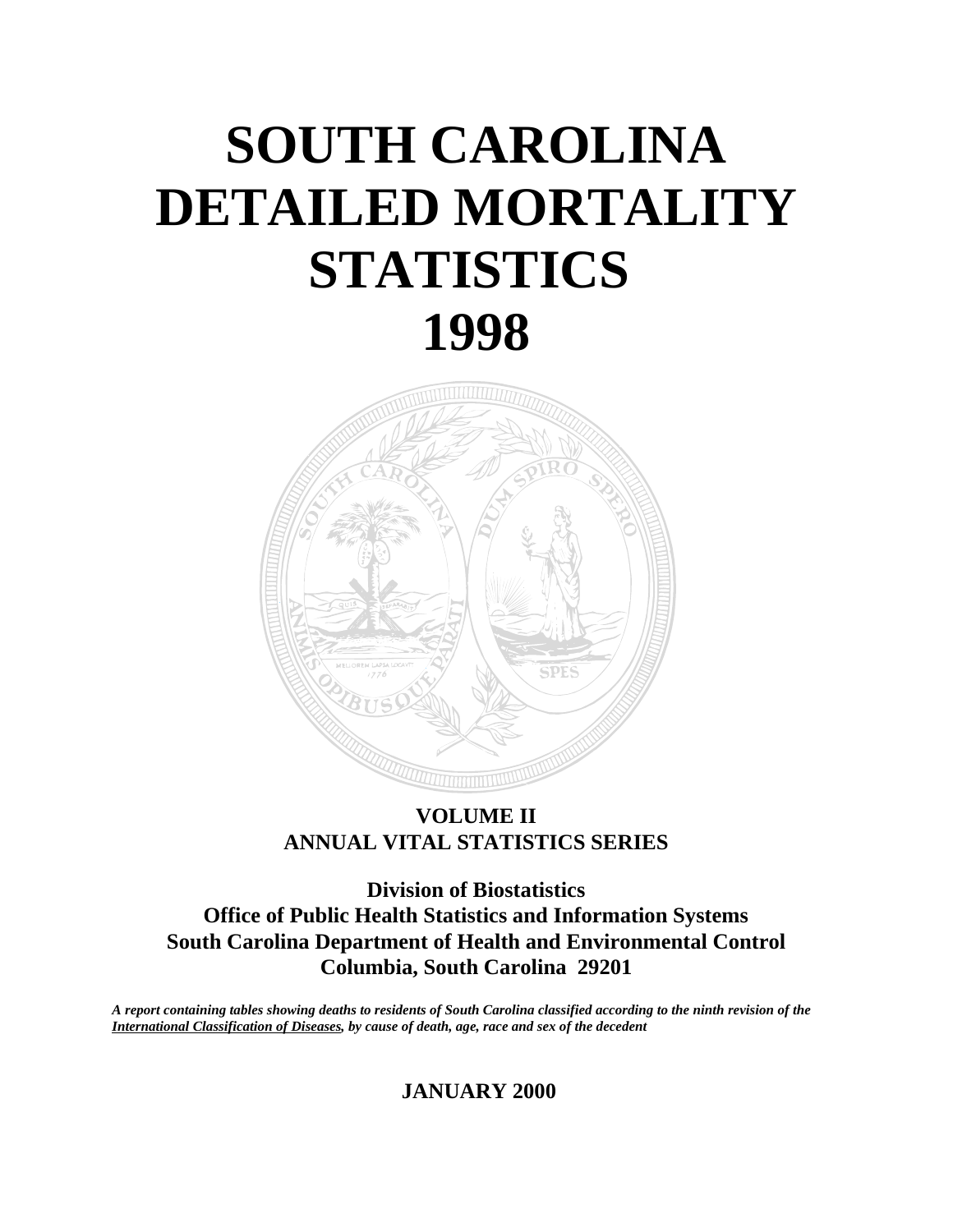#### **DATA INTERPRETATION**

This report contains tables of counts of deaths classified according to the cause of death and the age, race and sex of the decedent for South Carolina residents.

This report supplements the annual publication, South Carolina Vital and Morbidity Statistics, Volume I. The Detailed Mortality Statistics report presents deaths allocated to the place of residence for the deceased, regardless of where the death occurred. The counts of deaths for each cause are shown for race, sex and age categories. The race categories are white and black and other; black and other are predominately Black (97 percent) in South Carolina.

Four age categories are shown for infants - less than 1 day, less than 1 week, less than 28 days and less than one year of age. These age categories are cumulative such that a death occurring during the first day of life is counted again in the three subsequent age categories. For deaths occurring at one year of age or older, counts are grouped into 5 or 10 year age intervals (age in complete years).

The cause of death is the underlying cause classified according to the ninth revision of the International Classification of Diseases (ICD). Counts of deaths are displayed for the detailed list of causes. Only sixty characters of the name of each cause category are printed. If there were no deaths in a particular category, the name is not printed. Complete descriptions of the cause categories are provided in the ICD.

In the tables of this report, the cause of death categories are ordered from the general to the specific. The 4-digit category is the most specific classification. A 3-digit category is the sum of 4-digit categories having the same first three digits. There are 900 possible 3-digit categories. A group of the categories is the sum of 3 digit categories with similar attributes. There are 109 possible groups. The classification is arranged in seventeen major sections.

The following examples, illustrate the four levels of the cause of death hierarchy as shown in this report. Note that the order is the same as 1979-1998 and the reverse of that provided in the 1978 report.

| <b>LEVEL</b> | <b>ICD CODE</b> | <b>CATEGORY</b>                     |
|--------------|-----------------|-------------------------------------|
| Section      | 390-459         | Diseases of the Circulatory System  |
| Group        | 415-417         | Diseases of Pulmonary Circulation   |
| 3-Digits     | 415             | <b>Acute Pulmonary Heat Disease</b> |
| 4-Digits     | 415.0           | <b>Acute Cor Pulmonale</b>          |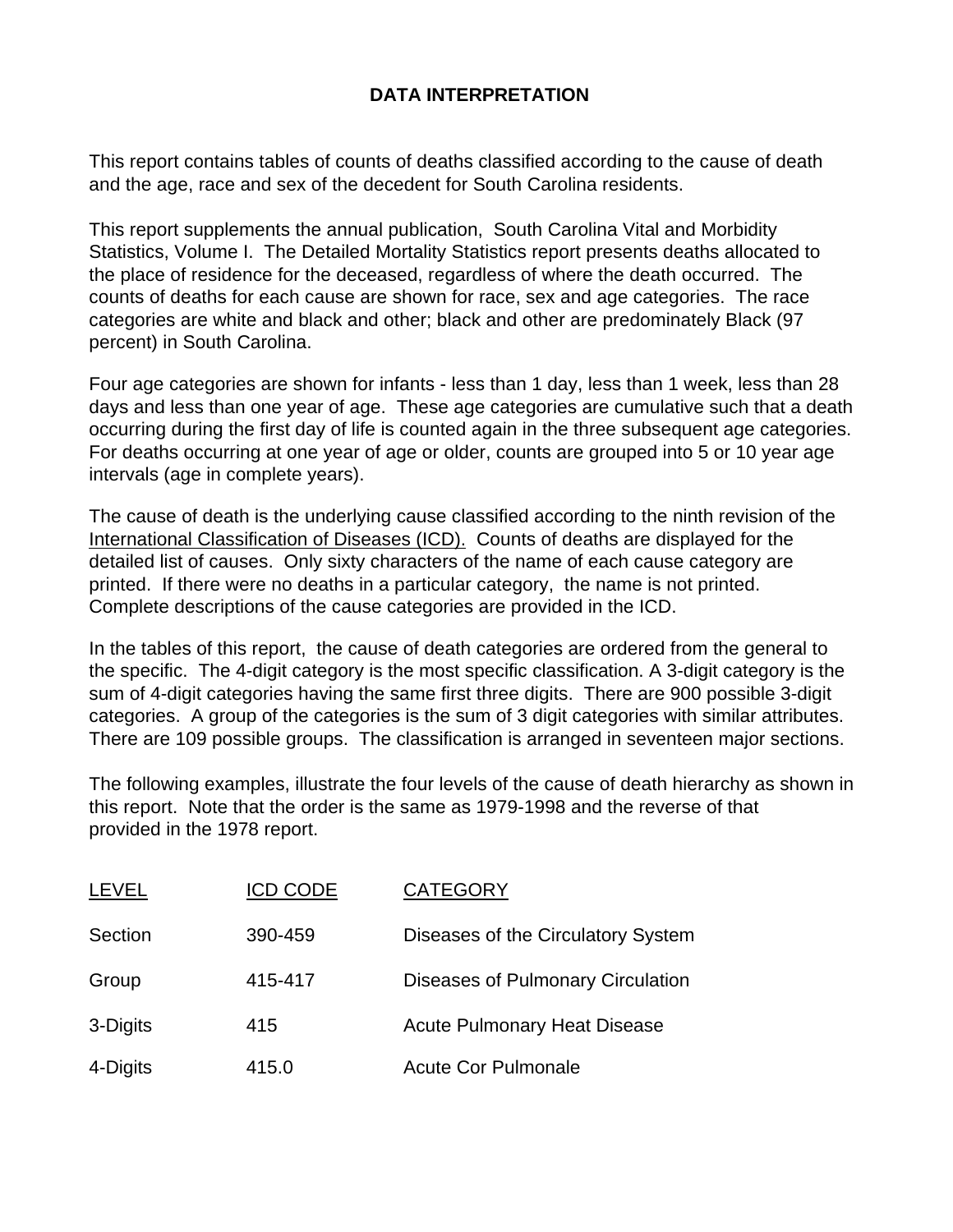There have been several revisions of the International Classification of Diseases. Therefore, in comparing causes in this report to causes of death prior to 1979, the user should be aware of comparability ratios published by the National Center for Health Statistics, February 29, 1980, in the Mortality Vital Statistics Report, vol. 28, no. 11.

# **EXCLUDED DATA**

Twenty-six certificates were dropped from the file producing this report for 1998 due to unknown values for selected variables. The characteristics of these certificates are listed below. These twenty-six certificates are included in other mortality data published by the Office of Public Health Statistics and Information Systems.

| <b>Cause of Death</b> | Race               | <b>Sex</b> | <b>Age at Death</b> |
|-----------------------|--------------------|------------|---------------------|
| 799.9                 | Unknown            | Female     | 90                  |
| 799.9                 | Unknown            | Female     | 78                  |
| 799.9                 | Unknown            | Female     | 70                  |
| 799.9                 | Unknown            | Male       | 46                  |
| 955.4                 | Unknown            | Male       | 27                  |
| 799.9                 | Unknown            | Female     | 75                  |
| 888                   | Unknown            | Male       | 60                  |
| 799.9                 | Unknown            | Female     | 74                  |
| 882                   | Unknown            | Male       | 04                  |
| 799.9                 | Unknown            | Male       | 68                  |
| 799.9                 | Unknown            | Male       | 62                  |
| 799.9                 | Unknown            | Female     | 88                  |
| 799.9                 | Unknown            | Male       | 85                  |
| 799.9                 | Unknown            | Male       | 64                  |
| 799.9                 | Unknown            | Female     | 70                  |
| 799.9                 | Unknown            | Male       | 42                  |
| 799.9                 | Unknown            | Female     | 90                  |
| 799.9                 | Unknown            | Female     | 76                  |
| 493.9                 | Unknown            | Female     | 69                  |
| 799.9                 | Unknown            | Female     | 91                  |
| 765.0                 | <b>Black/Other</b> | Unknown    | 4 Days              |
| 761.1                 | <b>Black/Other</b> | Unknown    | 5 Min.              |
| 765.0                 | <b>Black/Other</b> | Male       | Unknown             |
| 622.5                 | <b>Black/Other</b> | Female     | <b>Unknown</b>      |
| 765.0                 | <b>Black/Other</b> | Female     | Unknown             |
| 765.0                 | <b>Black/Other</b> | Female     | Unknown             |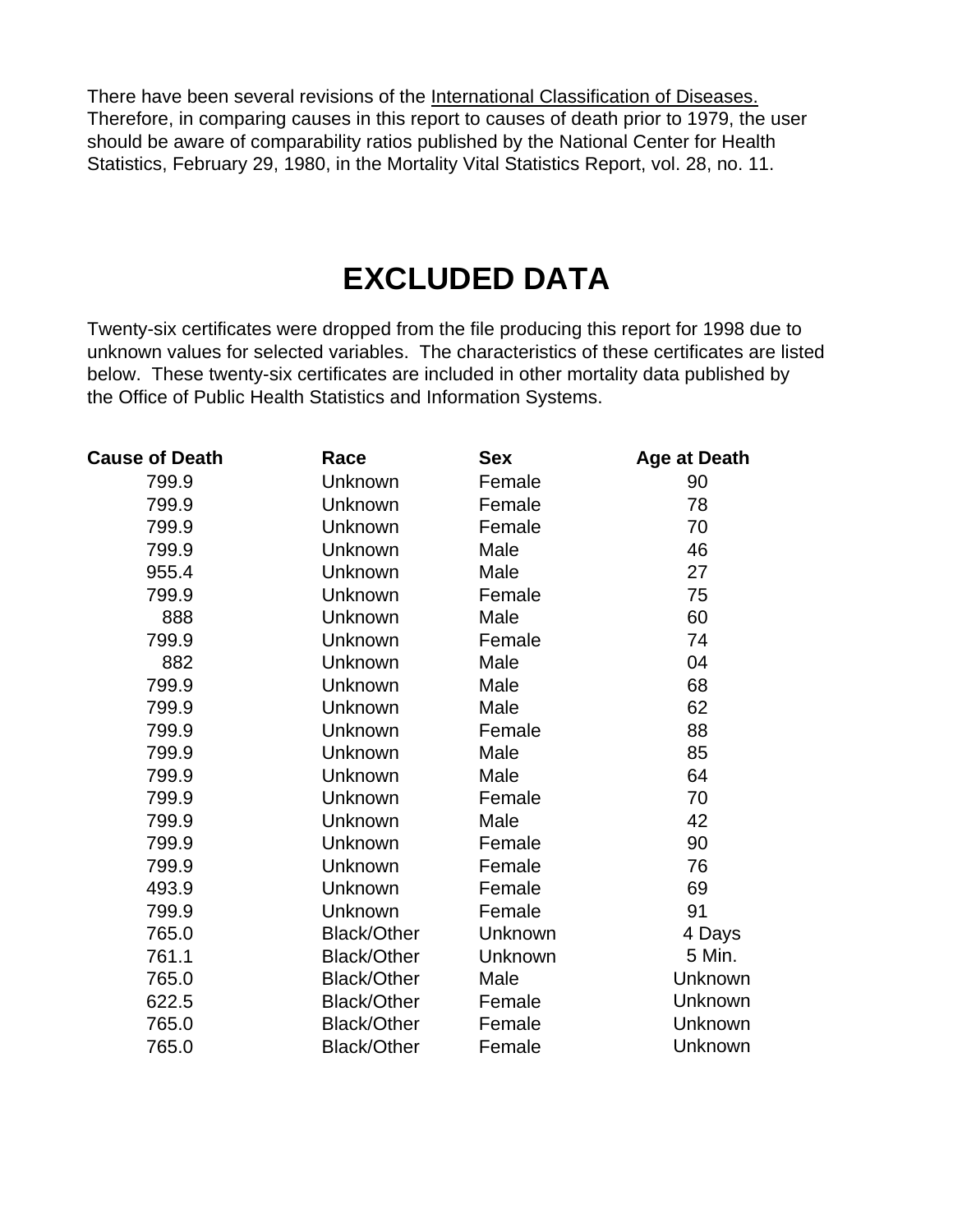Please foward any suggestions, comments or requests concerning this report:

South Carolina Department of Health and Environmental Control Office of Public Health Statistics and Information Systems Division of Biostatistics 2600 Bull Street Columbia, South Carolina 29201 803-898-3649 phone 803-898-3661 fax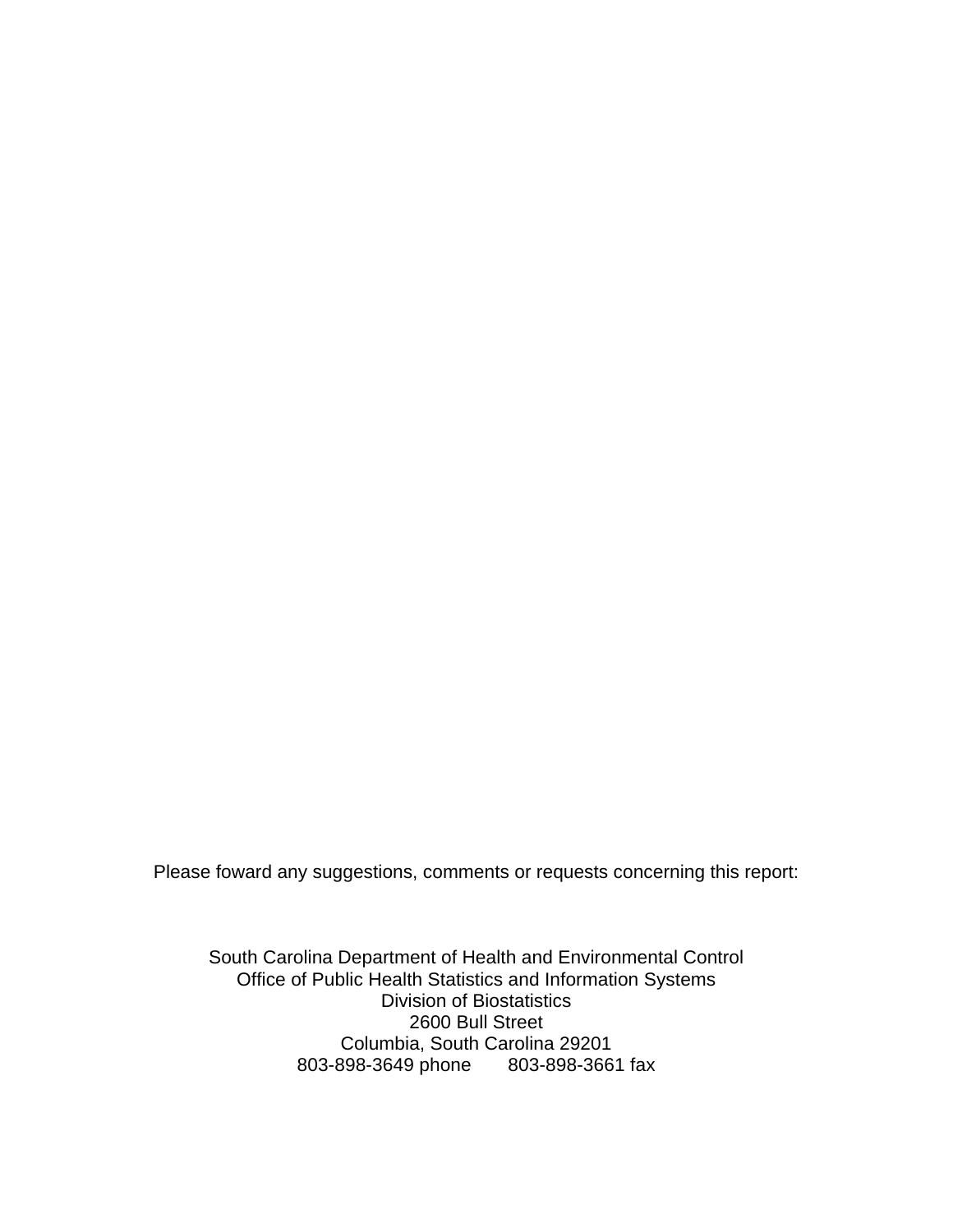### **REFERENCE GUIDE**

(ICD CODES FOR SELECTED CAUSES OF DEATH)

| 1.  |                                                                       |  |
|-----|-----------------------------------------------------------------------|--|
|     |                                                                       |  |
|     |                                                                       |  |
| 2.  |                                                                       |  |
| 3.  |                                                                       |  |
| 4.  |                                                                       |  |
| 5.  |                                                                       |  |
|     |                                                                       |  |
|     |                                                                       |  |
|     |                                                                       |  |
|     |                                                                       |  |
|     |                                                                       |  |
|     |                                                                       |  |
|     | CANCER OF THE OVARY AND OTHER UTERINE ADNEXA  183                     |  |
|     |                                                                       |  |
|     |                                                                       |  |
| 6.  |                                                                       |  |
| 7.  |                                                                       |  |
| 8.  | CHRONIC OBSTRUCTIVE PULMONARY DISEASES AND ALLIED CONDITIONS  490-496 |  |
| 9.  |                                                                       |  |
| 10. |                                                                       |  |
| 11. |                                                                       |  |
| 12. |                                                                       |  |
| 13. |                                                                       |  |
| 14. |                                                                       |  |
| 15. |                                                                       |  |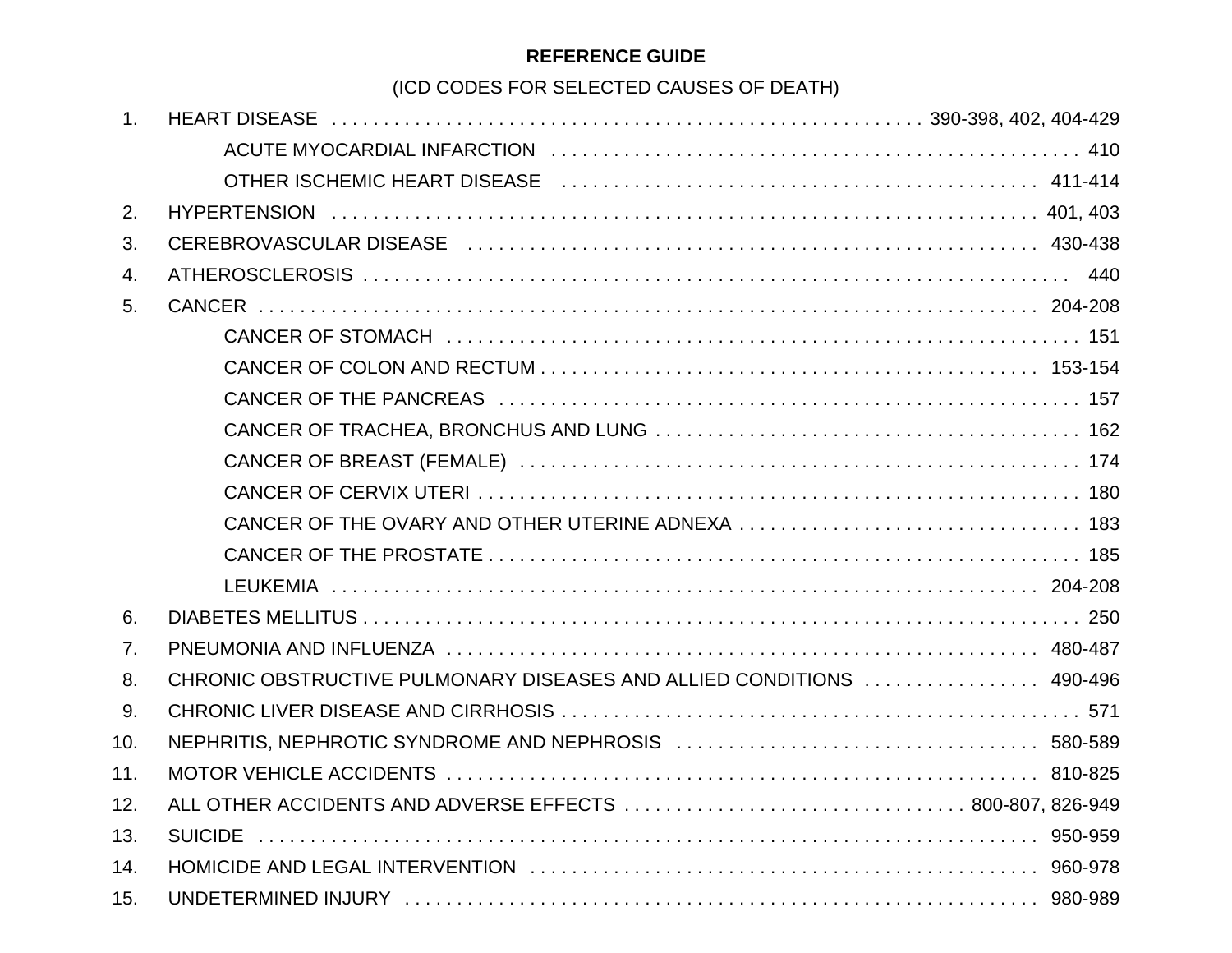### TABLE OF CONTENTS

## (MAJOR SECTIONS OF THE INTERNATIONAL CLASSIFICATION OF DISEASES)

|       | <b>PAGE</b>                                                                                                   |
|-------|---------------------------------------------------------------------------------------------------------------|
|       | ALL CAUSES (Allert Allert Allert Allert Allert Allert Allert Allert Allert Allert Allert Allert Allert Allert |
|       |                                                                                                               |
|       |                                                                                                               |
|       | III. ENDOCRINE, NUTRITIONAL, AND METABOLIC DISEASES                                                           |
|       |                                                                                                               |
|       | IV. DISEASES OF BLOOD AND BLOOD-FORMING ORGANS (280-289)  45-48                                               |
|       |                                                                                                               |
| VI.   | DISEASES OF THE NERVOUS SYSTEM AND SENSE ORGANS (320-389)  52-60                                              |
| VII.  |                                                                                                               |
| VIII. |                                                                                                               |
| IX.   |                                                                                                               |
| X.    |                                                                                                               |
| XI.   | COMPLICATIONS OF PREGNANCY, CHILDBIRTH AND THE PUERPERIUM (630-676)  109                                      |
| XII.  |                                                                                                               |
| XIII. | DISEASES OF THE MUSCULOSKELETAL SYSTEM AND CONNECTIVE TISSUE (710-739)  112-116                               |
|       |                                                                                                               |
|       | XV. CERTAIN CONDITIONS ORIGINATING IN THE PERINATAL PERIOD (760-779)  122-126                                 |
|       | XVI. SYMPTOMS, SIGNS AND ILL-DEFINED CONDITIONS (780-799)  126-130                                            |
|       |                                                                                                               |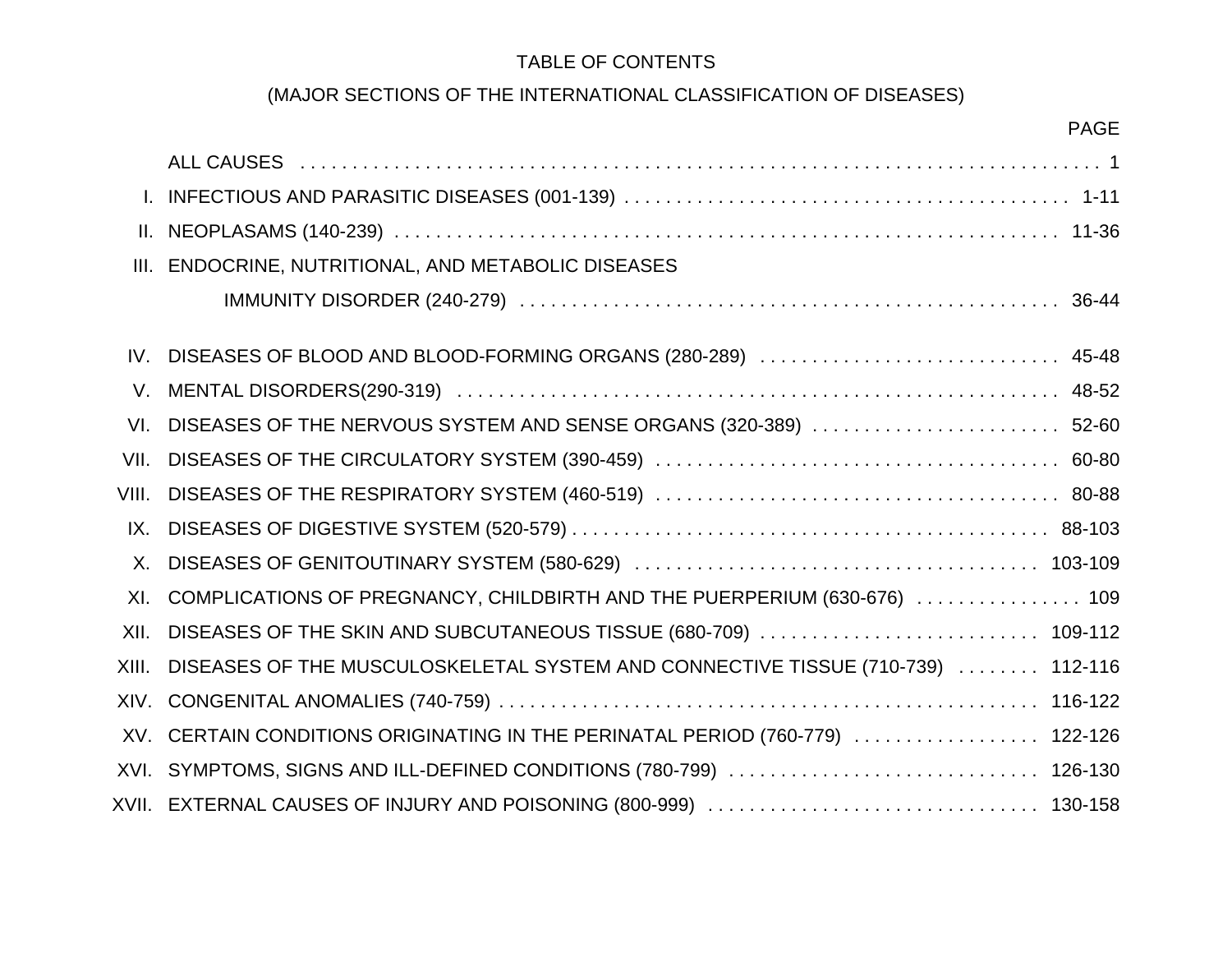<span id="page-6-0"></span>

|                 |                                                       |                                     |                                                       |                                                                           |                                                                        |                                                                          |                                                                                     |                                                                                    |                                                                         |                                                                   | AGE AT DEATH                                                            |                                                                                |                                                                |                                                                |                                                                        |                                                               |                                            |                                                                   |                                     |
|-----------------|-------------------------------------------------------|-------------------------------------|-------------------------------------------------------|---------------------------------------------------------------------------|------------------------------------------------------------------------|--------------------------------------------------------------------------|-------------------------------------------------------------------------------------|------------------------------------------------------------------------------------|-------------------------------------------------------------------------|-------------------------------------------------------------------|-------------------------------------------------------------------------|--------------------------------------------------------------------------------|----------------------------------------------------------------|----------------------------------------------------------------|------------------------------------------------------------------------|---------------------------------------------------------------|--------------------------------------------|-------------------------------------------------------------------|-------------------------------------|
|                 |                                                       |                                     |                                                       |                                                                           |                                                                        | CUMULATIVE COUNTS                                                        |                                                                                     |                                                                                    |                                                                         |                                                                   |                                                                         | COMPLETE YEAR                                                                  |                                                                |                                                                |                                                                        |                                                               |                                            |                                                                   |                                     |
| $ICD-9$<br>CODE | CAUSE OF DEATH                                        | RACE<br>& SEX                       | ALL<br>AGE                                            | <1                                                                        |                                                                        | $< 1$ $< 28$<br>DAY WEEK DAYS YEAR                                       | <1                                                                                  | $1 - 4$<br>YEARS YEARS YEARS YEARS YEARS YEARS YEARS YEARS YEARS YEARS YEARS YEARS |                                                                         |                                                                   | 5-9 10-14 15-19 20-24 25-34 35-44 45-54 55-64 65-74 75-84               |                                                                                |                                                                |                                                                |                                                                        |                                                               |                                            |                                                                   | $85+$                               |
|                 | 000-999 ** ALL CAUSE **                               | BO M<br>BO F                        | TOTAL 34755<br>W M 12276<br>W F 12152<br>5319<br>5008 | 237<br>38<br>44<br>88<br>67                                               | 292<br>54<br>53<br>106<br>79                                           | 356<br>65<br>67<br>96                                                    | 509<br>105<br>99<br>128 177<br>128                                                  | 71<br>17<br>9<br>25<br>20                                                          | 69<br>19<br>15<br>20<br>15                                              | 76<br>20<br>13<br>33<br>10                                        | 244<br>100<br>45<br>66<br>33                                            | 298<br>123<br>37<br>104<br>34                                                  | 779<br>292<br>132<br>222<br>133                                | 1651<br>596<br>308<br>451<br>296                               | 2783<br>1038<br>568<br>712<br>465                                      | 4271<br>1730<br>1063<br>858<br>620                            | 7397<br>3063<br>2213<br>1098<br>1023       | 9567<br>3495<br>3751<br>1095<br>1226                              | 7040<br>1678<br>3899<br>458<br>1005 |
|                 | 001-139 I. INFECTIOUS AND PARASITIC<br><b>DISEASE</b> | TOTAL<br>W M<br>W F<br>BO M<br>BO F | 861<br>224<br>202<br>254<br>181                       | $\mathbf{0}$<br>$\mathbf 0$<br>$\Omega$<br>$\mathbf 0$<br>$\mathbf 0$     | $\overline{1}$<br>$\Omega$<br>$\Omega$<br>$\mathbf{1}$<br>$\mathbf{0}$ | 5<br>$\Omega$<br>$\Omega$<br>$\overline{4}$<br>$\mathbf{1}$              | 17<br>$\overline{4}$<br>3<br>8<br>2                                                 | 3<br>2<br>$\Omega$<br>$\mathbf 0$<br>$\mathbf{1}$                                  | $\mathbf{1}$<br>$\Omega$<br>$\mathbf{1}$<br>$\mathbf{0}$<br>$\mathbf 0$ | 3<br>$\Omega$<br>$\mathbf{1}$<br>$\overline{a}$<br>$\Omega$       | 8<br>$\overline{3}$<br>$\mathbf{1}$<br>$\overline{a}$<br>$\overline{a}$ | $\overline{4}$<br>$\mathbf{1}$<br>$\mathbf{1}$<br>$\mathbf{1}$<br>$\mathbf{1}$ | 71<br>15<br>$\mathfrak{D}$<br>28<br>26                         | 148<br>33<br>9<br>74<br>32                                     | 130<br>27<br>19<br>56<br>28                                            | 90<br>22<br>19<br>28<br>21                                    | 121<br>41<br>31<br>29<br>20                | 140<br>47<br>50<br>17<br>26                                       | 125<br>29<br>65<br>9<br>22          |
|                 | 001-009 INTESTINAL INFECTIOUS DISEASES                | TOTAL<br>W M<br>W F<br>BO M<br>BO F | 18<br>5<br>6<br>5<br>2                                | $\Omega$<br>$\Omega$<br>$\mathbf 0$<br>$\mathbf{0}$<br>$\Omega$           | $\Omega$<br>$\Omega$<br>$\mathbf{0}$<br>$\mathbf{0}$<br>$\Omega$       | $\Omega$<br>$\Omega$<br>$\mathbf{0}$<br>$\mathbf 0$<br>$\Omega$          | $7\phantom{.0}$<br>$\overline{a}$<br>$\mathbf{0}$<br>$\overline{4}$<br>$\mathbf{1}$ | $\mathbf{1}$<br>$\mathbf{1}$<br>$\mathbf 0$<br>$\mathbf 0$<br>$\Omega$             | $\Omega$<br>$\Omega$<br>$\mathbf 0$<br>$\mathbf 0$<br>$\Omega$          | $\Omega$<br>$\Omega$<br>$\mathbf{0}$<br>$\mathbf{0}$<br>$\Omega$  | $\Omega$<br>$\Omega$<br>$\mathbf{0}$<br>$\mathbf 0$<br>$\Omega$         | $\Omega$<br>$\Omega$<br>$\mathbf 0$<br>$\mathbf 0$<br>$\Omega$                 | $\Omega$<br>$\Omega$<br>$\mathbf 0$<br>$\mathbf 0$<br>$\Omega$ | $\Omega$<br>$\Omega$<br>$\mathbf 0$<br>$\mathbf 0$<br>$\Omega$ | $\overline{1}$<br>$\Omega$<br>$\mathbf{0}$<br>$\mathbf{1}$<br>$\Omega$ | $\overline{1}$<br>$\overline{1}$<br>$\Omega$<br>0<br>$\Omega$ | 3<br>$\Omega$<br>2<br>$\mathbf 0$<br>1     | $\overline{1}$<br>$\mathbf{1}$<br>$\mathbf 0$<br>0<br>$\mathbf 0$ | 4<br>$\Omega$<br>4<br>U             |
| 003             | OTHER SALMONELLA INFECTIONS                           | TOTAL<br>W F                        | $\mathbf{1}$<br>$\mathbf{1}$                          | $\mathbf 0$<br>$\Omega$                                                   | $\mathbf{0}$<br>$\Omega$                                               | $\mathbf 0$<br>$\Omega$                                                  | $\Omega$<br>$\Omega$                                                                | $\mathbf 0$<br>$\Omega$                                                            | $\mathbf 0$<br>$\Omega$                                                 | $\mathbf{0}$<br>$\Omega$                                          | $\mathbf 0$<br>$\Omega$                                                 | $\mathbf 0$<br>$\Omega$                                                        | 0<br>$\Omega$                                                  | 0<br>$\Omega$                                                  | $\mathbf{0}$<br>$\Omega$                                               | $\mathbf{0}$<br>$\Omega$                                      | $\mathbf{1}$<br>$\mathbf{1}$               | 0<br>$\Omega$                                                     | U                                   |
| 003.1           | SALMONELLA SEPTICAEMIA                                | TOTAL<br>W F                        | $\mathbf{1}$<br>$\mathbf{1}$                          | $\mathbf 0$<br>$\Omega$                                                   | $\mathbf{0}$<br>$\Omega$                                               | $\mathbf 0$<br>$\Omega$                                                  | $\mathbf 0$<br>$\Omega$                                                             | $\mathbf 0$<br>$\Omega$                                                            | $\mathbf 0$<br>$\Omega$                                                 | $\mathbf{0}$<br>$\Omega$                                          | $\mathbf{0}$<br>$\Omega$                                                | $\mathbf 0$<br>$\Omega$                                                        | 0<br>$\Omega$                                                  | 0<br>$\Omega$                                                  | 0<br>$\Omega$                                                          | $\mathbf{0}$<br>$\Omega$                                      | $\mathbf{1}$<br>$\mathbf{1}$               | 0<br>$\Omega$                                                     | U<br>U                              |
| 004             | SHIGELLOSIS                                           | TOTAL<br>W F                        | 1<br>$\mathbf{1}$                                     | $\mathbf 0$<br>$\mathbf 0$                                                | $\mathbf{0}$<br>$\mathbf 0$                                            | $\mathbf 0$<br>$\mathbf 0$                                               | $\mathbf 0$<br>$\mathbf{0}$                                                         | $\mathbf 0$<br>$\mathbf 0$                                                         | $\mathbf 0$<br>$\mathbf 0$                                              | $\mathbf{0}$<br>$\mathbf{0}$                                      | $\mathbf{0}$<br>$\mathbf 0$                                             | $\mathbf 0$<br>$\mathbf 0$                                                     | $\mathbf 0$<br>$\mathbf 0$                                     | $\mathbf 0$<br>$\mathbf 0$                                     | $\mathbf 0$<br>$\mathbf 0$                                             | $\mathbf 0$<br>$\mathbf 0$                                    | $\mathbf 0$<br>$\mathbf 0$                 | $\mathbf 0$<br>$\mathbf 0$                                        | -1<br>1                             |
| 004.9           | UNSPECIFIED SHIGELLOSIS                               | TOTAL<br>W F                        | 1<br>$\mathbf{1}$                                     | $\mathbf 0$<br>$\mathbf{0}$                                               | $\Omega$<br>$\mathbf 0$                                                | $\mathbf 0$<br>$\mathbf 0$                                               | $\Omega$<br>$\mathbf{0}$                                                            | $\mathbf 0$<br>$\mathbf 0$                                                         | $\mathbf 0$<br>$\mathbf 0$                                              | $\mathbf{0}$<br>$\mathbf{0}$                                      | $\mathbf{0}$<br>$\mathbf{0}$                                            | $\mathbf 0$<br>$\mathbf 0$                                                     | $\mathbf 0$<br>$\mathbf 0$                                     | $\mathbf 0$<br>$\mathbf 0$                                     | $\mathbf 0$<br>$\mathbf 0$                                             | $\mathbf 0$<br>$\mathbf{0}$                                   | 0<br>$\mathbf 0$                           | 0<br>$\mathbf 0$                                                  | 1<br>1                              |
| 008             | INTESTINAL INFECTIONS DUE TO<br>OTHER ORGANISMS       | TOTAL<br>W M<br>W F<br>BO M<br>BO F | 6<br>2<br>2<br>1<br>$\mathbf{1}$                      | $\mathbf{0}$<br>$\mathbf 0$<br>$\mathbf 0$<br>$\mathbf 0$<br>$\mathbf{0}$ | $\mathbf 0$<br>$\mathbf{0}$<br>$\mathbf{0}$<br>$\Omega$<br>0           | $\mathbf 0$<br>$\mathbf{0}$<br>$\mathbf 0$<br>$\mathbf 0$<br>$\mathbf 0$ | $\Omega$<br>$\mathbf{0}$<br>$\mathbf 0$<br>$\mathbf{0}$<br>$\mathbf{0}$             | 1<br>$\mathbf{1}$<br>$\mathbf 0$<br>0<br>$\mathbf 0$                               | $\mathbf 0$<br>$\mathbf 0$<br>0<br>0<br>$\mathbf 0$                     | $\mathbf{0}$<br>$\mathbf{0}$<br>0<br>$\mathbf{0}$<br>$\mathbf{0}$ | $\mathbf{0}$<br>$\mathbf{0}$<br>0<br>$\mathbf{0}$<br>$\mathbf{0}$       | $\Omega$<br>$\mathbf 0$<br>0<br>$\circ$<br>$\mathbf 0$                         | $\mathbf 0$<br>$\mathbf 0$<br>0<br>0<br>$\mathbf 0$            | $\mathbf 0$<br>$\mathbf 0$<br>0<br>0<br>$\mathbf 0$            | 1<br>$\mathbf 0$<br>0<br>1<br>$\mathbf 0$                              | $\mathbf 0$<br>$\mathbf 0$<br>0<br>0<br>$\mathbf 0$           | 1<br>$\mathbf 0$<br>0<br>0<br>$\mathbf{1}$ | 1<br>$\mathbf{1}$<br>0<br>0<br>0                                  | 0                                   |
| 008.4           | OTHER SPECIFIED BACTERIA                              | TOTAL<br>BO M<br>BO F               | 2<br>$\mathbf{1}$<br>$\mathbf{1}$                     | $\Omega$<br>0<br>$\mathbf{0}$                                             | $\Omega$<br>$\mathbf{0}$<br>$\mathbf{0}$                               | $\mathbf 0$<br>0<br>$\mathbf 0$                                          | $\Omega$<br>$\mathbf{0}$<br>$\mathbf{0}$                                            | $\Omega$<br>$\mathbf 0$<br>$\mathbf 0$                                             | $\Omega$<br>$\mathbf 0$<br>$\mathbf 0$                                  | $\Omega$<br>$\mathbf 0$<br>$\mathbf{0}$                           | $\Omega$<br>$\mathbf 0$<br>0                                            | $\Omega$<br>0<br>0                                                             | $\Omega$<br>0<br>$\mathbf 0$                                   | $\Omega$<br>0<br>$\mathbf 0$                                   | $\mathbf{1}$<br>$\mathbf{1}$<br>$\mathbf 0$                            | $\Omega$<br>$\mathbf 0$<br>$\mathbf 0$                        | $\mathbf{1}$<br>0<br>1                     | $\Omega$<br>0<br>0                                                | U<br>0<br>0                         |
| 008.6           | ENTERITIS DUE TO SPECIFIED<br><b>VIRUS</b>            | TOTAL<br>W F                        | 1<br>$\mathbf{1}$                                     | 0<br>$\mathbf 0$                                                          | $\mathbf 0$<br>$\mathbf 0$                                             | 0<br>$\mathbf 0$                                                         | $\mathbf{0}$<br>$\mathbf{0}$                                                        | 0<br>$\Omega$                                                                      | 0<br>$\mathbf 0$                                                        | 0<br>$\mathbf{0}$                                                 | 0<br>0                                                                  | 0<br>$\Omega$                                                                  | 0<br>$\Omega$                                                  | 0<br>$\Omega$                                                  | 0<br>$\mathbf 0$                                                       | 0<br>$\Omega$                                                 | 0<br>0                                     | 0<br>$\mathbf 0$                                                  | 1                                   |
| 008.8           | OTHER ORGANISM, NEC                                   | TOTAL<br>W M<br>W F                 | 3<br>2<br>1                                           | 0<br>$\mathbf 0$<br>$\mathbf 0$                                           | $\mathbf{0}$<br>$\mathbf{0}$<br>$\mathbf{0}$                           | 0<br>$\mathbf 0$<br>$\mathbf 0$                                          | $\mathbf{0}$<br>$\mathbf 0$<br>$\mathbf{0}$                                         | 1<br>$\mathbf{1}$<br>0                                                             | 0<br>$\mathbf 0$<br>0                                                   | 0<br>$\mathbf{0}$<br>0                                            | 0<br>0<br>0                                                             | 0<br>0<br>0                                                                    | 0<br>$\mathbf 0$<br>0                                          | 0<br>$\mathbf 0$<br>0                                          | $\mathbf{0}$<br>$\mathbf 0$<br>0                                       | $\mathbf{0}$<br>$\mathbf 0$<br>$\mathbf 0$                    | 0<br>$\mathbf 0$<br>0                      | 1<br>$\mathbf{1}$<br>0                                            | 0<br>1                              |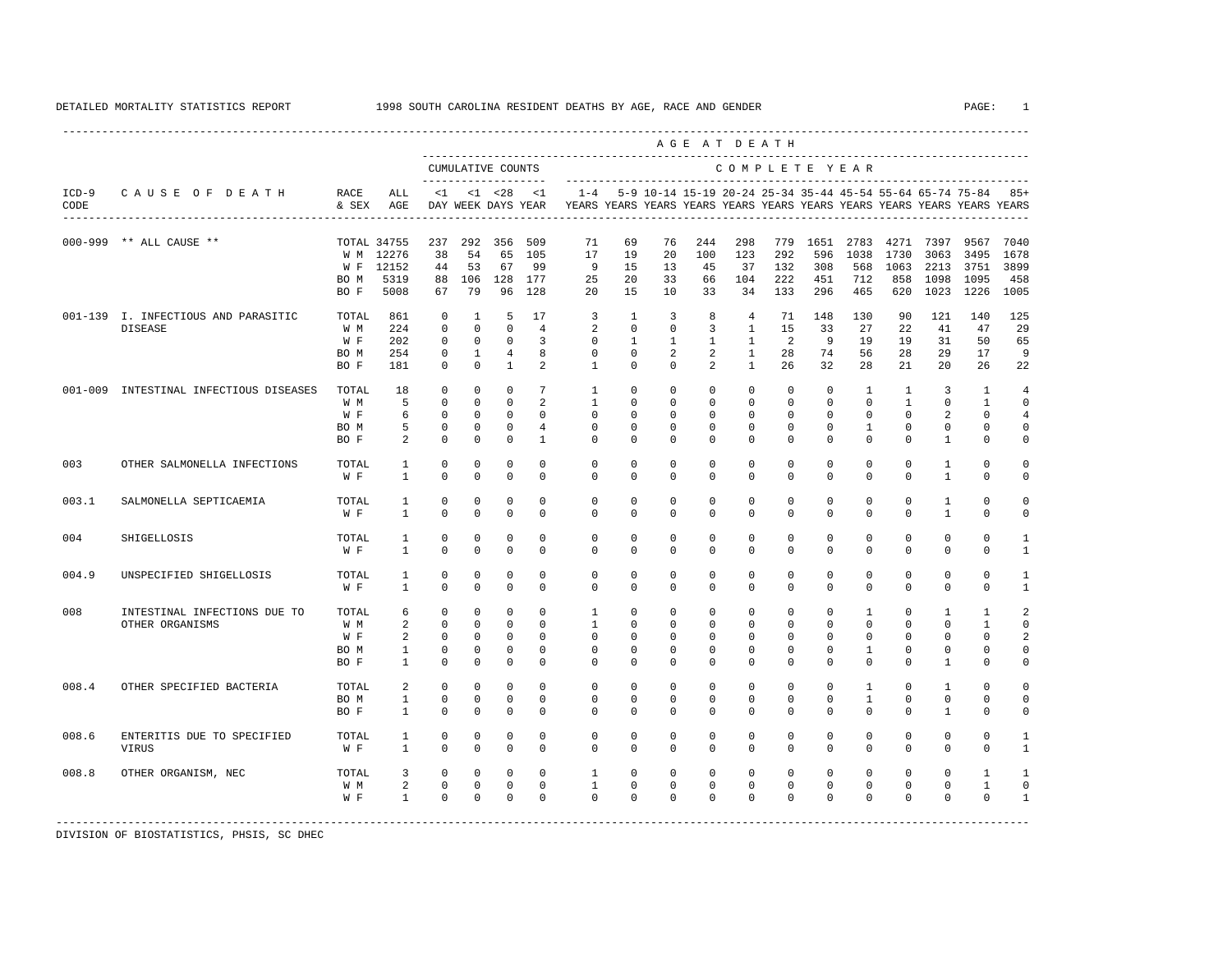---------------------------------------------------------------------------------------------------------------------------------------------------- A G E A T D E A T H --------------------------------------------------------------------------------------------- CUMULATIVE COUNTS C O M P L E T E Y E A R ------------------- ----------------------------------------------------------------------- ICD-9 C A U S E O F D E A T H RACE ALL <1 <1 <28 <1 1-4 5-9 10-14 15-19 20-24 25-34 35-44 45-54 55-64 65-74 75-84 85+ CODE & SEX AGE DAY WEEK DAYS YEAR YEARS YEARS YEARS YEARS YEARS YEARS YEARS YEARS YEARS YEARS YEARS YEARS ---------------------------------------------------------------------------------------------------------------------------------------------------- 009 ILL-DEFINED INTESTINAL TOTAL 10 0 0 0 7 0 0 0 0 0 0 0 0 1 1 0 1 INFECTIONS W M 3 0 0 0 2 0 0 0 0 0 0 0 0 1 0 0 0 W F 2 0 0 0 0 0 0 0 0 0 0 0 0 0 1 0 1 BOM 4 0 0 0 4 0 0 0 0 0 0 0 0 0 0 0 0 0 BOF 1 0 0 0 1 0 0 0 0 0 0 0 0 0 0 0 0 0 0 009.0 INFECTIOUS COLITIS, ENTERITIS & TOTAL 10 0 0 0 7 0 0 0 0 0 0 0 0 1 1 0 1 GASTROENTERITIS W M 3 0 0 0 2 0 0 0 0 0 0 0 0 1 0 0 0 W F 2 0 0 0 0 0 0 0 0 0 0 0 0 0 1 0 1 BOM 4 0 0 0 4 0 0 0 0 0 0 0 0 0 0 0 0 0 BOF 1 0 0 0 1 0 0 0 0 0 0 0 0 0 0 0 0 0 0 010-018 TUBERCULOSIS TOTAL 17 0 0 0 0 0 0 0 1 0 2 1 2 2 5 2 2 W M 2 0 0 0 0 0 0 0 0 0 0 0 0 0 0 1 1 W F 1 0 0 0 0 0 0 0 0 0 1 0 0 0 0 0 0 BO M 10 0 0 0 0 0 0 0 0 0 0 1 2 2 4 1 0 BO F 4 0 0 0 0 0 0 0 1 0 1 0 0 0 1 0 1 011 PULMONARY TUBERCULOSIS TOTAL 16 0 0 0 0 0 0 0 0 0 0 0 0 0 0 0 0 1 1 W M 2 0 0 0 0 0 0 0 0 0 0 0 0 0 0 1 1 W F 1 0 0 0 0 0 0 0 0 0 1 0 0 0 0 0 0 BO M 9 0 0 0 0 0 0 0 0 0 0 1 2 2 3 1 0 BOF 4 0 0 0 0 0 0 0 0 0 1 0 0 0 0 1 0 1 011.4 TUBERCULOUS FIBROSIS OF LUNG TOTAL 1 0 0 0 0 0 0 0 0 0 0 0 0 0 0 1 0 W M 1 0 0 0 0 0 0 0 0 0 0 0 0 0 0 1 0 011.6 TUBERCULOUS PNEUMONIA TOTAL 3 0 0 0 0 0 0 0 0 0 0 0 1 0 0 1 1 BOM 2 0 0 0 0 0 0 0 0 0 0 0 0 1 0 0 1 0 BOF 1 0 0 0 0 0 0 0 0 0 0 0 0 0 0 0 1 011.9 UNSPECIFIED PULMONARY TOTAL 12 0 0 0 0 0 0 0 0 1 0 2 1 1 2 4 0 1<br>TUBERCULOSIS TUBERCULOSIS W M 1 0 0 0 0 0 0 0 0 0 0 0 0 0 0 0 1 W F 1 0 0 0 0 0 0 0 0 0 1 0 0 0 0 0 0 BO M 7 0 0 0 0 0 0 0 0 0 0 1 1 2 3 0 0 BO F 3 0 0 0 0 0 0 0 0 1 0 1 0 0 0 0 1 0 0 015 TUBERCULOSIS OF BONES & JOINTS TOTAL 1 0 0 0 0 0 0 0 0 0 0 0 0 0 1 0 0 BOM 1 0 0 0 0 0 0 0 0 0 0 0 0 0 0 1 0 0 015.0 VERTEBRAL COLUMN TOTAL 1 0 0 0 0 0 0 0 0 0 0 0 0 0 1 0 0 BOM 1 0 0 0 0 0 0 0 0 0 0 0 0 0 0 1 0 0 020-027 ZOONOTIC BACTERIAL DISEASE TOTAL 2 0 0 0 0 0 0 0 0 0 0 0 0 0 1 1 0 W F 1 0 0 0 0 0 0 0 0 0 0 0 0 0 0 1 0 BOM 1 0 0 0 0 0 0 0 0 0 0 0 0 0 0 1 0 0 -----------------------------------------------------------------------------------------------------------------------------------------------------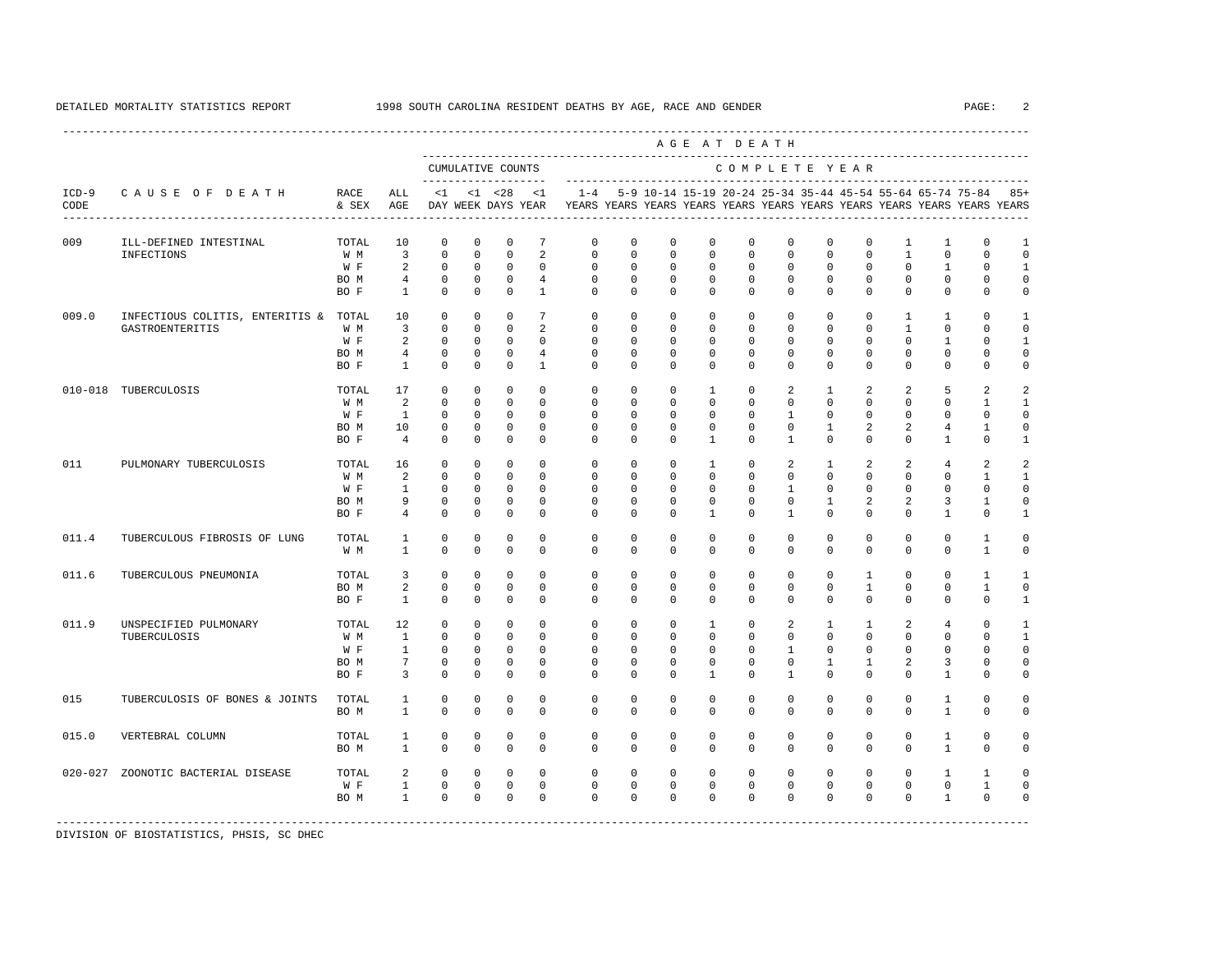|                 |                                                   |                                     |                                                  |                                                                    |                                                                    |                                                                |                                                 |                                                                                    |                                                                     |                                                                     |                                                                 | AGE AT DEATH                                                  |                                                                 |                                                            |                                                         |                                          |                                             |                                             |                                                 |
|-----------------|---------------------------------------------------|-------------------------------------|--------------------------------------------------|--------------------------------------------------------------------|--------------------------------------------------------------------|----------------------------------------------------------------|-------------------------------------------------|------------------------------------------------------------------------------------|---------------------------------------------------------------------|---------------------------------------------------------------------|-----------------------------------------------------------------|---------------------------------------------------------------|-----------------------------------------------------------------|------------------------------------------------------------|---------------------------------------------------------|------------------------------------------|---------------------------------------------|---------------------------------------------|-------------------------------------------------|
|                 |                                                   |                                     |                                                  |                                                                    |                                                                    | CUMULATIVE COUNTS<br>--------------------                      |                                                 |                                                                                    |                                                                     |                                                                     |                                                                 | COMPLETE YEAR                                                 |                                                                 |                                                            |                                                         |                                          |                                             |                                             |                                                 |
| $ICD-9$<br>CODE | CAUSE OF DEATH                                    | RACE<br>& SEX                       | ALL<br>AGE                                       | $\leq 1$                                                           |                                                                    | $<1$ $<28$<br>DAY WEEK DAYS YEAR<br>. <u>.</u>                 | $\leq$ 1                                        | $1 - 4$<br>YEARS YEARS YEARS YEARS YEARS YEARS YEARS YEARS YEARS YEARS YEARS YEARS |                                                                     |                                                                     |                                                                 | 5-9 10-14 15-19 20-24 25-34 35-44 45-54 55-64 65-74 75-84     |                                                                 |                                                            |                                                         |                                          |                                             |                                             | $85+$                                           |
| 027             | OTHER ZOONOTIC BACTERIAL<br><b>DISEASES</b>       | TOTAL<br>W F<br>BO M                | 2<br>$\mathbf{1}$<br>$\overline{1}$              | $\mathbf 0$<br>$\mathbb O$<br>$\Omega$                             | $\mathbf{0}$<br>$\mathbf{0}$<br>$\Omega$                           | $\mathbf 0$<br>$\mathbf 0$<br>$\Omega$                         | $\mathsf 0$<br>$\mathbf 0$<br>$\Omega$          | 0<br>$\mathbf 0$<br>$\Omega$                                                       | $\mathbf 0$<br>$\mathbf 0$<br>$\Omega$                              | $\mathbf 0$<br>$\mathbf 0$<br>$\Omega$                              | 0<br>$\mathbf 0$<br>$\Omega$                                    | $^{\circ}$<br>$\mathsf 0$<br>$\Omega$                         | 0<br>$\mathbf 0$<br>$\Omega$                                    | $^{\circ}$<br>$\mathbf 0$<br>$\Omega$                      | $\mathbf{0}$<br>$\mathbf 0$<br>$\Omega$                 | 0<br>$\mathbf 0$<br>$\Omega$             | 1<br>$\mathsf{O}$<br>$\mathbf{1}$           | 1<br>$\mathbf{1}$<br>$\Omega$               | 0<br>$\Omega$<br>$\Omega$                       |
| 027.0           | LISTERIOSIS                                       | TOTAL<br>W F<br>BO M                | $\overline{2}$<br>$\overline{1}$<br>$\mathbf{1}$ | $\mathbf{0}$<br>$\Omega$<br>$\mathbf 0$                            | $\Omega$<br>$\Omega$<br>$\mathbf 0$                                | $\Omega$<br>$\Omega$<br>$\mathbf 0$                            | $\Omega$<br>$\Omega$<br>$\mathbf 0$             | $\Omega$<br>$\Omega$<br>$\Omega$                                                   | $\Omega$<br>$\Omega$<br>$\mathbf 0$                                 | $\Omega$<br>$\Omega$<br>$\mathbf 0$                                 | $\mathbf 0$<br>$\Omega$<br>$\mathbf{0}$                         | $\Omega$<br>$\Omega$<br>$\mathbf 0$                           | $\mathbf 0$<br>$\Omega$<br>$\mathbf 0$                          | $\Omega$<br>$\Omega$<br>$\mathbf 0$                        | $\mathbf 0$<br>$\Omega$<br>$\mathbf 0$                  | $\Omega$<br>$\Omega$<br>$\mathbf 0$      | $\mathbf{1}$<br>$\Omega$<br>$\mathbf{1}$    | $\mathbf{1}$<br>$\mathbf{1}$<br>$\mathbf 0$ | $\Omega$<br>$\Omega$<br>$\mathbf 0$             |
|                 | 030-041 OTHER BACTERIAL DISEASES                  | TOTAL<br>W M<br>W F<br>BO M<br>BO F | 408<br>119<br>146<br>59<br>84                    | $\mathbf 0$<br>$\Omega$<br>$\mathbf{0}$<br>$\mathbf 0$<br>$\Omega$ | $\mathbf 0$<br>$\Omega$<br>$\mathbf 0$<br>$\mathbf 0$<br>$\Omega$  | $\mathbf 0$<br>$\Omega$<br>$\Omega$<br>$\mathbf 0$<br>$\Omega$ | 3<br>$\Omega$<br>3<br>$\mathbf 0$<br>$\Omega$   | 2<br>$\mathbf{1}$<br>$\Omega$<br>$\mathbf 0$<br>$\mathbf{1}$                       | $\mathbf{1}$<br>$\Omega$<br>$\mathbf{1}$<br>$\mathbf 0$<br>$\Omega$ | $\mathbf{1}$<br>$\Omega$<br>$\mathbf{1}$<br>$\mathbf 0$<br>$\Omega$ | $\overline{4}$<br>2<br>$\mathbf{1}$<br>$\mathbf{1}$<br>$\Omega$ | 2<br>$\mathbf{1}$<br>$\mathbf{1}$<br>$\mathbf{0}$<br>$\Omega$ | $\overline{4}$<br>$\mathbf{1}$<br>$\mathbf{1}$<br>2<br>$\Omega$ | 16<br>$\overline{3}$<br>3<br>4<br>6                        | 30<br>8<br>8<br>9<br>5                                  | 38<br>10<br>9<br>9<br>10                 | 86<br>29<br>24<br>15<br>18                  | 109<br>38<br>36<br>12<br>23                 | 112<br>26<br>58<br>$\overline{7}$<br>21         |
| 031             | DISEASES DUE TO OTHER<br>MYCOBACTERIA             | TOTAL<br>W M<br>W F                 | 5<br>$\mathbf{1}$<br>$\overline{4}$              | $\Omega$<br>$\mathbf{0}$<br>$\mathbf 0$                            | $\mathbf{0}$<br>$\Omega$<br>$\mathbf 0$                            | $\mathbf 0$<br>$\Omega$<br>$\mathbf 0$                         | $\Omega$<br>$\Omega$<br>$\mathbf 0$             | $\Omega$<br>$\Omega$<br>$\Omega$                                                   | $\Omega$<br>$\Omega$<br>$\mathbf 0$                                 | $\mathbf 0$<br>$\mathbf{0}$<br>$\mathbf 0$                          | $\mathbf{0}$<br>$\mathbf{0}$<br>$\mathbf 0$                     | $\Omega$<br>$\mathbf 0$<br>$\mathbf 0$                        | $\mathbf 0$<br>$\mathbf 0$<br>$\mathbf 0$                       | $\mathbf 0$<br>$\mathbf 0$<br>$\mathbf 0$                  | $\mathbf{1}$<br>$\mathbf 0$<br>$\mathbf{1}$             | $\Omega$<br>0<br>$\Omega$                | $\mathbf{1}$<br>$\mathbf 0$<br>$\mathbf{1}$ | $\mathbf{1}$<br>$\mathbf{1}$<br>$\mathbf 0$ | $\overline{c}$<br>$\mathbf 0$<br>$\overline{c}$ |
| 031.0           | PULMONARY                                         | TOTAL<br>W F                        | 3<br>3                                           | $\mathbf 0$<br>$\Omega$                                            | $\Omega$<br>$\mathbf 0$                                            | $\mathbf 0$<br>$\Omega$                                        | $\Omega$<br>$\Omega$                            | $\Omega$<br>$\Omega$                                                               | $^{\circ}$<br>$\Omega$                                              | $\mathbf{0}$<br>$\Omega$                                            | 0<br>$\mathbf 0$                                                | 0<br>$\Omega$                                                 | 0<br>$\mathbf 0$                                                | 0<br>$\Omega$                                              | $\mathbf{0}$<br>$\mathbf 0$                             | 0<br>$\Omega$                            | 1<br>$\mathbf{1}$                           | $\mathbf 0$<br>$\mathbf 0$                  | 2<br>$\overline{c}$                             |
| 031.9           | UNSPECIFIED DISEASES DUE TO<br>OTHER MYCOBACTERIA | TOTAL<br>W M<br>W F                 | 2<br>$\mathbf{1}$<br>$\mathbf{1}$                | $\mathbb O$<br>$\mathbf 0$<br>$\Omega$                             | $\mathbf{0}$<br>$\mathbf 0$<br>$\Omega$                            | $\mathbf 0$<br>$\mathbf 0$<br>$\Omega$                         | $\mathbf 0$<br>$\Omega$<br>$\Omega$             | $\mathbf 0$<br>$\mathbf 0$<br>$\Omega$                                             | $\mathbf 0$<br>$\mathbf 0$<br>$\Omega$                              | 0<br>$\mathbf 0$<br>$\Omega$                                        | $\mathbf 0$<br>$\mathbf 0$<br>$\Omega$                          | $\mathbf 0$<br>$\mathbf{0}$<br>$\Omega$                       | $\mathbf 0$<br>$\mathbf 0$<br>$\Omega$                          | $\mathbf 0$<br>$\mathbf 0$<br>$\Omega$                     | $\mathbf{1}$<br>$\mathbf 0$<br>$\overline{1}$           | $\mathbf 0$<br>$\Omega$<br>$\Omega$      | 0<br>$\mathbf 0$<br>0                       | $\mathbf{1}$<br>$\mathbf{1}$<br>$\Omega$    | $\Omega$<br>$\Omega$<br>$\Omega$                |
| 036             | MENINGOCOCCAL INFECTION                           | TOTAL<br>W M<br>W F<br>BO F         | 5<br>$\mathbf{1}$<br>2<br>2                      | $\Omega$<br>$\mathbf 0$<br>$\mathbf 0$<br>$\Omega$                 | $\Omega$<br>$\mathbf 0$<br>$\mathbf 0$<br>$\Omega$                 | $\mathbf 0$<br>$\Omega$<br>$\mathbf 0$<br>$\Omega$             | $\Omega$<br>$\Omega$<br>$\mathbf 0$<br>$\Omega$ | $\overline{1}$<br>$\Omega$<br>$\mathbf 0$<br>$\mathbf{1}$                          | $\mathbf{1}$<br>$\Omega$<br>$\mathbf{1}$<br>$\Omega$                | $\Omega$<br>$\Omega$<br>$\mathbf 0$<br>$\Omega$                     | $\mathbf{1}$<br>$\mathbf{1}$<br>$\mathbf{0}$<br>$\Omega$        | $\Omega$<br>$\mathbf 0$<br>$\mathbf 0$<br>$\Omega$            | $\mathbf 0$<br>$\mathbf 0$<br>$\mathbf 0$<br>$\Omega$           | $\mathbf{1}$<br>$\mathbf 0$<br>$\mathbf 0$<br>$\mathbf{1}$ | $\mathbf{1}$<br>$\mathbf 0$<br>$\mathbf{1}$<br>$\Omega$ | $\Omega$<br>0<br>$\mathbf 0$<br>$\Omega$ | $\mathbf 0$<br>0<br>0<br>0                  | $\Omega$<br>$\mathbf 0$<br>$\mathbf 0$<br>0 | $\Omega$<br>$\Omega$<br>$\Omega$                |
| 036.0           | MENINGOCOCCAL MENINGITIS                          | TOTAL<br>W M                        | <sup>1</sup><br>$\mathbf{1}$                     | $\mathbf 0$<br>$\Omega$                                            | $\mathbf 0$<br>$\Omega$                                            | $\mathbf 0$<br>$\Omega$                                        | $\Omega$<br>$\Omega$                            | $\Omega$<br>$\Omega$                                                               | $\Omega$<br>$\Omega$                                                | $\mathbf 0$<br>$\Omega$                                             | $\mathbf{1}$<br>$\mathbf{1}$                                    | $\Omega$<br>$\Omega$                                          | $\Omega$<br>$\Omega$                                            | $\mathbf 0$<br>$\Omega$                                    | $\mathbf 0$<br>$\Omega$                                 | $\mathbf 0$<br>$\Omega$                  | 0<br>$\Omega$                               | $\mathbf 0$<br>$\Omega$                     | $\Omega$<br>$\Omega$                            |
| 036.2           | MENINGOCOCCAEMIA                                  | TOTAL<br>W F<br>BO F                | $\overline{4}$<br>$\overline{a}$<br>2            | $\Omega$<br>$\mathbf 0$<br>$\mathbf{0}$                            | $\mathbf 0$<br>$\mathbf{0}$<br>$\mathbf{0}$                        | $\Omega$<br>$\mathbf 0$<br>$\mathbf 0$                         | $\Omega$<br>$\mathbf 0$<br>$\mathbf 0$          | $\mathbf{1}$<br>0<br>$\mathbf{1}$                                                  | $\mathbf{1}$<br>$\mathbf{1}$<br>$\mathbf 0$                         | $\mathbf{0}$<br>$\mathbf 0$<br>$\mathbf 0$                          | $\mathbf 0$<br>$\mathbf 0$<br>$\mathbf 0$                       | $\mathbf{0}$<br>$\mathbf 0$<br>$\mathbf 0$                    | $\circ$<br>$\mathbf 0$<br>$\mathbf 0$                           | $\mathbf{1}$<br>$\mathbf 0$<br>$\mathbf{1}$                | 1<br>$\mathbf{1}$<br>$\mathbf{0}$                       | $\Omega$<br>$\mathbf 0$<br>$\mathbf 0$   | 0<br>0<br>$\mathbf 0$                       | $\mathbf 0$<br>$\mathsf 0$<br>$\mathbf 0$   | $\Omega$<br>$\Omega$<br>$\mathbf 0$             |
| 038             | SEPTICAEMIA                                       | TOTAL<br>W M<br>W F<br>BO M<br>BO F | 378<br>110<br>133<br>55<br>80                    | $\mathbb O$<br>$\mathbf 0$<br>$\Omega$<br>0<br>$\Omega$            | $\mathbf 0$<br>$\mathbf 0$<br>$\Omega$<br>$\mathbf{0}$<br>$\Omega$ | $\mathbf 0$<br>$\Omega$<br>$\Omega$<br>$\mathbf 0$<br>$\Omega$ | 3<br>$\Omega$<br>3<br>$\mathbf 0$<br>$\Omega$   | $\mathbf{1}$<br>$\mathbf{1}$<br>$\Omega$<br>0<br>$\Omega$                          | $\mathbf 0$<br>$\mathbf 0$<br>$\Omega$<br>$\mathbf 0$<br>$\Omega$   | 1<br>$\mathbf 0$<br>$\mathbf{1}$<br>$\mathbf{0}$<br>$\Omega$        | 1<br>$\mathbf 0$<br>$\Omega$<br>1<br>$\Omega$                   | 2<br>$\mathbf{1}$<br>$\mathbf{1}$<br>$\mathbf 0$<br>$\Omega$  | $\overline{4}$<br>$\mathbf{1}$<br>$\mathbf{1}$<br>2<br>$\Omega$ | 15<br>$\overline{3}$<br>3<br>$\overline{4}$<br>5           | 27<br>$7\phantom{.0}$<br>6<br>9<br>5                    | 35<br>9<br>8<br>8<br>10                  | 80<br>28<br>21<br>13<br>18                  | 102<br>35<br>34<br>11<br>22                 | 107<br>25<br>55<br>7<br>20                      |
| 038.0           | STREPTOCOCCAL SEPTICAEMIA                         | TOTAL<br>W M<br>W F                 | 2<br>$\mathbf{1}$<br>$\mathbf{1}$                | $\mathbf{0}$<br>$\Omega$<br>$\mathbf{0}$                           | $\mathbf{0}$<br>$\Omega$<br>$\mathbf 0$                            | $\mathbf 0$<br>$\Omega$<br>$\mathbf 0$                         | $\Omega$<br>$\Omega$<br>$\mathbf 0$             | $\mathbf 0$<br>$\Omega$<br>$\mathbf 0$                                             | $\mathbf 0$<br>$\Omega$<br>$\mathbf 0$                              | $\mathbf 0$<br>$\Omega$<br>$\mathbf 0$                              | $\mathbf 0$<br>$\Omega$<br>$\mathbf 0$                          | $\mathbf 0$<br>$\Omega$<br>$\mathbf 0$                        | $\mathbf 0$<br>$\Omega$<br>$\mathbf 0$                          | $\mathbf 0$<br>$\Omega$<br>$\mathbf 0$                     | $\mathbf 0$<br>$\Omega$<br>$\mathbf 0$                  | $\mathbf{1}$<br>$\Omega$<br>$\mathbf{1}$ | $\mathbf{1}$<br>$\mathbf{1}$<br>0           | $\mathbf 0$<br>$\Omega$<br>$\mathbf 0$      | $\Omega$<br>$\Omega$<br>$\Omega$                |

-----------------------------------------------------------------------------------------------------------------------------------------------------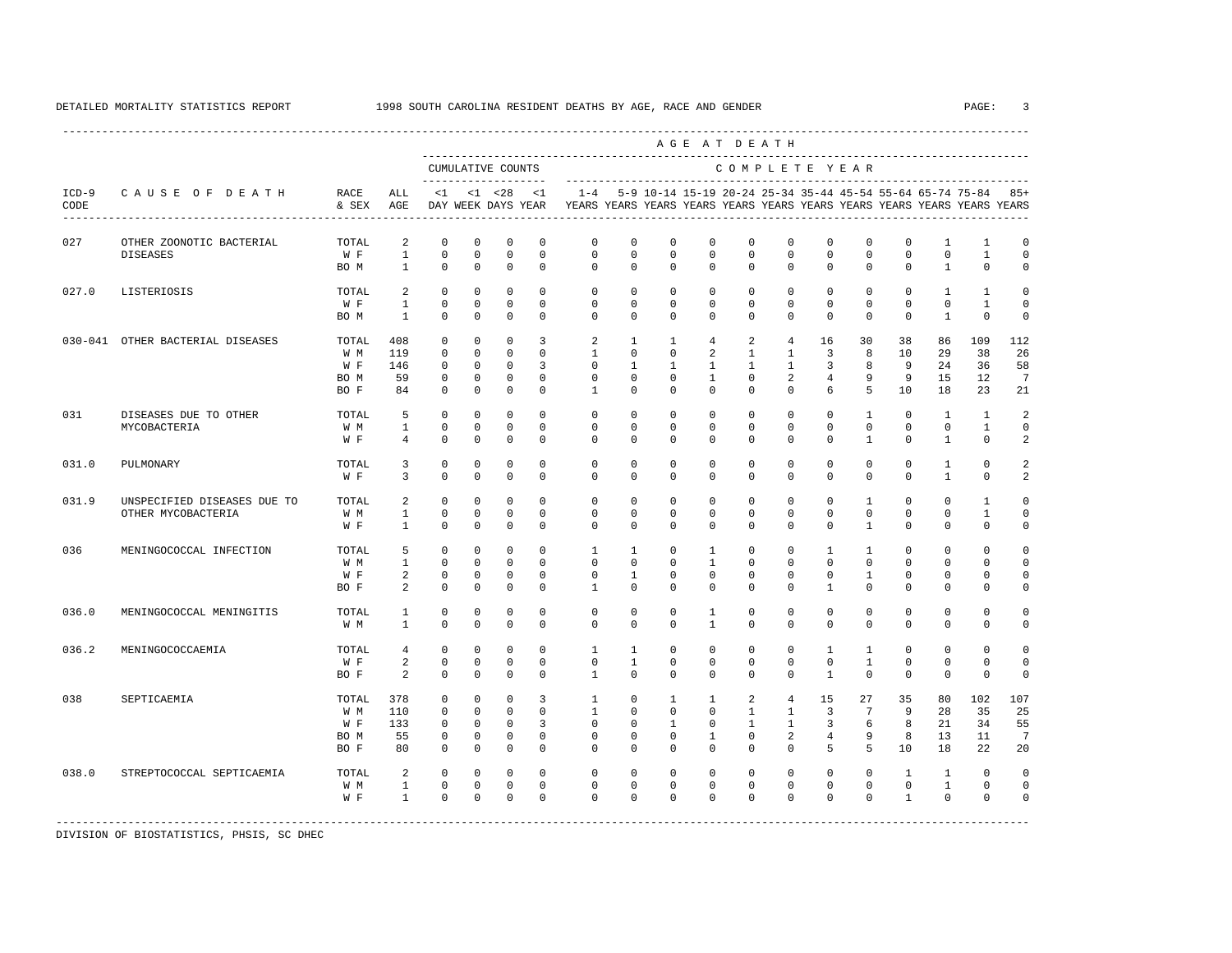|                 |                                |               |                |              |              |                                          |                |              |             |                |              | AGE AT DEATH  |              |                |              |                |                |                                                                                                                                      |                |
|-----------------|--------------------------------|---------------|----------------|--------------|--------------|------------------------------------------|----------------|--------------|-------------|----------------|--------------|---------------|--------------|----------------|--------------|----------------|----------------|--------------------------------------------------------------------------------------------------------------------------------------|----------------|
|                 |                                |               |                |              |              | CUMULATIVE COUNTS<br>------------------- |                |              |             |                |              | COMPLETE YEAR |              |                |              |                |                |                                                                                                                                      |                |
| $ICD-9$<br>CODE | CAUSE OF DEATH                 | RACE<br>& SEX | ALL<br>AGE     | <1           |              | $< 1$ $< 28$<br>DAY WEEK DAYS YEAR       | <1             | $1 - 4$      |             |                |              |               |              |                |              |                |                | 5-9 10-14 15-19 20-24 25-34 35-44 45-54 55-64 65-74 75-84<br>YEARS YEARS YEARS YEARS YEARS YEARS YEARS YEARS YEARS YEARS YEARS YEARS | $85+$          |
| 038.1           | STAPHYLOCOCCAL SEPTICAEMIA     | TOTAL         | 33             | $\Omega$     | $\Omega$     | $\Omega$                                 | $\Omega$       | $\mathbf 0$  | $\mathbf 0$ | $\mathbf{0}$   | $\mathbf{0}$ | $\mathbf 0$   | $\mathbf 0$  | $\mathbf{1}$   | $\mathbf{1}$ | 3              | 10             | 10                                                                                                                                   | 8              |
|                 |                                | W M           | 10             | $\Omega$     | $\Omega$     | $\Omega$                                 | $\Omega$       | $\Omega$     | $\Omega$    | $\Omega$       | $\Omega$     | $\Omega$      | $\Omega$     | $\Omega$       | $\mathbf{1}$ | $\Omega$       | $\mathbf{1}$   | $\overline{4}$                                                                                                                       | $\overline{4}$ |
|                 |                                | W F           | 9              | $\Omega$     | $\Omega$     | $\Omega$                                 | $\Omega$       | $\Omega$     | $\Omega$    | $\Omega$       | $\Omega$     | $\Omega$      | $\Omega$     | $\Omega$       | $\Omega$     | $\mathbf{1}$   | 3              | 3                                                                                                                                    | $\mathfrak{D}$ |
|                 |                                | BO M          | 5              | $\mathbf 0$  | $\mathbf{0}$ | $\mathbf 0$                              | $\mathbf 0$    | $\mathbf 0$  | $\mathbf 0$ | $\mathbf 0$    | $\mathbf{0}$ | $\mathbf 0$   | $\mathbf 0$  | $\mathbf{1}$   | $\mathbf 0$  | $\mathbf 0$    | $\overline{3}$ | $\mathbf 0$                                                                                                                          | $\mathbf{1}$   |
|                 |                                | BO F          | 9              | $\Omega$     | $\Omega$     | $\mathbf 0$                              | $\Omega$       | $\Omega$     | $\Omega$    | $\Omega$       | $\Omega$     | $\Omega$      | $\Omega$     | $\Omega$       | $\Omega$     | $\mathfrak{D}$ | $\overline{3}$ | 3                                                                                                                                    | $\mathbf{1}$   |
| 038.2           | PNEUMOCOCCAL SEPTICAEMIA       | TOTAL         | 2              | $\Omega$     | $\Omega$     | $\Omega$                                 | $\Omega$       | $\mathbf{1}$ | $\mathbf 0$ | $\Omega$       | $\Omega$     | $\Omega$      | $\Omega$     | $\Omega$       | $\Omega$     | $\mathbf{1}$   | $\Omega$       | $\Omega$                                                                                                                             | $\Omega$       |
|                 |                                | W M           | $\mathbf{1}$   | $\Omega$     | $\Omega$     | $\Omega$                                 | $\Omega$       | $\mathbf{1}$ | $\Omega$    | $\Omega$       | $\Omega$     | $\Omega$      | $\Omega$     | $\mathbf 0$    | $\Omega$     | $\Omega$       | $\Omega$       | $\Omega$                                                                                                                             | $\Omega$       |
|                 |                                | W F           | $\mathbf{1}$   | $\Omega$     | $\Omega$     | $\Omega$                                 | $\Omega$       | $\Omega$     | $\Omega$    | $\Omega$       | $\Omega$     | $\Omega$      | $\Omega$     | $\Omega$       | $\Omega$     | $\mathbf{1}$   | $\Omega$       | $\Omega$                                                                                                                             | $\Omega$       |
| 038.3           | SEPTICAEMIA DUE TO ANAEROBES   | TOTAL         | 3              | $\Omega$     | $\Omega$     | $\mathbf 0$                              | $\Omega$       | $\Omega$     | $\mathbf 0$ | $\mathbf 0$    | $\mathbf{0}$ | $\mathbf 0$   | $\mathbf 0$  | 1              | $\mathbf 0$  | 1              | $\mathbf{1}$   | $\Omega$                                                                                                                             | $\Omega$       |
|                 |                                | W M           | $\mathbf{1}$   | $\Omega$     | $\Omega$     | $\mathbf 0$                              | $\Omega$       | $\Omega$     | $\Omega$    | $\mathbf 0$    | $\mathbf 0$  | $\mathbf 0$   | $\mathbf 0$  | $\Omega$       | $\Omega$     | $\mathbf{1}$   | $\Omega$       | $\Omega$                                                                                                                             | $\Omega$       |
|                 |                                | W F           | $\mathbf{1}$   | $\mathbf 0$  | $\mathbf 0$  | $\mathbf 0$                              | $\mathbf 0$    | $\mathbf 0$  | $\mathbf 0$ | $\mathbf 0$    | $\mathbf{0}$ | $\mathbf 0$   | $\mathbf 0$  | $\mathbf 0$    | $\mathbf 0$  | $\mathbf 0$    | $\mathbf{1}$   | 0                                                                                                                                    | $\Omega$       |
|                 |                                | BO F          | $\mathbf{1}$   | $\Omega$     | $\Omega$     | $\Omega$                                 | $\Omega$       | $\Omega$     | $\Omega$    | $\Omega$       | $\Omega$     | $\Omega$      | $\Omega$     | $\mathbf{1}$   | $\Omega$     | $\Omega$       | $\Omega$       | $\Omega$                                                                                                                             | $\Omega$       |
|                 |                                |               |                |              |              |                                          |                |              |             |                |              |               |              |                |              |                |                |                                                                                                                                      |                |
| 038.4           | SEPTICAEMIA DUE TO OTHER GRAM- | TOTAL         | 12             | $\Omega$     | $\Omega$     | $\Omega$                                 | $\mathfrak{D}$ | $\Omega$     | $\mathbf 0$ | $\Omega$       | $\Omega$     | $\Omega$      | $\mathbf{1}$ | $\Omega$       | $\Omega$     | 2              | $\Omega$       | 3                                                                                                                                    | 4              |
|                 | NEGATIVE ORGANISMS             | W M           | $\overline{4}$ | $\Omega$     | $\Omega$     | $\Omega$                                 | $\Omega$       | $\Omega$     | $\Omega$    | $\Omega$       | $\Omega$     | $\Omega$      | $\Omega$     | $\Omega$       | $\Omega$     | $\mathbf{1}$   | $\Omega$       | $\mathfrak{D}$                                                                                                                       | $\mathbf{1}$   |
|                 |                                | W F           | 3              | $\mathbf 0$  | $\mathbf 0$  | $\mathbf 0$                              | 2              | $\mathbf 0$  | $\mathbf 0$ | $\mathbf{0}$   | $\mathbf 0$  | $\mathbf 0$   | $\mathbf 0$  | $\mathbf 0$    | $\mathbf 0$  | $\mathbf 0$    | $\mathbf 0$    | 0                                                                                                                                    | $\mathbf{1}$   |
|                 |                                | BO M          | 3              | $\mathbf{0}$ | $\mathbf{0}$ | $\mathbf 0$                              | $\mathbf{0}$   | $^{\circ}$   | $\mathbf 0$ | $\mathbf 0$    | $\mathbf 0$  | $\circ$       | $\mathbf{1}$ | 0              | $\mathbf 0$  | 1              | 0              | $\mathbf 0$                                                                                                                          | 1              |
|                 |                                | BO F          | $\overline{a}$ | $\Omega$     | $\Omega$     | $\Omega$                                 | $\Omega$       | $\Omega$     | $\Omega$    | $\Omega$       | $\Omega$     | $\Omega$      | $\Omega$     | $\Omega$       | $\Omega$     | $\Omega$       | $\Omega$       | $\mathbf{1}$                                                                                                                         | $\mathbf{1}$   |
| 038.8           | OTHER SPECIFIED SEPTICAEMIAS   | TOTAL         | 5              | $\Omega$     | $\Omega$     | $\Omega$                                 | $\Omega$       | $\mathbf 0$  | $\mathbf 0$ | $\mathbf{0}$   | $\mathbf{0}$ | $\Omega$      | $\mathbf{1}$ | $\overline{1}$ | 1            | $\Omega$       | $\Omega$       | $\mathbf{1}$                                                                                                                         | $\mathbf{1}$   |
|                 |                                | W M           | $\mathbf{1}$   | $\Omega$     | $\Omega$     | $\Omega$                                 | $\Omega$       | $\Omega$     | $\Omega$    | $\Omega$       | $\Omega$     | $\Omega$      | $\mathbf{1}$ | $\Omega$       | $\Omega$     | $\Omega$       | $\Omega$       | $\Omega$                                                                                                                             | $\Omega$       |
|                 |                                | BO M          | 2              | $\mathbf 0$  | $\Omega$     | $\mathbf 0$                              | $\Omega$       | $\mathbf 0$  | $\mathbf 0$ | $\mathbf{0}$   | $\mathbf{0}$ | $\mathbf 0$   | $\mathbf 0$  | $\mathbf 0$    | $\mathbf{1}$ | $\Omega$       | $\mathbf 0$    | $\mathbf{1}$                                                                                                                         | $\mathbf 0$    |
|                 |                                | BO F          | $\mathfrak{D}$ | $\Omega$     | $\mathbf 0$  | $\Omega$                                 | $\mathbf 0$    | $\Omega$     | $\mathbf 0$ | $\mathbf{0}$   | $\mathbf{0}$ | $\circ$       | $\mathbf 0$  | $\mathbf{1}$   | $\mathbf 0$  | $\Omega$       | $\mathbf 0$    | $\Omega$                                                                                                                             | 1              |
| 038.9           | UNSPECIFIED SEPTICAEMIA        | TOTAL         | 321            | $\mathbf 0$  | $\mathbf 0$  | $\mathbf 0$                              | $\overline{1}$ | $\mathbf 0$  | $\mathbf 0$ | $\overline{1}$ | $\mathbf{1}$ | 2             | 2            | 12.            | 25           | 27             | 68             | 88                                                                                                                                   | 94             |
|                 |                                | W M           | 92             | $\Omega$     | $\Omega$     | $\Omega$                                 | $\Omega$       | $\Omega$     | $\Omega$    | $\Omega$       | $\Omega$     | $\mathbf{1}$  | $\Omega$     | 3              | 6            | 7              | 26             | 29                                                                                                                                   | 20             |
|                 |                                | W F           | 118            | $\mathbf 0$  | $\mathbf 0$  | $\mathbf 0$                              | $\mathbf{1}$   | $\mathbf 0$  | $\mathbf 0$ | $\mathbf{1}$   | $\mathbf{0}$ | $\mathbf{1}$  | $\mathbf{1}$ | 3              | 6            | 5              | 17             | 31                                                                                                                                   | 52             |
|                 |                                | BO M          | 45             | $\mathbf 0$  | $\mathbf 0$  | $\mathbf 0$                              | $\Omega$       | $\mathbf 0$  | $\mathbf 0$ | $\mathbf{0}$   | 1            | $\Omega$      | $\mathbf{1}$ | 3              | 8            | 7              | 10             | 10                                                                                                                                   | 5              |
|                 |                                | BO F          | 66             | $\Omega$     | $\Omega$     | $\Omega$                                 | $\Omega$       | $\Omega$     | $\Omega$    | $\Omega$       | $\Omega$     | $\Omega$      | $\Omega$     | 3              | 5            | 8              | 15             | 18                                                                                                                                   | 17             |
| 040             | OTHER BACTERIAL DISEASES       | TOTAL         | 5              | $\mathbf 0$  | $\mathbf 0$  | $\mathbf 0$                              | $\mathbf 0$    | $\mathbf 0$  | $\mathbf 0$ | $\mathbf{0}$   | 2            | $\mathbf 0$   | $\mathbf 0$  | $\mathbf 0$    | $\mathbf 0$  | $\mathbf 0$    | 2              | 1                                                                                                                                    | $\mathbf 0$    |
|                 |                                | W M           | $\mathbf{1}$   | $\Omega$     | $\Omega$     | $\Omega$                                 | $\Omega$       | $\Omega$     | $\Omega$    | $\Omega$       | $\mathbf{1}$ | $\Omega$      | $\Omega$     | $\Omega$       | $\Omega$     | $\Omega$       | $\Omega$       | $\Omega$                                                                                                                             | $\Omega$       |
|                 |                                | W F           | 3              | $\mathbf 0$  | $\mathbf 0$  | $\mathsf 0$                              | 0              | $\mathbf 0$  | $\mathbf 0$ | 0              | $\mathbf{1}$ | 0             | $\mathbf 0$  | $\mathbf 0$    | 0            | $\mathbb O$    | $\mathbf{1}$   | 1                                                                                                                                    | $\mathbf 0$    |
|                 |                                | BO M          | $\mathbf{1}$   | 0            | $\mathbf 0$  | $\mathbf 0$                              | $\mathbf 0$    | $^{\circ}$   | $\mathbf 0$ | $\mathbf{0}$   | $\mathbf{0}$ | 0             | $\mathbf 0$  | $^{\circ}$     | $\mathbf{0}$ | $\mathbf 0$    | $\mathbf{1}$   | $\mathbf 0$                                                                                                                          | $\mathbf 0$    |
| 040.0           |                                | TOTAL         | 3              | $\mathbf 0$  | $\mathbf 0$  | $\mathbf 0$                              | $\mathbf 0$    | $\mathbf 0$  | $\mathbf 0$ | $\mathbb O$    | $\mathbf 0$  | $\mathbf 0$   | $\mathbf 0$  | $\mathbf 0$    | 0            | $\mathbf{0}$   | 2              | $\mathbf{1}$                                                                                                                         | $\Omega$       |
|                 | GAS GANGRENE                   | W F           | 2              | $\mathbf 0$  | $\mathbf 0$  | $\mathbf 0$                              | $\mathbf 0$    | $\mathbf 0$  | $\mathbf 0$ | $\mathbf 0$    | $\mathbf 0$  | $\mathbf 0$   | $\mathbf 0$  | $\mathbf 0$    | $\mathbf 0$  | $\mathbf 0$    | $\mathbf{1}$   | 1                                                                                                                                    | $\mathbf 0$    |
|                 |                                | BO M          | $\mathbf{1}$   | $\mathbf{0}$ | $\mathbf{0}$ | $\mathbf 0$                              | $\mathbf{0}$   | $\Omega$     | $^{\circ}$  | $\mathbf 0$    | $\circ$      | $\circ$       | $^{\circ}$   | $^{\circ}$     | $\mathbf{0}$ | $\mathbf{0}$   | 1              | $\Omega$                                                                                                                             | 0              |
|                 |                                |               |                |              |              |                                          |                |              |             |                |              |               |              |                |              |                |                |                                                                                                                                      |                |
| 040.8           | OTHER BACTERIAL DISEASES       | TOTAL         | 2              | $\mathbf 0$  | $\mathbf 0$  | $\mathbf 0$                              | $\mathbf 0$    | $\mathbf 0$  | $\mathbf 0$ | 0              | 2            | $\mathbf 0$   | $\mathbf 0$  | $\mathbf 0$    | $\mathbf 0$  | $\mathbf 0$    | $\mathbf 0$    | $\mathbf 0$                                                                                                                          | $\Omega$       |
|                 |                                | W M           | $\mathbf{1}$   | 0            | $\mathbf 0$  | $\mathbf 0$                              | $\mathbf 0$    | 0            | $\mathbf 0$ | 0              | $\mathbf{1}$ | 0             | $\mathbf 0$  | $\mathbf 0$    | $\mathbf{0}$ | $\mathbf 0$    | $\mathbf 0$    | 0                                                                                                                                    | $\mathbf 0$    |
|                 |                                | W F           | $\mathbf{1}$   | $\mathbf{0}$ | $\mathbf{0}$ | $\mathbf 0$                              | $\mathbf{0}$   | $^{\circ}$   | $^{\circ}$  | $\mathbf 0$    | 1            | 0             | 0            | $^{\circ}$     | $\mathbf{0}$ | $\mathbf 0$    | $^{\circ}$     | 0                                                                                                                                    | $\Omega$       |
| 041             | BACTERIAL INFECTION IN CON-    | TOTAL         | 15             | $\mathbf{0}$ | 0            | 0                                        | $\mathbf{0}$   | $\mathbf 0$  | $\mathbf 0$ | $\mathbf 0$    | $\mathbf 0$  | $\mathbf 0$   | $\mathbf 0$  | $\mathbf 0$    | 1            | 3              | 3              | 5                                                                                                                                    | 3              |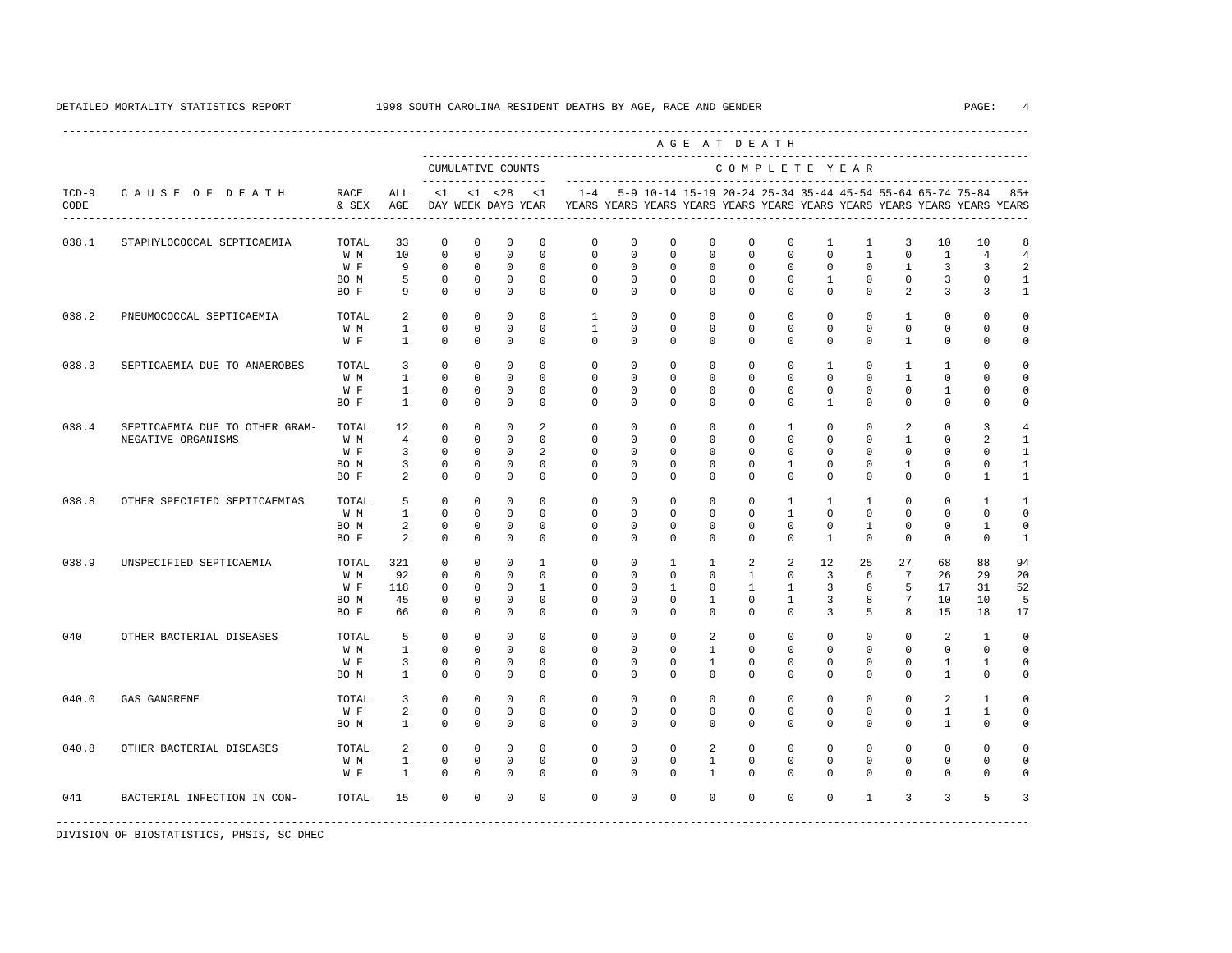|                 |                                                                   |                                     |                                                           |                                                                    |                                                                     |                                                                   |                                                                   |                                                          |                                                          |                                                                    | AGE AT DEATH                                                       |                                                                        |                                                         |                                                                   |                                                                               |                                                                           |                                                              |                                                                 |                                                                                  |
|-----------------|-------------------------------------------------------------------|-------------------------------------|-----------------------------------------------------------|--------------------------------------------------------------------|---------------------------------------------------------------------|-------------------------------------------------------------------|-------------------------------------------------------------------|----------------------------------------------------------|----------------------------------------------------------|--------------------------------------------------------------------|--------------------------------------------------------------------|------------------------------------------------------------------------|---------------------------------------------------------|-------------------------------------------------------------------|-------------------------------------------------------------------------------|---------------------------------------------------------------------------|--------------------------------------------------------------|-----------------------------------------------------------------|----------------------------------------------------------------------------------|
|                 |                                                                   |                                     |                                                           |                                                                    |                                                                     | CUMULATIVE COUNTS                                                 |                                                                   |                                                          |                                                          |                                                                    |                                                                    |                                                                        |                                                         |                                                                   | COMPLETE YEAR                                                                 |                                                                           |                                                              |                                                                 |                                                                                  |
| $ICD-9$<br>CODE | CAUSE OF DEATH                                                    | RACE<br>& SEX                       | ALL<br>AGE                                                | <1                                                                 |                                                                     | $< 1$ $< 28$<br>DAY WEEK DAYS YEAR                                | <1                                                                | $1 - 4$                                                  |                                                          |                                                                    | 5-9 10-14 15-19 20-24 25-34 35-44 45-54 55-64 65-74 75-84          |                                                                        |                                                         |                                                                   |                                                                               |                                                                           |                                                              |                                                                 | $85+$<br>YEARS YEARS YEARS YEARS YEARS YEARS YEARS YEARS YEARS YEARS YEARS YEARS |
| 041             | DITIONS CLASSIFIED ELSEWHERE                                      | W M<br>W F<br>BO M                  | 6<br>$\overline{4}$<br>$\overline{3}$                     | $\mathbf{0}$<br>$\Omega$<br>$\Omega$                               | $\mathbf{0}$<br>$\Omega$<br>$\Omega$                                | $\Omega$<br>$\Omega$<br>$\Omega$                                  | $\Omega$<br>$\Omega$<br>$\Omega$                                  | $\Omega$<br>$\Omega$<br>$\Omega$                         | $\Omega$<br>$\Omega$<br>$\Omega$                         | $\mathbf 0$<br>$\Omega$<br>$\Omega$                                | $\mathbf{0}$<br>$\Omega$<br>$\Omega$                               | $\mathbf 0$<br>$\Omega$<br>$\Omega$                                    | $\mathbf 0$<br>$\Omega$<br>$\Omega$                     | $\mathbf 0$<br>$\Omega$<br>$\Omega$                               | $\mathbf{1}$<br>$\Omega$<br>$\Omega$                                          | $\mathbf{1}$<br>$\mathbf{1}$<br>$\overline{1}$                            | 1<br>$\mathbf{1}$<br>$\mathbf{1}$                            | $\overline{a}$<br>$\mathbf{1}$<br>$\mathbf{1}$                  | $\mathbf{1}$<br>$\mathbf{1}$<br>$\Omega$                                         |
| 041.0           | STREPTOCOCCUS                                                     | BO F<br>TOTAL<br>W M<br>BO M        | 2<br>2<br>$\overline{1}$<br>$\overline{1}$                | $\Omega$<br>$\Omega$<br>$\Omega$<br>$\Omega$                       | $\mathbf 0$<br>$\Omega$<br>$\Omega$<br>$\Omega$                     | $\Omega$<br>$\Omega$<br>$\Omega$<br>$\Omega$                      | $\Omega$<br>$\Omega$<br>$\Omega$<br>$\Omega$                      | $\Omega$<br>$\Omega$<br>$\Omega$<br>$\Omega$             | $\Omega$<br>$\Omega$<br>$\Omega$<br>$\Omega$             | $\Omega$<br>$\Omega$<br>$\Omega$<br>$\Omega$                       | $\Omega$<br>$\Omega$<br>$\Omega$<br>$\Omega$                       | $\Omega$<br>$\Omega$<br>$\Omega$<br>$\Omega$                           | $\mathbf 0$<br>$\Omega$<br>$\Omega$<br>$\Omega$         | $\Omega$<br>$\Omega$<br>$\Omega$<br>$\Omega$                      | $\Omega$<br>$\Omega$<br>$\Omega$<br>$\Omega$                                  | $\Omega$<br>$\overline{1}$<br>$\overline{1}$<br>$\Omega$                  | $\mathbf 0$<br>$\mathbf{1}$<br>$\mathbf 0$<br>$\mathbf{1}$   | $\mathbf{1}$<br>$\Omega$<br>$\Omega$<br>$\Omega$                | $\mathbf{1}$<br>$\Omega$                                                         |
| 041.1           | STAPHYLOCOCCUS                                                    | TOTAL<br>W M<br>W F<br>BO M<br>BO F | 10<br>$\overline{4}$<br>4<br>$\mathbf{1}$<br>$\mathbf{1}$ | $\Omega$<br>$\Omega$<br>$\mathbf 0$<br>$\mathbf 0$<br>$\mathbf{0}$ | $\Omega$<br>$\Omega$<br>$\mathbf 0$<br>$\mathbf 0$<br>$\mathbf{0}$  | $\Omega$<br>$\Omega$<br>$\mathbf 0$<br>$\mathbf 0$<br>$\mathbf 0$ | $\Omega$<br>$\Omega$<br>$\mathbf 0$<br>$\mathbf 0$<br>$\mathbf 0$ | $\Omega$<br>$\Omega$<br>0<br>0<br>$\Omega$               | $\Omega$<br>$\Omega$<br>0<br>0<br>$\mathbf 0$            | $\Omega$<br>$\Omega$<br>$\mathbf 0$<br>$\mathbf{0}$<br>$\mathbf 0$ | $\Omega$<br>$\Omega$<br>$\mathbf 0$<br>$\circ$<br>$\mathbf 0$      | $\Omega$<br>$\Omega$<br>$\mathbf 0$<br>$\circ$<br>$\mathbf 0$          | $\Omega$<br>$\Omega$<br>$\mathbf 0$<br>0<br>$\mathbf 0$ | $\Omega$<br>$\Omega$<br>$\mathbf 0$<br>$\mathbf 0$<br>$\mathbf 0$ | $\overline{1}$<br>$\overline{1}$<br>$\mathbf 0$<br>$\mathbf 0$<br>$\mathbf 0$ | $\overline{1}$<br>$\Omega$<br>$\mathbf{1}$<br>$\mathbf{0}$<br>$\mathbf 0$ | $\overline{a}$<br>$\mathbf{1}$<br>$\mathbf{1}$<br>0<br>0     | 3<br>$\mathbf{1}$<br>1<br>1<br>$\mathbf 0$                      | $\mathbf{1}$<br>$\mathbf{1}$<br>$\Omega$<br>1                                    |
| 041.3           | FRIEDLANDER'S BACILLUS                                            | TOTAL<br>BO F                       | 1<br>$\mathbf{1}$                                         | 0<br>$\Omega$                                                      | $\mathbf 0$<br>$\mathbf 0$                                          | $\mathbf 0$<br>$\Omega$                                           | $\mathbf 0$<br>$\Omega$                                           | $\mathbf 0$<br>$\Omega$                                  | 0<br>$\mathbf 0$                                         | $\mathbf 0$<br>$\mathbf 0$                                         | $\mathbf 0$<br>$\mathbf{0}$                                        | $\mathbf 0$<br>$\Omega$                                                | $\mathbf 0$<br>$\mathbf 0$                              | $\mathbf 0$<br>$\mathbf 0$                                        | $\mathbf{0}$<br>$\mathbf 0$                                                   | $\mathbf{0}$<br>$\mathbf 0$                                               | 0<br>$\mathbf 0$                                             | $\mathbf{1}$<br>$\mathbf{1}$                                    | $\Omega$<br>$\Omega$                                                             |
| 041.8           | OTHER BACTERIAL INFECTION<br>CONDITIONS CLASSIFIED ELSEWHERE BO M | TOTAL                               | $\mathbf{1}$<br>$\mathbf{1}$                              | $\mathbf{0}$<br>$\Omega$                                           | $\mathbf{0}$<br>$\mathbf 0$                                         | $\Omega$<br>$\Omega$                                              | $\Omega$<br>$\mathbf 0$                                           | $\Omega$<br>$\Omega$                                     | $\Omega$<br>$\Omega$                                     | $\mathbf 0$<br>$\mathbf 0$                                         | $\mathbf 0$<br>$\mathbf{0}$                                        | $\Omega$<br>$\mathbf{0}$                                               | $\mathbf 0$<br>$\mathbf 0$                              | $\Omega$<br>$\mathbf 0$                                           | $\mathbf 0$<br>$\mathbf 0$                                                    | 1<br>$\mathbf{1}$                                                         | 0<br>$\mathbf 0$                                             | $\mathbf 0$<br>$\mathbf 0$                                      | $\Omega$<br>$\Omega$                                                             |
| 041.9           | BACTERIAL INFECTION, UNSPECIFIED TOTAL                            | W M                                 | <sup>1</sup><br>$\overline{1}$                            | $\Omega$<br>$\Omega$                                               | $\Omega$<br>$\Omega$                                                | $\Omega$<br>$\Omega$                                              | $\Omega$<br>$\Omega$                                              | $\Omega$<br>$\Omega$                                     | $\Omega$<br>$\Omega$                                     | $\Omega$<br>$\Omega$                                               | $\Omega$<br>$\mathbf 0$                                            | $\Omega$<br>$\mathbf{0}$                                               | $\Omega$<br>$\mathbf 0$                                 | $\Omega$<br>$\Omega$                                              | $\Omega$<br>$\mathbf{0}$                                                      | $\Omega$<br>$\Omega$                                                      | 0<br>$\mathbf 0$                                             | $\mathbf{1}$<br>$\mathbf{1}$                                    | $\Omega$<br>$\Omega$                                                             |
| $042 - 044$     | HUMAN IMMUNODEFICIENCY VIRUS<br>(HIV) INFECTION                   | TOTAL<br>W M<br>W F<br>BO M<br>BO F | 268<br>51<br>8<br>146<br>63                               | $\Omega$<br>$\Omega$<br>$\Omega$<br>$\Omega$<br>$\Omega$           | $\Omega$<br>$\Omega$<br>$\Omega$<br>$\Omega$<br>$\Omega$            | $\Omega$<br>$\Omega$<br>$\Omega$<br>$\mathbf 0$<br>$\Omega$       | $\Omega$<br>$\Omega$<br>$\Omega$<br>$\Omega$<br>$\Omega$          | $\Omega$<br>$\Omega$<br>$\Omega$<br>$\Omega$<br>$\Omega$ | $\Omega$<br>$\Omega$<br>$\Omega$<br>$\Omega$<br>$\Omega$ | $\overline{1}$<br>$\Omega$<br>$\Omega$<br>$\mathbf{1}$<br>$\Omega$ | $\overline{1}$<br>$\Omega$<br>$\Omega$<br>1<br>$\Omega$            | $\mathfrak{D}$<br>$\Omega$<br>$\Omega$<br>$\mathbf{1}$<br>$\mathbf{1}$ | 59<br>11<br>$\Omega$<br>25<br>23                        | 110<br>22<br>$\mathbf{3}$<br>68<br>17                             | 63<br>10<br>$\overline{2}$<br>34<br>17                                        | 2.3<br>$\overline{4}$<br>$\overline{a}$<br>13<br>$\overline{4}$           | 5<br>2<br>$\Omega$<br>3<br>$\Omega$                          | 4<br>$\overline{a}$<br>$\mathbf{1}$<br>$\Omega$<br>$\mathbf{1}$ |                                                                                  |
| 042             | HIV INFECTION WITH SPECIFIED<br>CONDITIONS                        | TOTAL<br>W M<br>W F<br>BO M<br>BO F | 255<br>48<br>8<br>139<br>60                               | $\mathbf 0$<br>0<br>$\Omega$<br>0<br>$\Omega$                      | $\mathbf{0}$<br>$\mathbf 0$<br>$\Omega$<br>$\mathbf{0}$<br>$\Omega$ | $\mathbf 0$<br>$\Omega$<br>$\Omega$<br>0<br>$\Omega$              | $\mathbf 0$<br>$\Omega$<br>$\Omega$<br>$\mathbf 0$<br>$\Omega$    | $\mathbf 0$<br>0<br>$\Omega$<br>$\mathbf 0$<br>$\Omega$  | $\mathbf 0$<br>0<br>$\Omega$<br>$\mathbf 0$<br>$\Omega$  | 1<br>$\mathbf 0$<br>$\Omega$<br>1<br>$\Omega$                      | 1<br>$\mathbf{0}$<br>$\Omega$<br>1<br>$\mathbf{0}$                 | 2<br>$\mathbf 0$<br>$\Omega$<br>$\mathbf{1}$<br>$\mathbf{1}$           | 54<br>11<br>$\Omega$<br>22<br>21                        | 105<br>20<br>$\overline{3}$<br>65<br>17                           | 61<br>9<br>2<br>34<br>16                                                      | 22<br>$\overline{4}$<br>2<br>12<br>$\overline{4}$                         | 5<br>2<br>0<br>3<br>0                                        | 4<br>$\mathfrak{D}$<br>1<br>$\mathsf 0$<br>$\mathbf{1}$         | $\Omega$                                                                         |
| 042.0           | HIV INFECTION WITH SPECIFIED<br>INFECTIONS                        | TOTAL<br>W M<br>W F<br>BO M<br>BO F | 45<br>9<br>$\mathbf{1}$<br>22<br>13                       | $\mathbf{0}$<br>$\Omega$<br>$\Omega$<br>$\Omega$<br>$\Omega$       | $\mathbf{0}$<br>$\Omega$<br>$\Omega$<br>$\Omega$<br>$\Omega$        | $\mathbf 0$<br>$\Omega$<br>$\Omega$<br>$\Omega$<br>$\Omega$       | $\Omega$<br>$\Omega$<br>$\Omega$<br>$\Omega$<br>$\Omega$          | $\Omega$<br>$\Omega$<br>$\Omega$<br>$\Omega$<br>$\Omega$ | $\Omega$<br>$\Omega$<br>$\Omega$<br>$\Omega$<br>$\Omega$ | $\Omega$<br>$\Omega$<br>$\Omega$<br>$\Omega$<br>$\Omega$           | $\mathbf 0$<br>$\mathbf{0}$<br>$\mathbf 0$<br>$\Omega$<br>$\Omega$ | $\mathbf{1}$<br>$\Omega$<br>$\Omega$<br>$\Omega$<br>$\mathbf{1}$       | 15<br>$\overline{3}$<br>$\mathbf 0$<br>7<br>5           | 17<br>$\overline{3}$<br>$\mathbf{1}$<br>9<br>$\overline{4}$       | 9<br>2<br>$\Omega$<br>$\overline{4}$<br>3                                     | 2<br>$\overline{1}$<br>$\Omega$<br>$\mathbf{1}$<br>$\Omega$               | $\mathbf{1}$<br>0<br>$\mathbf 0$<br>$\mathbf{1}$<br>$\Omega$ | $\Omega$<br>$\Omega$<br>$\Omega$<br>$\Omega$<br>$\Omega$        | $\cap$                                                                           |
| 042.1           | HIV INFECTION CAUSING OTHER<br>SPECIFIED INFECTIONS               | TOTAL<br>W M<br>W F<br>BO M         | 48<br>6<br>$\overline{3}$<br>2.4                          | $\Omega$<br>$\Omega$<br>$\mathbf 0$<br>$\Omega$                    | $\Omega$<br>$\Omega$<br>$\mathbf 0$<br>$\Omega$                     | $\Omega$<br>$\Omega$<br>$\mathbf 0$<br>$\Omega$                   | $\Omega$<br>$\Omega$<br>$\mathbf 0$<br>$\Omega$                   | $\Omega$<br>$\Omega$<br>$\mathbf 0$<br>$\Omega$          | $\Omega$<br>$\Omega$<br>$\mathbf 0$<br>$\Omega$          | $\mathbf 0$<br>$\Omega$<br>$\mathbf 0$<br>$\Omega$                 | $\mathbf 0$<br>$\Omega$<br>$\mathbf 0$<br>$\Omega$                 | $\Omega$<br>$\Omega$<br>$\mathbf 0$<br>$\Omega$                        | 12<br>$\mathbf{1}$<br>$\mathbf{0}$<br>$\overline{4}$    | 19<br>$\overline{4}$<br>$\mathbf 0$<br>12                         | 10<br>$\overline{1}$<br>$\mathbf{0}$<br>5                                     | 5<br>$\Omega$<br>$\overline{a}$<br>3                                      | $\Omega$<br>$\Omega$<br>$\mathbf 0$<br>$\Omega$              | $\mathfrak{D}$<br>$\Omega$<br>$\mathbf{1}$<br>$\Omega$          | $\Omega$<br>$\Omega$                                                             |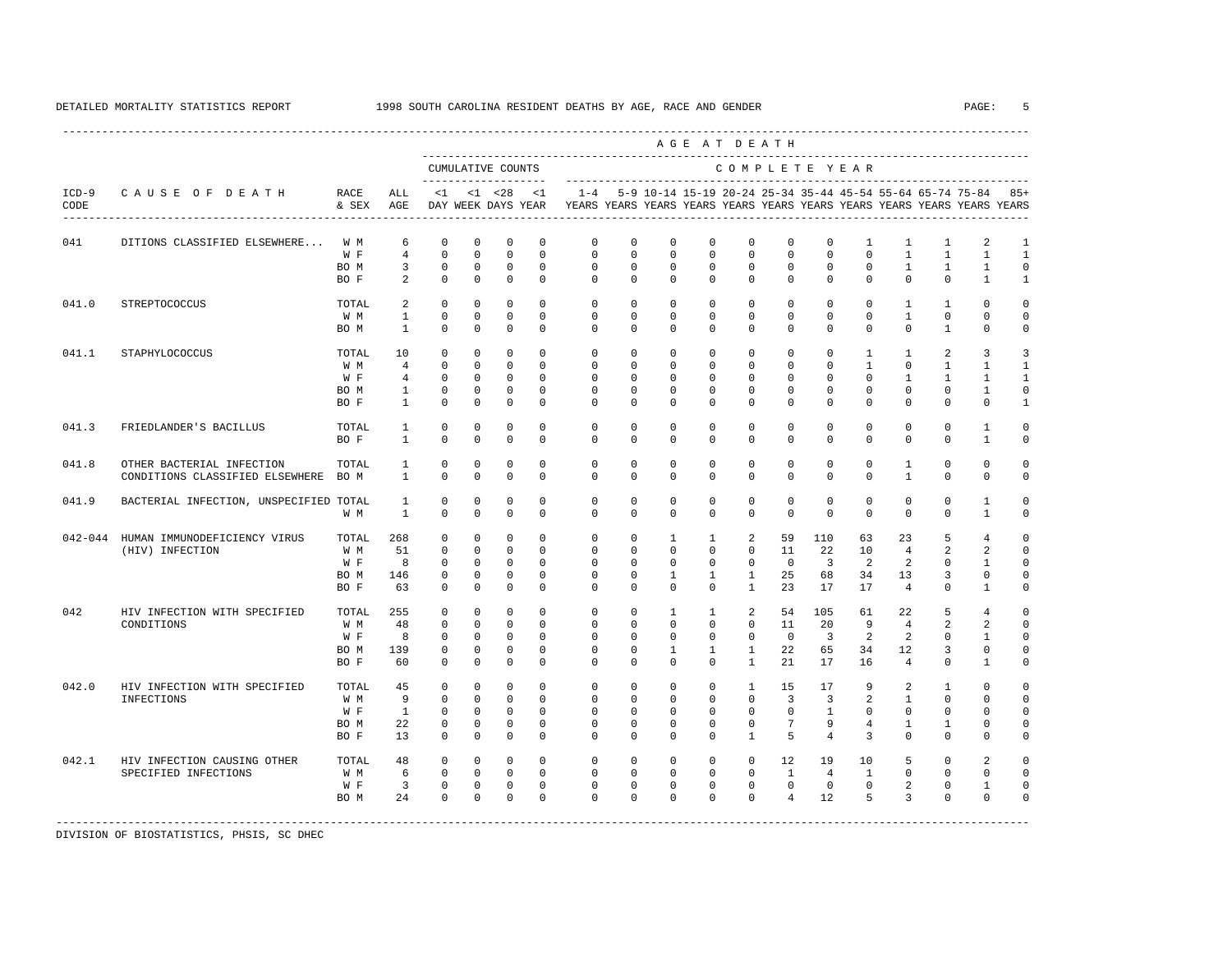|                 |                                 |               |                |              |              |                                          |              |             |             |                                                           |              | AGE AT DEATH  |                 |                |                |                |              |                                                                         |              |
|-----------------|---------------------------------|---------------|----------------|--------------|--------------|------------------------------------------|--------------|-------------|-------------|-----------------------------------------------------------|--------------|---------------|-----------------|----------------|----------------|----------------|--------------|-------------------------------------------------------------------------|--------------|
|                 |                                 |               |                |              |              | CUMULATIVE COUNTS<br>------------------- |              |             |             |                                                           |              | COMPLETE YEAR |                 |                |                |                |              |                                                                         |              |
| $ICD-9$<br>CODE | CAUSE OF DEATH                  | RACE<br>& SEX | ALL<br>AGE     | <1           |              | $< 1$ $< 28$<br>DAY WEEK DAYS YEAR       | <1           | $1 - 4$     |             | 5-9 10-14 15-19 20-24 25-34 35-44 45-54 55-64 65-74 75-84 |              |               |                 |                |                |                |              | YEARS YEARS YEARS YEARS YEARS YEARS YEARS YEARS YEARS YEARS YEARS YEARS | $85+$        |
| 042.1           |                                 | BO F          | 15             | $\mathbf{0}$ | $\mathbf{0}$ | $\mathbf{0}$                             | $\mathbf{0}$ | $\mathbf 0$ | $\Omega$    | $\Omega$                                                  | $\Omega$     | $\Omega$      | $7\phantom{.0}$ | $\overline{3}$ | $\overline{4}$ | $\mathbf{0}$   | $\mathbf 0$  | $\mathbf{1}$                                                            | $\Omega$     |
| 042.2           | HIV INFECTION WITH SPECIFIED    | TOTAL         | 23             | $\Omega$     | $\Omega$     | $\Omega$                                 | $\Omega$     | $\Omega$    | $\Omega$    | $\Omega$                                                  | $\Omega$     | $\mathbf{1}$  | $\overline{3}$  | 10             | $\overline{4}$ | 3              | $\mathbf{1}$ | $\mathbf{1}$                                                            | $\Omega$     |
|                 | MALIGNANT NEOPLASMS             | W M           | 10             | $\mathbf{0}$ | $\mathbf 0$  | $\mathbf 0$                              | $\Omega$     | $\mathbf 0$ | $\Omega$    | $\Omega$                                                  | $\Omega$     | $\Omega$      | $\overline{a}$  | $\overline{4}$ | $\mathbf{1}$   | $\mathbf{1}$   | $\mathbf{1}$ | $\mathbf{1}$                                                            | $\Omega$     |
|                 |                                 | W F           | $\mathfrak{D}$ | $\mathbf{0}$ | $\Omega$     | $\mathbf{0}$                             | $\Omega$     | $\Omega$    | $\Omega$    | $\Omega$                                                  | $\Omega$     | $\Omega$      | $\Omega$        | $\overline{1}$ | $\overline{1}$ | $\Omega$       | $\Omega$     | $\Omega$                                                                | $\Omega$     |
|                 |                                 | BO M          | 9              | $\mathbf{0}$ | $\Omega$     | $\mathbf{0}$                             | $\Omega$     | $\Omega$    | $\Omega$    | $\Omega$                                                  | $\Omega$     | $\mathbf{1}$  | $\mathbf{1}$    | $\overline{4}$ | 2              | $\mathbf{1}$   | $\Omega$     | $\Omega$                                                                | $\Omega$     |
|                 |                                 | BO F          | $\overline{2}$ | $\Omega$     | $\mathbf{0}$ | $\Omega$                                 | $\Omega$     | $\Omega$    | $\Omega$    | $\Omega$                                                  | $\Omega$     | $\Omega$      | $\Omega$        | $\mathbf{1}$   | $\Omega$       | $\mathbf{1}$   | $\Omega$     | $\Omega$                                                                | $\mathbf 0$  |
| 042.9           | ACOUIRED IMMUNODEFICIENCY       | TOTAL         | 139            | $\Omega$     | $\Omega$     | $\Omega$                                 | $\Omega$     | $\Omega$    | $\Omega$    | $\overline{1}$                                            | $\mathbf{1}$ | $\Omega$      | 24              | 59             | 38             | 12             | 3            | $\mathbf{1}$                                                            | $\Omega$     |
|                 | SYNDROME UNSPECIFIED            | W M           | 23             | $\Omega$     | $\Omega$     | $\Omega$                                 | $\Omega$     | $\Omega$    | $\Omega$    | $\Omega$                                                  | $\Omega$     | $\Omega$      | 5               | 9              | 5              | 2              | $\mathbf{1}$ | $\mathbf{1}$                                                            | $\Omega$     |
|                 |                                 | W F           | 2              | $\Omega$     | $\Omega$     | $\Omega$                                 | $\Omega$     | $\Omega$    | $\Omega$    | $\Omega$                                                  | $\Omega$     | $\Omega$      | $\Omega$        | $\mathbf{1}$   | $\mathbf{1}$   | $\Omega$       | $\Omega$     | $\Omega$                                                                | $\Omega$     |
|                 |                                 | BO M          | 84             | $\mathbf{0}$ | $\mathbf{0}$ | $\mathbf 0$                              | $\Omega$     | $\Omega$    | $\Omega$    | $\mathbf{1}$                                              | $\mathbf{1}$ | $\Omega$      | 10              | 40             | 23             | 7              | 2            | 0                                                                       | $\Omega$     |
|                 |                                 | BO F          | 30             | $\mathbf{0}$ | $\mathbf{0}$ | $\mathbf{0}$                             | $\Omega$     | $\Omega$    | $\Omega$    | $\Omega$                                                  | $\Omega$     | $\Omega$      | 9               | 9              | 9              | 3              | 0            | $\Omega$                                                                | $\Omega$     |
| 043             | HIV INFECTION CAUSING OTHER     | TOTAL         | $\mathbf{1}$   | $\mathbf{0}$ | $\mathbf{0}$ | $\mathbf{0}$                             | $\Omega$     | $\mathbf 0$ | $\mathbf 0$ | $\Omega$                                                  | $\mathbf 0$  | $\Omega$      | $\Omega$        | $\mathbf{1}$   | $\mathbf 0$    | $\Omega$       | $\circ$      | $\Omega$                                                                | $\mathbf 0$  |
|                 | SPECIFIED CONDITIONS            | BO M          | $\mathbf{1}$   | $\mathbf{0}$ | $\mathbf{0}$ | $\Omega$                                 | $\Omega$     | $\mathbf 0$ | $\Omega$    | $\Omega$                                                  | $\Omega$     | $\Omega$      | $\Omega$        | $\mathbf{1}$   | $\Omega$       | $\Omega$       | 0            | $\Omega$                                                                | $\Omega$     |
| 043.3           | HIV INFECTION CAUSING OTHER     | TOTAL         | $\mathbf{1}$   | $\mathbf{0}$ | $\mathbf{0}$ | $\mathbf{0}$                             | $\mathbf{0}$ | $\mathbf 0$ | $\mathbf 0$ | $\Omega$                                                  | $\Omega$     | $\Omega$      | $\mathbf 0$     | $\mathbf{1}$   | $\mathbf 0$    | $\Omega$       | $\circ$      | $\Omega$                                                                | $\mathbf 0$  |
|                 | SPECIFIED CONDITIONS            | BO M          | $\mathbf{1}$   | $\mathbf{0}$ | $\circ$      | $\Omega$                                 | $\mathbf{0}$ | $\mathbf 0$ | $\Omega$    | $\Omega$                                                  | $\mathbf 0$  | $\Omega$      | $\Omega$        | $\mathbf{1}$   | $\Omega$       | $\Omega$       | 0            | $\Omega$                                                                | $\Omega$     |
| 044             | OTHER HIV INFECTION             | TOTAL         | 12             | $\mathbf 0$  | $\mathbf 0$  | $\mathbf 0$                              | $\Omega$     | $\mathbf 0$ | $\Omega$    | $\Omega$                                                  | $\Omega$     | $\Omega$      | 5               | $\overline{4}$ | 2              | $\overline{1}$ | $\Omega$     | $\Omega$                                                                | $\Omega$     |
|                 |                                 | W M           | 3              | $\Omega$     | $\Omega$     | $\Omega$                                 | $\Omega$     | $\Omega$    | $\Omega$    | $\Omega$                                                  | $\Omega$     | $\Omega$      | $\Omega$        | $\overline{2}$ | $\mathbf{1}$   | $\Omega$       | $\Omega$     | $\Omega$                                                                | $\Omega$     |
|                 |                                 | BO M          | 6              | $\mathbf{0}$ | $\Omega$     | $\Omega$                                 | $\Omega$     | $\Omega$    | $\Omega$    | $\Omega$                                                  | $\Omega$     | $\Omega$      | 3               | 2              | $\Omega$       | $\mathbf{1}$   | $\Omega$     | $\Omega$                                                                | $\Omega$     |
|                 |                                 | BO F          | $\overline{3}$ | $\mathbf{0}$ | $\mathbf{0}$ | $\mathbf{0}$                             | $\Omega$     | $\Omega$    | $\Omega$    | $\Omega$                                                  | $\Omega$     | $\Omega$      | $\overline{a}$  | $\Omega$       | $\mathbf{1}$   | $\Omega$       | $\Omega$     | $\Omega$                                                                | $\Omega$     |
| 044.9           | HIV NOT OTHERWISE SPECIFIED     | TOTAL         | 12             | $\mathbf{0}$ | $\mathbf{0}$ | $\mathbf{0}$                             | $\Omega$     | $\mathbf 0$ | $\mathbf 0$ | $\Omega$                                                  | $\mathbf 0$  | $\Omega$      | 5               | $\overline{4}$ | 2              | $\mathbf{1}$   | $\mathbf 0$  | $\Omega$                                                                | $\Omega$     |
|                 |                                 | W M           | $\overline{3}$ | $\mathbf{0}$ | $\mathbf{0}$ | $\mathbf{0}$                             | $\Omega$     | $\Omega$    | $\Omega$    | $\Omega$                                                  | $\Omega$     | $\Omega$      | $\Omega$        | 2              | $\mathbf{1}$   | $\Omega$       | $\Omega$     | $\Omega$                                                                | $\Omega$     |
|                 |                                 | BO M          | 6              | $\circ$      | $\circ$      | $\mathbf 0$                              | $\mathbf{0}$ | $\mathbf 0$ | $\Omega$    | $\mathbf 0$                                               | $\Omega$     | $\Omega$      | 3               | $\overline{a}$ | $\Omega$       | $\mathbf{1}$   | 0            | 0                                                                       | $\mathbf 0$  |
|                 |                                 | BO F          | $\overline{3}$ | $\mathbf{0}$ | $\mathbf{0}$ | $\mathbf{0}$                             | $\mathbf 0$  | $\mathbf 0$ | $\mathbf 0$ | $\mathbf 0$                                               | $\mathbf 0$  | $\mathbf 0$   | $\overline{a}$  | $\mathbf 0$    | $\mathbf{1}$   | $\mathbf 0$    | 0            | $\mathbf 0$                                                             | $\mathbf 0$  |
| $045 - 049$     | POLIMYELITIS & NON-ARTHROPOD-   | TOTAL         | 6              | $\Omega$     | $\Omega$     | $\Omega$                                 | $\Omega$     | $\Omega$    | $\Omega$    | $\Omega$                                                  | $\mathbf{1}$ | $\Omega$      | $\mathbf{1}$    | $\Omega$       | $\Omega$       | $\mathbf{1}$   | $\mathbf{1}$ | $\mathbf{1}$                                                            | $\mathbf{1}$ |
|                 | BORNE VIRAL DISEASES OF CNS     | W M           | $\overline{4}$ | $\mathbf{0}$ | $\mathbf{0}$ | $\mathbf{0}$                             | $\mathbf{0}$ | $\mathbf 0$ | $\mathbf 0$ | $\mathbf 0$                                               | $\mathbf{1}$ | $\mathbf 0$   | $\mathbf{1}$    | $\mathbf 0$    | $\mathbf 0$    | $\mathbf{1}$   | $\mathbf 0$  | $\mathbf 0$                                                             | $\mathbf{1}$ |
|                 |                                 | BO M          | 2              | $\mathbf{0}$ | $\mathbf{0}$ | $\mathbf{0}$                             | $\mathbf{0}$ | $\Omega$    | $^{\circ}$  | $\Omega$                                                  | $\Omega$     | $\Omega$      | $\Omega$        | $\Omega$       | $\Omega$       | $\Omega$       | 1            | 1                                                                       | $\Omega$     |
| 046             | SLOW VIRUS INFECTION OF CENTRAL | TOTAL         | 3              | 0            | 0            | $\mathbb O$                              | $\mathbf{0}$ | $^{\circ}$  | $\mathbf 0$ | $\mathbf 0$                                               | $\mathbf 0$  | $\mathbf 0$   | $\mathbf{1}$    | $\circ$        | $\mathbf 0$    | 1              | 0            | 0                                                                       | $\mathbf{1}$ |
|                 | NERVOUS SYSTEM                  | W M           | 3              | $\mathbf{0}$ | $\mathbf{0}$ | $\mathbf{0}$                             | $\mathbf{0}$ | $\Omega$    | $\Omega$    | $\Omega$                                                  | $\Omega$     | $\Omega$      | $\mathbf{1}$    | $\Omega$       | $\Omega$       | $\mathbf{1}$   | $\Omega$     | $\Omega$                                                                | $\mathbf{1}$ |
| 046.1           | JAKOB-CREUTZFELDT DISEASE       | TOTAL         | 2              | 0            | 0            | $\mathbb O$                              | $\mathbf{0}$ | $^{\circ}$  | $\mathbf 0$ | $\mathbf 0$                                               | $\mathbf 0$  | $\mathbf 0$   | $\mathbf 0$     | $\mathbf 0$    | $\mathbf 0$    | 1              | 0            | 0                                                                       | $\mathbf{1}$ |
|                 |                                 | W M           | 2              | $\mathbf{0}$ | $\mathbf{0}$ | $\mathbf{0}$                             | $\mathbf{0}$ | $\Omega$    | $\Omega$    | $\Omega$                                                  | $\Omega$     | $\Omega$      | $\Omega$        | $\Omega$       | $\Omega$       | $\mathbf{1}$   | $\Omega$     | $\Omega$                                                                | $\mathbf{1}$ |
| 046.3           | PROGRESSIVE MULTIFOCAL          | TOTAL         | $\mathbf{1}$   | 0            | 0            | 0                                        | $\mathbf{0}$ | 0           | $^{\circ}$  | $\mathbf{0}$                                              | $\mathbf{0}$ | 0             | $\mathbf{1}$    | $\circ$        | $\mathbf 0$    | $\mathbf 0$    | 0            | 0                                                                       | $\Omega$     |
|                 | LEUCOENCEPHALOPATHY             | W M           | $\mathbf{1}$   | $\Omega$     | $\Omega$     | $\mathbf{0}$                             | $\Omega$     | $\Omega$    | $\Omega$    | $\Omega$                                                  | $\Omega$     | $\Omega$      | $\mathbf{1}$    | $\Omega$       | $\Omega$       | $\Omega$       | $\Omega$     | $\mathbf 0$                                                             | $\Omega$     |
| 047             | MENINGITIS DUE TO ENTEROVIRUS   | TOTAL         | 2              | 0            | 0            | 0                                        | $\mathbf 0$  | 0           | $\mathbf 0$ | 0                                                         | $\mathbf{0}$ | 0             | 0               | 0              | $\mathbf 0$    | 0              | 1            | 1                                                                       | $\Omega$     |
|                 |                                 | BO M          | $\overline{2}$ | $\Omega$     | $\Omega$     | $\Omega$                                 | $\Omega$     | $\Omega$    | $\Omega$    | $\Omega$                                                  | $\Omega$     | $\Omega$      | $\Omega$        | $\Omega$       | $\Omega$       | $\Omega$       | $\mathbf{1}$ | $\mathbf{1}$                                                            | $\Omega$     |
|                 |                                 |               |                |              |              |                                          |              |             |             |                                                           |              |               |                 |                |                |                |              |                                                                         |              |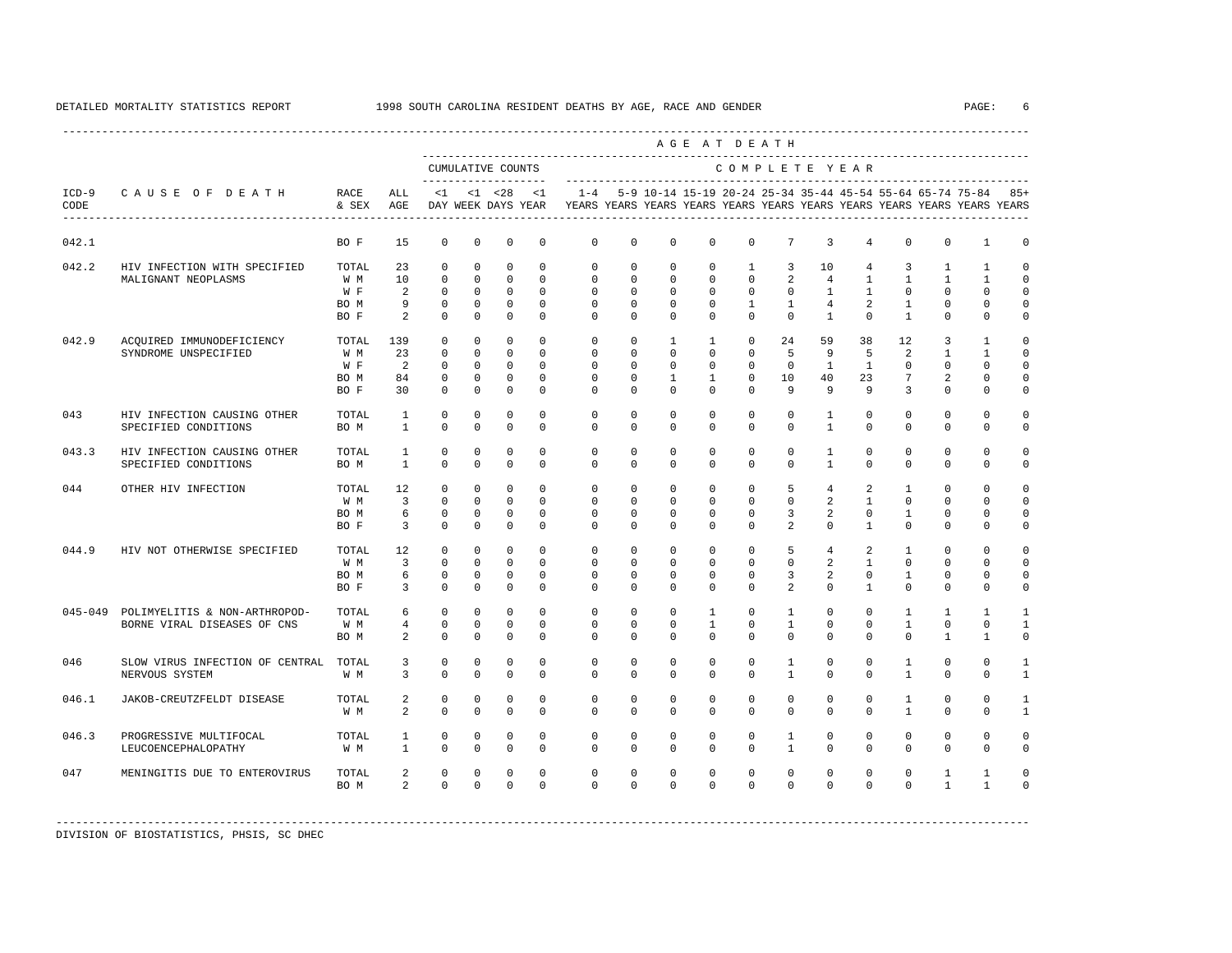---------------------------------------------------------------------------------------------------------------------------------------------------- A G E A T D E A T H --------------------------------------------------------------------------------------------- CUMULATIVE COUNTS C O M P L E T E Y E A R ------------------- ----------------------------------------------------------------------- ICD-9 C A U S E O F D E A T H RACE ALL <1 <1 <28 <1 1-4 5-9 10-14 15-19 20-24 25-34 35-44 45-54 55-64 65-74 75-84 85+ CODE & SEX AGE DAY WEEK DAYS YEAR YEARS YEARS YEARS YEARS YEARS YEARS YEARS YEARS YEARS YEARS YEARS YEARS ---------------------------------------------------------------------------------------------------------------------------------------------------- 047.9 UNSPECIFIED MENINGITIS DUE TOTAL 2 0 0 0 0 0 0 0 0 0 0 0 0 0 1 1 0 TO ENTEROVIRUS BO M 2 0 0 0 0 0 0 0 0 0 0 0 0 0 1 1 0 048 OTHER ENTEROVIRUS DISEASES OF TOTAL 1 0 0 0 0 0 0 0 0 1 0 0 0 0 0 0 0 0 0 CENTRAL NERVOUS SYSTEM W M 1 0 0 0 0 0 0 0 1 0 0 0 0 0 0 0 0 050-057 VIRAL DISEASES ACCOMPANIED TOTAL 7 0 0 2 2 0 0 0 0 0 0 0 1 0 1 3 0 BY EXANTHEM W M 2 0 0 0 0 0 0 0 0 0 0 0 0 0 1 1 0 W F 1 0 0 0 0 0 0 0 0 0 0 0 0 0 0 1 0 BOM 3 0 0 1 1 0 0 0 0 0 0 0 0 0 1 0 0 1 0 BOF 1 0 0 1 1 0 0 0 0 0 0 0 0 0 0 0 0 0 0 052 CHICKENPOX TOTAL 1 0 0 0 0 0 0 0 0 0 0 0 1 0 0 0 0 BO M 1 0 0 0 0 0 0 0 0 0 0 0 1 0 0 0 0 053 HERPES ZOSTER TOTAL 1 0 0 0 0 0 0 0 0 0 0 0 0 0 1 0 0 W M 1 0 0 0 0 0 0 0 0 0 0 0 0 0 1 0 0 053.1 WITH OTHER NERVOUS SYSTEM TOTAL 1 0 0 0 0 0 0 0 0 0 0 0 0 0 1 0 0 COMPLICATIONS W M 1 0 0 0 0 0 0 0 0 0 0 0 0 0 1 0 0 054 HERPES SIMPLEX TOTAL 5 0 0 2 2 0 0 0 0 0 0 0 0 0 0 3 0 W M 1 0 0 0 0 0 0 0 0 0 0 0 0 0 0 1 0 W F 1 0 0 0 0 0 0 0 0 0 0 0 0 0 0 1 0 BO M 2 0 0 1 1 0 0 0 0 0 0 0 0 0 0 1 0 BOF 1 0 0 1 1 0 0 0 0 0 0 0 0 0 0 0 0 0 0 054.7 WITH OTHER COMPLICATIONS TOTAL 1 0 0 0 0 0 0 0 0 0 0 0 0 0 0 1 0 W F 1 0 0 0 0 0 0 0 0 0 0 0 0 0 0 1 0 054.9 HERPES SIMPLEX WITHOUT MENTION TOTAL 4 0 0 2 2 0 0 0 0 0 0 0 0 0 0 0 0 2 0<br>OF COMPLICATION WH 1 0 0 0 0 0 0 0 0 0 0 0 0 0 0 0 0 0 1 0  $1 \quad 0 \quad 0 \quad 0 \quad 0$  BO M 2 0 0 1 1 0 0 0 0 0 0 0 0 0 0 1 0 BO F 1 0 0 1 1 0 0 0 0 0 0 0 0 0 0 0 0 070-079 OTHER DISEASES DUE TO VIRUSES TOTAL 59 0 1 1 1 0 0 1 0 0 2 9 17 10 11 6 2<br>AND CHLAMYDIAE W M 28 0 0 0 0 0 0 0 0 0 0 1 7 7 6 7 1 0 AND CHLAMYDIAE W M 28 0 0 0 0 0 0 0 0 0 0 7 7 6 7 1 0 W F 19 0 0 0 0 0 0 0 0 0 0 0 1 7 2 3 5 1 BOM 8 0 1 1 1 0 0 1 0 0 1 0 0 3 0 1 0 1 BOF 4 0 0 0 0 0 0 0 0 0 0 1 1 0 2 0 0 0 070 VIRAL HEPATITIS TOTAL 54 0 0 0 0 0 0 0 0 0 2 9 16 10 11 5 1 W M 28 0 0 0 0 0 0 0 0 0 0 7 7 6 7 1 0 W F 16 0 0 0 0 0 0 0 0 0 0 0 1 6 2 3 4 0 BOM 6 0 0 0 0 0 0 0 0 0 0 0 3 0 1 0 1 BOF 4 0 0 0 0 0 0 0 0 0 0 1 1 0 2 0 0 0 -----------------------------------------------------------------------------------------------------------------------------------------------------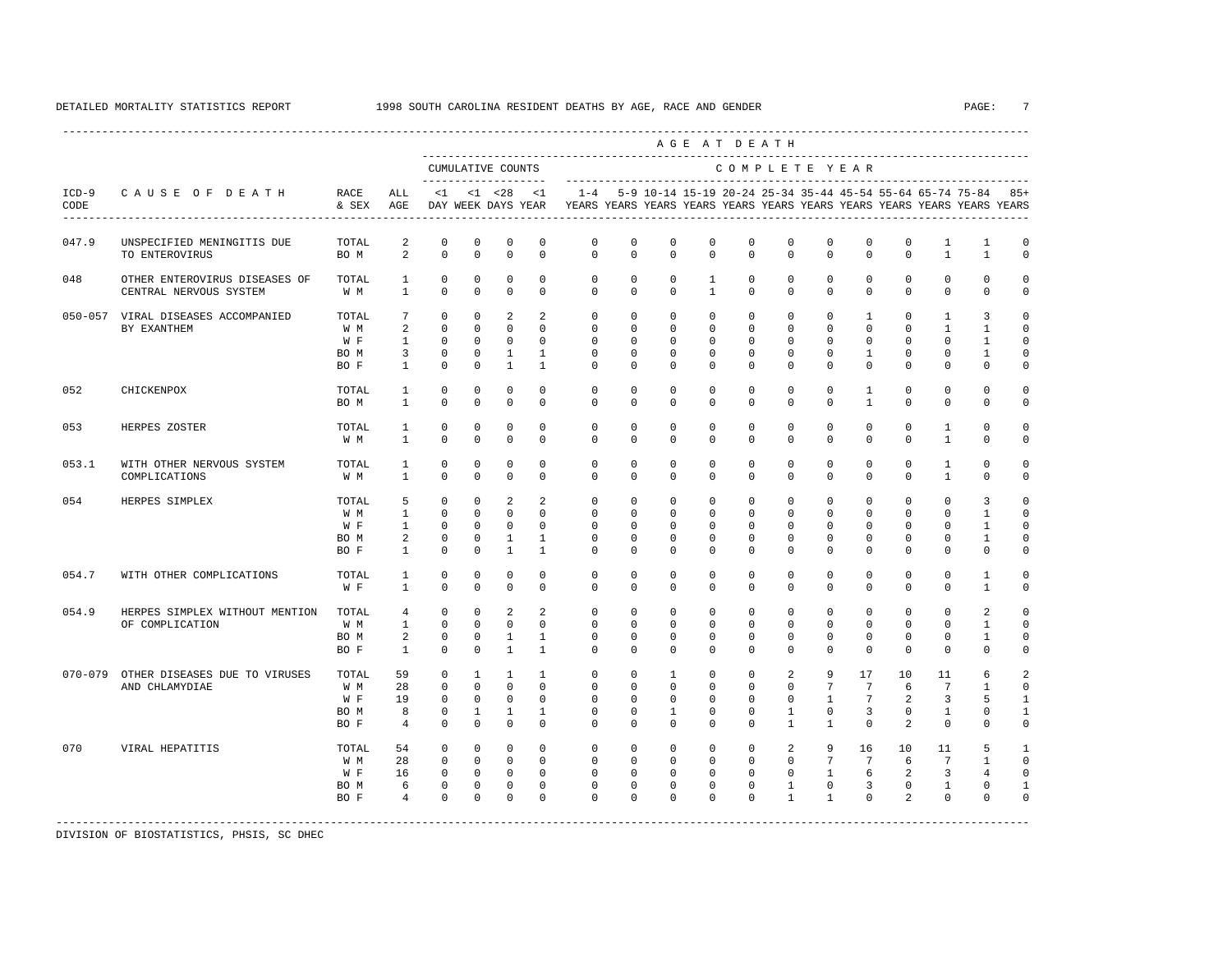|                 |                                                                    |                                     |                                                            |                                                                    |                                                                      |                                                                    |                                                                     |                                                                         |                                                             |                                                                     |                                                                 | AGE AT DEATH                                                 |                                                              |                                                             |                                                  |                                                                              |                                     |                                                          |                                                                  |
|-----------------|--------------------------------------------------------------------|-------------------------------------|------------------------------------------------------------|--------------------------------------------------------------------|----------------------------------------------------------------------|--------------------------------------------------------------------|---------------------------------------------------------------------|-------------------------------------------------------------------------|-------------------------------------------------------------|---------------------------------------------------------------------|-----------------------------------------------------------------|--------------------------------------------------------------|--------------------------------------------------------------|-------------------------------------------------------------|--------------------------------------------------|------------------------------------------------------------------------------|-------------------------------------|----------------------------------------------------------|------------------------------------------------------------------|
|                 |                                                                    |                                     |                                                            |                                                                    |                                                                      | CUMULATIVE COUNTS<br>-------------------                           |                                                                     |                                                                         |                                                             |                                                                     |                                                                 | COMPLETE YEAR                                                |                                                              |                                                             |                                                  |                                                                              |                                     |                                                          |                                                                  |
| $ICD-9$<br>CODE | CAUSE OF DEATH                                                     | RACE<br>& SEX                       | ALL<br>AGE                                                 |                                                                    |                                                                      | $<1$ $<1$ $<28$ $<1$<br>DAY WEEK DAYS YEAR                         |                                                                     | YEARS YEARS YEARS YEARS YEARS YEARS YEARS YEARS YEARS YEARS YEARS YEARS |                                                             |                                                                     |                                                                 |                                                              |                                                              |                                                             |                                                  | 1-4 5-9 10-14 15-19 20-24 25-34 35-44 45-54 55-64 65-74 75-84 85+            |                                     |                                                          |                                                                  |
| 070.2           | VIRAL HEPATITIS B WITH HEPATIC<br>COMA                             | TOTAL<br>W M                        | $\mathbf{1}$<br>$\mathbf{1}$                               | $\mathbf 0$<br>$\Omega$                                            | $\mathbf 0$<br>$\Omega$                                              | $\mathbf 0$<br>$\Omega$                                            | $\mathbf 0$<br>$\Omega$                                             | $\mathbf 0$<br>$\Omega$                                                 | $\mathbf 0$<br>$\Omega$                                     | $\mathbf 0$<br>$\mathbf{0}$                                         | $\mathbf 0$<br>$\Omega$                                         | $\mathbf 0$<br>$\mathbf 0$                                   | $^{\circ}$<br>$\Omega$                                       | $\mathbf{1}$<br>$\mathbf{1}$                                | $\mathbf 0$<br>$\Omega$                          | $\mathbf 0$<br>$\Omega$                                                      | $\mathbf 0$<br>$\mathbf 0$          | $\mathbf 0$<br>$\Omega$                                  | $\mathbf 0$<br>$\Omega$                                          |
| 070.3           | VIRAL HEPATITIS B WITHOUT<br>MENTION OF HEPATIC COMA               | TOTAL<br>W M<br>W F<br>BO M<br>BO F | 12<br>6<br>$4\overline{ }$<br>$\mathbf{1}$<br>$\mathbf{1}$ | $\Omega$<br>$\circ$<br>$\Omega$<br>$\Omega$<br>$\Omega$            | $\Omega$<br>$\Omega$<br>$\Omega$<br>$\Omega$<br>$\Omega$             | $\Omega$<br>$\circ$<br>$\Omega$<br>$\Omega$<br>$\Omega$            | $\Omega$<br>$\Omega$<br>$\Omega$<br>$\Omega$<br>$\Omega$            | $\Omega$<br>$\mathbf 0$<br>$\mathbf 0$<br>$\Omega$<br>$\Omega$          | $\Omega$<br>$\mathbf 0$<br>$\Omega$<br>$\Omega$<br>$\Omega$ | $\Omega$<br>$\mathbf 0$<br>$\circ$<br>$\Omega$<br>$\Omega$          | $\Omega$<br>$\mathbf 0$<br>$\Omega$<br>$\Omega$<br>$\Omega$     | $\Omega$<br>$\mathbf{0}$<br>$\Omega$<br>$\Omega$<br>$\Omega$ | $\Omega$<br>$\mathbf 0$<br>$\Omega$<br>$\Omega$<br>$\Omega$  | $\Omega$<br>$\mathbf 0$<br>$\Omega$<br>$\Omega$<br>$\Omega$ | $\overline{4}$<br>2<br>2<br>$\Omega$<br>$\Omega$ | $\overline{4}$<br>$\overline{a}$<br>$\mathbf{1}$<br>$\Omega$<br>$\mathbf{1}$ | 3<br>2<br>1<br>$\Omega$<br>$\Omega$ | $\Omega$<br>$\Omega$<br>$\Omega$<br>$\Omega$<br>$\Omega$ | $\mathbf{1}$<br>$\Omega$<br>$\Omega$<br>$\mathbf{1}$<br>$\Omega$ |
| 070.4           | OTHER SPECIFIED VIRAL HEPATITIS TOTAL<br>WITH HEPATIC COMA         | W M<br>W F                          | $\mathfrak{D}$<br>$\mathbf{1}$<br>$\mathbf{1}$             | $\Omega$<br>$\mathbf 0$<br>$\Omega$                                | $\Omega$<br>$\mathbf{0}$<br>$\Omega$                                 | $\Omega$<br>$\mathbf 0$<br>$\Omega$                                | $\Omega$<br>$\mathbf 0$<br>$\Omega$                                 | $\Omega$<br>0<br>$\Omega$                                               | $\Omega$<br>$\circ$<br>$\Omega$                             | $\Omega$<br>$\mathbf{0}$<br>$\Omega$                                | $\Omega$<br>$\circ$<br>$\Omega$                                 | $\Omega$<br>$\mathbf 0$<br>$\Omega$                          | $\Omega$<br>$\mathbf 0$<br>$\Omega$                          | $\Omega$<br>$\mathbf 0$<br>$\Omega$                         | $\overline{1}$<br>$\mathbf{0}$<br>$\mathbf{1}$   | $\mathbf{1}$<br>$\mathbf{1}$<br>$\Omega$                                     | $\Omega$<br>$\circ$<br>$\Omega$     | $\Omega$<br>0<br>$^{\circ}$                              | $\Omega$<br>$\Omega$<br>$\Omega$                                 |
| 070.5           | OTHER SPECIFIED VIRAL HEPATITIS<br>WITHOUT MENTION OF HEPATIC COMA | TOTAL<br>W M<br>W F<br>BO M<br>BO F | 36<br>19<br>9<br>5<br>$\overline{3}$                       | $\mathbf{0}$<br>$\Omega$<br>$\mathbf 0$<br>$\mathbf 0$<br>$\Omega$ | $\mathbf{0}$<br>$\Omega$<br>$\mathbf{0}$<br>$\mathbf{0}$<br>$\Omega$ | $\mathbf{0}$<br>$\Omega$<br>$\mathbf 0$<br>$\mathbf 0$<br>$\Omega$ | $\mathbf{0}$<br>$\Omega$<br>$\mathbf{0}$<br>$\mathbf 0$<br>$\Omega$ | 0<br>$\Omega$<br>$\mathbf 0$<br>$\mathbf 0$<br>$\Omega$                 | 0<br>$\Omega$<br>$\mathbf 0$<br>0<br>$\Omega$               | $\mathbf{0}$<br>$\Omega$<br>$\mathbf 0$<br>$\mathbf{0}$<br>$\Omega$ | $\mathbf{0}$<br>$\Omega$<br>$\mathbf{0}$<br>$\circ$<br>$\Omega$ | $\circ$<br>$\Omega$<br>$\mathbf 0$<br>$\circ$<br>$\Omega$    | 2<br>$\Omega$<br>$\mathbf 0$<br>$\mathbf{1}$<br>$\mathbf{1}$ | 7<br>5<br>$\mathbf{1}$<br>$\mathbf 0$<br>$\mathbf{1}$       | 10<br>-5<br>2<br>3<br>$\Omega$                   | 5<br>3<br>$\mathbf{1}$<br>$\mathbf{0}$<br>$\mathbf{1}$                       | 7<br>5<br>1<br>1<br>$\Omega$        | 5<br>$\mathbf{1}$<br>4<br>$\Omega$<br>$\Omega$           | $\Omega$<br>$\Omega$<br>$\Omega$<br>$\Omega$<br>$\Omega$         |
| 070.9           | UNSPECIFIED VIRAL HEPATITIS<br>WITHOUT MENTION OF HEPATIC COMA     | TOTAL<br>W M<br>W F                 | 3<br>$\mathbf{1}$<br>$\overline{2}$                        | $\mathbf{0}$<br>$\mathbf 0$<br>$\mathbf 0$                         | $\Omega$<br>$\Omega$<br>$\mathbf{0}$                                 | $\mathbf 0$<br>$\mathbf{0}$<br>$\mathbf 0$                         | $\Omega$<br>$\Omega$<br>$\mathbf 0$                                 | $\Omega$<br>$\mathbf 0$<br>$\Omega$                                     | $\mathbf 0$<br>$\mathbf 0$<br>$\mathbf 0$                   | $\circ$<br>$\mathbf{0}$<br>$\mathbf 0$                              | $\mathbf{0}$<br>$\mathbf{0}$<br>$\mathbf{0}$                    | $\circ$<br>$\mathbf{0}$<br>$\mathbf 0$                       | $\mathbf{0}$<br>$\mathbf 0$<br>$\mathbf 0$                   | $\mathbf{1}$<br>$\mathbf{1}$<br>$\Omega$                    | $\mathbf{1}$<br>$\mathbf{0}$<br>$\overline{1}$   | $\Omega$<br>$\Omega$<br>$\mathbf{0}$                                         | 1<br>$\mathbf{0}$<br>$\mathbf{1}$   | $\Omega$<br>$\Omega$<br>$\Omega$                         | $\Omega$<br>$\Omega$<br>$\Omega$                                 |
| 078             | OTHER DISEASES DUE TO VIRUSES<br>& CHLAMYDIAE                      | TOTAL<br>W F                        | $\mathbf{1}$<br>$\mathbf{1}$                               | $\mathbf 0$<br>$\Omega$                                            | $\Omega$<br>$\Omega$                                                 | $\mathbf 0$<br>$\Omega$                                            | $\Omega$<br>$\Omega$                                                | $\Omega$<br>$\Omega$                                                    | $\Omega$<br>$\Omega$                                        | $\Omega$<br>$\Omega$                                                | $\Omega$<br>$\Omega$                                            | $\Omega$<br>$\Omega$                                         | $\Omega$<br>$\Omega$                                         | $\Omega$<br>$\Omega$                                        | $\mathbf{1}$<br>$\overline{1}$                   | $\Omega$<br>$\Omega$                                                         | $\Omega$<br>$\Omega$                | $\Omega$<br>$\Omega$                                     | $\Omega$<br>$\Omega$                                             |
| 078.8           | OTHER DISEASES DUE TO VIRUSES<br>& CHLAMYDIAE                      | TOTAL<br>W F                        | $\mathbf{1}$<br>$\mathbf{1}$                               | $\mathbf 0$<br>$\Omega$                                            | $\Omega$<br>$\Omega$                                                 | $\mathbf{0}$<br>$\Omega$                                           | $\Omega$<br>$\Omega$                                                | $\mathbf 0$<br>$\Omega$                                                 | $\Omega$<br>$\Omega$                                        | $\mathbf 0$<br>$\Omega$                                             | $\mathbf 0$<br>$\Omega$                                         | $\mathbf 0$<br>$\Omega$                                      | $\mathbf 0$<br>$\Omega$                                      | $\Omega$<br>$\Omega$                                        | $\mathbf{1}$<br>$\overline{1}$                   | $\mathbf 0$<br>$\Omega$                                                      | $\mathbf 0$<br>$\Omega$             | $\Omega$<br>$\Omega$                                     | $\Omega$<br>$\Omega$                                             |
| 079             | VIRAL INFECTION IN CONDITIONS<br>CLASSIFIED ELSEWHERE              | TOTAL<br>W F<br>BO M                | 4<br>$\overline{a}$<br>$\overline{a}$                      | $\circ$<br>$\mathbf{0}$<br>$\mathbf{0}$                            | $\mathbf{1}$<br>$\mathbf{0}$<br>$\mathbf{1}$                         | $\mathbf{1}$<br>$\circ$<br>$\mathbf{1}$                            | $\mathbf{1}$<br>$\mathbf{0}$<br>$\mathbf{1}$                        | $\mathbf 0$<br>0<br>$\mathbf 0$                                         | $\mathbf 0$<br>$\circ$<br>$\mathbf 0$                       | $\mathbf{1}$<br>$\circ$<br>$\mathbf{1}$                             | $\mathbf 0$<br>$\circ$<br>$\mathbf{0}$                          | $\mathbf 0$<br>0<br>$\circ$                                  | $\mathbf 0$<br>$\mathbf{0}$<br>$\mathbf{0}$                  | $\mathbf 0$<br>$\mathbf{0}$<br>$\mathbf{0}$                 | $\mathbf 0$<br>$\mathbf{0}$<br>$\mathbf{0}$      | $\mathbf{0}$<br>$\circ$<br>$\mathbf{0}$                                      | $\mathbf 0$<br>$\circ$<br>$\circ$   | $\mathbf{1}$<br>1<br>0                                   | 1<br>1<br>$\Omega$                                               |
| 079.2           | COXSACKIE VIRUS                                                    | TOTAL<br>BO M                       | $\mathbf{1}$<br>$\mathbf{1}$                               | $\mathbf{0}$<br>$\mathbf 0$                                        | $\Omega$<br>$\mathbf{0}$                                             | $\mathbf 0$<br>$\mathbf 0$                                         | $\Omega$<br>$\mathbf{0}$                                            | $\mathbf 0$<br>$\mathbf 0$                                              | $\mathbf 0$<br>$\mathbf 0$                                  | 1<br>$\mathbf{1}$                                                   | $\mathbf 0$<br>$\mathbf{0}$                                     | $\mathbf 0$<br>$\mathbf 0$                                   | $\mathbf 0$<br>$\mathbf 0$                                   | $\mathbf 0$<br>$\mathbf 0$                                  | $\mathbf{0}$<br>$\mathbf{0}$                     | $\mathbf 0$<br>$\mathbf{0}$                                                  | $\mathbf 0$<br>$\mathbf 0$          | $\mathbf 0$<br>$\mathbf 0$                               | $^{\circ}$<br>$\mathbf 0$                                        |
| 079.9           | UNSPECIFIED                                                        | TOTAL<br>W F<br>BO M                | 3<br>$\overline{a}$<br>$\mathbf{1}$                        | $\Omega$<br>$\mathbf 0$<br>$\mathbf{0}$                            | $\mathbf{1}$<br>$\mathbf{0}$<br>1                                    | $\mathbf{1}$<br>$\circ$<br>$\mathbf{1}$                            | $\mathbf{1}$<br>$\mathbf{0}$<br>1                                   | $\mathbf 0$<br>$\mathbf 0$<br>$\Omega$                                  | $\Omega$<br>$\mathbf 0$<br>$\Omega$                         | $\Omega$<br>$\mathbf{0}$<br>$\Omega$                                | $\Omega$<br>$\mathbf{0}$<br>$\circ$                             | $\Omega$<br>$\mathbf 0$<br>$\Omega$                          | $\Omega$<br>$\mathbf 0$<br>$\mathbf{0}$                      | $\Omega$<br>$\mathbf 0$<br>$\Omega$                         | $\Omega$<br>$\mathbf{0}$<br>$\circ$              | $\Omega$<br>$\mathbf 0$<br>$\Omega$                                          | $\Omega$<br>$\mathbf 0$<br>$\circ$  | $\mathbf{1}$<br>$\mathbf{1}$<br>$\Omega$                 | $\overline{1}$<br>1<br>$\mathbf 0$                               |
|                 | 080-088 RICKETTSIOSES AND OTHER<br>ARTHROPOD-BORNE DISEASE         | TOTAL<br>W F                        | $\mathbf{1}$<br>$\mathbf{1}$                               | $\mathbf{0}$<br>$\Omega$                                           | $\mathbf{0}$<br>$\Omega$                                             | $\mathsf 0$<br>$\Omega$                                            | $\mathbf 0$<br>$\Omega$                                             | $^{\circ}$<br>$\Omega$                                                  | $\mathbf 0$<br>$\Omega$                                     | 0<br>$\Omega$                                                       | $\mathbf 0$<br>$\Omega$                                         | 0<br>$\Omega$                                                | $\mathbf 0$<br>$\Omega$                                      | 1<br>$\mathbf{1}$                                           | $\mathbf 0$<br>$\Omega$                          | $\mathbf 0$<br>$\Omega$                                                      | $\mathbf 0$<br>$\mathbf{0}$         | $\mathbf 0$<br>$\Omega$                                  | $\Omega$<br>$\Omega$                                             |
| 082             | TICK-BORNE RICKETTSIOSES                                           | TOTAL<br>W F                        | $\mathbf{1}$<br>$\mathbf{1}$                               | $\mathbf{0}$<br>$\Omega$                                           | $\mathbf{0}$<br>$\cap$                                               | $\mathbf 0$<br>$\Omega$                                            | $\mathbf 0$<br>$\Omega$                                             | $^{\circ}$<br>$\Omega$                                                  | $\mathbf 0$<br>$\cap$                                       | $\mathbf 0$<br>$\Omega$                                             | $\mathbf{0}$<br>$\Omega$                                        | $\mathbf 0$<br>$\Omega$                                      | $\mathbf 0$<br>$\Omega$                                      | $\mathbf{1}$<br>$\mathbf{1}$                                | $\mathbf 0$<br>$\Omega$                          | $\mathbf 0$<br>$\Omega$                                                      | $\mathbf 0$<br>$\Omega$             | $\mathbf 0$<br>$\Omega$                                  | $\cap$<br>$\Omega$                                               |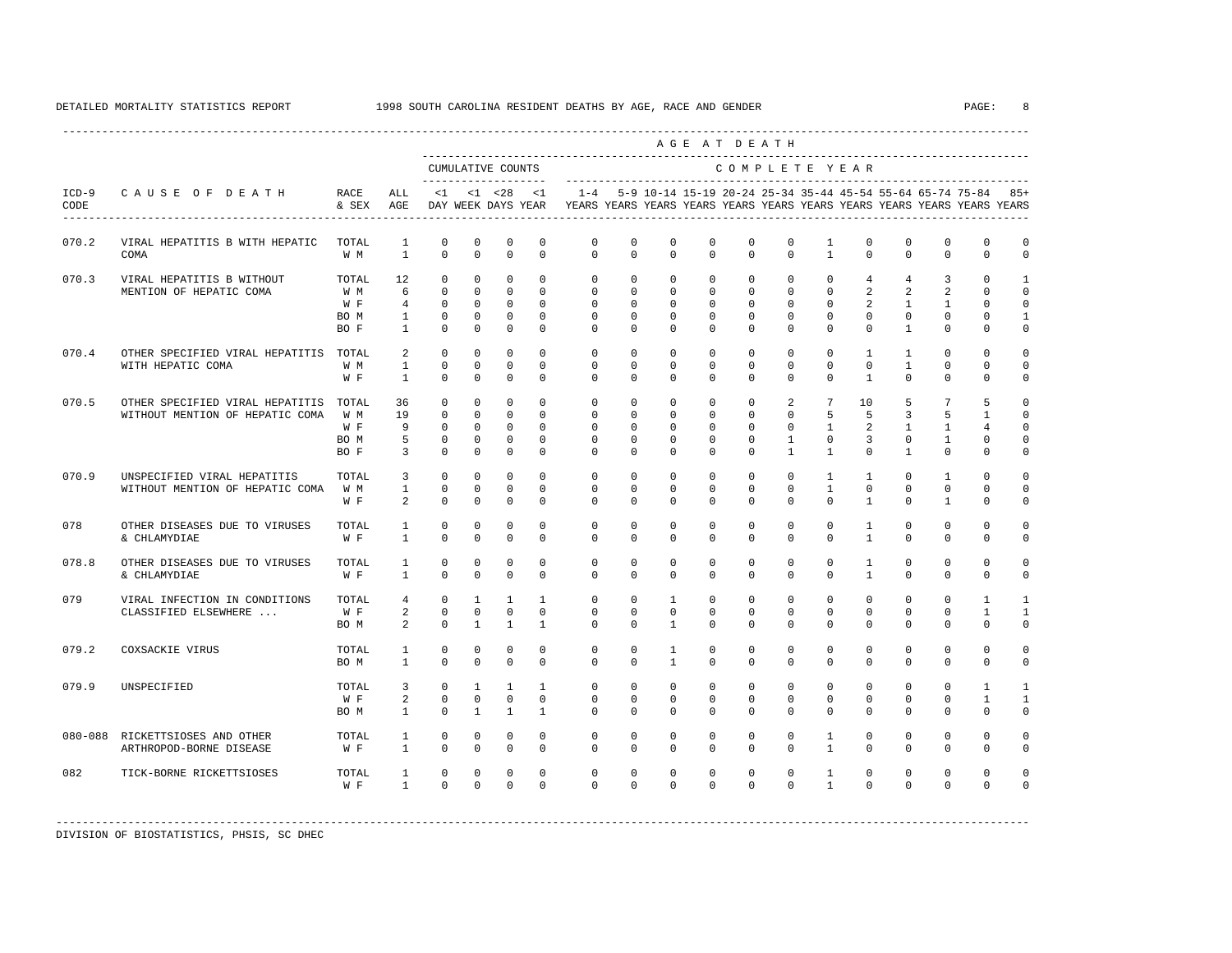---------------------------------------------------------------------------------------------------------------------------------------------------- A G E A T D E A T H --------------------------------------------------------------------------------------------- CUMULATIVE COUNTS C O M P L E T E Y E A R ------------------- ----------------------------------------------------------------------- ICD-9 C A U S E O F D E A T H RACE ALL <1 <1 <28 <1 1-4 5-9 10-14 15-19 20-24 25-34 35-44 45-54 55-64 65-74 75-84 85+ CODE & SEX AGE DAY WEEK DAYS YEAR YEARS YEARS YEARS YEARS YEARS YEARS YEARS YEARS YEARS YEARS YEARS YEARS ---------------------------------------------------------------------------------------------------------------------------------------------------- 082.0 SPOTTED FEVERS TOTAL 1 0 0 0 0 0 0 0 0 0 0 1 0 0 0 0 0 W F 1 0 0 0 0 0 0 0 0 0 0 1 0 0 0 0 0 090-099 SYPHILIS AND OTHER VENEREAL TOTAL 2 0 0 0 0 0 0 0 0 0 0 0 0 0 0 1 1 DISEASES W M 1 0 0 0 0 0 0 0 0 0 0 0 0 0 0 1 0 W F 1 0 0 0 0 0 0 0 0 0 0 0 0 0 0 0 1 098 GONOCOCCAL INFECTIONS TOTAL 1 0 0 0 0 0 0 0 0 0 0 0 0 0 0 0 0 0 1 W F 1 0 0 0 0 0 0 0 0 0 0 0 0 0 0 0 1 098.0 ACUTE, OF LOWER GENITOURINARY TOTAL 1 0 0 0 0 0 0 0 0 0 0 0 0 0 0 0 1 TRACT WF 1 0 0 0 0 0 0 0 0 0 0 0 0 0 0 1 099 OTHER VENEREAL DISEASES TOTAL 1 0 0 0 0 0 0 0 0 0 0 0 0 0 0 1 0 W M 1 0 0 0 0 0 0 0 0 0 0 0 0 0 0 1 0 099.9 UNSPECIFIED VENEREAL DISEASES TOTAL 1 0 0 0 0 0 0 0 0 0 0 0 0 0 0 1 0 W M 1 0 0 0 0 0 0 0 0 0 0 0 0 0 0 1 0 110-118 MYCOSES TOTAL 38 0 0 2 4 0 0 0 1 0 3 4 6 5 5 8 2 W M 9 0 0 0 2 0 0 0 0 0 2 1 2 0 1 1 0 W F 13 0 0 0 0 0 0 0 0 0 0 0 0 1 4 1 6 1 BOM 9 0 0 2 2 0 0 0 0 0 0 0 1 1 0 3 1 1 BOF 7 0 0 0 0 0 0 0 0 1 0 1 2 2 1 0 0 0 112 CANDIDIASIS TOTAL 7 0 0 0 1 0 0 0 0 0 0 0 1 0 1 4 0 W M 3 0 0 0 1 0 0 0 0 0 0 0 0 0 0 1 0 0 1 0 W F 2 0 0 0 0 0 0 0 0 0 0 0 0 0 2 0 BO M 2 0 0 0 0 0 0 0 0 0 0 0 0 0 1 1 0 112.4 OF LUNG TOTAL 2 0 0 0 1 0 0 0 0 0 0 0 0 0 0 1 0 W M 1 0 0 0 1 0 0 0 0 0 0 0 0 0 0 0 0 W F 1 0 0 0 0 0 0 0 0 0 0 0 0 0 0 1 0 112.5 DISSEMINATED TOTAL 3 0 0 0 0 0 0 0 0 0 0 0 0 0 1 2 0 W M 1 0 0 0 0 0 0 0 0 0 0 0 0 0 0 1 0 BO M 2 0 0 0 0 0 0 0 0 0 0 0 0 0 1 1 0 112.9 OF UNSPECIFIED SITE TOTAL 2 0 0 0 0 0 0 0 0 0 0 0 1 0 0 1 0 W M 1 0 0 0 0 0 0 0 0 0 0 0 1 0 0 0 0 W F 1 0 0 0 0 0 0 0 0 0 0 0 0 0 0 1 0 115 HISTOPLASMOSIS TOTAL 1 0 0 0 0 0 0 0 0 0 0 0 0 1 0 0 0 W F 1 0 0 0 0 0 0 0 0 0 0 0 0 1 0 0 0 115.9 UNSPECIFIED HISTOPLASMOSIS TOTAL 1 0 0 0 0 0 0 0 0 0 0 0 0 1 0 0 0 -----------------------------------------------------------------------------------------------------------------------------------------------------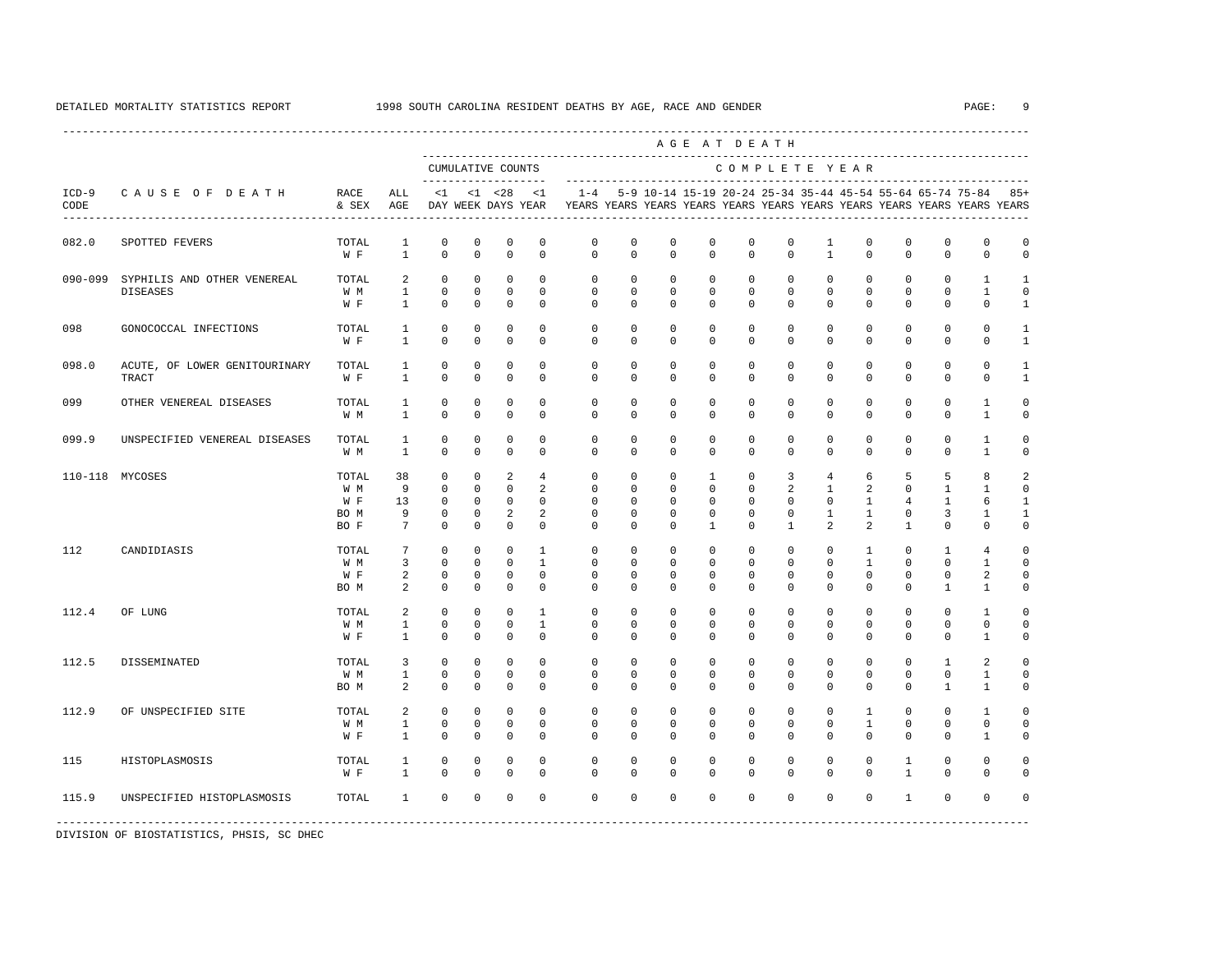|                 |                                                    |               |                   |              |                         |                                                         |                |                                                                                    |             |              |              | AGE AT DEATH                                              |                |                 |                 |                |                |                   |              |
|-----------------|----------------------------------------------------|---------------|-------------------|--------------|-------------------------|---------------------------------------------------------|----------------|------------------------------------------------------------------------------------|-------------|--------------|--------------|-----------------------------------------------------------|----------------|-----------------|-----------------|----------------|----------------|-------------------|--------------|
|                 |                                                    |               |                   |              |                         | CUMULATIVE COUNTS                                       |                |                                                                                    |             |              |              | COMPLETE YEAR                                             |                |                 |                 |                |                |                   |              |
| $ICD-9$<br>CODE | CAUSE OF DEATH<br>-------------------------------- | RACE<br>& SEX | ALL<br>AGE        | <1           |                         | -------------------<br>$<1$ $<28$<br>DAY WEEK DAYS YEAR | <1             | $1 - 4$<br>YEARS YEARS YEARS YEARS YEARS YEARS YEARS YEARS YEARS YEARS YEARS YEARS |             |              |              | 5-9 10-14 15-19 20-24 25-34 35-44 45-54 55-64 65-74 75-84 |                |                 |                 |                |                |                   | 85+          |
| 115.9           |                                                    | W F           | $\mathbf{1}$      | $\mathbf 0$  | $\mathbf 0$             | $\mathbf 0$                                             | $\mathbf 0$    | $\mathbf 0$                                                                        | $\mathbf 0$ | $\mathbf 0$  | $\mathbf 0$  | $\mathbf 0$                                               | $\mathbf 0$    | $\mathbf 0$     | $\mathbf 0$     | $\mathbf{1}$   | $\mathbf 0$    | 0                 | 0            |
| 117             | OTHER MYCOSES                                      | TOTAL         | 30                | $\mathbf 0$  | $\mathbf 0$             | 2                                                       | 3              | $\mathbf 0$                                                                        | $\mathbf 0$ | $\mathbf 0$  | $\mathbf{1}$ | $\mathbf 0$                                               | 3              | $\overline{4}$  | 5               | $\overline{4}$ | $\overline{4}$ | 4                 |              |
|                 |                                                    | W M           | 6                 | $\mathbf 0$  | $\mathbf{0}$            | $\mathbf 0$                                             | $\mathbf{1}$   | 0                                                                                  | $\circ$     | $\mathbf{0}$ | $\mathbf 0$  | $\mathbf 0$                                               | $\overline{2}$ | $\mathbf{1}$    | $\mathbf{1}$    | $\mathbf{0}$   | 1              | 0                 | U            |
|                 |                                                    | W F           | 10                | $\mathbf{0}$ | $\mathbf 0$             | $\mathbf 0$                                             | $\Omega$       | $^{\circ}$                                                                         | $^{\circ}$  | $\mathbf 0$  | $\mathbf{0}$ | $\mathbf{0}$                                              | $\mathbf 0$    | $\mathbf{0}$    | $\mathbf{1}$    | 3              | 1              |                   |              |
|                 |                                                    | BO M          | $7\overline{ }$   | $^{\circ}$   | $^{\circ}$              | 2                                                       | 2              | 0                                                                                  | 0           | $\mathbf{0}$ | $\Omega$     | $\circ$                                                   | $\mathbf{0}$   | $\mathbf{1}$    | $\mathbf{1}$    | $\mathbf{0}$   | 2              | 0                 | 1            |
|                 |                                                    | BO F          | $7\overline{ }$   | $\circ$      | $\mathbf{0}$            | $\mathbf 0$                                             | $\mathbf 0$    | 0                                                                                  | 0           | $\mathbf{0}$ | $\mathbf{1}$ | $\mathbf 0$                                               | $\mathbf{1}$   | 2               | $\overline{a}$  | $\mathbf{1}$   | $\mathbf 0$    | 0                 | 0            |
| 117.3           | ASPERGILLOSIS                                      | TOTAL         | 6                 | $\circ$      | $\mathbf{0}$            | $\mathbf 0$                                             | $\Omega$       | $\Omega$                                                                           | $\Omega$    | $\Omega$     | $\Omega$     | $\Omega$                                                  | $\mathbf{1}$   | $\mathbf{1}$    | $\mathbf{1}$    | $\Omega$       | 3              | $\Omega$          |              |
|                 |                                                    | W F           | 2                 | $\mathbf 0$  | $\mathbf{0}$            | $\Omega$                                                | $\Omega$       | $\mathbf 0$                                                                        | $\mathbf 0$ | $\Omega$     | $\Omega$     | $\mathbf 0$                                               | $\Omega$       | $\Omega$        | $\mathbf{1}$    | $\circ$        | $\mathbf{1}$   | $\Omega$          | U            |
|                 |                                                    | BO M          | 2                 | $\mathbf 0$  | $\mathbf{0}$            | $\mathbf{0}$                                            | $\Omega$       | $\Omega$                                                                           | $\Omega$    | $\Omega$     | $\Omega$     | $\Omega$                                                  | $\Omega$       | $\Omega$        | $\circ$         | $\Omega$       | $\overline{a}$ | 0                 | 0            |
|                 |                                                    | BO F          | 2                 | $\Omega$     | $\Omega$                | $\Omega$                                                | $\Omega$       | $\Omega$                                                                           | $\Omega$    | $\Omega$     | $\Omega$     | $\Omega$                                                  | $\mathbf{1}$   | $\mathbf{1}$    | $\mathbf{0}$    | $\Omega$       | $\Omega$       | $\Omega$          | U            |
| 117.5           | CRYPTOCOCCOSIS                                     | TOTAL         | 8                 | $\Omega$     | $\Omega$                | $\Omega$                                                | $\Omega$       | $\Omega$                                                                           | $\Omega$    | $\Omega$     | $\mathbf{1}$ | $\Omega$                                                  | $\Omega$       | $\mathbf{1}$    | $\mathbf{1}$    | 2              | $\mathbf{1}$   | $\mathbf{1}$      |              |
|                 |                                                    | W M           | $\mathbf{1}$      | $\mathbf 0$  | 0                       | 0                                                       | $\mathbf 0$    | $^{\circ}$                                                                         | 0           | $\mathbf{0}$ | $\mathbf{0}$ | $\mathbf 0$                                               | $\mathbf 0$    | $\mathbf 0$     | $\circ$         | $\mathbf{0}$   | $\mathbf{1}$   | 0                 | 0            |
|                 |                                                    | W F           | 3                 | $\mathbf{0}$ | 0                       | $\mathbf 0$                                             | $\Omega$       | 0                                                                                  | $^{\circ}$  | $\mathbf 0$  | $\mathbf{0}$ | $\mathbf{0}$                                              | 0              | $\mathbf{0}$    | $\mathbf{0}$    | 2              | 0              | 1                 |              |
|                 |                                                    | BO M          | $\mathbf{1}$      | $^{\circ}$   | $\circ$                 | $\mathbf 0$                                             | $\Omega$       | $\Omega$                                                                           | $\Omega$    | $\Omega$     | $\Omega$     | $\mathbf{0}$                                              | $\Omega$       | $\Omega$        | $\Omega$        | $\circ$        | 0              | 0                 |              |
|                 |                                                    | BO F          | $\overline{3}$    | $\mathbf{0}$ | $\circ$                 | $\mathbf{0}$                                            | $\Omega$       | $\Omega$                                                                           | $^{\circ}$  | $\Omega$     | $\mathbf{1}$ | $\mathbf{0}$                                              | $\mathbf 0$    | $\mathbf{1}$    | $\mathbf{1}$    | $\mathbf{0}$   | 0              | 0                 | 0            |
| 117.9           | OTHER & UNSPECIFIED MYCOSES                        | TOTAL         | 16                | $\mathbf{0}$ | $\circ$                 | 2                                                       | 3              | $^{\circ}$                                                                         | $^{\circ}$  | $\mathbf{0}$ | $\mathbf{0}$ | $\mathbf 0$                                               | 2              | 2               | $\overline{3}$  | 2              | 0              | 3                 |              |
|                 |                                                    | W M           | 5                 | $\Omega$     | $\Omega$                | $\Omega$                                                | $\overline{1}$ | $\Omega$                                                                           | $\Omega$    | $\Omega$     | $\Omega$     | $\Omega$                                                  | 2              | $\mathbf{1}$    | $\overline{1}$  | $\Omega$       | $\Omega$       | $\Omega$          | $\Omega$     |
|                 |                                                    | W F           | 5                 | $\Omega$     | $\mathbf{0}$            | $\Omega$                                                | $\Omega$       | $\Omega$                                                                           | $\Omega$    | $\Omega$     | $\Omega$     | $\mathbf 0$                                               | $\mathbf 0$    | $\Omega$        | $\circ$         | $\mathbf{1}$   | $\Omega$       | 3                 | $\mathbf{1}$ |
|                 |                                                    | BO M          | $\overline{4}$    | $^{\circ}$   | $\circ$                 | 2                                                       | 2              | $\Omega$                                                                           | $^{\circ}$  | $\Omega$     | $\Omega$     | $\mathbf 0$                                               | $\mathbf 0$    | $\mathbf{1}$    | $\mathbf{1}$    | $\mathbf{0}$   | $\mathbf 0$    | 0                 |              |
|                 |                                                    | BO F          | $\mathfrak{D}$    | $\Omega$     | $\Omega$                | $\Omega$                                                | $\Omega$       | $\Omega$                                                                           | $\Omega$    | $\Omega$     | $\Omega$     | $\Omega$                                                  | $\Omega$       | $\Omega$        | $\overline{1}$  | $\overline{1}$ | $\Omega$       | $\Omega$          | U            |
|                 | 130-136 OTHER INFECTIOUS AND PARASITIC             | TOTAL         | 30                | 0            | 0                       | 0                                                       | $\mathbf{0}$   | 0                                                                                  | 0           | $\mathbf{0}$ | $\mathbf{0}$ | 0                                                         | 0              | $7\phantom{.0}$ | 10              | 8              | $\overline{a}$ | 3                 |              |
|                 | <b>DISEASES</b>                                    | W F           | $\overline{4}$    | $\mathbf 0$  | $\mathbf 0$             | $\mathbf 0$                                             | $\Omega$       | 0                                                                                  | $^{\circ}$  | $\mathbf 0$  | $\Omega$     | $\mathbf 0$                                               | $\mathbf 0$    | $\mathbf{1}$    | $\mathbf{1}$    | 1              | $\mathbf{1}$   | 0                 | 0            |
|                 |                                                    | BO M          | 10                | $^{\circ}$   | $^{\circ}$              | $\mathbf{0}$                                            | $\mathbf{0}$   | 0                                                                                  | 0           | $\circ$      | $\mathbf{0}$ | $\mathbf{0}$                                              | $\mathbf{0}$   | $^{\circ}$      | 5               | 3              | $\mathbf{1}$   | 1                 |              |
|                 |                                                    | BO F          | 16                | $^{\circ}$   | $\mathbf{0}$            | $\mathbf{0}$                                            | $\Omega$       | $\Omega$                                                                           | 0           | $\Omega$     | $\mathbf{0}$ | $\mathbf{0}$                                              | $\mathbf 0$    | 6               | $\overline{4}$  | $\overline{4}$ | $\mathbf{0}$   | 2                 | U            |
| 135             | SARCOIDOSIS                                        | TOTAL         | 28                | $\mathbf{0}$ | $\mathbf{0}$            | $\mathbf{0}$                                            | $\Omega$       | $\mathbf 0$                                                                        | $\mathbf 0$ | $\Omega$     | $\Omega$     | $\Omega$                                                  | $\mathbf 0$    | 7               | 10 <sup>°</sup> | 8              | $\mathbf{1}$   | 2                 |              |
|                 |                                                    | W F           | $\overline{4}$    | $\mathbf 0$  | $\Omega$                | $\Omega$                                                | $\Omega$       | $\Omega$                                                                           | $\Omega$    | $\Omega$     | $\Omega$     | $\Omega$                                                  | $\Omega$       | $\mathbf{1}$    | $\mathbf{1}$    | $\mathbf{1}$   | $\mathbf{1}$   | $\Omega$          |              |
|                 |                                                    | BO M          | 9                 | $\mathbf 0$  | $\mathbf{0}$            | $\mathbf 0$                                             | $\Omega$       | $\Omega$                                                                           | $\Omega$    | $\Omega$     | $\Omega$     | $\Omega$                                                  | $\Omega$       | $\Omega$        | 5               | 3              | $\Omega$       | $\mathbf{1}$      | U            |
|                 |                                                    | BO F          | 15                | $\mathbf 0$  | $\mathbf{0}$            | $\mathbf{0}$                                            | $\Omega$       | $\Omega$                                                                           | $^{\circ}$  | $\Omega$     | $\Omega$     | $\Omega$                                                  | $\mathbf 0$    | 6               | $\overline{4}$  | $\overline{4}$ | $\mathbf 0$    | $\mathbf{1}$      | U            |
| 136             | OTHER & UNSPECIFIED INFECTIOUS                     | TOTAL         | 2                 | $\Omega$     | $\Omega$                | $\Omega$                                                | $\Omega$       | $\Omega$                                                                           | $\Omega$    | $\Omega$     | $\Omega$     | $\Omega$                                                  | $\Omega$       | $\Omega$        | $\Omega$        | $\Omega$       | $\mathbf{1}$   | $\mathbf{1}$      | U            |
|                 | & PARASITIC DISEASES                               | BO M          | $\mathbf{1}$      | $\mathbf 0$  | $\mathbf 0$             | $\mathsf 0$                                             | $\mathbf 0$    | $\mathbf 0$                                                                        | $\mathbf 0$ | $\mathbf{0}$ | $\mathbf 0$  | $\mathsf{O}$                                              | $\mathbf 0$    | $\mathbb O$     | $\mathbb O$     | $\mathsf 0$    | $\mathbf{1}$   | 0                 | 0            |
|                 |                                                    | BO F          | 1                 | $\mathbf{0}$ | $\circ$                 | $\mathbf{0}$                                            | $\Omega$       | 0                                                                                  | 0           | $\Omega$     | $\Omega$     | $\circ$                                                   | $\mathbf{0}$   | $^{\circ}$      | $\circ$         | $\circ$        | $\circ$        | $\mathbf{1}$      | 0            |
|                 |                                                    |               |                   | $\Omega$     | $\Omega$                | $\Omega$                                                | $\Omega$       | $\mathbf 0$                                                                        | 0           | $\Omega$     | $\Omega$     | $\Omega$                                                  | $\mathbf{0}$   | $\Omega$        | $\mathbf{0}$    | $\Omega$       | $\overline{1}$ | $\overline{1}$    | $\Omega$     |
| 136.9           | UNSPECIFIED INFECTIOUS &                           | TOTAL         | 2<br>$\mathbf{1}$ | $\mathbf 0$  |                         | $\mathbf 0$                                             | $\Omega$       | $\mathbf 0$                                                                        |             | $\Omega$     | $\Omega$     |                                                           | $\mathbf 0$    | $\mathbf 0$     | $\circ$         | $\circ$        | $\mathbf{1}$   |                   |              |
|                 | PARASITIC DISEASES                                 | BO M<br>BO F  | $\mathbf{1}$      | $\circ$      | $\mathbf{0}$<br>$\circ$ | $\mathbf 0$                                             | $\mathbf 0$    | 0                                                                                  | 0<br>0      | $\circ$      | $\mathbf 0$  | $\circ$<br>$\circ$                                        | $\mathbf{0}$   | $^{\circ}$      | $\mathbf{0}$    | $\mathbf{0}$   | $\mathbf{0}$   | 0<br>$\mathbf{1}$ | 0<br>0       |
|                 |                                                    |               |                   |              |                         |                                                         |                |                                                                                    |             |              |              |                                                           |                |                 |                 |                |                |                   |              |
|                 | 137-139 LATE EFFECTS OF INFECTIOUS AND             | TOTAL         | 5                 | $\circ$      | $\mathbf 0$             | $\overline{0}$                                          | $\Omega$       | $\Omega$                                                                           | $\Omega$    | $\Omega$     | $\Omega$     | $\Omega$                                                  | $\Omega$       | $\Omega$        | $\Omega$        | 2              | $\overline{1}$ | 1                 |              |
|                 | PARASITIC DISEASES                                 | W M           | $\overline{3}$    | $\mathbf{0}$ | $\mathbf 0$             | $\mathbf 0$                                             | $\mathbf 0$    | $\mathbf 0$                                                                        | $\mathbf 0$ | $\mathbf{0}$ | $\mathbf 0$  | $\mathbf 0$                                               | $\mathbf 0$    | $\mathbf 0$     | $\mathbf{0}$    | $\mathbf 0$    | $\mathbf{1}$   | $\mathbf{1}$      | 1            |
|                 |                                                    | W F           | $\mathbf{1}$      | $\Omega$     | $\Omega$                | $\Omega$                                                | $\Omega$       | $\Omega$                                                                           | $\Omega$    | $\Omega$     | $\Omega$     | $\Omega$                                                  | $\Omega$       | $\Omega$        | $\Omega$        | $\mathbf{1}$   | $\Omega$       | $\Omega$          | $\Omega$     |
|                 |                                                    |               |                   |              |                         |                                                         |                |                                                                                    |             |              |              |                                                           |                |                 |                 |                |                |                   |              |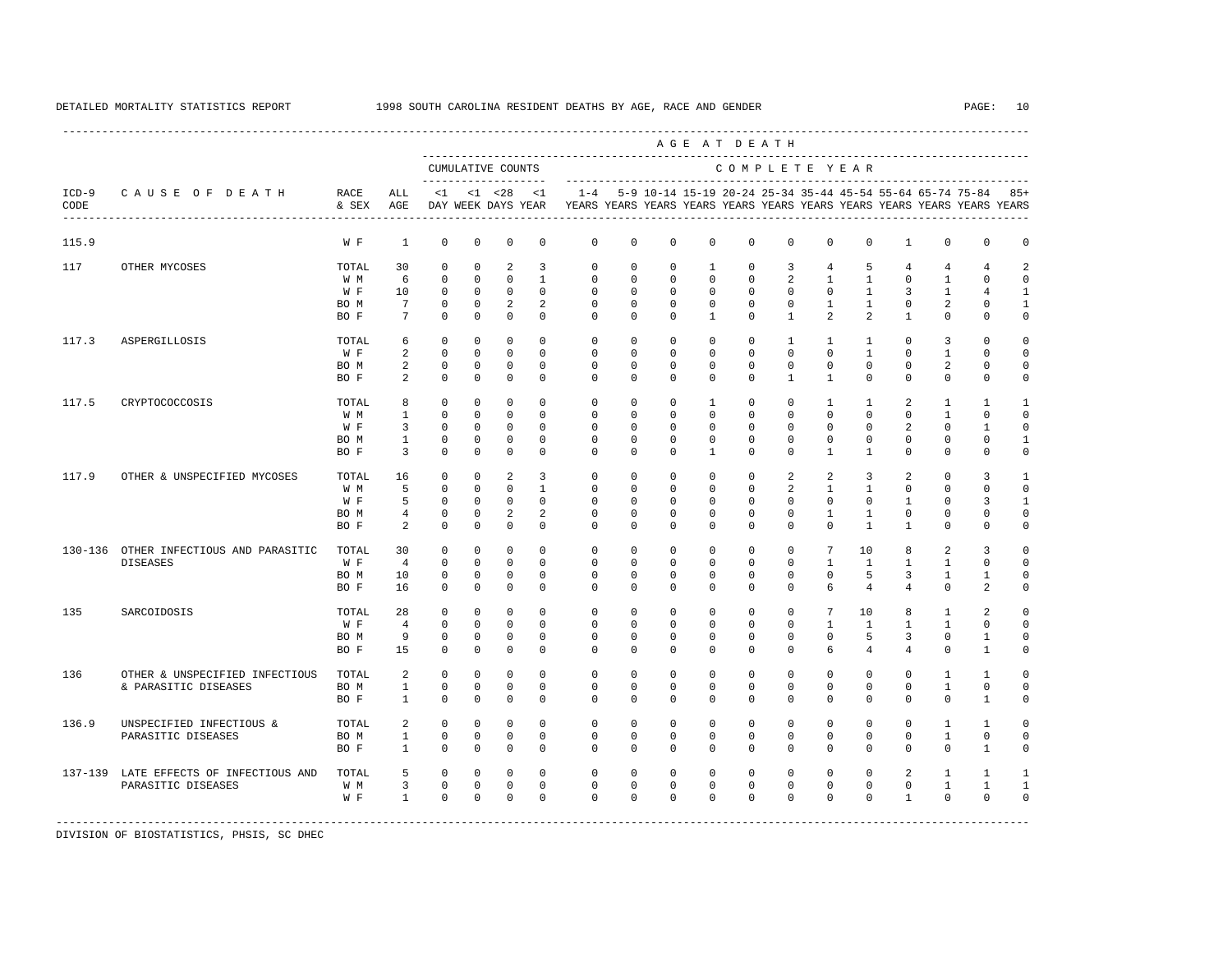<span id="page-16-0"></span>---------------------------------------------------------------------------------------------------------------------------------------------------- A G E A T D E A T H --------------------------------------------------------------------------------------------- CUMULATIVE COUNTS C O M P L E T E Y E A R ------------------- ----------------------------------------------------------------------- ICD-9 C A U S E O F D E A T H RACE ALL <1 <1 <28 <1 1-4 5-9 10-14 15-19 20-24 25-34 35-44 45-54 55-64 65-74 75-84 85+ CODE & SEX AGE DAY WEEK DAYS YEAR YEARS YEARS YEARS YEARS YEARS YEARS YEARS YEARS YEARS YEARS YEARS YEARS ---------------------------------------------------------------------------------------------------------------------------------------------------- 137-139 BO M 1 0 0 0 0 0 0 0 0 0 0 0 0 1 0 0 0 137 LATE EFFECTS OF TUBERCULOSIS TOTAL 2 0 0 0 0 0 0 0 0 0 0 0 0 2 0 0 0 W F 1 0 0 0 0 0 0 0 0 0 0 0 0 1 0 0 0 BO M 1 0 0 0 0 0 0 0 0 0 0 0 0 1 0 0 0 137.0 LATE EFFECTS OF RESPIRATORY OR TOTAL 2 0 0 0 0 0 0 0 0 0 0 0 0 2 0 0 0 UNSPECIFIED TUBERCULOSIS W F 1 0 0 0 0 0 0 0 0 0 0 0 0 1 0 0 0 BO M 1 0 0 0 0 0 0 0 0 0 0 0 0 1 0 0 0 138 LATE EFFECTS OF ACUTE TOTAL 2 0 0 0 0 0 0 0 0 0 0 0 0 0 1 0 1 POLIOMYELITIS W M 2 0 0 0 0 0 0 0 0 0 0 0 0 0 1 0 1 139 LATE EFFECTS OF OTHER INFEC- TOTAL 1 0 0 0 0 0 0 0 0 0 0 0 0 0 0 1 0 TIOUS & PARASITIC DISEASES W M 1 0 0 0 0 0 0 0 0 0 0 0 0 0 0 1 0 139.8 LATE EFFECTS OF OTHER & UNSPE- TOTAL 1 0 0 0 0 0 0 0 0 0 0 0 0 0 0 1 0 CIFIED INFECTIOUS & PARASITIC... W M 140-239 II. NEOPLASMS TOTAL 7802 0 1 1 1 1 9 14 11 19 75 282 814 1413 2221 2138 804 W M 2924 0 0 0 0 1 2 2 4 5 19 77 266 566 922 817 243 W F 2642 0 1 1 1 0 3 2 2 7 24 84 254 423 697 799 346 BO M 1217 0 0 0 0 0 2 5 2 3 15 45 159 241 338 307 100 BO F 1019 0 0 0 0 0 2 5 3 4 17 76 135 183 264 215 115 140-149 MALIGNANT NEOPLASM OF LIP,ORAL TOTAL 137 0 0 0 0 0 0 0 0 0 0 4 33 27 32 29 12 CAVITY AND PHARYNX W M M 52 0 0 0 0 0 0 0 0 0 0 0 0 0 11 13 17 8 3<br>W F 34 0 0 0 0 0 0 0 0 0 0 0 0 3 4 5 14 8 W F 34 0 0 0 0 0 0 0 0 0 0 0 3 4 5 14 8 BO M 39 0 0 0 0 0 0 0 0 0 0 2 17 9 5 5 1 BO F 12 0 0 0 0 0 0 0 0 0 0 2 2 1 5 2 0 140 MALIGNANT NEOPLASM OF LIP TOTAL 2 0 0 0 0 0 0 0 0 0 0 0 0 1 0 1 0 W M 1 0 0 0 0 0 0 0 0 0 0 0 0 1 0 0 0 W F 1 0 0 0 0 0 0 0 0 0 0 0 0 0 0 1 0 140.9 LIP, UNSPECIFIED, VERMILION TOTAL 2 0 0 0 0 0 0 0 0 0 0 0 0 1 0 1 0 BORDER W M 1 0 0 0 0 0 0 0 0 0 0 0 0 1 0 0 0 W F 1 0 0 0 0 0 0 0 0 0 0 0 0 0 0 1 0 141 MALIGNANT NEOPLASM OF TONGUE TOTAL 27 0 0 0 0 0 0 0 0 0 0 2 8 3 6 6 2 W M 8 0 0 0 0 0 0 0 0 0 0 0 2 0 2 3 1 W F 5 0 0 0 0 0 0 0 0 0 0 0 0 1 1 1 1 1 BO M 11 0 0 0 0 0 0 0 0 0 0 0 5 2 2 2 0 BO F 3 0 0 0 0 0 0 0 0 0 0 2 0 0 1 0 0 141.0 BASE OF TONGUE TOTAL 1 0 0 0 0 0 0 0 0 0 0 0 1 0 0 0 0 -----------------------------------------------------------------------------------------------------------------------------------------------------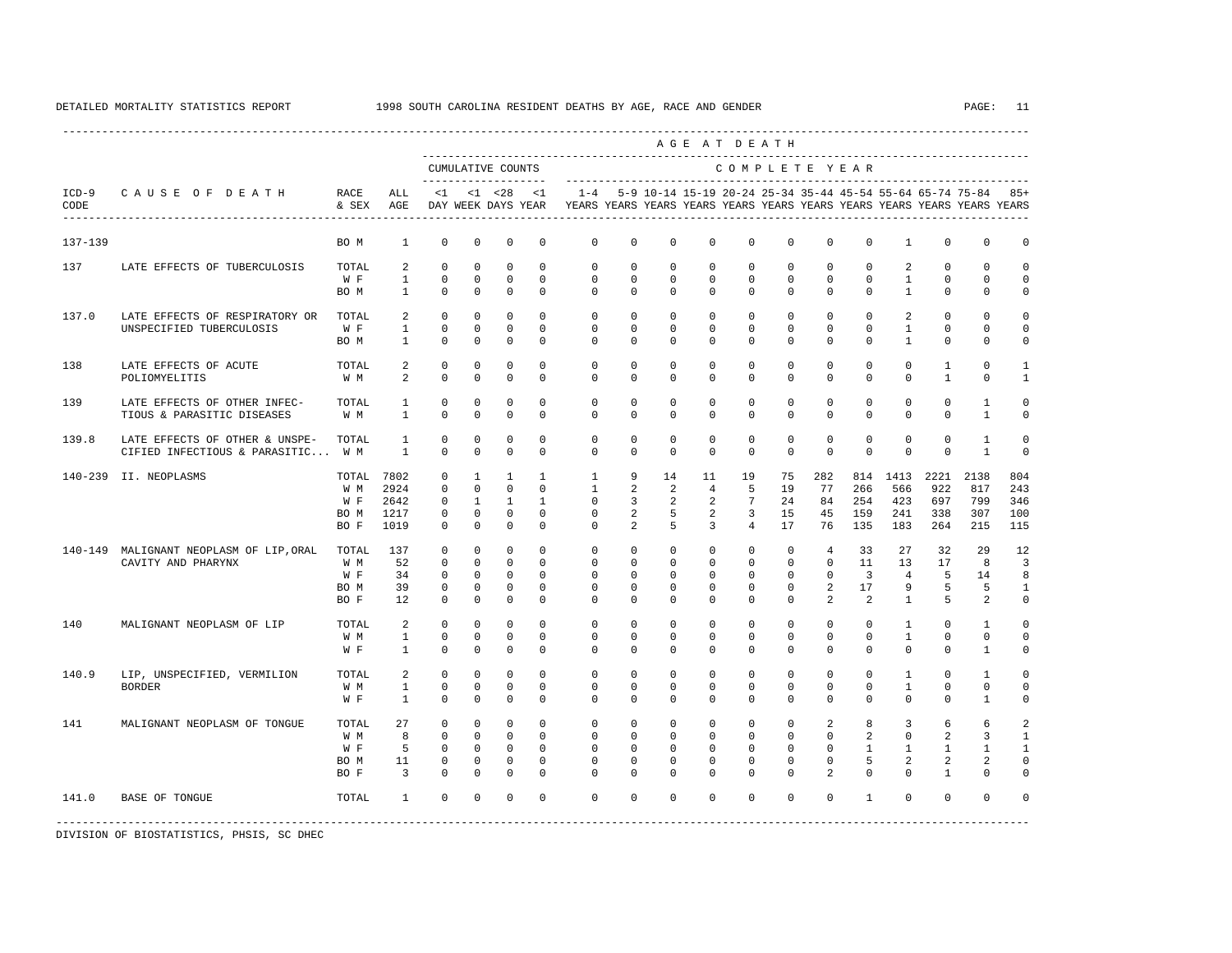----------------------------------------------------------------------------------------------------------------------------------------------------

 A G E A T D E A T H --------------------------------------------------------------------------------------------- CUMULATIVE COUNTS C O M P L E T E Y E A R ------------------- ----------------------------------------------------------------------- ICD-9 C A U S E O F D E A T H RACE ALL <1 <1 <28 <1 1-4 5-9 10-14 15-19 20-24 25-34 35-44 45-54 55-64 65-74 75-84 85+ CODE & SEX AGE DAY WEEK DAYS YEAR YEARS YEARS YEARS YEARS YEARS YEARS YEARS YEARS YEARS YEARS YEARS YEARS ---------------------------------------------------------------------------------------------------------------------------------------------------- 141.0 BO M 1 0 0 0 0 0 0 0 0 0 0 0 1 0 0 0 0 141.6 LINGUAL TONSIL TOTAL 1 0 0 0 0 0 0 0 0 0 0 0 0 1 0 0 0 BO M 1 0 0 0 0 0 0 0 0 0 0 0 0 1 0 0 0 141.9 TONGUE, UNSPECIFIED TOTAL 25 0 0 0 0 0 0 0 0 0 0 2 7 2 6 6 2 W M 8 0 0 0 0 0 0 0 0 0 0 0 2 0 2 3 1 W F 5 0 0 0 0 0 0 0 0 0 0 0 0 1 1 1 1 1 BO M 9 0 0 0 0 0 0 0 0 0 0 0 4 1 2 2 0 BO F 3 0 0 0 0 0 0 0 0 0 0 2 0 0 1 0 0 142 MALIGNANT NEOPLASM OF MAJOR TOTAL 6 0 0 0 0 0 0 0 0 0 0 0 0 2 2 1 1 SALIVARY GLANDS W M 3 0 0 0 0 0 0 0 0 0 0 0 0 0 0 2 1 0<br>W F 2 0 0 0 0 0 0 0 0 0 0 0 0 0 1 0 0 1 2 0 0 0 0 0 0 0 0 0 0 0 0 0 0 0 1 0 0 0 1 0 0 0 1 0 0 0 1 0 0 0 1 0 0 0 1 0 0 0 1 0 0 0 1 0 0 0 1 0 0 0 1 0 0 1 BO M 1 0 0 0 0 0 0 0 0 0 0 0 0 1 0 0 0 142.0 PAROTID GLAND TOTAL 3 0 0 0 0 0 0 0 0 0 0 0 0 0 0 1 1 1 0 0 0 0 0 0 0 1 1 0 0 0 0 0 0 0 0 1 1 0 0 0 0 0 1 W M 2 0 0 0 0 0 0 0 0 0 0 0 0 0 1 1 0 W F 1 0 0 0 0 0 0 0 0 0 0 0 0 0 0 0 1 142.9 SITE UNSPECIFIED TOTAL 3 0 0 0 0 0 0 0 0 0 0 0 0 0 0 2 1 0 0<br>
WM 1 0 0 0 0 0 0 0 0 0 0 0 0 0 0 0 1 0 0 W M 1 0 0 0 0 0 0 0 0 0 0 0 0 0 1 0 0 W F 1 0 0 0 0 0 0 0 0 0 0 0 0 1 0 0 0 BO M 1 0 0 0 0 0 0 0 0 0 0 0 0 1 0 0 0 143 MALIGNANT NEOPLASM OF GUM TOTAL 2 0 0 0 0 0 0 0 0 0 0 0 0 0 2 0 0 W M 1 0 0 0 0 0 0 0 0 0 0 0 0 0 1 0 0 W F 1 0 0 0 0 0 0 0 0 0 0 0 0 0 0 1 0 0 143.1 LOWER GUM TOTAL 1 0 0 0 0 0 0 0 0 0 0 0 0 0 1 0 0 W M 1 0 0 0 0 0 0 0 0 0 0 0 0 0 1 0 0 143.9 GUM UNSPECIFIED TOTAL 1 0 0 0 0 0 0 0 0 0 0 0 0 0 1 0 0 W F 1 0 0 0 0 0 0 0 0 0 0 0 0 0 0 1 0 0 144 MALIGNANT NEOPLASM OF FLOOR TOTAL 3 0 0 0 0 0 0 0 0 0 0 0 0 0 2 1 0 0 0 0<br>OF MOUTH OF NOT WELLY WELLY A COMPOUND ON DOCK OF DOUGLASH OF DOUGLASH OF DOUGLASH OF DOCK OF DOCK OF DOCK OF OF MOUTH W M 2 0 0 0 0 0 0 0 0 0 0 0 1 1 0 0 0 BO M 1 0 0 0 0 0 0 0 0 0 0 0 1 0 0 0 0 144.9 PART UNSPECIFIED TOTAL 3 0 0 0 0 0 0 0 0 0 0 0 0 2 1 0 0 0 W M 2 0 0 0 0 0 0 0 0 0 0 0 0 1 1 0 0 0 BO M 1 0 0 0 0 0 0 0 0 0 0 0 1 0 0 0 0 145 MALIGNANT NEOPLASM OF OTHER & TOTAL 35 0 0 0 0 0 0 0 0 0 0 2 6 4 6 9 8 UNSPECIFIED PARTS OF MOUTH W M 12 0 0 0 0 0 0 0 0 0 0 0 0 0 0 2 4 4 0 2<br>W F 14 0 0 0 0 0 0 0 0 0 0 0 0 1 0 1 7 5 W F 14 0 0 0 0 0 0 0 0 0 0 0 0 1 0 1 7 5 -----------------------------------------------------------------------------------------------------------------------------------------------------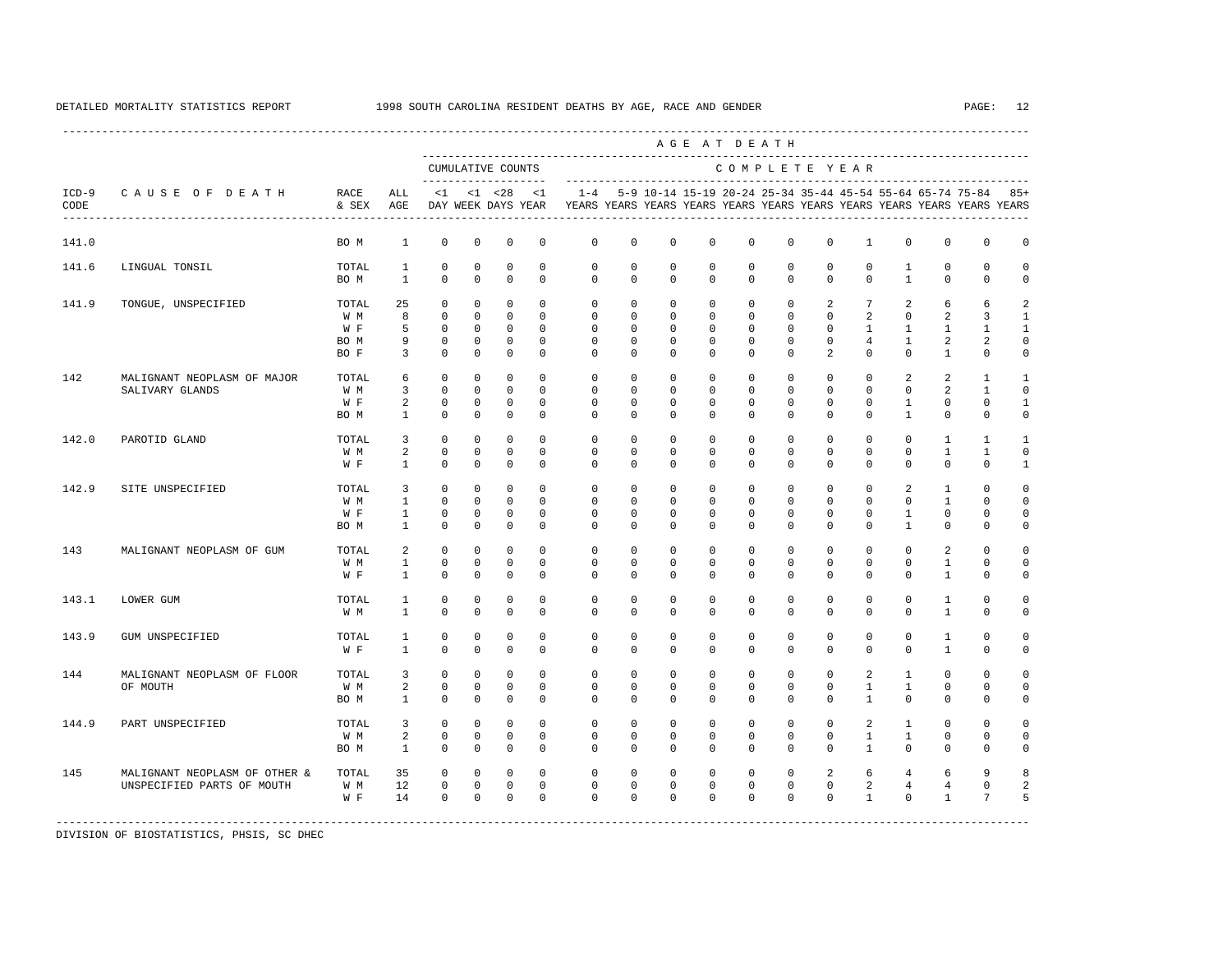---------------------------------------------------------------------------------------------------------------------------------------------------- A G E A T D E A T H --------------------------------------------------------------------------------------------- CUMULATIVE COUNTS C O M P L E T E Y E A R ------------------- ----------------------------------------------------------------------- ICD-9 C A U S E O F D E A T H RACE ALL <1 <1 <28 <1 1-4 5-9 10-14 15-19 20-24 25-34 35-44 45-54 55-64 65-74 75-84 85+ CODE & SEX AGE DAY WEEK DAYS YEAR YEARS YEARS YEARS YEARS YEARS YEARS YEARS YEARS YEARS YEARS YEARS YEARS ---------------------------------------------------------------------------------------------------------------------------------------------------- 145 BOM 6 0 0 0 0 0 0 0 0 0 0 2 2 0 0 1 1<br>BOF 3 0 0 0 0 0 0 0 0 0 0 0 1 0 1 1 0 BO F 3 0 0 0 0 0 0 0 0 0 0 0 1 0 1 1 0 145.0 CHEEK MUCOSA TOTAL 2 0 0 0 0 0 0 0 0 0 0 0 0 0 1 1 0 W F 2 0 0 0 0 0 0 0 0 0 0 0 0 0 1 1 0 145.2 HARD PALATE TOTAL 1 0 0 0 0 0 0 0 0 0 0 0 0 0 0 0 1 BOM 1 0 0 0 0 0 0 0 0 0 0 0 0 0 0 0 1 145.3 SOFT PALATE TOTAL 2 0 0 0 0 0 0 0 0 0 0 1 1 0 0 0 0 W F 1 0 0 0 0 0 0 0 0 0 0 0 1 0 0 0 0 BO M 1 0 0 0 0 0 0 0 0 0 0 1 0 0 0 0 0 145.6 RETROMOLAR AREA TOTAL 1 0 0 0 0 0 0 0 0 0 0 0 0 0 1 0 0 W M 1 0 0 0 0 0 0 0 0 0 0 0 0 0 1 0 0 145.9 MOUTH, UNSPECIFIED TOTAL 29 0 0 0 0 0 0 0 0 0 0 1 5 4 4 8 7 W M 11 0 0 0 0 0 0 0 0 0 0 0 2 4 3 0 2 W F 11 0 0 0 0 0 0 0 0 0 0 0 0 0 0 6 5 BO M 4 0 0 0 0 0 0 0 0 0 0 1 2 0 0 1 0 BO F 3 0 0 0 0 0 0 0 0 0 0 0 1 0 1 1 0 146 MALIGNANT NEOPLASM OF TOTAL 23 0 0 0 0 0 0 0 0 0 0 0 8 7 4 4 0 OROPHARYNX W M 13 0 0 0 0 0 0 0 0 0 0 0 0 4 4 3 2 0<br>W H 2 0 0 0 0 0 0 0 0 0 0 0 0 0 0 2 0 0 0 W F 2 0 0 0 0 0 0 0 0 0 0 0 0 2 0 0 0 BO M 6 0 0 0 0 0 0 0 0 0 0 0 3 1 1 1 0 BOF 2 0 0 0 0 0 0 0 0 0 0 0 0 1 0 0 1 0 146.0 TONSIL TOTAL 13 0 0 0 0 0 0 0 0 0 0 0 5 4 3 1 0 W M 9 0 0 0 0 0 0 0 0 0 0 0 3 3 2 1 0 W F 1 0 0 0 0 0 0 0 0 0 0 0 0 1 0 0 0 BOM 2 0 0 0 0 0 0 0 0 0 0 0 1 0 1 0 0 BO F 1 0 0 0 0 0 0 0 0 0 0 0 1 0 0 0 0 146.3 VALLECULA TOTAL 1 0 0 0 0 0 0 0 0 0 0 0 0 1 0 0 0 W M 1 0 0 0 0 0 0 0 0 0 0 0 0 1 0 0 0 146.9 OROPHARYNX, UNSPECIFIED TOTAL 9 0 0 0 0 0 0 0 0 0 0 0 0 0 0 3 2 1 3 0<br>W M 3 0 0 0 0 0 0 0 0 0 0 0 0 1 0 1 1 0 W M 3 0 0 0 0 0 0 0 0 0 0 0 1 0 1 1 0 W F 1 0 0 0 0 0 0 0 0 0 0 0 0 1 0 0 0 BO M 4 0 0 0 0 0 0 0 0 0 0 0 2 1 0 1 0 BO F 1 0 0 0 0 0 0 0 0 0 0 0 0 0 0 1 0 147 MALIGNANT NEOPLASM OF TOTAL 2 0 0 0 0 0 0 0 0 0 0 0 2 0 0 0 0 NASOPHARYNX BO M 2 0 0 0 0 0 0 0 0 0 0 0 2 0 0 0 0

-----------------------------------------------------------------------------------------------------------------------------------------------------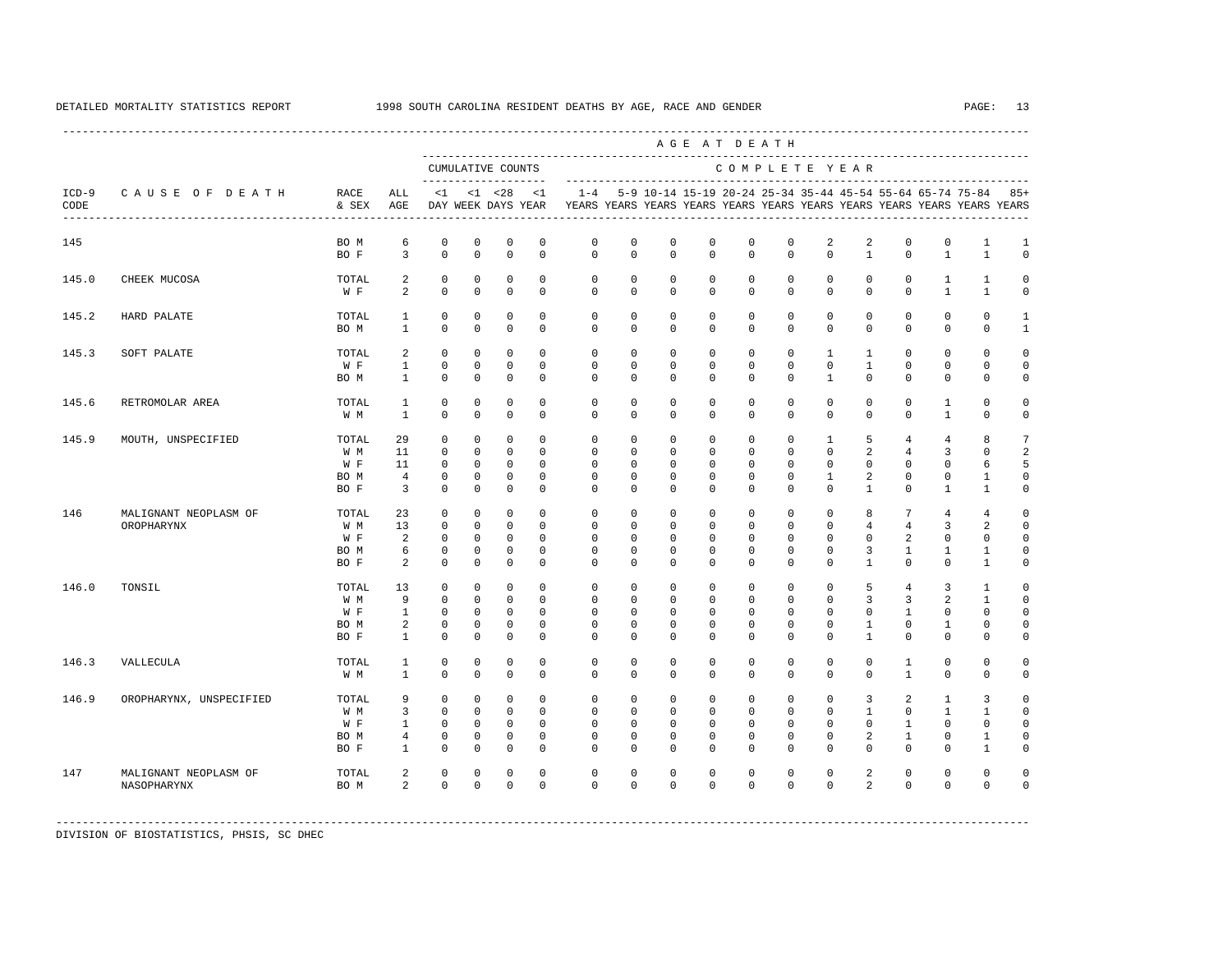---------------------------------------------------------------------------------------------------------------------------------------------------- A G E A T D E A T H --------------------------------------------------------------------------------------------- CUMULATIVE COUNTS C O M P L E T E Y E A R ------------------- ----------------------------------------------------------------------- ICD-9 C A U S E O F D E A T H RACE ALL <1 <1 <28 <1 1-4 5-9 10-14 15-19 20-24 25-34 35-44 45-54 55-64 65-74 75-84 85+ CODE & SEX AGE DAY WEEK DAYS YEAR YEARS YEARS YEARS YEARS YEARS YEARS YEARS YEARS YEARS YEARS YEARS YEARS ---------------------------------------------------------------------------------------------------------------------------------------------------- 147.9 NASOPHARYNX, UNSPECIFIED TOTAL 2 0 0 0 0 0 0 0 0 0 0 0 2 0 0 0 0 BOM 2 0 0 0 0 0 0 0 0 0 0 0 2 0 0 0 0 148 MALIGNANT NEOPLASM OF TOTAL 4 0 0 0 0 0 0 0 0 0 0 0 2 1 1 0 0 HYPOPHARYNX W M 1 0 0 0 0 0 0 0 0 0 0 0 1 0 0 0 0 W F 1 0 0 0 0 0 0 0 0 0 0 0 0 0 0 1 0 0 BO M 1 0 0 0 0 0 0 0 0 0 0 0 1 0 0 0 0 BO F 1 0 0 0 0 0 0 0 0 0 0 0 0 1 0 0 0 148.1 PYRIFORM SIMUS TOTAL 3 0 0 0 0 0 0 0 0 0 0 0 1 1 1 0 0 W M 1 0 0 0 0 0 0 0 0 0 0 0 1 0 0 0 0 W F 1 0 0 0 0 0 0 0 0 0 0 0 0 0 1 0 0 BO F 1 0 0 0 0 0 0 0 0 0 0 0 0 1 0 0 0 148.9 HYPOPHARYNX, UNSPECIFIED TOTAL 1 0 0 0 0 0 0 0 0 0 0 0 1 0 0 0 0 BO M 1 0 0 0 0 0 0 0 0 0 0 0 1 0 0 0 0 149 MALIGNANT NEOPLASM OF OTHER & TOTAL 33 0 0 0 0 0 0 0 0 0 0 0 0 0 0 5 8 11 8 1<br>ILL-DEFINED SITES WITHIN THE ... W M 11 0 0 0 0 0 0 0 0 0 0 0 0 0 0 1 3 5 2 0 ILL-DEFINED SITES WITHIN THE ... W M 11 0 0 0 0 0 0 0 0 0 0 0 0 0 0 0 1 3 5 2 0 0 0 0 0 0 1 5 1 W F 8 0 0 0 0 0 0 0 0 0 0 0 0 0 0 1 0 1 5 1<br>BOM 11 0 0 0 0 0 0 0 0 0 0 0 0 0 3 5 2 2 1 0 BO M 11 0 0 0 0 0 0 0 0 0 0 0 3 5 2 1 0 BOF 3 0 0 0 0 0 0 0 0 0 0 0 0 0 3 0 0 149.0 PHARYNX, UNSPECIFIED TOTAL 33 0 0 0 0 0 0 0 0 0 0 0 0 0 5 8 11 8 1<br>
W M 11 0 0 0 0 0 0 0 0 0 0 0 0 1 3 5 2 0 W M 11 0 0 0 0 0 0 0 0 0 0 0 1 3 5 2 0 W F 8 0 0 0 0 0 0 0 0 0 0 0 0 1 0 1 5 1 BO M 11 0 0 0 0 0 0 0 0 0 0 0 3 5 2 1 0 BOF 3 0 0 0 0 0 0 0 0 0 0 0 0 0 3 0 0 150-159 MALIGNANT NEOPLASM OF DIGES TOTAL 1802 0 0 0 0 0 0 1 0 1 9 52 184 289 507 529 230 TIVE ORGANS & PERITONEUM W M 638 0 0 0 0 0 0 0 0 1 2 18 67 129 193 179 49  $0 \quad 0 \quad 0 \quad 0$  BO M 334 0 0 0 0 0 0 1 0 0 4 15 49 62 99 77 27 BO F 271 0 0 0 0 0 0 0 0 0 1 9 30 41 73 68 49 150 MALIGNANT NEOPLASM OF TOTAL 178 0 0 0 0 0 0 0 0 0 1 4 29 45 60 29 10 OESOPHAGUS W M 66 0 0 0 0 0 0 0 0 0 0 0 8 20 26 10 2 W F 23 0 0 0 0 0 0 0 0 0 0 1 0 2 3 8 5 4 BO M 73 0 0 0 0 0 0 0 0 0 0 3 16 20 20 12 2 BO F 16 0 0 0 0 0 0 0 0 0 0 1 3 2 6 2 2 150.0 CERVICAL PART TOTAL 1 0 0 0 0 0 0 0 0 0 0 0 0 0 1 0 0 W M 1 0 0 0 0 0 0 0 0 0 0 0 0 0 1 0 0 150.9 OESOPHAGUS, UNSPECIFIED TOTAL 177 0 0 0 0 0 0 0 0 0 1 4 29 45 59 29 10 W M 65 0 0 0 0 0 0 0 0 0 0 0 8 20 25 10 2 -----------------------------------------------------------------------------------------------------------------------------------------------------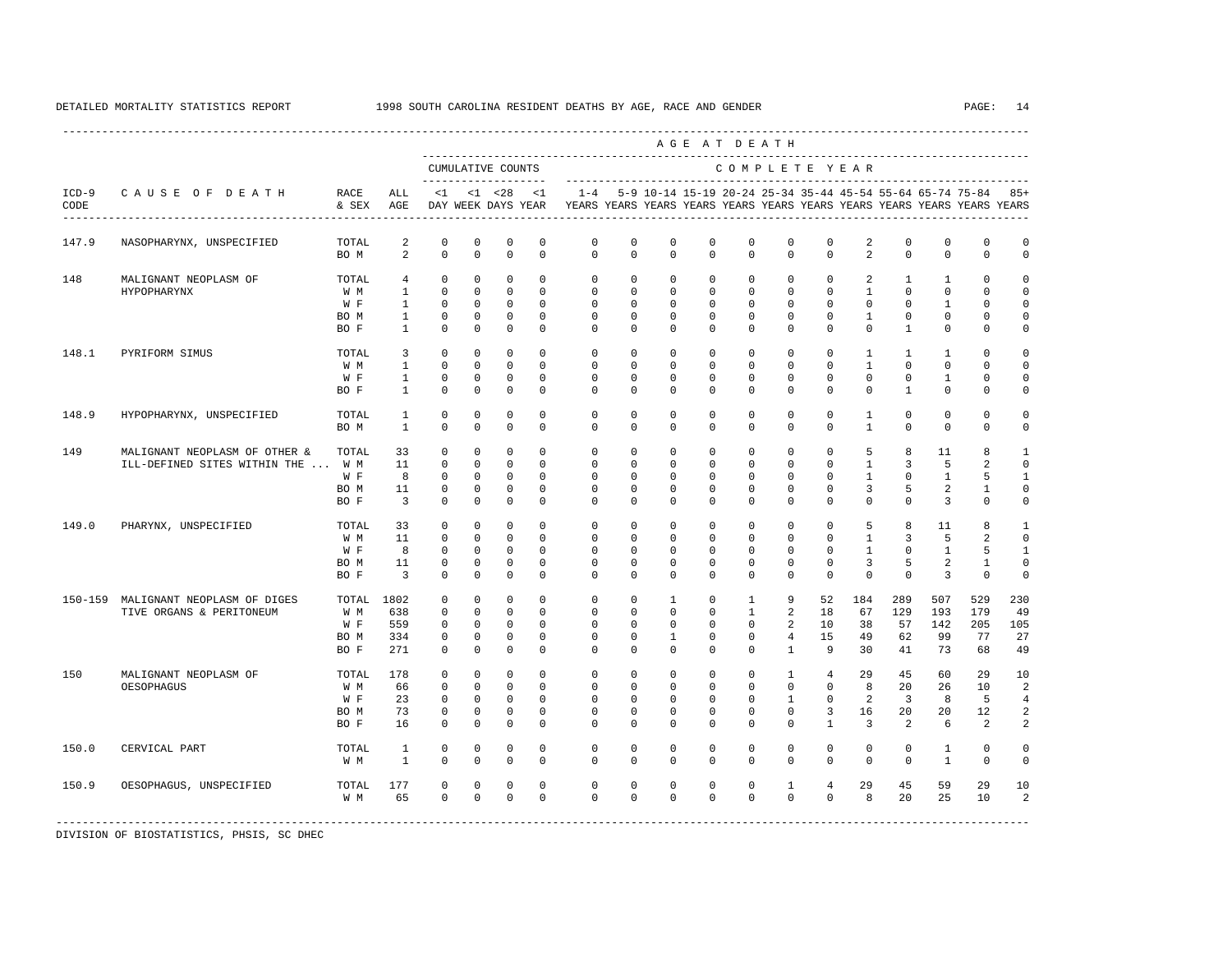|                 |                               |                                           |                   |                              |                              |                                    |                            |                         |                         |                             |                              | AGE AT DEATH            |                              |                               |                               |                                                           |                   |                                                                         |                              |
|-----------------|-------------------------------|-------------------------------------------|-------------------|------------------------------|------------------------------|------------------------------------|----------------------------|-------------------------|-------------------------|-----------------------------|------------------------------|-------------------------|------------------------------|-------------------------------|-------------------------------|-----------------------------------------------------------|-------------------|-------------------------------------------------------------------------|------------------------------|
|                 |                               |                                           |                   |                              |                              | CUMULATIVE COUNTS                  |                            |                         |                         | --------------------------- |                              |                         |                              |                               | COMPLETE YEAR                 |                                                           |                   |                                                                         |                              |
| $ICD-9$<br>CODE | CAUSE OF DEATH                | RACE<br>& SEX                             | ALL<br>AGE        | <1                           |                              | $< 1$ $< 28$<br>DAY WEEK DAYS YEAR | <1                         | $1 - 4$                 |                         |                             |                              |                         |                              |                               |                               | 5-9 10-14 15-19 20-24 25-34 35-44 45-54 55-64 65-74 75-84 |                   | YEARS YEARS YEARS YEARS YEARS YEARS YEARS YEARS YEARS YEARS YEARS YEARS | $85+$                        |
| 150.9           |                               | $\mathbbmss{W}$ . $\mathbbmss{F}$<br>BO M | 23<br>73          | $\mathbf{0}$<br>$\mathbf 0$  | $\mathbf 0$<br>$\mathbf 0$   | $\mathbf 0$<br>$\mathbf 0$         | $\mathbf 0$<br>$\Omega$    | $\mathbf 0$<br>$\Omega$ | $\mathbf 0$<br>$\Omega$ | $\mathbf{0}$<br>$\mathbf 0$ | $\mathbf 0$<br>$\Omega$      | $\mathbf 0$<br>$\Omega$ | $\mathbf{1}$<br>$\Omega$     | $\mathbf 0$<br>$\overline{3}$ | 2<br>16                       | 3<br>20                                                   | 8<br>20           | 5<br>12                                                                 | $\overline{4}$<br>$\sqrt{2}$ |
|                 |                               | BO F                                      | 16                | $\Omega$                     | $\Omega$                     | $\Omega$                           | $\Omega$                   | $\Omega$                | $\Omega$                | $\Omega$                    | $\Omega$                     | $\Omega$                | $\Omega$                     | $\mathbf{1}$                  | 3                             | $\overline{2}$                                            | 6                 | 2                                                                       | $\overline{2}$               |
| 151             | MALIGNANT NEOPLASM OF STOMACH | TOTAL                                     | 192               | $\mathbf 0$<br>$\Omega$      | $\mathbf 0$<br>$\Omega$      | $\mathbf 0$<br>$\Omega$            | $\Omega$<br>$\Omega$       | $\Omega$<br>$\Omega$    | $^{\circ}$              | $\mathbf 0$                 | $\mathbf{0}$                 | 0                       | $\mathbf{1}$<br>$\Omega$     | 6                             | 14                            | 28                                                        | 59                | 52                                                                      | 32                           |
|                 |                               | W M<br>W F                                | 68<br>40          | $\mathbf{0}$                 | $\mathbf 0$                  | $\mathbf 0$                        | $\Omega$                   | $\mathbf 0$             | $\Omega$<br>$\mathbf 0$ | $\Omega$<br>$\mathbf 0$     | $\Omega$<br>$\mathbf 0$      | $\Omega$<br>$\mathbf 0$ | $\mathbf 0$                  | 2<br>$\mathbf{1}$             | $\overline{4}$<br>3           | 16<br>3                                                   | 24<br>9           | 18<br>15                                                                | $\overline{4}$<br>9          |
|                 |                               | BO M                                      | 46                | $\mathbf{0}$                 | $\mathbf 0$                  | $\mathbf 0$                        | $\Omega$                   | $\Omega$                | $\mathbf 0$             | $\mathbf 0$                 | $\mathbf 0$                  | $\mathbf 0$             | $\mathbf{1}$                 | 3                             | $\overline{a}$                | 6                                                         | 14                | 12                                                                      | 8                            |
|                 |                               | BO F                                      | 38                | $\Omega$                     | $\Omega$                     | $\Omega$                           | $\Omega$                   | $\Omega$                | $\Omega$                | $\Omega$                    | $\Omega$                     | $\Omega$                | $\Omega$                     | $\Omega$                      | 5                             | 3                                                         | 12                | $7\overline{ }$                                                         | 11                           |
| 151.0           | CARDIA                        | TOTAL                                     | 11                | $\mathbf{0}$                 | $\mathbf 0$                  | $\mathbf 0$                        | $\Omega$                   | $\mathbf 0$             | $\mathbf 0$             | $\mathbf{0}$                | $\mathbf 0$                  | $\mathbf 0$             | $\mathbf 0$                  | $^{\circ}$                    | 2                             | $\overline{4}$                                            | $\overline{4}$    | 1                                                                       | $\mathbf 0$                  |
|                 |                               | W M<br>BO M                               | 9<br>2            | $\mathbf{0}$<br>$\mathbf{0}$ | $\mathbf 0$<br>$\mathbf 0$   | $\mathbf 0$<br>$\mathbf 0$         | $\Omega$<br>$\Omega$       | $\mathbf 0$<br>$\Omega$ | 0<br>$\Omega$           | 0<br>$\Omega$               | $\mathbf{0}$<br>0            | 0<br>$\Omega$           | 0<br>$\circ$                 | $\mathbf 0$<br>$\mathbf 0$    | 2<br>$\mathbf 0$              | $\overline{3}$<br>$\mathbf{1}$                            | 3<br>$\mathbf{1}$ | 1<br>$\mathbf 0$                                                        | $\mathbf 0$<br>$\mathbf 0$   |
| 151.2           | PYLORIC ANTRUM                | TOTAL                                     | $\mathbf{1}$      | $\mathbf{0}$                 | $\mathbf 0$                  | $\mathbf 0$                        | $\mathbf 0$                | $\mathbf 0$             | $\mathbf 0$             | $\mathbf 0$                 | $\mathbf 0$                  | $\mathbf 0$             | $\mathbf 0$                  | $\mathbf{0}$                  | $\mathbf{0}$                  | $\mathbf 0$                                               | $\mathbf 0$       | $\mathbf 0$                                                             | $\mathbf{1}$                 |
|                 |                               | BO F                                      | $\mathbf{1}$      | $\mathbf{0}$                 | $\Omega$                     | $\Omega$                           | $\Omega$                   | $\Omega$                | $\Omega$                | $\Omega$                    | $\Omega$                     | $\Omega$                | $\Omega$                     | $\mathbf 0$                   | $\mathbf{0}$                  | $\mathbf{0}$                                              | $\mathbf 0$       | $\mathbf 0$                                                             | $\mathbf{1}$                 |
| 151.9           | STOMACH, UNSPECIFIED          | TOTAL                                     | 180               | $\mathbf{0}$                 | $\mathbf 0$                  | $\mathbf 0$                        | $\mathbf 0$                | $\mathbf 0$             | $\mathbf 0$             | $\mathbf 0$                 | $\mathbf 0$                  | $\mathbf 0$             | $\mathbf{1}$                 | 6                             | 12                            | 24                                                        | 55                | 51                                                                      | 31                           |
|                 |                               | W M                                       | 59                | $\Omega$                     | $\mathbf{0}$                 | $\Omega$                           | $\Omega$                   | 0                       | 0                       | $\Omega$                    | $\Omega$                     | $\Omega$                | 0                            | 2                             | 2                             | 13                                                        | 21                | 17                                                                      | $\overline{4}$               |
|                 |                               | W F<br>BO M                               | 40<br>44          | $\mathbf 0$<br>0             | $\mathbf{0}$<br>$\mathbf{0}$ | $\Omega$<br>$\mathbf 0$            | $\Omega$<br>$\mathbf 0$    | $\Omega$<br>$\mathbf 0$ | $\Omega$<br>0           | $\Omega$<br>0               | $\Omega$<br>$\mathbf{0}$     | $\Omega$<br>0           | $\circ$<br>1                 | $\mathbf{1}$<br>3             | 3<br>2                        | $\overline{3}$<br>5                                       | 9<br>13           | 15<br>12                                                                | 9<br>8                       |
|                 |                               | BO F                                      | 37                | $\mathbf 0$                  | $\mathbf 0$                  | $\mathbf 0$                        | $\Omega$                   | $\Omega$                | 0                       | $\Omega$                    | 0                            | $\Omega$                | 0                            | $\mathbf 0$                   | 5                             | 3                                                         | 12                | $7\phantom{.0}$                                                         | 10                           |
| 152             | MALIGNANT NEOPLASM OF SMALL   | TOTAL                                     | 11                | $\mathbb O$                  | $\mathbf 0$                  | $\mathbf 0$                        | $\mathbf 0$                | $\mathbf 0$             | 0                       | $\mathbf 0$                 | $\mathbf 0$                  | $\mathbf 0$             | $\mathbf{1}$                 | $\mathbf{1}$                  | 2                             | 3                                                         | 2                 | $\mathbf 0$                                                             | $\overline{2}$               |
|                 | INTESTINE, INCLUDING DUODENUM | W M                                       | 3                 | $\mathbf{0}$                 | $\mathbf{0}$                 | $\mathbf 0$                        | $\Omega$                   | 0                       | 0                       | 0                           | 0                            | 0                       | 0                            | $\mathbf 0$                   | $\mathbf{0}$                  | 2                                                         | 1                 | $\mathbf 0$                                                             | $\mathbf 0$                  |
|                 |                               | W F                                       | 3                 | $\mathbf 0$<br>$\mathbb O$   | $\mathbf{0}$<br>$\mathbf{0}$ | $\mathbf{0}$<br>$\mathsf 0$        | $\mathbf{0}$<br>$\Omega$   | 0<br>$\Omega$           | 0<br>0                  | 0<br>0                      | $\mathbf{0}$<br>$\mathbf{0}$ | 0<br>0                  | $\circ$<br>$^{\circ}$        | 1<br>$\mathbf 0$              | 1<br>$\mathbb O$              | 0                                                         | 0<br>$\circ$      | $^{\circ}$<br>$\mathbf 0$                                               | $\mathbf{1}$                 |
|                 |                               | BO M<br>BO F                              | 2<br>3            | $\mathbf{0}$                 | $\mathbf 0$                  | $\mathbf 0$                        | $\Omega$                   | $\Omega$                | $\Omega$                | $\Omega$                    | $\mathbf 0$                  | $\Omega$                | 1                            | $\Omega$                      | $\mathbf{1}$                  | 1<br>$\Omega$                                             | $\mathbf{1}$      | $\Omega$                                                                | $\mathbf{1}$<br>$\mathbf 0$  |
| 152.0           | DUODENUM                      | TOTAL                                     | 6                 | $\mathbf{0}$                 | $\mathbf 0$                  | $\mathbf 0$                        | $\Omega$                   | $\mathbf 0$             | $^{\circ}$              | $\Omega$                    | $\Omega$                     | $\Omega$                | $\circ$                      | $\mathbf 0$                   | 1                             | $\mathbf{1}$                                              | 2                 | $\mathbf 0$                                                             | $\overline{2}$               |
|                 |                               | W M                                       | 2                 | $\mathbf{0}$                 | $\mathbf 0$                  | $\mathbf 0$                        | $\Omega$                   | $\mathbf 0$             | 0                       | 0                           | $\Omega$                     | $\Omega$                | $\Omega$                     | $\Omega$                      | $\Omega$                      | $\mathbf{1}$                                              | 1                 | $\Omega$                                                                | $\mathbf 0$                  |
|                 |                               | W F                                       | 2                 | $\mathbf 0$                  | $\mathbf{0}$                 | $\mathbf 0$                        | $\mathbf 0$                | 0                       | 0                       | 0                           | $\mathbf{0}$                 | 0                       | 0                            | $^{\circ}$                    | $\mathbf{1}$                  | $\mathbf 0$                                               | $\mathbf 0$       | $^{\circ}$                                                              | $\mathbf{1}$                 |
|                 |                               | BO M<br>BO F                              | 1<br>$\mathbf{1}$ | $\mathbf 0$<br>$\mathbf 0$   | $\mathbf{0}$<br>$\mathbf{0}$ | $\mathbf 0$<br>$\mathbf 0$         | $\mathbf 0$<br>$\Omega$    | 0<br>$\Omega$           | 0<br>$\Omega$           | 0<br>$\Omega$               | 0<br>$\Omega$                | 0<br>$\Omega$           | $\mathbf 0$<br>$\Omega$      | $\mathbf 0$<br>$\Omega$       | $\mathbf{0}$<br>$\Omega$      | 0<br>$\Omega$                                             | $\circ$<br>1      | $^{\circ}$<br>$\Omega$                                                  | $\mathbf{1}$<br>$\mathbf 0$  |
| 152.8           | <b>OTHER</b>                  | TOTAL                                     | 1                 | $\mathbf 0$                  | $\mathbf{0}$                 | $\mathbf 0$                        | $\mathbf 0$                | 0                       | 0                       | 0                           | $\mathbf{0}$                 | 0                       | $\circ$                      | $^{\circ}$                    | $\mathbf{0}$                  | $\mathbf{1}$                                              | $\mathbf 0$       | $\mathbf 0$                                                             | $\mathbf 0$                  |
|                 |                               | BO M                                      | $\mathbf{1}$      | $\mathbf{0}$                 | $\Omega$                     | $\Omega$                           | $\Omega$                   | $\Omega$                | $\Omega$                | $\Omega$                    | $\Omega$                     | $\Omega$                | $\Omega$                     | $\Omega$                      | $\Omega$                      | $\mathbf{1}$                                              | $\Omega$          | $\Omega$                                                                | $\mathbf 0$                  |
| 152.9           | SMALL INTESTINE, UNSPECIFIED  | TOTAL                                     | 4                 | $\mathbf{0}$                 | $\mathbf 0$                  | $\mathbf 0$                        | $\mathbf 0$                | 0                       | $^{\circ}$              | $\mathbf 0$                 | $\mathbf{0}$                 | 0                       | 1                            | 1                             | 1                             | 1                                                         | 0                 | $\mathbf 0$                                                             | $\mathbf 0$                  |
|                 |                               | W M<br>W F                                | 1<br>1            | $\mathbf 0$<br>0             | $\mathbf{0}$<br>0            | $\mathbf 0$<br>0                   | $\mathbf 0$<br>$\mathbf 0$ | 0<br>0                  | 0<br>$^{\circ}$         | 0<br>0                      | $\mathbf{0}$<br>$\mathbf{0}$ | 0<br>0                  | $\circ$<br>0                 | $^{\circ}$<br>1               | $\mathbf 0$<br>$\overline{0}$ | $\mathbf{1}$<br>0                                         | 0<br>0            | $^{\circ}$<br>0                                                         | $\mathbf 0$<br>$\mathbf 0$   |
|                 |                               | BO F                                      | 2                 | $\mathbf{0}$                 | $\mathbf 0$                  | $\mathbf 0$                        | $\Omega$                   | $\Omega$                | 0                       | $\mathbf{0}$                | $\mathbf{0}$                 | $\Omega$                | $\mathbf{1}$                 | $\mathbf 0$                   | $\mathbf{1}$                  | $\mathbf 0$                                               | $\mathbf 0$       | $\mathbf 0$                                                             | $\mathbf 0$                  |
| 153             | MALIGNANT NEOPLASM OF COLON   | TOTAL                                     | 637               | 0                            | 0                            | 0                                  | $\mathbf 0$                | 0                       | 0                       | 0                           | 0                            | 1                       | 3                            | 18                            | 54                            | 91                                                        | 166               | 207                                                                     | 97                           |
|                 |                               | W M<br>W F                                | 209<br>239        | $\mathbb O$<br>$\mathbf 0$   | $\mathbf 0$<br>$\mathbf{0}$  | $\mathbf 0$<br>0                   | $\mathbf 0$<br>$\mathbf 0$ | $\mathbf 0$<br>0        | 0<br>0                  | 0<br>0                      | $\mathbf 0$<br>0             | $\mathbf{1}$<br>0       | $\mathbf{1}$<br>$\mathbf{1}$ | 3<br>$\overline{4}$           | 22<br>12                      | 37<br>21                                                  | 61<br>55          | 60<br>94                                                                | 24<br>52                     |
|                 |                               |                                           |                   |                              |                              |                                    |                            |                         |                         |                             |                              |                         |                              |                               |                               |                                                           |                   |                                                                         |                              |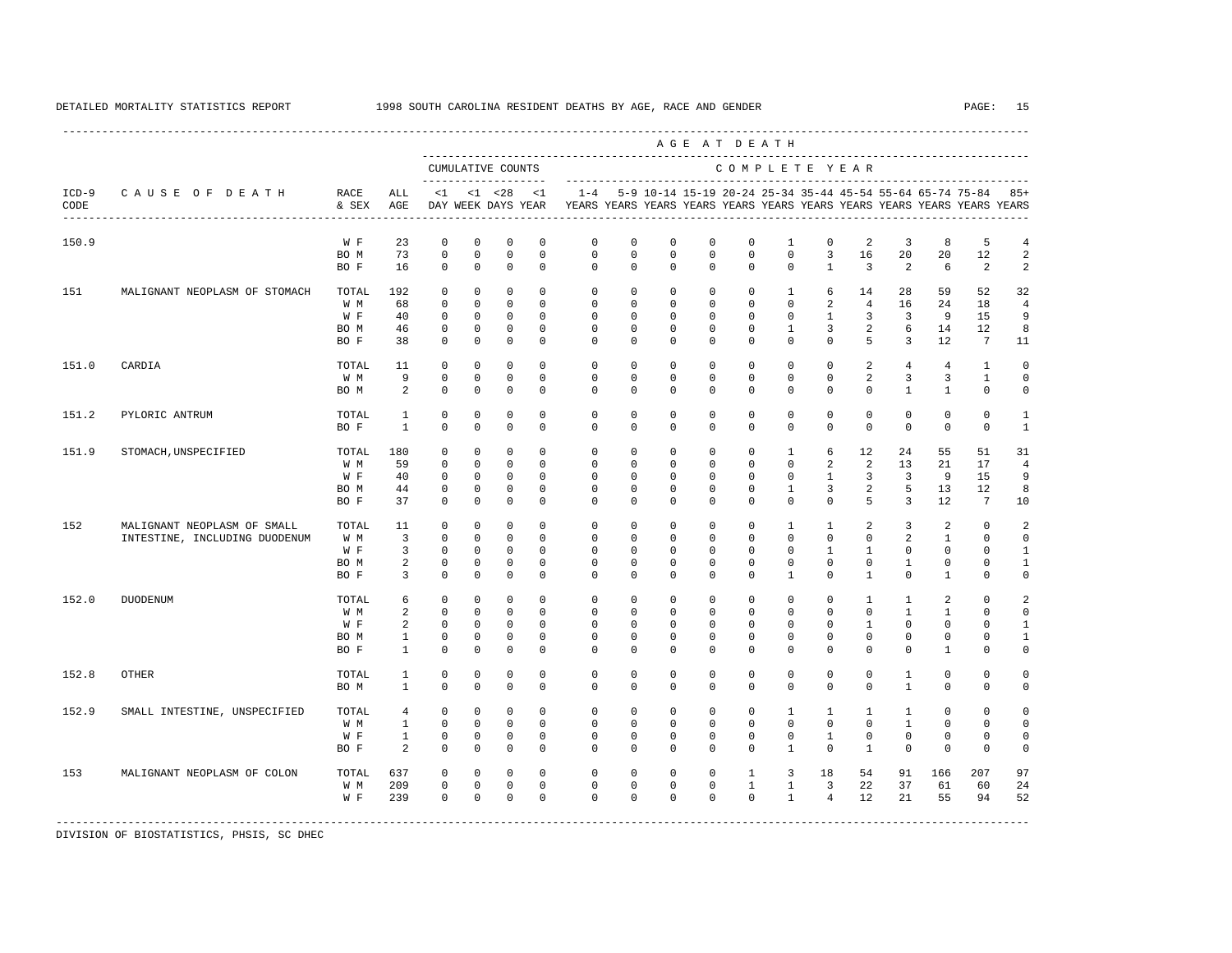---------------------------------------------------------------------------------------------------------------------------------------------------- A G E A T D E A T H --------------------------------------------------------------------------------------------- CUMULATIVE COUNTS C O M P L E T E Y E A R ------------------- ----------------------------------------------------------------------- ICD-9 C A U S E O F D E A T H RACE ALL <1 <1 <28 <1 1-4 5-9 10-14 15-19 20-24 25-34 35-44 45-54 55-64 65-74 75-84 85+ CODE & SEX AGE DAY WEEK DAYS YEAR YEARS YEARS YEARS YEARS YEARS YEARS YEARS YEARS YEARS YEARS YEARS YEARS ---------------------------------------------------------------------------------------------------------------------------------------------------- 153 BO M 96 0 0 0 0 0 0 0 0 0 1 6 10 15 27 29 8 BO F 93 0 0 0 0 0 0 0 0 0 0 5 10 18 23 24 13 153.2 DESCENDING COLON TOTAL 1 0 0 0 0 0 0 0 0 0 0 0 0 0 1 0 0 BOM 1 0 0 0 0 0 0 0 0 0 0 0 0 0 1 0 0 153.3 SIGMOID COLON TOTAL 5 0 0 0 0 0 0 0 0 0 0 0 1 0 2 2 0 W M 1 0 0 0 0 0 0 0 0 0 0 0 0 0 0 1 0 W F 1 0 0 0 0 0 0 0 0 0 0 0 0 0 0 1 0 0 BOM 3 0 0 0 0 0 0 0 0 0 0 0 0 1 0 1 1 0 153.4 CAECUM TOTAL 5 0 0 0 0 0 0 0 0 0 0 0 0 1 0 3 1 W M 3 0 0 0 0 0 0 0 0 0 0 0 0 0 0 2 1 W F 1 0 0 0 0 0 0 0 0 0 0 0 0 0 0 1 0 BO M 1 0 0 0 0 0 0 0 0 0 0 0 0 1 0 0 0 153.5 APPENDIX TOTAL 2 0 0 0 0 0 0 0 0 0 1 0 0 1 0 0 0 W M 1 0 0 0 0 0 0 0 0 0 1 0 0 0 0 0 0 W F 1 0 0 0 0 0 0 0 0 0 0 0 0 1 0 0 0 153.6 ASCENDING COLON TOTAL 3 0 0 0 0 0 0 0 0 0 0 0 0 0 1 1 1 W M 1 0 0 0 0 0 0 0 0 0 0 0 0 0 0 0 0 1 W F 2 0 0 0 0 0 0 0 0 0 0 0 0 0 1 1 0 153.9 COLON, UNSPECIFIED TOTAL 621 0 0 0 0 0 0 0 0 1 2 18 53 89 162 201 95 W M 203 0 0 0 0 0 0 0 0 1 0 3 22 37 61 57 22 W F 234 0 0 0 0 0 0 0 0 0 1 4 12 20 53 92 52 BO M 91 0 0 0 0 0 0 0 0 0 1 6 9 14 25 28 8 BO F 93 0 0 0 0 0 0 0 0 0 0 5 10 18 23 24 13 154 MALIGNANT NEOPLASM OF RECTUM, TOTAL 104 0 0 0 0 0 0 0 0 0 2 6 14 26 24 22 10 RECTOSIGMOID JUNCTION & ANUS W M 49 0 0 0 0 0 0 0 0 0 0 3 8 12 12 9 5 W F 30 0 0 0 0 0 0 0 0 0 0 2 4 8 5 8 3 BO M 15 0 0 0 0 0 0 0 0 0 2 1 1 3 4 4 0 BO F 10 0 0 0 0 0 0 0 0 0 0 0 1 3 3 1 2 154.0 RECTOSIGMOID JUNCTION TOTAL 22 0 0 0 0 0 0 0 0 0 1 2 2 9 3 3 2 W M 13 0 0 0 0 0 0 0 0 0 0 0 1 1 4 3 2 2 W F G O O O O O O O O O O 1 1 4 0 0 0 BOM 2 0 0 0 0 0 0 0 0 0 0 0 0 0 0 1 0 BO F 1 0 0 0 0 0 0 0 0 0 0 0 0 1 0 0 0 154.1 RECTUM TOTAL 78 0 0 0 0 0 0 0 0 0 1 4 11 16 21 17 8 W M 35 0 0 0 0 0 0 0 0 0 0 0 0 2 7 7 9 7 3 W F 21 0 0 0 0 0 0 0 0 0 0 0 1 2 4 5 6 3 BO M 13 0 0 0 0 0 0 0 0 0 1 1 1 3 4 3 0 -----------------------------------------------------------------------------------------------------------------------------------------------------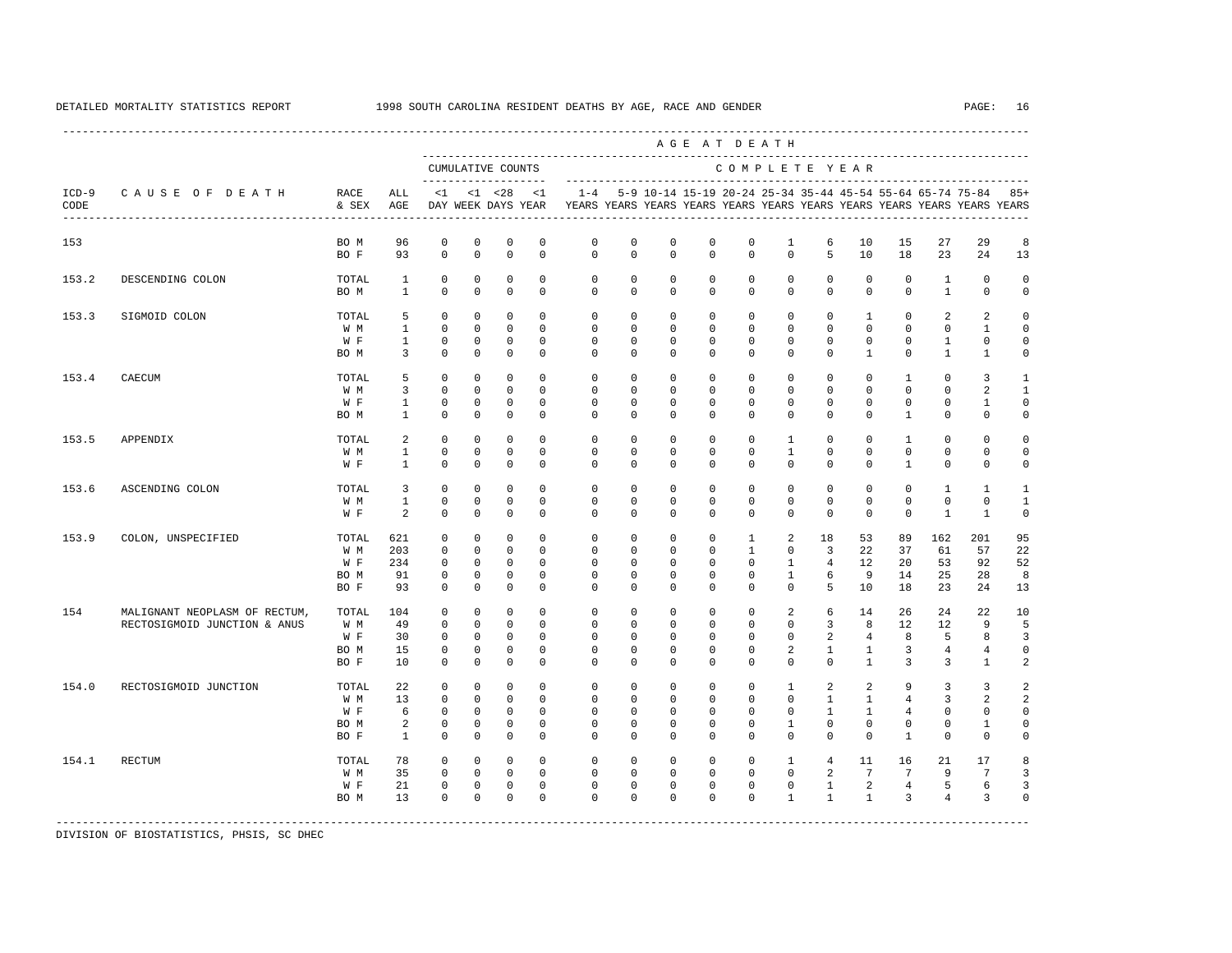---------------------------------------------------------------------------------------------------------------------------------------------------- A G E A T D E A T H --------------------------------------------------------------------------------------------- CUMULATIVE COUNTS C O M P L E T E Y E A R ------------------- ----------------------------------------------------------------------- ICD-9 C A U S E O F D E A T H RACE ALL <1 <1 <28 <1 1-4 5-9 10-14 15-19 20-24 25-34 35-44 45-54 55-64 65-74 75-84 85+ CODE & SEX AGE DAY WEEK DAYS YEAR YEARS YEARS YEARS YEARS YEARS YEARS YEARS YEARS YEARS YEARS YEARS YEARS ---------------------------------------------------------------------------------------------------------------------------------------------------- 154.1 BO F 9 0 0 0 0 0 0 0 0 0 0 0 1 2 3 1 2 154.2 ANAL CANAL TOTAL 1 0 0 0 0 0 0 0 0 0 0 0 0 0 0 1 0 W F 1 0 0 0 0 0 0 0 0 0 0 0 0 0 0 1 0 154.3 ANUS, UNSPECIFIED TOTAL 2 0 0 0 0 0 0 0 0 0 0 0 0 1 0 1 0 W M 1 0 0 0 0 0 0 0 0 0 0 0 0 1 0 0 0 W F 1 0 0 0 0 0 0 0 0 0 0 0 0 0 0 1 0 154.8 OTHER TOTAL 1 0 0 0 0 0 0 0 0 0 0 0 1 0 0 0 0 W F 1 0 0 0 0 0 0 0 0 0 0 0 1 0 0 0 0 155 MALIGNANT NEOPLASM OF LIVER & TOTAL 157 0 0 0 0 0 0 1 0 0 1 6 15 17 52 52 13 INTRAHEPATIC BILE DUCTS W M 67 0 0 0 0 0 0 0 0 0 0 1 3 W F 47 0 0 0 0 0 0 0 0 0 0 2 1 3 21 15 5 BO M 26 0 0 0 0 0 0 1 0 0 0 0 4 2 9 7 3 BO F 17 0 0 0 0 0 0 0 0 0 0 1 2 2 3 7 2 155.0 LIVER, PRIMARY TOTAL 67 0 0 0 0 0 0 1 0 0 1 3 7 9 21 23 2 W M 34 0 0 0 0 0 0 0 0 0 1 2 5 5 9 12 0 W F 16 0 0 0 0 0 0 0 0 0 0 0 0 1 0 1 6 7 1 BO M 11 0 0 0 0 0 0 1 0 0 0 0 2 1 4 3 0 BO F 6 0 0 0 0 0 0 0 0 0 0 0 0 2 2 1 1 155.1 INTRAHEPATIC BILE DUCTS TOTAL 32 0 0 0 0 0 0 0 0 0 0 0 0 0 1 4 1 10 9 7<br>
WM 14 0 0 0 0 0 0 0 0 0 0 0 0 2 1 4 4 3 W M 14 0 0 0 0 0 0 0 0 0 0 0 2 1 4 4 3 W F 11 0 0 0 0 0 0 0 0 0 0 0 0 1 0 6 2 2 BOM 4 0 0 0 0 0 0 0 0 0 0 0 0 0 0 1 2 BO F 3 0 0 0 0 0 0 0 0 0 0 1 0 0 0 2 0 155.2 LIVER, NOT SPECIFIED AS PRIMARY TOTAL 58 0 0 0 0 0 0 0 0 0 0 2 4 7 21 20 4 OR SECONDARY W M 19 0 0 0 0 0 0 0 0 0 0 1 1 4 6 7 0 W F 20 0 0 0 0 0 0 0 0 0 0 1 0 2 9 6 2 BO M 11 0 0 0 0 0 0 0 0 0 0 0 1 1 5 3 1 BO F 8 0 0 0 0 0 0 0 0 0 0 0 2 0 1 4 1 156 MALIGNANT NEOPLASM OF GALL- TOTAL 50 0 0 0 0 0 0 0 0 0 0 2 2 5 16 18 7 BLADDER & EXTRAHEPATIC BILE ... W M 10 0 0 0 0 0 0 0 0 0 0 0 0 0 0 0 0 2 0 5 2<br>W F 25 0 0 0 0 0 0 0 0 0 0 0 0 2 2 8 10 3 W F 25 0 0 0 0 0 0 0 0 0 0 0 2 2 8 10 3 BOM 9 0 0 0 0 0 0 0 0 0 0 0 0 0 6 1 2 BO F 6 0 0 0 0 0 0 0 0 0 0 1 0 1 2 2 0 156.0 GALLBLADDER TOTAL 28 0 0 0 0 0 0 0 0 0 0 1 1 2 9 11 4 W M M 5 0 0 0 0 0 0 0 0 0 0 0 0 0 0 0 0 1 0 3 1 W F 16 0 0 0 0 0 0 0 0 0 0 0 0 1 0 6 7 2 BOM 4 0 0 0 0 0 0 0 0 0 0 0 0 0 0 3 0 1 -----------------------------------------------------------------------------------------------------------------------------------------------------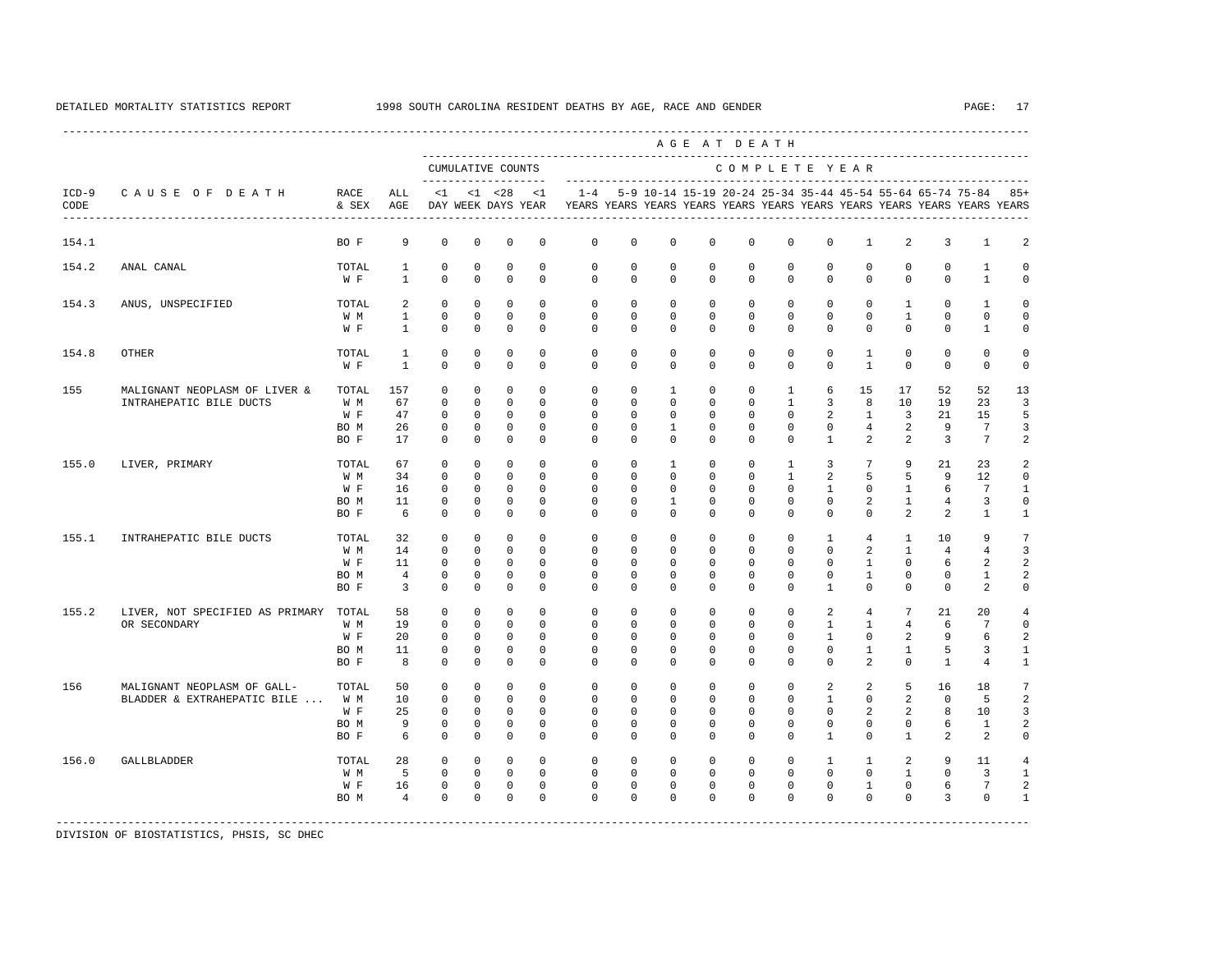---------------------------------------------------------------------------------------------------------------------------------------------------- --------------------------------------------------------------------------------------------- ------------------- ----------------------------------------------------------------------- ICD-9 C A U S E O F D E A T H RACE ALL <1 <1 <28 <1 1-4 5-9 10-14 15-19 20-24 25-34 35-44 45-54 55-64 65-74 75-84 85+

| EXTRAHEPATIC BILE DUCTS<br>AMPULLA OF VATER | BO F<br>TOTAL<br>W M<br>W F<br>BO M<br>BO F<br>TOTAL<br>W F | 3<br>12<br>3<br>6<br>$\overline{c}$<br>$\mathbf{1}$<br>3 | $\mathbf 0$<br>0<br>$\mathbf 0$<br>$\mathsf 0$<br>$\mathsf 0$<br>$\mathbf 0$ | $\mathbf 0$<br>$\mathbf 0$<br>$\mathbf 0$<br>$\mathbf 0$<br>$\mathbb O$ | $\mathbf 0$<br>$\mathsf 0$<br>$\mathbf 0$<br>$\mathbf 0$ | $\mathbf 0$<br>$\mathbf 0$<br>$\Omega$ | $\mathbf 0$<br>$\mathsf 0$                         | $\mathbf 0$<br>$\mathbf 0$ | $\mathbf 0$                                                                                                                                                                                                                                                                                                                                                                                                                                                                                                                                                                                                                                                                                                                                       | $\mathbf 0$                               | 0           | $\mathbf 0$ | $\mathbf{1}$   | $\mathbf 0$  | $\mathbf{1}$   | 0            | 1              | $\mathbf 0$          |
|---------------------------------------------|-------------------------------------------------------------|----------------------------------------------------------|------------------------------------------------------------------------------|-------------------------------------------------------------------------|----------------------------------------------------------|----------------------------------------|----------------------------------------------------|----------------------------|---------------------------------------------------------------------------------------------------------------------------------------------------------------------------------------------------------------------------------------------------------------------------------------------------------------------------------------------------------------------------------------------------------------------------------------------------------------------------------------------------------------------------------------------------------------------------------------------------------------------------------------------------------------------------------------------------------------------------------------------------|-------------------------------------------|-------------|-------------|----------------|--------------|----------------|--------------|----------------|----------------------|
|                                             |                                                             |                                                          |                                                                              |                                                                         |                                                          |                                        |                                                    |                            |                                                                                                                                                                                                                                                                                                                                                                                                                                                                                                                                                                                                                                                                                                                                                   |                                           |             |             |                |              |                |              |                |                      |
|                                             |                                                             |                                                          |                                                                              |                                                                         |                                                          |                                        |                                                    |                            | $\mathsf 0$                                                                                                                                                                                                                                                                                                                                                                                                                                                                                                                                                                                                                                                                                                                                       | 0                                         | 0           | 0           | 1              | 1            | 2              | 4            | 3              | $\mathbf{1}$         |
|                                             |                                                             |                                                          |                                                                              |                                                                         |                                                          |                                        | $\Omega$                                           | $\mathbf 0$                | $\mathbf 0$                                                                                                                                                                                                                                                                                                                                                                                                                                                                                                                                                                                                                                                                                                                                       | $\mathbf 0$                               | 0           | $\mathbf 0$ | $\mathbf{1}$   | $\mathbf 0$  | $\mathbf 0$    | 0            | $\mathbf{1}$   | $\mathbf{1}$         |
|                                             |                                                             |                                                          |                                                                              |                                                                         |                                                          | $\Omega$                               | $\mathbf 0$                                        | $\mathbf 0$                | $\mathbf 0$                                                                                                                                                                                                                                                                                                                                                                                                                                                                                                                                                                                                                                                                                                                                       | $\mathbf 0$                               | $\mathbf 0$ | $\mathbf 0$ | 0              | $\mathbf{1}$ | $\overline{a}$ | 2            | $\mathbf{1}$   | $\mathbf 0$          |
|                                             |                                                             |                                                          |                                                                              |                                                                         | $\mathbf 0$                                              | $\mathbf 0$                            | $\mathbf 0$                                        | $\mathsf 0$                | $\mathsf 0$                                                                                                                                                                                                                                                                                                                                                                                                                                                                                                                                                                                                                                                                                                                                       | 0                                         | 0           | 0           | 0              | 0            | 0              | $\mathbf{1}$ | $\mathbf{1}$   | $\mathbf 0$          |
|                                             |                                                             |                                                          |                                                                              | $\mathbf 0$                                                             | $\mathbf 0$                                              | $\Omega$                               | $\Omega$                                           | $\mathbf 0$                | $\mathbf 0$                                                                                                                                                                                                                                                                                                                                                                                                                                                                                                                                                                                                                                                                                                                                       | $\mathbf 0$                               | $\mathbf 0$ | $\mathbf 0$ | $\Omega$       | $\mathbf 0$  | $\Omega$       | $\mathbf{1}$ | $\Omega$       | $\mathbf 0$          |
|                                             |                                                             |                                                          | $\mathbf 0$                                                                  | $\Omega$                                                                | $\Omega$                                                 | $\Omega$                               | $\Omega$                                           | $\Omega$                   | $\Omega$                                                                                                                                                                                                                                                                                                                                                                                                                                                                                                                                                                                                                                                                                                                                          | $\Omega$                                  | $\Omega$    | $\Omega$    | $\Omega$       | $\Omega$     | $\Omega$       | 2            | $\Omega$       | $\mathbf{1}$         |
|                                             |                                                             | $\mathbf{1}$                                             | $\mathbf 0$                                                                  | $\mathbf 0$                                                             | $\mathbf 0$                                              | $\mathbf 0$                            | $\mathbf 0$                                        | $\mathbf 0$                | $\mathbf 0$                                                                                                                                                                                                                                                                                                                                                                                                                                                                                                                                                                                                                                                                                                                                       | $\mathbf 0$                               | 0           | $\mathbf 0$ | 0              | $\mathbf 0$  | $\mathbf{0}$   | 0            | 0              | $\mathbf{1}$         |
|                                             | BO M                                                        | $\overline{a}$                                           | $\mathbb O$                                                                  | $\mathbb O$                                                             | $\mathbb O$                                              | $\mathbf 0$                            | $\mathbf 0$                                        | $\mathbf 0$                | $\mathbf 0$                                                                                                                                                                                                                                                                                                                                                                                                                                                                                                                                                                                                                                                                                                                                       | $\mathsf 0$                               | $\mathbf 0$ | $\mathsf 0$ | $\mathbf 0$    | $\mathsf 0$  | $\mathbf{0}$   | 2            | $\mathbf 0$    | $\mathbf 0$          |
| BILIARY TRACT, PART                         | TOTAL                                                       | 7                                                        | $\mathbf 0$                                                                  | $\mathbf 0$                                                             | $\mathbf 0$                                              | $\mathbf 0$                            | $\mathbf 0$                                        | $\mathbf 0$                | $\mathbf 0$                                                                                                                                                                                                                                                                                                                                                                                                                                                                                                                                                                                                                                                                                                                                       | 0                                         | 0           | 0           | 0              | $\mathbf 0$  | $\mathbf{1}$   | $\mathbf{1}$ | $\overline{4}$ | $\mathbf{1}$         |
| UNSPECIFIED                                 | W M                                                         |                                                          | $\mathsf 0$                                                                  |                                                                         | $\mathbf 0$                                              |                                        |                                                    |                            | $\mathbf 0$                                                                                                                                                                                                                                                                                                                                                                                                                                                                                                                                                                                                                                                                                                                                       | $\mathbf 0$                               | 0           | $\mathbf 0$ | 0              | 0            | $\mathbf{1}$   | 0            | $\mathbf{1}$   | $\mathbf 0$          |
|                                             | W F                                                         |                                                          | $\Omega$                                                                     | $\mathbf 0$                                                             | $\mathbf 0$                                              |                                        |                                                    |                            | $\mathbf 0$                                                                                                                                                                                                                                                                                                                                                                                                                                                                                                                                                                                                                                                                                                                                       | 0                                         | 0           | 0           | 0              | 0            | $\mathbf{0}$   | 0            |                | 0                    |
|                                             | BO M                                                        | $\mathbf{1}$                                             | $\mathsf 0$                                                                  | $\mathbb O$                                                             | $\mathsf 0$                                              | $\mathbf 0$                            |                                                    |                            | $\mathsf 0$                                                                                                                                                                                                                                                                                                                                                                                                                                                                                                                                                                                                                                                                                                                                       | 0                                         | 0           | 0           | 0              | $\mathbf 0$  | $\Omega$       | 0            | 0              | $\mathbf{1}$         |
|                                             | BO F                                                        | $\overline{a}$                                           | $\mathbf 0$                                                                  | $\mathbf 0$                                                             | $\mathbf 0$                                              | $\mathbf 0$                            |                                                    |                            | $\mathbf 0$                                                                                                                                                                                                                                                                                                                                                                                                                                                                                                                                                                                                                                                                                                                                       | $\mathbf 0$                               | 0           | $\mathbf 0$ | 0              | $\mathbf 0$  | $\mathbf{0}$   | $\mathbf{1}$ | $\mathbf{1}$   | $\mathbf 0$          |
| MALIGNANT NEOPLASM OF PANCREAS              | TOTAL                                                       | 450                                                      | $\mathbf 0$                                                                  | $\mathbf 0$                                                             | $\mathbf 0$                                              | $\mathbf 0$                            |                                                    |                            | $\mathsf 0$                                                                                                                                                                                                                                                                                                                                                                                                                                                                                                                                                                                                                                                                                                                                       | 0                                         | 0           | 0           | 9              | 52           | 68             | 119          | 144            | 58                   |
|                                             | W M                                                         | 161                                                      | $\mathbf 0$                                                                  | $\mathbf 0$                                                             | $\mathbf 0$                                              | $\Omega$                               |                                                    |                            | $\mathbf 0$                                                                                                                                                                                                                                                                                                                                                                                                                                                                                                                                                                                                                                                                                                                                       | $\mathbf 0$                               | 0           | $\mathbf 0$ | 6              | 17           | 29             | 49           | 52             | 8                    |
|                                             | W F                                                         | 142                                                      | $\Omega$                                                                     | $\Omega$                                                                | $\mathbf 0$                                              | $\Omega$                               | $\Omega$                                           |                            | $\mathbf 0$                                                                                                                                                                                                                                                                                                                                                                                                                                                                                                                                                                                                                                                                                                                                       | 0                                         | 0           | $\mathbf 0$ | 0              | 12           | 14             | 32           | 56             | 28                   |
|                                             | BO M                                                        | 63                                                       | $\mathsf 0$                                                                  | $\mathbb O$                                                             | $\mathbf 0$                                              | $\mathbb O$                            |                                                    |                            | $\mathsf 0$                                                                                                                                                                                                                                                                                                                                                                                                                                                                                                                                                                                                                                                                                                                                       | 0                                         | 0           | 0           | $\overline{a}$ | 15           | 13             | 18           | 12             | $\overline{3}$       |
|                                             | BO F                                                        | 84                                                       | $\mathbf 0$                                                                  | $\mathbf 0$                                                             | $\mathbf 0$                                              | $\Omega$                               |                                                    |                            | $\Omega$                                                                                                                                                                                                                                                                                                                                                                                                                                                                                                                                                                                                                                                                                                                                          | 0                                         | 0           | $\mathbf 0$ | $\mathbf{1}$   | 8            | 12             | 20           | 24             | 19                   |
| HEAD OF PANCREAS                            | TOTAL                                                       | 2                                                        | $\mathbf 0$                                                                  | $\mathbf 0$                                                             | $\mathbf 0$                                              | $\mathbf 0$                            |                                                    |                            | $\mathbf 0$                                                                                                                                                                                                                                                                                                                                                                                                                                                                                                                                                                                                                                                                                                                                       | $\mathbf 0$                               | 0           | $\mathbf 0$ | 0              | $\mathbf 0$  | $\mathbf{0}$   | 1            | $\mathbf{1}$   | $\mathbf 0$          |
|                                             | W F                                                         | $\overline{a}$                                           | $\mathbf 0$                                                                  | $\mathbf 0$                                                             | $\mathbf 0$                                              | $\mathbf 0$                            |                                                    |                            | $\mathbf 0$                                                                                                                                                                                                                                                                                                                                                                                                                                                                                                                                                                                                                                                                                                                                       | $\mathbf 0$                               | 0           | $\mathbf 0$ | 0              | $\mathbf 0$  | $\mathbf{0}$   | $\mathbf{1}$ | $\mathbf{1}$   | $\mathbf 0$          |
| ISLETS OF LANGERHANS                        | TOTAL                                                       | $\mathbf{1}$                                             | $\mathbf 0$                                                                  | $\mathbf 0$                                                             | $\mathbf 0$                                              | $\mathbf 0$                            |                                                    |                            | $\mathbf 0$                                                                                                                                                                                                                                                                                                                                                                                                                                                                                                                                                                                                                                                                                                                                       | 0                                         | 0           | $\mathbf 0$ | 0              | 0            | $\mathbf{1}$   | 0            | 0              | $\mathbf 0$          |
|                                             | W M                                                         | $\mathbf{1}$                                             | $\mathbf 0$                                                                  | $\mathbf 0$                                                             | $\mathbf 0$                                              | $\Omega$                               |                                                    |                            | $\mathbf 0$                                                                                                                                                                                                                                                                                                                                                                                                                                                                                                                                                                                                                                                                                                                                       | $\mathbf 0$                               | 0           | $\mathbf 0$ | 0              | $\mathbf 0$  | $\mathbf{1}$   | 0            | 0              | 0                    |
| PART UNSPECIFIED                            | TOTAL                                                       | 447                                                      | 0                                                                            | $\mathbf{0}$                                                            | 0                                                        | $\mathbf 0$                            |                                                    |                            | $\mathbf 0$                                                                                                                                                                                                                                                                                                                                                                                                                                                                                                                                                                                                                                                                                                                                       | 0                                         | 0           | 0           | 9              | 52           | 67             | 118          | 143            | 58                   |
|                                             | W M                                                         | 160                                                      |                                                                              |                                                                         |                                                          |                                        |                                                    |                            |                                                                                                                                                                                                                                                                                                                                                                                                                                                                                                                                                                                                                                                                                                                                                   | $\mathbf 0$                               | 0           | 0           |                | 17           |                | 49           |                | 8                    |
|                                             | W F                                                         | 140                                                      | $\mathbf 0$                                                                  | $\mathbf 0$                                                             | $\mathbf 0$                                              | $\mathbf 0$                            |                                                    |                            | $\mathbf 0$                                                                                                                                                                                                                                                                                                                                                                                                                                                                                                                                                                                                                                                                                                                                       | $\mathbf 0$                               | 0           | $\mathbf 0$ | 0              | 12           | 14             | 31           | 55             | 28                   |
|                                             | BO M                                                        | 63                                                       | $\mathbf 0$                                                                  | $\mathbf 0$                                                             | $\mathsf 0$                                              | $\mathbf 0$                            |                                                    |                            | $\mathbf 0$                                                                                                                                                                                                                                                                                                                                                                                                                                                                                                                                                                                                                                                                                                                                       | $\mathbf 0$                               | 0           | $\mathbf 0$ | 2              | 15           | 13             | 18           | 12             | $\overline{3}$       |
|                                             | BO F                                                        | 84                                                       | $\mathbf 0$                                                                  |                                                                         |                                                          |                                        |                                                    |                            |                                                                                                                                                                                                                                                                                                                                                                                                                                                                                                                                                                                                                                                                                                                                                   | $\mathbf 0$                               |             | $\mathbf 0$ | $\mathbf{1}$   | 8            | 12             | 20           | 24             | 19                   |
| MALIGNANT NEOPLASM OF                       | TOTAL                                                       | 8                                                        | $\mathbf 0$                                                                  | $\mathbf 0$                                                             | $\mathbf 0$                                              | $\Omega$                               |                                                    |                            | $\mathbf 0$                                                                                                                                                                                                                                                                                                                                                                                                                                                                                                                                                                                                                                                                                                                                       | 0                                         | 0           | $\mathbf 0$ | 0              | $\mathbf 0$  | 2              | 3            | 2              | $\mathbf{1}$         |
| RETROPERITONEUM & PERITONEUM                | W M                                                         | $\mathbf{1}$                                             | $\mathbf 0$                                                                  | $\mathbf 0$                                                             | $\mathbf 0$                                              | $\Omega$                               |                                                    |                            | $\mathbf 0$                                                                                                                                                                                                                                                                                                                                                                                                                                                                                                                                                                                                                                                                                                                                       | $\mathbf 0$                               | 0           | $\mathbf 0$ | 0              | $\mathbf 0$  | $\mathbf{0}$   | 0            | 0              | $\mathbf{1}$         |
|                                             | W F                                                         | 6                                                        | $\mathsf 0$                                                                  | $\mathbf 0$                                                             | $\mathbf 0$                                              | $\mathbf 0$                            |                                                    |                            | $\mathbf 0$                                                                                                                                                                                                                                                                                                                                                                                                                                                                                                                                                                                                                                                                                                                                       | $\mathbf 0$                               | 0           | $\mathbf 0$ | 0              | $\mathbf 0$  | 2              | 3            | $\mathbf{1}$   | $\mathbb O$          |
|                                             | BO F                                                        | $\mathbf{1}$                                             | $\mathbf 0$                                                                  | $\mathbf 0$                                                             | $\mathbf 0$                                              | $\Omega$                               |                                                    |                            | $\mathbf 0$                                                                                                                                                                                                                                                                                                                                                                                                                                                                                                                                                                                                                                                                                                                                       | $\mathbf 0$                               | $\mathbf 0$ | $\mathbf 0$ | $\mathbf 0$    | $\mathbf 0$  | $\mathbf 0$    | 0            | $\mathbf{1}$   | $\mathbf 0$          |
| RETROPERITONEUM                             | TOTAL                                                       | 1                                                        | $\mathbf 0$                                                                  | $\mathbf 0$                                                             | 0                                                        | $\mathbf 0$                            |                                                    |                            | $\mathbf{0}$                                                                                                                                                                                                                                                                                                                                                                                                                                                                                                                                                                                                                                                                                                                                      | 0                                         | 0           | $\mathbf 0$ | 0              | 0            | 0              | 0            | 0              | 1                    |
|                                             | W M                                                         | $\mathbf{1}$                                             | $\mathbf 0$                                                                  | $\mathbf 0$                                                             | $\mathbf 0$                                              | $\mathbf 0$                            |                                                    |                            | $\mathbf 0$                                                                                                                                                                                                                                                                                                                                                                                                                                                                                                                                                                                                                                                                                                                                       | $\mathbf 0$                               | $\mathbf 0$ | $\mathbf 0$ | $\mathbf 0$    | $\mathbf 0$  | $\mathbf 0$    | 0            | $\mathbf 0$    | $\mathbf{1}$         |
| PERITONEUM, UNSPECIFIED                     | TOTAL                                                       | 7                                                        | $\mathbf 0$                                                                  | $\mathbf 0$                                                             | $\mathsf 0$                                              | $\mathsf 0$                            |                                                    |                            | $\mathsf 0$                                                                                                                                                                                                                                                                                                                                                                                                                                                                                                                                                                                                                                                                                                                                       | 0                                         | 0           | 0           | 0              | 0            | 2              | 3            | 2              | 0                    |
|                                             | W F                                                         | 6                                                        | $\mathbf{0}$                                                                 | $\Omega$                                                                | $\mathbf 0$                                              | $\mathbf 0$                            |                                                    |                            | $\mathbf 0$                                                                                                                                                                                                                                                                                                                                                                                                                                                                                                                                                                                                                                                                                                                                       | 0                                         | 0           | 0           | 0              | $\mathbf 0$  | $\overline{a}$ | 3            | $\mathbf{1}$   | $\mathbf 0$          |
|                                             |                                                             |                                                          | 2<br>$\overline{c}$                                                          | $\mathbb O$                                                             | $\mathbb O$<br>$\mathbb O$<br>$\mathbf 0$                | $\mathbf 0$<br>$\mathbb O$             | $\Omega$<br>$\Omega$<br>$\mathbf 0$<br>$\mathbf 0$ |                            | $\mathbf 0$<br>$\mathbf 0$<br>$\mathbf 0$<br>$\mathbf 0$<br>$\mathsf 0$<br>$\mathsf 0$<br>$\mathbf 0$<br>$\mathbf 0$<br>$\mathbf 0$<br>$\mathsf 0$<br>$\mathbf 0$<br>$\Omega$<br>$\mathbf 0$<br>$\mathsf 0$<br>$\mathsf 0$<br>$\Omega$<br>$\Omega$<br>$\mathbf 0$<br>$\mathbf 0$<br>$\mathbf 0$<br>$\mathbf 0$<br>$\mathbf 0$<br>$\mathbf 0$<br>$\Omega$<br>$\mathbf 0$<br>0<br>$\mathbf 0$<br>$\mathbf 0$<br>$\mathbf 0$<br>$\mathbf 0$<br>$\mathbf 0$<br>$\mathbf 0$<br>$\mathbf 0$<br>$\mathbf 0$<br>$\mathbf 0$<br>$\mathbf 0$<br>$\mathbf 0$<br>$\mathbf 0$<br>$\mathbf 0$<br>$\mathbf 0$<br>$\Omega$<br>$\mathbf 0$<br>$\mathbf 0$<br>$\mathbf 0$<br>$\mathbf 0$<br>$\mathbf 0$<br>$\mathbf 0$<br>$\mathsf 0$<br>$\mathbf 0$<br>$\mathbf 0$ | $\mathbf 0$<br>$\mathsf 0$<br>$\mathbf 0$ |             | $\mathbf 0$ |                |              | 6              | 28           |                | $\overline{c}$<br>52 |

DIVISION OF BIOSTATISTICS, PHSIS, SC DHEC

A G E A T D E A T H

CUMULATIVE COUNTS C O M P L E T E Y E A R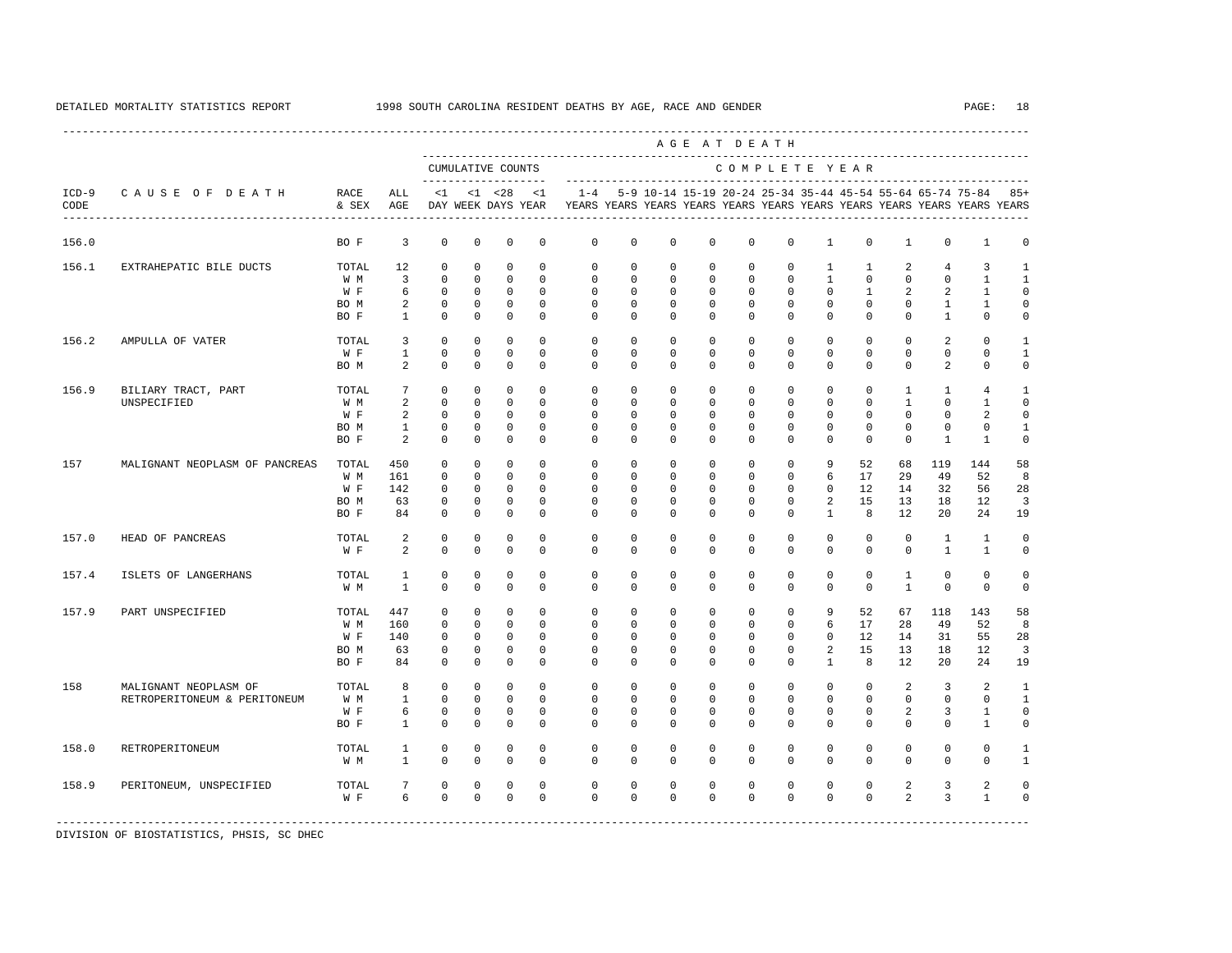|                 |                                        |               |                 |             |              |                                    |              |             |              |                                                                                                                                      | ------------------------<br>AGE AT DEATH |               |                |              |                |                |                |                |              |
|-----------------|----------------------------------------|---------------|-----------------|-------------|--------------|------------------------------------|--------------|-------------|--------------|--------------------------------------------------------------------------------------------------------------------------------------|------------------------------------------|---------------|----------------|--------------|----------------|----------------|----------------|----------------|--------------|
|                 |                                        |               |                 |             |              | CUMULATIVE COUNTS                  |              |             |              |                                                                                                                                      |                                          | COMPLETE YEAR |                |              |                |                |                |                |              |
| $ICD-9$<br>CODE | CAUSE OF DEATH                         | RACE<br>& SEX | ALL<br>AGE      | <1          |              | $< 1$ $< 28$<br>DAY WEEK DAYS YEAR | <1           | $1 - 4$     |              | 5-9 10-14 15-19 20-24 25-34 35-44 45-54 55-64 65-74 75-84<br>YEARS YEARS YEARS YEARS YEARS YEARS YEARS YEARS YEARS YEARS YEARS YEARS |                                          |               |                |              |                |                |                |                | $85+$        |
| 158.9           |                                        | BO F          | $\mathbf{1}$    | $\mathbf 0$ | $\mathbf 0$  | $\mathbf 0$                        | 0            | $\mathbf 0$ | $\mathbf 0$  | $\mathbb O$                                                                                                                          | 0                                        | $\mathbf 0$   | $\mathbf 0$    | $\mathbf 0$  | $\mathbf 0$    | $\mathbf 0$    | 0              | $\mathbf{1}$   | $\Omega$     |
| 159             | MALIGNANT NEOPLASM OF OTHER &          | TOTAL         | 15              | $\Omega$    | $\Omega$     | $\mathbf{0}$                       | $\Omega$     | $\Omega$    | $\Omega$     | $\Omega$                                                                                                                             | $\Omega$                                 | $\Omega$      | $\Omega$       | $\Omega$     | 2              | 4              | 6              | 3              |              |
|                 | ILL-DEFINED SITES WITHIN               | W M           | $\overline{4}$  | $\Omega$    | $\mathbf 0$  | $\mathbf{0}$                       | $\Omega$     | $\Omega$    | $\mathbf 0$  | $\mathbf 0$                                                                                                                          | $\mathbf 0$                              | $\mathbf 0$   | $\mathbf 0$    | $\mathbf 0$  | $\mathbf 0$    | $\mathbf{1}$   | $\mathbf{1}$   | $\overline{a}$ |              |
|                 |                                        | W F           | $\overline{4}$  | $\Omega$    | $\mathbf 0$  | $\mathbf 0$                        | $\Omega$     | $\Omega$    | $\Omega$     | $\mathbf 0$                                                                                                                          | $\mathbf 0$                              | $\mathbf 0$   | $\Omega$       | $\Omega$     | $\mathbf{1}$   | $\mathbf{1}$   | $\mathbf{1}$   | $\mathbf{1}$   |              |
|                 |                                        | BO M          | $\overline{4}$  | $\mathbf 0$ | $\mathbf{0}$ | $\mathbf 0$                        | $\Omega$     | $\Omega$    | $\Omega$     | $\mathbf{0}$                                                                                                                         | $\mathbf 0$                              | $\mathbf 0$   | $\mathbf 0$    | $\Omega$     | $\mathbf{1}$   | 2              | 1              | $\Omega$       |              |
|                 |                                        | BO F          | 3               | $\Omega$    | $\Omega$     | $\Omega$                           | $\Omega$     | $\Omega$    | $\Omega$     | $\Omega$                                                                                                                             | $\Omega$                                 | $\Omega$      | $\Omega$       | $\Omega$     | $\Omega$       | $\Omega$       | 3              | $\mathbf 0$    | $\Omega$     |
| 159.0           | INTESTINAL TRACT, PART                 | TOTAL         | $7\phantom{.0}$ | $\Omega$    | $\Omega$     | $\mathbf{0}$                       | $\Omega$     | $\Omega$    | $\Omega$     | $\Omega$                                                                                                                             | $\Omega$                                 | $\Omega$      | $\Omega$       | $\Omega$     | $\mathbf{1}$   | $\mathfrak{D}$ | $\overline{3}$ | $\mathbf{1}$   | $\Omega$     |
|                 | UNSPECIFIED                            | W M           | 3               | $\Omega$    | $\Omega$     | $\Omega$                           | $\Omega$     | $\Omega$    | $\Omega$     | $\Omega$                                                                                                                             | $\Omega$                                 | $\Omega$      | $\Omega$       | $\Omega$     | $\Omega$       | $\overline{1}$ | $\mathbf{1}$   | $\mathbf{1}$   |              |
|                 |                                        | W F           | 1               | $\Omega$    | $\mathbf{0}$ | $\mathbf 0$                        | $\Omega$     | $\Omega$    | $\Omega$     | $\mathbf 0$                                                                                                                          | $\Omega$                                 | $\Omega$      | $\Omega$       | 0            | $\mathbf{1}$   | $\Omega$       | $\mathbf{0}$   | $\Omega$       |              |
|                 |                                        | BO M          | 2               | 0           | 0            | $\mathbb O$                        | $\mathbf 0$  | 0           | $\mathbf 0$  | 0                                                                                                                                    | 0                                        | 0             | $\mathbf 0$    | 0            | $\mathbf 0$    | 1              | 1              | 0              | $\Omega$     |
|                 |                                        | BO F          | $\mathbf{1}$    | $\mathbf 0$ | $\mathbf{0}$ | $\mathbf{0}$                       | 0            | $\Omega$    | $^{\circ}$   | $\mathbf{0}$                                                                                                                         | $\mathbf{0}$                             | $\mathbf{0}$  | 0              | 0            | 0              | 0              | 1              | 0              |              |
| 159.9           | ILL-DEFINED                            | TOTAL         | 8               | $\mathbf 0$ | $\mathbf 0$  | 0                                  | $\Omega$     | 0           | $\mathbf{0}$ | $\mathbf 0$                                                                                                                          | 0                                        | $\circ$       | $\circ$        | $^{\circ}$   | $\mathbf{1}$   | 2              | 3              | 2              | $\Omega$     |
|                 |                                        | W M           | $\mathbf{1}$    | $\Omega$    | $\mathbf{0}$ | $\mathbf{0}$                       | $\Omega$     | $\Omega$    | $\mathbf 0$  | $\mathbf 0$                                                                                                                          | $\mathbf{0}$                             | $\mathbf 0$   | $\mathbf 0$    | $\mathbf 0$  | 0              | 0              | 0              | 1              |              |
|                 |                                        | W F           | 3               | 0           | $\mathbf{0}$ | $\mathbf 0$                        | $\mathbf 0$  | 0           | $\mathbf 0$  | $\mathbf 0$                                                                                                                          | $\mathbf{0}$                             | $\mathbf{0}$  | $^{\circ}$     | $^{\circ}$   | $\mathbf{0}$   | $\mathbf{1}$   | $\mathbf{1}$   | 1              |              |
|                 |                                        | BO M          | 2               | 0           | $\mathbf{0}$ | $\mathbf{0}$                       | $\Omega$     | $\Omega$    | $\Omega$     | $\mathbf 0$                                                                                                                          | $\mathbf 0$                              | $\mathbf 0$   | $\mathbf 0$    | $^{\circ}$   | 1              | $\overline{1}$ | $\mathbf 0$    | $\Omega$       | $\Omega$     |
|                 |                                        | BO F          | 2               | $\Omega$    | $\Omega$     | $\Omega$                           | $\Omega$     | $\Omega$    | $\Omega$     | $\Omega$                                                                                                                             | $\Omega$                                 | $\Omega$      | $\Omega$       | $\Omega$     | $\Omega$       | $\Omega$       | 2              | $\Omega$       | $\Omega$     |
|                 | 160-165 MALIGNANT NEOPLASM OF RESPIRA- | TOTAL         | 2329            | 0           | $\mathbf 0$  | $\mathbf{0}$                       | $\Omega$     | 0           | $^{\circ}$   | $\mathbf 0$                                                                                                                          | 0                                        | $\mathbf 0$   | $\overline{3}$ | 51           | 243            | 537            | 814            | 563            | 118          |
|                 | TORY AND INTRATHORACIC ORGANS          | W M           | 1112            | $\Omega$    | $\Omega$     | $\Omega$                           | $\Omega$     | $\cap$      | $\Omega$     | $\Omega$                                                                                                                             | $\Omega$                                 | $\Omega$      | $\mathbf{1}$   | 19           | 95             | 251            | 421            | 275            | 50           |
|                 |                                        | W F           | 684             | 0           | $\mathbf 0$  | $\mathbf{0}$                       | $\mathbf{0}$ | $\mathbf 0$ | $\mathbf 0$  | $\mathbf 0$                                                                                                                          | $\mathbf 0$                              | $\mathbf 0$   | $\mathbf{1}$   | 17           | 64             | 146            | 226            | 183            | 47           |
|                 |                                        | BO M          | 371             | $\Omega$    | $\Omega$     | $\mathbf{0}$                       | $\Omega$     | $\Omega$    | $\Omega$     | $\mathbf 0$                                                                                                                          | $\mathbf{0}$                             | $\Omega$      | $\mathbf{1}$   | 9            | 53             | 103            | 111            | 78             | 16           |
|                 |                                        | BO F          | 162             | $\Omega$    | $\Omega$     | $\Omega$                           | $\Omega$     | $\Omega$    | $\Omega$     | $\Omega$                                                                                                                             | $\Omega$                                 | $\Omega$      | $\Omega$       | 6            | 31             | 37             | 56             | 27             | 5            |
| 160             | MALIGNANT NEOPLASM OF NASAL            | TOTAL         | 8               | $\Omega$    | $\mathbf 0$  | $\mathbf{0}$                       | $\Omega$     | $\Omega$    | $\Omega$     | $\mathbf 0$                                                                                                                          | $\mathbf 0$                              | $\mathbf 0$   | $\mathbf 0$    | $\mathbf 0$  | $\mathbf{1}$   | 2              | $\overline{3}$ | $\mathbf{1}$   | 1            |
|                 | CAVITIES, MIDDLE EAR &                 | W M           | 3               | $\Omega$    | $\Omega$     | $\mathbf{0}$                       | $\Omega$     | $\Omega$    | $\Omega$     | $\mathbf 0$                                                                                                                          | $\Omega$                                 | $\Omega$      | $\Omega$       | $\Omega$     | $\Omega$       | $\overline{1}$ | $\mathbf{1}$   | $\mathbf{1}$   | $\Omega$     |
|                 |                                        | W F           | 3               | $\Omega$    | $\Omega$     | $\Omega$                           | $\Omega$     | $\Omega$    | $\Omega$     | $\mathbf{0}$                                                                                                                         | $\Omega$                                 | $\mathbf 0$   | $\mathbf 0$    | $\mathbf 0$  | $\Omega$       | $\mathbf 0$    | 2              | $\mathbf 0$    | $\mathbf{1}$ |
|                 |                                        | BO F          | 2               | 0           | $\mathbf 0$  | $\mathbf 0$                        | $\mathbf 0$  | $\Omega$    | $^{\circ}$   | $\mathbf{0}$                                                                                                                         | 0                                        | $\circ$       | $\mathbf 0$    | $\mathbf{0}$ | $\mathbf{1}$   | $\mathbf{1}$   | 0              | $\mathsf 0$    | 0            |
| 160.0           | NASAL CAVITIES                         | TOTAL         | 2               | 0           | $\mathbf{0}$ | $\mathbf 0$                        | 0            | 0           | $^{\circ}$   | $\mathbf{0}$                                                                                                                         | $\mathbf{0}$                             | $\circ$       | $^{\circ}$     | $^{\circ}$   | $\mathbf{0}$   | $\mathbf{0}$   | 2              | 0              |              |
|                 |                                        | W M           | $\mathbf{1}$    | $\Omega$    | $\mathbf{0}$ | $\mathbf 0$                        | $\Omega$     | $\Omega$    | $\Omega$     | $\mathbf{0}$                                                                                                                         | $\Omega$                                 | $\Omega$      | $\mathbf 0$    | $\mathbf 0$  | $\Omega$       | 0              | $\mathbf{1}$   | $\mathbf 0$    | $\Omega$     |
|                 |                                        | W F           | $\mathbf{1}$    | 0           | $\mathbf{0}$ | $\mathbb O$                        | 0            | $\Omega$    | $\mathbf{0}$ | $\mathbf{0}$                                                                                                                         | $\mathbf{0}$                             | $\mathbf 0$   | $\mathbf 0$    | 0            | $\mathbf 0$    | $\mathbf 0$    | $\mathbf{1}$   | $\mathsf 0$    | $\Omega$     |
| 160.2           | MAXILLARY SINUS                        | TOTAL         | 5               | $\Omega$    | $\mathbf 0$  | $\mathbf{0}$                       | $\Omega$     | $\Omega$    | $\Omega$     | $\mathbf 0$                                                                                                                          | $\Omega$                                 | $\Omega$      | $\mathbf 0$    | $\Omega$     | $\mathbf{1}$   | 2              | $\mathbf{1}$   | 1              | $\Omega$     |
|                 |                                        |               | 2               | $\mathbf 0$ | $\mathbf 0$  | $\mathbf{0}$                       | $\Omega$     | $\Omega$    | $\mathbf 0$  | $\mathbf 0$                                                                                                                          | $\mathbf 0$                              | $\mathbf 0$   | $\mathbf 0$    | $\mathbf 0$  | $\mathbf 0$    | $\mathbf{1}$   | 0              | $\mathbf{1}$   | $\Omega$     |
|                 |                                        | W M           | 1               | 0           | $\mathbf{0}$ | $\mathbf{0}$                       | $\mathbf 0$  | 0           | $^{\circ}$   | $\mathbf{0}$                                                                                                                         | $^{\circ}$                               | $^{\circ}$    | $\mathbf 0$    | $\mathbf{0}$ | $\mathbf 0$    | 0              |                | 0              | $\Omega$     |
|                 |                                        | W F           |                 |             |              |                                    |              |             |              |                                                                                                                                      |                                          |               |                |              |                |                | 1              |                | $\Omega$     |
|                 |                                        | BO F          | 2               | $\Omega$    | $\mathbf{0}$ | $\mathbf 0$                        | $\mathbf 0$  | $\Omega$    | $\mathbf{0}$ | $\mathbf{0}$                                                                                                                         | $\mathbf{0}$                             | $\mathbf{0}$  | 0              | $\mathbf{0}$ | 1              | 1              | $\mathbf 0$    | 0              |              |
| 160.9           | ACCESSORY SINUS, UNSPECIFIED           | TOTAL         | $\mathbf{1}$    | $\mathbf 0$ | $\Omega$     | $\mathbf{0}$                       | $\Omega$     | $\Omega$    | $\Omega$     | $\mathbf{0}$                                                                                                                         | $\Omega$                                 | $\Omega$      | $\mathbf 0$    | $\mathbf 0$  | $\Omega$       | $\mathbf 0$    | $\mathbf 0$    | $\mathbf 0$    |              |
|                 |                                        | W F           | $\mathbf{1}$    | $\mathbf 0$ | $\mathbf 0$  | $\mathbf{0}$                       | $\mathbf{0}$ | 0           | $\mathbf 0$  | $\mathbf 0$                                                                                                                          | $\mathbf 0$                              | $\mathbf 0$   | $\mathbf 0$    | $\mathbf 0$  | $\mathbf 0$    | $\mathbf 0$    | $\mathbf 0$    | $\mathbf 0$    | $\mathbf{1}$ |
| 161             | MALIGNANT NEOPLASM OF LARYNX           | TOTAL         | 54              | $\Omega$    | $\Omega$     | $\mathbf 0$                        | $\Omega$     | $\Omega$    | $\Omega$     | $\mathbf 0$                                                                                                                          | $\Omega$                                 | $\Omega$      | $\mathbf 0$    | $\Omega$     | 13             | 13             | 11             | 16             |              |
|                 |                                        | W M           | 23              | $\mathbf 0$ | $\mathbf 0$  | $\mathbf{0}$                       | $\mathbf 0$  | 0           | $\mathbf 0$  | $\mathbf 0$                                                                                                                          | $\mathbf 0$                              | $\mathbf 0$   | $\mathbf 0$    | $\mathbf 0$  | $\overline{4}$ | $\overline{4}$ | 6              | 8              | 1            |
|                 |                                        | W F           | 5               | $\Omega$    | $\Omega$     | $\Omega$                           | $\Omega$     | $\Omega$    | $\Omega$     | $\Omega$                                                                                                                             | $\Omega$                                 | $\Omega$      | $\Omega$       | $\Omega$     | $\Omega$       | $\Omega$       | $\mathbf{1}$   | $\overline{4}$ | $\Omega$     |
|                 |                                        |               |                 |             |              |                                    |              |             |              |                                                                                                                                      |                                          |               |                |              |                |                |                |                |              |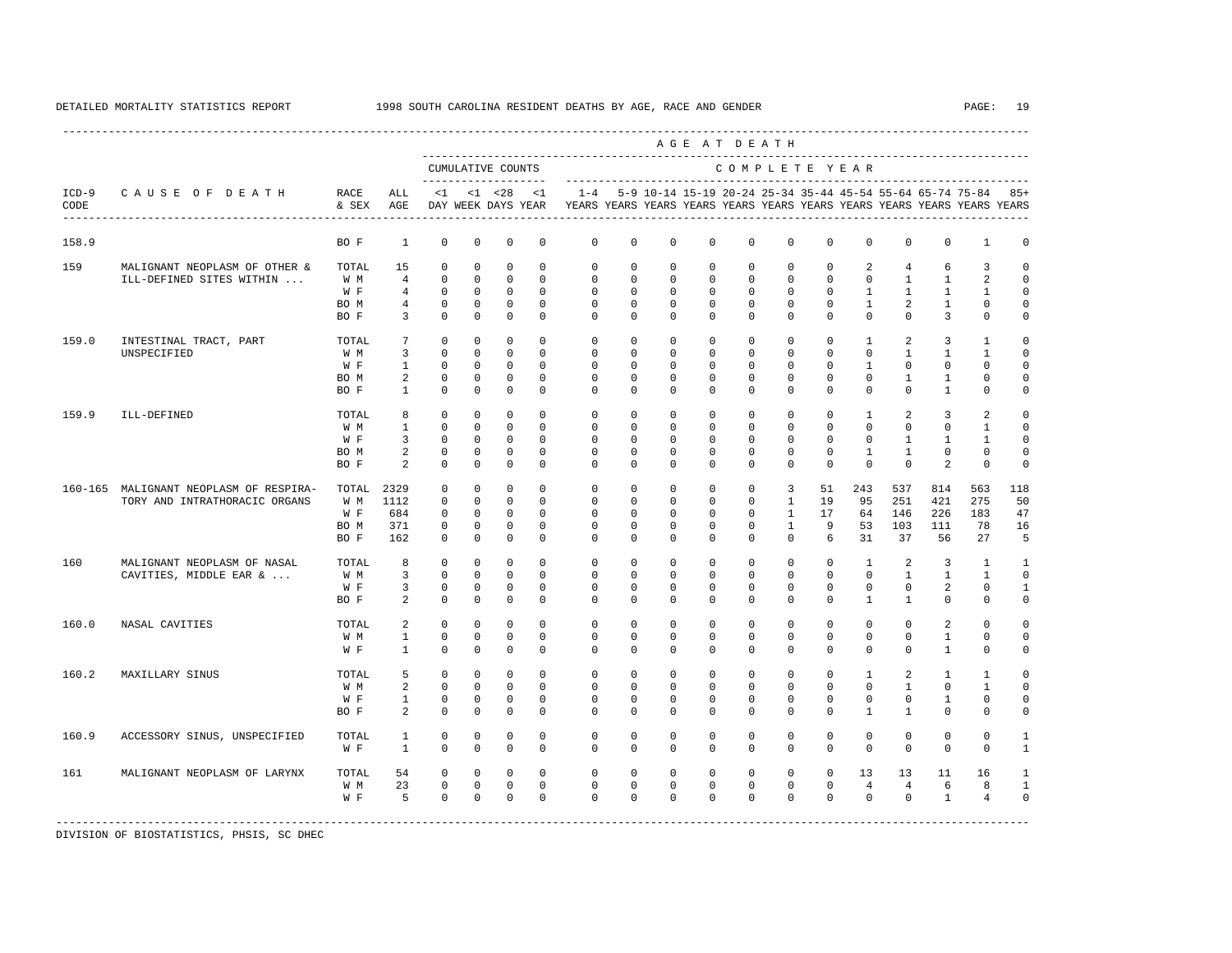---------------------------------------------------------------------------------------------------------------------------------------------------- A G E A T D E A T H --------------------------------------------------------------------------------------------- CUMULATIVE COUNTS C O M P L E T E Y E A R ------------------- ----------------------------------------------------------------------- ICD-9 C A U S E O F D E A T H RACE ALL <1 <1 <28 <1 1-4 5-9 10-14 15-19 20-24 25-34 35-44 45-54 55-64 65-74 75-84 85+ CODE & SEX AGE DAY WEEK DAYS YEAR YEARS YEARS YEARS YEARS YEARS YEARS YEARS YEARS YEARS YEARS YEARS YEARS ---------------------------------------------------------------------------------------------------------------------------------------------------- 161 BOM 20 0 0 0 0 0 0 0 0 0 0 5 9 3 3 0<br>BOF 6 0 0 0 0 0 0 0 0 0 0 0 4 0 1 1 0 BO F 6 0 0 0 0 0 0 0 0 0 0 0 4 0 1 1 0 161.0 GLOTTIS TOTAL 1 0 0 0 0 0 0 0 0 0 0 0 1 0 0 0 0 BO M 1 0 0 0 0 0 0 0 0 0 0 0 1 0 0 0 0 161.1 SUPRAGLOTTIS TOTAL 2 0 0 0 0 0 0 0 0 0 0 0 0 0 1 1 0 W F 1 0 0 0 0 0 0 0 0 0 0 0 0 0 0 1 0 BOF 1 0 0 0 0 0 0 0 0 0 0 0 0 0 1 0 0 161.9 LARYNX, UNSPECIFIED TOTAL 51 0 0 0 0 0 0 0 0 0 0 0 12 13 10 15 1 W M 23 0 0 0 0 0 0 0 0 0 0 0 4 4 6 8 1 W F 4 0 0 0 0 0 0 0 0 0 0 0 0 0 0 1 3 0 BO M 19 0 0 0 0 0 0 0 0 0 0 0 4 9 3 3 0 BO F 5 0 0 0 0 0 0 0 0 0 0 0 4 0 0 1 0 162 MALIGNANT NEOPLASM OF TRACHEA, TOTAL 2257 0 0 0 0 0 0 0 0 0 3 51 229 519 797 542 116 BRONCHUS & LUNG W M 1083 0 0 0 0 0 0 0 0 0 1 19 91 246 412 265 49 W F 671 0 0 0 0 0 0 0 0 0 1 17 64 143 222 178 46 BO M 350 0 0 0 0 0 0 0 0 0 1 9 48 94 108 74 16 BO F 153 0 0 0 0 0 0 0 0 0 0 6 26 36 55 25 5 162.0 TRACHEA TOTAL 1 0 0 0 0 0 0 0 0 0 0 0 1 0 0 0 0 W M 1 0 0 0 0 0 0 0 0 0 0 0 1 0 0 0 0 162.3 UPPER LOBE, BRONCHUS OR LUNG TOTAL 8 0 0 0 0 0 0 0 0 0 0 0 0 2 1 5 0 W M 3 0 0 0 0 0 0 0 0 0 0 0 0 0 0 3 0 W F 1 0 0 0 0 0 0 0 0 0 0 0 0 0 0 1 0 0 BO M 3 0 0 0 0 0 0 0 0 0 0 0 0 1 0 2 0 BO F 1 0 0 0 0 0 0 0 0 0 0 0 0 1 0 0 0 162.5 LOWER LOBE, BRONCHUS OR LUNG TOTAL 1 0 0 0 0 0 0 0 0 0 0 0 1 0 0 0 0 W M 1 0 0 0 0 0 0 0 0 0 0 0 1 0 0 0 0 162.9 BRONCHUS & LUNG, UNSPECIFIED TOTAL 2247 0 0 0 0 0 0 0 0 0 3 51 227 517 796 537 116 W M 1078 0 0 0 0 0 0 0 0 0 1 19 89 246 412 262 49 W F 670 0 0 0 0 0 0 0 0 0 1 17 64 143 221 178 46 BO M 347 0 0 0 0 0 0 0 0 0 1 9 48 93 108 72 16 BO F 152 0 0 0 0 0 0 0 0 0 0 6 26 35 55 25 5 163 MALIGNANT NEOPLASM OF PLEURA TOTAL 3 0 0 0 0 0 0 0 0 0 0 0 0 0 0 0 0 1 1 0 0<br>W M 2 0 0 0 0 0 0 0 0 0 0 0 0 0 0 0 1 1 0 W M 2 0 0 0 0 0 0 0 0 0 0 0 0 0 1 1 0 W F 1 0 0 0 0 0 0 0 0 0 0 0 0 1 0 0 0 163.9 PLEURA, UNSPECIFIED TOTAL 3 0 0 0 0 0 0 0 0 0 0 0 0 0 0 1 1 1 0<br>
WM 2 0 0 0 0 0 0 0 0 0 0 0 0 0 0 1 1 0 W M 2 0 0 0 0 0 0 0 0 0 0 0 0 0 1 1 0 -----------------------------------------------------------------------------------------------------------------------------------------------------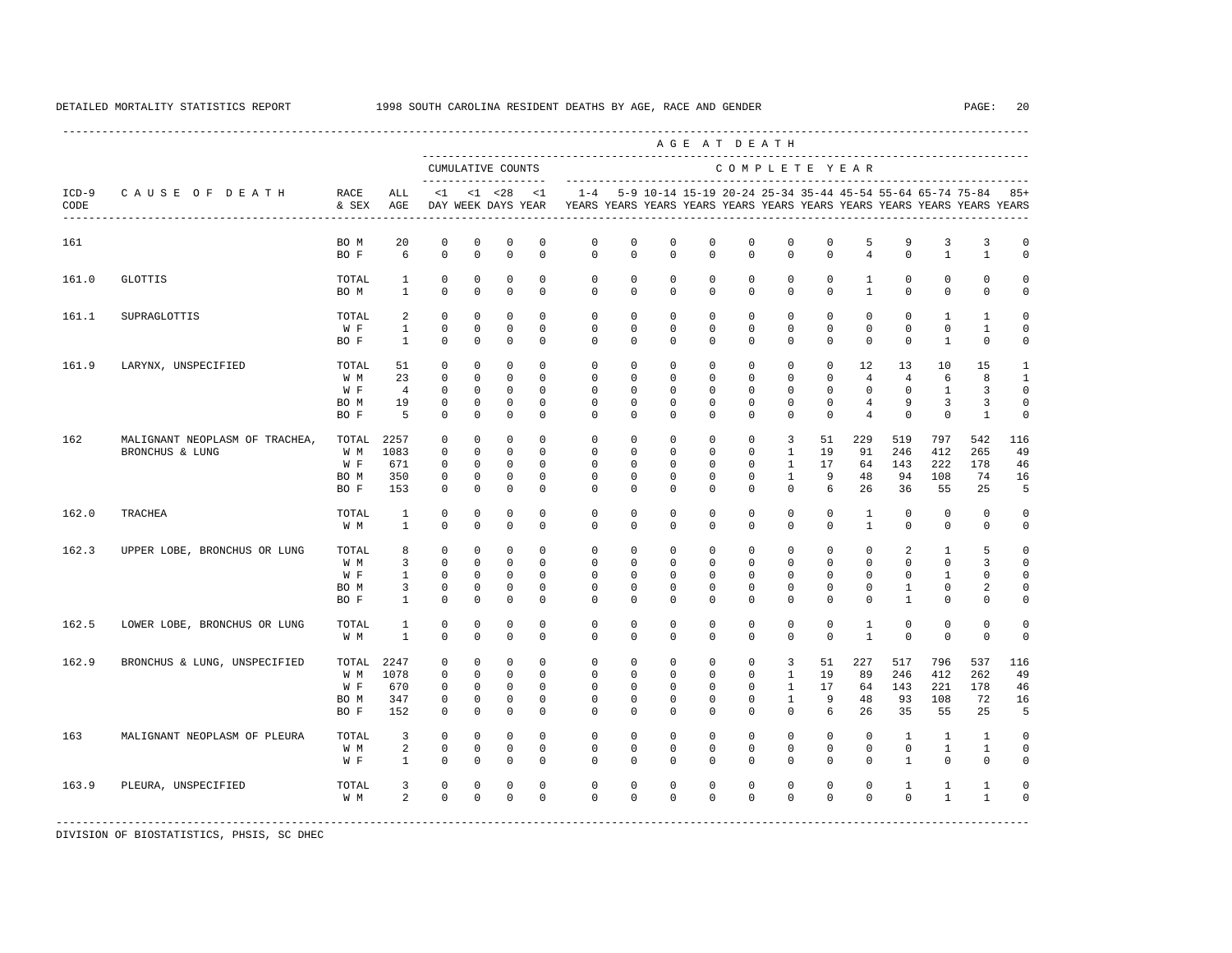|                 |                                 |               |                 |              |              |                                    |              |             |             |                                                           | AGE AT DEATH |                |                |                |              |              |                |                                                                         |              |
|-----------------|---------------------------------|---------------|-----------------|--------------|--------------|------------------------------------|--------------|-------------|-------------|-----------------------------------------------------------|--------------|----------------|----------------|----------------|--------------|--------------|----------------|-------------------------------------------------------------------------|--------------|
|                 |                                 |               |                 |              |              | CUMULATIVE COUNTS                  |              |             |             |                                                           |              | COMPLETE YEAR  |                |                |              |              |                |                                                                         |              |
| $ICD-9$<br>CODE | CAUSE OF DEATH                  | RACE<br>& SEX | ALL<br>AGE      | <1           |              | $< 1$ $< 28$<br>DAY WEEK DAYS YEAR | <1           | $1 - 4$     |             | 5-9 10-14 15-19 20-24 25-34 35-44 45-54 55-64 65-74 75-84 |              |                |                |                |              |              |                | YEARS YEARS YEARS YEARS YEARS YEARS YEARS YEARS YEARS YEARS YEARS YEARS | $85+$        |
| 163.9           |                                 | W F           | $\mathbf{1}$    | $\mathbf{0}$ | $\mathbf{0}$ | $\mathbf{0}$                       | $\mathbf 0$  | $\mathbf 0$ | $\mathbf 0$ | $\mathbf 0$                                               | 0            | 0              | $\mathbf 0$    | $\mathbf 0$    | $\mathbf 0$  | $\mathbf{1}$ | $\circ$        | $\mathbf 0$                                                             | $\Omega$     |
| 164             | MALIGNANT NEOPLASM OF THYMUS,   | TOTAL         | $4\overline{ }$ | $\mathbf{0}$ | $\Omega$     | $\Omega$                           | $\Omega$     | $\Omega$    | $\Omega$    | $\Omega$                                                  | $\Omega$     | $\Omega$       | $\Omega$       | $\Omega$       | $\Omega$     | $\mathbf{1}$ | 1              | $\overline{a}$                                                          | $\Omega$     |
|                 | HEART & MEDIASTINUM             | W M           | $\mathbf{1}$    | $\mathbf 0$  | $\mathbf 0$  | $\Omega$                           | $\Omega$     | $\Omega$    | $\mathbf 0$ | $\mathbf{0}$                                              | $\mathbf{0}$ | $\Omega$       | $\Omega$       | $\Omega$       | $\mathbf 0$  | $\mathbf{0}$ | $\mathbf{1}$   | $\Omega$                                                                | $\Omega$     |
|                 |                                 | W F           | $\overline{a}$  | $\mathbf 0$  | $\mathbf{0}$ | $\mathbf{0}$                       | $\Omega$     | $\Omega$    | $\Omega$    | $\Omega$                                                  | $\Omega$     | $\Omega$       | $\Omega$       | $\Omega$       | $\Omega$     | $\mathbf{1}$ | $\mathbf 0$    | $\mathbf{1}$                                                            | $\mathbf 0$  |
|                 |                                 | BO F          | $\mathbf{1}$    | $\mathbf 0$  | $\mathbf{0}$ | $\mathbf 0$                        | $\Omega$     | $\Omega$    | $^{\circ}$  | $\Omega$                                                  | 0            | $\Omega$       | $\Omega$       | $\Omega$       | $\mathbf 0$  | $\Omega$     | $\mathbf 0$    | $\mathbf{1}$                                                            | $\mathbf 0$  |
| 164.0           | THYMUS                          | TOTAL         | 2               | $\Omega$     | $\Omega$     | $\Omega$                           | $\Omega$     | $\Omega$    | $\Omega$    | $\Omega$                                                  | $\Omega$     | $\Omega$       | $\Omega$       | $\Omega$       | $\Omega$     | $\mathbf{1}$ | $\Omega$       | $\mathbf{1}$                                                            | $\Omega$     |
|                 |                                 | W F           | $\mathbf{1}$    | $\Omega$     | $\Omega$     | $\Omega$                           | $\Omega$     | $\Omega$    | $\Omega$    | $\Omega$                                                  | $\Omega$     | $\Omega$       | $\Omega$       | $\Omega$       | $\Omega$     | $\mathbf{1}$ | $\mathbf 0$    | $\Omega$                                                                | $\Omega$     |
|                 |                                 | BO F          | $\mathbf{1}$    | $\Omega$     | $\Omega$     | $\Omega$                           | $\Omega$     | $\Omega$    | $\Omega$    | $\Omega$                                                  | $\Omega$     | $\Omega$       | $\Omega$       | $\Omega$       | $\mathbf 0$  | $\Omega$     | $\mathbf 0$    | $\mathbf{1}$                                                            | $\Omega$     |
| 164.9           | MEDIASTINUM, PART UNSPECIFIED   | TOTAL         | 2               | $\mathbb O$  | $\mathbb O$  | $\mathbb O$                        | $\mathbf 0$  | $\mathbf 0$ | $\mathbf 0$ | $\mathbf{0}$                                              | $\mathbf{0}$ | $\mathbf 0$    | $\mathbf 0$    | $\mathbf 0$    | 0            | $\mathbf{0}$ | $\mathbf{1}$   | $\mathbf{1}$                                                            | $^{\circ}$   |
|                 |                                 | W M           | $\mathbf{1}$    | 0            | $\mathbf 0$  | $\mathbf{0}$                       | 0            | $^{\circ}$  | $^{\circ}$  | $\mathbf 0$                                               | $\mathbf 0$  | 0              | 0              | 0              | $\mathbf{0}$ | 0            | $\mathbf{1}$   | 0                                                                       | $^{\circ}$   |
|                 |                                 | W F           | $\mathbf{1}$    | $\mathbf 0$  | 0            | $\mathbf 0$                        | $\mathbf{0}$ | $^{\circ}$  | $^{\circ}$  | $\mathbf 0$                                               | $\mathbf 0$  | 0              | 0              | 0              | $\mathbf{0}$ | $\mathbf 0$  | $\mathbf 0$    | 1                                                                       | $\mathbf 0$  |
| 165             | MALIGNANT NEOPLASM OF OTHER &   | TOTAL         | 3               | $\mathbf 0$  | 0            | $\mathbf 0$                        | $\Omega$     | $\mathbf 0$ | $\mathbf 0$ | $\mathbf{0}$                                              | $\mathbf{0}$ | 0              | 0              | 0              | $\mathbf 0$  | $\mathbf{1}$ | 1              | 1                                                                       | $\Omega$     |
|                 | ILL-DEFINED SITES WITHIN        | W F           | 2               | $\mathbf{0}$ | 0            | $\mathbf{0}$                       | 0            | $^{\circ}$  | $^{\circ}$  | $\mathbf 0$                                               | 0            | 0              | $\mathbf 0$    | 0              | $\mathbf 0$  | $\mathbf{1}$ | $\mathbf{1}$   | $\mathbf 0$                                                             | $\Omega$     |
|                 |                                 | BO M          | $\mathbf{1}$    | $\mathbf 0$  | 0            | $\mathbf 0$                        | $\Omega$     | $\Omega$    | $^{\circ}$  | $\Omega$                                                  | 0            | $\Omega$       | 0              | $\Omega$       | $\mathbf{0}$ | $\Omega$     | $\mathbf 0$    | $\mathbf{1}$                                                            | $\mathbf 0$  |
| 165.9           | ILL-DEFINED SITES WITHIN THE    | TOTAL         | 3               | $\mathbf{0}$ | $\mathbf{0}$ | $\mathbf{0}$                       | $\mathbf 0$  | $\mathbf 0$ | $\mathbf 0$ | $\mathbf{0}$                                              | $\mathbf{0}$ | $\mathbf 0$    | $\mathbf 0$    | $\mathbf 0$    | $\mathbf 0$  | $\mathbf{1}$ | $\mathbf{1}$   | $\mathbf{1}$                                                            | $\Omega$     |
|                 | RESPIRATORY SYSTEM              | W F           | $\overline{a}$  | $\mathbf 0$  | $\mathbf{0}$ | $\mathbf 0$                        | $\Omega$     | $\Omega$    | $\Omega$    | $\Omega$                                                  | 0            | $\Omega$       | $\mathbf 0$    | $\Omega$       | $\mathbf 0$  | $\mathbf{1}$ | $\mathbf{1}$   | $\Omega$                                                                | $\mathbf 0$  |
|                 |                                 | BO M          | $\overline{1}$  | $\mathbf{0}$ | $\Omega$     | $\Omega$                           | $\Omega$     | $\Omega$    | $\Omega$    | $\Omega$                                                  | $\Omega$     | $\Omega$       | $\Omega$       | $\Omega$       | $\Omega$     | $\Omega$     | $\Omega$       | $\mathbf{1}$                                                            | $\Omega$     |
| 170-175         | MALIGNANT NEOPLASM OF BONE,     | TOTAL         | 800             | $\mathbf 0$  | $\mathbf{0}$ | $\mathbf{0}$                       | $\Omega$     | $\mathbf 0$ | $\mathbf 0$ | 2                                                         | 1            | $\overline{4}$ | 14             | 68             | 139          | 170          | 174            | 167                                                                     | 61           |
|                 | CONNECTIVE TISSUE, SKIN, BREAST | W M           | 104             | $\Omega$     | $\Omega$     | $\Omega$                           | $\Omega$     | $\Omega$    | $\Omega$    | $\Omega$                                                  | $\mathbf{1}$ | $\Omega$       | $\overline{3}$ | 9              | 15           | 23           | 24             | 23                                                                      | 6            |
|                 |                                 | W F           | 459             | $\mathbf{0}$ | $\mathbf{0}$ | $\Omega$                           | $\Omega$     | $\Omega$    | $\Omega$    | $\mathbf{0}$                                              | $\mathbf{0}$ | $\mathbf{1}$   | 5              | 21             | 77           | 98           | 108            | 108                                                                     | 41           |
|                 |                                 | BO M          | 24              | $\mathbf{0}$ | $\mathbf{0}$ | $\mathbf 0$                        | $\Omega$     | $\Omega$    | $\Omega$    | 2                                                         | $\Omega$     | 2              | $\mathbf{1}$   | $\overline{3}$ | 5            | 5            | $\overline{3}$ | 2                                                                       | $\mathbf{1}$ |
|                 |                                 | BO F          | 213             | $\mathbf{0}$ | $\Omega$     | $\mathbf 0$                        | $\Omega$     | $\Omega$    | $\Omega$    | $\Omega$                                                  | $\Omega$     | $\mathbf{1}$   | 5              | 35             | 42           | 44           | 39             | 34                                                                      | 13           |
| 170             | MALIGNANT NEOPLASM OF BONE &    | TOTAL         | 24              | $\mathbf 0$  | $\mathbf 0$  | $\mathbb O$                        | $\mathbf 0$  | $\mathbf 0$ | $\mathbf 0$ | 1                                                         | 1            | 2              | $\mathbf{1}$   | 5              | 5            | 2            | 3              | $\overline{4}$                                                          | $\mathbf 0$  |
|                 | ARTICULAR CARTILAGE             | W M           | 8               | $\mathbf 0$  | $\mathbf 0$  | $\mathbf{0}$                       | 0            | $^{\circ}$  | $^{\circ}$  | $\mathbf 0$                                               | 1            | 0              | 0              | 2              | 3            | $\mathbf{0}$ | $\mathbf{1}$   | 1                                                                       | $\mathbf 0$  |
|                 |                                 | W F           | 6               | $\mathbf 0$  | $\mathbf 0$  | $\mathbf 0$                        | 0            | $\Omega$    | 0           | 0                                                         | 0            | 0              | 1              | 2              | 1            | $\mathbf 0$  | 1              | 1                                                                       | $^{\circ}$   |
|                 |                                 | BO M          | $7\phantom{.0}$ | $\mathbf 0$  | $\mathbf{0}$ | $\mathbf{0}$                       | $\Omega$     | $\Omega$    | $^{\circ}$  | 1                                                         | $\mathbf 0$  | 2              | $\Omega$       | 1              | 1            | 1            | $\mathbf 0$    | 1                                                                       | $\Omega$     |
|                 |                                 | BO F          | 3               | $\mathbf{0}$ | $\mathbf 0$  | $\mathbf{0}$                       | $\mathbf 0$  | $\Omega$    | 0           | 0                                                         | 0            | 0              | 0              | $\Omega$       | 0            | 1            | 1              | 1                                                                       | $\mathbf 0$  |
| 170.1           | LOWER JAW BONE                  | TOTAL         | $\mathbf{1}$    | $\mathbf 0$  | $\mathbf 0$  | $\mathbf 0$                        | $\Omega$     | $\mathbf 0$ | $\mathbf 0$ | $\mathbf{0}$                                              | $\mathbf{0}$ | $\mathbf 0$    | $\mathbf 0$    | $\mathbf 0$    | $\mathbf 0$  | $\mathbf 0$  | $\mathbf 0$    | $\mathbf{1}$                                                            | $\mathbf 0$  |
|                 |                                 | BO F          | $\mathbf{1}$    | $\mathbf 0$  | $\mathbf{0}$ | $\mathbf{0}$                       | $\mathbf 0$  | $\mathbf 0$ | $\mathbf 0$ | $\mathbf{0}$                                              | $\mathbf{0}$ | 0              | $\mathbf 0$    | $\Omega$       | $\mathbf 0$  | $\mathbf{0}$ | $\mathbf 0$    | $\mathbf{1}$                                                            | $\mathbf 0$  |
| 170.2           | VERTEBRAL COLUMN, EXCLUDING     | TOTAL         | 3               | $\mathbf{0}$ | $\mathbf{0}$ | $\mathbf{0}$                       | $\mathbf 0$  | $\mathbf 0$ | $\mathbf 0$ | $\mathbf{0}$                                              | $\mathbf 0$  | $\mathbf 0$    | $\mathbf 0$    | 2              | $\mathbf 0$  | $\mathbf{0}$ | $\mathbf 0$    | $\mathbf{1}$                                                            | $\mathbf 0$  |
|                 | SACRUM & COCCYX                 | W F           | 2               | $\mathbf 0$  | $\mathbf{0}$ | $\mathbf{0}$                       | $\Omega$     | $\Omega$    | $\Omega$    | $\mathbf{0}$                                              | $\mathbf{0}$ | $\mathbf 0$    | $\Omega$       | $\mathbf{1}$   | $\mathbf 0$  | $\mathbf{0}$ | $\mathbf 0$    | $\mathbf{1}$                                                            | $\mathbf 0$  |
|                 |                                 | BO M          | $\mathbf{1}$    | $\Omega$     | $\Omega$     | $\Omega$                           | $\Omega$     | $\Omega$    | $\Omega$    | $\Omega$                                                  | $\Omega$     | $\Omega$       | $\Omega$       | $\mathbf{1}$   | $\Omega$     | $\Omega$     | $\Omega$       | $\Omega$                                                                | $\Omega$     |
| 170.4           | LONG BONES OF UPPER LIMB &      | TOTAL         | 1               | 0            | 0            | $\mathbf 0$                        | $\Omega$     | $\Omega$    | $\Omega$    | $\Omega$                                                  | $\mathbf 0$  | 0              | 0              | $\mathbf{1}$   | $\mathbf 0$  | 0            | 0              | $\mathbf 0$                                                             | $\Omega$     |
|                 | <b>SCAPULA</b>                  | W M           | $\mathbf{1}$    | $\Omega$     | $\Omega$     | $\Omega$                           | $\Omega$     | $\Omega$    | $\Omega$    | $\Omega$                                                  | $\Omega$     | $\Omega$       | $\Omega$       | $\mathbf{1}$   | $\Omega$     | $\Omega$     | $\Omega$       | $\Omega$                                                                | $\Omega$     |
| 170.9           | SITE UNSPECIFIED                | TOTAL         | 19              | $\mathbf 0$  | $\mathbf 0$  | $\mathbf 0$                        | $\mathbf 0$  | $\mathbf 0$ | $\mathbf 0$ | $\mathbf{1}$                                              | $\mathbf{1}$ | 2              | $\mathbf{1}$   | $\overline{a}$ | 5            | 2            | 3              | 2                                                                       | $\Omega$     |
|                 |                                 |               |                 |              |              |                                    |              |             |             |                                                           |              |                |                |                |              |              |                |                                                                         |              |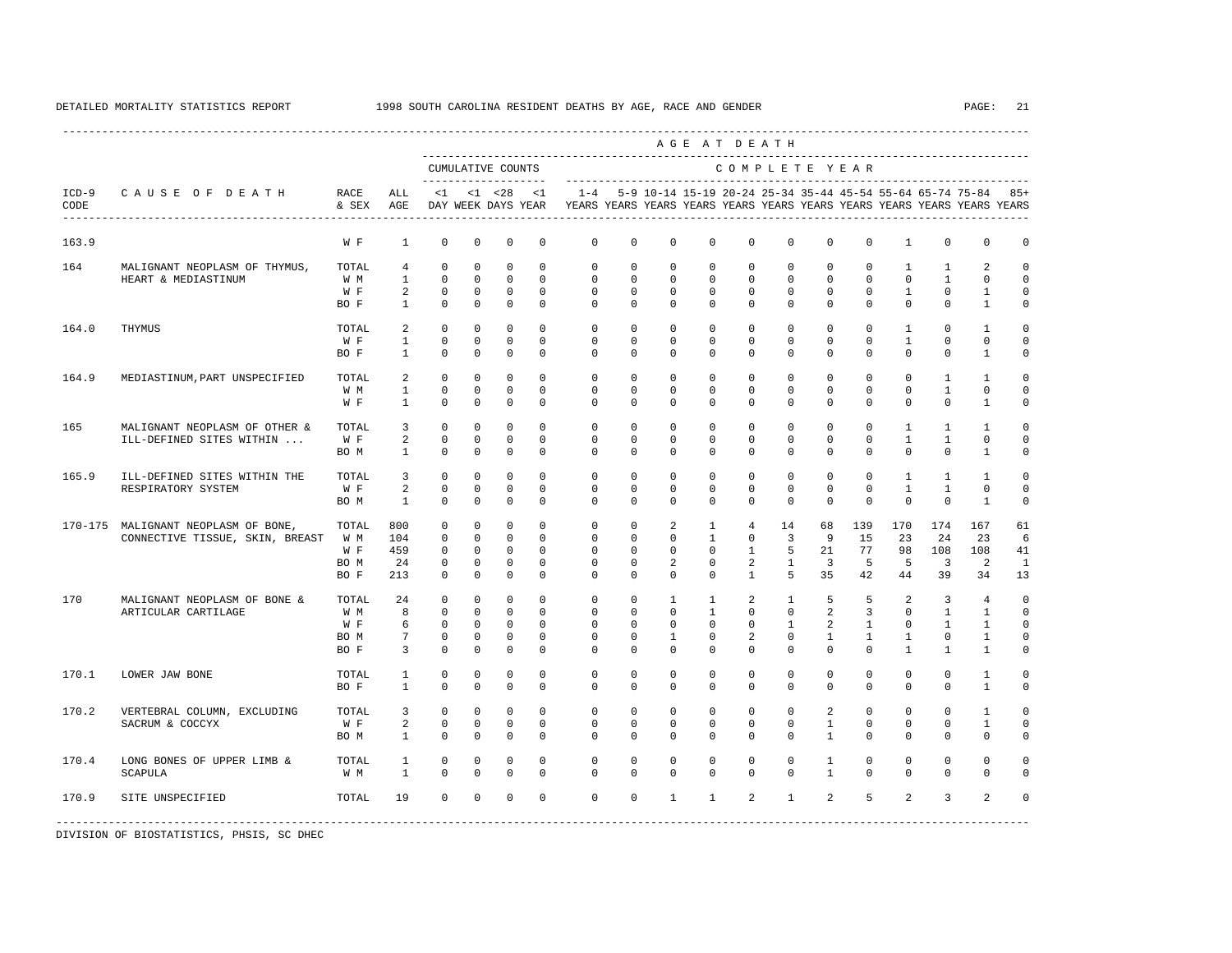----------------------------------------------------------------------------------------------------------------------------------------------------

 A G E A T D E A T H --------------------------------------------------------------------------------------------- CUMULATIVE COUNTS C O M P L E T E Y E A R ------------------- ----------------------------------------------------------------------- ICD-9 C A U S E O F D E A T H RACE ALL <1 <1 <28 <1 1-4 5-9 10-14 15-19 20-24 25-34 35-44 45-54 55-64 65-74 75-84 85+ CODE & SEX AGE DAY WEEK DAYS YEAR YEARS YEARS YEARS YEARS YEARS YEARS YEARS YEARS YEARS YEARS YEARS YEARS ---------------------------------------------------------------------------------------------------------------------------------------------------- 170.9 W M 7 0 0 0 0 0 0 0 0 0 0 1 3 0 1 1 0<br>W F 4 0 0 0 0 0 0 0 0 0 1 1 1 0 1 0 0 W F 4 0 0 0 0 0 0 0 0 0 1 1 1 0 1 0 0 BOM 6 0 0 0 0 0 0 0 1 0 2 0 0 0 1 1 0 1 0 BO F 2 0 0 0 0 0 0 0 0 0 0 0 0 1 1 0 0 171 MALIGNANT NEOPLASM OF TOTAL 54 0 0 0 0 0 0 0 1 0 2 4 1 8 12 15 7 4<br>CONNECTIVE & OTHER SOFT TISSUE W M 15 0 0 0 0 0 0 0 0 0 0 0 1 0 1 5 6 1 1 CONNECTIVE & OTHER SOFT TISSUE W M 15 0 0 0 0 0 0 0 0 0 0 0 0 1 0 1 5 6 1 1 W F 21 0 0 0 0 0 0 0 0 0 1 1 1 2 6 4 3 3 BO M 8 0 0 0 0 0 0 1 0 0 1 0 1 1 3 1 0 BO F 10 0 0 0 0 0 0 0 0 1 1 0 4 0 2 2 0 171.0 HEAD, FACE & NECK TOTAL 1 0 0 0 0 0 0 0 0 0 0 0 0 0 0 0 1 W M 1 0 0 0 0 0 0 0 0 0 0 0 0 0 0 0 0 1 171.2 UPPERLIMB, INCLUDING SHOULDER TOTAL 1 0 0 0 0 0 0 0 0 0 0 0 0 0 0 1 0 BOM 1 0 0 0 0 0 0 0 0 0 0 0 0 0 0 1 0 171.5 ABDOMEN TOTAL 5 0 0 0 0 0 0 0 0 0 0 0 0 0 2 2 1 W M 2 0 0 0 0 0 0 0 0 0 0 0 0 0 1 1 0 W F 1 0 0 0 0 0 0 0 0 0 0 0 0 0 0 0 1 BO F 2 0 0 0 0 0 0 0 0 0 0 0 0 0 1 1 0 171.6 PELVIS TOTAL 2 0 0 0 0 0 0 0 0 0 0 0 1 0 1 0 0 W M 1 0 0 0 0 0 0 0 0 0 0 0 0 0 1 0 0 BO F 1 0 0 0 0 0 0 0 0 0 0 0 1 0 0 0 0 171.9 SITE UNSPECIFIED TOTAL 45 0 0 0 0 0 0 0 1 0 2 4 1 7 12 12 4 2<br>
WM 11 0 0 0 0 0 0 0 0 0 0 1 0 1 5 4 0 0 W M 11 0 0 0 0 0 0 0 0 0 0 0 0 1 0 1 5 4 0 0 W F 20 0 0 0 0 0 0 0 0 1 1 1 2 6 4 3 2 BOM 7 0 0 0 0 0 0 0 1 0 0 1 1 1 3 0 0 BO F 7 0 0 0 0 0 0 0 0 1 1 0 3 0 1 1 0 172 MALIGNANT MELANOMA OF SKIN TOTAL 100 0 0 0 0 0 0 0 0 0 3 12 16 22 19 21 7 W M 65 0 0 0 0 0 0 0 0 0 2 7 10 15 14 12 5 W F 30 0 0 0 0 0 0 0 0 0 0 1 5 6 5 4 8 1 BOM 1 0 0 0 0 0 0 0 0 0 0 0 0 0 0 0 1 BO F 4 0 0 0 0 0 0 0 0 0 0 0 0 2 1 1 0 172.3 OTHER & UNSPECIFIED PARTS OF TOTAL 2 0 0 0 0 0 0 0 0 0 0 0 0 0 0 2 0 FACE W M 1 0 0 0 0 0 0 0 0 0 0 0 0 0 0 1 0 W F 1 0 0 0 0 0 0 0 0 0 0 0 0 0 0 1 0 172.7 LOWER LIMB INCLUDING HIP TOTAL 1 0 0 0 0 0 0 0 0 0 0 0 0 1 0 0 0 BO F 1 0 0 0 0 0 0 0 0 0 0 0 0 1 0 0 0 172.9 SITE UNSPECIFIED TOTAL 97 0 0 0 0 0 0 0 0 0 3 12 16 21 19 19 7 -----------------------------------------------------------------------------------------------------------------------------------------------------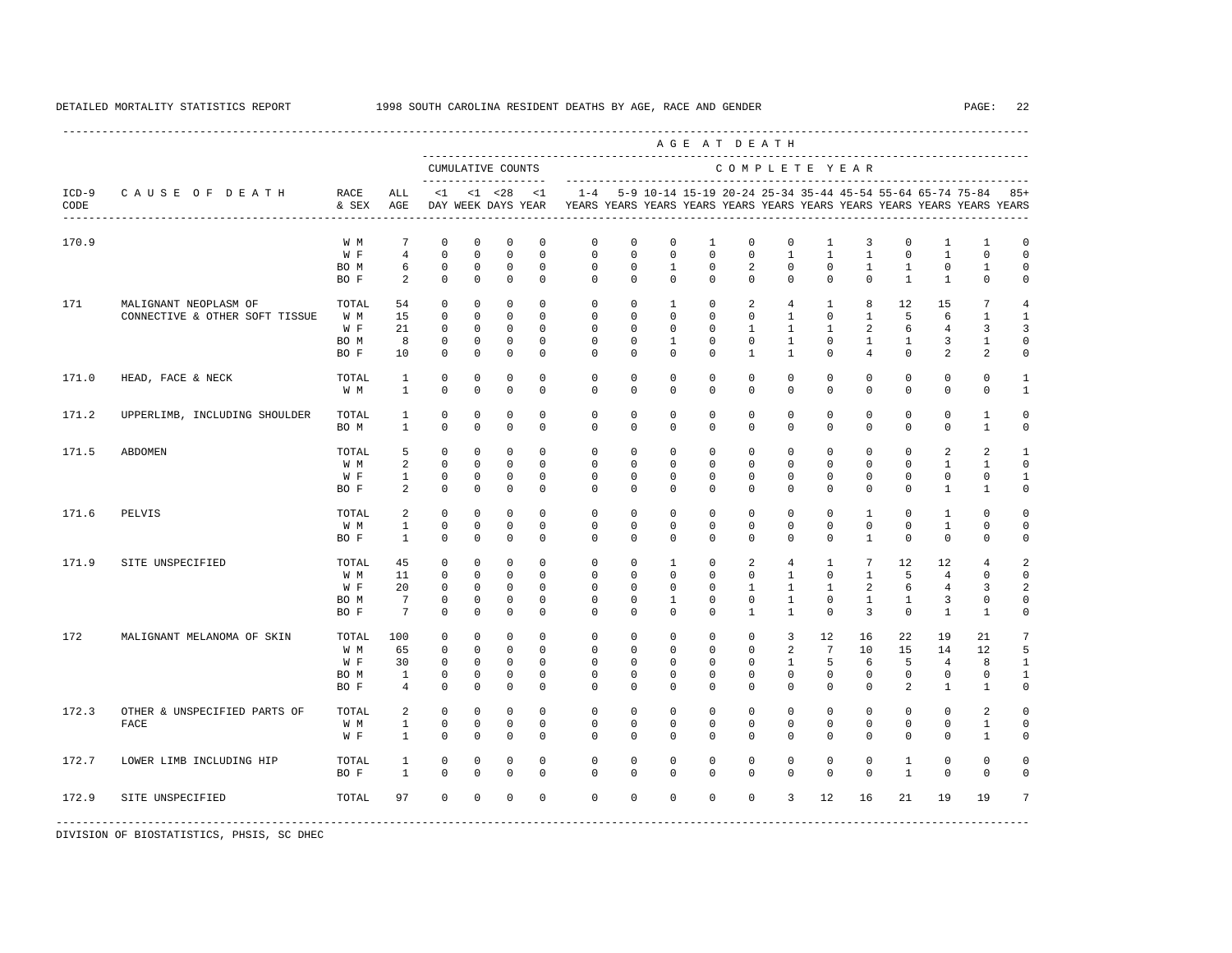A G E A T D E A T H --------------------------------------------------------------------------------------------- CUMULATIVE COUNTS C O M P L E T E Y E A R ------------------- ----------------------------------------------------------------------- ICD-9 C A U S E O F D E A T H RACE ALL <1 <1 <28 <1 1-4 5-9 10-14 15-19 20-24 25-34 35-44 45-54 55-64 65-74 75-84 85+ CODE & SEX AGE DAY WEEK DAYS YEAR YEARS YEARS YEARS YEARS YEARS YEARS YEARS YEARS YEARS YEARS YEARS YEARS ---------------------------------------------------------------------------------------------------------------------------------------------------- 172.9 W M 64 0 0 0 0 0 0 0 0 0 2 7 10 15 14 11 5 W F 29 0 0 0 0 0 0 0 0 0 0 1 5 6 5 4 7 1 BOM 1 0 0 0 0 0 0 0 0 0 0 0 0 0 0 0 1 BO F 3 0 0 0 0 0 0 0 0 0 0 0 0 1 1 1 0 173 OTHER MALIGNANT NEOPLASM OF TOTAL 29 0 0 0 0 0 0 0 0 0 0 0 4 7 8 8 2 SKIN W M 12 0 0 0 0 0 0 0 0 0 0 0 1 3 2 6 0 W F 11 0 0 0 0 0 0 0 0 0 0 0 0 0 1 6 2 2 BOM 5 0 0 0 0 0 0 0 0 0 0 0 2 3 0 0 0 BO F 1 0 0 0 0 0 0 0 0 0 0 0 1 0 0 0 0 173.2 EAR & EXTERNAL AURICULAR CANAL TOTAL 2 0 0 0 0 0 0 0 0 0 0 0 0 1 0 0 1 W F 2 0 0 0 0 0 0 0 0 0 0 0 0 0 1 0 0 1 173.3 SKIN OF OTHER & UNSPECIFIED TOTAL 3 0 0 0 0 0 0 0 0 0 0 0 0 1 0 1 1 PARTS OF FACE W M 2 0 0 0 0 0 0 0 0 0 0 0 0 1 0 1 0 W F 1 0 0 0 0 0 0 0 0 0 0 0 0 0 0 0 1 173.4 SCALP & SKIN OF NECK TOTAL 15 0 0 0 0 0 0 0 0 0 0 0 4 3 4 4 0 W M 4 0 0 0 0 0 0 0 0 0 0 0 1 0 0 3 0 W F 5 0 0 0 0 0 0 0 0 0 0 0 0 0 0 4 1 0 BOM 5 0 0 0 0 0 0 0 0 0 0 0 0 2 3 0 0 0 BO F 1 0 0 0 0 0 0 0 0 0 0 0 1 0 0 0 0 173.6 SKIN OF UPPER LIMB, INCLUDING TOTAL 1 0 0 0 0 0 0 0 0 0 0 0 0 1 0 0 0 SHOULDER W M 1 0 0 0 0 0 0 0 0 0 0 0 0 1 0 0 0 173.9 SITE UNSPECIFIED TOTAL 8 0 0 0 0 0 0 0 0 0 0 0 0 0 0 1 4 3 0<br>
WM 5 0 0 0 0 0 0 0 0 0 0 0 0 0 1 2 2 0 W M M 5 0 0 0 0 0 0 0 0 0 0 0 0 0 0 0 1 2 2 0 W F 3 0 0 0 0 0 0 0 0 0 0 0 0 0 2 1 0 174 MALIGNANT NEOPLASM OF FEMALE TOTAL 586 0 0 0 0 0 0 0 0 0 6 48 105 127 128 124 48 BREAST W F 391 0 0 0 0 0 0 0 0 0 2 13 68 86 93 94 35 BO F 195 0 0 0 0 0 0 0 0 0 4 35 37 41 35 30 13 174.9 BREAST, UNSPECIFIED TOTAL 586 0 0 0 0 0 0 0 0 0 6 48 105 127 128 124 48 W F 391 0 0 0 0 0 0 0 0 0 2 13 68 86 93 94 35 BO F 195 0 0 0 0 0 0 0 0 0 4 35 37 41 35 30 13 175 MALIGNANT NEOPLASM OF MALE TOTAL 7 0 0 0 0 0 0 0 0 0 0 2 1 0 1 3 0 BREAST W M 4 0 0 0 0 0 0 0 0 0 0 0 0 0 1 3 0 BOM 3 0 0 0 0 0 0 0 0 0 0 0 2 1 0 0 0 0 179-189 MALIGNANT NEOPLASM OF GENIT- TOTAL 1171 0 0 0 0 0 0 0 3 1 12 41 77 145 296 405 191 OURINARY ORGANS W M 419 0 0 0 0 0 0 0 1 0 1 10 21 37 92 174 83 W F 329 0 0 0 0 0 0 0 0 1 5 18 31 49 88 88 49

-----------------------------------------------------------------------------------------------------------------------------------------------------

DIVISION OF BIOSTATISTICS, PHSIS, SC DHEC

----------------------------------------------------------------------------------------------------------------------------------------------------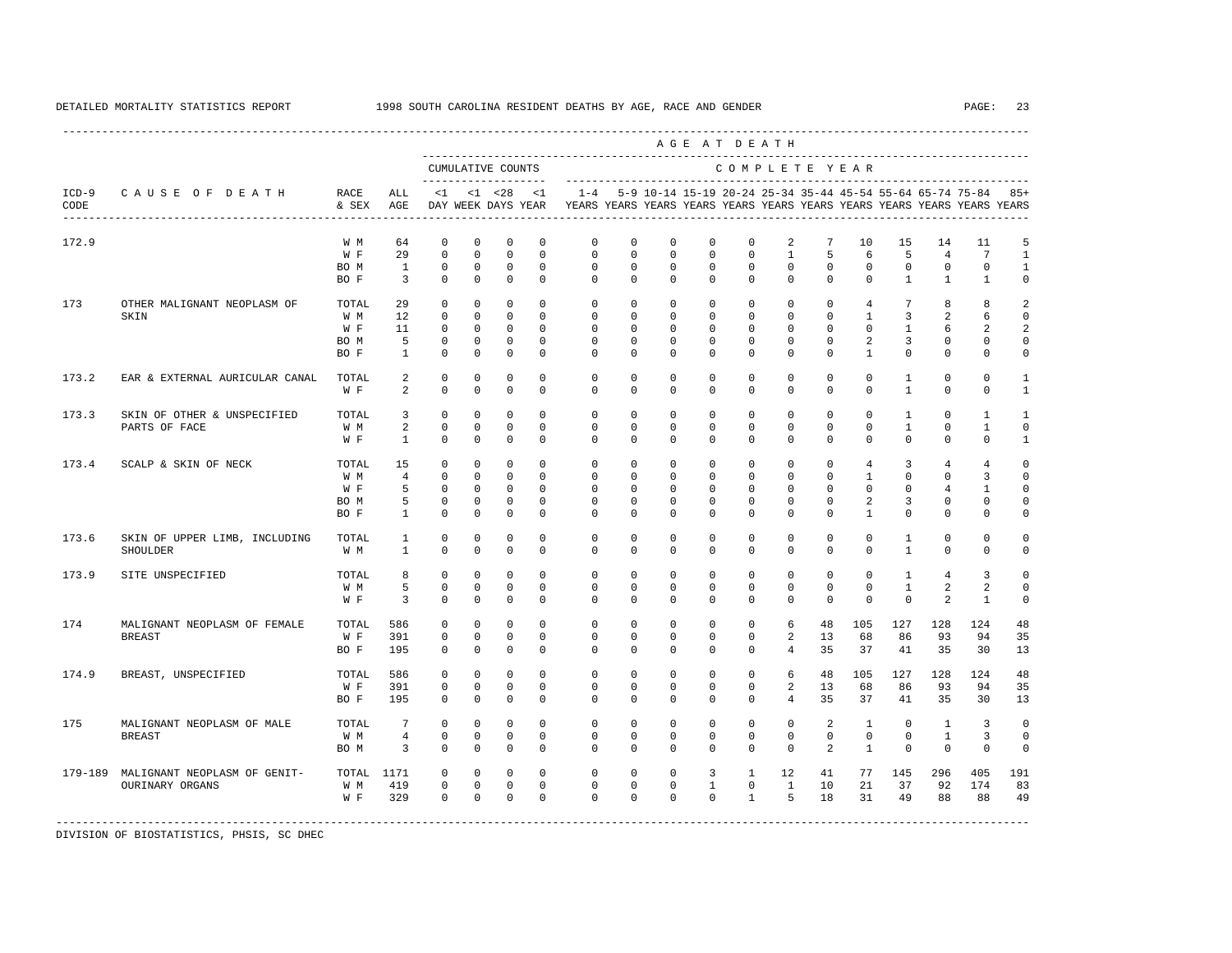|                 |                                                   |               |                 |                              |                              |                                                           |                              | --------------------------------- |                           |                                                           | AGE AT DEATH                 |                   |                              |                            |                             |                        |                |                                                                         |                           |
|-----------------|---------------------------------------------------|---------------|-----------------|------------------------------|------------------------------|-----------------------------------------------------------|------------------------------|-----------------------------------|---------------------------|-----------------------------------------------------------|------------------------------|-------------------|------------------------------|----------------------------|-----------------------------|------------------------|----------------|-------------------------------------------------------------------------|---------------------------|
|                 |                                                   |               |                 |                              |                              | CUMULATIVE COUNTS                                         |                              |                                   |                           |                                                           |                              | COMPLETE YEAR     |                              |                            |                             |                        |                |                                                                         |                           |
| $ICD-9$<br>CODE | CAUSE OF DEATH<br>------------------------------- | RACE<br>& SEX | ALL<br>AGE      | $\leq 1$                     |                              | -------------------<br>$< 1$ $< 28$<br>DAY WEEK DAYS YEAR | $\leq 1$                     | $1 - 4$                           |                           | 5-9 10-14 15-19 20-24 25-34 35-44 45-54 55-64 65-74 75-84 |                              |                   |                              |                            |                             |                        |                | YEARS YEARS YEARS YEARS YEARS YEARS YEARS YEARS YEARS YEARS YEARS YEARS | $85+$                     |
| 179-189         |                                                   | BO M<br>BO F  | 264<br>159      | 0<br>$\mathbf 0$             | 0<br>$\mathbf 0$             | 0<br>$\mathbf 0$                                          | 0<br>$\mathbf 0$             | 0<br>$\mathbf 0$                  | 0<br>$\mathbf 0$          | 0<br>$\mathbf 0$                                          | 1<br>$\mathbf{1}$            | 0<br>$\mathbf 0$  | 1<br>5                       | 1<br>12                    | 11<br>14                    | 29<br>30               | 69<br>47       | 110<br>33                                                               | 42<br>17                  |
|                 |                                                   |               |                 |                              |                              |                                                           |                              |                                   |                           |                                                           |                              |                   |                              |                            |                             |                        |                |                                                                         |                           |
| 179             | MALIGNANT NEOPLASM OF UTERUS,                     | TOTAL         | 36<br>16        | $\mathbf{0}$<br>$\mathbf{0}$ | $\mathbf{0}$<br>$\mathbf{0}$ | 0<br>0                                                    | $\mathbf{0}$<br>$\mathbf{0}$ | $\mathbf 0$<br>$\mathbf 0$        | $^{\circ}$<br>$\mathbf 0$ | $\circ$<br>$\mathbf 0$                                    | $\mathbf{0}$<br>$\mathbf 0$  | 0<br>$\mathbf 0$  | $\mathbf 0$<br>$\mathbf 0$   | $\mathbf 0$<br>$\mathbf 0$ | 3<br>$\mathbf{1}$           | $7\overline{ }$<br>2   | 13<br>8        | 8<br>3                                                                  | 5<br>2                    |
|                 | PART UNSPECIFIED                                  | W F<br>BO F   | 20              | $\Omega$                     | $\Omega$                     | $\Omega$                                                  | $\Omega$                     | $\Omega$                          | $\Omega$                  | $\Omega$                                                  | $\Omega$                     | $\Omega$          | $\Omega$                     | $\Omega$                   | 2                           | 5                      | 5              | 5                                                                       | 3                         |
| 180             | MALIGNANT NEOPLASM OF CERVIX                      | TOTAL         | 87              | $\mathbf{0}$                 | $\mathbf{0}$                 | $\mathbf{0}$                                              | $\mathbf{0}$                 | $\mathbf{0}$                      | $^{\circ}$                | $\mathbf{0}$                                              | $\circ$                      | $^{\circ}$        | 8                            | 16                         | 17                          | 15                     | 12             | 10                                                                      | 9                         |
|                 | UTERI                                             | W F           | 45              | $\mathbf 0$                  | $\Omega$                     | $\circ$                                                   | $\Omega$                     | $\mathbf 0$                       | $\mathbf 0$               | $\mathbf{0}$                                              | $\mathbf{0}$                 | $\mathbf 0$       | 3                            | 9                          | 11                          | 7                      | $\overline{4}$ | 6                                                                       | 5                         |
|                 |                                                   | BO F          | 42              | 0                            | $\mathsf{O}$                 | 0                                                         | $\mathsf{O}$                 | $\mathbf 0$                       | 0                         | $\mathsf{O}$                                              | $\mathsf{O}$                 | 0                 | 5                            | $7\overline{ }$            | 6                           | 8                      | 8              | $\overline{4}$                                                          | 4                         |
| 180.9           | CERVIX UTERI, UNSPECIFIED                         | TOTAL         | 87              | $\mathbf 0$                  | $\mathbf 0$                  | $\mathbf 0$                                               | $\mathbf 0$                  | $\mathbf 0$                       | $\mathbf 0$               | $\mathbf 0$                                               | $\mathbf 0$                  | $\mathbf 0$       | 8                            | 16                         | 17                          | 15                     | 12             | 10                                                                      | 9                         |
|                 |                                                   | W F           | 45              | $\mathbf 0$                  | $\mathbf{0}$                 | 0                                                         | $\mathbf{0}$                 | 0                                 | 0                         | 0                                                         | $\mathbf 0$                  | 0                 | 3                            | 9                          | 11                          | $7\phantom{.0}$        | $\overline{4}$ | 6                                                                       | 5                         |
|                 |                                                   | BO F          | 42              | $\mathbf 0$                  | $\mathbf{0}$                 | $\mathbf 0$                                               | $\mathbf 0$                  | $\mathbf 0$                       | $\mathbf 0$               | $\mathbf 0$                                               | $\mathbf 0$                  | $\mathbf 0$       | 5                            | $7\overline{ }$            | 6                           | 8                      | 8              | $\overline{4}$                                                          | 4                         |
| 181             | MALIGNANT NEOPLASM OF                             | TOTAL         | $\mathbf{1}$    | 0                            | $\mathbf{0}$                 | 0                                                         | $\mathbf{0}$                 | 0                                 | 0                         | 0                                                         | 0                            | 0                 | 0                            | 0                          | 0                           | $\mathbf{1}$           | 0              | 0                                                                       | 0                         |
|                 | PLACENTA                                          | W F           | $\mathbf{1}$    | $\mathbf 0$                  | $\mathbf{0}$                 | $\mathbf 0$                                               | $\mathbf 0$                  | $\mathbf 0$                       | $\mathbf 0$               | $\mathbf 0$                                               | $\mathbf{0}$                 | $\mathbf 0$       | $\mathbf 0$                  | $\mathbf 0$                | $\mathbf{0}$                | $\mathbf{1}$           | $\mathbf 0$    | $\mathbf 0$                                                             | $\mathbf 0$               |
| 182             | MALIGNANT NEOPLASM OF BODY                        | TOTAL         | 43              | $\mathbf 0$                  | $\mathbf{0}$                 | $\mathbf{0}$                                              | $\mathbf{0}$                 | $^{\circ}$                        | $^{\circ}$                | $\mathbf{0}$                                              | $\mathbf{0}$                 | $\mathbf 0$       | $^{\circ}$                   | $\mathbf{1}$               | 2                           | 10                     | 16             | 6                                                                       | 8                         |
|                 | OF UTERUS                                         | W F           | 22              | $\mathbf 0$                  | $\mathbf{0}$                 | $\mathbf 0$                                               | $\Omega$                     | $\mathbf 0$                       | $^{\circ}$                | $\mathbf 0$                                               | $\mathbf{0}$                 | $\mathbf 0$       | $\mathbf 0$                  | $\mathbf{1}$               | 2                           | $\overline{4}$         | $\overline{4}$ | 4                                                                       | 7                         |
|                 |                                                   | BO F          | 21              | 0                            | $\mathbf 0$                  | 0                                                         | $\mathbf 0$                  | $^{\circ}$                        | 0                         | $\mathbf 0$                                               | 0                            | $\mathbf 0$       | $\mathbf 0$                  | $\mathbf 0$                | $\mathbf{0}$                | 6                      | 12             | 2                                                                       | 1                         |
| 182.0           | CORPUS UTERI, EXCEPT ISTHMUS                      | TOTAL         | 43              | $\mathbf{0}$                 | $\circ$                      | $\mathbf 0$                                               | $\Omega$                     | $\Omega$                          | $\circ$                   | $\circ$                                                   | $\circ$                      | $^{\circ}$        | $^{\circ}$                   | $\mathbf{1}$               | 2                           | 10                     | 16             | 6                                                                       | 8                         |
|                 |                                                   | W F           | 22              | 0                            | $\mathbf 0$                  | $\mathbf 0$                                               | 0                            | $\mathbf 0$                       | 0                         | 0                                                         | $\mathbf 0$                  | 0                 | $\mathbf 0$                  | $\mathbf{1}$               | 2                           | $\overline{4}$         | $\overline{4}$ | 4                                                                       | $7\phantom{.0}$           |
|                 |                                                   | BO F          | 21              | $\mathbf{0}$                 | $\mathbf 0$                  | $\mathbf 0$                                               | $\circ$                      | $\mathbf{0}$                      | $\circ$                   | $\mathbf{0}$                                              | $\mathbf 0$                  | $\mathbf{0}$      | 0                            | $\mathbf 0$                | $\circ$                     | 6                      | 12             | 2                                                                       | 1                         |
| 183             | MALIGNANT NEOPLASM OF OVARY &                     | TOTAL         | 186             | 0                            | $\mathbf{0}$                 | $\mathbf 0$                                               | $\mathbf 0$                  | $\mathbf 0$                       | $\circ$                   | $\mathbf 0$                                               | $\mathbf{1}$                 | $\mathbf{0}$      | 1                            | 9                          | 14                          | 28                     | 56             | 53                                                                      | 24                        |
|                 | OTHER UTERINE ADNEXA                              | W F           | 142             | $\mathbf 0$                  | $\mathbf{0}$                 | $\mathbf 0$                                               | $\mathbf{0}$                 | 0                                 | 0                         | $\mathsf{O}$                                              | $\mathbf 0$                  | 0                 | $\mathbf{1}$                 | $\overline{4}$             | 10                          | 22                     | 42             | 42                                                                      | 21                        |
|                 |                                                   | BO F          | 44              | 0                            | $\mathsf{O}$                 | 0                                                         | $\mathsf{O}$                 | $\mathbf 0$                       | 0                         | $\mathbf{0}$                                              | $\mathbf{1}$                 | $\mathbf 0$       | $\mathbf 0$                  | 5                          | $\overline{4}$              | 6                      | 14             | 11                                                                      | 3                         |
| 183.0           | <b>OVARY</b>                                      | TOTAL         | 182             | $\mathbf{0}$                 | $\mathbf 0$                  | $\mathbf 0$                                               | $\Omega$                     | $\mathbf 0$                       | $\mathbf 0$               | $\mathbf 0$                                               | $\mathbf{1}$                 | $\mathbf 0$       | 1                            | 9                          | 13                          | 28                     | 54             | 52                                                                      | 24                        |
|                 |                                                   | W F<br>BO F   | 139<br>43       | 0<br>$\mathbf{0}$            | $\mathbf 0$<br>$\mathbf{0}$  | 0<br>$\mathbf{0}$                                         | $\mathbf 0$<br>$\mathbf{0}$  | $\mathbf 0$<br>0                  | $\mathbf 0$<br>0          | 0<br>$\mathbf{0}$                                         | $\mathsf{O}$<br>$\mathbf{1}$ | 0<br>$\mathbf{0}$ | $\mathbf{1}$<br>$\mathbf{0}$ | $\overline{4}$<br>5        | 10<br>3                     | 22<br>6                | 40<br>14       | 41<br>11                                                                | 21<br>3                   |
|                 |                                                   |               |                 |                              |                              |                                                           |                              |                                   |                           |                                                           |                              |                   |                              |                            |                             |                        |                |                                                                         |                           |
| 183.2           | FALLOPIAN TUBE                                    | TOTAL<br>W F  | 4<br>3          | 0<br>0                       | 0<br>$\mathbf{0}$            | 0<br>0                                                    | $\mathbf 0$<br>$\mathbf 0$   | $\mathbf 0$<br>$\mathbf 0$        | 0<br>$\mathbf 0$          | 0<br>$\mathbf 0$                                          | $\mathbf 0$<br>$\mathbf{0}$  | 0<br>$\mathbf 0$  | $\mathbf 0$<br>$\mathbf 0$   | 0<br>$\mathbf 0$           | $\mathbf{1}$<br>$\mathbf 0$ | $\circ$<br>$\mathbf 0$ | 2<br>2         | $\mathbf{1}$<br>1                                                       | $^{\circ}$<br>$\mathbf 0$ |
|                 |                                                   | BO F          | $\mathbf{1}$    | $\mathbf{0}$                 | $\mathbf{0}$                 | $\mathbf 0$                                               | $\Omega$                     | $\Omega$                          | $\circ$                   | $\Omega$                                                  | $\circ$                      | $\Omega$          | 0                            | $\Omega$                   | $\mathbf{1}$                | $\Omega$               | $\circ$        | 0                                                                       | 0                         |
| 184             | MALIGNANT NEOPLASM OF OTHER &                     | TOTAL         | 15              | $\mathbf{0}$                 | $\mathbf{0}$                 | 0                                                         | $\mathbf{0}$                 | $\mathbf 0$                       | $\circ$                   | $\circ$                                                   | $\circ$                      | $\circ$           | $\circ$                      | $\mathbf{0}$               | 2                           | 2                      | 7              | 2                                                                       | 2                         |
|                 | UNSPECIFIED FEMALE GENITAL                        | W F           | 11              | $\mathbf{0}$                 | $\mathbf{0}$                 | $\mathbf 0$                                               | $\mathbf{0}$                 | $\mathbf{0}$                      | $\circ$                   | $\mathbf{0}$                                              | $\mathbf{0}$                 | $\circ$           | $\mathbf{0}$                 | $\circ$                    | 2                           | $\mathbf{1}$           | 5              | 2                                                                       | 1                         |
|                 |                                                   | BO F          | $4\overline{ }$ | $\mathbf{0}$                 | $\mathbf 0$                  | $\mathbf 0$                                               | $\mathbf{0}$                 | $\mathbf 0$                       | $\circ$                   | $\mathbf{0}$                                              | $\mathbf{0}$                 | $\circ$           | $\mathbf{0}$                 | $\circ$                    | $\mathbf{0}$                | $\mathbf{1}$           | 2              | 0                                                                       | 1                         |
| 184.0           | VAGINA                                            | TOTAL         | 6               | 0                            | $\mathbf{0}$                 | $\mathbf 0$                                               | $\mathbf 0$                  | $\mathbf 0$                       | $\mathbf 0$               | $\mathbf 0$                                               | $\circ$                      | $\mathbf 0$       | 0                            | $\mathbf 0$                | $\mathbf{1}$                | $\overline{a}$         | 2              | $\mathbf 0$                                                             | -1                        |
|                 |                                                   | W F           | 4               | $\mathsf{O}$                 | $\mathbf 0$                  | 0                                                         | $\mathbf{0}$                 | $\mathbf 0$                       | 0                         | 0                                                         | 0                            | 0                 | 0                            | $\mathbf 0$                | $\mathbf{1}$                | 1                      | 2              | 0                                                                       | 0                         |
|                 |                                                   | BO F          | $\overline{2}$  | $\Omega$                     | $\Omega$                     | $\Omega$                                                  | $\Omega$                     | $\Omega$                          | $\Omega$                  | $\Omega$                                                  | $\Omega$                     | $\Omega$          | $\Omega$                     | $\Omega$                   | $\Omega$                    | $\mathbf{1}$           | $\Omega$       | $\mathbf 0$                                                             | 1                         |
|                 |                                                   |               |                 |                              |                              |                                                           |                              |                                   |                           |                                                           |                              |                   |                              |                            |                             |                        |                |                                                                         |                           |

DIVISION OF BIOSTATISTICS, PHSIS, SC DHEC

DETAILED MORTALITY STATISTICS REPORT 1998 SOUTH CAROLINA RESIDENT DEATHS BY AGE, RACE AND GENDER PAGE: 24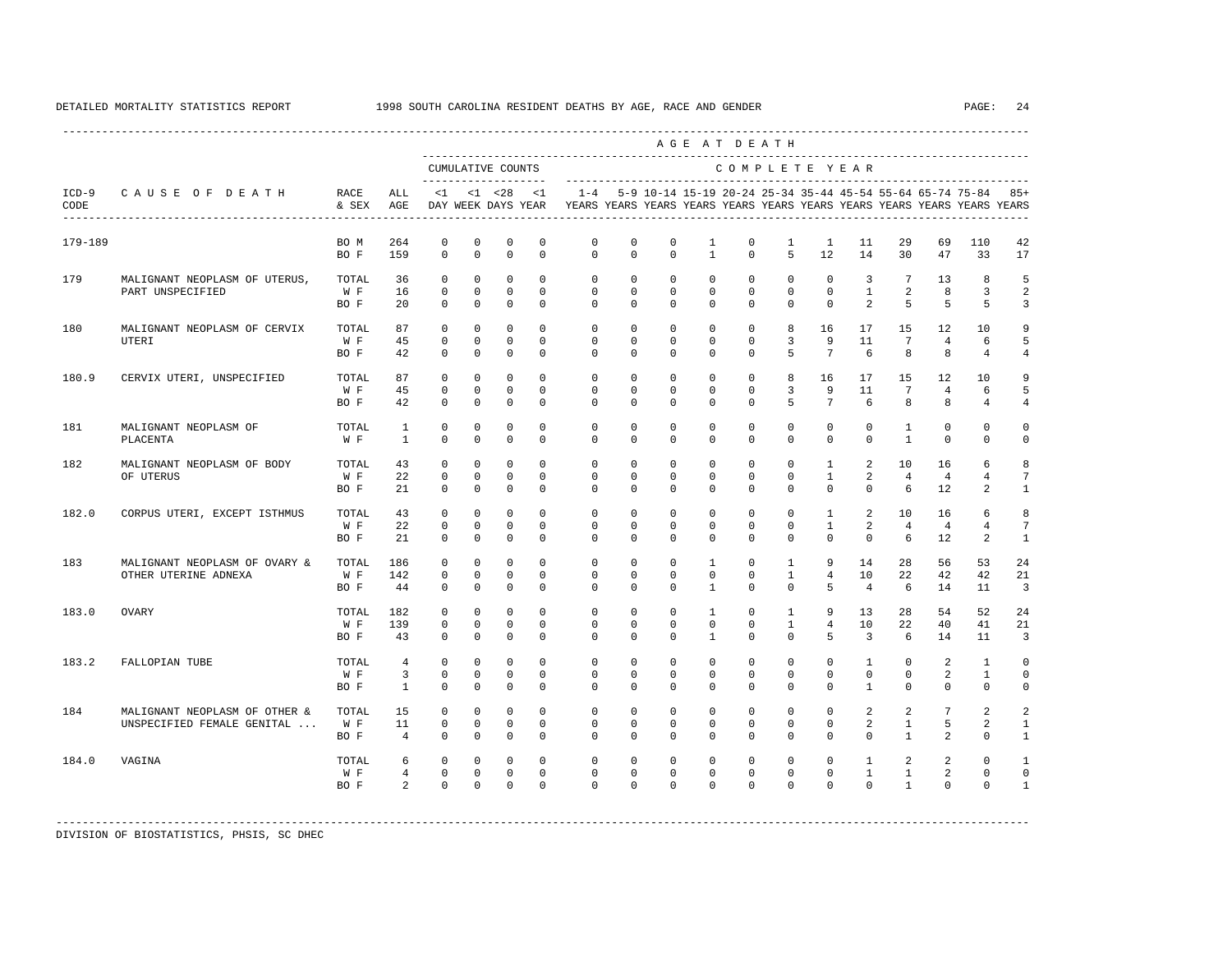---------------------------------------------------------------------------------------------------------------------------------------------------- A G E A T D E A T H --------------------------------------------------------------------------------------------- CUMULATIVE COUNTS C O M P L E T E Y E A R ------------------- ----------------------------------------------------------------------- ICD-9 C A U S E O F D E A T H RACE ALL <1 <1 <28 <1 1-4 5-9 10-14 15-19 20-24 25-34 35-44 45-54 55-64 65-74 75-84 85+ CODE & SEX AGE DAY WEEK DAYS YEAR YEARS YEARS YEARS YEARS YEARS YEARS YEARS YEARS YEARS YEARS YEARS YEARS ---------------------------------------------------------------------------------------------------------------------------------------------------- 184.4 VULVA, UNSPECIFIED TOTAL 8 0 0 0 0 0 0 0 0 0 0 0 0 0 1 0 4 2 1  $0 \quad 0 \quad 0 \quad 0$ BOF 1 0 0 0 0 0 0 0 0 0 0 0 0 0 1 0 0 184.8 OTHER TOTAL 1 0 0 0 0 0 0 0 0 0 0 0 0 0 1 0 0 BOF 1 0 0 0 0 0 0 0 0 0 0 0 0 0 1 0 0 185 MALIGNANT NEOPLASM OF TOTAL 484 0 0 0 0 0 0 0 0 0 0 1 9 34 112 224 104 PROSTATE W M 257 0 0 0 0 0 0 0 0 0 0 1 2 13 48 129 64 BO M 227 0 0 0 0 0 0 0 0 0 0 0 7 21 64 95 40 186 MALIGNANT NEOPLASM OF TESTIS TOTAL 7 0 0 0 0 0 0 0 0 0 1 3 2 0 0 1 0 W M 6 0 0 0 0 0 0 0 0 0 1 3 1 0 0 1 0 BO M 1 0 0 0 0 0 0 0 0 0 0 0 1 0 0 0 0 186.9 OTHER & UNSPECIFIED TOTAL 7 0 0 0 0 0 0 0 0 0 1 3 2 0 0 1 0 W M 6 0 0 0 0 0 0 0 0 0 1 3 1 0 0 1 0 BO M 1 0 0 0 0 0 0 0 0 0 0 0 1 0 0 0 0 187 MALIGNANT NEOPLASM OF PENIS & TOTAL 2 0 0 0 0 0 0 0 0 0 0 0 0 0 0 0 1 1 0<br>OTHER MALE GENITAL ORGANS W M 1 0 0 0 0 0 0 0 0 0 0 0 0 0 0 0 1 0 0 OTHER MALE GENITAL ORGANS W M 1 0 0 0 0 0 0 0 0 0 0 0 0 0 1 0 0 BOM 1 0 0 0 0 0 0 0 0 0 0 0 0 0 0 1 0 187.4 PENIS, PART UNSPECIFIED TOTAL 2 0 0 0 0 0 0 0 0 0 0 0 0 0 0 0 1 1 0<br>
W M 1 0 0 0 0 0 0 0 0 0 0 0 0 0 0 0 0 0 1 0 0 W M 1 0 0 0 0 0 0 0 0 0 0 0 0 0 1 0 0 BO M 1 0 0 0 0 0 0 0 0 0 0 0 0 0 0 1 0 188 MALIGNANT NEOPLASM OF BLADDER TOTAL 137 0 0 0 0 0 0 0 0 0 1 3 3 15 35 58 22 W M 69 0 0 0 0 0 0 0 0 0 0 2 1 9 19 29 9 W F 40 0 0 0 0 0 0 0 0 0 0 1 0 2 12 16 9 BO M 12 0 0 0 0 0 0 0 0 0 1 0 1 3 0 6 1 BO F 16 0 0 0 0 0 0 0 0 0 0 0 1 1 4 7 3 188.7 URACHUS TOTAL 1 0 0 0 0 0 0 0 0 0 0 0 0 0 0 1 0 W M 1 0 0 0 0 0 0 0 0 0 0 0 0 0 0 1 0 188.9 PART UNSPECIFIED TOTAL 136 0 0 0 0 0 0 0 0 0 1 3 3 15 35 57 22 W M 68 0 0 0 0 0 0 0 0 0 0 2 1 9 19 28 9 W F 40 0 0 0 0 0 0 0 0 0 0 1 0 2 12 16 9 BO M 12 0 0 0 0 0 0 0 0 0 1 0 1 3 0 6 1 BO F 16 0 0 0 0 0 0 0 0 0 0 0 1 1 4 7 3 189 MALIGNANT NEOPLASM OF KEDNEY & TOTAL 173 0 0 0 0 0 0 0 2 1 1 8 25 33 44 42 17 OTHER & UNSPECIFIED URINARY ... W M 86 W F 52 0 0 0 0 0 0 0 0 1 1 3 5 10 13 15 4 BOM 23 0 0 0 0 0 0 0 0 0 0 1 2 5 5 8 1 -----------------------------------------------------------------------------------------------------------------------------------------------------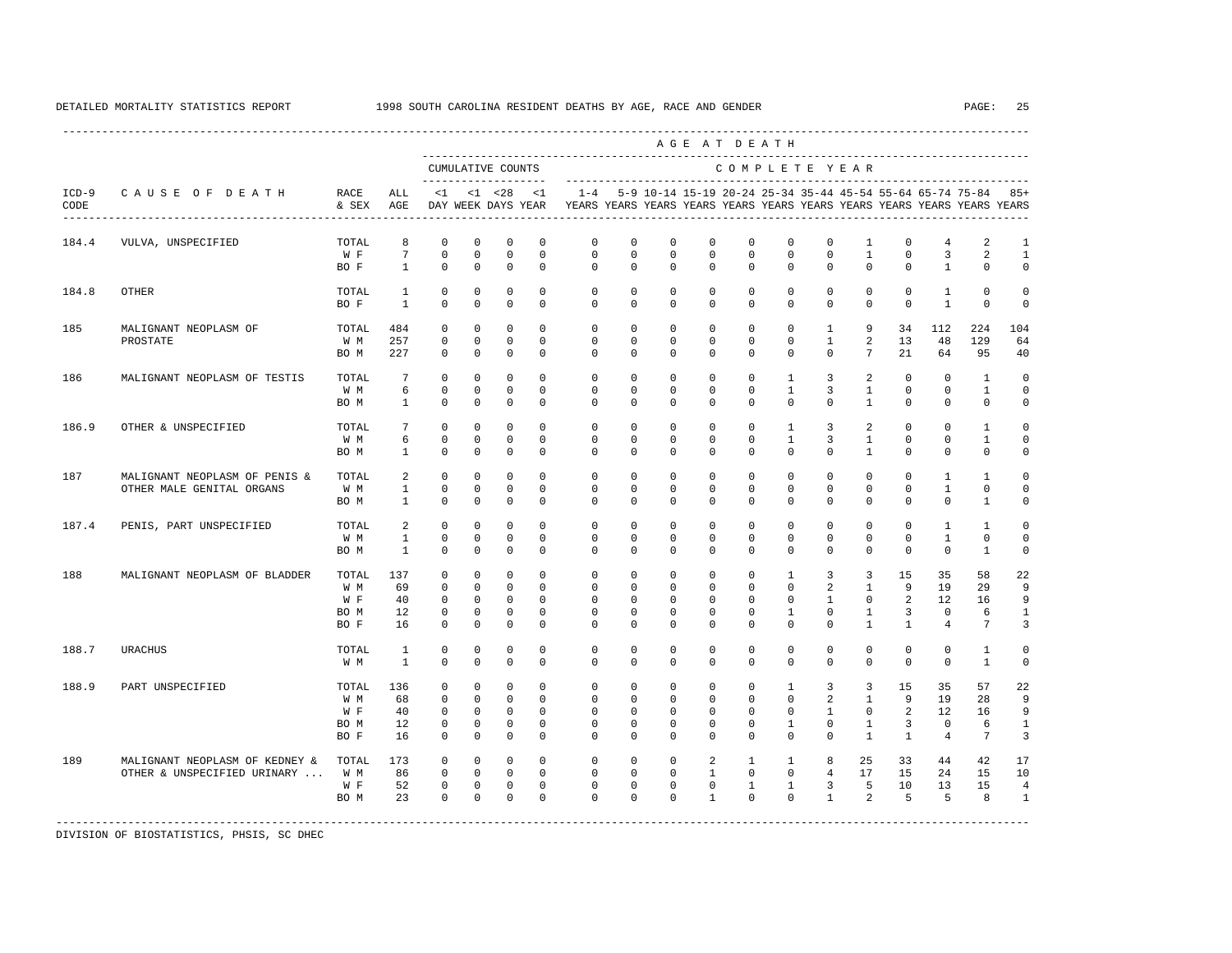|                 |                             |               |                |              |              |                                    |              |              |              |              | AGE AT DEATH |               |                |                 |                |                |                                                           |                                                                         |                |
|-----------------|-----------------------------|---------------|----------------|--------------|--------------|------------------------------------|--------------|--------------|--------------|--------------|--------------|---------------|----------------|-----------------|----------------|----------------|-----------------------------------------------------------|-------------------------------------------------------------------------|----------------|
|                 |                             |               |                |              |              | CUMULATIVE COUNTS                  |              |              |              |              |              | COMPLETE YEAR |                |                 |                |                |                                                           |                                                                         |                |
| $ICD-9$<br>CODE | CAUSE OF DEATH              | RACE<br>& SEX | ALL<br>AGE     | <1           |              | $< 1$ $< 28$<br>DAY WEEK DAYS YEAR | <1           | $1 - 4$      |              |              |              |               |                |                 |                |                | 5-9 10-14 15-19 20-24 25-34 35-44 45-54 55-64 65-74 75-84 | YEARS YEARS YEARS YEARS YEARS YEARS YEARS YEARS YEARS YEARS YEARS YEARS | $85+$          |
| 189             |                             | BO F          | 12             | $\mathbf{0}$ | $\mathbf{0}$ | $\mathbf 0$                        | $\mathbf 0$  | $\mathbf 0$  | $\mathbf 0$  | $\mathbf 0$  | $\mathbf 0$  | $\mathbf 0$   | $\mathbf 0$    | $\mathbf 0$     | $\mathbf{1}$   | $\overline{3}$ | 2                                                         | $\overline{4}$                                                          | $\overline{a}$ |
| 189.0           | KIDNEY, EXCEPT PELVIS       | TOTAL         | 169            | $\Omega$     | $\Omega$     | $\Omega$                           | $\Omega$     | $\Omega$     | $\Omega$     | $\Omega$     | 2            | $\mathbf{1}$  | $\mathbf{1}$   | 8               | 25             | 33             | 42                                                        | 41                                                                      | 16             |
|                 |                             | W M           | 84             | $\mathbf{0}$ | $\mathbf{0}$ | $\mathbf{0}$                       | $\Omega$     | $\mathbf 0$  | $\mathbf 0$  | $\mathbf{0}$ | $\mathbf{1}$ | $\mathbf{0}$  | $\mathbf 0$    | $\overline{4}$  | 17             | 15             | 23                                                        | 15                                                                      | 9              |
|                 |                             | W F           | 52             | $\mathbf 0$  | $\mathbf{0}$ | $\mathbf 0$                        | $\Omega$     | $\Omega$     | $\Omega$     | $\Omega$     | $\mathbf{0}$ | 1             | $\mathbf{1}$   | 3               | 5              | 10             | 13                                                        | 15                                                                      | $\overline{4}$ |
|                 |                             | BO M          | 23             | $\mathbf 0$  | $\Omega$     | $\mathbf 0$                        | $\Omega$     | $\Omega$     | $\Omega$     | $\Omega$     | $\mathbf{1}$ | $\Omega$      | $\Omega$       | $\mathbf{1}$    | 2              | 5              | 5                                                         | 8                                                                       | 1              |
|                 |                             | BO F          | 10             | $\Omega$     | $\mathbf{0}$ | $\Omega$                           | $\Omega$     | $\Omega$     | $\Omega$     | $\Omega$     | $\Omega$     | $\Omega$      | $\Omega$       | $\Omega$        | $\mathbf{1}$   | 3              | $\mathbf{1}$                                              | 3                                                                       | $\overline{a}$ |
| 189.1           | RENAL PELVIS                | TOTAL         | $\mathbf{1}$   | $\Omega$     | $\Omega$     | $\Omega$                           | $\Omega$     | $\Omega$     | $\Omega$     | $\Omega$     | $\Omega$     | $\Omega$      | $\Omega$       | $\Omega$        | $\Omega$       | $\Omega$       | $\Omega$                                                  | $\mathbf{1}$                                                            | $\Omega$       |
|                 |                             | BO F          | $\mathbf{1}$   | $\Omega$     | $\Omega$     | $\Omega$                           | $\Omega$     | $\Omega$     | $\Omega$     | $\Omega$     | $\mathbf 0$  | $\Omega$      | $\mathbf 0$    | $\Omega$        | $\Omega$       | $\Omega$       | $\mathbf 0$                                               | $\mathbf{1}$                                                            | $\Omega$       |
| 189.2           | URETER                      | TOTAL         | 2              | $\mathbf 0$  | $\Omega$     | $\mathbf 0$                        | $\Omega$     | $\Omega$     | $\Omega$     | $\Omega$     | $\Omega$     | $\Omega$      | $\Omega$       | $\Omega$        | $\Omega$       | $\Omega$       | $\mathbf{1}$                                              | $\Omega$                                                                | $\mathbf{1}$   |
|                 |                             | W M           | 2              | $\Omega$     | $\Omega$     | $\Omega$                           | $\Omega$     | $\Omega$     | $\Omega$     | $\mathbf{0}$ | $\mathbf 0$  | $\Omega$      | $\mathbf 0$    | $\Omega$        | $\Omega$       | $\Omega$       | $\mathbf{1}$                                              | $\Omega$                                                                | $\mathbf{1}$   |
| 189.3           | <b>URETHRA</b>              | TOTAL         | $\mathbf{1}$   | $\mathbf 0$  | $\mathbf 0$  | $\mathbf 0$                        | $\mathbf 0$  | $\mathbf 0$  | $\mathbf 0$  | $\mathbf 0$  | $\mathbf 0$  | $\mathbf 0$   | $\mathbf 0$    | $\mathbf 0$     | $\mathbf 0$    | $\mathbf 0$    | $\mathbf{1}$                                              | $\mathbf 0$                                                             | $\mathbf 0$    |
|                 |                             | BO F          | $\mathbf{1}$   | $\Omega$     | $\Omega$     | $\Omega$                           | $\Omega$     | $\mathbf 0$  | $\mathbf 0$  | $\mathbf 0$  | $\mathbf 0$  | $\mathbf 0$   | $\mathbf 0$    | $\Omega$        | $\Omega$       | $\Omega$       | $\mathbf{1}$                                              | $\mathbf 0$                                                             | $\mathbf 0$    |
| 190-199         | MALIGNANT NEOPLASM OF OTHER | TOTAL         | 662            | $\mathbf 0$  | $\mathbf{0}$ | $\mathbf 0$                        | $\mathbf 0$  | $\mathbf{1}$ | 2            | 3            | $\mathbf 0$  | 2             | 15             | 34              | 73             | 113            | 171                                                       | 167                                                                     | 81             |
|                 | AND UNSPECIFIED SITES       | W M           | 267            | $\mathbf 0$  | $\Omega$     | $\Omega$                           | $\Omega$     | 1            | $\mathbf 0$  | $\mathbf{0}$ | $\mathbf 0$  | $\mathbf{1}$  | $\overline{4}$ | 10              | 31             | 57             | 88                                                        | 60                                                                      | 15             |
|                 |                             | W F           | 245            | $\mathbf 0$  | $\Omega$     | $\Omega$                           | $\Omega$     | $\Omega$     | $\mathbf{1}$ | $\mathbf{1}$ | $\Omega$     | $\mathbf{1}$  | 6              | 13              | 25             | 28             | 45                                                        | 82                                                                      | 43             |
|                 |                             | BO M          | 78             | 0            | $\mathbf{0}$ | 0                                  | $\mathbf 0$  | $\mathbf 0$  | $\mathbf{1}$ | $\mathbf{1}$ | $\mathbf 0$  | $\mathbf 0$   | 3              | $7\overline{ }$ | 13             | 16             | 22                                                        | 9                                                                       | 6              |
|                 |                             | BO F          | 72             | $\Omega$     | $\mathbf{0}$ | $\mathbf 0$                        | $\Omega$     | $\Omega$     | $\mathbf 0$  | 1            | $\mathbf{0}$ | $\mathbf 0$   | 2              | $\overline{4}$  | $\overline{4}$ | 12             | 16                                                        | 16                                                                      | 17             |
| 190             | MALIGNANT NEOPLASM OF EYE   | TOTAL         | 2              | 0            | $\mathbf 0$  | 0                                  | $\mathbf 0$  | $\mathbf 0$  | $\mathbf 0$  | $\mathbf 0$  | $\mathbf 0$  | $\mathbf 0$   | $\mathbf 0$    | $\mathbf 0$     | $\mathbf{0}$   | $\mathbf 0$    | $\mathbf{0}$                                              | $\mathbf{1}$                                                            | $\mathbf{1}$   |
|                 |                             | W F           | 2              | $\mathbf{0}$ | $\mathbf{0}$ | $\mathbf{0}$                       | $\mathbf{0}$ | $\mathbf 0$  | $\mathbf 0$  | $\mathbf{0}$ | $\mathbf{0}$ | $\mathbf 0$   | $\mathbf 0$    | $\mathbf 0$     | $\mathbf{0}$   | $\mathbf{0}$   | $\mathbf 0$                                               | 1                                                                       | 1              |
| 190.7           | LACRIMAL DUCT               | TOTAL         | $\mathbf{1}$   | 0            | $\mathbf 0$  | 0                                  | $\mathbf 0$  | $\mathbf 0$  | $\mathbf 0$  | $\mathbf 0$  | $\mathbf 0$  | $\mathbf 0$   | $\mathbf 0$    | $\mathbf 0$     | $\mathbf{0}$   | $\mathbf 0$    | $\mathbf 0$                                               | $\mathbf 0$                                                             | 1              |
|                 |                             | W F           | $\mathbf{1}$   | $\Omega$     | $\Omega$     | $\Omega$                           | $\Omega$     | $\Omega$     | $\Omega$     | $\Omega$     | $\Omega$     | $\Omega$      | $\Omega$       | $\Omega$        | $\Omega$       | $\Omega$       | $\mathbf{0}$                                              | $\mathbf 0$                                                             | $\mathbf{1}$   |
| 190.9           | PART UNSPECIFIED            | TOTAL         | $\mathbf{1}$   | 0            | $\mathbf 0$  | 0                                  | $\mathbf 0$  | $\mathbf 0$  | $\mathbf 0$  | $\mathbf 0$  | $\mathbf 0$  | $\mathbf 0$   | $\mathbf 0$    | $\mathbf 0$     | $\mathbf 0$    | $\mathbf 0$    | $\mathbf 0$                                               | 1                                                                       | $\Omega$       |
|                 |                             | W F           | $\mathbf{1}$   | $\Omega$     | $\Omega$     | $\Omega$                           | $\Omega$     | $\Omega$     | $\Omega$     | $\Omega$     | $\Omega$     | $\Omega$      | $\Omega$       | $\Omega$        | $\Omega$       | $\Omega$       | $\Omega$                                                  | $\mathbf{1}$                                                            | $\Omega$       |
| 191             | MALIGNANT NEOPLASM OF BRAIN | TOTAL         | 192            | $\mathbf{0}$ | $\mathbf{0}$ | $\mathbf 0$                        | $\mathbf{0}$ | $\mathbf 0$  | 1            | 3            | $\mathbf{0}$ | 2             | 9              | 18              | 26             | 33             | 53                                                        | 38                                                                      | 9              |
|                 |                             | W M           | 91             | $\Omega$     | $\Omega$     | $\Omega$                           | $\Omega$     | $\Omega$     | $\Omega$     | $\Omega$     | $\Omega$     | $\mathbf{1}$  | 3              | 6               | 17             | 17             | 30                                                        | 13                                                                      | $\overline{4}$ |
|                 |                             | W F           | 77             | $\mathbf 0$  | $\mathbf{0}$ | $\mathbf 0$                        | $\mathbf{0}$ | $\mathbf 0$  | $\mathbf 0$  | $\mathbf{1}$ | $\mathbf 0$  | $\mathbf{1}$  | $\overline{4}$ | $7\phantom{.0}$ | 8              | 13             | 16                                                        | 23                                                                      | 4              |
|                 |                             | BO M          | 13             | $\mathbf 0$  | $\mathbf 0$  | 0                                  | $\mathbf 0$  | 0            | 1            | 1            | $\mathbf 0$  | $\mathbf 0$   | $\overline{a}$ | $\overline{4}$  | $\mathbf{1}$   | $\mathbf{1}$   | 3                                                         | $\mathbf 0$                                                             | 0              |
|                 |                             | BO F          | 11             | $\Omega$     | $\Omega$     | $\Omega$                           | $\Omega$     | $\Omega$     | $\Omega$     | 1            | $\Omega$     | $\Omega$      | $\Omega$       | $\mathbf{1}$    | $\Omega$       | 2              | $\overline{4}$                                            | 2                                                                       | $\mathbf{1}$   |
| 191.0           | CEREBRUM, EXCEPT LOBES &    | TOTAL         | $\overline{4}$ | $\mathbf{0}$ | $\mathbf{0}$ | $\mathbf{0}$                       | $\mathbf{0}$ | $\mathbf 0$  | $\mathbf 0$  | $\mathbf{0}$ | $\mathbf{0}$ | $\mathbf{0}$  | $\mathbf 0$    | 1               | $\mathbf{0}$   | $\mathbf 0$    | 2                                                         | 1                                                                       | $\mathbf 0$    |
|                 | VENTRICLES                  | W M           | 2              | $\mathbf{0}$ | $\mathbf{0}$ | $\mathbf{0}$                       | $\mathbf{0}$ | $^{\circ}$   | $\mathbf 0$  | $\mathbf{0}$ | $\mathbf 0$  | $\circ$       | 0              | $\mathbf{1}$    | $\mathbf{0}$   | $\mathbf{0}$   | 1                                                         | 0                                                                       | $\Omega$       |
|                 |                             | W F           | $\mathbf{1}$   | 0            | $\mathbf{0}$ | 0                                  | $\mathbf{0}$ | $^{\circ}$   | $^{\circ}$   | $\mathbf{0}$ | $\mathbf{0}$ | 0             | 0              | $\mathbf{0}$    | $\mathbf{0}$   | $\mathbf{0}$   | 0                                                         | 1                                                                       | 0              |
|                 |                             | BO F          | $\mathbf{1}$   | $\mathbf 0$  | $\mathbf{0}$ | $\mathbf 0$                        | $\mathbf 0$  | $\mathbf 0$  | $\mathbf 0$  | $\mathbf{0}$ | $\mathbf 0$  | $\mathbf 0$   | $\mathbf 0$    | $\mathbf 0$     | $\mathbf{0}$   | $\mathbf 0$    | $\mathbf{1}$                                              | $\mathbf 0$                                                             | 0              |
| 191.1           | FRONTAL LOBE                | TOTAL         | 2              | 0            | $\mathbf{0}$ | 0                                  | $\mathbf{0}$ | $^{\circ}$   | $^{\circ}$   | $\mathbf{0}$ | $\mathbf{0}$ | 0             | 0              | $\circ$         | $\mathbf{0}$   | 1              | 0                                                         | 1                                                                       | $\Omega$       |
|                 |                             | W M           | $\mathbf{1}$   | $\mathbf{0}$ | $\mathbf{0}$ | $\mathbf 0$                        | $\mathbf 0$  | $\mathbf 0$  | $\mathbf 0$  | $\mathbf 0$  | $\mathbf 0$  | $\mathbf 0$   | 0              | $\mathbf 0$     | $\mathbf 0$    | $\mathbf{1}$   | $\mathbf 0$                                               | $\mathbf 0$                                                             | $\Omega$       |
|                 |                             | W F           | $\mathbf{1}$   | $\mathbf{0}$ | $\mathbf{0}$ | $\mathbf 0$                        | $\mathbf{0}$ | $\mathbf{0}$ | $\mathbf{0}$ | $\mathbf{0}$ | $\mathbf{0}$ | $\mathbf 0$   | 0              | $\mathbf 0$     | $\mathbf{0}$   | $\mathbf 0$    | 0                                                         | 1                                                                       | $\Omega$       |
|                 |                             |               |                |              |              |                                    |              |              |              |              |              |               |                |                 |                |                |                                                           |                                                                         |                |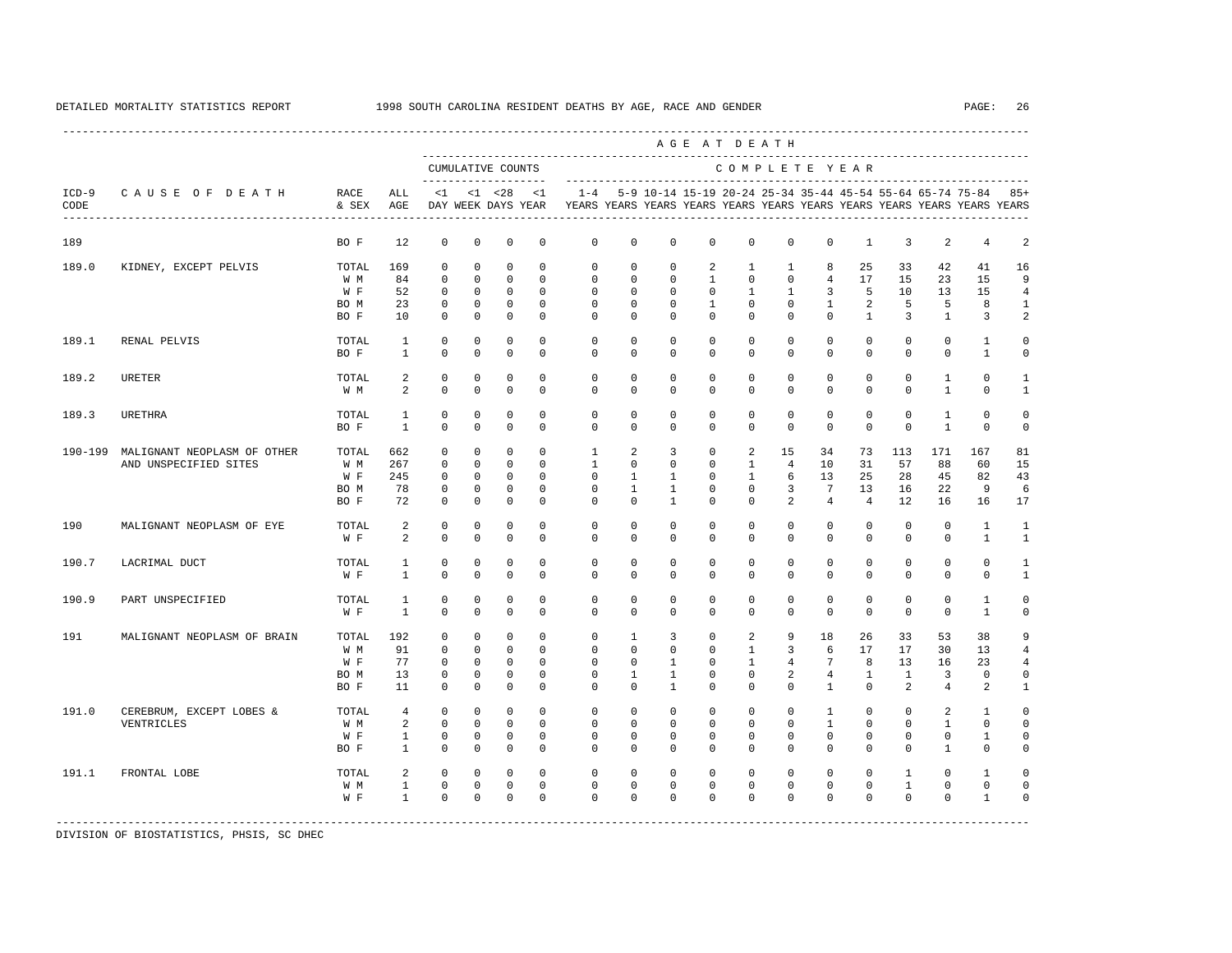|                 |                                                               |                                     |                                                     |                                                                   |                                                                     |                                                                          |                                                                |                                                  |                                                       |                                                                | AGE AT DEATH                                                    |                                                    |                                                    |                                                         |                                                             |                                                           |                                                    |                                                                         |                                                                      |
|-----------------|---------------------------------------------------------------|-------------------------------------|-----------------------------------------------------|-------------------------------------------------------------------|---------------------------------------------------------------------|--------------------------------------------------------------------------|----------------------------------------------------------------|--------------------------------------------------|-------------------------------------------------------|----------------------------------------------------------------|-----------------------------------------------------------------|----------------------------------------------------|----------------------------------------------------|---------------------------------------------------------|-------------------------------------------------------------|-----------------------------------------------------------|----------------------------------------------------|-------------------------------------------------------------------------|----------------------------------------------------------------------|
|                 |                                                               |                                     |                                                     |                                                                   |                                                                     | CUMULATIVE COUNTS<br>-------------------                                 |                                                                |                                                  |                                                       |                                                                | --------------------------                                      |                                                    |                                                    |                                                         | COMPLETE YEAR                                               |                                                           |                                                    |                                                                         |                                                                      |
| $ICD-9$<br>CODE | CAUSE OF DEATH                                                | RACE<br>& SEX                       | ALL<br>AGE                                          | <1                                                                |                                                                     | $< 1$ $< 28$<br>DAY WEEK DAYS YEAR                                       | < 1                                                            | $1 - 4$                                          |                                                       |                                                                |                                                                 |                                                    |                                                    |                                                         |                                                             | 5-9 10-14 15-19 20-24 25-34 35-44 45-54 55-64 65-74 75-84 |                                                    | YEARS YEARS YEARS YEARS YEARS YEARS YEARS YEARS YEARS YEARS YEARS YEARS | $85+$                                                                |
| 191.2           | TEMPORAL LOBE                                                 | TOTAL<br>W M                        | $\mathbf{1}$<br>$\mathbf{1}$                        | $\mathsf 0$<br>$\Omega$                                           | $\mathbb O$<br>$\mathbf 0$                                          | $\mathbb O$<br>$\mathbf 0$                                               | $\mathbb O$<br>$\mathbf 0$                                     | 0<br>$\mathbf 0$                                 | $\mathbf 0$<br>$\Omega$                               | $\mathbf 0$<br>$\Omega$                                        | 0<br>$\Omega$                                                   | $\mathbf 0$<br>$\Omega$                            | $\mathbf 0$<br>$\Omega$                            | $\mathbf 0$<br>$\mathbf 0$                              | $\mathbb O$<br>$\mathbf{0}$                                 | $\mathbf 0$<br>$\mathbf 0$                                | $\circ$<br>$\mathbf 0$                             | 1<br>$\mathbf{1}$                                                       | $\mathbf 0$<br>$\mathbf 0$                                           |
| 191.3           | PARIETAL LOBE                                                 | TOTAL<br>W M                        | 2<br>2                                              | $\mathbf 0$<br>$\Omega$                                           | $\mathbf{0}$<br>$\Omega$                                            | $\mathbf{0}$<br>$\mathbf 0$                                              | $\mathbf{0}$<br>$\Omega$                                       | $\mathbf 0$<br>$\Omega$                          | $\mathbf 0$<br>$\Omega$                               | $\mathbf 0$<br>$\Omega$                                        | $\mathbf 0$<br>$\Omega$                                         | $\mathbf 0$<br>$\Omega$                            | $\mathbf 0$<br>$\Omega$                            | $\mathbf 0$<br>$\Omega$                                 | $\mathbf{1}$<br>$\mathbf{1}$                                | $\mathbf 0$<br>$\Omega$                                   | 1<br>$\mathbf{1}$                                  | $\mathbf 0$<br>$\mathbf 0$                                              | $\mathbf 0$<br>$\mathbf 0$                                           |
| 191.6           | CEREBELLUM                                                    | TOTAL<br>W F<br>BO M<br>BO F        | 3<br>$\mathbf{1}$<br>$\mathbf{1}$<br>$\overline{1}$ | $\Omega$<br>$\Omega$<br>$\Omega$<br>$\Omega$                      | $\Omega$<br>$\Omega$<br>$\Omega$<br>$\Omega$                        | $\Omega$<br>$\Omega$<br>$\mathbf 0$<br>$\Omega$                          | $\Omega$<br>$\Omega$<br>$\Omega$<br>$\Omega$                   | $\Omega$<br>$\Omega$<br>$\Omega$<br>$\Omega$     | $\Omega$<br>$\Omega$<br>$\Omega$<br>$\Omega$          | $\overline{1}$<br>$\Omega$<br>1<br>$\Omega$                    | $\Omega$<br>$\Omega$<br>$\Omega$<br>$\Omega$                    | $\Omega$<br>$\Omega$<br>$\mathbf 0$<br>$\Omega$    | $\Omega$<br>$\Omega$<br>$\mathbf 0$<br>$\Omega$    | $\Omega$<br>$\Omega$<br>$\mathbf 0$<br>$\Omega$         | $\Omega$<br>$\Omega$<br>$\mathbf{0}$<br>$\Omega$            | 2<br>$\mathbf{1}$<br>$\mathbf 0$<br>$\mathbf{1}$          | $\Omega$<br>$\Omega$<br>$\mathbf 0$<br>$\mathbf 0$ | $\Omega$<br>$\Omega$<br>$\mathbf 0$<br>$\Omega$                         | $\mathbf 0$<br>$\mathbf 0$<br>$\mathbf 0$<br>$\mathbf 0$             |
| 191.7           | BRAIN STEM                                                    | TOTAL<br>BO M                       | $\mathbf{1}$<br>$\mathbf{1}$                        | $\mathsf 0$<br>$\mathbf 0$                                        | $\mathbb O$<br>$\mathbf{0}$                                         | $\mathbb O$<br>$\mathbf{0}$                                              | $\mathbf{0}$<br>$\mathbf 0$                                    | 0<br>0                                           | $\mathbf{1}$<br>1                                     | $\mathbf 0$<br>0                                               | $\mathbf 0$<br>$\mathbf{0}$                                     | $\mathbf 0$<br>$\mathbf 0$                         | $\mathbf 0$<br>0                                   | $\mathbf 0$<br>$\mathbf 0$                              | $\mathbf 0$<br>$\mathbf{0}$                                 | $\circ$<br>$\mathbf 0$                                    | $\mathbf 0$<br>$\mathbf 0$                         | $\mathbf 0$<br>$^{\circ}$                                               | $\mathbf 0$<br>$\mathbf 0$                                           |
| 191.8           | <b>OTHER</b>                                                  | TOTAL<br>W M                        | $\mathbf{1}$<br><sup>1</sup>                        | $\mathbf 0$<br>$\mathbf 0$                                        | $\mathbf{0}$<br>$\mathbf 0$                                         | $\mathbf{0}$<br>$\mathbf 0$                                              | $\mathbf 0$<br>$\mathbf 0$                                     | $\mathbf 0$<br>$\mathbf 0$                       | $\mathbf 0$<br>0                                      | $\mathbf 0$<br>$\mathbf 0$                                     | $\mathbf 0$<br>$\mathbf 0$                                      | $\mathbf 0$<br>$\mathbf 0$                         | $\mathbf 0$<br>$\mathbf 0$                         | $\mathbf 0$<br>$\mathbf 0$                              | $\mathbb O$<br>$\mathbf{0}$                                 | $\mathbf{0}$<br>$\mathbf 0$                               | $\mathbf{1}$<br>$\mathbf{1}$                       | $\mathbf 0$<br>$\mathbf 0$                                              | $\mathbf 0$<br>$\mathbf 0$                                           |
| 191.9           | BRAIN, UNSPECIFIED                                            | TOTAL<br>W M<br>W F<br>BO M<br>BO F | 178<br>84<br>74<br>11<br>9                          | $\mathbf 0$<br>$\Omega$<br>$\mathbf 0$<br>$\mathbf 0$<br>$\Omega$ | $\mathbf{0}$<br>$\Omega$<br>$\mathbf 0$<br>$\mathbf{0}$<br>$\Omega$ | $\mathbf{0}$<br>$\mathbf{0}$<br>$\mathbf{0}$<br>$\mathbf{0}$<br>$\Omega$ | $\Omega$<br>$\Omega$<br>$\mathbf 0$<br>$\mathbf 0$<br>$\Omega$ | $\mathbf 0$<br>$\mathbf 0$<br>0<br>0<br>$\Omega$ | $\Omega$<br>$\Omega$<br>$\mathbf 0$<br>0<br>$\Omega$  | 2<br>$\Omega$<br>$\mathbf{1}$<br>$\mathbf 0$<br>$\overline{1}$ | $\mathbf 0$<br>$\Omega$<br>$\mathbf{0}$<br>$\Omega$<br>$\Omega$ | 2<br>$\mathbf{1}$<br>$\mathbf{1}$<br>0<br>$\Omega$ | 9<br>3<br>4<br>$\overline{a}$<br>$\Omega$          | 17<br>5<br>7<br>$\overline{4}$<br>$\mathbf{1}$          | 25<br>16<br>8<br>$\mathbf{1}$<br>$\Omega$                   | 30<br>16<br>12<br>1<br>$\overline{1}$                     | 49<br>27<br>16<br>3<br>3                           | 35<br>12<br>21<br>$\mathbf 0$<br>2                                      | 9<br>$\overline{4}$<br>$\overline{4}$<br>$\mathbf 0$<br>$\mathbf{1}$ |
| 192             | MALIGNANT NEOPLASM OF OTHER &<br>UNSPECIFIED PARTS OF NERVOUS | TOTAL<br>W M<br>W F<br>BO M         | 5<br>$\overline{2}$<br>2<br>$\mathbf{1}$            | $\mathbf 0$<br>$\Omega$<br>$\mathbf 0$<br>$\Omega$                | $\mathbf{0}$<br>$\Omega$<br>$\mathbf{0}$<br>$\Omega$                | $\mathbf 0$<br>$\Omega$<br>$\mathbf{0}$<br>$\mathbf 0$                   | $\Omega$<br>$\Omega$<br>$\mathbf{0}$<br>$\Omega$               | 1<br>$\mathbf{1}$<br>$\mathbf 0$<br>$\Omega$     | $\Omega$<br>$\Omega$<br>$\mathbf 0$<br>$\Omega$       | $\Omega$<br>$\Omega$<br>$\mathbf 0$<br>$\Omega$                | $\mathbf 0$<br>$\Omega$<br>$\mathbf{0}$<br>$\Omega$             | $\mathbf 0$<br>$\Omega$<br>0<br>$\Omega$           | $\mathbf 0$<br>$\Omega$<br>$\mathbf 0$<br>$\Omega$ | $\mathbf 0$<br>$\Omega$<br>$\mathbf 0$<br>$\Omega$      | $\mathbf 0$<br>$\Omega$<br>$\mathbf{0}$<br>$\Omega$         | $\mathbf{1}$<br>$\Omega$<br>$\mathbf{1}$<br>$\Omega$      | 3<br>$\mathbf{1}$<br>$\mathbf{1}$<br>$\mathbf{1}$  | $\mathbf 0$<br>$\Omega$<br>$\mathbf 0$<br>$\Omega$                      | $\mathbf 0$<br>$\mathbf 0$<br>$\mathbf 0$<br>$\mathbf 0$             |
| 192.0           | CRANIAL NERVES                                                | TOTAL<br>W F                        | $\mathbf{1}$<br>$\mathbf{1}$                        | $\Omega$<br>$\mathbf 0$                                           | $\Omega$<br>$\mathbf 0$                                             | $\Omega$<br>$\mathbf{0}$                                                 | $\Omega$<br>$\mathbf 0$                                        | $\Omega$<br>$\mathbf 0$                          | $\Omega$<br>$\mathbf 0$                               | $\Omega$<br>$\mathbf 0$                                        | $\Omega$<br>$\mathbf 0$                                         | $\Omega$<br>$\mathbf 0$                            | $\Omega$<br>$\mathbf 0$                            | $\mathbf 0$<br>$\mathbf 0$                              | $\mathbf{0}$<br>$\mathbf{0}$                                | $\overline{1}$<br>$\mathbf{1}$                            | $\mathbf 0$<br>$\mathbf 0$                         | $\Omega$<br>$\mathbf 0$                                                 | $\mathbf 0$<br>$\mathbf 0$                                           |
| 192.1           | CEREBRAL MENINGES                                             | TOTAL<br>W F<br>BO M                | 2<br>$\mathbf{1}$<br>$\mathbf{1}$                   | $\mathbf{0}$<br>$\mathbf 0$<br>$\mathbf 0$                        | $\mathbf{0}$<br>$\mathbf 0$<br>$\mathbf 0$                          | $\mathbf{0}$<br>$\mathbf{0}$<br>$\mathsf 0$                              | $\mathbf 0$<br>$\mathbf{0}$<br>$\mathbf 0$                     | 0<br>0<br>$\mathbf 0$                            | $^{\circ}$<br>$\mathbf 0$<br>0                        | $\mathbf{0}$<br>0<br>$\mathbf{0}$                              | $\mathbf 0$<br>$\mathbf 0$<br>$\mathbf 0$                       | 0<br>0<br>0                                        | 0<br>$^{\circ}$<br>$\mathbf 0$                     | $\mathbf 0$<br>$\mathbf 0$<br>$\mathbf 0$               | $\mathbf{0}$<br>$\mathbf{0}$<br>$\mathbb O$                 | 0<br>$\mathbf{0}$<br>$\mathbf 0$                          | 2<br>$\mathbf{1}$<br>$\mathbf{1}$                  | $\mathbf 0$<br>$\mathbf 0$<br>$\mathbf 0$                               | $\mathbf 0$<br>$\mathbf 0$<br>$\mathbf 0$                            |
| 192.2           | SPINAL CORD                                                   | TOTAL<br>W M                        | 2<br>2                                              | $\mathbf 0$<br>$\mathbf 0$                                        | $\mathbf 0$<br>$\mathbf 0$                                          | $\mathbf 0$<br>$\mathbf{0}$                                              | $\mathbf 0$<br>$\mathbf 0$                                     | $\mathbf{1}$<br>$\mathbf{1}$                     | $\mathbf 0$<br>0                                      | $\mathbf 0$<br>$\mathbf 0$                                     | $\mathbf 0$<br>$\mathbf 0$                                      | $\mathbf 0$<br>$\mathbf 0$                         | $\mathbf 0$<br>$\mathbf 0$                         | $\mathbf 0$<br>$\mathbf 0$                              | $\mathbf{0}$<br>$\mathbf{0}$                                | $\mathbf 0$<br>$\Omega$                                   | $\mathbf{1}$<br>$\mathbf{1}$                       | $\mathbf 0$<br>$\mathbf 0$                                              | $\mathbf 0$<br>$\mathbf 0$                                           |
| 193             | MALIGNANT NEOPLASM OF THYROID<br>GLAND                        | TOTAL<br>W M<br>W F<br>BO F         | 17<br>6<br>6<br>5                                   | $\mathbf 0$<br>$\Omega$<br>$\mathbf{0}$<br>$\mathbf 0$            | $\mathbf 0$<br>$\Omega$<br>$\mathbf{0}$<br>$\mathbf 0$              | $\mathbf{0}$<br>$\mathbf{0}$<br>$\mathbf{0}$<br>$\mathbf{0}$             | $\mathbf{0}$<br>$\Omega$<br>$\mathbf{0}$<br>$\mathbf 0$        | $\mathbf 0$<br>$\Omega$<br>0<br>0                | $\mathbf 0$<br>$\Omega$<br>$\mathbf 0$<br>$\mathbf 0$ | $\mathbf 0$<br>$\Omega$<br>$\mathbf{0}$<br>$\mathbf 0$         | $\mathbf 0$<br>$\Omega$<br>0<br>$\mathbf 0$                     | $\mathbf 0$<br>$\Omega$<br>0<br>$^{\circ}$         | $\mathbf 0$<br>$\mathbf 0$<br>0<br>0               | $\mathbf 0$<br>$\mathbf 0$<br>$^{\circ}$<br>$\mathbf 0$ | $\mathbf 0$<br>$\mathbf{0}$<br>$\mathbf{0}$<br>$\mathbf{0}$ | 2<br>2<br>$\mathbf 0$<br>$\mathbf{0}$                     | 5<br>3<br>2<br>$\mathbf 0$                         | $7\phantom{.0}$<br>$\mathbf{1}$<br>3<br>$\overline{3}$                  | 3<br>$\mathbf 0$<br>$\mathbf{1}$<br>$\overline{a}$                   |
| 194             | MALIGNANT NEOPLASM OF OTHER<br>ENDOCRINE GLANDS & RELATED     | TOTAL<br>W M<br>W F                 | 13<br>5<br>6                                        | $\mathbf 0$<br>$\mathbf 0$<br>$\Omega$                            | $\Omega$<br>$\mathbf 0$<br>$\Omega$                                 | $\mathbf{0}$<br>$\mathbf{0}$<br>$\Omega$                                 | $\Omega$<br>$\mathbf 0$<br>$\Omega$                            | $\Omega$<br>$\mathbf 0$<br>$\Omega$              | $\mathbf{1}$<br>$\mathbf 0$<br>$\mathbf{1}$           | $\Omega$<br>$\mathbf{0}$<br>$\Omega$                           | $\Omega$<br>$\mathbf 0$<br>$\Omega$                             | $\Omega$<br>0<br>$\Omega$                          | $\Omega$<br>$\mathbf 0$<br>$\Omega$                | $\Omega$<br>$\mathbf 0$<br>$\Omega$                     | 2<br>$\mathbf{0}$<br>$\overline{a}$                         | $\overline{4}$<br>3<br>$\mathbf{1}$                       | $\mathbf{1}$<br>$\mathsf{O}$<br>$\mathbf{1}$       | $\overline{4}$<br>$\overline{a}$<br>$\mathbf{1}$                        | 1<br>$\mathbf 0$<br>$\mathbb O$                                      |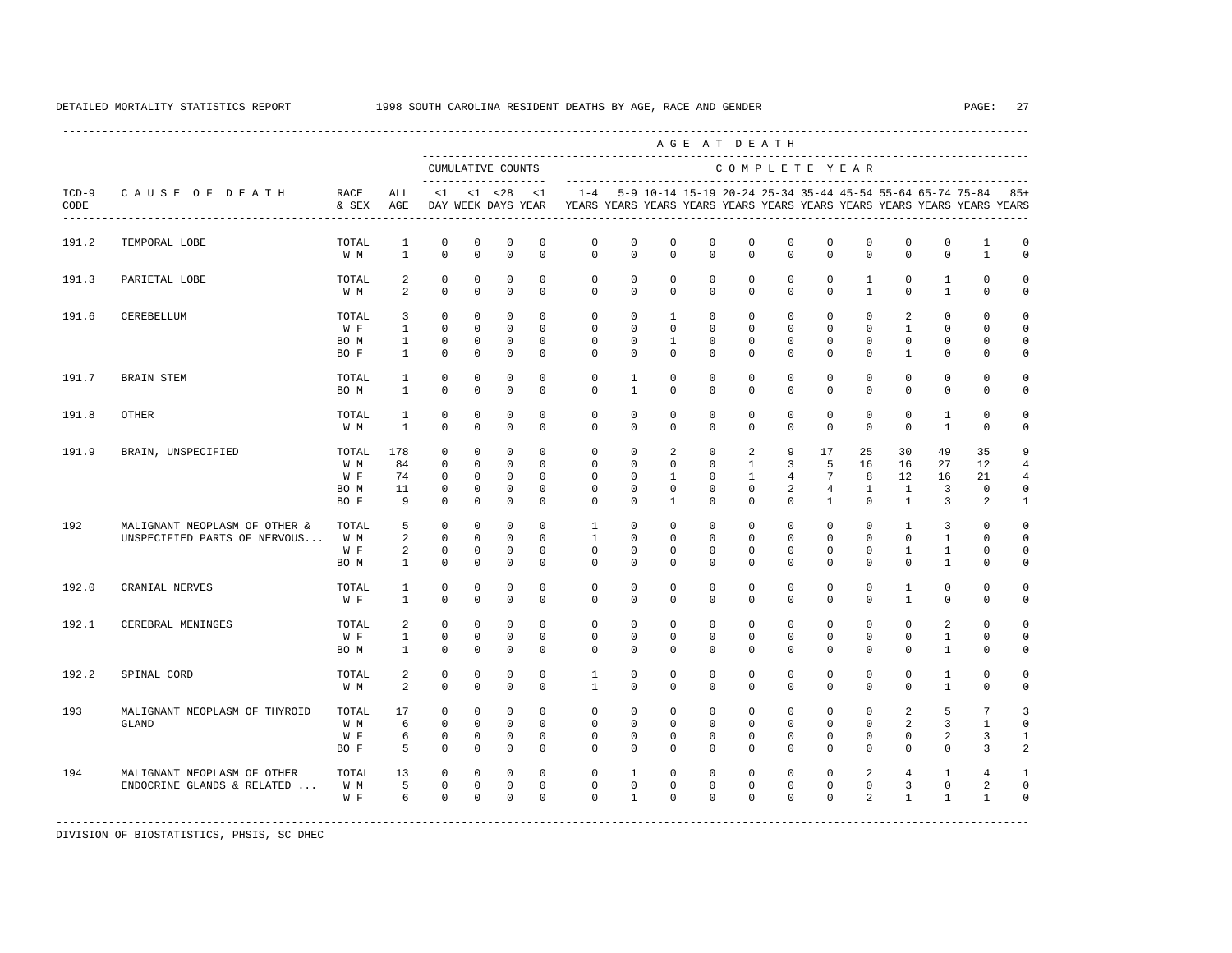|                 |                                                     |               |                |             |              |                                           |              |                                                                                    |              |                                                               |              | AGE AT DEATH  |                |                          |                                 |                |                 |                |              |
|-----------------|-----------------------------------------------------|---------------|----------------|-------------|--------------|-------------------------------------------|--------------|------------------------------------------------------------------------------------|--------------|---------------------------------------------------------------|--------------|---------------|----------------|--------------------------|---------------------------------|----------------|-----------------|----------------|--------------|
|                 |                                                     |               |                |             |              | CUMULATIVE COUNTS<br>-------------------- |              |                                                                                    |              |                                                               |              | COMPLETE YEAR |                |                          | _______________________________ |                |                 |                |              |
| $ICD-9$<br>CODE | CAUSE OF DEATH<br>--------------------------------- | RACE<br>& SEX | ALL<br>AGE     |             |              | $<1$ $<1$ $<28$<br>DAY WEEK DAYS YEAR     | <1           | $1 - 4$<br>YEARS YEARS YEARS YEARS YEARS YEARS YEARS YEARS YEARS YEARS YEARS YEARS |              | 5-9 10-14 15-19 20-24 25-34 35-44 45-54 55-64 65-74 75-84 85+ |              |               |                |                          |                                 |                |                 |                |              |
| 194             |                                                     | BO F          | 2              | $\Omega$    | $\mathbf 0$  | $\Omega$                                  | $\Omega$     | $\mathbf 0$                                                                        | $\Omega$     | $\Omega$                                                      | $\Omega$     | $\Omega$      | $\Omega$       | $\Omega$                 | $\Omega$                        | $\mathbf 0$    | $\mathbf 0$     | $\mathbf{1}$   | $\mathbf{1}$ |
| 194.0           | SUPRARENAL GLAND                                    | TOTAL         | 11             | 0           | $\mathbf{0}$ | $\mathbf{0}$                              | $\Omega$     | 0                                                                                  | $\mathbf{1}$ | $\mathbf{0}$                                                  | $\mathbf{0}$ | $\mathbf 0$   | $\circ$        | $\circ$                  | 2                               | 3              | $\mathbf{1}$    | 3              | -1           |
|                 |                                                     | W M           | 5              | $\Omega$    | $\Omega$     | $\Omega$                                  | $\Omega$     | $\Omega$                                                                           | $\Omega$     | $\Omega$                                                      | $\Omega$     | $\Omega$      | $\Omega$       | $\Omega$                 | $\Omega$                        | $\overline{3}$ | $\Omega$        | 2              | $\mathbf 0$  |
|                 |                                                     | W F           | 5              | $\mathbf 0$ | $\mathbf 0$  | $\mathbf 0$                               | $\mathbf 0$  | $\mathbf 0$                                                                        | $\mathbf{1}$ | $\mathbf{0}$                                                  | $\mathbf{0}$ | $\mathbf 0$   | $\mathbf 0$    | $\mathbf 0$              | 2                               | $\mathbf 0$    | $\mathbf{1}$    | $\mathbf{1}$   | $\mathbf 0$  |
|                 |                                                     | BO F          | $\mathbf{1}$   | $\mathbf 0$ | $\mathbf 0$  | $\mathbf 0$                               | $\mathbf{0}$ | $\mathbf 0$                                                                        | $\mathbf{0}$ | $\mathbf{0}$                                                  | $\circ$      | $\mathbf 0$   | $\circ$        | $\mathbf 0$              | $\mathbf 0$                     | $\mathbf 0$    | $\mathbf 0$     | $\mathbf 0$    | 1            |
| 194.3           | PITUITARY GLAND &                                   | TOTAL         | $\mathbf{1}$   | $\mathbf 0$ | $\mathbf{0}$ | $\mathbf{0}$                              | $\Omega$     | $\mathbf 0$                                                                        | $\mathbf 0$  | $\mathbf{0}$                                                  | $\mathbf{0}$ | $\mathbf 0$   | $\mathbf 0$    | $\mathbf 0$              | $\mathbf 0$                     | $\mathbf 0$    | $\mathbf 0$     | $\mathbf{1}$   | $\Omega$     |
|                 | CRANIOPHARYNGEAL DUCT                               | BO F          | $\overline{1}$ | $\Omega$    | $\Omega$     | $\Omega$                                  | $\Omega$     | $\Omega$                                                                           | $\Omega$     | $\Omega$                                                      | $\circ$      | $\Omega$      | $\Omega$       | $\Omega$                 | $\Omega$                        | $\Omega$       | $\mathbf 0$     | $\mathbf{1}$   | $\mathbf 0$  |
| 194.9           | SITE UNSPECIFIED                                    | TOTAL         | 1              | $\mathbf 0$ | $\Omega$     | $\mathbf{0}$                              | $\Omega$     | $\Omega$                                                                           | $\Omega$     | $\Omega$                                                      | $\Omega$     | $\Omega$      | $\Omega$       | $\Omega$                 | $\Omega$                        | $\mathbf{1}$   | $\Omega$        | $\mathbf 0$    | $\Omega$     |
|                 |                                                     | W F           | $\overline{1}$ | $\Omega$    | $\Omega$     | $\Omega$                                  | $\Omega$     | $\Omega$                                                                           | $\Omega$     | $\Omega$                                                      | $\Omega$     | $\Omega$      | $\Omega$       | $\Omega$                 | $\Omega$                        | $\overline{1}$ | $\mathbf 0$     | $\Omega$       | $\Omega$     |
| 195             | MALIGNANT NEOPLASM OF OTHER &                       | TOTAL         | 53             | $\Omega$    | $\Omega$     | $\Omega$                                  | $\Omega$     | $\Omega$                                                                           | $\Omega$     | $\Omega$                                                      | $\Omega$     | $\Omega$      | $\Omega$       | 3                        | 10                              | 9              | 12              | 11             |              |
|                 | ILL-DEFINED SITES                                   | W M           | 25             | $\Omega$    | $\Omega$     | $\Omega$                                  | $\cap$       | $\Omega$                                                                           | $\mathbf{0}$ | $\Omega$                                                      | $\Omega$     | $\mathbf{0}$  | $\circ$        | $\mathbf{1}$             | $\overline{3}$                  | 5              | 8               | 8              | $\Omega$     |
|                 |                                                     | W F           | 15             | $\mathbf 0$ | $\Omega$     | $\Omega$                                  | $\Omega$     | $\Omega$                                                                           | $\Omega$     | $\Omega$                                                      | $\Omega$     | $\Omega$      | $\Omega$       | $\mathbf{1}$             | $\overline{1}$                  | $\overline{1}$ | $\mathbf{1}$    | 3              | 8            |
|                 |                                                     | BO M          | 9              | $\circ$     | $\circ$      | $\mathbf 0$                               | $\Omega$     | $\mathbf 0$                                                                        | $\mathbf 0$  | $\circ$                                                       | $\circ$      | $\mathbf{0}$  | $\circ$        | $\mathbf{1}$             | 5                               | $\mathbf{1}$   | 2               | $\mathbf 0$    | $\Omega$     |
|                 |                                                     | BO F          | $\overline{4}$ | $\Omega$    | $\Omega$     | $\Omega$                                  | $\Omega$     | $\Omega$                                                                           | $\Omega$     | $\Omega$                                                      | $\Omega$     | $\Omega$      | $\Omega$       | $\Omega$                 | $\mathbf{1}$                    | $\mathfrak{L}$ | $\mathbf{1}$    | $\Omega$       | $\Omega$     |
| 195.0           | HEAD, FACE & NECK                                   | TOTAL         | 25             | $\Omega$    | $\Omega$     | $\Omega$                                  | $\Omega$     | $\Omega$                                                                           | $\mathbf 0$  | $\Omega$                                                      | $\Omega$     | $\Omega$      | $\Omega$       | $\mathbf{1}$             | 8                               | $\overline{4}$ | $7\phantom{.0}$ | $\overline{4}$ | 1            |
|                 |                                                     | W M           | 15             | $\Omega$    | $\Omega$     | $\Omega$                                  | $\Omega$     | $\Omega$                                                                           | $\Omega$     | $\Omega$                                                      | $\Omega$     | $\Omega$      | $\Omega$       | $\mathbf{1}$             | $\overline{3}$                  | 2              | 6               | 3              | $\Omega$     |
|                 |                                                     | W F           | $\overline{3}$ | $\mathbf 0$ | $\mathbf 0$  | $\Omega$                                  | $\Omega$     | $\Omega$                                                                           | $\mathbf 0$  | $\Omega$                                                      | $\mathbf 0$  | $\mathbf 0$   | $\Omega$       | $\Omega$                 | $\Omega$                        | $\mathbf 0$    | $\mathbf{1}$    | $\mathbf{1}$   | $\mathbf{1}$ |
|                 |                                                     | BO M          | 5              | $\mathbf 0$ | $\mathbf{0}$ | $\mathbf 0$                               | $\mathbf{0}$ | $\mathbf 0$                                                                        | $\mathbf 0$  | $\mathbf{0}$                                                  | $\circ$      | $\mathbf 0$   | $\circ$        | $\circ$                  | $4\overline{ }$                 | $\mathbf{1}$   | 0               | 0              | $\Omega$     |
|                 |                                                     | BO F          | $\overline{2}$ | $\Omega$    | $\Omega$     | $\Omega$                                  | $\Omega$     | $\Omega$                                                                           | $\Omega$     | $\Omega$                                                      | $\Omega$     | $\Omega$      | $\Omega$       | $\Omega$                 | $\overline{1}$                  | $\overline{1}$ | $\Omega$        | $\Omega$       | $\Omega$     |
| 195.2           | ABDOMEN                                             | TOTAL         | 20             | $\mathbf 0$ | $\mathbf 0$  | $\mathbf 0$                               | $\Omega$     | $\mathbf 0$                                                                        | $\mathbf 0$  | $\mathbf{0}$                                                  | $\circ$      | $\mathbf{0}$  | $\circ$        | $\mathbf{1}$             | $\circ$                         | $\overline{3}$ | $\overline{4}$  | 6              |              |
|                 |                                                     | W M           | 8              | $\Omega$    | $\Omega$     | $\Omega$                                  | $\Omega$     | $\Omega$                                                                           | $\Omega$     | $\Omega$                                                      | $\Omega$     | $\Omega$      | $\Omega$       | $\Omega$                 | $\Omega$                        | 2              | $\mathbf{1}$    | 5              |              |
|                 |                                                     | W F           | 8              | $\mathbf 0$ | $\mathbf{0}$ | $\mathbf 0$                               | $\Omega$     | $\mathbf 0$                                                                        | $\mathbf 0$  | $\mathbf{0}$                                                  | $\mathbf 0$  | $\mathbf 0$   | $\mathbf 0$    | $\mathbf{1}$             | $\mathbf{0}$                    | $\mathbf 0$    | $\mathbf 0$     | $\mathbf{1}$   | 6            |
|                 |                                                     | BO M          | $\overline{a}$ | 0           | $\mathbf{0}$ | $\mathbf 0$                               | $\mathbf{0}$ | 0                                                                                  | $\mathbf 0$  | $\mathbf 0$                                                   | $\mathsf{O}$ | $\mathbf 0$   | $\circ$        | $\mathbf 0$              | 0                               | 0              | $\overline{a}$  | 0              | $\Omega$     |
|                 |                                                     | BO F          | $\overline{a}$ | $\Omega$    | $\Omega$     | $\Omega$                                  | $\Omega$     | $\Omega$                                                                           | $\Omega$     | $\Omega$                                                      | $\Omega$     | $\Omega$      | $\Omega$       | $\Omega$                 | $\Omega$                        | $\mathbf{1}$   | $\mathbf{1}$    | $\Omega$       | $\Omega$     |
| 195.3           | PELVIS                                              | TOTAL         | $\overline{4}$ | $\mathbf 0$ | $\mathbf{0}$ | $\mathbf{0}$                              | $\Omega$     | $\mathbf 0$                                                                        | $\mathbf 0$  | $\mathbf{0}$                                                  | $\mathbf{0}$ | $\mathbf 0$   | $\mathbf 0$    | $\circ$                  | 2                               | $\mathbf{1}$   | $\mathbf 0$     | $\mathbf 0$    |              |
|                 |                                                     | W F           | 3              | $\Omega$    | $\Omega$     | $\Omega$                                  | $\Omega$     | $\Omega$                                                                           | $\Omega$     | $\Omega$                                                      | $\Omega$     | $\Omega$      | $\Omega$       | $\Omega$                 | $\overline{1}$                  | $\overline{1}$ | $\Omega$        | $\Omega$       | $\mathbf{1}$ |
|                 |                                                     | BO M          | $\mathbf{1}$   | $\mathbf 0$ | $\mathbf 0$  | $\Omega$                                  | $\Omega$     | $\Omega$                                                                           | $\mathbf 0$  | $\Omega$                                                      | $\mathbf{0}$ | $\mathbf 0$   | $\Omega$       | $\Omega$                 | $\mathbf{1}$                    | $\Omega$       | $\mathbf 0$     | $\mathbf 0$    | $\Omega$     |
| 195.8           | OTHER SPECIFIED SITES                               | TOTAL         | $\overline{4}$ | $\Omega$    | $\Omega$     | $\Omega$                                  | $\cap$       | $\Omega$                                                                           | $\mathbf 0$  | $\Omega$                                                      | $\Omega$     | $\Omega$      | $\Omega$       | $\mathbf{1}$             | $\Omega$                        | $\mathbf{1}$   | $\mathbf{1}$    | $\mathbf{1}$   | $\Omega$     |
|                 |                                                     | W M           | $\overline{a}$ | $\mathbf 0$ | $\Omega$     | $\mathbf 0$                               | $\Omega$     | $\Omega$                                                                           | $\mathbf 0$  | $\mathbf{0}$                                                  | $\mathbf{0}$ | $\mathbf{0}$  | $\mathbf 0$    | $\mathbf 0$              | $\mathbf 0$                     | $\mathbf{1}$   | $\mathbf{1}$    | $\mathbf 0$    | $\Omega$     |
|                 |                                                     | W F           | $\mathbf{1}$   | 0           | 0            | $\mathbf{0}$                              | $\mathbf{0}$ | 0                                                                                  | $\mathbf 0$  | $\mathbf 0$                                                   | $\mathbf{0}$ | $\mathbf 0$   | $\mathbf 0$    | $\mathbf 0$              | $\mathbf 0$                     | $\mathbf 0$    | 0               | $\mathbf{1}$   | 0            |
|                 |                                                     | BO M          | $\mathbf{1}$   | $\Omega$    | $\Omega$     | $\Omega$                                  | $\Omega$     | $\Omega$                                                                           | $\Omega$     | $\Omega$                                                      | $\Omega$     | $\Omega$      | $\Omega$       | $\overline{1}$           | $\Omega$                        | $\mathbf{0}$   | $\mathbf 0$     | $\mathbf 0$    | $\mathbf 0$  |
| 199             | MALIGNANT NEOPLASM WITHOUT                          | TOTAL         | 380            | $\mathbf 0$ | $\mathbf 0$  | $\mathbf 0$                               | $\Omega$     | $\mathbf 0$                                                                        | $\mathbf 0$  | $\mathbf{0}$                                                  | $\mathsf{O}$ | $\mathbf 0$   | 6              | 13                       | 35                              | 64             | 97              | 106            | 59           |
|                 | SPECIFICATION OF SITE                               | W M           | 138            | $\Omega$    | $\Omega$     | $\Omega$                                  | $\Omega$     | $\Omega$                                                                           | $\circ$      | $\Omega$                                                      | $\Omega$     | $\circ$       | $\sim$ 1       | $\overline{\phantom{a}}$ | 11                              | 30             | 46              | 36             | 11           |
|                 |                                                     | W F           | 137            | $\mathbf 0$ | $\circ$      | $\overline{0}$                            | $\circ$      | $\mathbf 0$                                                                        | $\mathbf 0$  | $\mathbf{0}$                                                  | $\mathbf{0}$ | $\circ$       | 2              | 5                        | 14                              | 12             | 24              | 51             | 29           |
|                 |                                                     | BO M          | 55             | 0           | $\mathsf{O}$ | $\mathbb O$                               | $\mathbf{0}$ | $\mathbf 0$                                                                        | $\mathbf 0$  | $\mathbb O$                                                   | $\mathbf 0$  | $\mathsf 0$   | $\mathbf{1}$   | $\overline{a}$           | $7\phantom{.0}$                 | 14             | 16              | 9              | 6            |
|                 |                                                     | BO F          | 50             | $\Omega$    | $\Omega$     | $\Omega$                                  | $\Omega$     | $\Omega$                                                                           | $\Omega$     | $\Omega$                                                      | $\Omega$     | $\Omega$      | $\overline{a}$ | $\overline{3}$           | $\overline{3}$                  | 8              | 11              | 10             | 13           |
|                 |                                                     |               |                |             |              |                                           |              |                                                                                    |              |                                                               |              |               |                |                          |                                 |                |                 |                |              |

-----------------------------------------------------------------------------------------------------------------------------------------------------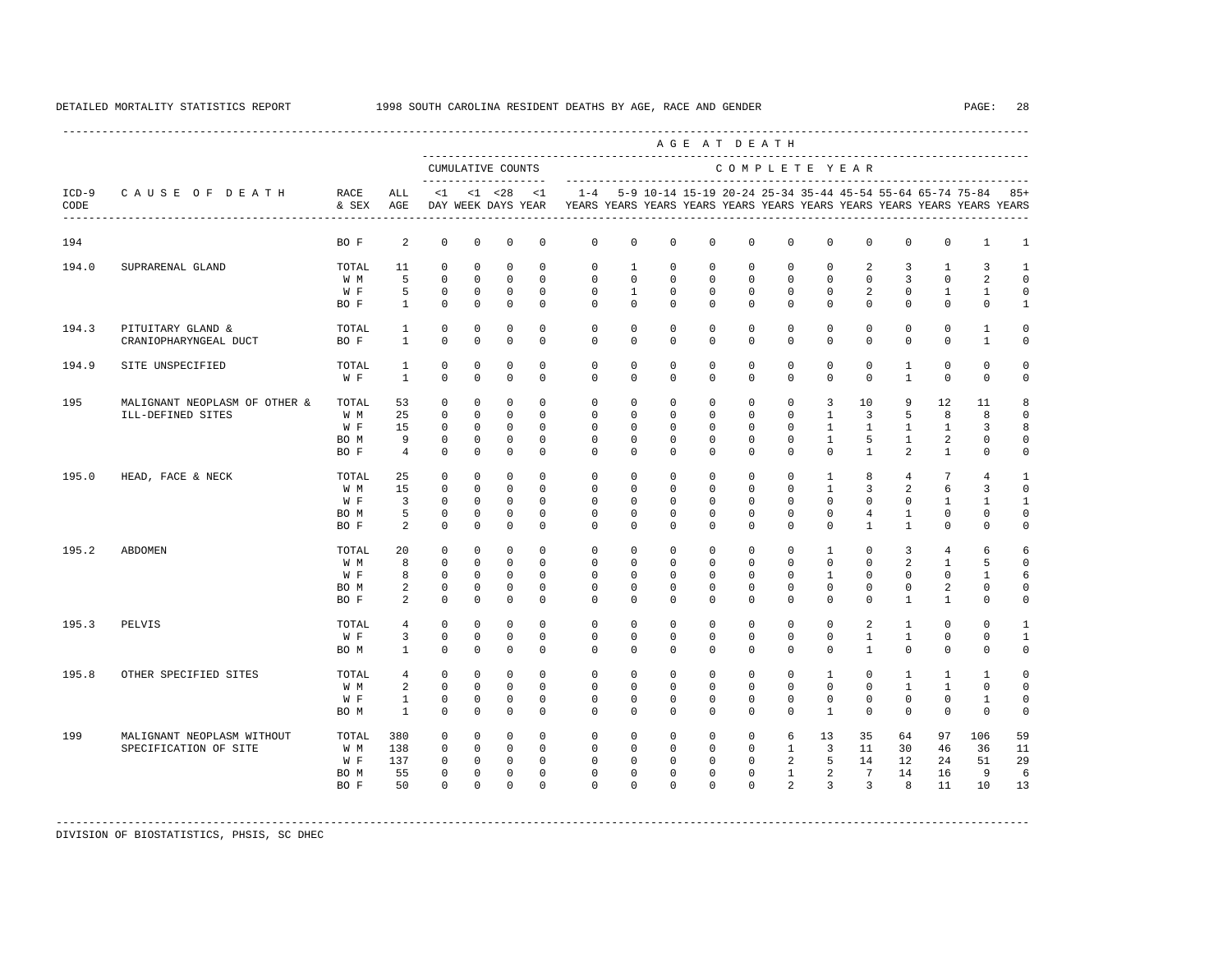---------------------------------------------------------------------------------------------------------------------------------------------------- A G E A T D E A T H --------------------------------------------------------------------------------------------- CUMULATIVE COUNTS C O M P L E T E Y E A R ------------------- ----------------------------------------------------------------------- ICD-9 C A U S E O F D E A T H RACE ALL <1 <1 <28 <1 1-4 5-9 10-14 15-19 20-24 25-34 35-44 45-54 55-64 65-74 75-84 85+ CODE & SEX AGE DAY WEEK DAYS YEAR YEARS YEARS YEARS YEARS YEARS YEARS YEARS YEARS YEARS YEARS YEARS YEARS ---------------------------------------------------------------------------------------------------------------------------------------------------- 199.0 DISSEMINATED TOTAL 7 0 0 0 0 0 0 0 0 0 1 0 1 1 0 3 1 W M 2 0 0 0 0 0 0 0 0 0 0 0 0 0 1 0 1 0 W F 1 0 0 0 0 0 0 0 0 0 0 0 0 0 0 1 0 BOM 2 0 0 0 0 0 0 0 0 0 0 0 0 1 0 0 1 0 BOF 2 0 0 0 0 0 0 0 0 0 0 0 0 0 0 1 199.1 OTHER TOTAL 373 0 0 0 0 0 0 0 0 0 5 13 34 63 97 103 58 W M 136 0 0 0 0 0 0 0 0 0 1 3 11 29 46 35 11 W F 136 0 0 0 0 0 0 0 0 0 2 5 14 12 24 50 29 BO M 53 0 0 0 0 0 0 0 0 0 1 2 6 14 16 8 6 BO F 48 0 0 0 0 0 0 0 0 0 1 3 3 8 11 10 12 200-208 MALIGNANT NEOPLASM OF LYMPHAT- TOTAL 798 0 0 0 0 0 6 7 4 11 20 26 57 127 204 246 90 IC AND HAEMATOPOIETIC TISSUE W M 300 0 0 0 0 0 1 2 2 3 8 9 22 55 78 87 33 W F 294 0 0 0 0 0 2 1 1 4 4 5 16 39 73 107 42 BO M 93 0 0 0 0 0 1 1 1 1 4 6 9 15 27 23 5 BO F 111 0 0 0 0 0 2 3 0 3 4 6 10 18 26 29 10 200 LYMPHOSARCOMA AND RETICULO TOTAL 13 0 0 0 0 0 0 0 0 0 0 2 1 3 4 2 1 SARCOMA W M 7 0 0 0 0 0 0 0 0 0 0 1 0 2 3 1 0 W F 4 0 0 0 0 0 0 0 0 0 0 0 0 1 0 1 1 0 1 BOM 1 0 0 0 0 0 0 0 0 0 0 0 0 0 0 1 0 BO F 1 0 0 0 0 0 0 0 0 0 0 0 1 0 0 0 0 200.0 RETICULOSARCOMA TOTAL 2 0 0 0 0 0 0 0 0 0 0 0 0 1 1 0 0 W M 1 0 0 0 0 0 0 0 0 0 0 0 0 1 0 0 0 W F 1 0 0 0 0 0 0 0 0 0 0 0 0 0 0 1 0 0 200.1 LYMPHOSARCOMA TOTAL 5 0 0 0 0 0 0 0 0 0 0 0 0 1 1 2 1 W M 2 0 0 0 0 0 0 0 0 0 0 0 0 0 1 1 0 W F 2 0 0 0 0 0 0 0 0 0 0 0 0 0 1 0 0 1 BO M 1 0 0 0 0 0 0 0 0 0 0 0 0 0 0 1 0 200.2 BURKITT'S TUMOUR TOTAL 3 0 0 0 0 0 0 0 0 0 0 2 1 0 0 0 0 W M 1 0 0 0 0 0 0 0 0 0 0 1 0 0 0 0 0 W F 1 0 0 0 0 0 0 0 0 0 0 1 0 0 0 0 0 BO F 1 0 0 0 0 0 0 0 0 0 0 0 1 0 0 0 0 200.8 OTHER NAMED VARIANTS TOTAL 3 0 0 0 0 0 0 0 0 0 0 0 0 1 2 0 0 W M 3 0 0 0 0 0 0 0 0 0 0 0 0 0 1 2 0 0 201 HODGKIN'S DISEASE TOTAL 16 0 0 0 0 0 0 0 0 2 4 3 0 1 5 1 0 W M 6 0 0 0 0 0 0 0 0 1 1 3 0 0 1 0 0 W F 8 0 0 0 0 0 0 0 0 0 0 3 0 0 1 3 1 0 BOM 1 0 0 0 0 0 0 0 0 0 0 0 0 0 1 0 0 BO F 1 0 0 0 0 0 0 0 0 1 0 0 0 0 0 0 0 -----------------------------------------------------------------------------------------------------------------------------------------------------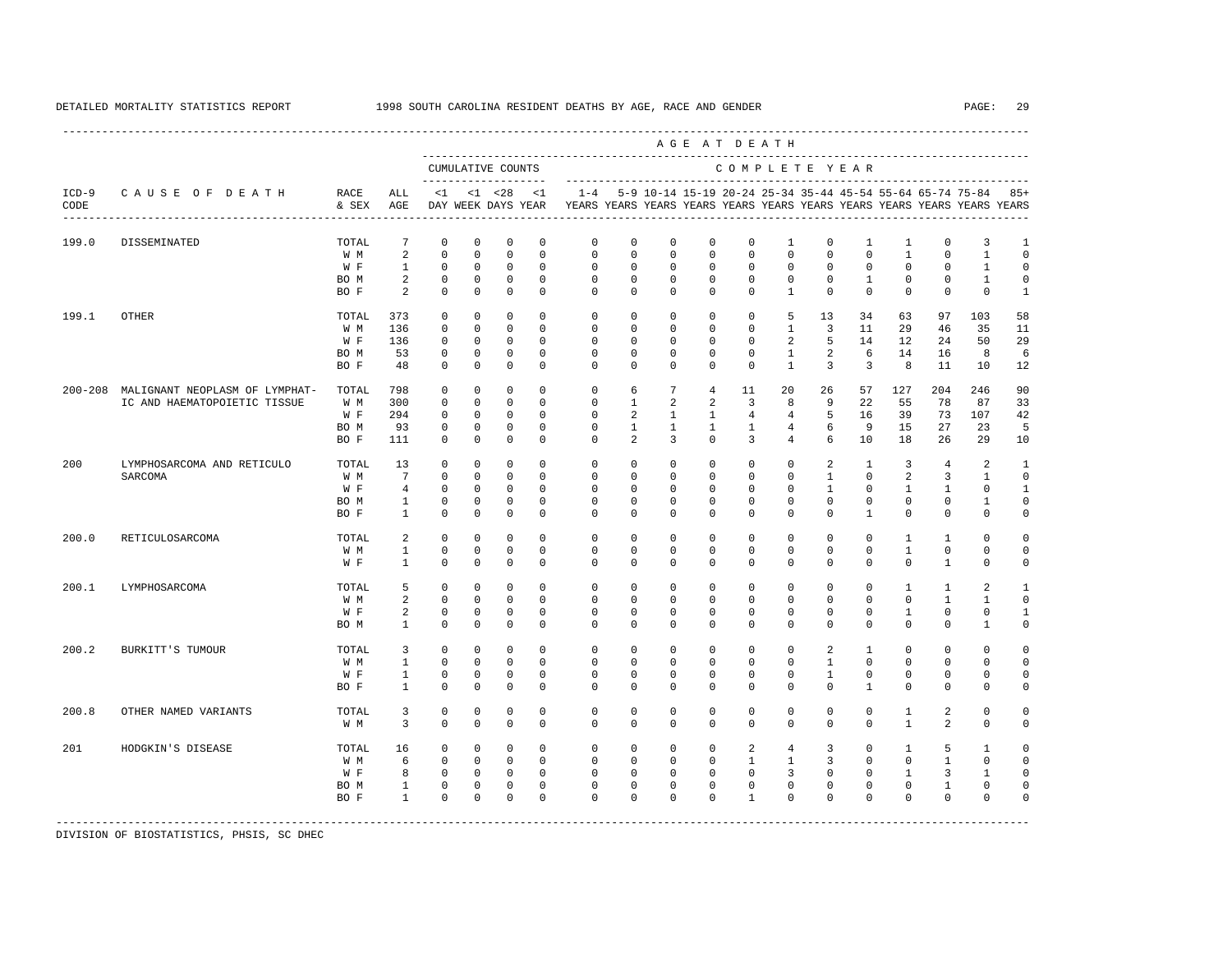|                 |                               |                 |                |              |              |                                    |              |             |              |              |              | AGE AT DEATH                                              |                |                |                |              |                   |                                                                         |                |
|-----------------|-------------------------------|-----------------|----------------|--------------|--------------|------------------------------------|--------------|-------------|--------------|--------------|--------------|-----------------------------------------------------------|----------------|----------------|----------------|--------------|-------------------|-------------------------------------------------------------------------|----------------|
|                 |                               |                 |                |              |              | CUMULATIVE COUNTS                  |              |             |              |              |              | COMPLETE YEAR                                             |                |                |                |              |                   |                                                                         |                |
| $ICD-9$<br>CODE | CAUSE OF DEATH                | RACE<br>& SEX   | ALL<br>AGE     | <1           |              | $< 1$ $< 28$<br>DAY WEEK DAYS YEAR | <1           | $1 - 4$     |              |              |              | 5-9 10-14 15-19 20-24 25-34 35-44 45-54 55-64 65-74 75-84 |                |                |                |              |                   | YEARS YEARS YEARS YEARS YEARS YEARS YEARS YEARS YEARS YEARS YEARS YEARS | $85+$          |
| 201.9           | UNSPECIFIED                   | TOTAL           | 16             | $\mathbf 0$  | $\mathbf{0}$ | $\mathbf 0$                        | $\mathbf 0$  | $\mathbf 0$ | $\mathbf 0$  | $\mathbf 0$  | $\mathbf 0$  | 2                                                         | $\overline{4}$ | 3              | $\mathbf 0$    | $\mathbf{1}$ | 5                 | $\mathbf{1}$                                                            | $\mathbf 0$    |
|                 |                               | W M             | 6              | $\Omega$     | $\mathbf{0}$ | $\mathbf{0}$                       | $\Omega$     | $\Omega$    | $\Omega$     | $\Omega$     | $\Omega$     | $\mathbf{1}$                                              | $\mathbf{1}$   | 3              | $\Omega$       | $\Omega$     | $\mathbf{1}$      | $\Omega$                                                                | $\Omega$       |
|                 |                               | W F             | 8              | $\Omega$     | $\Omega$     | $\Omega$                           | $\Omega$     | $\Omega$    | $\Omega$     | $\Omega$     | $\Omega$     | $\Omega$                                                  | 3              | $\Omega$       | $\Omega$       | $\mathbf{1}$ | 3                 | $\mathbf{1}$                                                            | $\Omega$       |
|                 |                               | BO M            | $\mathbf{1}$   | $\mathbf{0}$ | $\mathbf{0}$ | $\mathbb O$                        | $\mathbf{0}$ | $\mathbf 0$ | $\mathbf 0$  | $\mathbf{0}$ | $\mathbf{0}$ | $\mathbf{0}$                                              | $\mathbf 0$    | $\mathbf 0$    | $\mathbf{0}$   | $\mathbf{0}$ | $\mathbf{1}$      | $\mathbf 0$                                                             | $\mathbf 0$    |
|                 |                               | BO F            | $\mathbf{1}$   | $\Omega$     | $\mathbf{0}$ | $\mathbf{0}$                       | $\Omega$     | $\Omega$    | $\Omega$     | $\Omega$     | $\Omega$     | $\mathbf{1}$                                              | $\Omega$       | $\Omega$       | $\Omega$       | $\Omega$     | $\Omega$          | $\Omega$                                                                | $\mathbf 0$    |
| 202             | OTHER MALIGNANT NEOPLASM OF   | TOTAL           | 275            | $\mathbf 0$  | $\Omega$     | $\mathbf 0$                        | $\Omega$     | $\Omega$    | $\mathbf{1}$ | $\mathbf{1}$ | 2            | $\overline{4}$                                            | 5              | 10             | 22             | 45           | 70                | 88                                                                      | 27             |
|                 | LYMPHOID & HISTIOCYTIC TISSUE | W M             | 112            | $\mathbf 0$  | $\mathbf{0}$ | $\Omega$                           | $\Omega$     | $\Omega$    | $\Omega$     | $\mathbf{1}$ | $\mathbf{1}$ | $\Omega$                                                  | 2              | 2              | 11             | 21           | 35                | 30                                                                      | 9              |
|                 |                               | W F             | 114            | $\Omega$     | $\Omega$     | $\Omega$                           | $\Omega$     | $\Omega$    | $\Omega$     | $\Omega$     | $\mathbf{1}$ | 2                                                         | $\Omega$       | $\mathbf{1}$   | 5              | 16           | 2.6               | 49                                                                      | 14             |
|                 |                               | BO M            | 23             | $\mathbf{0}$ | $\mathbf{0}$ | $\mathbf 0$                        | $\mathbf{0}$ | $\mathbf 0$ | $\mathbf 0$  | $\mathbf{0}$ | $\mathbf{0}$ | $\mathbf{1}$                                              | $\mathbf{1}$   | $\overline{4}$ | 2              | 3            | 7                 | 3                                                                       | $\overline{a}$ |
|                 |                               | BO F            | 26             | $\Omega$     | $\mathbf{0}$ | $\mathbf{0}$                       | $\Omega$     | $\Omega$    | $\mathbf{1}$ | $\mathbf{0}$ | $\mathbf 0$  | $\mathbf{1}$                                              | $\overline{a}$ | 3              | $\overline{4}$ | 5            | 2                 | 6                                                                       | $\overline{2}$ |
| 202.0           | NODULAR LYMPHOMA              | TOTAL           | $\overline{2}$ | $\Omega$     | $\Omega$     | $\Omega$                           | $\Omega$     | $\Omega$    | $\Omega$     | $\Omega$     | $\Omega$     | $\Omega$                                                  | $\mathbf{1}$   | $\Omega$       | $\Omega$       | $\Omega$     | $\mathbf{1}$      | $\Omega$                                                                | $\Omega$       |
|                 |                               | W F             | $\mathbf{1}$   | $\Omega$     | $\Omega$     | $\Omega$                           | $\Omega$     | $\Omega$    | $\Omega$     | $\Omega$     | $\Omega$     | $\Omega$                                                  | $\Omega$       | $\Omega$       | $\Omega$       | $\Omega$     | $\mathbf{1}$      | $\Omega$                                                                | $\Omega$       |
|                 |                               | BO F            | $\mathbf{1}$   | $\mathbf{0}$ | $\mathbf{0}$ | $\mathbf{0}$                       | $\mathbf{0}$ | $\Omega$    | $\mathbf 0$  | $\mathbf{0}$ | $\mathbf{0}$ | $\Omega$                                                  | $\mathbf{1}$   | $\mathbf 0$    | $\mathbf{0}$   | $\Omega$     | $\mathbf 0$       | $\mathbf 0$                                                             | $\mathbf 0$    |
| 202.4           | LEUKAEMIC RETICULOENDO-       | TOTAL           | $\overline{2}$ | $\Omega$     | $\Omega$     | $\Omega$                           | $\Omega$     | $\Omega$    | $\Omega$     | $\Omega$     | $\Omega$     | $\Omega$                                                  | $\Omega$       | $\Omega$       | $\Omega$       | $\Omega$     | $\mathbf{1}$      | $\Omega$                                                                | $\mathbf{1}$   |
|                 | THELIOSIS                     | W M             | $\mathbf{1}$   | $\mathbf{0}$ | $\mathbf{0}$ | $\mathbf{0}$                       | $\mathbf{0}$ | $\mathbf 0$ | $\mathbf 0$  | $\mathbf{0}$ | $\mathbf{0}$ | $\mathbf 0$                                               | $\mathbf 0$    | $\mathbf 0$    | $\mathbf{0}$   | $\mathbf 0$  | $\mathbf 0$       | $\mathbf 0$                                                             | $\mathbf{1}$   |
|                 |                               | BO M            | $\mathbf{1}$   | $\Omega$     | $\mathbf{0}$ | $\Omega$                           | $\mathbf{0}$ | $\Omega$    | $\mathbf 0$  | $\mathbf{0}$ | $\mathbf{0}$ | $\mathbf 0$                                               | $\mathbf 0$    | $\Omega$       | $\mathbf{0}$   | $\Omega$     | $\mathbf{1}$      | $\mathbf 0$                                                             | $\mathbf 0$    |
| 202.8           | OTHER LYMPHOMAS               | TOTAL           | 270            | 0            | $\mathbf{0}$ | 0                                  | $\Omega$     | $\mathbf 0$ | $\mathbf{1}$ | $\mathbf{1}$ | 2            | $\overline{4}$                                            | $\overline{4}$ | 10             | 22             | 45           | 68                | 88                                                                      | 25             |
|                 |                               | W M             | 111            | $\mathbf 0$  | $\Omega$     | $\mathbf{0}$                       | $\Omega$     | $\mathbf 0$ | $\Omega$     | $\mathbf{1}$ | $\mathbf{1}$ | $\mathbf 0$                                               | 2              | 2              | 11             | 21           | 35                | 30                                                                      | 8              |
|                 |                               | W F             | 113            | $\Omega$     | $\Omega$     | $\Omega$                           | $\Omega$     | $\Omega$    | $\Omega$     | $\Omega$     | $\mathbf{1}$ | 2                                                         | $\mathbf 0$    | $\mathbf{1}$   | 5              | 16           | 25                | 49                                                                      | 14             |
|                 |                               | BO M            | 21             | 0            | $\mathbf{0}$ | $\mathbb O$                        | $\mathbf 0$  | $\mathbf 0$ | $\mathbf 0$  | $\mathbf 0$  | $\mathbf{0}$ | $\mathbf{1}$                                              | $\mathbf{1}$   | $\overline{4}$ | 2              | 3            | 6                 | 3                                                                       | $\mathbf{1}$   |
|                 |                               | BO F            | 25             | $\mathbf 0$  | $\mathbf{0}$ | $\mathbf{0}$                       | $\mathbf 0$  | $\mathbf 0$ | $\mathbf{1}$ | $\mathbf{0}$ | $\mathbf{0}$ | $\mathbf{1}$                                              | $\mathbf{1}$   | 3              | $\overline{4}$ | 5            | 2                 | 6                                                                       | $\overline{a}$ |
| 202.9           | OTHER & UNSPECIFIED           | TOTAL           | $\mathbf{1}$   | $\mathbf 0$  | $\mathbf 0$  | 0                                  | $\mathbf 0$  | $\mathbf 0$ | $\mathbf 0$  | $\mathbf 0$  | $\mathbf 0$  | $\mathbf 0$                                               | $\mathbf 0$    | $\mathbf 0$    | $\mathbf 0$    | $\mathbf 0$  | $\mathbf 0$       | $\mathbf 0$                                                             | $\mathbf{1}$   |
|                 |                               | BO M            | $\mathbf{1}$   | $\Omega$     | $\Omega$     | $\Omega$                           | $\Omega$     | $\Omega$    | $\Omega$     | $\Omega$     | $\Omega$     | $\Omega$                                                  | $\Omega$       | $\Omega$       | $\Omega$       | $\Omega$     | $\Omega$          | $\Omega$                                                                | $\mathbf{1}$   |
| 203             | MULTIPLE MYELOMA & IMMUNO-    | TOTAL           | 192            | $\mathbf 0$  | $\mathbf{0}$ | $\mathbf 0$                        | $\Omega$     | $\mathbf 0$ | $\mathbf 0$  | $\mathbf 0$  | $\mathbf 0$  | $\mathbf 0$                                               | $\mathbf 0$    | $\overline{4}$ | 12             | 37           | 65                | 58                                                                      | 16             |
|                 | PROLIFERATIVE NEOPLASMS       | W M             | 50             | $\Omega$     | $\Omega$     | $\Omega$                           | $\Omega$     | $\Omega$    | $\Omega$     | $\Omega$     | $\Omega$     | $\Omega$                                                  | $\Omega$       | $\Omega$       | $\overline{4}$ | 10           | 15                | 12                                                                      | 9              |
|                 |                               | W F             | 62             | $\mathbf 0$  | $\mathbf{0}$ | $\mathbf 0$                        | $\mathbf{0}$ | $\mathbf 0$ | $\mathbf 0$  | $\mathbf 0$  | $\mathbf 0$  | $\mathbf 0$                                               | $\mathbf 0$    | $\mathbf{1}$   | 5              | 8            | 22                | 23                                                                      | 3              |
|                 |                               | BO M            | 33             | $\mathbf 0$  | $\mathbf 0$  | $\mathbf 0$                        | $\mathbf 0$  | $\mathbf 0$ | $\mathbf 0$  | $\mathbf 0$  | $\mathbf 0$  | $\mathbf 0$                                               | $\mathbf 0$    | $\mathbf 0$    | 2              | 9            | $12 \overline{ }$ | 10                                                                      | $\mathbf 0$    |
|                 |                               | BO F            | 47             | $\Omega$     | $\Omega$     | $\Omega$                           | $\Omega$     | $\Omega$    | $\Omega$     | $\Omega$     | $\Omega$     | $\Omega$                                                  | $\Omega$       | 3              | $\mathbf{1}$   | 10           | 16                | 13                                                                      | 4              |
| 203.0           | MULTIPLE MYELOMA              | TOTAL           | 191            | $\mathbf 0$  | $\mathbf{0}$ | $\mathbf 0$                        | $\mathbf{0}$ | $\mathbf 0$ | $\mathbf 0$  | $\mathbf 0$  | $\mathbf 0$  | $\mathbf 0$                                               | $\mathbf 0$    | $\overline{4}$ | 11             | 37           | 65                | 58                                                                      | 16             |
|                 |                               | W M             | 49             | $\Omega$     | $\Omega$     | $\Omega$                           | $\Omega$     | $\Omega$    | $\Omega$     | $\Omega$     | $\Omega$     | $\Omega$                                                  | $\Omega$       | $\Omega$       | 3              | 10           | 15                | 12                                                                      | 9              |
|                 |                               | W F             | 62             | $\mathbf 0$  | $\mathbf 0$  | 0                                  | $\mathbf{0}$ | $\mathbf 0$ | $\mathbf 0$  | 0            | 0            | $\mathbf 0$                                               | $\mathbf 0$    | $\mathbf{1}$   | 5              | 8            | 22                | 23                                                                      | 3              |
|                 |                               | BO M            | 33             | $\mathbf 0$  | $\mathbf{0}$ | $\mathbf 0$                        | $\mathbf{0}$ | $\mathbf 0$ | $\mathbf 0$  | $\mathbf 0$  | $\mathbf 0$  | $\mathbf 0$                                               | $\mathbf 0$    | $\mathbf 0$    | 2              | 9            | 12                | 10                                                                      | $\mathbf 0$    |
|                 |                               | BO F            | 47             | $\mathbf{0}$ | $\mathbf{0}$ | $\mathbf 0$                        | $\mathbf{0}$ | $^{\circ}$  | $^{\circ}$   | $\mathbf{0}$ | $\mathbf{0}$ | 0                                                         | 0              | 3              | $\mathbf{1}$   | 10           | 16                | 13                                                                      | 4              |
| 203.1           | PLASMA CELL LEUKAEMIA         | TOTAL           | $\mathbf{1}$   | 0            | $\mathbf 0$  | 0                                  | $\mathbf 0$  | $\mathbf 0$ | $\mathbf 0$  | 0            | 0            | $\mathbf 0$                                               | $\mathbf 0$    | $\mathbf 0$    | $\mathbf{1}$   | 0            | $\circ$           | $\mathbf 0$                                                             | $\mathbf 0$    |
|                 |                               | W M             | $\mathbf{1}$   | $\mathbf{0}$ | $\mathbf{0}$ | $\mathbf{0}$                       | $\mathbf 0$  | $\mathbf 0$ | $\mathbf 0$  | $\mathbf{0}$ | $\mathbf 0$  | $\mathbf 0$                                               | 0              | $\mathbf 0$    | $\mathbf{1}$   | $\mathbf 0$  | $\mathbf 0$       | $\mathbf 0$                                                             | $\mathbf 0$    |
| 204             | LYMPHOID LEUKAEMIA            | TOTAL           | 88             | $\mathbf 0$  | $\mathbf 0$  | 0                                  | $\mathbf 0$  | $\mathbf 0$ | 1            | 1            | 1            | 1                                                         | 3              | 2              | 7              | 11           | 13                | 35                                                                      | 13             |
|                 |                               | W M             | 33             | $\mathbf{0}$ | $\mathbf{0}$ | $\mathbf{0}$                       | $\mathbf{0}$ | $\mathbf 0$ | $\mathbf 0$  | $\mathbf{1}$ | $\mathbf{0}$ | $\mathbf{1}$                                              | $\mathbf{1}$   | $\mathbf{1}$   | 3              | 5            | 3                 | 14                                                                      | $\overline{4}$ |
|                 |                               | --------------- |                |              |              |                                    |              |             |              |              |              |                                                           |                |                |                |              |                   |                                                                         |                |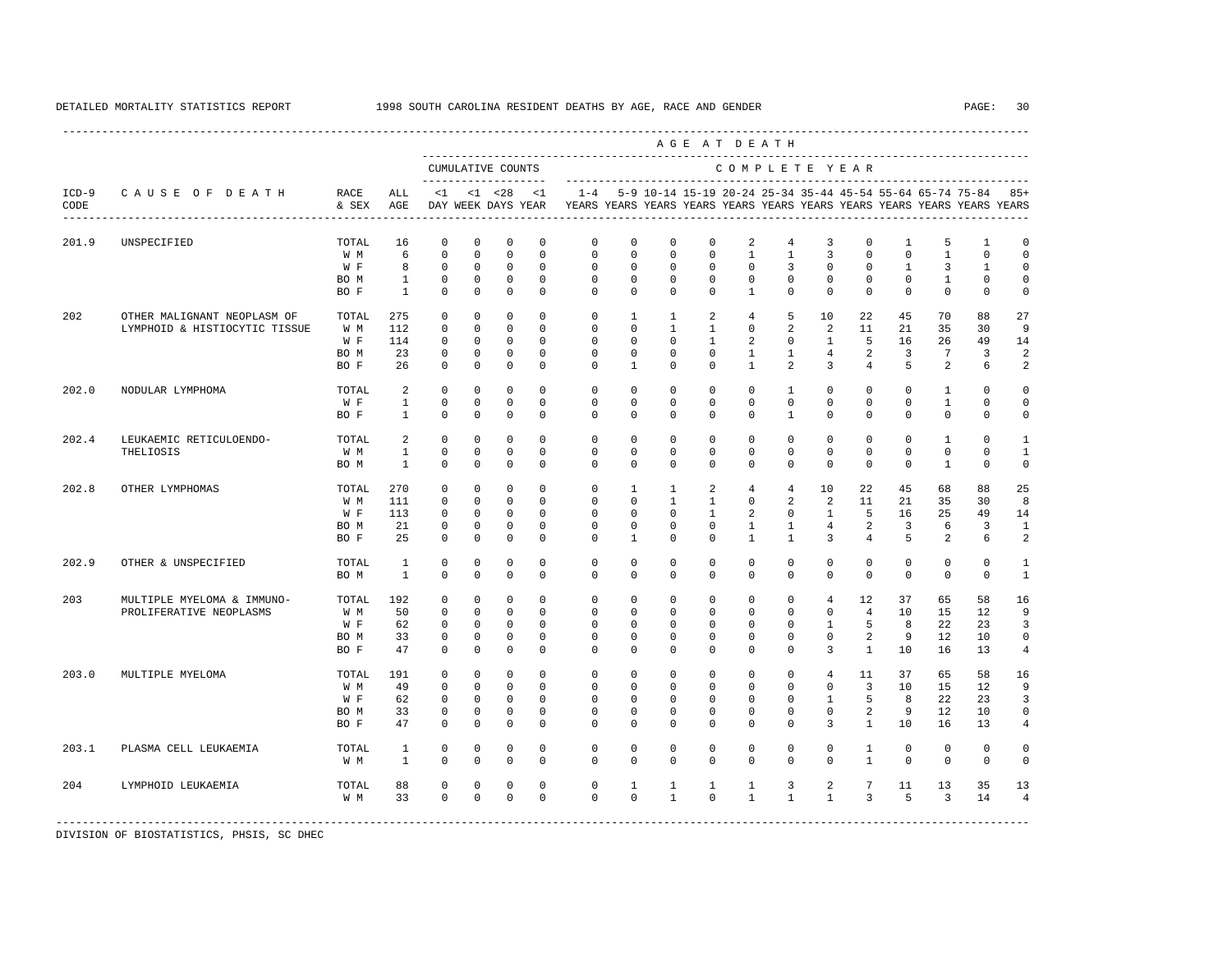---------------------------------------------------------------------------------------------------------------------------------------------------- A G E A T D E A T H --------------------------------------------------------------------------------------------- CUMULATIVE COUNTS C O M P L E T E Y E A R ------------------- ----------------------------------------------------------------------- ICD-9 C A U S E O F D E A T H RACE ALL <1 <1 <28 <1 1-4 5-9 10-14 15-19 20-24 25-34 35-44 45-54 55-64 65-74 75-84 85+ CODE & SEX AGE DAY WEEK DAYS YEAR YEARS YEARS YEARS YEARS YEARS YEARS YEARS YEARS YEARS YEARS YEARS YEARS ---------------------------------------------------------------------------------------------------------------------------------------------------- 204 W F 28 0 0 0 0 0 1 0 0 0 1 0 2 2 4 11 7<br>ROM 12 0 0 0 0 0 0 0 1 0 0 1 2 2 3 2 1  $\begin{array}{ccccccc} 0 & 0 & 0 & 0 \end{array}$  BO F 15 0 0 0 0 0 0 0 0 0 1 0 0 2 3 8 1 204.0 ACUTE TOTAL 20 0 0 0 0 0 1 1 1 1 3 1 2 2 2 5 1 W M 6 0 0 0 0 0 0 1 0 1 1 1 0 0 0 2 0 W F 11 0 0 0 0 0 1 0 0 0 1 0 2 2 2 2 1 BO M 1 0 0 0 0 0 0 0 1 0 0 0 0 0 0 0 0 BO F 2 0 0 0 0 0 0 0 0 0 1 0 0 0 0 1 0 204.1 CHRONIC TOTAL 61 0 0 0 0 0 0 0 0 0 0 0 4 9 10 26 12 W M 25 0 0 0 0 0 0 0 0 0 0 0 2 5 3 11 4 W F 15 0 0 0 0 0 0 0 0 0 0 0 0 0 2 7 6 BOM 10 0 0 0 0 0 0 0 0 0 0 0 0 2 2 3 2 1 BO F 11 0 0 0 0 0 0 0 0 0 0 0 0 2 2 6 1 204.9 UNSPECIFIED TOTAL 7 0 0 0 0 0 0 0 0 0 0 1 1 0 1 4 0 W M 2 0 0 0 0 0 0 0 0 0 0 0 1 0 0 1 0 W F 2 0 0 0 0 0 0 0 0 0 0 0 0 0 2 0 BO M 1 0 0 0 0 0 0 0 0 0 0 1 0 0 0 0 0 BO F 2 0 0 0 0 0 0 0 0 0 0 0 0 0 1 1 0 205 MYELOID LEUKAEMIA TOTAL 146 0 0 0 0 0 3 3 1 3 7 4 12 22 36 41 14 W M 65 0 0 0 0 0 1 0 1 1 4 1 4 13 16 20 4 W F 54 0 0 0 0 0 0 1 0 1 0 2 2 8 13 18 9 BO M 14 0 0 0 0 0 1 1 0 0 2 1 3 1 3 2 0 BO F 13 0 0 0 0 0 1 1 0 1 1 0 3 0 4 1 1 205.0 ACUTE TOTAL 106 0 0 0 0 0 3 3 1 3 4 2 8 16 27 30 9 W M 49 0 0 0 0 0 1 0 1 1 3 1 3 10 12 14 3 W F 41 0 0 0 0 0 0 1 0 1 0 1 2 6 10 14 6 BO M 7 0 0 0 0 0 1 1 0 0 0 0 1 0 2 2 0 BO F 9 0 0 0 0 0 1 1 0 1 1 0 2 0 3 0 0 205.1 CHRONIC TOTAL 36 0 0 0 0 0 0 0 0 0 3 2 4 5 7 10 5 W M 14 0 0 0 0 0 0 0 0 0 0 0 0 1 0 1 2 3 6 1<br>WF 11 0 0 0 0 0 0 0 0 0 0 0 1 0 2 2 3 3 W F 11 0 0 0 0 0 0 0 0 0 0 0 0 1 0 2 2 3 3 BO M 7 0 0 0 0 0 0 0 0 0 2 1 2 1 1 0 0 BO F 4 0 0 0 0 0 0 0 0 0 0 0 1 0 1 1 1 205.3 MYELOID SARCOMA TOTAL 1 0 0 0 0 0 0 0 0 0 0 0 0 0 1 0 0 W F 1 0 0 0 0 0 0 0 0 0 0 0 0 0 0 1 0 0 205.9 UNSPECIFIED TOTAL 3 0 0 0 0 0 0 0 0 0 0 0 0 1 1 1 0 W M 2 0 0 0 0 0 0 0 0 0 0 0 0 1 1 0 0 W F 1 0 0 0 0 0 0 0 0 0 0 0 0 0 0 1 0 -----------------------------------------------------------------------------------------------------------------------------------------------------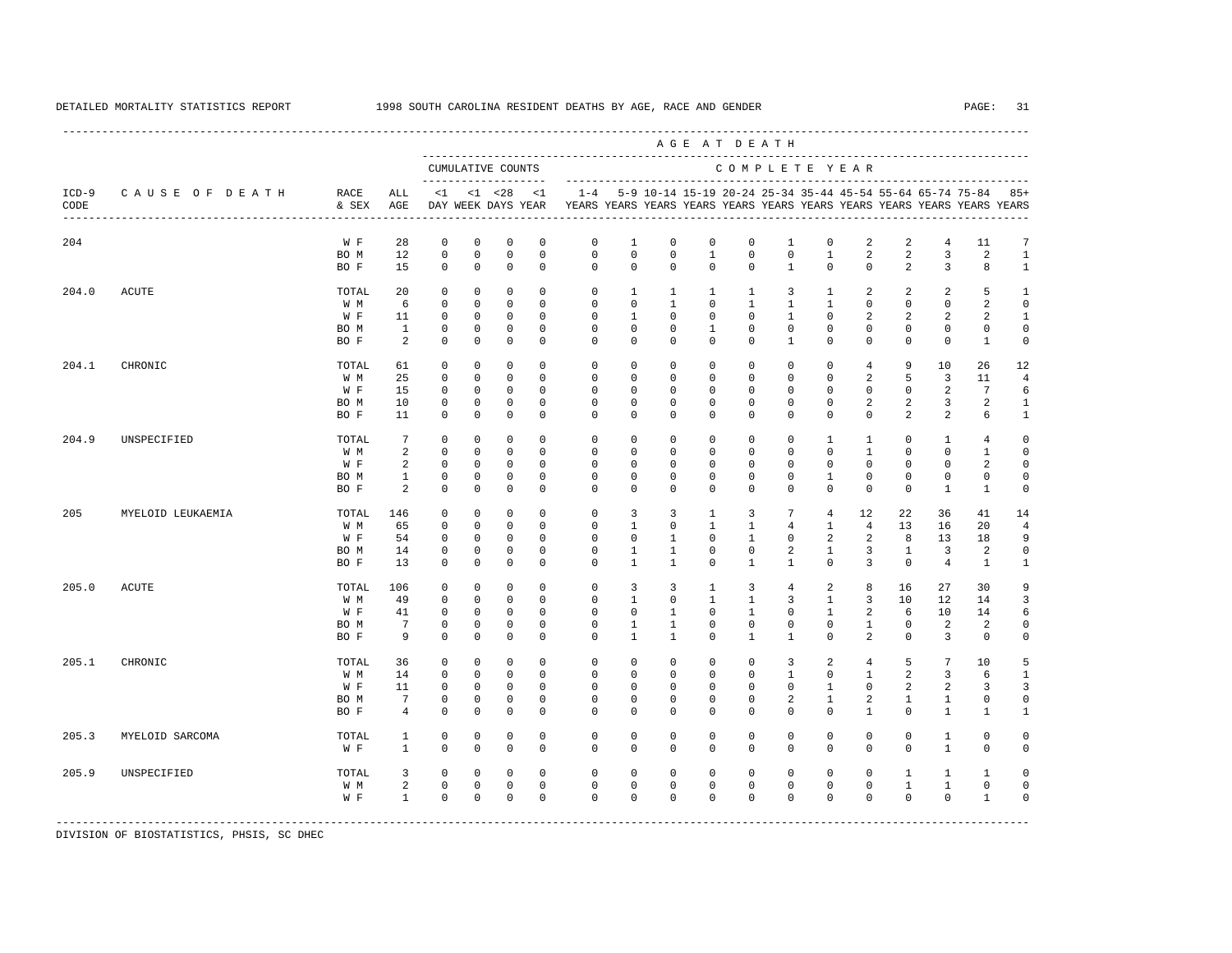----------------------------------------------------------------------------------------------------------------------------------------------------

 A G E A T D E A T H --------------------------------------------------------------------------------------------- CUMULATIVE COUNTS C O M P L E T E Y E A R ------------------- ----------------------------------------------------------------------- ICD-9 C A U S E O F D E A T H RACE ALL <1 <1 <28 <1 1-4 5-9 10-14 15-19 20-24 25-34 35-44 45-54 55-64 65-74 75-84 85+ CODE & SEX AGE DAY WEEK DAYS YEAR YEARS YEARS YEARS YEARS YEARS YEARS YEARS YEARS YEARS YEARS YEARS YEARS ---------------------------------------------------------------------------------------------------------------------------------------------------- 206 MONOCYTIC LEUKAEMIA TOTAL 4 0 0 0 0 0 0 1 0 0 0 0 0 0 0 1 2 W M 2 0 0 0 0 0 0 0 0 0 0 0 0 0 0 1 1 W F 1 0 0 0 0 0 0 0 0 0 0 0 0 0 0 0 1 BOF 1 0 0 0 0 0 0 1 0 0 0 0 0 0 0 0 0 0 206.0 ACUTE TOTAL 2 0 0 0 0 0 0 1 0 0 0 0 0 0 0 0 1 W F 1 0 0 0 0 0 0 0 0 0 0 0 0 0 0 0 1 BO F 1 0 0 0 0 0 0 1 0 0 0 0 0 0 0 0 0 206.1 CHRONIC TOTAL 2 0 0 0 0 0 0 0 0 0 0 0 0 0 0 1 1 W M 2 0 0 0 0 0 0 0 0 0 0 0 0 0 0 1 1 207 OTHER SPECIFIED LEUKAEMIA TOTAL 2 0 0 0 0 0 0 1 0 0 0 0 0 0 0 1 0 BO F 2 0 0 0 0 0 0 1 0 0 0 0 0 0 0 1 0 207.1 CHRONIC ERYTHRAEMIA TOTAL 1 0 0 0 0 0 0 0 0 0 0 0 0 0 0 1 0 BO F 1 0 0 0 0 0 0 0 0 0 0 0 0 0 0 1 0 207.8 OTHER TOTAL 1 0 0 0 0 0 0 1 0 0 0 0 0 0 0 0 0 BOF 1 0 0 0 0 0 0 1 0 0 0 0 0 0 0 0 0 0 208 LEUKAEMIA OF UNSPECIFIED CELL TOTAL 62 0 0 0 0 0 1 0 0 1 1 1 3 8 11 19 17 TYPE W M 25 0 0 0 0 0 0 0 0 0 0 1 0 4 5 9 6 W F 23 0 0 0 0 0 1 0 0 1 0 0 0 2 3 4 5 7 BOM 9 0 0 0 0 0 0 0 0 0 0 0 0 0 1 5 2 BO F 5 0 0 0 0 0 0 0 0 0 0 0 1 1 1 0 2 208.0 ACUTE TOTAL 32 0 0 0 0 0 0 0 0 1 0 0 1 4 11 7 8 W M 14 0 0 0 0 0 0 0 0 0 0 0 0 0 0 3 5 4 2 W F 12 0 0 0 0 0 0 0 0 0 1 0 0 0 0 1 4 2 4 BOM 3 0 0 0 0 0 0 0 0 0 0 0 0 0 1 1 1 BOF 3 0 0 0 0 0 0 0 0 0 0 0 0 1 0 1 0 1 208.1 CHRONIC TOTAL 3 0 0 0 0 0 0 0 0 0 0 0 0 1 0 0 2 W M 1 0 0 0 0 0 0 0 0 0 0 0 0 0 0 0 1 W F 2 0 0 0 0 0 0 0 0 0 0 0 0 0 1 0 0 1 208.9 UNSPECIFIED TOTAL 27 0 0 0 0 0 1 0 0 0 1 1 2 3 0 12 7 W M 10 0 0 0 0 0 0 0 0 0 0 0 0 1 0 1 0 5 3 W F 9 0 0 0 0 0 1 0 0 0 0 0 0 2 1 0 3 2 BO M 6 0 0 0 0 0 0 0 0 0 1 0 0 0 0 4 1 BOF 2 0 0 0 0 0 0 0 0 0 0 0 0 0 1 0 0 1 210-229 BENIGN NEOPLASMS TOTAL 30 0 0 0 0 0 0 0 1 0 2 1 0 2 8 8 8 W M 8 0 0 0 0 0 0 0 0 0 0 1 0 0 5 2 0 W F 10 0 0 0 0 0 0 0 0 1 0 0 0 0 0 1 2 5 -----------------------------------------------------------------------------------------------------------------------------------------------------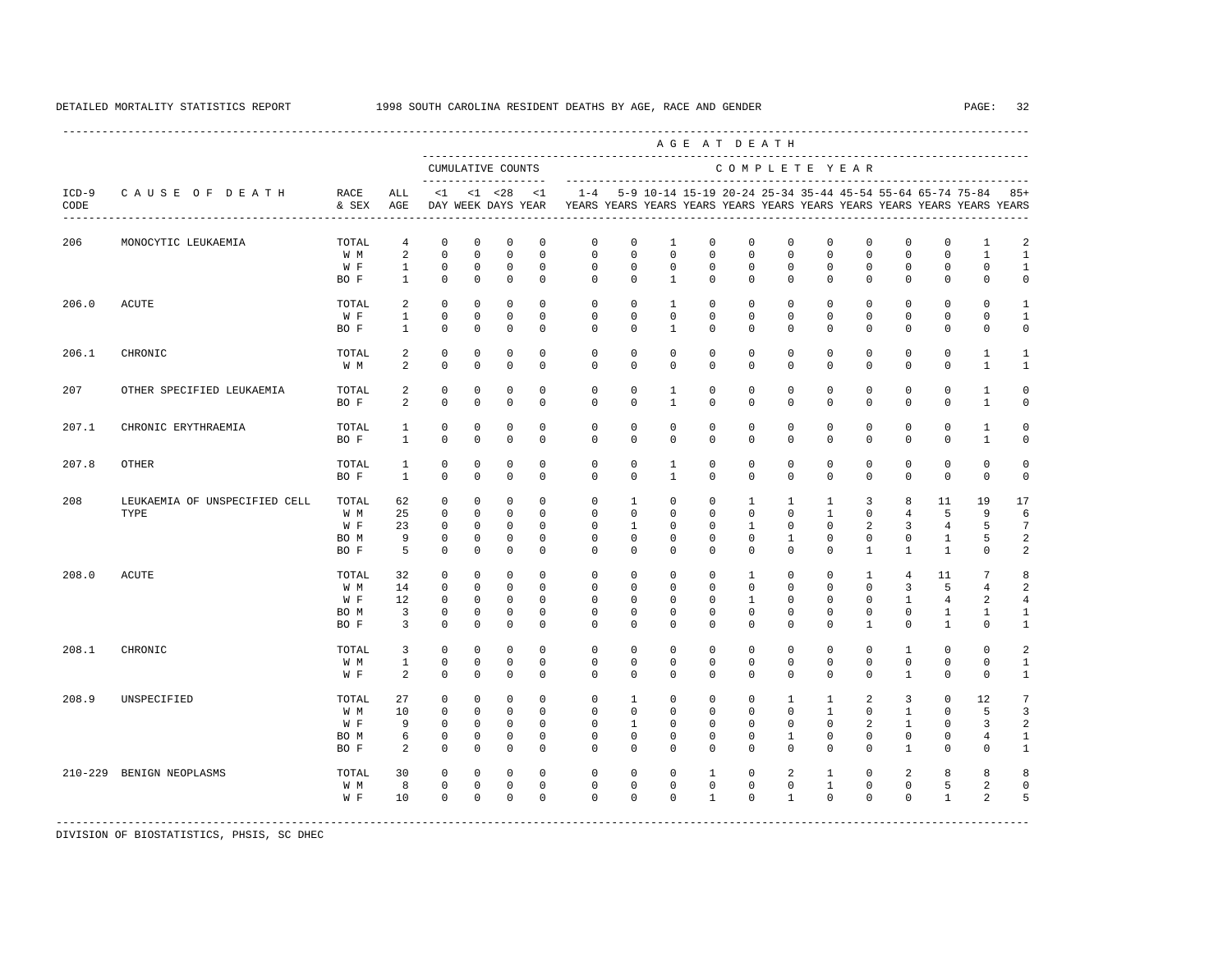---------------------------------------------------------------------------------------------------------------------------------------------------- A G E A T D E A T H --------------------------------------------------------------------------------------------- CUMULATIVE COUNTS C O M P L E T E Y E A R ------------------- ----------------------------------------------------------------------- ICD-9 C A U S E O F D E A T H RACE ALL <1 <1 <28 <1 1-4 5-9 10-14 15-19 20-24 25-34 35-44 45-54 55-64 65-74 75-84 85+ CODE & SEX AGE DAY WEEK DAYS YEAR YEARS YEARS YEARS YEARS YEARS YEARS YEARS YEARS YEARS YEARS YEARS YEARS ---------------------------------------------------------------------------------------------------------------------------------------------------- 210-229 BO M 6 0 0 0 0 0 0 0 0 0 1 0 0 2 1 1 1 BOF 6 0 0 0 0 0 0 0 0 0 0 0 0 0 1 3 2 211 BENIGN NEOPLASM OF OTHER PARTS TOTAL 4 0 0 0 0 0 0 0 0 0 1 0 0 1 2 0 0 OF DIGESTIVE SYSTEM WM 2 0 0 0 0 0 0 0 0 0 0 0 0 0 2 0 0 W F 1 0 0 0 0 0 0 0 0 0 1 0 0 0 0 0 0 BO M 1 0 0 0 0 0 0 0 0 0 0 0 0 1 0 0 0 211.3 COLON TOTAL 3 0 0 0 0 0 0 0 0 0 1 0 0 0 2 0 0 W M 2 0 0 0 0 0 0 0 0 0 0 0 0 0 2 0 0 W F 1 0 0 0 0 0 0 0 0 0 1 0 0 0 0 0 0 211.4 RECTUM & ANAL CANAL TOTAL 1 0 0 0 0 0 0 0 0 0 0 0 0 1 0 0 0 BO M 1 0 0 0 0 0 0 0 0 0 0 0 0 1 0 0 0 212 BENIGN NEOPLASM OF RESPIRATORY TOTAL 2 0 0 0 0 0 0 0 0 0 0 0 0 0 0 1 1 0 0<br>& INTRATHORACIC ORGANS W M 1 0 0 0 0 0 0 0 0 0 0 0 0 0 0 1 0 0 & INTRATHORACIC ORGANS W M 1 0 0 0 0 0 0 0 0 0 0 0 0 0 1 0 0 BO M 1 0 0 0 0 0 0 0 0 0 0 0 0 1 0 0 0 212.0 NASAL CAVITIES, MIDDLE EAR & TOTAL 1 0 0 0 0 0 0 0 0 0 0 0 0 1 0 0 0 ACCESSORY SINUSES BO M 1 0 0 0 0 0 0 0 0 0 0 0 0 1 0 0 0 212.6 THYMUS TOTAL 1 0 0 0 0 0 0 0 0 0 0 0 0 0 1 0 0 W M 1 0 0 0 0 0 0 0 0 0 0 0 0 0 1 0 0 213 BENIGN NEOPLASM OF BONE & TOTAL 1 0 0 0 0 0 0 0 0 0 0 0 0 0 1 0 0 ARTICULAR CARTILAGE W M 1 0 0 0 0 0 0 0 0 0 0 0 0 0 0 1 0 0 213.2 VERTEBRAL COLUMN, EXCLUDING TOTAL 1 0 0 0 0 0 0 0 0 0 0 0 0 0 0 0 0 1 0 0<br>SACRUM & COCCYX WM 1 0 0 0 0 0 0 0 0 0 0 0 0 0 0 1 0 0 SACRUM & COCCYX W M 1 0 0 0 0 0 0 0 0 0 0 0 0 0 1 0 0 215 OTHER BENIGN NOEPLASM OF CON- TOTAL 1 0 0 0 0 0 0 0 1 0 0 0 0 0 0 0 0 NECTIVE & OTHER SOFT TISSUE W F 1 0 0 0 0 0 0 0 1 0 0 0 0 0 0 0 0 215.9 SITE UNSPECIFIED TOTAL 1 0 0 0 0 0 0 0 1 0 0 0 0 0 0 0 0 W F 1 0 0 0 0 0 0 0 1 0 0 0 0 0 0 0 0 216 BENIGN NEOPLASM OF SKIN TOTAL 1 0 0 0 0 0 0 0 0 0 0 0 0 0 1 0 0 W M 1 0 0 0 0 0 0 0 0 0 0 0 0 0 1 0 0 216.9 SITE UNSPECIFIED TOTAL 1 0 0 0 0 0 0 0 0 0 0 0 0 0 1 0 0 W M 1 0 0 0 0 0 0 0 0 0 0 0 0 0 1 0 0 225 BENIGN NEOPLSAM OF BRAIN & TOTAL 19 0 0 0 0 0 0 0 0 0 1 0 0 0 2 8 8 OTHER PARTS OF NERVOUS SYSTEM W M 2 0 0 0 0 0 0 0 0 0 0 0 0 0 0 2 0 W F 8 0 0 0 0 0 0 0 0 0 0 0 0 0 1 2 5 -----------------------------------------------------------------------------------------------------------------------------------------------------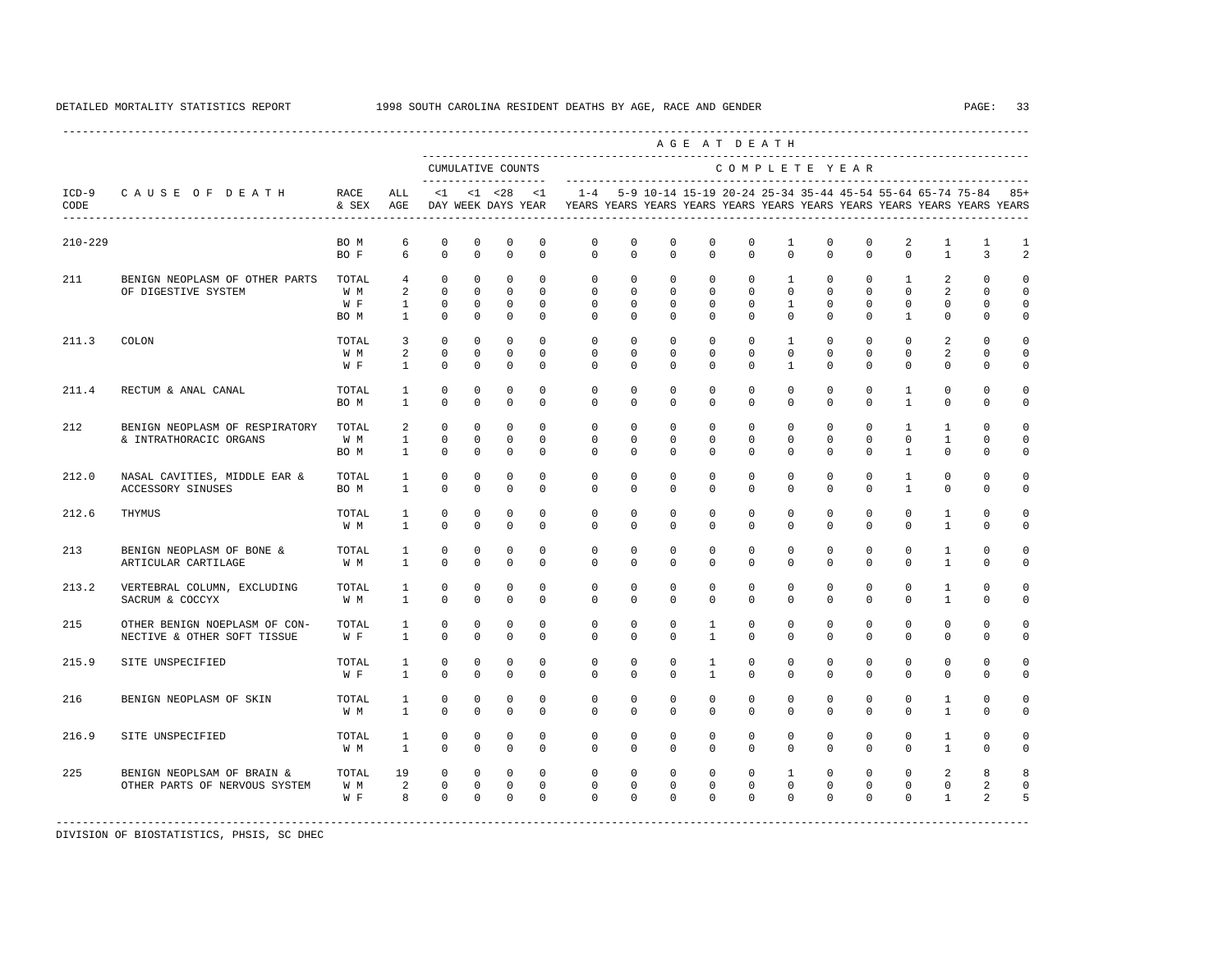|                 |                                 |               |                              |                            |                            |                                    |              |             |             |              |              | AGE AT DEATH |              |                   |                |               |                                                           |                                                                         |                |
|-----------------|---------------------------------|---------------|------------------------------|----------------------------|----------------------------|------------------------------------|--------------|-------------|-------------|--------------|--------------|--------------|--------------|-------------------|----------------|---------------|-----------------------------------------------------------|-------------------------------------------------------------------------|----------------|
|                 |                                 |               |                              |                            |                            | CUMULATIVE COUNTS                  |              |             |             |              |              |              |              |                   | COMPLETE YEAR  |               |                                                           |                                                                         |                |
| $ICD-9$<br>CODE | CAUSE OF DEATH                  | RACE<br>& SEX | ALL<br>AGE                   | $<$ 1                      |                            | $< 1$ $< 28$<br>DAY WEEK DAYS YEAR | <1           | $1 - 4$     |             |              |              |              |              |                   |                |               | 5-9 10-14 15-19 20-24 25-34 35-44 45-54 55-64 65-74 75-84 | YEARS YEARS YEARS YEARS YEARS YEARS YEARS YEARS YEARS YEARS YEARS YEARS | $85+$          |
| 225             |                                 | BO M          | 4                            | $\mathbb O$                | $\mathbf 0$                | $\mathbb O$                        | $\mathbf 0$  | $\mathbf 0$ | $\mathbf 0$ | 0            | $\mathbf 0$  | $\mathsf{O}$ | 1            | $\mathbf 0$       | $\mathbb O$    | $\mathbf 0$   | 1                                                         | 1                                                                       | 1              |
|                 |                                 | BO F          | 5                            | $\mathbf{0}$               | $\mathbf{0}$               | $\mathbf{0}$                       | $\mathbf 0$  | $\mathbf 0$ | $\mathbf 0$ | $\mathbf 0$  | $\circ$      | $\mathbf 0$  | $\mathbf 0$  | $\mathbf 0$       | $\mathbf 0$    | $\circ$       | $\mathbf 0$                                               | 3                                                                       | $\overline{a}$ |
| 225.0           | <b>BRAIN</b>                    | TOTAL         | 5                            | $\mathbf 0$                | $\mathbf 0$                | $\mathbf 0$                        | $\mathbf 0$  | $^{\circ}$  | $^{\circ}$  | $\mathbf 0$  | $\mathbf 0$  | $\mathbf 0$  | $\mathbf{1}$ | $\mathbf 0$       | $\mathbf{0}$   | $\mathbf{0}$  | 2                                                         | $\mathbf{1}$                                                            | $\mathbf{1}$   |
|                 |                                 | W M           | $\mathbf{1}$                 | $\mathbf{0}$               | $\mathbf{0}$               | $\mathbf{0}$                       | $\Omega$     | $\Omega$    | $\Omega$    | $\mathbf 0$  | $\Omega$     | $\Omega$     | $\Omega$     | $\Omega$          | $\mathbf 0$    | $\mathbf 0$   | $\mathbf 0$                                               | $\mathbf{1}$                                                            | $\mathbf 0$    |
|                 |                                 | W F           | $\mathbf{1}$                 | $\mathbf 0$                | $^{\circ}$                 | $\mathbf 0$                        | $\mathbf 0$  | $^{\circ}$  | $^{\circ}$  | $\mathbf{0}$ | $\Omega$     | 0            | 0            | $\Omega$          | $\Omega$       | 0             | 1                                                         | $\Omega$                                                                | $\Omega$       |
|                 |                                 | BO M          | 2                            | $\mathbb O$                | $\mathbf 0$                | $\mathbf 0$                        | $\mathbf 0$  | $^{\circ}$  | $^{\circ}$  | $\mathbf{0}$ | $\mathbf{0}$ | $\Omega$     | $\mathbf{1}$ | $\Omega$          | $\Omega$       | $\Omega$      | $\mathbf{1}$                                              | $\Omega$                                                                | $\mathbf 0$    |
|                 |                                 | BO F          | $\mathbf{1}$                 | $\Omega$                   | $\Omega$                   | $\mathbf 0$                        | $\Omega$     | $\Omega$    | $\Omega$    | $\Omega$     | $\Omega$     | $\Omega$     | $\Omega$     | $\Omega$          | $\Omega$       | $\Omega$      | $\Omega$                                                  | $\Omega$                                                                | $\mathbf{1}$   |
| 225.2           | CEREBRAL MENINGES               | TOTAL         | 14                           | $\mathbf{0}$               | $\mathbf 0$                | $\mathbf 0$                        | $\Omega$     | $\Omega$    | $\Omega$    | $\Omega$     | $\Omega$     | $\Omega$     | $\Omega$     | $\Omega$          | $\Omega$       | $\Omega$      | $\Omega$                                                  | 7                                                                       | $\overline{7}$ |
|                 |                                 | W M           | $\mathbf{1}$                 | $\mathbf 0$                | $^{\circ}$                 | $\mathbf 0$                        | $\mathbf 0$  | 0           | 0           | $\mathbf{0}$ | 0            | 0            | 0            | 0                 | 0              | 0             | 0                                                         | 1                                                                       | $\mathbf 0$    |
|                 |                                 | W F           | $7\phantom{.0}$              | 0                          | 0                          | 0                                  | 0            | 0           | 0           | 0            | 0            | 0            | 0            | 0                 | 0              | 0             | 0                                                         | 2                                                                       | 5              |
|                 |                                 | BO M          | 2                            | $\mathbb O$                | 0                          | $\mathbf 0$                        | $\mathbf 0$  | 0           | 0           | 0            | $\mathbf{0}$ | 0            | 0            | 0                 | 0              | 0             | 0                                                         | 1                                                                       | 1              |
|                 |                                 | BO F          | $\overline{4}$               | $\mathbf{0}$               | $^{\circ}$                 | $\mathbf{0}$                       | $\mathbf{0}$ | 0           | 0           | $\mathbf{0}$ | $\mathbf{0}$ | 0            | 0            | 0                 | 0              | 0             | 0                                                         | 3                                                                       | 1              |
| 228             | HAEMANGIOMA AND LYMPHANGIOMA,   | TOTAL         | 2                            | $\mathbb O$                | $\mathbf 0$                | 0                                  | $\mathbf 0$  | $\mathbf 0$ | $\mathbf 0$ | $\mathbf 0$  | $\mathbf 0$  | 0            | 0            | 1                 | 0              | 0             | 1                                                         | $\mathbf 0$                                                             | $\mathbf 0$    |
|                 | ANY SITE                        | W M           | $\mathbf{1}$                 | $\mathbf 0$                | $^{\circ}$                 | $^{\circ}$                         | $\circ$      | 0           | $^{\circ}$  | $\mathbf{0}$ | 0            | 0            | 0            | $\mathbf{1}$      | 0              | 0             | 0                                                         | 0                                                                       | $\mathbf 0$    |
|                 |                                 | BO F          | 1                            | $\mathbf 0$                | $\mathbf 0$                | $\mathbb O$                        | $\mathbf{0}$ | $\Omega$    | $^{\circ}$  | $\Omega$     | $\Omega$     | $\Omega$     | $\Omega$     | $\Omega$          | $\Omega$       | $\Omega$      | 1                                                         | $\Omega$                                                                | $\mathbf 0$    |
|                 |                                 |               |                              |                            |                            |                                    | $\mathbf 0$  | $\mathbf 0$ | $\mathbf 0$ | $\mathbf 0$  | $\mathbf 0$  | $\mathbf 0$  | 0            |                   | $\mathbf 0$    |               | 0                                                         | $\mathbf 0$                                                             | $\Omega$       |
| 228.0           | HAEMANGIOMA, ANY SITE           | TOTAL<br>W M  | $\mathbf{1}$<br>$\mathbf{1}$ | $\mathbb O$<br>$\mathbf 0$ | $\mathbf 0$<br>$\mathbf 0$ | $\mathbb O$<br>$\mathbf 0$         | $\mathbf 0$  | $\Omega$    | $\mathbf 0$ | $\Omega$     | $\mathbf 0$  | $\Omega$     | 0            | 1<br>$\mathbf{1}$ | $\Omega$       | 0<br>$\Omega$ | 0                                                         | $\Omega$                                                                | $\mathbf 0$    |
|                 |                                 |               |                              |                            |                            |                                    |              |             |             |              |              |              |              |                   |                |               |                                                           |                                                                         |                |
| 228.1           | LYMPHANGIOMA, ANY SITE          | TOTAL         | 1                            | $\mathbf 0$                | $\mathbb O$                | $\mathbb O$                        | $\mathbf 0$  | $\mathbf 0$ | $\mathbf 0$ | $\mathbf 0$  | $\mathbf 0$  | $\mathbf 0$  | $\mathbf 0$  | $\mathbf 0$       | $\mathbf 0$    | $\mathbf 0$   | $\mathbf{1}$                                              | $\mathbf 0$                                                             | $\mathbf 0$    |
|                 |                                 | BO F          | $\mathbf{1}$                 | $\mathbf 0$                | $\mathbf 0$                | $\mathbf 0$                        | $\Omega$     | $\Omega$    | $\Omega$    | $\Omega$     | $\Omega$     | $\Omega$     | $\Omega$     | $\Omega$          | $\Omega$       | $\Omega$      | $\mathbf{1}$                                              | $\Omega$                                                                | $\mathbf 0$    |
| $235 - 238$     | NEOPLASMS OF UNCERTAIN          | TOTAL         | 33                           | $\mathbf 0$                | $\mathbf 0$                | $\mathbf 0$                        | $\mathbf{0}$ | $\mathbf 0$ | $\mathbf 0$ | 1            | 2            | $\Omega$     | $\mathbf 0$  | 3                 | $\overline{4}$ | 1             | 8                                                         | 10                                                                      | 4              |
|                 | <b>BEHAVIOR</b>                 | W M           | 8                            | $\mathbf 0$                | $\mathbf{0}$               | $\mathbf{0}$                       | $\Omega$     | $\Omega$    | $\Omega$    | $\Omega$     | $\Omega$     | $\Omega$     | $\Omega$     | $\Omega$          | $\mathbf{1}$   | $\mathbf{1}$  | $\Omega$                                                  | 3                                                                       | 3              |
|                 |                                 | W F           | 13                           | $\mathbf 0$                | $\mathbf 0$                | $\mathbf 0$                        | $\mathbf 0$  | $\mathbf 0$ | $\Omega$    | $\Omega$     | $\Omega$     | $\Omega$     | $\Omega$     | $\Omega$          | $\mathbf{0}$   | $\Omega$      | 7                                                         | 5                                                                       | $\mathbf{1}$   |
|                 |                                 | BO M          | $\overline{4}$               | $\mathbf 0$                | $\mathbf 0$                | $\mathbb O$                        | $\mathbf{0}$ | 0           | $^{\circ}$  | $\mathbf 0$  | $\mathbf 0$  | $\Omega$     | $\Omega$     | 2                 | $\mathbf{1}$   | $\Omega$      | 0                                                         | $\mathbf{1}$                                                            | $\Omega$       |
|                 |                                 | BO F          | 8                            | $\mathbb O$                | $\mathbf 0$                | $\mathbb O$                        | $\mathbf{0}$ | 0           | 0           | 1            | 2            | 0            | 0            | 1                 | 2              | 0             | 1                                                         | 1                                                                       | 0              |
| 235             | NEOPLASM OF UNCERTAIN BEHAVIOUR | TOTAL         | 3                            | $\mathbf 0$                | 0                          | 0                                  | $\mathbf{0}$ | 0           | $^{\circ}$  | $\mathbf 0$  | $\mathbf{0}$ | 0            | 0            | $^{\circ}$        | 1              | 0             | 0                                                         | 2                                                                       | $\mathbf 0$    |
|                 | OF DIGESTIVE & RESPIRATORY SYS  | W F           | $\mathbf{1}$                 | $\mathbf 0$                | $\mathbf{0}$               | $\mathbf 0$                        | $\mathbf 0$  | 0           | 0           | $\mathbf{0}$ | 0            | 0            | 0            | $\mathbf{0}$      | $\mathbf{0}$   | 0             | 0                                                         | 1                                                                       | $\mathbf 0$    |
|                 |                                 | BO M          | 2                            | $\mathbb O$                | $\mathbf 0$                | $\mathbb O$                        | $\mathbf{0}$ | $^{\circ}$  | $^{\circ}$  | $\mathbf{0}$ | $\mathbf{0}$ | 0            | 0            | 0                 | 1              | 0             | 0                                                         | $\mathbf{1}$                                                            | $\mathsf 0$    |
| 235.2           | STOMACH, INTESTINES & RECTUM    | TOTAL         | 1                            | $\mathbb O$                | $\mathbf 0$                | $\mathbb O$                        | $\mathbf 0$  | $\mathbf 0$ | $\mathbf 0$ | $\mathbf 0$  | $\mathbf 0$  | $\mathbf 0$  | $\mathbf 0$  | $\mathbf 0$       | 0              | $\mathbf{0}$  | 0                                                         | $\mathbf{1}$                                                            | $\mathbf 0$    |
|                 |                                 | BO M          | $\mathbf{1}$                 | $\mathbf{0}$               | $\mathbf 0$                | $\mathbb O$                        | $\mathbf 0$  | $\mathbf 0$ | $\mathbf 0$ | $\mathbf 0$  | $\mathbf 0$  | $\mathbf 0$  | 0            | 0                 | $\mathbf 0$    | 0             | 0                                                         | $\mathbf{1}$                                                            | $\mathsf 0$    |
|                 |                                 |               |                              |                            |                            |                                    |              |             |             |              |              |              |              |                   |                |               |                                                           |                                                                         |                |
| 235.3           | LIVER & BILIARY PASSAGES        | TOTAL         | $\mathbf{1}$                 | $\mathbb O$                | $\mathbf 0$                | $\mathbf{0}$                       | $\mathbf 0$  | $\mathbf 0$ | $\mathbf 0$ | $\mathbf 0$  | $\mathbf 0$  | 0            | 0            | $\mathbf 0$       | $\mathbf 0$    | $\mathbf{0}$  | 0                                                         | $\mathbf{1}$                                                            | $\mathbf 0$    |
|                 |                                 | W F           | $\mathbf{1}$                 | $\mathbf 0$                | $\mathbf 0$                | $\mathbb O$                        | $\mathbf{0}$ | $\mathbf 0$ | $\mathbf 0$ | $\mathbf 0$  | $\mathbf 0$  | $\Omega$     | 0            | $\Omega$          | $\mathbf 0$    | $\Omega$      | 0                                                         | $\mathbf{1}$                                                            | $\mathbf 0$    |
| 235.5           | OTHER & UNSPECIFIED DIGESTIVE   | TOTAL         | $\mathbf{1}$                 | $\mathbb O$                | $\mathbf 0$                | $\mathbf 0$                        | $\mathbf 0$  | $\mathbf 0$ | $\mathbf 0$ | $\mathbf 0$  | $\mathbf 0$  | $\mathbf 0$  | 0            | $\mathbf 0$       | $\mathbf{1}$   | $\mathbf 0$   | 0                                                         | $\mathbf 0$                                                             | $\mathbf 0$    |
|                 | ORGANS                          | BO M          | $\mathbf{1}$                 | $\mathbf 0$                | $\mathbf 0$                | $\mathbf{0}$                       | $\mathbf 0$  | $\mathbf 0$ | $\mathbf 0$ | $\mathbf 0$  | $\mathbf 0$  | $\Omega$     | 0            | $\Omega$          | $\mathbf{1}$   | $\Omega$      | 0                                                         | $\Omega$                                                                | $\mathbf 0$    |
| 236             | NEOPLASM OF UNCERTAIN BEHAVIOUR | TOTAL         | 2                            | $\mathbf 0$                | $\mathbf 0$                | $\mathbf 0$                        | $\mathbf 0$  | $\mathbf 0$ | $\mathbf 0$ | $\mathbf 0$  | $\mathbf 0$  | $\mathbf 0$  | 0            | $\mathbf 0$       | $\mathbf{1}$   | $\mathbf 0$   | $\mathbf{1}$                                              | $\mathbf 0$                                                             | $\mathbf 0$    |
|                 | OF GENITOURINARY ORGANS         | W F           | $\mathbf{1}$                 | $\mathbf{0}$               | $\mathbf 0$                | $\mathbf{0}$                       | $\Omega$     | $\Omega$    | $\Omega$    | $\Omega$     | $\Omega$     | $\Omega$     | $\Omega$     | $\Omega$          | $\Omega$       | $\Omega$      | $\mathbf{1}$                                              | $\Omega$                                                                | $\mathbf 0$    |
|                 |                                 |               |                              |                            |                            |                                    |              |             |             |              |              |              |              |                   |                |               |                                                           |                                                                         |                |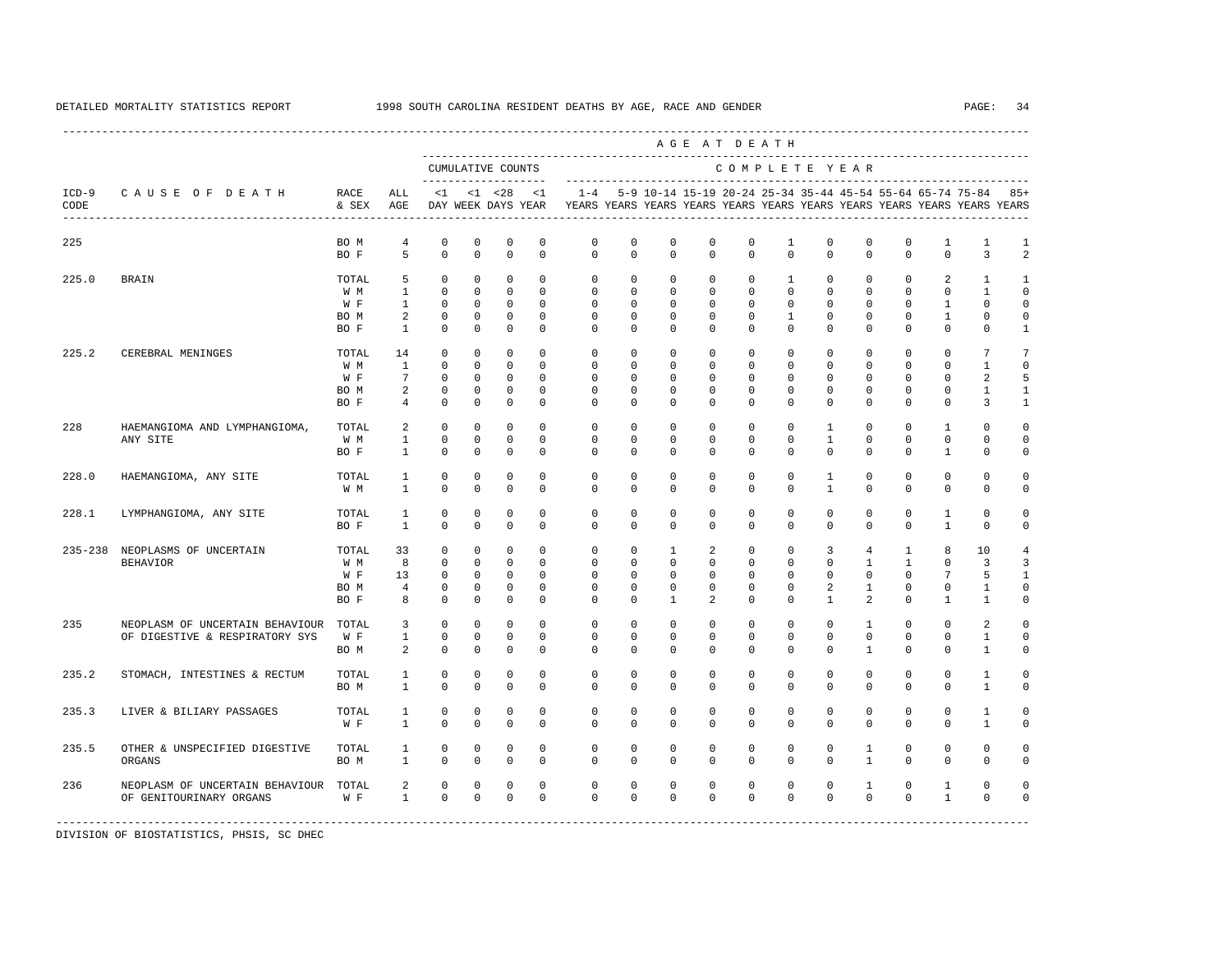|                 |                                                              |               |                              |                         |                          | ------------------                 |                         |                         |                            |                             |                   |                      | AGE AT DEATH            |                            |                                                           |                                  |                             |                            |                                                                                  |
|-----------------|--------------------------------------------------------------|---------------|------------------------------|-------------------------|--------------------------|------------------------------------|-------------------------|-------------------------|----------------------------|-----------------------------|-------------------|----------------------|-------------------------|----------------------------|-----------------------------------------------------------|----------------------------------|-----------------------------|----------------------------|----------------------------------------------------------------------------------|
|                 |                                                              |               |                              |                         |                          | CUMULATIVE COUNTS                  |                         |                         |                            |                             |                   |                      |                         |                            | COMPLETE YEAR                                             |                                  |                             |                            |                                                                                  |
| $ICD-9$<br>CODE | CAUSE OF DEATH                                               | RACE<br>& SEX | ALL<br>AGE                   | <1                      |                          | $< 1$ $< 28$<br>DAY WEEK DAYS YEAR | <1                      | $1 - 4$                 |                            |                             |                   |                      |                         |                            | 5-9 10-14 15-19 20-24 25-34 35-44 45-54 55-64 65-74 75-84 |                                  |                             |                            | $85+$<br>YEARS YEARS YEARS YEARS YEARS YEARS YEARS YEARS YEARS YEARS YEARS YEARS |
| 236             |                                                              | BO F          | $\mathbf{1}$                 | $\mathbf 0$             | 0                        | $\mathbf 0$                        | $\mathbf 0$             | $\mathbf 0$             | $\mathbf 0$                | 0                           | $\mathbf 0$       | 0                    | $\mathbf 0$             | $\mathbf 0$                | $\mathbf{1}$                                              | 0                                | 0                           | $\mathsf 0$                | $\Omega$                                                                         |
| 236.2           | <b>OVARY</b>                                                 | TOTAL         | 2                            | $\mathbf 0$             | $\Omega$                 | $\mathbf{0}$                       | $\Omega$                | $\Omega$                | $\mathbf 0$                | $\Omega$                    | $\Omega$          | $\mathbf 0$          | $\mathbf 0$             | $\mathbf 0$                | $\mathbf{1}$                                              | $\Omega$                         | $\mathbf{1}$                | $\Omega$                   |                                                                                  |
|                 |                                                              | W F<br>BO F   | $\mathbf{1}$<br>$\mathbf{1}$ | $\mathsf 0$<br>$\Omega$ | $\mathbf{0}$<br>$\Omega$ | $\mathbf{0}$<br>$\Omega$           | $\mathbf 0$<br>$\Omega$ | $\mathbf 0$<br>$\Omega$ | $\mathbf 0$<br>$\mathbf 0$ | $\mathbf 0$<br>$\mathbf{0}$ | 0<br>$\mathbf{0}$ | 0<br>$\Omega$        | $\mathbf 0$<br>$\Omega$ | $\mathbf 0$<br>$\Omega$    | $\mathbb O$<br>$\mathbf{1}$                               | 0<br>$\mathbf 0$                 | $\mathbf{1}$<br>$\mathbf 0$ | $\mathsf 0$<br>$\mathbf 0$ | $\Omega$                                                                         |
|                 |                                                              |               |                              |                         |                          |                                    |                         |                         |                            |                             |                   |                      |                         |                            |                                                           |                                  |                             |                            |                                                                                  |
| 237             | NEOPLASM OF UNCERTAIN BEHAVIOUR<br>OF ENDOCRINE GLANDS & NES | TOTAL<br>W M  | 9<br>$\mathbf{1}$            | $\Omega$<br>$\Omega$    | $\Omega$<br>$\Omega$     | $\Omega$<br>$\Omega$               | $\Omega$<br>$\Omega$    | $\Omega$<br>$\Omega$    | $\mathbf 0$<br>$\Omega$    | $\Omega$<br>$\Omega$        | 2<br>$\Omega$     | $\Omega$<br>$\Omega$ | $\Omega$<br>$\Omega$    | $\overline{2}$<br>$\Omega$ | $\Omega$<br>$\Omega$                                      | $\overline{1}$<br>$\overline{1}$ | 3<br>$\Omega$               | $\mathbf{1}$<br>$\Omega$   |                                                                                  |
|                 |                                                              | W F           | $\overline{3}$               | $\mathbf 0$             | $\Omega$                 | $\mathbf 0$                        | $\Omega$                | $\Omega$                | $\mathbf 0$                | $\mathbf 0$                 | $\mathbf{0}$      | $\mathbf 0$          | $\mathbf 0$             | $\mathbf 0$                | $\Omega$                                                  | $\Omega$                         | $\overline{a}$              | 1                          |                                                                                  |
|                 |                                                              | BO M          | 2                            | $\mathbf 0$             | $\Omega$                 | $\mathbf{0}$                       | $\Omega$                | $\mathbf 0$             | $\mathbf 0$                | $\mathbf 0$                 | $\mathbf 0$       | $\mathbf 0$          | $\mathbf 0$             | 2                          | $\Omega$                                                  | 0                                | 0                           | $\mathbf 0$                |                                                                                  |
|                 |                                                              | BO F          | 3                            | $\mathbf 0$             | $\mathbf 0$              | $\mathbf{0}$                       | $\Omega$                | $^{\circ}$              | 0                          | $\mathbf 0$                 | 2                 | $\mathbf 0$          | $\mathbf 0$             | $\mathbf 0$                | $\mathbf 0$                                               | 0                                | $\mathbf{1}$                | 0                          |                                                                                  |
| 237.3           | PARAGANGLIA                                                  | TOTAL         | 1                            | $\mathbf 0$             | $\mathbf 0$              | $\mathbf 0$                        | 0                       | $^{\circ}$              | $^{\circ}$                 | $\mathbf{0}$                | $^{\circ}$        | $\mathbf 0$          | 0                       | 0                          | 0                                                         | $\mathbf{1}$                     | 0                           | $\mathbf 0$                |                                                                                  |
|                 |                                                              | W M           | $\mathbf{1}$                 | $\mathbf 0$             | $\mathbf 0$              | $\mathbf{0}$                       | $\mathbf 0$             | $\mathbf 0$             | $\mathbf 0$                | $\mathbf 0$                 | $\mathbf{0}$      | $\mathbf 0$          | $\mathbf 0$             | $\mathbf 0$                | $\mathbf 0$                                               | 1                                | 0                           | $\mathbf 0$                | $\Omega$                                                                         |
| 237.5           | BRAIN & SPINAL CORD                                          | TOTAL         | 5                            | $\mathbf 0$             | $\mathbf{0}$             | $\mathbf 0$                        | $\Omega$                | $\mathbf 0$             | $\mathbf 0$                | $\mathbf 0$                 | $\mathbf 0$       | $\mathbf 0$          | $\mathbf 0$             | $\mathbf{1}$               | $\mathbf 0$                                               | $\mathbf 0$                      | 3                           | 1                          |                                                                                  |
|                 |                                                              | W F           | 3                            | $\mathbf 0$             | $\mathbf 0$              | $\mathbf{0}$                       | $\mathbf 0$             | $\mathbf 0$             | $\mathbf 0$                | $\mathbf 0$                 | $\mathbf{0}$      | $\mathbf 0$          | $\mathbf 0$             | $\mathbf 0$                | $\mathbf 0$                                               | 0                                | 2                           | 1                          |                                                                                  |
|                 |                                                              | BO M          | 1                            | $\mathbf 0$             | $\mathbf 0$              | $\mathbf{0}$                       | $\Omega$                | $^{\circ}$              | 0                          | $\mathbf 0$                 | $\mathbf 0$       | $\mathbf 0$          | $\mathbf 0$             | $\mathbf{1}$               | $\Omega$                                                  | $\Omega$                         | 0                           | $\Omega$                   |                                                                                  |
|                 |                                                              | BO F          | $\mathbf{1}$                 | $\mathbf 0$             | $\mathbf{0}$             | $\Omega$                           | $\Omega$                | $\Omega$                | $\mathbf 0$                | $\Omega$                    | $\mathbf 0$       | $\Omega$             | $\mathbf 0$             | $\Omega$                   | $\mathbf 0$                                               | 0                                | $\mathbf{1}$                | $\mathbf 0$                |                                                                                  |
| 237.7           | NEUROFIBROMATOSIS                                            | TOTAL         | 3                            | $\mathbf 0$             | $\mathbf{0}$             | $\mathbf 0$                        | $\mathbf 0$             | $\mathbf 0$             | $\mathbf 0$                | $\mathbf 0$                 | 2                 | $\mathbf 0$          | $\mathbf 0$             | 1                          | $\mathbf 0$                                               | 0                                | $\mathbf 0$                 | $\mathbf 0$                |                                                                                  |
|                 |                                                              | BO M          | $\mathbf{1}$                 | $\mathbf 0$             | $\Omega$                 | $\mathbf{0}$                       | $\Omega$                | $\mathbf 0$             | $\mathbf 0$                | $\Omega$                    | $\Omega$          | $\mathbf 0$          | $\mathbf 0$             | $\mathbf{1}$               | 0                                                         | 0                                | 0                           | $\mathbf 0$                |                                                                                  |
|                 |                                                              | BO F          | 2                            | $\mathbf 0$             | $\mathbf{0}$             | $\mathbf{0}$                       | $\mathbf 0$             | $\mathbf 0$             | $\mathbf 0$                | $\mathbf 0$                 | 2                 | $\mathbf 0$          | $\mathbf 0$             | $\mathbf 0$                | $\mathbf 0$                                               | $\mathbf 0$                      | $\mathbf 0$                 | $\mathbf 0$                | $\Omega$                                                                         |
| 238             | NEOPLASM OF UNCERTAIN BEHAVIOUR                              | TOTAL         | 19                           | $\Omega$                | $\Omega$                 | $\Omega$                           | $\Omega$                | $\Omega$                | $\Omega$                   | $\mathbf{1}$                | $\Omega$          | $\Omega$             | $\Omega$                | $\mathbf{1}$               | 2                                                         | $\Omega$                         | $\overline{4}$              | 7                          |                                                                                  |
|                 | OF OTHER UNSPECIFIED SITES &  W M                            |               | $7\overline{ }$              | $\mathbf 0$             | $\Omega$                 | $\Omega$                           | $\Omega$                | $\mathbf 0$             | $\mathbf 0$                | $\Omega$                    | $\mathbf 0$       | $\mathbf 0$          | $\mathbf 0$             | $\Omega$                   | $\mathbf{1}$                                              | 0                                | 0                           | 3                          |                                                                                  |
|                 |                                                              | W F           | 8                            | $\mathbf 0$             | $\mathbf 0$              | $\Omega$                           | $\Omega$                | $\Omega$                | $\mathbf 0$                | $\mathbf 0$                 | $\Omega$          | $\mathbf 0$          | $\Omega$                | $\mathbf 0$                | $\mathbf 0$                                               | $\mathbf 0$                      | $\overline{4}$              | 3                          |                                                                                  |
|                 |                                                              | BO F          | 4                            | $\mathbf 0$             | 0                        | $\mathbf 0$                        | $\Omega$                | $\Omega$                | $\mathbf 0$                | 1                           | $\mathbf 0$       | $\Omega$             | $\Omega$                | $\mathbf{1}$               | $\mathbf{1}$                                              | $\Omega$                         | 0                           | $\mathbf{1}$               |                                                                                  |
| 238.1           | CONNECTIVE & OTHER SOFT TISSUE                               | TOTAL         | 1                            | $\mathsf 0$             | $\mathbb O$              | $\mathbb O$                        | $\mathbf 0$             | $\mathbf 0$             | $\mathbf 0$                | 0                           | $\mathbf 0$       | 0                    | $\mathbf 0$             | $\mathbf 0$                | 0                                                         | 0                                | 0                           | $\mathbf{1}$               | 0                                                                                |
|                 |                                                              | W M           | 1                            | $\mathbf{0}$            | $\mathbf 0$              | $\mathbf 0$                        | $\mathbf 0$             | $^{\circ}$              | $\mathbf 0$                | $\mathbf 0$                 | $\mathbf 0$       | $\mathbf 0$          | $\mathbf 0$             | $\mathbf 0$                | $\mathbf{0}$                                              | $\mathbf 0$                      | 0                           | $\mathbf{1}$               | $\Omega$                                                                         |
| 238.4           | POLYCYTHAEMIA VERA                                           | TOTAL         | 5                            | $\mathbf 0$             | $\mathbf{0}$             | $\mathbf{0}$                       | $\Omega$                | $\mathbf 0$             | $\mathbf 0$                | $\mathbf 0$                 | $\mathbf 0$       | $\mathbf 0$          | $^{\circ}$              | 1                          | $\mathbf{1}$                                              | 0                                | $\mathbf{1}$                | $\mathbf 0$                |                                                                                  |
|                 |                                                              | W M           | 3                            | $\mathsf 0$             | $\mathbf{0}$             | $\mathbf{0}$                       | $\Omega$                | $\mathbf 0$             | $\mathbf 0$                | $\mathbf 0$                 | $\mathbf{0}$      | 0                    | $\mathbf 0$             | $\mathbf 0$                | $\mathbf{1}$                                              | $\mathbf 0$                      | 0                           | $\mathbf 0$                | $\mathfrak{D}$                                                                   |
|                 |                                                              | W F           | 1                            | $\mathbf{0}$            | $\mathbf 0$              | $\mathbf 0$                        | 0                       | 0                       | $^{\circ}$                 | $\mathbf{0}$                | $\mathbf{0}$      | 0                    | 0                       | 0                          | 0                                                         | 0                                | 1                           | 0                          |                                                                                  |
|                 |                                                              | BO F          | 1                            | $\mathbf{0}$            | $\mathbf 0$              | $\mathbf 0$                        | $\Omega$                | $\Omega$                | $^{\circ}$                 | $\mathbf 0$                 | $\mathbf 0$       | $\mathbf 0$          | $\mathbf 0$             | $\mathbf{1}$               | $\mathbf{0}$                                              | 0                                | 0                           | $\mathbf 0$                | n                                                                                |
| 238.6           | PLASMA CELLS                                                 | TOTAL         | 1                            | $\mathbf{0}$            | $\mathbf 0$              | $\mathbf 0$                        | $\Omega$                | $\mathbf 0$             | $\mathbf 0$                | $\mathbf 0$                 | $\mathbf 0$       | $\mathbf 0$          | $\mathbf 0$             | $\mathbf 0$                | $\mathbf{0}$                                              | 0                                | 0                           | 1                          |                                                                                  |
|                 |                                                              | BO F          | $\mathbf{1}$                 | $\mathbf{0}$            | $\mathbf 0$              | $\mathbf 0$                        | $\mathbf 0$             | $\mathbf 0$             | $\mathbf 0$                | $\mathbf 0$                 | $\mathbf{0}$      | $\mathbf 0$          | $\mathbf 0$             | $\mathbf 0$                | $\mathbf{0}$                                              | $\mathbf 0$                      | 0                           | $\mathbf{1}$               | $\Omega$                                                                         |
| 238.7           | OTHER LYMPHATIC & HAEMATO-                                   | TOTAL         | 12                           | $\mathbf 0$             | $\mathbf{0}$             | $\mathbf{0}$                       | $\Omega$                | $\mathbf 0$             | $\mathbf 0$                | $\mathbf{1}$                | $\mathbf 0$       | $\mathbf 0$          | $\mathbf 0$             | $\mathbf 0$                | 1                                                         | $\mathbf 0$                      | 3                           | 5                          |                                                                                  |
|                 | POIETIC TISSUES                                              | W M           | 3                            | $\mathbf 0$             | $\mathbf 0$              | $\mathbf 0$                        | $\Omega$                | $\mathbf 0$             | $\mathbf 0$                | $\mathbf{0}$                | $\mathbf 0$       | $\mathbf 0$          | $\mathbf 0$             | $\mathbf 0$                | $\mathbf 0$                                               | $\mathbf 0$                      | $\mathbf 0$                 | $\mathfrak{D}$             |                                                                                  |
|                 |                                                              | W F           | $7\phantom{.0}$              | $\mathbf{0}$            | $\mathbf 0$              | $\mathbf{0}$                       | $\Omega$                | $\Omega$                | $^{\circ}$                 | $\mathbf 0$                 | $\mathbf 0$       | 0                    | 0                       | 0                          | $\mathbf{0}$                                              | 0                                | 3                           | 3                          |                                                                                  |
|                 |                                                              | BO F          | 2                            | $\Omega$                | $\Omega$                 | $\Omega$                           | $\Omega$                | $\Omega$                | $\Omega$                   | $\mathbf{1}$                | $\Omega$          | $\Omega$             | $\Omega$                | $\Omega$                   | $\overline{1}$                                            | $\Omega$                         | 0                           | $\Omega$                   |                                                                                  |
| 239             | NEOPLASM OF UNSPECIFIED NATURE                               | TOTAL         | 40                           | $\mathbf 0$             | $\mathbf{1}$             | $\mathbf{1}$                       | $\mathbf{1}$            | $\Omega$                | $\mathbf{1}$               | $\mathbf{0}$                | $\mathbf{0}$      | $\mathbf 0$          | $\mathbf 0$             | 2                          | $\overline{4}$                                            | $\overline{a}$                   | 7                           | 14                         | q                                                                                |
|                 |                                                              |               |                              |                         |                          |                                    |                         |                         |                            |                             |                   |                      |                         |                            |                                                           |                                  |                             |                            |                                                                                  |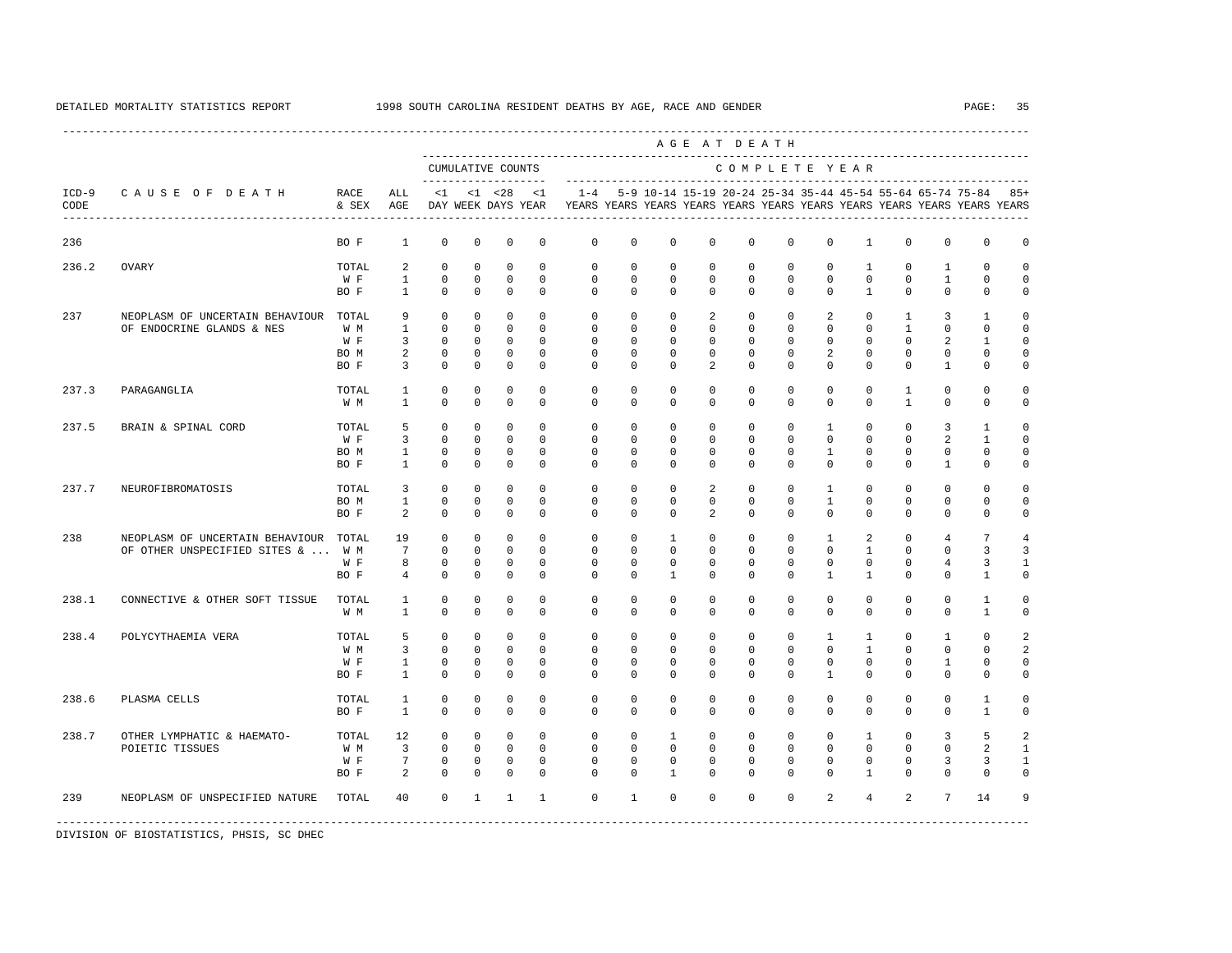A G E A T D E A T H

----------------------------------------------------------------------------------------------------------------------------------------------------

 --------------------------------------------------------------------------------------------- CUMULATIVE COUNTS C O M P L E T E Y E A R ------------------- ----------------------------------------------------------------------- ICD-9 C A U S E O F D E A T H RACE ALL <1 <1 <28 <1 1-4 5-9 10-14 15-19 20-24 25-34 35-44 45-54 55-64 65-74 75-84 85+ CODE & SEX AGE DAY WEEK DAYS YEAR YEARS YEARS YEARS YEARS YEARS YEARS YEARS YEARS YEARS YEARS YEARS YEARS ---------------------------------------------------------------------------------------------------------------------------------------------------- 239 W M 16 0 0 0 0 0 1 0 0 0 0 0 1 3 0 4 6 1<br>W F 15 0 1 1 1 0 0 0 0 0 0 0 0 2 2 5 5 W F 15 0 1 1 1 0 0 0 0 0 0 0 0 2 2 5 5 BOM 4 0 0 0 0 0 0 0 0 0 0 0 0 1 0 1 1 1 BOF 5 0 0 0 0 0 0 0 0 0 0 0 0 0 0 2 2 239.0 DIGESTIVE SYSTEM TOTAL 4 0 0 0 0 0 0 0 0 0 0 0 1 0 0 3 0 W M 2 0 0 0 0 0 0 0 0 0 0 0 1 0 0 1 0 W F 2 0 0 0 0 0 0 0 0 0 0 0 0 0 2 0 239.1 RESPIRATORY SYSTEM TOTAL 4 0 0 0 0 0 0 0 0 0 0 0 0 0 1 3 0  $2 \t 0 \t 0 \t 0 \t 0$  W F 2 0 0 0 0 0 0 0 0 0 0 0 0 0 1 1 0 239.2 BONE, SOFT TISSUE & SKIN TOTAL 1 0 0 0 0 0 0 0 0 0 0 0 0 0 0 1 0 W F 1 0 0 0 0 0 0 0 0 0 0 0 0 0 0 1 0 239.5 OTHER GENITOURINARY ORGANS TOTAL 2 0 0 0 0 0 0 0 0 0 0 0 0 0 0 0 2 W F 1 0 0 0 0 0 0 0 0 0 0 0 0 0 0 0 1 BO F 1 0 0 0 0 0 0 0 0 0 0 0 0 0 0 0 1 239.6 BRAIN TOTAL 21 0 0 0 0 0 1 0 0 0 0 2 2 1 5 5 5 W M 9 0 0 0 0 0 0 1 0 0 0 0 0 0 1 1 0 3 2 1 W F 5 0 0 0 0 0 0 0 0 0 0 0 0 0 1 1 1 2 BOM 3 0 0 0 0 0 0 0 0 0 0 0 0 1 0 1 0 1 BO F 4 0 0 0 0 0 0 0 0 0 0 1 0 0 0 2 1 239.7 ENDOCRINE GLANDS, & OTHER PARTS TOTAL 1 0 0 0 0 0 0 0 0 0 0 0 0 0 1 0 0 OF NERVOUS SYSTEM W M 1 0 0 0 0 0 0 0 0 0 0 0 0 0 1 0 0 239.8 OTHER SPECIFIED SITES TOTAL 3 0 1 1 1 0 0 0 0 0 0 0 0 1 0 0 0 1<br>
WM 1 0 0 0 0 0 0 0 0 0 0 0 0 1 0 0 0 0 W M 1 0 0 0 0 0 0 0 0 0 0 0 1 0 0 0 0 W F 2 0 1 1 1 0 0 0 0 0 0 0 0 0 0 0 1 239.9 SITE UNSPECIFIED TOTAL 4 0 0 0 0 0 0 0 0 0 0 0 0 1 0 2 1 W M 1 0 0 0 0 0 0 0 0 0 0 0 0 0 0 1 0 W F 2 0 0 0 0 0 0 0 0 0 0 0 0 0 0 1 0 0 1 0 0 1 0 0 1 0 0 1 0 0 1 0 0 1 0 0 1 0 0 1 0 0 1 0 0 1 0 0 1 0 0 1 0 0 BO M 1 0 0 0 0 0 0 0 0 0 0 0 0 0 0 1 0 240-279 III. ENDOCRINE, NUTRITIONAL & TOTAL 1399 0 1 4 5 1 2 3 2 8 12 57 126 217 349 361 256 METABOLIC DISEASES AND IMMU... W M 359 0 0 0 0 0 0 1 0 0 2 4 17 39 68 86 96 46<br>W F 445 0 0 1 2 1 1 0 1 1 1 7 22 41 106 131 131 W F 445 0 0 1 2 1 1 0 1 1 1 7 22 41 106 131 131 BO M 226 0 1 3 3 0 0 2 0 2 3 20 28 55 59 35 19 BO F 369 0 0 0 0 0 0 1 1 3 4 13 37 53 98 99 60 240-246 DISORDERS OF THYROID GLAND TOTAL 21 0 0 0 0 0 0 0 0 1 1 0 2 0 3 4 10 W M 3 0 0 0 0 0 0 0 0 0 0 0 0 0 1 0 2

-----------------------------------------------------------------------------------------------------------------------------------------------------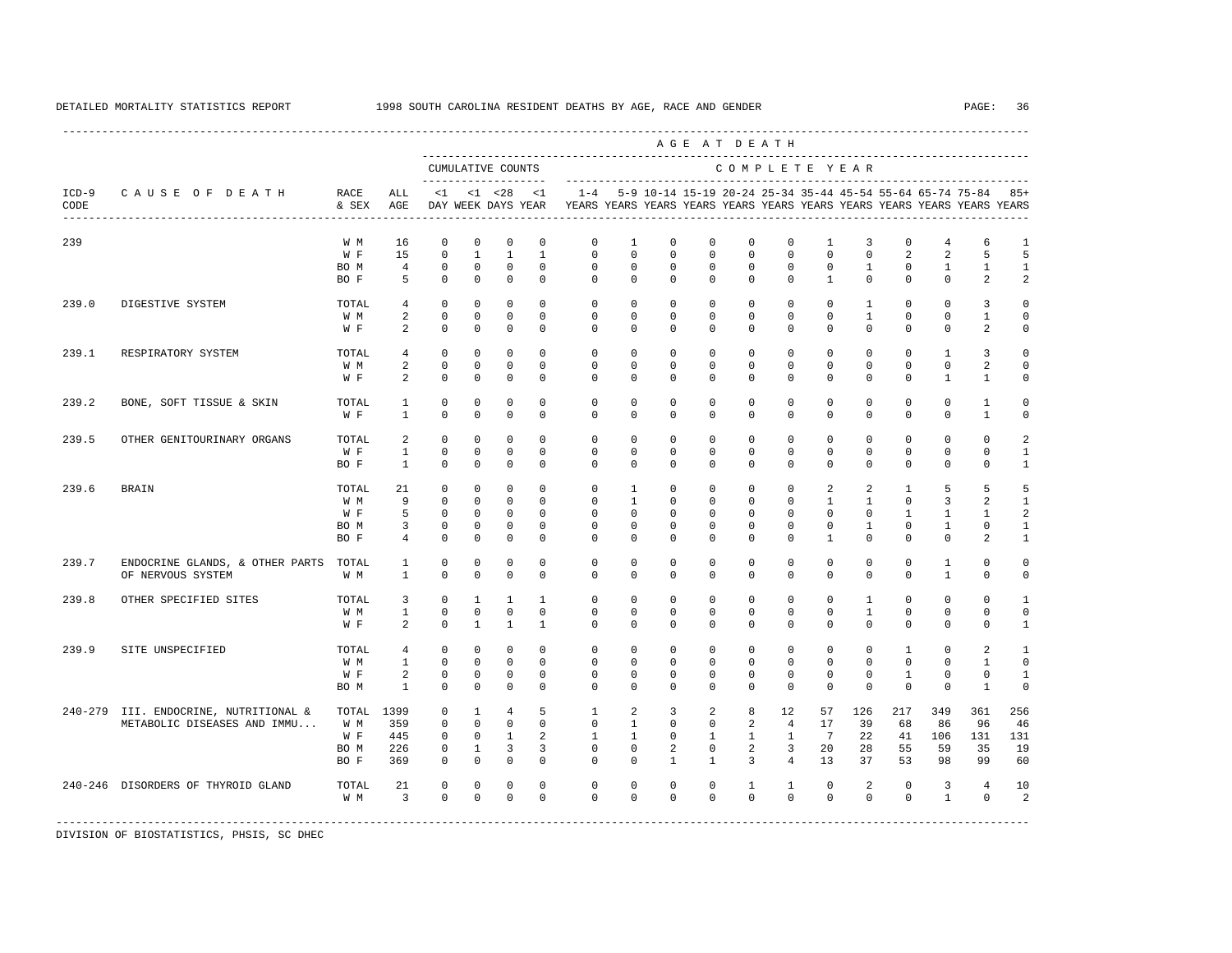| CAUSE OF DEATH<br>--------------------------------- | RACE<br>& SEX<br>W F | ALL<br>AGE                   |                          |                                                    | CUMULATIVE COUNTS<br>____________________ |                                                    |                                                                                    |                                                    |                         |                                                                                                                   |                                                                                  |                                                                       |                         |                                                            |                                            |                                                    |                                                                                          |                             |
|-----------------------------------------------------|----------------------|------------------------------|--------------------------|----------------------------------------------------|-------------------------------------------|----------------------------------------------------|------------------------------------------------------------------------------------|----------------------------------------------------|-------------------------|-------------------------------------------------------------------------------------------------------------------|----------------------------------------------------------------------------------|-----------------------------------------------------------------------|-------------------------|------------------------------------------------------------|--------------------------------------------|----------------------------------------------------|------------------------------------------------------------------------------------------|-----------------------------|
|                                                     |                      |                              |                          |                                                    |                                           |                                                    |                                                                                    |                                                    |                         |                                                                                                                   |                                                                                  |                                                                       |                         | COMPLETE YEAR                                              |                                            |                                                    |                                                                                          |                             |
|                                                     |                      |                              |                          |                                                    | $<1$ $<1$ $<28$<br>DAY WEEK DAYS YEAR     | <1                                                 | $1 - 4$<br>YEARS YEARS YEARS YEARS YEARS YEARS YEARS YEARS YEARS YEARS YEARS YEARS |                                                    |                         |                                                                                                                   |                                                                                  |                                                                       |                         |                                                            |                                            |                                                    | 5-9 10-14 15-19 20-24 25-34 35-44 45-54 55-64 65-74 75-84                                | 85+                         |
|                                                     |                      | 9                            | $\Omega$                 | $\Omega$                                           | $\Omega$                                  | $\Omega$                                           | $\Omega$                                                                           | $\Omega$                                           | $\Omega$                | $\Omega$                                                                                                          | $\Omega$                                                                         | $^{\circ}$                                                            | $\mathbf 0$             | $\Omega$                                                   | $\Omega$                                   | $\mathbf{1}$                                       | 3                                                                                        | 5                           |
|                                                     | BO M                 | 2                            | $\mathbf 0$              | $\mathbf 0$                                        | $\mathbf 0$                               | $\mathbf 0$                                        | $\mathbf 0$                                                                        | $\mathbf 0$                                        | $\mathbf 0$             | $\mathbf 0$                                                                                                       | $\mathbf 0$                                                                      | $\mathbf 0$                                                           | $\mathbf 0$             | $\mathbf{1}$                                               | $\mathbf{0}$                               | $\mathbf 0$                                        | $\mathbf{1}$                                                                             | $\mathbf 0$                 |
|                                                     | BO F                 | $7\overline{ }$              | $\Omega$                 | $\Omega$                                           | $\Omega$                                  | $\Omega$                                           | $\Omega$                                                                           | $\Omega$                                           | $\Omega$                | $\Omega$                                                                                                          | $\mathbf{1}$                                                                     | $\mathbf{1}$                                                          | $\Omega$                | $\mathbf{1}$                                               | $\Omega$                                   | $\mathbf{1}$                                       | $\Omega$                                                                                 | 3                           |
| SIMPLE & UNSPECIFIED GOITRE                         | TOTAL<br>BO F        | $\mathbf{1}$<br>$\mathbf{1}$ | $\mathbf{0}$<br>$\Omega$ | $\mathbf 0$<br>$\Omega$                            | $\mathbf 0$<br>$\Omega$                   | $\mathbf 0$<br>$\Omega$                            | $\mathbf 0$<br>$\Omega$                                                            | $\mathbf 0$<br>$\Omega$                            | $\mathbf 0$<br>$\Omega$ | $\mathbf{0}$<br>$\Omega$                                                                                          | $\mathbf{1}$<br>$\mathbf{1}$                                                     | $\mathbf 0$<br>$\Omega$                                               | $\mathbf 0$<br>$\Omega$ | $\mathbf{0}$<br>$\Omega$                                   | $\mathbf 0$<br>$\Omega$                    | $\mathbf 0$<br>$\mathbf 0$                         | $\mathbf 0$<br>$\Omega$                                                                  | 0<br>$\Omega$               |
| GOITRE, UNSPECIFIED                                 | TOTAL                | $\mathbf{1}$                 | $\mathbf 0$              | $\mathbf 0$                                        | $\mathbf 0$                               | $\mathbf 0$                                        | $\mathbf 0$                                                                        | $^{\circ}$                                         | $\mathbf 0$             | $\mathbf{0}$                                                                                                      | $\mathbf{1}$                                                                     | $\mathbf 0$                                                           | $\mathbf 0$             | $\mathbf{0}$                                               | $\circ$                                    | $\mathbf{0}$                                       | $^{\circ}$                                                                               | 0                           |
|                                                     | BO F                 | $\mathbf{1}$                 | $\Omega$                 | $\Omega$                                           | $\Omega$                                  | $\Omega$                                           | $\Omega$                                                                           | $\Omega$                                           | $\Omega$                | $\Omega$                                                                                                          | $\mathbf{1}$                                                                     | $\mathbf 0$                                                           | $\mathbf 0$             | $\mathbf{0}$                                               | $\Omega$                                   | $\mathbf 0$                                        | $\mathbf 0$                                                                              | $\mathbf 0$                 |
| THYROTOXICOSIS WITH OR WITHOUT                      | TOTAL                | 6                            | $\Omega$                 | $\Omega$                                           | $\Omega$                                  | $\Omega$                                           | $\Omega$                                                                           | $\Omega$                                           | $\Omega$                | $\Omega$                                                                                                          | $\Omega$                                                                         | $\overline{1}$                                                        | $\Omega$                | 2                                                          | $\Omega$                                   | 2                                                  | $\mathbf{1}$                                                                             | $\Omega$                    |
|                                                     | W M                  | $\mathbf{1}$                 | $\Omega$                 | $\mathbf 0$                                        | $\Omega$                                  | $\Omega$                                           | $\mathbf 0$                                                                        | $\mathbf 0$                                        | $\Omega$                | $\Omega$                                                                                                          | $\mathbf 0$                                                                      | $\mathbf 0$                                                           | $\mathbf 0$             | $\mathbf{0}$                                               | $\mathbf{0}$                               | $\mathbf{1}$                                       | $\mathbf 0$                                                                              | $\Omega$                    |
|                                                     | BO M                 | $\overline{a}$               | $\mathbf 0$              | $\mathbf 0$                                        | $\mathbf 0$                               | $\Omega$                                           | $\mathbf 0$                                                                        | $\mathbf 0$                                        | $\mathbf 0$             | $\mathbf 0$                                                                                                       | $\mathbf 0$                                                                      | $\mathbf 0$                                                           | $\mathbf 0$             | $\mathbf{1}$                                               | $\mathbf{0}$                               | $\mathbf 0$                                        | 1                                                                                        | 0                           |
|                                                     | BO F                 | 3                            | $\Omega$                 | $\Omega$                                           | $\Omega$                                  | $\Omega$                                           | $\Omega$                                                                           | $\Omega$                                           | $\Omega$                | $\Omega$                                                                                                          | $\Omega$                                                                         | $\mathbf{1}$                                                          | $\Omega$                | $\mathbf{1}$                                               | $\Omega$                                   | $\mathbf{1}$                                       | $\Omega$                                                                                 | $\Omega$                    |
| TOXIC DIFFUSE GOITRE                                | TOTAL                | 3                            | $\Omega$                 | $\mathbf 0$                                        | $\mathbf 0$                               | $\Omega$                                           | $\mathbf 0$                                                                        | $\mathbf 0$                                        | $\Omega$                | $\Omega$                                                                                                          | $\Omega$                                                                         | $\mathbf{1}$                                                          | $\mathbf 0$             | $\mathbf{1}$                                               | $\Omega$                                   | $\mathbf{1}$                                       | $\mathbf 0$                                                                              | 0                           |
|                                                     | BO M                 | $\mathbf{1}$                 | $\Omega$                 | $\Omega$                                           | $\Omega$                                  | $\Omega$                                           | $\Omega$                                                                           | $\Omega$                                           | $\Omega$                | $\Omega$                                                                                                          | $\mathbf 0$                                                                      | $\mathbf 0$                                                           | $\mathbf 0$             | $\mathbf{1}$                                               | $\mathbf{0}$                               | $\mathbf 0$                                        | $\mathbf 0$                                                                              | $\Omega$                    |
|                                                     | BO F                 | 2                            | $\Omega$                 | $\Omega$                                           | $\Omega$                                  | $\Omega$                                           | $\Omega$                                                                           | $\mathbf 0$                                        | $\Omega$                | $\Omega$                                                                                                          | $\Omega$                                                                         | $\mathbf{1}$                                                          | $\mathbf 0$             | $\mathbf{0}$                                               | $\Omega$                                   | $\mathbf{1}$                                       | $\mathbf 0$                                                                              | $\mathbf 0$                 |
| THYROTOXICOSIS WITHOUT MENTION                      | TOTAL                | $\overline{3}$               | $\Omega$                 | $\Omega$                                           | $\Omega$                                  | $\Omega$                                           | $\Omega$                                                                           | $\Omega$                                           | $\Omega$                | $\Omega$                                                                                                          | $\Omega$                                                                         | $\mathbf 0$                                                           | $\mathbf 0$             | $\mathbf{1}$                                               | $\Omega$                                   | $\mathbf{1}$                                       | $\mathbf{1}$                                                                             | $\Omega$                    |
| OF GOITRE OR OTHER CAUSE                            | W M                  | $\mathbf{1}$                 | $\Omega$                 | $\mathbf 0$                                        | $\Omega$                                  | $\Omega$                                           | $\mathbf 0$                                                                        | $\mathbf 0$                                        | $\Omega$                | $\mathbf 0$                                                                                                       | $\mathbf 0$                                                                      | $\mathbf 0$                                                           | $\mathbf 0$             | $\mathbf{0}$                                               | $\mathbf{0}$                               | $\mathbf{1}$                                       | $\mathbf 0$                                                                              | $\mathbf 0$                 |
|                                                     | BO M                 | $\mathbf{1}$                 | $\mathbf 0$<br>$\Omega$  | $\mathbf 0$                                        | $\mathbf 0$<br>$\Omega$                   | $\mathbf 0$<br>$\Omega$                            | $\mathbf 0$                                                                        | $\mathbf 0$                                        | $\mathbf 0$             | $\mathbf 0$<br>$\Omega$                                                                                           | $\mathbf 0$                                                                      | $\mathbf 0$                                                           | $\mathbf 0$             | $\mathbf{0}$                                               | $\mathbf{0}$                               | $\mathbf 0$                                        | $\mathbf{1}$                                                                             | $\mathbf 0$                 |
|                                                     | BO F                 | $\mathbf{1}$                 |                          | $\Omega$                                           |                                           |                                                    | $\Omega$                                                                           | $\Omega$                                           | $\Omega$                |                                                                                                                   | $\Omega$                                                                         | $\mathbf 0$                                                           | $\Omega$                | $\mathbf{1}$                                               | $\Omega$                                   | $\mathbf 0$                                        | $\Omega$                                                                                 | $\mathbf 0$                 |
| ACOUIRED HYPOTHYROIDISM                             | TOTAL                | 14                           | $\mathbf 0$              | $\mathbf 0$                                        | $\mathbf 0$                               | $\Omega$                                           | $\Omega$                                                                           | $\Omega$                                           | $\Omega$                | $\Omega$                                                                                                          | $\Omega$                                                                         | $\mathbf 0$                                                           | $\mathbf 0$             | $\mathbf{0}$                                               | $\Omega$                                   | $\mathbf{1}$                                       | 3                                                                                        | 10                          |
|                                                     | W M                  | 2                            | $\Omega$                 | $\Omega$                                           | $\Omega$                                  | $\Omega$                                           | $\Omega$                                                                           | $\Omega$                                           | $\Omega$                | $\Omega$                                                                                                          | $\Omega$                                                                         | $\mathbf 0$                                                           | $\mathbf 0$             | $\Omega$                                                   | $\Omega$                                   | $\mathbf 0$                                        | $\Omega$                                                                                 | $\overline{a}$              |
|                                                     | W F                  | 9                            | $\Omega$                 | $\Omega$                                           | $\Omega$                                  | $\Omega$                                           | $\Omega$                                                                           | $\Omega$                                           | $\Omega$                | $\Omega$                                                                                                          | $\Omega$                                                                         | $\Omega$                                                              | $\Omega$                | $\Omega$                                                   | $\Omega$                                   | $\mathbf{1}$                                       | 3                                                                                        | 5                           |
|                                                     | BO F                 | $\overline{3}$               | $\Omega$                 | $\Omega$                                           | $\Omega$                                  | $\Omega$                                           | $\Omega$                                                                           | $\Omega$                                           | $\Omega$                | $\Omega$                                                                                                          | $\Omega$                                                                         | $\Omega$                                                              | $\Omega$                | $\Omega$                                                   | $\Omega$                                   | $\Omega$                                           | $\Omega$                                                                                 | 3                           |
| UNSPECIFIED HYPOTHYROIDISM                          | TOTAL                | 14                           | $\mathbf 0$              | $\mathbf 0$                                        | $\mathbf 0$                               | $\Omega$                                           | $\Omega$                                                                           | $\mathbf 0$                                        | $\Omega$                | $\Omega$                                                                                                          | $\Omega$                                                                         | $\mathbf 0$                                                           | $\circ$                 | $\mathbf{0}$                                               | $\circ$                                    | $\mathbf{1}$                                       | 3                                                                                        | 10                          |
|                                                     | W M                  | 2                            | $\Omega$                 | $\Omega$                                           | $\Omega$                                  | $\Omega$                                           | $\Omega$                                                                           | $\Omega$                                           | $\Omega$                | $\Omega$                                                                                                          | $\Omega$                                                                         | $\mathbf 0$                                                           | $\Omega$                | $\Omega$                                                   | $\Omega$                                   | $\mathbf 0$                                        | $\Omega$                                                                                 | $\overline{a}$              |
|                                                     | W F                  | 9                            | $\mathbf 0$              | $\mathbf 0$                                        | $\mathbf 0$                               | $\mathbf 0$                                        | $\mathbf 0$                                                                        | $\mathbf 0$                                        | $\mathbf 0$             | $\mathbf 0$                                                                                                       | $\mathbf 0$                                                                      | $\mathbf 0$                                                           | $\mathbf 0$             | $\mathbf{0}$                                               | $\mathbf{0}$                               | $\mathbf{1}$                                       | 3                                                                                        | 5                           |
|                                                     | BO F                 | $\overline{3}$               | $\mathbf{0}$             | $\mathbf 0$                                        | $\mathbf 0$                               | $\Omega$                                           | $\Omega$                                                                           | $\mathbf 0$                                        | $\Omega$                | $\Omega$                                                                                                          | $\Omega$                                                                         | $\mathbf 0$                                                           | $\mathbf 0$             | $\Omega$                                                   | $\Omega$                                   | $\mathbf 0$                                        | $\mathbf 0$                                                                              | 3                           |
| DISEASES OF OTHER ENDOCRINE                         | TOTAL                | 1016                         | $\mathbf{0}$             | $\Omega$                                           | $\Omega$                                  | $\Omega$                                           | $\mathbf 0$                                                                        | $\mathbf 0$                                        | $\Omega$                | $\mathbf{1}$                                                                                                      | 2                                                                                | $\overline{4}$                                                        | 39                      | 94                                                         | 179                                        | 282                                                | 272                                                                                      | 143                         |
|                                                     |                      |                              |                          |                                                    |                                           |                                                    |                                                                                    |                                                    |                         |                                                                                                                   |                                                                                  |                                                                       |                         |                                                            |                                            |                                                    |                                                                                          | 2.2<br>68                   |
|                                                     |                      |                              |                          |                                                    |                                           |                                                    |                                                                                    |                                                    |                         |                                                                                                                   |                                                                                  |                                                                       |                         |                                                            |                                            |                                                    |                                                                                          | 12                          |
|                                                     | BO F                 | 295                          | $\Omega$                 | $\Omega$                                           | $\Omega$                                  | $\Omega$                                           | $\Omega$                                                                           | $\Omega$                                           | $\Omega$                | $\mathbf{1}$                                                                                                      | $\mathbf{1}$                                                                     | $\mathfrak{D}$                                                        | 11                      |                                                            |                                            |                                                    | 82                                                                                       | 41                          |
| DIABETES MELLITUS                                   |                      |                              |                          |                                                    |                                           |                                                    |                                                                                    |                                                    |                         |                                                                                                                   |                                                                                  |                                                                       |                         |                                                            |                                            |                                                    |                                                                                          | 138                         |
|                                                     | W M                  | 238                          | $\Omega$                 | $\Omega$                                           | $\Omega$                                  | $\Omega$                                           | $\Omega$                                                                           |                                                    |                         |                                                                                                                   | $\Omega$                                                                         |                                                                       |                         |                                                            | 49                                         |                                                    | 66                                                                                       | 2.1                         |
|                                                     | W F                  | 296                          | $\Omega$                 | $\Omega$                                           | $\Omega$                                  | $\Omega$                                           | $\Omega$                                                                           |                                                    | $\Omega$                |                                                                                                                   | $\Omega$                                                                         |                                                                       |                         |                                                            |                                            |                                                    | 94                                                                                       | 66                          |
|                                                     | BO M                 | 170                          | $\mathbf 0$              | $\mathbf 0$                                        | $\mathbf 0$                               | $\mathbf 0$                                        | $\mathbf 0$                                                                        | $\mathbf 0$                                        | $\mathbf 0$             |                                                                                                                   | $\mathbf{1}$                                                                     | $\mathsf 0$                                                           |                         |                                                            |                                            |                                                    | 23                                                                                       | 12                          |
|                                                     | BO F                 | 291                          | $\Omega$                 | $\Omega$                                           | $\Omega$                                  | $\Omega$                                           | $\Omega$                                                                           | $\Omega$                                           | $\Omega$                | $\mathbf{1}$                                                                                                      | $\mathbf{1}$                                                                     | $\overline{a}$                                                        |                         |                                                            |                                            |                                                    | 82                                                                                       | 39                          |
|                                                     |                      | W M<br>W F<br>BO M<br>TOTAL  | 247<br>304<br>170<br>995 | $\Omega$<br>$\Omega$<br>$\mathsf 0$<br>$\mathbf 0$ | $\Omega$<br>$\Omega$<br>0<br>$\mathbf 0$  | $\Omega$<br>$\Omega$<br>$\mathbf 0$<br>$\mathbf 0$ | $\Omega$<br>$\Omega$<br>$\mathbf 0$<br>$\mathbf 0$                                 | $\Omega$<br>$\Omega$<br>$\mathbf 0$<br>$\mathbf 0$ |                         | $\Omega$<br>$\Omega$<br>$\Omega$<br>$\Omega$<br>$\mathbf 0$<br>$\mathbf 0$<br>$\mathbf 0$<br>$\Omega$<br>$\Omega$ | $\Omega$<br>$\Omega$<br>0<br>$\mathbf{0}$<br>$\Omega$<br>$\Omega$<br>$\mathbf 0$ | $\Omega$<br>$\Omega$<br>$\mathbf{1}$<br>$\mathbf{1}$<br>2<br>$\Omega$ | $\Omega$                | 2<br>$\mathbf 0$<br>15<br>$4\overline{ }$<br>2<br>$\Omega$ | 8<br>27<br>-5<br>38<br>8<br>-5<br>15<br>10 | 14<br>35<br>23<br>30<br>93<br>26<br>14<br>23<br>30 | 50<br>69<br>84<br>47<br>49<br>47<br>80<br>176<br>278<br>66<br>34<br>83<br>47<br>49<br>46 | 69<br>98<br>23<br>265<br>80 |

-----------------------------------------------------------------------------------------------------------------------------------------------------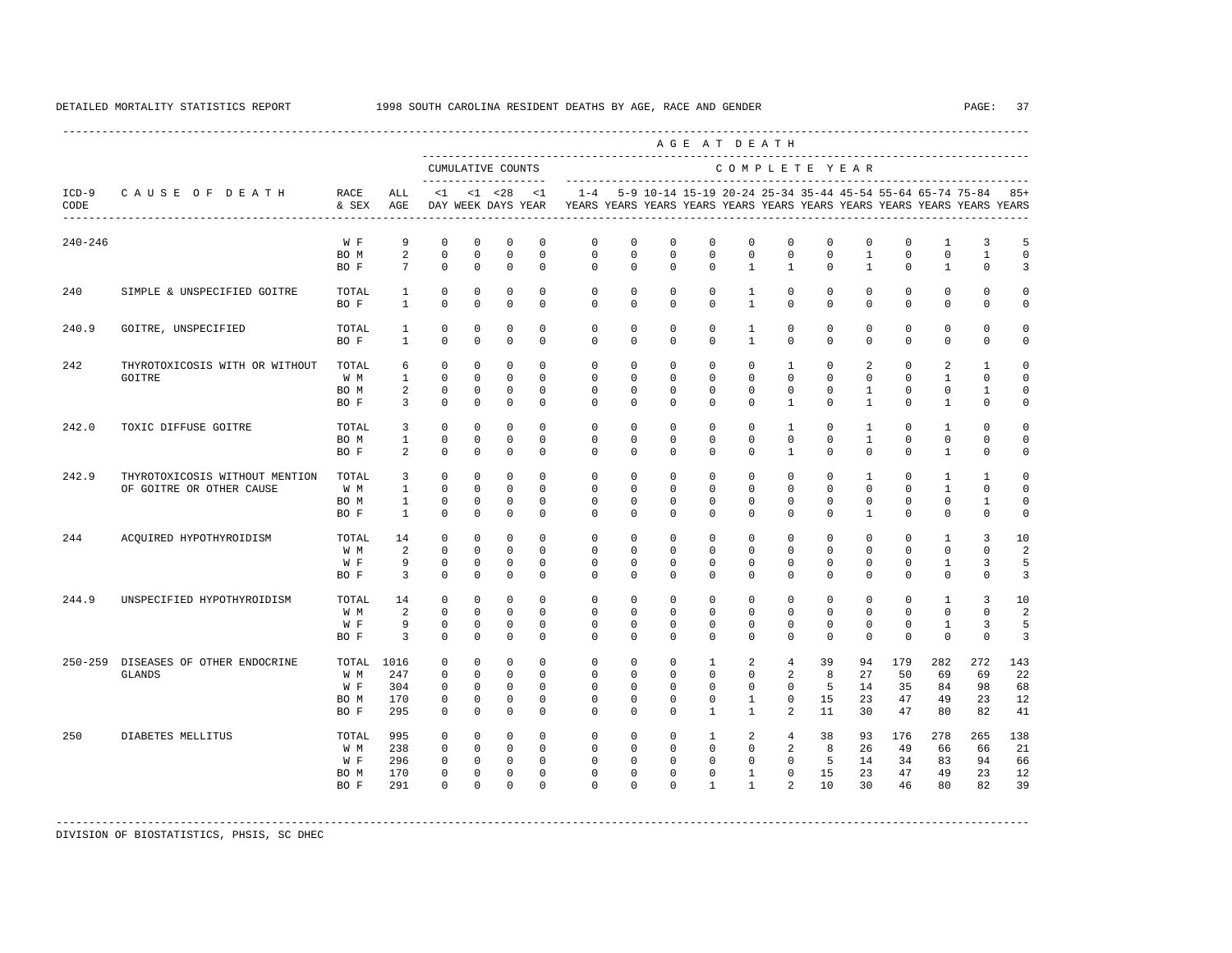|                 |                               |               |                 |              |              |                                          |              |             |              |              | AGE AT DEATH |              |                |                 |                 |                 |                 |                                                                                                                                      |                          |
|-----------------|-------------------------------|---------------|-----------------|--------------|--------------|------------------------------------------|--------------|-------------|--------------|--------------|--------------|--------------|----------------|-----------------|-----------------|-----------------|-----------------|--------------------------------------------------------------------------------------------------------------------------------------|--------------------------|
|                 |                               |               |                 |              |              | CUMULATIVE COUNTS<br>------------------- |              |             |              |              |              |              |                |                 | COMPLETE YEAR   |                 |                 |                                                                                                                                      |                          |
| $ICD-9$<br>CODE | CAUSE OF DEATH                | RACE<br>& SEX | ALL<br>AGE      | $\leq 1$     |              | $< 1$ $< 28$<br>DAY WEEK DAYS YEAR       | <1           | $1 - 4$     |              |              |              |              |                |                 |                 |                 |                 | 5-9 10-14 15-19 20-24 25-34 35-44 45-54 55-64 65-74 75-84<br>YEARS YEARS YEARS YEARS YEARS YEARS YEARS YEARS YEARS YEARS YEARS YEARS | $85+$                    |
| 250.0           | DIABETES MELLITUS WITHOUT     | TOTAL         | 658             | $\Omega$     | $\Omega$     | $\Omega$                                 | $\Omega$     | $\mathbf 0$ | $\mathbf 0$  | $\mathbf 0$  | $\mathbf 0$  | $\mathbf{1}$ | 1              | 17              | 56              | 115             | 193             | 180                                                                                                                                  | 95                       |
|                 | MENTION OF COMPLICATION       | W M           | 172             | $\Omega$     | $\Omega$     | $\Omega$                                 | $\Omega$     | $\Omega$    | $\Omega$     | $\Omega$     | $\Omega$     | $\Omega$     | $\Omega$       | $\overline{3}$  | 20              | 35              | 53              | 45                                                                                                                                   | 16                       |
|                 |                               | W F           | 215             | $\Omega$     | $\Omega$     | $\Omega$                                 | $\Omega$     | $\Omega$    | $\Omega$     | $\Omega$     | $\Omega$     | $\Omega$     | $\Omega$       | $\overline{1}$  | 9               | 23              | 61              | 72                                                                                                                                   | 49                       |
|                 |                               | BO M          | 97              | $\circ$      | $\mathbf{0}$ | $\mathbf 0$                              | $\mathbf{0}$ | $\mathbf 0$ | $\mathbf{0}$ | $\mathbf{0}$ | $\mathbf 0$  | $\mathbf 0$  | $\mathbf{0}$   | 8               | 13              | 27              | 27              | 13                                                                                                                                   | 9                        |
|                 |                               | BO F          | 174             | $\cap$       | $\Omega$     | $\Omega$                                 | $\Omega$     | $\Omega$    | $\Omega$     | $\Omega$     | $\Omega$     | $\mathbf{1}$ | $\mathbf{1}$   | 5               | 14              | 30              | 52              | 50                                                                                                                                   | 21                       |
| 250.1           | DIABETES WITH KETOACIDOSIS    | TOTAL         | 28              | $\Omega$     | $\Omega$     | $\Omega$                                 | $\Omega$     | $\Omega$    | $\Omega$     | $\Omega$     | $\Omega$     | $\mathbf{1}$ | $\overline{1}$ | $7\phantom{.0}$ | $7\phantom{.0}$ | $7\overline{ }$ | 3               | $\overline{2}$                                                                                                                       | $\Omega$                 |
|                 |                               | W M           | $\overline{4}$  | $\Omega$     | $\Omega$     | $\Omega$                                 | $\Omega$     | $\Omega$    | $\Omega$     | $\Omega$     | $\Omega$     | $\Omega$     | $\Omega$       | $\Omega$        | $\mathbf{1}$    | 2               | $\mathbf{1}$    | $\Omega$                                                                                                                             | $\Omega$                 |
|                 |                               | W F           | $\overline{3}$  | $\Omega$     | $\Omega$     | $\Omega$                                 | $\Omega$     | $\Omega$    | $\Omega$     | $\Omega$     | $\Omega$     | $\Omega$     | $\Omega$       | $\overline{1}$  | $\Omega$        | $\overline{1}$  | $\mathbf{1}$    | $\Omega$                                                                                                                             | $\mathbf 0$              |
|                 |                               | BO M          | 10              | $\Omega$     | $\Omega$     | $\Omega$                                 | $\Omega$     | $\Omega$    | $\Omega$     | $\Omega$     | $\Omega$     | $\mathbf{1}$ | $\Omega$       | 5               | $\overline{a}$  | $\overline{1}$  | $\mathbf{1}$    | $\Omega$                                                                                                                             | $\Omega$                 |
|                 |                               | BO F          | 11              | $\Omega$     | $\Omega$     | $\Omega$                                 | $\Omega$     | $\Omega$    | $\Omega$     | $\Omega$     | $\Omega$     | $\Omega$     | $\mathbf{1}$   | $\mathbf{1}$    | $\overline{4}$  | 3               | $\Omega$        | $\overline{2}$                                                                                                                       | $\mathbf 0$              |
| 250.2           | DIABETES WITH COMA            | TOTAL         | 27              | $\mathbf{0}$ | $\circ$      | $\mathbf 0$                              | $\Omega$     | $\mathbf 0$ | $\mathbf 0$  | $\mathbf 0$  | $\mathbf{1}$ | $\mathbf 0$  | $\mathbf 0$    | 2               | $\overline{7}$  | 2               | 2               | 9                                                                                                                                    | $\overline{4}$           |
|                 |                               | W M           | 9               | $\mathbf 0$  | $\mathbf{0}$ | $\mathbf 0$                              | $\mathbf 0$  | $\mathbf 0$ | $\mathbf 0$  | $\mathbf 0$  | $\mathbf 0$  | $\mathbf 0$  | 0              | $\mathbf{1}$    | 3               | 2               | $^{\circ}$      | 3                                                                                                                                    | $\mathbf 0$              |
|                 |                               | W F           | 6               | $\mathbf 0$  | $\mathbf{0}$ | $\mathbf 0$                              | $\Omega$     | $\mathbf 0$ | $\mathbf 0$  | $\Omega$     | $\Omega$     | $\Omega$     | $\Omega$       | $\Omega$        | $\Omega$        | $\Omega$        | $^{\circ}$      | 3                                                                                                                                    | $\overline{3}$           |
|                 |                               | BO M          | 5               | $\mathbf 0$  | $\circ$      | $\mathbf 0$                              | $\mathbf 0$  | $\mathbf 0$ | $\mathbf 0$  | $\mathbf 0$  | $\mathbf 0$  | $\mathbf 0$  | $\mathbf 0$    | $\mathbf 0$     | $\overline{a}$  | $\mathbf{0}$    | 2               | $\mathbf{1}$                                                                                                                         | $\mathbb O$              |
|                 |                               | BO F          | $7\overline{ }$ | $\mathbf 0$  | $\mathbf{0}$ | $\mathbf 0$                              | $\mathbf 0$  | $\Omega$    | $\mathbf 0$  | $\Omega$     | $\mathbf{1}$ | $\Omega$     | 0              | $\mathbf{1}$    | 2               | $\Omega$        | $\mathbf 0$     | 2                                                                                                                                    | $\mathbf{1}$             |
| 250.3           | DIABETES WITH RENAL           | TOTAL         | 145             | $\Omega$     | $\Omega$     | $\Omega$                                 | $\Omega$     | $\Omega$    | $\Omega$     | $\Omega$     | $\Omega$     | $\mathbf 0$  | 2              | 9               | 15              | 35              | 44              | 31                                                                                                                                   | 9                        |
|                 | MANIFESTATIONS                | W M           | 19              | $\mathbf 0$  | $\mathbf{0}$ | $\mathbf 0$                              | $\Omega$     | $\mathbf 0$ | $\mathbf 0$  | $\mathbf 0$  | $\mathbf 0$  | $\mathbf 0$  | 2              | $\overline{3}$  | $\mathbf{1}$    | 2               | $\overline{4}$  | $7\phantom{.0}$                                                                                                                      | $\mathbf 0$              |
|                 |                               | W F           | 37              | $\mathbf 0$  | $\mathbf{0}$ | $\mathbf 0$                              | $\Omega$     | $\mathbf 0$ | $\Omega$     | $\Omega$     | $\Omega$     | $\Omega$     | $\mathbf 0$    | 2               | $\overline{4}$  | 7               | 13              | 9                                                                                                                                    | $\overline{a}$           |
|                 |                               | BO M          | 37              | $\Omega$     | $\Omega$     | $\Omega$                                 | $\Omega$     | $\Omega$    | $\Omega$     | $\Omega$     | $\Omega$     | $\Omega$     | $\mathbf 0$    | 2               | $\overline{3}$  | 14              | 12              | $\overline{4}$                                                                                                                       | $\overline{a}$           |
|                 |                               | BO F          | 52              | $\Omega$     | $\Omega$     | $\Omega$                                 | $\Omega$     | $\Omega$    | $\mathbf 0$  | $\Omega$     | $\circ$      | $\Omega$     | $\mathbf 0$    | $\mathcal{L}$   | $7\overline{ }$ | 12              | 15              | 11                                                                                                                                   | 5                        |
| 250.4           | DIABETES WITH OPHTHALMIC      | TOTAL         | $\mathbf{1}$    | $\Omega$     | $\Omega$     | $\Omega$                                 | $\Omega$     | $\Omega$    | $\Omega$     | $\Omega$     | $\Omega$     | $\Omega$     | $\Omega$       | $\Omega$        | $\Omega$        | $\Omega$        | $\Omega$        | $\overline{1}$                                                                                                                       | $\Omega$                 |
|                 | MANIFESTATIONS                | W M           | $\overline{1}$  | $\Omega$     | $\Omega$     | $\Omega$                                 | $\Omega$     | $\Omega$    | $\Omega$     | $\Omega$     | $\Omega$     | $\Omega$     | $\Omega$       | $\Omega$        | $\Omega$        | $\Omega$        | $\Omega$        | $\overline{1}$                                                                                                                       | $\Omega$                 |
| 250.5           | DIABETES WITH NEUROLOGICAL    | TOTAL         | 9               | $\Omega$     | $\Omega$     | $\Omega$                                 | $\Omega$     | $\Omega$    | $\Omega$     | $\Omega$     | $\Omega$     | $\Omega$     | $\Omega$       | $\Omega$        | $\overline{1}$  | $\Omega$        | 3               | 3                                                                                                                                    | $\overline{\phantom{a}}$ |
|                 | MANIFESTATIONS                | W M           | $\mathbf{1}$    | $\Omega$     | $\Omega$     | $\Omega$                                 | $\Omega$     | $\Omega$    | $\Omega$     | $\Omega$     | $\Omega$     | $\Omega$     | $\Omega$       | $\Omega$        | $\Omega$        | $\Omega$        | $\Omega$        | $\mathbf{1}$                                                                                                                         | $\Omega$                 |
|                 |                               | W F           | $\mathbf{1}$    | $\Omega$     | $\Omega$     | $\Omega$                                 | $\Omega$     | $\mathbf 0$ | $\Omega$     | $\Omega$     | $\Omega$     | $\mathbf 0$  | $\mathbf 0$    | $\mathbf 0$     | $\mathbf 0$     | $\Omega$        | $\mathbf 0$     | $\mathbf 0$                                                                                                                          | $\mathbf{1}$             |
|                 |                               | BO M          | $\overline{a}$  | $\mathbf 0$  | $\circ$      | 0                                        | $\mathbf 0$  | 0           | $\mathbf{0}$ | $\mathbf 0$  | $\mathbf 0$  | 0            | 0              | $^{\circ}$      | $\mathbf{0}$    | $\mathbf{0}$    | $\mathbf{1}$    | 1                                                                                                                                    | $\mathbf 0$              |
|                 |                               | BO F          | 5               | $\mathbf 0$  | $\mathbf{0}$ | $\mathbf 0$                              | $\Omega$     | $\Omega$    | $\Omega$     | $\Omega$     | $\Omega$     | $\Omega$     | $\Omega$       | $\Omega$        | 1               | $\Omega$        | 2               | 1                                                                                                                                    | $\mathbf{1}$             |
| 250.6           | DIABETES WITH PERIPHERAL      | TOTAL         | 95              | $\mathbf 0$  | $\mathbf 0$  | $\mathbf 0$                              | $\Omega$     | $\mathbf 0$ | $\mathbf 0$  | $\mathbf 0$  | $\mathbf{0}$ | $\mathbf 0$  | $\mathbf 0$    | 3               | 6               | 12              | 24              | 32                                                                                                                                   | 18                       |
|                 | CIRCULATORY DISORDERS         | W M           | 27              | $\Omega$     | $\Omega$     | $\Omega$                                 | $\Omega$     | $\mathbf 0$ | $\mathbf 0$  | $\Omega$     | $\Omega$     | $\Omega$     | $\mathbf 0$    | $\mathbf{1}$    | $\mathbf{1}$    | $7\phantom{.0}$ | $7\phantom{.0}$ | $7\phantom{.0}$                                                                                                                      | $\overline{4}$           |
|                 |                               | W F           | 27              | $\Omega$     | $\Omega$     | $\Omega$                                 | $\Omega$     | $\Omega$    | $\Omega$     | $\Omega$     | $\Omega$     | $\Omega$     | $\Omega$       | $\mathbf{1}$    | $\mathbf{1}$    | 2               | 6               | 8                                                                                                                                    | 9                        |
|                 |                               | BO M          | 15              | $\mathbf 0$  | $\mathbf{0}$ | $\mathbf 0$                              | $\mathbf{0}$ | $\mathbf 0$ | $\mathbf 0$  | $\mathbf 0$  | $\mathbf 0$  | $\mathbf 0$  | $\mathbf 0$    | $\mathbf 0$     | 2               | 3               | 5               | $\overline{4}$                                                                                                                       | $\mathbf{1}$             |
|                 |                               | BO F          | 26              | $\Omega$     | $\Omega$     | $\Omega$                                 | $\Omega$     | $\Omega$    | $\Omega$     | $\Omega$     | $\Omega$     | $\Omega$     | $\Omega$       | $\overline{1}$  | $\mathfrak{D}$  | $\cap$          | 6               | 13                                                                                                                                   | $\overline{4}$           |
| 250.7           | DIABETES WITH OTHER SPECIFIED | TOTAL.        | 32              | $\mathbf 0$  | $\Omega$     | $\Omega$                                 | $\Omega$     | $\Omega$    | $\Omega$     | $\Omega$     | $\Omega$     | $\Omega$     | $\Omega$       | $\Omega$        | $\overline{1}$  | 5               | 9               | $7\phantom{.0}$                                                                                                                      | 10                       |
|                 | MANIFESTATIONS                | W M           | 5               | $\Omega$     | $\Omega$     | $\Omega$                                 | $\Omega$     | $\Omega$    | $\Omega$     | $\Omega$     | $\Omega$     | $\Omega$     | $\Omega$       | $\Omega$        | $\Omega$        | $\overline{1}$  | $\mathbf{1}$    | $\overline{2}$                                                                                                                       | $\mathbf{1}$             |
|                 |                               | W F           | $7\overline{ }$ | $\mathbf{0}$ | $\mathbf{0}$ | $\mathbf 0$                              | $\mathbf 0$  | $\mathbf 0$ | $\mathbf 0$  | $\Omega$     | $\circ$      | $\mathbf 0$  | $\mathbf 0$    | $\mathbf 0$     | $\mathbf 0$     | $\mathbf{1}$    | 2               | 2                                                                                                                                    | 2                        |
|                 |                               | BO M          | $4\overline{ }$ | $\mathbf 0$  | $\Omega$     | $\mathbf 0$                              | $\Omega$     | $\Omega$    | $\Omega$     | $\Omega$     | $\Omega$     | $\Omega$     | $\Omega$       | $\Omega$        | $\overline{1}$  | 2               | $\mathbf{1}$    | 0                                                                                                                                    | $\Omega$                 |
|                 |                               | BO F          | 16              | $\Omega$     | $\Omega$     | $\Omega$                                 | $\Omega$     | $\Omega$    | $\Omega$     | $\Omega$     | $\Omega$     | $\Omega$     | $\Omega$       | $\Omega$        | $\Omega$        | $\overline{1}$  | 5               | 3                                                                                                                                    | $\overline{7}$           |
| 251             | OTHER DISORDERS OF PANCREATIC | TOTAL         | 8               | $\Omega$     | $\Omega$     | $\Omega$                                 | $\Omega$     | $\Omega$    | $\Omega$     | $\Omega$     | $\Omega$     | $\Omega$     | $\Omega$       | $\overline{1}$  | $\Omega$        | $\overline{2}$  | $\Omega$        | $\overline{4}$                                                                                                                       | 1                        |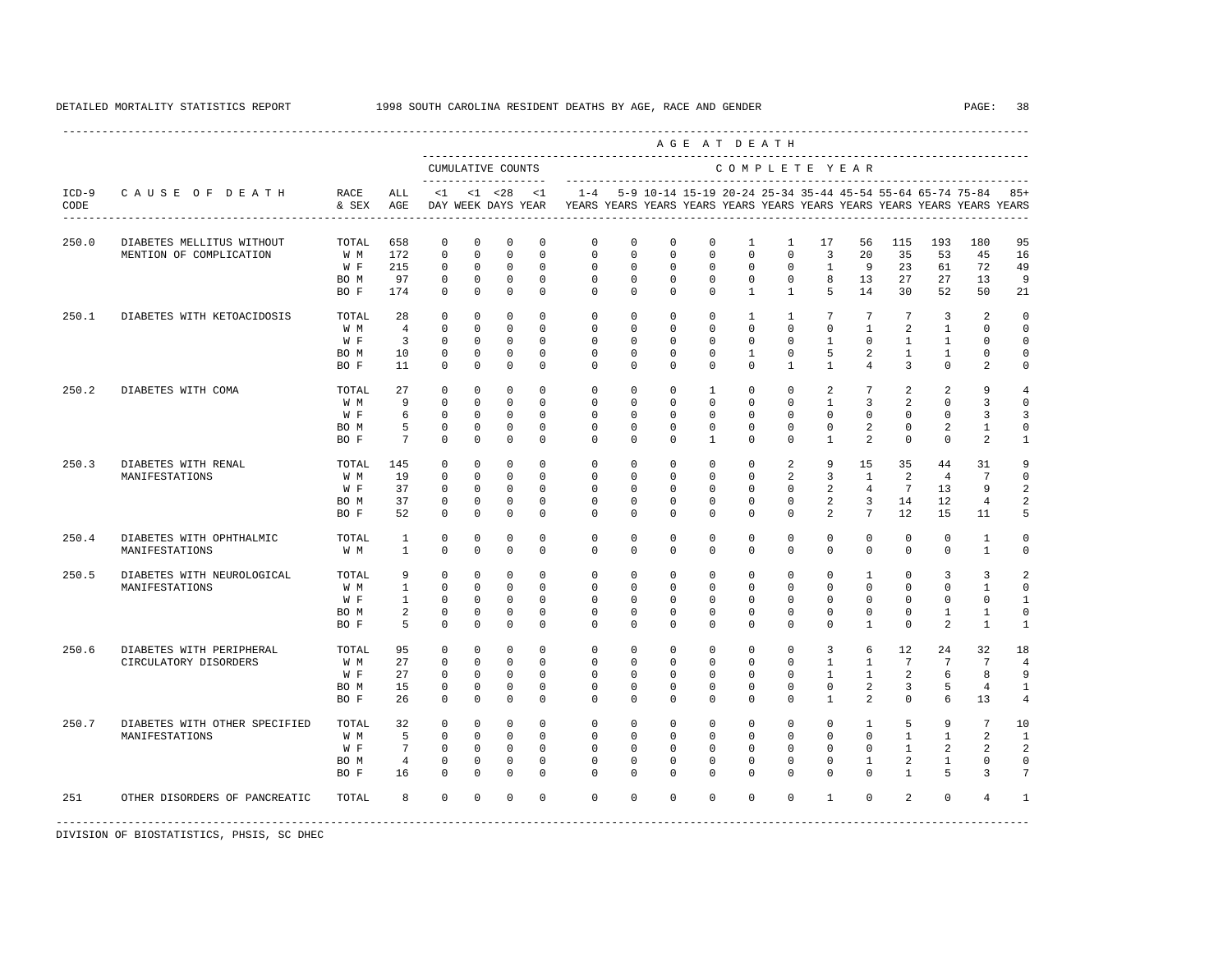|                 |                                      |               |                     |                              |                             |                                     |                         |                      |                      |                         |                         | AGE AT DEATH            |                         |                             |                         |                              |                            |                                                                                                                                      |                             |
|-----------------|--------------------------------------|---------------|---------------------|------------------------------|-----------------------------|-------------------------------------|-------------------------|----------------------|----------------------|-------------------------|-------------------------|-------------------------|-------------------------|-----------------------------|-------------------------|------------------------------|----------------------------|--------------------------------------------------------------------------------------------------------------------------------------|-----------------------------|
|                 |                                      |               |                     |                              |                             | CUMULATIVE COUNTS<br>-------------- |                         |                      |                      |                         |                         | COMPLETE YEAR           |                         |                             |                         |                              |                            |                                                                                                                                      |                             |
| $ICD-9$<br>CODE | CAUSE OF DEATH                       | RACE<br>& SEX | ALL<br>AGE          | <1                           |                             | $< 1$ $< 28$<br>DAY WEEK DAYS YEAR  | <1                      | $1 - 4$              |                      |                         |                         |                         |                         |                             |                         |                              |                            | 5-9 10-14 15-19 20-24 25-34 35-44 45-54 55-64 65-74 75-84<br>YEARS YEARS YEARS YEARS YEARS YEARS YEARS YEARS YEARS YEARS YEARS YEARS | $85+$                       |
| 251             | INTERNAL SECRETION                   | W M           | 3                   | $\mathbf 0$                  | $\mathbf 0$                 | $\mathbf{0}$                        | $\mathbf{0}$            | $\mathbf 0$          | $\mathbf 0$          | $\mathbf 0$             | $\mathbf 0$             | $\mathbf 0$             | $\mathbf 0$             | $\mathbf 0$                 | $\mathbf 0$             | 1                            | 0                          | 2                                                                                                                                    | $\Omega$                    |
|                 |                                      | W F<br>BO F   | 2<br>3              | $\mathbf 0$<br>$\Omega$      | $\mathbf 0$<br>$\Omega$     | $\mathbf 0$<br>$\Omega$             | $\mathbf 0$<br>$\Omega$ | $\Omega$<br>$\Omega$ | $\Omega$<br>$\Omega$ | $\mathbf 0$<br>$\Omega$ | $\mathbf 0$<br>$\Omega$ | $\mathbf 0$<br>$\Omega$ | $\mathbf 0$<br>$\Omega$ | $\mathbf 0$<br>$\mathbf{1}$ | $\mathbf 0$<br>$\Omega$ | $\mathbf 0$<br>$\mathbf{1}$  | $\mathbf 0$<br>$\Omega$    | 2<br>$\Omega$                                                                                                                        | $\mathbf 0$<br>$\mathbf{1}$ |
| 251.2           | HYPOGLYCAEMIA, UNSPECIFIED           | TOTAL         | 8                   | $\mathbf{0}$                 | $\mathbf 0$                 | $\mathbf{0}$                        | $\Omega$                | $\Omega$             | $\mathbf 0$          | $\mathbf 0$             | $\mathbf 0$             | $\Omega$                | $\Omega$                | $\mathbf{1}$                | $\Omega$                | 2                            | $\mathbf 0$                | 4                                                                                                                                    | $\mathbf{1}$                |
|                 |                                      | W M           | 3                   | $\Omega$                     | $\Omega$                    | $\Omega$                            | $\Omega$                | $\Omega$             | $\Omega$             | $\Omega$                | $\Omega$                | $\Omega$                | $\Omega$                | $\Omega$                    | $\Omega$                | $\mathbf{1}$                 | $\mathbf 0$                | $\mathfrak{D}$                                                                                                                       | $\Omega$                    |
|                 |                                      | W F<br>BO F   | 2<br>3              | $\mathbf{0}$<br>$\Omega$     | $\Omega$<br>$\Omega$        | $\mathbf{0}$<br>$\Omega$            | $\Omega$<br>$\Omega$    | $\Omega$<br>$\Omega$ | $\Omega$<br>$\Omega$ | $\Omega$<br>$\Omega$    | $\mathbf 0$<br>$\Omega$ | $\mathbf 0$<br>$\Omega$ | $\Omega$<br>$\Omega$    | $\mathbf 0$<br>$\mathbf{1}$ | $\mathbf 0$<br>$\Omega$ | $\mathbf 0$<br>$\mathbf{1}$  | $\mathbf 0$<br>$\Omega$    | 2<br>$\Omega$                                                                                                                        | $\Omega$<br>$\mathbf{1}$    |
| 252             | DISORDERS OF PARATHYROID GLAND       | TOTAL<br>W F  | 2<br>2              | $\Omega$<br>$\Omega$         | $\Omega$<br>0               | $\Omega$<br>$\mathbf{0}$            | $\Omega$<br>$\Omega$    | $\Omega$<br>$\Omega$ | $\Omega$<br>$\Omega$ | $\Omega$<br>$\Omega$    | $\Omega$<br>$\mathbf 0$ | $\Omega$<br>$\Omega$    | $\Omega$<br>$\Omega$    | $\Omega$<br>$\Omega$        | $\Omega$<br>$\Omega$    | $\Omega$<br>$\Omega$         | $\mathbf 0$<br>$\mathbf 0$ | $\Omega$<br>$\Omega$                                                                                                                 | $\overline{a}$<br>2         |
| 252.0           | HYPERPARATHYROIDISM                  | TOTAL         | 2                   | $\mathbf{0}$                 | 0                           | 0                                   | 0                       | 0                    | 0                    | $\mathbf 0$             | $\mathbf 0$             | 0                       | 0                       | 0                           | $\mathbf 0$             | $\mathbf 0$                  | 0                          | $\circ$                                                                                                                              | $\mathcal{L}$               |
|                 |                                      | W F           | 2                   | $\mathbf{0}$                 | 0                           | $\mathbf 0$                         | 0                       | 0                    | 0                    | $\mathbf 0$             | 0                       | 0                       | $\mathbf 0$             | $\mathbf 0$                 | $\mathbf 0$             | $\mathbf 0$                  | $\mathbf 0$                | $\circ$                                                                                                                              | $\overline{a}$              |
| 253             | DISORDERS OF THE PITUITARY           | TOTAL         | 5                   | $\mathbf{0}$                 | $\mathbf 0$                 | $\mathbf 0$                         | $\Omega$                | $\mathbf 0$          | $\mathbf 0$          | $\mathbf 0$             | $\mathbf 0$             | $\mathbf 0$             | 0                       | $\Omega$                    | $\mathbf 0$             | $\mathbf 0$                  | $\mathbf 0$                | 3                                                                                                                                    | $\mathfrak{D}$              |
|                 | GLAND & ITS HYPOTHALAMIC CONTROL W M |               | 2                   | $\mathbf{0}$                 | $\mathbf{0}$                | $\mathbf 0$                         | $\mathbf{0}$            | 0                    | 0                    | $\mathbf 0$             | $\mathbf 0$             | $\mathbf 0$             | $\mathbf 0$             | 0                           | $\mathbf 0$             | $\mathbf 0$                  | $\mathbf 0$                | $\mathbf{1}$                                                                                                                         | $\mathbf{1}$                |
|                 |                                      | W F           | 2                   | $\mathbf{0}$                 | $\mathbf{0}$                | $\circ$                             | $\Omega$                | $\Omega$             | $\Omega$             | $\mathbf 0$             | $\mathbf 0$             | 0                       | $\Omega$                | $\Omega$                    | $\Omega$                | $\Omega$                     | $\mathbf 0$                | $\mathfrak{D}$                                                                                                                       | $\Omega$                    |
|                 |                                      | BO F          | $\mathbf{1}$        | $\mathbf 0$                  | $\mathbf 0$                 | $\mathbf{0}$                        | $\Omega$                | $\Omega$             | $\Omega$             | $\Omega$                | $\mathbf 0$             | $\Omega$                | $\Omega$                | $\Omega$                    | $\Omega$                | $\Omega$                     | $\mathbf 0$                | $\Omega$                                                                                                                             | $\mathbf{1}$                |
| 253.3           | PITUITARY DWARFISM                   | TOTAL         | $\mathbf{1}$        | $\mathbf 0$                  | $\mathbf 0$                 | $\mathbf{0}$                        | $\Omega$                | $\mathbf 0$          | $\mathbf 0$          | $\mathbf 0$             | $\mathbf 0$             | $\mathbf 0$             | $\mathbf 0$             | $\mathbf 0$                 | $\mathbf 0$             | $\mathbf 0$                  | $\mathbf 0$                | $\Omega$                                                                                                                             | 1                           |
|                 |                                      | W M           | $\mathbf{1}$        | $\Omega$                     | $\mathbf 0$                 | $\Omega$                            | $\Omega$                | $\Omega$             | $\Omega$             | $\Omega$                | $\Omega$                | $\Omega$                | $\Omega$                | $\Omega$                    | $\Omega$                | $\Omega$                     | $\Omega$                   | $\Omega$                                                                                                                             | $\mathbf{1}$                |
| 253.6           | OTHER DISORDERS OF                   | TOTAL         | $\overline{3}$      | $\mathbf 0$                  | $\mathbf 0$                 | $\mathbf{0}$                        | $\Omega$                | $\Omega$             | $\Omega$             | $\Omega$                | $\mathbf 0$             | $\Omega$                | $\mathbf 0$             | $\Omega$                    | $\mathbf 0$             | $\mathbf 0$                  | $\mathbf 0$                | 2                                                                                                                                    | $\mathbf{1}$                |
|                 | NEUROHYPOPHYSIS                      | W F<br>BO F   | 2<br>$\overline{1}$ | $\Omega$<br>$\Omega$         | $\Omega$<br>$\Omega$        | $\mathbf 0$<br>$\Omega$             | $\Omega$<br>$\Omega$    | $\Omega$<br>$\Omega$ | $\Omega$<br>$\Omega$ | $\Omega$<br>$\Omega$    | $\Omega$<br>$\Omega$    | $\Omega$<br>$\Omega$    | $\Omega$<br>$\Omega$    | $\Omega$<br>$\Omega$        | $\Omega$<br>$\Omega$    | $\Omega$<br>$\Omega$         | $\Omega$<br>$\Omega$       | 2<br>$\Omega$                                                                                                                        | $\Omega$<br>$\mathbf{1}$    |
|                 |                                      |               |                     |                              |                             |                                     |                         |                      |                      |                         |                         |                         |                         |                             |                         |                              |                            |                                                                                                                                      |                             |
| 253.8           | OTHER DISORDERS OF THE               | TOTAL         | 1                   | $\Omega$                     | $\Omega$                    | $\mathbf 0$                         | $\Omega$                | $\Omega$             | $\Omega$             | $\Omega$                | $\Omega$                | $\Omega$                | $\Omega$                | $\Omega$                    | $\Omega$                | $\Omega$                     | $\Omega$                   | $\mathbf{1}$                                                                                                                         | $\Omega$                    |
|                 | PITUITARY & OTHER SYNDROMES          | W M           | $\overline{1}$      | $\Omega$                     | $\Omega$                    | $\Omega$                            | $\Omega$                | $\Omega$             | $\Omega$             | $\Omega$                | $\Omega$                | $\Omega$                | $\Omega$                | $\Omega$                    | $\Omega$                | $\Omega$                     | $\Omega$                   | $\mathbf{1}$                                                                                                                         | $\Omega$                    |
| 255             | DISORDERS OF ADRENAL GLANDS          | TOTAL         | 4                   | $\mathbf{0}$                 | $\mathbf 0$                 | 0                                   | $\mathbf{0}$            | $\mathbf 0$          | $\mathbf 0$          | $\mathbf 0$             | $\mathbf 0$             | $\mathbf 0$             | $\mathbf 0$             | $\mathbf 0$                 | 1                       | 1                            | 2                          | $\mathbf 0$                                                                                                                          | $\Omega$                    |
|                 |                                      | W M<br>W F    | 2<br>2              | $\mathbf{0}$<br>$\mathbf{0}$ | $\mathbf 0$<br>$\mathbf{0}$ | $\mathbf 0$<br>$\mathbf 0$          | 0<br>$\Omega$           | 0<br>$\Omega$        | 0<br>$\Omega$        | 0<br>$\Omega$           | 0<br>$\mathbf 0$        | 0<br>$\mathbf 0$        | 0<br>$\Omega$           | 0<br>$\Omega$               | 1<br>$\Omega$           | $\mathbf{0}$<br>$\mathbf{1}$ | 1<br>1                     | 0<br>$\mathbf 0$                                                                                                                     | $\Omega$<br>$\Omega$        |
|                 |                                      |               |                     |                              |                             |                                     |                         |                      |                      |                         |                         |                         |                         |                             |                         |                              |                            |                                                                                                                                      |                             |
| 255.1           | HYPERALDOSTERONISM                   | TOTAL<br>W M  | 1<br>$\mathbf{1}$   | 0<br>$\Omega$                | $\mathbf 0$<br>$\Omega$     | 0<br>$\mathbf 0$                    | 0<br>$\Omega$           | 0<br>$\Omega$        | 0<br>$\Omega$        | $\mathbf 0$<br>$\Omega$ | $\mathbf 0$<br>$\Omega$ | $\mathbf 0$<br>$\Omega$ | 0<br>$\Omega$           | 0<br>$\Omega$               | $\mathbf 0$<br>$\Omega$ | $\mathbf{0}$<br>$\Omega$     | 1<br>$\mathbf{1}$          | $\mathbf 0$<br>$\Omega$                                                                                                              | $\Omega$<br>$\Omega$        |
| 255.4           | CORTICOADRENAL INSUFFICIENCY         | TOTAL         | 3                   | $\mathbf{0}$                 | $\mathbf{0}$                | $\mathbf{0}$                        | $\mathbf{0}$            | $\mathbf 0$          | $\mathbf 0$          | $\mathbf 0$             | $\mathbf 0$             | $\mathbf 0$             | 0                       | 0                           | $\mathbf{1}$            | 1                            | 1                          | $\circ$                                                                                                                              | $\Omega$                    |
|                 |                                      | W M           | 1                   | $\mathbf{0}$                 | $\mathbf{0}$                | $\mathbf 0$                         | $\mathbf{0}$            | $\mathbf 0$          | $\mathbf 0$          | $\mathbf 0$             | $\mathbf 0$             | $\mathbf 0$             | $\mathbf 0$             | $\mathbf 0$                 | $\mathbf{1}$            | $\mathbf 0$                  | $\mathbf 0$                | $\Omega$                                                                                                                             | $\Omega$                    |
|                 |                                      | W F           | 2                   | $\Omega$                     | 0                           | $\mathbf{0}$                        | $\Omega$                | $\Omega$             | $\Omega$             | $\Omega$                | 0                       | $\Omega$                | $\mathbf 0$             | $\Omega$                    | $\mathbf 0$             | $\mathbf{1}$                 | 1                          | $\Omega$                                                                                                                             | $\Omega$                    |
| 259             | OTHER ENDOCRINE DISORDERS            | TOTAL         | 2                   | $\mathbf 0$                  | $\mathbf 0$                 | $\mathbf{0}$                        | $\mathbf{0}$            | $\mathbf 0$          | $\mathbf 0$          | $\mathbf 0$             | $\mathbf 0$             | $\mathbf 0$             | $\mathbf 0$             | $\mathbf 0$                 | $\mathbf 0$             | $\mathbf 0$                  | 2                          | $\mathbf 0$                                                                                                                          | $\Omega$                    |
|                 |                                      | W M           | 2                   | $\mathbf 0$                  | $\mathbf 0$                 | $\mathbf 0$                         | $\Omega$                | $\Omega$             | $\Omega$             | $\Omega$                | $\Omega$                | $\Omega$                | $\Omega$                | $\Omega$                    | $\Omega$                | $\Omega$                     | 2                          | $\Omega$                                                                                                                             | $\mathbf 0$                 |
| 259.2           | CARCINOID SYNDROME                   | TOTAL         | 2                   | $\mathbf 0$                  | $\mathbf 0$                 | $\mathbf{0}$                        | $\mathbf{0}$            | $\mathbf 0$          | $\mathbf 0$          | $\mathbf 0$             | $\mathbf 0$             | $\mathbf 0$             | $\mathbf 0$             | $\mathbf 0$                 | $\mathbf 0$             | $\mathbf 0$                  | 2                          | $\mathbf 0$                                                                                                                          | $\Omega$                    |
|                 |                                      | W M           | $\overline{a}$      | $\Omega$                     | $\Omega$                    | $\Omega$                            | $\Omega$                | $\Omega$             | $\Omega$             | $\Omega$                | $\Omega$                | $\Omega$                | $\Omega$                | $\Omega$                    | $\Omega$                | $\Omega$                     | 2                          | $\Omega$                                                                                                                             | $\Omega$                    |
|                 |                                      |               |                     |                              |                             |                                     |                         |                      |                      |                         |                         |                         |                         |                             |                         |                              |                            |                                                                                                                                      |                             |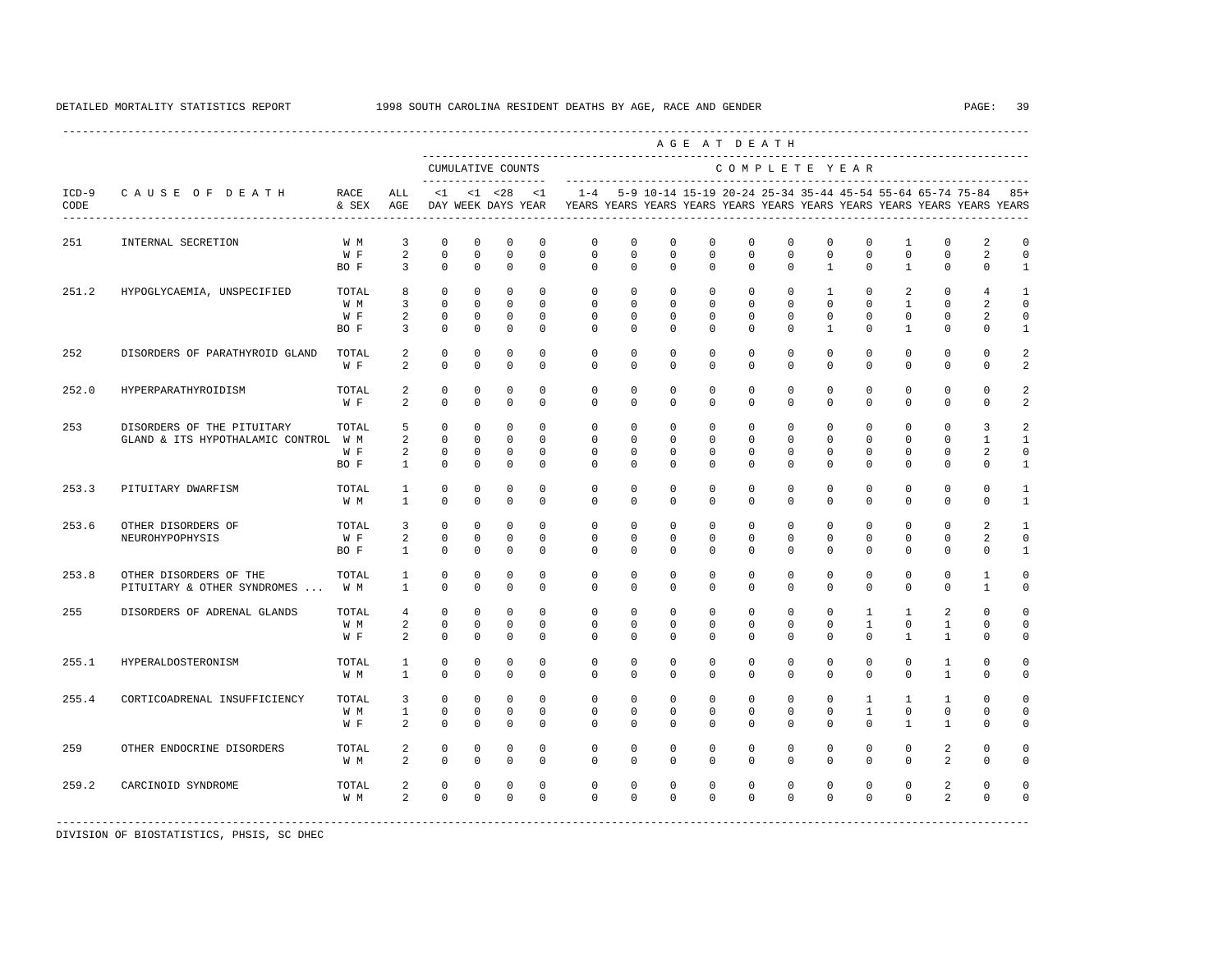---------------------------------------------------------------------------------------------------------------------------------------------------- A G E A T D E A T H --------------------------------------------------------------------------------------------- CUMULATIVE COUNTS C O M P L E T E Y E A R ------------------- ----------------------------------------------------------------------- ICD-9 C A U S E O F D E A T H RACE ALL <1 <1 <28 <1 1-4 5-9 10-14 15-19 20-24 25-34 35-44 45-54 55-64 65-74 75-84 85+ CODE & SEX AGE DAY WEEK DAYS YEAR YEARS YEARS YEARS YEARS YEARS YEARS YEARS YEARS YEARS YEARS YEARS YEARS ---------------------------------------------------------------------------------------------------------------------------------------------------- 260-269 NUTRITIONAL DEFICIENCIES TOTAL 75 0 0 0 0 0 0 1 0 0 0 1 2 3 6 22 40 W M 16 0 0 0 0 0 0 0 0 0 0 0 2 1 0 7 6 W F 37 0 0 0 0 0 0 0 0 0 0 0 1 0 1 3 7 25 BOM 10 0 0 0 0 0 0 0 0 0 0 0 0 1 1 5 3 BO F 12 0 0 0 0 0 0 1 0 0 0 0 0 0 2 3 6 260 KWASHIORKOR TOTAL 2 0 0 0 0 0 0 0 0 0 0 0 0 0 0 0 2 W F 1 0 0 0 0 0 0 0 0 0 0 0 0 0 0 0 1 BOM 1 0 0 0 0 0 0 0 0 0 0 0 0 0 0 0 1 261 NUTRITIONAL MARASMUS TOTAL 5 0 0 0 0 0 0 0 0 0 0 1 0 0 0 2 2 W M 1 0 0 0 0 0 0 0 0 0 0 0 0 0 0 1 0 W F 3 0 0 0 0 0 0 0 0 0 0 0 0 0 0 1 1 BO F 1 0 0 0 0 0 0 0 0 0 0 0 0 0 0 0 1 263 OTHER & UNSPECIFIED PROTEIN- TOTAL 64 0 0 0 0 0 0 1 0 0 0 0 2 3 5 19 34 CALORIE MALNUTRITION W M 13 0 0 0 0 0 0 0 0 0 0 0 0 0 0 5 5 5 c 22 d  $\sqrt{3}$  w m 32 0 0 0 0 0 0 0 0 0 0 0 0 0 1 3 6 22 W F 32 0 0 0 0 0 0 0 0 0 0 0 0 0 1 3<br>BOM 8 0 0 0 0 0 0 0 0 0 0 0 0 0 1 0 BOM 8 0 0 0 0 0 0 0 0 0 0 0 0 1 0 5 2 BO F 11 0 0 0 0 0 0 1 0 0 0 0 0 0 2 3 5 263.2 ARRESTED DEVELOPMENT FOLLOWING TOTAL 1 0 0 0 0 0 0 0 0 0 0 0 0 0 0 0 1 PROTEIN-CALORIE MALNUTRITION 263.9 UNSPECIFIED TOTAL 63 0 0 0 0 0 0 1 0 0 0 0 2 3 5 19 33 W M 12 0 0 0 0 0 0 0 0 0 0 0 2 1 0 5 4 W F 32 0 0 0 0 0 0 0 0 0 0 0 0 1 3 6 22 BOM 8 0 0 0 0 0 0 0 0 0 0 0 0 0 1 0 5 2 BO F 11 0 0 0 0 0 0 1 0 0 0 0 0 0 2 3 5 269 OTHER NUTRITIONAL DEFICIENCIES TOTAL 4 0 0 0 0 0 0 0 0 0 0 0 0 0 1 1 2 2 0 0 0 0 W F 1 0 0 0 0 0 0 0 0 0 0 0 0 0 0 0 1 BOM 1 0 0 0 0 0 0 0 0 0 0 0 0 0 0 1 0 0 269.9 UNSPECIFIED TOTAL 4 0 0 0 0 0 0 0 0 0 0 0 0 0 1 1 2 W M 2 0 0 0 0 0 0 0 0 0 0 0 0 0 0 1 1 W F 1 0 0 0 0 0 0 0 0 0 0 0 0 0 0 0 1 BOM 1 0 0 0 0 0 0 0 0 0 0 0 0 0 1 0 0 270-279 OTHER METABOLIC DISORDERS TOTAL 287 0 1 4 5 1 2 2 1 5 7 17 28 35 58 63 63 AND IMMUNITY DISORDERS W M 93 0 0 0 0  $\hbox{W F}$  95 0 0 1 W F 95 0 0 1 2 1 1 0 1 1 1 1 1 8 5 18 23 33 BO M 44 0 1 3 3 0 0 2 0 1 3 5 4 7 9 6 4 BO F 55 0 0 0 0 0 0 0 0 1 1 2 6 6 15 14 10

-----------------------------------------------------------------------------------------------------------------------------------------------------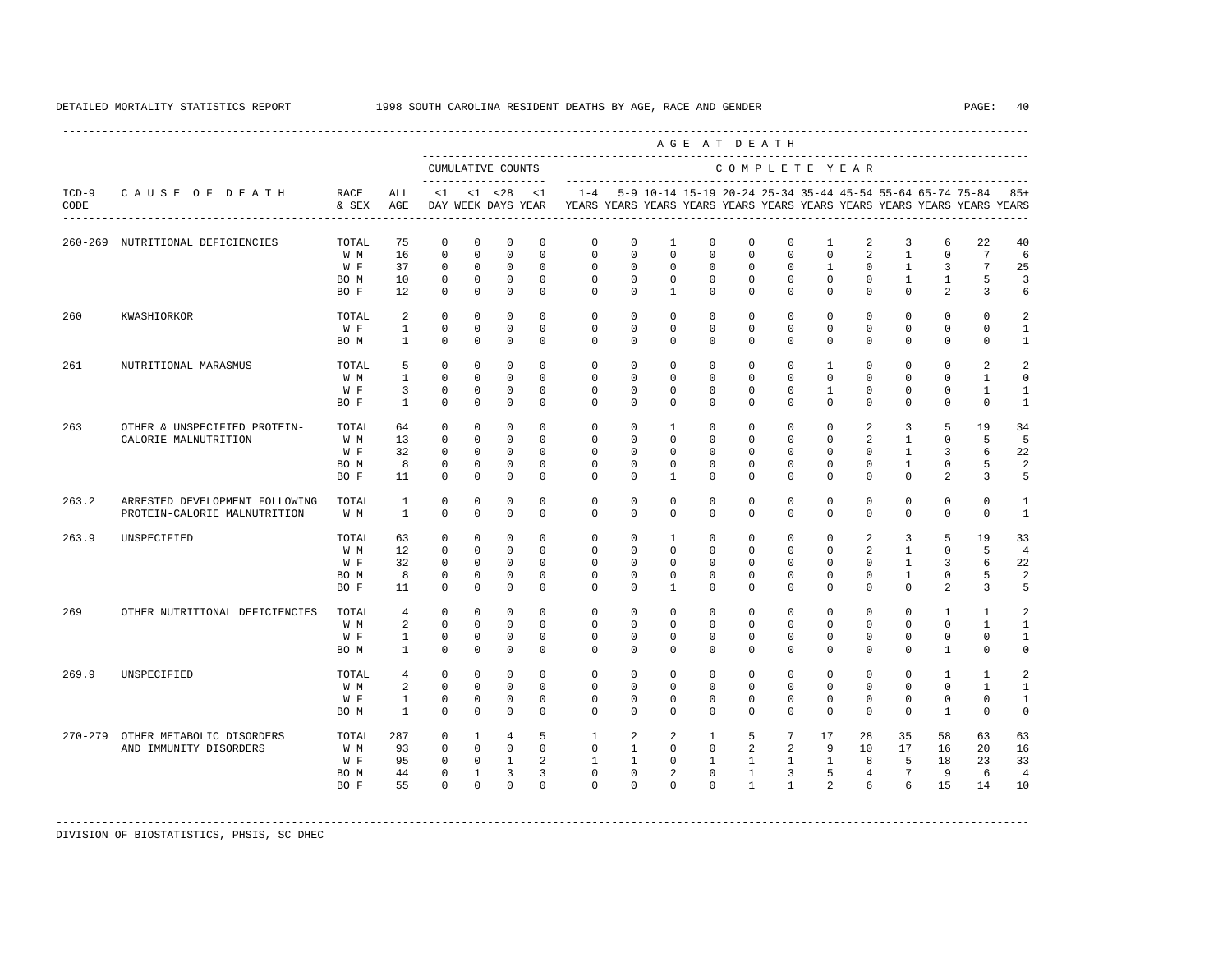---------------------------------------------------------------------------------------------------------------------------------------------------- A G E A T D E A T H --------------------------------------------------------------------------------------------- CUMULATIVE COUNTS C O M P L E T E Y E A R ------------------- ----------------------------------------------------------------------- ICD-9 C A U S E O F D E A T H RACE ALL <1 <1 <28 <1 1-4 5-9 10-14 15-19 20-24 25-34 35-44 45-54 55-64 65-74 75-84 85+ CODE & SEX AGE DAY WEEK DAYS YEAR YEARS YEARS YEARS YEARS YEARS YEARS YEARS YEARS YEARS YEARS YEARS YEARS ---------------------------------------------------------------------------------------------------------------------------------------------------- 270 DISORDERS OF AMINO-ACID TOTAL 1 0 0 1 1 0 0 0 0 0 0 0 0 0 0 0 0 TRANSPORT & METABOLISM 270.6 DISORDERS OF UREA CYCLE TOTAL 1 0 0 1 1 0 0 0 0 0 0 0 0 0 0 0 0 METABOLISM BO M 1 0 0 1 1 0 0 0 0 0 0 0 0 0 0 0 0 272 DISORDERS OF LIPOID METABOLISM TOTAL 55 0 0 0 0 0 0 0 0 0 0 3 5 12 18 14 3 W M 23 0 0 0 0 0 0 0 0 0 0 2 2 7 6 5 1 W F 15 0 0 0 0 0 0 0 0 0 0 0 0 1 1 5 6 2 BO M 7 0 0 0 0 0 0 0 0 0 0 1 2 1 2 1 0 BO F 10 0 0 0 0 0 0 0 0 0 0 0 0 3 5 2 0 272.0 PURE HYPERCHOLESTEROLAEMIA TOTAL 24 0 0 0 0 0 0 0 0 0 0 0 1 4 10 7 2 W M 11 0 0 0 0 0 0 0 0 0 0 0 1 3 4 2 1 W F G O O O O O O O O O O O O O 2 3 1 BO M 3 0 0 0 0 0 0 0 0 0 0 0 0 1 1 1 0 BO F 4 0 0 0 0 0 0 0 0 0 0 0 0 0 3 1 0 272.2 MIXED HYPERLIPIDAEMIA TOTAL 1 0 0 0 0 0 0 0 0 0 0 0 1 0 0 0 0 BO M 1 0 0 0 0 0 0 0 0 0 0 0 1 0 0 0 0 272.4 OTHER & UNSPECIFIED TOTAL 29 0 0 0 0 0 0 0 0 0 0 2 3 8 8 7 1 HYPERLIPIDAEMIA W M 12 0 0 0 0 0 0 0 0 0 0 2 1 4 2 3 0 W F 9 0 0 0 0 0 0 0 0 0 0 0 0 1 1 3 3 1 BOM 2 0 0 0 0 0 0 0 0 0 0 0 1 0 1 0 0 BO F 6 0 0 0 0 0 0 0 0 0 0 0 0 3 2 1 0 272.7 LIPIDOSES TOTAL 1 0 0 0 0 0 0 0 0 0 0 1 0 0 0 0 0 BO M 1 0 0 0 0 0 0 0 0 0 0 1 0 0 0 0 0 273 DISORDERS OF PLASMA PROTEIN TOTAL 8 0 0 0 0 0 0 0 0 0 0 0 0 0 2 2 4 METABOLISM W M 4 0 0 0 0 0 0 0 0 0 0 0 0 0 1 1 2 W F 3 0 0 0 0 0 0 0 0 0 0 0 0 0 1 0 2 BO M 1 0 0 0 0 0 0 0 0 0 0 0 0 0 0 1 0 273.1 MONOCLONAL PARAPROTEINAEMIA TOTAL 1 0 0 0 0 0 0 0 0 0 0 0 0 0 0 1 0 BO M 1 0 0 0 0 0 0 0 0 0 0 0 0 0 0 1 0 273.3 MACROGLOBULINAEMIA TOTAL 6 0 0 0 0 0 0 0 0 0 0 0 0 0 2 1 3 W M 3 0 0 0 0 0 0 0 0 0 0 0 0 0 0 1 1 1 W F 3 0 0 0 0 0 0 0 0 0 0 0 0 0 1 0 2 273.8 OTHER TOTAL 1 0 0 0 0 0 0 0 0 0 0 0 0 0 0 0 1 W M 1 0 0 0 0 0 0 0 0 0 0 0 0 0 0 0 0 1 274 GOUT TOTAL 2 0 0 0 0 0 0 0 0 0 0 0 0 0 2 0 0 -----------------------------------------------------------------------------------------------------------------------------------------------------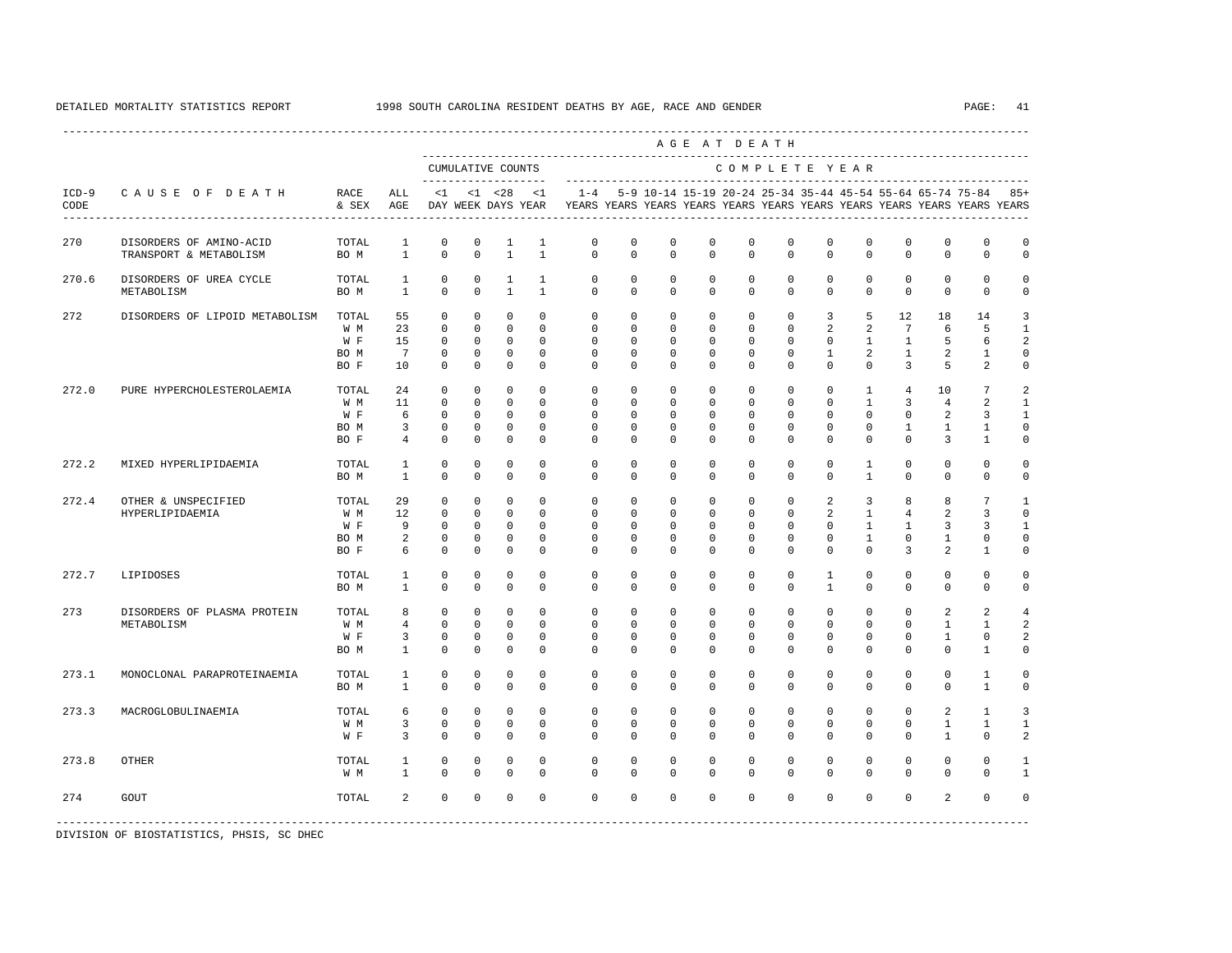----------------------------------------------------------------------------------------------------------------------------------------------------

 A G E A T D E A T H --------------------------------------------------------------------------------------------- CUMULATIVE COUNTS C O M P L E T E Y E A R ------------------- ----------------------------------------------------------------------- ICD-9 C A U S E O F D E A T H RACE ALL <1 <1 <28 <1 1-4 5-9 10-14 15-19 20-24 25-34 35-44 45-54 55-64 65-74 75-84 85+ CODE & SEX AGE DAY WEEK DAYS YEAR YEARS YEARS YEARS YEARS YEARS YEARS YEARS YEARS YEARS YEARS YEARS YEARS ---------------------------------------------------------------------------------------------------------------------------------------------------- 274 BO M 2 0 0 0 0 0 0 0 0 0 0 0 0 0 2 0 0 274.9 UNSPECIFIED TOTAL 2 0 0 0 0 0 0 0 0 0 0 0 0 0 2 0 0 BOM 2 0 0 0 0 0 0 0 0 0 0 0 0 0 2 0 0 275 DISORDERS OF MINERAL TOTAL 6 0 0 0 0 0 0 0 0 0 0 2 0 0 2 2 0 METABOLISM W M 3 0 0 0 0 0 0 0 0 0 0 1 0 0 0 2 0 W F 1 0 0 0 0 0 0 0 0 0 0 0 0 0 0 1 0 0 BO M 1 0 0 0 0 0 0 0 0 0 0 1 0 0 0 0 0 BOF 1 0 0 0 0 0 0 0 0 0 0 0 0 0 1 0 0 275.0 DISORDERS OF IRON METABOLISM TOTAL 3 0 0 0 0 0 0 0 0 0 0 2 0 0 1 0 0 W M 1 0 0 0 0 0 0 0 0 0 0 1 0 0 0 0 0 BO M 1 0 0 0 0 0 0 0 0 0 0 1 0 0 0 0 0 BOF 1 0 0 0 0 0 0 0 0 0 0 0 0 0 0 1 0 0 275.4 DISORDERS OF CALCIUM TOTAL 3 0 0 0 0 0 0 0 0 0 0 0 0 0 1 2 0 METABOLISM W M 2 0 0 0 0 0 0 0 0 0 0 0 0 0 0 2 0 W F 1 0 0 0 0 0 0 0 0 0 0 0 0 0 0 1 0 0 276 DISORDERS OF FLUID, ELECTROLYTE TOTAL 134 0 0 2 2 1 1 1 0 1 5 5 5 10 15 34 54 & ACID-BASE BALANCE W M 31 0 0 0 0 0 0 0 0 0 1 1 4 3 5 5 12 W F 52 0 0 1 1 1 1 0 0 0 1 0 0 0 2 3 15 28 BO M 23 0 0 1 1 0 0 1 0 1 3 2 0 4 4 3 4 BO F 28 0 0 0 0 0 0 0 0 0 0 2 1 1 3 11 10 276.0 HYPEROSMOLALITY &/OR TOTAL 9 0 0 0 0 0 0 1 0 0 0 0 0 0 0 4 4 HYPERNATRAEMIA W M 3 0 0 0 0 0 0 0 0 0 0 0 0 0 0 1 2 W F 3 0 0 0 0 0 0 0 0 0 0 0 0 0 0 2 1 BOM 3 0 0 0 0 0 0 0 0 0 0 0 0 0 0 1 1 276.1 HYPOSMOLALITY &/OR TOTAL 5 0 0 0 0 0 0 0 0 0 0 0 0 0 2 2 1 HYPONATRAEMIA W F 3 0 0 0 0 0 0 0 0 0 0 0 0 0 1 1 1 BO F 2 0 0 0 0 0 0 0 0 0 0 0 0 0 1 1 0 276.2 ACIDOSIS TOTAL 26 0 0 1 1 1 0 0 0 0 1 3 2 8 5 5 0 W M 7 0 0 0 0 0 0 0 0 0 0 1 2 2 2 0 0 W F 7 0 0 1 1 1 0 0 0 0 0 0 0 0 2 1 2 0 BOM 6 0 0 0 0 0 0 0 0 0 0 0 0 4 1 0 0 BO F 6 0 0 0 0 0 0 0 0 0 0 2 0 0 1 3 0 276.5 VOLUME DEPLETION TOTAL 67 0 0 0 0 0 0 0 0 0 1 0 1 2 5 18 40 W M 14 0 0 0 0 0 0 0 0 0 0 0 0 1 1 2 3 7 W F 30 0 0 0 0 0 0 0 0 0 0 0 0 0 1 8 21 BOM 7 0 0 0 0 0 0 0 0 0 0 0 0 0 2 2 2 BO F 16 0 0 0 0 0 0 0 0 0 0 0 0 1 0 5 10

-----------------------------------------------------------------------------------------------------------------------------------------------------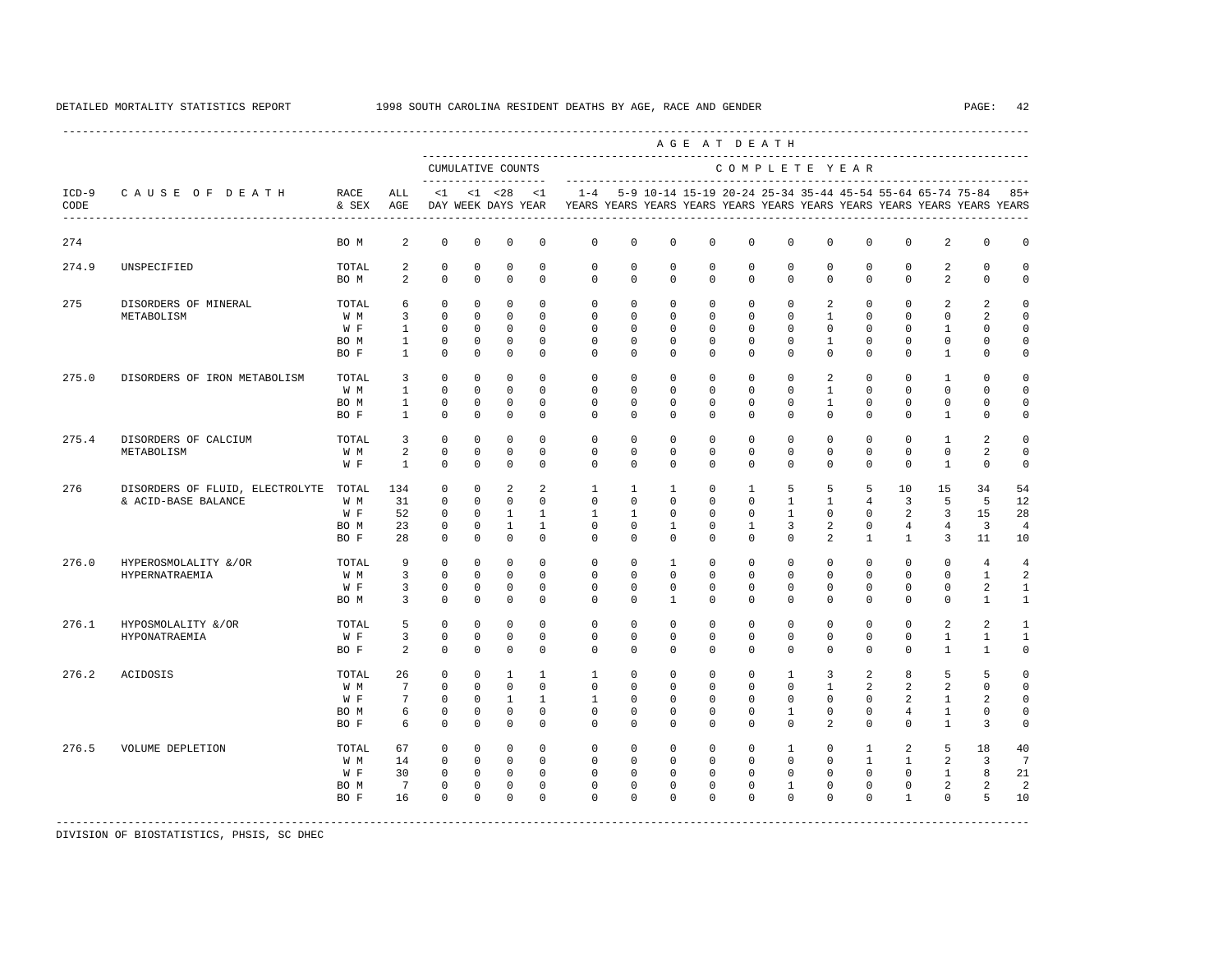---------------------------------------------------------------------------------------------------------------------------------------------------- A G E A T D E A T H --------------------------------------------------------------------------------------------- CUMULATIVE COUNTS C O M P L E T E Y E A R ------------------- ----------------------------------------------------------------------- ICD-9 C A U S E O F D E A T H RACE ALL <1 <1 <28 <1 1-4 5-9 10-14 15-19 20-24 25-34 35-44 45-54 55-64 65-74 75-84 85+ CODE & SEX AGE DAY WEEK DAYS YEAR YEARS YEARS YEARS YEARS YEARS YEARS YEARS YEARS YEARS YEARS YEARS YEARS ---------------------------------------------------------------------------------------------------------------------------------------------------- 276.6 FLUID OVERLOAD TOTAL 1 0 0 0 0 0 0 0 0 0 0 0 0 0 0 0 1 W M 1 0 0 0 0 0 0 0 0 0 0 0 0 0 0 0 0 1 276.7 HYPERPOTASSAEMIA TOTAL 10 0 0 1 1 0 1 0 0 0 2 1 0 0 1 0 4 W M 3 0 0 0 0 0 0 0 0 0 0 0 0 0 0 1 0 1 W F 3 0 0 0 0 0 1 0 0 0 0 0 0 0 0 0 2 BOM 4 0 0 1 1 0 0 0 0 0 0 1 1 0 0 0 0 0 1 276.8 HYPOPOTASSAEMIA TOTAL 7 0 0 0 0 0 0 0 0 0 1 1 1 0 1 1 2 W M 2 0 0 0 0 0 0 0 0 0 0 0 0 0 0 0 1 W F 2 0 0 0 0 0 0 0 0 0 0 0 0 0 0 1 BO M 1 0 0 0 0 0 0 0 0 0 0 1 0 0 0 0 0 BO F 2 0 0 0 0 0 0 0 0 0 0 0 0 0 1 1 0 276.9 ELECTROLYTE & FLUID DISORDERS, TOTAL 9 0 0 0 0 0 0 0 0 1 0 0 1 0 1 4 2 NOT ELSEWHERE CLASSIFIED W M 1 0 0 0 0 0 0 0 0 0 0 0 0 0 0 1 0 W F 4 0 0 0 0 0 0 0 0 0 0 0 0 0 0 0 0 2 2<br>ROM 2 0 0 0 0 0 0 0 0 1 0 0 0 0 1 0 0 BOM 2 0 0 0 0 0 0 0 0 1 0 0 0 0 1 0 0 BO F 2 0 0 0 0 0 0 0 0 0 0 0 1 0 0 1 0 277 OTHER & UNSPECIFIED DISORDERS TOTAL 31 0 0 0 0 0 1 1 1 3 0 1 3 6 8 6 1 OF METABOLISM W M 13 0 0 0 0 0 1 0 0 2 0 0 0 2 2 5 1 W F 12 0 0 0 0 0 0 0 0 1 1 0 1 2 2 4 1 0 BO M 1 0 0 0 0 0 0 1 0 0 0 0 0 0 0 0 0 BO F 5 0 0 0 0 0 0 0 0 0 0 0 1 2 2 0 0 277.0 CYSTIC FIBROSIS TOTAL 4 0 0 0 0 0 0 0 1 3 0 0 0 0 0 0 0 W M 2 0 0 0 0 0 0 0 0 2 0 0 0 0 0 0 0 W F 2 0 0 0 0 0 0 0 0 1 1 0 0 0 0 0 0 0 0 277.3 AMYLOIDOSIS TOTAL 18 0 0 0 0 0 0 0 0 0 0 0 2 4 7 4 1 W M 7 0 0 0 0 0 0 0 0 0 0 0 0 1 2 3 1 W F 8 0 0 0 0 0 0 0 0 0 0 0 0 2 2 3 1 0 BO F 3 0 0 0 0 0 0 0 0 0 0 0 0 1 2 0 0 277.5 MUCOPOLYSACCHARIDOSIS TOTAL 2 0 0 0 0 0 1 1 0 0 0 0 0 0 0 0 0 W M 1 0 0 0 0 0 1 0 0 0 0 0 0 0 0 0 0 BO M 1 0 0 0 0 0 0 1 0 0 0 0 0 0 0 0 0 277.6 OTHER DEFICIENCIES OF TOTAL 1 0 0 0 0 0 0 0 0 0 0 0 0 1 0 0 0 CIRCULATING ENZYMES W M 1 0 0 0 0 0 0 0 0 0 0 0 0 1 0 0 0 277.9 UNSPECIFIED TOTAL 6 0 0 0 0 0 0 0 0 0 0 1 1 1 1 2 0 W M 2 0 0 0 0 0 0 0 0 0 0 0 0 0 0 2 0 W F 2 0 0 0 0 0 0 0 0 0 0 0 1 0 0 1 0 0 BOF 2 0 0 0 0 0 0 0 0 0 0 0 1 1 0 0 0 -----------------------------------------------------------------------------------------------------------------------------------------------------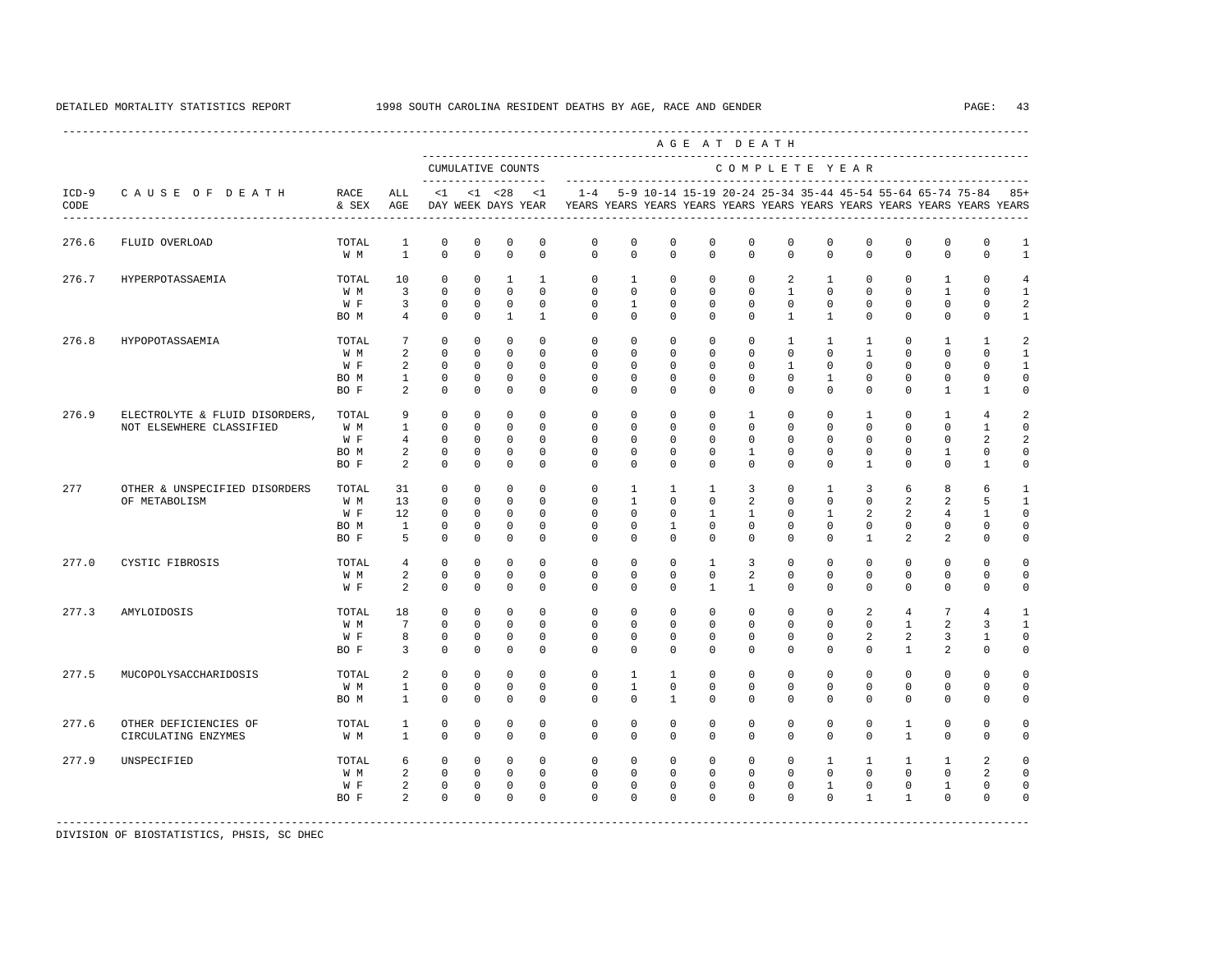|                 |                                                    |                                   |                |              |                |                                          |                |              |              |                |              | AGE AT DEATH   |                |                |                |                 |                                                           |                                                                         |                |
|-----------------|----------------------------------------------------|-----------------------------------|----------------|--------------|----------------|------------------------------------------|----------------|--------------|--------------|----------------|--------------|----------------|----------------|----------------|----------------|-----------------|-----------------------------------------------------------|-------------------------------------------------------------------------|----------------|
|                 |                                                    |                                   |                |              |                | CUMULATIVE COUNTS<br>------------------- |                |              |              |                |              | COMPLETE YEAR  |                |                |                |                 |                                                           |                                                                         |                |
| $ICD-9$<br>CODE | CAUSE OF DEATH<br>-------------------------------- | RACE<br>& SEX                     | ALL<br>AGE     |              |                | $<1$ $<1$ $<28$<br>DAY WEEK DAYS YEAR    | < 1            | $1 - 4$      |              |                |              |                |                |                |                |                 | 5-9 10-14 15-19 20-24 25-34 35-44 45-54 55-64 65-74 75-84 | YEARS YEARS YEARS YEARS YEARS YEARS YEARS YEARS YEARS YEARS YEARS YEARS | $85+$          |
| 278             | OBESITY & OTHER HYPERALIMEN-                       | TOTAL                             | 37             | 0            | 0              | 0                                        | $\mathbf 0$    | $\mathbf 0$  | $\mathbf 0$  | 0              | 0            | 1              | $\mathbf{1}$   | 5              | 11             | 5               | 10                                                        | 3                                                                       | $\mathbf{1}$   |
|                 | TATION                                             | W M                               | 13             | $\Omega$     | $\Omega$       | $\Omega$                                 | $\Omega$       | $\Omega$     | $\Omega$     | $\Omega$       | $\Omega$     | $\Omega$       | $\mathbf{1}$   | $\overline{4}$ | $\overline{3}$ | 3               | 2                                                         | $\Omega$                                                                | $\Omega$       |
|                 |                                                    | $\mathbbmss{W}$ . $\mathbbmss{F}$ | 10             | $\mathbf 0$  | $\mathbf 0$    | $\mathbf 0$                              | $\mathbf 0$    | $\mathbf 0$  | $\mathbf 0$  | $\mathbf 0$    | $\mathbf 0$  | $\mathbf 0$    | $\mathbf 0$    | $\mathbf 0$    | 5              | $\mathbf 0$     | 3                                                         | $\mathbf{1}$                                                            | $\mathbf{1}$   |
|                 |                                                    | BO M                              | 6              | $\mathbf 0$  | $\circ$        | $\mathbf 0$                              | $\mathbf{0}$   | $\mathbf 0$  | $\mathbf 0$  | $\mathbf{0}$   | $\mathbf 0$  | $\mathbf 0$    | $\mathbf 0$    | $\mathbf{1}$   | $\mathbf{1}$   | $\overline{a}$  | $\mathbf{1}$                                              | $\mathbf{1}$                                                            | $\mathbf 0$    |
|                 |                                                    | BO F                              | 8              | $\Omega$     | $\Omega$       | $\Omega$                                 | $\Omega$       | $\cap$       | $\Omega$     | $\Omega$       | $\Omega$     | $\mathbf{1}$   | $\Omega$       | $\Omega$       | $\overline{2}$ | $\cap$          | $\overline{4}$                                            | $\mathbf{1}$                                                            | $\Omega$       |
| 278.0           | OBESITY                                            | TOTAL                             | 33             | $\circ$      | $\mathbf 0$    | $\mathbf 0$                              | $\mathbf{0}$   | $\mathbf 0$  | $\circ$      | $\mathbf{0}$   | $\mathbf{0}$ | $\mathbf{1}$   | $\mathbf{1}$   | 3              | 10             | $\overline{4}$  | 10                                                        | 3                                                                       | 1              |
|                 |                                                    | W M                               | 12             | $\Omega$     | $\Omega$       | $\cap$                                   | $\cap$         | $\Omega$     | $\Omega$     | $\Omega$       | $\Omega$     | $\Omega$       | $\mathbf{1}$   | 3              | 3              | 3               | 2                                                         | $\Omega$                                                                | $\Omega$       |
|                 |                                                    | W F                               | 9              | $\mathbf 0$  | $\mathbf 0$    | $\mathbf 0$                              | $\mathbf{0}$   | $\mathbf 0$  | $\mathbf 0$  | $\mathbf 0$    | $\mathbf 0$  | $\mathbf 0$    | $\mathbf 0$    | $\Omega$       | $\overline{4}$ | $\mathbf 0$     | 3                                                         | $\mathbf{1}$                                                            | $\mathbf{1}$   |
|                 |                                                    | BO M                              | $\overline{4}$ | $\mathbf 0$  | $\mathbf{0}$   | $\mathsf 0$                              | $\mathbf{0}$   | $\mathbf 0$  | $\mathbf 0$  | $\mathbf 0$    | $\mathbf{0}$ | $\mathbf 0$    | $\mathbf 0$    | $\mathbf 0$    | $\mathbf{1}$   | $\mathbf{1}$    | $\mathbf{1}$                                              | $\mathbf{1}$                                                            | $\mathbf 0$    |
|                 |                                                    | BO F                              | 8              | $\Omega$     | $\Omega$       | $\Omega$                                 | $\Omega$       | $\Omega$     | $\Omega$     | $\Omega$       | $\Omega$     | $\mathbf{1}$   | $\Omega$       | $\Omega$       | $\overline{a}$ | $\Omega$        | $\overline{4}$                                            | $\mathbf{1}$                                                            | $\Omega$       |
| 278.8           | OTHER                                              | TOTAL                             | $\overline{4}$ | $\mathbf{0}$ | $\circ$        | $\mathbf 0$                              | $\mathbf{0}$   | $\mathbf 0$  | $\mathbf 0$  | $\mathbf 0$    | $\mathbf{0}$ | $\mathbf 0$    | $\mathbf 0$    | 2              | $\mathbf{1}$   | $\mathbf{1}$    | $\mathbf 0$                                               | $\Omega$                                                                | $\Omega$       |
|                 |                                                    | W M                               | $\mathbf{1}$   | $\Omega$     | $\Omega$       | $\Omega$                                 | $\Omega$       | $\mathbf 0$  | $\Omega$     | $\mathbf{0}$   | $\mathbf{0}$ | $\Omega$       | $\Omega$       | $\mathbf{1}$   | $\Omega$       | $\Omega$        | $\mathbf 0$                                               | $\mathbf 0$                                                             | $\Omega$       |
|                 |                                                    | W F                               | $\mathbf{1}$   | $\mathbf 0$  | $\mathbf 0$    | $\mathbf 0$                              | $\mathbf{0}$   | $\mathbf 0$  | $\mathbf 0$  | $\mathbf 0$    | $\mathbf{0}$ | $\mathbf 0$    | $\Omega$       | $\circ$        | $\mathbf{1}$   | $\mathbf{0}$    | $\mathbf 0$                                               | $\Omega$                                                                | $\mathbf 0$    |
|                 |                                                    | BO M                              | 2              | $\mathbf 0$  | $\mathbf 0$    | $\mathbf 0$                              | $\mathbf{0}$   | $\Omega$     | $\Omega$     | $\Omega$       | $\mathbf{0}$ | $\Omega$       | $\Omega$       | $\mathbf{1}$   | $\Omega$       | $\mathbf{1}$    | $\mathbf 0$                                               | $\mathbf 0$                                                             | $\mathbf 0$    |
| 279             | DISORDERS INVOLVING THE IMMUNE                     | TOTAL                             | 13             | $\Omega$     | $\mathbf{1}$   | $\mathbf{1}$                             | $\overline{a}$ | $\Omega$     | $\Omega$     | $\Omega$       | $\Omega$     | $\Omega$       | $\mathbf{1}$   | $\mathbf{1}$   | $\overline{4}$ | 2               | $\mathbf{1}$                                              | 2                                                                       | $\Omega$       |
|                 | MECHANISM                                          | W M                               | 6              | $\mathbf 0$  | $\mathbf 0$    | $\mathbf 0$                              | $\mathbf{0}$   | $\mathbf 0$  | $\mathbf 0$  | $\mathbf 0$    | $\mathbf{0}$ | $\Omega$       | $\Omega$       | $\mathbf{1}$   | $\mathbf{1}$   | 2               | $\mathbf 0$                                               | 2                                                                       | $\mathbf 0$    |
|                 |                                                    | $\mathbbmss{W}$ . $\mathbbmss{F}$ | 2              | $\mathbf 0$  | $\circ$        | $\circ$                                  | $\mathbf{1}$   | $\mathbf 0$  | $\mathbf 0$  | $\mathbf{0}$   | $\mathbf 0$  | $\mathbf 0$    | $\mathbf 0$    | 0              | $\mathbf{0}$   | $\mathbf{0}$    | $\mathbf{1}$                                              | 0                                                                       | $\Omega$       |
|                 |                                                    | BO M                              | 2              | $\Omega$     | $\mathbf{1}$   | $\mathbf{1}$                             | $\mathbf{1}$   | $\Omega$     | $\Omega$     | $\Omega$       | $\Omega$     | $\Omega$       | $\Omega$       | $\Omega$       | $\mathbf{1}$   | $\Omega$        | $\Omega$                                                  | $\Omega$                                                                | $\Omega$       |
|                 |                                                    | BO F                              | $\overline{3}$ | $\mathbf 0$  | $\Omega$       | $\Omega$                                 | $\mathbf{0}$   | $\Omega$     | $\mathbf 0$  | $\mathbf 0$    | $\mathbf{0}$ | $\Omega$       | $\mathbf{1}$   | $\Omega$       | $\mathfrak{L}$ | $\Omega$        | $\mathbf 0$                                               | $\Omega$                                                                | $\mathbf 0$    |
| 279.0           | DEFICIENCY OF HUMORAL IMMUNITY                     | TOTAL                             | $\mathbf{1}$   | 0            | $\mathbf{0}$   | $\mathbf 0$                              | $\mathbf{0}$   | $^{\circ}$   | $\mathbf 0$  | $\mathbf{0}$   | $\circ$      | $\mathbf{0}$   | $\mathbf{0}$   | $\circ$        | 1              | $^{\circ}$      | 0                                                         | $^{\circ}$                                                              | $\mathbf 0$    |
|                 |                                                    | BO F                              | $\mathbf{1}$   | $\Omega$     | $\Omega$       | $\Omega$                                 | $\mathbf{0}$   | $\Omega$     | $\Omega$     | $\Omega$       | $\Omega$     | $\Omega$       | $\Omega$       | $\Omega$       | $\mathbf{1}$   | $\Omega$        | $\Omega$                                                  | $\Omega$                                                                | $\mathbf 0$    |
| 279.1           | DEFICIENCY OF CELL-MEDIATED                        | TOTAL                             | $\mathbf{1}$   | 0            | 1              | 1                                        | 1              | $^{\circ}$   | $\mathbf 0$  | $\mathbf 0$    | $\mathbf 0$  | $\mathbf{0}$   | $\mathbf 0$    | $\mathbf 0$    | $\mathbf 0$    | $\mathbf 0$     | 0                                                         | $^{\circ}$                                                              | $\mathbf 0$    |
|                 | IMMUNITY                                           | BO M                              | $\mathbf{1}$   | $\Omega$     | $\overline{1}$ | $\mathbf{1}$                             | $\overline{1}$ | $\Omega$     | $\Omega$     | $\Omega$       | $\Omega$     | $\Omega$       | $\Omega$       | $\Omega$       | $\Omega$       | $\Omega$        | $\Omega$                                                  | $\Omega$                                                                | $\mathbf 0$    |
| 279.2           | COMBINED IMMUNITY DEFICIENCY                       | TOTAL                             | $\mathbf{1}$   | $\mathbf 0$  | $\mathbf 0$    | $\mathbf 0$                              | $\Omega$       | $\mathbf 0$  | $\mathbf 0$  | $\mathbf 0$    | $\mathbf{0}$ | $\mathbf 0$    | $\mathbf 0$    | 1              | $\mathbf 0$    | $\mathbf{0}$    | $\mathbf 0$                                               | $\mathbf 0$                                                             | $\mathbf 0$    |
|                 |                                                    | W M                               | $\mathbf{1}$   | $\Omega$     | $\Omega$       | $\Omega$                                 | $\Omega$       | $\Omega$     | $\Omega$     | $\Omega$       | $\Omega$     | $\Omega$       | $\Omega$       | $\mathbf{1}$   | $\Omega$       | $\Omega$        | $\Omega$                                                  | $\Omega$                                                                | $\Omega$       |
| 279.3           | UNSPECIFIED IMMUNITY                               | TOTAL                             | 9              | $\mathbf 0$  | $\mathbf{0}$   | $\mathbf 0$                              | $\mathbf{1}$   | $\mathbf 0$  | $\mathbf 0$  | $\circ$        | $\mathbf{0}$ | $\mathbf 0$    | $\mathbf{1}$   | $\Omega$       | 2              | 2               | 1                                                         | 2                                                                       | $\mathbf 0$    |
|                 | DEFICIENCY                                         | W M                               | 5              | $\mathbf 0$  | $\mathbf{0}$   | $\circ$                                  | $\mathbf 0$    | $\mathbf 0$  | $\mathbf 0$  | $\mathbf{0}$   | $\mathbf 0$  | $\mathbf 0$    | $\mathbf 0$    | 0              | $\mathbf{1}$   | 2               | $\mathbf 0$                                               | 2                                                                       | $\mathbf 0$    |
|                 |                                                    | W F                               | 2              | $\mathbf 0$  | $\circ$        | $\mathbf 0$                              | $\mathbf{1}$   | $\mathbf 0$  | $\mathbf 0$  | $\mathbf 0$    | $\mathbf{0}$ | $\mathbf 0$    | $\Omega$       | $\Omega$       | $\mathbf 0$    | $\mathbf{0}$    | $\mathbf{1}$                                              | $\Omega$                                                                | $\Omega$       |
|                 |                                                    | BO M                              | $\mathbf{1}$   | $\mathbf 0$  | $\mathbf{0}$   | $\mathbf 0$                              | $\mathbf 0$    | $\mathbf 0$  | $\mathbf 0$  | $\mathbf 0$    | $\mathbf 0$  | $\mathbf 0$    | $\mathbf 0$    | $\mathbf 0$    | $\mathbf{1}$   | $\mathbf 0$     | $\mathbf 0$                                               | $\Omega$                                                                | $\mathbf 0$    |
|                 |                                                    | BO F                              | 1              | $\mathbf 0$  | $\mathbf{0}$   | $\mathbf 0$                              | $\mathbf{0}$   | $\Omega$     | $\mathbf 0$  | $\mathbf{0}$   | $\mathbf{0}$ | $\mathbf{0}$   | $\mathbf{1}$   | $\Omega$       | $\mathbf{0}$   | $\mathbf 0$     | 0                                                         | 0                                                                       | 0              |
| 279.4           | AUTOIMMUNE DISEASE, NOT                            | TOTAL                             | 1              | $\mathbf 0$  | $\mathbf 0$    | $\mathbf 0$                              | $\mathbf{0}$   | $\mathbf 0$  | $\mathbf 0$  | $\mathbf 0$    | $\mathbf{0}$ | $\mathbf 0$    | $\mathbf 0$    | $\mathbf{0}$   | 1              | $\mathbf{0}$    | $\mathbf 0$                                               | $\mathbf 0$                                                             | $\mathbf 0$    |
|                 | ELSEWHERE CLASSIFIED                               | BO F                              | 1              | $\mathbf 0$  | $\mathbf 0$    | $\mathbf 0$                              | $\mathbf{0}$   | $\Omega$     | $\mathbf 0$  | $\mathbf{0}$   | $\mathbf 0$  | $\Omega$       | $\Omega$       | $\Omega$       | $\mathbf{1}$   | $\Omega$        | 0                                                         | $\Omega$                                                                | $\mathbf 0$    |
|                 | 280-289 IV. DISEASES OF BLOOD AND                  | TOTAL                             | 189            | $\mathbf 0$  | $\mathbf{0}$   | $\circ$                                  | $\circ$        | 2            | $\mathbf{1}$ | $\overline{3}$ | $\mathbf{1}$ | 3              | 5              | 10             | 17             | 21              | 40                                                        | 59                                                                      | 27             |
|                 | BLOOD-FORMING ORGANS                               | W M                               | 58             | $\mathbf 0$  | $\circ$        | $\circ$                                  | $\mathbf{0}$   | $\mathbf 0$  | $\circ$      | $\mathbf 0$    | $\mathbf{0}$ | $\mathbf{1}$   | $\mathbf{1}$   | $\mathbf{1}$   | $\overline{4}$ | 6               | 15                                                        | 20                                                                      | 10             |
|                 |                                                    | W F                               | 63             | $\mathbf 0$  | $\mathbf{0}$   | $\mathbf 0$                              | $\mathbf{0}$   | $\mathbf{1}$ | $\mathbf 0$  | $\mathbf 0$    | $\mathbf{0}$ | $\mathbf{0}$   | $\mathbf{0}$   | $\circ$        | 3              | $7\overline{ }$ | 12                                                        | 26                                                                      | 14             |
|                 |                                                    | BO M                              | 30             | $\mathbf 0$  | $\mathbf 0$    | $\mathbf 0$                              | $\mathbf{0}$   | $\mathbf{1}$ | $\mathbf 0$  | 3              | $\mathbf{0}$ | $\circ$        | 2              | 3              | 6              | 6               | $7\overline{ }$                                           | $\mathbf{1}$                                                            | $\mathbf{1}$   |
|                 |                                                    | BO F                              | 38             | $\Omega$     | $\Omega$       | $\Omega$                                 | $\Omega$       | $\Omega$     | $\mathbf{1}$ | $\Omega$       | $\mathbf{1}$ | $\mathfrak{D}$ | $\mathfrak{D}$ | 6              | $\overline{4}$ | $\mathfrak{D}$  | 6                                                         | 12                                                                      | $\overline{a}$ |
|                 |                                                    |                                   |                |              |                |                                          |                |              |              |                |              |                |                |                |                |                 |                                                           |                                                                         |                |

-----------------------------------------------------------------------------------------------------------------------------------------------------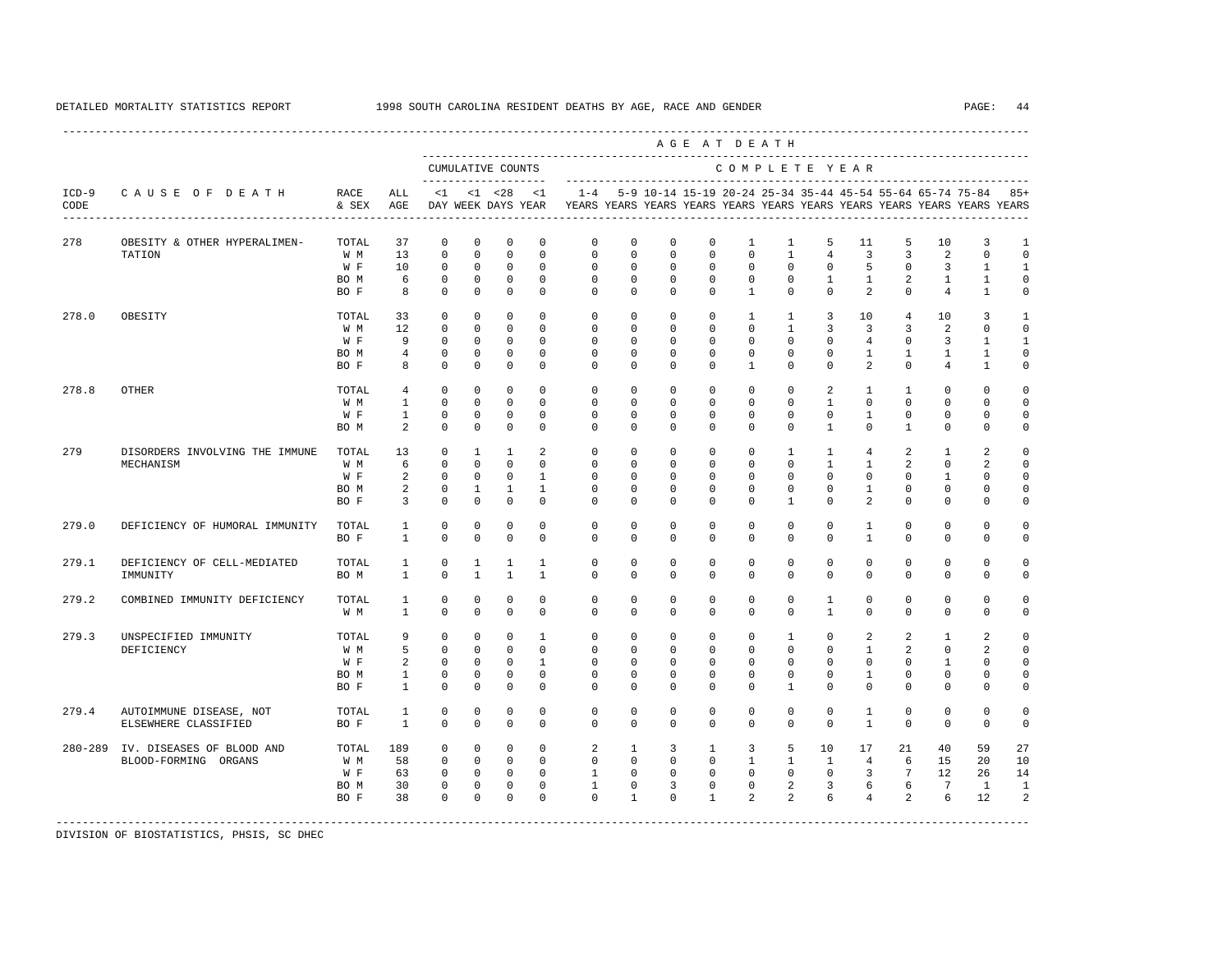|                 |                                                |                                     |                                       |                                                                    |                                                                    |                                                                     |                                                   |                                                                                                       |                                                      |                                                      | AGE AT DEATH                                            |                                                      |                                                           |                                                   |                                                                   |                                                                            |                                                         |                                                      |                                                 |
|-----------------|------------------------------------------------|-------------------------------------|---------------------------------------|--------------------------------------------------------------------|--------------------------------------------------------------------|---------------------------------------------------------------------|---------------------------------------------------|-------------------------------------------------------------------------------------------------------|------------------------------------------------------|------------------------------------------------------|---------------------------------------------------------|------------------------------------------------------|-----------------------------------------------------------|---------------------------------------------------|-------------------------------------------------------------------|----------------------------------------------------------------------------|---------------------------------------------------------|------------------------------------------------------|-------------------------------------------------|
|                 |                                                |                                     |                                       |                                                                    |                                                                    | CUMULATIVE COUNTS<br>-------------------                            |                                                   |                                                                                                       |                                                      |                                                      |                                                         | COMPLETE YEAR                                        |                                                           |                                                   |                                                                   |                                                                            |                                                         |                                                      |                                                 |
| $ICD-9$<br>CODE | CAUSE OF DEATH<br>---------------------------- | RACE<br>& SEX                       | ALL<br>AGE                            |                                                                    |                                                                    | $<1$ $<1$ $<28$                                                     | <1                                                | $1 - 4$<br>DAY WEEK DAYS YEAR YEARS YEARS YEARS YEARS YEARS YEARS YEARS YEARS YEARS YEARS YEARS YEARS |                                                      |                                                      |                                                         |                                                      |                                                           |                                                   |                                                                   | 5-9 10-14 15-19 20-24 25-34 35-44 45-54 55-64 65-74 75-84                  |                                                         |                                                      | $85+$                                           |
| 281             | OTHER DEFICIENCY ANAEMIAS                      | TOTAL<br>W F                        | 3<br>$\overline{3}$                   | $\Omega$<br>$\Omega$                                               | $\Omega$<br>$\Omega$                                               | $\mathbf{0}$<br>$\Omega$                                            | $\Omega$<br>$\Omega$                              | $\Omega$<br>$\Omega$                                                                                  | $\Omega$<br>$\Omega$                                 | $\Omega$<br>$\Omega$                                 | $\Omega$<br>$\Omega$                                    | $\Omega$<br>$\Omega$                                 | $\Omega$<br>$\Omega$                                      | $\Omega$<br>$\Omega$                              | $\Omega$<br>$\Omega$                                              | $\Omega$<br>$\Omega$                                                       | $\mathbf 0$<br>$\Omega$                                 | $\mathbf 0$<br>$\Omega$                              | 3<br>3                                          |
| 281.0           | PERNICIOUS ANAEMIA                             | TOTAL<br>W F                        | $\mathbf{1}$<br>$\overline{1}$        | $\Omega$<br>$\Omega$                                               | $\Omega$<br>$\Omega$                                               | $\Omega$<br>$\Omega$                                                | $\Omega$<br>$\Omega$                              | $\Omega$<br>$\Omega$                                                                                  | $\Omega$<br>$\Omega$                                 | $\Omega$<br>$\Omega$                                 | $\Omega$<br>$\Omega$                                    | $\Omega$<br>$\Omega$                                 | $\Omega$<br>$\cap$                                        | $\Omega$<br>$\cap$                                | $\Omega$<br>$\Omega$                                              | $\Omega$<br>$\Omega$                                                       | $\Omega$<br>$\Omega$                                    | $\Omega$<br>$\Omega$                                 | $\mathbf{1}$<br>$\mathbf{1}$                    |
| 281.1           | OTHER VITAMIN-B12-DEFICIENCY<br>ANAEMIA        | TOTAL<br>W F                        | $\overline{1}$<br>$\mathbf{1}$        | $\Omega$<br>$\Omega$                                               | $\Omega$<br>$\Omega$                                               | $\Omega$<br>$\Omega$                                                | $\Omega$<br>$\Omega$                              | $\Omega$<br>$\Omega$                                                                                  | $\Omega$<br>$\Omega$                                 | $\Omega$<br>$\Omega$                                 | $\Omega$<br>$\Omega$                                    | $\Omega$<br>$\Omega$                                 | $\Omega$<br>$\Omega$                                      | $\Omega$<br>$\Omega$                              | $\Omega$<br>$\Omega$                                              | $\Omega$<br>$\Omega$                                                       | $\mathbf 0$<br>$\mathbf 0$                              | $\Omega$<br>$\Omega$                                 | $\mathbf{1}$<br>$\mathbf{1}$                    |
| 281.9           | UNSPECIFIED                                    | TOTAL<br>W F                        | $\mathbf{1}$<br>$\mathbf{1}$          | $\mathbf{0}$<br>$\Omega$                                           | $\mathbf 0$<br>$\Omega$                                            | $\mathbf{0}$<br>$\Omega$                                            | $\mathbf 0$<br>$\Omega$                           | $\mathbf 0$<br>$\Omega$                                                                               | $\mathbf 0$<br>$\Omega$                              | $\mathbf 0$<br>$\Omega$                              | $\mathbf 0$<br>$\Omega$                                 | $\Omega$<br>$\Omega$                                 | $\Omega$<br>$\Omega$                                      | $\Omega$<br>$\Omega$                              | $\mathbf{0}$<br>$\Omega$                                          | $\Omega$<br>$\Omega$                                                       | $\mathbf 0$<br>$\Omega$                                 | $\Omega$<br>$\Omega$                                 | $\mathbf{1}$<br>$\mathbf{1}$                    |
| 282             | HEREDITARY HAEMOLYTIC ANAEMIAS                 | TOTAL<br>W F<br>BO M<br>BO F        | 22<br><sup>1</sup><br>9<br>12         | $\circ$<br>$\Omega$<br>$\mathbf{0}$<br>$\Omega$                    | $\mathbf 0$<br>$\Omega$<br>$\mathbf{0}$<br>$\Omega$                | $\mathbf 0$<br>$\Omega$<br>$\mathbf{0}$<br>$\Omega$                 | $\mathbf 0$<br>$\Omega$<br>$\Omega$<br>$\Omega$   | $\mathbf{1}$<br>$\Omega$<br>$\mathbf{1}$<br>$\Omega$                                                  | $\mathbf{1}$<br>$\Omega$<br>$\Omega$<br>$\mathbf{1}$ | $\overline{a}$<br>$\Omega$<br>2<br>$\Omega$          | $\mathbf{1}$<br>$\Omega$<br>$\Omega$<br>$\mathbf{1}$    | 2<br>$\Omega$<br>$\Omega$<br>$\mathfrak{D}$          | 2<br>$\Omega$<br>$\mathbf{1}$<br>$\mathbf{1}$             | 6<br>$\Omega$<br>$\overline{a}$<br>$\overline{4}$ | 5<br>$\Omega$<br>3<br>$\overline{a}$                              | $\mathbf 0$<br>$\Omega$<br>$\Omega$<br>$\Omega$                            | $\mathbf{1}$<br>$\Omega$<br>$\mathbf 0$<br>$\mathbf{1}$ | $\mathbf{1}$<br>$\mathbf{1}$<br>$\Omega$<br>$\Omega$ | $\mathbf 0$<br>$\Omega$<br>$\Omega$<br>$\Omega$ |
| 282.6           | SICKLE-CELL ANAEMIA                            | TOTAL<br>BO M<br>BO F               | 21<br>9<br>12                         | $\Omega$<br>$\Omega$<br>$\mathbf{0}$                               | $\Omega$<br>$\mathbf 0$<br>$\mathbf{0}$                            | $\Omega$<br>$\mathbf{0}$<br>$\mathbf{0}$                            | $\Omega$<br>$\Omega$<br>$\Omega$                  | $\overline{1}$<br>$\mathbf{1}$<br>$\Omega$                                                            | $\overline{1}$<br>$\Omega$<br>$\mathbf{1}$           | $\overline{a}$<br>$\overline{a}$<br>$\mathbf 0$      | $\mathbf{1}$<br>$\mathbf{0}$<br>$\mathbf{1}$            | 2<br>$\Omega$<br>2                                   | 2<br>$\mathbf{1}$<br>$\mathbf{1}$                         | 6<br>$\overline{a}$<br>$\overline{4}$             | 5<br>$\overline{3}$<br>2                                          | $\Omega$<br>$\mathbf 0$<br>$\mathbf 0$                                     | 1<br>$\mathbf 0$<br>$\mathbf{1}$                        | $\Omega$<br>$\Omega$<br>$\mathbf 0$                  | $\Omega$<br>$\Omega$<br>$\mathbf 0$             |
| 282.9           | UNSPECIFIED                                    | TOTAL<br>W F                        | $\mathbf{1}$<br>$\mathbf{1}$          | $\mathbf{0}$<br>$\Omega$                                           | $\mathbf 0$<br>$\mathbf 0$                                         | $\mathbf{0}$<br>$\Omega$                                            | $\Omega$<br>$\Omega$                              | $\Omega$<br>$\Omega$                                                                                  | $\Omega$<br>$\Omega$                                 | $\mathbf 0$<br>$\Omega$                              | $\Omega$<br>$\Omega$                                    | $\Omega$<br>$\Omega$                                 | $\Omega$<br>$\Omega$                                      | $\Omega$<br>$\Omega$                              | $\Omega$<br>$\mathbf{0}$                                          | $\Omega$<br>$\Omega$                                                       | $\mathbf 0$<br>$\mathbf 0$                              | $\mathbf{1}$<br>$\mathbf{1}$                         | $\Omega$<br>$\Omega$                            |
| 283             | ACQUIRED HAEMOLYTIC ANAEMIAS                   | TOTAL<br>W F                        | 2<br>2                                | $\mathbf{0}$<br>$\mathbf{0}$                                       | $\mathbf 0$<br>$\mathbf 0$                                         | $\mathbf{0}$<br>$\mathbf 0$                                         | $\mathbf 0$<br>$\Omega$                           | $\mathbf 0$<br>$\Omega$                                                                               | $\mathbf 0$<br>$\Omega$                              | $\mathbf 0$<br>$\mathbf 0$                           | $\mathbf 0$<br>$\mathbf 0$                              | $\mathbf 0$<br>$\Omega$                              | $\mathbf 0$<br>$\mathbf 0$                                | $\mathbf 0$<br>$\Omega$                           | $\mathbf 0$<br>$\mathbf{0}$                                       | $\mathbf 0$<br>$\mathbf 0$                                                 | $\mathbf{1}$<br>$\mathbf{1}$                            | $\mathbf{1}$<br>$\mathbf{1}$                         | $\Omega$<br>$\mathbf 0$                         |
| 283.0           | AUTOIMMUNE HAEMOLYTIC ANAEMIAS                 | TOTAL<br>W F                        | $\mathbf{1}$<br>$\mathbf{1}$          | $\mathbf{0}$<br>$\mathbf 0$                                        | $\Omega$<br>$\mathbf 0$                                            | $\mathbf{0}$<br>$\mathbf{0}$                                        | $\Omega$<br>$\Omega$                              | $\Omega$<br>$\Omega$                                                                                  | $\Omega$<br>$\mathbf 0$                              | $\Omega$<br>$\mathbf 0$                              | $\Omega$<br>$\mathbf 0$                                 | $\Omega$<br>$\mathbf 0$                              | $\Omega$<br>$\mathbf 0$                                   | $\Omega$<br>$\mathbf 0$                           | $\Omega$<br>$\mathbf{0}$                                          | $\Omega$<br>$\mathbf 0$                                                    | $\Omega$<br>$\mathbf 0$                                 | $\mathbf{1}$<br>$\mathbf{1}$                         | $\Omega$<br>$\mathbf 0$                         |
| 283.1           | NON-AUTOIMMUNE HAEMOLYTIC<br>ANAEMIAS          | TOTAL<br>W F                        | 1<br>$\mathbf{1}$                     | $\mathbf 0$<br>$\mathbf 0$                                         | $\mathbf 0$<br>$\mathbf{0}$                                        | $\mathbf{0}$<br>$\mathbf 0$                                         | $\mathbf 0$<br>$\Omega$                           | $\mathbf 0$<br>$\Omega$                                                                               | $\mathbf 0$<br>$\Omega$                              | $\mathbf 0$<br>$\Omega$                              | $\mathbf 0$<br>0                                        | $\mathbf 0$<br>$\mathbf 0$                           | $\mathbf 0$<br>$\mathbf 0$                                | $\mathbf 0$<br>$\mathbf 0$                        | $\mathbf 0$<br>$\mathbf 0$                                        | $\mathbf 0$<br>$\mathbf 0$                                                 | $\mathbf{1}$<br>$\mathbf{1}$                            | $\mathbf 0$<br>$\mathbf 0$                           | $\Omega$<br>0                                   |
| 284             | APLASTIC ANAEMIA                               | TOTAL<br>W M<br>W F<br>BO M<br>BO F | 24<br>14<br>6<br>3<br>$\mathbf{1}$    | $\mathbf 0$<br>$\Omega$<br>$\mathbf 0$<br>$\mathbf{0}$<br>$\Omega$ | $\mathbf 0$<br>$\Omega$<br>$\mathbf 0$<br>$\mathbf{0}$<br>$\Omega$ | $\mathbf{0}$<br>$\Omega$<br>$\mathbf{0}$<br>$\mathbf 0$<br>$\Omega$ | $\Omega$<br>$\Omega$<br>$\Omega$<br>0<br>$\Omega$ | $\mathbf 0$<br>$\Omega$<br>$\Omega$<br>0<br>$\Omega$                                                  | $\mathbf 0$<br>$\Omega$<br>$\Omega$<br>0<br>$\Omega$ | $\mathbf 0$<br>$\Omega$<br>$\Omega$<br>0<br>$\Omega$ | $\mathbf 0$<br>$\Omega$<br>$\mathbf 0$<br>0<br>$\Omega$ | $\mathbf 0$<br>$\Omega$<br>$\Omega$<br>0<br>$\Omega$ | $\mathbf{1}$<br>$\mathbf{1}$<br>$\Omega$<br>0<br>$\Omega$ | $\Omega$<br>$\Omega$<br>$\Omega$<br>0<br>$\Omega$ | $\overline{4}$<br>$\overline{1}$<br>$\mathbf{1}$<br>2<br>$\Omega$ | $\overline{a}$<br>$\mathbf{1}$<br>$\mathbf{1}$<br>$\mathbf{0}$<br>$\Omega$ | 5<br>$\overline{4}$<br>$\mathbf 0$<br>1<br>$\Omega$     | 9<br>4<br>$\overline{4}$<br>0<br>$\mathbf{1}$        | 3<br>3<br>$\Omega$<br>0<br>$\Omega$             |
| 284.0           | CONSTITUTIONAL APLASTIC<br>ANAEMIA             | TOTAL<br>W M                        | $\mathbf{1}$<br>$\mathbf{1}$          | $\mathbf{0}$<br>$\Omega$                                           | $\Omega$<br>$\Omega$                                               | $\Omega$<br>$\Omega$                                                | $\Omega$<br>$\Omega$                              | $\Omega$<br>$\Omega$                                                                                  | $\Omega$<br>$\Omega$                                 | $\Omega$<br>$\Omega$                                 | $\Omega$<br>$\Omega$                                    | $\Omega$<br>$\Omega$                                 | $\Omega$<br>$\Omega$                                      | $\Omega$<br>$\Omega$                              | $\Omega$<br>$\Omega$                                              | $\mathbf{0}$<br>$\Omega$                                                   | 0<br>$\Omega$                                           | $\Omega$<br>$\Omega$                                 | $\mathbf{1}$<br>$\mathbf{1}$                    |
| 284.8           | <b>OTHER</b>                                   | TOTAL<br>W M<br>BO M                | $\overline{4}$<br>3<br>$\overline{1}$ | $\mathbf 0$<br>0<br>$\Omega$                                       | $\mathbf 0$<br>$\mathbf 0$<br>$\Omega$                             | $\mathbf{0}$<br>$\mathbf{0}$<br>$\Omega$                            | $\Omega$<br>$\mathbf 0$<br>$\Omega$               | $\Omega$<br>$\Omega$<br>$\Omega$                                                                      | $\Omega$<br>$\mathbf 0$<br>$\Omega$                  | $\Omega$<br>$\mathbf 0$<br>$\Omega$                  | $\Omega$<br>$\mathbf 0$<br>$\Omega$                     | $\Omega$<br>$\mathbf 0$<br>$\Omega$                  | $\mathbf 0$<br>$\mathbf 0$<br>$\Omega$                    | $\Omega$<br>$\Omega$<br>$\Omega$                  | $\mathbf{1}$<br>$\mathbf 0$<br>$\mathbf{1}$                       | $\mathbf{1}$<br>$\mathbf{1}$<br>$\Omega$                                   | $\mathbf{1}$<br>$\mathbf{1}$<br>$\Omega$                | $\mathbf{1}$<br>$\mathbf{1}$<br>$\Omega$             | $\Omega$<br>$\Omega$<br>$\cap$                  |

-----------------------------------------------------------------------------------------------------------------------------------------------------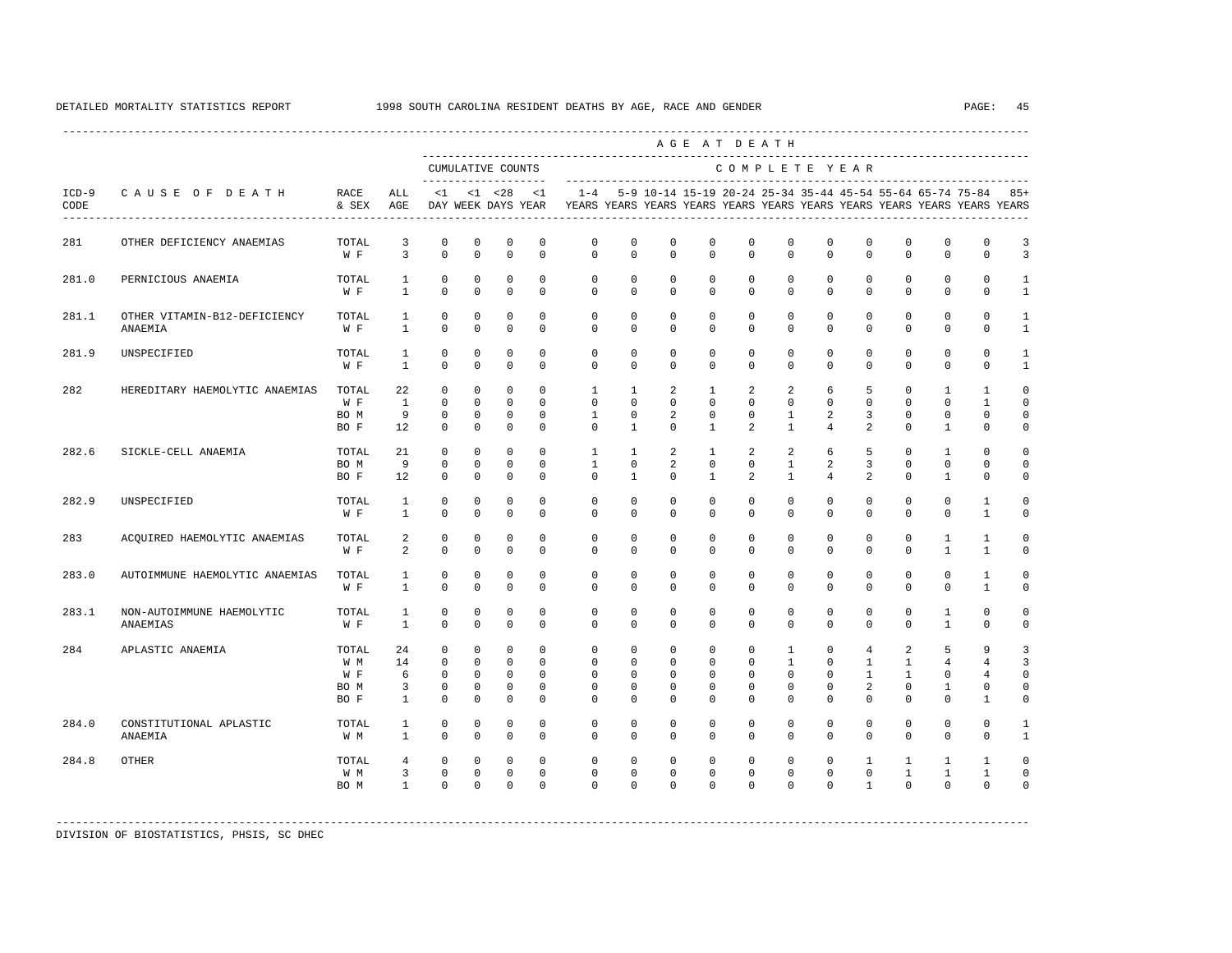|                 |                                                            |                                     |                                               |                                                                      |                                                                   |                                                                    |                                                                |                                                                                    |                                                                |                                                                   | AGE AT DEATH                                                   |                                                               |                                                                     |                                                                          |                                                                      |                                                           |                                                                               |                                                                        |                                                                           |
|-----------------|------------------------------------------------------------|-------------------------------------|-----------------------------------------------|----------------------------------------------------------------------|-------------------------------------------------------------------|--------------------------------------------------------------------|----------------------------------------------------------------|------------------------------------------------------------------------------------|----------------------------------------------------------------|-------------------------------------------------------------------|----------------------------------------------------------------|---------------------------------------------------------------|---------------------------------------------------------------------|--------------------------------------------------------------------------|----------------------------------------------------------------------|-----------------------------------------------------------|-------------------------------------------------------------------------------|------------------------------------------------------------------------|---------------------------------------------------------------------------|
|                 |                                                            |                                     |                                               |                                                                      |                                                                   | CUMULATIVE COUNTS<br>-------------------                           |                                                                |                                                                                    |                                                                |                                                                   |                                                                |                                                               |                                                                     |                                                                          | COMPLETE YEAR                                                        |                                                           |                                                                               |                                                                        |                                                                           |
| $ICD-9$<br>CODE | CAUSE OF DEATH                                             | RACE<br>& SEX                       | ALL<br>AGE                                    | <1                                                                   |                                                                   | $< 1$ $< 28$                                                       | <1<br>DAY WEEK DAYS YEAR                                       | $1 - 4$<br>YEARS YEARS YEARS YEARS YEARS YEARS YEARS YEARS YEARS YEARS YEARS YEARS |                                                                |                                                                   |                                                                |                                                               |                                                                     |                                                                          |                                                                      | 5-9 10-14 15-19 20-24 25-34 35-44 45-54 55-64 65-74 75-84 |                                                                               |                                                                        | $85+$                                                                     |
| 284.9           | UNSPECIFIED                                                | TOTAL<br>W M<br>W F                 | 19<br>10<br>6                                 | $\mathbf 0$<br>$\Omega$<br>$\mathbf 0$                               | $\mathbf 0$<br>$\Omega$<br>$\mathbf 0$                            | $\mathbf 0$<br>$\Omega$<br>$\mathbf 0$                             | $\Omega$<br>$\Omega$<br>$\Omega$                               | $\mathbf 0$<br>$\Omega$<br>$\mathbf 0$                                             | $\Omega$<br>$\Omega$<br>$\Omega$                               | $\mathbf 0$<br>$\Omega$<br>$\mathbf 0$                            | $\mathbf 0$<br>$\Omega$<br>$\Omega$                            | $\mathbf 0$<br>$\Omega$<br>$\circ$                            | $\mathbf{1}$<br>$\mathbf{1}$<br>$\mathbf 0$                         | $\mathbf 0$<br>$\Omega$<br>$\mathbf 0$                                   | 3<br>$\mathbf{1}$<br>$\mathbf{1}$                                    | 1<br>$\Omega$<br>$\mathbf{1}$                             | $\overline{4}$<br>3<br>$\mathbf 0$                                            | 8<br>3<br>$\overline{4}$                                               | $\overline{2}$<br>$\overline{a}$<br>$\mathbf 0$                           |
|                 |                                                            | BO M<br>BO F                        | 2<br>$\mathbf{1}$                             | $\mathbf 0$<br>$\Omega$                                              | $\mathbf 0$<br>$\Omega$                                           | $\mathbf 0$<br>$\Omega$                                            | $\mathbf 0$<br>$\Omega$                                        | $\mathbf 0$<br>$\Omega$                                                            | $\mathbf 0$<br>$\Omega$                                        | $\mathbf 0$<br>$\Omega$                                           | $\mathbf 0$<br>$\Omega$                                        | $\circ$<br>$\Omega$                                           | $\mathbf 0$<br>$\Omega$                                             | $\mathbf 0$<br>$\Omega$                                                  | $\mathbf{1}$<br>$\Omega$                                             | $\mathbf{0}$<br>$\Omega$                                  | $\mathbf{1}$<br>$\Omega$                                                      | $\mathbb O$<br>$\overline{1}$                                          | $\mathbf 0$<br>$\mathbf 0$                                                |
| 285             | OTHER & UNSPECIFIED ANAEMIAS                               | TOTAL<br>W M<br>W F<br>BO M<br>BO F | 35<br>$7\overline{ }$<br>14<br>5<br>9         | $\mathbf{0}$<br>$\Omega$<br>$\mathbf 0$<br>$\mathbf 0$<br>$\Omega$   | $\mathbf{0}$<br>$\Omega$<br>$\mathbf 0$<br>$\Omega$<br>$\Omega$   | $\mathbf{0}$<br>$\Omega$<br>$\mathbf 0$<br>$\mathbf 0$<br>$\Omega$ | $\mathbf 0$<br>$\Omega$<br>$\Omega$<br>$\Omega$<br>$\Omega$    | $\mathbf 0$<br>$\Omega$<br>$\mathbf 0$<br>$\Omega$<br>$\Omega$                     | $\mathbf 0$<br>$\Omega$<br>$\mathbf 0$<br>$\Omega$<br>$\Omega$ | $\mathbf 0$<br>$\Omega$<br>$\mathbf 0$<br>$\Omega$<br>$\Omega$    | $\mathbf 0$<br>$\Omega$<br>$\mathbf 0$<br>$\Omega$<br>$\Omega$ | $\mathbf 0$<br>$\Omega$<br>$\circ$<br>$\Omega$<br>$\Omega$    | $\mathbf 0$<br>$\Omega$<br>$\mathbf 0$<br>$\Omega$<br>$\Omega$      | $\mathbf 0$<br>$\Omega$<br>$\mathbf 0$<br>$\Omega$<br>$\Omega$           | $\mathbf{1}$<br>$\Omega$<br>$\mathbf{1}$<br>$\mathbf{0}$<br>$\Omega$ | $\overline{4}$<br>$\Omega$<br>2<br>2<br>$\Omega$          | $7\phantom{.0}$<br>3<br>$\mathbf 0$<br>2<br>2                                 | 13<br>3<br>5<br>0<br>5                                                 | 10<br>$\mathbf{1}$<br>6<br>$\mathbf{1}$<br>$\overline{2}$                 |
| 285.0           | SIDEROBLASTIC ANAEMIA                                      | TOTAL<br>W M                        | 2<br>2                                        | $\mathbf{0}$<br>$\Omega$                                             | $\Omega$<br>$\Omega$                                              | $\Omega$<br>$\Omega$                                               | $\Omega$<br>$\Omega$                                           | $\Omega$<br>$\Omega$                                                               | $\Omega$<br>$\Omega$                                           | $\Omega$<br>$\Omega$                                              | $\Omega$<br>$\Omega$                                           | $\Omega$<br>$\Omega$                                          | $\Omega$<br>$\Omega$                                                | $\Omega$<br>$\Omega$                                                     | $\Omega$<br>$\Omega$                                                 | $\Omega$<br>$\Omega$                                      | $\mathbf{1}$<br>$\mathbf{1}$                                                  | $\mathbf{1}$<br>$\mathbf{1}$                                           | $\mathbf 0$<br>$\mathbf 0$                                                |
| 285.1           | ACUTE POSTHAEMORRHAGIC<br>ANAEMIA                          | TOTAL<br>W F                        | $\mathbf{1}$<br>$\mathbf{1}$                  | $\mathbf 0$<br>$\mathbf 0$                                           | $\mathbf 0$<br>$\mathbf 0$                                        | $\Omega$<br>$\mathbf 0$                                            | $\Omega$<br>$\Omega$                                           | $\Omega$<br>$\mathbf 0$                                                            | $\Omega$<br>$\Omega$                                           | $\Omega$<br>$\Omega$                                              | $\Omega$<br>$\mathbf 0$                                        | $\circ$<br>$\mathbf 0$                                        | $\mathbf 0$<br>$\mathbf 0$                                          | $\mathbf 0$<br>$\mathbf 0$                                               | $\mathbf 0$<br>$\mathbf{0}$                                          | $\overline{1}$<br>$\mathbf{1}$                            | $\circ$<br>$\mathbf 0$                                                        | $\mathbf 0$<br>$\mathbf 0$                                             | $\mathbf 0$<br>$\mathbb O$                                                |
| 285.8           | OTHER SPECIFIED ANAEMIAS                                   | TOTAL<br>W F<br>BO M                | 2<br>$\mathbf{1}$<br>$\mathbf{1}$             | $\Omega$<br>$\mathbf 0$<br>$\Omega$                                  | $\Omega$<br>$\mathbf 0$<br>$\Omega$                               | $\Omega$<br>$\mathbf 0$<br>$\Omega$                                | $\Omega$<br>$\mathbf 0$<br>$\Omega$                            | $\Omega$<br>$\mathbf 0$<br>$\Omega$                                                | $\Omega$<br>$\mathbf 0$<br>$\Omega$                            | $\Omega$<br>$\mathbf 0$<br>$\Omega$                               | $\Omega$<br>$\mathbf 0$<br>$\Omega$                            | $\Omega$<br>$\mathbf 0$<br>$\Omega$                           | $\mathbf 0$<br>$\mathbf 0$<br>$\Omega$                              | $\mathbf 0$<br>$\mathbf 0$<br>$\Omega$                                   | $\mathbf 0$<br>$\mathbf{0}$<br>$\Omega$                              | $\mathbf{0}$<br>$\mathbf{0}$<br>$\Omega$                  | $\circ$<br>$\mathbf 0$<br>$\Omega$                                            | $\mathbf{1}$<br>1<br>$\Omega$                                          | $\mathbf{1}$<br>$\mathbb O$<br>1                                          |
| 285.9           | ANAEMIA, UNSPECIFIED                                       | TOTAL<br>W M<br>W F<br>BO M<br>BO F | 30<br>5<br>12<br>$\overline{4}$<br>9          | $\mathbf{0}$<br>$\Omega$<br>$\mathbf 0$<br>$\mathbf{0}$<br>$\Omega$  | 0<br>$\Omega$<br>$\mathbf 0$<br>$\mathbf{0}$<br>$\Omega$          | 0<br>$\Omega$<br>$\mathbf 0$<br>$\Omega$<br>$\Omega$               | $\Omega$<br>$\Omega$<br>$\Omega$<br>$\Omega$<br>$\Omega$       | $\mathbf 0$<br>$\Omega$<br>$\mathbf 0$<br>$\mathbf 0$<br>$\Omega$                  | 0<br>$\Omega$<br>$\mathbf 0$<br>$\Omega$<br>$\Omega$           | $\mathbf 0$<br>$\Omega$<br>$\mathbf 0$<br>0<br>$\Omega$           | 0<br>$\Omega$<br>$\mathbf 0$<br>0<br>$\Omega$                  | $\mathbf 0$<br>$\Omega$<br>$\circ$<br>0<br>$\Omega$           | $\mathbf 0$<br>$\Omega$<br>$\mathbf 0$<br>$^{\circ}$<br>$\Omega$    | $\mathbf 0$<br>$\Omega$<br>$\mathbf 0$<br>0<br>$\Omega$                  | 1<br>$\Omega$<br>1<br>$\mathbf 0$<br>$\Omega$                        | 3<br>$\Omega$<br>$\mathbf{1}$<br>2<br>$\Omega$            | 6<br>2<br>$\mathbf 0$<br>2<br>2                                               | 11<br>2<br>$\overline{4}$<br>0<br>5                                    | 9<br>$\mathbf{1}$<br>6<br>$\mathbf 0$<br>$\overline{2}$                   |
| 286             | COAGULATION DEFECTS                                        | TOTAL<br>W M<br>W F<br>BO M<br>BO F | 24<br>$7\phantom{.0}$<br>5<br>6<br>6          | $\Omega$<br>$\mathbf 0$<br>$\mathbf 0$<br>$\mathbf 0$<br>$\mathbf 0$ | $\Omega$<br>$\Omega$<br>$\mathbf 0$<br>$\mathbf 0$<br>$\mathbf 0$ | $\Omega$<br>$\Omega$<br>$\mathbf{0}$<br>$\Omega$<br>$\mathbf 0$    | $\Omega$<br>$\Omega$<br>$\mathbf 0$<br>$\Omega$<br>$\Omega$    | $\Omega$<br>$\Omega$<br>$\mathbf 0$<br>$\mathbf 0$<br>$\Omega$                     | $\Omega$<br>$\Omega$<br>0<br>$\Omega$<br>$\Omega$              | $\Omega$<br>$\Omega$<br>0<br>$\mathbf 0$<br>$\Omega$              | $\Omega$<br>$\mathbf 0$<br>0<br>$\circ$<br>$\mathbf 0$         | $\Omega$<br>$\Omega$<br>0<br>$\mathbf 0$<br>$\Omega$          | $\mathbf{1}$<br>$\mathbf 0$<br>0<br>$\mathbf{1}$<br>$\mathbf 0$     | $\mathfrak{D}$<br>$\Omega$<br>$^{\circ}$<br>$\mathbf{1}$<br>$\mathbf{1}$ | 3<br>$\mathbf{1}$<br>$\mathbf 0$<br>$\mathbf{0}$<br>2                | 6<br>$\overline{3}$<br>$\mathbf 0$<br>3<br>$\Omega$       | $\overline{4}$<br>$\circ$<br>2<br>$\mathbf{1}$<br>$\mathbf{1}$                | 7<br>2<br>3<br>$\mathbf 0$<br>$\overline{a}$                           | $\mathbf{1}$<br>$\mathbf{1}$<br>$\mathbf 0$<br>$\mathbf 0$<br>$\mathbb O$ |
| 286.0           | CONGENITAL FACTOR VIII<br><b>DISORDER</b>                  | TOTAL<br>BO F                       | $\mathbf{1}$<br>$\mathbf{1}$                  | $\mathbf 0$<br>$\mathbf 0$                                           | $\mathbf 0$<br>$\mathbf 0$                                        | $\Omega$<br>$\mathbf 0$                                            | $\Omega$<br>$\mathbf 0$                                        | $\mathbf 0$<br>$\mathbf 0$                                                         | $\mathbf 0$<br>$\mathbf 0$                                     | $\mathbf 0$<br>$\mathbf 0$                                        | $\mathbf 0$<br>$\mathbf 0$                                     | $\mathbf 0$<br>$\mathbf 0$                                    | $\mathbf 0$<br>$\mathbf 0$                                          | $\mathbf 0$<br>$\mathbf 0$                                               | $\mathbf 0$<br>$\mathbf 0$                                           | $\mathbf{0}$<br>$\circ$                                   | $\mathbf 0$<br>$\mathbf 0$                                                    | $\mathbf{1}$<br>$\mathbf{1}$                                           | $\mathbf 0$<br>$\mathbb O$                                                |
| 286.5           | HAEMORRHAGIC DISORDER DUE TO<br>CIRCULATING ANTICOAGULANTS | TOTAL<br>W M                        | $\mathbf{1}$<br>1                             | $\mathbf 0$<br>$\mathbf 0$                                           | $\mathbf 0$<br>$\mathbf 0$                                        | $\mathbf 0$<br>$\mathbf 0$                                         | $\mathbf 0$<br>$\mathbf 0$                                     | $\mathbf 0$<br>$\mathbf 0$                                                         | $\mathbf 0$<br>$\mathbf 0$                                     | $\mathbf 0$<br>$\mathbf 0$                                        | $\mathbf 0$<br>$\circ$                                         | $\circ$<br>$\mathbf 0$                                        | $\mathbf 0$<br>$\mathbf 0$                                          | $\mathbf 0$<br>$\mathbf 0$                                               | $\mathbf 0$<br>$\mathbf{0}$                                          | $\mathbf{1}$<br>$\mathbf{1}$                              | $\circ$<br>$\mathbf 0$                                                        | $\mathbf 0$<br>$\mathbf 0$                                             | $\mathbf 0$<br>$\mathbf 0$                                                |
| 286.6           | DEFIBRINATION SYNDROME                                     | TOTAL<br>W M<br>W F<br>BO M<br>BO F | 9<br>1<br>$\mathbf{1}$<br>$\overline{4}$<br>3 | $\mathbf 0$<br>$\mathbf 0$<br>$\mathbf 0$<br>$\mathbf 0$<br>$\Omega$ | $\mathbf 0$<br>$\Omega$<br>$\Omega$<br>$\mathbf 0$<br>$\Omega$    | $\mathbf 0$<br>$\Omega$<br>$\Omega$<br>$\mathbf 0$<br>$\Omega$     | $\mathbf 0$<br>$\Omega$<br>$\Omega$<br>$\mathbf 0$<br>$\Omega$ | $\mathbf 0$<br>$\Omega$<br>$\Omega$<br>$\mathbf 0$<br>$\Omega$                     | $\mathbf 0$<br>$\Omega$<br>$\Omega$<br>$\mathbf 0$<br>$\Omega$ | $\mathbf 0$<br>$\mathbf 0$<br>$\Omega$<br>$\mathbf 0$<br>$\Omega$ | $\mathbf 0$<br>$\circ$<br>$\Omega$<br>$\mathbf 0$<br>$\Omega$  | $\mathbf 0$<br>$\mathbf 0$<br>$\Omega$<br>$\circ$<br>$\Omega$ | $\mathbf{1}$<br>$\mathbf 0$<br>$\Omega$<br>$\mathbf{1}$<br>$\Omega$ | $\mathbf 0$<br>$\Omega$<br>$\Omega$<br>$\mathbf 0$<br>$\Omega$           | 2<br>$\mathbf{1}$<br>$\mathbf{0}$<br>$\mathbf{0}$<br>$\mathbf{1}$    | 2<br>$\Omega$<br>$\Omega$<br>2<br>$\Omega$                | $\overline{3}$<br>$\mathbf 0$<br>$\mathbf{1}$<br>$\mathbf{1}$<br>$\mathbf{1}$ | $\mathbf{1}$<br>$\Omega$<br>$\mathbf 0$<br>$\mathbf 0$<br>$\mathbf{1}$ | $\mathbf 0$<br>$\mathbf 0$<br>$\mathbf 0$<br>$\mathbf 0$<br>$\mathbf 0$   |

-----------------------------------------------------------------------------------------------------------------------------------------------------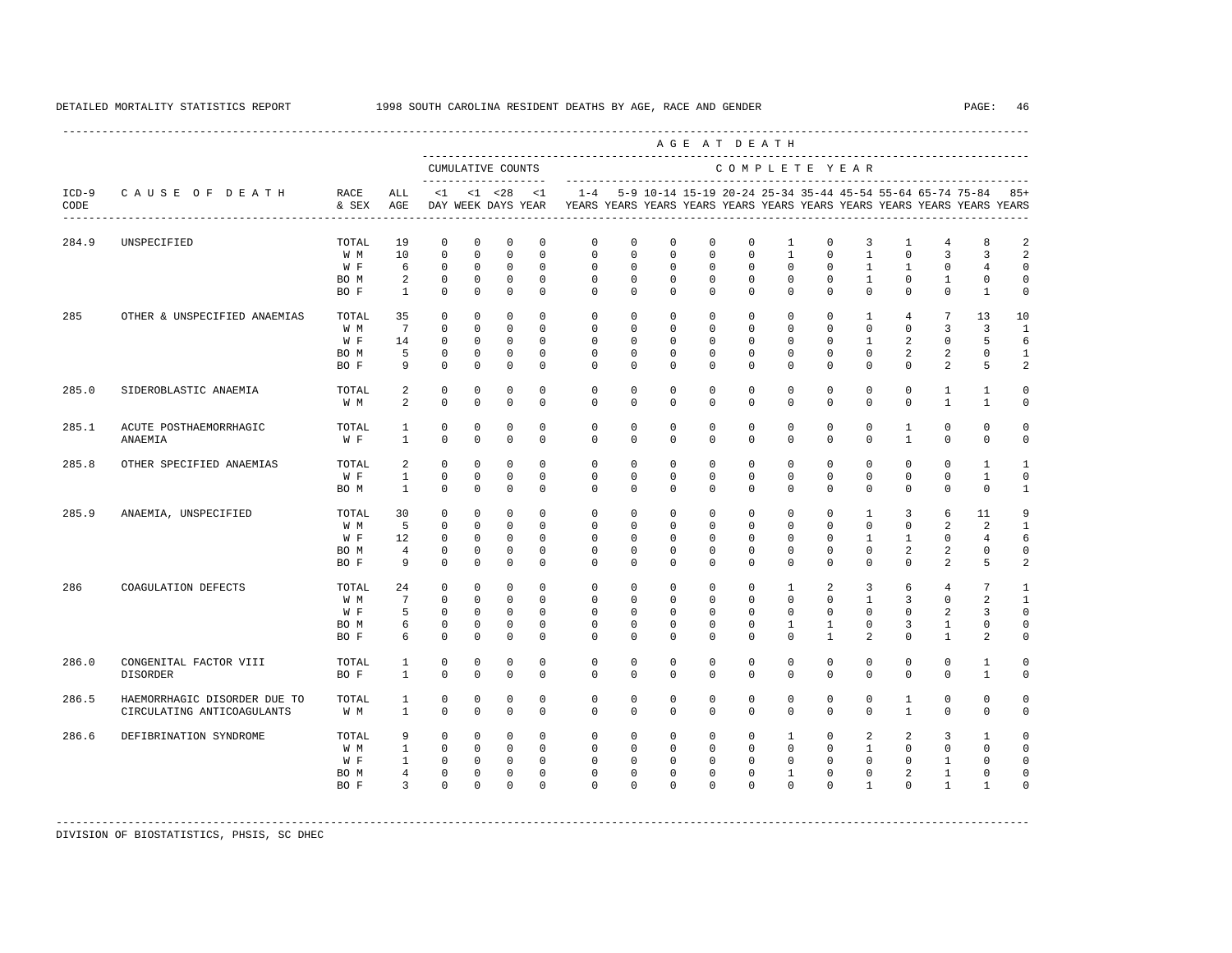----------------------------------------------------------------------------------------------------------------------------------------------------

 A G E A T D E A T H --------------------------------------------------------------------------------------------- CUMULATIVE COUNTS C O M P L E T E Y E A R ------------------- ----------------------------------------------------------------------- ICD-9 C A U S E O F D E A T H RACE ALL <1 <1 <28 <1 1-4 5-9 10-14 15-19 20-24 25-34 35-44 45-54 55-64 65-74 75-84 85+ CODE & SEX AGE DAY WEEK DAYS YEAR YEARS YEARS YEARS YEARS YEARS YEARS YEARS YEARS YEARS YEARS YEARS YEARS ---------------------------------------------------------------------------------------------------------------------------------------------------- 286.9 OTHER & UNSPECIFIED COAGULATION TOTAL 13 0 0 0 0 0 0 0 0 0 0 2 1 3 1 5 1 DEFECTS W M 5 0 0 0 0 0 0 0 0 0 0 0 0 2 0 2 1 W F 4 0 0 0 0 0 0 0 0 0 0 0 0 0 0 1 3 0 BOM 2 0 0 0 0 0 0 0 0 0 0 0 1 0 1 0 0 0 BOF 2 0 0 0 0 0 0 0 0 0 0 1 1 0 0 0 0 287 PURPURA & OTHER HAEMORRHAGIC TOTAL 11 0 0 0 0 0 0 0 0 0 0 0 1 2 1 6 1 CONDITIONS W M 2 0 0 0 0 0 0 0 0 0 0 0 0 0 0 2 0 W F G O O O O O O O O O O O O O 1 O 4 1 BOM 2 0 0 0 0 0 0 0 0 0 0 0 1 0 1 0 0 BO F 1 0 0 0 0 0 0 0 0 0 0 0 0 1 0 0 0 287.0 ALLERGIC PURPURA TOTAL 1 0 0 0 0 0 0 0 0 0 0 0 0 1 0 0 0 W F 1 0 0 0 0 0 0 0 0 0 0 0 0 1 0 0 0 287.3 PRIMARY THROMBOCYTOPENIA TOTAL 3 0 0 0 0 0 0 0 0 0 0 0 1 0 0 2 0 W F 2 0 0 0 0 0 0 0 0 0 0 0 0 0 0 0 2 0<br>ROM 1 0 0 0 0 0 0 0 0 0 0 0 0 1 0 0 0 0 0 BO M 1 0 0 0 0 0 0 0 0 0 0 0 1 0 0 0 0 287.5 THROMBOCYTOPENIA, UNSPECIFIED TOTAL 7 0 0 0 0 0 0 0 0 0 0 0 0 1 1 4 1 W M 2 0 0 0 0 0 0 0 0 0 0 0 0 0 0 2 0 W F 3 0 0 0 0 0 0 0 0 0 0 0 0 0 0 2 1 BOM 1 0 0 0 0 0 0 0 0 0 0 0 0 0 1 0 0 BO F 1 0 0 0 0 0 0 0 0 0 0 0 0 1 0 0 0 288 DISEASES OF WHITE BLOOD CELLS TOTAL 12 0 0 0 0 1 0 0 0 0 0 1 0 2 3 4 1 W M 3 0 0 0 0 0 0 0 0 0 0 0 0 1 0 2 0 W F 4 0 0 0 0 1 0 0 0 0 0 0 0 0 1 1 0 1 BO M 3 0 0 0 0 0 0 0 0 0 0 0 0 0 2 1 0 BOF 2 0 0 0 0 0 0 0 0 0 0 0 0 0 0 1 0 288.0 AGRANULOCYTOSIS TOTAL 10 0 0 0 0 1 0 0 0 0 0 1 0 2 3 2 1 W M 3 0 0 0 0 0 0 0 0 0 0 0 0 1 0 2 0 W F 4 0 0 0 0 1 0 0 0 0 0 0 0 0 1 1 0 1 BOM 2 0 0 0 0 0 0 0 0 0 0 0 0 0 2 0 0 BO F 1 0 0 0 0 0 0 0 0 0 0 1 0 0 0 0 0 288.8 OTHER TOTAL 2 0 0 0 0 0 0 0 0 0 0 0 0 0 0 2 0 BO M 1 0 0 0 0 0 0 0 0 0 0 0 0 0 0 1 0 BO F 1 0 0 0 0 0 0 0 0 0 0 0 0 0 0 1 0 289 OTHER DISEASES OF BLOOD & TOTAL 56 0 0 0 0 0 0 1 0 1 1 1 3 5 18 18 8 BLOOD-FORMING ORGANS W M 25 0 0 0 0 0 0 0 0 0 0 1 0 1 2 1 8 7 5<br>W F 22 0 0 0 0 0 0 0 0 0 0 0 0 1 2 8 8 3 W F 22 0 0 0 0 0 0 0 0 0 0 0 1 2 8 8 3 BO M 2 0 0 0 0 0 0 1 0 0 0 0 0 1 0 0 0 BO F 7 0 0 0 0 0 0 0 0 0 1 0 0 1 2 3 0 -----------------------------------------------------------------------------------------------------------------------------------------------------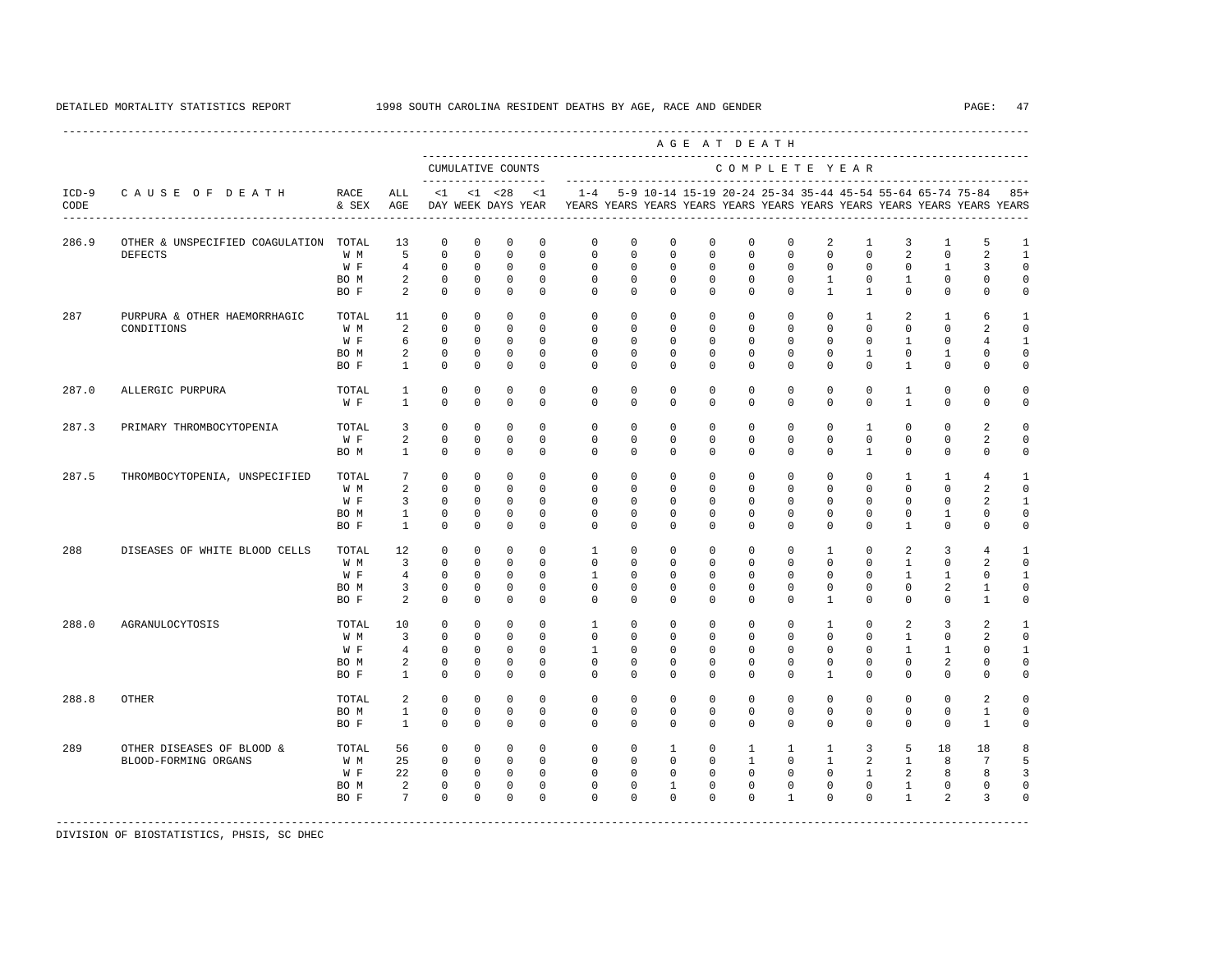|                 |                                                    |                                     |                                                     |                                                                           |                                                                       |                                                                        |                                                                    |                                                                   |                                                                   |                                                                         |                                                                         | AGE AT DEATH                                                  |                                                                        |                                                                         |                                                                    |                                                                       |                                                           |                                                                         |                                                          |
|-----------------|----------------------------------------------------|-------------------------------------|-----------------------------------------------------|---------------------------------------------------------------------------|-----------------------------------------------------------------------|------------------------------------------------------------------------|--------------------------------------------------------------------|-------------------------------------------------------------------|-------------------------------------------------------------------|-------------------------------------------------------------------------|-------------------------------------------------------------------------|---------------------------------------------------------------|------------------------------------------------------------------------|-------------------------------------------------------------------------|--------------------------------------------------------------------|-----------------------------------------------------------------------|-----------------------------------------------------------|-------------------------------------------------------------------------|----------------------------------------------------------|
|                 |                                                    |                                     |                                                     |                                                                           |                                                                       | CUMULATIVE COUNTS<br>--------------------                              |                                                                    |                                                                   |                                                                   |                                                                         |                                                                         | COMPLETE YEAR                                                 |                                                                        |                                                                         |                                                                    |                                                                       |                                                           |                                                                         |                                                          |
| $ICD-9$<br>CODE | CAUSE OF DEATH                                     | RACE<br>& SEX                       | ALL<br>AGE                                          | $\leq 1$                                                                  |                                                                       | $< 1$ $< 28$<br>DAY WEEK DAYS YEAR                                     | $\leq$ 1                                                           | $1 - 4$                                                           |                                                                   |                                                                         |                                                                         |                                                               |                                                                        |                                                                         |                                                                    |                                                                       | 5-9 10-14 15-19 20-24 25-34 35-44 45-54 55-64 65-74 75-84 | YEARS YEARS YEARS YEARS YEARS YEARS YEARS YEARS YEARS YEARS YEARS YEARS | $85+$                                                    |
| 289.5           | OTHER DISEASES OF SPLEEN                           | TOTAL<br>W M<br>W F<br>BO M         | 4<br>2<br>$\mathbf{1}$<br>$\mathbf{1}$              | $\mathbf 0$<br>$\Omega$<br>$\mathbf 0$<br>$\mathbf 0$                     | $\mathbf 0$<br>$\Omega$<br>$\mathbf 0$<br>$\mathbf 0$                 | $\mathbf 0$<br>$\Omega$<br>$\mathbf 0$<br>$\mathbf 0$                  | $\mathbf 0$<br>$\Omega$<br>$\mathbf 0$<br>$\mathbf 0$              | $\mathbf 0$<br>$\Omega$<br>$\mathbf 0$<br>$\mathbf 0$             | $\mathbf 0$<br>$\Omega$<br>$\mathbf 0$<br>$\mathbf 0$             | $\mathbf{0}$<br>$\Omega$<br>$\mathbf{0}$<br>$\mathbf{0}$                | $\mathbf 0$<br>$\Omega$<br>$\mathbf 0$<br>$\mathbf 0$                   | $\mathbf 0$<br>$\Omega$<br>$\mathbf 0$<br>$\mathbf 0$         | $\mathbf 0$<br>$\Omega$<br>$\mathbf 0$<br>$^{\circ}$                   | $\mathbf{1}$<br>$\mathbf{1}$<br>$\mathbf 0$<br>$\mathbf 0$              | 1<br>$\overline{1}$<br>$\mathbf 0$<br>$\mathbf 0$                  | 1<br>$\Omega$<br>$\mathbf 0$<br>$\mathbf{1}$                          | 1<br>$\Omega$<br>$\mathbf{1}$<br>$\mathbf 0$              | $\mathbf 0$<br>$\Omega$<br>$\mathbf 0$<br>$^{\circ}$                    | $\mathbb O$<br>$\Omega$<br>$\mathbf 0$<br>$\mathbf 0$    |
| 289.8           | <b>OTHER</b>                                       | TOTAL<br>W M<br>W F<br>BO M<br>BO F | 48<br>21<br>20<br>$\mathbf{1}$<br>6                 | $\mathbf 0$<br>$\mathbf 0$<br>$\mathbf 0$<br>$\mathbf 0$<br>$\mathbf 0$   | $\mathbf 0$<br>$\Omega$<br>$\mathbf 0$<br>$\mathbf 0$<br>$\mathbf 0$  | $\mathbf 0$<br>$\Omega$<br>$\mathbf 0$<br>$\mathbf 0$<br>$\mathbf 0$   | $\mathbf 0$<br>$\Omega$<br>$\Omega$<br>$\Omega$<br>$\mathbf 0$     | $\mathbf 0$<br>$\Omega$<br>$\mathbf 0$<br>$\Omega$<br>$\Omega$    | $\mathbf 0$<br>$\Omega$<br>$\mathbf 0$<br>$\Omega$<br>$\mathbf 0$ | 1<br>$\Omega$<br>$\mathbf 0$<br>$\mathbf{1}$<br>$\mathbf 0$             | $\mathbf{0}$<br>$\Omega$<br>$\mathbf 0$<br>$\Omega$<br>0                | $\mathbf{1}$<br>1<br>$\mathbf 0$<br>$\Omega$<br>$\mathbf 0$   | $\mathbf{0}$<br>$\Omega$<br>$\mathbf 0$<br>$\Omega$<br>$\mathbf 0$     | $\mathbf 0$<br>$\Omega$<br>$\mathbf 0$<br>$\Omega$<br>$\Omega$          | 2<br>$\overline{1}$<br>$\mathbf{1}$<br>$\Omega$<br>$\mathbf 0$     | 4<br>$\mathbf{1}$<br>2<br>$\mathbf{0}$<br>$\mathbf{1}$                | 16<br>8<br>6<br>$\mathbf 0$<br>2                          | 16<br>5<br>8<br>$^{\circ}$<br>3                                         | 8<br>5<br>3<br>$\mathbf 0$<br>$\mathbf 0$                |
| 289.9           | UNSPECIFIED                                        | TOTAL<br>W M<br>W F<br>BO F         | $\overline{4}$<br>2<br>$\mathbf{1}$<br>$\mathbf{1}$ | $\mathbf 0$<br>$\mathbf 0$<br>$\mathbf 0$<br>$\Omega$                     | $\mathbf 0$<br>$\mathbf 0$<br>$\mathbf 0$<br>$\Omega$                 | $\mathbf 0$<br>$\mathbf 0$<br>$\mathbf 0$<br>$\Omega$                  | $\Omega$<br>$\Omega$<br>$\mathbf 0$<br>$\Omega$                    | $\Omega$<br>$\mathbf 0$<br>$\mathbf 0$<br>$\Omega$                | $\mathbf 0$<br>$\mathbf 0$<br>0<br>$\Omega$                       | $\mathbf 0$<br>$\mathbf{0}$<br>0<br>$\Omega$                            | $\mathbf 0$<br>$\mathbf 0$<br>0<br>$\Omega$                             | $\mathbf 0$<br>$\mathbf 0$<br>0<br>$\Omega$                   | $\mathbf{1}$<br>$\mathbf 0$<br>$^{\circ}$<br>$\mathbf{1}$              | $\mathbf 0$<br>$\Omega$<br>$^{\circ}$<br>$\Omega$                       | $\mathbf{0}$<br>$\Omega$<br>$\mathbf{0}$<br>$\Omega$               | $\mathbf 0$<br>$\Omega$<br>0<br>$\Omega$                              | $\mathbf{1}$<br>$\mathbf 0$<br>$\mathbf{1}$<br>$\Omega$   | $\overline{a}$<br>2<br>0<br>$\Omega$                                    | $\mathbf 0$<br>$\mathbf 0$<br>$\mathbf 0$<br>$\mathbf 0$ |
|                 | 290-319 V. MENTAL DISORDERS                        | TOTAL<br>W M<br>W F<br>BO M<br>BO F | 952<br>282<br>453<br>111<br>106                     | $\mathbf{0}$<br>$\mathbf 0$<br>$\mathbf{0}$<br>$\mathbf 0$<br>$\mathbf 0$ | $\Omega$<br>$\mathbf 0$<br>$\mathbf{0}$<br>$\mathbf 0$<br>$\mathbf 0$ | $\Omega$<br>$\mathbf 0$<br>$\mathbf 0$<br>0<br>$\mathbf 0$             | $\Omega$<br>$\Omega$<br>$\mathbf{0}$<br>$\mathbf 0$<br>$\mathbf 0$ | $\Omega$<br>$\mathbf 0$<br>0<br>$\mathbf 0$<br>$\mathbf 0$        | 0<br>$\mathbf 0$<br>0<br>$\mathbf 0$<br>$\mathbf 0$               | $\Omega$<br>$\mathbf 0$<br>$\mathbf 0$<br>$\mathbf 0$<br>$\mathbf{0}$   | $\Omega$<br>$\mathbf 0$<br>$\mathbf{0}$<br>$\mathbf 0$<br>$\mathbf 0$   | $\Omega$<br>$\mathbf 0$<br>0<br>$\mathbf 0$<br>$\mathbf 0$    | $7\phantom{.0}$<br>3<br>$\mathbf{1}$<br>2<br>$\mathbf{1}$              | 31<br>12<br>5<br>9<br>5                                                 | 48<br>21<br>-5<br>15<br>$7\phantom{.0}$                            | 62<br>25<br>10<br>21<br>6                                             | 96<br>46<br>27<br>16<br>$7\overline{ }$                   | 268<br>92<br>120<br>29<br>27                                            | 440<br>83<br>285<br>19<br>53                             |
|                 | 290-294 ORGANIC PSYCHOTIC CONDITIONS               | TOTAL<br>W M<br>W F<br>BO M<br>BO F | 484<br>135<br>260<br>44<br>45                       | $\mathbf 0$<br>$\mathbf 0$<br>$\mathbf 0$<br>$\mathbf{0}$<br>$\mathbf 0$  | $\mathbf 0$<br>$\Omega$<br>$\mathbf 0$<br>$\mathbf 0$<br>$\mathbf 0$  | $\mathbf 0$<br>$\Omega$<br>$\mathbf 0$<br>$\mathbf 0$<br>$\mathbf 0$   | $\mathbf 0$<br>$\Omega$<br>$\mathbf 0$<br>$\mathbf 0$<br>$\Omega$  | $\mathbf 0$<br>$\Omega$<br>$\mathbf 0$<br>$\mathbf 0$<br>$\Omega$ | $\mathbf 0$<br>$\Omega$<br>$\mathbf 0$<br>0<br>$\mathbf 0$        | $\mathbf{0}$<br>$\Omega$<br>$\mathbf{0}$<br>$\mathbf 0$<br>$\mathbf 0$  | 0<br>$\Omega$<br>0<br>$\mathbf{0}$<br>$\mathbf 0$                       | $\mathbf 0$<br>$\Omega$<br>0<br>$\mathbf{0}$<br>$\mathbf 0$   | $\mathbf 0$<br>$\Omega$<br>0<br>$\mathbf{0}$<br>$\mathbf 0$            | 3<br>$\mathbf{1}$<br>$\mathbf 0$<br>2<br>$\mathbf 0$                    | 6<br>2<br>2<br>2<br>$\mathbf{0}$                                   | 6<br>2<br>$\mathbf{1}$<br>3<br>$\mathbf 0$                            | 49<br>23<br>17<br>6<br>3                                  | 169<br>59<br>77<br>21<br>12                                             | 251<br>48<br>163<br>10<br>30                             |
| 290             | SENILE & PRESENILE ORGANIC<br>PSYCHOTIC CONDITIONS | TOTAL<br>W M<br>W F<br>BO M<br>BO F | 463<br>129<br>254<br>37<br>43                       | $\mathbf 0$<br>$\mathbf 0$<br>0<br>$\Omega$<br>$\mathbf 0$                | $\mathbf 0$<br>$\mathbf 0$<br>$\mathbf 0$<br>$\Omega$<br>$\mathbf 0$  | $\mathbf 0$<br>$\mathbf 0$<br>$\mathbf 0$<br>$\Omega$<br>$\mathbf 0$   | $\mathbf 0$<br>$\Omega$<br>$\mathbf 0$<br>$\Omega$<br>$\mathbf 0$  | $\mathbf 0$<br>$\mathbf 0$<br>$\mathbf 0$<br>$\Omega$<br>$\Omega$ | $\mathbf 0$<br>$\mathbf 0$<br>0<br>$\Omega$<br>$\mathbf 0$        | $\mathbf 0$<br>$\mathbf{0}$<br>$\mathbf 0$<br>$\Omega$<br>$\mathbf{0}$  | 0<br>0<br>0<br>$\Omega$<br>$\mathbf 0$                                  | $\mathbf 0$<br>$\mathbf 0$<br>0<br>$\Omega$<br>$\mathbf 0$    | $\mathbf 0$<br>0<br>0<br>$\Omega$<br>0                                 | $\mathbf 0$<br>$\mathbf 0$<br>0<br>$\Omega$<br>$\mathbf 0$              | $\mathbf{1}$<br>$\mathbf 0$<br>1<br>$\Omega$<br>$\mathbf 0$        | $\overline{4}$<br>2<br>$\mathbf{1}$<br>$\mathbf{1}$<br>$\Omega$       | 43<br>20<br>14<br>6<br>3                                  | 168<br>59<br>77<br>20<br>12                                             | 247<br>48<br>161<br>10<br>28                             |
| 290.0           | SENILE DEMENTIA, SIMPLE TYPE                       | TOTAL<br>W M<br>W F<br>BO M<br>BO F | 67<br>19<br>32<br>8<br>8                            | $\mathbf 0$<br>$\mathbf 0$<br>$\mathbf 0$<br>$\mathbf 0$<br>$\Omega$      | $\mathbf 0$<br>$\mathbf 0$<br>$\mathbf 0$<br>$\mathbf 0$<br>$\Omega$  | $\mathbf 0$<br>$\mathbf 0$<br>$\mathbf 0$<br>$\mathbb O$<br>$\Omega$   | $\Omega$<br>$\mathbf 0$<br>$\mathbf 0$<br>$\mathbf 0$<br>$\Omega$  | $\Omega$<br>$\mathbf 0$<br>$\mathbf 0$<br>$\mathbf 0$<br>$\Omega$ | $\mathbf 0$<br>0<br>$\mathbf 0$<br>$\mathbf 0$<br>$\Omega$        | $\mathbf 0$<br>$\mathbf{0}$<br>$\mathbf{0}$<br>$\mathbf{0}$<br>$\Omega$ | $\mathbf 0$<br>0<br>0<br>$\mathbf 0$<br>$\Omega$                        | $\mathbf 0$<br>0<br>$\mathbf 0$<br>$\mathbf 0$<br>$\Omega$    | $\mathbf 0$<br>0<br>$\mathbf 0$<br>0<br>$\Omega$                       | $\mathbf 0$<br>$^{\circ}$<br>$\mathbf 0$<br>$\mathbf 0$<br>$\Omega$     | $\Omega$<br>$\mathbf{0}$<br>$\mathbf 0$<br>$\mathbf 0$<br>$\Omega$ | $\mathbf 0$<br>$\mathbf 0$<br>$\mathbf 0$<br>$\mathbf{0}$<br>$\Omega$ | 5<br>2<br>$\overline{a}$<br>$\mathbf{1}$<br>$\Omega$      | 20<br>$7^{\circ}$<br>8<br>$\overline{4}$<br>$\mathbf{1}$                | 42<br>10<br>22<br>3<br>$\overline{7}$                    |
| 290.1           | PRESENILE DEMENTIA                                 | TOTAL<br>W M<br>W F<br>BO M<br>BO F | 320<br>91<br>193<br>14<br>22                        | $\mathbf 0$<br>$\mathbf 0$<br>$\mathbf{0}$<br>$\mathbf 0$<br>$\Omega$     | $\mathbf 0$<br>$\mathbf 0$<br>$\circ$<br>$\mathbf 0$<br>$\Omega$      | $\mathbf 0$<br>$^{\circ}$<br>$\overline{0}$<br>$\mathbb O$<br>$\Omega$ | $\Omega$<br>$\Omega$<br>$\mathbf{0}$<br>$\mathbf 0$<br>$\Omega$    | $\mathbf 0$<br>$\mathbf 0$<br>$\circ$<br>$\mathbf 0$<br>$\Omega$  | 0<br>$\mathbf 0$<br>$\mathbf 0$<br>$\mathbf 0$<br>$\Omega$        | $\circ$<br>$\mathbf 0$<br>$\mathbf{0}$<br>$\mathbf 0$<br>$\Omega$       | $\mathbf{0}$<br>$\mathbf{0}$<br>$\mathbf{0}$<br>$\mathbf 0$<br>$\Omega$ | $\mathbf{0}$<br>$\mathbf{0}$<br>$\mathbf{0}$<br>0<br>$\Omega$ | $\mathbf{0}$<br>$\mathbf{0}$<br>$\mathbf{0}$<br>$^{\circ}$<br>$\Omega$ | $\mathbf{0}$<br>$\mathbf{0}$<br>$\mathbf{0}$<br>$\mathbf 0$<br>$\Omega$ | 1<br>$\mathbf{0}$<br>$\mathbf{1}$<br>$\mathbf 0$<br>$\Omega$       | 2<br>1<br>$\mathbf{1}$<br>$\mathbf 0$<br>$\Omega$                     | 23<br>12<br>9<br>$\mathbf{1}$<br>$\mathbf{1}$             | 118<br>44<br>59<br>8<br>$7\phantom{.0}$                                 | 176<br>34<br>123<br>5<br>14                              |

-----------------------------------------------------------------------------------------------------------------------------------------------------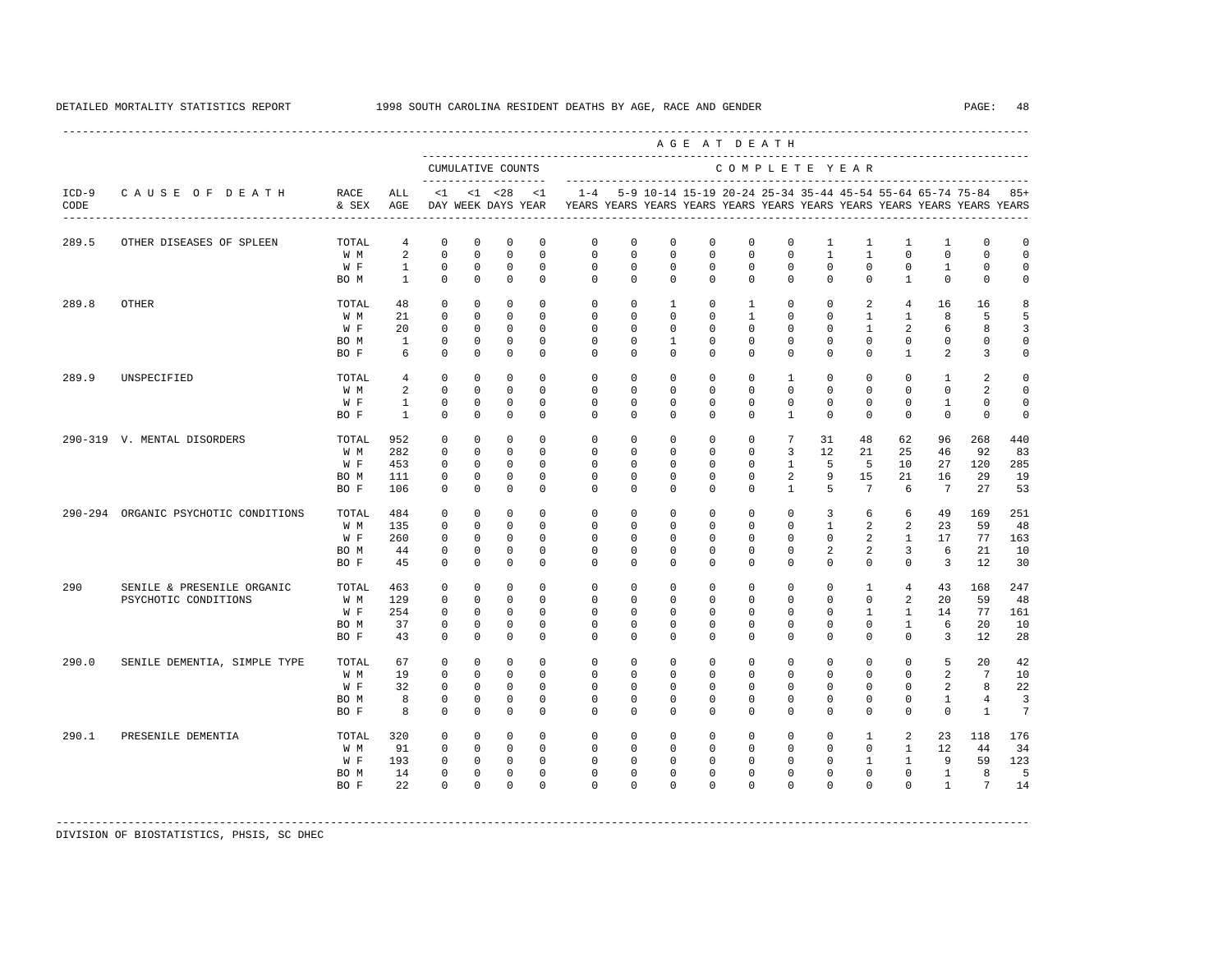---------------------------------------------------------------------------------------------------------------------------------------------------- A G E A T D E A T H --------------------------------------------------------------------------------------------- CUMULATIVE COUNTS C O M P L E T E Y E A R ------------------- ----------------------------------------------------------------------- ICD-9 C A U S E O F D E A T H RACE ALL <1 <1 <28 <1 1-4 5-9 10-14 15-19 20-24 25-34 35-44 45-54 55-64 65-74 75-84 85+ CODE & SEX AGE DAY WEEK DAYS YEAR YEARS YEARS YEARS YEARS YEARS YEARS YEARS YEARS YEARS YEARS YEARS YEARS ---------------------------------------------------------------------------------------------------------------------------------------------------- 290.2 SENILE DEMENTIA, DEPRESSED OR TOTAL 5 0 0 0 0 0 0 0 0 0 0 0 0 0 0 0 5 PARANOID TYPE W M 1 0 0 0 0 0 0 0 0 0 0 0 0 0 0 0 1 W F 1 0 0 0 0 0 0 0 0 0 0 0 0 0 0 0 1 BOF 3 0 0 0 0 0 0 0 0 0 0 0 0 0 0 0 3 290.4 ARTERIOSCLEROTIC DEMENTIA TOTAL 71 0 0 0 0 0 0 0 0 0 0 0 0 2 15 30 24 W M 18 0 0 0 0 0 0 0 0 0 0 0 0 0 0 1 6 8 3 W F 28 0 0 0 0 0 0 0 0 0 0 0 0 0 3 10 15 BO M 15 0 0 0 0 0 0 0 0 0 0 0 0 1 4 8 2 BO F 10 0 0 0 0 0 0 0 0 0 0 0 0 0 2 4 4 291 ALCOHOLIC PSYCHOSES TOTAL 16 0 0 0 0 0 0 0 0 0 0 3 5 2 5 1 0 W M 6 0 0 0 0 0 0 0 0 0 0 1 2 0 3 0 0 W F 3 0 0 0 0 0 0 0 0 0 0 0 0 1 0 2 0 0 BO M 7 0 0 0 0 0 0 0 0 0 0 2 2 2 0 1 0 291.0 DELIRIUM TREMENS TOTAL 6 0 0 0 0 0 0 0 0 0 0 1 4 0 0 1 0 W M 2 0 0 0 0 0 0 0 0 0 0 0 2 0 0 0 0 W F 1 0 0 0 0 0 0 0 0 0 0 0 1 0 0 0 0 BO M 3 0 0 0 0 0 0 0 0 0 0 1 1 0 0 1 0 291.2 OTHER ALCOHOLIC DEMENTIA TOTAL 4 0 0 0 0 0 0 0 0 0 0 0 0 0 0 0 0 2 0 0 0 0 0 0 0 0 0 0 0 0 0 0 0 0 0 0 0 W M 2 0 0 0 0 0 0 0 0 0 0 0 0 0 2 0 0 W F 1 0 0 0 0 0 0 0 0 0 0 0 0 0 0 1 0 0 BO M 1 0 0 0 0 0 0 0 0 0 0 0 0 1 0 0 0 291.8 OTHER TOTAL 5 0 0 0 0 0 0 0 0 0 0 2 1 1 1 0 0 W M 1 0 0 0 0 0 0 0 0 0 0 1 0 0 0 0 0 W F 1 0 0 0 0 0 0 0 0 0 0 0 0 0 0 1 0 0 BOM 3 0 0 0 0 0 0 0 0 0 0 0 1 1 1 0 0 0 291.9 UNSPECIFIED TOTAL 1 0 0 0 0 0 0 0 0 0 0 0 0 0 1 0 0 W M 1 0 0 0 0 0 0 0 0 0 0 0 0 0 1 0 0 294 OTHER ORGANIC PSYCHOTIC TOTAL 5 0 0 0 0 0 0 0 0 0 0 0 0 0 1 0 4 CONDITIONS (CHRONIC) W F 3 0 0 0 0 0 0 0 0 0 0 0 0 0 0 0 1 0 2<br>RO F 2 0 0 0 0 0 0 0 0 0 0 0 0 0 0 0 0 0 2 BOF 2 0 0 0 0 0 0 0 0 0 0 0 0 0 0 2 294.0 KORSAKOV'S PSYCHOSIS OR TOTAL 1 0 0 0 0 0 0 0 0 0 0 0 0 0 1 0 0 SYNDROME W F 1 0 0 0 0 0 0 0 0 0 0 0 0 0 1 0 0 294.9 UNSPECIFIED TOTAL 4 0 0 0 0 0 0 0 0 0 0 0 0 0 0 0 4 W F 2 0 0 0 0 0 0 0 0 0 0 0 0 0 0 2 BOF 2 0 0 0 0 0 0 0 0 0 0 0 0 0 0 2 295-299 OTHER PSYCHOSES TOTAL 267 0 0 0 0 0 0 0 0 0 0 0 0 7 18 75 167 -----------------------------------------------------------------------------------------------------------------------------------------------------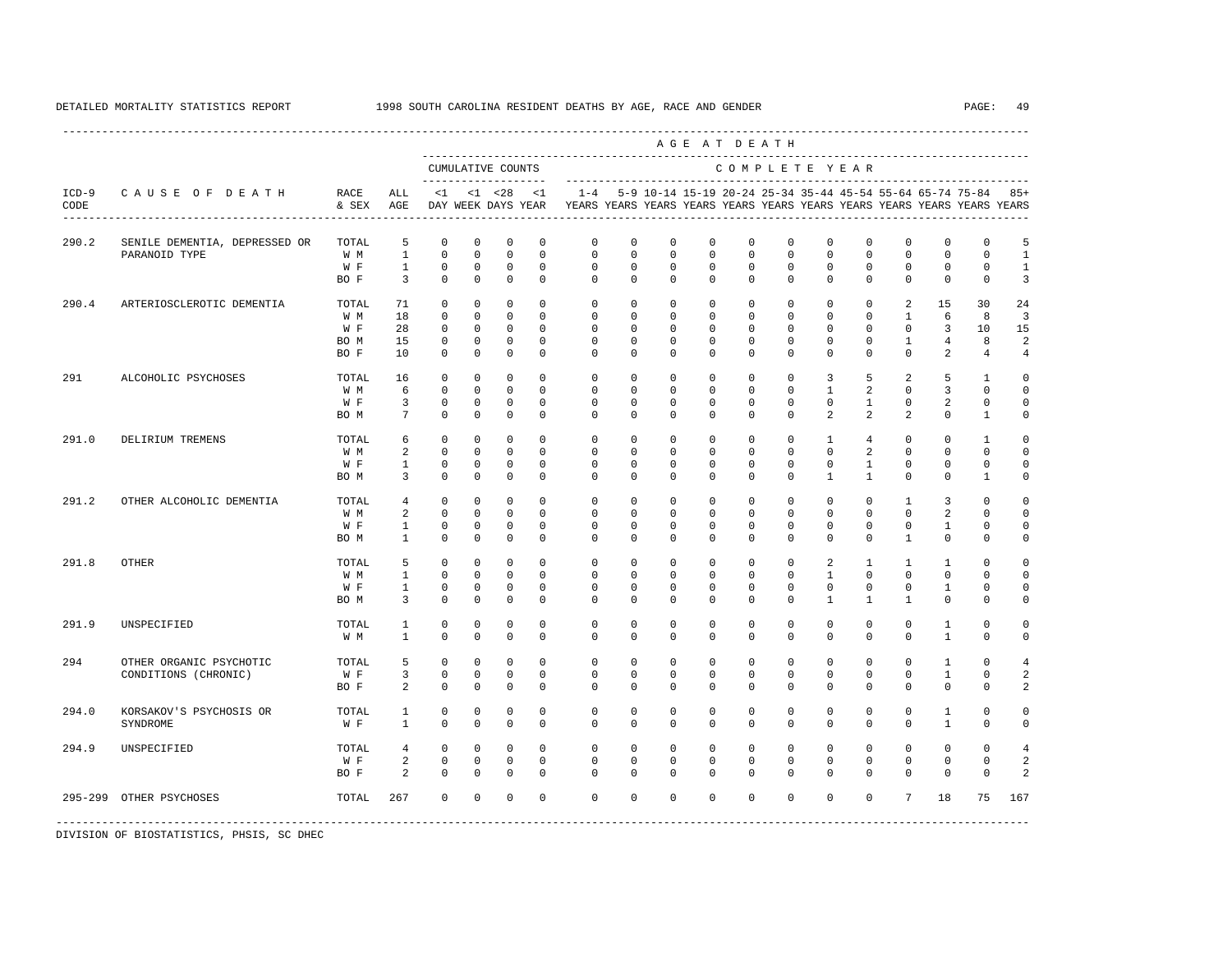|                 |                                     |               |                |              |              |                                    |              |              |             |              |              | AGE AT DEATH  |                 |                 |                 |                |                                                           |                                                                         |                |
|-----------------|-------------------------------------|---------------|----------------|--------------|--------------|------------------------------------|--------------|--------------|-------------|--------------|--------------|---------------|-----------------|-----------------|-----------------|----------------|-----------------------------------------------------------|-------------------------------------------------------------------------|----------------|
|                 |                                     |               |                |              |              | CUMULATIVE COUNTS                  |              |              |             |              |              | COMPLETE YEAR |                 |                 |                 |                |                                                           |                                                                         |                |
| $ICD-9$<br>CODE | CAUSE OF DEATH                      | RACE<br>& SEX | ALL<br>AGE     | <1           |              | $< 1$ $< 28$<br>DAY WEEK DAYS YEAR | <1           | $1 - 4$      |             |              |              |               |                 |                 |                 |                | 5-9 10-14 15-19 20-24 25-34 35-44 45-54 55-64 65-74 75-84 | YEARS YEARS YEARS YEARS YEARS YEARS YEARS YEARS YEARS YEARS YEARS YEARS | $85+$          |
| $295 - 299$     |                                     | W M           | 64             | $\mathbf 0$  | $\mathbf{0}$ | $\mathbf 0$                        | $\mathbf 0$  | $\mathbf 0$  | $\mathbf 0$ | $\mathbf 0$  | $\mathbf 0$  | $\mathbf 0$   | $\mathbf 0$     | $\mathbf 0$     | $\mathbf 0$     | 3              | 6                                                         | 25                                                                      | 30             |
|                 |                                     | W F           | 148            | $\mathbf{0}$ | $\Omega$     | $\Omega$                           | $\Omega$     | $\Omega$     | $\Omega$    | $\Omega$     | $\Omega$     | $\Omega$      | $\Omega$        | $\Omega$        | $\Omega$        | $\Omega$       | 6                                                         | 34                                                                      | 108            |
|                 |                                     | BO M          | 16             | $\Omega$     | $\Omega$     | $\Omega$                           | $\Omega$     | $\Omega$     | $\Omega$    | $\Omega$     | $\Omega$     | $\Omega$      | $\Omega$        | $\Omega$        | $\Omega$        | 2              | 2                                                         | 5                                                                       | 7              |
|                 |                                     | BO F          | 39             | $\Omega$     | $\mathbf{0}$ | $\mathbf 0$                        | $\mathbf{0}$ | $\mathbf 0$  | $\mathbf 0$ | $\mathbf{0}$ | $\mathbf{0}$ | $\mathbf{0}$  | $\mathbf 0$     | $\mathbf 0$     | $\mathbf{0}$    | 2              | $\overline{4}$                                            | 11                                                                      | 22             |
| 295             | SCHIZOPHRENIC PSYCHOSES             | TOTAL         | $\overline{3}$ | $\Omega$     | $\Omega$     | $\Omega$                           | $\Omega$     | $\Omega$     | $\Omega$    | $\Omega$     | $\Omega$     | $\Omega$      | $\Omega$        | $\Omega$        | $\Omega$        | 2              | $\Omega$                                                  | $\Omega$                                                                | $\mathbf{1}$   |
|                 |                                     | W M           | $\overline{a}$ | $\mathbf{0}$ | $\circ$      | $\mathbf{0}$                       | $\mathbf{0}$ | $\mathbf 0$  | $\mathbf 0$ | $\mathbf{0}$ | $\mathbf{0}$ | $\mathbf{0}$  | $\mathbf 0$     | $\mathbf 0$     | $\mathbf{0}$    | 2              | $\mathbf{0}$                                              | $\mathbf 0$                                                             | $\Omega$       |
|                 |                                     | BO F          | $\mathbf{1}$   | $\Omega$     | $\Omega$     | $\Omega$                           | $\Omega$     | $\Omega$     | $\Omega$    | $\Omega$     | $\Omega$     | $\Omega$      | $\Omega$        | $\Omega$        | $\Omega$        | $\Omega$       | $\Omega$                                                  | $\mathbf 0$                                                             | $\mathbf{1}$   |
| 295.0           | SIMPLE TYPE                         | TOTAL         | $\mathbf{1}$   | $\mathbf 0$  | $\Omega$     | $\mathbf 0$                        | $\Omega$     | $\mathbf 0$  | $\mathbf 0$ | $\mathbf 0$  | $\mathbf 0$  | $\mathbf 0$   | $\mathbf 0$     | $\mathbf 0$     | $\mathbf{0}$    | $\mathbf 0$    | $\mathbf 0$                                               | $\mathbf 0$                                                             | $\mathbf{1}$   |
|                 |                                     | BO F          | $\mathbf{1}$   | $\Omega$     | $\Omega$     | $\Omega$                           | $\Omega$     | $\Omega$     | $\Omega$    | $\Omega$     | $\Omega$     | $\Omega$      | $\Omega$        | $\Omega$        | $\Omega$        | $\Omega$       | $\Omega$                                                  | $\mathbf 0$                                                             | $\mathbf{1}$   |
| 295.9           | UNSPECIFIED                         | TOTAL         | 2              | $\mathbf 0$  | $\Omega$     | $\mathbf 0$                        | $\Omega$     | $\Omega$     | $\mathbf 0$ | $\mathbf 0$  | $\mathbf 0$  | $\mathbf 0$   | $\mathbf 0$     | $\mathbf 0$     | $\mathbf 0$     | 2              | $\mathbf 0$                                               | $\mathbf 0$                                                             | $\Omega$       |
|                 |                                     | W M           | $\mathcal{L}$  | $\Omega$     | $\Omega$     | $\Omega$                           | $\Omega$     | $\Omega$     | $\Omega$    | $\Omega$     | $\Omega$     | $\Omega$      | $\Omega$        | $\Omega$        | $\Omega$        | 2              | $\Omega$                                                  | $\Omega$                                                                | $\Omega$       |
| 298             | OTHER NONORGANIC PSYCHOSES          | TOTAL         | 264            | $\mathbf 0$  | $\Omega$     | $\Omega$                           | $\Omega$     | $\Omega$     | $\Omega$    | $\Omega$     | $\mathbf 0$  | $\Omega$      | $\mathbf 0$     | $\Omega$        | $\mathbf 0$     | 5              | 18                                                        | 75                                                                      | 166            |
|                 |                                     | W M           | 62             | $\Omega$     | $\Omega$     | $\Omega$                           | $\Omega$     | $\Omega$     | $\Omega$    | $\Omega$     | $\Omega$     | $\Omega$      | $\Omega$        | $\Omega$        | $\Omega$        | $\mathbf{1}$   | 6                                                         | 25                                                                      | 30             |
|                 |                                     | W F           | 148            | $\mathbf{0}$ | $\mathbf{0}$ | $\mathbf{0}$                       | $\mathbf{0}$ | $\mathbf 0$  | $\mathbf 0$ | $\mathbf 0$  | $\mathbf 0$  | $\mathbf 0$   | $\mathbf 0$     | $\mathbf 0$     | $\mathbf{0}$    | $\mathbf{0}$   | 6                                                         | 34                                                                      | 108            |
|                 |                                     | BO M          | 16             | $\mathbf{0}$ | $\mathbf{0}$ | $\mathbf{0}$                       | $\mathbf{0}$ | $\mathbf 0$  | $\mathbf 0$ | $\mathbf{0}$ | $\mathbf{0}$ | $\mathbf 0$   | $\mathbf 0$     | $\mathbf 0$     | $\mathbf{0}$    | 2              | 2                                                         | 5                                                                       | 7              |
|                 |                                     | BO F          | 38             | $\Omega$     | $\Omega$     | $\Omega$                           | $\Omega$     | $\Omega$     | $\Omega$    | $\Omega$     | $\Omega$     | $\Omega$      | $\Omega$        | $\Omega$        | $\Omega$        | 2              | $\overline{4}$                                            | 11                                                                      | 21             |
| 298.9           | UNSPECIFIED PSYCHOSIS               | TOTAL         | 264            | $\mathbf{0}$ | $\Omega$     | $\mathbf{0}$                       | $\Omega$     | $\Omega$     | $\mathbf 0$ | $\mathbf 0$  | $\mathbf 0$  | $\mathbf 0$   | $\mathbf 0$     | $\mathbf 0$     | $\mathbf{0}$    | 5              | 18                                                        | 75                                                                      | 166            |
|                 |                                     | W M           | 62             | $\Omega$     | $\Omega$     | $\Omega$                           | $\Omega$     | $\Omega$     | $\Omega$    | $\Omega$     | $\Omega$     | $\Omega$      | $\Omega$        | $\Omega$        | $\Omega$        | $\mathbf{1}$   | 6                                                         | 25                                                                      | 30             |
|                 |                                     | W F           | 148            | 0            | $\mathbf{0}$ | 0                                  | $\mathbf{0}$ | $\mathbf 0$  | $\mathbf 0$ | $\mathbf 0$  | $\mathbf 0$  | $\mathbf 0$   | $\mathbf 0$     | $\mathbf 0$     | $\mathbf{0}$    | $\mathbf{0}$   | 6                                                         | 34                                                                      | 108            |
|                 |                                     | BO M          | 16             | $\mathbf{0}$ | $\mathbf{0}$ | $\mathbb O$                        | $\mathbf{0}$ | $\mathbf 0$  | $\mathbf 0$ | $\mathbf{0}$ | $\mathbf{0}$ | $\mathbf 0$   | $\mathbf 0$     | $\mathbf 0$     | $\mathbf{0}$    | 2              | 2                                                         | 5                                                                       | 7              |
|                 |                                     | BO F          | 38             | $\mathbf 0$  | $\mathbf{0}$ | $\mathbf 0$                        | $\mathbf{0}$ | $\Omega$     | $\mathbf 0$ | $\mathbf 0$  | $\mathbf 0$  | $\mathbf 0$   | $\mathbf 0$     | $\mathbf 0$     | $\mathbf{0}$    | 2              | $\overline{4}$                                            | 11                                                                      | 21             |
|                 | 300-316 NEUROTIC DISORDERS, PERSON- | TOTAL         | 193            | $\Omega$     | $\Omega$     | $\Omega$                           | $\Omega$     | $\Omega$     | $\Omega$    | $\Omega$     | $\mathbf 0$  | $\Omega$      | $7\phantom{.0}$ | 27              | 41              | 46             | 28                                                        | 23                                                                      | 21             |
|                 | ALITY DISORDERS AND OTHER           | W M           | 79             | $\mathbf 0$  | $\mathbf{0}$ | $\mathbf{0}$                       | $\mathbf{0}$ | $\mathbf 0$  | $\mathbf 0$ | $\mathbf{0}$ | $\mathbf{0}$ | $\mathbf 0$   | 3               | 11              | 18              | 19             | 16                                                        | $7\phantom{.0}$                                                         | 5              |
|                 |                                     | W F           | 43             | $\mathbf 0$  | $\mathbf{0}$ | $\mathbf 0$                        | $\Omega$     | $\mathbf 0$  | $\Omega$    | $\mathbf 0$  | $\mathbf 0$  | $\Omega$      | $\mathbf{1}$    | 5               | 3               | 8              | $\overline{4}$                                            | 9                                                                       | 13             |
|                 |                                     | BO M          | 50             | $\mathbf{0}$ | $\Omega$     | $\mathbf 0$                        | $\mathbf{0}$ | $\mathbf 0$  | $\mathbf 0$ | $\mathbf{0}$ | $\mathbf 0$  | $\mathbf 0$   | 2               | $7\phantom{.0}$ | 13              | 15             | 8                                                         | 3                                                                       | $\overline{2}$ |
|                 |                                     | BO F          | 21             | $\mathbf 0$  | $\mathbf{0}$ | $\mathbf 0$                        | $\mathbf{0}$ | $\mathbf 0$  | $\mathbf 0$ | $\mathbf{0}$ | $\mathbf 0$  | $\mathbf{0}$  | $\mathbf{1}$    | $\overline{4}$  | $7\phantom{.0}$ | $\overline{4}$ | $\mathbf{0}$                                              | $\overline{4}$                                                          | $\mathbf{1}$   |
| 303             | ALCOHOL DEPENDENCE SYNDROME         | TOTAL         | 106            | $\Omega$     | $\Omega$     | $\Omega$                           | $\Omega$     | $\Omega$     | $\Omega$    | $\Omega$     | $\Omega$     | $\Omega$      | $\overline{3}$  | 17              | 27              | 36             | 15                                                        | 5                                                                       | 3              |
|                 |                                     | W M           | 45             | $\mathbf 0$  | $\mathbf{0}$ | $\mathbf{0}$                       | $\Omega$     | $\mathbf 0$  | $\mathbf 0$ | $\mathbf 0$  | $\mathbf 0$  | $\mathbf{0}$  | $\overline{a}$  | $7\overline{ }$ | 10              | 15             | 10                                                        | 1                                                                       | $\Omega$       |
|                 |                                     | W F           | 15             | $\mathbf 0$  | $\mathbf{0}$ | $\mathbf 0$                        | $\mathbf 0$  | $\mathbf 0$  | $\mathbf 0$ | $\mathbf 0$  | $\mathbf 0$  | $\mathbf 0$   | $\mathbf 0$     | $\overline{4}$  | 2               | $\overline{4}$ | 2                                                         | 2                                                                       | 1              |
|                 |                                     | BO M          | 37             | $\mathbf 0$  | $\Omega$     | $\mathbf 0$                        | $\Omega$     | $\mathbf 0$  | $\mathbf 0$ | $\mathbf{0}$ | $\Omega$     | $\mathbf 0$   | $\mathbf{1}$    | 5               | 10              | 14             | 3                                                         | 2                                                                       | 2              |
|                 |                                     | BO F          | 9              | $\mathbf 0$  | $\mathbf 0$  | $\mathbf 0$                        | $\mathbf 0$  | $\mathbf 0$  | $\mathbf 0$ | $\mathbf 0$  | $\mathbf 0$  | $\mathbf 0$   | $\mathbf 0$     | $\mathbf{1}$    | 5               | 3              | $\mathbf{0}$                                              | $\mathbf 0$                                                             | $\mathbf 0$    |
| 305             | NONDEPENDENT ABUSE OF DRUGS         | TOTAL         | 47             | $\mathbf 0$  | $\mathbf 0$  | $\mathbf 0$                        | $\Omega$     | $\mathbf 0$  | $\mathbf 0$ | $\mathbf 0$  | $\mathbf 0$  | $\mathbf 0$   | 3               | 9               | 13              | 8              | 9                                                         | 4                                                                       | $\mathbf{1}$   |
|                 |                                     | W M           | 26             | $\mathbf 0$  | $\mathbf{0}$ | $\mathbf{0}$                       | $\Omega$     | $\mathbf 0$  | $\mathbf 0$ | $\mathbf 0$  | $\mathbf 0$  | $\mathbf 0$   | $\mathbf{1}$    | 3               | 8               | 4              | 6                                                         | 3                                                                       | $\mathbf{1}$   |
|                 |                                     | W F           | 6              | $\mathbf 0$  | $\circ$      | $\mathbf 0$                        | $\mathbf{0}$ | $\mathbf 0$  | $\mathbf 0$ | $\mathbf 0$  | $\mathbf 0$  | $\mathbf{0}$  | $\mathbf{0}$    | $\mathbf{1}$    | $\mathbf{1}$    | 3              | 0                                                         | 1                                                                       | $^{\circ}$     |
|                 |                                     | BO M          | 10             | $\mathbf 0$  | 0            | $\mathbf 0$                        | $\mathbf{0}$ | $\mathbf{0}$ | $^{\circ}$  | $\mathbf{0}$ | $\mathbf{0}$ | $\circ$       | $\mathbf{1}$    | 2               | 3               | $\mathbf{1}$   | 3                                                         | 0                                                                       | $\Omega$       |
|                 |                                     | BO F          | 5              | $\mathbf{0}$ | $\circ$      | $\mathbf 0$                        | $\mathbf{0}$ | $\Omega$     | $\mathbf 0$ | $\mathbf{0}$ | 0            | $\Omega$      | $\mathbf{1}$    | 3               | $\mathbf{1}$    | $\mathbf{0}$   | $\mathbf 0$                                               | 0                                                                       | $\Omega$       |
| 305.0           | ALCOHOL                             | TOTAL         | 28             | $\circ$      | $\mathbf{0}$ | $\mathbf 0$                        | $\mathbf 0$  | $\mathbf 0$  | $\mathbf 0$ | $\mathbf{0}$ | $\mathbf{0}$ | $\mathbf{0}$  | $\mathbf{1}$    | 6               | 8               | 5              | $7\phantom{.0}$                                           | $\mathbf{1}$                                                            | $\Omega$       |
|                 |                                     |               |                |              |              |                                    |              |              |             |              |              |               |                 |                 |                 |                |                                                           |                                                                         |                |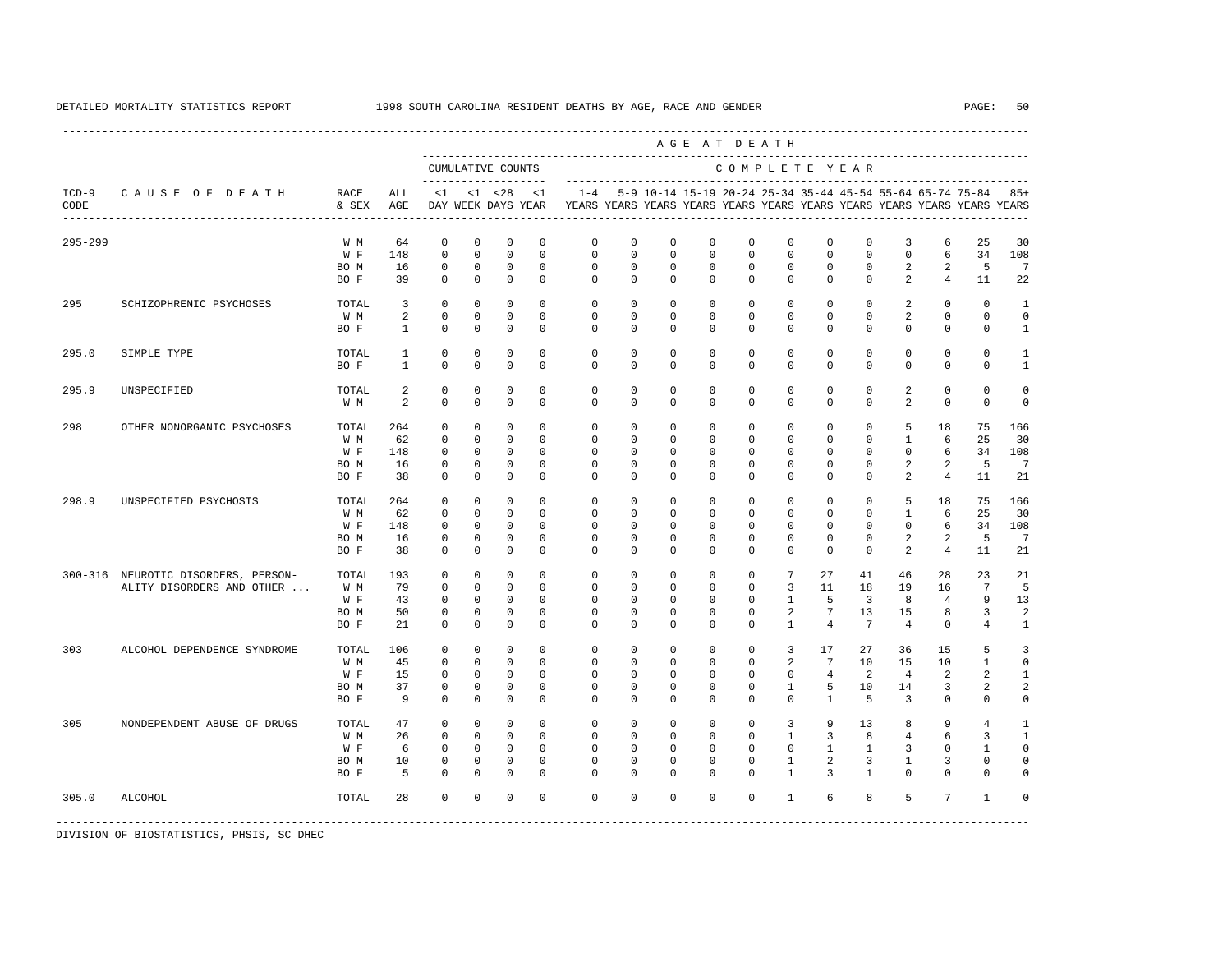|                 |                               |               |                |                     |              |                   |                           |                                                                         |             |              |              | AGE AT DEATH                                                        |              |              |                |                |                |              |                |
|-----------------|-------------------------------|---------------|----------------|---------------------|--------------|-------------------|---------------------------|-------------------------------------------------------------------------|-------------|--------------|--------------|---------------------------------------------------------------------|--------------|--------------|----------------|----------------|----------------|--------------|----------------|
|                 |                               |               |                |                     |              | CUMULATIVE COUNTS |                           |                                                                         |             |              |              | COMPLETE YEAR                                                       |              |              |                |                |                |              |                |
| $ICD-9$<br>CODE | CAUSE OF DEATH                | RACE<br>& SEX | ALL<br>AGE     | ------------------- |              | $<1$ $<1$ $<28$   | < 1<br>DAY WEEK DAYS YEAR | YEARS YEARS YEARS YEARS YEARS YEARS YEARS YEARS YEARS YEARS YEARS YEARS |             |              |              | $1-4$ 5-9 10-14 15-19 20-24 25-34 35-44 45-54 55-64 65-74 75-84 85+ |              |              |                |                |                |              |                |
| 305.0           |                               | W M           | 20             | $\mathbf 0$         | $\mathbf{0}$ | $\mathbf{0}$      | $\mathbf 0$               | 0                                                                       | $\circ$     | $\mathbf{0}$ | 0            | 0                                                                   | 1            | 2            | 7              | 3              | 6              | $\mathbf{1}$ | 0              |
|                 |                               | W F           | 2              | $\mathbf{0}$        | $\Omega$     | $\mathbf 0$       | $\Omega$                  | $\mathbf 0$                                                             | $\Omega$    | $\mathbf 0$  | $\mathbf 0$  | $\mathbf 0$                                                         | $\mathbf 0$  | $\mathbf{1}$ | $\Omega$       | $\mathbf{1}$   | $\mathbf 0$    | $\Omega$     | $\Omega$       |
|                 |                               | BO M          | $\overline{4}$ | 0                   | $\mathbf 0$  | $\mathbf 0$       | $\mathbf 0$               | $\mathbf 0$                                                             | $\mathbf 0$ | 0            | 0            | $\mathbf 0$                                                         | $\mathbf 0$  | $\mathbf{1}$ | $\mathbf{1}$   | $\mathbf{1}$   | $\mathbf{1}$   | $\mathsf 0$  | $\Omega$       |
|                 |                               | BO F          | 2              | $\mathbf 0$         | $\mathbf 0$  | $\mathbf{0}$      | $\mathbf 0$               | $\Omega$                                                                | $\Omega$    | $\mathbf{0}$ | $\mathbf{0}$ | $\mathbf 0$                                                         | $\mathbf 0$  | 2            | $\Omega$       | $\mathbf 0$    | $\mathbf 0$    | $\mathbf 0$  | $\mathbf 0$    |
| 305.1           | TOBACCO                       | TOTAL         | 10             | $\mathbf 0$         | $\mathbf 0$  | 0                 | $\mathbf{0}$              | 0                                                                       | $\circ$     | $\mathbf{0}$ | $\mathbf{0}$ | 0                                                                   | $\circ$      | $^{\circ}$   | 2              | 2              | 2              | 3            | 1              |
|                 |                               | W M           | $\overline{4}$ | $\Omega$            | $\Omega$     | $\Omega$          | $\Omega$                  | $\Omega$                                                                | $\Omega$    | $\Omega$     | $\Omega$     | $\Omega$                                                            | $\Omega$     | $\Omega$     | $\overline{1}$ | $\Omega$       | $\Omega$       | 2            | $\mathbf{1}$   |
|                 |                               | W F           | 4              | $\mathbf 0$         | $\mathbf 0$  | $\mathbb O$       | $\mathbf 0$               | $\mathbf 0$                                                             | 0           | $\mathbf 0$  | $\mathbf{0}$ | $\mathbf 0$                                                         | 0            | $\mathbf 0$  | $\mathbf{1}$   | $\overline{a}$ | 0              | $\mathbf{1}$ | $\mathbf 0$    |
|                 |                               | BO M          | 2              | $\mathbf 0$         | $\mathbf 0$  | $\mathbf 0$       | $\mathsf 0$               | $\mathbf 0$                                                             | $\mathbf 0$ | $\mathbf 0$  | $\mathbf 0$  | $\mathbf{0}$                                                        | 0            | $\mathbf 0$  | $\mathbf{0}$   | $\mathbf 0$    | $\overline{a}$ | $\mathsf 0$  | 0              |
| 305.6           | COCAINE TYPE                  | TOTAL         | 2              | $\mathbf{0}$        | $\Omega$     | $\mathbf 0$       | $\Omega$                  | $\Omega$                                                                | $\Omega$    | $\Omega$     | $\mathbf 0$  | $\Omega$                                                            | 2            | $\mathbf 0$  | $\mathbf 0$    | $\Omega$       | 0              | $\Omega$     | $\Omega$       |
|                 |                               | BO M          | $\mathbf{1}$   | $\mathbf{0}$        | $\mathbf 0$  | $\mathbf 0$       | $\mathbf 0$               | $\mathbf 0$                                                             | $\mathbf 0$ | $\mathbf 0$  | 0            | $\mathbf{0}$                                                        | $\mathbf{1}$ | $\mathbf 0$  | $\mathbf{0}$   | $\mathbf 0$    | 0              | $\mathsf 0$  | $\Omega$       |
|                 |                               | BO F          | $\mathbf{1}$   | $\mathbf 0$         | $\mathbf 0$  | $\mathbf 0$       | $\mathbf 0$               | $\Omega$                                                                | $\Omega$    | $\Omega$     | $\mathbf 0$  | $\Omega$                                                            | $\mathbf{1}$ | $\mathbf 0$  | $\mathbf 0$    | $\mathbf 0$    | 0              | 0            | $\mathbf 0$    |
| 305.9           | OTHER, MIXED OR UNSPECIFIED   | TOTAL         | 7              | $\mathbf 0$         | $\mathbf 0$  | 0                 | $\mathbf 0$               | 0                                                                       | $^{\circ}$  | $\mathbf{0}$ | 0            | 0                                                                   | 0            | 3            | 3              | 1              | 0              | 0            | $\Omega$       |
|                 |                               | W M           | $\overline{2}$ | $\mathbf 0$         | $\Omega$     | $\Omega$          | $\Omega$                  | $\Omega$                                                                | $\Omega$    | $\Omega$     | $\mathbf{0}$ | $\Omega$                                                            | $\mathbf{0}$ | $\mathbf{1}$ | $\mathbf{0}$   | $\mathbf{1}$   | $\mathbf 0$    | $\mathbf 0$  | $\Omega$       |
|                 |                               | BO M          | 3              | $\mathbf 0$         | $\mathbf 0$  | $\mathbf{0}$      | $\mathbf 0$               | $^{\circ}$                                                              | $\mathbf 0$ | $\mathbf{0}$ | $\mathbf 0$  | $\mathbf{0}$                                                        | $\mathbf 0$  | $\mathbf{1}$ | $\overline{a}$ | $\mathbf{0}$   | 0              | $\mathbf 0$  | $\Omega$       |
|                 |                               | BO F          | 2              | $\mathbf 0$         | $\mathbf 0$  | $\mathbf 0$       | $\mathsf 0$               | $\mathbf 0$                                                             | $\mathbf 0$ | $\mathbf 0$  | $\mathbf 0$  | $\mathbf{0}$                                                        | 0            | $\mathbf{1}$ | $\mathbf{1}$   | $\mathbf 0$    | 0              | $\mathsf 0$  | $\Omega$       |
| 307             | SPECIAL SYMPTOMS OR SYNDROMES | TOTAL         | 6              | $\mathbb O$         | $\mathbf 0$  | 0                 | $\mathbf 0$               | $\mathbf 0$                                                             | $\mathbf 0$ | $\mathbf 0$  | 0            | $\mathbf 0$                                                         | $\mathbf 0$  | $\mathbf 0$  | $\mathbf{1}$   | $\mathbf{1}$   | $\mathbf{1}$   | $\mathbf{1}$ | $\mathfrak{D}$ |
|                 | NOT ELSEWHERE CLASSIFIED      | W F           | $\overline{4}$ | $\mathbf 0$         | $\Omega$     | $\mathbf 0$       | $\mathbf 0$               | $\mathbf 0$                                                             | $\mathbf 0$ | $\mathbf 0$  | 0            | $\mathbf{0}$                                                        | $\mathbf 0$  | $\mathbf 0$  | $\mathbf{0}$   | $\mathbf{1}$   | $\mathbf{1}$   | $\mathbf 0$  | $\overline{2}$ |
|                 |                               | BO F          | $\overline{a}$ | $\mathbf 0$         | $\mathbf 0$  | $\mathbf 0$       | $\mathbf 0$               | $\mathbf 0$                                                             | $\mathbf 0$ | $\mathbf 0$  | $\mathbf 0$  | $\mathbf 0$                                                         | $\mathbf 0$  | $\mathbf 0$  | $\mathbf{1}$   | $\mathbf 0$    | $\mathbf 0$    | $\mathbf{1}$ | $\mathbf 0$    |
| 307.1           | ANOREXIA NERVOSA              | TOTAL         | 3              | $\mathbf 0$         | $\mathbf{0}$ | $\mathbf 0$       | $\mathbf 0$               | 0                                                                       | $\circ$     | $\mathbf{0}$ | 0            | $\mathbf 0$                                                         | $\mathbf 0$  | $\mathbf 0$  | $\mathbf{1}$   | 1              | 0              | $\mathbf{1}$ | $\Omega$       |
|                 |                               | W F           | $\mathbf{1}$   | $\mathbf 0$         | $\Omega$     | $\Omega$          | $\Omega$                  | $\Omega$                                                                | $\Omega$    | $\Omega$     | $\mathbf 0$  | $\Omega$                                                            | $\mathbf 0$  | $\mathbf 0$  | $\Omega$       | $\mathbf{1}$   | 0              | $\mathbf 0$  | $\mathbf 0$    |
|                 |                               | BO F          | $\overline{a}$ | $\mathbf 0$         | $\mathbf 0$  | $\mathbf 0$       | $\mathbf 0$               | $\Omega$                                                                | $\mathbf 0$ | $\mathbf 0$  | $\mathbf 0$  | $\mathbf{0}$                                                        | $\mathbf 0$  | $\mathbf 0$  | $\mathbf{1}$   | $\Omega$       | $\mathbf 0$    | $\mathbf{1}$ | $\Omega$       |
| 307.5           | OTHER & UNSPECIFIED DISORDERS | TOTAL         | 3              | 0                   | 0            | $\mathbf 0$       | $\mathbf 0$               | 0                                                                       | 0           | $\mathbf{0}$ | 0            | $\mathbf{0}$                                                        | $\mathbf 0$  | $\mathbf 0$  | $\mathbf 0$    | $\mathbf{0}$   | 1              | 0            | 2              |
|                 | OF EATING                     | W F           | 3              | $\mathbf{0}$        | $\mathbf{0}$ | $\mathbf 0$       | $\mathbf 0$               | 0                                                                       | $\mathbf 0$ | $\mathbf 0$  | $\mathbf 0$  | $\mathbf{0}$                                                        | $\mathbf 0$  | $\mathbf 0$  | $\mathbf 0$    | 0              | $\mathbf{1}$   | $\mathbf 0$  | $\mathfrak{D}$ |
| 309             | ADJUSTMENT REACTION           | TOTAL         | 1              | 0                   | $\mathbf 0$  | $\mathbf 0$       | $\mathbf 0$               | 0                                                                       | $\mathbf 0$ | $\mathbf 0$  | $\mathbf 0$  | $\mathbf 0$                                                         | $\mathbf 0$  | $\mathbf 0$  | $\mathbf 0$    | $\mathbf{0}$   | 0              | $\mathbf 0$  | 1              |
|                 |                               | W F           | $\mathbf{1}$   | $\mathbf{0}$        | $\mathbf 0$  | $\mathbf 0$       | $\mathbf 0$               | 0                                                                       | $\mathbf 0$ | $\mathbf 0$  | $\mathbf 0$  | $\mathbf{0}$                                                        | $\mathbf 0$  | $\mathbf 0$  | 0              | $\mathbf{0}$   | 0              | $\mathbf 0$  | $\mathbf{1}$   |
| 309.0           | BRIEF DEPRESSIVE REACTION     | TOTAL         | 1              | 0                   | 0            | $\mathsf 0$       | $\mathbf 0$               | 0                                                                       | 0           | 0            | 0            | 0                                                                   | $\mathbf 0$  | $\mathbf 0$  | 0              | 0              | 0              | 0            | 1              |
|                 |                               | W F           | $\mathbf{1}$   | $\Omega$            | $\Omega$     | $\Omega$          | $\Omega$                  | $\Omega$                                                                | $\Omega$    | $\Omega$     | $\mathbf 0$  | $\Omega$                                                            | $\mathbf 0$  | $\Omega$     | $\Omega$       | $\Omega$       | $\mathbf 0$    | $\Omega$     | $\mathbf{1}$   |
| 310             | SPECIFIC NONPSYCHOTIC MENTAL  | TOTAL         | 28             | $\mathbf 0$         | $\mathbf 0$  | $\mathbf 0$       | $\mathbf 0$               | 0                                                                       | 0           | $\mathbf{0}$ | $\mathbf 0$  | $\mathbf{0}$                                                        | 1            | 1            | $\mathbf 0$    | 1              | 2              | 11           | 12             |
|                 | DISORDERS FOLLOWING ORGANIC   | W M           | 6              | $\mathbf 0$         | $\mathbf{0}$ | $\mathbf 0$       | $\mathbf{0}$              | 0                                                                       | $\circ$     | $\mathbf{0}$ | $\mathbf{0}$ | $\mathbf{0}$                                                        | $\mathbf 0$  | 1            | $\mathbf{0}$   | 0              | 0              | 2            | 3              |
|                 |                               | W F           | 16             | $\mathbf{0}$        | $\circ$      | $\Omega$          | $\mathbf{0}$              | $\Omega$                                                                | $\Omega$    | $\mathbf{0}$ | $^{\circ}$   | $\circ$                                                             | $\mathbf{1}$ | 0            | $\mathbf{0}$   | $\mathbf 0$    | $\mathbf{1}$   | 6            | 8              |
|                 |                               | BO M          | 2              | $\mathbf{0}$        | $\mathbf 0$  | $\mathbf 0$       | $\mathbf 0$               | $\Omega$                                                                | $\Omega$    | $\mathbf 0$  | $\mathbf 0$  | $\mathbf 0$                                                         | $\mathbf{0}$ | $\mathbf 0$  | $\mathbf 0$    | $\mathbf 0$    | $\mathbf{1}$   | $\mathbf{1}$ | $\mathbf 0$    |
|                 |                               | BO F          | $\overline{4}$ | $\mathbf{0}$        | $\mathbf 0$  | $\mathbf 0$       | $\mathbf 0$               | $\Omega$                                                                | 0           | $\mathbf{0}$ | $^{\circ}$   | $\mathbf{0}$                                                        | $\mathbf 0$  | $\mathbf 0$  | $\mathbf 0$    | $\mathbf{1}$   | 0              | 2            | $\mathbf{1}$   |
| 310.9           | UNSPECIFIED                   | TOTAL         | 28             | 0                   | 0            | $\mathbf 0$       | $\mathbf{0}$              | 0                                                                       | $^{\circ}$  | $\mathbf{0}$ | 0            | $\circ$                                                             | 1            | 1            | $\circ$        | 1              | 2              | 11           | 12             |
|                 |                               | W M           | 6              | $\mathbf{0}$        | $\Omega$     | $^{\circ}$        | $\Omega$                  | $\Omega$                                                                | $\Omega$    | $\Omega$     | $\mathbf{0}$ | $\Omega$                                                            | $\Omega$     | $\mathbf{1}$ | $\Omega$       | $\Omega$       | 0              | 2            | 3              |
|                 |                               | W F           | 16             | 0                   | 0            | $\mathbb O$       | $\mathsf 0$               | $\mathbf 0$                                                             | $\mathbf 0$ | 0            | $\mathbf 0$  | $\mathbf 0$                                                         | $\mathbf{1}$ | $\mathbb O$  | 0              | 0              | $\mathbf{1}$   | 6            | 8              |
|                 |                               | BO M          | $\overline{a}$ | $\mathbf 0$         | $\mathbf 0$  | $\mathbf 0$       | $\mathbf 0$               | $\Omega$                                                                | $\Omega$    | $\mathbf 0$  | $\mathbf 0$  | $\mathbf 0$                                                         | $\mathbf 0$  | $\mathbf 0$  | 0              | $\mathbf{0}$   | $\mathbf{1}$   | $\mathbf{1}$ | $\circ$        |
|                 |                               |               |                |                     |              |                   |                           |                                                                         |             |              |              |                                                                     |              |              |                |                |                |              |                |

DIVISION OF BIOSTATISTICS, PHSIS, SC DHEC

----------------------------------------------------------------------------------------------------------------------------------------------------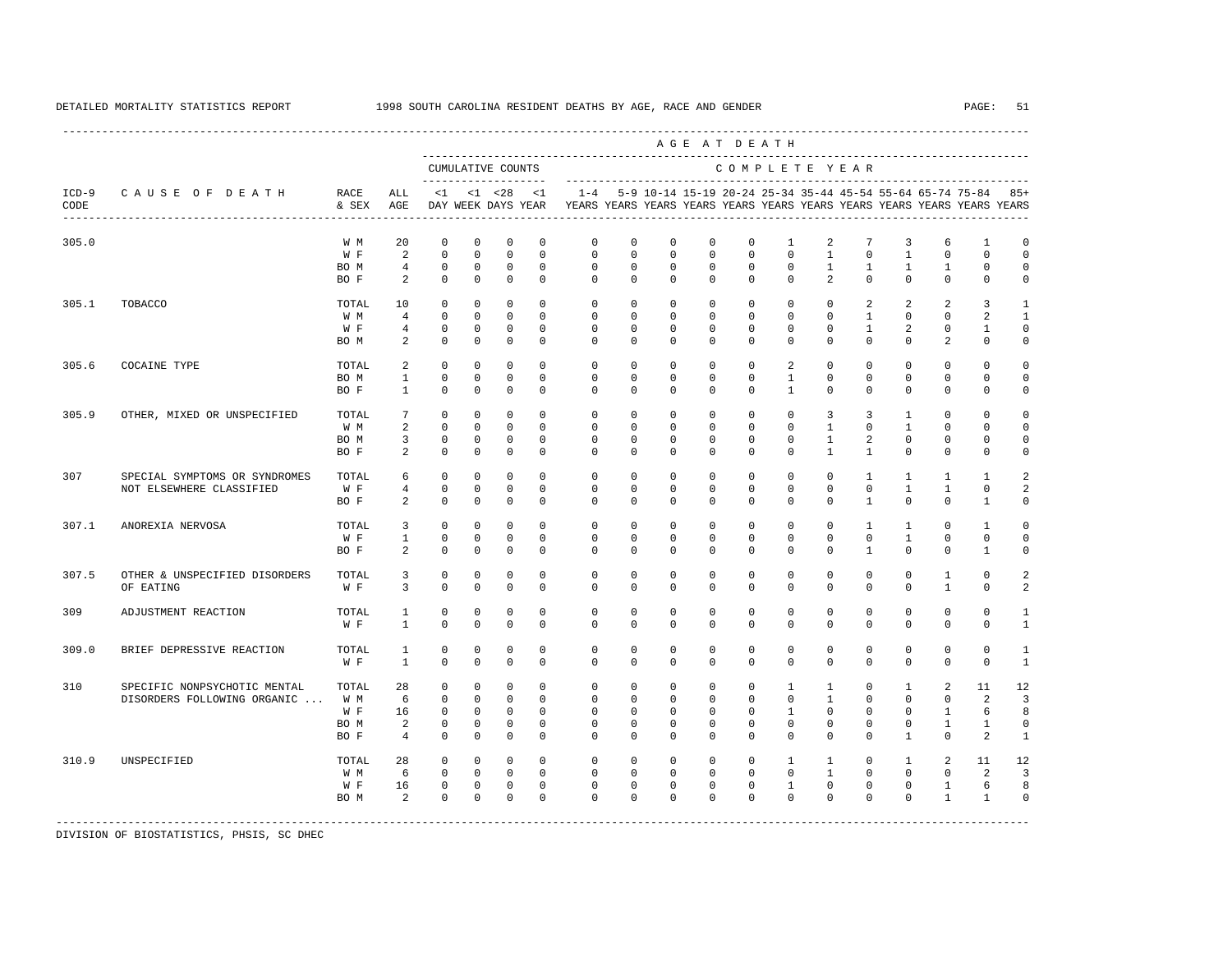----------------------------------------------------------------------------------------------------------------------------------------------------

 A G E A T D E A T H --------------------------------------------------------------------------------------------- CUMULATIVE COUNTS C O M P L E T E Y E A R ------------------- ----------------------------------------------------------------------- ICD-9 C A U S E O F D E A T H RACE ALL <1 <1 <28 <1 1-4 5-9 10-14 15-19 20-24 25-34 35-44 45-54 55-64 65-74 75-84 85+ CODE & SEX AGE DAY WEEK DAYS YEAR YEARS YEARS YEARS YEARS YEARS YEARS YEARS YEARS YEARS YEARS YEARS YEARS ---------------------------------------------------------------------------------------------------------------------------------------------------- 310.9 BO F 4 0 0 0 0 0 0 0 0 0 0 0 0 1 0 2 1 311 DEPRESSIVE DISORDER, NOT TOTAL 5 0 0 0 0 0 0 0 0 0 0 0 0 0 0 1 2 2<br>ELSEWHERE CLASSIFIED WM 2 0 0 0 0 0 0 0 0 0 0 0 0 0 0 1 1 ELSEWHERE CLASSIFIED W F 1 0 0 0 0 0 0 0 0 0 0 0 0 0 0 0 1 BOM 1 0 0 0 0 0 0 0 0 0 0 0 0 0 0 1 0 0 BO F 1 0 0 0 0 0 0 0 0 0 0 0 0 0 0 1 0 317-319 MENTAL RETARDATION TOTAL 8 0 0 0 0 0 0 0 0 0 0 1 1 3 1 1 1 W M 4 0 0 0 0 0 0 0 0 0 0 0 1 1 1 1 0 W F 2 0 0 0 0 0 0 0 0 0 0 0 0 0 1 0 0 1 BO M 1 0 0 0 0 0 0 0 0 0 0 0 0 1 0 0 0 BO F 1 0 0 0 0 0 0 0 0 0 0 1 0 0 0 0 0 318 OTHER SPECIFIED MENTAL TOTAL 2 0 0 0 0 0 0 0 0 0 0 0 0 0 1 0 0 1<br>PETAPDATION WE 2 0 0 0 0 0 0 0 0 0 0 0 0 1 0 0 1 RETARDATION W F 2 0 0 0 0 0 0 0 0 0 0 0 0 1 0 0 1 318.1 SEVERE MENTAL RETARDATION TOTAL 1 0 0 0 0 0 0 0 0 0 0 0 0 0 0 0 1 1 0 0 0 0 0 0 0 0 0 0 0 0 0 0 0 1 318.2 PROFOUND MENTAL RETARDATION TOTAL 1 0 0 0 0 0 0 0 0 0 0 0 0 1 0 0 0 W F 1 0 0 0 0 0 0 0 0 0 0 0 0 1 0 0 0 319 UNSPECIFIED MENTAL RETARDATION TOTAL 6 0 0 0 0 0 0 0 0 0 0 0 0 0 1 1 2 1 1 0<br>W M 4 0 0 0 0 0 0 0 0 0 0 0 0 1 1 1 1 0 W M 4 0 0 0 0 0 0 0 0 0 0 0 1 1 1 1 0 BO M 1 0 0 0 0 0 0 0 0 0 0 0 0 1 0 0 0 BO F 1 0 0 0 0 0 0 0 0 0 0 1 0 0 0 0 0 320-389 VI. DISEASES OF THE NERVOUS TOTAL 775 0 0 1 6 4 5 4 7 3 16 19 39 59 138 259 216 SYSTEM AND SENSE ORGANS W M 270 0 0 1 3 0 2 1 5 2 7 7 13 17 58 103<br>W F 351 0 0 0 0 2 2 1 0 0 3 6 11 17 55 117 W F 351 0 0 0 0 2 2 1 0 0 3 6 11 17 55 117 137 BO M 76 0 0 0 1 1 1 1 1 0 4 5 9 14 15 15 9 BO F 78 0 0 0 2 1 0 1 1 1 2 1 6 11 10 24 18 320-326 INFLAMMATORY DISEASES OF THE TOTAL 31 0 0 0 2 2 1 1 1 0 2 1 5 8 5 3 0<br>CENTRAL NERVOUS SYSTEM WM 10 0 0 0 1 0 0 0 1 0 0 1 1 3 0 2 1 0 CENTRAL NERVOUS SYSTEM W M 10 0 0 0 1 0 0 1 0 0 1 1 3 0 2 1 0 W F 8 0 0 0 0 0 0 1 0 0 0 0 0 1 0 1 3 1 1 0 BOM 4 0 0 0 0 1 0 0 0 0 0 0 0 0 3 0 0 0 BO F 9 0 0 0 1 1 0 0 1 0 0 0 1 2 2 1 0 320 BACTERIAL MENINGITIS TOTAL 9 0 0 0 2 1 0 1 1 0 0 0 0 1 1 2 0 0<br>
WM 3 0 0 0 1 0 0 0 0 0 0 1 0 0 0 0 0 0 0 W M 3 0 0 0 1 0 0 1 0 0 0 0 1 0 0 0 0 W F 1 0 0 0 0 0 0 0 0 0 0 0 0 1 0 0 0 BOF 5 0 0 0 1 1 0 0 0 1 0 0 0 0 0 0 2 0 0 320.1 PNEUMOCOCCAL MENINGITIS TOTAL 3 0 0 0 1 1 0 0 0 0 0 0 0 0 1 0 0 -----------------------------------------------------------------------------------------------------------------------------------------------------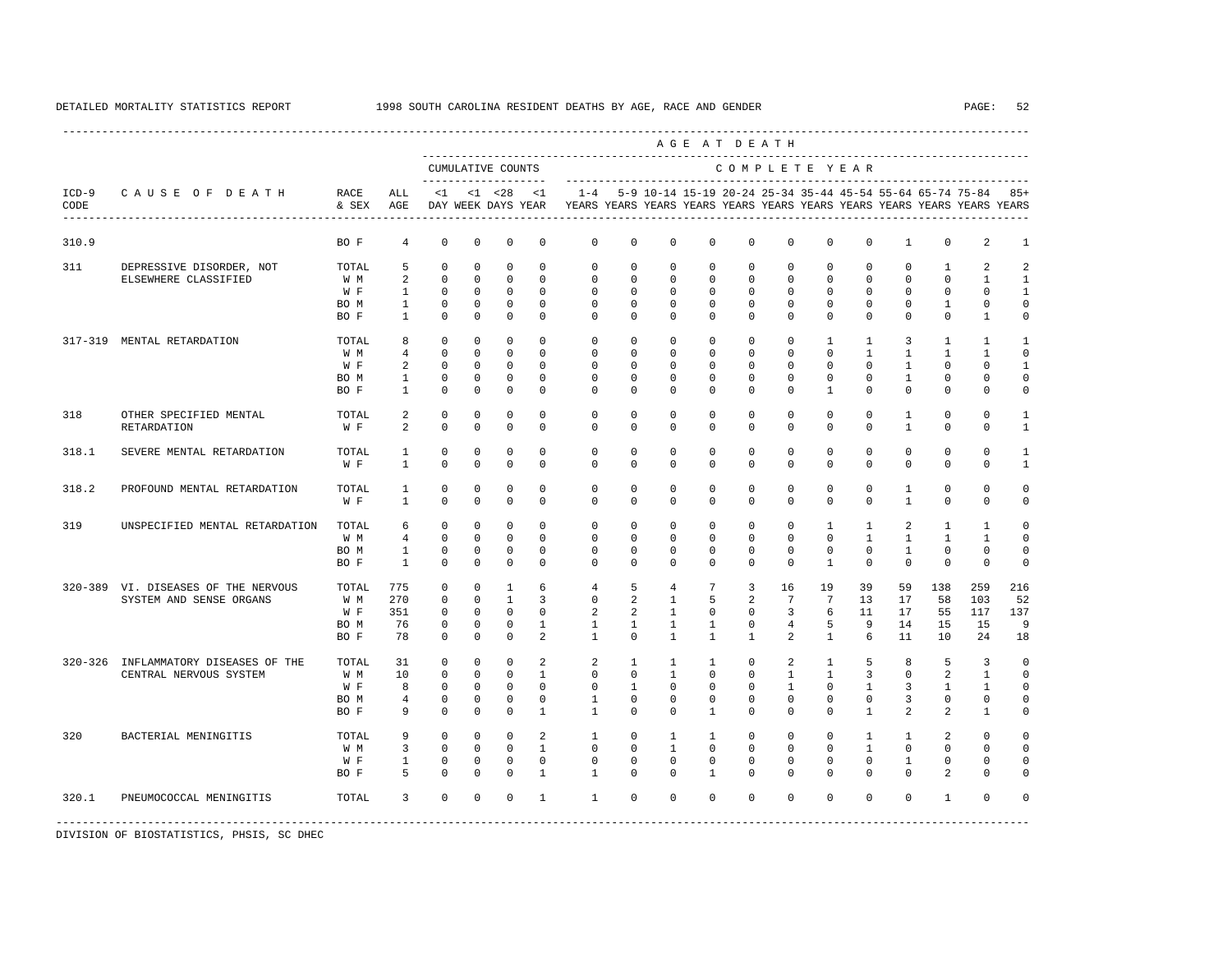----------------------------------------------------------------------------------------------------------------------------------------------------

 A G E A T D E A T H --------------------------------------------------------------------------------------------- CUMULATIVE COUNTS C O M P L E T E Y E A R ------------------- ----------------------------------------------------------------------- ICD-9 C A U S E O F D E A T H RACE ALL <1 <1 <28 <1 1-4 5-9 10-14 15-19 20-24 25-34 35-44 45-54 55-64 65-74 75-84 85+ CODE & SEX AGE DAY WEEK DAYS YEAR YEARS YEARS YEARS YEARS YEARS YEARS YEARS YEARS YEARS YEARS YEARS YEARS ---------------------------------------------------------------------------------------------------------------------------------------------------- 320.1 BO F 3 0 0 0 1 1 0 0 0 0 0 0 0 0 1 0 0 320.8 MENINGITIS DUE TO OTHER TOTAL 1 0 0 0 0 0 0 1 0 0 0 0 0 0 0 0 0 SPECIFIED BACTERIA 320.9 MENINGITIS DUE TO UNSPECIFIED TOTAL 5 0 0 0 1 0 0 0 1 0 0 0 1 1 1 0 0 BACTERIUM W M 2 0 0 0 1 0 0 0 0 0 0 0 1 0 0 0 0 W F 1 0 0 0 0 0 0 0 0 0 0 0 0 1 0 0 0 BOF 2 0 0 0 0 0 0 0 0 0 0 0 0 0 1 0 0 322 MENINGITIS OF UNSPECIFIED CAUSE TOTAL 5 0 0 0 0 0 0 0 0 0 0 1 1 2 0 1 0 W M 2 0 0 0 0 0 0 0 0 0 0 0 1 1 0 0 0 0 W F 1 0 0 0 0 0 0 0 0 0 0 0 0 1 0 0 0 BOF 2 0 0 0 0 0 0 0 0 0 0 0 0 1 0 1 0 322.9 MENINGITIS, UNSPECIFIED TOTAL 5 0 0 0 0 0 0 0 0 0 0 0 0 0 1 1 2 0 1 0<br>W M 2 0 0 0 0 0 0 0 0 0 0 0 1 1 0 0 0 0 W M 2 0 0 0 0 0 0 0 0 0 0 0 1 1 0 0 0 0 W F 1 0 0 0 0 0 0 0 0 0 0 0 0 1 0 0 0 BO F 2 0 0 0 0 0 0 0 0 0 0 0 0 1 0 1 0 323 ENCEPHALITIS, MYELITIS & TOTAL 10 0 0 0 0 1 1 0 0 0 0 0 2 2 2 2 0 ENCEPHALOMYELITIS W M 4 0 0 0 0 0 0 0 0 0 0 0 1 0 2 1 0 W F 2 0 0 0 0 0 1 0 0 0 0 0 0 0 0 0 1 0 BOM 2 0 0 0 0 1 0 0 0 0 0 0 0 0 1 0 0 0 BOF 2 0 0 0 0 0 0 0 0 0 0 0 1 1 0 0 0 323.9 UNSPECIFIED CAUSE TOTAL 10 0 0 0 0 0 1 1 0 0 0 0 0 0 2 2 2 2 0<br>
WM 4 0 0 0 0 0 0 0 0 0 0 0 0 1 0 2 1 0 W M 4 0 0 0 0 0 0 0 0 0 0 0 1 0 2 1 0 W F 2 0 0 0 0 0 1 0 0 0 0 0 0 0 0 0 1 0 BOM 2 0 0 0 0 1 0 0 0 0 0 0 0 0 1 0 0 0 BOF 2 0 0 0 0 0 0 0 0 0 0 0 1 1 0 0 0 324 INTRACRANIAL & INTRASPINAL TOTAL 4 0 0 0 0 0 0 0 0 0 1 0 0 3 0 0 0 ABSCESS W M 1 0 0 0 0 0 0 0 0 0 1 0 0 0 0 0 0 W F 1 0 0 0 0 0 0 0 0 0 0 0 0 1 0 0 0 BOM 2 0 0 0 0 0 0 0 0 0 0 0 0 2 0 0 0 324.0 INTRACRANIAL ABSCESS TOTAL 2 0 0 0 0 0 0 0 0 0 1 0 0 1 0 0 0 W M 1 0 0 0 0 0 0 0 0 0 1 0 0 0 0 0 0 BO M 1 0 0 0 0 0 0 0 0 0 0 0 0 1 0 0 0 324.1 INTRASPINAL ABSCESS TOTAL 1 0 0 0 0 0 0 0 0 0 0 0 0 1 0 0 0 BO M 1 0 0 0 0 0 0 0 0 0 0 0 0 1 0 0 0 324.9 OF UNSPECIFIED SITE TOTAL 1 0 0 0 0 0 0 0 0 0 0 0 0 1 0 0 0 W F 1 0 0 0 0 0 0 0 0 0 0 0 0 1 0 0 0 -----------------------------------------------------------------------------------------------------------------------------------------------------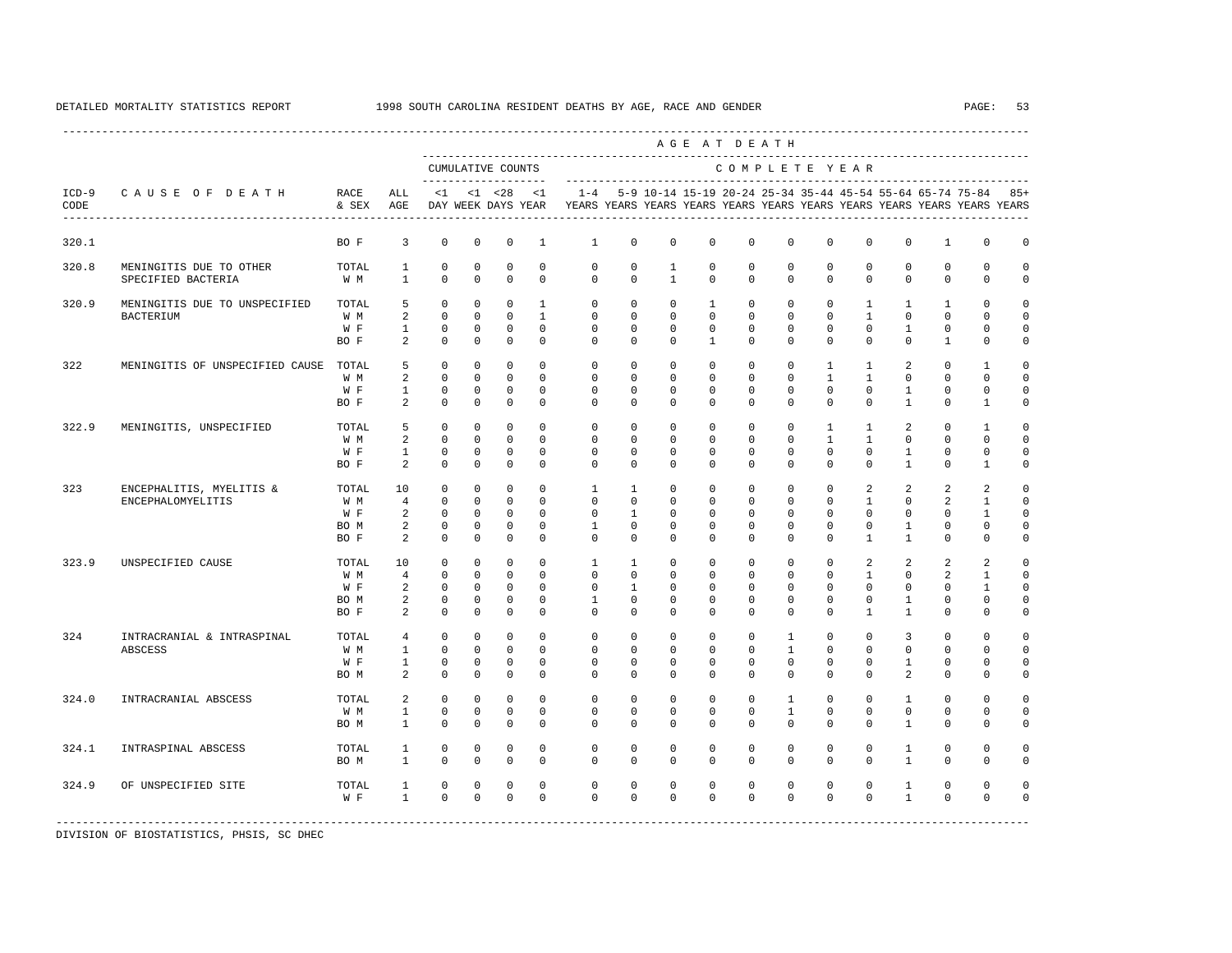|                 |                                                                      |                                      |                                                              |                                                              |                                                              |                                                            |                                                                          |                                                                                                       |                                                                 |                                                                             |                                                              | AGE AT DEATH                                                |                                                                          |                                                                  |                                                            |                                                                    |                                            |                                                               |                                             |
|-----------------|----------------------------------------------------------------------|--------------------------------------|--------------------------------------------------------------|--------------------------------------------------------------|--------------------------------------------------------------|------------------------------------------------------------|--------------------------------------------------------------------------|-------------------------------------------------------------------------------------------------------|-----------------------------------------------------------------|-----------------------------------------------------------------------------|--------------------------------------------------------------|-------------------------------------------------------------|--------------------------------------------------------------------------|------------------------------------------------------------------|------------------------------------------------------------|--------------------------------------------------------------------|--------------------------------------------|---------------------------------------------------------------|---------------------------------------------|
|                 |                                                                      |                                      |                                                              |                                                              |                                                              | CUMULATIVE COUNTS<br>--------------------                  |                                                                          |                                                                                                       |                                                                 |                                                                             |                                                              | COMPLETE YEAR                                               |                                                                          |                                                                  |                                                            |                                                                    |                                            |                                                               |                                             |
| $ICD-9$<br>CODE | CAUSE OF DEATH                                                       | RACE<br>& SEX AGE                    | ALL                                                          |                                                              |                                                              | $<1$ $<1$ $<28$                                            | < 1                                                                      | $1 - 4$<br>DAY WEEK DAYS YEAR YEARS YEARS YEARS YEARS YEARS YEARS YEARS YEARS YEARS YEARS YEARS YEARS |                                                                 |                                                                             |                                                              |                                                             |                                                                          |                                                                  |                                                            |                                                                    |                                            | 5-9 10-14 15-19 20-24 25-34 35-44 45-54 55-64 65-74 75-84 85+ |                                             |
| 325             | PHLEBITIS & THROMBOPHLEBITIS OF TOTAL<br>INTRACRANIAL VENOUS SINUSES | W F                                  | 2<br>$\overline{2}$                                          | $\Omega$<br>$\Omega$                                         | $\Omega$<br>$\Omega$                                         | $\Omega$<br>$\Omega$                                       | $\Omega$<br>$\Omega$                                                     | $\mathbf 0$<br>$\Omega$                                                                               | $\mathbf 0$<br>$\Omega$                                         | $\Omega$<br>$\mathbf 0$                                                     | $\Omega$<br>$\Omega$                                         | $\Omega$<br>$\Omega$                                        | 1<br>$\mathbf{1}$                                                        | $\Omega$<br>$\Omega$                                             | $\mathbf{1}$<br>$\mathbf{1}$                               | $\Omega$<br>$\Omega$                                               | $\mathbf 0$<br>$\Omega$                    | $\Omega$<br>$\Omega$                                          | $\mathbf 0$<br>$\mathbf 0$                  |
| 326             | LATE EFFECTS OF INTRACRANIAL<br>ABSCESS OR PYOGENIC INFECTION        | TOTAL<br>W F                         | $\mathbf{1}$<br>$\mathbf{1}$                                 | $\Omega$<br>$\Omega$                                         | $\Omega$<br>$\Omega$                                         | $\Omega$<br>$\Omega$                                       | $\Omega$<br>$\Omega$                                                     | $\Omega$<br>$\Omega$                                                                                  | $\circ$<br>$\Omega$                                             | $\circ$<br>$\Omega$                                                         | $\Omega$<br>$\circ$                                          | $\Omega$<br>$\Omega$                                        | $\Omega$<br>$\Omega$                                                     | $\Omega$<br>$\Omega$                                             | $\Omega$<br>$\Omega$                                       | $\Omega$<br>$\Omega$                                               | $\mathbf{1}$<br>$\mathbf{1}$               | $\Omega$<br>$\Omega$                                          | $\Omega$<br>$\mathbf 0$                     |
| $330 - 337$     | HEREDITARY & DEGENERATIVE DIS-<br>EASES OF CENTRAL NERVOUS SYS       | TOTAL<br>W M<br>W F<br>BO M<br>BO F  | 569<br>195<br>290<br>35<br>49                                | $\Omega$<br>$\Omega$<br>$\Omega$<br>$\Omega$<br>$\Omega$     | $\Omega$<br>$\Omega$<br>$\Omega$<br>$\Omega$<br>$\Omega$     | $\Omega$<br>$\Omega$<br>$\cap$<br>$\Omega$<br>$\Omega$     | $\overline{2}$<br>$\Omega$<br>$\Omega$<br>$\overline{1}$<br>$\mathbf{1}$ | 2<br>$\circ$<br>2<br>$\Omega$<br>$\Omega$                                                             | $\Omega$<br>$\circ$<br>$\Omega$<br>$\Omega$<br>$\Omega$         | $\overline{3}$<br>$\circ$<br>$\mathbf{1}$<br>$\overline{1}$<br>$\mathbf{1}$ | $\Omega$<br>$\circ$<br>$\Omega$<br>$\Omega$<br>$\Omega$      | $\Omega$<br>$\Omega$<br>$\Omega$<br>$\Omega$<br>$\Omega$    | $\overline{3}$<br>$\mathbf{1}$<br>$\Omega$<br>$\overline{a}$<br>$\Omega$ | 5<br>2<br>$\overline{a}$<br>$\mathbf{1}$<br>$\Omega$             | 9<br>4<br>2<br>$\overline{2}$                              | 22<br>8<br>$1 \qquad \qquad$<br>8<br>$\overline{3}$<br>3           | 90<br>37<br>40<br>6<br>$7\phantom{.0}$     | 226<br>91<br>105<br>11<br>19                                  | 207<br>52<br>131<br>8<br>16                 |
| 330             | CEREBRAL DEGENERATIONS USUALLY<br>MANIFEST IN CHILDHOOD              | TOTAL<br>W F<br>BO M                 | $\overline{\phantom{a}}$<br>$\overline{2}$<br>$\overline{1}$ | $\Omega$<br>$\Omega$<br>$\Omega$                             | $\Omega$<br>$\Omega$<br>$\Omega$                             | $\Omega$<br>$\Omega$<br>$\Omega$                           | $\overline{1}$<br>$\Omega$<br>$\mathbf{1}$                               | $\mathbf{1}$<br>$\mathbf{1}$<br>$\Omega$                                                              | $\Omega$<br>$\Omega$<br>$\Omega$                                | $\Omega$<br>$\Omega$<br>$\Omega$                                            | $\Omega$<br>$\Omega$<br>$\Omega$                             | $\Omega$<br>$\Omega$<br>$\Omega$                            | $\Omega$<br>$\Omega$<br>$\Omega$                                         | $\Omega$<br>$\Omega$<br>$\Omega$                                 | $\Omega$<br>$\circ$<br>$\Omega$                            | $\Omega$<br>$\mathbf{0}$<br>$\Omega$                               | $\Omega$<br>$\circ$<br>$\Omega$            | $\Omega$<br>$\circ$<br>$\Omega$                               | $\mathbf{1}$<br>$\mathbf{1}$<br>$\mathbf 0$ |
| 330.0           | LEUCODYSTROPHY                                                       | TOTAL<br>W F<br>BO M                 | 2<br>$\mathbf{1}$<br>$\mathbf{1}$                            | $\Omega$<br>$\Omega$<br>$\Omega$                             | $\Omega$<br>$\Omega$<br>$\Omega$                             | $\Omega$<br>$\Omega$<br>$\Omega$                           | $\mathbf{1}$<br>$\Omega$<br>$\mathbf{1}$                                 | $\mathbf{1}$<br>$\mathbf{1}$<br>$\Omega$                                                              | $\Omega$<br>$\Omega$<br>$\Omega$                                | $\Omega$<br>$\Omega$<br>$\Omega$                                            | $\Omega$<br>$\Omega$<br>$\Omega$                             | $\Omega$<br>$\Omega$<br>$\Omega$                            | $\Omega$<br>$\Omega$<br>$\Omega$                                         | $\Omega$<br>$\Omega$<br>$\Omega$                                 | $\Omega$<br>$\Omega$<br>$\Omega$                           | $\Omega$<br>$\Omega$<br>$\Omega$                                   | $\Omega$<br>$\Omega$<br>$\Omega$           | $\Omega$<br>$\Omega$<br>$\Omega$                              | $\Omega$<br>$\Omega$<br>$\mathbf 0$         |
| 330.1           | CEREBRAL LIPIDOSES                                                   | TOTAL<br>W F                         | $\mathbf{1}$<br>$\overline{1}$                               | $\Omega$<br>$\Omega$                                         | $\Omega$<br>$\Omega$                                         | $\Omega$<br>$\Omega$                                       | $\Omega$<br>$\Omega$                                                     | $\Omega$<br>$\Omega$                                                                                  | $\Omega$<br>$\Omega$                                            | $\circ$<br>$\Omega$                                                         | $\mathbf{0}$<br>$\Omega$                                     | $\Omega$<br>$\Omega$                                        | $\mathbf{0}$<br>$\Omega$                                                 | $\Omega$<br>$\Omega$                                             | $\circ$<br>$\Omega$                                        | $\circ$<br>$\Omega$                                                | $\mathbf 0$<br>$\Omega$                    | $\mathbf 0$<br>$\Omega$                                       | $\overline{1}$<br>$\overline{1}$            |
| 331             | OTHER CEREBRAL DEGENERATIONS                                         | TOTAL.<br>W M<br>W F<br>BO M<br>BO F | 316<br>80<br>180<br>18<br>38                                 | $\Omega$<br>$\Omega$<br>$\Omega$<br>$\Omega$<br>$\Omega$     | $\Omega$<br>$\Omega$<br>$\Omega$<br>$\Omega$<br>$\Omega$     | $\Omega$<br>$\Omega$<br>$\Omega$<br>$\Omega$<br>$\Omega$   | $\Omega$<br>$\Omega$<br>$\Omega$<br>$\Omega$<br>$\Omega$                 | $\Omega$<br>$\Omega$<br>$\mathbf 0$<br>$\Omega$<br>$\Omega$                                           | $\Omega$<br>$\Omega$<br>$\circ$<br>$\Omega$<br>$\Omega$         | $\overline{a}$<br>$\Omega$<br>$\circ$<br>$\mathbf{1}$<br>$\mathbf{1}$       | $\Omega$<br>$\Omega$<br>$\mathbf{0}$<br>$\Omega$<br>$\Omega$ | $\Omega$<br>$\Omega$<br>$\circ$<br>$\Omega$<br>$\Omega$     | $\mathbf{1}$<br>$\Omega$<br>$\circ$<br>$\mathbf{1}$<br>$\Omega$          | $\Omega$<br>$\Omega$<br>$\mathbf{0}$<br>$\Omega$<br>$\Omega$     | 2<br>$\Omega$<br>$\circ$<br>$\mathbf{1}$<br>$\mathbf{1}$   | -5<br>$\overline{3}$<br>$\mathbf{1}$<br>$\Omega$<br>$\overline{1}$ | 33<br>1 O<br>14<br>$\mathcal{E}$<br>6      | 116<br>36<br>59<br>- 6<br>15                                  | 157<br>31<br>106<br>-6<br>14                |
| 331.0           | ALZHEIMER'S DISEASE                                                  | TOTAL<br>W M<br>W F<br>BO M<br>BO F  | 304<br>79<br>176<br>14<br>35                                 | $\Omega$<br>$\Omega$<br>$\mathbf{0}$<br>$\Omega$<br>$\Omega$ | $\Omega$<br>$\Omega$<br>$\mathbf{0}$<br>$\Omega$<br>$\Omega$ | $\cap$<br>$\circ$<br>$\circ$<br>$\Omega$<br>$\Omega$       | $\Omega$<br>$\Omega$<br>$\Omega$<br>$\Omega$<br>$\Omega$                 | $\Omega$<br>$\mathbf 0$<br>$\mathbf 0$<br>$\Omega$<br>$\Omega$                                        | $\Omega$<br>$\mathbf{0}$<br>$\circ$<br>$\Omega$<br>$\mathbf{0}$ | $\Omega$<br>$\circ$<br>$\circ$<br>$\cap$<br>$\Omega$                        | $\Omega$<br>$\circ$<br>$\circ$<br>$\Omega$<br>$\mathbf{0}$   | $\Omega$<br>$\circ$<br>$\mathbf{0}$<br>$\Omega$<br>$\Omega$ | $\Omega$<br>$\mathbf{0}$<br>$\mathbf{0}$<br>$\cap$<br>$\mathbf{0}$       | $\Omega$<br>$\mathbf{0}$<br>$\mathbf{0}$<br>$\Omega$<br>$\Omega$ | $\Omega$<br>$\circ$<br>$\circ$<br>$\Omega$<br>$\mathbf{0}$ | 5<br>$\overline{3}$<br>$\mathbf{1}$<br>$\Omega$<br>$\mathbf{1}$    | 30<br>9<br>12<br>$\overline{3}$<br>6       | 112<br>36<br>57<br>-5<br>14                                   | 157<br>31<br>106<br>-6<br>14                |
| 331.1           | PICK'S DISEASE                                                       | TOTAL<br>W F                         | $\mathbf{1}$<br>$\mathbf{1}$                                 | $\Omega$<br>$\Omega$                                         | $\Omega$<br>$\Omega$                                         | $\Omega$<br>$\Omega$                                       | $\Omega$<br>$\Omega$                                                     | $\Omega$<br>$\Omega$                                                                                  | $\Omega$<br>$\Omega$                                            | $\Omega$<br>$\Omega$                                                        | $\Omega$<br>$\Omega$                                         | $\Omega$<br>$\Omega$                                        | $\Omega$<br>$\Omega$                                                     | $\Omega$<br>$\Omega$                                             | $\Omega$<br>$\Omega$                                       | $\Omega$<br>$\Omega$                                               | $\mathbf{1}$<br>$\mathbf{1}$               | $\Omega$<br>$\Omega$                                          | $\mathbf 0$<br>$\Omega$                     |
| 331.3           | COMMUNICATING HYDROCEPHALUS                                          | TOTAL<br>W M                         | $\mathbf{1}$<br>$\mathbf{1}$                                 | $\Omega$<br>$\Omega$                                         | $\Omega$<br>$\Omega$                                         | $\Omega$<br>$\Omega$                                       | $\Omega$<br>$\Omega$                                                     | $\Omega$<br>$\Omega$                                                                                  | $\Omega$<br>$\Omega$                                            | $\Omega$<br>$\Omega$                                                        | $\mathbf 0$<br>$\Omega$                                      | $\Omega$<br>$\Omega$                                        | $\Omega$<br>$\Omega$                                                     | $\Omega$<br>$\Omega$                                             | $\Omega$<br>$\Omega$                                       | $\Omega$<br>$\Omega$                                               | $\mathbf{1}$<br>$\mathbf{1}$               | $\Omega$<br>$\Omega$                                          | $\mathbf 0$<br>$\Omega$                     |
| 331.4           | OBSTRUCTIVE HYDROCEPHALUS                                            | TOTAL<br>W F<br>BO M<br>BO F         | $7\overline{ }$<br>$\mathbf{1}$                              | $\Omega$<br>$\circ$<br>$4\degree$<br>$\Omega$<br>$2^{\circ}$ | $\Omega$<br>$\circ$<br>0<br>$\Omega$                         | $\circ$<br>$\overline{0}$<br>$0\qquad 0$<br>$\overline{0}$ | $\Omega$<br>$\circ$<br>$\mathbf 0$<br>$\Omega$                           | $\circ$<br>$\circ$<br>$\mathbf 0$<br>$\Omega$                                                         | $\circ$<br>$\circ$<br>$\mathbf 0$<br>$\Omega$                   | 2<br>$\circ$<br>$\mathbf{1}$<br>$\mathbf{1}$                                | $\circ$<br>$\circ$<br>$\mathbf 0$<br>$\Omega$                | $\Omega$<br>$\circ$<br>$\mathsf{O}$<br>$\Omega$             | $\mathbf{1}$<br>$\circ$<br>$\mathbf{1}$<br>$\Omega$                      | $\Omega$<br>$\mathbf 0$<br>$\mathbf 0$<br>$\Omega$               | 2<br>$\overline{0}$<br>$\mathbf{1}$<br>$\mathbf{1}$        | $\Omega$<br>$\circ$<br>$\circ$<br>$\Omega$                         | $\Omega$<br>$\circ$<br>$\circ$<br>$\Omega$ | 2<br>$\mathbf{1}$<br>$\mathbf{1}$<br>$\Omega$                 | $\Omega$<br>$\Omega$<br>0<br>$\Omega$       |

-----------------------------------------------------------------------------------------------------------------------------------------------------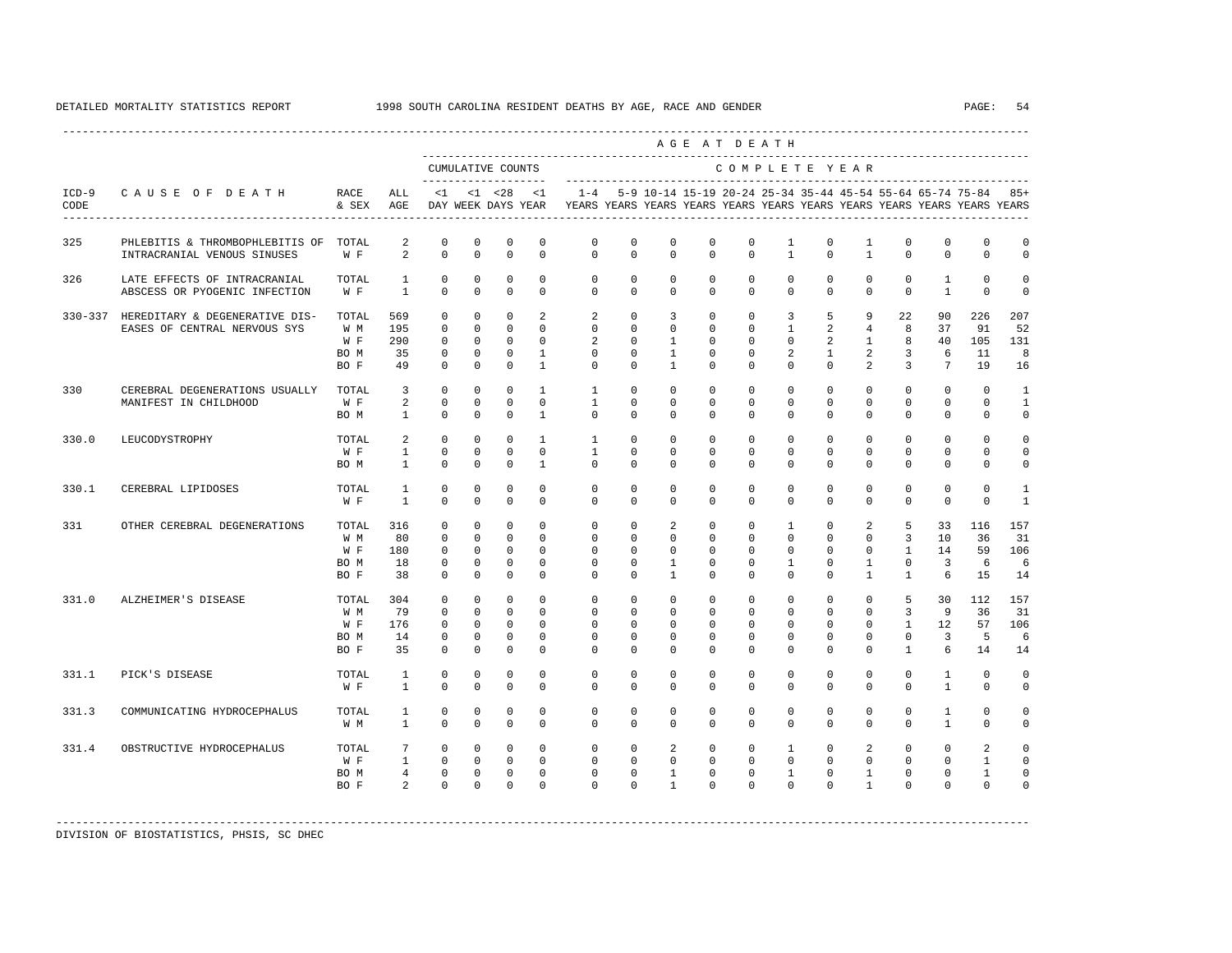---------------------------------------------------------------------------------------------------------------------------------------------------- A G E A T D E A T H --------------------------------------------------------------------------------------------- CUMULATIVE COUNTS C O M P L E T E Y E A R ------------------- ----------------------------------------------------------------------- ICD-9 C A U S E O F D E A T H RACE ALL <1 <1 <28 <1 1-4 5-9 10-14 15-19 20-24 25-34 35-44 45-54 55-64 65-74 75-84 85+ CODE & SEX AGE DAY WEEK DAYS YEAR YEARS YEARS YEARS YEARS YEARS YEARS YEARS YEARS YEARS YEARS YEARS YEARS ---------------------------------------------------------------------------------------------------------------------------------------------------- 331.9 UNSPECIFIED TOTAL 3 0 0 0 0 0 0 0 0 0 0 0 0 0 1 2 0  $0 \qquad 0 \qquad 0 \qquad 0$  BO F 1 0 0 0 0 0 0 0 0 0 0 0 0 0 0 1 0 332 PARKINSON'S DISEASE TOTAL 169 0 0 0 0 0 0 0 0 0 1 0 0 1 32 89 46 W M 77 0 0 0 0 0 0 0 0 0 0 0 0 0 14 45 18 W F 76 0 0 0 0 0 0 0 0 0 0 0 0 0 14 38 24 BOM 9 0 0 0 0 0 0 0 0 0 0 0 0 0 3 3 2 BO F 7 0 0 0 0 0 0 0 0 0 0 0 0 1 1 3 2 332.0 PARALYSIS AGITANS TOTAL 169 0 0 0 0 0 0 0 0 0 1 0 0 1 32 89 46 W M 77 0 0 0 0 0 0 0 0 0 0 0 0 0 14 45 18 W F 76 0 0 0 0 0 0 0 0 0 0 0 0 0 14 38 24 BOM 9 0 0 0 0 0 0 0 0 0 0 0 0 0 3 3 2 BO F 7 0 0 0 0 0 0 0 0 0 0 0 0 1 1 3 2 333 OTHER EXTRAPYRAMIDAL DISEASE & TOTAL 9 0 0 0 0 0 0 0 0 0 0 1 3 3 2 0 0 ABNORMAL MOVEMENT DISORDERS W M 4 0 0 0 0 0 0 0 0 0 0 0 2 2 0 0 0 W F 4 0 0 0 0 0 0 0 0 0 0 0 0 1 0 1 2 0 0 BO F 1 0 0 0 0 0 0 0 0 0 0 0 1 0 0 0 0 333.0 OTHER DEGENERATIVE DISEASES OF TOTAL 1 0 0 0 0 0 0 0 0 0 0 0 0 1 0 0 0 THE BASAL GANGLIA 333.4 HUNTINGTON'S CHOREA TOTAL 6 0 0 0 0 0 0 0 0 0 0 1 3 1 1 0 0 W M 3 0 0 0 0 0 0 0 0 0 0 0 0 2 1 0 0 0 W F 2 0 0 0 0 0 0 0 0 0 0 0 1 0 0 1 0 0 BO F 1 0 0 0 0 0 0 0 0 0 0 0 1 0 0 0 0 333.5 OTHER CHOREAS TOTAL 1 0 0 0 0 0 0 0 0 0 0 0 0 1 0 0 0 W F 1 0 0 0 0 0 0 0 0 0 0 0 0 1 0 0 0 333.9 OTHER & UNSPECIFIED TOTAL 1 0 0 0 0 0 0 0 0 0 0 0 0 0 1 0 0 W F 1 0 0 0 0 0 0 0 0 0 0 0 0 0 0 1 0 0 334 SPINOCEREBELLAR DISEASE TOTAL 3 0 0 0 0 0 0 0 0 0 0 0 0 1 1 0 0 1 0<br>
WF 2 0 0 0 0 0 0 0 0 0 0 0 0 0 1 0 0 1 0 W F 2 0 0 0 0 0 0 0 0 0 0 0 0 1 0 0 1 0 BO M 1 0 0 0 0 0 0 0 0 0 0 1 0 0 0 0 0 334.1 HEREDITARY SPASTIC PARAPLEGIA TOTAL 1 0 0 0 0 0 0 0 0 0 0 1 0 0 0 0 0 BO M 1 0 0 0 0 0 0 0 0 0 0 1 0 0 0 0 0 334.3 OTHER CEREBELLAR ATAXIA TOTAL 1 0 0 0 0 0 0 0 0 0 0 0 1 0 0 0 0 W F 1 0 0 0 0 0 0 0 0 0 0 0 1 0 0 0 0 334.9 UNSPECIFIED TOTAL 1 0 0 0 0 0 0 0 0 0 0 0 0 0 0 1 0 -----------------------------------------------------------------------------------------------------------------------------------------------------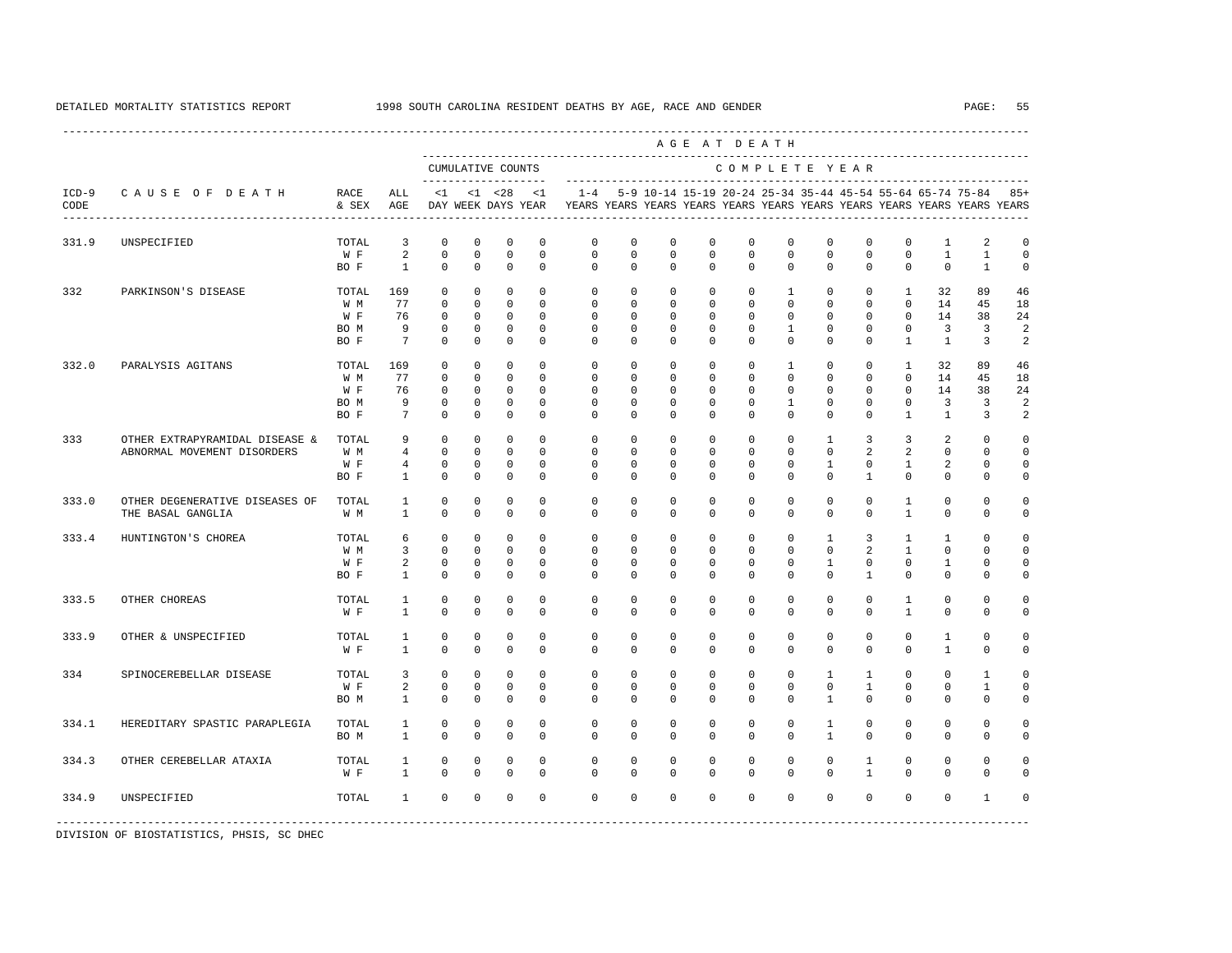|                 |                                |               |              |              |              |                                    |                |                |             |                           |              | AGE AT DEATH  |                |                |                 |                 |                                                           |                                                                         |                 |
|-----------------|--------------------------------|---------------|--------------|--------------|--------------|------------------------------------|----------------|----------------|-------------|---------------------------|--------------|---------------|----------------|----------------|-----------------|-----------------|-----------------------------------------------------------|-------------------------------------------------------------------------|-----------------|
|                 |                                |               |              |              |              | CUMULATIVE COUNTS                  |                |                |             | ------------------------- |              | COMPLETE YEAR |                |                |                 |                 |                                                           |                                                                         |                 |
| $ICD-9$<br>CODE | CAUSE OF DEATH                 | RACE<br>& SEX | ALL<br>AGE   | <1           |              | $< 1$ $< 28$<br>DAY WEEK DAYS YEAR | <1             | $1 - 4$        |             |                           |              |               |                |                |                 |                 | 5-9 10-14 15-19 20-24 25-34 35-44 45-54 55-64 65-74 75-84 | YEARS YEARS YEARS YEARS YEARS YEARS YEARS YEARS YEARS YEARS YEARS YEARS | $85+$           |
| 334.9           |                                | W F           | <sup>1</sup> | $\mathbf{0}$ | $\mathbf 0$  | $\Omega$                           | $\mathbf 0$    | $\mathbf 0$    | $\mathbf 0$ | $\mathbf 0$               | $\mathbf 0$  | $\Omega$      | $\mathbf 0$    | $\Omega$       | $\mathbf{0}$    | $\mathbf 0$     | $\mathbf 0$                                               | $\mathbf{1}$                                                            | $\mathbf 0$     |
| 335             | ANTERIOR HORN CELL DISEASE     | TOTAL         | 66           | $\Omega$     | $\Omega$     | $\Omega$                           | $\overline{1}$ | $\overline{1}$ | $\Omega$    | 1                         | $\Omega$     | $\Omega$      | $\mathbf{1}$   | 3              | 3               | 11              | 23                                                        | 19                                                                      | 3               |
|                 |                                | W M           | 33           | $\mathbf{0}$ | $\mathbf 0$  | $\Omega$                           | $\Omega$       | $\mathbf 0$    | $\mathbf 0$ | $\mathbf{0}$              | $\mathbf 0$  | $\Omega$      | $\mathbf{1}$   | 2              | $\overline{a}$  | $\overline{3}$  | 13                                                        | 9                                                                       | 3               |
|                 |                                | W F           | 26           | $\mathbf{0}$ | $\mathbf 0$  | $\Omega$                           | $\Omega$       | $\mathbf{1}$   | $\Omega$    | $\mathbf{1}$              | $\Omega$     | $\Omega$      | $\Omega$       | $\mathbf{1}$   | $\mathbf{0}$    | 6               | 10                                                        | $7\phantom{.0}$                                                         | $\mathbf 0$     |
|                 |                                | BO M          | 5            | $\mathbf{0}$ | $\Omega$     | $\Omega$                           | $\Omega$       | $\Omega$       | $\Omega$    | $\Omega$                  | $\Omega$     | $\Omega$      | $\Omega$       | $\Omega$       | $\mathbf{1}$    | 2               | $\Omega$                                                  | 2                                                                       | $\mathbf 0$     |
|                 |                                | BO F          | 2            | $\Omega$     | $\mathbf 0$  | $\Omega$                           | $\overline{1}$ | $\Omega$       | $\Omega$    | $\Omega$                  | $\Omega$     | $\Omega$      | $\Omega$       | $\Omega$       | $\Omega$        | $\Omega$        | $\Omega$                                                  | $\mathbf{1}$                                                            | $\mathbf 0$     |
| 335.0           | WERDNIG-HOFFMANN DISEASE       | TOTAL         | $\mathbf{1}$ | $\Omega$     | $\Omega$     | $\Omega$                           | $\overline{1}$ | $\Omega$       | $\Omega$    | $\Omega$                  | $\Omega$     | $\Omega$      | $\Omega$       | $\Omega$       | $\Omega$        | $\Omega$        | $\Omega$                                                  | $\Omega$                                                                | $\mathbf 0$     |
|                 |                                | BO F          | $\mathbf{1}$ | $\mathbf{0}$ | $\mathbf 0$  | $\Omega$                           | $\overline{1}$ | $\Omega$       | $\Omega$    | $\Omega$                  | $\Omega$     | $\Omega$      | $\Omega$       | $\Omega$       | $\Omega$        | $\Omega$        | $\Omega$                                                  | $\Omega$                                                                | $\mathbf 0$     |
| 335.1           | SPINAL MUSCULAR ATROPHY        | TOTAL         | 2            | $\mathbf{0}$ | $\mathbf 0$  | $\mathbf 0$                        | $\Omega$       | $\mathbf{1}$   | $\mathbf 0$ | $\overline{1}$            | $\Omega$     | $\Omega$      | $\Omega$       | $\Omega$       | $\mathbf{0}$    | $\mathbf 0$     | $\mathbf 0$                                               | $\Omega$                                                                | $\mathbf 0$     |
|                 |                                | W F           | 2            | $\Omega$     | $\Omega$     | $\Omega$                           | $\Omega$       | $\overline{1}$ | $\Omega$    | $\overline{1}$            | $\Omega$     | $\Omega$      | $\Omega$       | $\Omega$       | $\Omega$        | $\Omega$        | $\mathbf 0$                                               | $\mathbf 0$                                                             | $\mathbf 0$     |
| 335.2           | MOTOR NEURONE DISEASE          | TOTAL         | 63           | $\mathbf{0}$ | $\mathbf 0$  | $\mathbf 0$                        | $\Omega$       | $\mathbf 0$    | $\mathbf 0$ | $\mathbf{0}$              | $\mathbf 0$  | $\mathbf 0$   | $\mathbf{1}$   | $\overline{3}$ | $\overline{3}$  | 11              | 23                                                        | 19                                                                      | 3               |
|                 |                                | W M           | 33           | $\Omega$     | $\Omega$     | $\Omega$                           | $\Omega$       | $\Omega$       | $\Omega$    | $\Omega$                  | $\Omega$     | $\Omega$      | $\overline{1}$ | 2              | 2               | $\overline{3}$  | 13                                                        | 9                                                                       | 3               |
|                 |                                | W F           | 24           | $\Omega$     | $\Omega$     | $\Omega$                           | $\Omega$       | $\Omega$       | $\Omega$    | $\Omega$                  | $\Omega$     | $\Omega$      | $\Omega$       | $\mathbf{1}$   | $\Omega$        | 6               | 10                                                        | $7\phantom{.0}$                                                         | $\mathbb O$     |
|                 |                                | BO M          | 5            | $\mathbf{0}$ | $\mathbf 0$  | $\mathbf 0$                        | $\mathbf 0$    | $\mathbf 0$    | $\mathbf 0$ | 0                         | $\mathbf 0$  | 0             | $\mathbf 0$    | $\mathbf 0$    | $\mathbf{1}$    | 2               | $\mathbf 0$                                               | $\overline{2}$                                                          | $\mathbb O$     |
|                 |                                | BO F          | $\mathbf{1}$ | $\Omega$     | $\Omega$     | $\Omega$                           | $\Omega$       | $\Omega$       | $\Omega$    | $\Omega$                  | $\Omega$     | $\Omega$      | $\Omega$       | $\Omega$       | $\Omega$        | $\Omega$        | $\mathbf 0$                                               | 1                                                                       | $\mathbf 0$     |
| 336             | OTHER DISEASES OF SPINAL CORD  | TOTAL         | 3            | $\mathbf{0}$ | $\mathbf 0$  | $\mathbf 0$                        | $\Omega$       | $\mathbf 0$    | $\mathbf 0$ | $\mathbf{0}$              | $\mathbf 0$  | $\Omega$      | $\mathbf 0$    | $\Omega$       | $\mathbf 0$     | $\mathcal{L}$   | $\mathbf 0$                                               | $\mathbf{1}$                                                            | $\mathbf 0$     |
|                 |                                | W M           | $\mathbf{1}$ | $\Omega$     | $\Omega$     | $\Omega$                           | $\Omega$       | $\Omega$       | $\Omega$    | $\Omega$                  | $\Omega$     | $\Omega$      | $\Omega$       | $\Omega$       | $\Omega$        | $\mathbf 0$     | $\Omega$                                                  | 1                                                                       | $\mathbf 0$     |
|                 |                                | BO M          | $\mathbf{1}$ | $\mathbf{0}$ | $\mathbf{0}$ | $\Omega$                           | $\Omega$       | $\Omega$       | $\Omega$    | $\Omega$                  | $\Omega$     | $\Omega$      | $\Omega$       | $\Omega$       | $\Omega$        | $\mathbf{1}$    | $\Omega$                                                  | $\mathbf 0$                                                             | $\mathbf 0$     |
|                 |                                | BO F          | $\mathbf{1}$ | $\mathbf{0}$ | $\mathbf 0$  | $\mathbf 0$                        | $\Omega$       | $\Omega$       | $\Omega$    | $\Omega$                  | $\Omega$     | $\Omega$      | $\Omega$       | $\Omega$       | $\Omega$        | $\mathbf{1}$    | $\mathbf 0$                                               | $\mathbf 0$                                                             | $\mathbf 0$     |
| 336.1           | VASCULAR MYELOPATHIES          | TOTAL         | $\mathbf{1}$ | $\mathbf 0$  | $\mathbf{0}$ | $\mathbf 0$                        | $\mathbf 0$    | 0              | 0           | 0                         | $\mathbf{0}$ | 0             | 0              | $^{\circ}$     | $\mathbf 0$     | $\circ$         | $\mathbf 0$                                               | 1                                                                       | $\mathbf 0$     |
|                 |                                | W M           | $\mathbf{1}$ | $\Omega$     | $\Omega$     | $\Omega$                           | $\Omega$       | $\Omega$       | $\Omega$    | $\Omega$                  | $\Omega$     | $\Omega$      | $\Omega$       | $\Omega$       | $\Omega$        | $\Omega$        | $\Omega$                                                  | $\mathbf{1}$                                                            | $\mathbf 0$     |
| 336.9           | UNSPECIFIED DISEASES OF SPINAL | TOTAL         | 2            | $\mathbf{0}$ | $\mathbf 0$  | $\mathbf 0$                        | $\mathbf 0$    | $\mathbf 0$    | $\mathbf 0$ | $\mathbf{0}$              | $\mathbf 0$  | $\mathbf 0$   | $\mathbf 0$    | $^{\circ}$     | $\mathbf 0$     | 2               | $\mathbf 0$                                               | $\mathbf 0$                                                             | $\mathbf 0$     |
|                 | CORD                           | BO M          | $\mathbf{1}$ | $\mathbf{0}$ | $\Omega$     | $\mathbf 0$                        | $\Omega$       | $\Omega$       | $\Omega$    | $\Omega$                  | $\Omega$     | $\Omega$      | $\Omega$       | $\mathbf 0$    | $\mathbf{0}$    | $\mathbf{1}$    | $\mathbf 0$                                               | $\mathbf 0$                                                             | $\mathbb O$     |
|                 |                                | BO F          | $\mathbf{1}$ | $\Omega$     | $\Omega$     | $\Omega$                           | $\Omega$       | $\Omega$       | $\Omega$    | $\Omega$                  | $\Omega$     | $\Omega$      | $\Omega$       | $\Omega$       | $\Omega$        | $\mathbf{1}$    | $\Omega$                                                  | $\Omega$                                                                | $\mathbf 0$     |
| $340 - 349$     | OTHER DISORDERS OF THE CENTRAL | TOTAL         | 144          | $\mathbf 0$  | $\mathbf 0$  | $\mathbf 0$                        | $\mathbf{1}$   | $\mathbf 0$    | 3           | $\mathbf{0}$              | 3            | 3             | 11             | 12             | 23              | 24              | 36                                                        | 21                                                                      | $7\phantom{.0}$ |
|                 | NERVOUS SYSTEM                 | W M           | 48           | $\mathbf{0}$ | $\Omega$     | $\Omega$                           | $\overline{1}$ | $\Omega$       | 2           | $\Omega$                  | 3            | 2             | 5              | 3              | 5               | 6               | 15                                                        | 6                                                                       | $\mathbf 0$     |
|                 |                                | W F           | 45           | 0            | $\mathbf 0$  | $\mathbf 0$                        | $\mathbf 0$    | $\mathbf 0$    | 0           | 0                         | $\mathbf 0$  | $\mathbf 0$   | 2              | $\overline{4}$ | 9               | 5               | 12                                                        | 8                                                                       | 5               |
|                 |                                | BO M          | 34           | $\mathbf 0$  | $\mathbf{0}$ | $\mathbf 0$                        | $\Omega$       | 0              | 1           | 0                         | $\Omega$     | 0             | 2              | $\overline{4}$ | $7\phantom{.0}$ | $7\phantom{.0}$ | 8                                                         | 4                                                                       | $1\,$           |
|                 |                                | BO F          | 17           | $\Omega$     | $\Omega$     | $\Omega$                           | $\Omega$       | $\Omega$       | $\Omega$    | $\Omega$                  | $\Omega$     | $\mathbf{1}$  | 2              | $\overline{1}$ | $\overline{a}$  | 6               | 1                                                         | 3                                                                       | $\mathbf{1}$    |
| 340             | MULTIPLE SCLEROSIS             | TOTAL         | 29           | $\mathbf{0}$ | $\mathbf 0$  | $\mathbf 0$                        | $\mathbf 0$    | $\mathbf 0$    | $\mathbf 0$ | $\mathbf{0}$              | $\mathbf 0$  | $\mathbf 0$   | $\overline{2}$ | 2              | 8               | 6               | 8                                                         | 2                                                                       | 1               |
|                 |                                | W M           | 8            | $\mathbf{0}$ | $\mathbf{0}$ | $\mathbf 0$                        | $\Omega$       | 0              | 0           | 0                         | 0            | 0             | 2              | $^{\circ}$     | 1               | 2               | 2                                                         | 1                                                                       | $\mathbf 0$     |
|                 |                                | W F           | 18           | $\mathbf 0$  | $\mathbf{0}$ | $\mathbf 0$                        | $\Omega$       | $\Omega$       | 0           | 0                         | $\Omega$     | $\Omega$      | 0              | 2              | $7\phantom{.0}$ | 2               | 5                                                         | 1                                                                       | 1               |
|                 |                                | BO M          | 2            | $\mathbf{0}$ | $\mathbf 0$  | $\mathbf 0$                        | $\Omega$       | $\mathbf 0$    | $\mathbf 0$ | 0                         | $\mathbf 0$  | $\Omega$      | $\mathbf 0$    | $\mathbf 0$    | $\mathbf 0$     | $\mathbf{1}$    | $\mathbf{1}$                                              | $\mathbf 0$                                                             | $\mathbf 0$     |
|                 |                                | BO F          | $\mathbf{1}$ | $\mathbf 0$  | $\mathbf{0}$ | $\mathbf 0$                        | $\mathbf 0$    | $\Omega$       | 0           | 0                         | 0            | $\Omega$      | 0              | $\Omega$       | $\mathbf{0}$    | $\mathbf{1}$    | 0                                                         | $\mathbf 0$                                                             | $\mathbf 0$     |
| 342             | HEMIPLEGIA                     | TOTAL         | 1            | $\mathbf 0$  | $\mathbf 0$  | $\mathbf 0$                        | $\mathbf 0$    | $\mathbf 0$    | 0           | $\mathbf 0$               | $\mathbf 0$  | $\mathbf 0$   | $\mathbf 0$    | $\mathbf 0$    | $\mathbf{0}$    | $\mathbf 0$     | 1                                                         | $\mathbf 0$                                                             | $\mathbf 0$     |
|                 |                                | W M           | $\mathbf{1}$ | $\mathbf{0}$ | $\mathbf{0}$ | $\mathbf 0$                        | $\mathbf 0$    | $\mathbf 0$    | 0           | 0                         | 0            | $\mathbf 0$   | $\mathbf 0$    | $\mathbf 0$    | $\mathbf{0}$    | $\mathbf 0$     | $\mathbf{1}$                                              | $\mathbf 0$                                                             | $\mathbf 0$     |
|                 |                                |               |              |              |              |                                    |                |                |             |                           |              |               |                |                |                 |                 |                                                           |                                                                         |                 |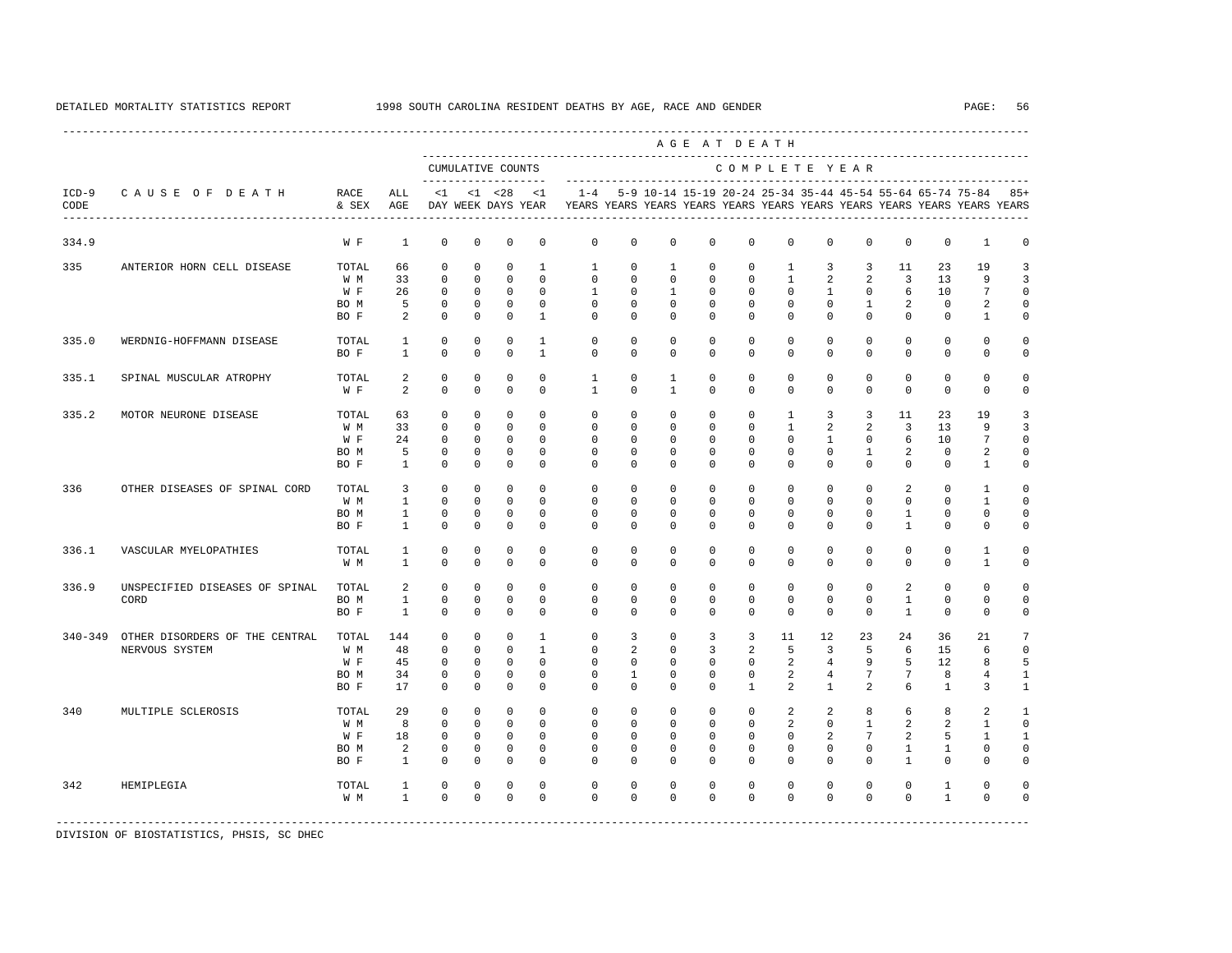---------------------------------------------------------------------------------------------------------------------------------------------------- A G E A T D E A T H --------------------------------------------------------------------------------------------- CUMULATIVE COUNTS C O M P L E T E Y E A R ------------------- ----------------------------------------------------------------------- ICD-9 C A U S E O F D E A T H RACE ALL <1 <1 <28 <1 1-4 5-9 10-14 15-19 20-24 25-34 35-44 45-54 55-64 65-74 75-84 85+ CODE & SEX AGE DAY WEEK DAYS YEAR YEARS YEARS YEARS YEARS YEARS YEARS YEARS YEARS YEARS YEARS YEARS YEARS ---------------------------------------------------------------------------------------------------------------------------------------------------- 342.9 UNSPECIFIED TOTAL 1 0 0 0 0 0 0 0 0 0 0 0 0 0 1 0 0 W M 1 0 0 0 0 0 0 0 0 0 0 0 0 0 1 0 0 343 INFANTILE CEREBRAL PALSY TOTAL 10 0 0 0 0 0 2 0 2 1 1 0 1 0 3 0 0 W M 6 0 0 0 0 0 1 0 2 1 0 0 0 0 2 0 0 W F 2 0 0 0 0 0 0 0 0 0 0 1 0 0 0 0 0 BOM 2 0 0 0 0 0 1 0 0 0 0 0 0 0 0 1 0 0 343.9 UNSPECIFIED TOTAL 10 0 0 0 0 0 2 0 2 1 1 0 1 0 3 0 0 W M 6 0 0 0 0 0 1 0 2 1 0 0 0 0 2 0 0 W F 2 0 0 0 0 0 0 0 0 0 0 1 0 0 0 0 0 BOM 2 0 0 0 0 0 1 0 0 0 0 0 0 0 0 1 0 0 344 OTHER PARALYTIC SYNDROMES TOTAL 8 0 0 0 0 0 0 0 0 0 0 0 2 1 1 4 0 W M 3 0 0 0 0 0 0 0 0 0 0 0 1 0 0 2 0 W F 1 0 0 0 0 0 0 0 0 0 0 0 0 0 0 1 0 BOM 3 0 0 0 0 0 0 0 0 0 0 0 0 0 1 1 1 0 0<br>BOF 1 0 0 0 0 0 0 0 0 0 0 0 0 0 0 0 1 0 BO F 1 0 0 0 0 0 0 0 0 0 0 0 0 0 0 1 0 344.0 QUADRIPLEGIA TOTAL 2 0 0 0 0 0 0 0 0 0 0 0 2 0 0 0 0 W M 1 0 0 0 0 0 0 0 0 0 0 0 1 0 0 0 0 BO M 1 0 0 0 0 0 0 0 0 0 0 0 1 0 0 0 0 344.1 PARAPLEGIA TOTAL 3 0 0 0 0 0 0 0 0 0 0 0 0 0 1 2 0 W F 1 0 0 0 0 0 0 0 0 0 0 0 0 0 0 1 0 BOM 1 0 0 0 0 0 0 0 0 0 0 0 0 0 1 0 0 BO F 1 0 0 0 0 0 0 0 0 0 0 0 0 0 0 1 0 344.6 CAUDA EQUINA SYNDROME TOTAL 1 0 0 0 0 0 0 0 0 0 0 0 0 0 0 1 0 W M 1 0 0 0 0 0 0 0 0 0 0 0 0 0 0 1 0 344.8 OTHER TOTAL 2 0 0 0 0 0 0 0 0 0 0 0 0 1 0 1 0 W M 1 0 0 0 0 0 0 0 0 0 0 0 0 0 0 1 0 BO M 1 0 0 0 0 0 0 0 0 0 0 0 0 1 0 0 0 345 EPILEPSY TOTAL 25 0 0 0 0 0 1 0 0 1 2 6 6 5 3 1 0 W M 2 0 0 0 0 0 1 0 0 0 0 1 0 0 0 0 0 W F 4 0 0 0 0 0 0 0 0 0 0 0 2 1 1 0 0 0 BO M 15 0 0 0 0 0 0 0 0 0 2 3 5 1 3 1 0 BOF 4 0 0 0 0 0 0 0 0 0 0 0 0 0 3 0 0 0 345.1 GENERALIZED CONVULSIVE TOTAL 6 0 0 0 0 0 0 0 0 0 1 2 1 1 1 0 0 EPILEPSY W M 1 0 0 0 0 0 0 0 0 0 0 1 0 0 0 0 0 BOM 4 0 0 0 0 0 0 0 0 0 0 1 1 1 0 1 0 0 BO F 1 0 0 0 0 0 0 0 0 0 0 0 0 1 0 0 0

-----------------------------------------------------------------------------------------------------------------------------------------------------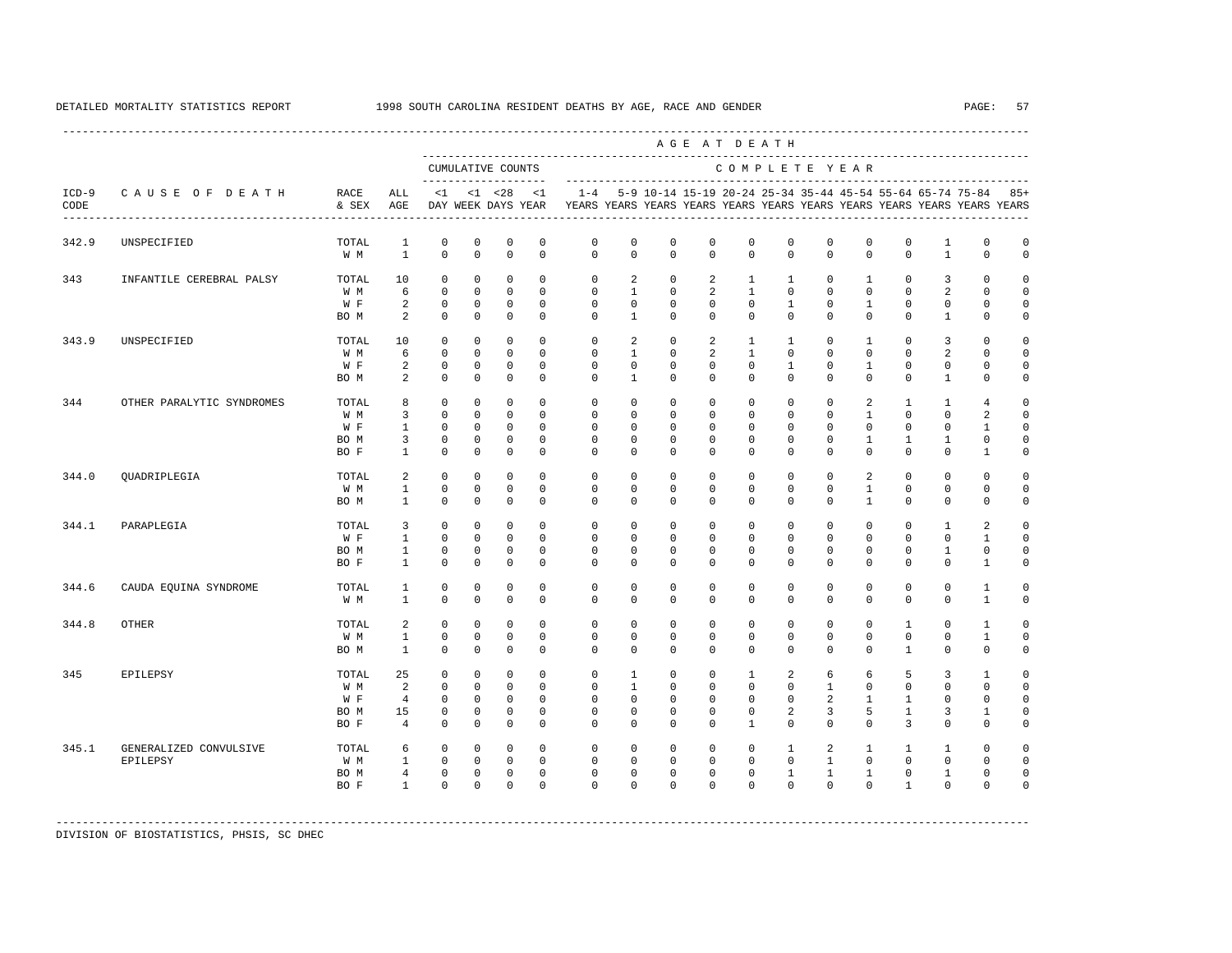|                 |                             |               |                   |                         |                             |                                          |                              |                            |                            |                            |                            | AGE AT DEATH                                              |                              |                              |                          |                                  |                   |                                                                         |                            |
|-----------------|-----------------------------|---------------|-------------------|-------------------------|-----------------------------|------------------------------------------|------------------------------|----------------------------|----------------------------|----------------------------|----------------------------|-----------------------------------------------------------|------------------------------|------------------------------|--------------------------|----------------------------------|-------------------|-------------------------------------------------------------------------|----------------------------|
|                 |                             |               |                   |                         |                             | CUMULATIVE COUNTS<br>------------------- |                              |                            |                            |                            |                            | COMPLETE YEAR                                             |                              |                              |                          |                                  |                   |                                                                         |                            |
| $ICD-9$<br>CODE | CAUSE OF DEATH              | RACE<br>& SEX | ALL<br>AGE        | <1                      |                             | $< 1$ $< 28$<br>DAY WEEK DAYS YEAR       | <1                           | $1 - 4$                    |                            |                            |                            | 5-9 10-14 15-19 20-24 25-34 35-44 45-54 55-64 65-74 75-84 |                              |                              |                          |                                  |                   | YEARS YEARS YEARS YEARS YEARS YEARS YEARS YEARS YEARS YEARS YEARS YEARS | $85+$                      |
| 345.3           | GRAND MAL STATUS            | TOTAL         | 15                | $\mathbf 0$             | $\mathbf{0}$                | $\mathbf 0$                              | $\mathbf 0$                  | $\mathbf 0$                | $\mathbf{1}$               | $\mathbf 0$                | $\mathbf 0$                | $\mathbf 0$                                               | $\mathbf{1}$                 | $\overline{2}$               | 5                        | 3                                | 2                 | $\mathbf{1}$                                                            | $\mathbf 0$                |
|                 |                             | W M           | $\mathbf{1}$      | $\mathbf{0}$            | $\mathbf{0}$                | $\mathbf{0}$                             | $\Omega$                     | $\Omega$                   | $\mathbf{1}$               | $\Omega$                   | $\Omega$                   | $\Omega$                                                  | $\Omega$                     | $\Omega$                     | $\Omega$                 | $\Omega$                         | $\Omega$          | $\Omega$                                                                | $\Omega$                   |
|                 |                             | W F           | 2                 | $\Omega$                | $\Omega$                    | $\Omega$                                 | $\Omega$                     | $\Omega$                   | $\Omega$                   | $\Omega$                   | $\Omega$                   | $\Omega$                                                  | $\Omega$                     | $\Omega$                     | $\mathbf{1}$             | $\mathbf{1}$                     | $\Omega$          | $\Omega$                                                                | $\Omega$                   |
|                 |                             | BO M          | 10                | $\mathbf 0$             | $\mathsf{O}$                | $\mathbb O$                              | $\mathbf{0}$                 | $\mathbf 0$                | $\mathbf 0$                | $\mathbf{0}$               | $\mathbf 0$                | $\mathbf{0}$                                              | $\mathbf{1}$                 | $\overline{a}$               | $\overline{4}$           | $\mathbf{0}$                     | 2                 | $\mathbf{1}$                                                            | $\mathbf 0$                |
|                 |                             | BO F          | 2                 | $\mathbf{0}$            | $\mathbf{0}$                | $\mathbf{0}$                             | $\Omega$                     | $\Omega$                   | $\mathbf 0$                | $\mathbf{0}$               | $\mathbf{0}$               | $\Omega$                                                  | $\mathbf 0$                  | $\Omega$                     | $\mathbf{0}$             | 2                                | $\mathbf 0$       | $\mathbf 0$                                                             | $\mathbf 0$                |
| 345.9           | UNSPECIFIED                 | TOTAL         | $\overline{4}$    | $\mathbf 0$             | $\Omega$                    | $\mathbf 0$                              | $\Omega$                     | $\Omega$                   | $\mathbf 0$                | $\mathbf 0$                | $\mathbf 0$                | $\mathbf{1}$                                              | $\mathbf 0$                  | 2                            | $\mathbf{0}$             | $\mathbf{1}$                     | $\mathbf 0$       | $\Omega$                                                                | $\Omega$                   |
|                 |                             | W F           | 2                 | $\mathbf{0}$            | $\mathbf{0}$                | $\mathbf{0}$                             | $\Omega$                     | $\Omega$                   | $\Omega$                   | $\Omega$                   | $\Omega$                   | $\Omega$                                                  | $\Omega$                     | 2                            | $\Omega$                 | $\Omega$                         | $\Omega$          | $\Omega$                                                                | $\Omega$                   |
|                 |                             | BO M          | $\mathbf{1}$      | $\mathbf 0$             | $\Omega$                    | $\mathbf 0$                              | $\Omega$                     | $\Omega$                   | $\Omega$                   | $\Omega$                   | $\Omega$                   | $\Omega$                                                  | $\Omega$                     | $\Omega$                     | $\Omega$                 | $\mathbf{1}$                     | $\Omega$          | $\Omega$                                                                | $\Omega$                   |
|                 |                             | BO F          | $\mathbf{1}$      | $\Omega$                | $\mathbf{0}$                | $\mathbf 0$                              | $\mathbf 0$                  | $\Omega$                   | $\Omega$                   | $\Omega$                   | $\mathbf 0$                | $\mathbf{1}$                                              | $\mathbf 0$                  | $\Omega$                     | $\mathbf 0$              | $\mathbf 0$                      | $\mathbf 0$       | $\mathbf 0$                                                             | $\Omega$                   |
|                 |                             |               |                   |                         |                             |                                          |                              |                            |                            |                            |                            |                                                           |                              |                              |                          |                                  |                   |                                                                         |                            |
| 348             | OTHER CONDITIONS OF BRAIN   | TOTAL         | 70                | $\mathbf 0$             | $\mathbf 0$                 | $\mathbf 0$                              | $\mathbf{1}$                 | $\Omega$                   | $\Omega$                   | $\Omega$                   | $\mathbf{1}$               | $\mathbf{1}$                                              | 6                            | $\overline{4}$               | 6                        | 12                               | 20                | 13                                                                      | $\epsilon$                 |
|                 |                             | W M           | 28                | $\mathbf 0$             | $\Omega$                    | $\Omega$                                 | $\mathbf{1}$                 | $\Omega$                   | $\Omega$                   | $\Omega$                   | $\mathbf{1}$               | $\mathbf{1}$                                              | 3                            | 2                            | 3                        | $\overline{4}$                   | 10                | 3                                                                       | $\Omega$                   |
|                 |                             | W F           | 19                | $\Omega$                | $\Omega$                    | $\Omega$                                 | $\Omega$                     | $\Omega$                   | $\Omega$                   | $\Omega$                   | $\Omega$                   | $\Omega$                                                  | $\mathbf{1}$                 | $\Omega$                     | $\Omega$                 | 2                                | 7                 | 5                                                                       | 4                          |
|                 |                             | BO M<br>BO F  | 12<br>11          | 0<br>$\Omega$           | $\mathbf{0}$<br>$\mathbf 0$ | $\mathbb O$<br>$\mathbf 0$               | $\mathbf 0$<br>$\mathbf 0$   | $\mathbf 0$<br>$\Omega$    | $\mathbf 0$<br>$\mathbf 0$ | $\mathbf 0$<br>$\mathbf 0$ | $\mathbf 0$<br>$\mathbf 0$ | $\mathbf 0$<br>$\mathbf 0$                                | $\mathbf 0$<br>2             | $\mathbf{1}$<br>$\mathbf{1}$ | $\mathbf{1}$<br>2        | $\overline{4}$<br>$\overline{a}$ | 2<br>$\mathbf{1}$ | 3<br>2                                                                  | $\mathbf{1}$<br>1          |
|                 |                             |               |                   |                         |                             |                                          |                              |                            |                            |                            |                            |                                                           |                              |                              |                          |                                  |                   |                                                                         |                            |
| 348.0           | CEREBRAL CYSTS              | TOTAL         | $\mathbf{1}$      | $\mathbf 0$             | $\mathbf 0$                 | $\mathbb O$                              | $\mathbf 0$                  | $\mathbf 0$                | $\mathbf 0$                | $\mathbf 0$                | $\mathbf 0$                | $\mathbf 0$                                               | $\mathbf 0$                  | $\mathbf 0$                  | $\mathbf{0}$             | $\mathbf 0$                      | $\mathbf{1}$      | $\mathbf 0$                                                             | $\mathbf 0$                |
|                 |                             | W F           | $\mathbf{1}$      | $\mathbf{0}$            | $\mathbf{0}$                | $\mathbf{0}$                             | $\mathbf{0}$                 | $\mathbf 0$                | $\mathbf 0$                | $\mathbf{0}$               | $\mathbf 0$                | $\mathbf 0$                                               | $\mathbf 0$                  | $\mathbf 0$                  | $\mathbf{0}$             | $\mathbf{0}$                     | $\mathbf{1}$      | $\mathbf 0$                                                             | $\Omega$                   |
| 348.1           | ANOXIC BRAIN DAMAGE         | TOTAL         | 41                | 0                       | $\mathbf 0$                 | 0                                        | $\mathbf 0$                  | $\mathbf 0$                | $\mathbf 0$                | $\mathbf 0$                | $\mathbf 0$                | $\mathbf{1}$                                              | 5                            | 3                            | $\overline{4}$           | 10                               | 11                | 3                                                                       | $\overline{4}$             |
|                 |                             | W M           | 14                | $\mathbf 0$             | $\Omega$                    | $\mathbf{0}$                             | $\Omega$                     | $\mathbf 0$                | $\mathbf 0$                | $\mathbf 0$                | $\mathbf 0$                | $\mathbf{1}$                                              | $\overline{a}$               | $\mathbf{1}$                 | 3                        | 2                                | $\overline{4}$    | $\mathbf{1}$                                                            | $\Omega$                   |
|                 |                             | W F           | 11                | $\mathbf 0$             | $\mathbf{0}$                | $\mathbf 0$                              | $\Omega$                     | $\Omega$                   | $\Omega$                   | $\Omega$                   | $\Omega$                   | $\Omega$                                                  | $\mathbf{1}$                 | $\Omega$                     | $\Omega$                 | 2                                | $\overline{4}$    | 1                                                                       | 3                          |
|                 |                             | BO M          | 8                 | 0                       | $\mathbf 0$                 | 0                                        | $\mathbf 0$                  | $\mathbf 0$                | $\mathbf 0$                | $\mathbf 0$                | $\mathbf 0$                | $\mathbf 0$                                               | $\mathbf 0$                  | $\mathbf{1}$                 | $\mathbf 0$              | $\overline{4}$                   | 2                 | 1                                                                       | $\mathbf 0$                |
|                 |                             | BO F          | 8                 | $\mathbf{0}$            | $\mathbf{0}$                | $\mathbf 0$                              | $\mathbf 0$                  | $\mathbf 0$                | $\mathbf 0$                | $\mathbf 0$                | $\mathbf 0$                | $\mathbf{0}$                                              | $\overline{a}$               | $\mathbf{1}$                 | $\mathbf{1}$             | 2                                | $\mathbf{1}$      | 0                                                                       | 1                          |
|                 |                             |               |                   |                         |                             |                                          |                              |                            |                            |                            |                            |                                                           |                              |                              |                          |                                  |                   |                                                                         |                            |
| 348.3           | ENCEPHALOPATHY, UNSPECIFIED | TOTAL         | 19                | 0<br>$\mathbf 0$        | $\mathbf{0}$<br>$\Omega$    | $\mathbf 0$<br>$\Omega$                  | $\mathbf{1}$<br>$\mathbf{1}$ | $\mathbf 0$<br>$\mathbf 0$ | $\mathbf 0$<br>$\Omega$    | $\mathbf 0$<br>$\Omega$    | 1<br>$\mathbf{1}$          | $\Omega$<br>$\Omega$                                      | $\mathbf{1}$<br>$\mathbf{1}$ | $\mathbf 0$<br>$\Omega$      | $\mathbf{1}$<br>$\Omega$ | 1<br>$\mathbf{1}$                | 7<br>5            | 5<br>$\mathbf{1}$                                                       | $\overline{a}$<br>$\Omega$ |
|                 |                             | W M<br>W F    | 10<br>5           | $\mathbf 0$             | $\mathbf{0}$                | 0                                        | $\mathbf{0}$                 | $\mathbf 0$                | $\mathbf 0$                | $\mathbf 0$                | $\mathbf{0}$               | $\mathbf{0}$                                              | $\mathbf 0$                  | $\mathbf 0$                  | $\mathbf{0}$             | $\mathbf 0$                      | 2                 | 2                                                                       | 1                          |
|                 |                             |               |                   |                         | $\mathbf 0$                 |                                          | $\mathbf 0$                  | $\mathbf 0$                | $\mathbf 0$                | $\mathbf 0$                | $\mathbf{0}$               | $\mathbf 0$                                               | $\mathbf 0$                  | $\mathbf 0$                  |                          |                                  | $\mathbf 0$       |                                                                         |                            |
|                 |                             | BO M<br>BO F  | 3<br>$\mathbf{1}$ | $\mathsf 0$<br>$\Omega$ | $\Omega$                    | 0<br>$\Omega$                            | $\Omega$                     | $\Omega$                   | $\Omega$                   | $\Omega$                   | $\Omega$                   | $\Omega$                                                  | $\Omega$                     | $\Omega$                     | 1<br>$\Omega$            | $\mathbf{0}$<br>$\Omega$         | $\Omega$          | 1<br>$\mathbf{1}$                                                       | 1<br>$\Omega$              |
|                 |                             |               |                   |                         |                             |                                          |                              |                            |                            |                            |                            |                                                           |                              |                              |                          |                                  |                   |                                                                         |                            |
| 348.4           | COMPRESSION OF BRAIN        | TOTAL         | 5                 | $\mathbf{0}$            | $\mathbf{0}$                | $\mathbf{0}$                             | $\mathbf{0}$                 | $\mathbf 0$                | $\mathbf 0$                | $\mathbf{0}$               | $\mathbf{0}$               | $\mathbf 0$                                               | $\mathbf 0$                  | $\mathbf{1}$                 | $\mathbf{0}$             | 1                                | $\mathbf{0}$      | 3                                                                       | $\mathbf 0$                |
|                 |                             | W M           | 2                 | $\Omega$                | $\Omega$                    | $\mathbf{0}$                             | $\Omega$                     | $\Omega$                   | $\Omega$                   | $\Omega$                   | $\Omega$                   | $\Omega$                                                  | $\Omega$                     | $\mathbf{1}$                 | $\Omega$                 | $\mathbf{1}$                     | $\Omega$          | $\Omega$                                                                | $\Omega$                   |
|                 |                             | W F           | 2                 | 0                       | $\mathbf 0$                 | 0                                        | $\mathbf 0$                  | $\mathbf 0$                | $\mathbf 0$                | 0                          | $\mathbf 0$                | $\mathbf 0$                                               | $\mathbf 0$                  | $\mathbf 0$                  | $\mathbf 0$              | 0                                | $\mathbf 0$       | 2                                                                       | $\mathbf 0$                |
|                 |                             | BO F          | $\mathbf{1}$      | $\mathbf{0}$            | $\mathbf{0}$                | $\mathbf 0$                              | $\mathbf 0$                  | $\mathbf 0$                | $\mathbf 0$                | $\mathbf 0$                | $\mathbf 0$                | $\mathbf 0$                                               | $\mathbf 0$                  | $\mathbf 0$                  | $\mathbf 0$              | $\mathbf{0}$                     | $\mathbf 0$       | 1                                                                       | $\mathbf 0$                |
| 348.5           | CEREBRAL OEDEMA             | TOTAL         | $\mathbf{1}$      | 0                       | 0                           | $\mathbf 0$                              | 0                            | $\mathbf 0$                | $\mathbf 0$                | 0                          | $\mathbf 0$                | $\mathbf 0$                                               | $\mathbf 0$                  | $\mathbf 0$                  | $\mathbf{1}$             | 0                                | $\mathbf 0$       | $\mathbf 0$                                                             | 0                          |
|                 |                             | BO F          | $\mathbf{1}$      | $\mathbf{0}$            | $\mathbf{0}$                | $\mathbf{0}$                             | $\mathbf{0}$                 | $\mathbf 0$                | $\mathbf 0$                | $\mathbf{0}$               | $\mathbf{0}$               | $\mathbf 0$                                               | $\mathbf 0$                  | $\mathbf 0$                  | $\mathbf{1}$             | $\mathbf{0}$                     | $\mathbf{0}$      | $\mathbf 0$                                                             | $\mathbf 0$                |
|                 |                             |               |                   |                         |                             |                                          |                              |                            |                            |                            |                            |                                                           |                              |                              |                          |                                  |                   |                                                                         |                            |
| 348.8           | OTHER                       | TOTAL         | $\mathbf{1}$      | 0                       | $\mathbf{0}$                | $\mathbf 0$                              | $\mathbf{0}$                 | $^{\circ}$                 | 0                          | 0                          | 0                          | 0                                                         | 0                            | 0                            | 0                        | 0                                | 0                 | 1                                                                       | $\Omega$                   |
|                 |                             | W M           | $\mathbf{1}$      | $\mathbf{0}$            | $\mathbf{0}$                | $\mathbf{0}$                             | $\mathbf{0}$                 | $\mathbf 0$                | $\mathbf 0$                | $\mathbf{0}$               | $\mathbf{0}$               | $\mathbf 0$                                               | $\mathbf 0$                  | $\mathbf 0$                  | $\mathbf{0}$             | $\mathbf 0$                      | $\mathbf 0$       | $\mathbf{1}$                                                            | $\mathbf 0$                |
| 348.9           | UNSPECIFIED                 | TOTAL         | 2                 | 0                       | $\mathbf{0}$                | 0                                        | $\mathbf{0}$                 | 0                          | 0                          | 0                          | 0                          | 0                                                         | 0                            | $\circ$                      | 0                        | 0                                | 1                 | 1                                                                       | $\Omega$                   |
|                 |                             | W M           | $\mathbf{1}$      | $\mathbf 0$             | $\mathbf 0$                 | $\mathbf 0$                              | $\mathbf{0}$                 | $\mathbf 0$                | $\mathbf 0$                | $\mathbf{0}$               | $\mathbf 0$                | $\mathbf 0$                                               | 0                            | $\mathbf 0$                  | $\mathbf 0$              | 0                                | $\mathbf{1}$      | 0                                                                       | $\Omega$                   |
|                 |                             | BO M          | $\mathbf{1}$      | $\mathbf{0}$            | 0                           | $\mathbf{0}$                             | $\mathbf{0}$                 | $\mathbf 0$                | $\mathbf 0$                | $\mathbf{0}$               | $\mathbf{0}$               | $\mathbf 0$                                               | $\mathbf 0$                  | $\mathbf 0$                  | $\mathbf{0}$             | $\mathbf 0$                      | $\circ$           | 1                                                                       | $\Omega$                   |
|                 |                             |               |                   |                         |                             |                                          |                              |                            |                            |                            |                            |                                                           |                              |                              |                          |                                  |                   |                                                                         |                            |
|                 |                             |               |                   |                         |                             |                                          |                              |                            |                            |                            |                            |                                                           |                              |                              |                          |                                  |                   |                                                                         |                            |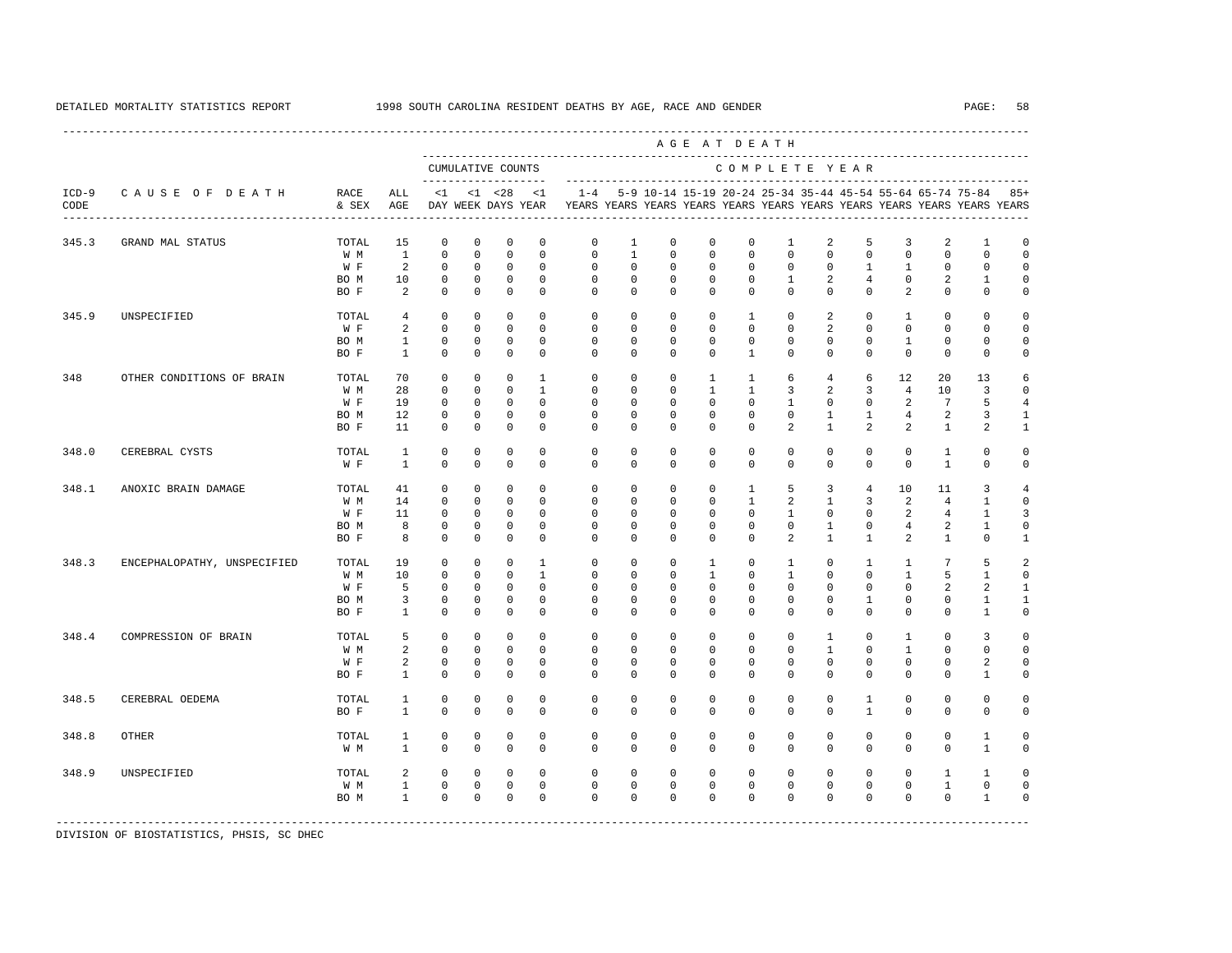---------------------------------------------------------------------------------------------------------------------------------------------------- A G E A T D E A T H --------------------------------------------------------------------------------------------- CUMULATIVE COUNTS C O M P L E T E Y E A R ------------------- ----------------------------------------------------------------------- ICD-9 C A U S E O F D E A T H RACE ALL <1 <1 <28 <1 1-4 5-9 10-14 15-19 20-24 25-34 35-44 45-54 55-64 65-74 75-84 85+ CODE & SEX AGE DAY WEEK DAYS YEAR YEARS YEARS YEARS YEARS YEARS YEARS YEARS YEARS YEARS YEARS YEARS YEARS ---------------------------------------------------------------------------------------------------------------------------------------------------- 349 OTHER & UNSPECIFIED DISORDERS TOTAL 1 0 0 0 0 0 0 0 0 0 0 0 0 0 0 0 0 0 1 0<br>OF THE NERVOUS SYSTEM WE 1 0 0 0 0 0 0 0 0 0 0 0 0 0 0 0 0 0 1 0 OF THE NERVOUS SYSTEM 349.9 UNSPECIFIED TOTAL 1 0 0 0 0 0 0 0 0 0 0 0 0 0 0 1 0 W F 1 0 0 0 0 0 0 0 0 0 0 0 0 0 0 1 0 350-359 DISORDERS OF THE PERIPHERAL TOTAL 30 0 0 1 1 0 1 0 3 0 0 1 2 5 7 9 1 NERVOUS SYSTEM W M 17 0 0 1 1 0 0 0 2 0 0 1 1 3 4 5 0 W F 8 0 0 0 0 0 1 0 0 0 0 0 0 0 1 2 3 1 BOM 3 0 0 0 0 0 0 0 0 0 0 0 0 1 1 0 0 BO F 2 0 0 0 0 0 0 0 0 0 0 0 1 0 0 1 0 355 MONONEURITIS OF LOWER LIMB TOTAL 1 0 0 0 0 0 0 0 0 0 0 0 0 0 1 0 0 BOM 1 0 0 0 0 0 0 0 0 0 0 0 0 0 0 1 0 0 355.9 MONONEURITIS OF UNSPECIFIED TOTAL 1 0 0 0 0 0 0 0 0 0 0 0 0 0 1 0 0 SITE BO M 1 0 0 0 0 0 0 0 0 0 0 0 0 0 1 0 0 356 HEREDITARY & IDIOPATHIC TOTAL 11 0 0 0 0 0 1 0 0 0 0 0 0 0 2 4 4 0<br>PERIPHERAL NEUROPATHY WM 5 0 0 0 0 0 0 0 0 0 0 0 0 1 2 2 0 PERIPHERAL NEUROPATHY W M 5 0 0 0 0 0 0 0 0 0 0 0 0 0 1 2 2 0<br>W F 4 0 0 0 0 1 0 0 0 0 0 0 0 0 2 1 0 W F 4 0 0 0 0 0 1 0 0 0 0 0 0 0 0 2 1 0 BO M 1 0 0 0 0 0 0 0 0 0 0 0 0 1 0 0 0 BO F 1 0 0 0 0 0 0 0 0 0 0 0 0 0 0 1 0 356.1 PERONEAL MUSCULAR ATROPHY TOTAL 1 0 0 0 0 0 0 0 0 0 0 0 0 0 0 1 0 BO F 1 0 0 0 0 0 0 0 0 0 0 0 0 0 0 1 0 356.8 OTHER TOTAL 8 0 0 0 0 0 0 0 0 0 0 0 0 2 4 2 0 W M M 5 0 0 0 0 0 0 0 0 0 0 0 0 0 0 0 1 2 2 0 W F 2 0 0 0 0 0 0 0 0 0 0 0 0 0 2 0 0 BO M 1 0 0 0 0 0 0 0 0 0 0 0 0 1 0 0 0 356.9 UNSPECIFIED TOTAL 2 0 0 0 0 0 1 0 0 0 0 0 0 0 0 1 0 W F 2 0 0 0 0 0 1 0 0 0 0 0 0 0 0 0 1 0 357 INFLAMMATORY & TOXIC NEUROPATHY TOTAL 1 0 0 0 0 0 0 0 0 0 0 0 0 0 0 0 0 0 1 0 0 0 0 0 0 0 0 0 0 0 0 0 0 0 0 W M 1 0 0 0 0 0 0 0 0 0 0 0 0 0 1 0 0 357.0 ACUTE INFECTIVE PLOYNEURITIS TOTAL 1 0 0 0 0 0 0 0 0 0 0 0 0 0 1 0 0 W M 1 0 0 0 0 0 0 0 0 0 0 0 0 0 1 0 0 358 MYONEURAL DISORDERS TOTAL 5 0 0 0 0 0 0 0 0 0 0 0 0 1 0 3 1 W M 3 0 0 0 0 0 0 0 0 0 0 0 0 1 0 2 0 W F 2 0 0 0 0 0 0 0 0 0 0 0 0 0 0 1 1 358.0 MYASTHENIA GRAVIS TOTAL 5 0 0 0 0 0 0 0 0 0 0 0 0 1 0 3 1 -----------------------------------------------------------------------------------------------------------------------------------------------------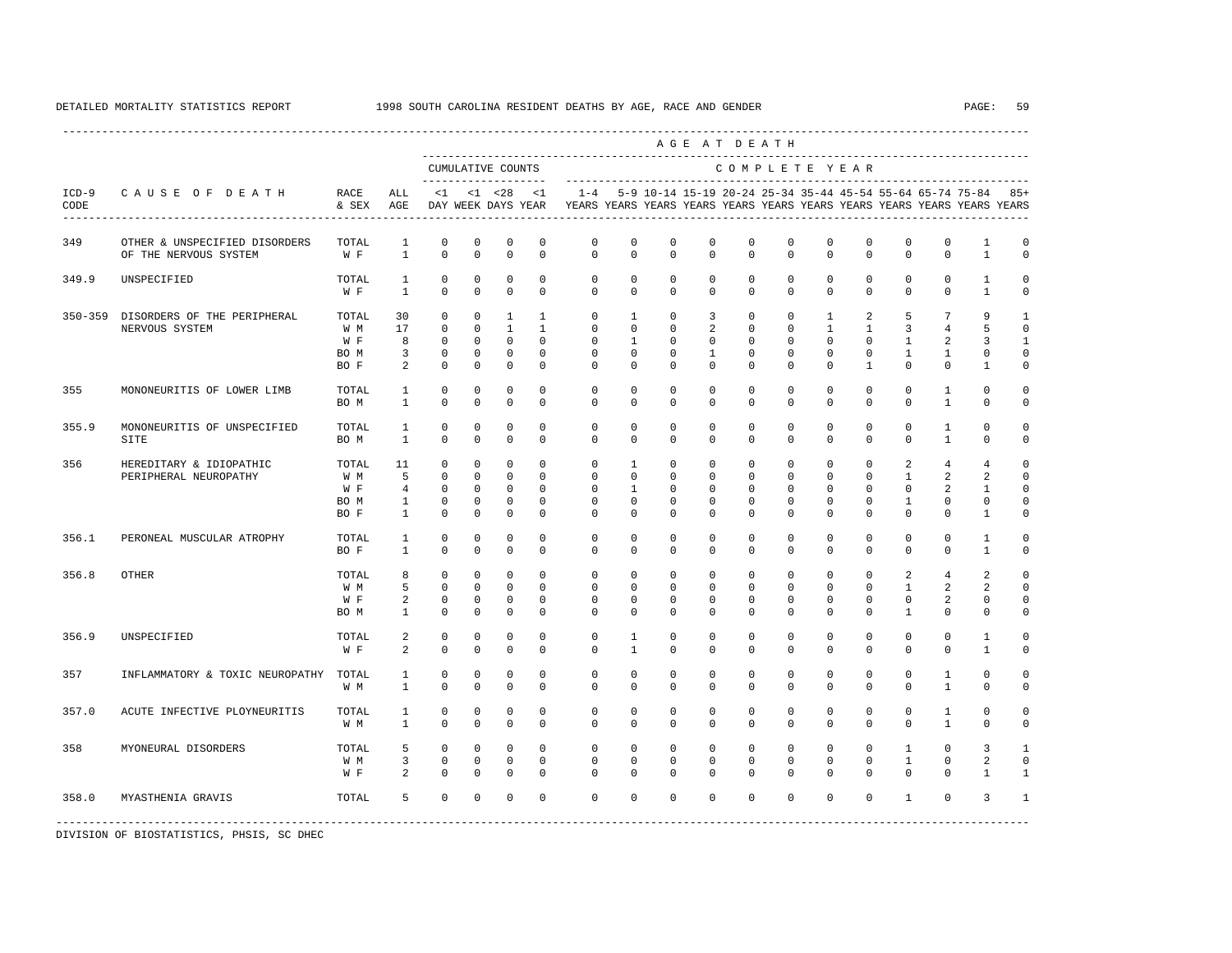|                 |                                                    |               |                                  |                          |                          |                                          |                                |                         |                         |                          |                          | AGE AT DEATH             |                         |                         |                              |                          |                          |                                                                                                                                      |                             |
|-----------------|----------------------------------------------------|---------------|----------------------------------|--------------------------|--------------------------|------------------------------------------|--------------------------------|-------------------------|-------------------------|--------------------------|--------------------------|--------------------------|-------------------------|-------------------------|------------------------------|--------------------------|--------------------------|--------------------------------------------------------------------------------------------------------------------------------------|-----------------------------|
|                 |                                                    |               |                                  |                          |                          | CUMULATIVE COUNTS<br>------------------- |                                |                         |                         |                          |                          | COMPLETE YEAR            |                         |                         |                              |                          |                          |                                                                                                                                      |                             |
| $ICD-9$<br>CODE | CAUSE OF DEATH                                     | RACE<br>& SEX | ALL<br>AGE                       | <1                       |                          | $< 1$ $< 28$<br>DAY WEEK DAYS YEAR       | <1                             | $1 - 4$                 |                         |                          |                          |                          |                         |                         |                              |                          |                          | 5-9 10-14 15-19 20-24 25-34 35-44 45-54 55-64 65-74 75-84<br>YEARS YEARS YEARS YEARS YEARS YEARS YEARS YEARS YEARS YEARS YEARS YEARS | $85+$                       |
| 358.0           |                                                    | W M<br>W F    | $\overline{3}$<br>$\overline{2}$ | $\mathbf{0}$<br>$\Omega$ | $\mathbf{0}$<br>$\Omega$ | $\mathbf 0$<br>$\Omega$                  | $\mathbf{0}$<br>$\Omega$       | $\mathbf 0$<br>$\Omega$ | $\mathbf 0$<br>$\Omega$ | $\mathbf{0}$<br>$\Omega$ | $\mathbf{0}$<br>$\Omega$ | $\mathbf{0}$<br>$\Omega$ | $\mathbf 0$<br>$\Omega$ | $\mathbf 0$<br>$\Omega$ | $\mathbf{0}$<br>$\Omega$     | $\mathbf{1}$<br>$\Omega$ | $\mathbf{0}$<br>$\Omega$ | $\overline{a}$<br>$\mathbf{1}$                                                                                                       | $\mathbf 0$<br>$\mathbf{1}$ |
|                 |                                                    |               |                                  |                          |                          |                                          |                                |                         |                         |                          |                          |                          |                         |                         |                              |                          |                          |                                                                                                                                      |                             |
| 359             | MUSCULAR DYSTROPHIES & OTHER                       | TOTAL         | 12                               | $\mathbf{0}$             | $\mathbf{0}$             | $\mathbf{1}$                             | $\mathbf{1}$                   | $\mathbf 0$             | $\mathbf 0$             | $\mathbf{0}$             | $\overline{3}$           | $\mathbf{0}$             | $\mathbf 0$             | $\mathbf{1}$            | 2                            | $\overline{a}$           | $\mathbf{1}$             | 2                                                                                                                                    | $\Omega$                    |
|                 | MYOPATHIES                                         | W M           | 8                                | $\Omega$                 | $\Omega$                 | $\overline{1}$                           | $\mathbf{1}$                   | $\Omega$                | $\Omega$                | $\Omega$                 | $\overline{a}$           | $\Omega$                 | $\Omega$                | $\mathbf{1}$            | $\mathbf{1}$                 | $\mathbf{1}$             | $\mathbf{1}$             | $\mathbf{1}$                                                                                                                         | $\Omega$                    |
|                 |                                                    | W F           | 2                                | $\Omega$                 | $\Omega$                 | $\Omega$                                 | $\Omega$                       | $\Omega$                | $\Omega$                | $\Omega$                 | $\Omega$                 | $\Omega$                 | $\Omega$                | $\Omega$                | $\Omega$                     | $\mathbf{1}$             | $\Omega$                 | $\mathbf{1}$                                                                                                                         | $\Omega$<br>$\Omega$        |
|                 |                                                    | BO M<br>BO F  | $\mathbf{1}$<br>$\mathbf{1}$     | $\mathbf{0}$<br>$\Omega$ | $\mathbf{0}$<br>$\Omega$ | $\mathbf{0}$<br>$\Omega$                 | $\mathbf{0}$<br>$\Omega$       | $\mathbf 0$<br>$\Omega$ | $\mathbf 0$<br>$\Omega$ | $\mathbf{0}$<br>$\Omega$ | $\mathbf{1}$<br>$\Omega$ | $\mathbf{0}$<br>$\Omega$ | $\mathbf 0$<br>$\Omega$ | $\mathbf 0$<br>$\Omega$ | $\mathbf{0}$<br>$\mathbf{1}$ | $\mathbf{0}$<br>$\Omega$ | $\mathbf{0}$<br>$\Omega$ | $\mathbf 0$<br>$\Omega$                                                                                                              | $\Omega$                    |
|                 |                                                    |               |                                  |                          |                          |                                          |                                |                         |                         |                          |                          |                          |                         |                         |                              |                          |                          |                                                                                                                                      |                             |
| 359.0           | CONGENITAL HEREDITARY MUSCULAR<br><b>DYSTROPHY</b> | TOTAL<br>W M  | $\mathbf{1}$<br>$\mathbf{1}$     | $\mathbf{0}$<br>$\Omega$ | $\Omega$<br>$\Omega$     | $\overline{1}$<br>$\overline{1}$         | $\overline{1}$<br>$\mathbf{1}$ | $\Omega$<br>$\Omega$    | $\Omega$<br>$\Omega$    | $\Omega$<br>$\Omega$     | $\Omega$<br>$\Omega$     | $\Omega$<br>$\Omega$     | $\mathbf 0$<br>$\Omega$ | $\Omega$<br>$\Omega$    | $\mathbf{0}$<br>$\Omega$     | $\Omega$<br>$\Omega$     | $\mathbf{0}$<br>$\Omega$ | $\Omega$<br>$\Omega$                                                                                                                 | $\Omega$<br>$\mathbf 0$     |
| 359.1           | HEREDITARY PROGRESSIVE MUSCULAR TOTAL              |               | 8                                | $\Omega$                 | $\Omega$                 | $\Omega$                                 | $\Omega$                       | $\Omega$                | $\Omega$                | $\Omega$                 | 3                        | $\Omega$                 | $\Omega$                | $\Omega$                | $\overline{2}$               | $\mathfrak{D}$           | $\mathbf{1}$             | $\Omega$                                                                                                                             | $\Omega$                    |
|                 | <b>DYSTROPHY</b>                                   | W M           | $5^{\circ}$                      | $\Omega$                 | $\Omega$                 | $\Omega$                                 | $\Omega$                       | $\Omega$                | $\Omega$                | $\Omega$                 | $\overline{a}$           | $\Omega$                 | $\Omega$                | $\Omega$                | $\mathbf{1}$                 | $\overline{1}$           | $\mathbf{1}$             | $\Omega$                                                                                                                             | $\Omega$                    |
|                 |                                                    | W F           | $\mathbf{1}$                     | $\mathbf{0}$             | $\mathbf{0}$             | $\mathbf{0}$                             | $\Omega$                       | $\mathbf 0$             | $\mathbf 0$             | $\Omega$                 | $\mathbf 0$              | $\Omega$                 | $\mathbf 0$             | $\Omega$                | $\Omega$                     | $\mathbf{1}$             | $\Omega$                 | $\Omega$                                                                                                                             | $\Omega$                    |
|                 |                                                    | BO M          | $\mathbf{1}$                     | $\mathbf{0}$             | $\Omega$                 | $\mathbf{0}$                             | $\Omega$                       | $\mathbf 0$             | $\Omega$                | $\mathbf{0}$             | $\mathbf{1}$             | $\mathbf 0$              | $\mathbf 0$             | $\Omega$                | $\mathbf{0}$                 | $\Omega$                 | $\mathbf 0$              | $\Omega$                                                                                                                             | $\Omega$                    |
|                 |                                                    | BO F          | $\mathbf{1}$                     | $\Omega$                 | $\Omega$                 | $\Omega$                                 | $\Omega$                       | $\Omega$                | $\Omega$                | $\Omega$                 | $\Omega$                 | $\Omega$                 | $\Omega$                | $\Omega$                | $\mathbf{1}$                 | $\Omega$                 | $\Omega$                 | $\Omega$                                                                                                                             | $\Omega$                    |
| 359.9           | UNSPECIFIED                                        | TOTAL         | 3                                | $\Omega$                 | $\Omega$                 | $\Omega$                                 | $\Omega$                       | $\Omega$                | $\Omega$                | $\Omega$                 | $\Omega$                 | $\Omega$                 | $\Omega$                | $\mathbf{1}$            | $\Omega$                     | $\Omega$                 | $\Omega$                 | $\mathfrak{D}$                                                                                                                       | $\Omega$                    |
|                 |                                                    | W M           | 2                                | $\Omega$                 | $\Omega$                 | $\Omega$                                 | $\Omega$                       | $\Omega$                | $\Omega$                | $\Omega$                 | $\Omega$                 | $\Omega$                 | $\Omega$                | $\mathbf{1}$            | $\Omega$                     | $\Omega$                 | $\Omega$                 | $\mathbf{1}$                                                                                                                         | $\Omega$                    |
|                 |                                                    | W F           | $\mathbf{1}$                     | $\Omega$                 | $\Omega$                 | $\Omega$                                 | $\Omega$                       | $\Omega$                | $\Omega$                | $\Omega$                 | $\Omega$                 | $\Omega$                 | $\Omega$                | $\Omega$                | $\Omega$                     | $\Omega$                 | $\Omega$                 | $\mathbf{1}$                                                                                                                         | $\Omega$                    |
| 369             | BLINDNESS & LOW VISION                             | TOTAL         | $\mathbf{1}$                     | $\Omega$                 | $\Omega$                 | $\Omega$                                 | $\Omega$                       | $\Omega$                | $\Omega$                | $\Omega$                 | $\Omega$                 | $\Omega$                 | $\Omega$                | $\Omega$                | $\Omega$                     | $\Omega$                 | $\Omega$                 | $\Omega$                                                                                                                             | $\mathbf{1}$                |
|                 |                                                    | BO F          | $\mathbf{1}$                     | $\Omega$                 | $\Omega$                 | $\Omega$                                 | $\Omega$                       | $\Omega$                | $\Omega$                | $\Omega$                 | $\Omega$                 | $\Omega$                 | $\Omega$                | $\Omega$                | $\Omega$                     | $\Omega$                 | $\Omega$                 | $\Omega$                                                                                                                             | $\mathbf{1}$                |
| 369.0           | BLINDNESS, BOTH EYES                               | TOTAL         | $\mathbf{1}$                     | $\mathbf{0}$             | $\mathbf{0}$             | $\mathbf{0}$                             | $\Omega$                       | $\mathbf 0$             | $\mathbf 0$             | $\mathbf{0}$             | $\mathbf 0$              | $\mathbf 0$              | $\mathbf 0$             | $\mathbf 0$             | $\mathbf{0}$                 | $\mathbf 0$              | $\mathbf 0$              | $\mathbf 0$                                                                                                                          | $\mathbf{1}$                |
|                 |                                                    | BO F          | $\mathbf{1}$                     | $\Omega$                 | $\Omega$                 | $\Omega$                                 | $\Omega$                       | $\Omega$                | $\Omega$                | $\Omega$                 | $\Omega$                 | $\Omega$                 | $\Omega$                | $\Omega$                | $\Omega$                     | $\Omega$                 | $\Omega$                 | $\Omega$                                                                                                                             | $\mathbf{1}$                |
|                 | 390-459 VII. DISEASES OF THE                       | TOTAL 13913   |                                  | 2                        | 5                        | 6                                        | 17                             | 8                       | 8                       | $\overline{3}$           | 9                        | 11                       | 91                      | 382                     | 873                          | 1567                     | 2914                     | 4395                                                                                                                                 | 3635                        |
|                 | CIRCULATORY SYSTEM                                 | W M           | 4785                             | $\mathbf 0$              | $\overline{a}$           | $\overline{2}$                           | $\overline{3}$                 | $\overline{a}$          | $\overline{3}$          | $\mathbf{1}$             | $\overline{1}$           | $\overline{4}$           | 30                      | 138                     | 365                          | 683                      | 1240                     | 1542                                                                                                                                 | 773                         |
|                 |                                                    | W F           | 5128                             | $\mathbf{1}$             | $\overline{1}$           | $\mathbf{1}$                             | $\overline{1}$                 | $\Omega$                | $\mathbf{1}$            | $\Omega$                 | $\overline{2}$           | $\mathbf{1}$             | 12                      | 59                      | 115                          | 306                      | 777                      | 1768                                                                                                                                 | 2086                        |
|                 |                                                    | BO M          | 1865                             | $\mathbf{1}$             | $\mathbf{1}$             | $\mathbf{1}$                             | 8                              | 3                       | $\overline{3}$          | $\mathbf{1}$             | 2                        | $\overline{3}$           | 22                      | 119                     | 247                          | 327                      | 441                      | 476                                                                                                                                  | 213                         |
|                 |                                                    | BO F          | 2135                             | $\Omega$                 | $\mathbf{1}$             | $\overline{2}$                           | 5                              | 3                       | $\mathbf{1}$            | $\mathbf{1}$             | $\overline{4}$           | 3                        | 27                      | 66                      | 146                          | 251                      | 456                      | 609                                                                                                                                  | 563                         |
| 391             | RHEUMATIC FEVER WITH HEART                         | TOTAL         | $\mathbf{1}$                     | $\mathbf{0}$             | $\mathbf{0}$             | $\mathbf{0}$                             | $\mathbf{0}$                   | $\mathbf 0$             | $\mathbf 0$             | $\mathbf{0}$             | 0                        | $\mathbf{0}$             | $\mathbf 0$             | $\circ$                 | $\mathbf{0}$                 | $\mathbf 0$              | $\mathbf{0}$             | $\mathbf{1}$                                                                                                                         | $\mathbf 0$                 |
|                 | INVOLVEMENT                                        | W F           | $\mathbf{1}$                     | $\Omega$                 | $\Omega$                 | $\Omega$                                 | $\Omega$                       | $\Omega$                | $\Omega$                | $\Omega$                 | $\Omega$                 | $\Omega$                 | $\Omega$                | $\Omega$                | $\Omega$                     | $\Omega$                 | $\Omega$                 | $\mathbf{1}$                                                                                                                         | $\mathbf 0$                 |
| 391.8           | OTHER ACUTE RHEUMATIC HEART                        | TOTAL         | $\mathbf{1}$                     | $\mathbf 0$              | $\mathbf{0}$             | 0                                        | $\mathbf 0$                    | $\mathbf 0$             | $\mathbf 0$             | $\mathbf 0$              | 0                        | $\mathbf 0$              | $\mathbf 0$             | $\mathbf 0$             | $\mathbf 0$                  | 0                        | $\mathbf 0$              | $\mathbf{1}$                                                                                                                         | $\mathbf 0$                 |
|                 | DISEASE                                            | W F           | $\mathbf{1}$                     | $\Omega$                 | $\Omega$                 | $\Omega$                                 | $\Omega$                       | $\Omega$                | $\Omega$                | $\Omega$                 | $\Omega$                 | $\Omega$                 | $\Omega$                | $\Omega$                | $\Omega$                     | $\Omega$                 | $\Omega$                 | $\mathbf{1}$                                                                                                                         | $\mathbf 0$                 |
| 393-398         | CHRONIC RHEUMATIC HEART                            | TOTAL         | 58                               | $\mathbf{0}$             | $\mathbf{0}$             | $\mathbf{0}$                             | $\Omega$                       | $\mathbf 0$             | $\mathbf 0$             | $\mathbf{0}$             | $\mathbf{0}$             | $\mathbf{1}$             | $\mathbf{1}$            | 3                       | 5                            | 8                        | 13                       | 15                                                                                                                                   | 12                          |
|                 | <b>DISEASE</b>                                     | W M           | 12                               | $\mathbf{0}$             | $\circ$                  | $\circ$                                  | $\Omega$                       | $\Omega$                | $\Omega$                | $\Omega$                 | $\Omega$                 | $\Omega$                 | $\Omega$                | $\Omega$                | $\mathbf{1}$                 | $\mathbf{1}$             | $\overline{4}$           | $\overline{3}$                                                                                                                       | $\overline{3}$              |
|                 |                                                    | W F           | 30                               | $\mathbf{0}$             | $\circ$                  | $\mathbb O$                              | $\mathbf{0}$                   | $\mathbf 0$             | $\mathbf 0$             | $\mathbf{0}$             | $\mathbf{0}$             | $\mathbf{1}$             | $\mathbf 0$             | 2                       | $\overline{a}$               | 2                        | 5                        | 10                                                                                                                                   | 8                           |
|                 |                                                    | BO M          | $\overline{\mathbf{3}}$          | $\mathbf 0$              | $\circ$                  | $\mathbf{0}$                             | $\mathbf{0}$                   | $\mathbf 0$             | $\mathbf 0$             | $\mathbf{0}$             | $\mathbf 0$              | $\mathbf{0}$             | $\mathbf{0}$            | $\mathbf 0$             | $\circ$                      | $\mathbf{1}$             | $\mathbf{1}$             | $\mathbf{1}$                                                                                                                         | $\mathbf 0$                 |
|                 |                                                    | BO F          | 13                               | $\Omega$                 | $\Omega$                 | $\Omega$                                 | $\Omega$                       | $\Omega$                | $\Omega$                | $\Omega$                 | $\Omega$                 | $\Omega$                 | $\mathbf{1}$            | $\mathbf{1}$            | $\overline{2}$               | $\overline{4}$           | $\overline{3}$           | $\mathbf{1}$                                                                                                                         | 1                           |
|                 |                                                    |               |                                  |                          |                          |                                          |                                |                         |                         |                          |                          |                          |                         |                         |                              |                          |                          |                                                                                                                                      |                             |
|                 |                                                    |               |                                  |                          |                          |                                          |                                |                         |                         |                          |                          |                          |                         |                         |                              |                          |                          |                                                                                                                                      |                             |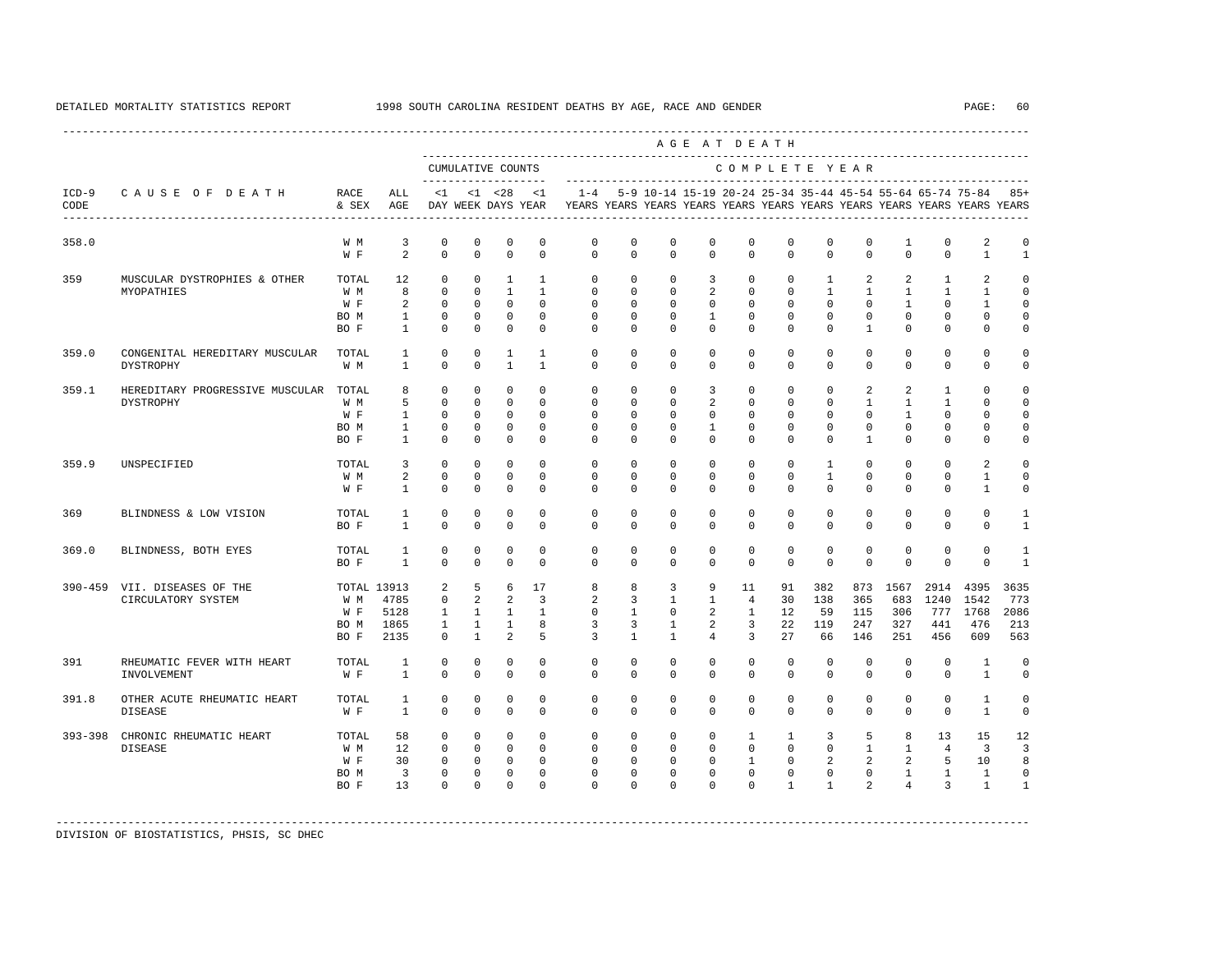|                 |                                |               |                 |              |              |                                          |              |                                                                                    |             |              | AGE AT DEATH |              |                |                |                                                           |                  |                |                |                |
|-----------------|--------------------------------|---------------|-----------------|--------------|--------------|------------------------------------------|--------------|------------------------------------------------------------------------------------|-------------|--------------|--------------|--------------|----------------|----------------|-----------------------------------------------------------|------------------|----------------|----------------|----------------|
|                 |                                |               |                 |              |              | CUMULATIVE COUNTS<br>------------------- |              |                                                                                    |             |              |              |              |                |                | COMPLETE YEAR<br>--------------------------------         |                  |                |                |                |
| $ICD-9$<br>CODE | CAUSE OF DEATH                 | RACE<br>& SEX | ALL<br>AGE      | <1           |              | $< 1$ $< 28$<br>DAY WEEK DAYS YEAR       | <1           | $1 - 4$<br>YEARS YEARS YEARS YEARS YEARS YEARS YEARS YEARS YEARS YEARS YEARS YEARS |             |              |              |              |                |                | 5-9 10-14 15-19 20-24 25-34 35-44 45-54 55-64 65-74 75-84 |                  |                |                | $85+$          |
| 394             | DISEASES OF MITRAL VALVE       | TOTAL         | 31              | $\mathbf 0$  | $\mathbf 0$  | $\mathbf{0}$                             | $\mathbf{0}$ | $\Omega$                                                                           | $\mathbf 0$ | $\mathbf{0}$ | $\circ$      | $\mathbf{1}$ | $\mathbf{1}$   | $\overline{3}$ | $\overline{4}$                                            | $\overline{4}$   | 7              | 6              | 5              |
|                 |                                | W M           | 5               | $\mathbf{0}$ | $\mathbf 0$  | $\mathbf 0$                              | $\Omega$     | $\Omega$                                                                           | $\Omega$    | $\Omega$     | $\Omega$     | $\Omega$     | $\Omega$       | $\Omega$       | $\overline{1}$                                            | $\mathbf{1}$     | $\Omega$       | 2              | $\mathbf{1}$   |
|                 |                                | W F           | 16              | $\Omega$     | $\Omega$     | $\Omega$                                 | $\Omega$     | $\Omega$                                                                           | $\Omega$    | $\Omega$     | $\Omega$     | $\mathbf{1}$ | $\Omega$       | $\overline{a}$ | $\overline{1}$                                            | $\mathbf{1}$     | $\overline{4}$ | $\overline{4}$ | $\overline{3}$ |
|                 |                                | BO M          | $\mathbf{1}$    | $\mathbf 0$  | $\mathsf{O}$ | $\mathsf 0$                              | $\mathbf 0$  | $\mathbf 0$                                                                        | $\mathbf 0$ | $\mathbf{0}$ | $\mathbf 0$  | $\mathbf 0$  | $\mathbf 0$    | $\mathbf 0$    | $\mathbf 0$                                               | $\mathbf 0$      | $\mathbf{1}$   | $\mathbf 0$    | $\mathbb O$    |
|                 |                                | BO F          | 9               | $\Omega$     | $\mathbf 0$  | $\mathbf 0$                              | $\Omega$     | $\Omega$                                                                           | $\Omega$    | $\Omega$     | $\Omega$     | $\Omega$     | $\mathbf{1}$   | $\overline{1}$ | $\mathfrak{D}$                                            | $\mathfrak{D}$   | 2              | $\Omega$       | $\mathbf{1}$   |
| 394.0           | MITRAL STENOSIS                | TOTAL         | 8               | $\Omega$     | $\Omega$     | $\mathbf 0$                              | $\cap$       | $\Omega$                                                                           | $\Omega$    | $\Omega$     | $\Omega$     | $\Omega$     | $\overline{1}$ | $\mathbf{1}$   | $\Omega$                                                  | 3                | $\mathbf{1}$   | $\Omega$       | $\overline{2}$ |
|                 |                                | W M           | $\mathbf{1}$    | $\Omega$     | $\Omega$     | $\mathbf 0$                              | $\Omega$     | $\Omega$                                                                           | $\Omega$    | $\Omega$     | $\Omega$     | $\Omega$     | $\Omega$       | $\Omega$       | $\Omega$                                                  | $\mathbf{1}$     | $\Omega$       | $\Omega$       | $\mathbf 0$    |
|                 |                                | W F           | $\overline{4}$  | $\mathbf 0$  | $\Omega$     | $\mathbf 0$                              | $\Omega$     | $\Omega$                                                                           | $\Omega$    | $\Omega$     | $\Omega$     | $\Omega$     | $\Omega$       | $\Omega$       | $\Omega$                                                  | $\mathbf{1}$     | $\mathbf{1}$   | $\mathbf 0$    | $\overline{2}$ |
|                 |                                | BO F          | 3               | $\Omega$     | $\mathbf{0}$ | $\mathbf{0}$                             | $\Omega$     | $\Omega$                                                                           | $\mathbf 0$ | $\mathbf 0$  | $\Omega$     | $\Omega$     | $\mathbf{1}$   | $\mathbf{1}$   | $\Omega$                                                  | $\overline{1}$   | $\mathbf 0$    | $\Omega$       | $\mathbf 0$    |
| 394.1           | RHEUMATIC MITRAL INSUFFICIENCY | TOTAL         | $\mathbf{1}$    | $\mathbf 0$  | $\Omega$     | $\mathbf 0$                              | $\Omega$     | $\Omega$                                                                           | $\Omega$    | $\Omega$     | $\Omega$     | $\Omega$     | $\Omega$       | $\Omega$       | $\Omega$                                                  | $\Omega$         | $\mathbf 0$    | $\Omega$       | $\mathbf{1}$   |
|                 |                                | BO F          | $\mathbf{1}$    | $\Omega$     | $\Omega$     | $\Omega$                                 | $\Omega$     | $\Omega$                                                                           | $\Omega$    | $\Omega$     | $\Omega$     | $\Omega$     | $\Omega$       | $\Omega$       | $\Omega$                                                  | $\Omega$         | $\Omega$       | $\Omega$       | $\mathbf{1}$   |
| 394.9           | OTHER & UNSPECIFIED            | TOTAL         | 22              | $\mathbf{0}$ | $\mathbf 0$  | $\mathbf 0$                              | $\Omega$     | $\Omega$                                                                           | $\mathbf 0$ | $\mathbf 0$  | $\mathbf 0$  | $\mathbf{1}$ | $\mathbf 0$    | 2              | $\overline{4}$                                            | $\mathbf{1}$     | 6              | 6              | $\overline{2}$ |
|                 |                                | W M           | $\overline{4}$  | $\mathbf 0$  | $\Omega$     | $\Omega$                                 | $\Omega$     | $\Omega$                                                                           | $\Omega$    | $\Omega$     | $\Omega$     | $\Omega$     | $\Omega$       | $\Omega$       | $\overline{1}$                                            | $\Omega$         | $\Omega$       | 2              | $\mathbf{1}$   |
|                 |                                | W F           | 12              | $\Omega$     | $\Omega$     | $\mathbf 0$                              | $\Omega$     | $\Omega$                                                                           | $\Omega$    | $\Omega$     | $\Omega$     | $\mathbf{1}$ | $\Omega$       | 2              | $\overline{1}$                                            | $\Omega$         | 3              | $\overline{4}$ | $\mathbf{1}$   |
|                 |                                | BO M          | $\mathbf{1}$    | $\mathbf 0$  | $\mathbf{0}$ | $\mathbb O$                              | $\mathbf{0}$ | $\Omega$                                                                           | $\mathbf 0$ | $\mathbf 0$  | $\mathbf 0$  | 0            | $\mathbf 0$    | 0              | $\mathbf 0$                                               | $\mathbf{0}$     | $\mathbf{1}$   | $\mathbf 0$    | $\mathbb O$    |
|                 |                                | BO F          | 5               | $\Omega$     | $\mathbf{0}$ | $\mathbf 0$                              | $\mathbf{0}$ | $\Omega$                                                                           | $\Omega$    | $\Omega$     | $\Omega$     | $\Omega$     | $\Omega$       | $\Omega$       | $\mathfrak{D}$                                            | $\mathbf{1}$     | 2              | $\Omega$       | $\mathbf 0$    |
| 395             | DISEASES OF AORTIC VALVE       | TOTAL         | $\overline{2}$  | $\mathbf 0$  | $\mathbf 0$  | 0                                        | $\Omega$     | $\Omega$                                                                           | $\mathbf 0$ | $\mathbf{0}$ | $\Omega$     | $\Omega$     | $\mathbf 0$    | $\Omega$       | $\Omega$                                                  | $\Omega$         | $\mathbf 0$    | $\mathbf{1}$   | $\mathbf{1}$   |
|                 |                                | W F           | $\overline{a}$  | $\Omega$     | $\mathbf{0}$ | $\mathbf 0$                              | $\mathbf 0$  | $\Omega$                                                                           | $\Omega$    | $\Omega$     | $\Omega$     | $\Omega$     | $\Omega$       | $\Omega$       | $\Omega$                                                  | $\Omega$         | $\mathbf 0$    | 1              | $\mathbf{1}$   |
| 395.0           | RHEUMATIC AORTIC STENOSIS      | TOTAL         | $\overline{2}$  | $\mathbf 0$  | $\mathbf 0$  | $\mathbb O$                              | $\mathbf 0$  | $\Omega$                                                                           | $\mathbf 0$ | $\mathbf 0$  | $\mathbf 0$  | $\mathbf 0$  | $\mathbf 0$    | $\mathbf 0$    | $\mathbf 0$                                               | $\mathbf 0$      | $\mathbf 0$    | $\mathbf{1}$   | $\mathbf{1}$   |
|                 |                                | W F           | $\overline{a}$  | $\mathbf 0$  | $\mathbf{0}$ | $\mathbf 0$                              | $\mathbf{0}$ | $\Omega$                                                                           | $\Omega$    | $\Omega$     | $\Omega$     | $\Omega$     | $\Omega$       | $\Omega$       | $\Omega$                                                  | $\Omega$         | $\mathbf 0$    | $\mathbf{1}$   | $\mathbf{1}$   |
| 396             | DISEASES OF MITRAL & AORTIC    | TOTAL         | 6               | $\mathbf 0$  | $\mathbf{0}$ | $\mathbf 0$                              | $\Omega$     | $\Omega$                                                                           | $\Omega$    | $\Omega$     | $\Omega$     | $\Omega$     | $\Omega$       | $\Omega$       | $\Omega$                                                  | $\mathbf 0$      | $\mathbf 0$    | 2              | $\overline{4}$ |
|                 | <b>VALVES</b>                  | W M           | 2               | $\mathbf 0$  | $\Omega$     | $\circ$                                  | $\Omega$     | $\Omega$                                                                           | $\mathbf 0$ | $\mathbf{0}$ | $\mathbf 0$  | $\mathbf 0$  | $\mathbf 0$    | $\mathbf 0$    | $\Omega$                                                  | $\mathbf 0$      | $\mathbf 0$    | $\mathbf{1}$   | $\mathbf{1}$   |
|                 |                                | W F           | $\overline{4}$  | $\mathbf 0$  | $\mathbf{0}$ | $\mathbf 0$                              | $\mathbf{0}$ | $\Omega$                                                                           | $\mathbf 0$ | $\mathbf 0$  | $\mathbf 0$  | $\Omega$     | $\mathbf 0$    | $\Omega$       | $\mathbf 0$                                               | $\Omega$         | $\mathbf 0$    | $\mathbf{1}$   | 3              |
| 397             | DISEASES OF OTHER ENDOCARDIAL  | TOTAL         | 3               | $\mathbf 0$  | $\Omega$     | $\mathbf 0$                              | $\Omega$     | $\Omega$                                                                           | $\Omega$    | $\Omega$     | $\Omega$     | $\Omega$     | $\Omega$       | $\Omega$       | $\mathbf{1}$                                              | $\Omega$         | $\mathbf{1}$   | $\Omega$       | $\mathbf{1}$   |
|                 | <b>STRUCTURES</b>              | W M           | $\overline{a}$  | $\mathbf 0$  | $\mathbf{0}$ | $\mathbb O$                              | $\mathbf{0}$ | $\mathbf 0$                                                                        | $\mathbf 0$ | $\mathbf{0}$ | $\mathbf 0$  | 0            | $\mathbf 0$    | $\mathbf 0$    | $\mathbf 0$                                               | $\mathbf 0$      | $\mathbf{1}$   | $\mathbf 0$    | $\mathbf{1}$   |
|                 |                                | W F           | $\mathbf{1}$    | $\mathbf{0}$ | $\mathbf{0}$ | $\mathbf 0$                              | $\mathbf{0}$ | $\Omega$                                                                           | 0           | $\Omega$     | $\Omega$     | $\Omega$     | $\Omega$       | $\Omega$       | 1                                                         | $\Omega$         | $\mathbf 0$    | $\Omega$       | $\mathbf 0$    |
| 397.0           | DISEASES OF TRICUSPID VALVE    | TOTAL         | $\overline{2}$  | $\mathbf 0$  | $\mathbf 0$  | 0                                        | $\mathbf{0}$ | $\mathbf 0$                                                                        | $\mathbf 0$ | $\mathbf{0}$ | $\mathbf 0$  | $\mathbf 0$  | $\mathbf 0$    | $\mathbf 0$    | $\mathbf{1}$                                              | $\mathbf 0$      | $\mathbf 0$    | $\mathbf 0$    | $\mathbf{1}$   |
|                 |                                | W M           | $\mathbf{1}$    | $\mathbf 0$  | $\mathbf 0$  | $\mathbf 0$                              | $\mathbf{0}$ | $\mathbf 0$                                                                        | $\mathbf 0$ | 0            | $\mathbf 0$  | 0            | $\mathbf 0$    | $\mathbf 0$    | $\mathbf 0$                                               | $\mathbf 0$      | $\circ$        | $\mathbf 0$    | $\mathbf{1}$   |
|                 |                                | W F           | $\mathbf{1}$    | $\Omega$     | $\Omega$     | $\mathbf 0$                              | $\Omega$     | $\Omega$                                                                           | $\Omega$    | $\Omega$     | $\Omega$     | $\Omega$     | $\Omega$       | $\Omega$       | $\overline{1}$                                            | $\Omega$         | $\Omega$       | $\Omega$       | $\mathbf 0$    |
| 397.9           | RHEUMATIC DISEASES OF          | TOTAL         | $\mathbf{1}$    | $\mathbf 0$  | $\mathbf{0}$ | 0                                        | $\mathbf{0}$ | $\mathbf 0$                                                                        | $\mathbf 0$ | $\mathbf{0}$ | $\mathbf 0$  | $\mathbf 0$  | $\mathbf 0$    | $\mathbf 0$    | $\mathbf 0$                                               | $\mathbf 0$      | 1              | $\mathbf 0$    | $\mathbb O$    |
|                 | ENDOCARDIUM, VALVE UNSPECIFIED | W M           | $\mathbf{1}$    | $\mathbf 0$  | $\mathbf{0}$ | $\mathbf 0$                              | $\mathbf{0}$ | $\Omega$                                                                           | 0           | $\mathbf 0$  | $\Omega$     | $\Omega$     | 0              | $\Omega$       | $\mathbf{0}$                                              | $\mathbf{0}$     | 1              | 0              | $\mathbf 0$    |
| 398             | OTHER RHEUMATIC HEART DISEASE  | TOTAL         | 16              | $\mathbf 0$  | $\circ$      | $\mathbf 0$                              | $\mathbf{0}$ | $\Omega$                                                                           | $\mathbf 0$ | $\mathbf{0}$ | $\mathbf 0$  | $\mathbf 0$  | $\mathbf 0$    | $\mathbf 0$    | $\mathbf{0}$                                              | $\overline{4}$   | 5              | 6              | 1              |
|                 |                                | W M           | 3               | $\mathbf 0$  | $\mathbf 0$  | $\mathbb O$                              | $\mathbf{0}$ | 0                                                                                  | $^{\circ}$  | $\mathbf 0$  | $\mathbf 0$  | $\mathbf 0$  | 0              | $^{\circ}$     | $\mathbf{0}$                                              | $\mathbf 0$      | 3              | $\mathbf 0$    | $\mathbb O$    |
|                 |                                | W F           | $7\phantom{.0}$ | $\mathbf 0$  | $\mathbf{0}$ | $\mathbf 0$                              | $\circ$      | 0                                                                                  | $^{\circ}$  | 0            | 0            | 0            | 0              | 0              | $\mathbf{0}$                                              | 1                | 1              | 4              | $\mathbf{1}$   |
|                 |                                | BO M          | 2               | $\mathbf 0$  | $\mathbf{0}$ | $\mathbf 0$                              | $\mathbf{0}$ | $\Omega$                                                                           | $\mathbf 0$ | $\mathbf 0$  | 0            | 0            | $\mathbf 0$    | 0              | $\mathbf 0$                                               | $\mathbf{1}$     | $\mathbf 0$    | 1              | $\mathbf 0$    |
|                 |                                | BO F          | $\overline{4}$  | $\mathbf 0$  | $\mathbf{0}$ | $\mathbf{0}$                             | $\mathbf 0$  | $\Omega$                                                                           | 0           | $\Omega$     | $\Omega$     | $\Omega$     | $\Omega$       | $\Omega$       | 0                                                         | 2                | 1              | 1              | $\mathbf 0$    |
|                 |                                |               |                 |              |              |                                          |              |                                                                                    |             |              |              |              |                |                |                                                           | ---------------- |                |                |                |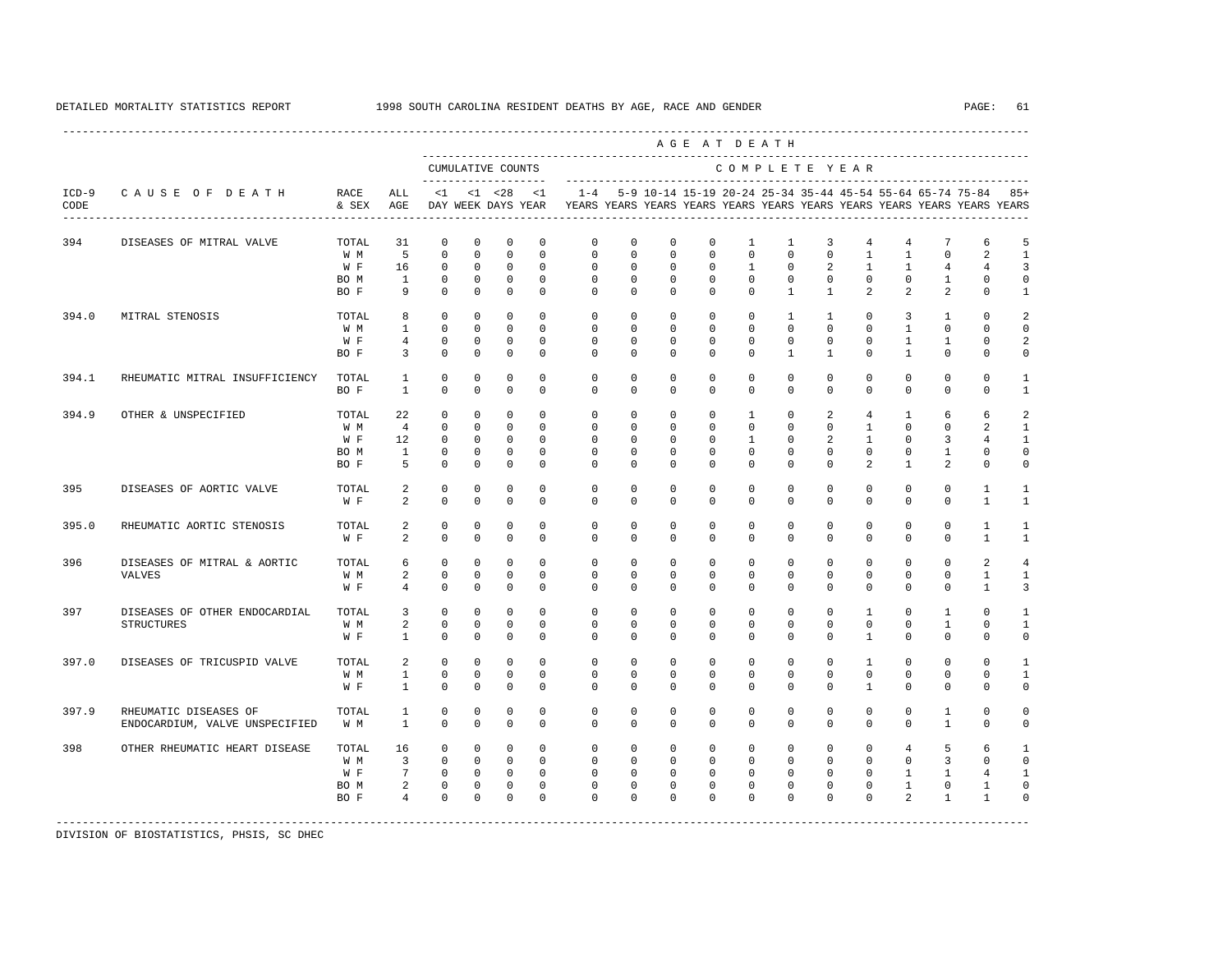---------------------------------------------------------------------------------------------------------------------------------------------------- A G E A T D E A T H --------------------------------------------------------------------------------------------- CUMULATIVE COUNTS C O M P L E T E Y E A R ------------------- ----------------------------------------------------------------------- ICD-9 C A U S E O F D E A T H RACE ALL <1 <1 <28 <1 1-4 5-9 10-14 15-19 20-24 25-34 35-44 45-54 55-64 65-74 75-84 85+ CODE & SEX AGE DAY WEEK DAYS YEAR YEARS YEARS YEARS YEARS YEARS YEARS YEARS YEARS YEARS YEARS YEARS YEARS ---------------------------------------------------------------------------------------------------------------------------------------------------- 398.9 OTHER & UNSPECIFIED TOTAL 16 0 0 0 0 0 0 0 0 0 0 0 0 4 5 6 1 W M 3 0 0 0 0 0 0 0 0 0 0 0 0 0 0 3 0 0 W F 7 0 0 0 0 0 0 0 0 0 0 0 0 0 1 1 4 1 BOM 2 0 0 0 0 0 0 0 0 0 0 0 0 1 0 1 0 BO F 4 0 0 0 0 0 0 0 0 0 0 0 0 2 1 1 0 401-405 HYPERTENSIVE DISEASE TOTAL 688 0 0 0 0 1 0 0 0 1 4 19 53 80 135 213 182 W M 147 0 0 0 0 1 0 0 0 1 1 2 13 21 31 47 30 W F 200 0 0 0 0 0 0 0 0 0 0 0 3 17 32 69 79 BO M 147 0 0 0 0 0 0 0 0 0 2 8 24 21 38 35 19 BO F 194 0 0 0 0 0 0 0 0 0 1 9 13 21 34 62 54 401 ESSENTIAL HYPERTENSION TOTAL 171 0 0 0 0 1 0 0 0 0 0 5 15 30 31 45 44 W M 38 0 0 0 0 1 0 0 0 0 0 1 5 8 9 9 5 W F 53 0 0 0 0 0 0 0 0 0 0 0 0 2 7 6 16 22 BO M 34 0 0 0 0 0 0 0 0 0 0 1 6 9 9 4 5 BO F 46 0 0 0 0 0 0 0 0 0 0 3 2 6 7 16 12 401.9 NOT SPECIFIED AS MALIGNANT TOTAL 171 0 0 0 0 1 0 0 0 0 0 5 15 30 31 45 44 OR BENIGN W M 38 0 0 0 0 1 0 0 0 0 0 1 5 8 9 9 5 W F 53 0 0 0 0 0 0 0 0 0 0 0 0 2 7 6 16 22 BO M 34 0 0 0 0 0 0 0 0 0 0 1 6 9 9 4 5 BO F 46 0 0 0 0 0 0 0 0 0 0 3 2 6 7 16 12 402 HYPERTENSIVE HEART DISEASE TOTAL 331 0 0 0 0 0 0 0 0 1 3 11 28 35 52 105 96 W M 72 0 0 0 0 0 0 0 0 1 1 1 6 10 15 23 15 W F 108 0 0 0 0 0 0 0 0 0 0 0 1 7 15 37 48 BO M 65 0 0 0 0 0 0 0 0 0 1 5 12 7 11 21 8 BO F 86 0 0 0 0 0 0 0 0 0 1 5 9 11 11 24 25 402.1 SPECIFIED AS BENIGN TOTAL 1 0 0 0 0 0 0 0 0 1 0 0 0 0 0 0 0 W M 1 0 0 0 0 0 0 0 0 1 0 0 0 0 0 0 0 402.9 NOT SPECIFIED AS MALIGNANT OR TOTAL 330 0 0 0 0 0 0 0 0 0 3 11 28 35 52 105 96 BENIGN W M 71 0 0 0 0 0 0 0 0 0 0 1 1 6 10 15 23<br>
W M 71 0 0 0 0 0 0 0 0 0 0 0 0 1 7 15 37 W F 108 0 0 0 0 0 0 0 0 0 0 0 1 7 15 37 48 BO M 65 0 0 0 0 0 0 0 0 0 1 5 12 7 11 21 8 BO F 86 0 0 0 0 0 0 0 0 0 1 5 9 11 11 24 25 403 HYPERTENSIVE RENAL DISEASE TOTAL 150 0 0 0 0 0 0 0 0 0 1 2 8 13 45 49 32 W M 27 0 0 0 0 0 0 0 0 0 0 0 1 2 5 11 8 W F 33 0 0 0 0 0 0 0 0 0 0 0 0 2 10 14 7 BO M 39 0 0 0 0 0 0 0 0 0 1 1 5 5 16 7 4 BO F 51 0 0 0 0 0 0 0 0 0 0 1 2 4 14 17 13 403.9 NOT SPECIFIED AS MALIGNANT OR TOTAL 150 0 0 0 0 0 0 0 0 0 1 2 8 13 45 49 32 -----------------------------------------------------------------------------------------------------------------------------------------------------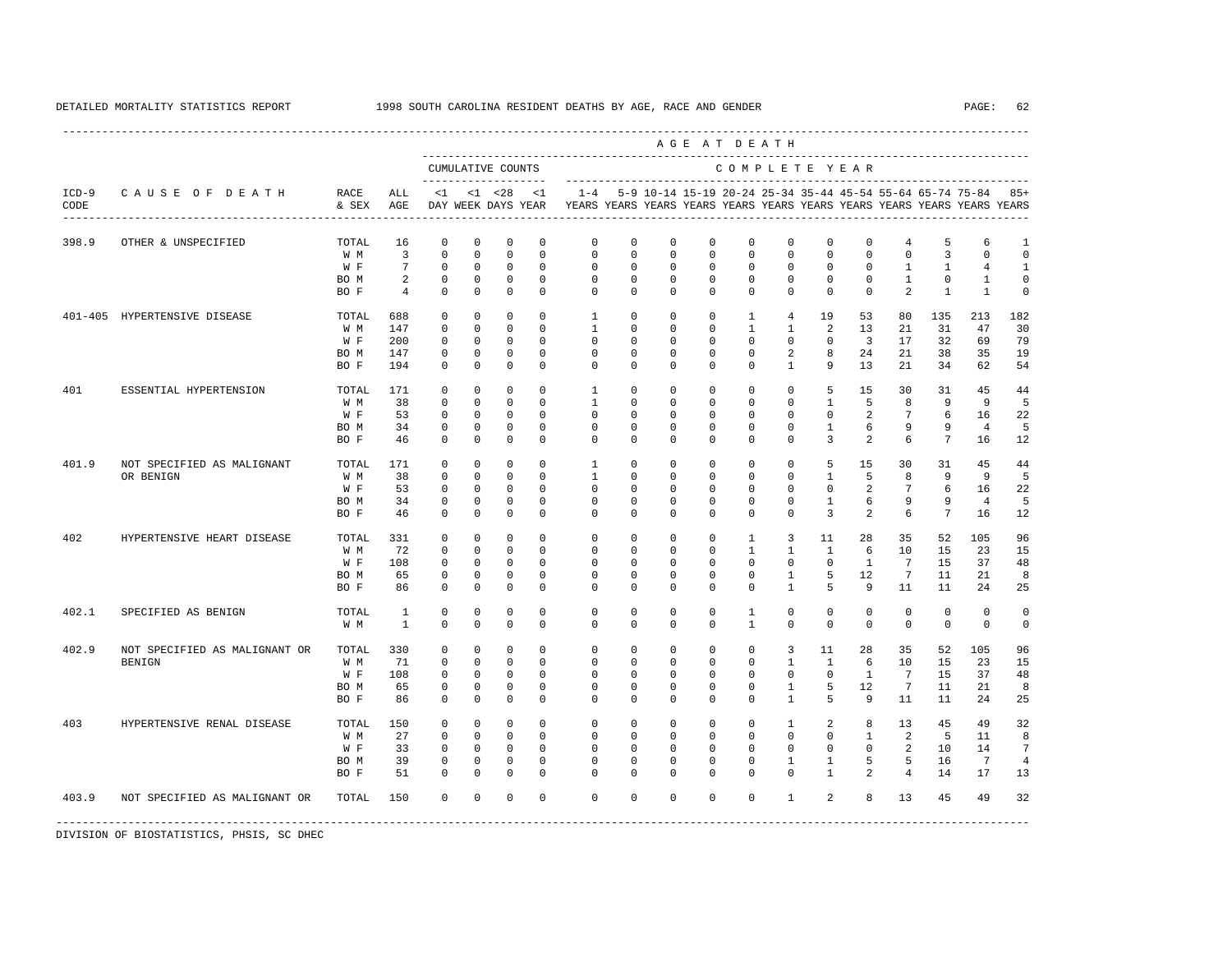----------------------------------------------------------------------------------------------------------------------------------------------------

|                 |                |               |             |    |    | CUMULATIVE COUNTS           |     |    |        |                                         |          |                |                          |                | COMPLETE YEAR |                                                                                                                                              |     |
|-----------------|----------------|---------------|-------------|----|----|-----------------------------|-----|----|--------|-----------------------------------------|----------|----------------|--------------------------|----------------|---------------|----------------------------------------------------------------------------------------------------------------------------------------------|-----|
| $ICD-9$<br>CODE | CAUSE OF DEATH | RACE<br>& SEX | ALL.<br>AGE | <1 | <1 | < 2.8<br>DAY WEEK DAYS YEAR | < 1 |    |        |                                         |          |                |                          |                |               | 1-4 5-9 10-14 15-19 20-24 25-34 35-44 45-54 55-64 65-74 75-84 85+<br>YEARS YEARS YEARS YEARS YEARS YEARS YEARS YEARS YEARS YEARS YEARS YEARS |     |
| 403.9           | BENIGN         | W M<br>W F    | २२          |    |    |                             |     | n. | $\cap$ | $\begin{matrix} 0 & 0 & 0 \end{matrix}$ | $\sim$ 0 | $\overline{0}$ | $\overline{\phantom{a}}$ | $\overline{0}$ | $\sim$ 1      | $5^{\circ}$                                                                                                                                  | - 8 |

A G E A T D E A T H

| CODE        |                               | & SEX | AGE          |              |              | DAY WEEK DAYS YEAR |              |             |             |             |                     | YEARS YEARS YEARS YEARS YEARS YEARS YEARS YEARS YEARS YEARS YEARS YEARS |                 |                |                |                |                |                 |                         |
|-------------|-------------------------------|-------|--------------|--------------|--------------|--------------------|--------------|-------------|-------------|-------------|---------------------|-------------------------------------------------------------------------|-----------------|----------------|----------------|----------------|----------------|-----------------|-------------------------|
| 403.9       | <b>BENIGN</b>                 | W M   | 27           | $\Omega$     | $\mathbb O$  | $\circ$            | $\circ$      | $\mathbf 0$ | $\mathbb O$ | $\mathsf 0$ | $\mathbf 0$         | 0                                                                       | $\mathbb O$     | $\mathbf 0$    | 1              | 2              | 5              | 11              | 8                       |
|             |                               | W F   | 33           | $\mathbb O$  | $\mathbf 0$  | $\mathbb O$        | $\mathbb O$  | $\mathbf 0$ | $\mathbb O$ | $\mathsf 0$ | $\mathbf 0$         | $\mathbf 0$                                                             | $\mathbf 0$     | $\mathbf 0$    | $\mathbf 0$    | $\overline{a}$ | 10             | 14              | $\overline{7}$          |
|             |                               | BO M  | 39           | $\mathbf 0$  | $\mathbf 0$  | $\mathbb O$        | $\mathbb O$  | 0           | $\mathbb O$ | $\mathsf 0$ | $\mathsf 0$         | $\mathbf 0$                                                             | $\mathbf{1}$    | $\mathbf{1}$   | 5              | 5              | 16             | $7\phantom{.0}$ | $\overline{4}$          |
|             |                               | BO F  | 51           | $\mathbf 0$  | $\mathbf 0$  | $\mathbb O$        | $\mathbf{0}$ | $\mathbf 0$ | $\mathbf 0$ | $\mathbf 0$ | $\mathbf 0$         | $\circ$                                                                 | $\mathbf 0$     | $\mathbf{1}$   | $\overline{a}$ | $\overline{4}$ | 14             | 17              | 13                      |
| 404         | HYPERTENSIVE HEART & RENAL    | TOTAL | 36           | $\mathbf 0$  | $\mathbf 0$  | $\mathbb O$        | $\mathbf{0}$ | $\mathbf 0$ | $\mathbf 0$ | $\mathbf 0$ | $\mathbf 0$         | $\mathbf 0$                                                             | $\mathbf 0$     | $\mathbf{1}$   | 2              | 2              | 7              | 14              | 10                      |
|             | DISEASE                       | W M   | 10           | $\mathbf 0$  | $\mathbb O$  | $\mathbb O$        | $\mathbb O$  | $\mathbf 0$ | 0           | $\mathbf 0$ | $\mathbf 0$         | $\mathbf 0$                                                             | 0               | $\mathbf 0$    | $\mathbf{1}$   | $\mathbf{1}$   | $\overline{a}$ | $\overline{4}$  | $\overline{a}$          |
|             |                               | W F   | 6            | $\mathbf 0$  | $\mathbb O$  | $\mathbb O$        | $\mathbf 0$  | 0           | 0           | 0           | 0                   | $\mathbf 0$                                                             | $^{\circ}$      | $\mathbf 0$    | $\mathbf 0$    | $\mathbf{1}$   | $\mathbf{1}$   | 2               | $\overline{\mathbf{c}}$ |
|             |                               | BO M  | 9            | 0            | $\mathbb O$  | 0                  | $\mathbb O$  | $\mathbf 0$ | 0           | 0           | 0                   | $\mathbf 0$                                                             | 0               | 1              | 1              | 0              | 2              | 3               | $\overline{a}$          |
|             |                               | BO F  | 11           | $\mathbf 0$  | $\mathbf 0$  | $\mathbf 0$        | $\mathbf 0$  | $\Omega$    | $\mathbf 0$ | $\mathbf 0$ | $\mathbf 0$         | $\mathbf 0$                                                             | $\mathbf 0$     | $\mathbf 0$    | $\mathbf 0$    | $\mathbf 0$    | $\overline{a}$ | 5               | $\sqrt{4}$              |
| 404.9       | NOT SPECIFIED AS MALIGNANT OR | TOTAL | 36           | $\mathbf 0$  | $\mathbf 0$  | $\mathbb O$        | $\mathbf{0}$ | $\mathbf 0$ | $\mathbf 0$ | $\mathbf 0$ | $\mathbf 0$         | $\mathbf 0$                                                             | $\mathbf 0$     | 1              | 2              | 2              | 7              | 14              | 10                      |
|             | <b>BENIGN</b>                 | W M   | 10           | $\mathsf 0$  | $\mathbb O$  | 0                  | $\mathbf 0$  | 0           | $\Omega$    | $\mathbf 0$ | $\Omega$            | $\mathbf 0$                                                             | $\mathbf 0$     | $\mathbf 0$    | $\mathbf{1}$   | $\mathbf{1}$   | $\overline{a}$ | $\overline{4}$  | $\overline{2}$          |
|             |                               | W F   | 6            | $\mathbf 0$  | $\mathbf{0}$ | $\mathbb O$        | $\mathbf{0}$ | $\mathbf 0$ | 0           | 0           | 0                   | $\mathbf 0$                                                             | 0               | $\mathbf 0$    | $\mathbf 0$    | $\mathbf{1}$   | 1              | $\overline{a}$  | $\overline{2}$          |
|             |                               | BO M  | 9            | 0            | $\mathbb O$  | 0                  | 0            | $\mathbf 0$ | 0           | 0           | 0                   | $\mathbf 0$                                                             | 0               | 1              | 1              | $\mathbf 0$    | $\overline{c}$ | 3               | $\overline{a}$          |
|             |                               | BO F  | 11           | $\Omega$     | $\mathbf 0$  | $\mathbf 0$        | $\mathbf{0}$ | $\mathbf 0$ | $\mathbf 0$ | $\mathbf 0$ | $\mathbf 0$         | $\mathbf 0$                                                             | $\mathbb O$     | $\mathbf 0$    | $\mathbf 0$    | $\mathbf 0$    | $\overline{a}$ | 5               | $\overline{4}$          |
| $410 - 414$ | ISCHAEMIC HEART DISEASE       | TOTAL | 6227         | $\mathbf 0$  | $\mathbb O$  | $\mathbf 0$        | $\mathbf{0}$ | $\mathbf 0$ | $\mathbf 0$ | $\mathsf 0$ | 3                   | $\overline{a}$                                                          | 18              | 150            | 412            | 836            | 1437           | 1983            | 1386                    |
|             |                               | W M   | 2586         | $\mathbf 0$  | $\mathbb O$  | $\mathbb O$        | $\mathbb O$  | $\mathbf 0$ | $\mathbb O$ | $\mathsf 0$ | $\mathbf{1}$        | $\mathbf{1}$                                                            | 5               | 75             | 221            | 423            | 699            | 798             | 363                     |
|             |                               | W F   | 2123         | $\mathbf 0$  | $\mathbf 0$  | $\mathbf 0$        | $\mathbf{0}$ | $\Omega$    | 0           | 0           | $\mathbf 0$         | $\circ$                                                                 | 2               | 24             | 53             | 148            | 353            | 775             | 768                     |
|             |                               | BO M  | 745          | $\mathbf 0$  | $\mathbb O$  | $\mathbb O$        | $\mathbb O$  | $\mathbf 0$ | $\mathbb O$ | $\mathsf 0$ | $\mathbf{1}$        | $\mathbf{1}$                                                            | $\overline{4}$  | 30             | 95             | 160            | 191            | 191             | 72                      |
|             |                               | BO F  | 773          | $\mathbf 0$  | $\mathbb O$  | $\mathbf 0$        | $\mathbf{0}$ | $\mathbf 0$ | $\mathbf 0$ | $\mathsf 0$ | $\mathbf{1}$        | $\mathbf 0$                                                             | $7\overline{ }$ | 21             | 43             | 105            | 194            | 219             | 183                     |
| 410         | ACUTE MYOCARDIAL INFARCTION   | TOTAL | 3449         | $\mathbf 0$  | $\mathbb O$  | $\mathbb O$        | $\mathbb O$  | $\mathbf 0$ | $\mathbb O$ | $\mathsf 0$ | $\mathbf{1}$        | $\overline{a}$                                                          | 8               | 92             | 258            | 520            | 850            | 1038            | 680                     |
|             |                               | W M   | 1415         | $\mathbf 0$  | $\mathbb O$  | $\mathbb O$        | 0            | 0           | 0           | $\mathbf 0$ | $\mathbf 0$         | $\mathbf{1}$                                                            | 3               | 44             | 131            | 269            | 397            | 399             | 171                     |
|             |                               | W F   | 1117         | 0            | $\mathbb O$  | $\mathbb O$        | $\mathbb O$  | $\mathbf 0$ | 0           | 0           | 0                   | 0                                                                       | $\mathbf 0$     | 14             | 36             | 85             | 213            | 397             | 372                     |
|             |                               | BO M  | 453          | $\mathbf 0$  | $\mathbb O$  | $\mathbb O$        | $\mathbb O$  | $\mathbf 0$ | $\mathbb O$ | $\mathbf 0$ | $\mathbf 1$         | $\mathbf{1}$                                                            | $\sqrt{2}$      | 18             | 61             | 98             | 124            | 114             | 34                      |
|             |                               | BO F  | 464          | $\mathbf{0}$ | $\mathbf 0$  | $\mathbb O$        | $\mathbf{0}$ | $\mathbf 0$ | $\mathbf 0$ | $\mathbf 0$ | $\mathbf 0$         | $\mathbf 0$                                                             | 3               | 16             | 30             | 68             | 116            | 128             | 103                     |
| 411         | OTHER ACUTE & SUBACUTE FORMS  | TOTAL | 162          | $\mathbf 0$  | $\mathbb O$  | $\mathbb O$        | $\mathbf 0$  | $\mathbf 0$ | $\mathbf 0$ | $\mathsf 0$ | $\mathbf{1}$        | 0                                                                       | $\mathbf 0$     | 11             | 15             | 33             | 24             | 41              | 37                      |
|             | OF ISCHAEMIC HEART DISEASE    | W M   | 48           | $\mathbf 0$  | $\mathbf 0$  | $\mathbf 0$        | $\mathbf{0}$ | $\mathbf 0$ | $^{\circ}$  | $\mathbf 0$ | $\mathbf{1}$        | $\mathbf 0$                                                             | $\mathbf 0$     | $\overline{4}$ | 10             | 11             | 7              | 11              | $\overline{4}$          |
|             |                               | W F   | 49           | 0            | $\mathbf 0$  | 0                  | $\mathbf 0$  | $\mathbf 0$ | 0           | 0           | 0                   | $\Omega$                                                                | 0               | 3              | 1              | 6              | $\overline{4}$ | 16              | 19                      |
|             |                               | BO M  | 30           | $\mathbf 0$  | $\mathbf 0$  | $\mathbb O$        | $\mathbb O$  | $\mathbf 0$ | $\mathbb O$ | $\mathbf 0$ | $\mathsf 0$         | $\mathbf 0$                                                             | $\mathbb O$     | $\overline{4}$ | 3              | 9              | 6              | 6               | $\overline{\mathbf{c}}$ |
|             |                               | BO F  | 35           | $\mathbf 0$  | $\mathbf 0$  | $\mathbf 0$        | $\mathbf 0$  | $\mathbf 0$ | $\mathbf 0$ | $\mathbf 0$ | $\mathbf 0$         | $\circ$                                                                 | $\mathbf 0$     | $\mathbf 0$    | $\mathbf{1}$   | 7              | 7              | 8               | 12                      |
| 412         | OLD MYOCARDIAL INFARCTION     | TOTAL | 5            | $\mathbb O$  | $\mathbb O$  | $\mathbb O$        | $\mathbb O$  | $\mathbb O$ | $\mathbb O$ | $\mathsf 0$ | $\mathsf{O}\xspace$ | $\mathsf{O}$                                                            | $\mathbb O$     | $\mathbb O$    | $\mathbb O$    | $\mathbb O$    | 3              | 2               | $\mathbb O$             |
|             |                               | W M   | 3            | $\mathbf 0$  | $\mathbf 0$  | $\mathbf{0}$       | $\mathbf{0}$ | $\mathbf 0$ | 0           | $\mathbf 0$ | $\mathbf 0$         | $\mathbf 0$                                                             | $\mathbf 0$     | $\mathbf 0$    | $\mathbf 0$    | $\mathbf 0$    | $\overline{a}$ | $\mathbf{1}$    | $\mathbf 0$             |
|             |                               | W F   | $\mathbf{1}$ | $\mathbf 0$  | $\mathbb O$  | $\mathbb O$        | $\mathbb O$  | $\mathbf 0$ | $\mathbb O$ | $\mathsf 0$ | $\mathbf 0$         | $\circ$                                                                 | $\mathbb O$     | $\mathbf 0$    | $\mathbf 0$    | $\mathbf 0$    | $\circ$        | $\mathbf{1}$    | $\mathbf 0$             |
|             |                               | BO F  | $\mathbf{1}$ | $\mathbf 0$  | $\mathbf{0}$ | $\mathbf 0$        | $\mathbf{0}$ | $\mathbf 0$ | $\mathbf 0$ | $\mathbf 0$ | $\mathbf 0$         | $\mathbf 0$                                                             | $\mathbf 0$     | $\mathbf 0$    | $\mathbf 0$    | $\circ$        | $\mathbf{1}$   | $\mathbf 0$     | $\mathbb O$             |
| 413         | ANGINA PECTORIS               | TOTAL | 11           | $\mathbf 0$  | $\mathbb O$  | $\mathbf 0$        | $\mathbb O$  | $\mathbf 0$ | $\mathbf 0$ | $\mathsf 0$ | $\mathsf 0$         | 0                                                                       | $\mathbb O$     | $\mathbf 0$    | $\mathbf{1}$   | $\mathbf{1}$   | $\mathbf{1}$   | 5               | 3                       |
|             |                               | W M   | 5            | $\mathbb O$  | $\mathbb O$  | $\mathsf 0$        | $\mathbb O$  | $\mathbb O$ | $\mathbb O$ | $\mathsf 0$ | $\mathsf 0$         | $\mathsf 0$                                                             | $\mathbb O$     | $\mathbf 0$    | $\mathbf 1$    | $1\,$          | $\,1\,$        | $\sqrt{2}$      | $\mathbb O$             |
|             |                               | W F   | 6            | $\mathbf{0}$ | $\Omega$     | $\mathbf 0$        | $\Omega$     | $\Omega$    | $\mathbf 0$ | $\Omega$    | $\Omega$            | $\Omega$                                                                | $\mathbf 0$     | $\Omega$       | $\mathbf 0$    | $\Omega$       | $\mathbf 0$    | $\overline{3}$  | 3                       |
| 414         | OTHER FORMS OF CHRONIC        | TOTAL | 2600         | 0            | $\mathbf 0$  | 0                  | 0            | $\mathbf 0$ | $\mathbb O$ | $\mathsf 0$ | 1                   | 0                                                                       | 10              | 47             | 138            | 282            | 559            | 897             | 666                     |
|             | ISCHAEMIC HEART DISEASE       | W M   | 1115         | $\mathbf 0$  | $\mathbf{0}$ | $\mathbf{0}$       | $\mathbf{0}$ | $\mathbf 0$ | $\mathbf 0$ | $\mathbf 0$ | $\mathbf 0$         | $\mathbf 0$                                                             | 2               | 27             | 79             | 142            | 292            | 385             | 188                     |
|             |                               |       |              |              |              |                    |              |             |             |             |                     |                                                                         |                 |                |                |                |                |                 |                         |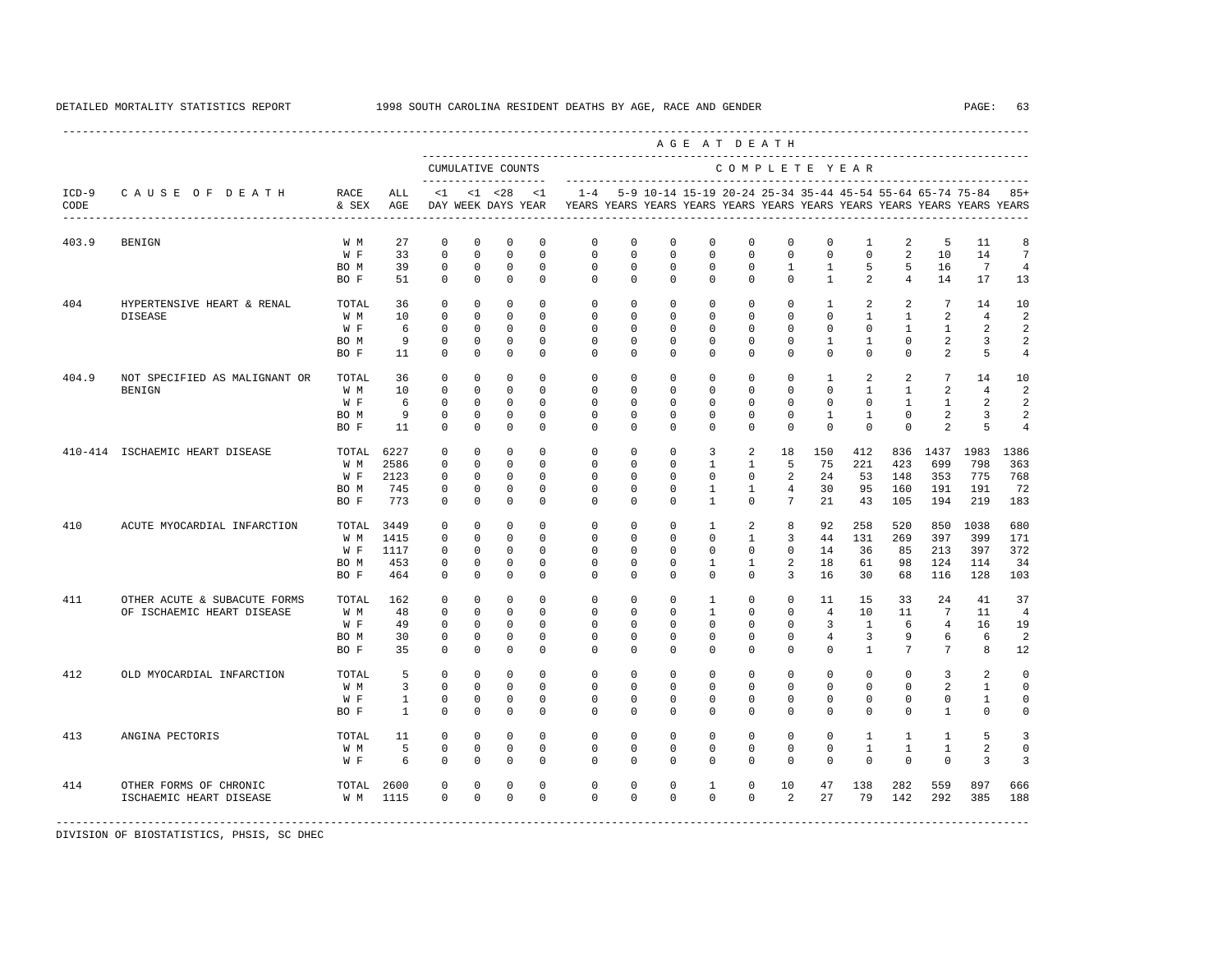|                 |                               |               |                              |                             |                              |                                          |                            |                                                                                    |                             |                             | AGE AT DEATH                                              |                              |                             |                             |                        |                     |                      |                      |                  |
|-----------------|-------------------------------|---------------|------------------------------|-----------------------------|------------------------------|------------------------------------------|----------------------------|------------------------------------------------------------------------------------|-----------------------------|-----------------------------|-----------------------------------------------------------|------------------------------|-----------------------------|-----------------------------|------------------------|---------------------|----------------------|----------------------|------------------|
|                 |                               |               |                              |                             |                              | CUMULATIVE COUNTS<br>------------------- |                            |                                                                                    |                             |                             |                                                           | COMPLETE YEAR                |                             |                             |                        |                     |                      |                      |                  |
| $ICD-9$<br>CODE | CAUSE OF DEATH                | RACE<br>& SEX | ALL<br>AGE                   | $\leq 1$                    |                              | $< 1$ $< 28$<br>DAY WEEK DAYS YEAR       | $\leq$ 1                   | $1 - 4$<br>YEARS YEARS YEARS YEARS YEARS YEARS YEARS YEARS YEARS YEARS YEARS YEARS |                             |                             | 5-9 10-14 15-19 20-24 25-34 35-44 45-54 55-64 65-74 75-84 |                              |                             |                             |                        |                     |                      |                      | $85+$            |
| 414             |                               | W F           | 950                          | $\mathbf{0}$                | $\mathbf{0}$                 | $\mathbf 0$                              | $\mathbf 0$                | 0                                                                                  | $\mathbf 0$<br>$\Omega$     | $\mathbf 0$                 | $\mathbf 0$                                               | $\mathbf 0$                  | 2<br>$\overline{2}$         | 7<br>8                      | 16                     | 57                  | 136                  | 358                  | 374              |
|                 |                               | BO M<br>BO F  | 262<br>273                   | $\mathbf 0$<br>$\Omega$     | $\mathbf 0$<br>$\Omega$      | $\mathbf 0$<br>$\Omega$                  | $\mathbf 0$<br>$\Omega$    | $\mathbf 0$<br>$\Omega$                                                            | $\Omega$                    | $\mathbf 0$<br>$\Omega$     | $\mathbf 0$<br>$\overline{1}$                             | $\mathbf{0}$<br>$\Omega$     | $\overline{4}$              | 5                           | 31<br>12               | 53<br>30            | 61<br>70             | 71<br>83             | 36<br>68         |
| 414.0           | CORONARY ATHEROSCLEROSIS      | TOTAL         | 792                          | $\mathbf{0}$                | $\mathbf 0$                  | $\mathbf 0$                              | $\Omega$                   | $\Omega$                                                                           | $\Omega$                    | $\circ$                     | 1                                                         | $\mathbf 0$                  | 5                           | 26                          | 40                     | 74                  | 138                  | 256                  | 252              |
|                 |                               | W M<br>W F    | 326<br>302                   | $\Omega$<br>$\Omega$        | $\Omega$<br>$\Omega$         | $\Omega$<br>$\Omega$                     | $\Omega$<br>$\Omega$       | $\Omega$<br>$\Omega$                                                               | $\Omega$<br>$\Omega$        | $\Omega$<br>$\Omega$        | $\Omega$<br>$\Omega$                                      | $\Omega$<br>$\Omega$         | 2<br>$\mathbf{1}$           | 15<br>$\overline{4}$        | 23<br>2                | 40<br>1 O           | 66<br>38             | 105<br>101           | 75<br>146        |
|                 |                               | BO M          | 81                           | $\Omega$                    | $\Omega$                     | $\Omega$                                 | $\Omega$                   | $\Omega$                                                                           | $\Omega$                    | $\Omega$                    | $\Omega$                                                  | $\Omega$                     | $\mathbf{1}$                | 5                           | 9                      | 14                  | 21                   | 21                   | 10               |
|                 |                               | BO F          | 83                           | $\Omega$                    | $\Omega$                     | $\Omega$                                 | $\Omega$                   | $\Omega$                                                                           | $\Omega$                    | $\Omega$                    | $\mathbf{1}$                                              | $\Omega$                     | $\mathbf{1}$                | $\mathfrak{D}$              | 6                      | 10                  | 13                   | 29                   | 21               |
| 414.1           | ANEURYSM OF HEART             | TOTAL         | 5                            | $\circ$                     | $\mathbf{0}$                 | $\mathbf{0}$                             | $\Omega$                   | 0                                                                                  | $\Omega$                    | $^{\circ}$                  | $\mathbf{0}$                                              | $\Omega$                     | $^{\circ}$                  | $\mathbf{1}$                | $\circ$                | $\circ$             | 2                    | $\mathbf{1}$         | 1                |
|                 |                               | W M           | 3                            | $\mathbf 0$                 | $\mathbf{0}$                 | $\mathbf 0$                              | $\mathbf{0}$               | $\mathbf 0$                                                                        | 0                           | $\mathbf 0$                 | $\mathsf{O}$                                              | $\mathbf 0$                  | $\mathbf 0$                 | $\mathbf 0$                 | $\mathbf{0}$           | $\mathbf 0$         | 2                    | $\mathbf{1}$         | 0                |
|                 |                               | W F<br>BO M   | $\mathbf{1}$<br>$\mathbf{1}$ | 0<br>$\mathbf 0$            | $\mathbf{0}$<br>$\mathbf{0}$ | $\mathbf 0$<br>$\mathbf 0$               | 0<br>$\mathbf 0$           | $^{\circ}$<br>$\mathbf 0$                                                          | $\mathbf{0}$<br>$\mathbf 0$ | 0<br>$\mathbf{0}$           | 0<br>$\mathbf{0}$                                         | $\mathbf 0$<br>$\mathbf 0$   | $\mathbf 0$<br>$\mathbf{0}$ | $\mathbf 0$<br>$\mathbf{1}$ | $\mathbf 0$<br>$\circ$ | 0<br>$\mathbf 0$    | 0<br>$\mathbf 0$     | 0<br>$\mathbf 0$     | 1<br>0           |
| 414.8           | OTHER                         | TOTAL         | 332                          | 0                           | $\mathbf 0$                  | $\mathbf 0$                              | $\Omega$                   | $\mathbf 0$                                                                        | 0                           | $\mathbf 0$                 | $\mathbf{0}$                                              | $\mathbf 0$                  | 2                           | 1                           | 24                     | 48                  | 78                   | 115                  | 64               |
|                 |                               | W M           | 154                          | $\mathbf 0$                 | $\mathbf 0$                  | $\mathbf 0$                              | $\mathbf{0}$               | $\mathbf 0$                                                                        | $\mathbf 0$                 | $\mathbf 0$                 | $\mathbf{0}$                                              | $\mathbf 0$                  | $\mathbf{0}$                | $\mathbf{1}$                | 11                     | 26                  | 39                   | 59                   | 18               |
|                 |                               | W F           | 108                          | $\mathbf 0$                 | $\mathbf 0$                  | $\mathbf 0$                              | $\Omega$                   | 0                                                                                  | 0                           | $\mathbf{0}$                | $\mathbf{0}$                                              | $\mathbf 0$                  | $\mathbf 0$                 | $\mathbf 0$                 | 5                      | 13                  | 19                   | 37                   | 34               |
|                 |                               | BO M<br>BO F  | 30<br>40                     | $\mathbf 0$<br>$\mathbf{0}$ | $\mathbf 0$<br>$\mathbf 0$   | $\mathbf 0$<br>$\mathbf 0$               | $\mathbf 0$<br>$\mathbf 0$ | $\mathbf 0$<br>$\mathbf 0$                                                         | $\Omega$<br>$\mathbf 0$     | $\mathbf{0}$<br>$\mathbf 0$ | $\mathbf 0$<br>$\mathbf{0}$                               | $\mathbf{0}$<br>$\mathbf 0$  | $\mathbf{0}$<br>2           | $\mathbf 0$<br>$\mathbf 0$  | 6<br>2                 | 5<br>$\overline{4}$ | 8<br>12              | 5<br>14              | 6<br>6           |
| 414.9           | UNSPECIFIED                   | TOTAL         | 1471                         | $\mathbf{0}$                | $\Omega$                     | $\Omega$                                 | $\Omega$                   | $\Omega$                                                                           | $\Omega$                    | $\Omega$                    | $\Omega$                                                  | $\Omega$                     | 3                           | 19                          | 74                     | 160                 | 341                  | 525                  | 349              |
|                 |                               | W M           | 632                          | $\mathbf{0}$                | $\mathbf 0$                  | $\mathbf 0$                              | $\mathbf 0$                | $\mathbf 0$                                                                        | $\mathbf 0$                 | $\mathbf 0$                 | $\mathbf 0$                                               | $\mathbf{0}$                 | $\mathbf{0}$                | 11                          | 45                     | 76                  | 185                  | 220                  | 95               |
|                 |                               | W F<br>BO M   | 539<br>150                   | $\mathbf 0$                 | $\mathbf{0}$<br>$\Omega$     | $\mathbf 0$<br>$\mathbf 0$               | $\Omega$<br>$\Omega$       | $\Omega$<br>$\Omega$                                                               | $\Omega$<br>$\Omega$        | $\mathbf 0$<br>$\mathbf 0$  | $\mathbf 0$<br>$\Omega$                                   | $\Omega$<br>$\mathbf{0}$     | 1<br>$\mathbf{1}$           | $\overline{3}$<br>2         | 9<br>16                | 34<br>34            | 79<br>32             | 220<br>45            | 193<br>20        |
|                 |                               | BO F          | 150                          | $\mathbf{0}$<br>$\Omega$    | $\Omega$                     | $\Omega$                                 | $\Omega$                   | $\Omega$                                                                           | $\Omega$                    | $\Omega$                    | $\Omega$                                                  | $\Omega$                     | $\mathbf{1}$                | $\overline{3}$              | $\overline{4}$         | 16                  | 45                   | 40                   | 41               |
|                 | 415-417 DISEASES OF PULMONARY | TOTAL         | 227                          | $\Omega$                    | $\Omega$                     | $\Omega$                                 | $\Omega$                   | $\Omega$                                                                           | $\mathbf{1}$                | $\Omega$                    | $\mathbf{1}$                                              | $\mathbf{1}$                 | 6                           | 19                          | 25                     | 21                  | 50                   | 70                   | 33               |
|                 | CIRCULATION                   | W M           | 69                           | $\Omega$                    | $\Omega$                     | $\Omega$                                 | $\Omega$                   | $\Omega$                                                                           | $\mathbf{1}$                | $\Omega$                    | $\Omega$                                                  | $\Omega$                     | $\mathbf 0$                 | $\overline{4}$              | 6                      | $7\phantom{.0}$     | 18                   | 28                   | 5                |
|                 |                               | W F           | 72                           | $\mathbf{0}$                | $\mathbf 0$                  | $\mathbf 0$                              | $\Omega$                   | $\Omega$                                                                           | $\Omega$                    | $\mathbf 0$                 | $\mathbf 0$                                               | $\mathbf{0}$                 | $\mathbf 0$                 | $\overline{4}$              | $\overline{4}$         | 6                   | 16                   | 24                   | 18               |
|                 |                               | BO M<br>BO F  | 28<br>58                     | 0<br>0                      | $\mathbf 0$<br>$\mathbf 0$   | $\mathbf 0$<br>$\mathbf 0$               | $\mathbf{0}$<br>$\Omega$   | 0<br>$\Omega$                                                                      | 0<br>0                      | 0<br>$\mathbf{0}$           | 0<br>$\mathbf{1}$                                         | $\mathbf{1}$<br>$\mathbf{0}$ | 2<br>$\overline{4}$         | 5<br>6                      | 6<br>9                 | 3<br>5              | 6<br>10              | $\overline{4}$<br>14 | 1<br>9           |
| 415             | ACUTE PULMONARY HEART DISEASE | TOTAL         | 183                          | 0                           | $\mathbb O$                  | $\mathbf 0$                              | $\mathbf 0$                | 0                                                                                  | 0                           | $\mathbf 0$                 | 1                                                         | $\mathbf{1}$                 | 6                           | 13                          | 19                     | 18                  | 38                   | 58                   | 29               |
|                 |                               | W M           | 58                           | $\mathbf 0$                 | $\mathbf 0$                  | $\mathbf 0$                              | $\Omega$                   | 0                                                                                  | $\mathbf 0$                 | $\mathbf 0$                 | $\mathbf{0}$                                              | $\mathbf{0}$                 | $\mathbf{0}$                | $\overline{4}$              | $\overline{4}$         | 7                   | 15                   | 23                   | 5                |
|                 |                               | W F           | 52                           | $\mathbf{0}$                | $\Omega$                     | $\Omega$                                 | $\Omega$                   | $\Omega$                                                                           | $\Omega$                    | $\Omega$                    | $\Omega$                                                  | $\Omega$                     | $\mathbf 0$                 | $\mathbf{1}$                | 3                      | 3                   | 10                   | 19                   | 16               |
|                 |                               | BO M<br>BO F  | 25<br>48                     | $\mathbb O$<br>$\Omega$     | 0<br>$\Omega$                | 0<br>$\Omega$                            | $\mathbf{0}$<br>$\Omega$   | $\mathbf 0$<br>$\Omega$                                                            | $\mathbf 0$<br>$\Omega$     | $\mathbf 0$<br>$\Omega$     | $\mathbf 0$<br>$\mathbf{1}$                               | $\mathbf{1}$<br>$\Omega$     | 2<br>$\overline{4}$         | 3<br>5                      | 6<br>6                 | 3<br>5              | 6<br>$7\phantom{.0}$ | $\overline{4}$<br>12 | $\mathbf 0$<br>8 |
| 415.1           | PULMONARY EMBOLISM            | TOTAL         | 183                          | $\Omega$                    | $\Omega$                     | $\Omega$                                 | $\Omega$                   | $\Omega$                                                                           | $\Omega$                    | $\mathbf 0$                 | $\mathbf{1}$                                              | 1                            | 6                           | 13                          | 19                     | 18                  | 38                   | 58                   | 29               |
|                 |                               | W M           | 58                           | $\Omega$                    | $\Omega$                     | $\Omega$                                 | $\Omega$                   | $\Omega$                                                                           | $\Omega$                    | $\Omega$                    | $\Omega$                                                  | $\Omega$                     | $\Omega$                    | $\overline{4}$              | $\overline{4}$         | $7\overline{ }$     | 15                   | 23                   | 5                |
|                 |                               | W F           | 52                           | $\mathbf{0}$                | $\mathbf 0$                  | $\mathbf 0$                              | $\mathbf 0$                | $\mathbf 0$                                                                        | $\mathbf 0$                 | $\mathbf 0$                 | $\mathbf 0$                                               | $\mathbf 0$                  | $\mathbf{0}$                | $\mathbf{1}$                | 3                      | 3                   | 10                   | 19                   | 16               |
|                 |                               | BO M          | 25                           | 0<br>$\Omega$               | $\mathbf{0}$<br>$\Omega$     | $\mathbf 0$<br>$\Omega$                  | $\Omega$<br>$\Omega$       | $\Omega$<br>$\Omega$                                                               | $\Omega$<br>$\Omega$        | $\mathbf 0$<br>$\Omega$     | $\mathbf 0$<br>$\overline{1}$                             | 1<br>$\Omega$                | 2<br>$\overline{4}$         | 3                           | 6                      | 3<br>5              | 6                    | $\overline{4}$       | 0                |
|                 |                               | BO F          | 48                           |                             |                              |                                          |                            |                                                                                    |                             |                             |                                                           |                              |                             | 5                           | 6                      |                     | 7                    | 12                   | 8                |
| 416             | CHRONIC PULMONARY HEART       | TOTAL         | 42                           | $\Omega$                    | $\Omega$                     | $\Omega$                                 | $\Omega$                   | $\Omega$                                                                           | $\mathbf{1}$                | $\Omega$                    | $\Omega$                                                  | $\Omega$                     | $\Omega$                    | 6                           | 6                      | 3                   | 11                   | 12                   | 3                |
|                 |                               |               |                              |                             |                              |                                          |                            |                                                                                    |                             |                             |                                                           |                              |                             |                             |                        |                     |                      |                      |                  |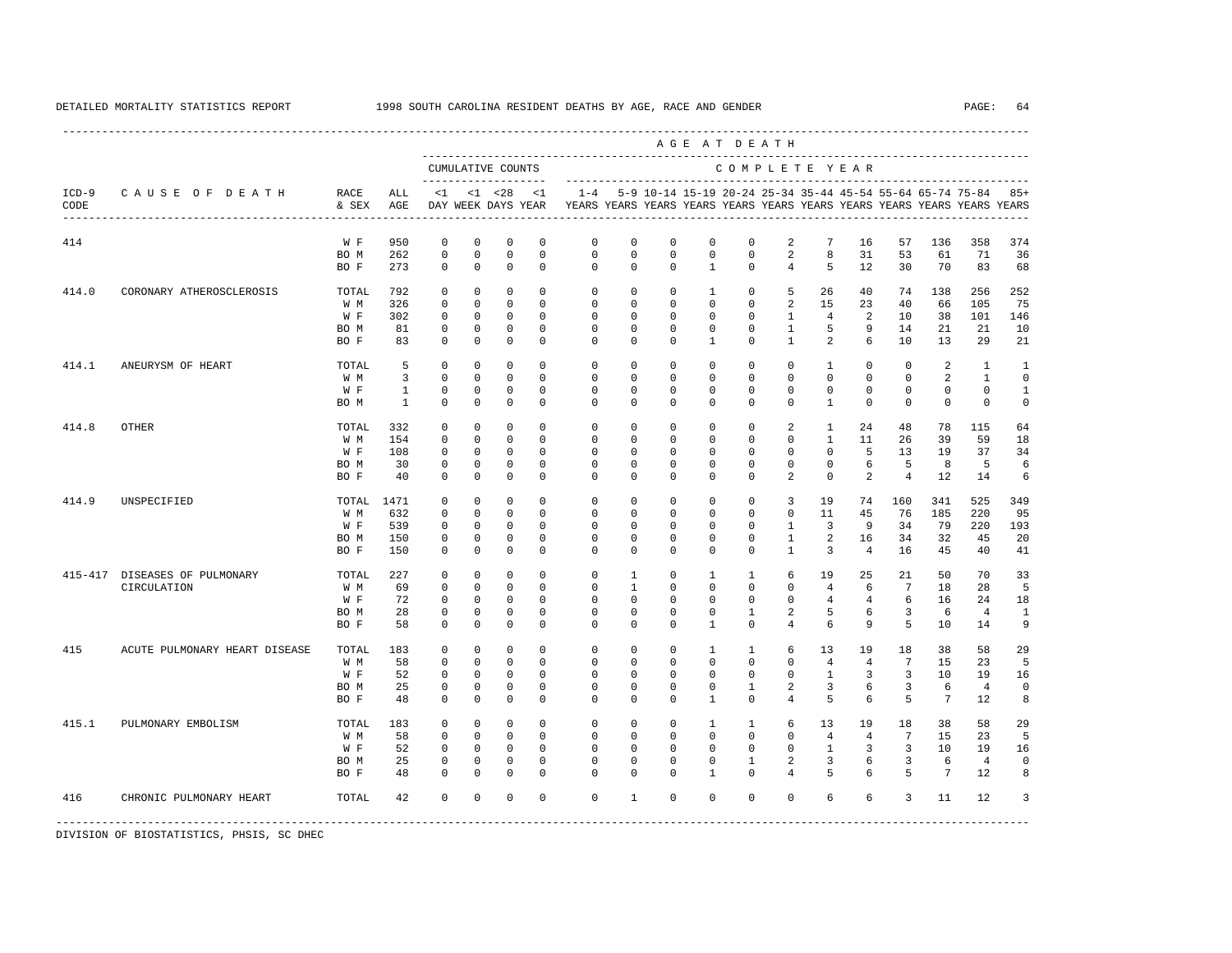A G E A T D E A T H

---------------------------------------------------------------------------------------------------------------------------------------------------- --------------------------------------------------------------------------------------------- CUMULATIVE COUNTS C O M P L E T E Y E A R ------------------- -----------------------------------------------------------------------

| $ICD-9$<br>CODE | CAUSE OF DEATH                 | RACE<br>& SEX | ALL<br>$\mathbb{AGE}$ | < 1                     | $\leq$ 1                   | < 28<br>DAY WEEK DAYS YEAR | < 1                     | $1 - 4$                 |                            |                         |                            |                     |                            |                            |                               |                         | 5-9 10-14 15-19 20-24 25-34 35-44 45-54 55-64 65-74 75-84<br>YEARS YEARS YEARS YEARS YEARS YEARS YEARS YEARS YEARS YEARS YEARS YEARS |                               | $85+$                      |
|-----------------|--------------------------------|---------------|-----------------------|-------------------------|----------------------------|----------------------------|-------------------------|-------------------------|----------------------------|-------------------------|----------------------------|---------------------|----------------------------|----------------------------|-------------------------------|-------------------------|--------------------------------------------------------------------------------------------------------------------------------------|-------------------------------|----------------------------|
| 416             | <b>DISEASE</b>                 | W M           | 10                    | $\mathbf 0$             | $\mathbf 0$                | $\mathbf 0$                | $\mathbf 0$             | $\mathbf 0$             | 1                          | $\mathbf 0$             | $\mathbf 0$                | $\Omega$            | $\mathbf 0$                | $\mathbf 0$                | 2                             | $\Omega$                | 2                                                                                                                                    | 5                             | $\mathbf 0$                |
|                 |                                | W F           | 20                    | $\mathbf 0$             | $\mathbf 0$                | $\mathbf 0$                | $\Omega$                | $\Omega$                | $\Omega$                   | $\Omega$                | $\Omega$                   | $\Omega$            | $\Omega$                   | 3                          | $\mathbf{1}$                  | 3                       | 6                                                                                                                                    | 5                             | $\overline{2}$             |
|                 |                                | BO M          | $\overline{3}$        | 0                       | $\mathbf 0$                | $\mathbf 0$                | $\mathbf 0$             | $\Omega$                | $\mathbf 0$                | $\Omega$                | $\Omega$                   | $\Omega$            | $\Omega$                   | 2                          | $\mathbf 0$                   | $\Omega$                | $\Omega$                                                                                                                             | 0                             | $\mathbf{1}$               |
|                 |                                | BO F          | 9                     | $\mathbf 0$             | $\mathbf 0$                | $\mathbf 0$                | $\mathbf 0$             | $\mathbf 0$             | $\mathbf 0$                | $\mathbf 0$             | $\mathbf 0$                | 0                   | $\mathbf 0$                | $\mathbf{1}$               | 3                             | $\circ$                 | 3                                                                                                                                    | 2                             | $\mathbb O$                |
| 416.0           | PRIMARY PULMONARY HYPERTENSION | TOTAL         | 28                    | $\mathbf 0$             | $\mathsf 0$                | 0                          | $\mathbf 0$             | $\mathbf 0$             | 1                          | $\mathbf{0}$            | $\mathbf{0}$               | 0                   | 0                          | 6                          | 3                             | $\mathbf{1}$            | 10                                                                                                                                   | 5                             | $\sqrt{2}$                 |
|                 |                                | W M           | 3                     | $\mathbf 0$             | $\mathbf 0$                | $\mathbf 0$                | $\Omega$                | $\mathbf 0$             | $\mathbf{1}$               | $\mathbf 0$             | $\mathbf 0$                | 0                   | $\mathbf 0$                | $\mathbf 0$                | $\mathbf 0$                   | $\mathbf{0}$            | $\mathbf{1}$                                                                                                                         | $\mathbf{1}$                  | $\mathbb O$                |
|                 |                                | W F           | 14                    | $\mathbf 0$             | $\mathbf 0$                | $\mathbf 0$                | $\Omega$                | $\Omega$                | $\mathbf 0$                | $\mathbf 0$             | $\mathbf 0$                | 0                   | $\mathbf 0$                | 3                          | $\mathbf{1}$                  | $\mathbf{1}$            | 6                                                                                                                                    | $\sqrt{2}$                    | $\mathbf{1}$               |
|                 |                                | BO M<br>BO F  | 3<br>8                | $\mathsf 0$<br>$\Omega$ | $\mathsf 0$<br>$\mathbf 0$ | $\mathsf 0$<br>$\mathbf 0$ | $\mathbf 0$<br>$\Omega$ | $\mathbf 0$<br>$\Omega$ | $\mathbf 0$<br>$\mathbf 0$ | $\mathsf 0$<br>$\Omega$ | $\mathbb O$<br>$\mathbf 0$ | $\circ$<br>$\Omega$ | $\mathbb O$<br>$\mathbf 0$ | $\sqrt{2}$<br>$\mathbf{1}$ | $\mathbb O$<br>$\overline{a}$ | $\mathbb O$<br>$\Omega$ | $\mathbf 0$<br>3                                                                                                                     | $\mathsf 0$<br>$\overline{2}$ | $\mathbf 1$<br>$\mathsf 0$ |
| 416.1           | KYPHOSCOLIOTIC HEART DISEASE   | TOTAL         | $\mathbf{1}$          | $\mathsf 0$             | $\mathsf 0$                | $\mathbf 0$                | $\mathbf 0$             | $\mathbf 0$             | $\mathbf 0$                | $\mathbf 0$             | $\mathbf 0$                | 0                   | $\mathbf 0$                | $\mathbf 0$                | $\mathbf{0}$                  | $\mathbb O$             | $\mathbf 0$                                                                                                                          | $\mathbf{1}$                  | $\mathbb O$                |
|                 |                                | W F           | $\mathbf{1}$          | $\Omega$                | $\Omega$                   | $\mathbf 0$                | $\Omega$                | $\Omega$                | $\Omega$                   | $\Omega$                | $\Omega$                   | $\Omega$            | $\Omega$                   | $\Omega$                   | $\mathbf 0$                   | $\mathbf 0$             | $\mathbf 0$                                                                                                                          | $\mathbf{1}$                  | $\mathbb O$                |
| 416.9           | PULMONARY HEART DISEASE,       | TOTAL         | 13                    | 0                       | $\mathbf 0$                | 0                          | $\Omega$                | $\mathbf 0$             | 0                          | $\mathbf 0$             | $\mathbf 0$                | $\mathbf 0$         | 0                          | $\mathbf 0$                | 3                             | 2                       | $\mathbf{1}$                                                                                                                         | 6                             | $\mathbf{1}$               |
|                 | UNSPECIFIED                    | W M           | $7\phantom{.0}$       | $\mathbf 0$             | $\mathbf 0$                | $\Omega$                   | $\Omega$                | $\Omega$                | $\Omega$                   | $\Omega$                | $\mathbf 0$                | $\Omega$            | $\mathbf 0$                | $\mathbf 0$                | 2                             | $\mathbf 0$             | $\mathbf{1}$                                                                                                                         | $\overline{4}$                | $\mathbf 0$                |
|                 |                                | W F           | 5                     | 0                       | 0                          | 0                          | 0                       | 0                       | 0                          | $\mathbf 0$             | $\mathbf 0$                | 0                   | 0                          | 0                          | 0                             | 2                       | 0                                                                                                                                    | 2                             | $\mathbf{1}$               |
|                 |                                | BO F          | $\mathbf{1}$          | $\mathbf 0$             | $\mathbf 0$                | $\mathbf 0$                | $\mathbf 0$             | $\mathbf 0$             | 0                          | $\mathbf 0$             | $\mathbf 0$                | $\Omega$            | $\mathbf 0$                | $\Omega$                   | $\mathbf{1}$                  | $\Omega$                | $\mathbf 0$                                                                                                                          | $\mathbf 0$                   | $\mathbb O$                |
| 417             | OTHER DISEASES OF PULMONARY    | TOTAL         | 2                     | $\mathbf 0$             | $\mathbf 0$                | $\mathbf 0$                | $\mathbf 0$             | $\mathbf 0$             | $\mathbf 0$                | $\mathbf 0$             | $\mathbf 0$                | 0                   | $\mathbf 0$                | $\mathbf 0$                | $\mathbf 0$                   | $\mathbf 0$             | $\mathbf{1}$                                                                                                                         | $\mathbf 0$                   | $\mathbf{1}$               |
|                 | CIRCULATION                    | W M           | $\mathbf{1}$          | $\mathsf 0$             | $\mathbf 0$                | $\mathbf 0$                | $\mathbf 0$             | $\mathbf 0$             | $\mathbf 0$                | $\mathbf 0$             | $\mathbf 0$                | 0                   | $\mathbf 0$                | $\mathbf 0$                | $\mathbf 0$                   | $\mathbf 0$             | $\mathbf{1}$                                                                                                                         | $\mathbf 0$                   | $\mathbb O$                |
|                 |                                | BO F          | $\mathbf{1}$          | $\mathbf 0$             | $\mathbf 0$                | $\mathbf 0$                | $\Omega$                | $\Omega$                | $\mathbf 0$                | $\Omega$                | $\mathbf 0$                | $\mathbf 0$         | $\mathbf 0$                | $\mathbf 0$                | $\mathbf 0$                   | $\mathbf 0$             | $\circ$                                                                                                                              | $\mathbf 0$                   | $\mathbf 1$                |
| 417.8           | <b>OTHER</b>                   | TOTAL         | 1                     | $\mathsf 0$             | $\mathsf 0$                | $\mathsf 0$                | $\mathbf 0$             | $\mathbf 0$             | $\mathbf 0$                | $\mathbf 0$             | $\mathbf 0$                | 0                   | 0                          | $\mathbf 0$                | $\mathbf 0$                   | $\mathbf 0$             | 1                                                                                                                                    | $\mathbf 0$                   | $\mathbb O$                |
|                 |                                | W M           | $\mathbf{1}$          | $\mathbf 0$             | $\Omega$                   | $\mathbf 0$                | $\Omega$                | $\Omega$                | $\Omega$                   | $\Omega$                | $\Omega$                   | $\Omega$            | $\Omega$                   | $\Omega$                   | $\Omega$                      | $\Omega$                | $\mathbf{1}$                                                                                                                         | $\Omega$                      | $\mathbf 0$                |
| 417.9           | UNSPECIFIED                    | TOTAL         | $\mathbf{1}$          | $\mathbf 0$             | $\mathbf 0$                | $\mathbf 0$                | $\mathbf 0$             | $\mathbf 0$             | $\mathbf 0$                | $\mathbf 0$             | $\mathbf 0$                | 0                   | $\mathbf 0$                | $\mathbf 0$                | $\Omega$                      | $\mathbf 0$             | $\circ$                                                                                                                              | $\mathbf 0$                   | $\mathbf{1}$               |
|                 |                                | BO F          | $\mathbf{1}$          | $\mathbf 0$             | $\Omega$                   | $\Omega$                   | $\Omega$                | $\Omega$                | $\Omega$                   | $\Omega$                | $\Omega$                   | $\Omega$            | $\Omega$                   | $\Omega$                   | $\Omega$                      | $\Omega$                | $\Omega$                                                                                                                             | $\Omega$                      | $\mathbf{1}$               |
| $420 - 429$     | OTHER FORMS OF HEART DISEASE   | TOTAL         | 3127                  | 1                       | 3                          | 3                          | 10                      | 7                       | 5                          | 3                       | 4                          | 6                   | 39                         | 105                        | 184                           | 332                     | 588                                                                                                                                  | 903                           | 941                        |
|                 |                                | W M           | 976                   | $\mathsf 0$             | $\mathbf{1}$               | $\mathbf{1}$               | $\overline{a}$          | $\mathbf{1}$            | $\overline{a}$             | $\mathbf{1}$            | $\mathbb O$                | $\overline{a}$      | 18                         | 33                         | 65                            | 136                     | 237                                                                                                                                  | 305                           | 174                        |
|                 |                                | W F           | 1240                  | 1                       | $\mathbf{1}$               | 1                          | $\mathbf{1}$            | $\mathbf 0$             | $\mathbf{1}$               | $\mathbf 0$             | 2                          | $\circ$             | 5                          | 14                         | 26                            | 74                      | 163                                                                                                                                  | 374                           | 580                        |
|                 |                                | BO M          | 457                   | $\mathsf 0$             | $\mathsf 0$                | $\mathsf 0$                | $\overline{4}$          | 3                       | $\overline{\mathbf{c}}$    | $\mathbf{1}$            | $\mathbf{1}$               | $\mathbf{1}$        | 9                          | 47                         | 61                            | 67                      | 100                                                                                                                                  | 99                            | 62                         |
|                 |                                | BO F          | 454                   | $\mathbf 0$             | $\mathbf{1}$               | $\mathbf{1}$               | $\overline{3}$          | 3                       | $\mathbf 0$                | $\mathbf{1}$            | $\mathbf{1}$               | 3                   | 7                          | 11                         | 32                            | 55                      | 88                                                                                                                                   | 125                           | 125                        |
| 420             | ACUTE PERICARDITIS             | TOTAL         | 2                     | $\mathbf 0$             | $\mathbf 0$                | $\mathbf 0$                | $\Omega$                | $\mathbf 0$             | $\mathbf 0$                | $\mathbf 0$             | $\Omega$                   | $\mathbf 0$         | $\mathbf{1}$               | $\mathbf 0$                | $\mathbf 0$                   | $\mathbf 0$             | $\mathbf{1}$                                                                                                                         | $\Omega$                      | $\mathbf 0$                |
|                 |                                | W F           | $\mathbf{1}$          | $\mathbf 0$             | $\mathbf 0$                | $\mathbf 0$                | $\mathbf 0$             | $\mathbf 0$             | $\mathbf 0$                | $\mathbf 0$             | $\mathbf 0$                | $\circ$             | $\mathbf{1}$               | $\mathbf 0$                | $\mathbf 0$                   | $\mathbf 0$             | $\circ$                                                                                                                              | $\mathbf 0$                   | $\mathbf 0$                |
|                 |                                | BO M          | $\mathbf{1}$          | $\mathbf 0$             | $\mathbf 0$                | $\mathbf 0$                | $\mathbf 0$             | $\Omega$                | $\mathbf 0$                | $\mathbf 0$             | $\mathbf 0$                | $\Omega$            | $\mathbf 0$                | $\mathbf 0$                | $\mathbf 0$                   | $\mathbf 0$             | $\mathbf{1}$                                                                                                                         | $\mathbf 0$                   | $\mathbb O$                |
| 420.9           | OTHER & UNSPECIFIED ACUTE      | TOTAL         | 2                     | $\mathbf 0$             | $\mathbf 0$                | $\mathbf 0$                | $\Omega$                | $\mathbf 0$             | $\mathbf 0$                | $\mathbf 0$             | $\mathbf 0$                | 0                   | $\mathbf{1}$               | $\mathbf 0$                | $\mathbf 0$                   | $\mathbf 0$             | $\mathbf{1}$                                                                                                                         | $\mathbf 0$                   | $\mathbb O$                |
|                 | PERICARDITIS                   | W F           | $\mathbf{1}$          | $\mathbf 0$             | $\mathbf 0$                | 0                          | $\mathbf 0$             | $\mathbf 0$             | $\mathbf 0$                | $\mathbf 0$             | $\mathbf{0}$               | $\mathbf 0$         | $\mathbf{1}$               | $\mathbf 0$                | $\mathbf{0}$                  | $\mathbf{0}$            | $\mathbf 0$                                                                                                                          | $\mathbf 0$                   | $\mathbf 0$                |
|                 |                                | BO M          | 1                     | $\mathbf 0$             | $\mathbf 0$                | $\mathbf 0$                | $\mathbf 0$             | $\Omega$                | $\mathbf 0$                | $\mathbf 0$             | $\mathbf 0$                | 0                   | $\mathbf 0$                | $\mathbf 0$                | $\mathbf{0}$                  | $\mathbf 0$             | $\mathbf{1}$                                                                                                                         | $\mathbf 0$                   | $\mathbf 0$                |
| 421             | ACUTE & SUBACUTE ENDOCARDITIS  | TOTAL         | 9                     | 0                       | $\mathsf 0$                | 0                          | $\mathbf 0$             | 0                       | 0                          | 0                       | $\mathsf 0$                | 0                   | 1                          | 2                          | 1                             | 2                       | 2                                                                                                                                    | $\mathbf{1}$                  | $\mathbf 0$                |
|                 |                                | W M           | $\overline{3}$        | $\mathbb O$             | $\mathbb O$                | $\mathsf 0$                | $\mathbf 0$             | $\mathbf 0$             | $\mathsf 0$                | $\mathbf 0$             | 0                          | $\mathsf{O}$        | $\mathsf 0$                | $\mathbf 1$                | $\mathbb O$                   | $\mathbb O$             | $\sqrt{2}$                                                                                                                           | $\mathbb O$                   | $\mathsf{O}\xspace$        |
|                 |                                | W F           | $\mathbf{1}$          | $\mathbf 0$             | $\mathbf 0$                | $\mathbf 0$                | $\Omega$                | $\Omega$                | $\mathbf 0$                | $\Omega$                | $\mathbf 0$                | $\Omega$            | $\mathbf 0$                | $\mathbf 0$                | $\mathbf 0$                   | $\mathbf{1}$            | $\mathbf 0$                                                                                                                          | $\mathbf 0$                   | $\mathbb O$                |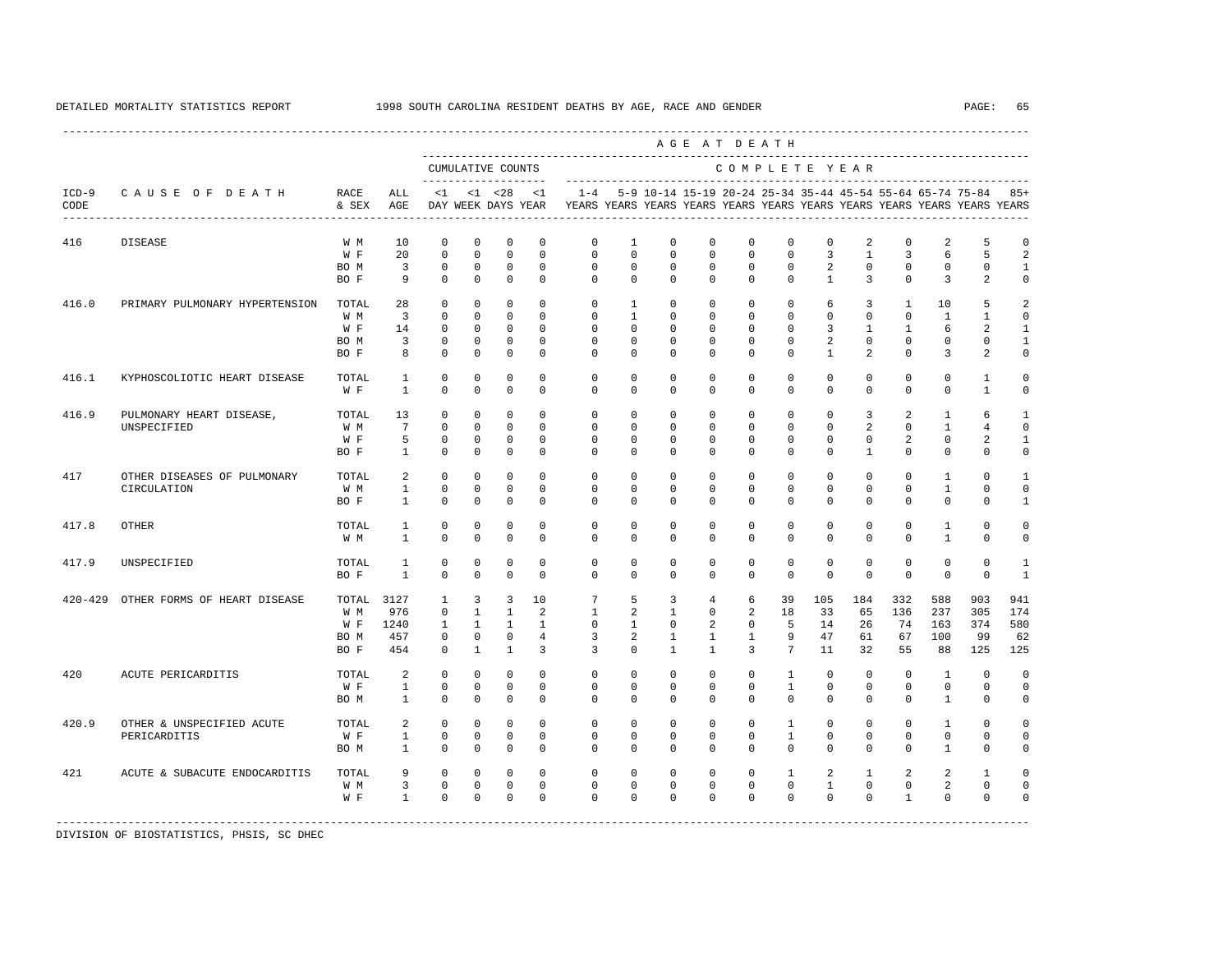---------------------------------------------------------------------------------------------------------------------------------------------------- A G E A T D E A T H --------------------------------------------------------------------------------------------- CUMULATIVE COUNTS C O M P L E T E Y E A R ------------------- ----------------------------------------------------------------------- ICD-9 C A U S E O F D E A T H RACE ALL <1 <1 <28 <1 1-4 5-9 10-14 15-19 20-24 25-34 35-44 45-54 55-64 65-74 75-84 85+ CODE & SEX AGE DAY WEEK DAYS YEAR YEARS YEARS YEARS YEARS YEARS YEARS YEARS YEARS YEARS YEARS YEARS YEARS ---------------------------------------------------------------------------------------------------------------------------------------------------- 421 BO M 3 0 0 0 0 0 0 0 0 0 0 1 0 1 0 1 0 BOF 2 0 0 0 0 0 0 0 0 0 0 1 0 0 0 0 0 421.0 ACUTE & SUBACUTE BACTERIAL TOTAL 9 0 0 0 0 0 0 0 0 0 1 2 1 2 2 1 0 ENDOCARDITIS W M 3 0 0 0 0 0 0 0 0 0 0 1 0 0 2 0 0 W F 1 0 0 0 0 0 0 0 0 0 0 0 0 1 0 0 0 BOM 3 0 0 0 0 0 0 0 0 0 0 0 1 0 1 0 1 0 BOF 2 0 0 0 0 0 0 0 0 0 0 1 0 0 0 0 0 422 ACUTE MYOCARDITIS TOTAL 10 0 0 0 1 4 0 1 0 0 0 0 3 0 1 0 0 W M 2 0 0 0 0 0 0 1 0 0 0 0 0 0 1 0 0 BO M 4 0 0 0 0 2 0 0 0 0 0 0 2 0 0 0 0 BO F 4 0 0 0 1 2 0 0 0 0 0 0 1 0 0 0 0 422.9 OTHER & UNSPECIFIED ACUTE TOTAL 10 0 0 0 1 4 0 1 0 0 0 0 3 0 1 0 0 MYOCARDITIS W M 2 0 0 0 0 0 0 1 0 0 0 0 0 0 1 0 0 BOM 4 0 0 0 0 2 0 0 0 0 0 0 0 2 0 0 0 0<br>BOF 4 0 0 0 1 2 0 0 0 0 0 0 1 0 0 0 0 BO F 4 0 0 0 1 2 0 0 0 0 0 0 1 0 0 0 0 423 OTHER DISEASES OF PERICARDIUM TOTAL 6 0 0 0 0 0 0 0 0 0 0 0 0 0 0 0 1 1 2 1 1<br>W M 2 0 0 0 0 0 0 0 0 0 0 0 0 0 0 0 2 0 0 W M 2 0 0 0 0 0 0 0 0 0 0 0 0 0 2 0 0 W F 2 0 0 0 0 0 0 0 0 0 0 0 0 0 0 0 1 BO M 1 0 0 0 0 0 0 0 0 0 0 0 0 1 0 0 0 BO F 1 0 0 0 0 0 0 0 0 0 0 0 0 0 0 1 0 423.0 HAEMOPERICARDIUM TOTAL 1 0 0 0 0 0 0 0 0 0 0 0 0 0 1 0 0 W M 1 0 0 0 0 0 0 0 0 0 0 0 0 0 1 0 0 423.2 CONSTRICTIVE PERICARDITIS TOTAL 1 0 0 0 0 0 0 0 0 0 0 0 0 0 1 0 0 W M 1 0 0 0 0 0 0 0 0 0 0 0 0 0 1 0 0 423.9 UNSPECIFIED TOTAL 4 0 0 0 0 0 0 0 0 0 0 0 1 1 0 1 1 W F 2 0 0 0 0 0 0 0 0 0 0 0 0 0 0 1 0 0 0 1 BO M 1 0 0 0 0 0 0 0 0 0 0 0 0 1 0 0 0 BO F 1 0 0 0 0 0 0 0 0 0 0 0 0 0 0 1 0 424 OTHER DISEASES OF ENDOCARDIUM TOTAL 208 0 0 0 0 0 0 0 0 0 0 0 0 0 0 10 10 33 82 67<br>W M 65 0 0 0 0 0 0 0 0 0 0 0 0 4 4 5 12 27 13 W M 65 0 0 0 0 0 0 0 0 0 0 4 4 5 12 27 13 W F 112 0 0 0 0 0 0 0 0 0 0 0 3 2 14 45 48 BO M 16 0 0 0 0 0 0 0 0 0 0 2 1 1 5 3 4 BO F 15 0 0 0 0 0 0 0 0 0 0 0 2 2 2 7 2 424.0 MITRAL VALVE DISORDERS TOTAL 29 0 0 0 0 0 0 0 0 0 0 0 0 0 1 2 2 9 9 6<br>W M 5 0 0 0 0 0 0 0 0 0 0 0 1 2 1 1 0 0 W M M 5 0 0 0 0 0 0 0 0 0 0 0 0 0 1 2 1 1 0 0 W F 19 0 0 0 0 0 0 0 0 0 0 0 0 0 6 8 5 BOM 3 0 0 0 0 0 0 0 0 0 0 0 0 0 2 0 1 -----------------------------------------------------------------------------------------------------------------------------------------------------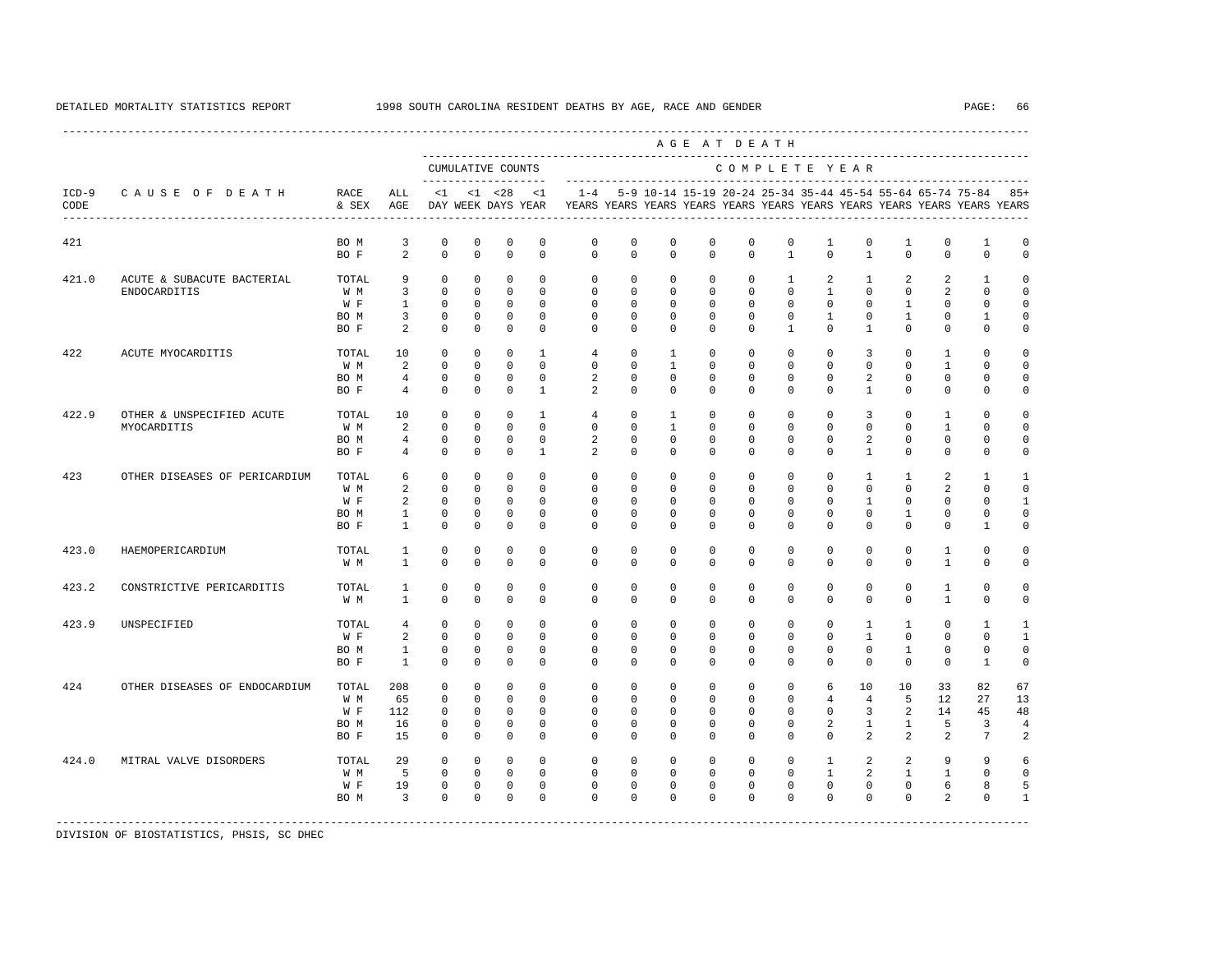|                 |                                       |               |                 |              |              |                                    |              |              |                |                                                           |                | AGE AT DEATH   |              |                 |                          |                |              |                                                                         |                         |
|-----------------|---------------------------------------|---------------|-----------------|--------------|--------------|------------------------------------|--------------|--------------|----------------|-----------------------------------------------------------|----------------|----------------|--------------|-----------------|--------------------------|----------------|--------------|-------------------------------------------------------------------------|-------------------------|
|                 |                                       |               |                 |              |              | CUMULATIVE COUNTS                  |              |              |                |                                                           |                | COMPLETE YEAR  |              |                 |                          |                |              |                                                                         |                         |
| $ICD-9$<br>CODE | CAUSE OF DEATH                        | RACE<br>& SEX | ALL<br>AGE      | <1           |              | $< 1$ $< 28$<br>DAY WEEK DAYS YEAR | <1           | $1 - 4$      |                | 5-9 10-14 15-19 20-24 25-34 35-44 45-54 55-64 65-74 75-84 |                |                |              |                 |                          |                |              | YEARS YEARS YEARS YEARS YEARS YEARS YEARS YEARS YEARS YEARS YEARS YEARS | $85+$                   |
| 424.0           |                                       | BO F          | 2               | $\mathbf{0}$ | $\mathbf{0}$ | $\mathbf{0}$                       | $\mathbf 0$  | $\mathbf 0$  | $\mathbf 0$    | $\mathbf 0$                                               | $\mathbf 0$    | 0              | $\mathbf 0$  | $\mathbf 0$     | $\mathbf 0$              | $\mathbf{1}$   | $\mathbf 0$  | $\mathbf{1}$                                                            | $\Omega$                |
| 424.1           | AORTIC VALVE DISORDERS                | TOTAL         | 137             | $\Omega$     | $\Omega$     | $\Omega$                           | $\Omega$     | $\Omega$     | $\Omega$       | $\Omega$                                                  | $\Omega$       | $\Omega$       | $\Omega$     | 2               | $\overline{1}$           | 5              | 19           | 63                                                                      | 47                      |
|                 |                                       | W M           | 48              | $\mathbf{0}$ | $\mathbf{0}$ | $\mathbf 0$                        | $\Omega$     | $\mathbf 0$  | $\mathbf 0$    | $\mathbf 0$                                               | $\mathbf{0}$   | 0              | $\mathbf 0$  | $\overline{a}$  | $\mathbf{0}$             | $\overline{4}$ | 10           | 23                                                                      | 9                       |
|                 |                                       | W F           | 72              | $\Omega$     | $\Omega$     | $\Omega$                           | $\Omega$     | $\Omega$     | $\Omega$       | $\Omega$                                                  | $\Omega$       | $\Omega$       | $\Omega$     | $\Omega$        | $\overline{1}$           | $\mathbf{1}$   | 5            | 31                                                                      | 34                      |
|                 |                                       | BO M          | $\mathbf{g}$    | $\Omega$     | $\Omega$     | $\Omega$                           | $\Omega$     | $\Omega$     | $\Omega$       | $\Omega$                                                  | $\Omega$       | $\Omega$       | $\Omega$     | $\Omega$        | $\Omega$                 | $\Omega$       | 3            | $\overline{3}$                                                          | $\overline{2}$          |
|                 |                                       | BO F          | 9               | $\Omega$     | $\mathbf 0$  | $\Omega$                           | $\Omega$     | $\Omega$     | $\Omega$       | $\Omega$                                                  | $\Omega$       | $\Omega$       | $\Omega$     | $\Omega$        | $\Omega$                 | $\Omega$       | $\mathbf{1}$ | 6                                                                       | 2                       |
| 424.9           | ENDOCARDITIS, VALVE UNSPECIFIED TOTAL |               | 42              | $\Omega$     | $\Omega$     | $\mathbf{0}$                       | $\Omega$     | $\Omega$     | $\Omega$       | $\Omega$                                                  | $\Omega$       | $\Omega$       | $\Omega$     | 3               | 7                        | 3              | 5            | 10                                                                      | 14                      |
|                 |                                       | W M           | 12              | $\mathbf{0}$ | $\mathbf 0$  | $\mathbf{0}$                       | $\Omega$     | $\Omega$     | $\Omega$       | $\Omega$                                                  | $\Omega$       | $\Omega$       | $\Omega$     | $\mathbf{1}$    | 2                        | $\Omega$       | $\mathbf{1}$ | $\overline{4}$                                                          | $\overline{4}$          |
|                 |                                       | W F           | 21              | $\Omega$     | $\Omega$     | $\mathbf 0$                        | $\Omega$     | $\Omega$     | $\Omega$       | $\Omega$                                                  | $\Omega$       | $\Omega$       | $\Omega$     | $\Omega$        | 2                        | 1              | 3            | 6                                                                       | 9                       |
|                 |                                       | BO M          | 5               | $\mathbf{0}$ | $\mathbf{0}$ | $\mathbf{0}$                       | $\mathbf 0$  | $\Omega$     | $\Omega$       | $\Omega$                                                  | 0              | 0              | 0            | 2               | 1                        | 1              | $\mathbf 0$  | $^{\circ}$                                                              | $\mathbf{1}$            |
|                 |                                       | BO F          | $\overline{4}$  | $\Omega$     | $\Omega$     | $\Omega$                           | $\Omega$     | $\Omega$     | $\Omega$       | $\Omega$                                                  | $\Omega$       | $\Omega$       | $\Omega$     | $\Omega$        | 2                        | $\overline{1}$ | $\mathbf{1}$ | $\Omega$                                                                | $\mathbb O$             |
| 425             | CARDIOMYOPATHY                        | TOTAL         | 521             | $\mathbf{0}$ | $\mathbf 0$  | $\mathbf{0}$                       | 2            | $\mathbf{1}$ | $\mathbf{1}$   | 1                                                         | $\mathbf{1}$   | $\overline{3}$ | 16           | 37              | 45                       | 80             | 120          | 127                                                                     | 87                      |
|                 |                                       | W M           | 187             | $\Omega$     | $\Omega$     | $\Omega$                           | $\Omega$     | $\mathbf{1}$ | $\overline{1}$ | $\Omega$                                                  | $\Omega$       | $\Omega$       | 3            | 9               | 18                       | 35             | 53           | 49                                                                      | 18                      |
|                 |                                       | W F           | 147             | $\Omega$     | $\Omega$     | $\Omega$                           | $\Omega$     | $\Omega$     | $\Omega$       | $\Omega$                                                  | $\overline{1}$ | $\Omega$       | $\mathbf{1}$ | 8               | 6                        | 13             | 31           | 39                                                                      | 48                      |
|                 |                                       | BO M          | 111             | $\mathbf{0}$ | $\mathbf{0}$ | $\mathbf{0}$                       | 2            | $\mathbf 0$  | $\mathbf 0$    | $\mathbf 0$                                               | 0              | 0              | 6            | 17              | 13                       | 18             | 24           | 22                                                                      | 9                       |
|                 |                                       | BO F          | 76              | $\Omega$     | $\mathbf{0}$ | $\Omega$                           | $\Omega$     | $\Omega$     | $\Omega$       | $\overline{1}$                                            | $\Omega$       | 3              | 6            | 3               | 8                        | 14             | 12           | 17                                                                      | 12                      |
| 425.1           | HYPERTROPHIC OBSTRUCTIVE              | TOTAL         | $\overline{4}$  | $\mathbf{0}$ | $\mathbf{0}$ | $\mathbf{0}$                       | $\Omega$     | $\mathbf 0$  | $\mathbf 0$    | $\mathbf{0}$                                              | 0              | $\mathbf 0$    | $\mathbf{1}$ | $\mathbf 0$     | $\mathbf{1}$             | $\Omega$       | 2            | $\Omega$                                                                | $\mathbf 0$             |
|                 | CARDIOMYOPATHY                        | W M           | $\mathbf{1}$    | $\Omega$     | $\Omega$     | $\Omega$                           | $\Omega$     | $\Omega$     | $\Omega$       | $\Omega$                                                  | $\Omega$       | $\Omega$       | $\Omega$     | $\Omega$        | $\mathbf{1}$             | $\Omega$       | 0            | 0                                                                       | $\mathbf 0$             |
|                 |                                       | W F           | 2               | $\Omega$     | $\mathbf 0$  | $\mathbf{0}$                       | $\Omega$     | $\Omega$     | $\Omega$       | $\Omega$                                                  | $\Omega$       | $\Omega$       | $\Omega$     | $\Omega$        | $\Omega$                 | $\Omega$       | 2            | 0                                                                       | $\mathbf 0$             |
|                 |                                       | BO M          | $\mathbf{1}$    | $\mathbf{0}$ | $\mathbf{0}$ | $\mathbf{0}$                       | $\Omega$     | $\Omega$     | $\Omega$       | $\Omega$                                                  | $\Omega$       | $\Omega$       | 1            | $\Omega$        | $\Omega$                 | $\Omega$       | $\Omega$     | $\Omega$                                                                | $\mathbf 0$             |
| 425.3           | ENDOCARDIAL FIBROELASTOSIS            | TOTAL         | 3               | $\mathbf 0$  | $\mathbf 0$  | $\mathbf{0}$                       | 2            | $\mathbf 0$  | $\mathbf 0$    | $\mathbf 0$                                               | 0              | $\mathbf 0$    | $\mathbf 0$  | 1               | $\mathbf{0}$             | $\mathbf{0}$   | 0            | 0                                                                       | $\Omega$                |
|                 |                                       | W M           | $\mathbf{1}$    | $\mathbf 0$  | $\Omega$     | $\mathbf{0}$                       | $\Omega$     | $\Omega$     | $\Omega$       | $\Omega$                                                  | $\Omega$       | $\Omega$       | $\Omega$     | $\mathbf{1}$    | $\Omega$                 | $\Omega$       | $\mathbf 0$  | $\mathbf 0$                                                             | $\mathbf 0$             |
|                 |                                       | BO M          | $\mathfrak{D}$  | $\Omega$     | $\Omega$     | $\Omega$                           | 2            | $\Omega$     | $\Omega$       | $\Omega$                                                  | $\Omega$       | $\Omega$       | $\Omega$     | $\Omega$        | $\Omega$                 | $\Omega$       | $\Omega$     | $\Omega$                                                                | $\mathbf 0$             |
| 425.4           | OTHER PRIMARY CARDIOMYOPATHIES        | TOTAL         | 485             | $\mathbf{0}$ | $\mathbf{0}$ | $\mathbf{0}$                       | $\Omega$     | $\mathbf{1}$ | $\mathbf{1}$   | $\mathbf{1}$                                              | $\mathbf{1}$   | 3              | 14           | 30              | 41                       | 72             | 115          | 121                                                                     | 85                      |
|                 |                                       | W M           | 177             | $\Omega$     | $\Omega$     | $\Omega$                           | $\Omega$     | $\mathbf{1}$ | $\overline{1}$ | $\Omega$                                                  | $\mathbf 0$    | 0              | 2            | $7\phantom{.0}$ | 16                       | 33             | 52           | 47                                                                      | 18                      |
|                 |                                       | W F           | 139             | $\mathbf 0$  | $\mathbf 0$  | $\mathbf{0}$                       | $\mathbf 0$  | $\mathbf 0$  | $\mathbf 0$    | $\mathbf 0$                                               | $\mathbf{1}$   | 0              | $\mathbf{1}$ | 5               | 6                        | 13             | 29           | 38                                                                      | 46                      |
|                 |                                       | BO M          | 100             | $\mathbf 0$  | $\mathbf{0}$ | $\mathbf 0$                        | $\mathbf 0$  | $\Omega$     | $\Omega$       | $\mathbf 0$                                               | 0              | 0              | 5            | 16              | 13                       | 14             | 22           | 21                                                                      | 9                       |
|                 |                                       | BO F          | 69              | $\Omega$     | $\Omega$     | $\Omega$                           | $\Omega$     | $\Omega$     | $\Omega$       | $\mathbf{1}$                                              | $\Omega$       | 3              | 6            | $\mathfrak{D}$  | 6                        | 12             | 12           | 15                                                                      | 12                      |
| 425.5           | ALCOHOLIC CARDIOMYOPATHY              | TOTAL         | 17              | $\mathbf 0$  | $\mathbf{0}$ | $\mathbf{0}$                       | $\Omega$     | $\mathbf 0$  | $\mathbf 0$    | $\mathbf{0}$                                              | 0              | $\mathbf 0$    | 1            | $\overline{4}$  | 2                        | 5              | 2            | 3                                                                       | $\mathbf 0$             |
|                 |                                       | W M           | 6               | $\Omega$     | $\Omega$     | $\mathbf{0}$                       | $\Omega$     | $\Omega$     | $\Omega$       | $\Omega$                                                  | $\Omega$       | $\Omega$       | $\mathbf{1}$ | $\mathbf{1}$    | $\mathbf{1}$             | $\overline{1}$ | $\Omega$     | 2                                                                       | $\mathbf 0$             |
|                 |                                       | W F           | 2               | $\mathbf{0}$ | $\mathbf{0}$ | $\mathbf{0}$                       | $\mathbf 0$  | $\mathbf 0$  | $\mathbf 0$    | $\mathbf 0$                                               | $\mathbf 0$    | 0              | $\mathbf 0$  | $\overline{a}$  | $\mathbf 0$              | $\mathbf 0$    | $\mathbf 0$  | 0                                                                       | $\mathbf 0$             |
|                 |                                       | BO M          | $7\phantom{.0}$ | $\mathbf{0}$ | $\mathbf{0}$ | $\mathbf{0}$                       | $\mathbf 0$  | $\mathbf 0$  | $\mathbf 0$    | $\mathbf 0$                                               | $\mathbf 0$    | 0              | $\mathbf 0$  | $\mathbf 0$     | $\mathbf{0}$             | 4              | 2            | 1                                                                       | $\mathbf 0$             |
|                 |                                       | BO F          | 2               | $\mathbf{0}$ | $\mathbf 0$  | $\mathbf 0$                        | $\Omega$     | $\Omega$     | $\Omega$       | $\Omega$                                                  | 0              | $\Omega$       | 0            | $\mathbf{1}$    | $\mathbf{1}$             | $\Omega$       | 0            | $\Omega$                                                                | $\Omega$                |
| 425.9           | SECONDARY CARDIOMYOPATHY,             | TOTAL         | 12              | $\mathbf{0}$ | $\mathbf{0}$ | $\mathbf{0}$                       | $\mathbf 0$  | $\mathbf 0$  | $\mathbf 0$    | $\mathbf 0$                                               | $\mathbf 0$    | $\mathbf 0$    | $\mathbf 0$  | 2               | 1                        | 3              | $\mathbf{1}$ | 3                                                                       | $\overline{2}$          |
|                 | UNSPECIFIED                           | W M           | 2               | $\mathbf{0}$ | $\mathbf{0}$ | $\mathbf 0$                        | $\mathbf{0}$ | $\mathbf 0$  | $\mathbf 0$    | $\mathbf{0}$                                              | 0              | 0              | 0            | $^{\circ}$      | $\mathbf{0}$             | 1              | $\mathbf{1}$ | $^{\circ}$                                                              | $\mathbf 0$             |
|                 |                                       | W F           | $\overline{4}$  | $\mathbf 0$  | 0            | $\mathbb O$                        | $\mathbf{0}$ | $^{\circ}$   | 0              | $\mathbf{0}$                                              | 0              | 0              | 0            | 1               | $\mathbf{0}$             | $\mathbf{0}$   | 0            | 1                                                                       | $\overline{\mathbf{c}}$ |
|                 |                                       | BO M          | $\mathbf{1}$    | $\mathbf{0}$ | $\mathbf{0}$ | $\mathbf{0}$                       | $\mathbf 0$  | $\Omega$     | $\mathbf 0$    | $\mathbf 0$                                               | $\mathbf 0$    | 0              | $\mathbf 0$  | $\mathbf{1}$    | $\mathbf{0}$             | $\mathbf 0$    | $\mathbf 0$  | $^{\circ}$                                                              | $\mathbf 0$             |
|                 |                                       | BO F          | 5               | $\mathbf{0}$ | $\mathbf 0$  | $\mathbf{0}$                       | $\mathbf 0$  | $\Omega$     | $\Omega$       | $\Omega$                                                  | 0              | $\Omega$       | 0            | $\Omega$        | $\mathbf{1}$             | 2              | 0            | $\mathfrak{D}$                                                          | $\mathbf 0$             |
|                 |                                       |               |                 |              |              |                                    |              |              |                |                                                           |                |                |              |                 | ------------------------ |                |              |                                                                         |                         |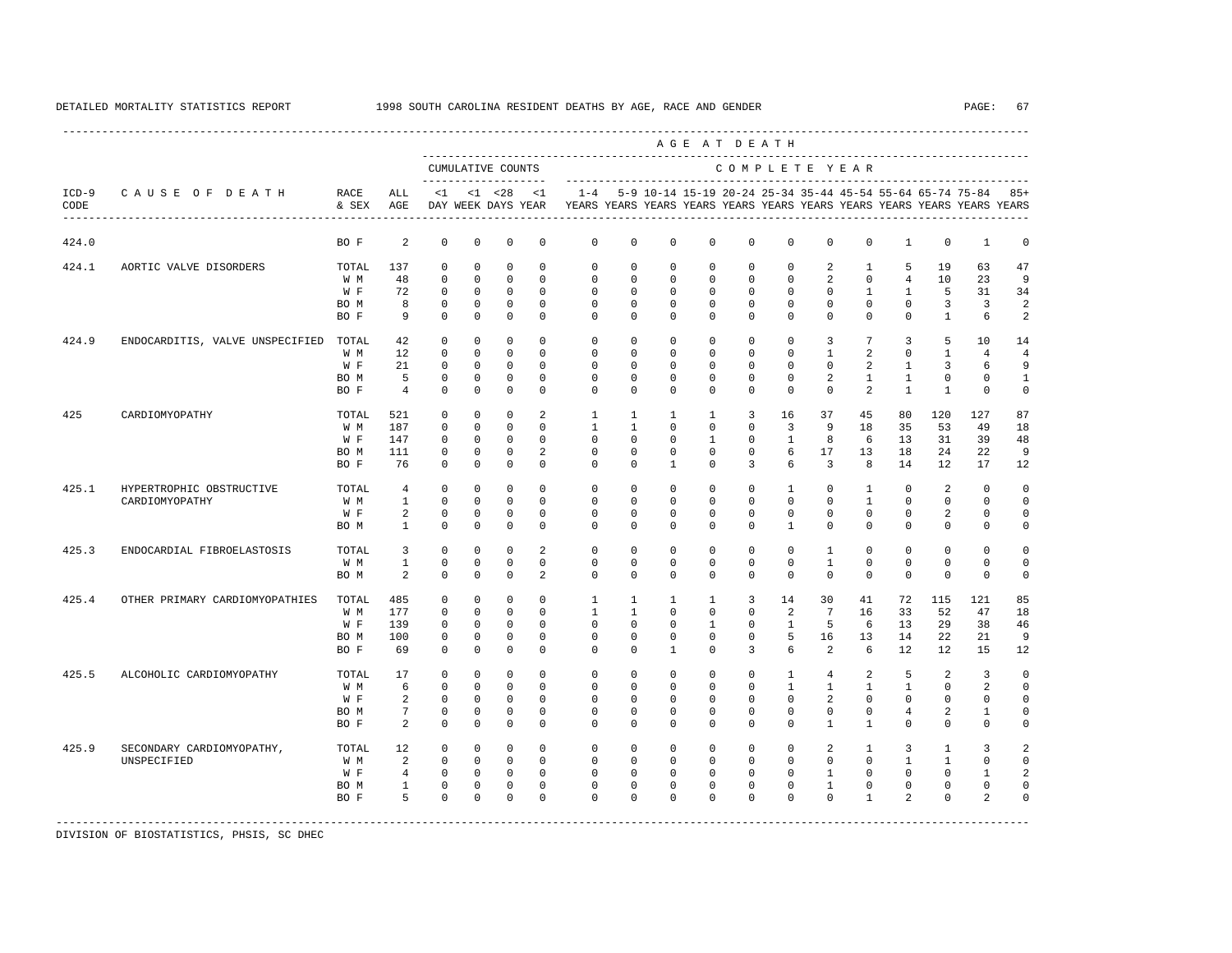|                 |                               |               |                 |                |                |                                    |                |             |                |                |                | AGE AT DEATH  |              |                |                 |                 |                 |                                                                                                                                      |                |
|-----------------|-------------------------------|---------------|-----------------|----------------|----------------|------------------------------------|----------------|-------------|----------------|----------------|----------------|---------------|--------------|----------------|-----------------|-----------------|-----------------|--------------------------------------------------------------------------------------------------------------------------------------|----------------|
|                 |                               |               |                 |                |                | CUMULATIVE COUNTS                  |                |             |                |                |                | COMPLETE YEAR |              |                |                 |                 |                 |                                                                                                                                      |                |
| $ICD-9$<br>CODE | CAUSE OF DEATH                | RACE<br>& SEX | ALL<br>AGE      | $\leq 1$       |                | $< 1$ $< 28$<br>DAY WEEK DAYS YEAR | <1             | $1 - 4$     |                |                |                |               |              |                |                 |                 |                 | 5-9 10-14 15-19 20-24 25-34 35-44 45-54 55-64 65-74 75-84<br>YEARS YEARS YEARS YEARS YEARS YEARS YEARS YEARS YEARS YEARS YEARS YEARS | $85+$          |
| 426             | CONDUCTION DISORDERS          | TOTAL         | 16              | $\Omega$       | $\Omega$       | $\Omega$                           | $\Omega$       | $\mathbf 0$ | $\mathbf 0$    | $\mathbf 0$    | $\mathbf{0}$   | $\mathbf 0$   | $\mathbf 0$  | $\mathbf 0$    | $\mathbf{1}$    | $\mathbf{1}$    | 5               | $\overline{4}$                                                                                                                       | 5              |
|                 |                               | W M           | $\overline{4}$  | $\Omega$       | $\mathbf{0}$   | $\Omega$                           | $\Omega$       | $\Omega$    | $\Omega$       | $\Omega$       | $\Omega$       | $\Omega$      | $\Omega$     | $\Omega$       | $\mathbf{1}$    | $\Omega$        | $\overline{a}$  | $\mathbf{1}$                                                                                                                         | $\Omega$       |
|                 |                               | W F           | $7\phantom{.0}$ | $\Omega$       | $\Omega$       | $\Omega$                           | $\Omega$       | $\Omega$    | $\Omega$       | $\Omega$       | $\Omega$       | $\Omega$      | $\Omega$     | $\Omega$       | $\Omega$        | $\mathbf{1}$    | $\mathbf{1}$    | $\mathbf{1}$                                                                                                                         | 4              |
|                 |                               | BO M          | $\mathbf{1}$    | $\mathbf 0$    | $\mathbf 0$    | $\mathbf{0}$                       | $\mathbf{0}$   | $\mathbf 0$ | $\mathbf 0$    | $\mathbf 0$    | $\mathbf{0}$   | $\mathbf 0$   | $\mathbf 0$  | $\mathbf 0$    | $\mathbf 0$     | $\mathbf 0$     | $\mathbf 0$     | $\mathbf{1}$                                                                                                                         | $\mathbf 0$    |
|                 |                               | BO F          | $\overline{4}$  | $\Omega$       | $\Omega$       | $\Omega$                           | $\Omega$       | $\Omega$    | $\Omega$       | $\Omega$       | $\Omega$       | $\Omega$      | $\Omega$     | $\Omega$       | $\Omega$        | $\Omega$        | 2               | $\mathbf{1}$                                                                                                                         | $\mathbf{1}$   |
| 426.0           | ATRIOVENTRICULAR BLOCK,       | TOTAL         | $7\phantom{.0}$ | $\Omega$       | $\Omega$       | $\Omega$                           | $\Omega$       | $\Omega$    | $\Omega$       | $\Omega$       | $\Omega$       | $\Omega$      | $\Omega$     | $\Omega$       | $\Omega$        | $\Omega$        | $\mathbf{1}$    | $\overline{a}$                                                                                                                       | 4              |
|                 | COMPLETE                      | W M           | 2               | $\Omega$       | $\Omega$       | $\Omega$                           | $\Omega$       | $\Omega$    | $\Omega$       | $\Omega$       | $\Omega$       | $\Omega$      | $\Omega$     | $\Omega$       | $\Omega$        | $\Omega$        | $\mathbf{1}$    | $\overline{1}$                                                                                                                       | $\Omega$       |
|                 |                               | W F           | $\overline{3}$  | $\mathbf 0$    | $\Omega$       | $\mathbf{0}$                       | $\Omega$       | $\Omega$    | $\Omega$       | $\Omega$       | $\Omega$       | $\Omega$      | $\Omega$     | $\Omega$       | $\Omega$        | $\Omega$        | $\Omega$        | $\Omega$                                                                                                                             | 3              |
|                 |                               | BO F          | $\mathcal{L}$   | $\Omega$       | $\Omega$       | $\Omega$                           | $\Omega$       | $\Omega$    | $\Omega$       | $\Omega$       | $\Omega$       | $\Omega$      | $\Omega$     | $\Omega$       | $\Omega$        | $\Omega$        | $\Omega$        | $\mathbf{1}$                                                                                                                         | $\mathbf{1}$   |
| 426.5           | BUNDLE BRANCH BLOCK,          | TOTAL         | $\mathbf{1}$    | 0              | $\mathbf{0}$   | $\mathbf 0$                        | $\mathbf{0}$   | $\mathbf 0$ | $\mathbf 0$    | $\mathbf 0$    | $\mathbf 0$    | $\mathbf 0$   | $\mathbf 0$  | $\mathbf 0$    | $\mathbf 0$     | $\mathbf 0$     | $\mathbf{1}$    | $\mathbf 0$                                                                                                                          | $\mathbf 0$    |
|                 | UNSPECIFIED                   | BO F          | $\mathbf{1}$    | $\mathbf 0$    | $\mathbf{0}$   | $\mathbf 0$                        | $\mathbf{0}$   | $\mathbf 0$ | $\mathbf 0$    | $\mathbf 0$    | $\mathbf{0}$   | $\mathbf 0$   | $\mathbf 0$  | $\mathbf 0$    | $\mathbf{0}$    | $\mathbf 0$     | $\mathbf{1}$    | $\mathbf 0$                                                                                                                          | 0              |
| 426.8           | <b>OTHER</b>                  | TOTAL         | 5               | $\mathbf 0$    | $\mathbf{0}$   | $\mathbf 0$                        | $\mathbf{0}$   | $\mathbf 0$ | $\mathbf 0$    | $\mathbf 0$    | $\mathbf{0}$   | $\mathbf 0$   | $\mathbf 0$  | $\mathbf 0$    | $\mathbf 0$     | $\Omega$        | 3               | $\mathbf{1}$                                                                                                                         | $\overline{1}$ |
|                 |                               | W M           | $\mathbf{1}$    | $\mathbf 0$    | $\mathbf 0$    | $\mathbf 0$                        | $\Omega$       | $\mathbf 0$ | $\mathbf 0$    | $\mathbf 0$    | $\mathbf 0$    | $\mathbf 0$   | $\mathbf 0$  | $\mathbf 0$    | $\mathbf{0}$    | $\Omega$        | $\mathbf{1}$    | $\Omega$                                                                                                                             | $\Omega$       |
|                 |                               | W F           | 2               | $\mathbf 0$    | $\mathbf{0}$   | $\mathbf{0}$                       | $\mathbf{0}$   | $\mathbf 0$ | $\mathbf 0$    | $\mathbf 0$    | $\mathbf{0}$   | $\mathbf 0$   | $\mathbf 0$  | $\mathbf 0$    | $\mathbf 0$     | $\mathbf 0$     | $\mathbf{1}$    | $\mathbf 0$                                                                                                                          | $\mathbf{1}$   |
|                 |                               | BO M          | $\mathbf{1}$    | 0              | $\mathbf{0}$   | $\mathbf{0}$                       | $\mathbf 0$    | $\Omega$    | $\mathbf 0$    | $\mathbf{0}$   | $\mathbf 0$    | $\Omega$      | $\Omega$     | $\Omega$       | $\Omega$        | $\Omega$        | $\Omega$        | $\mathbf{1}$                                                                                                                         | $\Omega$       |
|                 |                               | BO F          | $\mathbf{1}$    | $\Omega$       | $\Omega$       | $\Omega$                           | $\Omega$       | $\Omega$    | $\Omega$       | $\Omega$       | $\Omega$       | $\Omega$      | $\Omega$     | $\Omega$       | $\Omega$        | $\Omega$        | $\mathbf{1}$    | $\Omega$                                                                                                                             | $\Omega$       |
| 426.9           | UNSPECIFIED                   | TOTAL         | 3               | $\mathbf 0$    | $\mathbf{0}$   | $\mathbf{0}$                       | $\Omega$       | $\Omega$    | $\Omega$       | $\Omega$       | $\Omega$       | $\Omega$      | $\Omega$     | $\Omega$       | $\mathbf{1}$    | $\mathbf{1}$    | $\mathbf 0$     | $\overline{1}$                                                                                                                       | $\Omega$       |
|                 |                               | W M           | $\mathbf{1}$    | $\Omega$       | $\Omega$       | $\Omega$                           | $\Omega$       | $\Omega$    | $\Omega$       | $\Omega$       | $\Omega$       | $\Omega$      | $\Omega$     | $\Omega$       | $\mathbf{1}$    | $\Omega$        | $\Omega$        | $\Omega$                                                                                                                             | $\Omega$       |
|                 |                               | W F           | $\overline{a}$  | $\Omega$       | $\mathbf{0}$   | $\Omega$                           | $\mathbf{0}$   | $\Omega$    | $\mathbf 0$    | $\Omega$       | $\mathbf{0}$   | $\Omega$      | $\Omega$     | $\Omega$       | $\Omega$        | $\mathbf{1}$    | $\mathbf 0$     | $\mathbf{1}$                                                                                                                         | $\mathbf 0$    |
| 427             | CARDIAC DYSRHYTHMIAS          | TOTAL         | 807             | $\overline{1}$ | $\overline{3}$ | $\overline{3}$                     | 5              | $\Omega$    | $\overline{4}$ | $\mathbf{1}$   | $\overline{a}$ | $\Omega$      | 9            | 2.1            | 56              | 105             | 167             | 227                                                                                                                                  | 210            |
|                 |                               | W M           | 248             | $\mathbf 0$    | $\mathbf{1}$   | $\mathbf{1}$                       | $\overline{a}$ | $\Omega$    | $\mathbf{1}$   | $\Omega$       | $\mathbf{0}$   | $\Omega$      | 6            | 6              | 17              | 39              | 53              | 79                                                                                                                                   | 45             |
|                 |                               | W F           | 284             | $\mathbf{1}$   | $\mathbf{1}$   | $\mathbf{1}$                       | $\mathbf{1}$   | $\Omega$    | $\mathbf{1}$   | $\Omega$       | $\mathbf{1}$   | $\Omega$      | 2            | $\mathcal{L}$  | 8               | 26              | 46              | 81                                                                                                                                   | 116            |
|                 |                               | BO M          | 145             | $\mathbf 0$    | $\mathbf{0}$   | $\mathbf{0}$                       | $\Omega$       | $\Omega$    | $\overline{a}$ | $\overline{1}$ | $\mathbf{1}$   | $\Omega$      | $\mathbf{1}$ | 12.            | 24              | 25              | 35              | 31                                                                                                                                   | 13             |
|                 |                               | BO F          | 130             | $\Omega$       | $\mathbf{1}$   | $\mathbf{1}$                       | $\mathfrak{D}$ | $\Omega$    | $\Omega$       | $\Omega$       | $\Omega$       | $\Omega$      | $\Omega$     | $\overline{1}$ | $7\overline{ }$ | 15              | 33              | 36                                                                                                                                   | 36             |
| 427.0           | PAROXYSMAL SUPRAVENTRICULAR   | TOTAL         | $\mathbf{1}$    | $\mathbf 0$    | $\mathbf{0}$   | $\mathbf{0}$                       | 0              | $\mathbf 0$ | $\mathbf 0$    | $\mathbf 0$    | $\mathbf{0}$   | $\mathbf 0$   | $\mathbf 0$  | $\mathbf 0$    | $\mathbf 0$     | $\mathbf{1}$    | $\mathbf 0$     | $\mathbf 0$                                                                                                                          | $\mathbf 0$    |
|                 | TACHYCARDIA                   | W F           | $\mathbf{1}$    | $\Omega$       | $\mathbf{0}$   | $\Omega$                           | $\mathbf{0}$   | $\mathbf 0$ | $\mathbf 0$    | $\mathbf 0$    | $\mathbf{0}$   | $\mathbf 0$   | $\mathbf 0$  | $\mathbf 0$    | $\mathbf 0$     | $\mathbf{1}$    | $\mathbf 0$     | $\mathbf 0$                                                                                                                          | 0              |
| 427.1           | PAROXYSMAL VENTRICULAR        | TOTAL         | 3               | 0              | $\mathbf{0}$   | $\mathbf 0$                        | 0              | $\mathbf 0$ | $\mathbf 0$    | $\mathbf 0$    | $\mathbf 0$    | $\mathbf 0$   | $\mathbf 0$  | $\mathbf 0$    | $\mathbf 0$     | $\mathbf{1}$    | $\mathbf{1}$    | $\mathbf{1}$                                                                                                                         | $\mathbf 0$    |
|                 | TACHYCARDIA                   | W M           | $\overline{3}$  | $\Omega$       | $\Omega$       | $\Omega$                           | $\Omega$       | $\Omega$    | $\Omega$       | $\Omega$       | $\Omega$       | $\Omega$      | $\Omega$     | $\Omega$       | $\Omega$        | $\mathbf{1}$    | $\mathbf{1}$    | $\overline{1}$                                                                                                                       | $\Omega$       |
| 427.3           | ATRIAL FIBRILLATION & FLUTTER | TOTAL         | 115             | $\mathbf 0$    | $\mathbf 0$    | $\mathbf{0}$                       | $\mathbf{0}$   | $\mathbf 0$ | $\mathbf 0$    | $\mathbf 0$    | $\mathbf{1}$   | $\mathbf 0$   | $\mathbf 0$  | $\Omega$       | 3               | $7\phantom{.0}$ | 20              | 51                                                                                                                                   | 33             |
|                 |                               | W M           | 38              | $\mathbf 0$    | $\circ$        | $\Omega$                           | $\Omega$       | $\mathbf 0$ | $\mathbf 0$    | $\Omega$       | $\mathbf 0$    | $\Omega$      | $\Omega$     | $\Omega$       | $\overline{a}$  | $\overline{4}$  | $\overline{4}$  | 17                                                                                                                                   | 11             |
|                 |                               | W F           | 58              | $\mathbf 0$    | $\circ$        | $\mathbf{0}$                       | $\Omega$       | $\mathbf 0$ | $\mathbf 0$    | $\mathbf 0$    | $\mathbf{1}$   | $\Omega$      | $\mathbf 0$  | $\Omega$       | $\mathbf 0$     | $\overline{a}$  | 10              | 25                                                                                                                                   | 20             |
|                 |                               | BO M          | 5               | $\mathbf 0$    | $\mathbf{0}$   | $\mathbf{0}$                       | $\mathbf 0$    | $\Omega$    | $\mathbf 0$    | $\mathbf{0}$   | $\mathbf 0$    | $\Omega$      | $\Omega$     | $\Omega$       | $\mathbf{1}$    | $\Omega$        | $\mathbf{1}$    | 2                                                                                                                                    | $\mathbf{1}$   |
|                 |                               | BO F          | 14              | $\Omega$       | $\Omega$       | $\Omega$                           | $\Omega$       | $\Omega$    | $\Omega$       | $\Omega$       | $\Omega$       | $\Omega$      | $\Omega$     | $\Omega$       | $\Omega$        | $\mathbf{1}$    | 5               | $7\phantom{.0}$                                                                                                                      | $\overline{1}$ |
| 427.4           | VENTRICULAR FIBRILLATION &    | TOTAL         | 29              | $\mathbf 0$    | $\mathbf{1}$   | $\mathbf{1}$                       | $\mathbf{1}$   | $\Omega$    | $\Omega$       | $\Omega$       | $\Omega$       | $\Omega$      | $\Omega$     | $\Omega$       | 6               | 10              | $7\phantom{.0}$ | $\overline{4}$                                                                                                                       | $\mathbf{1}$   |
|                 | <b>FLUTTER</b>                | W M           | 15              | $\Omega$       | $\mathbf{1}$   | $\mathbf{1}$                       | $\mathbf{1}$   | $\Omega$    | $\Omega$       | $\Omega$       | $\Omega$       | $\Omega$      | $\Omega$     | $\Omega$       | 5               | $\overline{3}$  | $\overline{4}$  | 2                                                                                                                                    | $\Omega$       |
|                 |                               | W F           | $\overline{4}$  | $\mathbf{0}$   | $\circ$        | $\mathbf{0}$                       | $\mathbf 0$    | $\mathbf 0$ | $\mathbf 0$    | $\mathbf 0$    | $\mathbf 0$    | $\mathbf 0$   | $\mathbf 0$  | $\mathbf 0$    | $\mathbf 0$     | 3               | $\mathbf{1}$    | $\mathbf 0$                                                                                                                          | $\mathbf 0$    |
|                 |                               | BO M          | 6               | $\Omega$       | $\Omega$       | $\Omega$                           | $\Omega$       | $\Omega$    | $\Omega$       | $\Omega$       | $\Omega$       | $\Omega$      | $\Omega$     | $\Omega$       | $\mathbf{1}$    | 3               | $\mathbf{1}$    | $\mathbf{1}$                                                                                                                         | $\Omega$       |
|                 |                               |               |                 |                |                |                                    |                |             |                |                |                |               |              |                |                 |                 |                 |                                                                                                                                      |                |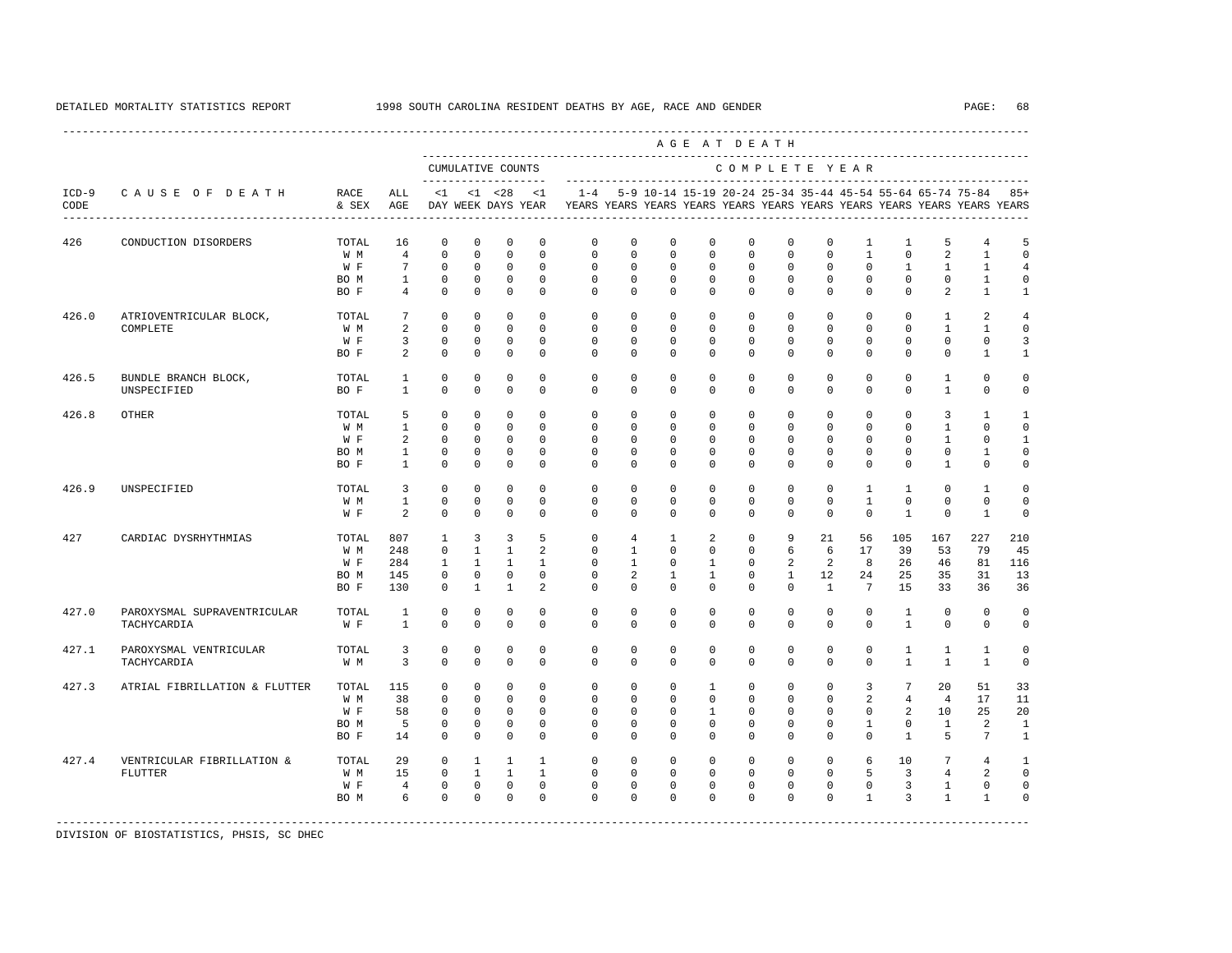|                 |                                |               |                 |              |              |                                    |              |              |              |              | AGE AT DEATH                                              |              |                |                |                |                 |                |                                                                         |                |
|-----------------|--------------------------------|---------------|-----------------|--------------|--------------|------------------------------------|--------------|--------------|--------------|--------------|-----------------------------------------------------------|--------------|----------------|----------------|----------------|-----------------|----------------|-------------------------------------------------------------------------|----------------|
|                 |                                |               |                 |              |              | CUMULATIVE COUNTS                  |              |              |              |              |                                                           |              | COMPLETE YEAR  |                |                |                 |                |                                                                         |                |
| $ICD-9$<br>CODE | CAUSE OF DEATH                 | RACE<br>& SEX | ALL<br>AGE      | <1           |              | $< 1$ $< 28$<br>DAY WEEK DAYS YEAR | <1           | $1 - 4$      |              |              | 5-9 10-14 15-19 20-24 25-34 35-44 45-54 55-64 65-74 75-84 |              |                |                |                |                 |                | YEARS YEARS YEARS YEARS YEARS YEARS YEARS YEARS YEARS YEARS YEARS YEARS | $85+$          |
| 427.4           |                                | BO F          | 4               | $\mathbf 0$  | $\mathbb O$  | $\mathbf 0$                        | $\mathbf 0$  | $\mathbf 0$  | $\mathbf 0$  | 0            | 0                                                         | 0            | $\mathbf 0$    | $^{\circ}$     | $\mathbf 0$    | $\mathbf{1}$    | $\mathbf{1}$   | $\mathbf{1}$                                                            | $\mathbf{1}$   |
| 427.5           | CARDIAC ARREST                 | TOTAL         | 484             | $\mathbf 0$  | $\mathbf{0}$ | $\mathbf{0}$                       | $\mathbf{1}$ | $\Omega$     | 3            | $\mathbf{1}$ | $\mathbf 0$                                               | $\mathbf 0$  | 3              | 17             | 36             | 60              | 106            | 127                                                                     | 130            |
|                 |                                | W M           | 135             | $\mathbf 0$  | $\mathbf{0}$ | $\mathbf{0}$                       | $\Omega$     | $\mathbf 0$  | $\mathbf{1}$ | $\mathbf 0$  | $\mathbf{0}$                                              | 0            | 2              | $\overline{4}$ | 6              | 21              | 31             | 45                                                                      | 25             |
|                 |                                | W F           | 160             | $\mathbf 0$  | $\mathbf 0$  | $\mathbf{0}$                       | $\Omega$     | $\mathbf 0$  | $\mathbf{1}$ | $\mathbf 0$  | $\mathbf 0$                                               | $\mathbf 0$  | $\mathbf 0$    | $\mathbf{1}$   | 6              | 15              | 25             | 38                                                                      | 74             |
|                 |                                | BO M          | 101             | $\mathbf{0}$ | $\mathbf 0$  | $\mathbf{0}$                       | $\mathbf 0$  | $\mathbf 0$  | $\mathbf{1}$ | $\mathbf{1}$ | $\mathbf{0}$                                              | $\mathbf 0$  | $\mathbf{1}$   | 11             | 18             | 16              | 28             | 21                                                                      | $\overline{4}$ |
|                 |                                | BO F          | 88              | $\Omega$     | $\Omega$     | $\mathbf{0}$                       | $\mathbf{1}$ | $\Omega$     | $\Omega$     | $\Omega$     | $\mathbf{0}$                                              | $\mathbf 0$  | $\Omega$       | $\mathbf{1}$   | 6              | 8               | 22             | 23                                                                      | 27             |
| 427.8           | <b>OTHER</b>                   | TOTAL         | 20              | $\mathbf{1}$ | $\mathbf{1}$ | $\mathbf{1}$                       | $\mathbf{1}$ | $\Omega$     | $\mathbf 0$  | $\Omega$     | $\Omega$                                                  | $\mathbf 0$  | $\mathbf 0$    | $\Omega$       | $\Omega$       | $\Omega$        | $\overline{4}$ | 6                                                                       | 9              |
|                 |                                | W M           | $\overline{3}$  | $\Omega$     | $\Omega$     | $\Omega$                           | $\Omega$     | $\Omega$     | $\Omega$     | $\Omega$     | $\Omega$                                                  | $\Omega$     | $\Omega$       | $\Omega$       | $\Omega$       | $\Omega$        | $\mathbf{1}$   | 2                                                                       | $\Omega$       |
|                 |                                | W F           | 10              | 1            | 1            | 1                                  | $\mathbf{1}$ | $^{\circ}$   | 0            | $\mathbf 0$  | $\Omega$                                                  | $\mathbf{0}$ | 0              | 0              | $\mathbf 0$    | $\mathbf{0}$    | $\mathbf{1}$   | 3                                                                       | 5              |
|                 |                                | BO M          | $\overline{4}$  | 0            | 0            | $\mathbb O$                        | $\mathbf 0$  | $\mathbf 0$  | $\mathbf 0$  | 0            | 0                                                         | 0            | $\mathbf 0$    | 0              | $\mathbf 0$    | 0               | 2              | 1                                                                       | $\mathbf{1}$   |
|                 |                                | BO F          | 3               | $\mathbf 0$  | $\mathbf{0}$ | $\mathbf{0}$                       | $\mathbf 0$  | $^{\circ}$   | 0            | $\mathbf{0}$ | $\mathbf{0}$                                              | $\mathbf{0}$ | $\mathbf 0$    | 0              | $\mathbf 0$    | 0               | $\mathbf 0$    | $\mathbf 0$                                                             | 3              |
| 427.9           | UNSPECIFIED                    | TOTAL         | 155             | 0            | $\mathbf{1}$ | 1                                  | 2            | $^{\circ}$   | $\mathbf{1}$ | $\mathbf{0}$ | $\mathbf{1}$                                              | $\circ$      | 6              | 4              | 11             | 26              | 29             | 38                                                                      | 37             |
|                 |                                | W M           | 54              | $\mathbf 0$  | $\mathbf{0}$ | $\mathbf{0}$                       | $\mathbf{1}$ | $^{\circ}$   | $\mathbf 0$  | $\mathbf{0}$ | $\mathbf{0}$                                              | $\mathbf 0$  | $\overline{4}$ | 2              | $\overline{4}$ | 10              | 12             | 12                                                                      | 9              |
|                 |                                | W F           | 51              | $\mathbf 0$  | $\mathbf 0$  | $\mathbf{0}$                       | $\mathbf 0$  | $^{\circ}$   | $^{\circ}$   | $\mathbf{0}$ | $\mathbf 0$                                               | $\mathbf 0$  | 2              | 1              | 2              | 5               | 9              | 15                                                                      | 17             |
|                 |                                | BO M          | 29              | 0            | $\mathbf{0}$ | $\mathbb O$                        | $\mathbf 0$  | $\mathbf 0$  | 1            | $\mathbf 0$  | 1                                                         | $\mathbf 0$  | $\mathbf 0$    | $\mathbf{1}$   | $\overline{4}$ | 6               | 3              | 6                                                                       | 7              |
|                 |                                | BO F          | 21              | $\mathbf 0$  | $\mathbf{1}$ | $\mathbf{1}$                       | $\mathbf{1}$ | $\Omega$     | $\Omega$     | $\Omega$     | $\Omega$                                                  | $\mathbf 0$  | $\mathbf 0$    | $\Omega$       | $\mathbf{1}$   | 5               | 5              | 5                                                                       | $\overline{4}$ |
| 428             | HEART FAILURE                  | TOTAL         | 833             | $\mathbf 0$  | $\mathbf{0}$ | $\mathbf 0$                        | $\mathbf 0$  | 1            | $\mathbf 0$  | $\mathbf 0$  | $\mathbf{0}$                                              | 2            | 3              | 11             | 25             | 64              | 135            | 265                                                                     | 327            |
|                 |                                | W M           | 230             | $\mathbf 0$  | $\Omega$     | $\Omega$                           | $\Omega$     | $\Omega$     | $\Omega$     | $\Omega$     | $\Omega$                                                  | $\mathbf{1}$ | $\mathbf{1}$   | $\overline{2}$ | 10             | 23              | 59             | 85                                                                      | 49             |
|                 |                                | W F           | 387             | $\mathbf 0$  | $\mathbf{0}$ | $\mathbf{0}$                       | $\Omega$     | $\mathbf 0$  | $\mathbf 0$  | $\mathbf 0$  | $\mathbf 0$                                               | 0            | $\mathbf{1}$   | $\mathbf 0$    | 1              | 16              | 37             | 119                                                                     | 213            |
|                 |                                | BO M          | 95              | $\Omega$     | $\mathbf{0}$ | $\mathbf{0}$                       | $\Omega$     | $\mathbf{1}$ | $\mathbf 0$  | $\mathbf 0$  | $\mathbf 0$                                               | 1            | $\mathbf{1}$   | 7              | 9              | 8               | 18             | 27                                                                      | 23             |
|                 |                                | BO F          | 121             | $\Omega$     | $\Omega$     | $\Omega$                           | $\Omega$     | $\Omega$     | $\Omega$     | $\Omega$     | $\Omega$                                                  | $\Omega$     | $\Omega$       | $\overline{2}$ | 5              | 17              | 21             | 34                                                                      | 42             |
| 428.0           | CONGESTIVE HEART FAILURE       | TOTAL         | 791             | $\mathbf 0$  | $\mathbf 0$  | $\mathbf{0}$                       | $\Omega$     | $\mathbf{1}$ | $\mathbf 0$  | $\mathbf 0$  | $\mathbf{0}$                                              | $\mathbf 0$  | $\overline{3}$ | 8              | 23             | 58              | 127            | 256                                                                     | 315            |
|                 |                                | W M           | 214             | $\mathbf 0$  | $\Omega$     | $\mathbf 0$                        | $\Omega$     | $\mathbf 0$  | $\mathbf 0$  | $\mathbf 0$  | $\mathbf 0$                                               | $\mathbf 0$  | $\mathbf{1}$   | $\mathbf{1}$   | 9              | 20              | 54             | 83                                                                      | 46             |
|                 |                                | W F           | 374             | $\mathbf 0$  | $\Omega$     | $\mathbf{0}$                       | $\Omega$     | $\mathbf 0$  | $\mathbf 0$  | $\mathbf{0}$ | $\mathbf 0$                                               | $\mathbf 0$  | $\mathbf{1}$   | $\mathbf 0$    | $\mathbf{1}$   | 14              | 36             | 116                                                                     | 206            |
|                 |                                | BO M          | 88              | 0            | $\mathbf 0$  | 0                                  | $\mathbf 0$  | 1            | $\mathbf 0$  | 0            | $\mathbf 0$                                               | 0            | $\mathbf{1}$   | 5              | 9              | 8               | 16             | 26                                                                      | 22             |
|                 |                                | BO F          | 115             | 0            | 0            | $\mathbf 0$                        | $\mathbf 0$  | 0            | $^{\circ}$   | $\mathbf{0}$ | 0                                                         | 0            | 0              | 2              | 4              | 16              | 21             | 31                                                                      | 41             |
| 428.1           |                                | TOTAL         | $\mathbf{1}$    | $\mathbf 0$  | $\mathbf{0}$ | $\mathbf{0}$                       | $\Omega$     | $\mathbf 0$  | $\mathbf 0$  | $\mathbf 0$  | $\mathbf 0$                                               | $\mathbf 0$  | $^{\circ}$     | $\mathbf 0$    | $\mathbf 0$    | $\mathbf{1}$    | $\mathbf 0$    | $\mathbf 0$                                                             | 0              |
|                 | LEFT HEART FAILURE             | BO F          | $\mathbf{1}$    | $\mathbf 0$  | $\mathbf{0}$ | $\mathbf 0$                        | $\Omega$     | $\mathbf 0$  | $\mathbf 0$  | $\mathbf 0$  | 0                                                         | $\mathbf 0$  | $\mathbf 0$    | $\mathbf 0$    | 0              | $\mathbf{1}$    | 0              | $\mathsf 0$                                                             | 0              |
| 428.9           | UNSPECIFIED                    | TOTAL         | 41              | $\mathbf 0$  | $\mathbf{0}$ | $\mathbf{0}$                       | $\Omega$     | $\mathbf 0$  | $\mathbf 0$  | $\mathbf 0$  | $\mathbf 0$                                               | 2            | $^{\circ}$     | 3              | 2              | 5               | 8              | 9                                                                       | 12             |
|                 |                                |               |                 |              | $\mathbf{0}$ | $\mathbf{0}$                       | $\Omega$     | $\mathbf 0$  | $\mathbf 0$  | $\mathbf 0$  | $\mathbf{0}$                                              |              | $\mathbf 0$    | $\mathbf{1}$   | $\mathbf{1}$   |                 |                | 2                                                                       |                |
|                 |                                | W M           | 16              | $\mathsf 0$  |              |                                    |              |              |              |              |                                                           | $\mathbf{1}$ |                |                |                | 3               | 5              |                                                                         | 3              |
|                 |                                | W F           | 13              | $\mathbf 0$  | $\mathbf 0$  | $\mathbf{0}$                       | $\Omega$     | $^{\circ}$   | $^{\circ}$   | $\mathbf{0}$ | $\mathbf 0$                                               | $\mathbf 0$  | $\mathbf 0$    | $\mathbf 0$    | $\mathbf 0$    | 2               | $\mathbf{1}$   | 3                                                                       | 7              |
|                 |                                | BO M          | $7\phantom{.0}$ | $\mathbf 0$  | $\mathbf 0$  | $\mathbf{0}$                       | $\mathbf 0$  | $\mathbf 0$  | $\mathbf 0$  | $\mathbf 0$  | $\mathbf 0$                                               | $\mathbf{1}$ | $\mathbf 0$    | 2              | $\mathbf 0$    | $\mathbf 0$     | 2              | 1                                                                       | 1              |
|                 |                                | BO F          | 5               | $\Omega$     | $\mathbf{0}$ | $\mathbf{0}$                       | $\Omega$     | $\Omega$     | $\mathbf 0$  | $\mathbf 0$  | $\mathbf 0$                                               | $\mathbf 0$  | $\mathbf 0$    | $\mathbf 0$    | $\mathbf{1}$   | $\mathbf 0$     | $\mathbf 0$    | 3                                                                       | $\mathbf{1}$   |
| 429             | ILL-DEFINED DESCRIPTIONS &     | TOTAL         | 715             | $\mathbf 0$  | $\mathbf 0$  | $\mathbf{0}$                       | 2            | $\mathbf{1}$ | $\mathbf 0$  | $\mathbf 0$  | $\mathbf{1}$                                              | $\mathbf{1}$ | 9              | 28             | 42             | 69              | 122            | 196                                                                     | 244            |
|                 | COMPLICATIONS OF HEART DISEASE | W M           | 235             | $\mathbf 0$  | $\mathbf{0}$ | $\mathbf{0}$                       | $\mathbf 0$  | $\mathbf 0$  | $\mathbf 0$  | $\mathbf 0$  | $\mathbf{0}$                                              | $\mathbf{1}$ | 8              | 11             | 15             | 34              | 53             | 64                                                                      | 49             |
|                 |                                | W F           | 299             | $\mathbf 0$  | $\mathbf 0$  | $\mathbf{0}$                       | $\Omega$     | $\mathbf 0$  | $\mathbf 0$  | $\mathbf 0$  | $\Omega$                                                  | $\mathbf 0$  | $\mathbf 0$    | $\overline{4}$ | 7              | 15              | 34             | 89                                                                      | 150            |
|                 |                                | BO M          | 80              | $\mathbf 0$  | $\mathbf 0$  | $\mathbf{0}$                       | 2            | $\mathbf 0$  | $\mathbf 0$  | $\mathbf 0$  | $\mathbf{0}$                                              | $\mathbf 0$  | $\mathbf{1}$   | 8              | 12             | 13              | 17             | 14                                                                      | 13             |
|                 |                                | BO F          | 101             | $\Omega$     | $\Omega$     | $\Omega$                           | $\Omega$     | $\mathbf{1}$ | $\Omega$     | $\Omega$     | $\mathbf{1}$                                              | $\Omega$     | $\Omega$       | 5              | 8              | $7\overline{ }$ | 18             | 29                                                                      | 32             |
|                 |                                |               |                 |              |              |                                    |              |              |              |              |                                                           |              |                |                |                |                 |                |                                                                         |                |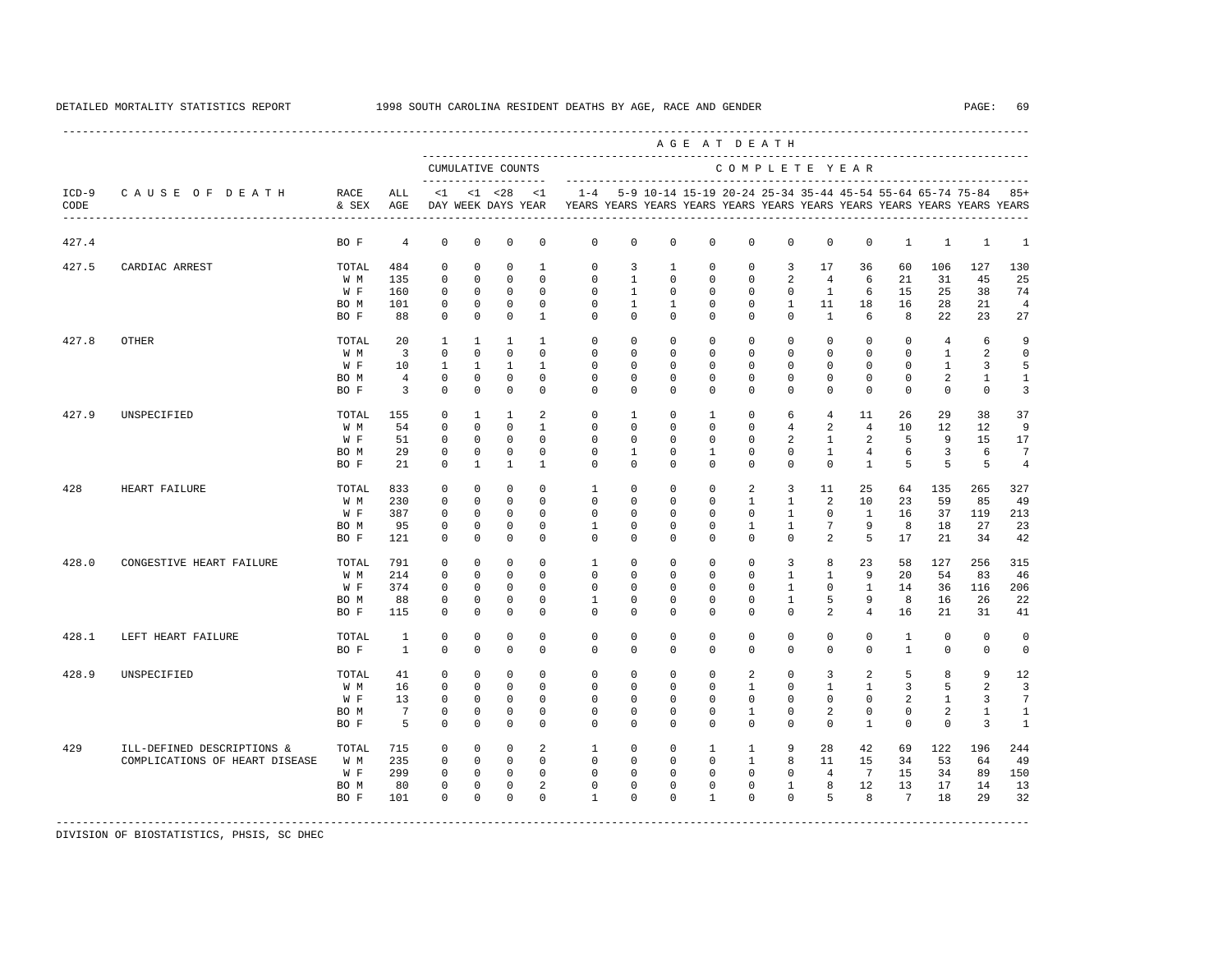----------------------------------------------------------------------------------------------------------------------------------------------------

 A G E A T D E A T H --------------------------------------------------------------------------------------------- CUMULATIVE COUNTS C O M P L E T E Y E A R ------------------- ----------------------------------------------------------------------- ICD-9 C A U S E O F D E A T H RACE ALL <1 <1 <28 <1 1-4 5-9 10-14 15-19 20-24 25-34 35-44 45-54 55-64 65-74 75-84 85+ CODE & SEX AGE DAY WEEK DAYS YEAR YEARS YEARS YEARS YEARS YEARS YEARS YEARS YEARS YEARS YEARS YEARS YEARS ---------------------------------------------------------------------------------------------------------------------------------------------------- 429.0 MYOCARDITIS, UNSPECIFIED TOTAL 12 0 0 0 1 1 0 0 1 0 0 3 1 1 0 1 3<br>W M 3 0 0 0 0 0 0 0 0 0 0 0 2 0 0 0 0 1 W M 3 0 0 0 0 0 0 0 0 0 0 2 0 0 0 0 1 W F 3 0 0 0 0 0 0 0 0 0 0 0 0 1 1 0 0 1 BOM 3 0 0 0 1 0 0 0 0 0 0 0 0 0 0 0 1 1 BOF 3 0 0 0 0 1 0 0 1 1 0 0 1 0 0 0 0 0 429.1 MYOCARDIAL DEGENERATION TOTAL 5 0 0 0 0 0 0 0 0 0 0 0 2 0 2 0 1 W M 2 0 0 0 0 0 0 0 0 0 0 0 0 1 0 1 0 0 W F 1 0 0 0 0 0 0 0 0 0 0 0 0 0 0 0 1 BOM 2 0 0 0 0 0 0 0 0 0 0 0 1 0 1 0 0 429.2 CARDIOVASCULAR DISEASE, TOTAL 571 0 0 0 0 0 0 0 0 1 2 16 15 51 92 175 219 UNSPECIFIED W M 188 0 0 0 0 0 0 0 0 1 2 6 8 26 43 57 45 W F 259 0 0 0 0 0 0 0 0 0 0 0 3 3 12 27 81 133 BO M 48 0 0 0 0 0 0 0 0 0 0 5 1 8 11 12 11 BO F 76 0 0 0 0 0 0 0 0 0 0 2 3 5 11 25 30 429.3 CARDIOMEGALY TOTAL 53 0 0 0 0 0 0 0 0 0 7 9 16 7 8 4 2 W M 18 0 0 0 0 0 0 0 0 0 6 3 3 2 3 1 0 W F 11 0 0 0 0 0 0 0 0 0 0 0 1 2 1 3 3 1 BO M 18 0 0 0 0 0 0 0 0 0 1 3 10 3 1 0 0 BO F 6 0 0 0 0 0 0 0 0 0 0 2 1 1 1 0 1 429.5 RUPTURE OF CHORDAE TENDINAE TOTAL 1 0 0 0 0 0 0 0 0 0 0 0 0 1 0 0 0 BO F 1 0 0 0 0 0 0 0 0 0 0 0 0 1 0 0 0 429.8 OTHER TOTAL 5 0 0 0 1 0 0 0 0 0 0 0 1 1 0 1 1 W M 2 0 0 0 0 0 0 0 0 0 0 0 0 0 0 0 1 W F 2 0 0 0 0 0 0 0 0 0 0 0 0 0 1 0 1 0 BO M 1 0 0 0 1 0 0 0 0 0 0 0 0 0 0 0 0 429.9 UNSPECIFIED TOTAL 68 0 0 0 0 0 0 0 0 0 0 0 7 8 20 15 18 W M 22 0 0 0 0 0 0 0 0 0 0 0 2 6 6 6 2 W F 23 0 0 0 0 0 0 0 0 0 0 0 1 0 4 4 14 BOM 8 0 0 0 0 0 0 0 0 0 0 0 0 0 0 2 4 1 1<br>BOF 15 0 0 0 0 0 0 0 0 0 0 0 0 0 4 0 6 4 1 BO F 15 0 0 0 0 0 0 0 0 0 0 0 4 0 6 4 1 430-438 CEREBROVASCULAR DISEASE TOTAL 2904 1 2 3 6 0 2 0 0 0 17 64 153 223 527 980 932 W M 740 0 1 1 1 0 0 0 0 0 6 14 44 63 180 271 161 W F 1216 0 0 0 0 0 0 0 0 0 2 10 21 48 160 419 556 BO M 407 1 1 1 3 0 1 0 0 0 5 26 54 62 86 122 48 BO F 541 0 0 1 2 0 1 0 0 0 4 14 34 50 101 168 167 430 SUBARACHNOID HAEMORRHAGE TOTAL 124 0 0 0 0 0 0 0 0 0 8 20 25 15 31 13 12 W M 41 0 0 0 0 0 0 0 0 0 5 8 11 6 8 1 2 W F 47 0 0 0 0 0 0 0 0 0 0 1 6 8 6 13 6 7 -----------------------------------------------------------------------------------------------------------------------------------------------------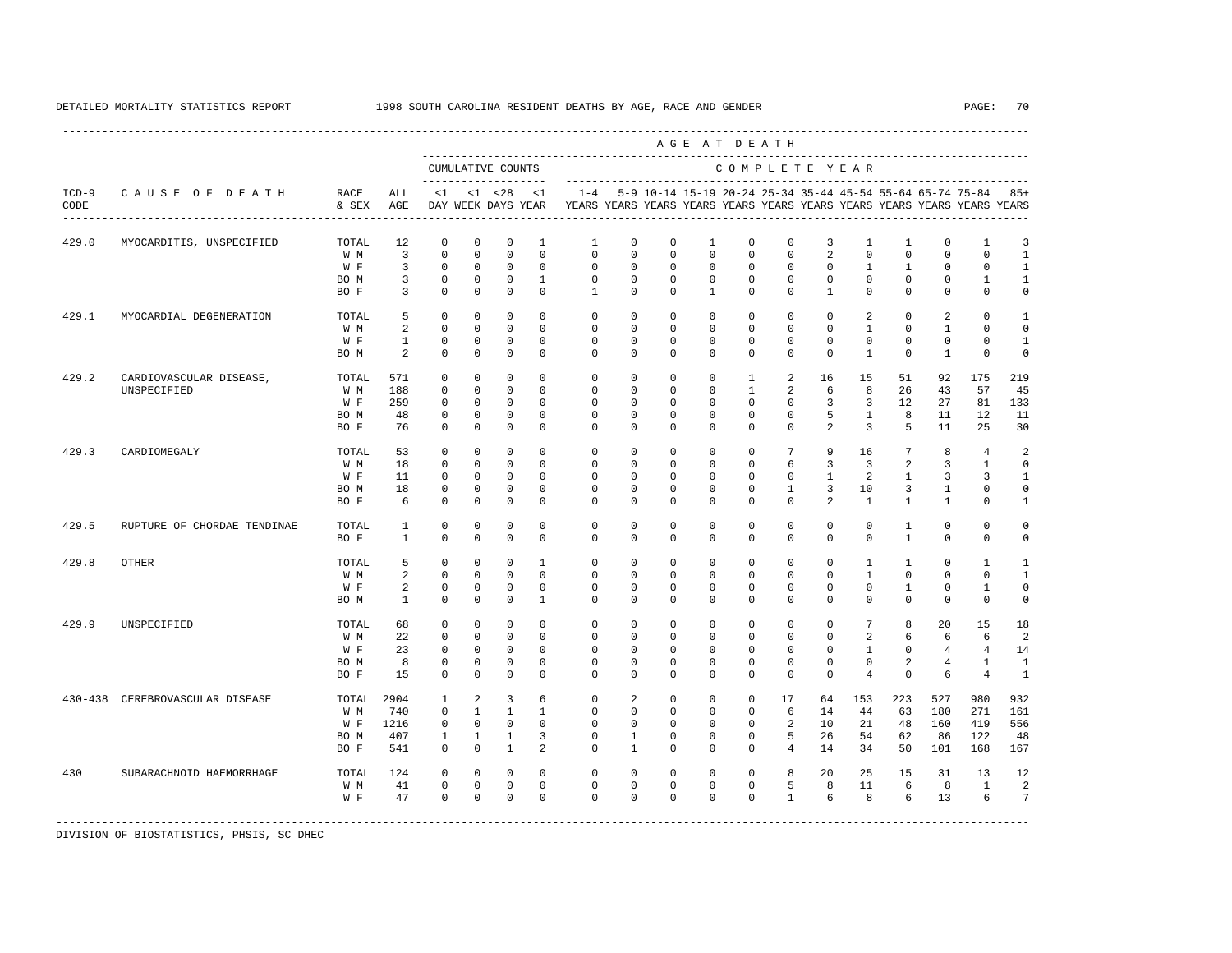|                 |                                                    |                                     |                                                   |                                                                |                                                                 |                                                                  |                                                                       |                                                                |                                                                |                                                                | AGE AT DEATH                                                   |                                                                |                                                                |                                                                     |                                                                     |                                                                       |                                                      |                                                                                                                                          |                                                          |
|-----------------|----------------------------------------------------|-------------------------------------|---------------------------------------------------|----------------------------------------------------------------|-----------------------------------------------------------------|------------------------------------------------------------------|-----------------------------------------------------------------------|----------------------------------------------------------------|----------------------------------------------------------------|----------------------------------------------------------------|----------------------------------------------------------------|----------------------------------------------------------------|----------------------------------------------------------------|---------------------------------------------------------------------|---------------------------------------------------------------------|-----------------------------------------------------------------------|------------------------------------------------------|------------------------------------------------------------------------------------------------------------------------------------------|----------------------------------------------------------|
|                 |                                                    |                                     |                                                   |                                                                |                                                                 | CUMULATIVE COUNTS<br>--------------------                        |                                                                       |                                                                |                                                                |                                                                |                                                                | COMPLETE YEAR                                                  |                                                                |                                                                     |                                                                     |                                                                       |                                                      |                                                                                                                                          |                                                          |
| $ICD-9$<br>CODE | CAUSE OF DEATH<br>-------------------------------- | RACE<br>& SEX                       | ALL<br>AGE                                        | <1                                                             |                                                                 | $< 1$ $< 2.8$<br>DAY WEEK DAYS YEAR                              | <1                                                                    | $1 - 4$                                                        |                                                                |                                                                |                                                                |                                                                |                                                                |                                                                     |                                                                     |                                                                       |                                                      | 5-9 10-14 15-19 20-24 25-34 35-44 45-54 55-64 65-74 75-84 85+<br>YEARS YEARS YEARS YEARS YEARS YEARS YEARS YEARS YEARS YEARS YEARS YEARS |                                                          |
| 430             |                                                    | BO M<br>BO F                        | 12<br>2.4                                         | $\mathbf 0$<br>$\Omega$                                        | 0<br>$\Omega$                                                   | $\mathbf 0$<br>$\Omega$                                          | 0<br>$\Omega$                                                         | $\mathbf 0$<br>$\Omega$                                        | $\mathbf 0$<br>$\Omega$                                        | $\mathsf 0$<br>$\Omega$                                        | $\mathbf 0$<br>$\Omega$                                        | $\mathbf 0$<br>$\Omega$                                        | 1<br>$\mathbf{1}$                                              | 1<br>5                                                              | 3<br>3                                                              | $\mathsf 0$<br>3                                                      | 5<br>5                                               | $\mathbf{1}$<br>5                                                                                                                        | 1<br>$\overline{a}$                                      |
| 431             | INTRACEREBRAL HAEMORRHAGE                          | TOTAL<br>W M<br>W F<br>BO M<br>BO F | 347<br>103<br>128<br>59<br>57                     | $\Omega$<br>$\Omega$<br>$\mathbf 0$<br>$\Omega$<br>$\Omega$    | $\Omega$<br>$\Omega$<br>$\mathbf 0$<br>$\Omega$<br>$\Omega$     | $\Omega$<br>$\Omega$<br>$\mathbf{0}$<br>$\Omega$<br>$\Omega$     | $\mathbf{1}$<br>$\Omega$<br>$\mathbf 0$<br>$\Omega$<br>$\overline{1}$ | $\Omega$<br>$\Omega$<br>$\mathbf 0$<br>$\Omega$<br>$\Omega$    | $\Omega$<br>$\Omega$<br>$\mathbf 0$<br>$\Omega$<br>$\Omega$    | $\Omega$<br>$\Omega$<br>$\mathbf 0$<br>$\Omega$<br>$\Omega$    | $\Omega$<br>$\Omega$<br>$\mathbf 0$<br>$\Omega$<br>$\Omega$    | $\Omega$<br>$\Omega$<br>$\mathbf 0$<br>$\Omega$<br>$\Omega$    | 2<br>$\Omega$<br>$\mathbf 0$<br>$\Omega$<br>2                  | 22<br>$\overline{3}$<br>$\mathbf{1}$<br>13<br>-5                    | 37<br>9<br>6<br>13<br>9                                             | 49<br>13<br>8<br>15<br>13                                             | 76<br>34<br>29<br>9<br>$\overline{4}$                | 109<br>38<br>52<br>9<br>10                                                                                                               | 51<br>6<br>32<br>$\Omega$<br>13                          |
| 432             | OTHER & UNSPECIFIED<br>INTRACRANIAL HAEMORRHAGE    | TOTAL<br>W M<br>W F<br>BO M<br>BO F | 117<br>38<br>28<br>26<br>25                       | $\Omega$<br>$\Omega$<br>$\Omega$<br>$\mathbf 0$<br>$\Omega$    | $\Omega$<br>$\mathbf 0$<br>$\Omega$<br>$\Omega$<br>$\mathbf 0$  | $\Omega$<br>$\Omega$<br>$\Omega$<br>$\mathbf{0}$<br>$\mathbf{0}$ | $\Omega$<br>$\Omega$<br>$\Omega$<br>$\Omega$<br>$\Omega$              | $\Omega$<br>$\Omega$<br>$\Omega$<br>$\Omega$<br>$\Omega$       | $\Omega$<br>$\Omega$<br>$\Omega$<br>$\Omega$<br>$\Omega$       | $\Omega$<br>$\Omega$<br>$\Omega$<br>$\Omega$<br>$\Omega$       | $\Omega$<br>$\Omega$<br>$\Omega$<br>$\Omega$<br>$\Omega$       | $\Omega$<br>$\Omega$<br>$\Omega$<br>$\Omega$<br>$\Omega$       | $\Omega$<br>$\Omega$<br>$\Omega$<br>$\Omega$<br>$\Omega$       | 10<br>2<br>$\Omega$<br>5<br>3                                       | 17<br>$\overline{3}$<br>$\Omega$<br>9<br>5                          | 22<br>5<br>5<br>$7\overline{ }$<br>5                                  | 22<br>11<br>7<br>2<br>2                              | 33<br>11<br>12<br>$\mathbf{1}$<br>9                                                                                                      | 13<br>6<br>$\overline{4}$<br>2<br>1                      |
| 432.1           | SUBDURAL HAEMORRHAGE                               | TOTAL<br>W M<br>W F<br>BO M<br>BO F | 20<br>9<br>8<br>2<br>$\overline{1}$               | $\mathbf 0$<br>$\Omega$<br>$\Omega$<br>$\mathbf 0$<br>$\Omega$ | 0<br>$\Omega$<br>$\Omega$<br>$\mathsf 0$<br>$\Omega$            | $\mathbb O$<br>$\Omega$<br>$\Omega$<br>$\mathbb O$<br>$\Omega$   | $\mathbf 0$<br>$\Omega$<br>$\Omega$<br>$\mathbf 0$<br>$\Omega$        | $\mathbf 0$<br>$\Omega$<br>$\Omega$<br>$\mathbf 0$<br>$\Omega$ | $\mathbf 0$<br>$\Omega$<br>$\Omega$<br>$\mathbf 0$<br>$\Omega$ | $\mathbf 0$<br>$\Omega$<br>$\Omega$<br>$\mathbf 0$<br>$\Omega$ | $\mathbf 0$<br>$\Omega$<br>$\Omega$<br>$\mathbf 0$<br>$\Omega$ | $\mathbf 0$<br>$\Omega$<br>$\Omega$<br>$\mathbf 0$<br>$\Omega$ | $\mathbf 0$<br>$\Omega$<br>$\Omega$<br>$\mathbf 0$<br>$\Omega$ | $\mathbf{1}$<br>$\mathbf{1}$<br>$\Omega$<br>$\mathbf 0$<br>$\Omega$ | $\mathbf{1}$<br>$\Omega$<br>$\Omega$<br>$\mathbf{1}$<br>$\Omega$    | $\mathbf{1}$<br>$\overline{1}$<br>$\Omega$<br>$\mathbf 0$<br>$\Omega$ | $\overline{4}$<br>3<br>$\mathbf{1}$<br>0<br>$\Omega$ | 6<br>$\mathbf{1}$<br>$\overline{4}$<br>$\mathbf 0$<br>$\mathbf{1}$                                                                       | $7\phantom{.0}$<br>3<br>3<br>$\mathbf{1}$<br>$\mathbf 0$ |
| 432.9           | UNSPECIFIED INTRACRANIAL<br>HAEMORRHAGE            | TOTAL<br>W M<br>W F<br>BO M<br>BO F | 97<br>29<br>20<br>24<br>2.4                       | $\Omega$<br>$\Omega$<br>$\mathbf 0$<br>$\mathbf 0$<br>$\Omega$ | $\Omega$<br>$\Omega$<br>$\mathbf 0$<br>$\mathbf 0$<br>$\Omega$  | $\Omega$<br>$\Omega$<br>$\mathbf{0}$<br>$\mathbf{0}$<br>$\Omega$ | $\Omega$<br>$\Omega$<br>$\Omega$<br>$\Omega$<br>$\Omega$              | $\Omega$<br>$\Omega$<br>$\Omega$<br>$\Omega$<br>$\Omega$       | $\Omega$<br>$\Omega$<br>$\Omega$<br>$\Omega$<br>$\Omega$       | $\Omega$<br>$\Omega$<br>$\Omega$<br>$\Omega$<br>$\Omega$       | $\Omega$<br>$\Omega$<br>$\Omega$<br>$\Omega$<br>$\Omega$       | $\Omega$<br>$\Omega$<br>$\Omega$<br>$\Omega$<br>$\Omega$       | $\Omega$<br>$\Omega$<br>$\Omega$<br>$\Omega$<br>$\Omega$       | 9<br>$\mathbf{1}$<br>$\Omega$<br>5<br>3                             | 16<br>3<br>$\Omega$<br>8<br>5                                       | 21<br>$\overline{4}$<br>5<br>7<br>5                                   | 18<br>8<br>6<br>2<br>2                               | 2.7<br>10<br>8<br>$\mathbf{1}$<br>8                                                                                                      | 6<br>3<br>1<br>$\mathbf{1}$<br>$\mathbf{1}$              |
| 433             | OCCLUSION & STENOSIS OF<br>PRECEREBRAL ARTERIES    | TOTAL<br>W M<br>W F<br>BO M<br>BO F | 28<br>14<br>9<br>$\overline{4}$<br>$\overline{1}$ | $\mathbf 0$<br>$\mathbf 0$<br>$\Omega$<br>$\Omega$<br>$\Omega$ | $\mathbf 0$<br>$\mathbf{0}$<br>$\Omega$<br>$\Omega$<br>$\Omega$ | $\mathbf{0}$<br>$\Omega$<br>$\Omega$<br>$\mathbf{0}$<br>$\Omega$ | $\Omega$<br>$\Omega$<br>$\Omega$<br>$\Omega$<br>$\Omega$              | $\Omega$<br>$\Omega$<br>$\Omega$<br>$\Omega$<br>$\Omega$       | $\Omega$<br>$\Omega$<br>$\Omega$<br>$\Omega$<br>$\Omega$       | $\Omega$<br>$\mathbf{0}$<br>$\Omega$<br>$\Omega$<br>$\Omega$   | $\Omega$<br>0<br>$\Omega$<br>$\Omega$<br>$\Omega$              | $\Omega$<br>$\Omega$<br>$\Omega$<br>$\Omega$<br>$\Omega$       | $\Omega$<br>$\Omega$<br>$\Omega$<br>$\Omega$<br>$\Omega$       | $\Omega$<br>$\Omega$<br>$\Omega$<br>$\Omega$<br>$\Omega$            | $\overline{4}$<br>$\mathbf{0}$<br>$\mathbf{1}$<br>2<br>$\mathbf{1}$ | 3<br>3<br>$\Omega$<br>$\Omega$<br>$\Omega$                            | 12<br>6<br>$\overline{4}$<br>2<br>$\mathbf 0$        | 6<br>$\overline{4}$<br>$\overline{a}$<br>$\Omega$<br>$\mathbf 0$                                                                         | 3<br>1<br>$\overline{a}$<br>$\Omega$<br>$\mathbf 0$      |
| 433.0           | BASILAR ARTERY                                     | TOTAL<br>W M<br>W F<br>BO M         | 8<br>3<br>$\overline{4}$<br>$\overline{1}$        | $\mathbf 0$<br>$\mathbf{0}$<br>$\mathbf 0$<br>$\Omega$         | $\mathbf 0$<br>$\mathbf 0$<br>$\Omega$<br>$\Omega$              | $\mathbf{0}$<br>$\Omega$<br>$\mathbf{0}$<br>$\Omega$             | $\Omega$<br>$\Omega$<br>$\Omega$<br>$\Omega$                          | $\Omega$<br>$\Omega$<br>$\Omega$<br>$\Omega$                   | $\Omega$<br>$\Omega$<br>$\Omega$<br>$\Omega$                   | $\Omega$<br>$\mathbf 0$<br>$\Omega$<br>$\Omega$                | $\Omega$<br>$\mathbf 0$<br>$\Omega$<br>$\Omega$                | $\Omega$<br>$\mathbf 0$<br>$\Omega$<br>$\Omega$                | $\Omega$<br>$\Omega$<br>$\Omega$<br>$\Omega$                   | $\Omega$<br>$\Omega$<br>$\Omega$<br>$\Omega$                        | 2<br>$\mathbf{0}$<br>$\overline{1}$<br>$\overline{1}$               | $\mathbf{1}$<br>$\mathbf{1}$<br>$\Omega$<br>$\Omega$                  | 2<br>$\mathbf{1}$<br>$\mathbf{1}$<br>$\Omega$        | 2<br>$\mathbf{1}$<br>$\mathbf{1}$<br>$\Omega$                                                                                            | $\mathbf{1}$<br>$\mathbf 0$<br>1<br>$\Omega$             |
| 433.1           | CAROTID ARTERY                                     | TOTAL<br>W M<br>W F<br>BO M         | 18<br>11<br>$\overline{4}$<br>3                   | $\Omega$<br>$\Omega$<br>$\mathbf{0}$<br>$\Omega$               | $\mathbf 0$<br>$\Omega$<br>$\mathbf{0}$<br>$\Omega$             | $\mathbf{0}$<br>$\Omega$<br>$\mathbf{0}$<br>$\mathbf{0}$         | $\Omega$<br>$\Omega$<br>$\mathbf 0$<br>$\Omega$                       | $\Omega$<br>$\Omega$<br>$\mathbf 0$<br>$\Omega$                | $\Omega$<br>$\Omega$<br>$\mathbf 0$<br>$\Omega$                | $\Omega$<br>$\Omega$<br>$\mathbf 0$<br>$\Omega$                | $\mathbf 0$<br>$\Omega$<br>$\mathbf 0$<br>$\Omega$             | $\Omega$<br>$\Omega$<br>$\mathbf 0$<br>$\Omega$                | $\Omega$<br>$\Omega$<br>$\mathbf 0$<br>$\Omega$                | $\Omega$<br>$\Omega$<br>$\mathbf 0$<br>$\Omega$                     | $\mathbf{1}$<br>$\Omega$<br>$\mathbf 0$<br>1                        | $\overline{a}$<br>$\overline{a}$<br>$\mathbf 0$<br>$\Omega$           | 9<br>5<br>2<br>$\overline{a}$                        | $\overline{4}$<br>3<br>$\mathbf{1}$<br>$\Omega$                                                                                          | $\overline{a}$<br>$\mathbf{1}$<br>1<br>$\Omega$          |
| 433.2           | VERTEBRAL ARTERY                                   | TOTAL<br>BO F                       | $\mathbf{1}$<br>$\overline{1}$                    | $\mathbf{0}$<br>$\Omega$                                       | $\mathbf 0$<br>$\Omega$                                         | $\mathbf 0$<br>$\mathbf{0}$                                      | $\mathbf 0$<br>$\Omega$                                               | $\mathbf 0$<br>$\Omega$                                        | $\mathbf 0$<br>$\Omega$                                        | $\mathbf 0$<br>$\Omega$                                        | 0<br>$\Omega$                                                  | $\mathbf 0$<br>$\Omega$                                        | $\mathbf 0$<br>$\Omega$                                        | $\mathbf 0$<br>$\Omega$                                             | $\mathbf{1}$<br>$\overline{1}$                                      | $\mathbf 0$<br>$\Omega$                                               | $\mathbf 0$<br>$\mathbf 0$                           | $\mathbf 0$<br>$\Omega$                                                                                                                  | $\Omega$<br>$\Omega$                                     |

-----------------------------------------------------------------------------------------------------------------------------------------------------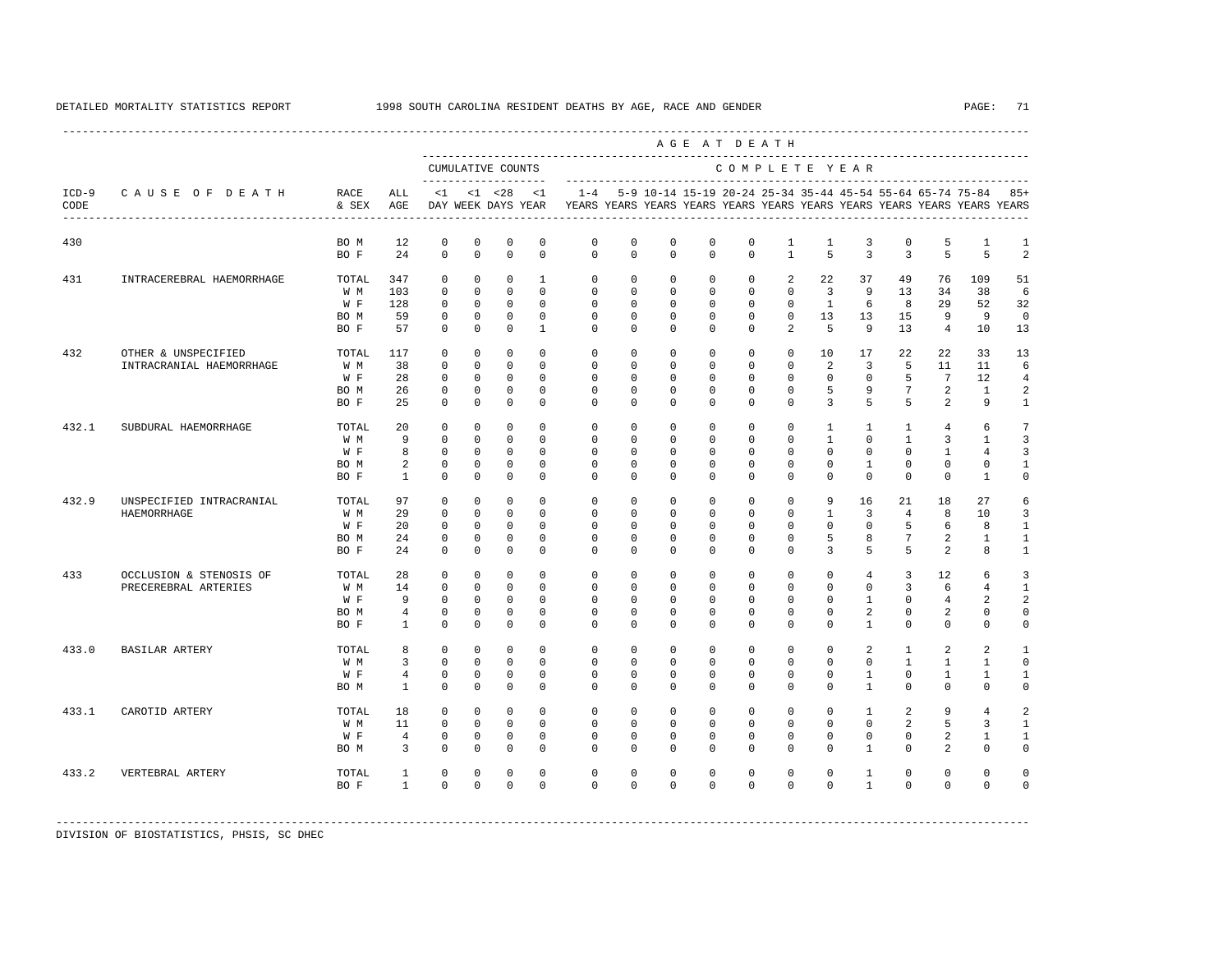|                 |                                                  |                                     |                                        |                                                                         |                                                                        |                                                                                         |                                                                           |                                                                      |                                                                       |                                                                             |                                                                   |                                                                     | AGE AT DEATH                                                           |                                                                        |                                                                               |                                                                 |                                                   |                                                                         |                                                               |
|-----------------|--------------------------------------------------|-------------------------------------|----------------------------------------|-------------------------------------------------------------------------|------------------------------------------------------------------------|-----------------------------------------------------------------------------------------|---------------------------------------------------------------------------|----------------------------------------------------------------------|-----------------------------------------------------------------------|-----------------------------------------------------------------------------|-------------------------------------------------------------------|---------------------------------------------------------------------|------------------------------------------------------------------------|------------------------------------------------------------------------|-------------------------------------------------------------------------------|-----------------------------------------------------------------|---------------------------------------------------|-------------------------------------------------------------------------|---------------------------------------------------------------|
|                 |                                                  |                                     |                                        |                                                                         |                                                                        | CUMULATIVE COUNTS<br>--------                                                           |                                                                           |                                                                      |                                                                       |                                                                             |                                                                   |                                                                     |                                                                        |                                                                        | COMPLETE YEAR                                                                 |                                                                 |                                                   |                                                                         |                                                               |
| $ICD-9$<br>CODE | CAUSE OF DEATH                                   | RACE<br>& SEX                       | ALL<br>AGE                             | $<$ 1                                                                   |                                                                        | $< 1$ $< 28$<br>DAY WEEK DAYS YEAR                                                      | <1                                                                        | $1 - 4$                                                              |                                                                       | 5-9 10-14 15-19 20-24 25-34 35-44 45-54 55-64 65-74 75-84                   |                                                                   |                                                                     |                                                                        |                                                                        |                                                                               |                                                                 |                                                   | YEARS YEARS YEARS YEARS YEARS YEARS YEARS YEARS YEARS YEARS YEARS YEARS | $85+$                                                         |
| 433.3           | MULTIPLE & BILATERAL                             | TOTAL<br>W F                        | $\mathbf{1}$<br>$\mathbf{1}$           | $\mathbf 0$<br>$\mathbf 0$                                              | $\mathbb O$<br>$\mathbf 0$                                             | $\mathbf 0$<br>$\mathbf 0$                                                              | $\mathbb O$<br>$\mathbf 0$                                                | $\mathbf 0$<br>$\Omega$                                              | $\mathbf 0$<br>$\Omega$                                               | $\mathbf 0$<br>$\mathbf{0}$                                                 | $\mathbf 0$<br>$\Omega$                                           | $\mathbf 0$<br>$\mathbf 0$                                          | $\mathbf 0$<br>$\Omega$                                                | $\mathbf 0$<br>$\Omega$                                                | $\mathbf{0}$<br>$\Omega$                                                      | $\mathbf 0$<br>$\mathbf 0$                                      | $\mathbf{1}$<br>$\mathbf{1}$                      | $\mathbf 0$<br>$\Omega$                                                 | $\mathbf 0$<br>$\mathbf 0$                                    |
| 434             | OCCLUSION OF CEREBRAL<br>ARTERIES                | TOTAL<br>W M<br>W F<br>BO M<br>BO F | 222<br>49<br>105<br>30<br>38           | $\mathbf 0$<br>$\mathbf 0$<br>$\mathbf{0}$<br>$\mathbf 0$<br>$\Omega$   | $\mathbf{0}$<br>$\mathbf 0$<br>$\mathbf 0$<br>$\mathbf{0}$<br>$\Omega$ | $\mathbf 0$<br>$\mathbf 0$<br>$\mathbf{0}$<br>$\mathbf 0$<br>$\Omega$                   | $\Omega$<br>$\Omega$<br>$\Omega$<br>$\mathbf{0}$<br>$\Omega$              | $\mathbf 0$<br>$\Omega$<br>$\mathbf 0$<br>$\mathbf 0$<br>$\Omega$    | $\mathbf 0$<br>$\Omega$<br>$\Omega$<br>$\mathbf 0$<br>$\Omega$        | $\mathbf 0$<br>$\mathbf 0$<br>$\mathbf 0$<br>$\mathbf{0}$<br>$\Omega$       | $\mathbf 0$<br>$\Omega$<br>$\mathbf 0$<br>$\mathbf 0$<br>$\Omega$ | $\mathbf 0$<br>$\mathbf 0$<br>$^{\circ}$<br>$\mathbf 0$<br>$\Omega$ | 2<br>$\Omega$<br>$\mathbf{1}$<br>$\mathbf{1}$<br>$\Omega$              | $\mathbf{1}$<br>$\mathbf 0$<br>1<br>$\mathbf 0$<br>$\Omega$            | 10<br>$7\phantom{.0}$<br>$\mathbf 0$<br>$\mathbf{1}$<br>2                     | 14<br>$\overline{3}$<br>5<br>3<br>3                             | 36<br>5<br>10<br>8<br>13                          | 79<br>19<br>41<br>9<br>10                                               | 80<br>15<br>47<br>8<br>10                                     |
| 434.0           | CEREBRAL THROMBOSIS                              | TOTAL<br>W M<br>W F<br>BO M<br>BO F | 81<br>12<br>41<br>15<br>13             | $\mathbf 0$<br>$\mathbf 0$<br>0<br>0<br>$\mathbf{0}$                    | $\mathbf 0$<br>$\mathbf{0}$<br>0<br>$\mathbf 0$<br>$\mathbf 0$         | $\Omega$<br>$\mathbf{0}$<br>$\mathbb O$<br>0<br>$\mathbf 0$                             | $\Omega$<br>$\Omega$<br>$\mathbf 0$<br>$\mathbb O$<br>$\mathbf{0}$        | $\Omega$<br>$\Omega$<br>0<br>$\mathbf 0$<br>$\mathbf 0$              | $\Omega$<br>$\Omega$<br>0<br>$\mathbf 0$<br>$^{\circ}$                | $\Omega$<br>$\mathbf{0}$<br>$\overline{0}$<br>$\overline{0}$<br>$\mathbf 0$ | $\Omega$<br>$\Omega$<br>$\overline{0}$<br>$\mathbf{0}$<br>$\circ$ | $\Omega$<br>$\mathbf 0$<br>0<br>0<br>0                              | $\Omega$<br>0<br>$^{\circ}$<br>$^{\circ}$<br>$^{\circ}$                | $\Omega$<br>$\mathbf 0$<br>$^{\circ}$<br>$^{\circ}$<br>$^{\circ}$      | $\overline{1}$<br>$\mathbf{1}$<br>$\mathbf{0}$<br>$\mathbf{0}$<br>$\mathbf 0$ | 6<br>$\mathbf{1}$<br>1<br>2<br>2                                | 12<br>2<br>3<br>2<br>5                            | 2.8<br>5<br>14<br>6<br>3                                                | 34<br>3<br>23<br>5<br>3                                       |
| 434.1           | CEREBRAL EMBOLISM                                | TOTAL<br>W M<br>W F<br>BO F         | 7<br>5<br>$\mathbf{1}$<br>$\mathbf{1}$ | $\mathbf 0$<br>$\mathbf{0}$<br>$\mathbf 0$<br>$\mathbf 0$               | $\mathbf 0$<br>$\mathbf{0}$<br>$\mathbf 0$<br>$\mathbf{0}$             | $\mathbf 0$<br>$\mathbf{0}$<br>$\mathbf 0$<br>$\mathbf 0$                               | $\mathbf{0}$<br>$\mathbf{0}$<br>$\mathbf 0$<br>$\Omega$                   | $\mathbf 0$<br>$\mathbf 0$<br>$\mathbf 0$<br>$\Omega$                | $\mathbf 0$<br>$\mathbf 0$<br>$\mathbf 0$<br>$\Omega$                 | $\mathbf{0}$<br>$\mathbf{0}$<br>$\mathbf 0$<br>$\Omega$                     | $\mathbf 0$<br>$\mathbf 0$<br>$\mathbf 0$<br>$\Omega$             | $\mathbf 0$<br>$\mathbf 0$<br>0<br>$\Omega$                         | $\mathbf 0$<br>$^{\circ}$<br>0<br>$\Omega$                             | $\mathbf 0$<br>$\mathbf 0$<br>0<br>$\Omega$                            | 1<br>$\mathbf{1}$<br>$\mathbf 0$<br>$\Omega$                                  | $\mathbf{0}$<br>$\mathbf 0$<br>$\mathbf 0$<br>$\Omega$          | $\mathbf 0$<br>0<br>0<br>$\Omega$                 | 4<br>3<br>1<br>$\Omega$                                                 | $\mathfrak{D}$<br>$\mathbf{1}$<br>$\mathbf 0$<br>$\mathbf{1}$ |
| 434.9           | UNSPECIFIED                                      | TOTAL<br>W M<br>W F<br>BO M<br>BO F | 134<br>32<br>63<br>15<br>2.4           | $\mathbf 0$<br>$\mathbf 0$<br>$\mathbf 0$<br>$\mathbf 0$<br>$\Omega$    | $\mathbf 0$<br>$\Omega$<br>$\mathbf{0}$<br>$\mathbf 0$<br>$\Omega$     | $\mathbf 0$<br>$\mathbf{0}$<br>$\mathbf{0}$<br>$\mathbf 0$<br>$\Omega$                  | $\Omega$<br>$\Omega$<br>$\mathbf 0$<br>$\mathbf 0$<br>$\Omega$            | $\mathbf 0$<br>$\Omega$<br>$\mathbf 0$<br>$\mathbf 0$<br>$\Omega$    | $\mathbf 0$<br>$\Omega$<br>$\mathbf 0$<br>$\mathbf 0$<br>$\Omega$     | $\mathbf{0}$<br>$\Omega$<br>$\mathbf{0}$<br>$\Omega$<br>$\Omega$            | $\mathbf 0$<br>$\Omega$<br>$\mathbf{0}$<br>$\circ$<br>$\Omega$    | $\mathbf 0$<br>$\Omega$<br>$\mathbf 0$<br>$\circ$<br>$\Omega$       | $\overline{2}$<br>$\Omega$<br>$\mathbf{1}$<br>$\mathbf{1}$<br>$\Omega$ | 1<br>$\Omega$<br>$\mathbf{1}$<br>$\mathbf 0$<br>$\Omega$               | 8<br>5<br>$\mathbf 0$<br>$\mathbf{1}$<br>$\overline{a}$                       | 8<br>2<br>$\overline{4}$<br>1<br>$\mathbf{1}$                   | 24<br>3<br>7<br>6<br>8                            | 47<br>11<br>26<br>$\overline{3}$<br>7                                   | 44<br>11<br>24<br>3<br>6                                      |
| 435             | TRANSIENT CEREBRAL ISCHAEMIA                     | TOTAL<br>W F                        | $\overline{3}$<br>$\overline{3}$       | $\mathbf 0$<br>$\Omega$                                                 | $\mathbf 0$<br>$\mathbf 0$                                             | $\mathbf 0$<br>$\mathbf 0$                                                              | $\Omega$<br>$\Omega$                                                      | $\Omega$<br>$\Omega$                                                 | $\mathbf 0$<br>$\Omega$                                               | $\mathbf 0$<br>$\Omega$                                                     | $\mathbf{0}$<br>$\Omega$                                          | $\mathbf 0$<br>$\Omega$                                             | $\mathbf 0$<br>$\Omega$                                                | $\mathbf 0$<br>$\Omega$                                                | $\mathbf 0$<br>$\Omega$                                                       | $\mathbf 0$<br>$\Omega$                                         | $\circ$<br>$\Omega$                               | $\mathbf 0$<br>$\Omega$                                                 | 3<br>$\overline{3}$                                           |
| 436             | ACUTE BUT ILL-DEFINED<br>CEREBROVASCULAR DISEASE | TOTAL<br>W M<br>W F<br>BO M<br>BO F | 1738<br>415<br>753<br>233<br>337       | 0<br>0<br>0<br>$\mathbf{0}$<br>$\mathbf 0$                              | $\mathbb O$<br>$\mathbb O$<br>0<br>$\mathbf 0$<br>$\mathbf 0$          | $\mathbb O$<br>$\mathbb O$<br>0<br>$\mathbb O$<br>$\mathbf 0$                           | $\mathbf 0$<br>$\mathbf{0}$<br>$\mathbf 0$<br>$\mathbf{0}$<br>$\mathbf 0$ | $\mathbf 0$<br>$\mathbf 0$<br>$^{\circ}$<br>$\mathbf 0$<br>$\Omega$  | $\mathbf 0$<br>$^{\circ}$<br>$^{\circ}$<br>$\mathbf 0$<br>$\mathbf 0$ | $\mathbf 0$<br>$\mathbf 0$<br>$\Omega$<br>$\mathbf{0}$<br>$\mathbf{0}$      | $\mathbf 0$<br>0<br>$\Omega$<br>$\mathbf{0}$<br>$\mathbf{0}$      | $\mathbf 0$<br>$\mathbf 0$<br>0<br>$\circ$<br>$\circ$               | $\overline{4}$<br>0<br>0<br>3<br>$\mathbf{1}$                          | 10<br>1<br>1<br>$7\phantom{.0}$<br>$\mathbf{1}$                        | 54<br>12<br>5<br>23<br>14                                                     | 103<br>29<br>21<br>32<br>21                                     | 310<br>105<br>84<br>55<br>66                      | 610<br>164<br>251<br>83<br>112                                          | 647<br>104<br>391<br>30<br>122                                |
| 437             | OTHER & ILL-DEFINED<br>CEREBROVASCULAR DISEASE   | TOTAL<br>W M<br>W F<br>BO M<br>BO F | 193<br>53<br>85<br>24<br>31            | 1<br>$\mathbf 0$<br>$\mathbf 0$<br>1<br>$\mathbf 0$                     | 2<br>$\mathbf{1}$<br>$\mathbf 0$<br>$\mathbf{1}$<br>$\mathbf 0$        | $\overline{\mathbf{3}}$<br>$\mathbf{1}$<br>$\mathbf{0}$<br>$\mathbf{1}$<br>$\mathbf{1}$ | 5<br>$\mathbf{1}$<br>$\mathbf{0}$<br>3<br>$\mathbf{1}$                    | $\mathbf 0$<br>$\mathbf 0$<br>$\mathbf 0$<br>$\mathbf 0$<br>$\Omega$ | 2<br>$\mathbf 0$<br>$\mathbf 0$<br>$\mathbf{1}$<br>$\mathbf{1}$       | $\mathbf 0$<br>$\mathbf{0}$<br>$\mathbf{0}$<br>$\mathbf{0}$<br>$\Omega$     | $\mathbf 0$<br>0<br>$\mathbf{0}$<br>$\mathbf{0}$<br>$\mathbf 0$   | $\mathbf 0$<br>$\mathbf 0$<br>$\circ$<br>0<br>$\Omega$              | 1<br>$\mathbf{1}$<br>$\mathbf 0$<br>$\mathbf 0$<br>$\mathbf 0$         | $\mathbf{1}$<br>$\mathbf 0$<br>$\mathbf{1}$<br>$\mathbf 0$<br>$\Omega$ | $\overline{4}$<br>2<br>$\mathbf{1}$<br>$\mathbf{1}$<br>$\mathbf{0}$           | 10<br>3<br>$\mathbf 0$<br>3<br>4                                | 26<br>7<br>8<br>5<br>6                            | 71<br>20<br>32<br>9<br>10                                               | 73<br>19<br>43<br>$\overline{a}$<br>9                         |
| 437.0           | CEREBRAL ATHEROSCLEROSIS                         | TOTAL<br>W M<br>W F<br>BO M<br>BO F | 40<br>15<br>16<br>3<br>6               | $\mathbf 0$<br>$\mathbf{0}$<br>$\mathbf{0}$<br>$\mathbf{0}$<br>$\Omega$ | $\mathbf 0$<br>$\mathbf{0}$<br>$\mathbf{0}$<br>$\mathbb O$<br>$\Omega$ | $\mathbf 0$<br>$\mathbf 0$<br>$\mathbf 0$<br>$\mathbb O$<br>$\mathbf 0$                 | $\mathbf 0$<br>$\mathbf 0$<br>$\Omega$<br>$\mathbf 0$<br>$\Omega$         | $\mathbf 0$<br>$\Omega$<br>$\Omega$<br>$\mathbf 0$<br>$\Omega$       | $\mathbf 0$<br>$\mathbf 0$<br>$\Omega$<br>$\mathbf 0$<br>$\Omega$     | $\mathbf 0$<br>$\mathbf{0}$<br>$\Omega$<br>$\mathbf{0}$<br>$\Omega$         | $\mathbf 0$<br>$\mathbf 0$<br>$\Omega$<br>$\mathbf 0$<br>$\Omega$ | $\mathbf 0$<br>$\mathbf 0$<br>$\Omega$<br>$\mathbf 0$<br>$\Omega$   | $\mathbf 0$<br>$\mathbf 0$<br>$\Omega$<br>$\mathbf 0$<br>$\Omega$      | $\mathbf 0$<br>$\mathbf 0$<br>$\Omega$<br>$\mathbf 0$<br>$\Omega$      | $\mathbf{1}$<br>1<br>$\Omega$<br>$\mathbf 0$<br>$\Omega$                      | 2<br>$\mathbf{1}$<br>$\Omega$<br>$\mathbf{0}$<br>$\overline{1}$ | 2<br>1<br>$\Omega$<br>$\mathbf 0$<br>$\mathbf{1}$ | 20<br>9<br>7<br>3<br>$\overline{1}$                                     | 15<br>3<br>9<br>$\mathbf 0$<br>3                              |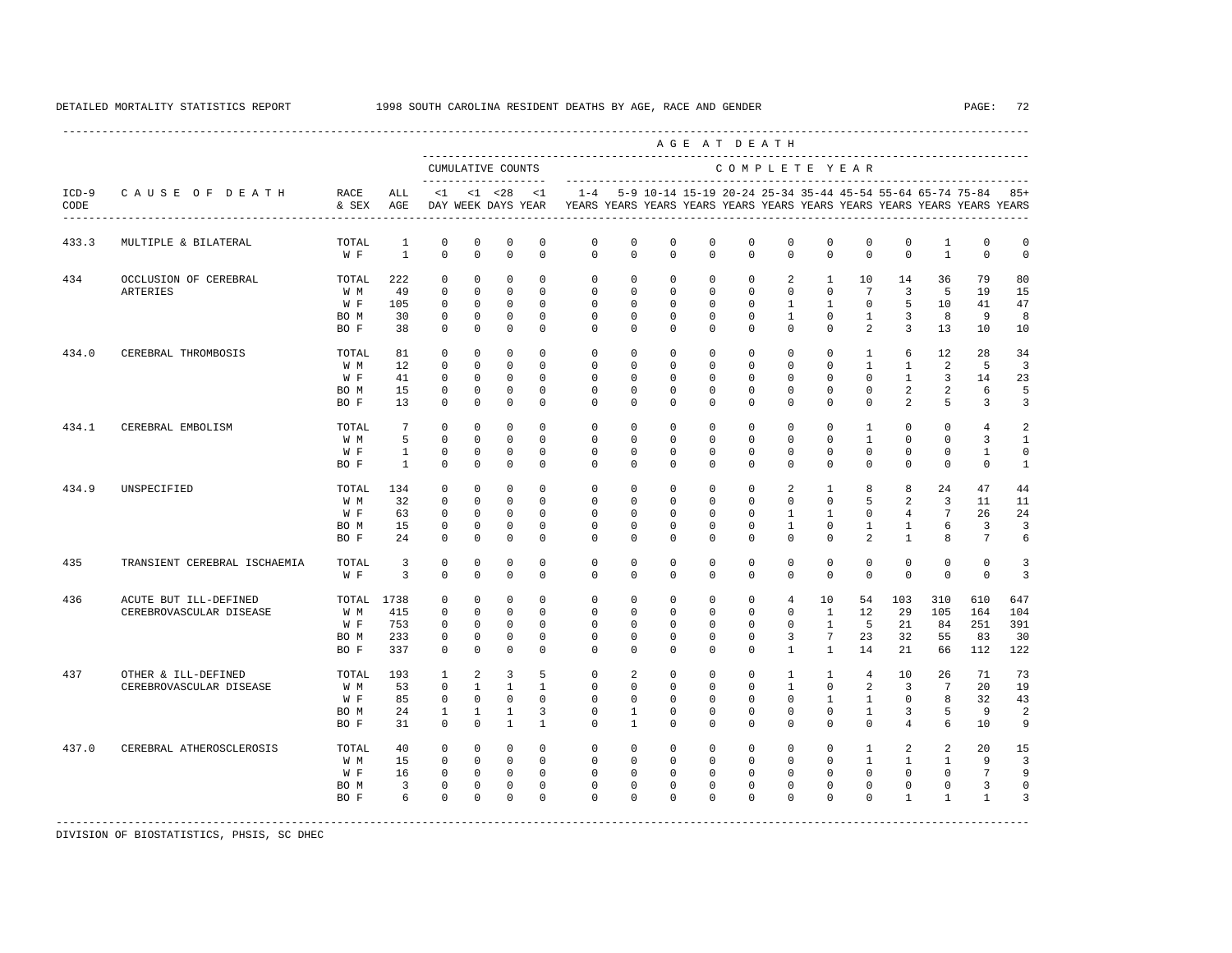|                 |                                                               |                                     |                                                |                                                                           |                                                                            |                                                                      |                                                                    |                                                                |                                                                |                                                                        |                                                       | AGE AT DEATH                                      |                                                         |                                                                |                                                          |                                                                 |                                                                                                                                      |                                    |                                                              |
|-----------------|---------------------------------------------------------------|-------------------------------------|------------------------------------------------|---------------------------------------------------------------------------|----------------------------------------------------------------------------|----------------------------------------------------------------------|--------------------------------------------------------------------|----------------------------------------------------------------|----------------------------------------------------------------|------------------------------------------------------------------------|-------------------------------------------------------|---------------------------------------------------|---------------------------------------------------------|----------------------------------------------------------------|----------------------------------------------------------|-----------------------------------------------------------------|--------------------------------------------------------------------------------------------------------------------------------------|------------------------------------|--------------------------------------------------------------|
|                 |                                                               |                                     |                                                |                                                                           |                                                                            | CUMULATIVE COUNTS<br>-------------------                             |                                                                    |                                                                |                                                                | ----------------------------                                           |                                                       | COMPLETE YEAR                                     |                                                         |                                                                |                                                          |                                                                 |                                                                                                                                      |                                    |                                                              |
| $ICD-9$<br>CODE | CAUSE OF DEATH                                                | RACE<br>& SEX                       | ALL<br>AGE                                     | $\leq 1$                                                                  |                                                                            | $< 1$ $< 28$<br>DAY WEEK DAYS YEAR                                   | <1                                                                 | $1 - 4$                                                        |                                                                |                                                                        |                                                       |                                                   |                                                         |                                                                |                                                          |                                                                 | 5-9 10-14 15-19 20-24 25-34 35-44 45-54 55-64 65-74 75-84<br>YEARS YEARS YEARS YEARS YEARS YEARS YEARS YEARS YEARS YEARS YEARS YEARS |                                    | $85+$                                                        |
| 437.1           | OTHER GENERALIZED ISCHAEMIC<br>CEREBROVASCULAR DISEASE        | TOTAL<br>W M                        | 20<br>5                                        | 1<br>$\mathbf 0$<br>$\Omega$                                              | $\mathbf{1}$<br>$\mathbf 0$<br>$\Omega$                                    | 2<br>$\mathbf 0$<br>$\Omega$                                         | 4<br>$\Omega$<br>$\Omega$                                          | $\mathbf 0$<br>$\Omega$<br>$\Omega$                            | 2<br>$\Omega$<br>$\Omega$                                      | $\mathbf{0}$<br>$\mathbf 0$<br>$\Omega$                                | $\mathbf 0$<br>$\mathbf 0$                            | 0<br>$\mathbf 0$                                  | $\mathbf 0$<br>$\Omega$                                 | 0<br>$\Omega$                                                  | 1<br>$\mathbf 0$                                         | 2<br>$\mathbf{1}$                                               | 6<br>$\mathbf{1}$                                                                                                                    | 4<br>3                             | $\mathbf{1}$<br>$\mathbf 0$                                  |
|                 |                                                               | W F<br>BO M<br>BO F                 | 5<br>5<br>5                                    | $\mathbf{1}$<br>$\Omega$                                                  | $\mathbf{1}$<br>$\Omega$                                                   | $\mathbf{1}$<br>$\mathbf{1}$                                         | 3<br>$\overline{1}$                                                | $\mathbf 0$<br>$\Omega$                                        | $\mathbf{1}$<br>$\mathbf{1}$                                   | $\mathbf 0$<br>$\Omega$                                                | $\Omega$<br>$\mathbf 0$<br>$\mathbf 0$                | $\Omega$<br>$\mathbf 0$<br>$\Omega$               | $\Omega$<br>$\mathbf 0$<br>$\mathbf 0$                  | $\Omega$<br>$\mathbf 0$<br>$\Omega$                            | $\mathbf{1}$<br>$\mathbf{0}$<br>$\mathbf{0}$             | $\Omega$<br>$\mathbf 0$<br>$\mathbf{1}$                         | 3<br>0<br>2                                                                                                                          | $\Omega$<br>1<br>0                 | $\mathbf{1}$<br>$\mathbf 0$<br>$\mathbf 0$                   |
| 437.2           | HYPERTENSIVE ENCEPHALOPATHY                                   | TOTAL<br>BO M<br>BO F               | 2<br>$\mathbf{1}$<br>$\mathbf{1}$              | $\Omega$<br>$\Omega$<br>$\Omega$                                          | $\Omega$<br>$\Omega$<br>$\Omega$                                           | $\Omega$<br>$\Omega$<br>$\Omega$                                     | $\Omega$<br>$\Omega$<br>$\Omega$                                   | $\Omega$<br>$\Omega$<br>$\Omega$                               | $\Omega$<br>$\Omega$<br>$\Omega$                               | $\Omega$<br>$\Omega$<br>$\Omega$                                       | $\Omega$<br>$\Omega$<br>$\Omega$                      | $\Omega$<br>$\Omega$<br>$\Omega$                  | $\Omega$<br>$\Omega$<br>$\Omega$                        | $\Omega$<br>$\Omega$<br>$\Omega$                               | $\overline{1}$<br>$\overline{1}$<br>$\Omega$             | $\mathbf{1}$<br>$\Omega$<br>$\mathbf{1}$                        | $\Omega$<br>$\Omega$<br>$\Omega$                                                                                                     | $\Omega$<br>$\Omega$<br>$\Omega$   | $\Omega$<br>$\Omega$<br>$\mathbf 0$                          |
| 437.3           | CEREBRAL ANEURYSM,<br>NONRUPTURED                             | TOTAL<br>W M<br>W F<br>BO M<br>BO F | 6<br>$\mathbf{1}$<br>3<br>1<br>$\mathbf{1}$    | $\mathbf 0$<br>$\mathbf 0$<br>$\mathbf 0$<br>$\mathbf{0}$<br>$\mathbf{0}$ | $\mathbf{0}$<br>$\mathbf 0$<br>$\mathbf{0}$<br>$\mathbf{0}$<br>$\mathbf 0$ | $\mathbf 0$<br>0<br>$\mathbf 0$<br>$\mathbf{0}$<br>$\mathbf 0$       | $\Omega$<br>$\mathbf 0$<br>$\mathbf 0$<br>$\mathbf{0}$<br>$\Omega$ | $\Omega$<br>$\mathbf 0$<br>0<br>0<br>$\Omega$                  | 0<br>$\mathbb O$<br>0<br>0<br>$\Omega$                         | $\mathbf{0}$<br>$\mathbf{0}$<br>$\mathbf 0$<br>$\mathbf 0$<br>$\Omega$ | $\mathbf{0}$<br>0<br>0<br>0<br>$\Omega$               | $\mathbf{0}$<br>$\mathbf 0$<br>0<br>0<br>$\Omega$ | $\mathbf{1}$<br>1<br>0<br>0<br>0                        | 0<br>0<br>0<br>0<br>$\Omega$                                   | $\mathbf{0}$<br>0<br>0<br>0<br>0                         | $\mathbf{1}$<br>$\mathbf 0$<br>0<br>1<br>$\Omega$               | 2<br>0<br>1<br>0<br>1                                                                                                                | 2<br>0<br>2<br>0<br>$\Omega$       | $\mathbf 0$<br>$\mathbf 0$<br>$\mathbf 0$<br>$^{\circ}$<br>0 |
| 437.8           | <b>OTHER</b>                                                  | TOTAL<br>W M                        | 2<br>2                                         | $\mathbf{0}$<br>$\Omega$                                                  | $\mathbf{1}$<br>$\overline{1}$                                             | 1<br>$\mathbf{1}$                                                    | 1<br>$\overline{1}$                                                | 0<br>$\Omega$                                                  | 0<br>$\Omega$                                                  | $\mathbf{0}$<br>$\Omega$                                               | 0<br>$\Omega$                                         | 0<br>$\Omega$                                     | 0<br>$\Omega$                                           | $^{\circ}$<br>$\Omega$                                         | 0<br>$\Omega$                                            | $\mathbf{0}$<br>$\Omega$                                        | 0<br>$\Omega$                                                                                                                        | 0<br>$\Omega$                      | 1<br>$\mathbf{1}$                                            |
| 437.9           | UNSPECIFIED                                                   | TOTAL<br>W M<br>W F<br>BO M<br>BO F | 123<br>30<br>61<br>14<br>18                    | $\mathbf 0$<br>$\Omega$<br>$\Omega$<br>$\mathbf 0$<br>$\Omega$            | $\mathbf 0$<br>$\Omega$<br>$\Omega$<br>$\mathbf 0$<br>$\Omega$             | $\mathbf 0$<br>$\mathbf 0$<br>$\Omega$<br>$\mathbf 0$<br>$\Omega$    | $\mathbf 0$<br>$\Omega$<br>$\Omega$<br>$\mathbf 0$<br>$\Omega$     | $\mathbf 0$<br>$\Omega$<br>$\Omega$<br>$\mathbf 0$<br>$\Omega$ | $\mathbf 0$<br>$\Omega$<br>$\Omega$<br>$\mathbf 0$<br>$\Omega$ | $\mathbf{0}$<br>$\Omega$<br>$\Omega$<br>$\mathbf 0$<br>$\Omega$        | 0<br>0<br>$\Omega$<br>$\mathbf 0$<br>0                | $\mathbf 0$<br>0<br>$\Omega$<br>0<br>$\Omega$     | $\mathbf 0$<br>0<br>$\Omega$<br>$\mathbf 0$<br>$\Omega$ | $\mathbf{1}$<br>$\mathbf 0$<br>1<br>$\mathbf 0$<br>$\Omega$    | $\mathbf{1}$<br>1<br>$\Omega$<br>$\mathbf 0$<br>$\Omega$ | 4<br>1<br>$\Omega$<br>2<br>$\overline{1}$                       | 16<br>5<br>$\overline{4}$<br>5<br>2                                                                                                  | 45<br>8<br>23<br>5<br>9            | 56<br>15<br>33<br>2<br>6                                     |
| 438             | LATE EFFECTS OF<br>CEREBROVASCULAR DISEASE                    | TOTAL<br>W M<br>W F<br>BO M<br>BO F | 132<br>27<br>58<br>19<br>28                    | $\mathbf 0$<br>$\Omega$<br>$\Omega$<br>$\Omega$<br>$\mathbf 0$            | $\Omega$<br>$\Omega$<br>$\Omega$<br>$\Omega$<br>$\mathbf 0$                | $\Omega$<br>$\Omega$<br>$\Omega$<br>$\Omega$<br>$\mathbf 0$          | $\Omega$<br>$\Omega$<br>$\Omega$<br>$\Omega$<br>$\mathbf 0$        | $\Omega$<br>$\Omega$<br>$\Omega$<br>$\Omega$<br>$\Omega$       | $\mathbf 0$<br>$\Omega$<br>$\Omega$<br>$\Omega$<br>0           | $\Omega$<br>$\Omega$<br>$\Omega$<br>$\Omega$<br>$\mathbf{0}$           | $\mathbf{0}$<br>$\Omega$<br>$\Omega$<br>$\Omega$<br>0 | $\mathbf 0$<br>$\Omega$<br>$\Omega$<br>0<br>0     | $\mathbf 0$<br>$\Omega$<br>$\Omega$<br>$\Omega$<br>0    | $\mathbf 0$<br>$\Omega$<br>$\Omega$<br>$\Omega$<br>$\mathbf 0$ | 2<br>$\Omega$<br>$\mathbf{0}$<br>2<br>$\mathbf{0}$       | $7\phantom{.0}$<br>$\mathbf{1}$<br>3<br>2<br>1                  | 14<br>$\overline{4}$<br>5<br>$\Omega$<br>5                                                                                           | 59<br>14<br>23<br>10<br>12         | 50<br>8<br>27<br>5<br>10                                     |
|                 | 440-448 DISEASES OF ARTERIES, ARTERI-<br>OLES AND CAPILLARIES | TOTAL<br>W M<br>W F<br>BO M<br>BO F | 582<br>225<br>217<br>62<br>78                  | 0<br>$\Omega$<br>$\mathbf 0$<br>0<br>$\Omega$                             | 0<br>$\Omega$<br>$\mathbf 0$<br>0<br>$\Omega$                              | 0<br>$\Omega$<br>0<br>$\mathbf 0$<br>$\Omega$                        | $\Omega$<br>$\Omega$<br>$\mathbf 0$<br>$\mathbf{0}$<br>$\Omega$    | 0<br>$\Omega$<br>$\mathbf 0$<br>0<br>$\Omega$                  | 0<br>$\Omega$<br>0<br>0<br>$\Omega$                            | $\mathbf{0}$<br>$\Omega$<br>$\mathbf 0$<br>$\mathbf{0}$<br>$\Omega$    | 1<br>$\Omega$<br>0<br>0<br>$\mathbf{1}$               | 0<br>$\Omega$<br>0<br>0<br>$\Omega$               | 4<br>$\Omega$<br>3<br>0<br>$\mathbf{1}$                 | 14<br>$7\phantom{.0}$<br>3<br>1<br>3                           | 30<br>9<br>5<br>7<br>9                                   | 53<br>27<br>9<br>10<br>$7\phantom{.0}$                          | 149<br>64<br>44<br>17<br>24                                                                                                          | 194<br>82<br>81<br>16<br>15        | 137<br>36<br>72<br>11<br>18                                  |
| 440             | ATHEROSCLEROSIS                                               | TOTAL<br>W M<br>W F<br>BO M<br>BO F | 114<br>30<br>64<br>8<br>$12 \overline{ }$      | $\mathbf 0$<br>$\mathbf 0$<br>$\Omega$<br>$\Omega$<br>$\mathbf 0$         | $\mathbf 0$<br>$\mathbf 0$<br>$\Omega$<br>$\Omega$<br>$\mathbf 0$          | $\mathbf 0$<br>$\Omega$<br>$\mathbf 0$<br>$\mathbf 0$<br>$\mathbf 0$ | $\Omega$<br>$\Omega$<br>$\Omega$<br>$\Omega$<br>$\mathbf 0$        | $\mathbf 0$<br>$\Omega$<br>$\Omega$<br>$\Omega$<br>$\Omega$    | $\mathbf 0$<br>0<br>$\Omega$<br>$\mathbf 0$<br>0               | $\mathbf{0}$<br>$\mathbf{0}$<br>$\Omega$<br>$\mathbf 0$<br>$\Omega$    | $\mathbf 0$<br>0<br>$\Omega$<br>$\mathbf{0}$<br>0     | $\mathbf 0$<br>0<br>$\Omega$<br>0<br>$\Omega$     | $\mathbf 0$<br>0<br>$\Omega$<br>$\mathbf 0$<br>0        | 1<br>$\mathbf{1}$<br>$\Omega$<br>$^{\circ}$<br>$\Omega$        | 3<br>$\overline{a}$<br>$\Omega$<br>1<br>0                | $\overline{4}$<br>3<br>$\Omega$<br>$\mathbf{0}$<br>$\mathbf{1}$ | 18<br>-5<br>6<br>2<br>5                                                                                                              | 36<br>8<br>25<br><sup>1</sup><br>2 | 52<br>11<br>33<br>$\overline{4}$<br>$\overline{4}$           |
| 440.0           | OF AORTA                                                      | TOTAL<br>W M<br>W F                 | $\overline{a}$<br>$\mathbf{1}$<br>$\mathbf{1}$ | $\Omega$<br>$\mathbf 0$<br>$\Omega$                                       | $\Omega$<br>$\mathbf 0$<br>$\Omega$                                        | $\mathbf{0}$<br>$\mathbf 0$<br>$\Omega$                              | $\Omega$<br>$\mathbf 0$<br>$\Omega$                                | $\Omega$<br>$\mathbf 0$<br>$\Omega$                            | $\Omega$<br>$\mathbf 0$<br>$\Omega$                            | $\Omega$<br>$\mathbf 0$<br>$\Omega$                                    | $\Omega$<br>$\mathbf{0}$<br>$\Omega$                  | $\Omega$<br>0<br>$\Omega$                         | $\Omega$<br>$\mathbf 0$<br>$\Omega$                     | $\Omega$<br>$\mathbf 0$<br>$\Omega$                            | $\Omega$<br>0<br>$\Omega$                                | $\Omega$<br>$\mathbf 0$<br>$\Omega$                             | $\mathbf 0$<br>0<br>$\Omega$                                                                                                         | 1<br>$\mathbf{1}$<br>$\Omega$      | 1<br>$\mathbf 0$<br>$\mathbf{1}$                             |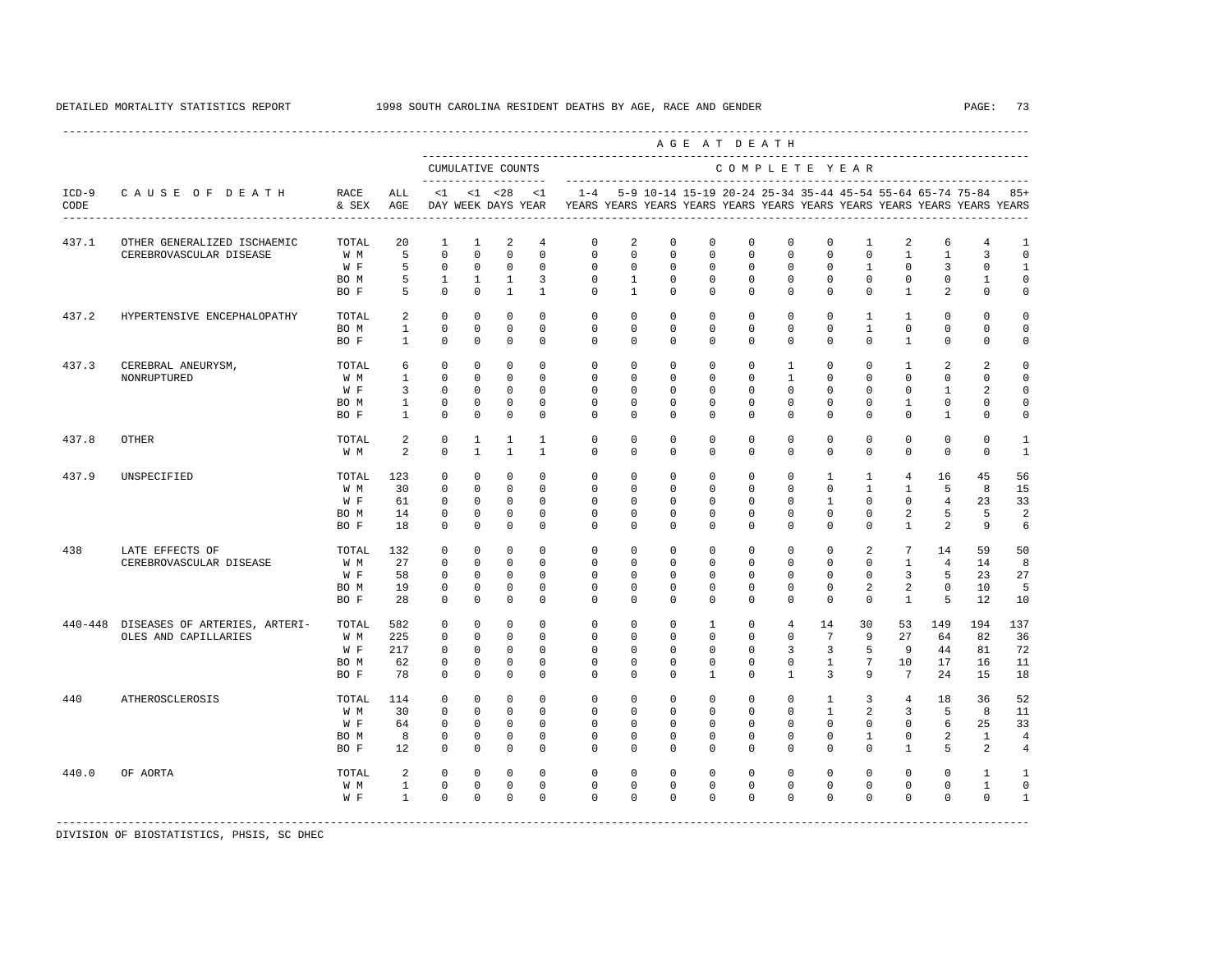----------------------------------------------------------------------------------------------------------------------------------------------------

 A G E A T D E A T H --------------------------------------------------------------------------------------------- CUMULATIVE COUNTS C O M P L E T E Y E A R ------------------- ----------------------------------------------------------------------- ICD-9 C A U S E O F D E A T H RACE ALL <1 <1 <28 <1 1-4 5-9 10-14 15-19 20-24 25-34 35-44 45-54 55-64 65-74 75-84 85+ CODE & SEX AGE DAY WEEK DAYS YEAR YEARS YEARS YEARS YEARS YEARS YEARS YEARS YEARS YEARS YEARS YEARS YEARS ---------------------------------------------------------------------------------------------------------------------------------------------------- 440.1 OF RENAL ARTERY TOTAL 1 0 0 0 0 0 0 0 0 0 0 0 0 0 0 0 1 W M 1 0 0 0 0 0 0 0 0 0 0 0 0 0 0 0 1

| 440.2 | OF ARTERIES OF THE EXTREMITIES                   | TOTAL<br>W M<br>W F<br>BO M<br>BO F | 14<br>5<br>4<br>$\overline{a}$<br>3     | $\Omega$<br>$\mathbf 0$<br>$\Omega$<br>$\Omega$<br>$\Omega$ | $\mathbf 0$<br>$\mathbf{0}$<br>$\mathbf 0$<br>$\mathbf{0}$<br>$\Omega$ | $\Omega$<br>$\mathbf 0$<br>$\mathbf 0$<br>$\mathbf 0$<br>$\Omega$     | $\Omega$<br>$\Omega$<br>$\Omega$<br>0<br>$\Omega$              | $\Omega$<br>$\Omega$<br>$\Omega$<br>0<br>$\Omega$           | 0<br>$\mathbf 0$<br>$\Omega$<br>0<br>$\mathbf 0$           | $\mathbf 0$<br>$\mathbf 0$<br>$\Omega$<br>$\mathbf 0$<br>$\Omega$  | $\mathbf 0$<br>$\circ$<br>$\mathbf 0$<br>$\mathbf 0$<br>$\mathbf{0}$      | $\Omega$<br>$\mathbf 0$<br>$\Omega$<br>0<br>$\Omega$           | 0<br>0<br>0<br>0<br>$\mathbf 0$                     | 0<br>0<br>0<br>0<br>0                         | 1<br>$\mathbf 0$<br>$\mathsf 0$<br>$\mathbf{1}$<br>$\mathbf 0$              | 2<br>$\mathbf{1}$<br>$\Omega$<br>0<br>$\mathbf{1}$       | 1<br>$\mathbf 0$<br>0<br>0<br>$\mathbf{1}$ | 3<br>$\mathbf{1}$<br>2<br>0<br>0                | 7<br>3<br>$\overline{a}$<br>1<br>$\mathbf{1}$         |
|-------|--------------------------------------------------|-------------------------------------|-----------------------------------------|-------------------------------------------------------------|------------------------------------------------------------------------|-----------------------------------------------------------------------|----------------------------------------------------------------|-------------------------------------------------------------|------------------------------------------------------------|--------------------------------------------------------------------|---------------------------------------------------------------------------|----------------------------------------------------------------|-----------------------------------------------------|-----------------------------------------------|-----------------------------------------------------------------------------|----------------------------------------------------------|--------------------------------------------|-------------------------------------------------|-------------------------------------------------------|
| 440.9 | GENERALIZED & UNSPECIFIED                        | TOTAL<br>W M<br>W F<br>BO M<br>BO F | 97<br>23<br>59<br>6<br>9                | $\Omega$<br>$\mathbf 0$<br>$\Omega$<br>$\Omega$<br>$\Omega$ | $\mathbf 0$<br>$\mathbf 0$<br>$\mathbf 0$<br>$\mathbf 0$<br>$\Omega$   | $\mathbf{0}$<br>$\mathbf 0$<br>$\mathbf 0$<br>$\mathbf 0$<br>$\Omega$ | 0<br>$\Omega$<br>$\Omega$<br>$\Omega$<br>$\Omega$              | 0<br>$\Omega$<br>$\Omega$<br>$\Omega$<br>$\Omega$           | $\mathbf 0$<br>$\mathbf 0$<br>$\Omega$<br>0<br>$\mathbf 0$ | $\mathbf 0$<br>$\Omega$<br>$\Omega$<br>$\mathbf 0$<br>$\Omega$     | $\mathbf{0}$<br>$\mathbf 0$<br>$\Omega$<br>$\mathbf 0$<br>$\mathbf{0}$    | 0<br>$\Omega$<br>$\Omega$<br>$\Omega$<br>$\Omega$              | $\mathbf 0$<br>0<br>$\Omega$<br>0<br>0              | 1<br>$\mathbf{1}$<br>0<br>0<br>$\Omega$       | 2<br>$\overline{a}$<br>$\Omega$<br>0<br>$\mathbf 0$                         | 2<br>2<br>$\Omega$<br>$\Omega$<br>$\Omega$               | 17<br>5<br>6<br>2<br>$\overline{4}$        | 32<br>6<br>23<br>$\mathbf{1}$<br>2              | 43<br>7<br>30<br>3<br>3                               |
| 441   | AORTIC ANEURYSM                                  | TOTAL<br>W M<br>W F<br>BO M<br>BO F | 261<br>129<br>85<br>24<br>23            | $\Omega$<br>$\mathbf 0$<br>$\Omega$<br>0<br>$\Omega$        | $\mathbf{0}$<br>$\mathbf 0$<br>$\mathbf 0$<br>$\mathbf 0$<br>$\Omega$  | $\Omega$<br>$\Omega$<br>$\mathbf 0$<br>$\mathbf 0$<br>$\Omega$        | $\mathbf 0$<br>$\Omega$<br>$\Omega$<br>$\mathbf 0$<br>$\Omega$ | $\mathbf 0$<br>$\Omega$<br>$\Omega$<br>$\Omega$<br>$\Omega$ | $\mathbf 0$<br>$\mathbf 0$<br>$\Omega$<br>0<br>$\mathbf 0$ | $\mathbf 0$<br>$\mathbf 0$<br>$\Omega$<br>$\Omega$<br>$\mathbf{0}$ | $\mathbf{0}$<br>$\mathbf 0$<br>$\mathbf 0$<br>$\mathbf 0$<br>$\mathbf{0}$ | $\mathbf 0$<br>$\mathbf 0$<br>$\Omega$<br>$\Omega$<br>$\Omega$ | $\mathbf 0$<br>0<br>0<br>0<br>0                     | 5<br>$\overline{4}$<br>$\mathbf{1}$<br>0<br>0 | 17<br>6<br>$\overline{4}$<br>3<br>$\overline{4}$                            | 28<br>14<br>$\overline{7}$<br>4<br>3                     | 82<br>44<br>25<br>7<br>6                   | 93<br>48<br>33<br>$\overline{7}$<br>5           | 36<br>13<br>15<br>3<br>5                              |
| 441.0 | DISSECTING ANEURYSM                              | TOTAL<br>W M<br>W F<br>BO M<br>BO F | 51<br>21<br>20<br>4<br>6                | $\Omega$<br>$\mathbf 0$<br>$\Omega$<br>$\Omega$<br>$\Omega$ | $\mathbf{0}$<br>$\mathbf 0$<br>$\mathbf 0$<br>$\mathbf{0}$<br>$\Omega$ | $\Omega$<br>$\Omega$<br>$\mathbf 0$<br>$\Omega$<br>$\Omega$           | $\Omega$<br>$\Omega$<br>$\Omega$<br>$\mathbf 0$<br>$\Omega$    | $\Omega$<br>$\Omega$<br>$\Omega$<br>$\Omega$<br>$\Omega$    | $\mathbf 0$<br>$\mathbf 0$<br>$\Omega$<br>0<br>$\mathbf 0$ | $\Omega$<br>$\mathbf 0$<br>$\Omega$<br>$\mathbf 0$<br>$\mathbf 0$  | $\mathbf{0}$<br>$\mathbf 0$<br>$\mathbf 0$<br>$\mathbf 0$<br>$\mathbf{0}$ | $\Omega$<br>$\Omega$<br>$\Omega$<br>$\Omega$<br>$\mathbf 0$    | $\mathbf 0$<br>$\mathbf 0$<br>0<br>0<br>0           | 2<br>$\mathbf 1$<br>$\mathbf{1}$<br>0<br>0    | 12<br>5<br>3<br>$\overline{a}$<br>$\overline{a}$                            | 12<br>5<br>$\overline{4}$<br>2<br>$\mathbf{1}$           | 13<br>6<br>5<br>0<br>2                     | 11<br>$\overline{4}$<br>6<br>0<br>$\mathbf{1}$  | $\mathbf{1}$<br>$\mathbf 0$<br>$\mathbf{1}$<br>0<br>0 |
| 441.1 | THORACIC ANEURYSM, RUPTURED                      | TOTAL<br>W M<br>W F                 | 9<br>5<br>4                             | 0<br>0<br>$\mathbf{0}$                                      | $\mathbf 0$<br>$\mathbf 0$<br>$\mathbf{0}$                             | $\mathbf{0}$<br>$\mathbf 0$<br>$\mathbf{0}$                           | $\mathbf 0$<br>$\mathbf 0$<br>$\mathbf 0$                      | $\mathbf 0$<br>$\mathbf 0$<br>$\Omega$                      | $\mathbf 0$<br>$\mathbf 0$<br>$\mathbf 0$                  | $\mathbf{0}$<br>$\mathbf{0}$<br>$\mathbf 0$                        | $\mathbf 0$<br>$\mathbf 0$<br>$\mathbf 0$                                 | $\mathbf 0$<br>$\mathbf 0$<br>$\circ$                          | $\mathbf 0$<br>0<br>$\mathbf 0$                     | 0<br>$\mathbf 0$<br>$\mathbf 0$               | $\mathbf 0$<br>$\mathbb O$<br>$\mathbf 0$                                   | $\mathbf 0$<br>$\mathbf 0$<br>$\mathbf 0$                | 4<br>$\mathbf{1}$<br>3                     | 5<br>$\overline{4}$<br>$\mathbf{1}$             | 0<br>$\mathbf 0$<br>0                                 |
| 441.2 | THORACIC ANEURYSM WITHOUT<br>MENTION OF RUPTURE  | TOTAL<br>W M<br>W F<br>BO M<br>BO F | 15<br>$1\,$<br>8<br>2<br>$\overline{4}$ | $\Omega$<br>$\Omega$<br>$\Omega$<br>$\Omega$<br>$\Omega$    | $\Omega$<br>$\mathbf 0$<br>$\mathbf{0}$<br>$\mathbf 0$<br>$\Omega$     | $\Omega$<br>$\Omega$<br>$\mathbf 0$<br>$\mathbf 0$<br>$\Omega$        | $\Omega$<br>$\Omega$<br>0<br>$\mathbf 0$<br>$\Omega$           | $\mathbf 0$<br>$\Omega$<br>$\Omega$<br>$\Omega$<br>$\Omega$ | $\mathbf 0$<br>0<br>0<br>0<br>0                            | $\mathbf 0$<br>$\Omega$<br>$\mathbf 0$<br>$\mathbf 0$<br>$\Omega$  | $\mathbf 0$<br>$\mathbf 0$<br>$\mathbf 0$<br>$\mathbf 0$<br>$\mathbf{0}$  | $\Omega$<br>$\Omega$<br>$\mathbf 0$<br>$\Omega$<br>$\Omega$    | $\mathbf 0$<br>$\mathbf 0$<br>0<br>0<br>0           | $\mathbf 0$<br>0<br>0<br>0<br>0               | $\mathbf 0$<br>0<br>$\mathbf 0$<br>$\mathbf 0$<br>0                         | $\mathbf{1}$<br>$\Omega$<br>0<br>0<br>$\mathbf{1}$       | 5<br>$\mathbf{1}$<br>4<br>0<br>0           | $\overline{c}$<br>0<br>2<br>0<br>0              | 7<br>0<br>$\overline{a}$<br>$\overline{a}$<br>3       |
| 441.3 | ABDOMINAL ANEURYSM, RUPTURED                     | TOTAL<br>W M<br>W F<br>BO M<br>BO F | 94<br>56<br>26<br>5<br>7                | $\Omega$<br>$\Omega$<br>$\Omega$<br>$\mathbf 0$<br>$\Omega$ | $\mathbf 0$<br>$\mathbf 0$<br>$\mathbf 0$<br>$\mathbf{0}$<br>$\Omega$  | $\Omega$<br>$\mathbf 0$<br>$\mathbf{0}$<br>$\mathbf{0}$<br>$\Omega$   | $\Omega$<br>$\Omega$<br>$\Omega$<br>$\mathbf 0$<br>$\Omega$    | $\Omega$<br>$\Omega$<br>$\Omega$<br>$\Omega$<br>$\Omega$    | $\mathbf 0$<br>$\Omega$<br>0<br>0<br>$\mathbf 0$           | $\mathbf 0$<br>$\Omega$<br>$\Omega$<br>$\Omega$<br>$\Omega$        | $\mathbf 0$<br>$\mathbf 0$<br>$\mathbf 0$<br>$\mathbf 0$<br>$\mathbf 0$   | $\Omega$<br>$\Omega$<br>$\Omega$<br>$\Omega$<br>$\Omega$       | $\mathbf 0$<br>$\mathbf 0$<br>0<br>0<br>$\mathbf 0$ | $\mathbf 0$<br>0<br>0<br>0<br>$\Omega$        | $\overline{\mathbf{c}}$<br>0<br>$\mathbf{1}$<br>$\mathbb O$<br>$\mathbf{1}$ | 6<br>$\overline{4}$<br>$\mathbf{1}$<br>$\mathbf{1}$<br>0 | 32<br>22<br>6<br>3<br>$\mathbf{1}$         | 39<br>22<br>13<br>$\mathbb O$<br>$\overline{4}$ | 15<br>8<br>5<br>$\mathbf{1}$<br>$\mathbf{1}$          |
| 441.4 | ABDOMINAL ANEURYSM WITHOUT<br>MENTION OF RUPTURE | TOTAL<br>W M<br>W F                 | 40<br>21<br>12                          | $\Omega$<br>$\mathbf 0$<br>$\Omega$                         | $\mathbf{0}$<br>$\mathbf 0$<br>$\Omega$                                | $\mathbf 0$<br>$\mathbf 0$<br>$\Omega$                                | $\mathbf 0$<br>$\mathbf 0$<br>$\Omega$                         | $\Omega$<br>$\mathbf 0$<br>$\Omega$                         | $\mathbf 0$<br>$\mathbf 0$<br>$\Omega$                     | $\mathbf{0}$<br>$\mathbf 0$<br>$\Omega$                            | $\mathbb O$<br>$\mathbf 0$<br>$\Omega$                                    | $\mathbf 0$<br>$\mathbf 0$<br>$\Omega$                         | 0<br>0<br>$\Omega$                                  | 0<br>0<br>$\Omega$                            | $\mathbf{1}$<br>$\mathbf{1}$<br>$\Omega$                                    | 5<br>3<br>$\mathbf{1}$                                   | 13<br>7<br>$\overline{4}$                  | 14<br>7<br>$\overline{4}$                       | 7<br>3<br>3                                           |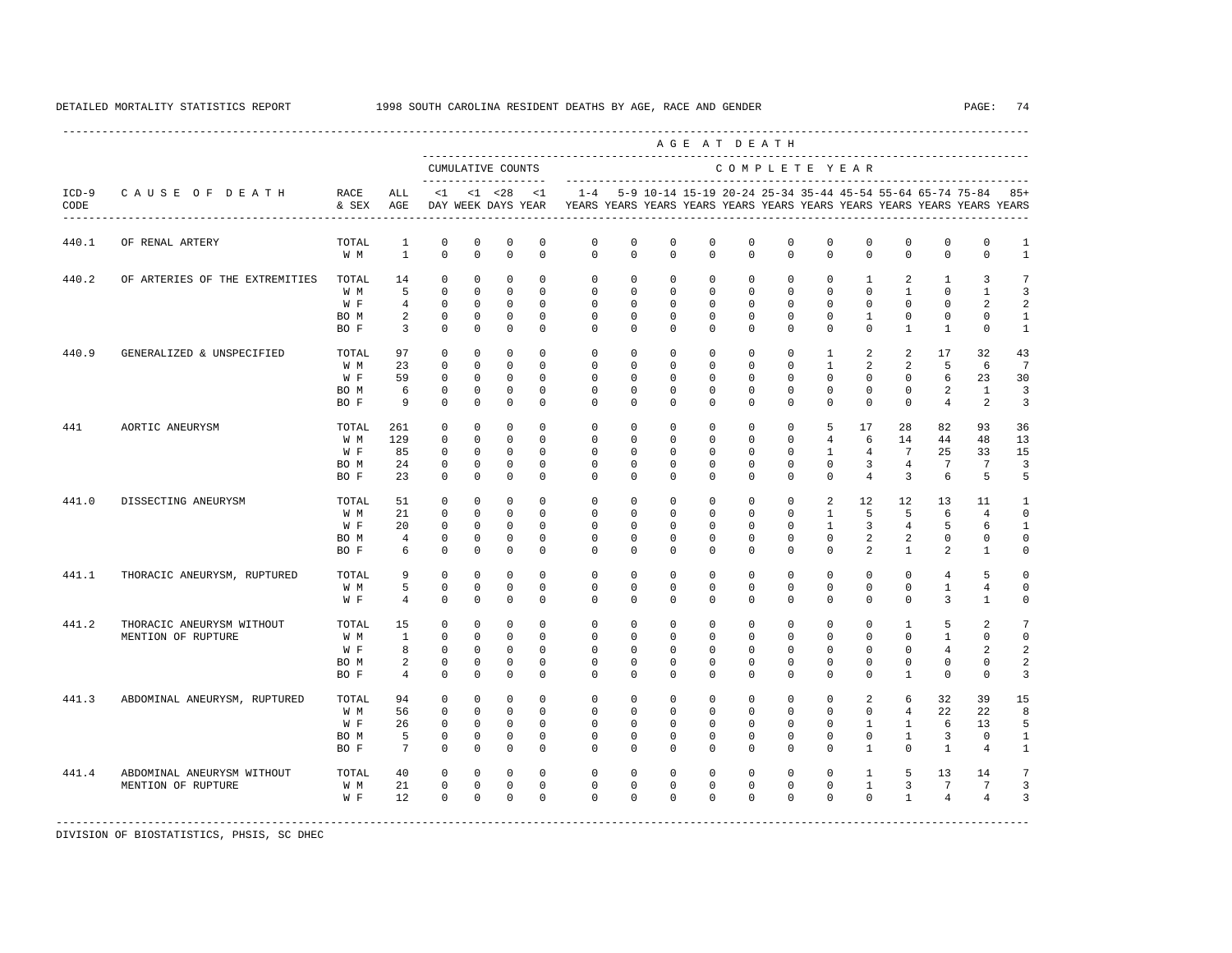---------------------------------------------------------------------------------------------------------------------------------------------------- A G E A T D E A T H --------------------------------------------------------------------------------------------- CUMULATIVE COUNTS C O M P L E T E Y E A R ------------------- ----------------------------------------------------------------------- ICD-9 C A U S E O F D E A T H RACE ALL <1 <1 <28 <1 1-4 5-9 10-14 15-19 20-24 25-34 35-44 45-54 55-64 65-74 75-84 85+ CODE & SEX AGE DAY WEEK DAYS YEAR YEARS YEARS YEARS YEARS YEARS YEARS YEARS YEARS YEARS YEARS YEARS YEARS ---------------------------------------------------------------------------------------------------------------------------------------------------- 441.4<br>BOM 4 0 0 0 0 0 0 0 0 0 0 0 0 0 0 1 3 0<br>BOF 3 0 0 0 0 0 0 0 0 0 0 0 0 0 1 1 0 1 BO F 3 0 0 0 0 0 0 0 0 0 0 0 0 1 1 0 1 441.5 AORTIC ANEURYSM OF UNSPECIFIED TOTAL 37 0 0 0 0 0 0 0 0 0 0 2 0 3 12 17 3 SITE, RUPTURED W M 20 0 0 0 0 0 0 0 0 0 0 2 0 2 6 9 1 W F 9 0 0 0 0 0 0 0 0 0 0 0 0 0 2 5 2 BO M 6 0 0 0 0 0 0 0 0 0 0 0 0 1 2 3 0 BOF 2 0 0 0 0 0 0 0 0 0 0 0 0 0 2 0 0 441.6 AORTIC ANEURYSM OF UNSPECIFIED TOTAL 15 0 0 0 0 0 0 0 0 0 0 0 0 1 2 1 3 5 3<br>SITE WITHOUT MENTION OF RIIPTURE W.M. 5 0 0 0 0 0 0 0 0 0 0 0 0 1 0 0 1 2 1 SITE WITHOUT MENTION OF RUPTURE W M W F 6 0 0 0 0 0 0 0 0 0 0 0 0 1 1 2 2 BOM 3 0 0 0 0 0 0 0 0 0 0 0 0 1 0 1 1 0 BO F 1 0 0 0 0 0 0 0 0 0 0 0 1 0 0 0 0 442 OTHER ANEURYSM TOTAL 13 0 0 0 0 0 0 0 0 0 0 0 0 3 3 6 1 W M 9 0 0 0 0 0 0 0 0 0 0 0 0 2 2 5 0 W F 3 0 0 0 0 0 0 0 0 0 0 0 0 0 1 1 1 BO M 1 0 0 0 0 0 0 0 0 0 0 0 0 1 0 0 0 442.1 OF RENAL ARTERY TOTAL 1 0 0 0 0 0 0 0 0 0 0 0 0 0 0 1 0 W M 1 0 0 0 0 0 0 0 0 0 0 0 0 0 0 1 0 442.2 OF ILIAC ARTERY TOTAL 3 0 0 0 0 0 0 0 0 0 0 0 0 2 0 1 0 W M 3 0 0 0 0 0 0 0 0 0 0 0 0 2 0 1 0 442.3 OF ARTERY OF LOWER EXTREMITY TOTAL 1 0 0 0 0 0 0 0 0 0 0 0 0 0 0 1 0 W M 1 0 0 0 0 0 0 0 0 0 0 0 0 0 0 1 0 442.9 OF UNSPECIFIED SITE TOTAL 8 0 0 0 0 0 0 0 0 0 0 0 0 0 0 0 0 2 2 0 0 0 0 0 0 0 2 2 0 W M 4 0 0 0 0 0 0 0 0 0 0 0 0 0 2 2 0 W F 3 0 0 0 0 0 0 0 0 0 0 0 0 0 1 1 1 BO M 1 0 0 0 0 0 0 0 0 0 0 0 0 1 0 0 0 443 OTHER PERIPHERAL VASCULAR TOTAL 139 0 0 0 0 0 0 0 0 0 1 1 5 13 33 46 40 DISEASE W M 35 0 0 0 0 0 0 0 0 0 0 0 0 5 8 15 7 W F 50 0 0 0 0 0 0 0 0 0 1 0 0 2 10 16 21 BOM 25 0 0 0 0 0 0 0 0 0 0 0 0 3 4 7 7 4 BO F 29 0 0 0 0 0 0 0 0 0 0 1 2 2 8 8 8 443.8 OTHER TOTAL 1 0 0 0 0 0 0 0 0 0 0 0 0 0 0 1 0 BO M 1 0 0 0 0 0 0 0 0 0 0 0 0 0 0 1 0 443.9 UNSPECIFIED TOTAL 138 0 0 0 0 0 0 0 0 0 1 1 5 13 33 45 40 W M 35 0 0 0 0 0 0 0 0 0 0 0 0 5 8 15 7 W F 50 0 0 0 0 0 0 0 0 0 1 0 0 2 10 16 21 -----------------------------------------------------------------------------------------------------------------------------------------------------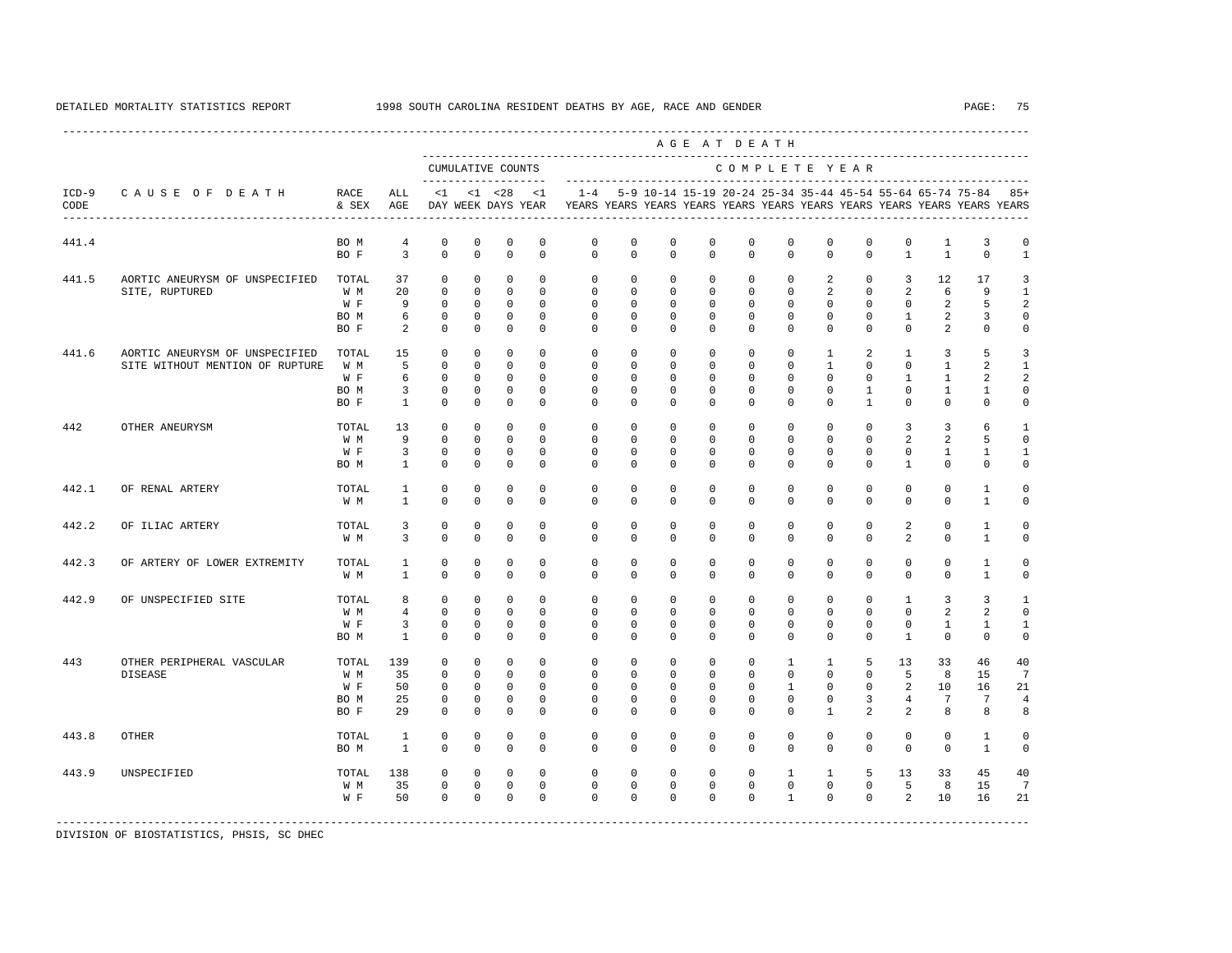|                 |                                |               |                 |              |              |                                    |              |             |             |              | AGE AT DEATH |              |              |              |                                                           |                |                |                |                                                                                  |
|-----------------|--------------------------------|---------------|-----------------|--------------|--------------|------------------------------------|--------------|-------------|-------------|--------------|--------------|--------------|--------------|--------------|-----------------------------------------------------------|----------------|----------------|----------------|----------------------------------------------------------------------------------|
|                 |                                |               |                 |              |              | CUMULATIVE COUNTS                  |              |             |             |              |              |              |              |              | COMPLETE YEAR                                             |                |                |                |                                                                                  |
| $ICD-9$<br>CODE | CAUSE OF DEATH                 | RACE<br>& SEX | ALL<br>AGE      | <1           |              | $< 1$ $< 28$<br>DAY WEEK DAYS YEAR | <1           | $1 - 4$     |             |              |              |              |              |              | 5-9 10-14 15-19 20-24 25-34 35-44 45-54 55-64 65-74 75-84 |                |                |                | $85+$<br>YEARS YEARS YEARS YEARS YEARS YEARS YEARS YEARS YEARS YEARS YEARS YEARS |
| 443.9           |                                | BO M          | 24              | $\mathbf 0$  | $\mathsf 0$  | 0                                  | 0            | 0           | $\mathbf 0$ | $\mathbf 0$  | 0            | $\mathbf 0$  | $\mathbf 0$  | $\mathbf 0$  | 3                                                         | 4              | 7              | 6              | 4                                                                                |
|                 |                                | BO F          | 29              | $\Omega$     | $\Omega$     | $\Omega$                           | $\Omega$     | $\Omega$    | $\Omega$    | $\mathbf{0}$ | $\mathbf 0$  | $\Omega$     | $\Omega$     | $\mathbf{1}$ | $\mathfrak{D}$                                            | $\mathfrak{D}$ | 8              | 8              | 8                                                                                |
| 444             | ARTERIAL EMBOLISM & THROMBOSIS | TOTAL         | 15              | $\mathbf 0$  | $\mathbf 0$  | $\mathbf{0}$                       | $\Omega$     | $\Omega$    | $\mathbf 0$ | $\mathbf{0}$ | 0            | $\mathbf 0$  | $\mathbf{1}$ | 2            | $\mathbf 0$                                               | 2              | 6              | 2              |                                                                                  |
|                 |                                | W M           | 2               | $\Omega$     | $\mathbf 0$  | $\mathbf 0$                        | $\Omega$     | $\Omega$    | $\Omega$    | $\mathbf{0}$ | $\mathbf{0}$ | $\mathbf{0}$ | $\Omega$     | $\mathbf{0}$ | $\mathbf 0$                                               | $\mathbf{1}$   | $\mathbf{1}$   | $\Omega$       | U                                                                                |
|                 |                                | W F           | 8               | $\mathbf 0$  | $\mathbf 0$  | $\mathbf{0}$                       | $\Omega$     | $\Omega$    | $\Omega$    | $\mathbf{0}$ | $\mathbf 0$  | $\mathbf 0$  | $\mathbf{1}$ | $\mathbf{1}$ | $\mathbf 0$                                               | $\Omega$       | 2              | $\mathfrak{D}$ |                                                                                  |
|                 |                                | BO M          | 2               | $\mathbf 0$  | $\mathbf 0$  | $\mathbf{0}$                       | $\mathbf{0}$ | $\mathbf 0$ | $\mathbf 0$ | $\mathbf{0}$ | $\mathbf 0$  | $\mathbf 0$  | $\mathbf 0$  | $\mathbf 0$  | $\mathbf 0$                                               | $\mathbf{1}$   | $\mathbf{1}$   | 0              |                                                                                  |
|                 |                                | BO F          | 3               | $\Omega$     | $\Omega$     | $\Omega$                           | $\Omega$     | $\Omega$    | $\Omega$    | $\Omega$     | $\Omega$     | $\Omega$     | $\Omega$     | $\mathbf{1}$ | $\Omega$                                                  | $\Omega$       | $\overline{a}$ | 0              | U                                                                                |
| 444.0           | OF ABDOMINAL AORTA             | TOTAL         | 3               | $\Omega$     | $\Omega$     | $\Omega$                           | $\Omega$     | $\Omega$    | $\Omega$    | $\Omega$     | $\Omega$     | $\Omega$     | $\mathbf{1}$ | $\Omega$     | $\Omega$                                                  | $\overline{1}$ | $\mathbf{1}$   | $\Omega$       |                                                                                  |
|                 |                                | W F           | $\mathbf{1}$    | $\Omega$     | $\mathbf{0}$ | $\mathbf{0}$                       | $\Omega$     | $\Omega$    | $\Omega$    | $\Omega$     | $\Omega$     | $\Omega$     | $\mathbf{1}$ | $\Omega$     | $\mathbf 0$                                               | $\Omega$       | $\mathbf 0$    | $\Omega$       | U                                                                                |
|                 |                                | BO M          | $\mathbf{1}$    | $\mathbf 0$  | 0            | 0                                  | $\mathbf 0$  | $\mathbf 0$ | 0           | $\mathbf{0}$ | 0            | $\mathbf 0$  | 0            | $\mathbf 0$  | 0                                                         | $\mathbf{1}$   | $\circ$        | 0              | 0                                                                                |
|                 |                                | BO F          | $\mathbf{1}$    | $\mathbf 0$  | $\mathbf{0}$ | $\mathbf{0}$                       | 0            | 0           | 0           | $\mathbf{0}$ | 0            | 0            | 0            | $\mathbf 0$  | $\mathbf 0$                                               | $\mathbf{0}$   | 1              | 0              | 0                                                                                |
| 444.1           | OF OTHER AORTA                 | TOTAL         | 5               | $\mathbf 0$  | $\mathbf 0$  | $\mathbb O$                        | $\mathbf{0}$ | $\mathbf 0$ | $\mathbf 0$ | $\mathbf{0}$ | $\mathbf{0}$ | $\mathbf 0$  | $\mathbf 0$  | 1            | $\mathbf 0$                                               | $\mathbf{1}$   | 2              | 1              | U                                                                                |
|                 |                                | W M           | $\mathbf{1}$    | $\mathbf 0$  | $\mathbf 0$  | $\mathbf{0}$                       | $\Omega$     | $\Omega$    | $\Omega$    | $\mathbf{0}$ | $\mathbf 0$  | $\mathbf 0$  | 0            | $\mathbf 0$  | $\mathbf 0$                                               | $\mathbf{1}$   | 0              | 0              |                                                                                  |
|                 |                                | W F           | 3               | 0            | $\mathbf{0}$ | $\mathbf 0$                        | $\mathbf 0$  | 0           | 0           | $\mathbf 0$  | $\mathbf 0$  | 0            | 0            | $\mathbf{1}$ | $\mathbf{0}$                                              | 0              | 1              | 1              |                                                                                  |
|                 |                                | BO M          | 1               | 0            | $\mathbf{0}$ | $\mathbf{0}$                       | $\Omega$     | $\Omega$    | $\Omega$    | $\mathbf 0$  | $\mathbf 0$  | $\Omega$     | $\mathbf 0$  | $\mathbf 0$  | $\mathbf{0}$                                              | $\Omega$       | $\mathbf{1}$   | 0              | 0                                                                                |
| 444.2           | OF ARTERIES OF THE EXTREMITIES | TOTAL         | 5               | $\mathbf 0$  | $\mathbf 0$  | $\mathbf{0}$                       | $\mathbf{0}$ | $\mathbf 0$ | $\mathbf 0$ | $\mathbf{0}$ | $\mathbf 0$  | $\mathbf 0$  | $\mathbf 0$  | $\mathbf 0$  | $\mathbf 0$                                               | $\mathbf 0$    | 2              | $\mathbf{1}$   |                                                                                  |
|                 |                                | W M           | 1               | $\mathbf 0$  | $\mathbf 0$  | $\mathbf{0}$                       | $\Omega$     | $\Omega$    | $\mathbf 0$ | $\mathbf{0}$ | $\mathbf 0$  | $\mathbf 0$  | $\mathbf 0$  | $\mathbf 0$  | $\mathbf{0}$                                              | $\mathbf{0}$   | $\mathbf{1}$   | $\Omega$       | U                                                                                |
|                 |                                | W F           | $\overline{4}$  | $\Omega$     | $\Omega$     | $\Omega$                           | $\Omega$     | $\Omega$    | $\Omega$    | $\Omega$     | $\Omega$     | $\Omega$     | $\Omega$     | $\Omega$     | $\Omega$                                                  | $\Omega$       | $\mathbf{1}$   | $\mathbf{1}$   | $\mathfrak{D}$                                                                   |
|                 |                                |               |                 |              |              |                                    |              |             |             |              |              |              |              |              |                                                           |                |                |                |                                                                                  |
| 444.8           | OF OTHER SPECIFIED ARTERY      | TOTAL         | $\mathbf{1}$    | $\Omega$     | $\mathbf 0$  | $\mathbf{0}$                       | $\Omega$     | $\Omega$    | $\mathbf 0$ | $\mathbf{0}$ | $\mathbf 0$  | $\mathbf 0$  | $\mathbf 0$  | $\mathbf{1}$ | $\mathbf 0$                                               | $\Omega$       | $\mathbf 0$    | 0              | U                                                                                |
|                 |                                | BO F          | $\overline{1}$  | $\Omega$     | $\Omega$     | $\Omega$                           | $\Omega$     | $\Omega$    | $\Omega$    | $\Omega$     | $\Omega$     | $\Omega$     | $\Omega$     | $\mathbf{1}$ | $\Omega$                                                  | $\Omega$       | $\Omega$       | $\Omega$       | U                                                                                |
| 444.9           | OF UNSPECIFIED ARTERY          | TOTAL         | $\mathbf{1}$    | $\Omega$     | $\mathbf 0$  | $\mathbf 0$                        | $\Omega$     | $\Omega$    | $\Omega$    | $\mathbf{0}$ | $\mathbf 0$  | $\mathbf 0$  | $\mathbf 0$  | $\mathbf 0$  | $\mathbf 0$                                               | $\Omega$       | $\mathbf{1}$   | $\mathbf 0$    | U                                                                                |
|                 |                                | BO F          | $\overline{1}$  | $\Omega$     | $\Omega$     | $\Omega$                           | $\Omega$     | $\Omega$    | $\Omega$    | $\Omega$     | $\mathbf 0$  | $\Omega$     | $\Omega$     | $\Omega$     | $\Omega$                                                  | $\Omega$       | $\mathbf{1}$   | 0              | $\Omega$                                                                         |
| 446             | POLYARTERITIS NODOSA & ALLIED  | TOTAL         | 22              | $\mathbf 0$  | $\mathbf 0$  | $\mathbf{0}$                       | $\mathbf{0}$ | $\mathbf 0$ | $\mathbf 0$ | $\mathbf{0}$ | 1            | $\mathbf 0$  | $\mathbf{1}$ | 3            | 2                                                         | 2              | $\overline{4}$ | 7              | 2                                                                                |
|                 | CONDITIONS                     | W M           | 11              | $\mathbf 0$  | $\mathbf 0$  | $\mathbf{0}$                       | $\mathbf 0$  | $\mathbf 0$ | $\mathbf 0$ | $\mathbf{0}$ | $\mathbf 0$  | $\mathbf 0$  | $\mathbf 0$  | $\mathbf{1}$ | $\mathbf 0$                                               | $\mathbf{1}$   | 2              | 5              | $\mathfrak{D}$                                                                   |
|                 |                                | W F           | 3               | 0            | $\mathbf{0}$ | $\mathbf 0$                        | 0            | 0           | 0           | $\mathbf 0$  | $\mathbf{0}$ | 0            | $\mathbf{1}$ | 0            | $\mathbf{0}$                                              | 0              | 0              | 2              |                                                                                  |
|                 |                                | BO M          | $\mathbf{1}$    | $\mathbf{0}$ | $\mathbf{0}$ | $\mathbf{0}$                       | $\mathbf 0$  | $\Omega$    | $\Omega$    | $\mathbf 0$  | $\mathbf 0$  | $\mathbf 0$  | $\mathbf 0$  | 1            | $\mathbf 0$                                               | 0              | $\mathbf 0$    | 0              |                                                                                  |
|                 |                                | BO F          | $7\overline{ }$ | $\mathbf 0$  | $\mathbf{0}$ | $\mathbf{0}$                       | 0            | $\Omega$    | $\mathbf 0$ | $\mathbf{0}$ | 1            | $\mathbf 0$  | 0            | $\mathbf{1}$ | $\overline{a}$                                            | 1              | 2              | 0              | 0                                                                                |
| 446.0           | POLYARTERITIS NODOSA           | TOTAL         | 1               | $\mathbf 0$  | $\mathbf 0$  | $\mathbf{0}$                       | $\Omega$     | $\Omega$    | $\mathbf 0$ | $\mathbf{0}$ | $\mathbf 0$  | $\mathbf 0$  | $\mathbf 0$  | $\mathbf 0$  | $\mathbf 0$                                               | $\mathbf 0$    | $\mathbf{1}$   | 0              | 0                                                                                |
|                 |                                | W M           | $\mathbf{1}$    | $\mathbf 0$  | $\mathbf 0$  | $\mathbf{0}$                       | $\Omega$     | $\Omega$    | $\Omega$    | $\mathbf{0}$ | $\mathbf 0$  | $\mathbf 0$  | 0            | $\mathbf 0$  | $\mathbf 0$                                               | $\mathbf 0$    | $\mathbf{1}$   | 0              | 0                                                                                |
| 446.2           | HYPERSENSITIVITY ANGIITIS      | TOTAL         | $\mathbf{1}$    | $\mathbf 0$  | $\mathbf 0$  | $\mathbf{0}$                       | $\mathbf{0}$ | $\mathbf 0$ | $\mathbf 0$ | $\mathbf{0}$ | $\mathbf{0}$ | $\mathbf 0$  | $\mathbf 0$  | $\mathbf 0$  | $\mathbf 0$                                               | $\mathbf 0$    | $\mathbf{1}$   | 0              | 0                                                                                |
|                 |                                | W M           | $\mathbf{1}$    | $\Omega$     | $\Omega$     | $\Omega$                           | $\Omega$     | $\Omega$    | $\mathbf 0$ | $\mathbf{0}$ | $\mathbf 0$  | $\mathbf 0$  | 0            | $\mathbf 0$  | $\mathbf 0$                                               | $\Omega$       | $\mathbf{1}$   | 0              | 0                                                                                |
|                 |                                |               |                 |              |              |                                    |              |             |             |              |              |              |              |              |                                                           |                |                |                |                                                                                  |
| 446.4           | WEGENER'S GRANULOMATOSIS       | TOTAL         | 3               | $\mathbf 0$  | $\mathbf 0$  | $\mathbf{0}$                       | $\mathbf{0}$ | $\mathbf 0$ | $\mathbf 0$ | $\mathbb O$  | $\mathbb O$  | $\mathsf 0$  | $\mathbf 0$  | $\mathbf{1}$ | $\mathbf 0$                                               | $\mathbf{1}$   | $\circ$        | $\mathbf{1}$   | 0                                                                                |
|                 |                                | W M           | 3               | $\Omega$     | $\Omega$     | $\mathbf 0$                        | $\Omega$     | $\Omega$    | $\Omega$    | $\mathbf{0}$ | $\mathbf 0$  | $\mathbf{0}$ | $\mathbf 0$  | $\mathbf{1}$ | $\mathbf{0}$                                              | $\mathbf{1}$   | 0              | $\mathbf{1}$   | $\Omega$                                                                         |
| 446.5           | GIANT CELL ARTERITIS           | TOTAL         | $\mathbf{1}$    | $\mathbf 0$  | $\mathbf 0$  | $\mathbf{0}$                       | $\mathbf{0}$ | $\mathbf 0$ | $\mathbf 0$ | $\mathbf{0}$ | 0            | $\mathsf 0$  | $\mathbf 0$  | $\mathbb O$  | $\mathbf 0$                                               | $\mathbf 0$    | $\mathbf 0$    | $\mathbf{1}$   | U                                                                                |
|                 |                                | W M           | $\mathbf{1}$    | $\Omega$     | $\Omega$     | $\Omega$                           | $\Omega$     | $\Omega$    | $\Omega$    | $\Omega$     | $\Omega$     | $\Omega$     | $\Omega$     | $\Omega$     | $\Omega$                                                  | $\Omega$       | $\Omega$       | $\mathbf{1}$   | $\Omega$                                                                         |
|                 |                                |               |                 |              |              |                                    |              |             |             |              |              |              |              |              |                                                           |                |                |                |                                                                                  |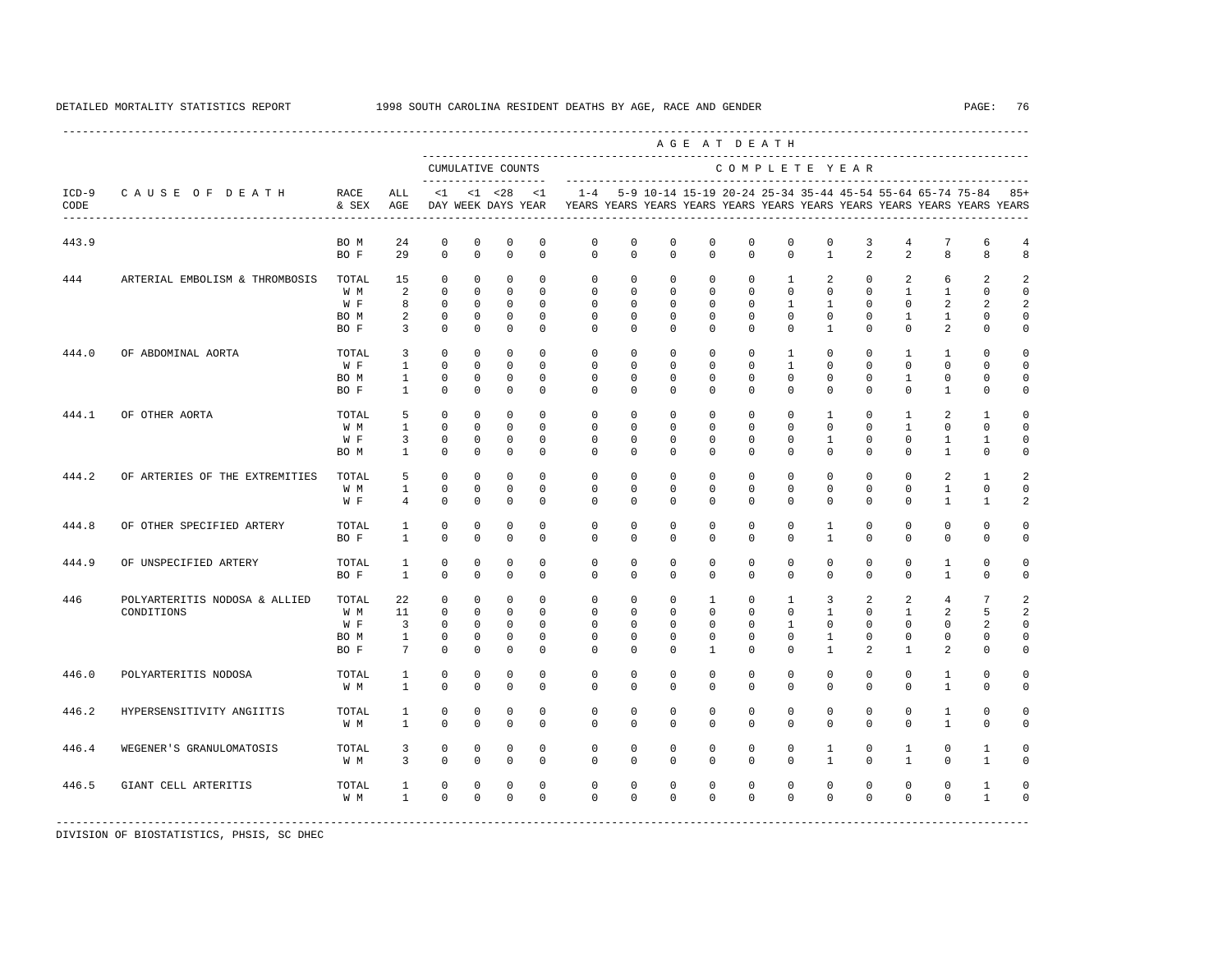---------------------------------------------------------------------------------------------------------------------------------------------------- A G E A T D E A T H --------------------------------------------------------------------------------------------- CUMULATIVE COUNTS C O M P L E T E Y E A R ------------------- ----------------------------------------------------------------------- ICD-9 C A U S E O F D E A T H RACE ALL <1 <1 <28 <1 1-4 5-9 10-14 15-19 20-24 25-34 35-44 45-54 55-64 65-74 75-84 85+ CODE & SEX AGE DAY WEEK DAYS YEAR YEARS YEARS YEARS YEARS YEARS YEARS YEARS YEARS YEARS YEARS YEARS YEARS ---------------------------------------------------------------------------------------------------------------------------------------------------- 446.6 THROMBOTIC MICROANGIOPATHY TOTAL 9 0 0 0 0 0 0 0 0 0 0 0 1 2 2 0 1 2 1<br>W M 2 0 0 0 0 0 0 0 0 0 0 0 0 0 0 0 0 0 1 1 W M 2 0 0 0 0 0 0 0 0 0 0 0 0 0 0 1 1 W F 2 0 0 0 0 0 0 0 0 0 0 0 0 0 0 1 0 BO M 1 0 0 0 0 0 0 0 0 0 0 1 0 0 0 0 0 BO F 4 0 0 0 0 0 0 0 0 0 0 1 2 0 1 0 0 446.7 TAKAYASU DISEASE TOTAL 7 0 0 0 0 0 0 0 0 0 0 0 0 0 1 1 3 1 2  $\frac{1}{100}$ W M 3 0 0 0 0 0 0 0 0 0 0 0 0 0 0 2 1 W F 1 0 0 0 0 0 0 0 0 0 0 0 0 0 0 1 0 BOF 3 0 0 0 0 0 0 0 0 0 0 0 0 1 1 0 0 447 OTHER DISORDERS OF ARTERIES & TOTAL 16 0 0 0 0 0 0 0 0 0 1 2 2 0 3 4 4 ARTERIOLES WM 8 0 0 0 0 0 0 0 0 0 0 1 1 0 2 1 3<br>WF 3 0 0 0 0 0 0 0 0 0 0 0 1 0 0 0 2 0 W F 3 0 0 0 0 0 0 0 0 0 0 0 0 0 0 2 0 BO M 1 0 0 0 0 0 0 0 0 0 0 0 0 0 0 1 0 BOF 4 0 0 0 0 0 0 0 0 0 0 0 1 0 1 0 1 447.0 ARTERIOVENOUS FISTULA, TOTAL 1 0 0 0 0 0 0 0 0 0 0 0 0 0 0 0 1 0 0<br>ACOUIRED BOF 1 0 0 0 0 0 0 0 0 0 0 0 0 0 0 0 1 0 0 ACQUIRED BO F 1 0 0 0 0 0 0 0 0 0 0 0 0 0 1 0 0 447.1 STRICTURE OF ARTERY TOTAL 2 0 0 0 0 0 0 0 0 0 0 0 0 0 1 0 1 W M 2 0 0 0 0 0 0 0 0 0 0 0 0 0 0 1 0 1 447.2 RUPTURE OF ARTERY TOTAL 2 0 0 0 0 0 0 0 0 0 0 1 0 0 1 0 0 W M 1 0 0 0 0 0 0 0 0 0 0 0 0 0 1 0 0 W F 1 0 0 0 0 0 0 0 0 0 0 1 0 0 0 0 0 447.6 ARTERITIS, UNSPECIFIED TOTAL 8 0 0 0 0 0 0 0 0 0 0 0 1 1 1 0 0 3 2<br>W M 4 0 0 0 0 0 0 0 0 0 0 0 1 0 0 0 1 2 W M M 4 0 0 0 0 0 0 0 0 0 0 0 0 0 0 0 1 2 W F 2 0 0 0 0 0 0 0 0 0 0 0 0 0 0 0 2 0<br>BOF 2 0 0 0 0 0 0 0 0 0 0 1 0 1 0 0 0 0 BOF 2 0 0 0 0 0 0 0 0 0 0 1 0 0 0 0 0 447.9 UNSPECIFIED TOTAL 3 0 0 0 0 0 0 0 0 0 0 0 1 0 0 1 1 W M 1 0 0 0 0 0 0 0 0 0 0 0 1 0 0 0 0 BO M 1 0 0 0 0 0 0 0 0 0 0 0 0 0 0 1 0 BOF 1 0 0 0 0 0 0 0 0 0 0 0 0 0 0 0 1 448 DISEASES OF CAPILLARIES TOTAL 2 0 0 0 0 0 0 0 0 0 0 0 1 1 0 0 0 W M 1 0 0 0 0 0 0 0 0 0 0 0 0 1 0 0 0 W F 1 0 0 0 0 0 0 0 0 0 0 0 1 0 0 0 0 448.0 HEREDITARY HAEMORRHAGIC TOTAL 1 0 0 0 0 0 0 0 0 0 0 0 1 0 0 0 0 TELANGIECTASIA W F 1 0 0 0 0 0 0 0 0 0 0 0 1 0 0 0 0 448.9 OTHER & UNSPECIFIED TOTAL 1 0 0 0 0 0 0 0 0 0 0 0 0 1 0 0 0 W M 1 0 0 0 0 0 0 0 0 0 0 0 0 1 0 0 0 -----------------------------------------------------------------------------------------------------------------------------------------------------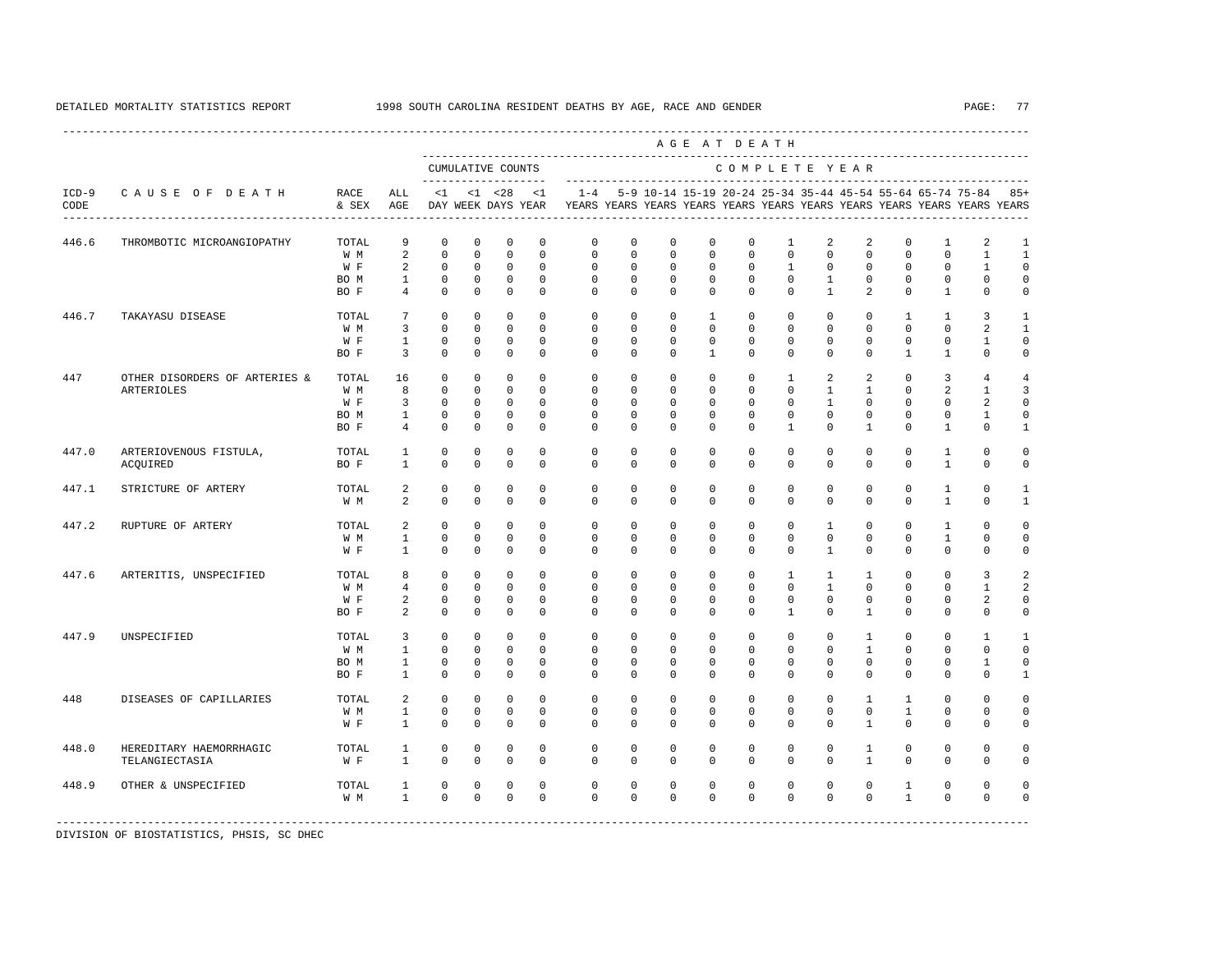---------------------------------------------------------------------------------------------------------------------------------------------------- A G E A T D E A T H --------------------------------------------------------------------------------------------- CUMULATIVE COUNTS C O M P L E T E Y E A R ------------------- ----------------------------------------------------------------------- ICD-9 C A U S E O F D E A T H RACE ALL <1 <1 <28 <1 1-4 5-9 10-14 15-19 20-24 25-34 35-44 45-54 55-64 65-74 75-84 85+ CODE & SEX AGE DAY WEEK DAYS YEAR YEARS YEARS YEARS YEARS YEARS YEARS YEARS YEARS YEARS YEARS YEARS YEARS ---------------------------------------------------------------------------------------------------------------------------------------------------- 451-459 DISEASES OF VEINS & LYMPHATICS TOTAL 99 0 0 0 1 0 0 0 0 0 2 8 11 14 15 36 12 AND OTHER DISEASES OF CIRCU... W M 30 0 0 0 0 0 0 0 0 0 0 3 6 5 7 8 1 W F 29 0 0 0 0 0 0 0 0 0 0 0 2 1 2 4 15 5 BO M 16 0 0 0 1 0 0 0 0 0 0 2 0 3 2 8 0 BO F 24 0 0 0 0 0 0 0 0 0 2 1 4 4 2 5 6 451 PHLEBITIS & THROMBOPHLEBITIS TOTAL 20 0 0 0 0 0 0 0 0 0 1 3 3 1 6 6 0 W M 7 0 0 0 0 0 0 0 0 0 0 1 0 0 5 1 0 W F 3 0 0 0 0 0 0 0 0 0 0 0 0 1 0 1 1 0 BO M 4 0 0 0 0 0 0 0 0 0 0 1 0 0 0 3 0 BO F 6 0 0 0 0 0 0 0 0 0 1 1 2 1 0 1 0 451.1 OF DEEP VESSELS OF LOWER TOTAL 13 0 0 0 0 0 0 0 0 0 1 0 3 1 4 4 0 EXTREMITIES W M 5 0 0 0 0 0 0 0 0 0 0 0 0 0 4 1 0 W F 2 0 0 0 0 0 0 0 0 0 0 0 0 1 0 0 1 0 BOM 2 0 0 0 0 0 0 0 0 0 0 0 0 0 0 0 0 2 0 BO F 4 0 0 0 0 0 0 0 0 0 1 0 2 1 0 0 0 451.2 OF LOWER EXTREMITIES, TOTAL 4 0 0 0 0 0 0 0 0 0 0 0 0 0 0 0 0 0 1 0<br>UNSPECIFIED WAM 1 0 0 0 0 0 0 0 0 0 0 0 0 0 0 0 0 UNSPECIFIED W M 1 0 0 0 0 0 0 0 0 0 0 1 0 0 0 0 0 BO M 1 0 0 0 0 0 0 0 0 0 0 1 0 0 0 0 0 BOF 2 0 0 0 0 0 0 0 0 0 0 0 0 0 0 1 0 451.9 OF UNSPECIFIED SITE TOTAL 3 0 0 0 0 0 0 0 0 0 0 0 0 0 0 0 2 1 0<br>
W M 1 0 0 0 0 0 0 0 0 0 0 0 0 0 0 0 0 0 1 0 0 W M 1 0 0 0 0 0 0 0 0 0 0 0 0 0 1 0 0 W F 1 0 0 0 0 0 0 0 0 0 0 0 0 0 0 1 0 0 BO M 1 0 0 0 0 0 0 0 0 0 0 0 0 0 0 1 0 453 OTHER VENOUS EMBOLISM & TOTAL 7 0 0 0 0 0 0 0 0 0 0 0 0 1 0 3 0 2 1<br>THROMBOSIS THROMBOSIS W M 3 0 0 0 0 0 0 0 0 0 0 1 0 2 0 0 0 W F 2 0 0 0 0 0 0 0 0 0 0 0 0 0 0 1 1 BOM 2 0 0 0 0 0 0 0 0 0 0 0 0 1 0 1 0 453.2 OF VENA CAVA TOTAL 2 0 0 0 0 0 0 0 0 0 0 0 0 0 0 1 1 W F 1 0 0 0 0 0 0 0 0 0 0 0 0 0 0 0 1 BOM 1 0 0 0 0 0 0 0 0 0 0 0 0 0 0 1 0 453.9 OF UNSPECIFIED SITE TOTAL 5 0 0 0 0 0 0 0 0 0 0 1 0 3 0 1 0 W M 3 0 0 0 0 0 0 0 0 0 0 1 0 2 0 0 0 W F 1 0 0 0 0 0 0 0 0 0 0 0 0 0 0 1 0 BO M 1 0 0 0 0 0 0 0 0 0 0 0 0 1 0 0 0 454 VARICOSE VEINS OF LOWER TOTAL 4 0 0 0 0 0 0 0 0 0 0 2 0 0 0 2 0 EXTREMITIES W F 2 0 0 0 0 0 0 0 0 0 0 1 0 0 0 1 0 BOM 2 0 0 0 0 0 0 0 0 0 0 0 0 0 0 1 0

-----------------------------------------------------------------------------------------------------------------------------------------------------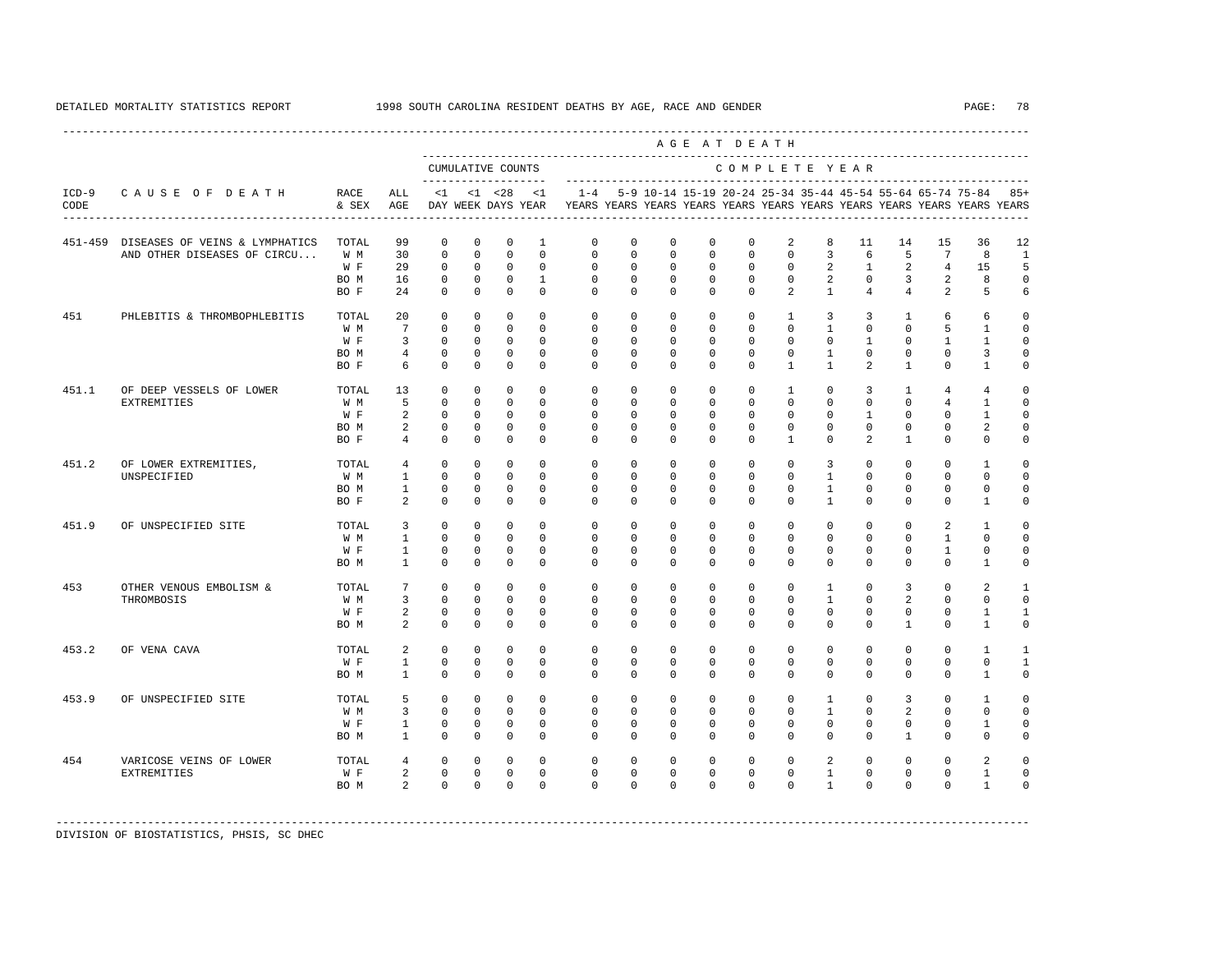|                 |                                                         |                                            |                                                     |                                                                      |                                                                   |                                                                   |                                                                         |                                                                                    |                                                             |                                                             |                                                             | AGE AT DEATH                                                |                                                             |                                                                   |                                                                             |                                                             | --------------------------------                                                |                                                                                    |                                                                    |
|-----------------|---------------------------------------------------------|--------------------------------------------|-----------------------------------------------------|----------------------------------------------------------------------|-------------------------------------------------------------------|-------------------------------------------------------------------|-------------------------------------------------------------------------|------------------------------------------------------------------------------------|-------------------------------------------------------------|-------------------------------------------------------------|-------------------------------------------------------------|-------------------------------------------------------------|-------------------------------------------------------------|-------------------------------------------------------------------|-----------------------------------------------------------------------------|-------------------------------------------------------------|---------------------------------------------------------------------------------|------------------------------------------------------------------------------------|--------------------------------------------------------------------|
|                 |                                                         |                                            |                                                     | -------------------                                                  |                                                                   | CUMULATIVE COUNTS                                                 |                                                                         |                                                                                    |                                                             |                                                             |                                                             |                                                             |                                                             |                                                                   | COMPLETE YEAR                                                               |                                                             |                                                                                 |                                                                                    |                                                                    |
| $ICD-9$<br>CODE | CAUSE OF DEATH<br>------------------------------------- | RACE<br>& SEX                              | ALL<br>AGE                                          | $\leq 1$                                                             |                                                                   | $< 1$ $< 28$<br>DAY WEEK DAYS YEAR                                | < 1                                                                     | $1 - 4$<br>YEARS YEARS YEARS YEARS YEARS YEARS YEARS YEARS YEARS YEARS YEARS YEARS |                                                             | 5-9 10-14 15-19 20-24 25-34 35-44 45-54 55-64 65-74 75-84   |                                                             |                                                             |                                                             |                                                                   |                                                                             |                                                             |                                                                                 |                                                                                    | $85+$                                                              |
| 454.0           | WITH ULCER                                              | TOTAL<br>$\mathbbmss{W}$ . $\mathbbmss{F}$ | 1<br>$\mathbf{1}$                                   | $\mathbb O$<br>$\mathbf 0$                                           | $\mathbf 0$<br>$\mathbf 0$                                        | $\mathbf 0$<br>$\mathbf 0$                                        | $\mathbf 0$<br>$\mathbf 0$                                              | $\mathbf 0$<br>$\mathbf 0$                                                         | $\mathbf 0$<br>$\Omega$                                     | 0<br>$\mathbf{0}$                                           | $\mathbf 0$<br>$\Omega$                                     | $\mathbf 0$<br>$\Omega$                                     | $\mathbf 0$<br>$\Omega$                                     | $\mathbf 0$<br>$\Omega$                                           | $\mathbf{0}$<br>$\Omega$                                                    | 0<br>$\mathbf{0}$                                           | $\mathbf 0$<br>$\mathbf 0$                                                      | 1<br>$\mathbf{1}$                                                                  | $\mathbf 0$<br>$\mathbf 0$                                         |
| 454.1           | WITH INFLAMMATION                                       | TOTAL<br>BO M                              | $\mathbf{1}$<br>$\mathbf{1}$                        | $\mathbf{0}$<br>$\mathbf 0$                                          | $\mathbf 0$<br>$\Omega$                                           | $\mathbf 0$<br>$\Omega$                                           | $\Omega$<br>$\Omega$                                                    | $\Omega$<br>$\Omega$                                                               | $\mathbf 0$<br>$\Omega$                                     | $\mathbf{0}$<br>$\Omega$                                    | $\Omega$<br>$\Omega$                                        | $\mathbf 0$<br>$\Omega$                                     | $\Omega$<br>$\Omega$                                        | $^{\circ}$<br>$\Omega$                                            | $\mathbf 0$<br>$\Omega$                                                     | $\mathbf 0$<br>$\Omega$                                     | $\mathbf 0$<br>$\Omega$                                                         | $\mathbf{1}$<br>$\mathbf{1}$                                                       | $\mathbf 0$<br>$\mathbb O$                                         |
| 454.9           | WITHOUT MENTION OF ULCER OR<br>INFLAMMATION             | TOTAL<br>W F<br>BO M                       | 2<br>$\mathbf{1}$<br>$\mathbf{1}$                   | $\Omega$<br>$\mathbf 0$<br>$\Omega$                                  | $\Omega$<br>$\Omega$<br>$\Omega$                                  | $\Omega$<br>$\Omega$<br>$\Omega$                                  | $\Omega$<br>$\Omega$<br>$\Omega$                                        | $\Omega$<br>$\Omega$<br>$\Omega$                                                   | $\mathbf 0$<br>$\Omega$<br>$\Omega$                         | $\Omega$<br>$\Omega$<br>$\Omega$                            | $\Omega$<br>$\Omega$<br>$\Omega$                            | $\Omega$<br>$\Omega$<br>$\Omega$                            | $\Omega$<br>$\Omega$<br>$\Omega$                            | 2<br>$\mathbf{1}$<br>$\mathbf{1}$                                 | $\mathbf 0$<br>$\mathbf 0$<br>$\Omega$                                      | $\mathbf 0$<br>$\circ$<br>$\Omega$                          | $\Omega$<br>$\circ$<br>$\Omega$                                                 | $\mathbf 0$<br>$\mathbf 0$<br>$\mathbf 0$                                          | $\mathbf 0$<br>$\mathbb O$<br>$\mathbf 0$                          |
| 456             | VARICOSE VEINS OF OTHER SITES                           | TOTAL<br>W M<br>BO M<br>BO F               | 6<br>$\overline{a}$<br>2<br>$\overline{2}$          | $\mathbf{0}$<br>$\Omega$<br>$\mathbf{0}$<br>$\Omega$                 | $\Omega$<br>$\Omega$<br>$\mathbf 0$<br>$\Omega$                   | $\Omega$<br>$\Omega$<br>$\mathbf 0$<br>$\Omega$                   | $\Omega$<br>$\Omega$<br>$\mathbf 0$<br>$\Omega$                         | $\Omega$<br>$\Omega$<br>$\mathbf 0$<br>$\Omega$                                    | $\Omega$<br>$\Omega$<br>$\mathbf 0$<br>$\Omega$             | $\Omega$<br>$\Omega$<br>$\mathbf{0}$<br>$\Omega$            | $\Omega$<br>$\Omega$<br>$\mathbf 0$<br>$\Omega$             | $\Omega$<br>$\Omega$<br>$\circ$<br>$\Omega$                 | $\Omega$<br>$\Omega$<br>$\mathbf 0$<br>$\Omega$             | $\mathbf{1}$<br>$\overline{1}$<br>$\mathbf{0}$<br>$\Omega$        | $\Omega$<br>$\Omega$<br>$\mathbf{0}$<br>$\Omega$                            | 3<br>$\Omega$<br>$\mathbf{1}$<br>$\overline{a}$             | $\mathbf{1}$<br>$\Omega$<br>$\mathbf{1}$<br>$\Omega$                            | $\mathbf{1}$<br>$\mathbf{1}$<br>$\mathbf 0$<br>$\Omega$                            | $\mathbf 0$<br>$\Omega$<br>$\mathbf 0$<br>$\mathbf 0$              |
| 456.0           | OESOPHAGEAL VARICES WITH<br><b>BLEEDING</b>             | TOTAL<br>W M<br>BO F                       | $\overline{4}$<br>$\overline{a}$<br>$\mathfrak{D}$  | $\Omega$<br>$\Omega$<br>$\Omega$                                     | $\Omega$<br>$\Omega$<br>$\Omega$                                  | $\Omega$<br>$\Omega$<br>$\Omega$                                  | $\Omega$<br>$\Omega$<br>$\Omega$                                        | $\Omega$<br>$\Omega$<br>$\Omega$                                                   | $\Omega$<br>$\Omega$<br>$\Omega$                            | $\Omega$<br>$\Omega$<br>$\Omega$                            | $\Omega$<br>$\Omega$<br>$\Omega$                            | $\Omega$<br>$\Omega$<br>$\Omega$                            | $\Omega$<br>$\Omega$<br>$\Omega$                            | $\mathbf{1}$<br>$\mathbf{1}$<br>$\Omega$                          | $\Omega$<br>$\Omega$<br>$\Omega$                                            | 2<br>$\Omega$<br>$\mathfrak{D}$                             | $\mathbf 0$<br>$\Omega$<br>$\Omega$                                             | $\mathbf{1}$<br>$\mathbf{1}$<br>$\Omega$                                           | $\mathbf 0$<br>$\mathbf 0$<br>$\Omega$                             |
| 456.1           | OESOPHAGEAL VARICES WITHOUT<br>MENTION OF BLEEDING      | TOTAL<br>BO M                              | 2<br>2                                              | $\mathbf 0$<br>$\mathbf{0}$                                          | $\mathbf 0$<br>$\mathbf 0$                                        | $\mathbf 0$<br>$\mathbf 0$                                        | $\mathbf 0$<br>$\mathbf 0$                                              | $\mathbf 0$<br>$\Omega$                                                            | $\mathbf 0$<br>$\mathbf 0$                                  | $\mathbf{0}$<br>$\Omega$                                    | $\mathbf 0$<br>$\mathbf{0}$                                 | $\mathbf 0$<br>$\Omega$                                     | $\mathbf 0$<br>$\mathbf 0$                                  | $\mathbf 0$<br>$\Omega$                                           | $\mathbf{0}$<br>$\mathbf{0}$                                                | $\mathbf{1}$<br>$\mathbf{1}$                                | $\mathbf{1}$<br>$\mathbf{1}$                                                    | $\mathbb O$<br>$\mathbf 0$                                                         | $\mathbb O$<br>$\mathbf 0$                                         |
| 457             | NONINFECTIVE DISORDERS OF<br>LYMPHATIC CHANNELS         | TOTAL<br>W M<br>W F<br>BO F                | $\overline{4}$<br>2<br>$\mathbf{1}$<br>$\mathbf{1}$ | $\mathbf{0}$<br>$\mathbf{0}$<br>$\mathbf{0}$<br>$\Omega$             | $\mathbf 0$<br>$\mathbf 0$<br>$\mathbf{0}$<br>$\mathbf 0$         | $\mathbf 0$<br>$\mathbf 0$<br>$\mathbf 0$<br>$\Omega$             | $\Omega$<br>$\mathbf 0$<br>$\mathbf 0$<br>$\Omega$                      | $\mathbf 0$<br>$\mathbf 0$<br>$\mathbf 0$<br>$\Omega$                              | $\mathbf 0$<br>$\mathbf 0$<br>0<br>$\Omega$                 | $\mathbf{0}$<br>$\mathbf 0$<br>0<br>$\Omega$                | $\mathbf 0$<br>$\mathbf 0$<br>$\mathbf{0}$<br>$\Omega$      | $\mathbf 0$<br>$\mathbf 0$<br>0<br>$\Omega$                 | $\mathbf 0$<br>$\mathbf 0$<br>$\circ$<br>$\Omega$           | $^{\circ}$<br>$\mathbf 0$<br>$\mathbf 0$<br>$\Omega$              | $\mathbf{1}$<br>$\mathbf{1}$<br>$\mathbf{0}$<br>$\Omega$                    | $\mathbf{1}$<br>$\mathbf{1}$<br>$\mathbf 0$<br>$\Omega$     | $\mathbf 0$<br>$\mathbf 0$<br>$\mathbf 0$<br>$\Omega$                           | 1<br>$\mathbf 0$<br>$\mathbf{1}$<br>$\Omega$                                       | 1<br>$\mathbf 0$<br>$\mathbf 0$<br>$\mathbf{1}$                    |
| 457.1           | OTHER LYMPHOEDEMA                                       | TOTAL<br>W M<br>W F<br>BO F                | $\overline{4}$<br>2<br>$\mathbf{1}$<br>$\mathbf{1}$ | $\mathbf 0$<br>$\mathbf{0}$<br>$\mathbf{0}$<br>$\mathbf{0}$          | $\mathbf 0$<br>$\mathbf 0$<br>$\mathbf 0$<br>$\mathbf 0$          | $\Omega$<br>$\mathbf 0$<br>$\mathbf 0$<br>$\mathbf 0$             | $\Omega$<br>$\Omega$<br>$\Omega$<br>$\Omega$                            | $\Omega$<br>$\Omega$<br>$\mathbf 0$<br>$\Omega$                                    | $\mathbf 0$<br>$\mathbf 0$<br>$\mathbf 0$<br>$\Omega$       | $\Omega$<br>$\mathbf{0}$<br>$\mathbf 0$<br>$\Omega$         | $\mathbf 0$<br>$\mathbf 0$<br>$\mathbf 0$<br>$\Omega$       | $\Omega$<br>$\mathbf 0$<br>$\mathbf 0$<br>$\Omega$          | $\mathbf 0$<br>$\mathbf 0$<br>$\mathbf 0$<br>$\Omega$       | $\mathbf{0}$<br>$^{\circ}$<br>$\mathbf 0$<br>$\Omega$             | $\mathbf{1}$<br>$\mathbf{1}$<br>$\mathbf{0}$<br>$\Omega$                    | $\mathbf{1}$<br>$\mathbf{1}$<br>$\mathbf 0$<br>$\Omega$     | $\mathbf 0$<br>$\mathbf 0$<br>$\mathbf 0$<br>$\mathbf 0$                        | $\mathbf{1}$<br>$\mathbf 0$<br>$\mathbf{1}$<br>$\mathbf 0$                         | $\mathbf{1}$<br>$\mathbf 0$<br>$\mathbb O$<br>$\mathbf{1}$         |
| 458             | HYPOTENSION                                             | TOTAL<br>W M<br>W F<br>BO M<br>BO F        | 24<br>6<br>9<br>3<br>6                              | $\mathbf{0}$<br>$\Omega$<br>$\mathbf{0}$<br>$\mathbf{0}$<br>$\Omega$ | $\mathbf 0$<br>$\Omega$<br>$\mathbf 0$<br>$\mathbf 0$<br>$\Omega$ | $\mathbf 0$<br>$\Omega$<br>$\mathbf 0$<br>$\mathbf 0$<br>$\Omega$ | $\overline{1}$<br>$\Omega$<br>$\mathbf 0$<br>$\overline{1}$<br>$\Omega$ | $\Omega$<br>$\Omega$<br>$\mathbf 0$<br>$\Omega$<br>$\Omega$                        | $\Omega$<br>$\Omega$<br>$\mathbf 0$<br>$\Omega$<br>$\Omega$ | $\Omega$<br>$\Omega$<br>$\mathbf 0$<br>$\Omega$<br>$\Omega$ | $\Omega$<br>$\Omega$<br>$\mathbf 0$<br>$\Omega$<br>$\Omega$ | $\Omega$<br>$\Omega$<br>$\mathbf 0$<br>$\Omega$<br>$\Omega$ | $\Omega$<br>$\Omega$<br>$\mathbf 0$<br>$\Omega$<br>$\Omega$ | $\mathbf 0$<br>$\Omega$<br>$\mathbf 0$<br>$\mathbf 0$<br>$\Omega$ | $\overline{a}$<br>$\overline{a}$<br>$\mathbf{0}$<br>$\mathbf 0$<br>$\Omega$ | 2<br>$\Omega$<br>$\mathbf{1}$<br>$\circ$<br>$\overline{1}$  | $\overline{4}$<br>$\mathbf{1}$<br>$\mathbf 0$<br>$\mathbf{1}$<br>$\mathfrak{D}$ | 9<br>2<br>$\overline{4}$<br>$\mathbf{1}$<br>$\mathfrak{D}$                         | 6<br>$\mathbf{1}$<br>$\overline{4}$<br>$\mathbb O$<br>$\mathbf{1}$ |
| 458.9           | UNSPECIFIED                                             | TOTAL<br>W M<br>W F<br>BO M<br>BO F        | 24<br>6<br>9<br>$\overline{3}$<br>6                 | $\mathbf 0$<br>$\Omega$<br>$\mathbf{0}$<br>$\mathbf 0$<br>$\Omega$   | $\mathbf 0$<br>$\Omega$<br>$\mathbf 0$<br>$\mathbf 0$<br>$\Omega$ | $\Omega$<br>$\Omega$<br>$\Omega$<br>$\mathbf 0$<br>$\Omega$       | $\overline{1}$<br>$\Omega$<br>$\Omega$<br>$\overline{1}$<br>$\Omega$    | $\Omega$<br>$\Omega$<br>$\Omega$<br>$\Omega$<br>$\Omega$                           | $\Omega$<br>$\Omega$<br>$\Omega$<br>$\Omega$<br>$\Omega$    | $\Omega$<br>$\Omega$<br>$\Omega$<br>$\Omega$<br>$\Omega$    | $\Omega$<br>$\Omega$<br>$\Omega$<br>$\Omega$<br>$\Omega$    | $\Omega$<br>$\Omega$<br>$\Omega$<br>$\Omega$<br>$\Omega$    | $\Omega$<br>$\Omega$<br>$\Omega$<br>$\Omega$<br>$\Omega$    | $\Omega$<br>$\Omega$<br>$\Omega$<br>$\Omega$<br>$\Omega$          | $\overline{a}$<br>$\overline{2}$<br>$\Omega$<br>$\Omega$<br>$\Omega$        | 2<br>$\Omega$<br>$\mathbf{1}$<br>$\Omega$<br>$\overline{1}$ | $\overline{4}$<br>$\mathbf{1}$<br>$\mathbf 0$<br>$\mathbf{1}$<br>$\mathfrak{D}$ | $\mathsf{Q}$<br>$\mathfrak{D}$<br>$\overline{4}$<br>$\mathbf{1}$<br>$\mathfrak{D}$ | 6<br>$\mathbf{1}$<br>$\overline{4}$<br>$\mathbf 0$<br>$\mathbf{1}$ |
| 459             | OTHER DISORDERS OF CIRCULATORY<br>SYSTEM                | TOTAL<br>W M                               | 34<br>10                                            | $\mathbf{0}$<br>$\Omega$                                             | $\mathbf 0$<br>$\Omega$                                           | $\Omega$<br>$\Omega$                                              | $\Omega$<br>$\Omega$                                                    | $\mathbf 0$<br>$\Omega$                                                            | $\mathbf 0$<br>$\Omega$                                     | $\mathbf{0}$<br>$\Omega$                                    | $\mathbf 0$<br>$\Omega$                                     | $\mathbf 0$<br>$\Omega$                                     | $\mathbf{1}$<br>$\Omega$                                    | $\mathbf{1}$<br>$\Omega$                                          | 5<br>$\overline{3}$                                                         | $\overline{4}$<br>$\overline{2}$                            | $\overline{4}$<br>$\mathbf{1}$                                                  | 15<br>$\overline{4}$<br>---------------------                                      | $\overline{4}$<br>$\mathbf 0$                                      |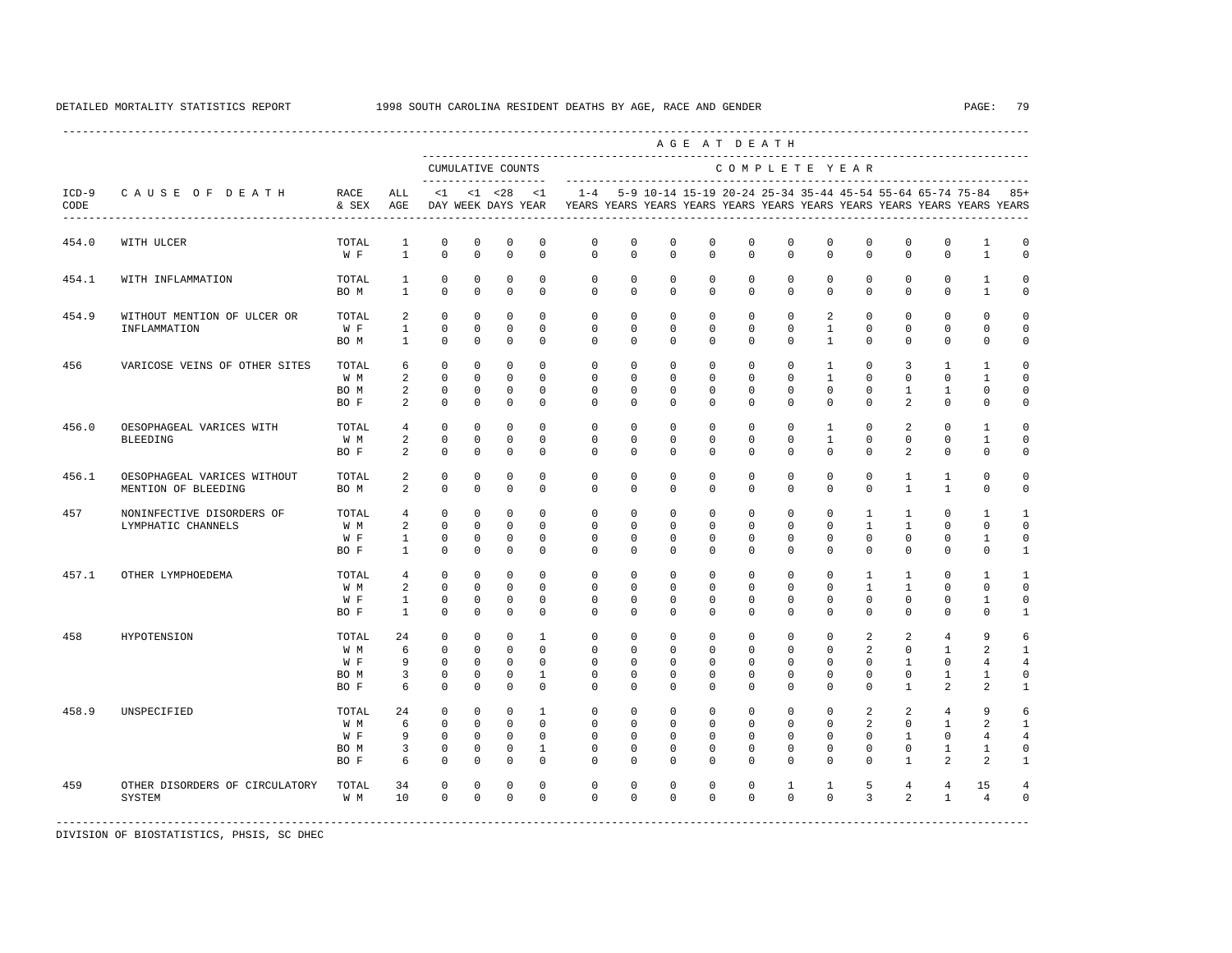----------------------------------------------------------------------------------------------------------------------------------------------------

 A G E A T D E A T H --------------------------------------------------------------------------------------------- CUMULATIVE COUNTS C O M P L E T E Y E A R ------------------- ----------------------------------------------------------------------- ICD-9 C A U S E O F D E A T H RACE ALL <1 <1 <28 <1 1-4 5-9 10-14 15-19 20-24 25-34 35-44 45-54 55-64 65-74 75-84 85+ CODE & SEX AGE DAY WEEK DAYS YEAR YEARS YEARS YEARS YEARS YEARS YEARS YEARS YEARS YEARS YEARS YEARS YEARS ---------------------------------------------------------------------------------------------------------------------------------------------------- 459 W F 12 0 0 0 0 0 0 0 0 0 0 1 0 1 3 7 0<br>BOM 3 0 0 0 0 0 0 0 0 0 0 0 0 1 0 2 0  $\begin{array}{ccccccc} 0 & 0 & 0 & 0 \end{array}$  BO F 9 0 0 0 0 0 0 0 0 0 1 0 2 0 0 2 4 459.0 HAEMORRHAGE, UNSPECIFIED TOTAL 20 0 0 0 0 0 0 0 0 0 1 0 4 3 2 9 1 W M 6 0 0 0 0 0 0 0 0 0 0 0 2 1 0 3 0 W F 8 0 0 0 0 0 0 0 0 0 0 0 0 0 1 2 5 0 BOM 2 0 0 0 0 0 0 0 0 0 0 0 0 1 0 1 0 BO F 4 0 0 0 0 0 0 0 0 0 1 0 2 0 0 0 1 459.2 COMPRESSION OF VEIN TOTAL 1 0 0 0 0 0 0 0 0 0 0 0 0 0 0 0 1 BO F 1 0 0 0 0 0 0 0 0 0 0 0 0 0 0 0 1 459.9 UNSPECIFIED TOTAL 13 0 0 0 0 0 0 0 0 0 0 1 1 1 2 6 2 W M 4 0 0 0 0 0 0 0 0 0 0 0 1 1 1 1 0 W F 4 0 0 0 0 0 0 0 0 0 0 1 0 0 1 2 0 BOM 1 0 0 0 0 0 0 0 0 0 0 0 0 0 0 0 1 0<br>BOF 4 0 0 0 0 0 0 0 0 0 0 0 0 0 0 0 2 2 BOF 4 0 0 0 0 0 0 0 0 0 0 0 0 0 0 2 2 460-519 VIII. DISEASES OF THE TOTAL 3239 1 1 3 11 10 3 2 7 7 19 62 117 326 801 1037 837 RESPIRATORY SYSTEM W M 1321 0 0 0 2 3 1 0 2 2 5 14 37 144 366 465 280 W F 1301 0 0 2 5 0 0 0 2 0 5 13 30 111 305 384 446 BO M 328 0 0 0 2 4 0 2 1 2 5 20 22 47 80 104 39 BO F 289 1 1 1 2 3 2 0 2 3 4 15 28 24 50 84 72 460-466 ACUTE RESPIRATORY INFECTIONS TOTAL 9 0 0 0 1 1 0 0 0 0 0 1 0 2 2 0 2

|             |                                         | W M   | 4      | 0                 | 0                |                   |                   |             | 0             |             | 0                          |             | 0                | 0           |              |          |   |          |   |
|-------------|-----------------------------------------|-------|--------|-------------------|------------------|-------------------|-------------------|-------------|---------------|-------------|----------------------------|-------------|------------------|-------------|--------------|----------|---|----------|---|
|             |                                         | W F   | 2<br>3 | 0<br>$\mathbf{0}$ | 0<br>$\mathbf 0$ | 0<br>$\mathbf{0}$ | 0<br>$\mathbf{0}$ |             | 0<br>$\Omega$ | 0<br>0      | $\mathbb O$<br>$\mathbf 0$ | $\Omega$    | $\mathbf 0$<br>0 | 0           | $\mathbf{0}$ | $\Omega$ | 0 | 0        |   |
|             |                                         | BO M  |        |                   |                  |                   |                   |             |               |             |                            |             |                  |             |              |          |   |          |   |
| 466         | ACUTE BRONCHITIS &                      | TOTAL | 9      | 0                 | $\Omega$         |                   |                   |             | 0             |             | 0                          |             | 0                |             | 0            | 2        | 2 |          |   |
|             | BRONCHIOLITIS                           | W M   | 4      |                   |                  |                   |                   |             | 0             |             | $\mathbf 0$                |             | $\mathbf 0$      | 0           |              |          |   |          |   |
|             |                                         | W F   | 2      | 0                 | 0                | 0                 | 0                 |             | 0             | 0           | 0                          |             | $\mathbf 0$      | 0           |              |          | 0 |          |   |
|             |                                         | BO M  | 3      | 0                 | $\mathbf 0$      | $\mathbf{0}$      | $\mathbf{0}$      |             | $\mathbf 0$   | $\Omega$    | $\mathbf 0$                | $\mathbf 0$ | 0                |             | $\mathbf 0$  | 0        |   | 0        | 0 |
| 466.0       | ACUTE BRONCHITIS                        | TOTAL | 4      |                   | 0                |                   |                   |             | $\Omega$      |             | 0                          |             | 0                |             |              |          | 0 |          |   |
|             |                                         | W M   |        | 0                 | $\Omega$         |                   |                   |             | 0             |             | $\circ$                    |             | $\mathbf 0$      | 0           | 0            |          | 0 |          |   |
|             |                                         | W F   | 2      | 0                 | $\Omega$         | $\Omega$          | $\Omega$          |             | $\Omega$      |             | 0                          |             | 0                | 0           |              |          | 0 |          |   |
|             |                                         | BO M  |        | 0                 | 0                | $\Omega$          | $\Omega$          |             | $\Omega$      |             | $\Omega$                   |             | 0                |             |              |          | 0 |          |   |
| 466.1       | ACUTE BRONCHIOLITIS                     | TOTAL | 5      | 0                 | $\Omega$         |                   | 0                 |             | 0             |             | $\mathbf 0$                |             | 0                | 0           |              |          | 2 | 0        |   |
|             |                                         | W M   | 3      | 0                 | 0                | 0                 | 0                 |             | 0             |             | $\mathbb O$                |             | $\mathbf 0$      | 0           |              |          |   |          |   |
|             |                                         | BO M  | 2      | 0                 | $\Omega$         | $\Omega$          | $\mathbf{0}$      |             | $\Omega$      | O           | $\mathbf 0$                | $\cap$      | $\mathbf 0$      | $\Omega$    | O            | 0        |   | $\Omega$ |   |
| $470 - 478$ | OTHER DISEASES OF<br><b>UPPER RESP-</b> | TOTAL | 6      | 0                 | 0                | 0                 | 0                 | 0           | 0             | 0           | 0                          |             |                  |             | 0            |          | 2 |          |   |
|             | IRATORY TRACT                           | W M   | 2      | 0                 | $\mathbf 0$      | $\mathbf{0}$      | $\mathbf 0$       | $\mathbf 0$ | $\mathbf 0$   | $\mathbf 0$ | $\mathbf 0$                | $\Omega$    |                  | $\mathbf 0$ | $\mathbf 0$  | $\Omega$ |   | $\Omega$ |   |
|             |                                         |       |        |                   |                  |                   |                   |             |               |             |                            |             |                  |             |              |          |   |          |   |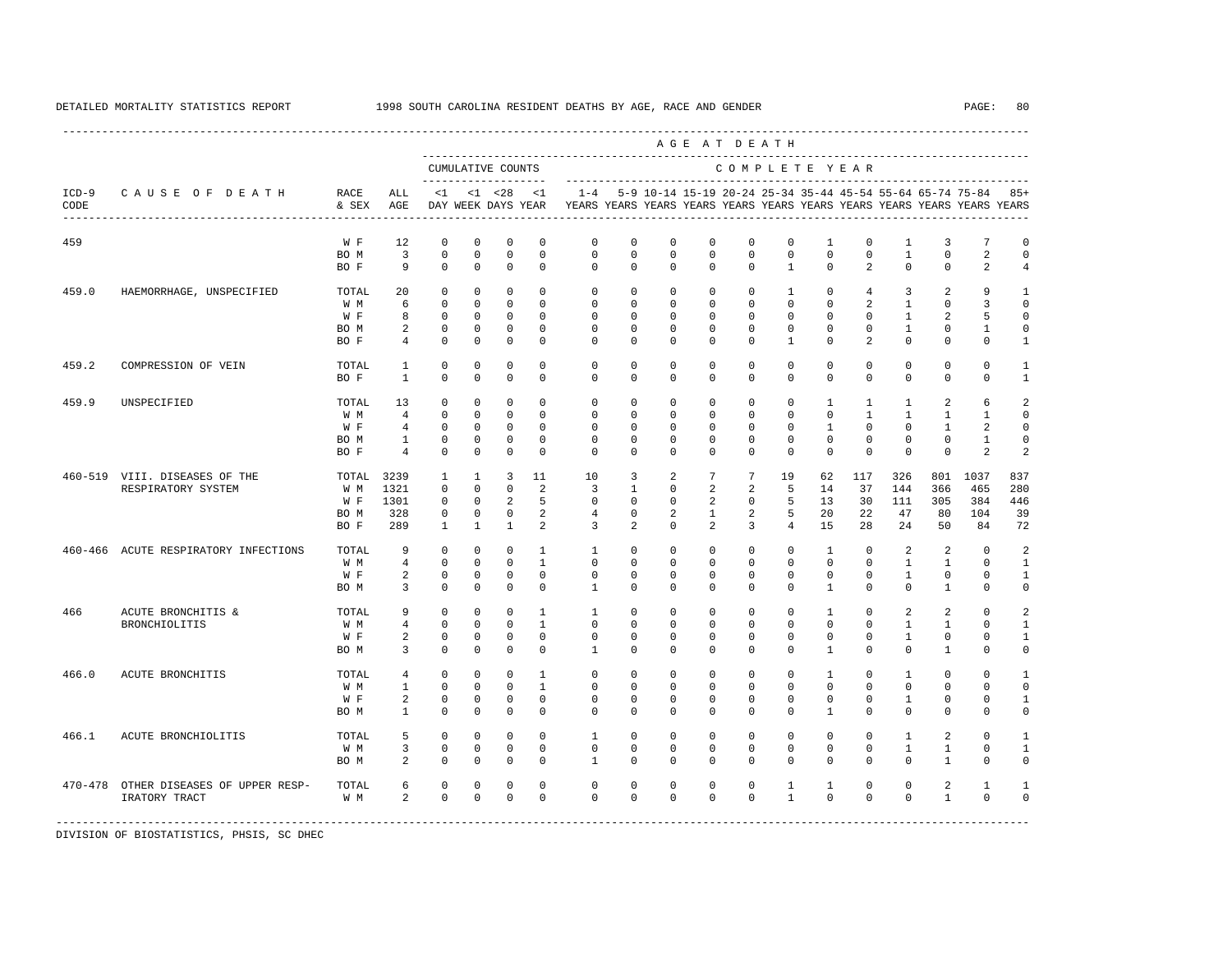---------------------------------------------------------------------------------------------------------------------------------------------------- A G E A T D E A T H --------------------------------------------------------------------------------------------- CUMULATIVE COUNTS C O M P L E T E Y E A R ------------------- ----------------------------------------------------------------------- ICD-9 C A U S E O F D E A T H RACE ALL <1 <1 <28 <1 1-4 5-9 10-14 15-19 20-24 25-34 35-44 45-54 55-64 65-74 75-84 85+ CODE & SEX AGE DAY WEEK DAYS YEAR YEARS YEARS YEARS YEARS YEARS YEARS YEARS YEARS YEARS YEARS YEARS YEARS ---------------------------------------------------------------------------------------------------------------------------------------------------- 470-478 W F 1 0 0 0 0 0 0 0 0 0 0 0 0 0 0 0 1 BOM 2 0 0 0 0 0 0 0 0 0 0 0 0 0 0 1 0 BOF 1 0 0 0 0 0 0 0 0 0 0 0 0 0 1 0 0 473 CHRONIC SINUSITIS TOTAL 1 0 0 0 0 0 0 0 0 0 1 0 0 0 0 0 0 W M 1 0 0 0 0 0 0 0 0 0 1 0 0 0 0 0 0 473.9 UNSPECIFIED TOTAL 1 0 0 0 0 0 0 0 0 0 1 0 0 0 0 0 0 W M 1 0 0 0 0 0 0 0 0 0 1 0 0 0 0 0 0 478 OTHER DISEASES OF UPPER TOTAL 5 0 0 0 0 0 0 0 0 0 0 1 0 0 2 1 1 RESPIRATORY TRACT W M 1 0 0 0 0 0 0 0 0 0 0 0 0 0 1 0 0 W F 1 0 0 0 0 0 0 0 0 0 0 0 0 0 0 0 1 BOM 2 0 0 0 0 0 0 0 0 0 0 0 0 0 0 1 0 BOF 1 0 0 0 0 0 0 0 0 0 0 0 0 0 1 0 0 478.2 OTHER DISEASES OF PHARYNX, NOT TOTAL 2 0 0 0 0 0 0 0 0 0 0 0 0 0 0 0 0 0 1 1<br>ELSEWHERE CLASSIFIED WF 1 0 0 0 0 0 0 0 0 0 0 0 0 0 0 0 0 0 ELSEWHERE CLASSIFIED W F 1 0 0 0 0 0 0 0 0 0 0 0 0 0 0 0 1 BO M 1 0 0 0 0 0 0 0 0 0 0 0 0 0 0 1 0 478.3 PARALYSIS OF VOCAL CORDS OR TOTAL 1 0 0 0 0 0 0 0 0 0 0 0 0 0 1 0 0 LARYNX BO F 1 0 0 0 0 0 0 0 0 0 0 0 0 0 1 0 0 478.6 OEDEMA OF LARYNX TOTAL 1 0 0 0 0 0 0 0 0 0 0 1 0 0 0 0 0 BO M 1 0 0 0 0 0 0 0 0 0 0 1 0 0 0 0 0 478.7 OTHER DISEASES OF LARYNX, NOT TOTAL 1 0 0 0 0 0 0 0 0 0 0 0 0 0 0 0 0 1 0 0<br>ELSEWHERE CLASSIFIED WM 1 0 0 0 0 0 0 0 0 0 0 0 0 0 0 1 0 0 ELSEWHERE CLASSIFIED W M 1 0 0 0 0 0 0 0 0 0 0 0 0 0 1 0 0 480-487 PNEUMONIA AND INFLUENZA TOTAL 1091 0 0 2 7 8 0 1 2 5 9 29 32 69 158 325 446 W M 381 0 0 0 1 3 0 0 0 1 3 7 7 26 79 122 132 W F 445 0 0 2 4 0 0 0 1 0 2 6 8 14 41 119 250 BO M 132 0 0 0 1 2 0 1 0 1 2 7 9 21 25 42 21 BO F 133 0 0 0 1 3 0 0 1 3 2 9 8 8 13 42 43 480 VIRAL PNEUMONIA TOTAL 7 0 0 0 1 1 0 0 0 0 0 0 0 0 2 3 0 W M 2 0 0 0 0 1 0 0 0 0 0 0 0 0 0 1 0 0 W F 4 0 0 0 0 0 0 0 0 0 0 0 0 0 0 1 3 0 BO F 1 0 0 0 1 0 0 0 0 0 0 0 0 0 0 0 0 480.1 PNEUMONIA DUE TO RESPIRATORY TOTAL 1 0 0 0 0 1 0 0 0 0 0 0 0 0 0 0 0 SYNCYTIAL VIRUS W M 1 0 0 0 0 1 0 0 0 0 0 0 0 0 0 0 0 480.9 VIRAL PNEUMONIA, UNSPECIFIED TOTAL 6 0 0 0 1 0 0 0 0 0 0 0 0 0 2 3 0 W M 1 0 0 0 0 0 0 0 0 0 0 0 0 0 1 0 0 W F 4 0 0 0 0 0 0 0 0 0 0 0 0 0 0 1 3 0 -----------------------------------------------------------------------------------------------------------------------------------------------------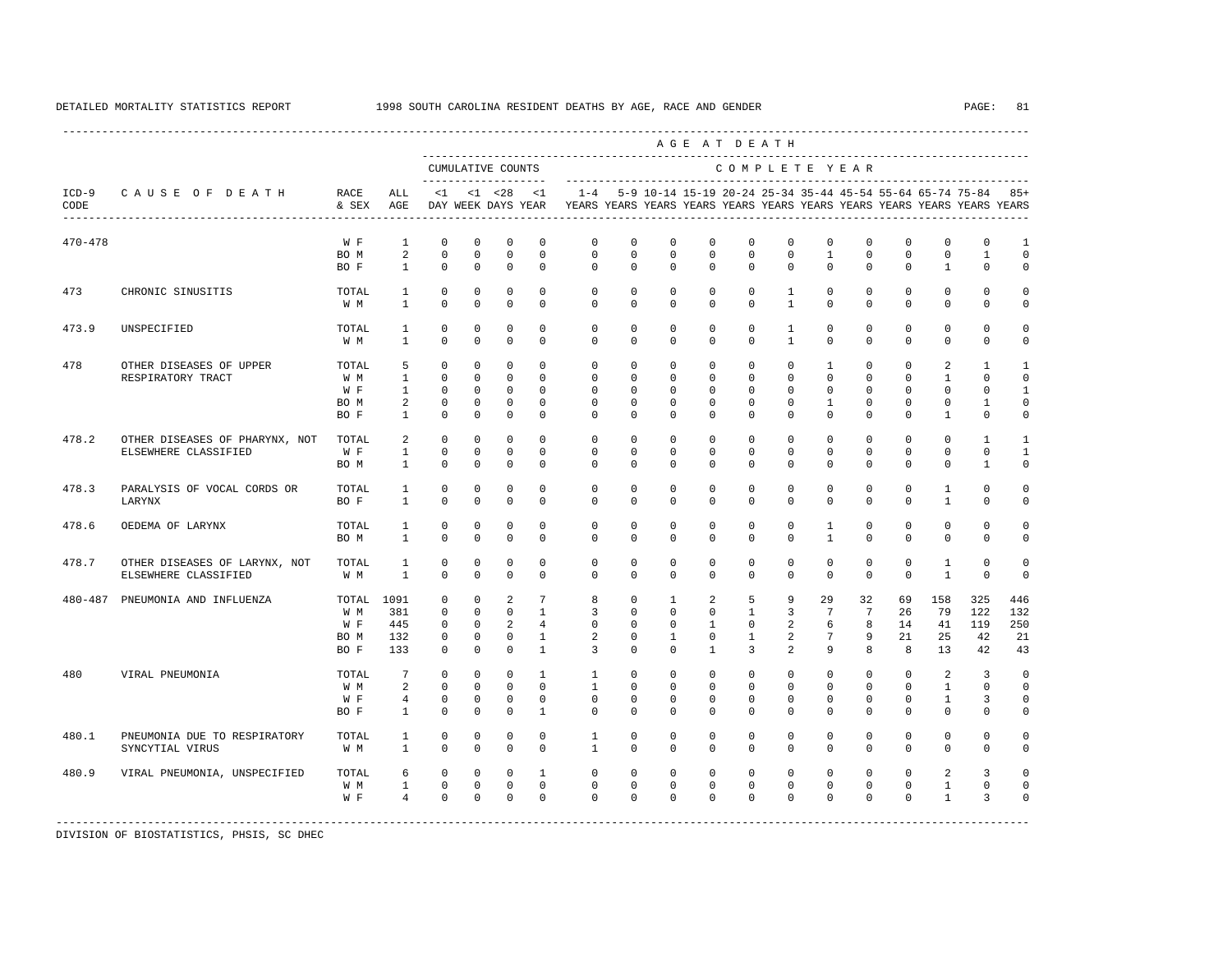----------------------------------------------------------------------------------------------------------------------------------------------------

 A G E A T D E A T H --------------------------------------------------------------------------------------------- CUMULATIVE COUNTS C O M P L E T E Y E A R ------------------- ----------------------------------------------------------------------- ICD-9 C A U S E O F D E A T H RACE ALL <1 <1 <28 <1 1-4 5-9 10-14 15-19 20-24 25-34 35-44 45-54 55-64 65-74 75-84 85+ CODE & SEX AGE DAY WEEK DAYS YEAR YEARS YEARS YEARS YEARS YEARS YEARS YEARS YEARS YEARS YEARS YEARS YEARS ---------------------------------------------------------------------------------------------------------------------------------------------------- 480.9 BO F 1 0 0 0 1 0 0 0 0 0 0 0 0 0 0 0 0 481 PNEUMOCOCCAL PNEUMONIA TOTAL 38 0 0 0 0 1 0 0 0 0 1 2 4 6 3 12 9 W M 14 0 0 0 0 1 0 0 0 0 1 1 0 3 2 5 1 W F 12 0 0 0 0 0 0 0 0 0 0 0 0 1 1 0 5 5 BOM 6 0 0 0 0 0 0 0 0 0 0 0 0 2 1 1 1 1 BO F 6 0 0 0 0 0 0 0 0 0 0 1 1 1 0 1 2 482 OTHER BACTERIAL PNEUMONIA TOTAL 100 0 0 0 2 1 0 1 1 0 2 6 3 7 20 27 30 W M 44 0 0 0 1 0 0 0 0 0 0 1 2 1 13 16 10 W F 34 0 0 0 1 0 0 0 0 1 0 1 2 0 2 4 8 15 BO M 15 0 0 0 0 0 0 1 0 0 0 2 0 2 3 2 5 BO F 7 0 0 0 0 1 0 0 0 0 1 1 1 2 0 1 0 482.0 PNEUMONIA DUE TO KLEBSIELLA TOTAL 5 0 0 0 0 0 0 0 0 0 0 0 0 1 2 2 0 PNEUMONIAE W M 2 0 0 0 0 0 0 0 0 0 0 0 0 0 1 1 0 W F 3 0 0 0 0 0 0 0 0 0 0 0 0 0 1 1 1 0 482.1 PNEUMONIA DUE TO PSEUDOMONAS TOTAL 10 0 0 0 0 0 0 0 1 0 0 0 2 0 3 1 3 W M 3 0 0 0 0 0 0 0 0 0 0 0 1 0 2 0 0 W F 4 0 0 0 0 0 0 0 0 1 0 0 0 0 0 0 1 0 2 BOM 2 0 0 0 0 0 0 0 0 0 0 0 0 0 0 1 1 BO F 1 0 0 0 0 0 0 0 0 0 0 0 1 0 0 0 0 482.2 PNEUMONIA DUE TO HAEMOPHILUS TOTAL 3 0 0 0 0 0 0 0 0 0 0 0 0 0 1 0 2 INFLUENZAE W M 2 0 0 0 0 0 0 0 0 0 0 0 0 0 1 0 1 W F 1 0 0 0 0 0 0 0 0 0 0 0 0 0 0 0 1 482.3 PNEUMONIA DUE TO STREPTOCOCCUS TOTAL 11 0 0 0 0 0 1 0 0 0 0 0 0 0 0 3 1 0 1 4 1 1<br>
W M 5 0 0 0 0 0 0 0 0 0 0 0 1 1 0 1 2 0 W M M 5 0 0 0 0 0 0 0 0 0 0 0 0 0 1 1 0 1 2 0 W F 2 0 0 0 0 0 0 0 0 0 0 0 0 0 0 1 BO M 1 0 0 0 0 0 0 0 0 0 0 0 0 0 0 1 0 BO F 3 0 0 0 0 1 0 0 0 0 0 1 0 0 0 1 0 482.4 PNEUMONIA DUE TO STAPHYLOCOCCUS TOTAL 28 0 0 0 2 0 0 1 0 0 1 0 0 4 7 8 5 W M 10 0 0 0 1 0 0 0 0 0 0 0 0 1 4 3 1 W F 12 0 0 0 1 0 0 0 0 0 0 0 0 0 0 2 5 3 BO M 4 0 0 0 0 0 0 1 0 0 0 0 0 1 1 0 1 BOF 2 0 0 0 0 0 0 0 0 0 0 0 0 2 0 0 0 482.8 PNEUMONIA DUE TO OTHER TOTAL 4 0 0 0 0 0 0 0 0 0 0 0 0 0 0 1 0 0 1 1 1 1 1 0 0 1 0 0 1 0 0 1 0 0 1 0 0 1 SPECIFIED BACTERIA W F 1 0 0 0 0 0 0 0 0 0 0 0 0 0 0 1 0 BOM 2 0 0 0 0 0 0 0 0 0 0 0 1 0 0 1 0 0 482.9 BACTERIAL PNEUMONIA, TOTAL 39 0 0 0 0 0 0 0 0 0 1 2 0 2 5 11 18 -----------------------------------------------------------------------------------------------------------------------------------------------------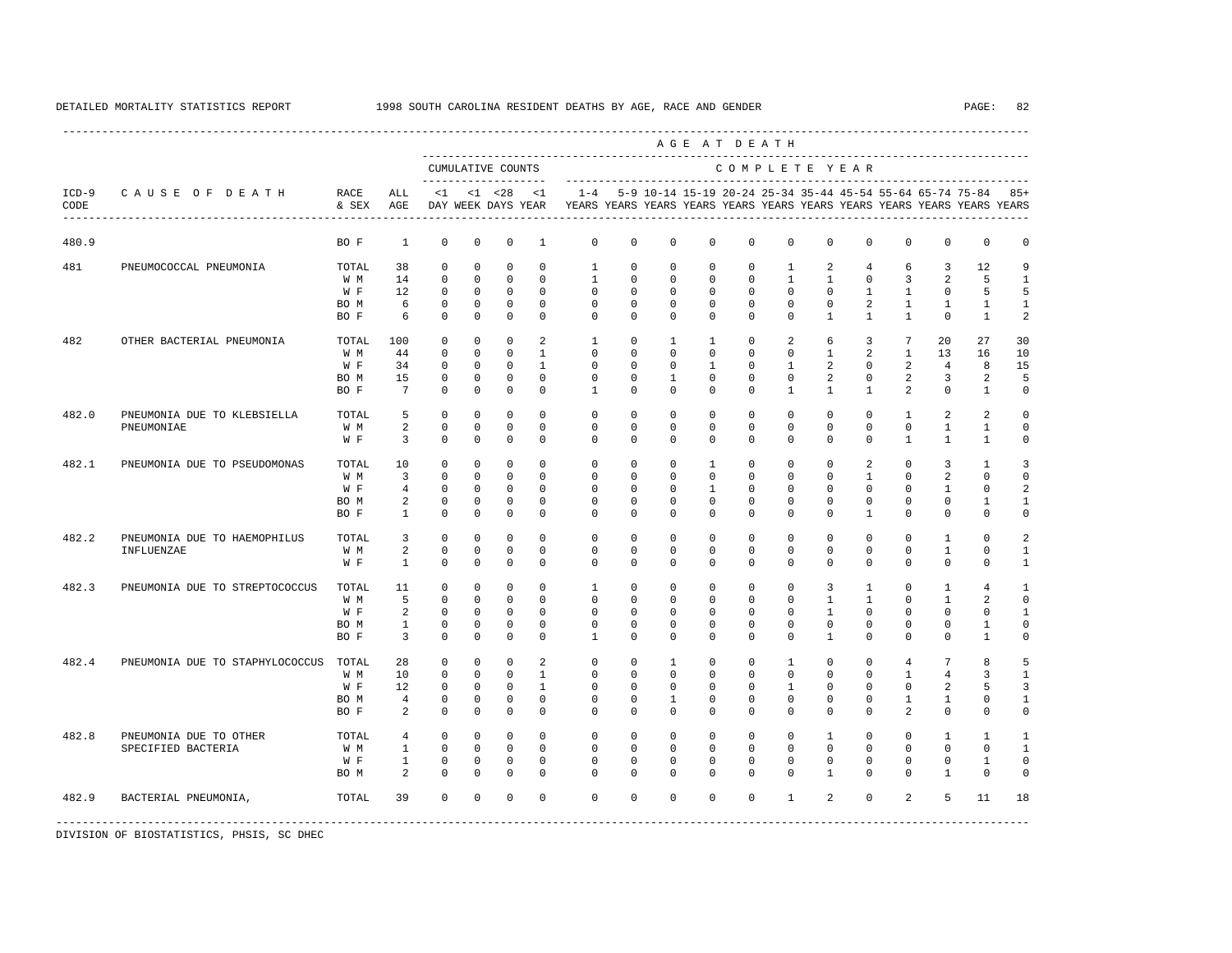---------------------------------------------------------------------------------------------------------------------------------------------------- A G E A T D E A T H --------------------------------------------------------------------------------------------- CUMULATIVE COUNTS C O M P L E T E Y E A R ------------------- ----------------------------------------------------------------------- ICD-9 C A U S E O F D E A T H RACE ALL <1 <1 <28 <1 1-4 5-9 10-14 15-19 20-24 25-34 35-44 45-54 55-64 65-74 75-84 85+ CODE & SEX AGE DAY WEEK DAYS YEAR YEARS YEARS YEARS YEARS YEARS YEARS YEARS YEARS YEARS YEARS YEARS YEARS ---------------------------------------------------------------------------------------------------------------------------------------------------- 482.9 UNSPECIFIED W M 21 0 0 0 0 0 0 0 0 0 0 0 0 0 4 10 7 W F 11 0 0 0 0 0 0 0 0 0 0 1 0 1 0 1 8 BOM 6 0 0 0 0 0 0 0 0 0 0 0 1 0 1 1 0 3 BO F 1 0 0 0 0 0 0 0 0 0 1 0 0 0 0 0 0 483 PNEUMONIA DUE TO OTHER SPECIFIED TOTAL 1 0 0 0 0 0 0 0 0 0 0 0 1 0 0 0 0 ORGANISM BO M 1 0 0 0 0 0 0 0 0 0 0 0 1 0 0 0 0 485 BRONCHOPNEUMONIA, ORGANISM TOTAL 21 0 0 1 2 1 0 0 0 1 2 3 2 3 2 3 2 UNSPECIFIED W M 6 0 0 0 0 1 0 0 0 0 1 0 1 1 0 1 1 W F 6 0 0 1 2 0 0 0 0 0 0 0 1 0 1 0 2 0 BOM 4 0 0 0 0 0 0 0 0 0 0 1 1 0 1 1 0 0 BOF 5 0 0 0 0 0 0 0 0 0 1 0 1 0 0 1 0 1 486 PNEUMONIA, ORGANISM TOTAL 919 0 0 1 2 4 0 0 1 4 4 18 22 52 130 278 404 W M 310 0 0 0 0 0 0 0 0 0 0 1 1 5 4 20 62 98<br>W F 389 0 0 1 1 0 0 0 0 0 0 1 3 7 10 36 101 W F 389 0 0 1 1 0 0 0 0 0 1 3 7 10 36 101 230 BO M 106 0 0 0 1 2 0 0 0 1 1 4 6 17 20 39 15 BO F 114 0 0 0 0 2 0 0 1 2 1 6 5 5 12 40 40 487 INFLUENZA TOTAL 5 0 0 0 0 0 0 0 0 0 0 0 0 1 1 2 1 W M M 5 0 0 0 0 0 0 0 0 0 0 0 0 0 0 1 1 2 1 487.0 WITH PNEUMONIA TOTAL 4 0 0 0 0 0 0 0 0 0 0 0 0 1 0 2 1 W M 4 0 0 0 0 0 0 0 0 0 0 0 0 1 0 2 1 487.1 WITH OTHER RESPIRATORY TOTAL 1 0 0 0 0 0 0 0 0 0 0 0 0 0 1 0 0 MANIFESTATIONS W M 1 0 0 0 0 0 0 0 0 0 0 0 0 0 1 0 0 490-496 CHRONIC OBSTRUCTIVE PULMONARY TOTAL 1564 0 0 0 0 1 1 1 4 1 2 18 58 208 521 520 229 DISEASE AND ALLIED CONDITIONS W M 722 0 0 0 0 0 0 0 2 1 0 3 21 95 242 263 95 W F 634 0 0 0 0 0 0 0 1 0 1 5 17 84 218 192 116 BO M 126 0 0 0 0 1 0 1 0 0 0 6 8 18 42 43 7 BO F 82 0 0 0 0 0 1 0 1 0 1 4 12 11 19 22 11 490 BRONCHITIS, NOT SPECIFIED AS TOTAL 8 0 0 0 0 0 0 0 1 0 0 0 0 1 2 2 2 ACUTE OR CHRONIC W M 2 0 0 0 0 0 0 0 0 0 0 0 0 0 2 0 0 W F 5 0 0 0 0 0 0 0 0 0 0 0 0 0 1 0 2 2 BO F 1 0 0 0 0 0 0 0 1 0 0 0 0 0 0 0 0 491 CHRONIC BRONCHITIS TOTAL 30 0 0 0 0 0 0 0 0 0 0 0 0 0 5 7 12 6<br>W M 17 0 0 0 0 0 0 0 0 0 0 0 0 0 0 4 4 6 3 W M 17 0 0 0 0 0 0 0 0 0 0 0 0 0 0 4 4 6 3 W F 11 0 0 0 0 0 0 0 0 0 0 0 0 0 0 3 5 3 BO M 1 0 0 0 0 0 0 0 0 0 0 0 0 1 0 0 0 BO F 1 0 0 0 0 0 0 0 0 0 0 0 0 0 0 1 0 -----------------------------------------------------------------------------------------------------------------------------------------------------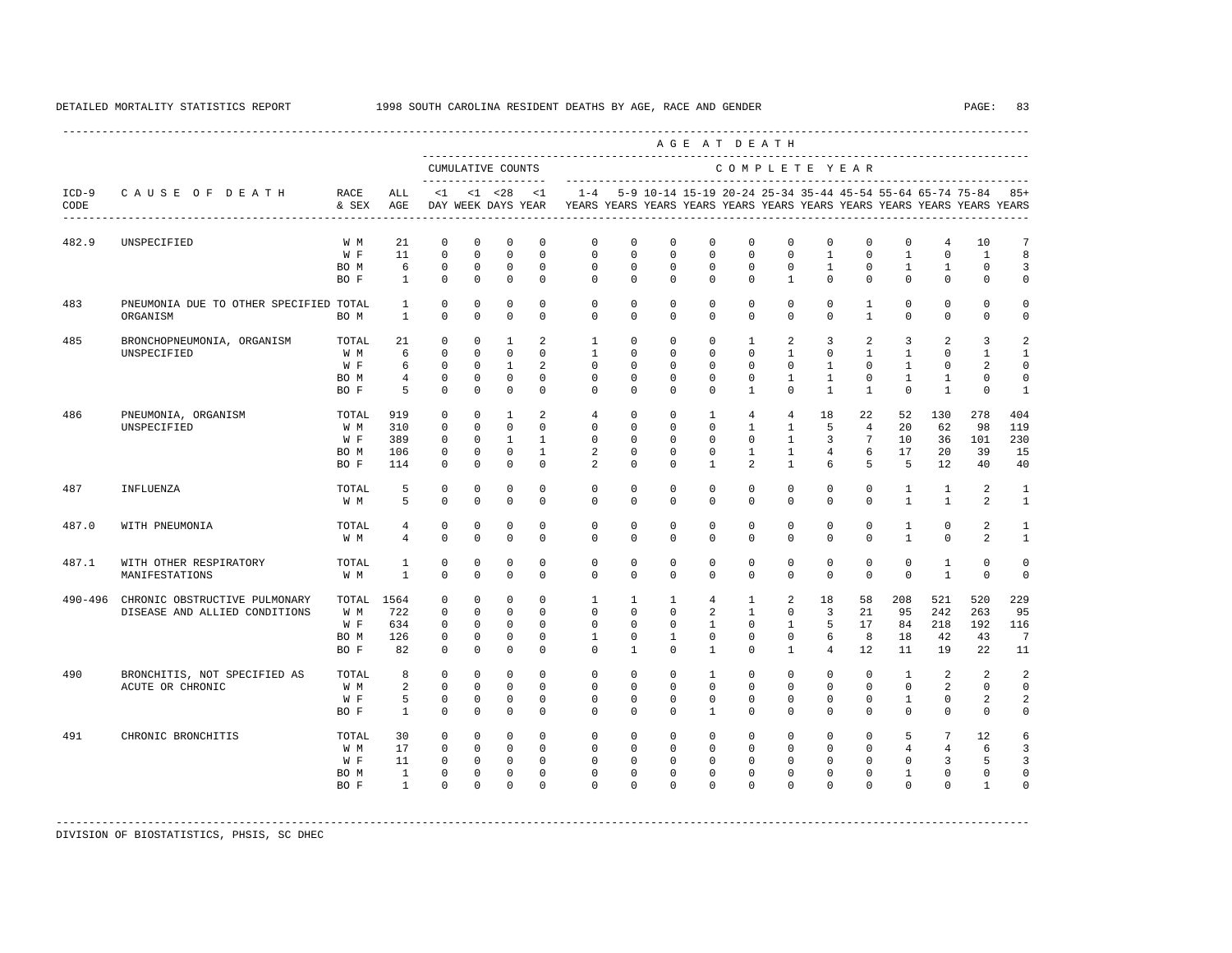----------------------------------------------------------------------------------------------------------------------------------------------------

 A G E A T D E A T H --------------------------------------------------------------------------------------------- CUMULATIVE COUNTS C O M P L E T E Y E A R ------------------- ----------------------------------------------------------------------- ICD-9 C A U S E O F D E A T H RACE ALL <1 <1 <28 <1 1-4 5-9 10-14 15-19 20-24 25-34 35-44 45-54 55-64 65-74 75-84 85+ CODE & SEX AGE DAY WEEK DAYS YEAR YEARS YEARS YEARS YEARS YEARS YEARS YEARS YEARS YEARS YEARS YEARS YEARS ---------------------------------------------------------------------------------------------------------------------------------------------------- 491.0 SIMPLE CHRONIC BRONCHITIS TOTAL 1 0 0 0 0 0 0 0 0 0 0 0 0 1 0 0 0 W M 1 0 0 0 0 0 0 0 0 0 0 0 0 1 0 0 0 491.1 MUCOPURULENT CHRONIC TOTAL 2 0 0 0 0 0 0 0 0 0 0 0 0 1 0 1 0 BRONCHITIS W F 1 0 0 0 0 0 0 0 0 0 0 0 0 0 0 1 0 BO M 1 0 0 0 0 0 0 0 0 0 0 0 0 1 0 0 0 491.2 OBSTRUCTIVE CHRONIC BRONCHITIS TOTAL 17 0 0 0 0 0 0 0 0 0 0 0 0 0 0 0 2 7 5 3<br>W M 10 0 0 0 0 0 0 0 0 0 0 0 0 0 0 0 2 4 3 1 W M 10 0 0 0 0 0 0 0 0 0 0 0 0 2 4 3 1 W F G O O O O O O O O O O O O O O 3 1 2 BO F 1 0 0 0 0 0 0 0 0 0 0 0 0 0 0 1 0 491.8 OTHER CHRONIC BRONCHITIS TOTAL 7 0 0 0 0 0 0 0 0 0 0 0 0 0 0 6 1 W M M 4 0 0 0 0 0 0 0 0 0 0 0 0 0 0 0 0 3 1 W F 3 0 0 0 0 0 0 0 0 0 0 0 0 0 0 3 0 491.9 UNSPECIFIED TOTAL 3 0 0 0 0 0 0 0 0 0 0 0 0 1 0 0 2 W M 2 0 0 0 0 0 0 0 0 0 0 0 0 1 0 0 1 W F 1 0 0 0 0 0 0 0 0 0 0 0 0 0 0 0 1 492 EMPHYSEMA TOTAL 231 0 0 0 0 0 0 0 0 0 0 4 10 36 92 70 19 W M 126 0 0 0 0 0 0 0 0 0 0 2 5 19 51 40 9 W F 79 0 0 0 0 0 0 0 0 0 0 0 1 13 36 22 7 BOM 20 0 0 0 0 0 0 0 0 0 0 1 3 3 5 7 1 BO F 6 0 0 0 0 0 0 0 0 0 0 1 1 1 0 1 2 493 ASTHMA TOTAL 97 0 0 0 0 1 1 1 3 0 2 12 18 14 19 18 8 W M 22 0 0 0 0 0 0 0 2 0 0 0 0 6 6 7 1 W F 31 0 0 0 0 0 0 0 0 1 0 1 4 4 4 7 4 6 BO M 17 0 0 0 0 1 0 1 0 0 0 5 3 2 2 3 0 BO F 27 0 0 0 0 0 1 0 0 0 1 3 11 2 4 4 1 493.0 EXTRINSIC ASTHMA TOTAL 4 0 0 0 0 1 1 0 2 0 0 0 0 0 0 0 0 W M 1 0 0 0 0 0 0 0 1 0 0 0 0 0 0 0 0 W F 1 0 0 0 0 0 0 0 1 0 0 0 0 0 0 0 0 BO M 1 0 0 0 0 1 0 0 0 0 0 0 0 0 0 0 0 BOF 1 0 0 0 0 0 1 0 0 0 0 0 0 0 0 0 0 0 493.9 ASTHMA, UNSPECIFIED TOTAL 93 0 0 0 0 0 0 1 1 0 2 12 18 14 19 18 8 W M 21 0 0 0 0 0 0 0 0 0 0 0 0 0 6 6 7 1 W F 30 0 0 0 0 0 0 0 0 0 0 1 4 4 4 7 4 6 BO M 16 0 0 0 0 0 0 1 0 0 0 5 3 2 2 3 0 BO F 26 0 0 0 0 0 0 0 0 0 1 3 11 2 4 4 1 494 BRONCHIECTASIS TOTAL 20 0 0 0 0 0 0 0 0 0 0 1 0 1 6 4 8 W M 4 0 0 0 0 0 0 0 0 0 0 1 0 0 3 0 0

-----------------------------------------------------------------------------------------------------------------------------------------------------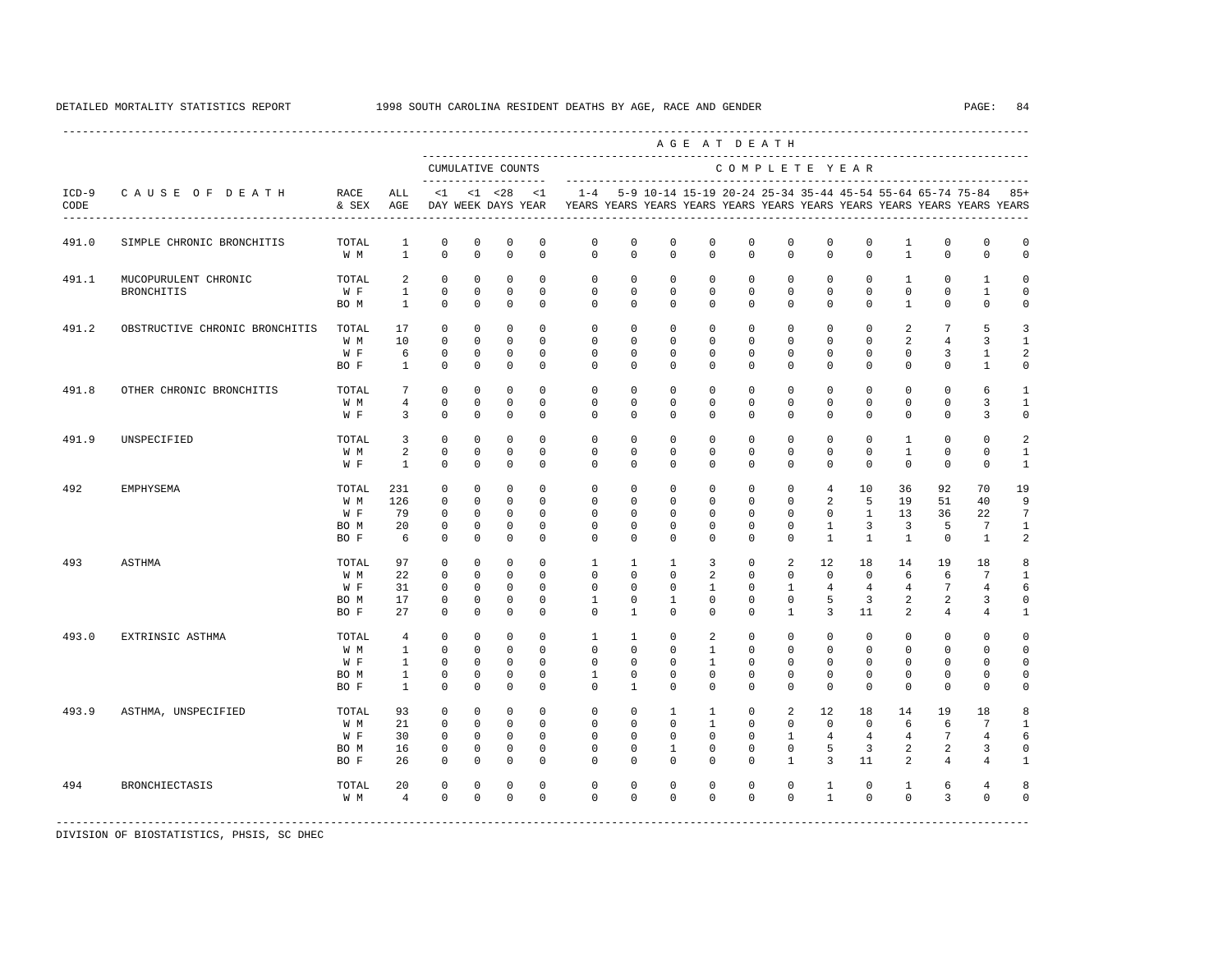---------------------------------------------------------------------------------------------------------------------------------------------------- A G E A T D E A T H --------------------------------------------------------------------------------------------- CUMULATIVE COUNTS C O M P L E T E Y E A R ------------------- ----------------------------------------------------------------------- ICD-9 C A U S E O F D E A T H RACE ALL <1 <1 <28 <1 1-4 5-9 10-14 15-19 20-24 25-34 35-44 45-54 55-64 65-74 75-84 85+ CODE & SEX AGE DAY WEEK DAYS YEAR YEARS YEARS YEARS YEARS YEARS YEARS YEARS YEARS YEARS YEARS YEARS YEARS ---------------------------------------------------------------------------------------------------------------------------------------------------- 494 W F 15 0 0 0 0 0 0 0 0 0 0 0 1 3 4 7<br>BOF 1 0 0 0 0 0 0 0 0 0 0 0 0 0 0 0 0 1 BOF 1 0 0 0 0 0 0 0 0 0 0 0 0 0 0 0 1 495 EXTRINSIC ALLERGIC ALVEOLITIS TOTAL 1 0 0 0 0 0 0 0 0 0 0 0 0 0 0 0 1 W F 1 0 0 0 0 0 0 0 0 0 0 0 0 0 0 0 1 495.8 OTHER ALLERGIC PNEUMONITIS TOTAL 1 0 0 0 0 0 0 0 0 0 0 0 0 0 0 0 1 W F 1 0 0 0 0 0 0 0 0 0 0 0 0 0 0 0 1 496 CHRONIC AIRWAYS OBSTRUCTION, TOTAL 1177 0 0 0 0 0 0 0 0 0 1 0 1 30 151 395 414 185<br>NOT RISEWHERE CLASSIFIED WIM 551 0 0 0 0 0 0 0 0 1 0 0 16 66 176 210 82 NOT ELSEWHERE CLASSIFIED  $\begin{array}{ccc} \mathbb{W} & \mathbb{M} \\ \mathbb{W} & \mathbb{F} \end{array}$  W F 492 0 0 0 0 0 0 0 0 0 0 1 12 65 169 155 90 BO M 88 0 0 0 0 0 0 0 0 0 0 0 2 12 35 33 6 BO F 46 0 0 0 0 0 0 0 0 0 0 0 0 8 15 16 7 500-508 PNEUMOCONIOSES AND OTHER LUNG TOTAL 240 0 0 0 0 0 0 0 0 0 2 4 7 8 39 78 102 DISEASES DUE TO EXTERNAL AGENTS WH 91 0 0 0 0 0 0 0 0 0 0 0 0 0 0 1 5 16 36 33 W F 88 0 0 0 0 0 0 0 0 0 0 1 1 2 0 9 25 50 BO M 30 0 0 0 0 0 0 0 0 0 0 2 2 3 7 10 6 BO F 31 0 0 0 0 0 0 0 0 0 1 1 2 0 7 7 13 500 COALWORKERS' PNEUMOCONIOSIS TOTAL 2 0 0 0 0 0 0 0 0 0 0 0 0 0 0 0 0 2 0 0 0 0 0 0 0 0 0 0 0 0 0 0 0 0 0 0 0 W M 1 0 0 0 0 0 0 0 0 0 0 0 0 0 1 0 0 BOF 1 0 0 0 0 0 0 0 0 0 0 0 0 0 1 0 0 501 ASBESTOSIS TOTAL 11 0 0 0 0 0 0 0 0 0 0 0 0 0 3 6 2 W M 10 0 0 0 0 0 0 0 0 0 0 0 0 0 3 6 1 W F 1 0 0 0 0 0 0 0 0 0 0 0 0 0 0 0 1 502 PNEUMOCONIOSIS DUE TO OTHER TOTAL 1 0 0 0 0 0 0 0 0 0 0 0 0 1 0 0 0 SILICA OR SILICATES W M 1 0 0 0 0 0 0 0 0 0 0 0 0 1 0 0 0 504 PNEUMOPATHY DUE TO INHALATION TOTAL 1 0 0 0 0 0 0 0 0 0 0 0 0 0 0 1 0 OF OTHER DUST W M 1 0 0 0 0 0 0 0 0 0 0 0 0 0 0 1 0 507 PNEUMONITIS DUE TO SOLIDS & TOTAL 223 0 0 0 0 0 0 0 0 0 2 4 7 6 34 71 99 LIQUIDS W M 76 0 0 0 0 0 0 0 0 0 0 0 1 3 12 29 31 W F 87 0 0 0 0 0 0 0 0 0 1 1 2 0 9 25 49 BO M 30 0 0 0 0 0 0 0 0 0 0 2 2 3 7 10 6 BO F 30 0 0 0 0 0 0 0 0 0 1 1 2 0 6 7 13 507.0 DUE TO INHALATION OF FOOD OR TOTAL 223 0 0 0 0 0 0 0 0 0 2 4 7 6 34 71 99 VOMIT W M 76 0 0 0 0 0 0 0 0 0 0 0 1 3 12 29 31 W F 87 0 0 0 0 0 0 0 0 0 1 1 2 0 9 25 49 BO M 30 0 0 0 0 0 0 0 0 0 0 2 2 3 7 10 6 BO F 30 0 0 0 0 0 0 0 0 0 1 1 2 0 6 7 13 -----------------------------------------------------------------------------------------------------------------------------------------------------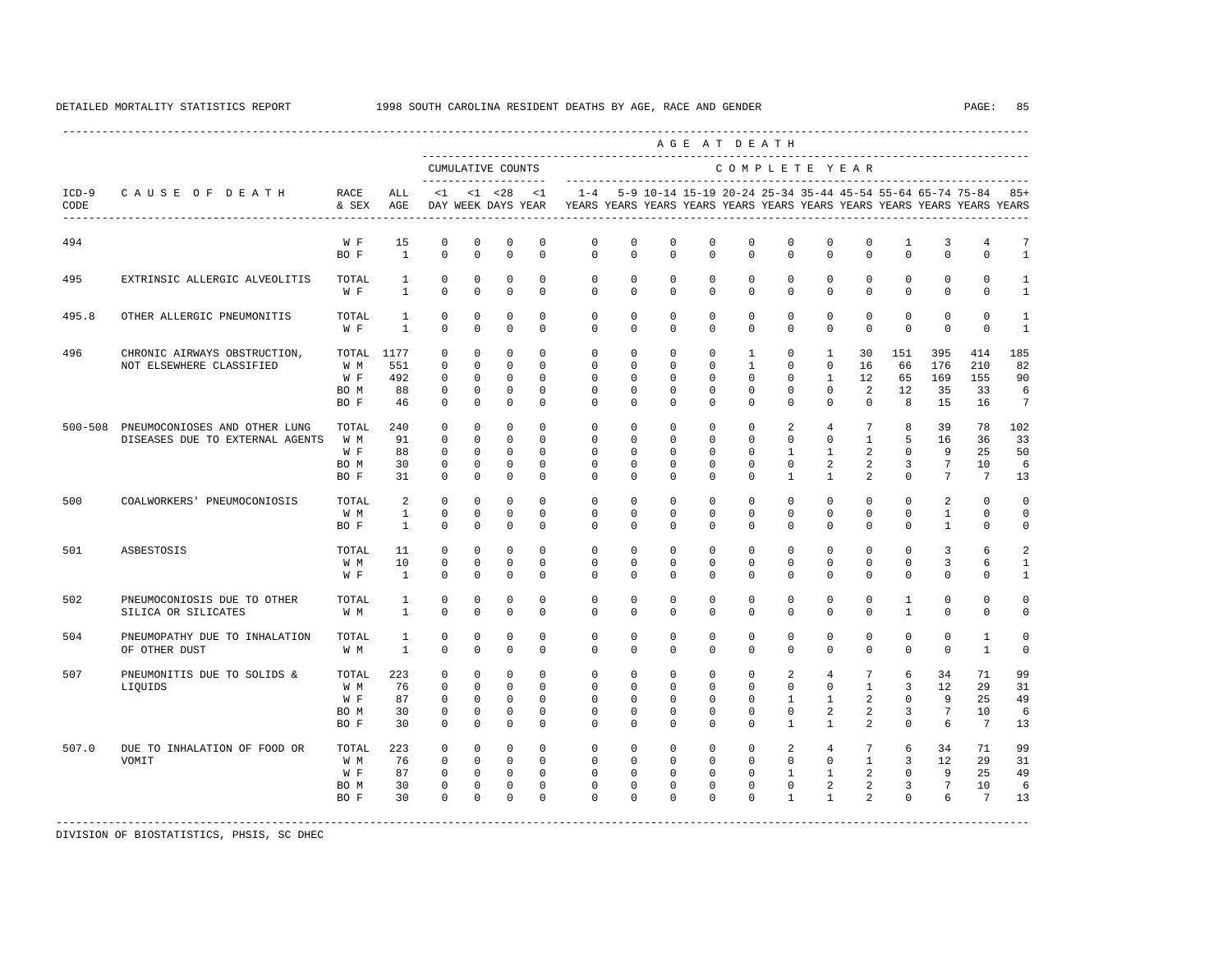|                 |                                                                      |                                     |                                                                             |                                                                         |                                                                       |                                                                                    |                                                                           |                                                                                                       |                                                                           |                                                               | AGE AT DEATH                                                         |                                                                 |                                                           |                                                                            |                                                                  |                                                                 |                                                                    |                                                              |                                                                                  |
|-----------------|----------------------------------------------------------------------|-------------------------------------|-----------------------------------------------------------------------------|-------------------------------------------------------------------------|-----------------------------------------------------------------------|------------------------------------------------------------------------------------|---------------------------------------------------------------------------|-------------------------------------------------------------------------------------------------------|---------------------------------------------------------------------------|---------------------------------------------------------------|----------------------------------------------------------------------|-----------------------------------------------------------------|-----------------------------------------------------------|----------------------------------------------------------------------------|------------------------------------------------------------------|-----------------------------------------------------------------|--------------------------------------------------------------------|--------------------------------------------------------------|----------------------------------------------------------------------------------|
|                 |                                                                      |                                     |                                                                             |                                                                         |                                                                       | CUMULATIVE COUNTS<br>--------------------                                          |                                                                           |                                                                                                       |                                                                           |                                                               |                                                                      | COMPLETE YEAR                                                   |                                                           |                                                                            |                                                                  |                                                                 |                                                                    |                                                              |                                                                                  |
| $ICD-9$<br>CODE | CAUSE OF DEATH                                                       | RACE<br>& SEX AGE                   | ALL                                                                         |                                                                         |                                                                       | $<1$ $<1$ $<28$                                                                    | < 1                                                                       | $1 - 4$<br>DAY WEEK DAYS YEAR YEARS YEARS YEARS YEARS YEARS YEARS YEARS YEARS YEARS YEARS YEARS YEARS |                                                                           |                                                               |                                                                      |                                                                 |                                                           |                                                                            |                                                                  |                                                                 | 5-9 10-14 15-19 20-24 25-34 35-44 45-54 55-64 65-74 75-84          |                                                              | $85+$                                                                            |
| 508             | RESPIRATORY CONDITIONS DUE TO<br>OTHER & UNSPECIFIED EXTERNAL  W M   | TOTAL                               | 2<br>$\overline{a}$                                                         | $\mathbf 0$<br>$\Omega$                                                 | $\mathbf{0}$<br>$\Omega$                                              | $\mathbf{0}$<br>$\Omega$                                                           | $\mathbf 0$<br>$\Omega$                                                   | $\mathbf 0$<br>$\Omega$                                                                               | $\mathbf 0$<br>$\Omega$                                                   | $\mathbf 0$<br>$\Omega$                                       | $\mathbf{0}$<br>$\Omega$                                             | $\circ$<br>$\Omega$                                             | $\mathbf 0$<br>$\Omega$                                   | $\mathbf{0}$<br>$\Omega$                                                   | $\circ$<br>$\Omega$                                              | $\mathbf{1}$<br>$\overline{1}$                                  | $\mathbf 0$<br>$\Omega$                                            | $\mathbf 0$<br>$\Omega$                                      | $\mathbf{1}$<br>$\mathbf{1}$                                                     |
| 508.0           | ACUTE PULMONARY MANIFESTATIONS<br>DUE TO RADIATION                   | TOTAL<br>W M                        | $\mathbf{1}$<br>$\mathbf{1}$                                                | 0<br>$\mathbf 0$                                                        | 0<br>$\mathbf 0$                                                      | 0<br>$\mathbf 0$                                                                   | 0<br>$\mathbf 0$                                                          | 0<br>$\mathbf 0$                                                                                      | 0<br>$\mathbf 0$                                                          | 0<br>$\mathbf 0$                                              | 0<br>$\mathbf 0$                                                     | $\circ$<br>$\circ$                                              | 0<br>$\mathbf 0$                                          | $\mathbf{0}$<br>$\mathbf 0$                                                | $\circ$<br>$\mathbf{0}$                                          | $\circ$<br>$\mathbf{0}$                                         | 0<br>$\mathbf 0$                                                   | 0<br>$\mathbf 0$                                             | 1<br>$\mathbf{1}$                                                                |
| 508.1           | CHRONIC & OTHER PULMONARY MANI- TOTAL<br>FESTATIONS DUE TO RADIATION | W M                                 | $\mathbf{1}$<br>$\mathbf{1}$                                                | $\mathbf 0$<br>$\Omega$                                                 | $\mathbf{0}$<br>$\Omega$                                              | $\mathbf{0}$<br>$\mathbf 0$                                                        | $\mathbf 0$<br>$\Omega$                                                   | $\mathbf 0$<br>$\Omega$                                                                               | $\mathbf 0$<br>$\Omega$                                                   | $\mathbf 0$<br>$\Omega$                                       | $\mathbf 0$<br>$\Omega$                                              | $\circ$<br>$\Omega$                                             | 0<br>$\Omega$                                             | $\mathbf 0$<br>$\Omega$                                                    | $\mathbf 0$<br>$\mathbf{0}$                                      | $\mathbf{1}$<br>$\mathbf{1}$                                    | $\mathbf 0$<br>$\mathbf 0$                                         | $\mathbf 0$<br>$\mathbf 0$                                   | $\mathbf 0$<br>$\mathbb O$                                                       |
|                 | 510-519 OTHER DISEASES OF THE RESPIRAT-<br>ORY SYSTEM                | TOTAL<br>W M<br>W F<br>BO M<br>BO F | 329<br>121<br>131<br>35<br>42                                               | 1<br>$\Omega$<br>$\mathbf 0$<br>$\mathbf 0$<br>$\overline{1}$           | $\mathbf{1}$<br>$\Omega$<br>$\Omega$<br>$\mathbf 0$<br>$\overline{1}$ | $\mathbf{1}$<br>$\Omega$<br>$\overline{0}$<br>$\overline{0}$<br>$\overline{1}$     | 3<br>$\Omega$<br>$\mathbf{1}$<br>$\mathbf{1}$<br>$\overline{1}$           | $\mathbf 0$<br>$\mathbf 0$<br>0<br>$\mathbf 0$<br>$\Omega$                                            | 2<br>$\mathbf{1}$<br>$\Omega$<br>$\Omega$<br>$\mathbf{1}$                 | $\mathbf 0$<br>$\Omega$<br>$^{\circ}$<br>$\Omega$<br>$\Omega$ | $\mathbf{1}$<br>$\Omega$<br>$\mathbf{0}$<br>$\mathbf{1}$<br>$\Omega$ | $\mathbf{1}$<br>$\Omega$<br>$\circ$<br>$\mathbf{1}$<br>$\Omega$ | 5<br>$\mathbf{1}$<br>$\overline{1}$<br>3<br>$\Omega$      | 9<br>$\overline{4}$<br>$\mathbf{1}$<br>$\overline{3}$<br>$\mathbf{1}$      | 20<br>8<br>3<br>$\overline{3}$<br>6                              | 39<br>17<br>12<br>5<br>5                                        | 79<br>27<br>37<br>5<br>10                                          | 113<br>44<br>48<br>8<br>13                                   | 57<br>19<br>28<br>5<br>5                                                         |
| 510             | EMPYEMA                                                              | TOTAL<br>W M<br>BO M                | 6<br>$\overline{3}$<br>3                                                    | $\mathbf 0$<br>$\Omega$<br>$\mathbf 0$                                  | $\mathbf 0$<br>$\Omega$<br>$\mathbf 0$                                | $\mathbf 0$<br>$\mathbf 0$<br>$\mathbf 0$                                          | $\Omega$<br>$\Omega$<br>$\mathbf 0$                                       | $^{\circ}$<br>$\Omega$<br>$\Omega$                                                                    | $^{\circ}$<br>$\Omega$<br>$\mathbf{0}$                                    | $\circ$<br>$\Omega$<br>$\Omega$                               | $\mathbf{0}$<br>$\Omega$<br>$\Omega$                                 | 0<br>$\circ$<br>$\Omega$                                        | 0<br>$\Omega$<br>$\Omega$                                 | $\mathbf{1}$<br>$\mathbf{0}$<br>$\mathbf{1}$                               | 2<br>$\mathbf{1}$<br>$\mathbf{1}$                                | $\mathbf{1}$<br>$\circ$<br>$\mathbf{1}$                         | 1<br>$\mathbf{1}$<br>$\mathbf 0$                                   | $^{\circ}$<br>$\Omega$<br>$\Omega$                           | 1<br>$\mathbf{1}$<br>$\mathbf 0$                                                 |
| 510.9           | WITHOUT MENTION OF FISTULA                                           | TOTAL<br>W M<br>BO M                | 6<br>$\overline{3}$<br>$\overline{3}$                                       | $\mathbf 0$<br>$\Omega$<br>$\Omega$                                     | $^{\circ}$<br>$\Omega$<br>$\mathbf 0$                                 | $\mathbf{0}$<br>$\mathbf{0}$<br>$\mathbf 0$                                        | $\mathbf 0$<br>$\Omega$<br>$\Omega$                                       | $\mathbf 0$<br>$\Omega$<br>$\Omega$                                                                   | $\mathbf 0$<br>$\Omega$<br>$\Omega$                                       | $\mathbf 0$<br>$\Omega$<br>$\Omega$                           | $\mathbf 0$<br>$\Omega$<br>$\Omega$                                  | $\circ$<br>$\mathbf 0$<br>$\Omega$                              | $\circ$<br>$\Omega$<br>$\mathbf 0$                        | $\mathbf{1}$<br>$\mathbf 0$<br>$\mathbf{1}$                                | 2<br>$\mathbf{1}$<br>$\mathbf{1}$                                | $\mathbf{1}$<br>$\mathbf 0$<br>$\mathbf{1}$                     | $\mathbf{1}$<br>$\mathbf{1}$<br>$\mathbf 0$                        | $\mathbf 0$<br>$\mathbf 0$<br>$\mathbf 0$                    | $\mathbf{1}$<br>$\mathbf{1}$<br>$\mathbf 0$                                      |
| 511             | PLEURISY                                                             | TOTAL<br>W M<br>W F<br>BO M<br>BO F | 13<br>5<br>4<br>2<br>$\overline{a}$                                         | $\mathbf 0$<br>$\Omega$<br>$\mathbb O$<br>$\mathbf{0}$<br>$\mathbf{0}$  | $\Omega$<br>$\Omega$<br>0<br>$\mathbf 0$<br>$\mathbf 0$               | $\overline{0}$<br>$\Omega$<br>$\mathbb O$<br>$\mathbf 0$<br>$\mathbf{0}$           | $\Omega$<br>$\Omega$<br>0<br>$\mathbf 0$<br>$\mathbf 0$                   | $\Omega$<br>$\Omega$<br>0<br>0<br>$\Omega$                                                            | $\Omega$<br>$\Omega$<br>0<br>$^{\circ}$<br>$\mathbf{0}$                   | $\Omega$<br>$\Omega$<br>0<br>$\mathbf{0}$<br>$\Omega$         | $\Omega$<br>$\Omega$<br>0<br>$\mathbf{0}$<br>0                       | $\Omega$<br>$\Omega$<br>$\circ$<br>0<br>$^{\circ}$              | $\Omega$<br>$\Omega$<br>0<br>$^{\circ}$<br>0              | $\mathbf{1}$<br>$\mathbf{1}$<br>$\mathbf{0}$<br>0<br>$\circ$               | 2<br>$\mathbf{1}$<br>$\circ$<br>$\mathbf{1}$<br>$^{\circ}$       | $\Omega$<br>$\Omega$<br>0<br>$^{\circ}$<br>$\Omega$             | $\overline{4}$<br>2<br>$\mathbf{1}$<br>1<br>$^{\circ}$             | 2<br>$\mathbf{1}$<br>1<br>0<br>$^{\circ}$                    | $\overline{4}$<br>$\Omega$<br>$\overline{a}$<br>$\mathbf 0$<br>$\overline{2}$    |
| 511.0           | WITHOUT MENTION OF EFFUSION OR<br>CURRENT TUBERCULOSIS               | TOTAL<br>W M                        | $\mathbf{1}$<br>$\mathbf{1}$                                                | $\mathbf 0$<br>$\mathbf 0$                                              | $\mathbf 0$<br>$\mathbf{0}$                                           | $\mathbf 0$<br>$\mathbf 0$                                                         | $\mathbf 0$<br>$\Omega$                                                   | $\mathbf 0$<br>$\Omega$                                                                               | $\mathbf 0$<br>$\Omega$                                                   | $\mathbf 0$<br>$\Omega$                                       | $\mathbf{0}$<br>$\Omega$                                             | $\circ$<br>$\Omega$                                             | $\mathbf 0$<br>$\Omega$                                   | $\mathbf{1}$<br>$\mathbf{1}$                                               | $\circ$<br>$\circ$                                               | $\circ$<br>$\Omega$                                             | $\mathbf 0$<br>$^{\circ}$                                          | $\mathbf 0$<br>$\mathbf 0$                                   | $\mathbb O$<br>$\mathbf 0$                                                       |
| 511.9           | UNSPECIFIED PLEURAL EFFUSION                                         | TOTAL<br>W M<br>W F<br>BO M<br>BO F | 12<br>$\overline{4}$<br>$4\overline{ }$<br>$\overline{a}$<br>$\overline{a}$ | $\mathbf{0}$<br>$\mathbf 0$<br>$\Omega$<br>$\Omega$<br>$\mathbf 0$      | $\mathbf{0}$<br>$^{\circ}$<br>$\Omega$<br>$\Omega$<br>$\mathbf 0$     | $\mathbf 0$<br>$\mathbf{0}$<br>$\overline{0}$<br>$\Omega$<br>$\mathbb O$           | $\Omega$<br>$\mathbf 0$<br>$\Omega$<br>$\Omega$<br>$\mathbf 0$            | $\mathbf 0$<br>$\mathbf 0$<br>$\Omega$<br>$\Omega$<br>$\mathbf 0$                                     | $\Omega$<br>$\mathbf 0$<br>$\Omega$<br>$\Omega$<br>$\mathbf 0$            | $\Omega$<br>$\circ$<br>$\Omega$<br>$\Omega$<br>$\mathbf 0$    | $\Omega$<br>$\mathbf{0}$<br>$\Omega$<br>$\Omega$<br>$\mathbf 0$      | $\circ$<br>$\circ$<br>$\mathbf 0$<br>$\Omega$<br>$\mathbf 0$    | $\Omega$<br>$\circ$<br>0<br>$\Omega$<br>$\mathbf 0$       | $\mathbf{0}$<br>$\mathbf{0}$<br>$\mathbf 0$<br>$\mathbf{0}$<br>$\mathbf 0$ | 2<br>$\mathbf{1}$<br>$\mathbf{0}$<br>$\mathbf{1}$<br>$\mathbf 0$ | $\Omega$<br>$\mathbf 0$<br>$\Omega$<br>$\Omega$<br>$\mathbf{0}$ | $\overline{4}$<br>2<br>$\mathbf{1}$<br>$\mathbf{1}$<br>$\mathbf 0$ | 2<br>$\mathbf{1}$<br>1<br>$\Omega$<br>$\mathbf 0$            | $\overline{4}$<br>$\mathbf 0$<br>$\overline{2}$<br>$\mathbf 0$<br>$\overline{2}$ |
| 512             | PNEUMOTHORAX                                                         | TOTAL<br>W M<br>W F<br>BO M<br>BO F | $7^{\circ}$<br>4<br>$\mathbf{1}$<br>$\mathbf{1}$<br>$\mathbf{1}$            | $\mathbf{1}$<br>$^{\circ}$<br>$^{\circ}$<br>$\mathbf 0$<br>$\mathbf{1}$ | $\mathbf{1}$<br>$\circ$<br>$^{\circ}$<br>0<br>$\mathbf{1}$            | $\mathbf{1}$<br>$\overline{0}$<br>$\overline{0}$<br>$\overline{0}$<br>$\mathbf{1}$ | $\mathbf{1}$<br>$\mathbf 0$<br>$\mathbf 0$<br>$\mathbf 0$<br>$\mathbf{1}$ | $\circ$<br>0<br>$\mathbf 0$<br>0<br>$\Omega$                                                          | $^{\circ}$<br>$\mathbf{0}$<br>$\mathbf{0}$<br>$\mathbf{0}$<br>$\mathbf 0$ | $\circ$<br>$\circ$<br>$\circ$<br>$\mathbf 0$<br>$\Omega$      | $\circ$<br>$\mathbf{0}$<br>$\circ$<br>$\mathbf{0}$<br>0              | $\mathbf{1}$<br>$\circ$<br>$\circ$<br>1<br>$\Omega$             | $^{\circ}$<br>$^{\circ}$<br>$\Omega$<br>$\mathbf{0}$<br>0 | $^{\circ}$<br>$\mathbf 0$<br>$\mathbf{0}$<br>$\mathbf 0$<br>$\Omega$       | $\mathbf{0}$<br>$^{\circ}$<br>$\circ$<br>$\circ$<br>$\mathbf{0}$ | 2<br>$\mathbf{1}$<br>1<br>$\mathbf 0$<br>$\Omega$               | $\circ$<br>0<br>$\Omega$<br>0<br>$\mathbf 0$                       | $\overline{3}$<br>3<br>$^{\circ}$<br>$\mathbf 0$<br>$\Omega$ | $\mathbf 0$<br>$\mathbb O$<br>$\mathbf 0$<br>$\mathbf 0$<br>$\mathbf 0$          |
| 513             | ABSCESS OF LUNG & MEDIASTINUM                                        | TOTAL<br>W M                        | 6<br>$\overline{3}$                                                         | $\mathbf{0}$<br>$\Omega$                                                | $\mathbf 0$<br>$\Omega$                                               | $\mathbf 0$<br>$\Omega$                                                            | $\mathbf 0$<br>$\Omega$                                                   | $\mathbf 0$<br>$\Omega$                                                                               | $\mathbf 0$<br>$\Omega$                                                   | $\mathbf 0$<br>$\Omega$                                       | $\mathbf{0}$<br>$\Omega$                                             | $\circ$<br>$\Omega$                                             | $\mathbf 0$<br>$\Omega$                                   | $\mathbf{1}$<br>$\mathbf{1}$                                               | 2<br>$\mathbf{1}$                                                | $\mathbf{1}$<br>$\Omega$                                        | $\mathbf 0$<br>$\Omega$                                            | 2<br>$\mathbf{1}$                                            | $\mathbf 0$<br>$\mathbb O$                                                       |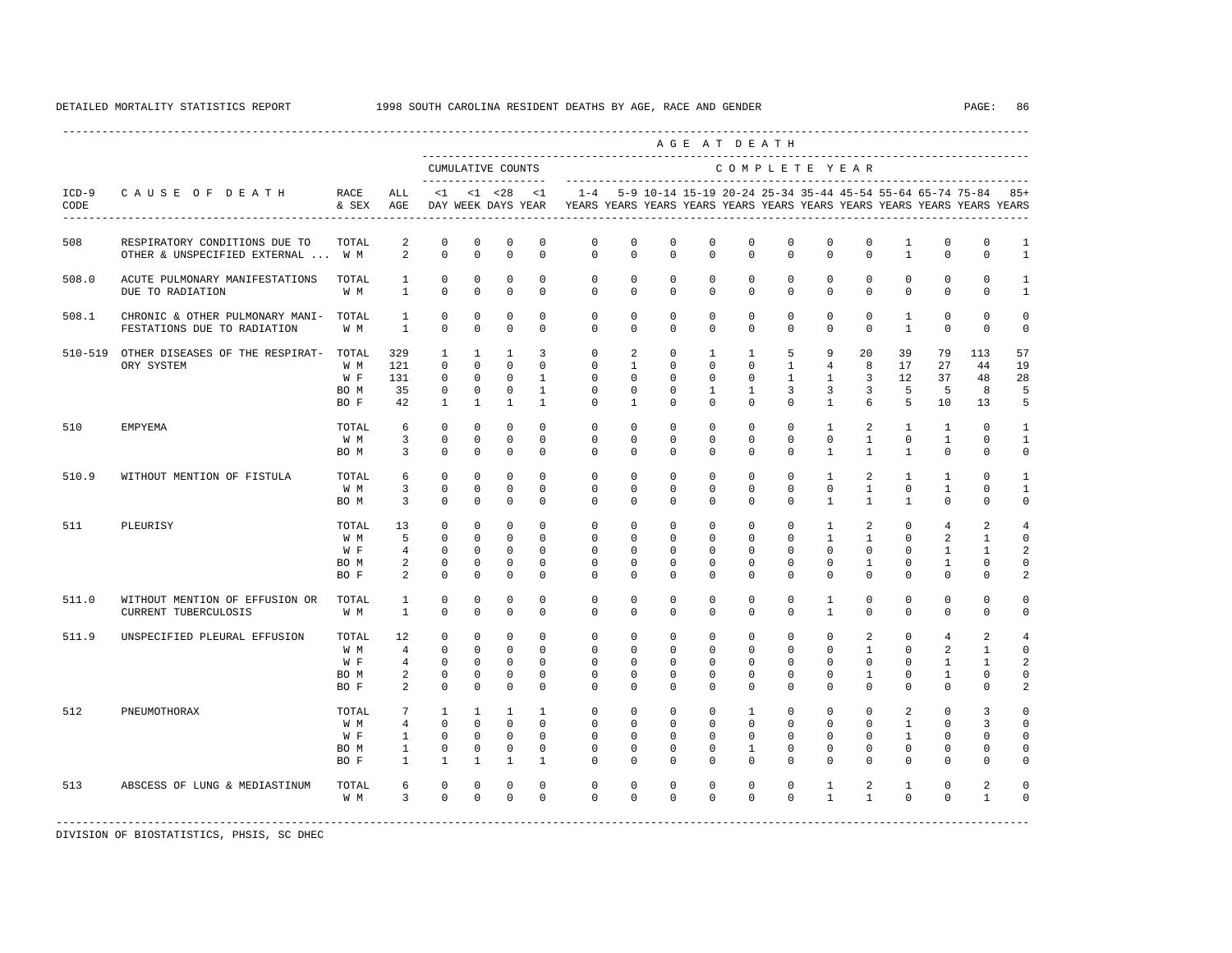---------------------------------------------------------------------------------------------------------------------------------------------------- A G E A T D E A T H --------------------------------------------------------------------------------------------- CUMULATIVE COUNTS C O M P L E T E Y E A R ------------------- ----------------------------------------------------------------------- ICD-9 C A U S E O F D E A T H RACE ALL <1 <1 <28 <1 1-4 5-9 10-14 15-19 20-24 25-34 35-44 45-54 55-64 65-74 75-84 85+ CODE & SEX AGE DAY WEEK DAYS YEAR YEARS YEARS YEARS YEARS YEARS YEARS YEARS YEARS YEARS YEARS YEARS YEARS ---------------------------------------------------------------------------------------------------------------------------------------------------- 513 BO M 1 0 0 0 0 0 0 0 0 0 0 0 0 1 0 0 0 BO F 2 0 0 0 0 0 0 0 0 0 0 0 1 0 0 1 0 513.0 ABSCESS OF LUNG TOTAL 6 0 0 0 0 0 0 0 0 0 0 1 2 1 0 2 0 W M 3 0 0 0 0 0 0 0 0 0 0 0 0 1 1 0 0 1 0 BO M 1 0 0 0 0 0 0 0 0 0 0 0 0 1 0 0 0 BO F 2 0 0 0 0 0 0 0 0 0 0 0 1 0 0 1 0 514 PULMONARY CONGESTION & TOTAL 11 0 0 0 0 0 0 0 0 0 0 0 1 1 2 2 5 HYPOSTASIS W M 3 0 0 0 0 0 0 0 0 0 0 0 0 0 1 0 2 W F 1 0 0 0 0 0 0 0 0 0 0 0 0 0 0 0 1 BOM 2 0 0 0 0 0 0 0 0 0 0 0 0 1 0 0 1 BO F 5 0 0 0 0 0 0 0 0 0 0 0 1 0 1 2 1 515 POSTINFLAMMATORY PULMONARY TOTAL 157 0 0 0 0 0 0 0 0 0 3 2 7 11 39 66 29 FIBROSIS W M 63 0 0 0 0 0 0 0 0 0 1 1 4 7 11 26 13 W F 68 0 0 0 0 0 0 0 0 0 0 1 0 1 3 20 31 12 BOM 11 0 0 0 0 0 0 0 0 0 0 0 1 1 0 0 1 1 5 3 BO F 15 0 0 0 0 0 0 0 0 0 0 0 2 1 7 4 1 516 OTHER ALVEOLAR & PARIETO- TOTAL 8 0 0 0 0 0 0 0 0 0 0 0 0 4 2 2 0 ALVEOLAR PNEUMOPATHY W M 5 0 0 0 0 0 0 0 0 0 0 0 0 0 1 2 2 0<br>W F 1 0 0 0 0 0 0 0 0 0 0 0 0 0 1 0 0 0 W F 1 0 0 0 0 0 0 0 0 0 0 0 0 1 0 0 0 BOF 2 0 0 0 0 0 0 0 0 0 0 0 0 2 0 0 0 516.3 IDIOPATHIC FIBROSING TOTAL 1 0 0 0 0 0 0 0 0 0 0 0 0 1 0 0 0 ALVEOLITIS WF 1 0 0 0 0 0 0 0 0 0 0 0 0 1 0 0 0 516.8 OTHER TOTAL 7 0 0 0 0 0 0 0 0 0 0 0 0 3 2 2 0 W M M 5 0 0 0 0 0 0 0 0 0 0 0 0 0 0 0 1 2 2 0 BOF 2 0 0 0 0 0 0 0 0 0 0 0 0 2 0 0 0 518 OTHER DISEASES OF LUNG TOTAL 109 0 0 0 2 0 2 0 1 0 2 4 5 17 29 32 15 W M 30 0 0 0 0 0 1 0 0 0 0 1 1 6 9 9 3 W F 52 0 0 0 1 0 0 0 0 0 0 1 2 7 15 15 11 BO M 14 0 0 0 1 0 0 0 1 0 2 1 1 2 3 3 0 BO F 13 0 0 0 0 0 1 0 0 0 0 1 1 2 2 5 1 518.0 PULMONARY COLLAPSE TOTAL 3 0 0 0 0 0 0 0 0 0 0 0 0 0 1 1 1 W F 2 0 0 0 0 0 0 0 0 0 0 0 0 0 0 1 1 BOM 1 0 0 0 0 0 0 0 0 0 0 0 0 0 0 1 0 0 518.3 PULMONARY EOSINOPHILIA TOTAL 3 0 0 0 0 0 0 0 0 0 0 0 0 0 2 1 0 W F 3 0 0 0 0 0 0 0 0 0 0 0 0 0 2 1 0 518.4 ACUTE OEDEMA OF LUNG, TOTAL 2 0 0 0 0 0 0 0 0 0 0 0 0 1 0 1 0 -----------------------------------------------------------------------------------------------------------------------------------------------------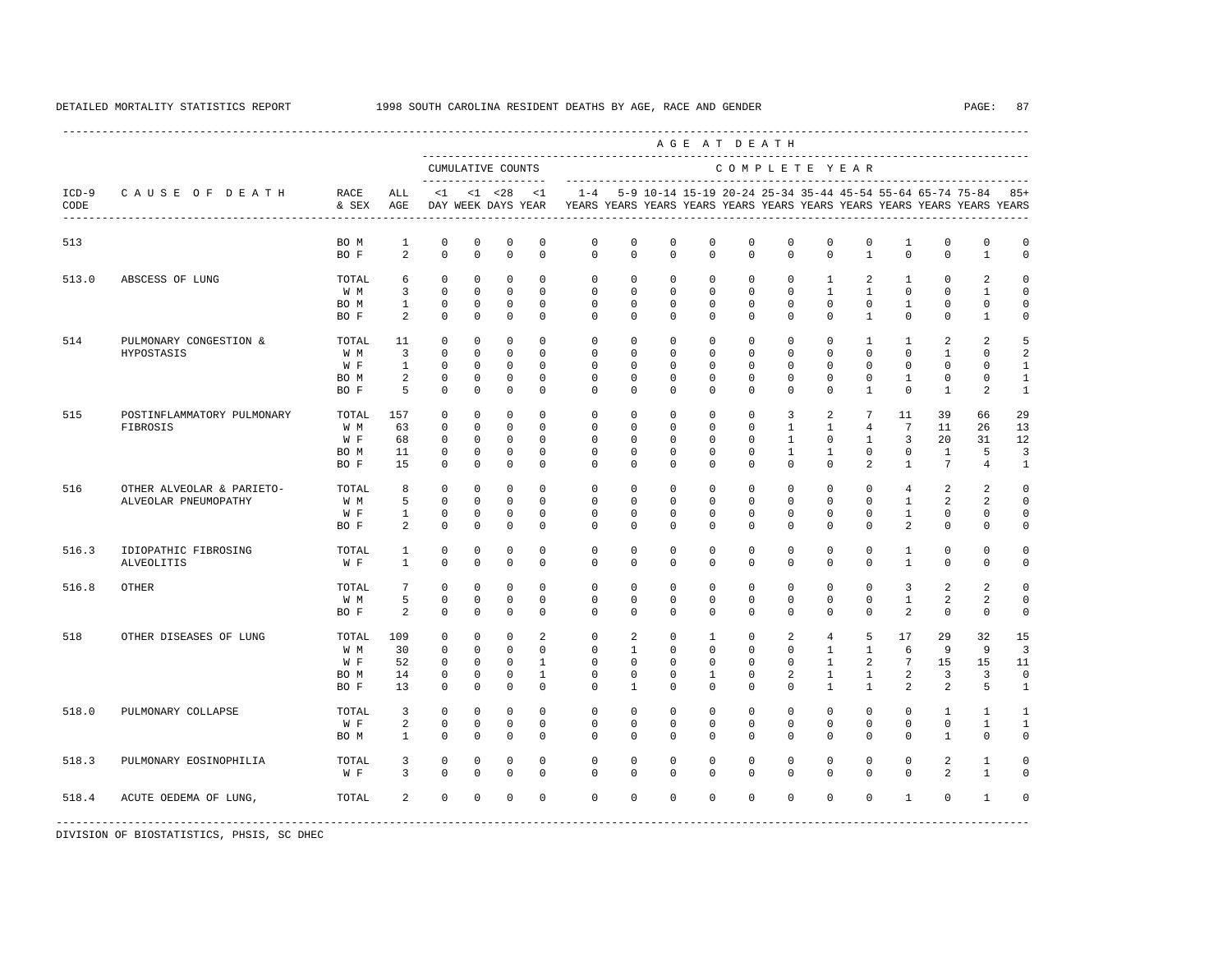---------------------------------------------------------------------------------------------------------------------------------------------------- A G E A T D E A T H --------------------------------------------------------------------------------------------- CUMULATIVE COUNTS C O M P L E T E Y E A R ------------------- ----------------------------------------------------------------------- ICD-9 C A U S E O F D E A T H RACE ALL <1 <1 <28 <1 1-4 5-9 10-14 15-19 20-24 25-34 35-44 45-54 55-64 65-74 75-84 85+ CODE & SEX AGE DAY WEEK DAYS YEAR YEARS YEARS YEARS YEARS YEARS YEARS YEARS YEARS YEARS YEARS YEARS YEARS ---------------------------------------------------------------------------------------------------------------------------------------------------- 518.4 UNSPECIFIED W M 1 0 0 0 0 0 0 0 0 0 0 0 0 0 0 1 0 BO F 1 0 0 0 0 0 0 0 0 0 0 0 0 1 0 0 0 518.5 PULMONARY INSUFFICIENCY TOTAL 39 0 0 0 0 0 2 0 1 0 1 4 3 7 11 7 3 FOLLOWING TRAUMA & SURGERY W M 13 0 0 0 0 0 1 0 0 0 0 1 0 3 5 2 1 W F 14 0 0 0 0 0 0 0 0 0 0 0 1 2 3 4 2 2 BOM 5 0 0 0 0 0 0 0 0 0 1 0 1 1 0 0 1 0 BO F 7 0 0 0 0 0 1 0 0 0 0 1 0 1 2 2 0 518.8 OTHER DISEASES OF LUNG, NOT TOTAL 62 0 0 0 2 0 0 0 0 0 1 0 2 9 15 22 11 ELSEWHERE CLASSIFIED W M 16 0 0 0 0 0 0 0 0 0 0 0 1 3 4 6 2 W F 33 0 0 0 1 0 0 0 0 0 0 0 0 4 9 11 8 BO M 8 0 0 0 1 0 0 0 0 0 1 0 0 2 2 2 0 BO F 5 0 0 0 0 0 0 0 0 0 0 0 1 0 0 3 1 519 OTHER DISEASES OF RESPIRATORY TOTAL 12 0 0 0 0 0 0 0 0 0 0 0 1 2 2 4 3 SYSTEM WM 5 0 0 0 0 0 0 0 0 0 0 0 0 2 1 2 0<br>W F 4 0 0 0 0 0 0 0 0 0 0 0 0 0 1 1 2 W F 4 0 0 0 0 0 0 0 0 0 0 0 0 0 1 1 2 BOM 1 0 0 0 0 0 0 0 0 0 0 0 0 0 0 0 1 BO F 2 0 0 0 0 0 0 0 0 0 0 0 1 0 0 1 0 519.1 OTHER DISEASES OF TRACHEA & TOTAL 5 0 0 0 0 0 0 0 0 0 0 0 0 1 0 2 2 BRONCHUS, NEC W M 2 0 0 0 0 0 0 0 0 0 0 0 0 1 0 1 0 W F 2 0 0 0 0 0 0 0 0 0 0 0 0 0 0 2 BO F 1 0 0 0 0 0 0 0 0 0 0 0 0 0 0 1 0 519.2 MEDIASTINITIS TOTAL 1 0 0 0 0 0 0 0 0 0 0 0 0 0 0 1 0 W M 1 0 0 0 0 0 0 0 0 0 0 0 0 0 0 1 0 519.8 OTHER DISEASES OF RESPIRATORY TOTAL 3 0 0 0 0 0 0 0 0 0 0 0 0 1 1 1 0 SYSTEM, NOT ELSEWHERE CLASSIFIED W M 1 0 0 0 0 0 0 0 0 0 0 0 0 1 0 0 0 W F 2 0 0 0 0 0 0 0 0 0 0 0 0 0 1 1 0 519.9 UNSPECIFIED TOTAL 3 0 0 0 0 0 0 0 0 0 0 0 1 0 1 0 1 W M 1 0 0 0 0 0 0 0 0 0 0 0 0 0 1 0 0 BO M 1 0 0 0 0 0 0 0 0 0 0 0 0 0 0 0 1 BO F 1 0 0 0 0 0 0 0 0 0 0 0 1 0 0 0 0 520-579 IX. DISEASES OF DIGESTIVE TOTAL 1236 1 2 3 7 0 0 0 2 2 17 100 161 184 255 296 212 SYSTEM W M 432 0 1 2 2 0 0 0 2 1 5 35 73 79 104 86 45 W F 452 0 0 0 0 0 0 0 0 0 4 23 24 49 81 141 130 BO M 187 1 1 1 5 0 0 0 0 0 5 23 45 36 36 30 7 BO F 165 0 0 0 0 0 0 0 0 1 3 19 19 20 34 39 30 520-529 DISEASES OF ORAL CAVITY,SALIV- TOTAL 3 0 0 0 0 0 0 0 0 0 0 0 0 0 0 1 2 ARY GLANDS AND JAWS W M 1 0 0 0 0 0 0 0 0 0 0 0 0 0 0 1 0 -----------------------------------------------------------------------------------------------------------------------------------------------------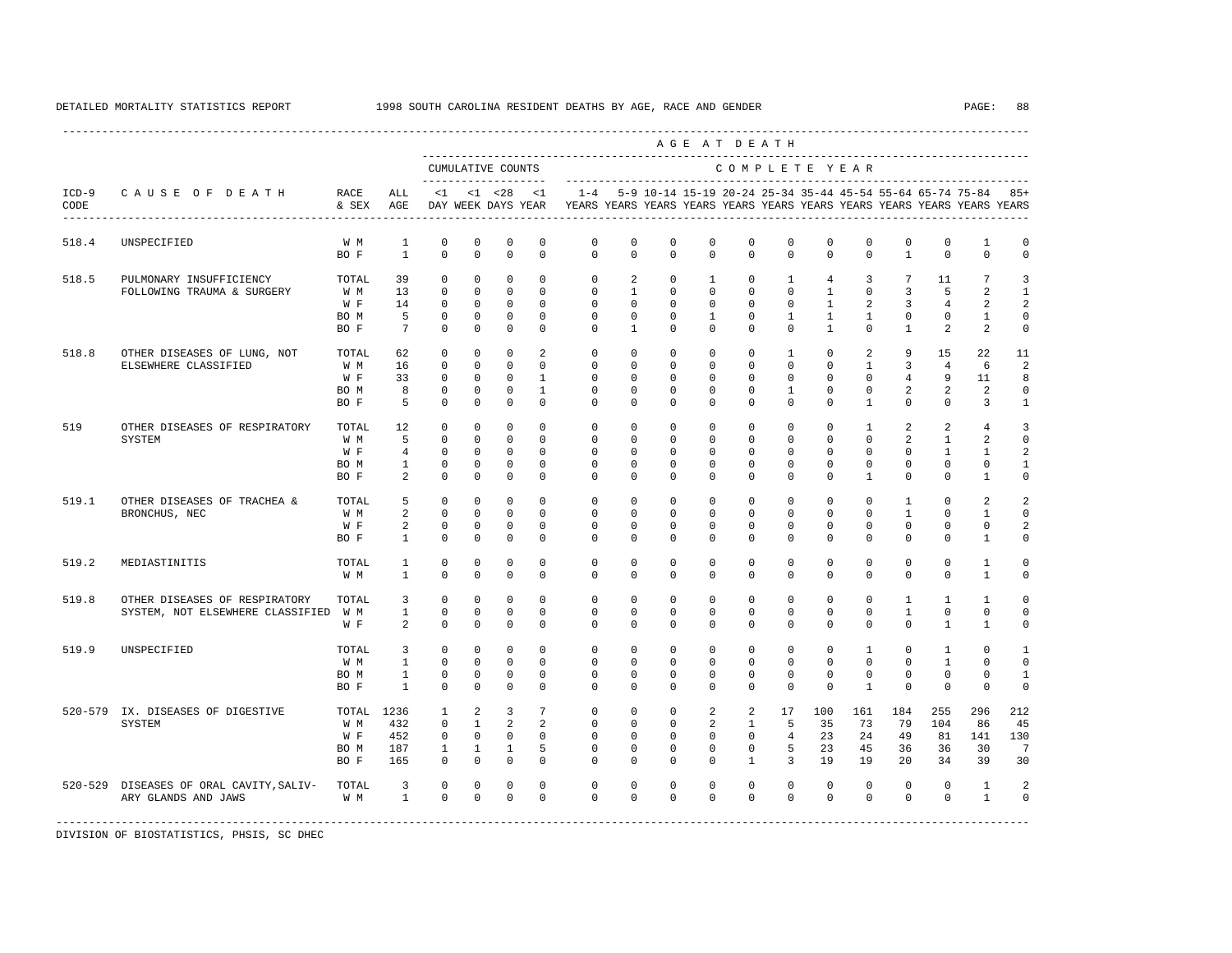---------------------------------------------------------------------------------------------------------------------------------------------------- A G E A T D E A T H --------------------------------------------------------------------------------------------- CUMULATIVE COUNTS C O M P L E T E Y E A R ------------------- ----------------------------------------------------------------------- ICD-9 C A U S E O F D E A T H RACE ALL <1 <1 <28 <1 1-4 5-9 10-14 15-19 20-24 25-34 35-44 45-54 55-64 65-74 75-84 85+ CODE & SEX AGE DAY WEEK DAYS YEAR YEARS YEARS YEARS YEARS YEARS YEARS YEARS YEARS YEARS YEARS YEARS YEARS ---------------------------------------------------------------------------------------------------------------------------------------------------- 520-529 W F 1 0 0 0 0 0 0 0 0 0 0 0 0 0 0 0 1 BOF 1 0 0 0 0 0 0 0 0 0 0 0 0 0 0 0 1 522 DISEASES OF PULP & PERIAPICAL TOTAL 1 0 0 0 0 0 0 0 0 0 0 0 0 0 0 0 1 TISSUES BO F 1 0 0 0 0 0 0 0 0 0 0 0 0 0 0 0 1 522.5 PERIAPICAL ABSCESS WITHOUT TOTAL 1 0 0 0 0 0 0 0 0 0 0 0 0 0 0 0 1 SINUS BO F 1 0 0 0 0 0 0 0 0 0 0 0 0 0 0 0 1 527 DISEASES OF THE SALIVARY GLANDS TOTAL 2 0 0 0 0 0 0 0 0 0 0 0 0 0 0 0 0 0 1 1  $\begin{array}{ccccccccccccc}\n1 & 0 & 0 & 0 & 0 & \n\end{array}$ W F 1 0 0 0 0 0 0 0 0 0 0 0 0 0 0 0 1 527.2 SIALOADENITIS TOTAL 1 0 0 0 0 0 0 0 0 0 0 0 0 0 0 0 1 W F 1 0 0 0 0 0 0 0 0 0 0 0 0 0 0 0 1 527.3 ABSCESS TOTAL 1 0 0 0 0 0 0 0 0 0 0 0 0 0 0 1 0 W M 1 0 0 0 0 0 0 0 0 0 0 0 0 0 0 1 0 530-537 DISEASES OF OESOPHAGUS, TOTAL 124 1 1 1 2 0 0 0 0 0 1 4 6 11 27 39 34 STOMACH AND DUODENUM W M M 51 0 0 0 0 0 0 0 0 0 0 0 0 0 0 3 2 4 12 20 W F 46 0 0 0 0 0 0 0 0 0 0 0 1 0 1 1 6 16 21 BO M 17 1 1 1 2 0 0 0 0 0 0 0 3 4 4 3 1 BO F 10 0 0 0 0 0 0 0 0 0 0 1 0 2 5 0 2 530 DISEASES OF OESOPHAGUS TOTAL 41 1 1 1 2 0 0 0 0 0 0 1 1 1 1 10 12 13 W M 14 0 0 0 0 0 0 0 0 0 0 1 0 0 5 7 1 W F 18 0 0 0 0 0 0 0 0 0 0 0 0 1 2 4 10 BO M 6 1 1 1 2 0 0 0 0 0 0 0 1 0 2 1 0 BO F 3 0 0 0 0 0 0 0 0 0 0 0 0 0 0 0 0 0 1 0 2 530.0 ACHALASIA & CARDIOSPASM TOTAL 1 0 0 0 0 0 0 0 0 0 0 0 0 0 1 0 0 W M 1 0 0 0 0 0 0 0 0 0 0 0 0 0 1 0 0 530.1 OESOPHAGITIS TOTAL 17 0 0 0 1 0 0 0 0 0 0 1 0 0 3 6 6 W M 5 0 0 0 0 0 0 0 0 0 0 1 0 0 0 3 1 W F 7 0 0 0 0 0 0 0 0 0 0 0 0 0 1 2 4 BO M 3 0 0 0 1 0 0 0 0 0 0 0 0 0 1 1 0 BO F 2 0 0 0 0 0 0 0 0 0 0 0 0 0 1 0 1 530.2 ULCER OF OESOPHAGUS TOTAL 3 0 0 0 0 0 0 0 0 0 0 0 1 0 0 1 1 W M 1 0 0 0 0 0 0 0 0 0 0 0 0 0 0 1 0 W F 1 0 0 0 0 0 0 0 0 0 0 0 0 0 0 0 1 BO M 1 0 0 0 0 0 0 0 0 0 0 0 1 0 0 0 0 530.3 STRICTURE & STENOSIS OF TOTAL 5 0 0 0 0 0 0 0 0 0 0 0 0 0 0 3 2 -----------------------------------------------------------------------------------------------------------------------------------------------------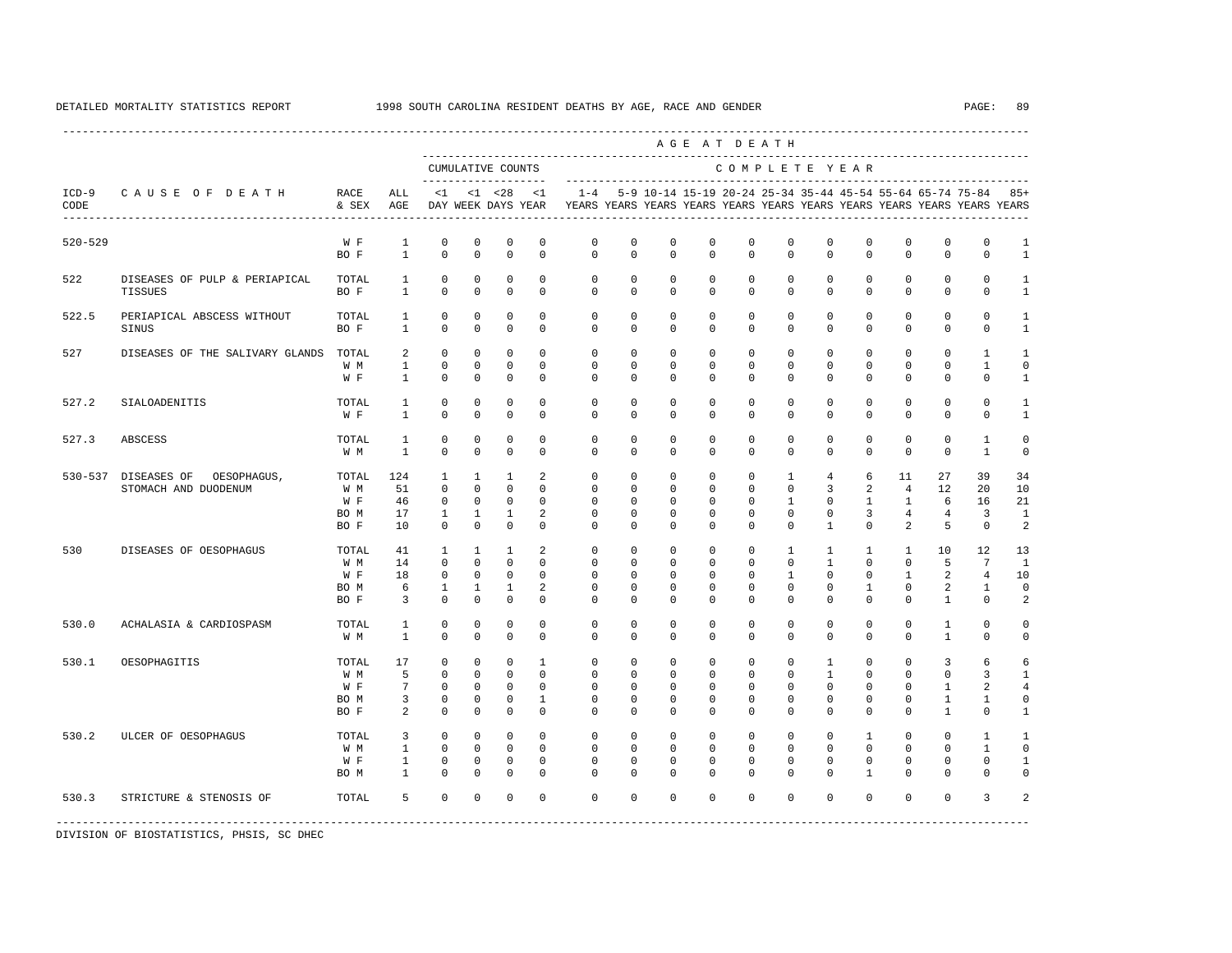|                 |                                                                  |                                     |                                                             |                                                              |                                                                    |                                                                      |                                                                |                                                          |                                                          |                                                                | AGE AT DEATH                                                         |                                                             |                                                                |                                                             |                                                                      |                                                                  |                                                                           |                                                               |                                                                                  |
|-----------------|------------------------------------------------------------------|-------------------------------------|-------------------------------------------------------------|--------------------------------------------------------------|--------------------------------------------------------------------|----------------------------------------------------------------------|----------------------------------------------------------------|----------------------------------------------------------|----------------------------------------------------------|----------------------------------------------------------------|----------------------------------------------------------------------|-------------------------------------------------------------|----------------------------------------------------------------|-------------------------------------------------------------|----------------------------------------------------------------------|------------------------------------------------------------------|---------------------------------------------------------------------------|---------------------------------------------------------------|----------------------------------------------------------------------------------|
|                 |                                                                  |                                     |                                                             |                                                              |                                                                    | CUMULATIVE COUNTS                                                    |                                                                |                                                          |                                                          |                                                                |                                                                      | COMPLETE YEAR                                               |                                                                |                                                             |                                                                      |                                                                  |                                                                           |                                                               |                                                                                  |
| $ICD-9$<br>CODE | CAUSE OF DEATH                                                   | RACE<br>& SEX                       | ALL<br>AGE                                                  | <1                                                           |                                                                    | --------------<br>$< 1$ $< 28$<br>DAY WEEK DAYS YEAR                 | <1                                                             | $1 - 4$                                                  |                                                          |                                                                | 5-9 10-14 15-19 20-24 25-34 35-44 45-54 55-64 65-74 75-84            |                                                             |                                                                |                                                             |                                                                      |                                                                  |                                                                           |                                                               | $85+$<br>YEARS YEARS YEARS YEARS YEARS YEARS YEARS YEARS YEARS YEARS YEARS YEARS |
| 530.3           | OESOPHAGUS                                                       | W M<br>W F<br>BO F                  | 3<br>$\mathbf{1}$<br>$\mathbf{1}$                           | $\mathbf{0}$<br>$\mathbf 0$<br>$\Omega$                      | $\mathbf{0}$<br>$\mathbf 0$<br>$\Omega$                            | $\mathbf 0$<br>$\mathbf 0$<br>$\Omega$                               | $\mathbf 0$<br>$\mathbf 0$<br>$\Omega$                         | $\mathbf 0$<br>$\mathbf 0$<br>$\Omega$                   | $\mathbf 0$<br>$\mathbf 0$<br>$\Omega$                   | $\mathbf 0$<br>$\mathbf 0$<br>$\Omega$                         | $\mathbb O$<br>$\mathbf 0$<br>$\Omega$                               | $\mathbf 0$<br>$\mathbf 0$<br>$\Omega$                      | $\mathbf 0$<br>$\mathbf{0}$<br>$\Omega$                        | $\mathbf 0$<br>$\mathbf 0$<br>$\Omega$                      | $\mathbf 0$<br>$\mathbf 0$<br>$\Omega$                               | $\mathbf{0}$<br>$\mathbf{0}$<br>$\Omega$                         | 0<br>$\mathbf 0$<br>$\Omega$                                              | 3<br>$\mathbf 0$<br>$\Omega$                                  | $\Omega$<br>1<br>$\mathbf{1}$                                                    |
| 530.4           | PERFORATION OF OESOPHAGUS                                        | TOTAL<br>W M<br>W F<br>BO M         | $7\phantom{.0}$<br>$\mathbf{1}$<br>5<br>$\mathbf{1}$        | $\Omega$<br>$\Omega$<br>$\mathbf 0$<br>$\Omega$              | $\mathbf 0$<br>$\Omega$<br>$\Omega$<br>$\Omega$                    | $\Omega$<br>$\Omega$<br>$\Omega$<br>$\Omega$                         | $\Omega$<br>$\Omega$<br>$\Omega$<br>$\Omega$                   | $\Omega$<br>$\Omega$<br>$\Omega$<br>$\Omega$             | $\Omega$<br>$\Omega$<br>$\Omega$<br>$\Omega$             | $\Omega$<br>$\Omega$<br>$\mathbf 0$<br>$\Omega$                | $\mathbf 0$<br>$\Omega$<br>$\mathbf 0$<br>$\Omega$                   | $\Omega$<br>$\Omega$<br>$\mathbf 0$<br>$\Omega$             | $\mathbf{1}$<br>$\Omega$<br>$\mathbf{1}$<br>$\Omega$           | $\Omega$<br>$\Omega$<br>$\mathbf 0$<br>$\Omega$             | $\Omega$<br>$\Omega$<br>$\Omega$<br>$\Omega$                         | $\overline{1}$<br>$\Omega$<br>$\mathbf{1}$<br>$\Omega$           | 3<br>$\mathbf{1}$<br>$\mathbf{1}$<br>$\mathbf{1}$                         | $\mathbf{1}$<br>$\Omega$<br>$\mathbf{1}$<br>$\Omega$          | $\mathbf{1}$<br>$\Omega$<br>$\mathbf{1}$<br>$\Omega$                             |
| 530.5           | DYSKINESIA OF OESOPHAGUS                                         | TOTAL.<br>W M                       | $\mathbf{1}$<br>$\mathbf{1}$                                | $\Omega$<br>$\Omega$                                         | $\Omega$<br>$\Omega$                                               | $\Omega$<br>$\Omega$                                                 | $\Omega$<br>$\Omega$                                           | $\Omega$<br>$\Omega$                                     | $\Omega$<br>$\Omega$                                     | $\Omega$<br>$\Omega$                                           | $\mathbf{0}$<br>$\mathbf 0$                                          | $\Omega$<br>$\Omega$                                        | $\Omega$<br>$\mathbf 0$                                        | $\Omega$<br>$\mathbf 0$                                     | $\Omega$<br>$\mathbf 0$                                              | $\Omega$<br>$\Omega$                                             | $\mathbf{1}$<br>$\mathbf{1}$                                              | $\Omega$<br>$\Omega$                                          | $\Omega$<br>$\Omega$                                                             |
| 530.6           | DIVERTICULUM OF OESOPHAGUS,<br>ACQUIRED                          | TOTAL<br>W F                        | 1<br>$\mathbf{1}$                                           | 0<br>$\mathbf 0$                                             | $\mathbf 0$<br>$\mathbf 0$                                         | 0<br>$\mathbf 0$                                                     | $\mathbf 0$<br>$\mathbf 0$                                     | 0<br>$\mathbf 0$                                         | 0<br>$\mathbf 0$                                         | $\mathbf 0$<br>$\mathbf 0$                                     | 0<br>$\mathbf 0$                                                     | $\mathbf 0$<br>$\mathbf 0$                                  | $\mathbf 0$<br>$\mathbf 0$                                     | $\mathbf 0$<br>$\mathbf 0$                                  | $\mathbf{0}$<br>$\mathbf 0$                                          | 0<br>$\mathbf 0$                                                 | 0<br>$\mathbf 0$                                                          | $\mathsf 0$<br>$\mathbf 0$                                    | 1<br>1                                                                           |
| 530.7           | GASTRO-OESOPHAGEAL LACERATION-<br>HAEMORRHAGE SYNDROME           | TOTAL<br>W M<br>W F                 | 2<br>$\mathbf{1}$<br>$\mathbf{1}$                           | 0<br>$\mathbf 0$<br>$\mathbf 0$                              | $\mathbf 0$<br>$\mathbf{0}$<br>$\Omega$                            | $\mathbf 0$<br>$\mathbf 0$<br>$\mathbf 0$                            | $\Omega$<br>$\mathbf 0$<br>$\Omega$                            | $\mathbf 0$<br>$\mathbf 0$<br>$\Omega$                   | $\mathbf 0$<br>$\mathbf 0$<br>$\Omega$                   | $\mathbf 0$<br>$\mathbf 0$<br>$\Omega$                         | $\mathbf 0$<br>$\mathbf 0$<br>$\mathbf 0$                            | $\mathbf 0$<br>$\mathbf 0$<br>$\Omega$                      | $\mathbf 0$<br>$\mathbf 0$<br>0                                | $\mathbf 0$<br>$\mathbf 0$<br>$\Omega$                      | $\mathbf 0$<br>$\mathbf 0$<br>$\mathbf 0$                            | $\mathbf 0$<br>$\mathbf 0$<br>$\Omega$                           | 1<br>$\mathbf{1}$<br>0                                                    | $\mathbf 0$<br>$\mathbf 0$<br>$\mathbf 0$                     | 1<br>$\Omega$<br>$\mathbf{1}$                                                    |
| 530.8           | OTHER DISORDERS OF OESOPHAGUS                                    | TOTAL<br>W M<br>W F<br>BO M         | 4<br>$\mathbf{1}$<br>2<br>$\mathbf{1}$                      | $\mathbf{1}$<br>$\Omega$<br>$\mathbf 0$<br>$\mathbf{1}$      | $\mathbf{1}$<br>$\Omega$<br>$\mathbf 0$<br>$\mathbf{1}$            | $\mathbf{1}$<br>$\Omega$<br>$\mathbf 0$<br>$\mathbf{1}$              | $\mathbf{1}$<br>$\Omega$<br>$\Omega$<br>$\mathbf{1}$           | $\mathbf 0$<br>$\Omega$<br>$\Omega$<br>$\Omega$          | $\mathbf 0$<br>$\Omega$<br>$\Omega$<br>$\mathbf 0$       | $\mathbf 0$<br>$\Omega$<br>$\Omega$<br>$\mathbf 0$             | $\mathbf{0}$<br>$\mathbf{0}$<br>$\mathbf{0}$<br>$\mathbf 0$          | $\mathbf 0$<br>$\Omega$<br>$\Omega$<br>$\mathbf 0$          | $\mathbf 0$<br>$\mathbf 0$<br>$\mathbf 0$<br>$\mathbf 0$       | $\mathbf 0$<br>$\Omega$<br>$\mathbf 0$<br>$\mathbf 0$       | $\mathbf 0$<br>0<br>$\mathbf 0$<br>$\mathbf 0$                       | $\mathbf 0$<br>$\Omega$<br>$\mathbf 0$<br>$\mathbf{0}$           | $\mathbf{1}$<br>$\mathbf{1}$<br>0<br>$\mathbf 0$                          | $\mathbf{1}$<br>$\Omega$<br>$\mathbf{1}$<br>$\mathbf 0$       | 1<br>$\Omega$<br>$\mathbf{1}$<br>$\Omega$                                        |
| 531             | GASTRIC ULCER                                                    | TOTAL<br>W M<br>W F<br>BO M<br>BO F | 14<br>$\overline{4}$<br>5<br>$\overline{4}$<br>$\mathbf{1}$ | $\Omega$<br>$\Omega$<br>$\Omega$<br>$\mathbf{0}$<br>$\Omega$ | $\Omega$<br>$\Omega$<br>$\Omega$<br>$\mathbf{0}$<br>$\Omega$       | $\Omega$<br>$\Omega$<br>$\Omega$<br>$\mathbf 0$<br>$\Omega$          | $\Omega$<br>$\Omega$<br>$\Omega$<br>$\Omega$<br>$\Omega$       | $\Omega$<br>$\Omega$<br>$\Omega$<br>$\Omega$<br>$\Omega$ | $\Omega$<br>$\Omega$<br>$\Omega$<br>$\Omega$<br>$\Omega$ | $\Omega$<br>$\Omega$<br>$\Omega$<br>$\Omega$<br>$\Omega$       | $\Omega$<br>$\Omega$<br>$\Omega$<br>$\mathbf{0}$<br>$\Omega$         | $\Omega$<br>$\Omega$<br>$\Omega$<br>$\mathbf 0$<br>$\Omega$ | $\Omega$<br>$\mathbf 0$<br>$\Omega$<br>$\mathbf 0$<br>$\Omega$ | $\Omega$<br>$\Omega$<br>$\Omega$<br>$\mathbf 0$<br>$\Omega$ | $\overline{a}$<br>$\Omega$<br>$\Omega$<br>$\overline{a}$<br>$\Omega$ | $\mathbf{1}$<br>$\Omega$<br>$\Omega$<br>$\mathbf{1}$<br>$\Omega$ | $\mathbf{1}$<br>$\mathbf 0$<br>$\mathbf 0$<br>$\mathbf 0$<br>$\mathbf{1}$ | 7<br>$\overline{a}$<br>5<br>$\mathbf 0$<br>$\Omega$           | २<br>$\Omega$<br>1<br>$\cap$                                                     |
| 531.4           | CHRONIC OR UNSPECIFIED WITH<br>HAEMORRHAGE                       | TOTAL<br>W M<br>W F<br>BO M<br>BO F | 8<br>2<br>2<br>3<br>$\mathbf{1}$                            | 0<br>0<br>$\mathbf{0}$<br>0<br>$\Omega$                      | $\mathbf{0}$<br>$\mathbf 0$<br>$\Omega$<br>$\mathbb O$<br>$\Omega$ | $\mathbf 0$<br>$\mathbf 0$<br>$\Omega$<br>$\mathbf 0$<br>$\mathbf 0$ | $\mathbf 0$<br>$\Omega$<br>$\Omega$<br>$\mathbf 0$<br>$\Omega$ | 0<br>0<br>$\Omega$<br>0<br>$\Omega$                      | $\mathbf 0$<br>0<br>$\Omega$<br>$\mathbf 0$<br>$\Omega$  | $\mathbf 0$<br>$\Omega$<br>$\Omega$<br>$\mathbf 0$<br>$\Omega$ | $\mathbf 0$<br>$\mathbf 0$<br>$\Omega$<br>$\mathbb O$<br>$\mathbf 0$ | 0<br>0<br>$\Omega$<br>0<br>$\mathbf 0$                      | $\mathbf 0$<br>0<br>$\Omega$<br>$\mathbf 0$<br>$\mathbf 0$     | $\mathbf 0$<br>0<br>$\mathbf 0$<br>0<br>$\Omega$            | 1<br>$\mathbf{0}$<br>$\Omega$<br>$\mathbf{1}$<br>0                   | 1<br>0<br>$\Omega$<br>$\mathbf{1}$<br>$\Omega$                   | $\mathbf{1}$<br>0<br>0<br>0<br>$\mathbf{1}$                               | $\mathfrak{D}$<br>$\Omega$<br>2<br>$\mathsf 0$<br>$\mathbf 0$ | $\Omega$<br>1<br>$\Omega$                                                        |
| 531.5           | CHRONIC OR UNSPECIFIED WITH<br>PERFORATION                       | TOTAL<br>W M<br>W F                 | 5<br>2<br>3                                                 | $\mathbf 0$<br>$\mathbf 0$<br>0                              | $\mathbf{0}$<br>$\mathbf 0$<br>$\mathbf 0$                         | $\mathbf 0$<br>$\mathbf 0$<br>$\mathbf 0$                            | $\mathbf 0$<br>$\mathbf 0$<br>$\mathbf 0$                      | $\Omega$<br>0<br>0                                       | $\Omega$<br>$\mathbf 0$<br>0                             | $\mathbf 0$<br>$\mathbf 0$<br>$\mathbf 0$                      | $\mathbf 0$<br>$\mathbf{0}$<br>$\mathbf 0$                           | $\mathbf 0$<br>$\mathbf 0$<br>$\mathbf 0$                   | $\mathbf 0$<br>$\mathbf 0$<br>$\mathbf 0$                      | $\mathbf 0$<br>$\mathbf 0$<br>$\mathbf 0$                   | $\mathbf 0$<br>0<br>$\mathbf 0$                                      | $\mathbf 0$<br>$\mathbf 0$<br>$\mathbf 0$                        | 0<br>0<br>0                                                               | 5<br>$\overline{a}$<br>3                                      | $\Omega$<br>$\Omega$<br>$\Omega$                                                 |
| 531.9           | UNSPECIFIED AS ACUTE OR CHRO-<br>NIC, W/O MENTION OF HAEMORRHAGE | TOTAL<br>BO M                       | <sup>1</sup><br>$\mathbf{1}$                                | $\mathbf 0$<br>$\mathbf 0$                                   | $\mathbf{0}$<br>$\mathbf 0$                                        | $\mathbf 0$<br>$\mathbf 0$                                           | $\Omega$<br>$\mathbf 0$                                        | $\Omega$<br>$\mathbf 0$                                  | $\Omega$<br>$\mathbf 0$                                  | $\Omega$<br>$\mathbf 0$                                        | $\Omega$<br>$\mathbf 0$                                              | $\Omega$<br>$\mathbf 0$                                     | $\mathbf 0$<br>$\mathbf 0$                                     | $\Omega$<br>$\mathbf 0$                                     | 1<br>$\mathbf{1}$                                                    | $\mathbf{0}$<br>$\mathbf{0}$                                     | 0<br>$\mathbf 0$                                                          | $\mathbf 0$<br>$\mathbf 0$                                    | $\Omega$                                                                         |
| 532             | DUODENAL ULCER                                                   | TOTAL<br>W M<br>W F                 | 28<br>17<br>6                                               | $\mathbf{0}$<br>$\mathbf 0$<br>$\Omega$                      | $\Omega$<br>$\mathbf 0$<br>$\Omega$                                | $\Omega$<br>$\mathbf 0$<br>$\Omega$                                  | $\Omega$<br>$\mathbf 0$<br>$\Omega$                            | $\Omega$<br>$\mathbf 0$<br>$\Omega$                      | $\Omega$<br>$\mathbf 0$<br>$\Omega$                      | $\Omega$<br>$\mathbf 0$<br>$\Omega$                            | $\Omega$<br>$\mathbf 0$<br>$\Omega$                                  | $\Omega$<br>$\mathbf 0$<br>$\Omega$                         | $\Omega$<br>$\mathbf 0$<br>$\Omega$                            | $\mathbf{1}$<br>$\mathbf 0$<br>$\Omega$                     | 2<br>$\mathbf{1}$<br>$\mathbf{1}$                                    | 6<br>3<br>$\Omega$                                               | 5<br>3<br>$\mathbf{1}$                                                    | 8<br>7<br>$\mathbf{1}$                                        | २<br>3                                                                           |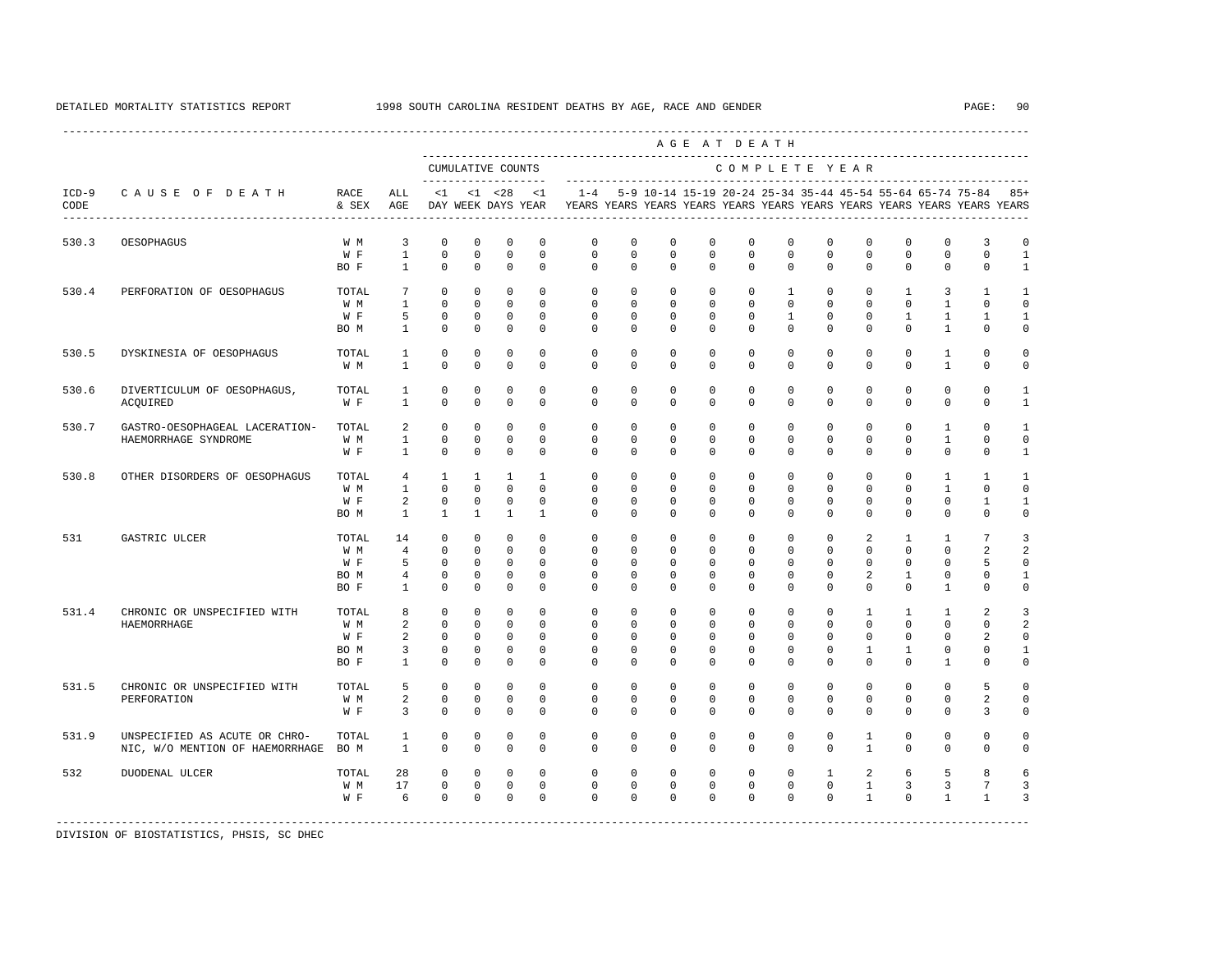---------------------------------------------------------------------------------------------------------------------------------------------------- A G E A T D E A T H --------------------------------------------------------------------------------------------- CUMULATIVE COUNTS C O M P L E T E Y E A R ------------------- ----------------------------------------------------------------------- ICD-9 C A U S E O F D E A T H RACE ALL <1 <1 <28 <1 1-4 5-9 10-14 15-19 20-24 25-34 35-44 45-54 55-64 65-74 75-84 85+ CODE & SEX AGE DAY WEEK DAYS YEAR YEARS YEARS YEARS YEARS YEARS YEARS YEARS YEARS YEARS YEARS YEARS YEARS ---------------------------------------------------------------------------------------------------------------------------------------------------- 532 BO M 2 0 0 0 0 0 0 0 0 0 0 0 0 2 0 0 0 BOF 3 0 0 0 0 0 0 0 0 0 0 0 1 0 1 1 0 0 532.0 ACUTE WITH HAEMORRHAGE TOTAL 1 0 0 0 0 0 0 0 0 0 0 0 0 1 0 0 0 W M 1 0 0 0 0 0 0 0 0 0 0 0 0 1 0 0 0 532.4 CHRONIC OR UNSPECIFIED WITH TOTAL 10 0 0 0 0 0 0 0 0 0 0 0 2 3 1 2 2 HAEMORRHAGE W M 6 0 0 0 0 0 0 0 0 0 0 0 1 1 1 2 1 W F 2 0 0 0 0 0 0 0 0 0 0 0 0 0 0 1 0 0 0 1 BOM 2 0 0 0 0 0 0 0 0 0 0 0 0 2 0 0 0 532.5 CHRONIC OR UNSPECIFIED WITH TOTAL 11 0 0 0 0 0 0 0 0 0 0 0 0 2 1 6 2 PERFORATION W M 8 0 0 0 0 0 0 0 0 0 0 0 0 1 0 5 2 W F 1 0 0 0 0 0 0 0 0 0 0 0 0 0 0 1 0 BO F 2 0 0 0 0 0 0 0 0 0 0 0 0 1 1 0 0 532.6 CHRONIC OR UNSPECIFIED WITH TOTAL 2 0 0 0 0 0 0 0 0 0 0 0 0 0 0 0 1 0 1<br>HARMORRHAGE OR PERFORATION WIM 1 0 0 0 0 0 0 0 0 0 0 0 0 0 0 0 1 0 0 HAEMORRHAGE OR PERFORATION W M 1 0 0 0 0 0 0 0 0 0 0 0 0 0 1 0 0 W F 1 0 0 0 0 0 0 0 0 0 0 0 0 0 0 0 1 532.9 UNSPECIFIED AS ACUTE OR TOTAL 4 0 0 0 0 0 0 0 0 0 0 1 0 0 2 0 1 CHRONIC, W/O MENTION OF ... W M 1 0 0 0 0 0 0 0 0 0 0 0 0 0 1 0 0 W F 2 0 0 0 0 0 0 0 0 0 0 0 0 0 1 0 1 BO F 1 0 0 0 0 0 0 0 0 0 0 1 0 0 0 0 0 533 PEPTIC ULCER, SITE UNSPECIFIED TOTAL 23 0 0 0 0 0 0 0 0 0 0 1 0 2 7 6 7 W M 8 0 0 0 0 0 0 0 0 0 0 1 0 1 2 2 2 W F 10 0 0 0 0 0 0 0 0 0 0 0 0 0 2 3 5 BOM 4 0 0 0 0 0 0 0 0 0 0 0 0 0 0 1 2 1 0<br>BOF 1 0 0 0 0 0 0 0 0 0 0 0 0 0 0 1 0 0 BOF 1 0 0 0 0 0 0 0 0 0 0 0 0 0 1 0 0 533.4 CHRONIC OR UNSPECIFIED WITH TOTAL 14 0 0 0 0 0 0 0 0 0 0 0 0 1 4 4 5 HAEMORRHAGE W M 3 0 0 0 0 0 0 0 0 0 0 0 0 0 1 1 1 W F 6 0 0 0 0 0 0 0 0 0 0 0 0 0 0 0 2 4<br>BOM 4 0 0 0 0 0 0 0 0 0 0 0 0 0 1 2 1 0 BO M 4 0 0 0 0 0 0 0 0 0 0 0 0 1 2 1 0 BOF 1 0 0 0 0 0 0 0 0 0 0 0 0 0 1 0 0 533.5 CHRONIC OR UNSPECIFIED WITH TOTAL 6 0 0 0 0 0 0 0 0 0 0 1 0 0 2 2 1 PERFORATION W M 4 0 0 0 0 0 0 0 0 0 0 1 0 0 1 1 1 W F 2 0 0 0 0 0 0 0 0 0 0 0 0 0 1 1 0 533.9 UNSPECIFIED AS ACUTE OR TOTAL 3 0 0 0 0 0 0 0 0 0 0 0 0 1 1 0 1 CHRONIC, W/O MENTION OF ... W M 1 0 0 0 0 0 0 0 0 0 0 0 0 1 0 0 0 W F 2 0 0 0 0 0 0 0 0 0 0 0 0 0 1 0 1 535 GASTRITIS & DUODENITIS TOTAL 6 0 0 0 0 0 0 0 0 0 0 0 0 1 1 1 3 -----------------------------------------------------------------------------------------------------------------------------------------------------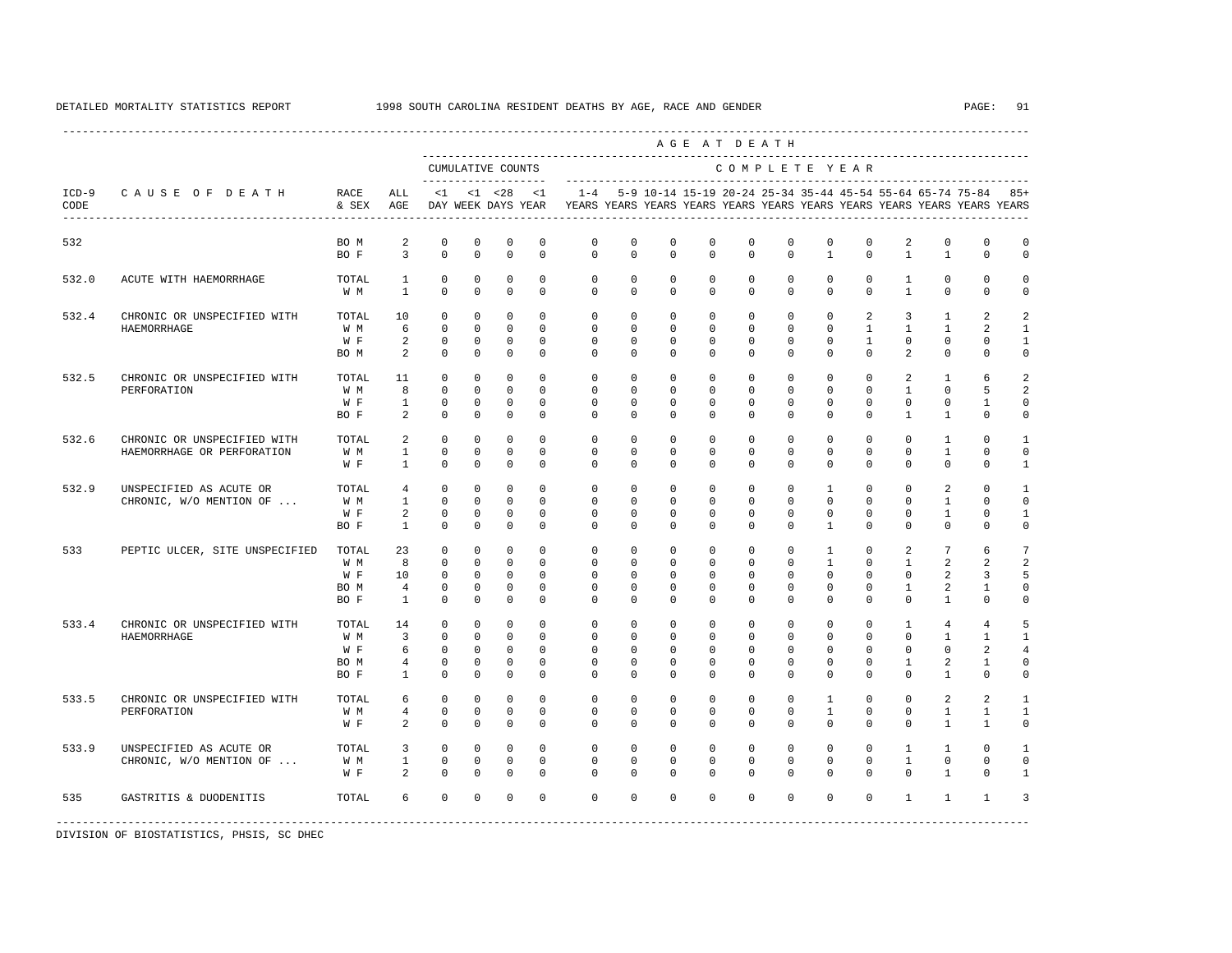---------------------------------------------------------------------------------------------------------------------------------------------------- A G E A T D E A T H --------------------------------------------------------------------------------------------- CUMULATIVE COUNTS C O M P L E T E Y E A R ------------------- ----------------------------------------------------------------------- ICD-9 C A U S E O F D E A T H RACE ALL <1 <1 <28 <1 1-4 5-9 10-14 15-19 20-24 25-34 35-44 45-54 55-64 65-74 75-84 85+ CODE & SEX AGE DAY WEEK DAYS YEAR YEARS YEARS YEARS YEARS YEARS YEARS YEARS YEARS YEARS YEARS YEARS YEARS ---------------------------------------------------------------------------------------------------------------------------------------------------- 535 W M 2 0 0 0 0 0 0 0 0 0 0 0 0 1 0 1<br>W F 3 0 0 0 0 0 0 0 0 0 0 0 0 0 0 0 1 2 W F 3 0 0 0 0 0 0 0 0 0 0 0 0 0 0 1 2 BO F 1 0 0 0 0 0 0 0 0 0 0 0 0 1 0 0 0 535.4 OTHER GASTRITIS TOTAL 1 0 0 0 0 0 0 0 0 0 0 0 0 0 0 0 1 W F 1 0 0 0 0 0 0 0 0 0 0 0 0 0 0 0 1 535.5 UNSPECIFIED GASTRITIS & TOTAL 5 0 0 0 0 0 0 0 0 0 0 0 0 1 1 1 2 GASTRODUODENITIS W M 2 0 0 0 0 0 0 0 0 0 0 0 0 0 1 0 1 W F 2 0 0 0 0 0 0 0 0 0 0 0 0 0 0 1 1 BO F 1 0 0 0 0 0 0 0 0 0 0 0 0 1 0 0 0 536 DISORDERS OF FUNCTION OF TOTAL 4 0 0 0 0 0 0 0 0 0 0 1 1 0 1 1 0 STOMACH W M 3 0 0 0 0 0 0 0 0 0 0 1 1 0 0 1 0 BOF 1 0 0 0 0 0 0 0 0 0 0 0 0 0 0 1 0 0 536.8 DYSPEPSIA & OTHER DISORDERS OF TOTAL 3 0 0 0 0 0 0 0 0 0 0 0 0 0 0 1 0 1 1 0<br>FUNCTION OF STOMACH WM 2 0 0 0 0 0 0 0 0 0 0 0 1 0 FUNCTION OF STOMACH W M 2 0 0 0 0 0 0 0 0 0 0 0 1 0 0 1 0 BOF 1 0 0 0 0 0 0 0 0 0 0 0 0 0 1 0 0 536.9 UNSPECIFIED TOTAL 1 0 0 0 0 0 0 0 0 0 0 1 0 0 0 0 0 W M 1 0 0 0 0 0 0 0 0 0 0 1 0 0 0 0 0 537 OTHER DISORDERS OF STOMACH & TOTAL 8 0 0 0 0 0 0 0 0 0 0 0 0 0 0 2 4 2<br>
DITODENTIM MINOR MARK MARK WANT 3 0 0 0 0 0 0 0 0 0 0 0 0 0 0 0 0 1 1 1 DUODENUM W M 3 0 0 0 0 0 0 0 0 0 0 0 0 0 1 1 1 W F 4 0 0 0 0 0 0 0 0 0 0 0 0 0 1 2 1 BO M 1 0 0 0 0 0 0 0 0 0 0 0 0 0 0 1 0 537.0 ADULT HYPERTROPHIC PYLORIC TOTAL 1 0 0 0 0 0 0 0 0 0 0 0 0 0 1 0 0 STENOSIS W M 1 0 0 0 0 0 0 0 0 0 0 0 0 0 1 0 0 537.3 OTHER OBSTRUCTION OF DUODENUM TOTAL 1 0 0 0 0 0 0 0 0 0 0 0 0 0 0 0 1 W M 1 0 0 0 0 0 0 0 0 0 0 0 0 0 0 0 1 537.8 OTHER TOTAL 4 0 0 0 0 0 0 0 0 0 0 0 0 0 0 3 1 W M 1 0 0 0 0 0 0 0 0 0 0 0 0 0 0 1 0 W F 3 0 0 0 0 0 0 0 0 0 0 0 0 0 0 2 1 537.9 UNSPECIFIED TOTAL 2 0 0 0 0 0 0 0 0 0 0 0 0 0 1 1 0 W F 1 0 0 0 0 0 0 0 0 0 0 0 0 0 0 1 0 0 BO M 1 0 0 0 0 0 0 0 0 0 0 0 0 0 0 1 0 540-543 APPENDICITIS TOTAL 12 0 0 0 0 0 0 0 1 0 2 0 0 1 3 3 2 W M M 4 0 0 0 0 0 0 0 0 0 0 0 0 0 0 0 1 1 0 W F 3 0 0 0 0 0 0 0 0 0 0 0 0 0 0 1 2 BOM 3 0 0 0 0 0 0 0 0 0 0 0 0 0 2 0 0 -----------------------------------------------------------------------------------------------------------------------------------------------------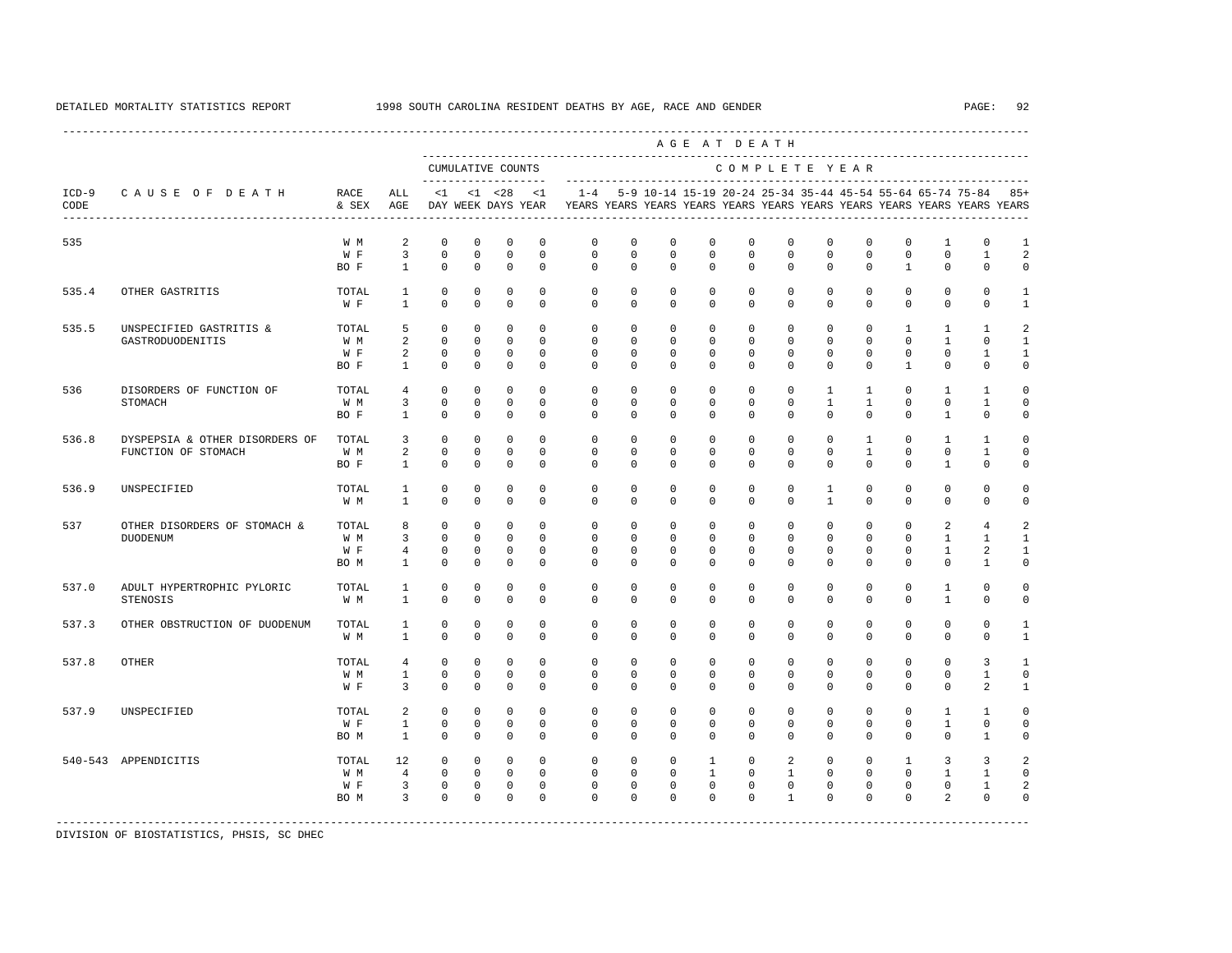|                 |                                                               |               |                | AGE AT DEATH<br>CUMULATIVE COUNTS<br>COMPLETE YEAR |                            |                                    |                             |                                                                                    |                            |                             |                            |                            |                            |                            |                                                               |                            |                |                                  |              |  |
|-----------------|---------------------------------------------------------------|---------------|----------------|----------------------------------------------------|----------------------------|------------------------------------|-----------------------------|------------------------------------------------------------------------------------|----------------------------|-----------------------------|----------------------------|----------------------------|----------------------------|----------------------------|---------------------------------------------------------------|----------------------------|----------------|----------------------------------|--------------|--|
|                 |                                                               |               |                |                                                    |                            |                                    |                             |                                                                                    |                            |                             |                            |                            |                            |                            |                                                               |                            |                |                                  |              |  |
| $ICD-9$<br>CODE | CAUSE OF DEATH                                                | RACE<br>& SEX | ALL<br>AGE     | <1                                                 |                            | $< 1$ $< 28$<br>DAY WEEK DAYS YEAR | $\leq 1$                    | $1 - 4$<br>YEARS YEARS YEARS YEARS YEARS YEARS YEARS YEARS YEARS YEARS YEARS YEARS |                            |                             |                            |                            |                            |                            | 5-9 10-14 15-19 20-24 25-34 35-44 45-54 55-64 65-74 75-84 85+ |                            |                |                                  |              |  |
| $540 - 543$     |                                                               | BO F          | 2              | $\mathbf 0$                                        | $\mathbf 0$                | $\mathbf{0}$                       | $\mathbf{0}$                | 0                                                                                  | $\mathbf 0$                | 0                           | $\mathbf 0$                | $\mathbf 0$                | $\mathbf 0$                | $\mathbf 0$                | $\mathbf 0$                                                   | $\mathbf{1}$               | 0              | $\mathbf{1}$                     | $\Omega$     |  |
| 540             | ACUTE APPENDICITIS                                            | TOTAL         | 10             | $\Omega$                                           | $\mathbf 0$                | $\mathbf{0}$                       | $\Omega$                    | $\Omega$                                                                           | $\Omega$                   | $\mathbf 0$                 | $\mathbf{1}$               | $\mathbf 0$                | 2                          | $\mathbf 0$                | $\Omega$                                                      | $\mathbf{1}$               | 3              | 3                                |              |  |
|                 |                                                               | W M           | $\overline{4}$ | $\mathbf 0$                                        | $\mathbf 0$                | $\mathbf{0}$                       | $\Omega$                    | 0                                                                                  | $\mathbf 0$                | $\mathbf 0$                 | $\mathbf{1}$               | $\mathbf 0$                | $\mathbf{1}$               | $\mathbf 0$                | $\mathbf 0$                                                   | $\mathbf 0$                | $\mathbf{1}$   | $\mathbf{1}$                     |              |  |
|                 |                                                               | W F           | $\mathbf{1}$   | $\mathbf 0$                                        | $\mathbf 0$                | $\mathbf{0}$                       | $\Omega$                    | $\Omega$                                                                           | $\Omega$                   | $\mathbf 0$                 | $\mathbf{0}$               | $\mathbf 0$                | $\mathbf 0$                | $\mathbf 0$                | $\Omega$                                                      | $\mathbf 0$                | $\mathbf 0$    | $\mathbf{1}$                     |              |  |
|                 |                                                               | BO M          | 3              | $\mathbf 0$                                        | $\mathbf{0}$               | $\mathbf 0$                        | $\mathbf{0}$                | $\mathbf 0$                                                                        | $\mathbf 0$                | $\mathbf 0$                 | $\mathbf 0$                | $\mathbf 0$                | $\mathbf{1}$               | $\mathbf 0$                | $\mathbf 0$                                                   | 0                          | $\overline{a}$ | $\mathbf 0$                      |              |  |
|                 |                                                               | BO F          | 2              | $\Omega$                                           | $\Omega$                   | $\Omega$                           | $\Omega$                    | $\Omega$                                                                           | $\Omega$                   | $\Omega$                    | $\Omega$                   | $\Omega$                   | $\Omega$                   | $\Omega$                   | $\Omega$                                                      | $\overline{1}$             | 0              | $\mathbf{1}$                     |              |  |
| 540.0           | WITH GENERALIZED PERITONITIS                                  | TOTAL         | 8              | $\Omega$                                           | $\Omega$                   | $\mathbf 0$                        | $\Omega$                    | $\Omega$                                                                           | $\Omega$                   | $\Omega$                    | $\Omega$                   | $\Omega$                   | 2                          | $\Omega$                   | $\Omega$                                                      | $\overline{1}$             | 3              | $\overline{2}$                   |              |  |
|                 |                                                               | W M           | 2              | $\Omega$                                           | $\Omega$                   | $\Omega$                           | $\Omega$                    | $\Omega$                                                                           | $\Omega$                   | $\Omega$                    | $\Omega$                   | $\Omega$                   | $\mathbf{1}$               | $\Omega$                   | $\Omega$                                                      | $\Omega$                   | $\mathbf{1}$   | $\Omega$                         |              |  |
|                 |                                                               | W F           | 1              | $\mathbf{0}$                                       | $\mathbf{0}$               | $\mathbf{0}$                       | $\Omega$                    | $\Omega$                                                                           | $\Omega$                   | $\mathbf{0}$                | $\Omega$                   | $\Omega$                   | $\mathbf 0$                | $\mathbf 0$                | $\mathbf 0$                                                   | 0                          | $\mathbf{0}$   | 1                                |              |  |
|                 |                                                               | BO M          | 3              | 0                                                  | 0                          | $\mathbb O$                        | $\mathbf{0}$                | 0                                                                                  | $\mathbf 0$                | 0                           | 0                          | 0                          | 1                          | 0                          | 0                                                             | 0                          | 2              | $\mathsf 0$                      | $\Omega$     |  |
|                 |                                                               | BO F          | 2              | $\mathbf 0$                                        | $\mathbf{0}$               | $\mathbf{0}$                       | $\mathbf 0$                 | 0                                                                                  | $\mathbf{0}$               | $\mathbf{0}$                | $\mathbf{0}$               | $\mathbf 0$                | $\mathbf 0$                | 0                          | 0                                                             | $\mathbf{1}$               | 0              | 1                                |              |  |
| 540.1           | WITH PERITONEAL ABSCESS                                       | TOTAL         | 1              | $\mathbf 0$                                        | $\mathbf 0$                | $\mathbb O$                        | $\mathbf{0}$                | $\mathbf 0$                                                                        | $\mathbf 0$                | $\mathbf 0$                 | $\mathbf{1}$               | $\mathbf 0$                | $\mathbf 0$                | $\mathbf 0$                | $\mathbf 0$                                                   | $\mathbf 0$                | $\mathbf 0$    | $\mathbf 0$                      |              |  |
|                 |                                                               | W M           | $\mathbf{1}$   | $\mathbf 0$                                        | $\mathbf 0$                | $\mathbf 0$                        | $\mathbf{0}$                | $\mathbf 0$                                                                        | $\mathbf 0$                | $\mathbf 0$                 | $\mathbf{1}$               | $\mathbf 0$                | $\mathbf 0$                | $\mathbf 0$                | 0                                                             | $\mathbf 0$                | 0              | $\mathbf 0$                      |              |  |
| 540.9           | WITHOUT MENTION OF PERITONITIS                                | TOTAL         | $\mathbf{1}$   | $\mathbf 0$                                        | $\mathbf 0$                | $\mathbf{0}$                       | $\mathbf{0}$                | $\mathbf 0$                                                                        | $\mathbf 0$                | $\mathbf 0$                 | $\mathbf 0$                | $\mathbf 0$                | $\mathbf 0$                | $\mathbf 0$                | $\mathbf 0$                                                   | $\Omega$                   | 0              | $\mathbf{1}$                     | $\Omega$     |  |
|                 |                                                               | W M           | $\mathbf{1}$   | $\Omega$                                           | $\Omega$                   | $\Omega$                           | $\Omega$                    | $\Omega$                                                                           | $\Omega$                   | $\mathbf 0$                 | $\Omega$                   | $\Omega$                   | $\mathbf 0$                | $\Omega$                   | $\mathbf 0$                                                   | 0                          | 0              | $\mathbf{1}$                     |              |  |
| 541             | APPENDICITIS, UNQUALIFIED                                     | TOTAL         | $\overline{a}$ | $\mathbf 0$                                        | $\mathbf 0$                | $\mathbf{0}$                       | $\Omega$                    | $\mathbf 0$                                                                        | $\mathbf 0$                | $\mathbf 0$                 | $\mathbf{0}$               | $\mathbf 0$                | $\mathbf 0$                | $\mathbf 0$                | $\mathbf 0$                                                   | $\mathbf 0$                | $\mathbf 0$    | $\mathbf 0$                      |              |  |
|                 |                                                               | W F           | $\overline{2}$ | $\Omega$                                           | $\Omega$                   | $\Omega$                           | $\Omega$                    | $\Omega$                                                                           | $\Omega$                   | $\Omega$                    | $\Omega$                   | $\Omega$                   | $\Omega$                   | $\Omega$                   | $\Omega$                                                      | $\mathbf 0$                | 0              | $\mathbf 0$                      |              |  |
| $550 - 553$     | HERNIA OF ABDOMINAL CAVITY                                    | TOTAL         | 28             | $\mathbf 0$                                        | $\mathbf{1}$               | 1                                  | $\mathbf{1}$                | $\mathbf 0$                                                                        | $\mathbf 0$                | $\mathbf 0$                 | $\mathbf{0}$               | $\mathbf 0$                | $\mathbf 0$                | $\mathbf 0$                | 3                                                             | 3                          | 7              | 5                                |              |  |
|                 |                                                               | W M           | 13             | $\Omega$                                           | $\mathbf{1}$               | $\mathbf{1}$                       | $\mathbf{1}$                | $\Omega$                                                                           | $\Omega$                   | $\mathbf 0$                 | $\Omega$                   | $\Omega$                   | $\Omega$                   | $\Omega$                   | $\mathbf{1}$                                                  | $\Omega$                   | 2              | 3                                |              |  |
|                 |                                                               | W F           | 11             | $\mathbf 0$                                        | $\mathbf 0$                | $\mathbf{0}$                       | $\mathbf 0$                 | $\Omega$                                                                           | $\Omega$                   | $\mathbf 0$                 | $\mathbf 0$                | $\mathbf 0$                | $\mathbf 0$                | $\mathbf 0$                | $\mathbf{1}$                                                  | 2                          | 5              | $\overline{2}$                   |              |  |
|                 |                                                               | BO M          | $\mathbf{1}$   | $\mathbf 0$                                        | $\mathbf 0$                | $\mathbf{0}$                       | $\Omega$                    | $\Omega$                                                                           | $\Omega$                   | $\mathbf 0$                 | $\mathbf 0$                | $\mathbf 0$                | $\Omega$                   | $\Omega$                   | $\Omega$                                                      | $\mathbf{1}$               | $\mathbf 0$    | $\mathbf 0$                      |              |  |
|                 |                                                               | BO F          | 3              | $\Omega$                                           | $\Omega$                   | $\mathbf{0}$                       | $\Omega$                    | $\Omega$                                                                           | $\Omega$                   | $\Omega$                    | $\Omega$                   | $\Omega$                   | $\Omega$                   | $\Omega$                   | $\mathbf{1}$                                                  | $\Omega$                   | $\Omega$       | $\Omega$                         |              |  |
|                 |                                                               |               |                |                                                    |                            |                                    |                             |                                                                                    |                            |                             |                            |                            |                            |                            |                                                               |                            |                |                                  |              |  |
| 550             | INGUINAL HERNIA                                               | TOTAL<br>W M  | 7<br>7         | $\mathbf 0$<br>$\mathbf 0$                         | $\mathbf 0$<br>$\mathbf 0$ | $\mathbb O$<br>$\mathbf{0}$        | $\mathbf{0}$<br>$\mathbf 0$ | $\mathbf 0$<br>$\mathbf 0$                                                         | $\mathbf 0$<br>$\mathbf 0$ | 0<br>0                      | 0<br>$\mathbf 0$           | 0<br>$\mathbf 0$           | $\mathbf 0$<br>$\mathbf 0$ | $\mathbf 0$<br>$\mathbf 0$ | $\mathbf{1}$<br>$\mathbf{1}$                                  | $\mathbf 0$<br>$\mathbf 0$ | 0<br>0         | $\overline{a}$<br>$\mathfrak{D}$ |              |  |
| 550.1           |                                                               | TOTAL         | 3              | $\mathbf 0$                                        | $\mathbf 0$                | $\mathbf{0}$                       | $\mathbf{0}$                | $\mathbf 0$                                                                        | $\mathbf 0$                | $\mathbf{0}$                | $\mathbf 0$                | $\mathbf 0$                | $\mathbf 0$                | $\mathbf 0$                | $\mathbf{1}$                                                  | 0                          | 0              | $\mathbf{1}$                     | 1            |  |
|                 | INGUINAL HERNIA, WITH OBSTRUC-<br>TION, WITHOUT MENTION OF    | W M           | 3              | $\mathbf 0$                                        | $\mathbf 0$                | $\mathbf{0}$                       | $\mathbf 0$                 | $\Omega$                                                                           | $\mathbf 0$                | $\mathbf 0$                 | $\mathbf 0$                | $\mathbf 0$                | $\mathbf 0$                | $\mathbf 0$                | $\mathbf{1}$                                                  | $\mathbf 0$                | 0              | $\mathbf{1}$                     | $\mathbf{1}$ |  |
|                 |                                                               |               |                |                                                    |                            |                                    |                             |                                                                                    |                            |                             |                            |                            |                            |                            |                                                               |                            |                |                                  |              |  |
| 550.9           | INGUINAL HERNIA, W/O MENTION OF<br>OF OBSTRUCTION OR GANGIENE | TOTAL<br>W M  | 4<br>4         | $\mathbf 0$<br>$\mathbf 0$                         | $\mathbf 0$<br>$\mathbf 0$ | $\mathbf{0}$<br>$\mathbf{0}$       | $\mathbf{0}$<br>$\mathbf 0$ | $\mathbf 0$<br>$\Omega$                                                            | $\mathbf 0$<br>$\mathbf 0$ | $\mathbf{0}$<br>$\mathbf 0$ | $\mathbf 0$<br>$\mathbf 0$ | $\mathbf 0$<br>$\mathbf 0$ | $\mathbf 0$<br>$\mathbf 0$ | $\mathbf 0$<br>$\mathbf 0$ | $\mathbf 0$<br>$\mathbf{0}$                                   | 0<br>$\mathbf 0$           | 0<br>0         | $\mathbf{1}$<br>$\mathbf{1}$     | 3<br>3       |  |
|                 |                                                               |               |                |                                                    |                            |                                    |                             |                                                                                    |                            |                             |                            |                            |                            |                            |                                                               |                            | $\mathbf 0$    | $\mathbf 0$                      | $\Omega$     |  |
| 551             | OTHER HERNIA OF ABDOMINAL                                     | TOTAL         | $\mathbf{1}$   | $\mathbf 0$                                        | $\mathbf 0$                | $\mathbf{0}$                       | $\mathbf{0}$<br>$\Omega$    | $\mathbf 0$                                                                        | $\mathbf 0$                | $\mathbf 0$                 | $\mathbf 0$                | $\mathbf 0$                | $\mathbf 0$                | $\mathbf 0$                | $\mathbf{1}$                                                  | $\mathbf 0$                |                |                                  |              |  |
|                 | CAVITY, WITH GANGRENE                                         | BO F          | $\mathbf{1}$   | $\mathbf 0$                                        | $\Omega$                   | $\mathbf 0$                        |                             | $\Omega$                                                                           | $\mathbf 0$                | $\mathbf 0$                 | $\mathbf 0$                | $\mathbf 0$                | $\mathbf 0$                | $\mathbf 0$                | $\mathbf{1}$                                                  | $\mathbf 0$                | 0              | $\mathbf 0$                      | $\Omega$     |  |
| 551.9           | OF UNSPECIFIED SITE, WITH                                     | TOTAL         | $\mathbf{1}$   | $\mathbf 0$                                        | $\mathbf 0$                | $\mathbf{0}$                       | $\mathbf{0}$                | $\mathbf 0$                                                                        | $\mathbf 0$                | $\mathbb O$                 | 0                          | 0                          | $\mathbf 0$                | $\mathbf 0$                | $\mathbf{1}$                                                  | $\mathbf 0$                | 0              | $\mathsf 0$                      | $\Omega$     |  |
|                 | GANGRENE                                                      | BO F          | $\mathbf{1}$   | $\Omega$                                           | $\Omega$                   | $\mathbf 0$                        | $\Omega$                    | $\Omega$                                                                           | $\Omega$                   | $\mathbf 0$                 | $\mathbf 0$                | $\mathbf 0$                | $\mathbf 0$                | $\Omega$                   | $\mathbf{1}$                                                  | $\mathbf 0$                | $\mathbf 0$    | $\mathbf 0$                      | $\Omega$     |  |
| 552             | OTHER HERNIA OF ABDOMINAL                                     | TOTAL         | 10             | $\mathbf 0$                                        | $\mathbf 0$                | $\mathbb O$                        | $\mathbf{0}$                | $\mathbf 0$                                                                        | $\mathbf 0$                | $\mathbb O$                 | $\mathbb O$                | $\mathsf{O}\xspace$        | $\mathbf 0$                | $\mathbf 0$                | $\mathbf 0$                                                   | $\overline{a}$             | 5              | $\mathbf{1}$                     |              |  |
|                 | CAVITY WITH OBSTRUCTION, W/O W M                              |               | 2              | $\Omega$                                           | $\Omega$                   | $\Omega$                           | $\Omega$                    | $\Omega$                                                                           | $\Omega$                   | $\Omega$                    | $\Omega$                   | $\Omega$                   | $\Omega$                   | $\Omega$                   | $\Omega$                                                      | $\Omega$                   | $\mathbf{1}$   | $\Omega$                         | $\mathbf{1}$ |  |
|                 |                                                               |               |                |                                                    |                            |                                    |                             |                                                                                    |                            |                             |                            |                            |                            |                            |                                                               |                            |                |                                  |              |  |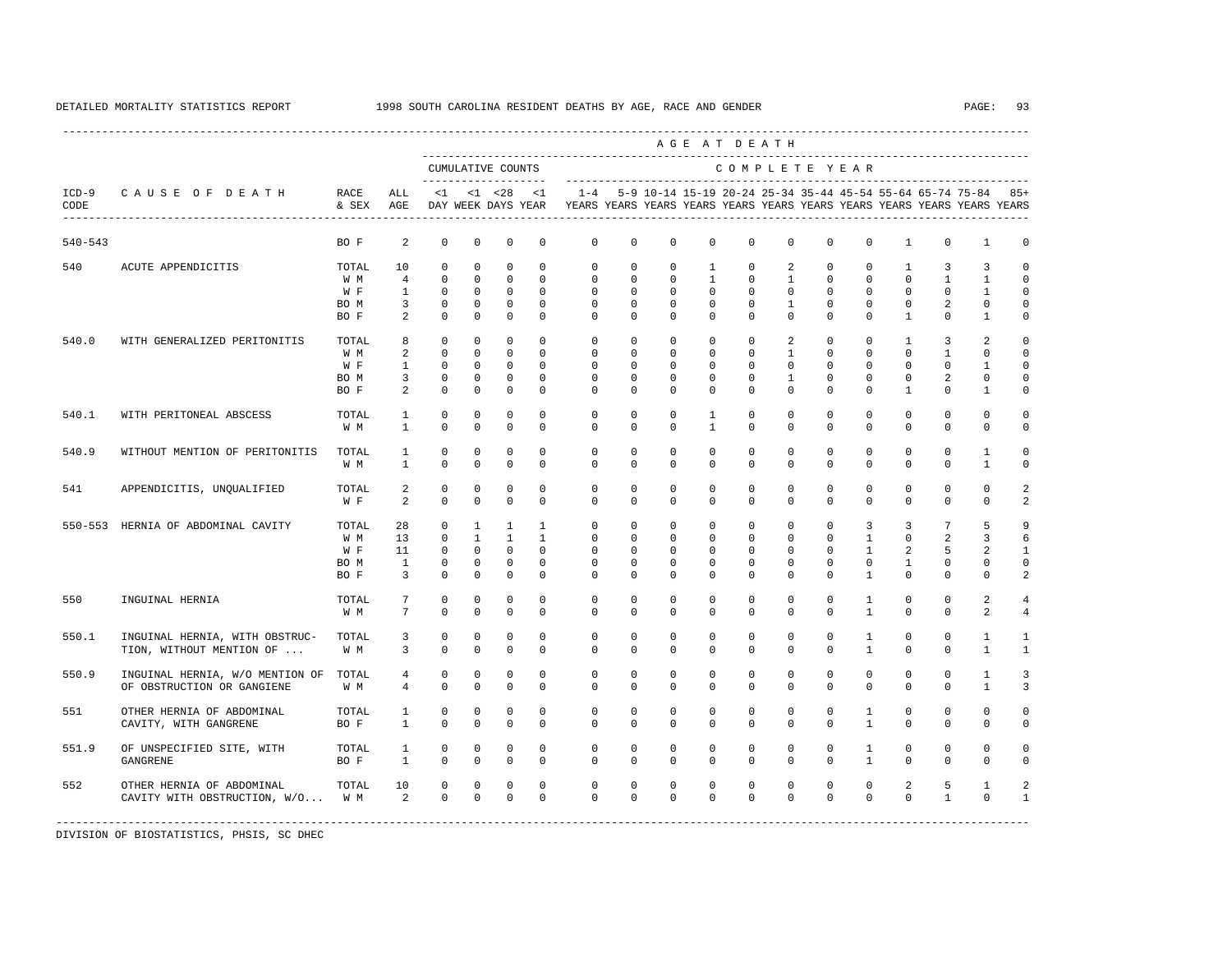|                 |                                 |               |                                |                              |                              |                                    |                              |                            |                            |                                                           |                            | AGE AT DEATH               |                         |                              |                          |                              |                          |                                                                         |                             |  |
|-----------------|---------------------------------|---------------|--------------------------------|------------------------------|------------------------------|------------------------------------|------------------------------|----------------------------|----------------------------|-----------------------------------------------------------|----------------------------|----------------------------|-------------------------|------------------------------|--------------------------|------------------------------|--------------------------|-------------------------------------------------------------------------|-----------------------------|--|
|                 | CAUSE OF DEATH                  |               |                                | CUMULATIVE COUNTS            |                              |                                    |                              | COMPLETE YEAR              |                            |                                                           |                            |                            |                         |                              |                          |                              |                          |                                                                         |                             |  |
| $ICD-9$<br>CODE |                                 | RACE<br>& SEX | ALL<br>AGE                     | <1                           |                              | $< 1$ $< 28$<br>DAY WEEK DAYS YEAR | <1                           | $1 - 4$                    |                            | 5-9 10-14 15-19 20-24 25-34 35-44 45-54 55-64 65-74 75-84 |                            |                            |                         |                              |                          |                              |                          | YEARS YEARS YEARS YEARS YEARS YEARS YEARS YEARS YEARS YEARS YEARS YEARS | $85+$                       |  |
| 552             |                                 | W F           | 8                              | $\mathbf{0}$                 | $\mathbf{0}$                 | $\mathbf{0}$                       | $\mathbf{0}$                 | $\mathbf 0$                | $\Omega$                   | $\Omega$                                                  | $\Omega$                   | $\Omega$                   | $\Omega$                | $\Omega$                     | $\Omega$                 | 2                            | $\overline{4}$           | $\mathbf{1}$                                                            | $\mathbf{1}$                |  |
| 552.0           | FEMORAL, WITH OBSTRUCTION       | TOTAL         | $\overline{a}$                 | $\Omega$                     | $\Omega$                     | $\Omega$                           | $\Omega$                     | $\Omega$                   | $\Omega$                   | $\Omega$                                                  | $\Omega$                   | $\Omega$                   | $\Omega$                | $\Omega$                     | $\Omega$                 | $\Omega$                     | $\mathbf{1}$             | $\Omega$                                                                | $\mathbf{1}$                |  |
|                 |                                 | W M<br>W F    | $\mathbf{1}$<br>$\mathbf{1}$   | $\mathbf 0$<br>$\Omega$      | $\mathbf 0$<br>$\mathbf 0$   | $\mathbf 0$<br>$\mathbf{0}$        | $\mathbf 0$<br>$\Omega$      | $\mathbf 0$<br>$\Omega$    | $\mathbf 0$<br>$\Omega$    | $\mathbf{0}$<br>$\Omega$                                  | $\mathbf{0}$<br>$\Omega$   | $\mathbf{0}$<br>$\Omega$   | $\mathbf 0$<br>$\Omega$ | $\mathbf 0$<br>$\Omega$      | $\mathbf{0}$<br>$\Omega$ | $\mathbf 0$<br>$\Omega$      | $\mathbf{1}$<br>$\Omega$ | $\mathbf 0$<br>$\Omega$                                                 | $\mathbf 0$<br>$\mathbf{1}$ |  |
| 552.1           | UMBILICAL, WITH OBSTRUCTION     | TOTAL         | $\mathbf{1}$                   | $\mathbf{0}$                 | $\mathbf{0}$                 | $\mathbf{0}$                       | $\Omega$                     | $\mathbf 0$                | $\mathbf 0$                | $\mathbf 0$                                               | $\Omega$                   | $\Omega$                   | $\Omega$                | $\Omega$                     | $\Omega$                 | $\Omega$                     | $\mathbf 0$              | $\mathbf{1}$                                                            | $\mathbf 0$                 |  |
|                 |                                 | W F           | $\mathbf{1}$                   | $\Omega$                     | $\Omega$                     | $\Omega$                           | $\Omega$                     | $\Omega$                   | $\Omega$                   | $\Omega$                                                  | $\Omega$                   | $\Omega$                   | $\Omega$                | $\Omega$                     | $\Omega$                 | $\Omega$                     | $\Omega$                 | $\mathbf{1}$                                                            | $\Omega$                    |  |
| 552.2           | VENTRAL, WITH OBSTRUCTION       | TOTAL<br>W F  | 3<br>$\overline{3}$            | $\mathbf 0$<br>$\Omega$      | $\mathbf{0}$<br>$\Omega$     | $\mathbf{0}$<br>$\Omega$           | $\mathbf{0}$<br>$\Omega$     | $\mathbf 0$<br>$\Omega$    | $\mathbf 0$<br>$\Omega$    | $\mathbf 0$<br>$\Omega$                                   | $\mathbf 0$<br>$\Omega$    | $\mathbf 0$<br>$\Omega$    | $\mathbf 0$<br>$\Omega$ | $\mathbf 0$<br>$\Omega$      | $\mathbf 0$<br>$\Omega$  | $\mathbf{1}$<br>$\mathbf{1}$ | 2<br>2                   | $\mathbf 0$<br>$\Omega$                                                 | $\Omega$<br>$\mathbf 0$     |  |
| 552.3           | DIAPHRAGMATIC, WITH OBSTRUCTION | TOTAL         | $\mathbf{1}$                   | $\mathbf{0}$                 | $\mathbf{0}$                 | $\mathbf{0}$                       | $\Omega$                     | $\mathbf 0$                | $\mathbf 0$                | $\mathbf 0$                                               | $\mathbf 0$                | $\mathbf 0$                | $\mathbf 0$             | $\mathbf 0$                  | $\mathbf{0}$             | $\mathbf{0}$                 | $\mathbf{1}$             | $\mathbf 0$                                                             | $\Omega$                    |  |
|                 |                                 | W F           | $\mathbf{1}$                   | $\Omega$                     | $\Omega$                     | $\Omega$                           | $\Omega$                     | $\Omega$                   | $\Omega$                   | $\Omega$                                                  | $\Omega$                   | $\Omega$                   | $\Omega$                | $\Omega$                     | $\Omega$                 | $\Omega$                     | $\mathbf{1}$             | $\Omega$                                                                | $\mathbf 0$                 |  |
| 552.9           | OF UNSPECIFIED SITE, WITH       | TOTAL         | 3                              | $\mathbf{0}$                 | $\Omega$                     | $\mathbf{0}$                       | $\Omega$                     | $\Omega$                   | $\Omega$                   | $\Omega$                                                  | $\Omega$                   | $\Omega$                   | $\Omega$                | $\Omega$                     | $\Omega$                 | $\mathbf{1}$                 | $\mathbf{1}$             | $\Omega$                                                                | $\mathbf{1}$                |  |
|                 | OBSTRUCTION                     | W M<br>W F    | $\mathbf{1}$<br>$\overline{a}$ | $\mathbf{0}$<br>$\mathbf{0}$ | $\Omega$<br>$\mathbf{0}$     | $\Omega$<br>$\mathbf{0}$           | $\Omega$<br>$\mathbf{0}$     | $\Omega$<br>$\Omega$       | $\Omega$<br>$\Omega$       | $\Omega$<br>$\Omega$                                      | $\Omega$<br>$\Omega$       | $\Omega$<br>$\Omega$       | $\Omega$<br>$\Omega$    | $\Omega$<br>$\Omega$         | $\Omega$<br>$\Omega$     | $\Omega$<br>$\mathbf{1}$     | $\Omega$<br>$\mathbf{1}$ | $\Omega$<br>$\Omega$                                                    | $\mathbf{1}$<br>$\mathbf 0$ |  |
| 553             | OTHER HERNIA OF ABDOMINAL       | TOTAL         | 10                             | $\mathbf{0}$                 | $\mathbf{1}$                 | $\mathbf{1}$                       | $\overline{1}$               | $\Omega$                   | $\Omega$                   | $\Omega$                                                  | $\Omega$                   | $\Omega$                   | $\Omega$                | $\Omega$                     | $\mathbf{1}$             | $\mathbf{1}$                 | 2                        | $\overline{a}$                                                          | 3                           |  |
|                 | CAVITY WITHOUT MENTION OF       | W M           | $\overline{4}$                 | $\mathbf{0}$                 | $\mathbf{1}$                 | $\mathbf{1}$                       | $\overline{1}$               | $\Omega$                   | $\Omega$                   | $\Omega$                                                  | $\Omega$                   | $\Omega$                   | $\Omega$                | $\Omega$                     | $\Omega$                 | $\Omega$                     | $\mathbf{1}$             | $\mathbf{1}$                                                            | $\mathbf{1}$                |  |
|                 |                                 | W F<br>BO M   | 3<br>$\mathbf{1}$              | $\mathbf{0}$<br>$\mathbf{0}$ | $\mathbf{0}$<br>$\Omega$     | $\Omega$<br>$\mathbf 0$            | $\Omega$<br>$\Omega$         | $\Omega$<br>$\Omega$       | $\Omega$<br>$\Omega$       | $\Omega$<br>$\Omega$                                      | $\Omega$<br>$\Omega$       | $\Omega$<br>$\Omega$       | $\Omega$<br>$\Omega$    | $\Omega$<br>$\Omega$         | $\mathbf{1}$<br>$\Omega$ | $\Omega$<br>$\mathbf{1}$     | $\mathbf{1}$<br>$\Omega$ | $\mathbf{1}$<br>$\Omega$                                                | $\Omega$<br>$\Omega$        |  |
|                 |                                 | BO F          | 2                              | $\mathbf{0}$                 | $\mathbf{0}$                 | $\mathbf{0}$                       | $\Omega$                     | $\Omega$                   | $\Omega$                   | $\Omega$                                                  | $\Omega$                   | $\Omega$                   | $\Omega$                | $\Omega$                     | $\Omega$                 | $\Omega$                     | $\Omega$                 | $\Omega$                                                                | 2                           |  |
| 553.1           | UMBILICAL                       | TOTAL         | $\mathbf{1}$                   | $\mathbf{0}$                 | $\mathbf{1}$                 | 1                                  | 1                            | $\mathbf 0$                | $\mathbf 0$                | $\mathbf 0$                                               | $\mathbf 0$                | $\mathbf 0$                | $\mathbf 0$             | $\mathbf 0$                  | $\mathbf 0$              | $\mathbf 0$                  | $\mathbf 0$              | 0                                                                       | $\mathbf 0$                 |  |
|                 |                                 | W M           | $\mathbf{1}$                   | $\Omega$                     | $\mathbf{1}$                 | $\mathbf{1}$                       | $\mathbf{1}$                 | $\Omega$                   | $\Omega$                   | $\Omega$                                                  | $\Omega$                   | $\Omega$                   | $\Omega$                | $\Omega$                     | $\Omega$                 | $\Omega$                     | $\Omega$                 | $\Omega$                                                                | $\mathbf 0$                 |  |
| 553.2           | VENTRAL                         | TOTAL         | 3                              | $\mathbf{0}$                 | $\mathbf{0}$                 | $\mathbf{0}$                       | $\mathbf{0}$                 | $\mathbf 0$                | $\mathbf 0$                | $\mathbf 0$                                               | $\mathbf 0$                | $\circ$                    | $\mathbf 0$             | $\mathbf 0$                  | $\mathbf{1}$             | $\mathbf{0}$                 | $\mathbf 0$              | $\mathbf 0$                                                             | $\mathfrak{D}$              |  |
|                 |                                 | W M<br>W F    | $\mathbf{1}$<br>$\mathbf{1}$   | $\mathbf{0}$<br>$\mathbf{0}$ | $\mathbf{0}$<br>$\mathbf{0}$ | $\mathbf{0}$<br>$\mathbf 0$        | $\Omega$<br>$\mathbf{0}$     | $\Omega$<br>$\mathbf 0$    | $\Omega$<br>$\mathbf 0$    | $\Omega$<br>$\mathbf 0$                                   | $\Omega$<br>$\Omega$       | $\Omega$<br>$\mathbf 0$    | $\Omega$<br>$\Omega$    | $\Omega$<br>$\mathbf 0$      | $\Omega$<br>$\mathbf{1}$ | $\Omega$<br>$\mathbf 0$      | 0<br>0                   | $\Omega$<br>0                                                           | $\mathbf{1}$<br>$\mathbf 0$ |  |
|                 |                                 | BO F          | $\mathbf{1}$                   | $\mathbf{0}$                 | $\mathbf{0}$                 | $\mathbf{0}$                       | $\mathbf 0$                  | $\mathbf 0$                | $\mathbf 0$                | $\mathbf 0$                                               | $\mathbf 0$                | $\circ$                    | $\mathbf 0$             | $\mathbf 0$                  | $\mathbf 0$              | $\Omega$                     | $\mathbf 0$              | $\mathbf 0$                                                             | $\mathbf{1}$                |  |
| 553.3           | DIAPHRAGMATIC                   | TOTAL         | 5                              | $\Omega$                     | $\Omega$                     | $\mathbf{0}$                       | $\Omega$                     | $\Omega$                   | $\Omega$                   | $\Omega$                                                  | $\Omega$                   | $\Omega$                   | $\Omega$                | $\Omega$                     | $\Omega$                 | $\Omega$                     | 2                        | $\overline{a}$                                                          | $\mathbf{1}$                |  |
|                 |                                 | W M           | $\overline{a}$                 | $\mathbf{0}$                 | $\mathbf{0}$                 | $\mathbf 0$                        | $\mathbf{0}$                 | $\mathbf 0$                | $\mathbf 0$                | $\mathbf 0$                                               | $\mathbf 0$                | $\Omega$                   | 0                       | $\Omega$                     | $\mathbf 0$              | $\mathbf 0$                  | $\mathbf{1}$             | $\mathbf{1}$                                                            | $\mathbf 0$                 |  |
|                 |                                 | W F<br>BO F   | $\overline{a}$<br>$\mathbf{1}$ | $\mathbf{0}$<br>$\Omega$     | $\mathbf{0}$<br>$\mathbf{0}$ | $\mathbb O$<br>$\mathbf{0}$        | $\mathbf{0}$<br>$\Omega$     | $\mathbf 0$<br>$\Omega$    | $\mathbf 0$<br>$\Omega$    | $\mathbf 0$<br>$\Omega$                                   | $\mathbf 0$<br>$\Omega$    | $\mathbf 0$<br>$\Omega$    | $\mathbf 0$<br>$\Omega$ | $\mathbf 0$<br>$\Omega$      | $\mathbf 0$<br>$\Omega$  | $\mathbf 0$<br>$\Omega$      | 1<br>$\Omega$            | 1<br>$\Omega$                                                           | $\Omega$<br>$\mathbf{1}$    |  |
| 553.9           | OF UNSPECIFIED SITE             | TOTAL         | $\mathbf{1}$                   | $\mathbf{0}$                 | $\mathbf{0}$                 | $\mathbf{0}$                       | $\mathbf{0}$                 | $\mathbf 0$                | $\mathbf 0$                | $\mathbf 0$                                               | $\mathbf 0$                | $\mathbf 0$                | 0                       | $\mathbf 0$                  | $\mathbf 0$              | $\mathbf{1}$                 | $\mathbf 0$              | $\mathbf 0$                                                             | $\mathbf 0$                 |  |
|                 |                                 | BO M          | $\mathbf{1}$                   | $\mathbf{0}$                 | $\mathbf{0}$                 | $\mathbf{0}$                       | $\mathbf{0}$                 | 0                          | $\mathbf{0}$               | $\mathbf{0}$                                              | $\mathbf{0}$               | $\mathbf 0$                | 0                       | $\mathbf 0$                  | $\mathbf{0}$             | $\mathbf{1}$                 | 0                        | 0                                                                       | $\mathbf 0$                 |  |
| $555 - 558$     | NONINFECTIVE ENTERITIS AND      | TOTAL         | 170                            | $\mathbf 0$                  | $\mathsf{O}$                 | $\mathbf 0$                        | $\mathbf{1}$                 | $\mathbf 0$                | $\mathbf 0$                | $\mathbf 0$                                               | $\mathbf 0$                | $\mathbf 0$                | 3                       | 6                            | 12                       | 20                           | 39                       | 46                                                                      | 43                          |  |
|                 | COLITIS                         | W M<br>W F    | 44<br>79                       | $\mathbf 0$<br>$\mathbf 0$   | $\mathsf{O}$<br>$\mathsf{O}$ | $\mathbb O$<br>$\mathbf 0$         | $\mathbf{0}$<br>$\mathbf{0}$ | $\mathbf 0$<br>$\mathbf 0$ | $\mathbf 0$<br>$\mathbf 0$ | $\mathbf 0$<br>$\mathbf 0$                                | $\mathbf 0$<br>$\mathbf 0$ | $\mathbf 0$<br>$\mathbf 0$ | 0<br>$\mathbf{1}$       | $\mathbf{1}$<br>$\mathbf{1}$ | 2<br>$\overline{4}$      | 8<br>9                       | 13<br>18                 | 12                                                                      | 8                           |  |
|                 |                                 | BO M          | 14                             | $\mathbf 0$                  | $\mathsf{O}$                 | $\mathbf 0$                        | $\mathbf{1}$                 | $\mathbf 0$                | $\Omega$                   | $\mathbf 0$                                               | $\Omega$                   | $\Omega$                   | $\mathbf{1}$            | $\mathbf{1}$                 | 2                        | $\mathbf{1}$                 | 2                        | 23<br>3                                                                 | 23<br>3                     |  |
|                 |                                 | BO F          | 33                             | $\mathbf{0}$                 | $\mathbf{0}$                 | $\mathbf{0}$                       | $\mathbf{0}$                 | $\Omega$                   | $\mathbf 0$                | $\mathbf 0$                                               | $\mathbf{0}$               | $\mathbf 0$                | $\mathbf{1}$            | 3                            | $\overline{4}$           | 2                            | 6                        | 8                                                                       | 9                           |  |
|                 |                                 |               |                                |                              |                              |                                    |                              |                            |                            |                                                           |                            |                            |                         |                              |                          |                              |                          |                                                                         |                             |  |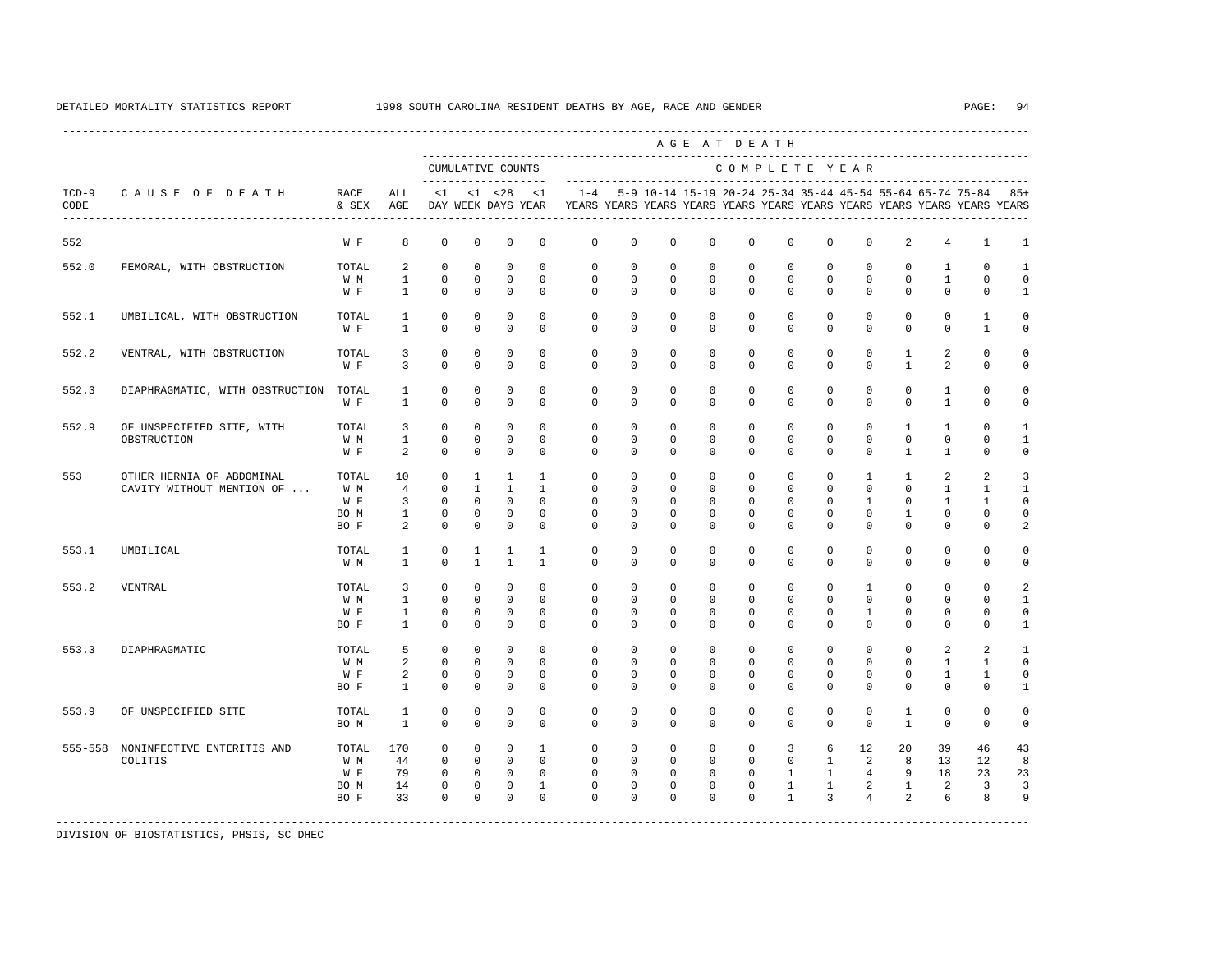|                 |                                                   |                                     |                                                        | AGE AT DEATH                                                            |                                                                        |                                                                        |                                                                  |                                                                                                       |                                                                      |                                                                 |                                                                |                                                                |                                                                        |                                                                       |                                                                 |                                                               |                                                                     |                                                                  |                                                         |  |
|-----------------|---------------------------------------------------|-------------------------------------|--------------------------------------------------------|-------------------------------------------------------------------------|------------------------------------------------------------------------|------------------------------------------------------------------------|------------------------------------------------------------------|-------------------------------------------------------------------------------------------------------|----------------------------------------------------------------------|-----------------------------------------------------------------|----------------------------------------------------------------|----------------------------------------------------------------|------------------------------------------------------------------------|-----------------------------------------------------------------------|-----------------------------------------------------------------|---------------------------------------------------------------|---------------------------------------------------------------------|------------------------------------------------------------------|---------------------------------------------------------|--|
|                 |                                                   |                                     |                                                        | CUMULATIVE COUNTS<br>____________________                               |                                                                        |                                                                        |                                                                  | COMPLETE YEAR                                                                                         |                                                                      |                                                                 |                                                                |                                                                |                                                                        |                                                                       |                                                                 |                                                               |                                                                     |                                                                  |                                                         |  |
| $ICD-9$<br>CODE | CAUSE OF DEATH                                    | RACE<br>& SEX                       | ALL<br>AGE                                             |                                                                         |                                                                        | $<1$ $<1$ $<28$                                                        | <1                                                               | $1 - 4$<br>DAY WEEK DAYS YEAR YEARS YEARS YEARS YEARS YEARS YEARS YEARS YEARS YEARS YEARS YEARS YEARS |                                                                      | 5-9 10-14 15-19 20-24 25-34 35-44 45-54 55-64 65-74 75-84       |                                                                |                                                                |                                                                        |                                                                       |                                                                 |                                                               |                                                                     |                                                                  | $85+$                                                   |  |
| 555             | REGIONAL ENTERITIS                                | TOTAL<br>W M<br>W F<br>BO F         | 9<br>2<br>6<br>$\mathbf{1}$                            | $^{\circ}$<br>$\Omega$<br>$\mathbf{0}$<br>$\mathbf{0}$                  | $\mathbf 0$<br>$\Omega$<br>$\mathbf 0$<br>$\mathbf{0}$                 | $\mathbf 0$<br>$\Omega$<br>$\mathbf 0$<br>$\mathbf{0}$                 | $\circ$<br>$\Omega$<br>$\circ$<br>$\circ$                        | $\circ$<br>$\Omega$<br>$\mathbf 0$<br>$\Omega$                                                        | $\mathbf 0$<br>$\Omega$<br>$\mathbf 0$<br>$\Omega$                   | $\mathbf{0}$<br>$\Omega$<br>$\mathbf{0}$<br>$\Omega$            | $\mathbf{0}$<br>$\Omega$<br>$\mathbf 0$<br>$\Omega$            | $\mathbf 0$<br>$\Omega$<br>$\mathbf 0$<br>$\Omega$             | $\mathbf{1}$<br>$\Omega$<br>$\mathbf{1}$<br>$\Omega$                   | $\mathbf 0$<br>$\Omega$<br>$\mathbf 0$<br>$\Omega$                    | $\mathbf{1}$<br>$\Omega$<br>$\mathbf 0$<br>$\mathbf{1}$         | $\mathbf{1}$<br>$\Omega$<br>$\mathbf{1}$<br>$\Omega$          | 2<br>$\Omega$<br>2<br>$\mathbf 0$                                   | 4<br>$\mathfrak{D}$<br>2<br>$\mathbf 0$                          | $\mathbf 0$<br>$\Omega$<br>$\mathbf 0$<br>$\mathbf 0$   |  |
| 555.0           | SMALL INTESTINE                                   | TOTAL<br>W F                        | $\mathbf{1}$<br>$\mathbf{1}$                           | 0<br>$\mathbf{0}$                                                       | $\mathbf 0$<br>$\mathbf{0}$                                            | $\mathbf 0$<br>$\mathbf{0}$                                            | $\mathbf 0$<br>$\Omega$                                          | $\mathbf 0$<br>$\Omega$                                                                               | $\mathbf 0$<br>$\Omega$                                              | $\mathbf{0}$<br>$\Omega$                                        | $\mathbf 0$<br>$\Omega$                                        | $\mathbf 0$<br>$\Omega$                                        | $\mathbf{1}$<br>$\mathbf{1}$                                           | $^{\circ}$<br>$\Omega$                                                | $\mathbf 0$<br>$\Omega$                                         | $\mathbf 0$<br>$\Omega$                                       | $\mathbf 0$<br>$\circ$                                              | $\mathbf 0$<br>$\mathbf 0$                                       | $\mathbf 0$<br>$\mathbf 0$                              |  |
| 555.9           | UNSPECIFIED SITE                                  | TOTAL<br>W M<br>W F<br>BO F         | 8<br>2<br>5<br>$\mathbf{1}$                            | $\mathbf{0}$<br>$\Omega$<br>$\mathbf{0}$<br>$\mathbf{0}$                | $\mathbf{0}$<br>$\Omega$<br>$\circ$<br>$\mathbb O$                     | $\mathbf{0}$<br>$\Omega$<br>$\mathbf 0$<br>$\mathbf{0}$                | $\circ$<br>$\Omega$<br>$\circ$<br>$\circ$                        | $\mathbf 0$<br>$\Omega$<br>$\circ$<br>$\circ$                                                         | $\mathbf 0$<br>$\Omega$<br>$\Omega$<br>$\mathbf 0$                   | $\mathbf{0}$<br>$\Omega$<br>$\mathbf{0}$<br>$\mathbf{0}$        | $\mathbf 0$<br>$\Omega$<br>$\Omega$<br>$\mathbf 0$             | $\mathbf 0$<br>$\Omega$<br>$\mathbf 0$<br>$\mathbf 0$          | $\mathbf 0$<br>$\Omega$<br>$\Omega$<br>$\mathbf 0$                     | $\mathbf 0$<br>$\Omega$<br>$\mathbf 0$<br>$\mathbf 0$                 | $\mathbf{1}$<br>$\Omega$<br>$\Omega$<br>$\mathbf{1}$            | $\mathbf{1}$<br>$\Omega$<br>$\mathbf{1}$<br>$\mathbf 0$       | 2<br>$\Omega$<br>2<br>$\mathbf 0$                                   | $\overline{4}$<br>$\mathfrak{D}$<br>2<br>$\mathbf 0$             | $\mathbf 0$<br>$\Omega$<br>$\mathbf 0$<br>$\mathbf 0$   |  |
| 556             | IDIOPATHIC PROCTOCOLITIS                          | TOTAL<br>W M<br>W F                 | 6<br>5<br>$\mathbf{1}$                                 | $\Omega$<br>$\mathbb O$<br>$\Omega$                                     | $\Omega$<br>$\mathbf 0$<br>$\Omega$                                    | $\mathbf 0$<br>$\mathbf 0$<br>$\mathbf{0}$                             | $\Omega$<br>$\mathbf 0$<br>$\Omega$                              | $\Omega$<br>$\mathbf 0$<br>$\Omega$                                                                   | $\Omega$<br>$\mathbf 0$<br>$\Omega$                                  | $\Omega$<br>$\mathbf 0$<br>$\Omega$                             | $\Omega$<br>$\mathbf 0$<br>$\Omega$                            | $\Omega$<br>$\mathbf 0$<br>$\Omega$                            | $\Omega$<br>$\mathbf 0$<br>$\Omega$                                    | $\mathbf{1}$<br>$\mathbf{1}$<br>$\Omega$                              | $\overline{1}$<br>$\mathbf 0$<br>$\overline{1}$                 | $\overline{1}$<br>$\mathbf{1}$<br>$\Omega$                    | 2<br>2<br>$\Omega$                                                  | $\mathbf{1}$<br>$\mathbf{1}$<br>$\Omega$                         | $\Omega$<br>$\mathbf 0$<br>$\mathbf 0$                  |  |
| 557             | VASCULAR INSUFFICIENCY OF<br>INTESTINE            | TOTAL<br>W M<br>W F<br>BO M<br>BO F | 144<br>34<br>67<br>12<br>31                            | $\Omega$<br>$\mathbf 0$<br>$\mathbf 0$<br>$\Omega$<br>$\mathbf{0}$      | $\Omega$<br>$\mathbf{0}$<br>$\mathbf{0}$<br>$^{\circ}$<br>$\mathbf{0}$ | $\Omega$<br>$\mathbf{0}$<br>$\mathbf{0}$<br>$^{\circ}$<br>$\mathbf{0}$ | $\Omega$<br>$\Omega$<br>$\Omega$<br>$\Omega$<br>$\Omega$         | $\Omega$<br>$\Omega$<br>$\mathbf 0$<br>$\Omega$<br>$\Omega$                                           | $\Omega$<br>$\Omega$<br>$\mathbf 0$<br>$\Omega$<br>$\Omega$          | $\Omega$<br>$\Omega$<br>$\mathbf 0$<br>$\Omega$<br>$\Omega$     | $\Omega$<br>$\Omega$<br>$\Omega$<br>$\Omega$<br>$\Omega$       | $\Omega$<br>$\Omega$<br>$\mathbf 0$<br>$\Omega$<br>$\Omega$    | $\mathbf{1}$<br>$\Omega$<br>$\mathbf 0$<br>$\Omega$<br>$\overline{1}$  | -5<br>$\mathbf 0$<br>$\mathbf{1}$<br>$\overline{1}$<br>3              | 10<br>2<br>3<br>$\mathcal{L}$<br>$\overline{3}$                 | 1.5<br>6<br>6<br>$\overline{1}$<br>$\overline{a}$             | 34<br>10<br>16<br>2<br>6                                            | 38<br>8<br>20<br>3<br>$7\phantom{.0}$                            | 41<br>8<br>21<br>3<br>9                                 |  |
| 557.0           | <b>ACUTE</b>                                      | TOTAL<br>W M<br>W F<br>BO M<br>BO F | 68<br>17<br>29<br>$\overline{4}$<br>18                 | $\Omega$<br>$\mathbf{0}$<br>$\Omega$<br>$\Omega$<br>$\mathbf{0}$        | $\Omega$<br>$\mathbf{0}$<br>$\Omega$<br>$\Omega$<br>$\mathbf{0}$       | $\Omega$<br>$\circ$<br>$\Omega$<br>$\mathbf{0}$<br>$\mathbf{0}$        | $\Omega$<br>$\mathbf 0$<br>$\Omega$<br>$\Omega$<br>$\Omega$      | $\Omega$<br>$\mathbf 0$<br>$\Omega$<br>$\Omega$<br>$\Omega$                                           | $\Omega$<br>$\mathbf 0$<br>$\Omega$<br>$\Omega$<br>$\Omega$          | $\Omega$<br>$\mathbf 0$<br>$\Omega$<br>$\Omega$<br>$\Omega$     | $\Omega$<br>$\mathbf 0$<br>$\Omega$<br>$\Omega$<br>$\Omega$    | $\Omega$<br>$\mathbf 0$<br>$\Omega$<br>$\Omega$<br>$\Omega$    | $\Omega$<br>$\mathbf 0$<br>$\Omega$<br>$\Omega$<br>$\Omega$            | $\overline{4}$<br>$\mathbf 0$<br>$\Omega$<br>$\overline{1}$<br>3      | 6<br>$\mathbf 0$<br>3<br>$\mathbf{1}$<br>$\mathfrak{D}$         | 8<br>$\overline{4}$<br>$\overline{4}$<br>$\Omega$<br>$\Omega$ | 17<br>$\overline{4}$<br>$7\phantom{.0}$<br>2<br>4                   | 18<br>$\overline{4}$<br>9<br>$\mathbf 0$<br>5                    | 15<br>5<br>6<br>$\mathbf 0$<br>4                        |  |
| 557.1           | CHRONIC                                           | TOTAL<br>W M<br>W F<br>BO F         | $7\overline{ }$<br>2<br>$\overline{4}$<br>$\mathbf{1}$ | $\circ$<br>$\mathbf{0}$<br>$\mathbb O$<br>$\mathbf 0$                   | $\mathbf 0$<br>$\mathbf 0$<br>$\mathbf 0$<br>$\mathbf{0}$              | $\mathbf 0$<br>$\mathbf 0$<br>$\mathbb O$<br>$\mathbf{0}$              | $\Omega$<br>$\mathbf 0$<br>$\mathbf 0$<br>$\Omega$               | $\mathbf 0$<br>$^{\circ}$<br>$\mathbf 0$<br>$\Omega$                                                  | $\mathbf 0$<br>0<br>$\mathbf 0$<br>$\mathbf 0$                       | $\Omega$<br>$\mathbf{0}$<br>$\mathbf 0$<br>$\Omega$             | $\Omega$<br>0<br>$\mathbf 0$<br>$\mathbf 0$                    | $\Omega$<br>0<br>$\mathbf 0$<br>$\Omega$                       | $\mathbf 0$<br>0<br>$\mathbf 0$<br>$\mathbf 0$                         | $\mathbf 0$<br>$^{\circ}$<br>$\mathbf 0$<br>$\Omega$                  | $\Omega$<br>$\Omega$<br>$\mathbf 0$<br>$\mathbf 0$              | 1<br>$\mathbf{1}$<br>$\mathbf 0$<br>$\Omega$                  | 2<br>$\mathbf{1}$<br>$\mathbf{1}$<br>$\circ$                        | 1<br>0<br>$\mathbf{1}$<br>$\mathbf 0$                            | 3<br>$\mathbf 0$<br>2<br>$\mathbf{1}$                   |  |
| 557.9           | UNSPECIFIED                                       | TOTAL<br>W M<br>W F<br>BO M<br>BO F | 69<br>15<br>34<br>8<br>$12 \overline{ }$               | $\mathbf 0$<br>$\mathbf{0}$<br>$\Omega$<br>$\mathbb O$<br>$\mathbf 0$   | $\mathbf{0}$<br>$\mathbf 0$<br>$\Omega$<br>$\mathbb O$<br>$\mathbf{0}$ | $\mathbf{0}$<br>$\circ$<br>$\circ$<br>$\mathbb O$<br>$\mathbf 0$       | $\Omega$<br>$\mathbf 0$<br>$\Omega$<br>$\circ$<br>$\mathbf 0$    | $\mathbf 0$<br>$\mathbf 0$<br>$\Omega$<br>$\mathbf 0$<br>$\mathbf 0$                                  | $\mathbf 0$<br>$\mathbf 0$<br>$\Omega$<br>$\mathbf 0$<br>$\mathbf 0$ | $\Omega$<br>$\mathbf 0$<br>$\Omega$<br>$\mathbf 0$<br>$\Omega$  | $\mathbf 0$<br>$\mathbf 0$<br>$\Omega$<br>$\mathbf 0$<br>0     | $\mathbf 0$<br>$\Omega$<br>$\Omega$<br>$\mathbf 0$<br>$\Omega$ | $\mathbf{1}$<br>$\mathbf 0$<br>$\Omega$<br>$\mathbf 0$<br>$\mathbf{1}$ | $\mathbf{1}$<br>$\Omega$<br>$\overline{1}$<br>$\mathbf 0$<br>$\Omega$ | $\overline{4}$<br>2<br>$\Omega$<br>$\mathbf{1}$<br>$\mathbf{1}$ | 6<br>$\mathbf{1}$<br>2<br>$\mathbf{1}$<br>2                   | 15<br>5<br>8<br>0<br>2                                              | 19<br>$\overline{4}$<br>10<br>3<br>2                             | 23<br>$\overline{3}$<br>13<br>3<br>4                    |  |
| 558             | OTHER NONINFECTIVE GASTRO-<br>ENTERITIS & COLITIS | TOTAL<br>W M<br>W F<br>BO M<br>BO F | 11<br>$\overline{3}$<br>5<br>2<br>$\mathbf{1}$         | $\mathbf{0}$<br>$\mathbf{0}$<br>$\mathbf{0}$<br>$\mathbf 0$<br>$\Omega$ | $\mathbb O$<br>$\mathbf 0$<br>$\circ$<br>$\circ$<br>$\Omega$           | $\circ$<br>$\circ$<br>$\circ$<br>$\mathbf 0$<br>$\Omega$               | $\mathbf{1}$<br>$\Omega$<br>$\Omega$<br>$\mathbf{1}$<br>$\Omega$ | $\mathbf 0$<br>$\Omega$<br>$\Omega$<br>$\mathbf 0$<br>$\Omega$                                        | $\mathbf 0$<br>$\Omega$<br>$\Omega$<br>$\mathbf 0$<br>$\Omega$       | $\mathbf{0}$<br>$\Omega$<br>$\Omega$<br>$\mathbf 0$<br>$\Omega$ | $\mathbf 0$<br>$\Omega$<br>$\Omega$<br>$\mathbf 0$<br>$\Omega$ | $\mathbf 0$<br>$\Omega$<br>$\Omega$<br>$\mathbf 0$<br>$\Omega$ | $\mathbf{1}$<br>$\Omega$<br>$\Omega$<br>$\mathbf{1}$<br>$\Omega$       | $\mathbf 0$<br>$\Omega$<br>$\Omega$<br>$\mathbf 0$<br>$\Omega$        | $\mathbf 0$<br>$\Omega$<br>$\Omega$<br>$\mathbf 0$<br>$\Omega$  | 3<br>$\overline{1}$<br>2<br>$\mathbf 0$<br>$\Omega$           | $\mathbf{1}$<br>$\mathbf{1}$<br>$\Omega$<br>$\mathbf 0$<br>$\Omega$ | 3<br>$\mathbf{1}$<br>$\mathbf{1}$<br>$\mathbf 0$<br>$\mathbf{1}$ | 2<br>$\Omega$<br>$\mathfrak{D}$<br>$\Omega$<br>$\Omega$ |  |

-----------------------------------------------------------------------------------------------------------------------------------------------------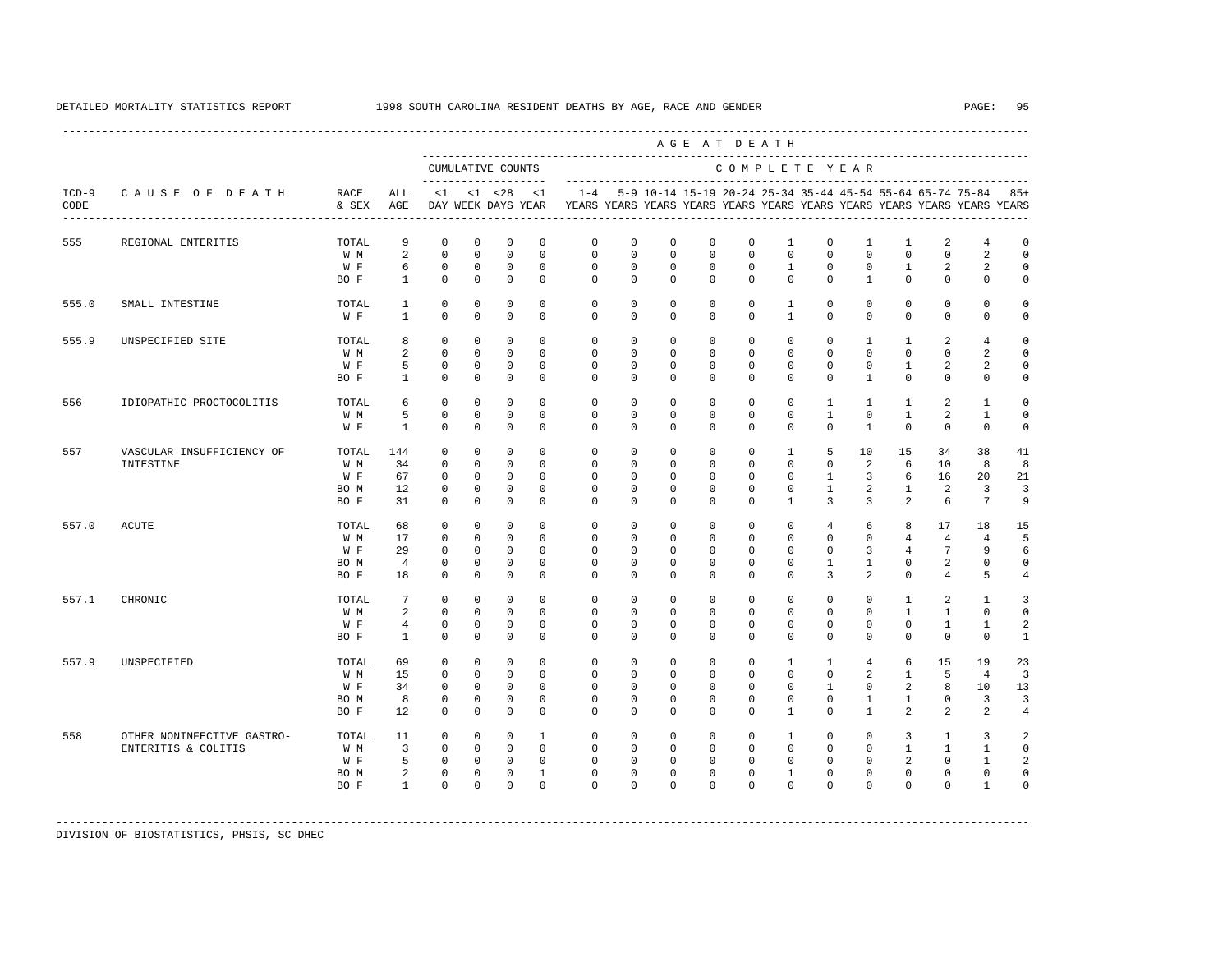----------------------------------------------------------------------------------------------------------------------------------------------------

 A G E A T D E A T H --------------------------------------------------------------------------------------------- CUMULATIVE COUNTS C O M P L E T E Y E A R ------------------- ----------------------------------------------------------------------- ICD-9 C A U S E O F D E A T H RACE ALL <1 <1 <28 <1 1-4 5-9 10-14 15-19 20-24 25-34 35-44 45-54 55-64 65-74 75-84 85+ CODE & SEX AGE DAY WEEK DAYS YEAR YEARS YEARS YEARS YEARS YEARS YEARS YEARS YEARS YEARS YEARS YEARS YEARS ---------------------------------------------------------------------------------------------------------------------------------------------------- 560-569 OTHER DISEASES OF INTESTINES TOTAL 198 0 0 1 2 0 0 0 0 0 0 7 5 22 37 65 60  $\begin{array}{ccccccccccc}\n0 & 0 & 1 & 1 & 0 & 0 & 0 \\
0 & 0 & 0 & 0 & 0 & 0 & 0\n\end{array}$  W F 97 0 0 0 0 0 0 0 0 0 0 3 2 8 15 27 42 BO M 26 0 0 0 1 0 0 0 0 0 0 2 1 3 4 13 2 BO F 34 0 0 0 0 0 0 0 0 0 0 0 0 4 6 14 10 560 INTESTINAL OBSTRUCTION WITHOUT TOTAL 79 0 0 0 1 0 0 0 0 0 0 2 1 6 8 30 31 MENTION OF HERNIA W M 11 0 0 0 0 0 0 0 0 0 0 0 0 0 0 2 2 5 2<br>W F 38 0 0 0 0 0 0 0 0 0 0 0 0 0 1 3 11 23 W F 38 0 0 0 0 0 0 0 0 0 0 0 0 1 3 11 23 BOM 17 0 0 0 1 0 0 0 0 0 0 0 2 1 2 2 7 2 BO F 13 0 0 0 0 0 0 0 0 0 0 0 0 1 1 7 4 560.0 INTUSSUSCEPTION TOTAL 1 0 0 0 1 0 0 0 0 0 0 0 0 0 0 0 0 BO M 1 0 0 0 1 0 0 0 0 0 0 0 0 0 0 0 0 560.1 PARALYTIC ILEUS TOTAL 9 0 0 0 0 0 0 0 0 0 0 0 0 0 1 3 5 W M 1 0 0 0 0 0 0 0 0 0 0 0 0 0 0 1 0 W F 5 0 0 0 0 0 0 0 0 0 0 0 0 0 1 1 3 BO M 1 0 0 0 0 0 0 0 0 0 0 0 0 0 0 1 0 BO F 2 0 0 0 0 0 0 0 0 0 0 0 0 0 0 0 0 2 560.2 VOLVULUS TOTAL 8 0 0 0 0 0 0 0 0 0 0 0 0 0 1 6 1 W M 1 0 0 0 0 0 0 0 0 0 0 0 0 0 0 1 0 W F 2 0 0 0 0 0 0 0 0 0 0 0 0 0 0 1 1 BO M 4 0 0 0 0 0 0 0 0 0 0 0 0 0 1 3 0 BO F 1 0 0 0 0 0 0 0 0 0 0 0 0 0 0 1 0 560.3 IMPACTION OF INTESTINE TOTAL 1 0 0 0 0 0 0 0 0 0 0 0 0 0 1 0 0 W F 1 0 0 0 0 0 0 0 0 0 0 0 0 0 0 1 0 0 560.8 OTHER INTESTINAL OBSTRUCTION TOTAL 2 0 0 0 0 0 0 0 0 0 0 0 0 1 0 1 0 W M 1 0 0 0 0 0 0 0 0 0 0 0 0 1 0 0 0 W F 1 0 0 0 0 0 0 0 0 0 0 0 0 0 0 1 0 560.9 UNSPECIFIED INTESTINAL TOTAL 58 0 0 0 0 0 0 0 0 0 0 2 1 5 5 20 25 OBSTRUCTION W M W M 8 0 0 0 0 0 0 0 0 0 0 0 0 0 0 0 1 2 3 2<br>W H 29 0 0 0 0 0 0 0 0 0 0 0 0 0 1 1 8 19 W F 29 0 0 0 0 0 0 0 0 0 0 0 0 0 1 1 8 19 BOM 11 0 0 0 0 0 0 0 0 0 0 0 2 1 2 1 3 2 BO F 10 0 0 0 0 0 0 0 0 0 0 0 0 1 1 6 2 562 DIVERTICULA OF INTESTINE TOTAL 52 0 0 0 0 0 0 0 0 0 0 1 1 6 11 13 20 W M 11 0 0 0 0 0 0 0 0 0 0 0 0 0 1 0 1 3 3 3 W F 26 0 0 0 0 0 0 0 0 0 0 0 0 1 2 6 4 13 BOM 4 0 0 0 0 0 0 0 0 0 0 0 0 0 1 0 3 0 BO F 11 0 0 0 0 0 0 0 0 0 0 0 0 2 2 3 4

-----------------------------------------------------------------------------------------------------------------------------------------------------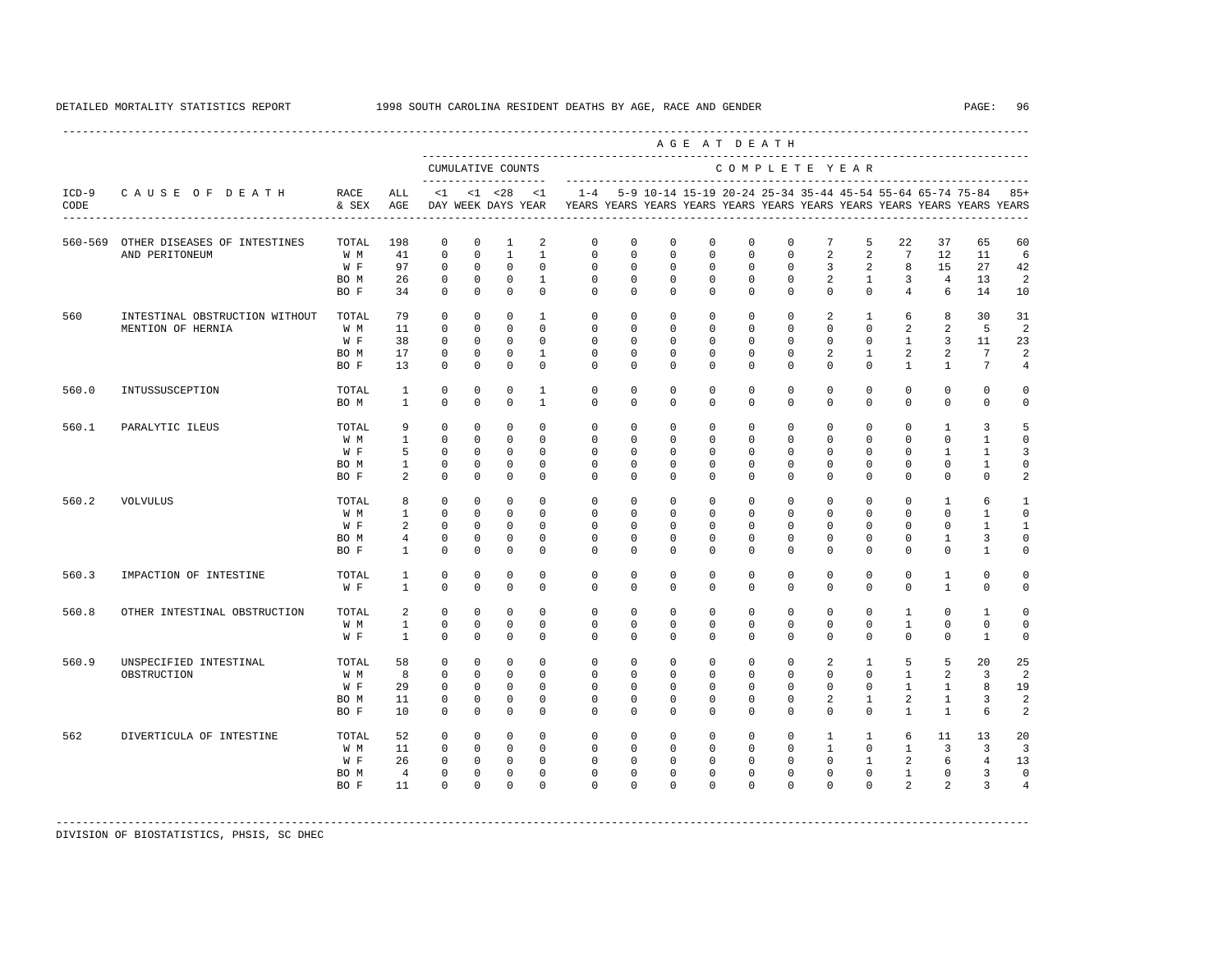|                 | CAUSE OF DEATH                                                    |                                     |                                                                         | AGE AT DEATH<br>CUMULATIVE COUNTS<br>COMPLETE YEAR                |                                                                   |                                                                   |                                                                |                                                                   |                                                                   |                                                                      |                                                                   |                                                                   |                                                                   |                                                                     |                                                                      |                                                                  |                                                              |                                                                         |                                                                        |
|-----------------|-------------------------------------------------------------------|-------------------------------------|-------------------------------------------------------------------------|-------------------------------------------------------------------|-------------------------------------------------------------------|-------------------------------------------------------------------|----------------------------------------------------------------|-------------------------------------------------------------------|-------------------------------------------------------------------|----------------------------------------------------------------------|-------------------------------------------------------------------|-------------------------------------------------------------------|-------------------------------------------------------------------|---------------------------------------------------------------------|----------------------------------------------------------------------|------------------------------------------------------------------|--------------------------------------------------------------|-------------------------------------------------------------------------|------------------------------------------------------------------------|
|                 |                                                                   |                                     |                                                                         |                                                                   |                                                                   |                                                                   |                                                                |                                                                   |                                                                   |                                                                      |                                                                   |                                                                   |                                                                   |                                                                     |                                                                      |                                                                  |                                                              |                                                                         |                                                                        |
| $ICD-9$<br>CODE |                                                                   | RACE<br>& SEX                       | ALL<br>AGE                                                              | <1                                                                |                                                                   | $< 1$ $< 28$<br>DAY WEEK DAYS YEAR                                | <1                                                             | $1 - 4$                                                           |                                                                   |                                                                      |                                                                   |                                                                   |                                                                   |                                                                     |                                                                      |                                                                  | 5-9 10-14 15-19 20-24 25-34 35-44 45-54 55-64 65-74 75-84    | YEARS YEARS YEARS YEARS YEARS YEARS YEARS YEARS YEARS YEARS YEARS YEARS | $85+$                                                                  |
| 562.0           | SMALL INTESTINE                                                   | TOTAL<br>BO M                       | $\mathbf{1}$<br>$\mathbf{1}$                                            | $\mathbf 0$<br>$\Omega$                                           | $\mathbf 0$<br>$\Omega$                                           | $\mathbf 0$<br>$\Omega$                                           | $\mathbf 0$<br>$\Omega$                                        | $\mathbf 0$<br>$\Omega$                                           | $\mathbf 0$<br>$\Omega$                                           | $\mathbb O$<br>$\Omega$                                              | $\mathbf 0$<br>$\Omega$                                           | $\mathbf 0$<br>$\Omega$                                           | $\mathbf 0$<br>$\Omega$                                           | $\mathbf 0$<br>$\Omega$                                             | $\mathbf{0}$<br>$\Omega$                                             | $\mathbf{1}$<br>$\mathbf{1}$                                     | $\mathbf 0$<br>$\Omega$                                      | $\mathbf 0$<br>$\Omega$                                                 | $\mathbf 0$<br>$\mathbf 0$                                             |
| 562.1           | COLON                                                             | TOTAL<br>W M<br>W F<br>BO M<br>BO F | 51<br>11<br>26<br>$\overline{3}$<br>11                                  | $\mathbf 0$<br>$\Omega$<br>$\mathbf 0$<br>$\Omega$<br>$\Omega$    | $\Omega$<br>$\Omega$<br>$\Omega$<br>$\Omega$<br>$\Omega$          | $\mathbf 0$<br>$\Omega$<br>$\mathbf 0$<br>$\mathbf 0$<br>$\Omega$ | $\Omega$<br>$\Omega$<br>$\Omega$<br>$\Omega$<br>$\Omega$       | $\mathbf 0$<br>$\Omega$<br>$\Omega$<br>$\Omega$<br>$\Omega$       | $\mathbf 0$<br>$\Omega$<br>$\Omega$<br>$\Omega$<br>$\Omega$       | $\mathbf{0}$<br>$\Omega$<br>$\Omega$<br>$\Omega$<br>$\Omega$         | $\mathbf 0$<br>$\Omega$<br>$\Omega$<br>$\Omega$<br>$\Omega$       | $\mathbf 0$<br>$\Omega$<br>$\Omega$<br>$\Omega$<br>$\Omega$       | $\mathbf 0$<br>$\Omega$<br>$\Omega$<br>$\Omega$<br>$\Omega$       | $\mathbf{1}$<br>$\mathbf{1}$<br>$\Omega$<br>$\Omega$<br>$\Omega$    | $\mathbf{1}$<br>$\Omega$<br>$\mathbf{1}$<br>$\Omega$<br>$\Omega$     | 5<br>$\mathbf{1}$<br>$\overline{2}$<br>$\mathbf 0$<br>2          | 11<br>3<br>6<br>$\mathbf 0$<br>2                             | 13<br>3<br>$\overline{4}$<br>3<br>3                                     | 20<br>$\overline{3}$<br>13<br>$\Omega$                                 |
| 564             | FUNCTIONAL DIGESTIVE DIS-<br>ORDERS, NOT ELSEWHERE CLASSIFIED W M | TOTAL<br>W F<br>BO M                | 5<br>$\mathbf{1}$<br>3<br>$\mathbf{1}$                                  | $\Omega$<br>$\Omega$<br>$\mathsf 0$<br>$\mathbf 0$                | $\Omega$<br>$\Omega$<br>0<br>$\mathbf 0$                          | $\Omega$<br>$\Omega$<br>$\mathsf 0$<br>$\mathbf 0$                | $\Omega$<br>$\Omega$<br>$\mathbf 0$<br>$\mathbf 0$             | $\Omega$<br>$\Omega$<br>$\mathbf 0$<br>0                          | $\Omega$<br>$\Omega$<br>$\mathbf 0$<br>$\mathbf 0$                | $\Omega$<br>$\Omega$<br>$\mathbf 0$<br>$\mathbf{0}$                  | $\Omega$<br>$\Omega$<br>$\mathbf 0$<br>$\mathbf 0$                | $\Omega$<br>$\Omega$<br>0<br>$\mathbf 0$                          | $\Omega$<br>$\Omega$<br>$\mathbf 0$<br>$\mathbf 0$                | $\Omega$<br>$\Omega$<br>$^{\circ}$<br>0                             | $\Omega$<br>$\Omega$<br>$\mathbf{0}$<br>$\mathbf 0$                  | $\mathbf{1}$<br>$\Omega$<br>$\mathbf{1}$<br>$\mathbf{0}$         | 2<br>$\mathbf{1}$<br>0<br>$\mathbf{1}$                       | $\mathbf{1}$<br>$\Omega$<br>1<br>0                                      | $\overline{4}$<br>$\mathbf{1}$<br>$\Omega$<br>$\mathbf{1}$<br>$\Omega$ |
| 564.0           | CONSTIPATION                                                      | TOTAL<br>W F                        | 2<br>$\overline{a}$                                                     | $\mathbf 0$<br>$\mathbf 0$                                        | $\mathbf 0$<br>$\mathbf 0$                                        | $\mathbf 0$<br>$\mathbf 0$                                        | $\mathbf 0$<br>$\Omega$                                        | $\mathbf 0$<br>0                                                  | $\mathbf 0$<br>$\mathbf 0$                                        | $\mathbf{0}$<br>$\mathbf{0}$                                         | $\mathbf 0$<br>0                                                  | $\mathbf 0$<br>$\mathbf 0$                                        | $\mathbf 0$<br>$\mathbf 0$                                        | $\mathbf 0$<br>$\mathbf 0$                                          | $\mathbf{0}$<br>$\mathbf{0}$                                         | $\mathbf{1}$<br>$\mathbf{1}$                                     | $\mathbf 0$<br>$\mathbf 0$                                   | $\mathbf{1}$<br>1                                                       | $\mathbf 0$<br>$\mathbf 0$                                             |
| 564.7           | MEGACOLON, OTHER THAN<br>HIRSCHSPRUNG'S                           | TOTAL<br>W M<br>BO M                | 2<br>$\mathbf{1}$<br>$\mathbf{1}$                                       | $\mathbf 0$<br>$\mathbf 0$<br>$\mathbf 0$                         | $\mathbf 0$<br>$\mathbf 0$<br>$\mathbf 0$                         | $\mathbf 0$<br>$\mathbf{0}$<br>$\mathbf 0$                        | $\Omega$<br>$\Omega$<br>$\mathbf 0$                            | $\mathbf 0$<br>$\mathbf 0$<br>$\mathbf 0$                         | $\mathbf 0$<br>$\mathbf 0$<br>$\mathbf 0$                         | $\Omega$<br>$\mathbf{0}$<br>$\mathbf{0}$                             | $\mathbf 0$<br>$\mathbf 0$<br>$\mathbf 0$                         | $\Omega$<br>$\mathbf 0$<br>$\mathbf 0$                            | $\mathbf 0$<br>$\mathbf 0$<br>$\mathbf 0$                         | $\Omega$<br>$\mathbf 0$<br>$\mathbf 0$                              | $\mathbf{0}$<br>$\mathbf 0$<br>$\mathbf{0}$                          | $\Omega$<br>$\mathbf{0}$<br>$\mathbf{0}$                         | 2<br>$\mathbf{1}$<br>$\mathbf{1}$                            | $\Omega$<br>$\mathbf 0$<br>$\mathbf 0$                                  | $\Omega$<br>$\mathbf 0$<br>$\mathbf 0$                                 |
| 564.8           | OTHER FUNCTIONAL DISORDERS OF<br>INTESTINE                        | TOTAL<br>W F                        | $\mathbf{1}$<br>$\mathbf{1}$                                            | $\Omega$<br>$\Omega$                                              | $\Omega$<br>$\mathbf 0$                                           | $\mathbf 0$<br>$\Omega$                                           | $\Omega$<br>$\Omega$                                           | $\Omega$<br>$\Omega$                                              | $\Omega$<br>$\mathbf 0$                                           | $\Omega$<br>$\mathbf 0$                                              | $\Omega$<br>$\mathbf 0$                                           | $\Omega$<br>$\Omega$                                              | $\Omega$<br>$\mathbf 0$                                           | $\Omega$<br>$\Omega$                                                | $\Omega$<br>$\mathbf 0$                                              | $\Omega$<br>$\Omega$                                             | $\mathbf 0$<br>$\mathbf 0$                                   | $\Omega$<br>$\Omega$                                                    | $\mathbf{1}$<br>$\mathbf{1}$                                           |
| 565             | ANAL FISSURE & FISTULA                                            | TOTAL<br>W F                        | $\mathbf{1}$<br>$\overline{1}$                                          | $\Omega$<br>$\Omega$                                              | $\Omega$<br>$\Omega$                                              | $\Omega$<br>$\Omega$                                              | $\Omega$<br>$\Omega$                                           | $\Omega$<br>$\Omega$                                              | $\Omega$<br>$\Omega$                                              | $\Omega$<br>$\Omega$                                                 | $\Omega$<br>$\Omega$                                              | $\Omega$<br>$\Omega$                                              | $\Omega$<br>$\Omega$                                              | $\Omega$<br>$\Omega$                                                | $\Omega$<br>$\Omega$                                                 | $\Omega$<br>$\Omega$                                             | $\Omega$<br>$\Omega$                                         | $\mathbf{1}$<br>$\mathbf{1}$                                            | $\Omega$<br>$\Omega$                                                   |
| 565.1           | ANAL FISTULA                                                      | TOTAL<br>W F                        | $\mathbf{1}$<br>$\mathbf{1}$                                            | $\mathbf 0$<br>$\Omega$                                           | $\Omega$<br>$\Omega$                                              | $\mathbf 0$<br>$\Omega$                                           | $\Omega$<br>$\Omega$                                           | $\Omega$<br>$\Omega$                                              | $\Omega$<br>$\Omega$                                              | $\Omega$<br>$\Omega$                                                 | $\Omega$<br>$\Omega$                                              | $\Omega$<br>$\Omega$                                              | $\Omega$<br>$\Omega$                                              | $\Omega$<br>$\Omega$                                                | $\Omega$<br>$\Omega$                                                 | $\Omega$<br>$\Omega$                                             | $\Omega$<br>$\Omega$                                         | $\mathbf{1}$<br>$\mathbf{1}$                                            | $\Omega$<br>$\cap$                                                     |
| 566             | ABSCESS OF ANAL & RECTAL<br>REGIONS                               | TOTAL<br>W M                        | $\mathbf{1}$<br>$\mathbf{1}$                                            | $\mathbf 0$<br>$\Omega$                                           | $\mathbf 0$<br>$\Omega$                                           | $\mathsf 0$<br>$\Omega$                                           | $\mathbf 0$<br>$\Omega$                                        | $\mathbf 0$<br>$\Omega$                                           | $\mathbf 0$<br>$\Omega$                                           | $\mathbf{0}$<br>$\Omega$                                             | $\mathbf 0$<br>$\Omega$                                           | $\mathbf 0$<br>$\Omega$                                           | $\mathbf 0$<br>$\mathbf 0$                                        | $\mathbf 0$<br>$\Omega$                                             | $\mathbf{0}$<br>$\mathbf{0}$                                         | $\mathbf{1}$<br>$\mathbf{1}$                                     | $\mathbf 0$<br>0                                             | $\mathbf 0$<br>$\Omega$                                                 | 0<br>$\Omega$                                                          |
| 567             | PERITONITIS                                                       | TOTAL<br>W M<br>W F<br>BO M<br>BO F | 18<br>5<br>7<br>$\mathbf{1}$<br>5                                       | $\mathbf 0$<br>$\mathbf 0$<br>$\Omega$<br>$\mathsf 0$<br>$\Omega$ | $\mathbf 0$<br>$\mathbf 0$<br>$\Omega$<br>$\mathbf 0$<br>$\Omega$ | $\mathbf 0$<br>$\Omega$<br>$\Omega$<br>$\mathsf 0$<br>$\Omega$    | $\mathbf 0$<br>$\Omega$<br>$\Omega$<br>$\mathbf 0$<br>$\Omega$ | $\mathbf 0$<br>$\mathbf 0$<br>$\Omega$<br>$\mathbf 0$<br>$\Omega$ | $\mathbf 0$<br>$\mathbf 0$<br>$\Omega$<br>$\mathbf 0$<br>$\Omega$ | $\mathbf{0}$<br>$\mathbf{0}$<br>$\Omega$<br>$\mathbf{0}$<br>$\Omega$ | $\mathbf 0$<br>$\mathbf 0$<br>$\Omega$<br>$\mathbf 0$<br>$\Omega$ | $\mathbf 0$<br>$\mathbf 0$<br>$\Omega$<br>$\mathbf 0$<br>$\Omega$ | $\mathbf 0$<br>$\mathbf 0$<br>$\Omega$<br>$\mathbf 0$<br>$\Omega$ | $\mathbf{1}$<br>$\Omega$<br>$\mathbf{1}$<br>$\mathbf 0$<br>$\Omega$ | $\mathbf{1}$<br>$\mathbf{1}$<br>$\Omega$<br>$\mathbf{0}$<br>$\Omega$ | 3<br>$\mathbf{1}$<br>$\overline{a}$<br>$\mathbf 0$<br>$\Omega$   | 4<br>1<br>$\mathbf{1}$<br>$\mathbf 0$<br>2                   | 7<br>$\mathbf{1}$<br>3<br>1<br>2                                        | $\mathfrak{D}$<br>$\mathbf{1}$<br>$\Omega$<br>$\Omega$<br>$\mathbf{1}$ |
| 567.2           | OTHER SUPPURATIVE PERITONITIS                                     | TOTAL<br>W M<br>W F<br>BO M<br>BO F | 9<br>$\overline{a}$<br>$\overline{4}$<br>$\mathbf{1}$<br>$\overline{a}$ | $\mathbf 0$<br>$\Omega$<br>$\mathbf 0$<br>$\mathbf 0$<br>$\Omega$ | $\mathbf 0$<br>$\Omega$<br>$\mathbf 0$<br>$\mathbf 0$<br>$\Omega$ | $\mathbf 0$<br>$\Omega$<br>$\mathbf 0$<br>$\mathbf 0$<br>$\Omega$ | $\Omega$<br>$\Omega$<br>$\mathbf 0$<br>$\Omega$<br>$\Omega$    | $\Omega$<br>$\Omega$<br>$\mathbf 0$<br>$\Omega$<br>$\Omega$       | $\Omega$<br>$\Omega$<br>$\mathbf 0$<br>$\Omega$<br>$\Omega$       | $\Omega$<br>$\Omega$<br>$\mathbf{0}$<br>$\Omega$<br>$\Omega$         | $\Omega$<br>$\Omega$<br>$\mathbf 0$<br>$\Omega$<br>$\Omega$       | $\Omega$<br>$\Omega$<br>$\mathbf 0$<br>$\Omega$<br>$\Omega$       | $\Omega$<br>$\Omega$<br>$\mathbf 0$<br>$\Omega$<br>$\Omega$       | $\mathbf{1}$<br>$\Omega$<br>$\mathbf{1}$<br>$\Omega$<br>$\Omega$    | $\mathbf{1}$<br>$\mathbf{1}$<br>$\mathbf 0$<br>$\Omega$<br>$\Omega$  | $\mathbf{1}$<br>$\Omega$<br>$\mathbf{1}$<br>$\Omega$<br>$\Omega$ | $\mathbf{1}$<br>$\Omega$<br>$\mathbf 0$<br>0<br>$\mathbf{1}$ | $\overline{4}$<br>$\Omega$<br>2<br>1<br>$\mathbf{1}$                    | $\mathbf{1}$<br>$\mathbf{1}$<br>$\mathbf 0$<br>$\Omega$<br>$\cap$      |
| 567.9           | UNSPECIFIED                                                       | TOTAL                               | 9                                                                       | $\Omega$                                                          | $\Omega$                                                          | $\Omega$                                                          | $\Omega$                                                       | $\Omega$                                                          | $\Omega$                                                          | $\Omega$                                                             | $\Omega$                                                          | $\Omega$                                                          | $\Omega$                                                          | $\Omega$                                                            | $\Omega$                                                             | 2                                                                | 3                                                            | 3                                                                       | $\mathbf{1}$                                                           |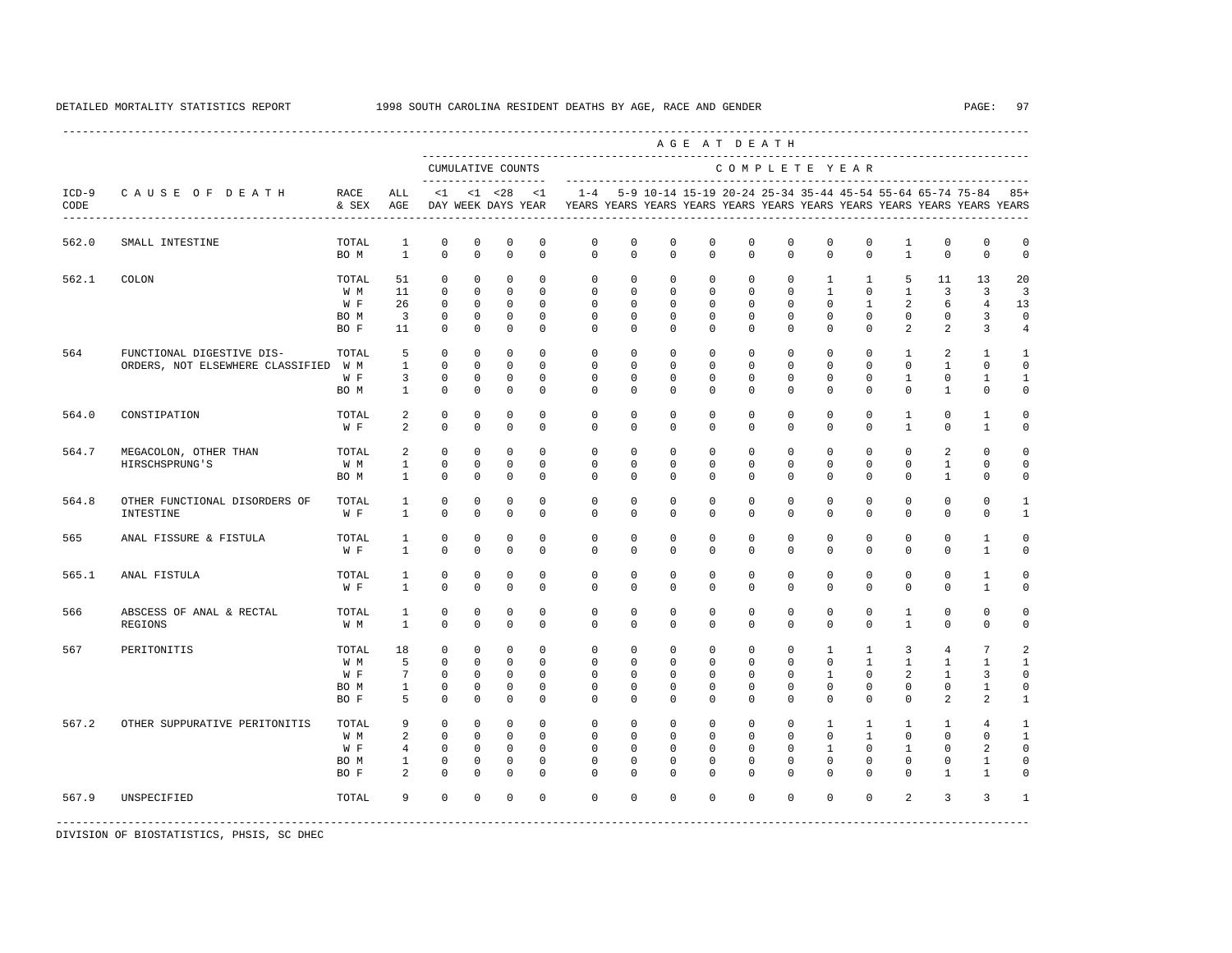|                 |                               |               |                              |                              |                             |                                    |                                |                                            |                            |                            |                             | AGE AT DEATH               |                            |                            |                              |                              |                                                           |                                                                         |                             |  |
|-----------------|-------------------------------|---------------|------------------------------|------------------------------|-----------------------------|------------------------------------|--------------------------------|--------------------------------------------|----------------------------|----------------------------|-----------------------------|----------------------------|----------------------------|----------------------------|------------------------------|------------------------------|-----------------------------------------------------------|-------------------------------------------------------------------------|-----------------------------|--|
|                 | CAUSE OF DEATH                | RACE<br>& SEX |                              |                              |                             | CUMULATIVE COUNTS                  |                                | COMPLETE YEAR<br>------------------------- |                            |                            |                             |                            |                            |                            |                              |                              |                                                           |                                                                         |                             |  |
| $ICD-9$<br>CODE |                               |               | ALL<br>AGE                   | <1                           |                             | $< 1$ $< 28$<br>DAY WEEK DAYS YEAR | <1                             | $1 - 4$                                    |                            |                            |                             |                            |                            |                            |                              |                              | 5-9 10-14 15-19 20-24 25-34 35-44 45-54 55-64 65-74 75-84 | YEARS YEARS YEARS YEARS YEARS YEARS YEARS YEARS YEARS YEARS YEARS YEARS | $85+$                       |  |
| 567.9           |                               | W M           | 3                            | $\mathbf{0}$                 | $\mathbf 0$                 | $\mathbf 0$                        | $\mathbf 0$                    | $\mathbf 0$                                | $\mathbf 0$                | $\mathbf 0$                | $\mathbf 0$                 | $\mathbf 0$                | $\mathbf 0$                | $\mathbf 0$                | $\mathbf{0}$                 | $\mathbf{1}$                 | $\mathbf{1}$                                              | $\mathbf{1}$                                                            | $\mathbf 0$                 |  |
|                 |                               | W F<br>BO F   | $\overline{3}$<br>3          | $\Omega$<br>$\Omega$         | $\Omega$<br>$\Omega$        | $\Omega$<br>$\Omega$               | $\Omega$<br>$\Omega$           | $\Omega$<br>$\Omega$                       | $\Omega$<br>$\Omega$       | $\Omega$<br>$\Omega$       | $\Omega$<br>$\Omega$        | $\Omega$<br>$\Omega$       | $\Omega$<br>$\Omega$       | $\mathbf 0$<br>$\Omega$    | $\Omega$<br>$\Omega$         | $\mathbf{1}$<br>$\Omega$     | $\mathbf{1}$<br>$\mathbf{1}$                              | $\mathbf{1}$<br>$\mathbf{1}$                                            | $\mathbf 0$<br>$\mathbf{1}$ |  |
| 568             | OTHER DISORDERS OF PERITONEUM | TOTAL         | 4                            | $\Omega$<br>$\Omega$         | $\Omega$<br>$\Omega$        | $\Omega$<br>$\Omega$               | $\Omega$<br>$\Omega$           | $\Omega$<br>$\Omega$                       | $\Omega$<br>$\Omega$       | $\Omega$<br>$\Omega$       | $\Omega$<br>$\Omega$        | $\Omega$<br>$\Omega$       | $\Omega$<br>$\Omega$       | $\Omega$<br>$\Omega$       | $\Omega$<br>$\Omega$         | $\Omega$<br>$\Omega$         | $\mathbf{1}$<br>$\Omega$                                  | 2                                                                       | $\mathbf{1}$                |  |
|                 |                               | W F<br>BO F   | 3<br>$\mathbf{1}$            | $\mathbf{0}$                 | $\mathbf 0$                 | $\Omega$                           | $\Omega$                       | $\Omega$                                   | $\mathbf 0$                | $\mathbf 0$                | 0                           | $\Omega$                   | $\mathbf 0$                | $\mathbf 0$                | $\mathbf{0}$                 | $\Omega$                     | $\mathbf{1}$                                              | $\overline{a}$<br>$\mathbf 0$                                           | $\mathbf{1}$<br>$\mathbf 0$ |  |
| 568.0           | PERITONEAL ADHESIONS          | TOTAL         | $\overline{3}$               | $\Omega$                     | $\Omega$                    | $\Omega$                           | $\Omega$                       | $\Omega$                                   | $\Omega$                   | $\Omega$                   | $\Omega$                    | $\Omega$                   | $\Omega$                   | $\Omega$                   | $\Omega$                     | $\Omega$                     | $\mathbf{1}$                                              | $\mathbf{1}$                                                            | $\mathbf{1}$                |  |
|                 |                               | W F<br>BO F   | 2<br>$\mathbf{1}$            | $\mathbf 0$<br>$\Omega$      | $\mathbf 0$<br>$\Omega$     | $\mathbf 0$<br>$\Omega$            | $\Omega$<br>$\Omega$           | $\mathbf 0$<br>$\Omega$                    | $\mathbf 0$<br>$\mathbf 0$ | $\mathbf 0$<br>$\Omega$    | $\mathbf 0$<br>$\Omega$     | $\mathbf 0$<br>$\Omega$    | $\mathbf 0$<br>$\Omega$    | $\mathbf 0$<br>$\Omega$    | $\mathbf{0}$<br>$\Omega$     | $\mathbf 0$<br>$\Omega$      | $\mathbf 0$<br>$\mathbf{1}$                               | $\mathbf{1}$<br>$\Omega$                                                | $\mathbf{1}$<br>$\mathbf 0$ |  |
| 568.8           | <b>OTHER</b>                  | TOTAL<br>W F  | $\mathbf{1}$<br>$\mathbf{1}$ | $\mathbf 0$<br>$\Omega$      | $\Omega$<br>$\Omega$        | $\Omega$<br>$\Omega$               | $\Omega$<br>$\Omega$           | $\Omega$<br>$\Omega$                       | $\Omega$<br>$\Omega$       | $\Omega$<br>$\Omega$       | $\Omega$<br>$\Omega$        | $\Omega$<br>$\Omega$       | $\Omega$<br>$\Omega$       | $\mathbf 0$<br>$\Omega$    | $\mathbf 0$<br>$\Omega$      | $\mathbf{0}$<br>$\Omega$     | $\mathbf 0$<br>$\Omega$                                   | $\mathbf{1}$<br>$\mathbf{1}$                                            | $\mathbf 0$<br>$\mathbf 0$  |  |
|                 |                               |               |                              |                              |                             |                                    |                                |                                            |                            |                            |                             |                            |                            |                            |                              |                              |                                                           |                                                                         |                             |  |
| 569             | OTHER DISORDERS OF INTESTINE  | TOTAL<br>W M  | 38<br>12                     | $\mathbf{0}$<br>$\Omega$     | $\Omega$<br>$\Omega$        | $\mathbf{1}$<br>$\overline{1}$     | $\mathbf{1}$<br>$\overline{1}$ | $\Omega$<br>$\Omega$                       | $\Omega$<br>$\Omega$       | $\Omega$<br>$\Omega$       | $\Omega$<br>$\Omega$        | $\Omega$<br>$\Omega$       | $\Omega$<br>$\Omega$       | 3<br>$\mathbf{1}$          | 2<br>$\mathbf{1}$            | 5<br>2                       | 11<br>5                                                   | 11<br>$\overline{a}$                                                    | 5<br>$\mathbf 0$            |  |
|                 |                               | W F           | 19                           | $\mathbf{0}$                 | $\mathbf 0$                 | $\mathbf 0$                        | $\mathbf 0$                    | $\mathbf 0$                                | 0                          | 0                          | 0                           | 0                          | $\mathbf 0$                | 2                          | $\mathbf{1}$                 | 2                            | 5                                                         | 5                                                                       | $\overline{4}$              |  |
|                 |                               | BO M          | 3                            | $\mathbf{0}$                 | $\mathbf 0$                 | $\mathbf 0$                        | $\mathbf 0$                    | $\mathbf 0$                                | 0                          | 0                          | $\mathbf{0}$                | $\mathbf 0$                | 0                          | $\mathbf 0$                | $\mathbf{0}$                 | $\mathbf{0}$                 | 1                                                         | $\overline{a}$                                                          | $\mathbb O$                 |  |
|                 |                               | BO F          | $\overline{4}$               | $\Omega$                     | $\Omega$                    | $\Omega$                           | $\Omega$                       | $\Omega$                                   | $\Omega$                   | $\Omega$                   | $\Omega$                    | $\Omega$                   | $\Omega$                   | $\Omega$                   | $\Omega$                     | $\mathbf{1}$                 | $\Omega$                                                  | $\overline{a}$                                                          | $\mathbf{1}$                |  |
| 569.0           | ANAL & RECTAL POLYP           | TOTAL<br>W F  | 1<br>$\mathbf{1}$            | $\mathbf{0}$<br>$\Omega$     | $\mathbf 0$<br>$\Omega$     | $\mathbf 0$<br>$\Omega$            | $\Omega$<br>$\Omega$           | $\mathbf 0$<br>$\Omega$                    | $\mathbf 0$<br>$\Omega$    | $\mathbf 0$<br>$\Omega$    | $\mathbf{0}$<br>$\Omega$    | 0<br>$\Omega$              | 0<br>$\Omega$              | $\mathbf 0$<br>$\Omega$    | $\mathbf{0}$<br>$\Omega$     | $\mathbf 0$<br>$\Omega$      | 1<br>$\mathbf{1}$                                         | $\mathbf 0$<br>$\Omega$                                                 | $\mathbf 0$<br>$\mathbf 0$  |  |
| 569.4           | OTHER DISORDERS OF RECTUM &   | TOTAL         | 1                            | $\mathbf{0}$                 | $\mathbf 0$                 | $\mathbf 0$                        | $\mathbf 0$                    | $\mathbf 0$                                | $\mathbf 0$                | $\mathbf 0$                | $\mathbf{0}$                | $\mathbf 0$                | $\mathbf 0$                | $\mathbf 0$                | $\mathbf{0}$                 | $\mathbf 0$                  | $\mathbf 0$                                               | $\mathbf 0$                                                             | 1                           |  |
|                 | ANUS                          | W F           | $\mathbf{1}$                 | $\mathbf{0}$                 | $\mathbf 0$                 | $\mathbf 0$                        | $\Omega$                       | $\Omega$                                   | 0                          | $\mathbf 0$                | $\mathbf 0$                 | $\mathbf 0$                | $\mathbf 0$                | $\mathbf 0$                | $\mathbf{0}$                 | $\mathbf 0$                  | $\mathbf 0$                                               | $\mathbf 0$                                                             | $\mathbf{1}$                |  |
| 569.5           | ABSCESS OF INTESTINE          | TOTAL<br>BO F | 1<br>$\mathbf{1}$            | $\mathbf{0}$<br>$\mathbf{0}$ | $\mathbf 0$<br>$\mathbf 0$  | $\mathbf 0$<br>$\mathbf 0$         | $\Omega$<br>$\mathbf 0$        | $\mathbf 0$<br>$\mathbf 0$                 | $\mathbf 0$<br>$\mathbf 0$ | $\mathbf 0$<br>$\mathbf 0$ | $\mathbf 0$<br>$\mathbf{0}$ | $\mathbf 0$<br>$\mathbf 0$ | $\mathbf 0$<br>$\mathbf 0$ | $\mathbf 0$<br>$\mathbf 0$ | $\mathbf{0}$<br>$\mathbf{0}$ | $\mathbf{1}$<br>$\mathbf{1}$ | $\mathbf 0$<br>$\mathbf 0$                                | $\mathbf 0$<br>$\mathbf 0$                                              | $\mathbf 0$<br>$\mathbf 0$  |  |
| 569.8           | OTHER                         | TOTAL         | 29                           | $\mathbf{0}$                 | $\mathbf 0$                 | $\mathbf{1}$                       | $\overline{1}$                 | $\Omega$                                   | $\mathbf 0$                | $\mathbf 0$                | $\mathbf 0$                 | $\Omega$                   | $\Omega$                   | $\mathbf{1}$               | $\mathbf{1}$                 | $\overline{4}$               | 10                                                        | 8                                                                       | $\overline{4}$              |  |
|                 |                               | W M           | 10                           | $\mathbf{0}$                 | $\mathbf 0$                 | $\mathbf{1}$                       | $\mathbf{1}$                   | $\mathbf 0$                                | $\mathbf 0$                | $\mathbf 0$                | $\mathbf{0}$                | $\mathbf 0$                | $\mathbf 0$                | $\mathbf 0$                | $\mathbf{1}$                 | 2                            | 5                                                         | $\mathbf{1}$                                                            | $\mathbf 0$                 |  |
|                 |                               | W F           | 14                           | $\mathbf{0}$                 | $\mathbf{0}$                | $\mathbf 0$                        | $\Omega$                       | 0                                          | 0                          | $\Omega$                   | 0                           | 0                          | 0                          | 1                          | $\mathbf 0$                  | 2                            | 4                                                         | 4                                                                       | 3                           |  |
|                 |                               | BO M<br>BO F  | 3<br>2                       | $\mathbf{0}$<br>$\mathbf{0}$ | $\mathbf{0}$<br>$\mathbf 0$ | $\mathbf 0$<br>$\mathbf 0$         | $\Omega$<br>$\mathbf 0$        | $\mathbf 0$<br>$\Omega$                    | $\mathbf 0$<br>$\mathbf 0$ | $\mathbf 0$<br>$\mathbf 0$ | $\mathbf{0}$<br>$\mathbf 0$ | 0<br>$\Omega$              | 0<br>$\mathbf 0$           | $^{\circ}$<br>$\Omega$     | $\mathbf{0}$<br>$\mathbf{0}$ | $^{\circ}$<br>$\Omega$       | 1<br>$\mathbf 0$                                          | $\overline{\mathbf{c}}$<br>$\mathbf{1}$                                 | $\mathbf 0$<br>$\mathbf{1}$ |  |
| 569.9           | UNSPECIFIED                   | TOTAL         | 6                            | $\mathbf{0}$                 | $\mathbf 0$                 | $\Omega$                           | $\Omega$                       | $\Omega$                                   | $\Omega$                   | $\Omega$                   | $\Omega$                    | $\Omega$                   | $\Omega$                   | 2                          | $\mathbf{1}$                 | $\Omega$                     | $\Omega$                                                  | $\overline{3}$                                                          | $\mathbf 0$                 |  |
|                 |                               | W M           | 2                            | $\mathbf{0}$                 | $\mathbf 0$                 | $\mathbf 0$                        | $\mathbf 0$                    | $\mathbf 0$                                | $\mathbf 0$                | $\mathbf 0$                | $\mathbf 0$                 | $\mathbf 0$                | $\mathbf 0$                | $\mathbf{1}$               | $\mathbf 0$                  | $\mathbf{0}$                 | $\mathbf 0$                                               | $\mathbf{1}$                                                            | $\mathbf 0$                 |  |
|                 |                               | W F<br>BO F   | 3<br>1                       | $\mathbf{0}$<br>$\mathbf 0$  | $\mathbf 0$<br>$\mathbf{0}$ | $\mathbf 0$<br>$\mathbf 0$         | $\mathbf 0$<br>$\Omega$        | $\mathbf 0$<br>$\Omega$                    | $\mathbf 0$<br>0           | 0<br>$\Omega$              | $\mathbf 0$<br>0            | $\Omega$<br>$\Omega$       | $\mathbf 0$<br>$\mathbf 0$ | $\mathbf{1}$<br>0          | $\mathbf{1}$<br>$\mathbf 0$  | $\mathbf{0}$<br>0            | $\mathbf 0$<br>$\mathbf 0$                                | $\mathbf{1}$<br>1                                                       | $\mathbb O$<br>$\mathbf 0$  |  |
| 570-579         | OTHER DISEASES OF DIGESTIVE   | TOTAL         | 701                          | $\mathbf{0}$                 | $\mathbf 0$                 | $\mathbf 0$                        | $\mathbf{1}$                   | $\mathbf 0$                                | $\mathbf 0$                | $\mathbf{0}$               | $\mathbf{1}$                | 2                          | 11                         | 83                         | 135                          | 127                          | 142                                                       | 137                                                                     | 62                          |  |
|                 | SYSTEM                        | W M           | 278                          | 0                            | $\mathbf{0}$                | $\mathbf 0$                        | $\mathbf 0$                    | $\mathbf 0$                                | 0                          | 0                          | 1                           | $\mathbf{1}$               | 4                          | 29                         | 66                           | 60                           | 64                                                        | 38                                                                      | 15                          |  |
|                 |                               | W F<br>BO M   | 215<br>126                   | 0<br>$\mathbf{0}$            | 0<br>$\mathbf 0$            | $\mathbf{0}$<br>$\mathbf 0$        | $\mathbf 0$<br>$\mathbf{1}$    | 0<br>$\mathbf 0$                           | 0<br>0                     | 0<br>0                     | $\mathbf{0}$<br>$\mathbf 0$ | 0<br>$\mathbf 0$           | 2<br>3                     | 19<br>20                   | 16<br>39                     | 29<br>27                     | 37<br>24                                                  | 72<br>11                                                                | 40<br>$\mathbf{1}$          |  |
|                 |                               | BO F          | 82                           | $\mathbf 0$                  | $\mathbf{0}$                | $\mathbf 0$                        | $\mathbf 0$                    | $\Omega$                                   | 0                          | 0                          | 0                           | $\mathbf{1}$               | 2                          | 15                         | 14                           | 11                           | 17                                                        | 16                                                                      | 6                           |  |
|                 |                               |               |                              |                              |                             |                                    |                                |                                            |                            |                            |                             |                            |                            |                            |                              |                              |                                                           |                                                                         |                             |  |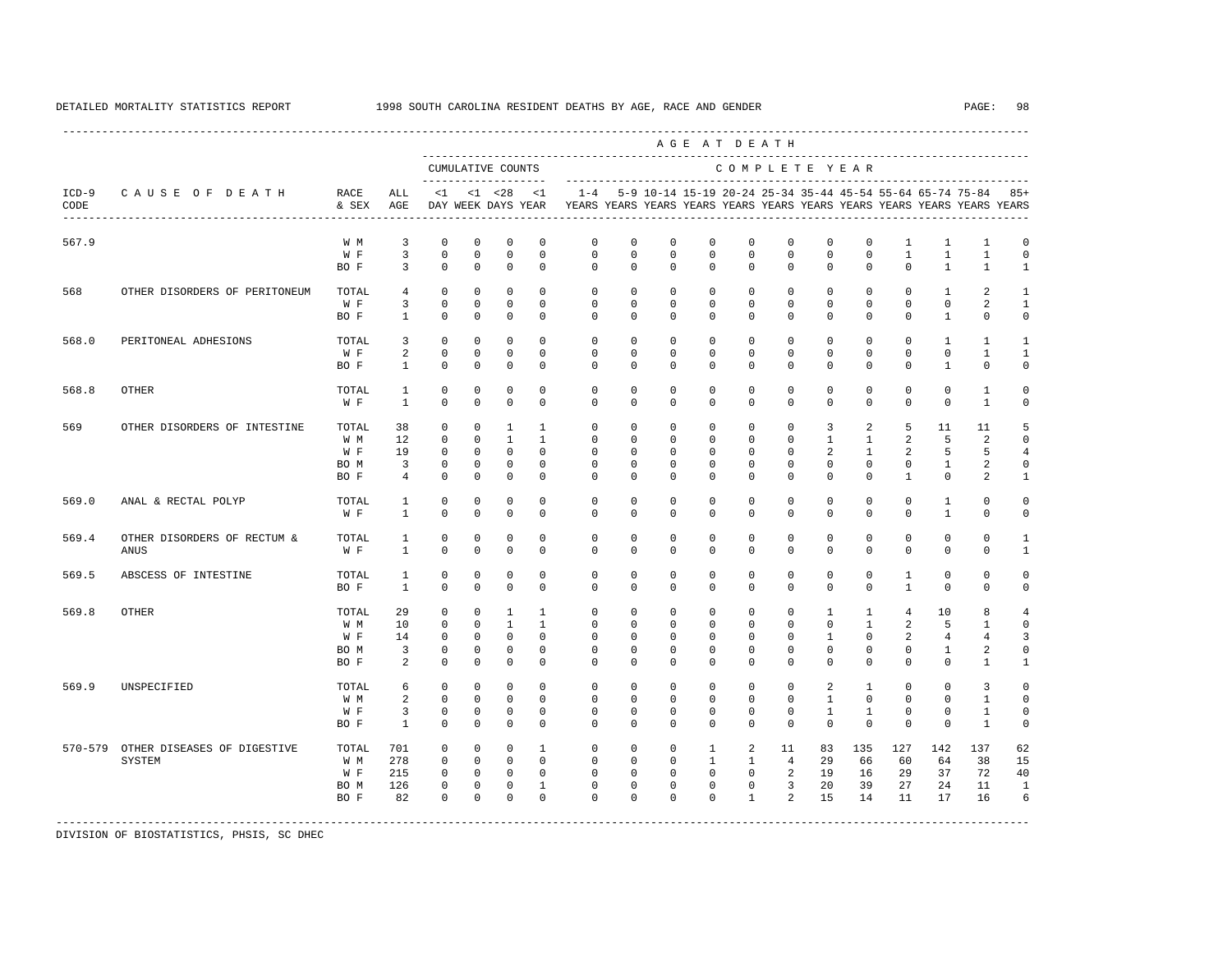A G E A T D E A T H --------------------------------------------------------------------------------------------- CUMULATIVE COUNTS C O M P L E T E Y E A R ------------------- ----------------------------------------------------------------------- ICD-9 C A U S E O F D E A T H RACE ALL <1 <1 <28 <1 1-4 5-9 10-14 15-19 20-24 25-34 35-44 45-54 55-64 65-74 75-84 85+ CODE & SEX AGE DAY WEEK DAYS YEAR YEARS YEARS YEARS YEARS YEARS YEARS YEARS YEARS YEARS YEARS YEARS YEARS ---------------------------------------------------------------------------------------------------------------------------------------------------- 570 ACUTE & SUBACUTE NECROSIS OF TOTAL 2 0 0 0 0 0 0 0 0 0 0 1 0 0 0 1 0  $\begin{array}{cccccccccccccc} 0 & 0 & 0 & 0 & 0 \end{array}$  BO F 1 0 0 0 0 0 0 0 0 0 0 1 0 0 0 0 0 571 CHRONIC LIVER DISEASE & TOTAL 379 0 0 0 0 0 0 0 0 0 4 59 95 83 77 52 9 CIRRHOSIS W M 173 0 0 0 0 0 0 0 0 0 2 24 47 39 39 18 4 W F 105 0 0 0 0 0 0 0 0 0 0 13 12 23 22 31 4 BO M 71 0 0 0 0 0 0 0 0 0 1 12 30 17 9 2 0 BO F 30 0 0 0 0 0 0 0 0 0 1 10 6 4 7 1 1 571.0 ALCHOLIC FATTY LIVER TOTAL 11 0 0 0 0 0 0 0 0 0 0 0 4 5 2 0 0 0 W M 5 0 0 0 0 0 0 0 0 0 0 2 3 0 0 0 0 W F 2 0 0 0 0 0 0 0 0 0 0 0 1 0 1 0 0 0 BOM 3 0 0 0 0 0 0 0 0 0 0 0 0 2 1 0 0 0 BO F 1 0 0 0 0 0 0 0 0 0 0 1 0 0 0 0 0 571.1 ACUTE ALCOHOLIC HEPATITIS TOTAL 20 0 0 0 0 0 0 0 0 0 0 0 1 3 12 3 1 0 0<br>
W M 13 0 0 0 0 0 0 0 0 0 0 0 1 8 3 1 0 0 W M 13 0 0 0 0 0 0 0 0 0 0 1 8 3 1 0 0 W F 2 0 0 0 0 0 0 0 0 0 0 0 1 1 0 0 0 0 BO M 3 0 0 0 0 0 0 0 0 0 0 1 2 0 0 0 0 BOF 2 0 0 0 0 0 0 0 0 0 0 1 0 0 0 0 0 571.2 ALCOHOLIC CIRRHOSIS OF LIVER TOTAL 170 0 0 0 0 0 0 0 0 0 0 27 52 38 39 11 3 W M 96 0 0 0 0 0 0 0 0 0 0 0 0 0 12 27 23 25 6 3<br>W F 24 0 0 0 0 0 0 0 0 0 0 0 4 5 6 6 3 0 W F 24 0 0 0 0 0 0 0 0 0 0 0 4 5 6 6 3 0 BO M 37 0 0 0 0 0 0 0 0 0 0 6 18 7 5 1 0 BO F 13 0 0 0 0 0 0 0 0 0 0 5 2 2 3 1 0 571.3 ALCOHOLIC LIVER DAMAGE, TOTAL 38 0 0 0 0 0 0 0 0 0 0 0 0 13 8 10 4 3 0<br>UNSPECIFIED WM 12 0 0 0 0 0 0 0 0 0 4 3 4 0 1 0 UNSPECIFIED W M 12 0 0 0 0 0 0 0 0 0 0 4 3 4 0 1 0 W F 7 0 0 0 0 0 0 0 0 0 0 0 2 1 1 1 2 0 BO M 11 0 0 0 0 0 0 0 0 0 0 3 2 5 1 0 0 BO F 8 0 0 0 0 0 0 0 0 0 0 4 2 0 2 0 0 571.4 CHRONIC HEPATITIS TOTAL 4 0 0 0 0 0 0 0 0 0 0 1 1 1 1 0 0 W F 2 0 0 0 0 0 0 0 0 0 0 1 1 0 0 0 0 BO F 2 0 0 0 0 0 0 0 0 0 0 0 0 1 1 0 0 571.5 CIRRHOSIS OF LIVER WITHOUT TOTAL 116 0 0 0 0 0 0 0 0 0 1 6 13 25 30 35 6 MENTION OF ALCOHOL WM 41 0 0 0 0 0 0 0 0 0 0 0 1 3 5 7 13 11 1<br>WF 57 0 0 0 0 0 0 0 0 0 0 0 1 2 13 14 23 4 W F 57 0 0 0 0 0 0 0 0 0 0 1 2 13 14 23 4 BO M 15 0 0 0 0 0 0 0 0 0 0 2 6 4 2 1 0 BO F 3 0 0 0 0 0 0 0 0 0 0 0 0 1 1 0 1 571.6 BILIARY CIRRHOSIS TOTAL 6 0 0 0 0 0 0 0 0 0 0 0 1 1 1 3 0 W F 6 0 0 0 0 0 0 0 0 0 0 0 1 1 1 3 0

-----------------------------------------------------------------------------------------------------------------------------------------------------

DIVISION OF BIOSTATISTICS, PHSIS, SC DHEC

DETAILED MORTALITY STATISTICS REPORT 1998 SOUTH CAROLINA RESIDENT DEATHS BY AGE, RACE AND GENDER PAGE: 99 ----------------------------------------------------------------------------------------------------------------------------------------------------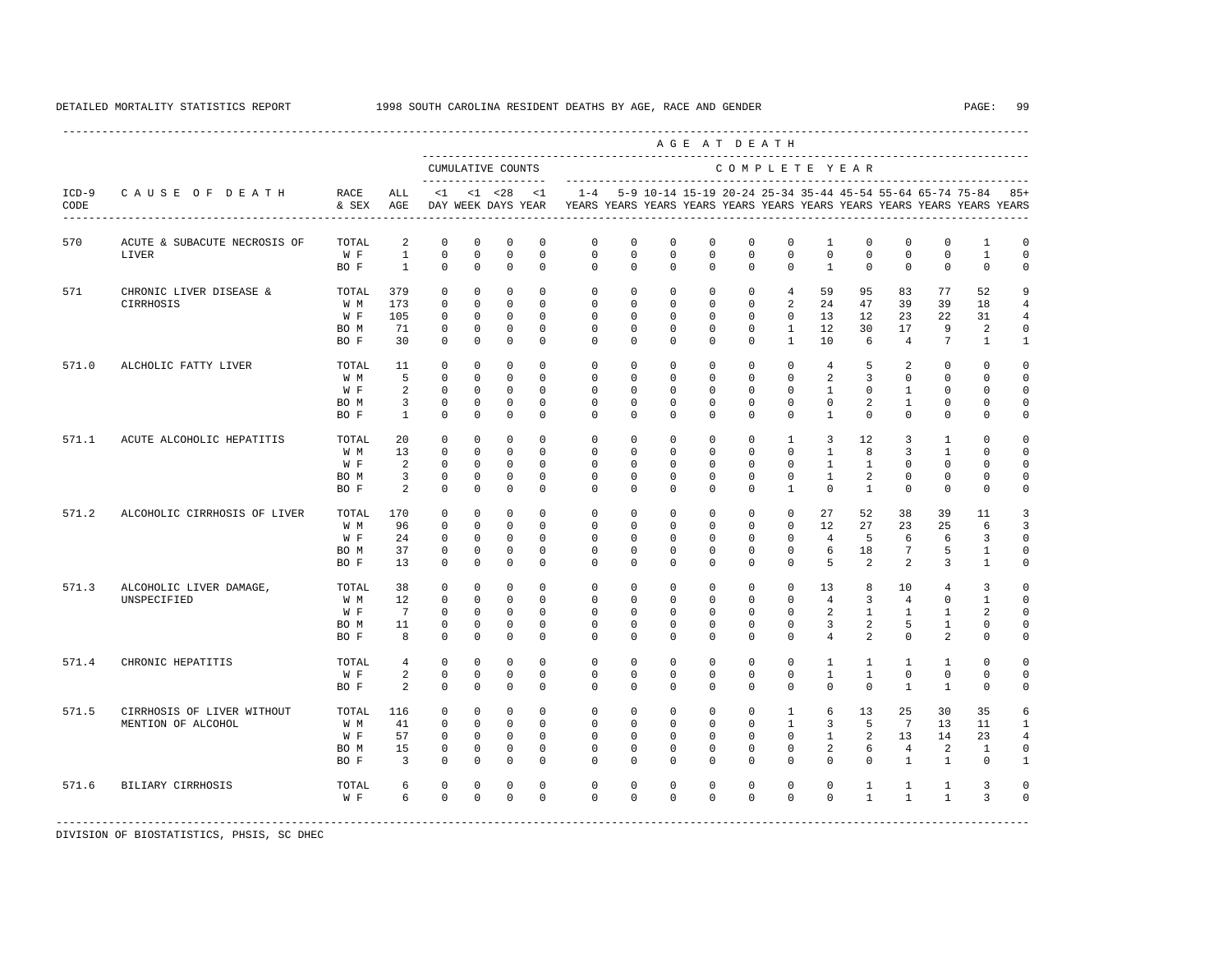---------------------------------------------------------------------------------------------------------------------------------------------------- A G E A T D E A T H --------------------------------------------------------------------------------------------- CUMULATIVE COUNTS C O M P L E T E Y E A R ------------------- ----------------------------------------------------------------------- ICD-9 C A U S E O F D E A T H RACE ALL <1 <1 <28 <1 1-4 5-9 10-14 15-19 20-24 25-34 35-44 45-54 55-64 65-74 75-84 85+ CODE & SEX AGE DAY WEEK DAYS YEAR YEARS YEARS YEARS YEARS YEARS YEARS YEARS YEARS YEARS YEARS YEARS YEARS ---------------------------------------------------------------------------------------------------------------------------------------------------- 571.8 OTHER CHRONIC NONALCOHOLIC TOTAL 10 0 0 0 0 0 0 0 0 0 1 4 3 2 0 0 0  $\begin{array}{cccccccccccc}\nW\,M & & & 4 & & 0 & 0 & 0 & 0 \\
W\,F & & & 4 & & 0 & 0 & 0 & 0 \\
W\end{array}$ W F 4 0 0 0 0 0 0 0 0 0 0 0 2 1 1 0 0 0 BO M 1 0 0 0 0 0 0 0 0 0 1 0 0 0 0 0 0 BO F 1 0 0 0 0 0 0 0 0 0 0 0 1 0 0 0 0 571.9 UNSPECIFIED CHRONIC LIVER TOTAL 4 0 0 0 0 0 0 0 0 0 0 0 1 1 0 1 1 0 0<br>DISEASE WITHOUT MENTION OF ... W M 2 0 0 0 0 0 0 0 0 0 0 0 1 0 0 1 0 0 0 DISEASE WITHOUT MENTION OF ... W M 2 0 0 0 0 0 0 0 0 0 1 0 0 1 0 0 0 W F 1 0 0 0 0 0 0 0 0 0 0 1 0 0 0 0 0 BO M 1 0 0 0 0 0 0 0 0 0 0 0 0 0 1 0 0 572 LIVER ABSCESS & SEQUELAE OF TOTAL 53 0 0 0 1 0 0 0 0 0 1 4 9 7 14 13 4 CHRONIC LIVER DISEASE W M 17 0 0 0 0 0 0 0 0 0 0 0 0 1 4 3 6 2 1<br>W F 16 0 0 0 0 0 0 0 0 0 0 1 0 2 1 3 7 2 W F 16 0 0 0 0 0 0 0 0 0 1 0 2 1 3 7 2 BO M 13 0 0 0 1 0 0 0 0 0 0 2 2 3 2 2 1 BO F 7 0 0 0 0 0 0 0 0 0 0 1 1 0 3 2 0 572.0 ABSCESS OF LIVER TOTAL 1 0 0 0 0 0 0 0 0 0 0 0 0 0 0 1 0 W F 1 0 0 0 0 0 0 0 0 0 0 0 0 0 0 1 0 572.2 HEPATIC COMA TOTAL 5 0 0 0 0 0 0 0 0 0 0 0 0 2 1 2 0 W M 2 0 0 0 0 0 0 0 0 0 0 0 0 0 1 1 0 0 W F 2 0 0 0 0 0 0 0 0 0 0 0 0 1 0 1 0 BO M 1 0 0 0 0 0 0 0 0 0 0 0 0 0 0 1 0 572.3 PORTAL HYPERTENSION TOTAL 1 0 0 0 0 0 0 0 0 0 0 1 0 0 0 0 0 BO M 1 0 0 0 0 0 0 0 0 0 0 1 0 0 0 0 0 572.4 HEPATORENAL SYNDROME TOTAL 4 0 0 0 0 0 0 0 0 0 0 0 0 0 2 1 1 W M 1 0 0 0 0 0 0 0 0 0 0 0 0 0 0 0 0 1 W F 1 0 0 0 0 0 0 0 0 0 0 0 0 0 0 1 0 BO M 1 0 0 0 0 0 0 0 0 0 0 0 0 0 1 0 0 BO F 1 0 0 0 0 0 0 0 0 0 0 0 0 0 1 0 0 572.8 OTHER SEQUELAE OF CHRONIC TOTAL 42 0 0 0 1 0 0 0 0 0 1 3 9 5 11 9 3 LIVER DISEASE W M 14 0 0 0 0 0 0 0 0 0 0 1 4 2 5 2 0 W F 12 0 0 0 0 0 0 0 0 0 0 1 0 2 0 3 4 2 BOM 10 0 0 0 1 0 0 0 0 0 0 0 0 1 2 3 1 1 1 BO F 6 0 0 0 0 0 0 0 0 0 0 1 1 0 2 2 0 573 OTHER DISORDERS OF LIVER TOTAL 48 0 0 0 0 0 0 0 0 0 0 0 0 0 1 7 9 1 1 1 1 W M 20 0 0 0 0 0 0 0 0 0 0 0 1 7 9 1 1 1 W F 10 0 0 0 0 0 0 0 0 0 0 0 2 1 4 2 1 0 BOM 6 0 0 0 0 0 0 0 0 0 0 0 1 1 2 2 0 0 BO F 12 0 0 0 0 0 0 0 0 0 0 3 4 1 3 0 1

-----------------------------------------------------------------------------------------------------------------------------------------------------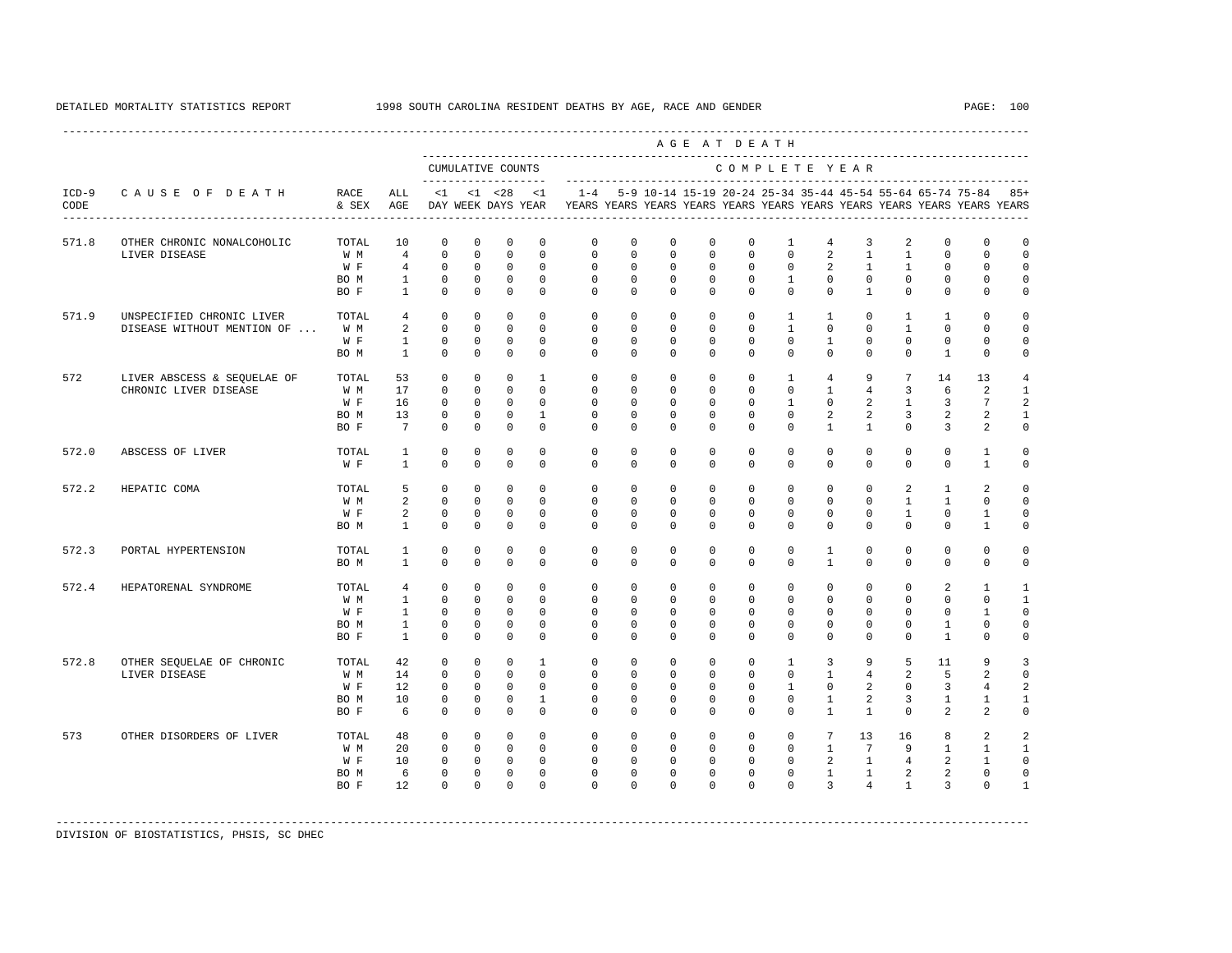---------------------------------------------------------------------------------------------------------------------------------------------------- A G E A T D E A T H --------------------------------------------------------------------------------------------- CUMULATIVE COUNTS C O M P L E T E Y E A R ------------------- ----------------------------------------------------------------------- ICD-9 C A U S E O F D E A T H RACE ALL <1 <1 <28 <1 1-4 5-9 10-14 15-19 20-24 25-34 35-44 45-54 55-64 65-74 75-84 85+ CODE & SEX AGE DAY WEEK DAYS YEAR YEARS YEARS YEARS YEARS YEARS YEARS YEARS YEARS YEARS YEARS YEARS YEARS ---------------------------------------------------------------------------------------------------------------------------------------------------- 573.3 HEPATITIS UNSPECIFIED TOTAL 11 0 0 0 0 0 0 0 0 0 0 0 0 2 5 4 0 0 0 0<br>W M 5 0 0 0 0 0 0 0 0 0 0 0 1 2 2 0 0 0 W M 5 0 0 0 0 0 0 0 0 0 0 1 2 2 0 0 0 W F 1 0 0 0 0 0 0 0 0 0 0 0 0 1 0 0 0 BOF 5 0 0 0 0 0 0 0 0 0 0 0 1 3 1 0 0 0 573.4 HEPATIC INFARCTION TOTAL 2 0 0 0 0 0 0 0 0 0 0 0 0 1 1 0 0 W M 1 0 0 0 0 0 0 0 0 0 0 0 0 1 0 0 0 W F 1 0 0 0 0 0 0 0 0 0 0 0 0 0 0 1 0 0 573.8 OTHER TOTAL 1 0 0 0 0 0 0 0 0 0 0 0 0 0 0 0 0 1  $\begin{array}{ccccccccccccc}\n1 & 0 & 0 & 0 & 0\n\end{array}$  573.9 UNSPECIFIED TOTAL 34 0 0 0 0 0 0 0 0 0 0 5 8 11 7 2 1 W M 13 0 0 0 0 0 0 0 0 0 0 0 5 6 1 1 0 W F 8 0 0 0 0 0 0 0 0 0 0 0 2 1 3 1 1 0 BOM 6 0 0 0 0 0 0 0 0 0 0 0 1 1 2 2 0 0 BO F 7 0 0 0 0 0 0 0 0 0 0 2 1 0 3 0 1 574 CHOLELITHIASIS TOTAL 19 0 0 0 0 0 0 0 0 0 1 0 0 0 3 8 7 W M 5 0 0 0 0 0 0 0 0 0 0 0 0 0 1 3 1 W F 10 0 0 0 0 0 0 0 0 0 0 0 0 0 1 4 4 BO F 4 0 0 0 0 0 0 0 0 0 0 0 0 0 1 1 2 574.0 CALCULUS OF GALLBLADDER WITH TOTAL 1 0 0 0 0 0 0 0 0 0 0 0 0 0 0 0 1 ACUTE CHOLECYSTITIS WM 1 0 0 0 0 0 0 0 0 0 0 0 0 0 0 0 0 1 574.1 CALCULUS OF GALLBLADDER WITH TOTAL 2 0 0 0 0 0 0 0 0 0 0 0 0 0 1 0 1  $2$  0 0 0 0 574.2 CALCULUS OF GALLBLADDER WITHOUT TOTAL 13 0 0 0 0 0 0 0 0 0 0 0 1 0 0 0 2 7 3<br>MENTION OF CHOLECYSTITIS WIM 3 0 0 0 0 0 0 0 0 0 0 0 0 0 0 1 2 0 MENTION OF CHOLECYSTITIS WH 3 0 0 0 0 0 0 0 0 0 0 0 0 0 0 0 1 2 0 W F 6 0 0 0 0 0 0 0 0 0 1 0 0 0 0 4 1 BO F 4 0 0 0 0 0 0 0 0 0 0 0 0 0 1 1 2 574.3 CALCULUS OF BILE DUCT WITH TOTAL 2 0 0 0 0 0 0 0 0 0 0 0 0 0 0 0 0 0 1 1 0 0 0 0 0 0 0 0 0 0 0 0 0 0 0 0 ACUTE CHOLECYSTITIS W M 1 0 0 0 0 0 0 0 0 0 0 0 0 0 0 1 0 W F 1 0 0 0 0 0 0 0 0 0 0 0 0 0 0 0 1 574.4 CALCULUS OF BILE DUCT WITH TOTAL 1 0 0 0 0 0 0 0 0 0 0 0 0 0 0 0 1 OTHER CHOLECYSTITIS WF 1 0 0 0 0 0 0 0 0 0 0 0 0 0 0 0 0 0 1 575 OTHER DISORDERS OF GALL- TOTAL 22 0 0 0 0 0 0 0 0 0 0 1 1 3 4 8 5 BLADDER W M 6 0 0 0 0 0 0 0 0 0 0 0 0 1 2 2 1 W F 10 0 0 0 0 0 0 0 0 0 0 0 0 0 1 5 4 BOM 3 0 0 0 0 0 0 0 0 0 0 0 1 0 1 1 0 0 BO F 3 0 0 0 0 0 0 0 0 0 0 0 1 1 0 1 0 -----------------------------------------------------------------------------------------------------------------------------------------------------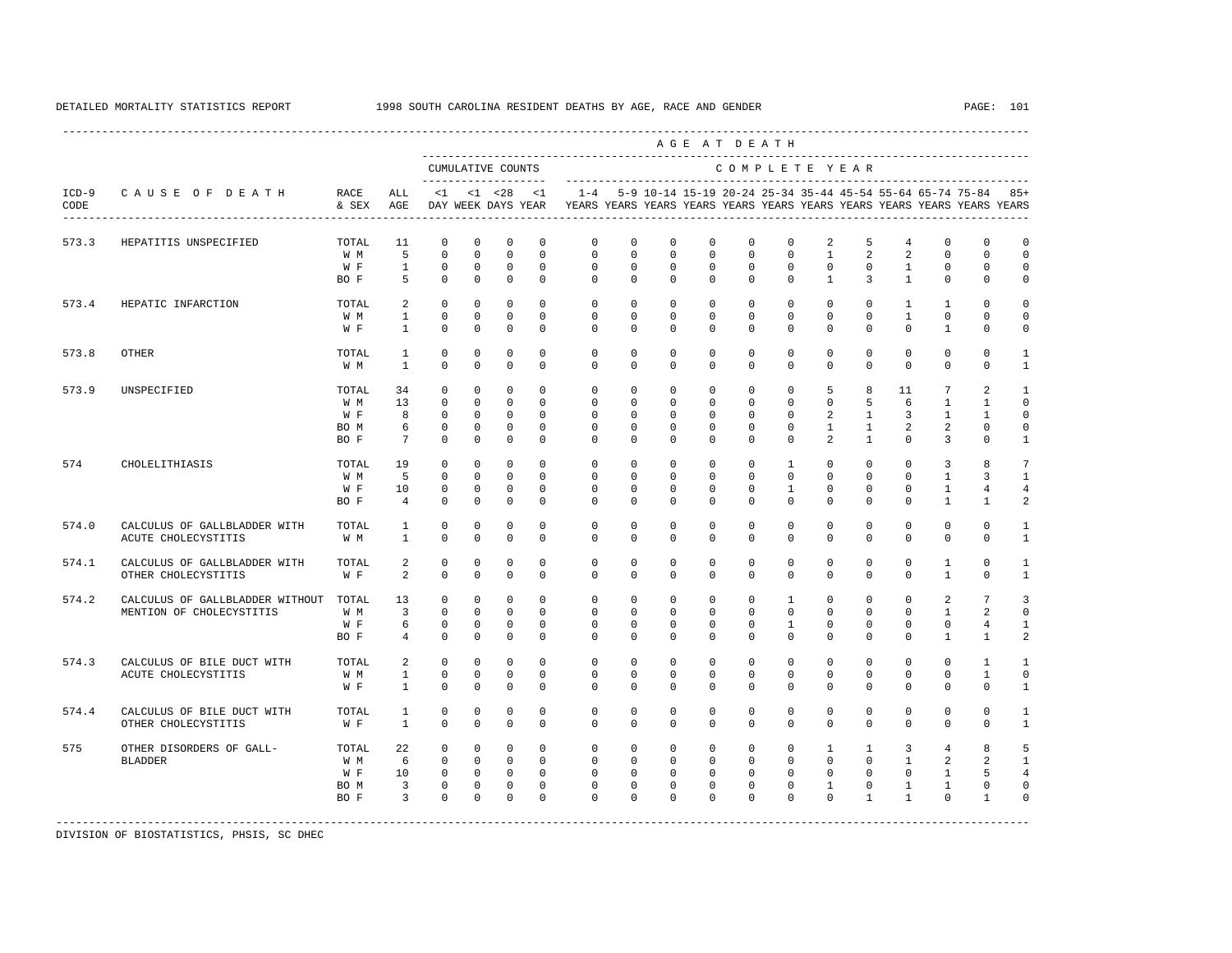----------------------------------------------------------------------------------------------------------------------------------------------------

 A G E A T D E A T H --------------------------------------------------------------------------------------------- CUMULATIVE COUNTS C O M P L E T E Y E A R ------------------- ----------------------------------------------------------------------- ICD-9 C A U S E O F D E A T H RACE ALL <1 <1 <28 <1 1-4 5-9 10-14 15-19 20-24 25-34 35-44 45-54 55-64 65-74 75-84 85+ CODE & SEX AGE DAY WEEK DAYS YEAR YEARS YEARS YEARS YEARS YEARS YEARS YEARS YEARS YEARS YEARS YEARS YEARS ---------------------------------------------------------------------------------------------------------------------------------------------------- 575.0 ACUTE CHOLECYSTITIS TOTAL 9 0 0 0 0 0 0 0 0 0 0 0 0 1 3 3 2 W M 1 0 0 0 0 0 0 0 0 0 0 0 0 0 1 0 0 W F G O O O O O O O O O O O O O 1 3 2 BOM 2 0 0 0 0 0 0 0 0 0 0 0 0 1 1 0 0 575.1 OTHER CHOLECYSTITIS TOTAL 6 0 0 0 0 0 0 0 0 0 0 1 0 1 1 2 1 W M 2 0 0 0 0 0 0 0 0 0 0 0 0 0 1 1 0 0 W F 3 0 0 0 0 0 0 0 0 0 0 0 0 0 0 2 1 BO M 1 0 0 0 0 0 0 0 0 0 0 1 0 0 0 0 0 575.9 UNSPECIFIED TOTAL 7 0 0 0 0 0 0 0 0 0 0 0 1 1 0 3 2 W M 3 0 0 0 0 0 0 0 0 0 0 0 0 0 0 2 1 W F 1 0 0 0 0 0 0 0 0 0 0 0 0 0 0 0 1 BO F 3 0 0 0 0 0 0 0 0 0 0 0 1 1 0 1 0 576 OTHER DISORDERS OF BILIARY TOTAL 12 0 0 0 0 0 0 0 0 0 1 0 1 1 3 4 2 TRACT WM 5 0 0 0 0 0 0 0 0 0 0 1 0 1 1 2 0 0<br>WF 4 0 0 0 0 0 0 0 0 0 0 0 0 0 0 0 3 1 W F 4 0 0 0 0 0 0 0 0 0 0 0 0 0 0 0 0 3 1<br>BOM 2 0 0 0 0 0 0 0 0 0 0 0 0 0 0 1 1 0 BOM 2 0 0 0 0 0 0 0 0 0 0 0 0 0 0 1 1 0<br>BOF 1 0 0 0 0 0 0 0 0 0 0 0 0 0 0 0 0 1 BO F 1 0 0 0 0 0 0 0 0 0 0 0 0 0 0 0 1 576.1 CHOLANGITIS TOTAL 7 0 0 0 0 0 0 0 0 0 1 0 1 1 1 2 1 W M M 4 0 0 0 0 0 0 0 0 0 0 0 0 0 1 0 1 1 1 0 0 W F 3 0 0 0 0 0 0 0 0 0 0 0 0 0 0 2 1 576.2 OBSTRUCTION OF BILE DUCT TOTAL 3 0 0 0 0 0 0 0 0 0 0 0 0 0 0 0 0 1 1 1 0 0 0 0 0 0 0 1 1 0 0 0 0 0 0 0 0 1 1 0 BO M 2 0 0 0 0 0 0 0 0 0 0 0 0 0 1 1 0 BOF 1 0 0 0 0 0 0 0 0 0 0 0 0 0 0 0 1 576.8 OTHER TOTAL 2 0 0 0 0 0 0 0 0 0 0 0 0 0 1 1 0 W M 1 0 0 0 0 0 0 0 0 0 0 0 0 0 1 0 0 W F 1 0 0 0 0 0 0 0 0 0 0 0 0 0 0 1 0 577 DISEASES OF PANCREAS TOTAL 59 0 0 0 0 0 0 0 0 1 1 2 7 11 6 12 17 2<br>W M 19 0 0 0 0 0 0 0 0 1 1 0 2 4 1 6 3 1 W M 19 0 0 0 0 0 0 0 1 1 0 2 4 1 6 3 1 W F 13 0 0 0 0 0 0 0 0 0 0 0 2 1 1 2 6 1 BO M 14 0 0 0 0 0 0 0 0 0 1 3 4 1 2 3 0 BO F 13 0 0 0 0 0 0 0 0 0 1 0 2 3 2 5 0 577.0 ACUTE PANCREATITIS TOTAL 53 0 0 0 0 0 0 0 1 1 2 6 8 6 10 17 2 W M 16 0 0 0 0 0 0 0 0 0 0 0 1 1 0 1 3 1 5 3 1 W F 13 0 0 0 0 0 0 0 0 0 0 0 2 1 1 2 6 1 BO M 12 0 0 0 0 0 0 0 0 0 1 3 2 1 2 3 0 BO F 12 0 0 0 0 0 0 0 0 0 1 0 2 3 1 5 0 577.1 CHRONIC PANCREATITIS TOTAL 4 0 0 0 0 0 0 0 0 0 0 1 2 0 1 0 0 -----------------------------------------------------------------------------------------------------------------------------------------------------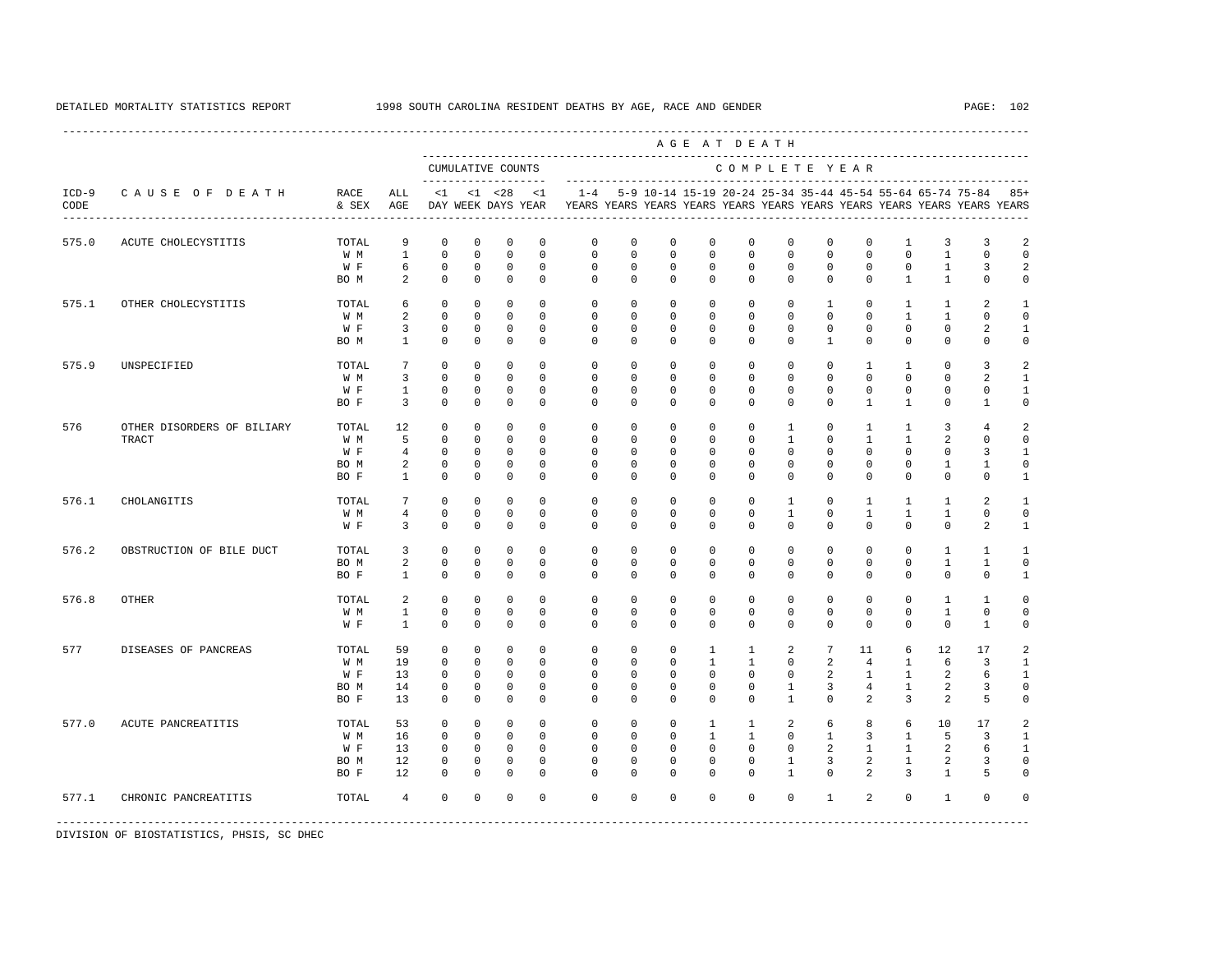---------------------------------------------------------------------------------------------------------------------------------------------------- A G E A T D E A T H --------------------------------------------------------------------------------------------- CUMULATIVE COUNTS C O M P L E T E Y E A R ------------------- ----------------------------------------------------------------------- ICD-9 C A U S E O F D E A T H RACE ALL <1 <1 <28 <1 1-4 5-9 10-14 15-19 20-24 25-34 35-44 45-54 55-64 65-74 75-84 85+ CODE & SEX AGE DAY WEEK DAYS YEAR YEARS YEARS YEARS YEARS YEARS YEARS YEARS YEARS YEARS YEARS YEARS YEARS ---------------------------------------------------------------------------------------------------------------------------------------------------- 577.1 W M 2 0 0 0 0 0 0 0 0 0 0 1 0 0 1 0 0<br>BOM 2 0 0 0 0 0 0 0 0 0 0 0 2 0 0 0 0 0 BOM 2 0 0 0 0 0 0 0 0 0 0 0 2 0 0 0 0 577.2 CYST & PSEUDOCYST OF PANCREAS TOTAL 1 0 0 0 0 0 0 0 0 0 0 0 0 0 1 0 0 BOF 1 0 0 0 0 0 0 0 0 0 0 0 0 0 1 0 0 577.8 OTHER DISEASE OF PANCREAS TOTAL 1 0 0 0 0 0 0 0 0 0 0 0 1 0 0 0 0 W M 1 0 0 0 0 0 0 0 0 0 0 0 1 0 0 0 0 578 GASTROINTESTINAL HAEMORRHAGE TOTAL 105 0 0 0 0 0 0 0 0 1 2 3 5 11 20 32 31 W M 33 0 0 0 0 0 0 0 0 0 1 1 3 6 7 9 6 W F 44 0 0 0 0 0 0 0 0 0 0 1 0 0 5 14 24 BO M 17 0 0 0 0 0 0 0 0 0 1 1 2 3 7 3 0 BO F 11 0 0 0 0 0 0 0 0 1 0 0 0 2 1 6 1 578.9 HAEMORRHAGE OF GASTROINTESTINAL TOTAL 105 0 0 0 0 0 0 0 0 1 2 3 5 11 20 32 31 TRACT, UNSPECIFIED W M 33 0 0 0 0 0 0 0 0 0 0 0 1 1 3 6 7 9 6<br>W F 44 0 0 0 0 0 0 0 0 0 0 0 1 0 0 5 14 24 W F 44 0 0 0 0 0 0 0 0 0 0 1 0 0 5 14 24 BO M 17 0 0 0 0 0 0 0 0 0 1 1 2 3 7 3 0 BO F 11 0 0 0 0 0 0 0 0 1 0 0 0 2 1 6 1 579 INTESTINAL MALABSORPTION TOTAL 2 0 0 0 0 0 0 0 0 0 0 1 0 0 1 0 0 W F 2 0 0 0 0 0 0 0 0 0 0 0 1 0 0 1 0 0 579.9 UNSPECIFIED TOTAL 2 0 0 0 0 0 0 0 0 0 0 1 0 0 1 0 0 W F 2 0 0 0 0 0 0 0 0 0 0 0 1 0 0 1 0 0 580-629 X. DISEASES OF THE GENITOURINARY TOTAL 793 0 1 3 6 0 0 0 1 1 5 19 46 77 165 239 234 SYSTEM W M 198 0 0 0 0 0 0 0 0 0 2 2 13 13 47 71 50 W F 272 0 1 1 1 0 0 0 0 0 0 6 2 21 43 85 114 BO M 151 0 0 2 4 0 0 0 1 0 1 7 16 23 33 38 28 BO F 172 0 0 0 1 0 0 0 0 1 2 4 15 20 42 45 42 580-589 NEPHRITIS, NEPHROTIC SYNDROME TOTAL 323 0 1 3 6 0 0 0 1 1 0 10 21 39 78 94 73 AND NEPHROSIS W M 89 0 0 0 0 0 0 0 0 0 0 1 6 6 28 30 18 W F 86 0 1 1 1 0 0 0 0 0 0 0 3 1 11 16 26 28 BO M 74 0 0 2 4 0 0 0 1 0 0 4 10 10 14 19 12 BO F 74 0 0 0 1 0 0 0 0 1 0 2 4 12 20 19 15 581 NEPHROTIC SYNDROME TOTAL 1 0 0 0 0 0 0 0 0 0 0 0 0 0 0 1 0 BO F 1 0 0 0 0 0 0 0 0 0 0 0 0 0 0 1 0 581.9 UNSPECIFIED TOTAL 1 0 0 0 0 0 0 0 0 0 0 0 0 0 0 1 0 BO F 1 0 0 0 0 0 0 0 0 0 0 0 0 0 0 1 0 582 CHRONIC GLOMERULONEPHRITIS TOTAL 32 0 0 0 0 0 0 0 0 1 0 1 2 4 3 14 7 -----------------------------------------------------------------------------------------------------------------------------------------------------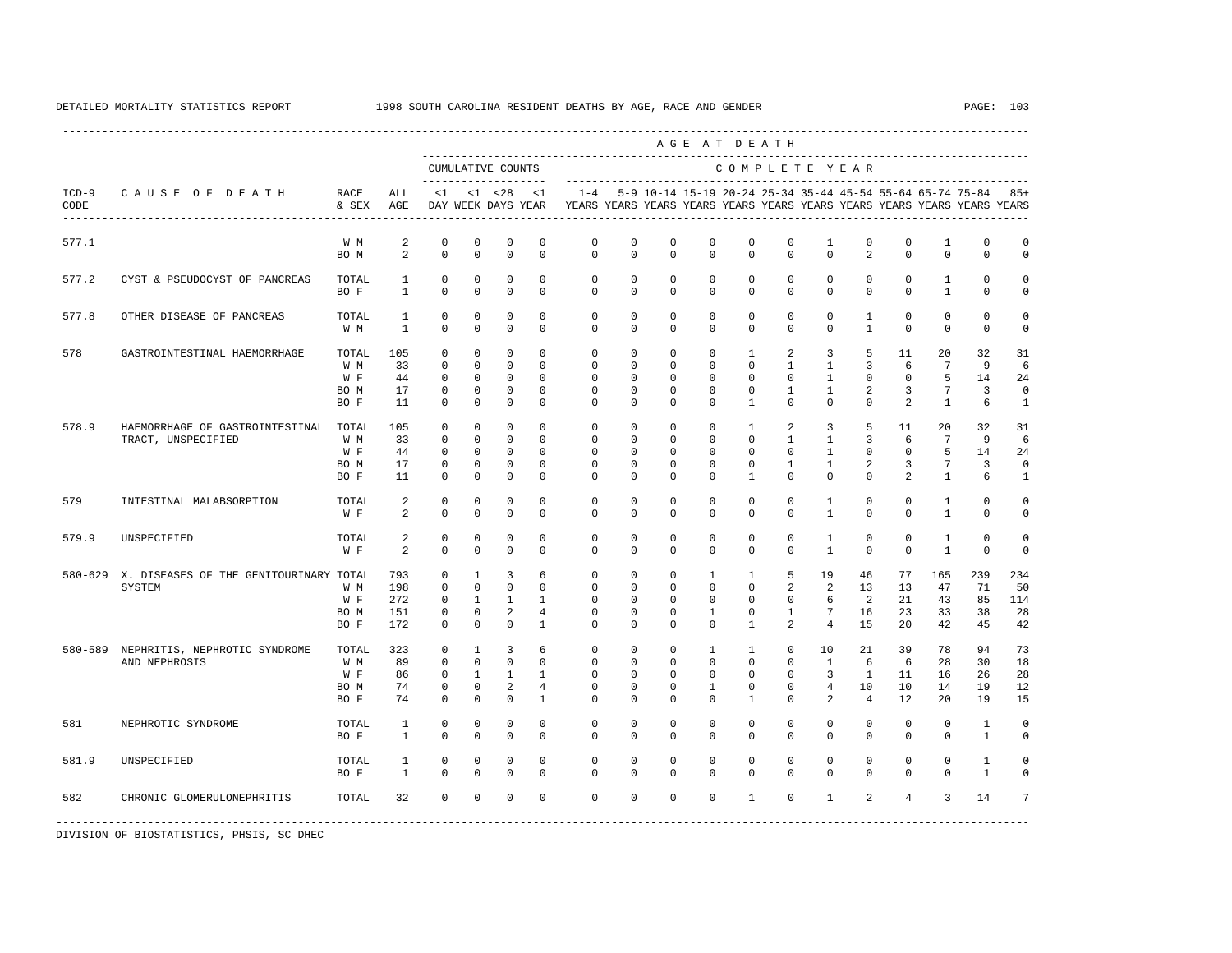---------------------------------------------------------------------------------------------------------------------------------------------------- A G E A T D E A T H --------------------------------------------------------------------------------------------- CUMULATIVE COUNTS C O M P L E T E Y E A R ------------------- ----------------------------------------------------------------------- ICD-9 C A U S E O F D E A T H RACE ALL <1 <1 <28 <1 1-4 5-9 10-14 15-19 20-24 25-34 35-44 45-54 55-64 65-74 75-84 85+ CODE & SEX AGE DAY WEEK DAYS YEAR YEARS YEARS YEARS YEARS YEARS YEARS YEARS YEARS YEARS YEARS YEARS YEARS ---------------------------------------------------------------------------------------------------------------------------------------------------- 582 W M 7 0 0 0 0 0 0 0 0 0 0 1 0 0 1 3 2 W F 9 0 0 0 0 0 0 0 0 0 0 0 0 2 1 3 3 BOM 5 0 0 0 0 0 0 0 0 0 0 0 0 0 0 3 1 BO F 11 0 0 0 0 0 0 0 0 1 0 0 1 2 1 5 1 582.9 UNSPECIFIED TOTAL 32 0 0 0 0 0 0 0 0 1 0 1 2 4 3 14 7 W M M 7 0 0 0 0 0 0 0 0 0 0 0 0 0 0 1 0 0 1 2 2 W F 9 0 0 0 0 0 0 0 0 0 0 0 0 0 2 1 3 3 BOM 5 0 0 0 0 0 0 0 0 0 0 0 0 0 0 3 1 BO F 11 0 0 0 0 0 0 0 0 1 0 0 1 2 1 5 1 583 NEPHRITIS & NEPHROPATHY, NOT TOTAL 5 0 0 0 0 0 0 0 0 0 0 2 0 1 1 1 0 SPECIFIED AS ACUTE OR CHRONIC W F 2 0 0 0 0 0 0 0 0 0 0 1 0 1 0 0 0 BO M 1 0 0 0 0 0 0 0 0 0 0 0 0 0 0 1 0 BOF 2 0 0 0 0 0 0 0 0 0 0 0 0 0 1 0 0 1 0 0 583.7 WITH LESION OF RENAL TOTAL 1 0 0 0 0 0 0 0 0 0 0 0 0 0 1 0 0  $\begin{array}{ccccccccccccc}\n1 & 0 & 0 & 0 & 0 & \n\end{array}$  583.8 WITH OTHER SPECIFIED PATHO- TOTAL 1 0 0 0 0 0 0 0 0 0 0 1 0 0 0 0 0 LOGICAL LESION IN KIDNEY BO F 1 0 0 0 0 0 0 0 0 0 0 1 0 0 0 0 0 583.9 WITH UNSPECIFIED PATHOLOGICAL TOTAL 3 0 0 0 0 0 0 0 0 0 0 1 0 1 0 1 0 LESION IN KIDNEY W F 2 0 0 0 0 0 0 0 0 0 0 1 0 1 0 0 0 BO M 1 0 0 0 0 0 0 0 0 0 0 0 0 0 0 1 0 584 ACUTE RENAL FAILURE TOTAL 61 0 0 0 1 0 0 0 0 0 0 1 5 8 20 16 10 W M 31 0 0 0 0 0 0 0 0 0 0 0 2 3 13 7 6 W F 13 0 0 0 0 0 0 0 0 0 0 0 0 0 2 4 4 3 BOM 12 0 0 0 0 0 0 0 0 0 0 0 1 2 3 2 3 1 BO F 5 0 0 0 1 0 0 0 0 0 0 0 1 0 1 2 0 584.5 WITH LESION OF TUBULAR NECROSIS TOTAL 3 0 0 0 0 0 0 0 0 0 0 0 0 1 0 1 1 W M 2 0 0 0 0 0 0 0 0 0 0 0 0 0 0 0 0 1 1<br>ROM 1 0 0 0 0 0 0 0 0 0 0 0 0 0 0 0 0 0 BO M 1 0 0 0 0 0 0 0 0 0 0 0 0 1 0 0 0 584.9 UNSPECIFIED TOTAL 58 0 0 0 1 0 0 0 0 0 0 1 5 7 20 15 9 W M 29 0 0 0 0 0 0 0 0 0 0 0 2 3 13 6 5 W F 13 0 0 0 0 0 0 0 0 0 0 0 0 0 2 4 4 3 BOM 11 0 0 0 0 0 0 0 0 0 0 0 1 2 2 2 3 1 BO F 5 0 0 0 1 0 0 0 0 0 0 0 1 0 1 2 0 585 CHRONIC RENAL FAILURE TOTAL 58 0 0 0 1 0 0 0 0 0 0 1 5 2 14 19 16 W M 15 0 0 0 0 0 0 0 0 0 0 0 1 0 3 8 3 W F 13 0 0 0 0 0 0 0 0 0 0 0 0 0 1 5 7 BO M 17 0 0 0 1 0 0 0 0 0 0 1 3 0 5 3 4 -----------------------------------------------------------------------------------------------------------------------------------------------------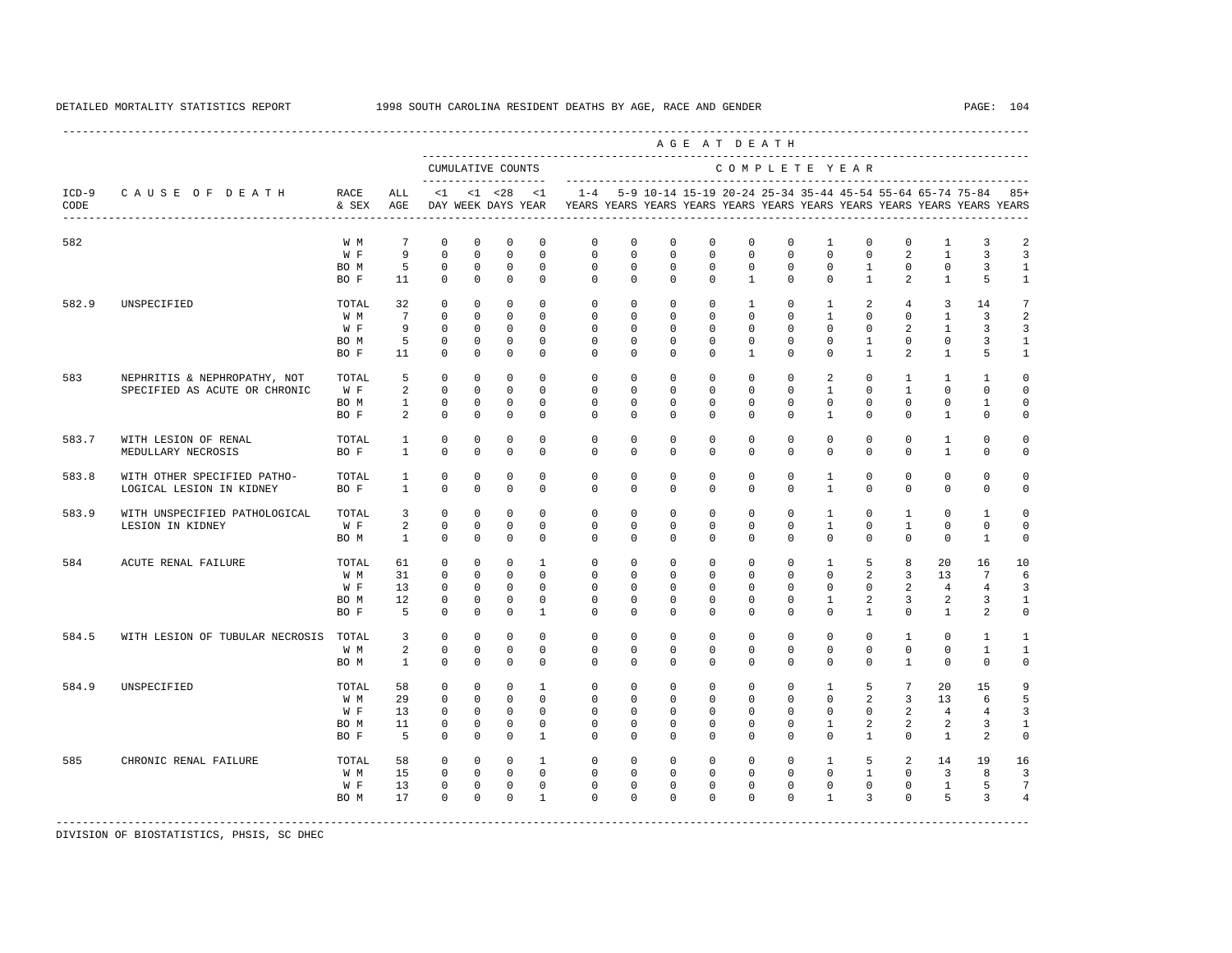----------------------------------------------------------------------------------------------------------------------------------------------------

 A G E A T D E A T H --------------------------------------------------------------------------------------------- CUMULATIVE COUNTS C O M P L E T E Y E A R ------------------- ----------------------------------------------------------------------- ICD-9 C A U S E O F D E A T H RACE ALL <1 <1 <28 <1 1-4 5-9 10-14 15-19 20-24 25-34 35-44 45-54 55-64 65-74 75-84 85+ CODE & SEX AGE DAY WEEK DAYS YEAR YEARS YEARS YEARS YEARS YEARS YEARS YEARS YEARS YEARS YEARS YEARS YEARS ---------------------------------------------------------------------------------------------------------------------------------------------------- 585 BO F 13 0 0 0 0 0 0 0 0 0 0 0 1 2 5 3 2 586 RENAL FAILURE, UNSPECIFIED TOTAL 166 0 1 3 4 0 0 0 1 0 0 5 9 24 40 43 40 W M 36 0 0 0 0 0 0 0 0 0 0 0 3 3 11 12 7 W F 49 0 1 1 1 0 0 0 0 0 0 2 1 6 10 14 15 BO M 39 0 0 2 3 0 0 0 1 0 0 2 4 7 7 9 6 BO F 42 0 0 0 0 0 0 0 0 0 0 1 1 8 12 8 12 590-599 OTHER DISEASES OF URINARY TOTAL 452 0 0 0 0 0 0 0 0 0 5 8 24 37 86 135 157 SYSTEM W M 103 0 0 0 0 0 0 0 0 0 2 1 6 7 19 38 30 W F 179 0 0 0 0 0 0 0 0 0 0 2 1 10 26 56 84 BO M 74 0 0 0 0 0 0 0 0 0 1 3 6 13 19 16 16 BO F 96 0 0 0 0 0 0 0 0 0 2 2 11 7 22 25 27 590 INFECTIONS OF KIDNEY TOTAL 16 0 0 0 0 0 0 0 0 0 0 0 0 1 6 5 4 W M 3 0 0 0 0 0 0 0 0 0 0 0 0 0 2 1 0 W F 7 0 0 0 0 0 0 0 0 0 0 0 0 0 1 3 3 BO M 2 0 0 0 0 0 0 0 0 0 0 0 0 0 1 1 0 BO F 4 0 0 0 0 0 0 0 0 0 0 0 0 1 2 0 1 590.0 CHRONIC PYELONEPHRITIS & TOTAL 1 0 0 0 0 0 0 0 0 0 0 0 0 0 0 0 1 0 0<br>CHRONIC PYONEPHROSIS BOF 1 0 0 0 0 0 0 0 0 0 0 0 0 0 0 1 0 0 CHRONIC PYONEPHROSIS BOF 1 0 0 0 0 0 0 0 0 0 0 0 0 0 0 1 0 0 590.1 ACUTE PYELONEPHRITIS & ACUTE TOTAL 3 0 0 0 0 0 0 0 0 0 0 0 0 0 0 0 1 1 1<br>PYONEPHROSTS PYONEPHROSIS W F 2 0 0 0 0 0 0 0 0 0 0 0 0 0 0 1 1 BOF 1 0 0 0 0 0 0 0 0 0 0 0 0 0 1 0 0 590.2 RENAL & PERINEPHRIC ABSCESS TOTAL 3 0 0 0 0 0 0 0 0 0 0 0 0 0 0 0 0 1 0 2<br>W M 1 0 0 0 0 0 0 0 0 0 0 0 0 0 0 0 0 1 0 0 W M 1 0 0 0 0 0 0 0 0 0 0 0 0 0 1 0 0 W F 1 0 0 0 0 0 0 0 0 0 0 0 0 0 0 0 1 BO F 1 0 0 0 0 0 0 0 0 0 0 0 0 0 0 0 1 590.8 PYELONEPHRITIS OR PYONEPHRO- TOTAL 8 0 0 0 0 0 0 0 0 0 0 0 0 1 3 3 1 SIS, NOT SPECIFIED AS ACUTE ... W M 2 0 0 0 0 0 0 0 0 0 0 0 0 0 0 0 0 0 1 1 0<br>W F 4 0 0 0 0 0 0 0 0 0 0 0 0 0 0 0 1 2 1 W F 4 0 0 0 0 0 0 0 0 0 0 0 0 0 0 1 2 1 BO M 1 0 0 0 0 0 0 0 0 0 0 0 0 0 1 0 0 BO F 1 0 0 0 0 0 0 0 0 0 0 0 0 1 0 0 0 590.9 INFECTION OF KIDNEY, TOTAL 1 0 0 0 0 0 0 0 0 0 0 0 0 0 0 1 0 UNSPECIFIED BO M 1 0 0 0 0 0 0 0 0 0 0 0 0 0 0 1 0 591 HYDRONEPHROSIS TOTAL 3 0 0 0 0 0 0 0 0 0 0 0 0 1 1 0 1 W M 1 0 0 0 0 0 0 0 0 0 0 0 0 0 1 0 0 W F 1 0 0 0 0 0 0 0 0 0 0 0 0 0 0 0 1 BO M 1 0 0 0 0 0 0 0 0 0 0 0 0 1 0 0 0

DIVISION OF BIOSTATISTICS, PHSIS, SC DHEC

-----------------------------------------------------------------------------------------------------------------------------------------------------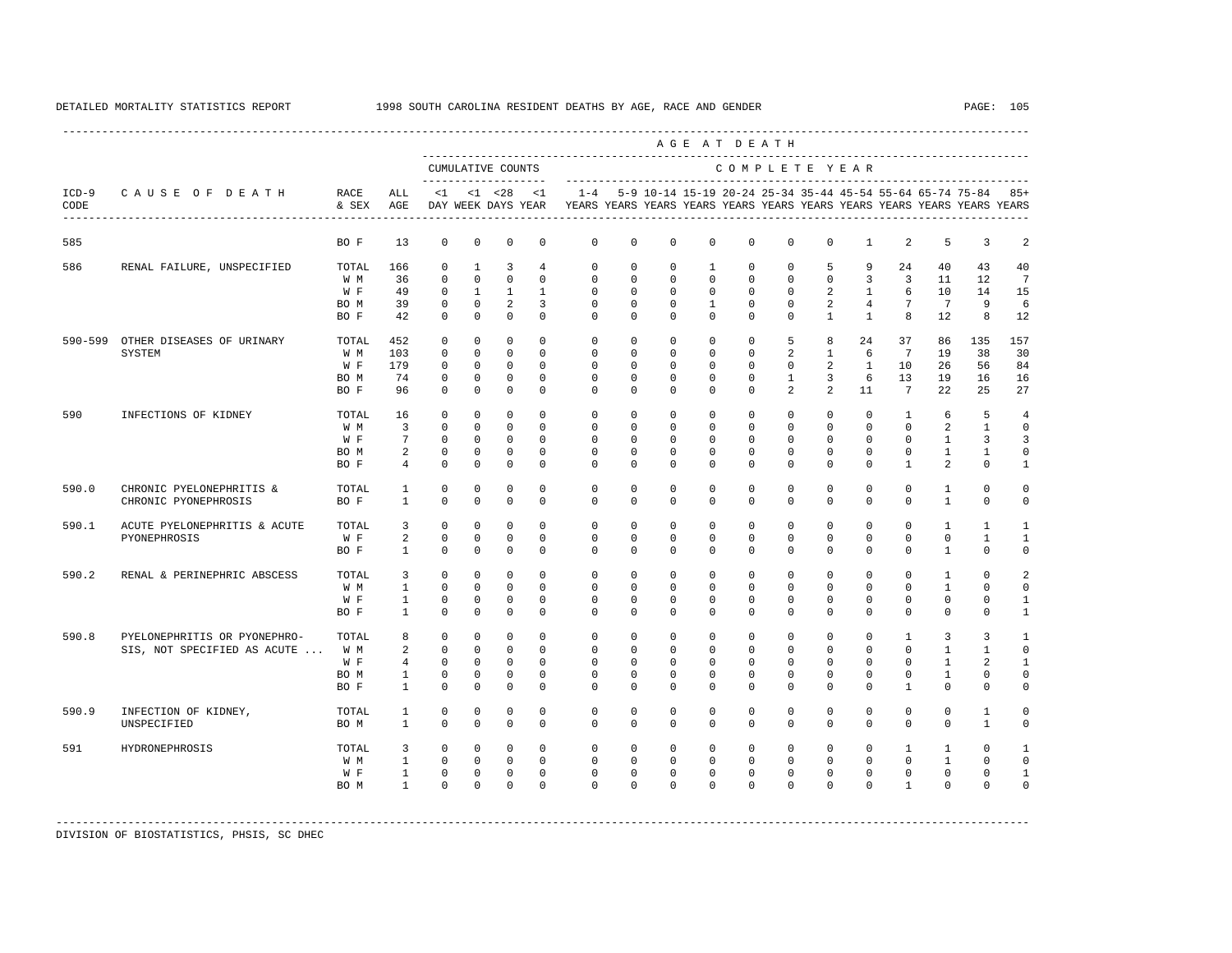----------------------------------------------------------------------------------------------------------------------------------------------------

 A G E A T D E A T H --------------------------------------------------------------------------------------------- CUMULATIVE COUNTS C O M P L E T E Y E A R ------------------- ----------------------------------------------------------------------- ICD-9 C A U S E O F D E A T H RACE ALL <1 <1 <28 <1 1-4 5-9 10-14 15-19 20-24 25-34 35-44 45-54 55-64 65-74 75-84 85+ CODE & SEX AGE DAY WEEK DAYS YEAR YEARS YEARS YEARS YEARS YEARS YEARS YEARS YEARS YEARS YEARS YEARS YEARS ---------------------------------------------------------------------------------------------------------------------------------------------------- 592 CALCULUS OF KIDNEY & URETER TOTAL 6 0 0 0 0 0 0 0 0 0 0 0 0 0 2 4 0  $0 \quad 0 \quad 0 \quad 0$ W F 2 0 0 0 0 0 0 0 0 0 0 0 0 0 1 1 0 592.0 CALCULUS OF KIDNEY TOTAL 3 0 0 0 0 0 0 0 0 0 0 0 0 0 2 1 0 W M 2 0 0 0 0 0 0 0 0 0 0 0 0 0 1 1 0 W F 1 0 0 0 0 0 0 0 0 0 0 0 0 0 0 1 0 0 592.1 CALCULUS OF URETER TOTAL 1 0 0 0 0 0 0 0 0 0 0 0 0 0 0 1 0 W M 1 0 0 0 0 0 0 0 0 0 0 0 0 0 0 1 0 592.9 URINARY CALCULUS, UNSPECIFIED TOTAL 2 0 0 0 0 0 0 0 0 0 0 0 0 0 0 2 0 W M 1 0 0 0 0 0 0 0 0 0 0 0 0 0 0 1 0 W F 1 0 0 0 0 0 0 0 0 0 0 0 0 0 0 1 0 593 OTHER DISORDERS OF KIDNEY & TOTAL 150 0 0 0 0 0 0 0 0 0 2 6 21 20 37 36 28 URETER W M 36 0 0 0 0 0 0 0 0 0 0 1 1 5 3 12 7 7<br>W R 38 0 0 0 0 0 0 0 0 0 0 1 1 4 8 14 10 W F 38 0 0 0 0 0 0 0 0 0 0 0 0 1 1 4 8 14<br>BOM 34 0 0 0 0 0 0 0 0 0 0 1 2 6 8 9 7 BO M 34 0 0 0 0 0 0 0 0 0 1 2 6 8 9 7 1 BO F 42 0 0 0 0 0 0 0 0 0 0 2 9 5 8 8 10 593.4 OTHER URETERIC OBSTRUCTION TOTAL 1 0 0 0 0 0 0 0 0 0 0 0 0 1 0 0 0 BO M 1 0 0 0 0 0 0 0 0 0 0 0 0 1 0 0 0 593.7 VESICOURETERIC REFLUX TOTAL 1 0 0 0 0 0 0 0 0 0 0 0 1 0 0 0 0 W M 1 0 0 0 0 0 0 0 0 0 0 0 1 0 0 0 0 593.8 OTHER TOTAL 2 0 0 0 0 0 0 0 0 0 0 0 0 0 1 1 0 W F 1 0 0 0 0 0 0 0 0 0 0 0 0 0 0 1 0 BOF 1 0 0 0 0 0 0 0 0 0 0 0 0 0 1 0 0 593.9 UNSPECIFIED TOTAL 146 0 0 0 0 0 0 0 0 0 2 6 20 19 36 35 28 W M 35 0 0 0 0 0 0 0 0 0 1 1 4 3 12 7 7 W F 37 0 0 0 0 0 0 0 0 0 0 0 0 1 1 4 8 13 10<br>BOM 33 0 0 0 0 0 0 0 0 0 0 1 2 6 7 9 7 1 BO M 33 0 0 0 0 0 0 0 0 0 1 2 6 7 9 7 1 BO F 41 0 0 0 0 0 0 0 0 0 0 2 9 5 7 8 10 595 CYSTITIS TOTAL 2 0 0 0 0 0 0 0 0 0 0 0 0 0 0 2 0 W M 1 0 0 0 0 0 0 0 0 0 0 0 0 0 0 1 0 BO M 1 0 0 0 0 0 0 0 0 0 0 0 0 0 0 1 0 595.9 UNSPECIFIED TOTAL 2 0 0 0 0 0 0 0 0 0 0 0 0 0 0 2 0 W M 1 0 0 0 0 0 0 0 0 0 0 0 0 0 0 1 0 BOM 1 0 0 0 0 0 0 0 0 0 0 0 0 0 0 1 0 596 OTHER DISORDERS OF BLADDER TOTAL 4 0 0 0 0 0 0 0 0 0 0 0 0 0 2 0 2 -----------------------------------------------------------------------------------------------------------------------------------------------------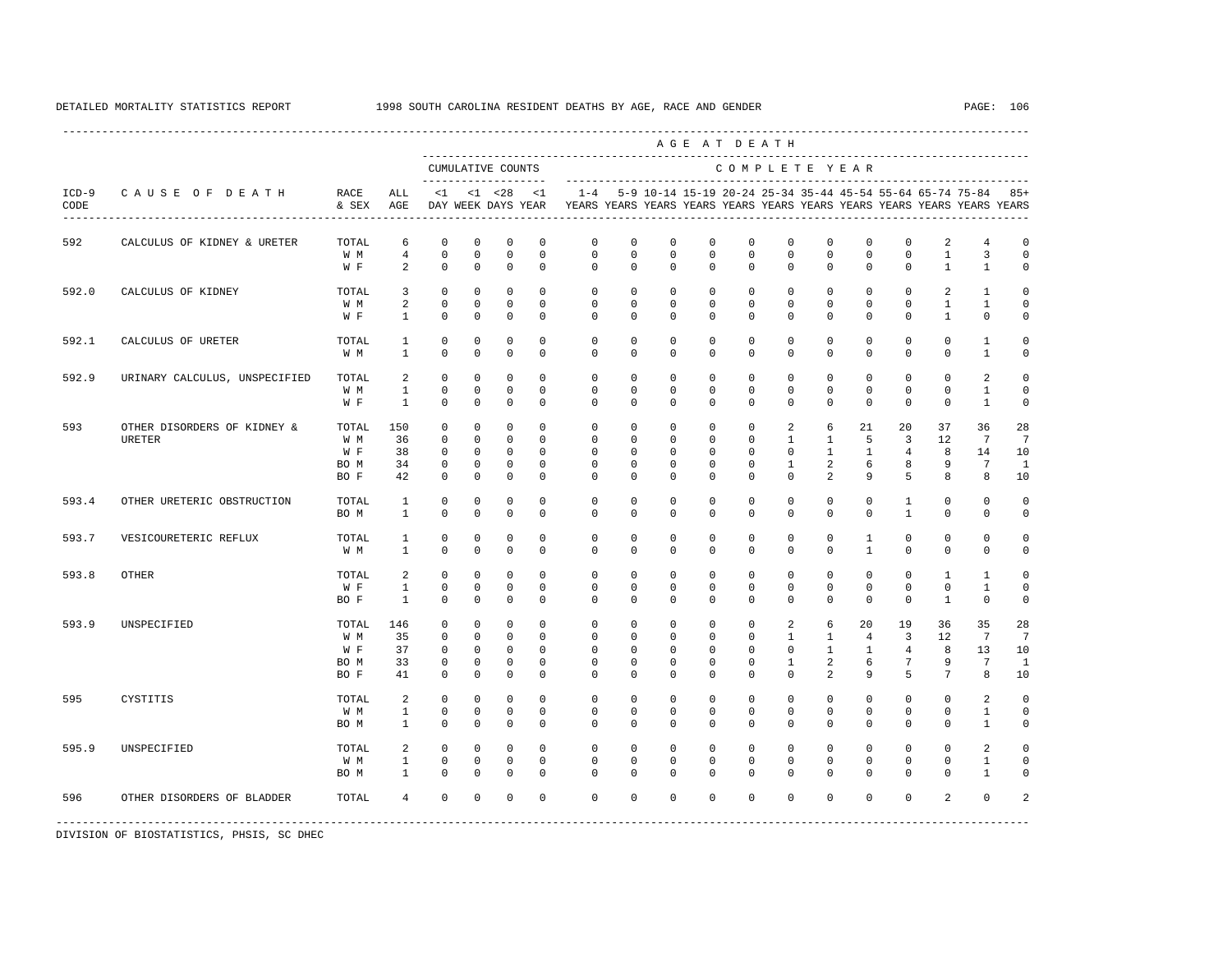A G E A T D E A T H

----------------------------------------------------------------------------------------------------------------------------------------------------

 600 HYPERPLASIA OF PROSTATE TOTAL 7 0 0 0 0 0 0 0 0 0 0 0 0 0 0 5 2 W M 5 0 0 0 0 0 0 0 0 0 0 0 0 0 0 3 2 BOM 2 0 0 0 0 0 0 0 0 0 0 0 0 0 2 0 -----------------------------------------------------------------------------------------------------------------------------------------------------

 --------------------------------------------------------------------------------------------- CUMULATIVE COUNTS C O M P L E T E Y E A R ------------------- ----------------------------------------------------------------------- ICD-9 C A U S E O F D E A T H RACE ALL <1 <1 <28 <1 1-4 5-9 10-14 15-19 20-24 25-34 35-44 45-54 55-64 65-74 75-84 85+ CODE & SEX AGE DAY WEEK DAYS YEAR YEARS YEARS YEARS YEARS YEARS YEARS YEARS YEARS YEARS YEARS YEARS YEARS ---------------------------------------------------------------------------------------------------------------------------------------------------- 596 W M 1 0 0 0 0 0 0 0 0 0 0 0 0 0 0 0 1 BOM 3 0 0 0 0 0 0 0 0 0 0 0 0 0 2 0 1 596.2 VESICAL FISTULA, NOT ELSEWHERE TOTAL 2 0 0 0 0 0 0 0 0 0 0 0 0 0 1 0 1 CLASSIFIED W M 1 0 0 0 0 0 0 0 0 0 0 0 0 0 0 0 1 BOM 1 0 0 0 0 0 0 0 0 0 0 0 0 0 0 1 0 0 596.4 ATONY OF BLADDER TOTAL 1 0 0 0 0 0 0 0 0 0 0 0 0 0 0 0 1 BOM 1 0 0 0 0 0 0 0 0 0 0 0 0 0 0 0 1 596.5 OTHER FUNCTIONAL DISORDERS OF TOTAL 1 0 0 0 0 0 0 0 0 0 0 0 0 0 1 0 0 BLADDER BO M 1 0 0 0 0 0 0 0 0 0 0 0 0 0 1 0 0 598 URETHRAL STRICTURE TOTAL 1 0 0 0 0 0 0 0 0 0 0 0 0 1 0 0 0 BO M 1 0 0 0 0 0 0 0 0 0 0 0 0 1 0 0 0 598.9 UNSPECIFIED TOTAL 1 0 0 0 0 0 0 0 0 0 0 0 0 1 0 0 0 BO M 1 0 0 0 0 0 0 0 0 0 0 0 0 1 0 0 0 599 OTHER DISORDERS OF URETHRA & TOTAL 270 0 0 0 0 0 0 0 0 0 3 2 3 14 38 88 122 URINARY TRACT W M 57 0 0 0 0 0 0 0 0 0 1 0 1 4 3 26 22 W F 131 0 0 0 0 0 0 0 0 0 0 1 0 6 16 38 70 BO M 32 0 0 0 0 0 0 0 0 0 0 1 0 3 7 7 14 BO F 50 0 0 0 0 0 0 0 0 0 2 0 2 1 12 17 16 599.0 URINARY TRACT INFECTION, SITE TOTAL 262 0 0 0 0 0 0 0 0 0 3 1 3 13 37 86 119 NOT SPECIFIED W M 55 0 0 0 0 0 0 0 0 0 0 0 0 1 0 1 4 3 26 20<br>W F 128 0 0 0 0 0 0 0 0 0 0 0 0 0 5 16 38 69 W F 128 0 0 0 0 0 0 0 0 0 0 0 0 5 16 38 69 BOM 29 0 0 0 0 0 0 0 0 0 0 0 0 1 0 3 6 5 14<br>BOF 50 0 0 0 0 0 0 0 0 0 0 2 0 2 1 12 17 16 BO F 50 0 0 0 0 0 0 0 0 0 2 0 2 1 12 17 16 599.6 URINARY OBSTRUCTION, TOTAL 7 0 0 0 0 0 0 0 0 0 0 0 1 0 0 1 2 3<br>TINSPECIFIED WIM 2 0 0 0 0 0 0 0 0 0 0 0 0 0 0 0 0 UNSPECIFIED W M 2 0 0 0 0 0 0 0 0 0 0 0 0 0 0 0 2 W F 2 0 0 0 0 0 0 0 0 0 0 0 1 0 0 0 0 0 1<br>ROM 3 0 0 0 0 0 0 0 0 0 0 0 0 0 0 1 2 0 BO M 3 0 0 0 0 0 0 0 0 0 0 0 0 0 1 2 0 599.9 UNSPECIFIED TOTAL 1 0 0 0 0 0 0 0 0 0 0 0 0 1 0 0 0 W F 1 0 0 0 0 0 0 0 0 0 0 0 0 1 0 0 0 600-608 DISEASES OF MALE GENITAL TOTAL 9 0 0 0 0 0 0 0 0 0 0 0 1 0 0 6 2 ORGANS W M 6 0 0 0 0 0 0 0 0 0 0 0 1 0 0 3 2 BOM 3 0 0 0 0 0 0 0 0 0 0 0 0 0 0 3 0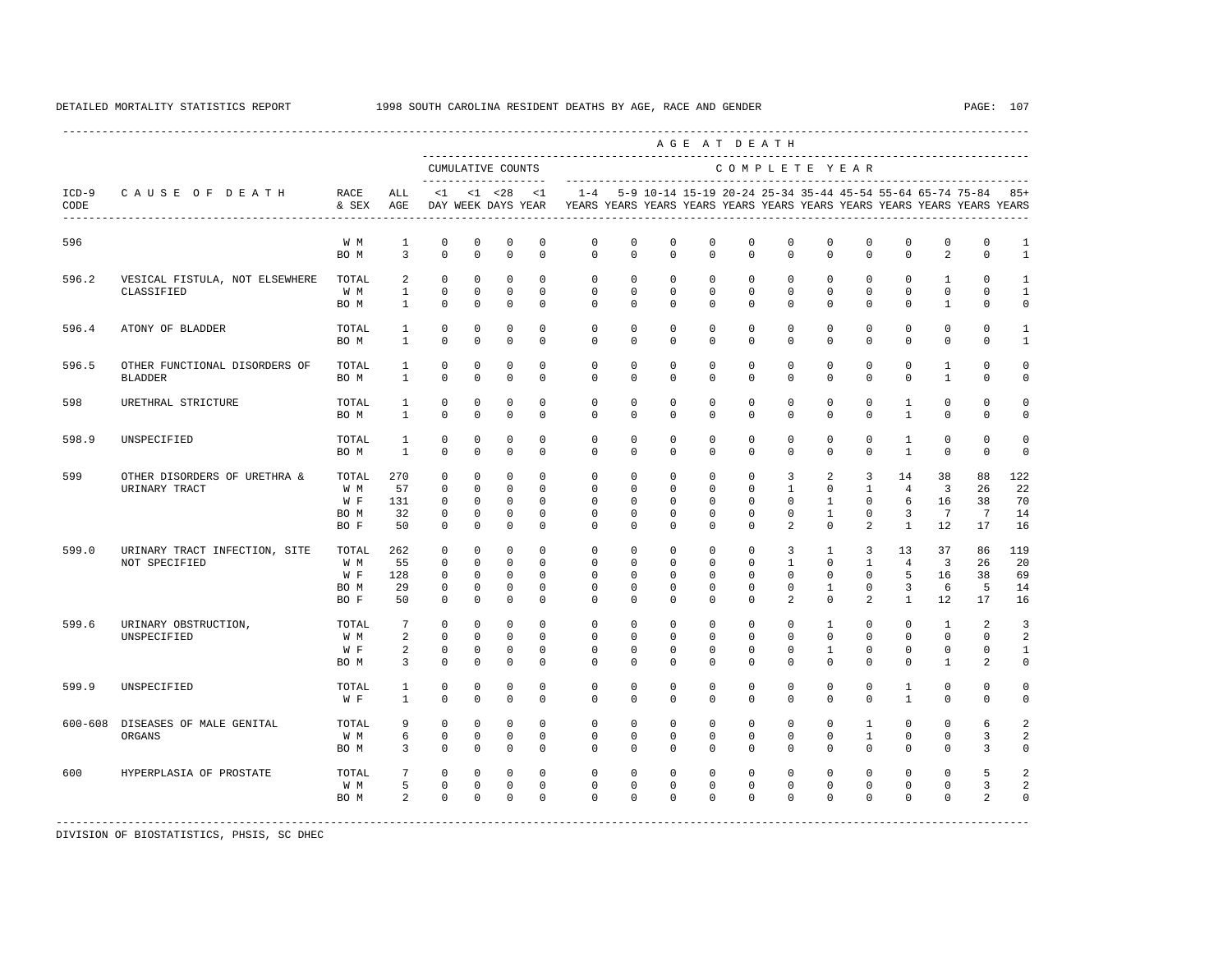|                 |                                                                    |                      |                                       |                                     |                                         |                                              |                                     |                                                                                                       |                                     |                                        |                                         | AGE AT DEATH                        |                                       |                                            |                                                           |                                          |                                             |                                          |                                           |
|-----------------|--------------------------------------------------------------------|----------------------|---------------------------------------|-------------------------------------|-----------------------------------------|----------------------------------------------|-------------------------------------|-------------------------------------------------------------------------------------------------------|-------------------------------------|----------------------------------------|-----------------------------------------|-------------------------------------|---------------------------------------|--------------------------------------------|-----------------------------------------------------------|------------------------------------------|---------------------------------------------|------------------------------------------|-------------------------------------------|
|                 |                                                                    |                      |                                       |                                     |                                         | CUMULATIVE COUNTS<br>--------------------    |                                     |                                                                                                       |                                     |                                        |                                         |                                     |                                       |                                            | COMPLETE YEAR                                             |                                          |                                             |                                          |                                           |
| $ICD-9$<br>CODE | CAUSE OF DEATH<br>----------------------------------               | RACE<br>& SEX        | ALL<br>AGE                            | $\leq 1$                            |                                         | $<1$ $<28$                                   | < 1                                 | $1 - 4$<br>DAY WEEK DAYS YEAR YEARS YEARS YEARS YEARS YEARS YEARS YEARS YEARS YEARS YEARS YEARS YEARS |                                     |                                        |                                         |                                     |                                       |                                            | 5-9 10-14 15-19 20-24 25-34 35-44 45-54 55-64 65-74 75-84 |                                          |                                             |                                          | $85+$                                     |
| 608             | OTHER DISORDERS OF MALE GENITAL TOTAL<br>ORGANS                    | W M<br>BO M          | 2<br>$\mathbf{1}$<br>$\mathbf{1}$     | $\Omega$<br>$\mathbf 0$<br>$\Omega$ | $\mathbf{0}$<br>$\Omega$<br>$\Omega$    | $\mathbf{0}$<br>$\mathbf 0$<br>$\Omega$      | $\mathbf 0$<br>$\Omega$<br>$\Omega$ | $\Omega$<br>$\Omega$<br>$\Omega$                                                                      | $\Omega$<br>$\Omega$<br>$\Omega$    | $\mathbf{0}$<br>$\Omega$<br>$\Omega$   | $\Omega$<br>$\Omega$<br>$\Omega$        | $\mathbf 0$<br>$\Omega$<br>$\Omega$ | $\Omega$<br>$\Omega$<br>$\Omega$      | $\Omega$<br>$\Omega$<br>$\Omega$           | $\mathbf{1}$<br>$\mathbf{1}$<br>$\Omega$                  | $\mathbf 0$<br>$\mathbf{0}$<br>$\Omega$  | $\mathbf 0$<br>$\Omega$<br>$\Omega$         | $\mathbf{1}$<br>$\Omega$<br>$\mathbf{1}$ | $\mathbf 0$<br>$\mathbf 0$<br>$\mathbf 0$ |
| 608.8           | OTHER                                                              | TOTAL<br>W M<br>BO M | 2<br>$\mathbf{1}$<br>$\mathbf{1}$     | $\circ$<br>$\Omega$<br>$\mathbf 0$  | $\mathbf{0}$<br>$\Omega$<br>$\mathbf 0$ | $\mathbf{0}$<br>$\mathbf{0}$<br>$\mathbf{0}$ | $\Omega$<br>$\Omega$<br>$\mathbf 0$ | $\Omega$<br>$\Omega$<br>$\mathbf 0$                                                                   | 0<br>$\Omega$<br>$\mathbf 0$        | $\mathbf 0$<br>$\Omega$<br>$\mathbf 0$ | $\mathbf{0}$<br>$\Omega$<br>$\mathbf 0$ | $\Omega$<br>$\Omega$<br>$\mathbf 0$ | $^{\circ}$<br>$\Omega$<br>$\mathbf 0$ | $\circ$<br>$\Omega$<br>$\circ$             | $\mathbf{1}$<br>$\overline{1}$<br>$\circ$                 | $\mathbf 0$<br>$\Omega$<br>$\mathbf 0$   | $\circ$<br>$\Omega$<br>$\mathbf 0$          | $\mathbf{1}$<br>$\Omega$<br>$\mathbf{1}$ | $\mathbf 0$<br>$\mathbf 0$<br>$\mathbf 0$ |
| 614             | INFLAMMATORY DISEASE OF OVARY,<br>FALLOPIAN TUBE, PELVIC CELL      | TOTAL<br>W F         | 2<br>$\overline{a}$                   | $\mathbf{0}$<br>$\mathbf 0$         | $\Omega$<br>$\mathbf{0}$                | $\mathbf 0$<br>$\mathbf 0$                   | $\Omega$<br>$\mathbf 0$             | $\Omega$<br>$\Omega$                                                                                  | $\Omega$<br>$\mathbf 0$             | $\Omega$<br>$\mathbf{0}$               | $\Omega$<br>0                           | $\Omega$<br>$\mathbf 0$             | $\Omega$<br>0                         | $\mathbf{0}$<br>$\Omega$                   | $\mathbf 0$<br>$\mathbf 0$                                | $\mathbf{0}$<br>$\mathbf 0$              | $\circ$<br>$\mathbf 0$                      | $\Omega$<br>$\Omega$                     | $\overline{2}$<br>$\overline{a}$          |
| 614.2           | SALPINGITIS & OOPHORITIS, NOT<br>SPECIFIED AS ACUTE, SUBACUTE  W F | TOTAL                | $\mathbf{1}$<br>$\overline{1}$        | $\mathbf 0$<br>$\Omega$             | $\Omega$<br>$\Omega$                    | $\mathbf 0$<br>$\Omega$                      | $\Omega$<br>$\Omega$                | $\Omega$<br>$\Omega$                                                                                  | $\Omega$<br>$\Omega$                | $\Omega$<br>$\Omega$                   | $\Omega$<br>$\Omega$                    | $\Omega$<br>$\Omega$                | $\Omega$<br>$\Omega$                  | $\Omega$<br>$\Omega$                       | $\mathbf 0$<br>$\Omega$                                   | $\mathbf{0}$<br>$\Omega$                 | $\mathbf 0$<br>$\Omega$                     | $\Omega$<br>$\Omega$                     | $\mathbf{1}$<br>$\mathbf{1}$              |
| 614.9           | UNSPECIFIED INFLAMMATORY DIS-<br>EASE OF FEMALE PELVIC ORGANS  W F | TOTAL                | $\mathbf{1}$<br>$\mathbf{1}$          | $\mathbf{0}$<br>$\mathbf{0}$        | $\mathbf{0}$<br>0                       | $\mathbb O$<br>$\mathbf 0$                   | $\mathbf 0$<br>$\mathbf 0$          | $\mathbf 0$<br>0                                                                                      | $\mathbf 0$<br>0                    | $\mathbf 0$<br>$\mathbf{0}$            | $\mathbf 0$<br>0                        | $\mathbf 0$<br>0                    | 0<br>0                                | $\circ$<br>$\mathbf 0$                     | $\mathbf 0$<br>$\mathbf{0}$                               | $\mathbf 0$<br>$\mathbf 0$               | $\mathsf{O}$<br>0                           | $\mathbf 0$<br>$\mathbf 0$               | $\mathbf{1}$<br>$\mathbf{1}$              |
| 615             | INFLAMMATORY DISEASES OF UTERUS<br>EXCEPT CERVIX                   | TOTAL<br>W F         | $\mathbf{1}$<br>$\mathbf{1}$          | $\mathbf{0}$<br>$\Omega$            | $\mathbf{0}$<br>$\Omega$                | $\mathbb O$<br>$\Omega$                      | $\mathbf 0$<br>$\mathbf 0$          | $\mathbf 0$<br>$\mathbf 0$                                                                            | $\mathbf 0$<br>$\Omega$             | $\mathbf 0$<br>$\mathbf 0$             | $\mathbf 0$<br>0                        | $\mathbf 0$<br>$\Omega$             | 0<br>0                                | $\circ$<br>$\Omega$                        | $\mathbf 0$<br>$\mathbf 0$                                | $\mathbf 0$<br>$\mathbf 0$               | $\mathbf 0$<br>$\mathbf 0$                  | $\mathbf{1}$<br>1                        | $\mathbf 0$<br>$\mathbf 0$                |
| 615.9           | UNSPECIFIED                                                        | TOTAL<br>W F         | $\mathbf{1}$<br>$\mathbf{1}$          | $\mathbf{0}$<br>$\Omega$            | $\mathbf{0}$<br>$\Omega$                | $\mathbf 0$<br>$\Omega$                      | $\Omega$<br>$\Omega$                | $\Omega$<br>$\Omega$                                                                                  | $\Omega$<br>$\Omega$                | $\Omega$<br>$\Omega$                   | $\Omega$<br>$\Omega$                    | $\Omega$<br>$\Omega$                | $\Omega$<br>$\Omega$                  | $^{\circ}$<br>$\Omega$                     | $\mathbf 0$<br>$\Omega$                                   | $\mathbf 0$<br>$\Omega$                  | $\mathbf 0$<br>$\Omega$                     | $\mathbf{1}$<br>$\mathbf{1}$             | $\mathbb O$<br>$\mathbf 0$                |
| $617 - 629$     | OTHER DISORDERS OF FEMALE<br>GENITAL TRACT                         | TOTAL<br>W F<br>BO F | 6<br>$\overline{4}$<br>$\overline{2}$ | $\Omega$<br>$\Omega$<br>$\mathbf 0$ | $\Omega$<br>$\Omega$<br>$\mathbf 0$     | $\Omega$<br>$\circ$<br>$\mathbf{0}$          | $\Omega$<br>$\Omega$<br>$\mathbf 0$ | $\Omega$<br>$\Omega$<br>$\mathbf 0$                                                                   | $\Omega$<br>$\Omega$<br>$\mathbf 0$ | $\Omega$<br>$\Omega$<br>$\mathbf 0$    | $\Omega$<br>$\Omega$<br>$\mathbf 0$     | $\Omega$<br>$\Omega$<br>$\mathbf 0$ | $\Omega$<br>$\Omega$<br>$\mathbf 0$   | $\mathbf{1}$<br>$\overline{1}$<br>$\Omega$ | $\Omega$<br>$\Omega$<br>$\mathbf 0$                       | $\mathbf{1}$<br>$\Omega$<br>$\mathbf{1}$ | $\mathbf{1}$<br>$\mathbf{1}$<br>$\mathbf 0$ | $\overline{3}$<br>2<br>$\mathbf{1}$      | $\mathbf 0$<br>$\Omega$<br>$\mathbb O$    |
| 618             | GENITAL PROLAPSE                                                   | TOTAL<br>W F         | $\mathbf{1}$<br>$\mathbf{1}$          | $\mathbf 0$<br>$\Omega$             | $\mathbf{0}$<br>$\Omega$                | $\mathbf{0}$<br>$\Omega$                     | $\mathbf 0$<br>$\Omega$             | $\mathbf 0$<br>$\Omega$                                                                               | $\mathbf 0$<br>$\Omega$             | $\mathbf{0}$<br>$\Omega$               | 0<br>$\Omega$                           | 0<br>$\Omega$                       | 0<br>$\Omega$                         | $^{\circ}$<br>$\Omega$                     | $\mathbf 0$<br>$\Omega$                                   | $\mathbf 0$<br>$\Omega$                  | $\mathbf 0$<br>$\Omega$                     | $\mathbf{1}$<br>$\mathbf{1}$             | $\mathbf 0$<br>$\mathbf 0$                |
| 618.0           | PROLAPSE OF VAGINAL WALLS,<br>WITHOUT MENTION OF UTERINE           | TOTAL<br>W F         | $\mathbf{1}$<br>$\overline{1}$        | $\mathbf{0}$<br>$\Omega$            | $\mathbf{0}$<br>$\Omega$                | $\mathbf{0}$<br>$\Omega$                     | $\mathbf 0$<br>$\Omega$             | $\Omega$<br>$\Omega$                                                                                  | $\mathbf 0$<br>$\Omega$             | $\mathbf{0}$<br>$\Omega$               | 0<br>$\Omega$                           | $\mathbf 0$<br>$\Omega$             | 0<br>$\Omega$                         | $^{\circ}$<br>$\Omega$                     | $\mathbf 0$<br>$\Omega$                                   | $\mathbf 0$<br>$\Omega$                  | $\mathbf 0$<br>$\Omega$                     | $\mathbf{1}$<br>$\mathbf{1}$             | $\mathbf 0$<br>$\Omega$                   |
| 619             | FISTULAE INVOLVING FEMALE<br>GENITAL TRACT                         | TOTAL<br>W F         | 2<br>$\overline{2}$                   | $\mathbf 0$<br>$\Omega$             | $\mathbf{0}$<br>$\Omega$                | $\mathbf{0}$<br>$\Omega$                     | $\mathbf 0$<br>$\Omega$             | $\mathbf 0$<br>$\Omega$                                                                               | $\mathbf 0$<br>$\Omega$             | $\mathbf 0$<br>$\Omega$                | $\mathbf 0$<br>$\Omega$                 | $\mathbf 0$<br>$\Omega$             | 0<br>$\Omega$                         | $\circ$<br>$\Omega$                        | $\mathbf 0$<br>$\Omega$                                   | $\mathbf 0$<br>$\Omega$                  | $\mathbf{1}$<br>$\mathbf{1}$                | $\mathbf{1}$<br>$\mathbf{1}$             | $\mathbf 0$<br>$\Omega$                   |
| 619.1           | DIGESTIVE - GENITAL TRACT<br>FISTULAE, FEMALE                      | TOTAL<br>W F         | 2<br>$\overline{2}$                   | 0<br>$\Omega$                       | $\mathbb O$<br>$\Omega$                 | $\mathbb O$<br>$\Omega$                      | $\mathbf 0$<br>$\Omega$             | $\mathbf 0$<br>$\Omega$                                                                               | $\mathbf 0$<br>$\Omega$             | $\mathbb O$<br>$\Omega$                | 0<br>0                                  | $\mathsf{O}\xspace$<br>$\Omega$     | 0<br>$\Omega$                         | $\mathbf 0$<br>$\Omega$                    | $\mathbb O$<br>$\Omega$                                   | $\mathbb O$<br>$\Omega$                  | $\mathbf{1}$<br>$\mathbf{1}$                | $\mathbf{1}$<br>1                        | $\mathbb O$<br>$\mathbf 0$                |
| 623             | NONINFLAMMATORY DISORDERS OF<br>VAGINA                             | TOTAL<br>BO F        | 2<br>$\overline{2}$                   | $\mathbf 0$<br>$\Omega$             | $\mathbf 0$<br>$\Omega$                 | $\mathbb O$<br>$\Omega$                      | $\mathbf 0$<br>$\Omega$             | $\mathbf 0$<br>$\Omega$                                                                               | $\mathbf 0$<br>$\Omega$             | $\mathbf 0$<br>$\Omega$                | $\mathbf{0}$<br>$\Omega$                | $\mathbf{0}$<br>$\Omega$            | 0<br>$\Omega$                         | $^{\circ}$<br>$\Omega$                     | $\mathbf{0}$<br>$\Omega$                                  | $\mathbf{1}$<br>$\overline{1}$           | $\mathbf 0$<br>$\Omega$                     | 1<br>$\mathbf{1}$                        | $\mathbf 0$<br>$\Omega$                   |
| 623.8           | OTHER                                                              | TOTAL<br>BO F        | 2<br>$\overline{a}$                   | $\mathbf{0}$<br>$\Omega$            | $\mathbf 0$<br>$\Omega$                 | $\mathbf 0$<br>$\Omega$                      | $\Omega$<br>$\Omega$                | $\Omega$<br>$\Omega$                                                                                  | 0<br>$\Omega$                       | $\mathbf 0$<br>$\Omega$                | 0<br>$\Omega$                           | $\mathbf{0}$<br>$\Omega$            | 0<br>$\Omega$                         | 0<br>$\Omega$                              | $\mathbf{0}$<br>$\Omega$                                  | $\mathbf{1}$<br>$\overline{1}$           | 0<br>$\Omega$                               | 1<br>$\mathbf{1}$                        | $\mathbf 0$<br>$\Omega$                   |
| 626             | DISORDERS OF MENSTRUATION &                                        | TOTAL                | $\mathbf{1}$                          | $\mathbf{0}$                        | $\Omega$                                | $\mathbf 0$                                  | $\Omega$                            | $\Omega$                                                                                              | $\Omega$                            | $\Omega$                               | $\mathbf 0$                             | $\Omega$                            | $\Omega$                              | $\overline{1}$                             | $\Omega$                                                  | $\Omega$                                 | $\Omega$                                    | $\Omega$                                 | $\mathbf 0$                               |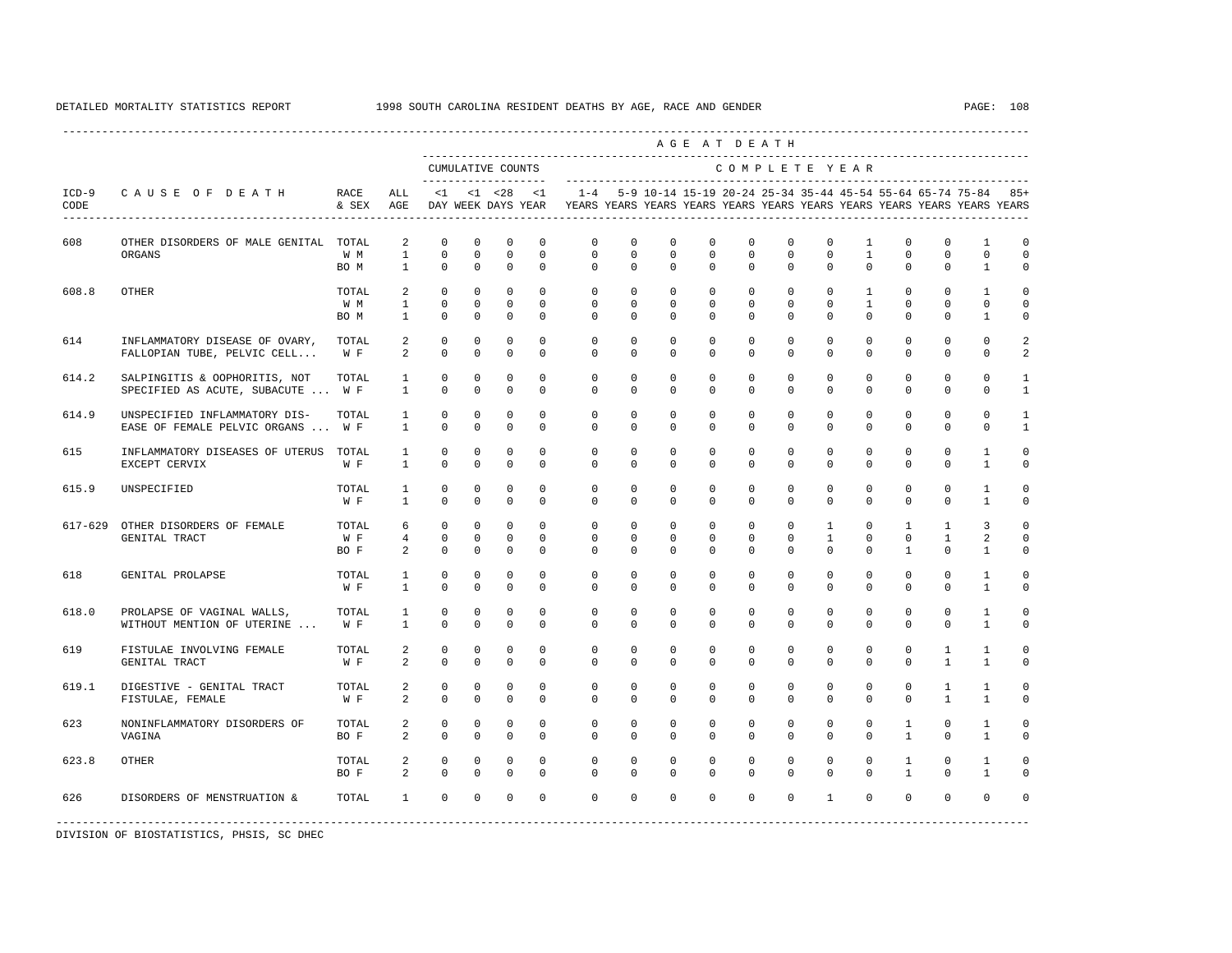---------------------------------------------------------------------------------------------------------------------------------------------------- A G E A T D E A T H --------------------------------------------------------------------------------------------- CUMULATIVE COUNTS C O M P L E T E Y E A R ------------------- ----------------------------------------------------------------------- ICD-9 C A U S E O F D E A T H RACE ALL <1 <1 <28 <1 1-4 5-9 10-14 15-19 20-24 25-34 35-44 45-54 55-64 65-74 75-84 85+ CODE & SEX AGE DAY WEEK DAYS YEAR YEARS YEARS YEARS YEARS YEARS YEARS YEARS YEARS YEARS YEARS YEARS YEARS ---------------------------------------------------------------------------------------------------------------------------------------------------- 626 OTHER ABNORMAL BLEEDING FROM ... W F 1 0 0 0 0 0 0 0 0 0 0 1 0 0 0 0 0 626.8 OTHER TOTAL 1 0 0 0 0 0 0 0 0 0 0 1 0 0 0 0 0 W F 1 0 0 0 0 0 0 0 0 0 0 1 0 0 0 0 0 630-676 XI.COMPLICATIONS OF PREGNANCY, TOTAL 4 0 0 0 0 0 0 0 0 0 3 1 0 0 0 0 0 CHILDBIRTH & PUERPERIUM W F 1 0 0 0 0 0 0 0 0 0 1 0 0 0 0 0 0 BOF 3 0 0 0 0 0 0 0 0 0 0 2 1 0 0 0 0 0 640-648 COMPLICATIONS MAINLY RELATED TOTAL 2 0 0 0 0 0 0 0 0 0 0 1 1 0 0 0 0 0<br>TO PREGNANCY TO BOR 2 0 0 0 0 0 0 0 0 1 1 0 0 0 0 0  $\begin{array}{ccccccccccccc}\n2 & 0 & 0 & 0 & 0 & \n\end{array}$  642 HYPERTENSION COMPLICATING PRE- TOTAL 1 0 0 0 0 0 0 0 0 0 0 1 0 0 0 0 0 GNANCY, CHILDBIRTH & THE ... BO F 1 0 0 0 0 0 0 0 0 0 0 1 0 0 0 0 0 642.6 ECLAMPSIA TOTAL 1 0 0 0 0 0 0 0 0 0 0 1 0 0 0 0 0 BO F 1 0 0 0 0 0 0 0 0 0 0 1 0 0 0 0 0 648 OTHER CURRENT CONDITIONS IN THE TOTAL 1 0 0 0 0 0 0 0 0 0 1 0 0 0 0 0 0 MOTHER CLASSIFIABLE ELSEWHERE... BO F 1 0 0 0 0 0 0 0 0 0 1 0 0 0 0 0 0 648.9 OTHER TOTAL 1 0 0 0 0 0 0 0 0 0 1 0 0 0 0 0 0 BO F 1 0 0 0 0 0 0 0 0 0 1 0 0 0 0 0 0 670-676 COMPLICATIONS OF THE TOTAL 2 0 0 0 0 0 0 0 0 0 2 0 0 0 0 0 0 PUERPERIUM W F 1 0 0 0 0 0 0 0 0 0 1 0 0 0 0 0 0 BO F 1 0 0 0 0 0 0 0 0 0 1 0 0 0 0 0 0 674 OTHER & UNSPECIFIED COMPLICA- TOTAL 2 0 0 0 0 0 0 0 0 0 0 2 0 0 0 0 0 0 0<br>TIONS OF THE PUERPERIUM, NEC WF 1 0 0 0 0 0 0 0 0 0 0 1 0 0 0 0 0 0 TIONS OF THE PUERPERIUM, NEC W F 1 0 0 0 0 0 0 0 0 0 1 0 0 0 0 0 0 BO F 1 0 0 0 0 0 0 0 0 0 1 0 0 0 0 0 0 680-709 XII. DISEASES OF THE SKIN AND TOTAL 73 0 0 0 0 0 0 0 0 0 0 2 3 6 11 28 23 SUBCUTANEOUS TISSUE W M 19 0 0 0 0 0 0 0 0 0 0 0 0 2 0 2 3 6 6<br>W F 27 0 0 0 0 0 0 0 0 0 0 0 0 2 1 3 10 11 W F 27 0 0 0 0 0 0 0 0 0 0 0 2 1 3 10 11 BOM 9 0 0 0 0 0 0 0 0 0 0 0 0 0 1 2 0 6 0<br>BOF 18 0 0 0 0 0 0 0 0 0 0 0 0 0 1 5 6 6 BO F 18 0 0 0 0 0 0 0 0 0 0 0 0 1 5 6 6 680-686 INFECTIONS OF SKIN AND TOTAL 22 0 0 0 0 0 0 0 0 0 0 1 3 4 4 5 5 SUBCUTANEOUS TISSUE W M 7 0 0 0 0 0 0 0 0 0 0 0 0 0 1 0 1 1 1 3<br>W F 8 0 0 0 0 0 0 0 0 0 0 0 0 2 1 0 3 2 W F 8 0 0 0 0 0 0 0 0 0 0 0 0 2 1 0 3 2 BOM 2 0 0 0 0 0 0 0 0 0 0 0 1 1 0 0 0 BO F 5 0 0 0 0 0 0 0 0 0 0 0 0 1 3 1 0 682 OTHER CELLULITIS & ABSCESS TOTAL 17 0 0 0 0 0 0 0 0 0 0 0 0 0 1 3 2 3 4 4<br>
WM 7 0 0 0 0 0 0 0 0 0 0 0 1 0 1 1 1 3 W M 7 0 0 0 0 0 0 0 0 0 0 0 0 0 0 1 0 1 1 1 1 3 -----------------------------------------------------------------------------------------------------------------------------------------------------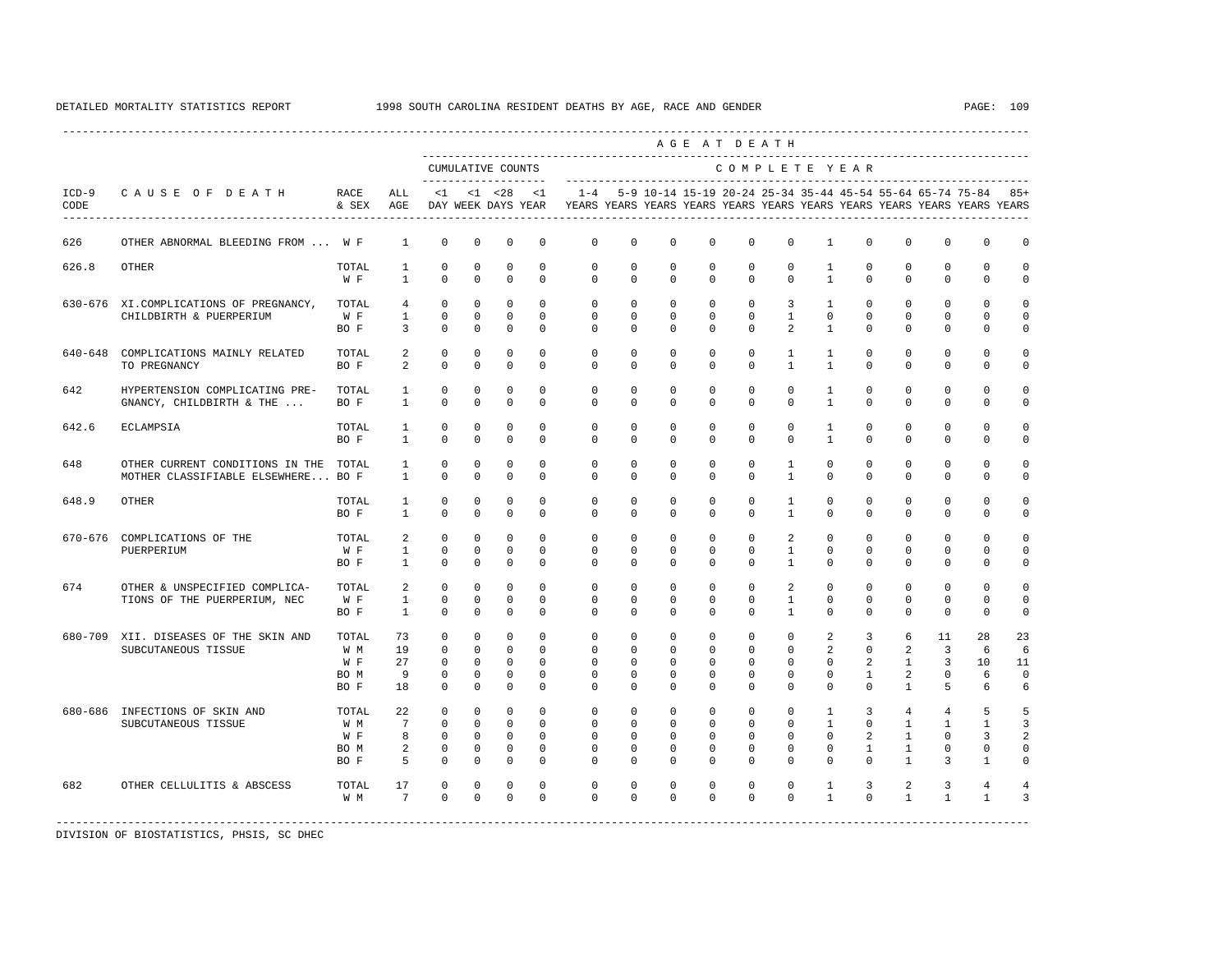---------------------------------------------------------------------------------------------------------------------------------------------------- A G E A T D E A T H --------------------------------------------------------------------------------------------- CUMULATIVE COUNTS C O M P L E T E Y E A R ------------------- ----------------------------------------------------------------------- ICD-9 C A U S E O F D E A T H RACE ALL <1 <1 <28 <1 1-4 5-9 10-14 15-19 20-24 25-34 35-44 45-54 55-64 65-74 75-84 85+ CODE & SEX AGE DAY WEEK DAYS YEAR YEARS YEARS YEARS YEARS YEARS YEARS YEARS YEARS YEARS YEARS YEARS YEARS ---------------------------------------------------------------------------------------------------------------------------------------------------- 682 W F 5 0 0 0 0 0 0 0 0 0 0 0 2 0 0 2 1  $0 \quad 0 \quad 0$  BO F 4 0 0 0 0 0 0 0 0 0 0 0 0 1 2 1 0 682.2 TRUNK TOTAL 1 0 0 0 0 0 0 0 0 0 0 1 0 0 0 0 0 W M 1 0 0 0 0 0 0 0 0 0 0 1 0 0 0 0 0 682.3 UPPER ARM & FOREARM TOTAL 2 0 0 0 0 0 0 0 0 0 0 0 0 0 0 1 1 W M 1 0 0 0 0 0 0 0 0 0 0 0 0 0 0 0 1 W F 1 0 0 0 0 0 0 0 0 0 0 0 0 0 0 1 0 682.5 BUTTOCK TOTAL 1 0 0 0 0 0 0 0 0 0 0 0 1 0 0 0 0 W F 1 0 0 0 0 0 0 0 0 0 0 0 1 0 0 0 0 682.6 LEG, EXCEPT FOOT TOTAL 6 0 0 0 0 0 0 0 0 0 0 0 0 2 1 1 2 W M 2 0 0 0 0 0 0 0 0 0 0 0 0 1 0 0 1 W F 2 0 0 0 0 0 0 0 0 0 0 0 0 0 0 0 1 1<br>BOF 2 0 0 0 0 0 0 0 0 0 0 0 0 0 1 1 0 0 BO F 2 0 0 0 0 0 0 0 0 0 0 0 0 1 1 0 0 682.7 FOOT, EXCEPT TOES TOTAL 1 0 0 0 0 0 0 0 0 0 0 0 0 0 0 0 1 W M 1 0 0 0 0 0 0 0 0 0 0 0 0 0 0 0 0 1 682.8 OTHER SPECIFIED SITE TOTAL 1 0 0 0 0 0 0 0 0 0 0 0 0 0 0 1 0 BO F 1 0 0 0 0 0 0 0 0 0 0 0 0 0 0 1 0 682.9 UNSPECIFIED SITE TOTAL 5 0 0 0 0 0 0 0 0 0 0 0 2 0 2 1 0 W M 2 0 0 0 0 0 0 0 0 0 0 0 0 0 1 1 0 W F 1 0 0 0 0 0 0 0 0 0 0 0 1 0 0 0 0 BO M 1 0 0 0 0 0 0 0 0 0 0 0 1 0 0 0 0 BOF 1 0 0 0 0 0 0 0 0 0 0 0 0 0 1 0 0 683 ACUTE LYMPHADENITIS TOTAL 1 0 0 0 0 0 0 0 0 0 0 0 0 0 1 0 0 BO F 1 0 0 0 0 0 0 0 0 0 0 0 0 0 1 0 0 686 OTHER LOCAL INFECTIONS OF SKIN TOTAL 4 0 0 0 0 0 0 0 0 0 0 0 0 2 0 1 1 & SUBCUTANEOUS TISSUE W F 3 0 0 0 0 0 0 0 0 0 0 0 0 1 0 1 1 BO M 1 0 0 0 0 0 0 0 0 0 0 0 0 1 0 0 0 686.9 UNSPECIFIED LOCAL INFECTIONS TOTAL 4 0 0 0 0 0 0 0 0 0 0 0 0 2 0 1 1 OF SKIN & SUBCUTANEOUS TISSUE W F 3 0 0 0 0 0 0 0 0 0 0 0 0 1 0 1 1 BO M 1 0 0 0 0 0 0 0 0 0 0 0 0 1 0 0 0 690-698 OTHER INFLAMMATORY CONDITIONS TOTAL 7 0 0 0 0 0 0 0 0 0 0 0 0 1 1 3 2 OF SKIN & SUBCUTANEOUS TISSUE W M 3 0 0 0 0 0 0 0 0 0 0 0 0 1 0 1 1 W F 1 0 0 0 0 0 0 0 0 0 0 0 0 0 0 0 1 BOM 2 0 0 0 0 0 0 0 0 0 0 0 0 0 2 0 -----------------------------------------------------------------------------------------------------------------------------------------------------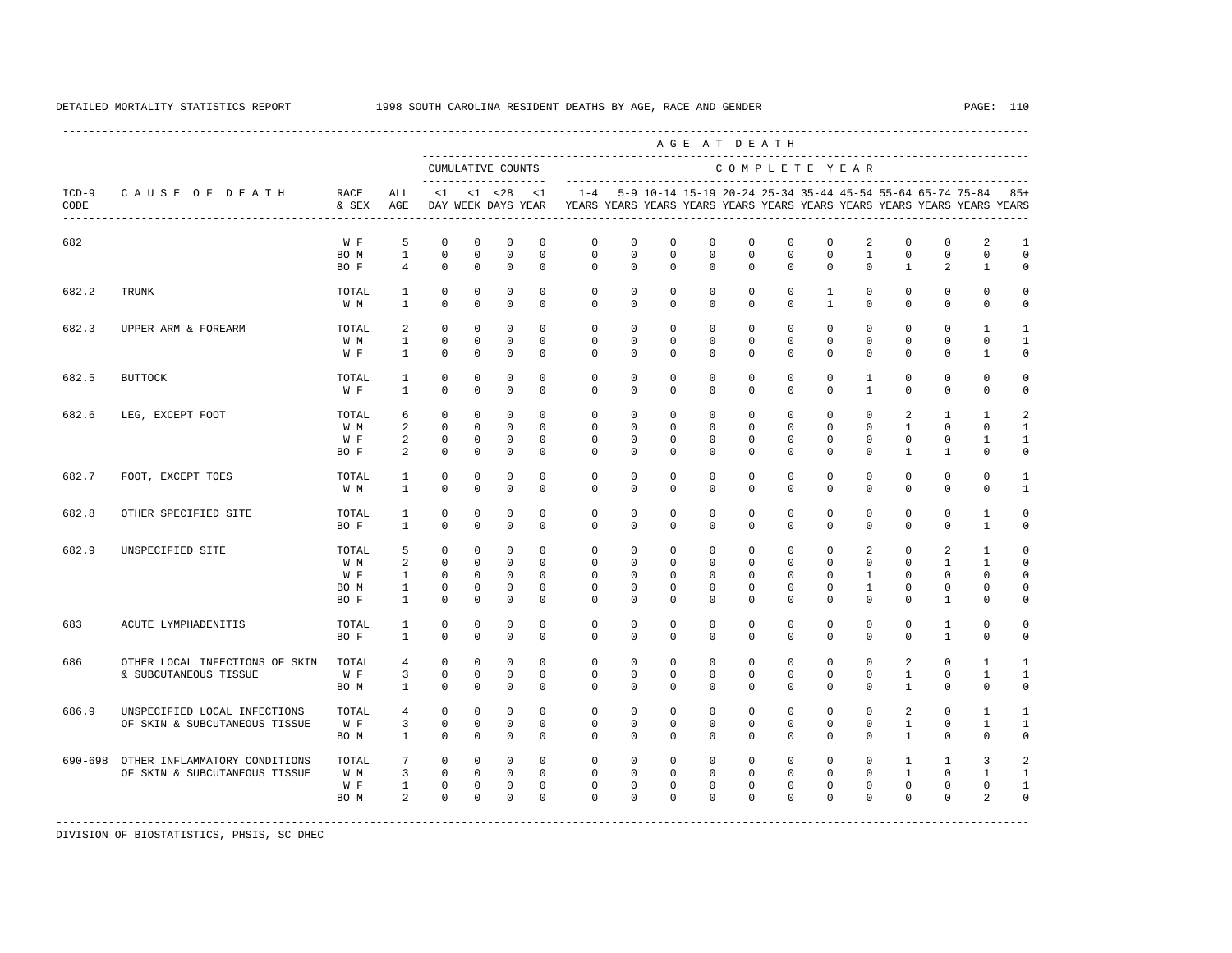----------------------------------------------------------------------------------------------------------------------------------------------------

 A G E A T D E A T H --------------------------------------------------------------------------------------------- CUMULATIVE COUNTS C O M P L E T E Y E A R ------------------- ----------------------------------------------------------------------- ICD-9 C A U S E O F D E A T H RACE ALL <1 <1 <28 <1 1-4 5-9 10-14 15-19 20-24 25-34 35-44 45-54 55-64 65-74 75-84 85+ CODE & SEX AGE DAY WEEK DAYS YEAR YEARS YEARS YEARS YEARS YEARS YEARS YEARS YEARS YEARS YEARS YEARS YEARS ---------------------------------------------------------------------------------------------------------------------------------------------------- 690-698 BO F 1 0 0 0 0 0 0 0 0 0 0 0 0 0 1 0 0 694 BULLOUS DERMATOSES TOTAL 3 0 0 0 0 0 0 0 0 0 0 0 0 0 1 1 1 W M 1 0 0 0 0 0 0 0 0 0 0 0 0 0 0 0 1 BO M 1 0 0 0 0 0 0 0 0 0 0 0 0 0 0 1 0 BOF 1 0 0 0 0 0 0 0 0 0 0 0 0 0 1 0 0 694.4 PEMPHIGUS TOTAL 2 0 0 0 0 0 0 0 0 0 0 0 0 0 1 1 0 BO M 1 0 0 0 0 0 0 0 0 0 0 0 0 0 0 1 0 BOF 1 0 0 0 0 0 0 0 0 0 0 0 0 0 1 0 0 694.5 PEMPHIGOID TOTAL 1 0 0 0 0 0 0 0 0 0 0 0 0 0 0 0 1 W M 1 0 0 0 0 0 0 0 0 0 0 0 0 0 0 0 0 1 695 ERYTHEMATOUS CONDITIONS TOTAL 4 0 0 0 0 0 0 0 0 0 0 0 0 1 0 2 1 W M 2 0 0 0 0 0 0 0 0 0 0 0 0 1 0 1 0 W F 1 0 0 0 0 0 0 0 0 0 0 0 0 0 0 0 0 0 1<br>ROM 1 0 0 0 0 0 0 0 0 0 0 0 0 0 0 0 1 0 BO M 1 0 0 0 0 0 0 0 0 0 0 0 0 0 0 1 0 695.1 ERYTHEMA MULTIFORME TOTAL 2 0 0 0 0 0 0 0 0 0 0 0 0 0 0 1 1 W F 1 0 0 0 0 0 0 0 0 0 0 0 0 0 0 0 1 BOM 1 0 0 0 0 0 0 0 0 0 0 0 0 0 0 1 0 695.4 LUPUS ERYTHEMATOSUS TOTAL 2 0 0 0 0 0 0 0 0 0 0 0 0 1 0 1 0 W M 2 0 0 0 0 0 0 0 0 0 0 0 0 0 1 0 1 0 700-709 OTHER DISEASES OF SKIN AND TOTAL 44 0 0 0 0 0 0 0 0 0 0 1 0 1 6 20 16 SUBCUTANEOUS TISSUE W M 9 0 0 0 0 0 0 0 0 0 0 1 0 0 2 4 2 W F 18 0 0 0 0 0 0 0 0 0 0 0 0 0 3 7 8 BO M 5 0 0 0 0 0 0 0 0 0 0 0 0 1 0 4 0 BO F 12 0 0 0 0 0 0 0 0 0 0 0 0 0 1 5 6 707 CHRONIC ULCER OF SKIN TOTAL 44 0 0 0 0 0 0 0 0 0 0 1 0 1 6 20 16 W M 9 0 0 0 0 0 0 0 0 0 0 1 0 0 2 4 2 W F 18 0 0 0 0 0 0 0 0 0 0 0 0 0 3 7 8 BOM 5 0 0 0 0 0 0 0 0 0 0 0 0 0 0 1 0 4 0<br>BOF 12 0 0 0 0 0 0 0 0 0 0 0 0 0 0 1 5 6 BO F 12 0 0 0 0 0 0 0 0 0 0 0 0 0 1 5 6 707.0 DECUBITUS ULCER TOTAL 41 0 0 0 0 0 0 0 0 0 0 1 0 1 5 18 16 W M M 8 0 0 0 0 0 0 0 0 0 0 0 0 0 0 2 3 2 W F 17 0 0 0 0 0 0 0 0 0 0 0 0 0 2 7 8 BO M 5 0 0 0 0 0 0 0 0 0 0 0 0 1 0 4 0 BO F 11 0 0 0 0 0 0 0 0 0 0 0 0 0 1 4 6 707.1 ULCER OF LOWER LIMBS, EXCEPT TOTAL 2 0 0 0 0 0 0 0 0 0 0 0 0 0 1 1 0 DECUBITUS WE 1 0 0 0 0 0 0 0 0 0 0 0 0 0 1 0 0 -----------------------------------------------------------------------------------------------------------------------------------------------------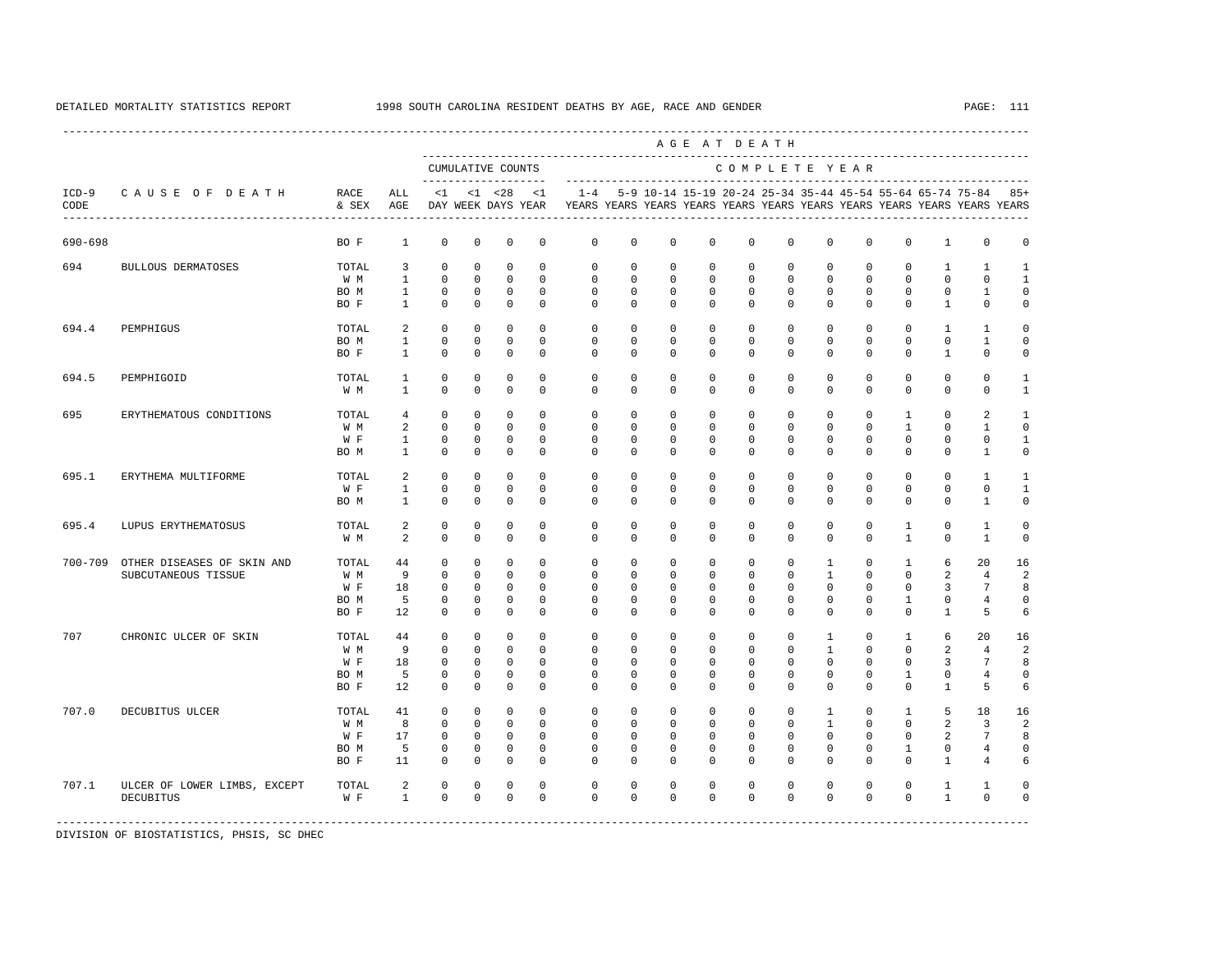---------------------------------------------------------------------------------------------------------------------------------------------------- A G E A T D E A T H --------------------------------------------------------------------------------------------- CUMULATIVE COUNTS C O M P L E T E Y E A R ------------------- ----------------------------------------------------------------------- ICD-9 C A U S E O F D E A T H RACE ALL <1 <1 <28 <1 1-4 5-9 10-14 15-19 20-24 25-34 35-44 45-54 55-64 65-74 75-84 85+ CODE & SEX AGE DAY WEEK DAYS YEAR YEARS YEARS YEARS YEARS YEARS YEARS YEARS YEARS YEARS YEARS YEARS YEARS ---------------------------------------------------------------------------------------------------------------------------------------------------- 707.1 BO F 1 0 0 0 0 0 0 0 0 0 0 0 0 0 0 1 0 707.9 CHRONIC ULCER OF UNSPECIFIED TOTAL 1 0 0 0 0 0 0 0 0 0 0 0 0 0 0 1 0 SITE W M 1 0 0 0 0 0 0 0 0 0 0 0 0 0 0 1 0 710-739 XIII. DISEASES OF MUSCULOSKELE TOTAL 150 0 0 0 0 0 0 0 3 0 7 7 19 19 29 37 29 TAL SYS AND CONNECTIVE TISSUE W M 37 0 0 0 0 0 0 0 1 0 1 0 4 5 13 7 6 W F 63 0 0 0 0 0 0 0 1 0 0 1 6 4 8 23 20 BO M 21 0 0 0 0 0 0 0 0 0 3 3 3 5 3 4 0 BO F 29 0 0 0 0 0 0 0 1 0 3 3 6 5 5 3 3 710-719 ARTHROPATHIES AND RELATED TOTAL 97 0 0 0 0 0 0 0 2 0 5 5 14 14 22 24 11 DISORDERS W M 17 0 0 0 0 0 0 0 0 0 1 0 1 2 8 3 2 W F 40 0 0 0 0 0 0 0 0 1 0 0 1 1 5 4 7 15 7 BO M 14 0 0 0 0 0 0 0 0 0 1 1 2 3 3 4 0 BO F 26 0 0 0 0 0 0 0 1 0 3 3 6 5 4 2 2 710 DIFFUSE DISEASES OF CONNECTIVE TOTAL 56 0 0 0 0 0 0 0 2 0 5 5 13 8 12 8 3 TISSUE W M 8 0 0 0 0 0 0 0 0 0 1 0 1 1 3 1 1 W F 22 0 0 0 0 0 0 0 0 1 0 0 1 4 3 6 5 2 BO M 7 0 0 0 0 0 0 0 0 0 1 1 2 1 1 1 0 BO F 19 0 0 0 0 0 0 0 1 0 3 3 6 3 2 1 0 710.0 SYSTEMIC LUPUS ERYTHEMATOSUS TOTAL 27 0 0 0 0 0 0 0 2 0 5 3 5 3 4 5 0 W M 2 0 0 0 0 0 0 0 0 0 0 0 0 0 0 1 0 W F 7 0 0 0 0 0 0 0 0 0 0 0 1 1 0 1 3 0 BOM 3 0 0 0 0 0 0 0 0 0 0 1 0 1 0 0 0 BO F 15 0 0 0 0 0 0 0 1 0 3 2 3 3 2 1 0 710.1 SYSTEMIC SCLEROSIS TOTAL 21 0 0 0 0 0 0 0 0 0 0 2 5 5 5 2 2 W M 3 0 0 0 0 0 0 0 0 0 0 0 0 1 1 0 1 W F 13 0 0 0 0 0 0 0 0 0 0 0 0 3 3 4 2 1 BOM 2 0 0 0 0 0 0 0 0 0 0 0 1 0 1 0 0 0 BOF 3 0 0 0 0 0 0 0 0 0 0 0 1 2 0 0 0 0 710.2 SICCA SYNDROME TOTAL 2 0 0 0 0 0 0 0 0 0 0 0 0 0 1 0 1 W M 1 0 0 0 0 0 0 0 0 0 0 0 0 0 1 0 0 W F 1 0 0 0 0 0 0 0 0 0 0 0 0 0 0 0 1 710.3 DERMATOMYOSITIS TOTAL 1 0 0 0 0 0 0 0 0 0 0 0 0 0 1 0 0 W F 1 0 0 0 0 0 0 0 0 0 0 0 0 0 1 0 0 710.4 POLYMYOSITIS TOTAL 5 0 0 0 0 0 0 0 0 0 0 0 3 0 1 1 0 W M 2 0 0 0 0 0 0 0 0 0 0 0 0 1 0 1 0 0 BOM 2 0 0 0 0 0 0 0 0 0 0 0 0 1 0 0 1 0 BO F 1 0 0 0 0 0 0 0 0 0 0 0 1 0 0 0 0 -----------------------------------------------------------------------------------------------------------------------------------------------------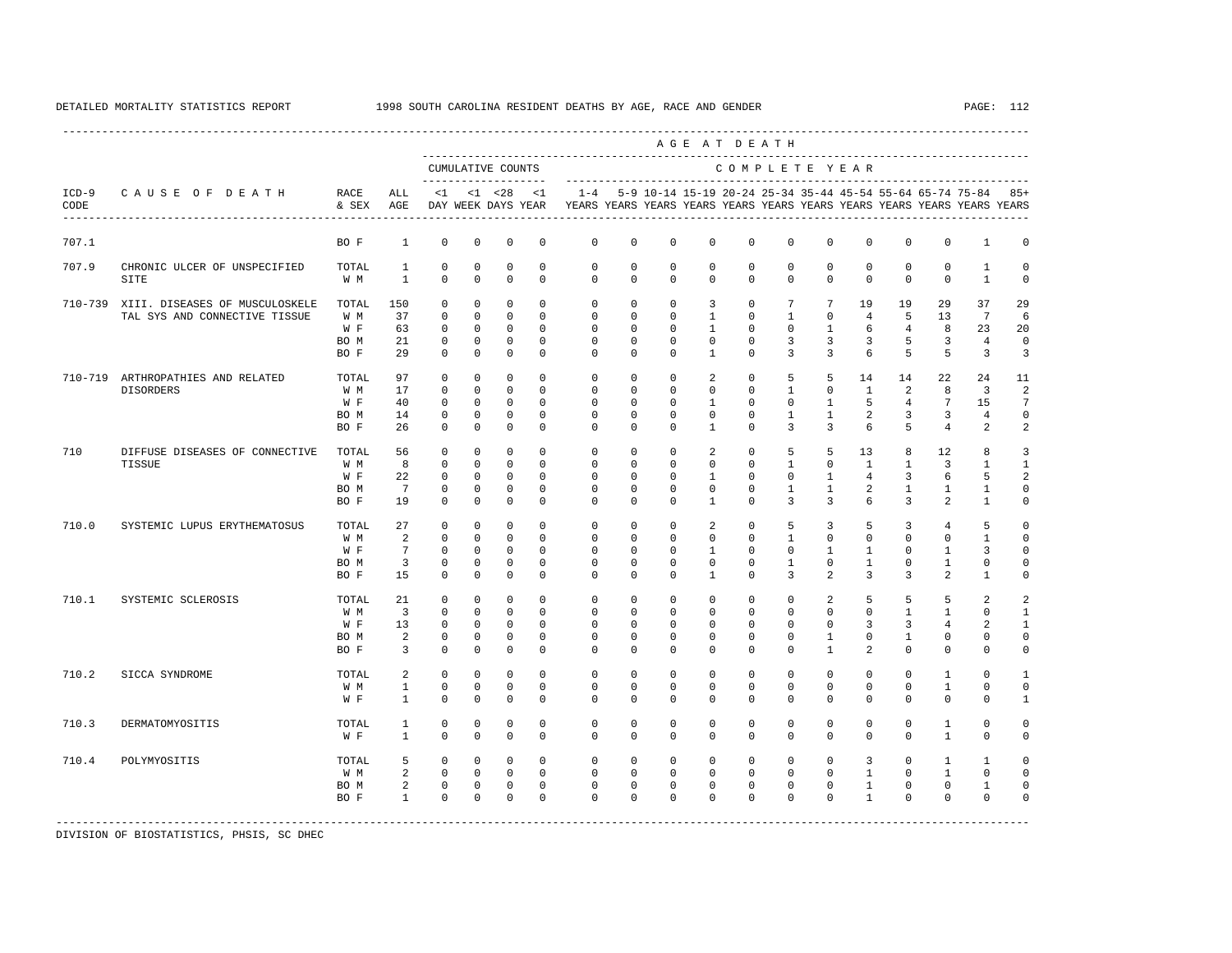A G E A T D E A T H --------------------------------------------------------------------------------------------- CUMULATIVE COUNTS C O M P L E T E Y E A R ------------------- ----------------------------------------------------------------------- ICD-9 C A U S E O F D E A T H RACE ALL <1 <1 <28 <1 1-4 5-9 10-14 15-19 20-24 25-34 35-44 45-54 55-64 65-74 75-84 85+ CODE & SEX AGE DAY WEEK DAYS YEAR YEARS YEARS YEARS YEARS YEARS YEARS YEARS YEARS YEARS YEARS YEARS YEARS ---------------------------------------------------------------------------------------------------------------------------------------------------- 711 ARTHROPATHY ASSOCIATED WITH TOTAL 2 0 0 0 0 0 0 0 0 0 0 0 0 0 0 1 1  $0\qquad 0\qquad 0\qquad 0$ W F 1 0 0 0 0 0 0 0 0 0 0 0 0 0 0 0 1 711.0 PYOGENIC ARTHRITIS TOTAL 2 0 0 0 0 0 0 0 0 0 0 0 0 0 0 1 1 W M 1 0 0 0 0 0 0 0 0 0 0 0 0 0 0 1 0 W F 1 0 0 0 0 0 0 0 0 0 0 0 0 0 0 0 1 714 RHEUMATOID ARTHRITIS & OTHER TOTAL 27 0 0 0 0 0 0 0 0 0 0 0 1 6 7 12 1 INFLAMMATORY POLYARTHROPATHIES W M 4 0 0 0 0 0 0 0 0 0 0 0 0 0 0 1 3 0 0<br>W F 13 0 0 0 0 0 0 0 0 0 0 0 0 0 1 1 1 9 1 W F 13 0 0 0 0 0 0 0 0 0 0 0 0 1 1 1 9 1 BO M 5 0 0 0 0 0 0 0 0 0 0 0 0 2 1 2 0 BO F 5 0 0 0 0 0 0 0 0 0 0 0 0 2 2 1 0 714.0 RHEUMATOID ARTHRITIS TOTAL 24 0 0 0 0 0 0 0 0 0 0 0 0 6 5 12 1 W M 3 0 0 0 0 0 0 0 0 0 0 0 0 0 1 2 0 0 W F 12 0 0 0 0 0 0 0 0 0 0 0 0 1 1 9 1 BOM 4 0 0 0 0 0 0 0 0 0 0 0 0 0 2 0 2 0 BO F 5 0 0 0 0 0 0 0 0 0 0 0 0 2 2 1 0 714.8 OTHER TOTAL 3 0 0 0 0 0 0 0 0 0 0 0 1 0 2 0 0 W M 1 0 0 0 0 0 0 0 0 0 0 0 0 0 1 0 0 W F 1 0 0 0 0 0 0 0 0 0 0 0 1 0 0 0 0 BOM 1 0 0 0 0 0 0 0 0 0 0 0 0 0 1 0 0 715 OSTEOARTHROSIS & ALLIED TOTAL 9 0 0 0 0 0 0 0 0 0 0 0 0 0 2 2 5 DISORDERS W M 2 0 0 0 0 0 0 0 0 0 0 0 0 0 1 1 0<br>W F 4 0 0 0 0 0 0 0 0 0 0 0 0 0 0 0 1 3 W F 4 0 0 0 0 0 0 0 0 0 0 0 0 0 0 1 3 BO M 1 0 0 0 0 0 0 0 0 0 0 0 0 0 1 0 0  $\begin{array}{cccccccccccccc} 2 & 0 & 0 & 0 & 0 & 0 \end{array}$  715.9 UNSPECIFIED WHETHER GENERA- TOTAL 9 0 0 0 0 0 0 0 0 0 0 0 0 0 2 2 5 LIZED OR LOCALIZED W M 2 0 0 0 0 0 0 0 0 0 0 0 0 0 1 1 0 W F 4 0 0 0 0 0 0 0 0 0 0 0 0 0 0 0 1 3<br>ROM 1 0 0 0 0 0 0 0 0 0 0 0 0 0 0 1 0 0 BOM 1 0 0 0 0 0 0 0 0 0 0 0 0 0 0 1 0 0 BOF 2 0 0 0 0 0 0 0 0 0 0 0 0 0 0 2 716 OTHER & UNSPECIFIED TOTAL 1 0 0 0 0 0 0 0 0 0 0 0 0 0 0 0 1 ARTHROPATHIES W M 1 0 0 0 0 0 0 0 0 0 0 0 0 0 0 0 1 716.9 UNSPECIFIED TOTAL 1 0 0 0 0 0 0 0 0 0 0 0 0 0 0 0 1 W M 1 0 0 0 0 0 0 0 0 0 0 0 0 0 0 0 1 719 OTHER & UNSPECIFIED DISORDER OF TOTAL 2 0 0 0 0 0 0 0 0 0 0 0 0 0 1 1 0 JOINT W M 1 0 0 0 0 0 0 0 0 0 0 0 0 0 1 0 0 BO M 1 0 0 0 0 0 0 0 0 0 0 0 0 0 0 1 0

-----------------------------------------------------------------------------------------------------------------------------------------------------

DIVISION OF BIOSTATISTICS, PHSIS, SC DHEC

DETAILED MORTALITY STATISTICS REPORT 1998 SOUTH CAROLINA RESIDENT DEATHS BY AGE, RACE AND GENDER PAGE: 113 ----------------------------------------------------------------------------------------------------------------------------------------------------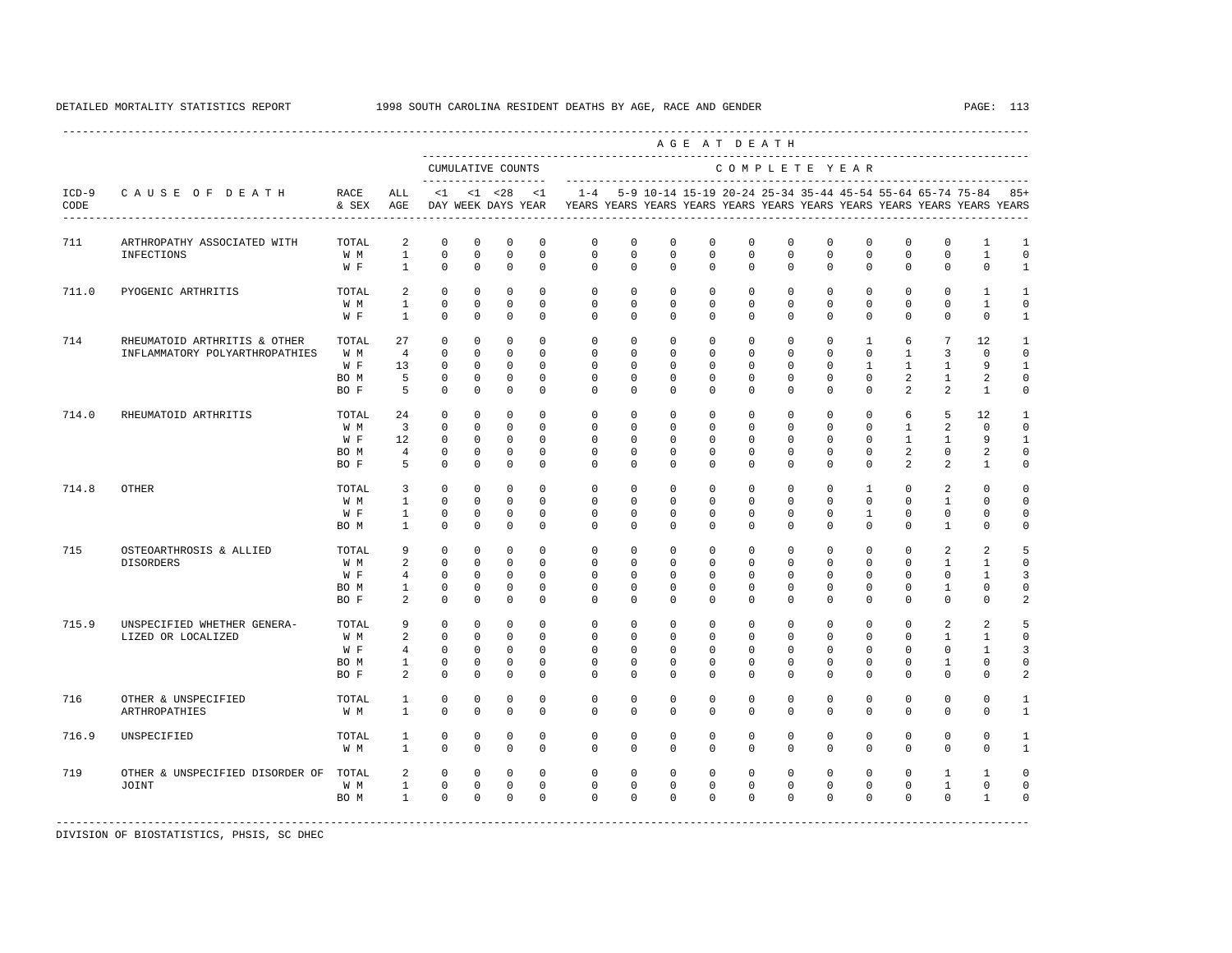---------------------------------------------------------------------------------------------------------------------------------------------------- A G E A T D E A T H --------------------------------------------------------------------------------------------- CUMULATIVE COUNTS C O M P L E T E Y E A R ------------------- ----------------------------------------------------------------------- ICD-9 C A U S E O F D E A T H RACE ALL <1 <1 <28 <1 1-4 5-9 10-14 15-19 20-24 25-34 35-44 45-54 55-64 65-74 75-84 85+ CODE & SEX AGE DAY WEEK DAYS YEAR YEARS YEARS YEARS YEARS YEARS YEARS YEARS YEARS YEARS YEARS YEARS YEARS ---------------------------------------------------------------------------------------------------------------------------------------------------- 719.9 UNSPECIFIED TOTAL 2 0 0 0 0 0 0 0 0 0 0 0 0 0 1 1 0 W M 1 0 0 0 0 0 0 0 0 0 0 0 0 0 1 0 0 BO M 1 0 0 0 0 0 0 0 0 0 0 0 0 0 0 1 0 720-724 DORSOPATHIES TOTAL 3 0 0 0 0 0 0 0 0 0 0 0 1 1 0 0 1 W M 3 0 0 0 0 0 0 0 0 0 0 0 0 0 1 1 0 0 1 720 ANKYLOSING SPONDYLITIS & OTHER TOTAL 1 0 0 0 0 0 0 0 0 0 0 0 0 0 0 0 1 INFLAMMATORY SPONDYLOPATHIES W M 1 0 0 0 0 0 0 0 0 0 0 0 0 0 0 0 1 720.0 ANKYLOSING SPONDYLITIS TOTAL 1 0 0 0 0 0 0 0 0 0 0 0 0 0 0 0 1 W M 1 0 0 0 0 0 0 0 0 0 0 0 0 0 0 0 1 721 SPONDYLOSIS & ALLIED DISORDERS TOTAL 2 0 0 0 0 0 0 0 0 0 0 0 1 1 0 0 0 W M 2 0 0 0 0 0 0 0 0 0 0 0 0 1 1 0 0 0 721.1 CERVICAL SPONDYLOSIS WITH TOTAL 2 0 0 0 0 0 0 0 0 0 0 0 1 1 0 0 0  $\begin{array}{ccccccccccccc}\n2 & 0 & 0 & 0 & 0 & \n\end{array}$  725-729 RHEUMATISM, EXCLUDING THE BACK TOTAL 12 0 0 0 0 0 0 0 0 0 2 2 2 1 4 0 1 W M M 5 0 0 0 0 0 0 0 0 0 0 0 0 0 0 1 1 2 0 1 W F 1 0 0 0 0 0 0 0 0 0 0 0 0 0 0 1 0 0 BOM 5 0 0 0 0 0 0 0 0 0 2 2 1 0 0 0 0 BOF 1 0 0 0 0 0 0 0 0 0 0 0 0 0 1 0 0 728 DISORDERS OF MUSCLE, LIGAMENT & TOTAL 6 0 0 0 0 0 0 0 0 0 2 0 2 0 1 0 1 FASCIA WM 3 0 0 0 0 0 0 0 0 0 0 0 1 0 1 0 1<br>BOM 3 0 0 0 0 0 0 0 0 0 0 2 0 1 0 0 0 0 0 BOM 3 0 0 0 0 0 0 0 0 0 0 2 0 1 0 0 0 0 728.8 OTHER DISORDERS OF MUSCLE, TOTAL 6 0 0 0 0 0 0 0 0 0 2 0 2 0 1 0 1 LIGAMENT & FASCIA W M 3 0 0 0 0 0 0 0 0 0 0 0 1 0 1 0 1 BOM 3 0 0 0 0 0 0 0 0 0 0 2 0 1 0 0 0 0 729 OTHER DISORDERS OF SOFT TISSUES TOTAL 6 0 0 0 0 0 0 0 0 0 0 2 0 1 3 0 0 W M 2 0 0 0 0 0 0 0 0 0 0 0 0 0 0 1 1 0 0<br>W F 1 0 0 0 0 0 0 0 0 0 0 0 0 0 0 1 0 0 W F 1 0 0 0 0 0 0 0 0 0 0 0 0 0 1 0 0 BOM 2 0 0 0 0 0 0 0 0 0 0 2 0 0 0 0 0 BOF 1 0 0 0 0 0 0 0 0 0 0 0 0 0 1 0 0 729.1 MYALGIA & MYOSITIS, TOTAL 1 0 0 0 0 0 0 0 0 0 0 0 0 0 1 0 0 UNSPECIFIED W F 1 0 0 0 0 0 0 0 0 0 0 0 0 0 1 0 0 729.4 FASCIITIS, UNSPECIFIED TOTAL 3 0 0 0 0 0 0 0 0 0 0 2 0 1 0 0 0 W M 1 0 0 0 0 0 0 0 0 0 0 0 0 1 0 0 0 BOM 2 0 0 0 0 0 0 0 0 0 0 2 0 0 0 0 0

-----------------------------------------------------------------------------------------------------------------------------------------------------

DIVISION OF BIOSTATISTICS, PHSIS, SC DHEC

## DETAILED MORTALITY STATISTICS REPORT 1998 SOUTH CAROLINA RESIDENT DEATHS BY AGE, RACE AND GENDER PAGE: 114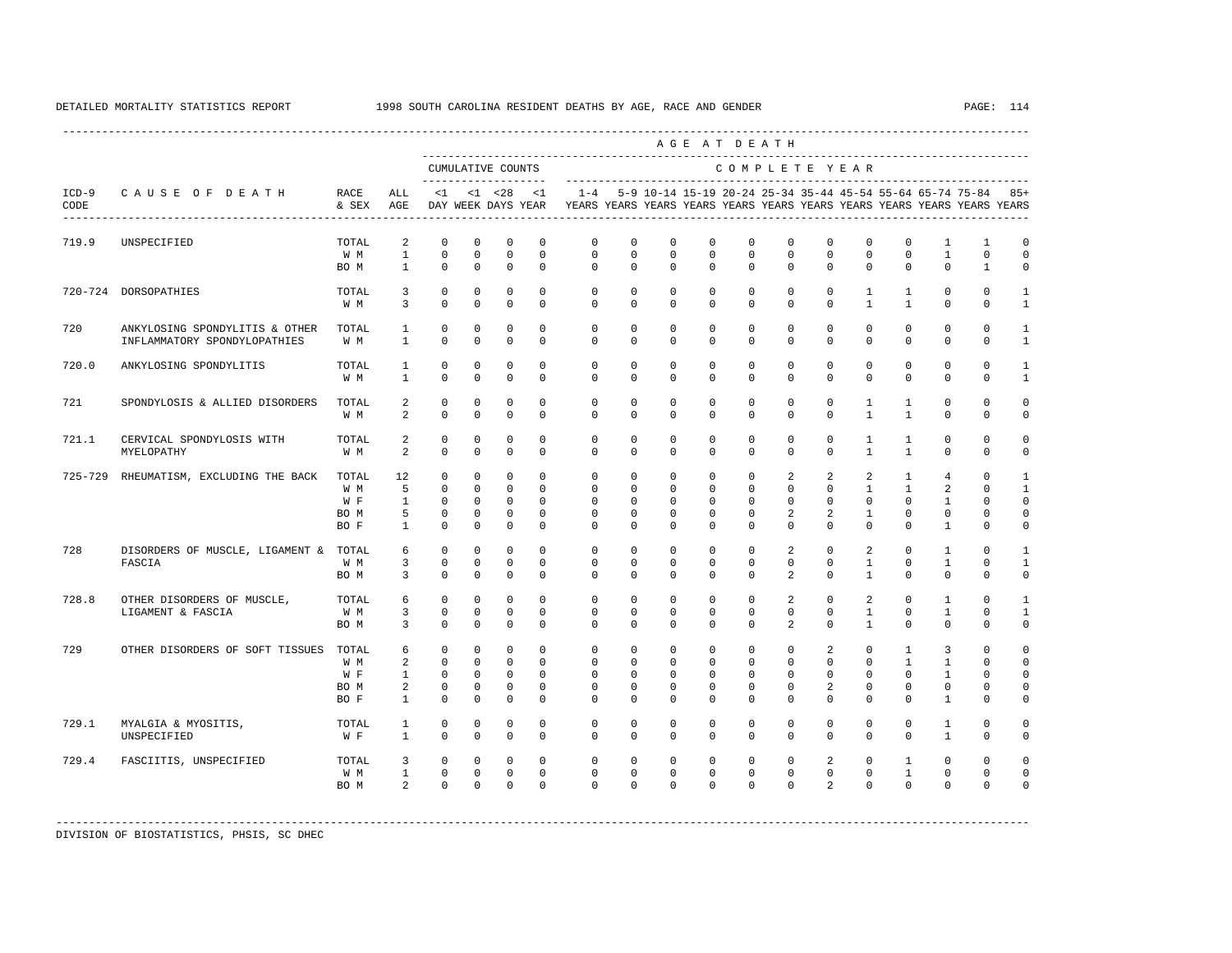|                 |                                                                 |                                     |                                                                       |                                                                      |                                                                      |                                                                            |                                                                   |                                                                         |                                                                      |                                                                        | AGE AT DEATH                                                          |                                                                      |                                                                      |                                                                      |                                                                                |                                                                    |                                                                         |                                                                   |                                                                  |
|-----------------|-----------------------------------------------------------------|-------------------------------------|-----------------------------------------------------------------------|----------------------------------------------------------------------|----------------------------------------------------------------------|----------------------------------------------------------------------------|-------------------------------------------------------------------|-------------------------------------------------------------------------|----------------------------------------------------------------------|------------------------------------------------------------------------|-----------------------------------------------------------------------|----------------------------------------------------------------------|----------------------------------------------------------------------|----------------------------------------------------------------------|--------------------------------------------------------------------------------|--------------------------------------------------------------------|-------------------------------------------------------------------------|-------------------------------------------------------------------|------------------------------------------------------------------|
|                 |                                                                 |                                     |                                                                       | --------------------                                                 |                                                                      | CUMULATIVE COUNTS                                                          |                                                                   |                                                                         |                                                                      |                                                                        |                                                                       |                                                                      |                                                                      |                                                                      | COMPLETE YEAR                                                                  |                                                                    |                                                                         |                                                                   |                                                                  |
| $ICD-9$<br>CODE | CAUSE OF DEATH<br>------------------------------------          | RACE<br>& SEX                       | ALL<br>AGE                                                            |                                                                      |                                                                      | $<1$ $<1$ $<28$<br>DAY WEEK DAYS YEAR                                      | <1                                                                | YEARS YEARS YEARS YEARS YEARS YEARS YEARS YEARS YEARS YEARS YEARS YEARS |                                                                      |                                                                        |                                                                       |                                                                      |                                                                      |                                                                      |                                                                                |                                                                    |                                                                         | 1-4 5-9 10-14 15-19 20-24 25-34 35-44 45-54 55-64 65-74 75-84     | $85+$                                                            |
| 729.8           | OTHER SYMPTOMS REFERABLE TO<br>LIMBS                            | TOTAL<br>W M                        | $\mathbf{1}$<br>$\mathbf{1}$                                          | $\Omega$<br>$\mathbf 0$                                              | $\mathbf 0$<br>$\mathbf 0$                                           | $\Omega$<br>$\Omega$                                                       | $\mathbf 0$<br>$\Omega$                                           | $\mathbf 0$<br>$\Omega$                                                 | $\Omega$<br>$\Omega$                                                 | $\mathbf 0$<br>$\Omega$                                                | $\Omega$<br>$\Omega$                                                  | $\mathbf 0$<br>$\Omega$                                              | $\Omega$<br>$\Omega$                                                 | $\mathbf 0$<br>$\Omega$                                              | $\mathbf{0}$<br>$\Omega$                                                       | $\Omega$<br>$\Omega$                                               | $\mathbf{1}$<br>$\mathbf{1}$                                            | $\Omega$<br>$\Omega$                                              | $\mathbf 0$<br>$\mathbf{0}$                                      |
| 729.9           | OTHER & UNSPECIFIED DISORDERS<br>OF SOFT TISSUE                 | TOTAL<br>BO F                       | $\mathbf{1}$<br>$\mathbf{1}$                                          | $\Omega$<br>$\Omega$                                                 | $\Omega$<br>$\Omega$                                                 | $\Omega$<br>$\Omega$                                                       | $\Omega$<br>$\Omega$                                              | $\Omega$<br>$\Omega$                                                    | $\Omega$<br>$\Omega$                                                 | $\Omega$<br>$\Omega$                                                   | $\Omega$<br>$\Omega$                                                  | $\Omega$<br>$\Omega$                                                 | $\Omega$<br>$\Omega$                                                 | $\circ$<br>$\Omega$                                                  | $\Omega$<br>$\Omega$                                                           | $\Omega$<br>$\Omega$                                               | $\mathbf{1}$<br>$\mathbf{1}$                                            | $\Omega$<br>$\mathbf 0$                                           | $\mathbf 0$<br>$\mathbf 0$                                       |
| 730-739         | OSTEOPATHIES, CHONDROPATHIES &<br>ACOUIRED MUSCULOSKELETAL DEF  | TOTAL<br>W M<br>W F<br>BO M<br>BO F | 38<br>12<br>22<br>2<br>2                                              | $\Omega$<br>$\mathbf 0$<br>$\Omega$<br>$\Omega$<br>$\mathbf 0$       | $\Omega$<br>$\Omega$<br>$\Omega$<br>$\Omega$<br>$\mathbf 0$          | $\Omega$<br>$\Omega$<br>$\Omega$<br>$\Omega$<br>$\mathbf{0}$               | $\Omega$<br>$\Omega$<br>$\Omega$<br>$\Omega$<br>$\Omega$          | $\Omega$<br>$\Omega$<br>$\Omega$<br>$\Omega$<br>$\Omega$                | $\Omega$<br>$\Omega$<br>$\Omega$<br>$\Omega$<br>$\mathbf 0$          | $\Omega$<br>$\Omega$<br>$\Omega$<br>$\Omega$<br>$\Omega$               | $\overline{1}$<br>$\mathbf{1}$<br>$\Omega$<br>$\Omega$<br>$\mathbf 0$ | $\Omega$<br>$\Omega$<br>$\Omega$<br>$\Omega$<br>$\mathbf 0$          | $\Omega$<br>$\Omega$<br>$\Omega$<br>$\Omega$<br>$\mathbf 0$          | $\Omega$<br>$\Omega$<br>$\Omega$<br>$\Omega$<br>$\Omega$             | $\overline{2}$<br>$\overline{1}$<br>$\overline{1}$<br>$\Omega$<br>$\mathbf{0}$ | 3<br>$\mathbf{1}$<br>$\Omega$<br>2<br>$\Omega$                     | 3<br>3<br>$\Omega$<br>$\Omega$<br>$\mathbf 0$                           | 13<br>$\overline{4}$<br>8<br>$\Omega$<br>$\mathbf{1}$             | 16<br>2<br>13<br>$\mathbf 0$<br>$\mathbf{1}$                     |
| 730             | OSTEOMYELITIS, PERIOSTITIS &<br>OTHER INFECTIONS INVOLVING BONE | TOTAL<br>W M<br>W F<br>BO M<br>BO F | 11<br>6<br>3<br>$\mathbf{1}$<br>$\mathbf{1}$                          | $\mathbf 0$<br>$\mathbf 0$<br>$\Omega$<br>$\mathbf 0$<br>$\mathbf 0$ | $\mathbf 0$<br>$\mathbf 0$<br>$\Omega$<br>$\mathbf 0$<br>$\mathbf 0$ | $\mathbf 0$<br>$\mathbf 0$<br>$\Omega$<br>$\mathbf{0}$<br>$\mathbf 0$      | $\mathbf 0$<br>$\Omega$<br>$\Omega$<br>$\mathbf 0$<br>$\mathbf 0$ | $\mathbf 0$<br>$\Omega$<br>$\Omega$<br>$\mathbf 0$<br>$\Omega$          | $\mathbf 0$<br>$\mathbf 0$<br>$\Omega$<br>$\mathbf 0$<br>$\mathbf 0$ | $\circ$<br>$\mathbf 0$<br>$\Omega$<br>$\mathbf 0$<br>$\mathbf 0$       | $\mathbf 0$<br>$\mathbf 0$<br>$\Omega$<br>$\mathbf 0$<br>$\mathbf 0$  | $\mathbf 0$<br>$\mathbf 0$<br>$\Omega$<br>$\mathbf 0$<br>$\mathbf 0$ | $\mathbf 0$<br>$\mathbf 0$<br>$\Omega$<br>$\mathbf 0$<br>$\mathbf 0$ | $\mathbf 0$<br>$\mathbf 0$<br>$\Omega$<br>$\mathbf 0$<br>$\mathbf 0$ | $\mathbf{1}$<br>1<br>$\Omega$<br>$\mathbf{0}$<br>$\mathbf 0$                   | $\mathbf{1}$<br>$\circ$<br>$\Omega$<br>$\mathbf{1}$<br>$\Omega$    | 3<br>3<br>$\Omega$<br>$\mathbf 0$<br>$\mathbf 0$                        | 3<br>$\mathbf{1}$<br>$\overline{a}$<br>$\mathbf 0$<br>$\mathbf 0$ | 3<br>$\mathbf{1}$<br>$\mathbf{1}$<br>$\mathbb O$<br>$\mathbf{1}$ |
| 730.0           | ACUTE OSTEOMYELITIS                                             | TOTAL<br>W M                        | $\mathbf{1}$<br>$\mathbf{1}$                                          | $\mathbf 0$<br>$\Omega$                                              | $\mathbf 0$<br>$\Omega$                                              | $\mathbf{0}$<br>$\Omega$                                                   | $\mathbf{0}$<br>$\Omega$                                          | 0<br>$\Omega$                                                           | $\mathbf 0$<br>$\Omega$                                              | $\mathbf 0$<br>$\Omega$                                                | $\mathbf 0$<br>$\Omega$                                               | 0<br>$\Omega$                                                        | $\mathbf 0$<br>$\Omega$                                              | $\mathbf 0$<br>$\Omega$                                              | $\mathbf{0}$<br>$\mathbf 0$                                                    | $\mathbf 0$<br>$\Omega$                                            | $\mathbf{1}$<br>$\mathbf{1}$                                            | $\mathbf 0$<br>$\Omega$                                           | $\mathbf 0$<br>$\mathbb O$                                       |
| 730.1           | CHRONIC OSTEOMYELITIS                                           | TOTAL<br>W M                        | $\mathbf{1}$<br>$\mathbf{1}$                                          | $\mathbf 0$<br>$\Omega$                                              | $\mathbf 0$<br>$\Omega$                                              | $\mathbf{0}$<br>$\Omega$                                                   | $\mathbf{0}$<br>$\Omega$                                          | $\mathbf 0$<br>$\Omega$                                                 | $\mathbf 0$<br>$\Omega$                                              | $\mathbf 0$<br>$\Omega$                                                | $\mathbf 0$<br>$\Omega$                                               | $\mathbf 0$<br>$\Omega$                                              | $\mathbf 0$<br>$\Omega$                                              | $\mathbf 0$<br>$\Omega$                                              | $\mathbf{0}$<br>$\Omega$                                                       | $\Omega$<br>$\Omega$                                               | $\mathbf 0$<br>$\Omega$                                                 | $\mathbf 0$<br>$\Omega$                                           | $\mathbf{1}$<br>$\mathbf{1}$                                     |
| 730.2           | UNSPECIFIED OSTEOMYELITIS                                       | TOTAL<br>W M<br>W F<br>BO M<br>BO F | 8<br>$\overline{3}$<br>$\overline{3}$<br>$\mathbf{1}$<br>$\mathbf{1}$ | $\Omega$<br>$\Omega$<br>$\mathbf 0$<br>$\mathbf 0$<br>$\Omega$       | $\Omega$<br>$\Omega$<br>$\mathbf 0$<br>$\Omega$<br>$\Omega$          | $\Omega$<br>$\Omega$<br>$\mathbf{0}$<br>$\mathbf{0}$<br>$\Omega$           | $\Omega$<br>$\Omega$<br>$\Omega$<br>$\Omega$<br>$\Omega$          | $\Omega$<br>$\Omega$<br>$\Omega$<br>$\Omega$<br>$\Omega$                | $\Omega$<br>$\Omega$<br>$\Omega$<br>$\Omega$<br>$\Omega$             | $\Omega$<br>$\Omega$<br>$\Omega$<br>$\mathbf 0$<br>$\Omega$            | $\Omega$<br>$\Omega$<br>$\mathbf 0$<br>$\mathbf 0$<br>$\Omega$        | $\Omega$<br>$\Omega$<br>$\mathbf 0$<br>$\mathbf 0$<br>$\Omega$       | $\Omega$<br>$\Omega$<br>$\mathbf 0$<br>$\Omega$<br>$\Omega$          | $\Omega$<br>$\Omega$<br>$\Omega$<br>$\mathbf 0$<br>$\Omega$          | $\Omega$<br>$\Omega$<br>$\Omega$<br>$\mathbf{0}$<br>$\Omega$                   | $\overline{1}$<br>$\Omega$<br>$\Omega$<br>$\mathbf{1}$<br>$\Omega$ | $\mathfrak{D}$<br>$\mathfrak{D}$<br>$\Omega$<br>$\mathbf 0$<br>$\Omega$ | 3<br>$\mathbf{1}$<br>2<br>$\mathbf 0$<br>$\Omega$                 | 2<br>$\Omega$<br>$\mathbf{1}$<br>$\mathbf 0$<br>$\mathbf{1}$     |
| 730.9           | UNSPECIFIED INFECTION OF BONE                                   | TOTAL<br>W M                        | $\mathbf{1}$<br>$\mathbf{1}$                                          | $\mathbf 0$<br>$\mathbf 0$                                           | $\mathbf{0}$<br>$\mathbf 0$                                          | $\mathbf{0}$<br>$^{\circ}$                                                 | $\mathbf{0}$<br>$\mathbf 0$                                       | $\mathbf{0}$<br>$\Omega$                                                | 0<br>$\circ$                                                         | $\mathbf 0$<br>$\mathbf{0}$                                            | $\mathbf 0$<br>$\mathbf{0}$                                           | $\mathbf 0$<br>$\mathbf 0$                                           | $\mathbf 0$<br>$\circ$                                               | $^{\circ}$<br>$\mathbf 0$                                            | 1<br>$\mathbf{1}$                                                              | 0<br>$\Omega$                                                      | 0<br>$\mathbf 0$                                                        | 0<br>$\mathbf 0$                                                  | $\mathbf 0$<br>$\mathbf 0$                                       |
| 733             | OTHER DISORDERS OF BONE &<br>CARTILAGE                          | TOTAL<br>W M<br>W F<br>BO M<br>BO F | 24<br>5<br>17<br>$\mathbf{1}$<br>$\mathbf{1}$                         | $\Omega$<br>$\mathbf 0$<br>$\mathbf 0$<br>$\mathbf 0$<br>$\mathbf 0$ | $\Omega$<br>$\mathbf 0$<br>$\Omega$<br>$\mathbf{0}$<br>$\mathbf 0$   | $\Omega$<br>$\mathbf{0}$<br>$\mathbf{0}$<br>$\overline{0}$<br>$\mathbf{0}$ | $\Omega$<br>$\mathbf 0$<br>$\Omega$<br>$\mathbf 0$<br>$\mathbf 0$ | $\Omega$<br>$\mathbf 0$<br>$\Omega$<br>$\mathbf 0$<br>$\Omega$          | $\Omega$<br>$\mathbf 0$<br>$\Omega$<br>$\mathbf 0$<br>$\mathbf 0$    | $\Omega$<br>$\mathbf{0}$<br>$\mathbf{0}$<br>$\mathbf 0$<br>$\mathbf 0$ | $\Omega$<br>$\mathbf{0}$<br>$\mathbf 0$<br>$\mathbf 0$<br>$\mathbf 0$ | $\Omega$<br>$\mathbf 0$<br>$\mathbf 0$<br>$\mathbf 0$<br>$\mathbf 0$ | $\Omega$<br>$\mathbf 0$<br>$\mathbf 0$<br>$\mathbf 0$<br>$\mathbf 0$ | $\Omega$<br>$\mathbf 0$<br>$\mathbf 0$<br>$\mathbf 0$<br>$\mathbf 0$ | $\Omega$<br>$\mathbf{0}$<br>$\mathbf 0$<br>$\mathbf{0}$<br>$\mathbf 0$         | 2<br>$\mathbf{1}$<br>$\circ$<br>$\mathbf{1}$<br>$\Omega$           | $\Omega$<br>$\mathbf 0$<br>$\Omega$<br>$\Omega$<br>$\mathbf 0$          | 9<br>$\overline{3}$<br>5<br>$\mathbf 0$<br>$\mathbf{1}$           | 13<br>$\mathbf{1}$<br>12<br>$\mathbf 0$<br>$\mathbb O$           |
| 733.0           | OSTEOPOROSIS                                                    | TOTAL<br>W M<br>W F                 | 20<br>$\overline{3}$<br>17                                            | $\Omega$<br>$\mathbf 0$<br>$\Omega$                                  | $\Omega$<br>$\mathbf 0$<br>$\Omega$                                  | $\Omega$<br>$\mathbf{0}$<br>$\Omega$                                       | $\Omega$<br>$\mathbf 0$<br>$\Omega$                               | $\Omega$<br>$\mathbf 0$<br>$\Omega$                                     | $\Omega$<br>$\mathbf 0$<br>$\Omega$                                  | $\Omega$<br>$\mathbf 0$<br>$\Omega$                                    | $\Omega$<br>$\mathbf 0$<br>$\Omega$                                   | $\Omega$<br>$\mathbf 0$<br>$\Omega$                                  | $\Omega$<br>$\mathbf 0$<br>$\Omega$                                  | $\Omega$<br>$\mathbf 0$<br>$\Omega$                                  | $\Omega$<br>$\mathbf{0}$<br>$\Omega$                                           | $\Omega$<br>$\Omega$<br>$\Omega$                                   | $\Omega$<br>$\Omega$<br>$\Omega$                                        | 7<br>2<br>5                                                       | 13<br>$\mathbf{1}$<br>12                                         |
| 733.4           | ASEPTIC NECROSIS OF BONE                                        | TOTAL<br>BO M                       | 1<br>$\mathbf{1}$                                                     | $\mathbf 0$<br>$\Omega$                                              | $\mathbf 0$<br>$\Omega$                                              | $\mathbf{0}$<br>$\cap$                                                     | $\mathbf 0$<br>$\Omega$                                           | 0<br>$\Omega$                                                           | $\mathbf 0$<br>$\Omega$                                              | $\mathbf 0$<br>$\Omega$                                                | $\mathbf 0$<br>$\Omega$                                               | $\mathbf 0$<br>$\Omega$                                              | $\mathbf 0$<br>$\Omega$                                              | $\mathbf 0$<br>$\Omega$                                              | $\mathbf{0}$<br>$\Omega$                                                       | $\mathbf{1}$<br>$\mathbf{1}$                                       | $\mathbf 0$<br>$\Omega$                                                 | $\mathbf 0$<br>$\Omega$                                           | $\mathbf 0$<br>$\mathbf 0$                                       |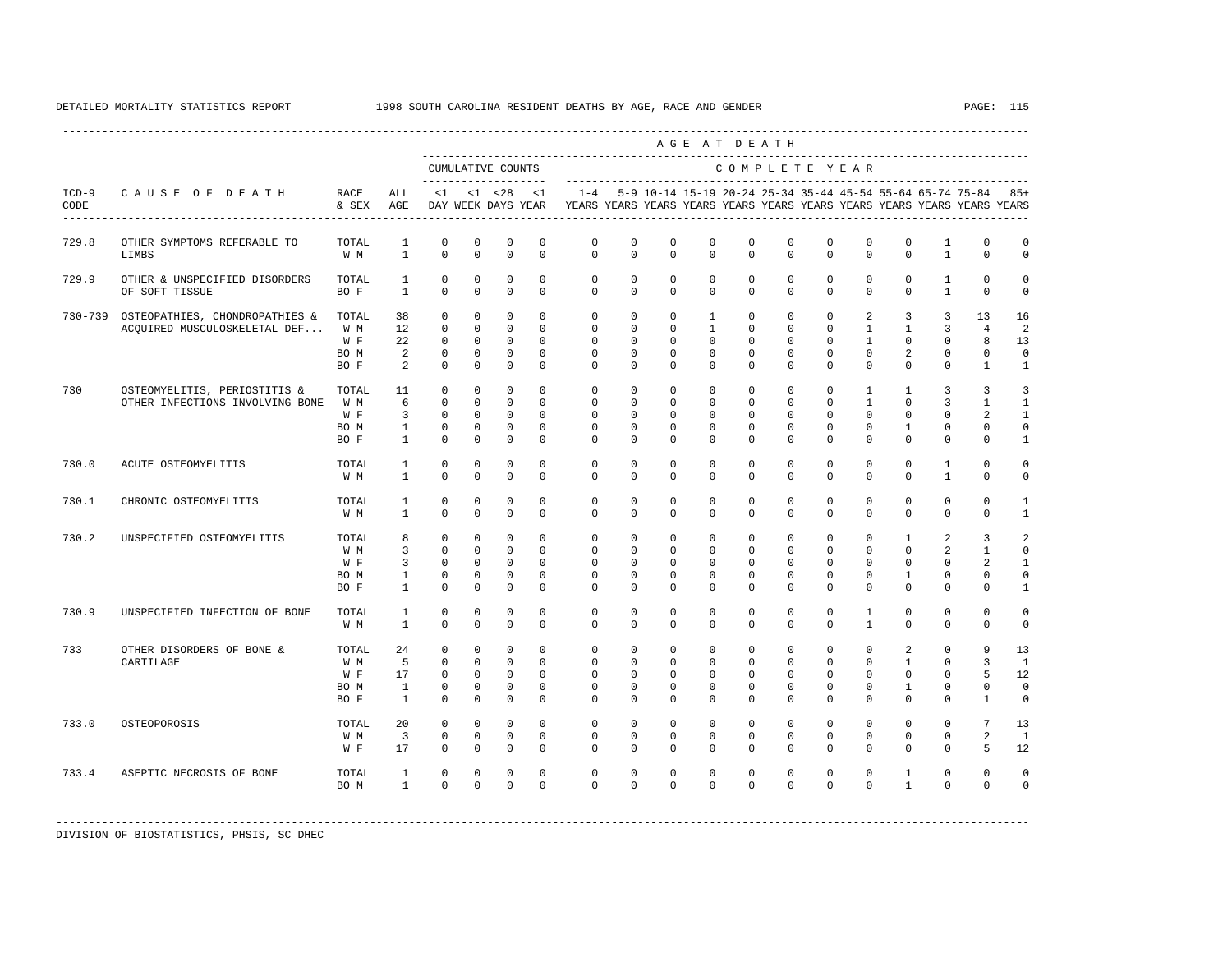----------------------------------------------------------------------------------------------------------------------------------------------------

 A G E A T D E A T H --------------------------------------------------------------------------------------------- CUMULATIVE COUNTS C O M P L E T E Y E A R ------------------- ----------------------------------------------------------------------- ICD-9 C A U S E O F D E A T H RACE ALL <1 <1 <28 <1 1-4 5-9 10-14 15-19 20-24 25-34 35-44 45-54 55-64 65-74 75-84 85+ CODE & SEX AGE DAY WEEK DAYS YEAR YEARS YEARS YEARS YEARS YEARS YEARS YEARS YEARS YEARS YEARS YEARS YEARS ---------------------------------------------------------------------------------------------------------------------------------------------------- 733.9 OTHER & UNSPECIFIED TOTAL 3 0 0 0 0 0 0 0 0 0 0 0 0 1 0 2 0  $0$  0 0 0 BO F 1 0 0 0 0 0 0 0 0 0 0 0 0 0 0 1 0 737 CURVATURE OF SPINE TOTAL 3 0 0 0 0 0 0 0 1 0 0 0 1 0 0 1 0 W M 1 0 0 0 0 0 0 0 1 0 0 0 0 0 0 0 0 W F 2 0 0 0 0 0 0 0 0 0 0 0 0 1 0 0 1 0 737.3 KYPHOSCOLIOSIS & SCOLIOSIS TOTAL 3 0 0 0 0 0 0 0 0 1 0 0 0 0 1 0 0 1 0 0 0 0 0 0 0 0 0 0 0 0 0 0 0 0 0 0 W M 1 0 0 0 0 0 0 0 1 0 0 0 0 0 0 0 0  $2 \t 0 \t 0 \t 0 \t 0$  740-759 XIV. CONGENITAL ANOMALIES TOTAL 171 35 51 66 93 4 0 2 2 5 7 6 6 10 9 19 8 W M 48 10 15 17 22 0 0 1 0 0 3 2 2 3 5 9 1 W F 41 8 11 14 21 1 0 0 0 1 1 1 3 2 0 5 6 BO M 47 10 15 21 32 2 0 1 0 2 1 1 0 3 4 1 0 BO F 35 7 10 14 18 1 0 0 2 2 2 2 1 2 0 4 1 740 ANENCEPHALUS & SIMILAR TOTAL 1 1 1 1 1 0 0 0 0 0 0 0 0 0 0 0 0 ANOMALIES W F 1 1 1 1 1 0 0 0 0 0 0 0 0 0 0 0 0 740.0 ANENCEPHALUS TOTAL 1 1 1 1 1 0 0 0 0 0 0 0 0 0 0 0 0 W F 1 1 1 1 1 0 0 0 0 0 0 0 0 0 0 0 0 741 SPINA BIFIDA TOTAL 2 0 0 0 0 1 0 0 0 1 0 0 0 0 0 0 0 W F 2 0 0 0 0 1 0 0 0 1 0 0 0 0 0 0 0 0 741.0 WITH HYDROCEPHALUS TOTAL 1 0 0 0 0 0 0 0 0 1 0 0 0 0 0 0 0 W F 1 0 0 0 0 0 0 0 0 1 0 0 0 0 0 0 0 741.9 WITHOUT MENTION OF TOTAL 1 0 0 0 0 1 0 0 0 0 0 0 0 0 0 0 0 HYDROCEPHALUS W F 1 0 0 0 0 1 0 0 0 0 0 0 0 0 0 0 0 742 OTHER CONGENITAL ANOMALIES TOTAL 31 2 5 7 15 0 0 1 0 0 0 0 1 1 3 8 2 OF NERVOUS SYSTEM W M 10 0 1 1 3 0 0 0 0 0 0 0 1 0 2 4 0 W F 7 1 1 2 3 0 0 0 0 0 0 0 0 1 0 2 1<br>ROM 8 1 1 2 6 0 0 1 0 0 0 0 0 0 1 0 0 BOM 8 1 1 2 6 0 0 1 0 0 0 0 0 0 0 1 0 0 BO F 6 0 2 2 3 0 0 0 0 0 0 0 0 0 0 2 1 742.0 ENCEPHALOCELE TOTAL 1 0 0 0 1 0 0 0 0 0 0 0 0 0 0 0 0 BO M 1 0 0 0 1 0 0 0 0 0 0 0 0 0 0 0 0 742.1 MICROCEPHALUS TOTAL 2 1 1 1 1 0 0 1 0 0 0 0 0 0 0 0 0 BOM 2 1 1 1 1 0 0 1 0 0 0 0 0 0 0 0 0 0 742.2 REDUCTION DEFORMITIES TOTAL 2 0 1 1 2 0 0 0 0 0 0 0 0 0 0 0 0 -----------------------------------------------------------------------------------------------------------------------------------------------------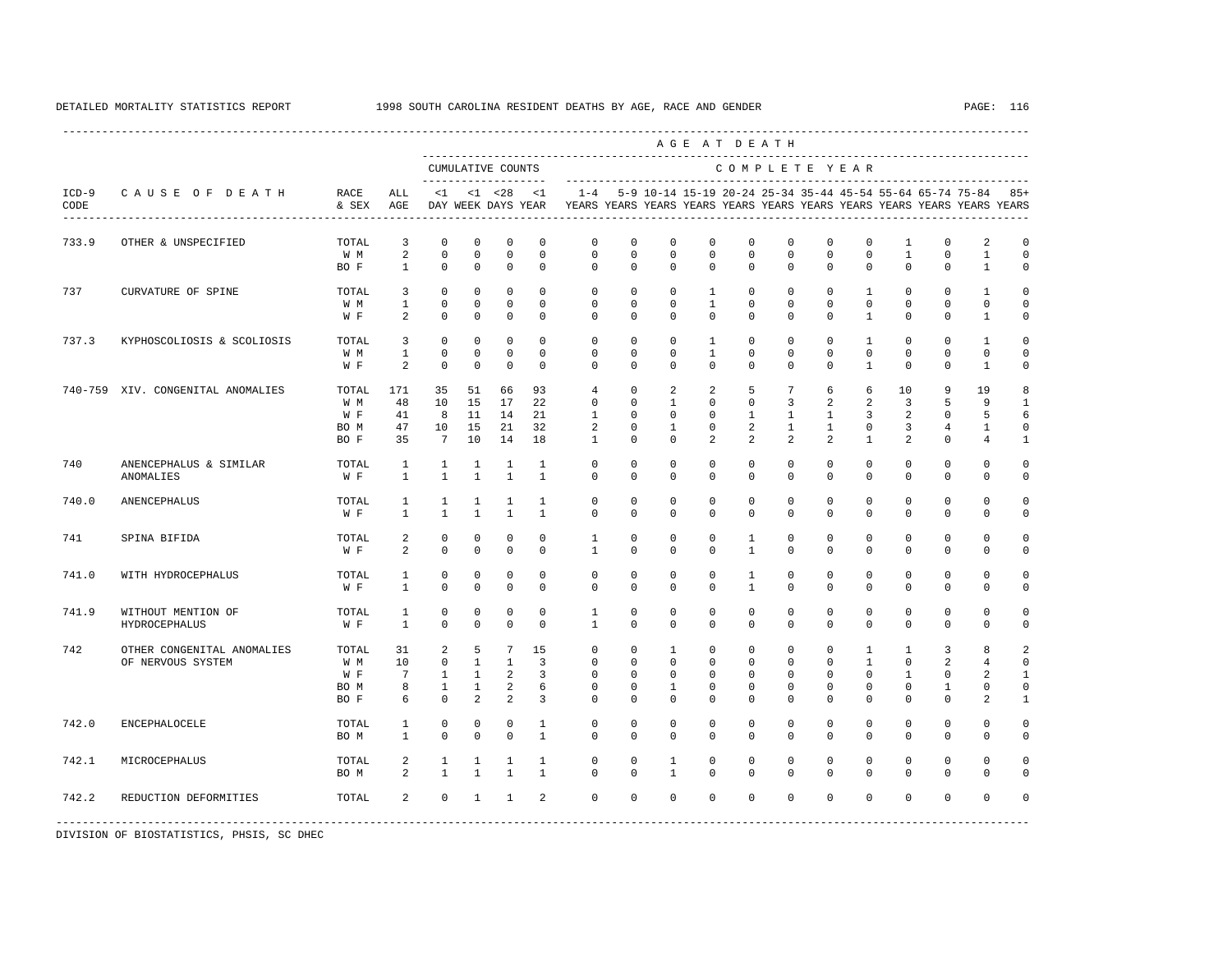A G E A T D E A T H

----------------------------------------------------------------------------------------------------------------------------------------------------

 --------------------------------------------------------------------------------------------- CUMULATIVE COUNTS C O M P L E T E Y E A R ------------------- ----------------------------------------------------------------------- ICD-9 C A U S E O F D E A T H RACE ALL <1 <1 <28 <1 1-4 5-9 10-14 15-19 20-24 25-34 35-44 45-54 55-64 65-74 75-84 85+ CODE & SEX AGE DAY WEEK DAYS YEAR YEARS YEARS YEARS YEARS YEARS YEARS YEARS YEARS YEARS YEARS YEARS YEARS ---------------------------------------------------------------------------------------------------------------------------------------------------- 742.2 OF BRAIN W M 1 0 0 0 1 0 0 0 0 0 0 0 0 0 0 0 0 BOF 1 0 1 1 1 0 0 0 0 0 0 0 0 0 0 0 0 0 0 742.3 CONGENITAL HYDROCEPHALUS TOTAL 5 0 2 3 5 0 0 0 0 0 0 0 0 0 0 0 0 W M 2 0 1 1 2 0 0 0 0 0 0 0 0 0 0 0 0 BOM 2 0 0 1 2 0 0 0 0 0 0 0 0 0 0 0 0 0 BOF 1 0 1 1 1 0 0 0 0 0 0 0 0 0 0 0 0 0 0 742.5 OTHER SPECIFIED ANOMALIES OF TOTAL 15 0 0 0 0 0 0 0 0 0 0 0 1 1 3 8 2 SPINAL CORD W M 7 0 0 0 0 0 0 0 0 0 0 0 1 0 2 4 0 W F 4 0 0 0 0 0 0 0 0 0 0 0 0 0 1 0 2 1 BO M 1 0 0 0 0 0 0 0 0 0 0 0 0 0 1 0 0 BO F 3 0 0 0 0 0 0 0 0 0 0 0 0 0 0 2 1 742.8 OTHER SPECIFIED ANOMALIES OF TOTAL 1 1 1 1 1 0 0 0 0 0 0 0 0 0 0 0 0 0 0<br>NERVOITS SYSTEM WARRANGER WARRANGER WARRANGER UNDER A DRIEL OF A DRIEL OF A DRIEL OF A DRIEL OF A DRIEL OF A NERVOUS SYSTEM W F 1 1 1 1 1 0 0 0 0 0 0 0 0 0 0 0 0 742.9 UNSPECIFIED ANOMALIES OF BRAIN, TOTAL 5 0 0 1 5 0 0 0 0 0 0 0 0 0 0 0 0 SPINAL CORD & NERVOUS SYSTEM W F 2 0 0 1 2 0 0 0 0 0 0 0 0 0 0 0 0 BO M 2 0 0 0 2 0 0 0 0 0 0 0 0 0 0 0 0 BOF 1 0 0 0 1 0 0 0 0 0 0 0 0 0 0 0 0 0 0 743 CONGENITAL ANOMALIES OF EYE TOTAL 1 1 1 1 1 0 0 0 0 0 0 0 0 0 0 0 0 BO M 1 1 1 1 1 0 0 0 0 0 0 0 0 0 0 0 0 743.9 UNSPECIFIED ANOMALIES OF EYE TOTAL 1 1 1 1 1 0 0 0 0 0 0 0 0 0 0 0 0 BO M 1 1 1 1 1 0 0 0 0 0 0 0 0 0 0 0 0 745 BULBUS CORDIS ANOMALIES & TOTAL 22 2 2 2 4 2 0 0 1 1 1 2 0 0 3 4 4 ANOMALIES OF CARDIAC SEPTAL ... W M 5 1 1 1 2 0 0 0 0 0 0 0 1 0 0 0 0 1 0 0 0 1 0 0 0 1 0 0 0 1 0 0 0 1 0 0 0 1 W F 8 0 0 0 1 0 0 0 0 0 0 0 0 0 0 2 4 BO M 5 0 0 0 0 2 0 0 0 0 0 0 0 0 2 1 0 BO F 4 1 1 1 1 0 0 0 1 1 0 1 0 0 0 0 0 745.1 TRANSPOSITION OF GREAT VESSELS TOTAL 1 1 1 1 1 0 0 0 0 0 0 0 0 0 0 0 0 W M 1 1 1 1 1 0 0 0 0 0 0 0 0 0 0 0 0 745.2 TETRALOGY OF FALLOT TOTAL 4 0 0 0 0 1 0 0 0 1 0 0 0 0 2 0 0 W M 1 0 0 0 0 0 0 0 0 0 0 0 0 0 1 0 0 BOM 2 0 0 0 0 1 0 0 0 0 0 0 0 0 0 1 0 0 BO F 1 0 0 0 0 0 0 0 0 1 0 0 0 0 0 0 0 745.3 COMMON VENTRICLE TOTAL 1 0 0 0 1 0 0 0 0 0 0 0 0 0 0 0 0 W M 1 0 0 0 1 0 0 0 0 0 0 0 0 0 0 0 0 745.4 VENTRICULAR SEPTAL DEFECT TOTAL 4 0 0 0 0 1 0 0 0 0 1 1 0 0 0 1 0

-----------------------------------------------------------------------------------------------------------------------------------------------------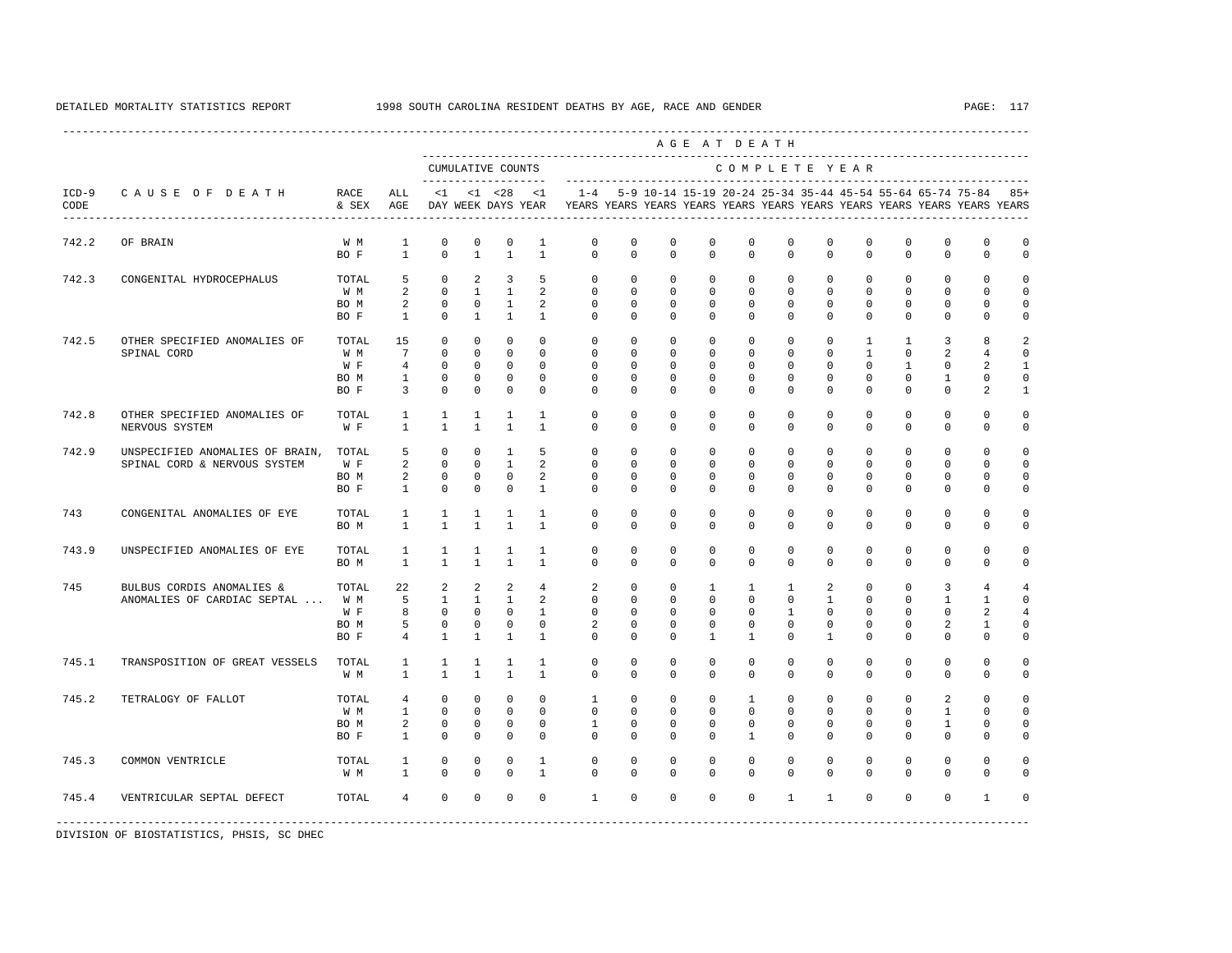---------------------------------------------------------------------------------------------------------------------------------------------------- A G E A T D E A T H --------------------------------------------------------------------------------------------- CUMULATIVE COUNTS C O M P L E T E Y E A R ------------------- ----------------------------------------------------------------------- ICD-9 C A U S E O F D E A T H RACE ALL <1 <1 <28 <1 1-4 5-9 10-14 15-19 20-24 25-34 35-44 45-54 55-64 65-74 75-84 85+ CODE & SEX AGE DAY WEEK DAYS YEAR YEARS YEARS YEARS YEARS YEARS YEARS YEARS YEARS YEARS YEARS YEARS YEARS ---------------------------------------------------------------------------------------------------------------------------------------------------- 745.4 W M 1 0 0 0 0 0 0 0 0 0 0 1 0 0 0 0 0 W F 2 0 0 0 0 0 0 0 0 0 1 0 0 0 0 1 0 BO M 1 0 0 0 0 1 0 0 0 0 0 0 0 0 0 0 0 745.5 OSTIUM SECUNDUM TYPE ATRIAL TOTAL 11 1 1 1 2 0 0 0 0 0 0 1 0 0 1 3 4 SEPTAL DEFECT W M 1 0 0 0 0 0 0 0 0 0 0 0 0 0 0 1 0 W F 6 0 0 0 1 0 0 0 0 0 0 0 0 0 0 0 1 4 BO M 2 0 0 0 0 0 0 0 0 0 0 0 0 0 1 1 0 BOF 2 1 1 1 1 0 0 0 0 0 0 0 0 0 0 0 0 0 745.9 UNSPECIFIED DEFECT OF SEPTAL TOTAL 1 0 0 0 0 0 0 0 1 0 0 0 0 0 0 0 0 CLOSURE BO F 1 0 0 0 0 0 0 0 1 0 0 0 0 0 0 0 0 746 OTHER CONGENITAL ANOMALIES OF TOTAL 29 2 5 11 18 0 0 0 0 1 3 2 2 2 0 1 0 HEART WM 8 1 1 2 3 0 0 0 0 0 1 1 0 2 0 1 0<br>WF 7 1 1 2 5 0 0 0 0 0 0 1 1 0 0 0 0 0 W F 7 1 1 2 5 0 0 0 0 0 0 0 1 1 0 0 0 0 BOM 7 0 2 3 6 0 0 0 0 1 0 0 0 0 0 0 0 0<br>BOF 7 0 1 4 4 0 0 0 0 0 2 0 1 0 0 0 0 BOF 7 0 1 4 4 0 0 0 0 0 2 0 1 0 0 0 0 746.7 HYPOPLASTIC LEFT HEART TOTAL 3 0 1 2 3 0 0 0 0 0 0 0 0 0 0 0 0 SYNDROME W M 1 0 0 1 1 0 0 0 0 0 0 0 0 0 0 0 0 BO M 1 0 0 0 1 0 0 0 0 0 0 0 0 0 0 0 0 BOF 1 0 1 1 1 0 0 0 0 0 0 0 0 0 0 0 0 0 0 746.8 OTHER SPECIFIED ANOMALIES OF TOTAL 7 1 1 1 2 0 0 0 0 0 2 1 0 2 0 0 0 HEART W M 3 0 0 0 0 0 0 0 0 0 0 1 0 2 0 0 0 W F 2 1 1 1 2 0 0 0 0 0 0 0 0 0 0 0 0 0 BOF 2 0 0 0 0 0 0 0 0 0 2 0 0 0 0 0 0 746.9 UNSPECIFIED ANOMALIES OF HEART TOTAL 19 1 3 8 13 0 0 0 0 0 1 1 1 2 0 0 1 0<br>W M 4 1 1 1 2 0 0 0 0 1 0 0 0 0 0 1 0 W M M 4 1 1 1 2 0 0 0 0 0 0 0 0 0 0 0 1 0 W F 5 0 0 1 3 0 0 0 0 0 0 0 1 1 0 0 0 0 BOM 6 0 2 3 5 0 0 0 0 1 0 0 0 0 0 0 0 0 BO F 4 0 0 3 3 0 0 0 0 0 0 0 1 0 0 0 0 747 OTHER CONGENITAL ANOMALIES OF TOTAL 13 0 2 2 2 0 0 0 1 0 1 1 2 1 1 3 1 CIRCULATORY SYSTEM W M 4 0 0 0 0 0 0 0 0 0 0 0 1 0 0 3 0 W F 2 0 0 0 0 0 0 0 0 0 0 0 0 0 0 1 0 0 0 1 BOM 6 0 2 2 2 0 0 0 0 0 0 1 1 0 1 1 0 0 BO F 1 0 0 0 0 0 0 0 1 0 0 0 0 0 0 0 0 747.3 ANOMALIES OF PULMONARY ARTERY TOTAL 1 0 1 1 1 0 0 0 0 0 0 0 0 0 0 0 0 BO M 1 0 1 1 1 0 0 0 0 0 0 0 0 0 0 0 0 747.6 OTHER ANOMALIES OF PERIPHERAL TOTAL 6 0 1 1 1 0 0 0 1 0 0 0 1 0 0 2 1 VASCULAR SYSTEM WM 2 0 0 0 0 0 0 0 0 0 0 0 0 0 2 0 -----------------------------------------------------------------------------------------------------------------------------------------------------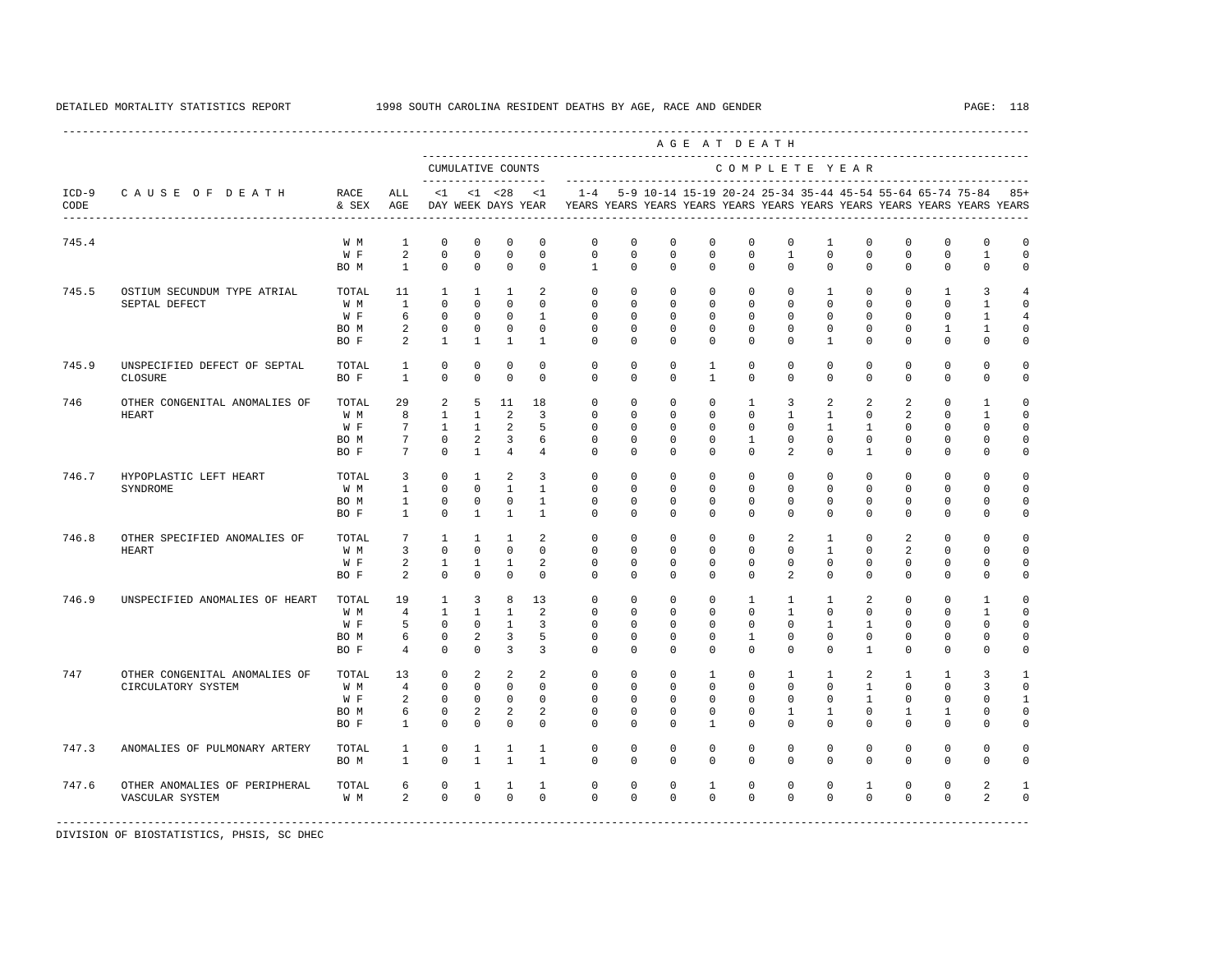----------------------------------------------------------------------------------------------------------------------------------------------------

 A G E A T D E A T H --------------------------------------------------------------------------------------------- CUMULATIVE COUNTS C O M P L E T E Y E A R ------------------- ----------------------------------------------------------------------- ICD-9 C A U S E O F D E A T H RACE ALL <1 <1 <28 <1 1-4 5-9 10-14 15-19 20-24 25-34 35-44 45-54 55-64 65-74 75-84 85+ CODE & SEX AGE DAY WEEK DAYS YEAR YEARS YEARS YEARS YEARS YEARS YEARS YEARS YEARS YEARS YEARS YEARS YEARS ---------------------------------------------------------------------------------------------------------------------------------------------------- 747.6 W F 2 0 0 0 0 0 0 0 0 0 0 0 1 0 0 0 1  $\begin{matrix} 0 & 1 & 1 & 1 \end{matrix}$  BO F 1 0 0 0 0 0 0 0 1 0 0 0 0 0 0 0 0 747.8 OTHER SPECIFIED ANOMALIES OF TOTAL 6 0 0 0 0 0 0 0 0 0 1 1 1 1 1 1 0 CIRCULATORY SYSTEM W M 2 0 0 0 0 0 0 0 0 0 0 0 1 0 0 1 0 BOM 4 0 0 0 0 0 0 0 0 0 0 1 1 0 1 1 0 0 748 CONGENITAL ANOMALIES OF TOTAL 15 8 11 12 13 0 0 0 0 1 0 0 0 0 1 0 0 RESPIRATORY SYSTEM W M M 5 2 4 4 4 0 0 0 0 0 0 0 0 0 0 1 0 0<br>W F 2 1 2 2 2 0 0 0 0 0 0 0 0 0 0 0 0 0 0 W F 2 1 2 2 2 0 0 0 0 0 0 0 0 0 0 0 0 0 BO M 4 2 2 3 3 0 0 0 0 1 0 0 0 0 0 0 0 BO F 4 3 3 3 4 0 0 0 0 0 0 0 0 0 0 0 0 0 748.3 OTHER ANOMALIES OF LARYNX, TOTAL 2 0 0 0 0 0 0 0 0 1 0 0 0 0 1 0 0 TRACHEA & BRONCHUS W M 1 0 0 0 0 0 0 0 0 0 0 0 0 0 1 0 0 BO M 1 0 0 0 0 0 0 0 0 1 0 0 0 0 0 0 0 748.5 AGENESIS, HYPOPLASIA & TOTAL 12 7 10 11 12 0 0 0 0 0 0 0 0 0 0 0 0 DYSPLASIA OF LUNG W M 4 2 4 4 4 0 0 0 0 0 0 0 0 0 0 0 0 W F 2 1 2 2 2 0 0 0 0 0 0 0 0 0 0 0 0 0 BOM 3 2 2 3 3 0 0 0 0 0 0 0 0 0 0 0 0 BO F 3 2 2 2 3 0 0 0 0 0 0 0 0 0 0 0 0 748.9 UNSPECIFIED ANOMALIES OF RES- TOTAL 1 1 1 1 1 0 0 0 0 0 0 0 0 0 0 0 0 PIRATORY SYSTEM BO F 1 1 1 1 1 0 0 0 0 0 0 0 0 0 0 0 0 750 OTHER CONGENITAL ANOMALIES OF TOTAL 2 0 0 0 1 0 0 0 0 0 0 0 0 0 1 0 0 UPPER ALIMENTARY TRACT W M 1 0 0 0 0 0 0 0 0 0 0 0 0 0 1 0 0 W F 1 0 0 0 1 0 0 0 0 0 0 0 0 0 0 0 0 750.4 OTHER SPECIFIED ANOMALIES OF TOTAL 1 0 0 0 1 0 0 0 0 0 0 0 0 0 0 0 0 OESOPHAGUS W F 1 0 0 0 1 0 0 0 0 0 0 0 0 0 0 0 0 750.9 UNSPECIFIED ANOMALIES OF UPPER TOTAL 1 0 0 0 0 0 0 0 0 0 0 0 0 0 1 0 0 ALIMENTARY TRACT W M 1 0 0 0 0 0 0 0 0 0 0 0 0 0 0 1 0 0 751 OTHER CONGENITAL ANOMALIES OF TOTAL 1 1 1 1 1 0 0 0 0 0 0 0 0 0 0 0 0 DIGESTIVE SYSTEM BO F 1 1 1 1 1 0 0 0 0 0 0 0 0 0 0 0 0 751.6 ANOMALIES OF GALLBLADDER, BILE TOTAL 1 1 1 1 1 0 0 0 0 0 0 0 0 0 0 0 0 DUCTS & LIVER BO F 1 1 1 1 1 0 0 0 0 0 0 0 0 0 0 0 0 753 CONGENITAL ANOMALIES OF URINARY TOTAL 12 5 5 6 6 0 0 0 0 0 0 0 0 4 0 1 1 SYSTEM W M 4 2 2 2 2 0 0 0 0 0 0 0 0 1 0 0 1 W F 2 0 0 1 1 0 0 0 0 0 0 0 0 1 0 0 0

-----------------------------------------------------------------------------------------------------------------------------------------------------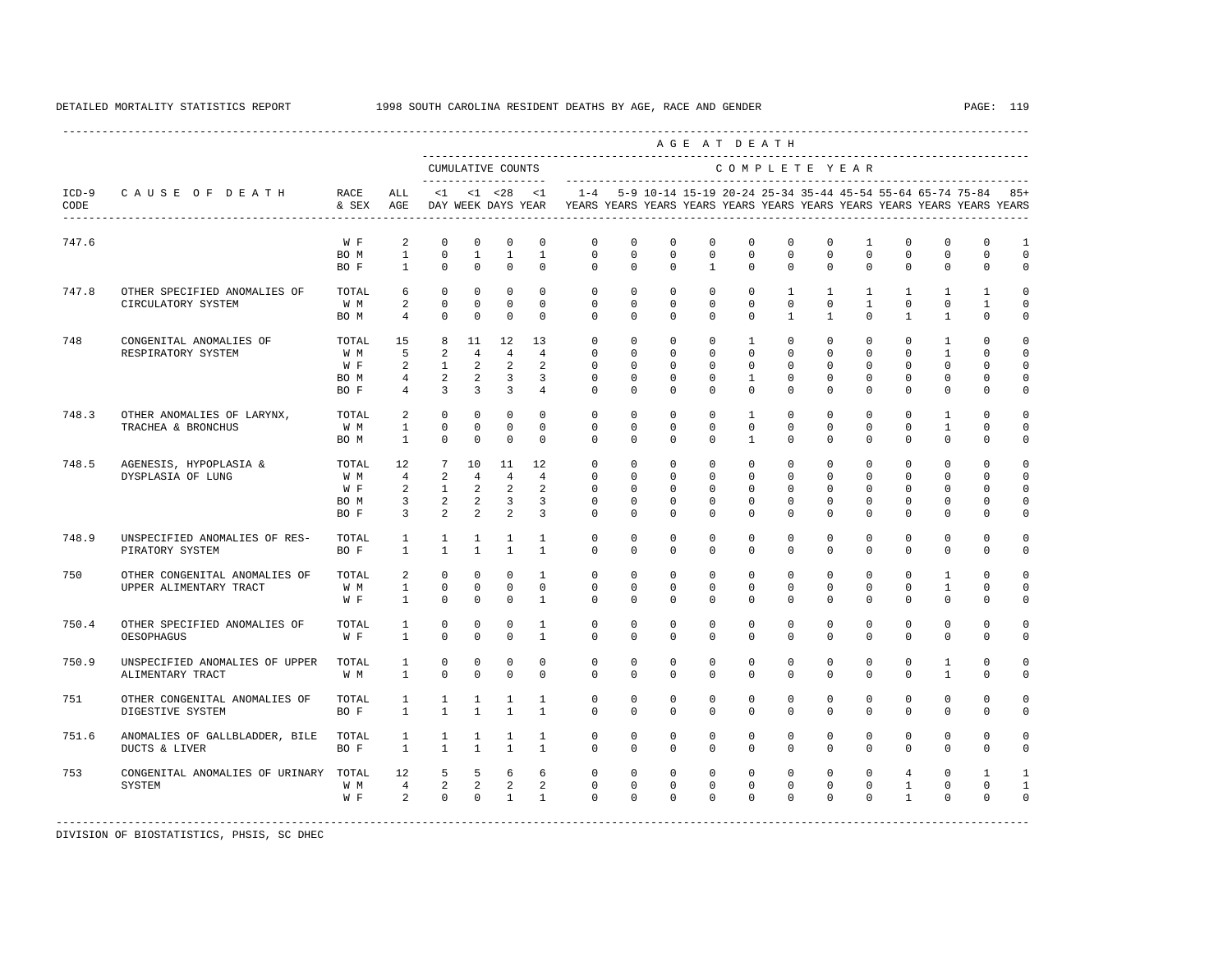---------------------------------------------------------------------------------------------------------------------------------------------------- A G E A T D E A T H --------------------------------------------------------------------------------------------- CUMULATIVE COUNTS C O M P L E T E Y E A R ------------------- ----------------------------------------------------------------------- ICD-9 C A U S E O F D E A T H RACE ALL <1 <1 <28 <1 1-4 5-9 10-14 15-19 20-24 25-34 35-44 45-54 55-64 65-74 75-84 85+ CODE & SEX AGE DAY WEEK DAYS YEAR YEARS YEARS YEARS YEARS YEARS YEARS YEARS YEARS YEARS YEARS YEARS YEARS ---------------------------------------------------------------------------------------------------------------------------------------------------- 753 BO M 2 1 1 1 1 0 0 0 0 0 0 0 0 1 0 0 0 BO F 4 2 2 2 2 0 0 0 0 0 0 0 0 1 0 1 0 753.0 RENAL AGENESIS & DYSGENESIS TOTAL 5 5 5 5 5 0 0 0 0 0 0 0 0 0 0 0 0 W M 2 2 2 2 2 0 0 0 0 0 0 0 0 0 0 0 0 BOM 1 1 1 1 1 0 0 0 0 0 0 0 0 0 0 0 0 0 BOF 2 2 2 2 2 0 0 0 0 0 0 0 0 0 0 0 0 753.1 CYSTIC KIDNEY DISEASE TOTAL 6 0 0 0 0 0 0 0 0 0 0 0 0 4 0 1 1 W M 2 0 0 0 0 0 0 0 0 0 0 0 0 0 0 1 0 0 1 W F 1 0 0 0 0 0 0 0 0 0 0 0 0 1 0 0 0 BO M 1 0 0 0 0 0 0 0 0 0 0 0 0 1 0 0 0 BOF 2 0 0 0 0 0 0 0 0 0 0 0 0 1 0 1 0 753.9 UNSPECIFIED ANOMALIES OF TOTAL 1 0 0 1 1 0 0 0 0 0 0 0 0 0 0 0 0 URINARY STEAM OF THE RESEARCH STEAM OF THE RESEARCH WAS ARRESTED FOR A 19 YO 10 0 10 0 0 0 0 0 0 0 0 0 0 0 0 0 756 OTHER CONGENITAL MUSCULO- TOTAL 10 1 4 7 10 0 0 0 0 0 0 0 0 0 0 0 0 SKELETAL ANOMALIES W M 4 1 2 3 4 0 0 0 0 0 0 0 0 0 0 0 0 W F 1 0 1 1 1 0 0 0 0 0 0 0 0 0 0 0 0 BOM 3 0 1 2 3 0 0 0 0 0 0 0 0 0 0 0 0 0 BOF 2 0 0 1 2 0 0 0 0 0 0 0 0 0 0 0 0 0 756.0 ANOMALIES OF SKULL & FACE TOTAL 1 0 0 1 1 0 0 0 0 0 0 0 0 0 0 0 0 BONES BO M 1 0 0 1 1 0 0 0 0 0 0 0 0 0 0 0 0 756.5 OSTEODYSTROPHIES TOTAL 3 0 2 2 3 0 0 0 0 0 0 0 0 0 0 0 0 W M 1 0 1 1 1 0 0 0 0 0 0 0 0 0 0 0 0 W F 1 0 1 1 1 0 0 0 0 0 0 0 0 0 0 0 0 BO F 1 0 0 0 1 0 0 0 0 0 0 0 0 0 0 0 0 756.6 ANOMALIES OF DIAPHRAGM TOTAL 6 1 2 4 6 0 0 0 0 0 0 0 0 0 0 0 0 W M 3 1 1 2 3 0 0 0 0 0 0 0 0 0 0 0 0 BO M 2 0 1 1 2 0 0 0 0 0 0 0 0 0 0 0 0 BOF 1 0 0 1 1 0 0 0 0 0 0 0 0 0 0 0 0 0 0 757 CONGENITAL ANOMALIES OF THE TOTAL 1 0 0 0 0 0 0 0 0 0 1 0 0 0 0 0 0 INTEGUMENT W M 1 0 0 0 0 0 0 0 0 0 1 0 0 0 0 0 0 757.3 OTHER SPECIFIED ANOMALIES OF TOTAL 1 0 0 0 0 0 0 0 0 0 1 0 0 0 0 0 0 SKIN W M 1 0 0 0 0 0 0 0 0 0 1 0 0 0 0 0 0 758 CHROMOSOMAL ANOMALIES TOTAL 19 7 9 10 14 1 0 1 0 0 0 0 1 2 0 0 0 W M 5 3 4 4 4 0 0 1 0 0 0 0 0 0 0 0 0 W F 5 2 3 3 4 0 0 0 0 0 0 0 0 1 0 0 0 0 BOM 6 2 2 3 5 0 0 0 0 0 0 0 0 0 1 0 0 0 -----------------------------------------------------------------------------------------------------------------------------------------------------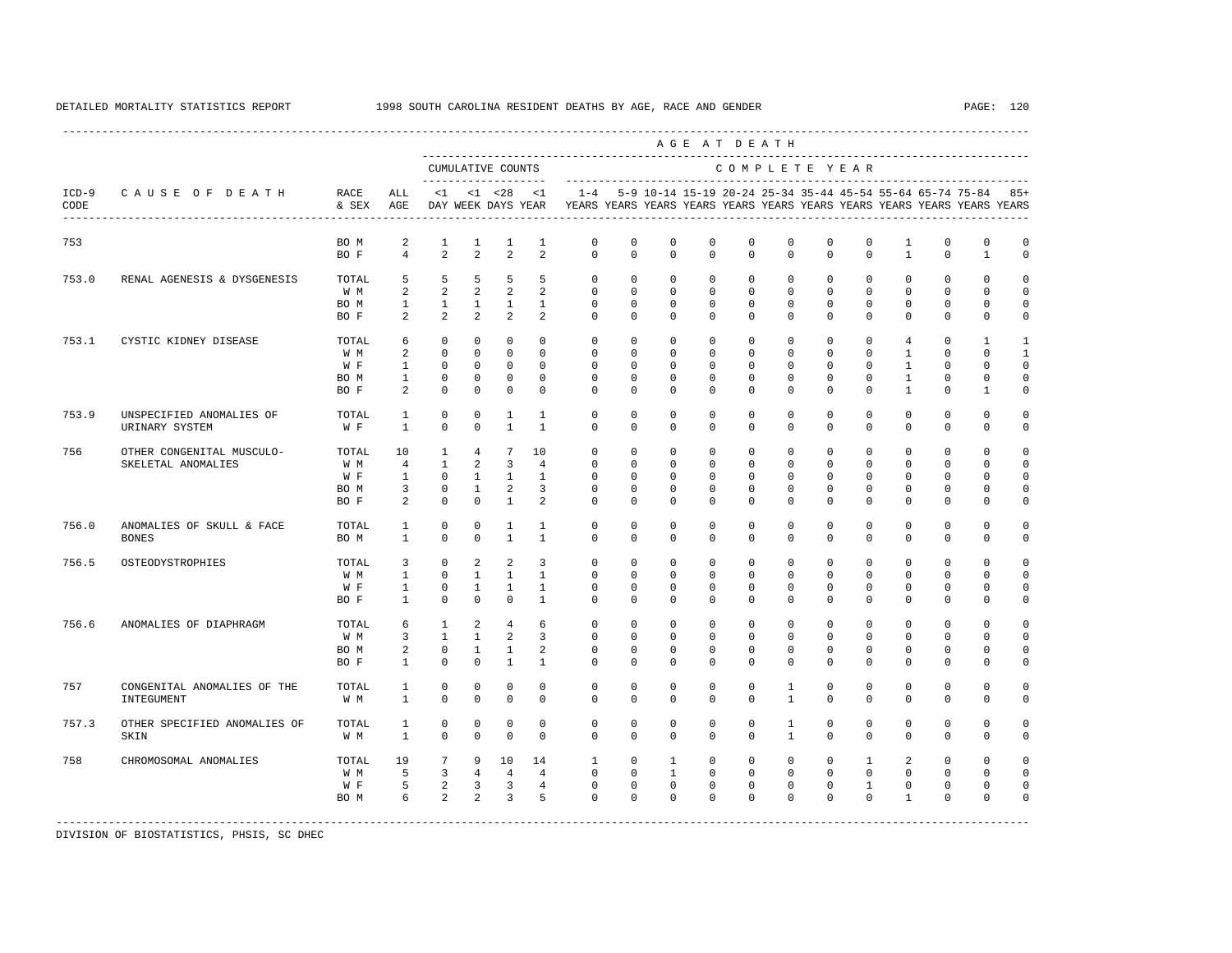----------------------------------------------------------------------------------------------------------------------------------------------------

|                 |                                                        |                                     |                                                                   |                                                                               |                                                                           |                                                                           |                                                                    |                                                                      |                                                                | AGE AT DEATH                                                   |                                                                        |                                                                |                                                                        |                                                                   |                                                                        |                                                                                |                                                                                                                                      |                                             |                                                                         |
|-----------------|--------------------------------------------------------|-------------------------------------|-------------------------------------------------------------------|-------------------------------------------------------------------------------|---------------------------------------------------------------------------|---------------------------------------------------------------------------|--------------------------------------------------------------------|----------------------------------------------------------------------|----------------------------------------------------------------|----------------------------------------------------------------|------------------------------------------------------------------------|----------------------------------------------------------------|------------------------------------------------------------------------|-------------------------------------------------------------------|------------------------------------------------------------------------|--------------------------------------------------------------------------------|--------------------------------------------------------------------------------------------------------------------------------------|---------------------------------------------|-------------------------------------------------------------------------|
|                 |                                                        |                                     |                                                                   |                                                                               |                                                                           | CUMULATIVE COUNTS<br>-------------------                                  |                                                                    |                                                                      |                                                                |                                                                |                                                                        |                                                                | COMPLETE YEAR                                                          |                                                                   |                                                                        |                                                                                |                                                                                                                                      |                                             |                                                                         |
| $ICD-9$<br>CODE | CAUSE OF DEATH                                         | RACE<br>& SEX                       | ALL<br>AGE                                                        | <1                                                                            |                                                                           | $< 1$ $< 28$<br>DAY WEEK DAYS YEAR                                        | $\leq$ 1                                                           | $1 - 4$                                                              |                                                                |                                                                | ----------------------------                                           |                                                                |                                                                        |                                                                   |                                                                        |                                                                                | 5-9 10-14 15-19 20-24 25-34 35-44 45-54 55-64 65-74 75-84<br>YEARS YEARS YEARS YEARS YEARS YEARS YEARS YEARS YEARS YEARS YEARS YEARS |                                             | $85+$                                                                   |
| 758             |                                                        | BO F                                | 3                                                                 | $\mathbf 0$                                                                   | $\mathbf{0}$                                                              | $\mathbf 0$                                                               | 1                                                                  | 1                                                                    | 0                                                              | 0                                                              | $\mathbf 0$                                                            | 0                                                              | $\mathbf 0$                                                            | $\mathbf 0$                                                       | $\mathbf 0$                                                            | 1                                                                              | $\mathbf 0$                                                                                                                          | 0                                           | 0                                                                       |
| 758.0           | DOWN'S SYNDROME                                        | TOTAL<br>W M<br>W F<br>BO M<br>BO F | 4<br>$\mathbf{1}$<br>$\mathbf{1}$<br>$\mathbf{1}$<br>$\mathbf{1}$ | 1<br>$\mathbf{1}$<br>$\mathbf 0$<br>$\mathbf 0$<br>$\mathbf 0$                | $\mathbf{1}$<br>$\mathbf{1}$<br>$\mathbf 0$<br>$\mathbf 0$<br>$\mathbf 0$ | $\mathbf{1}$<br>$\mathbf{1}$<br>$\mathbf 0$<br>$\mathbf 0$<br>$\mathbf 0$ | 1<br>$\mathbf{1}$<br>$\Omega$<br>$\mathbf{0}$<br>$\Omega$          | $\mathbf 0$<br>$\mathbf 0$<br>$\mathbf 0$<br>$\mathbf 0$<br>$\Omega$ | $\Omega$<br>$\mathbf 0$<br>$\Omega$<br>0<br>$\Omega$           | $\Omega$<br>$\mathbf 0$<br>$\Omega$<br>$\mathbf 0$<br>$\Omega$ | $\Omega$<br>$\mathbf{0}$<br>$\Omega$<br>$\mathbf{0}$<br>$\Omega$       | $\circ$<br>$\mathbf 0$<br>$\Omega$<br>$\mathbf 0$<br>$\Omega$  | $\mathbf 0$<br>$\mathbf 0$<br>$\Omega$<br>$\mathbf 0$<br>$\mathbf 0$   | $\mathbf 0$<br>$\mathbf 0$<br>$\Omega$<br>$\mathbf 0$<br>$\Omega$ | $\mathbf{1}$<br>$\mathbf 0$<br>$\mathbf{1}$<br>$\mathbf 0$<br>$\Omega$ | $\overline{a}$<br>$\mathbf 0$<br>$\mathbf 0$<br>$\mathbf{1}$<br>$\overline{1}$ | $\mathbf 0$<br>$\mathbf 0$<br>$\mathbf 0$<br>$\mathbf 0$<br>0                                                                        | 0<br>0<br>$\mathbf 0$<br>0<br>0             | $\mathbf 0$<br>$\mathbf 0$<br>$\mathbf 0$<br>$\mathbf 0$<br>$\mathbf 0$ |
| 758.1           | PATAU'S SYNDROME                                       | TOTAL<br>W M<br>BO M                | 3<br>2<br>$\mathbf{1}$                                            | $\mathbf{1}$<br>$\mathbf{1}$<br>$\mathbf 0$                                   | $\mathbf{1}$<br>$\mathbf{1}$<br>$\mathbf{0}$                              | 1<br>$\mathbf{1}$<br>$\mathbf 0$                                          | $\overline{2}$<br>$\mathbf{1}$<br>$\mathbf{1}$                     | $\mathbf 0$<br>$\mathbf 0$<br>$\mathbf 0$                            | $\Omega$<br>$\mathbf 0$<br>$\mathbf 0$                         | 1<br>$\mathbf{1}$<br>$\mathbf 0$                               | $\mathbf 0$<br>$\mathbf 0$<br>$\mathbf 0$                              | $\mathbf 0$<br>$\mathbf 0$<br>$\mathbf 0$                      | $\mathbf 0$<br>$\mathbf 0$<br>$\mathbf 0$                              | $\Omega$<br>$\mathbf 0$<br>$\mathbf 0$                            | $\Omega$<br>$\mathbf 0$<br>$\mathbf 0$                                 | 0<br>$\mathbf 0$<br>$\mathbf 0$                                                | $\mathbf 0$<br>$\mathbf 0$<br>$\mathbf 0$                                                                                            | 0<br>$\mathbf 0$<br>0                       | $\mathbf 0$<br>$\mathbf 0$<br>$\mathbf 0$                               |
| 758.2           | EDWARDS'S SYNDROME                                     | TOTAL<br>W M<br>W F<br>BO M<br>BO F | $7\phantom{.0}$<br>$\mathbf{1}$<br>3<br>2<br>1                    | 2<br>$\mathbf 0$<br>$\mathbf{1}$<br>$\mathbf{1}$<br>$\mathbf{0}$              | $\overline{4}$<br>$\mathbf{1}$<br>2<br>$\mathbf{1}$<br>$\Omega$           | $\overline{4}$<br>$\mathbf{1}$<br>2<br>$\mathbf{1}$<br>$\Omega$           | 7<br>$\mathbf{1}$<br>3<br>2<br>$\mathbf{1}$                        | $\mathbf 0$<br>$\mathbf 0$<br>$\Omega$<br>$\mathbf 0$<br>$\Omega$    | $\mathbf 0$<br>0<br>$\Omega$<br>$\mathbf 0$<br>$\Omega$        | $\mathbf 0$<br>0<br>$\Omega$<br>$\mathbf 0$<br>$\Omega$        | $\mathbf{0}$<br>$\mathbf{0}$<br>$\Omega$<br>$\mathbf{0}$<br>$\Omega$   | $\mathbf 0$<br>$\circ$<br>$\Omega$<br>$\mathbf 0$<br>$\Omega$  | $\mathbf 0$<br>$\Omega$<br>$\Omega$<br>$\mathbf 0$<br>$\mathbf 0$      | $\mathbf 0$<br>$\mathbf 0$<br>$\Omega$<br>$\mathbf 0$<br>$\Omega$ | $\mathbf 0$<br>$\mathbf 0$<br>$\Omega$<br>$\mathbf 0$<br>$\Omega$      | $\mathbf 0$<br>$\mathbf 0$<br>$\Omega$<br>$\mathbf 0$<br>$\Omega$              | $\mathbf 0$<br>0<br>$\Omega$<br>$\mathbf 0$<br>0                                                                                     | $\mathbf 0$<br>0<br>$\Omega$<br>0<br>0      | $\mathbf 0$<br>0<br>$\mathbf 0$<br>$\mathbf 0$<br>0                     |
| 758.9           | CONDITIONS DUE TO ANOMALY OF<br>UNSPECIFIED CHROMOSOME | TOTAL<br>W M<br>W F<br>BO M<br>BO F | 5<br>$\mathbf{1}$<br>$\mathbf{1}$<br>2<br>$\mathbf{1}$            | $\overline{3}$<br>$\mathbf{1}$<br>$\mathbf{1}$<br>$\mathbf{1}$<br>$\mathbf 0$ | 3<br>$\mathbf{1}$<br>$\mathbf{1}$<br>$\mathbf{1}$<br>$\mathbf{0}$         | $\overline{4}$<br>$\mathbf{1}$<br>$\mathbf{1}$<br>2<br>$\mathbf 0$        | $\overline{4}$<br>$\mathbf{1}$<br>$\mathbf{1}$<br>2<br>$\mathbf 0$ | 1<br>$\mathbf 0$<br>$\mathbf 0$<br>$\Omega$<br>$\mathbf{1}$          | $\Omega$<br>$\Omega$<br>$\mathbf 0$<br>$\Omega$<br>$\mathbf 0$ | $\Omega$<br>$\Omega$<br>$\mathbf 0$<br>$\Omega$<br>$\Omega$    | $\Omega$<br>$\mathbf{0}$<br>$\mathbf{0}$<br>$\Omega$<br>$\Omega$       | $\Omega$<br>$\mathbf 0$<br>$\circ$<br>$\Omega$<br>$\mathbf 0$  | $\Omega$<br>$\mathbf 0$<br>$\mathbf 0$<br>$\Omega$<br>$\mathbf 0$      | $\Omega$<br>$\mathbf 0$<br>$\mathbf 0$<br>$\Omega$<br>$\mathbf 0$ | $\Omega$<br>$\mathbf 0$<br>$\mathbf 0$<br>$\Omega$<br>$\mathbf 0$      | $\Omega$<br>$\mathbf 0$<br>0<br>$\mathbf 0$<br>$\mathbf 0$                     | $\Omega$<br>$\mathbf 0$<br>$\mathbf 0$<br>$\mathbf 0$<br>$\mathbf 0$                                                                 | $\Omega$<br>0<br>0<br>0<br>0                | $\Omega$<br>$\mathbf 0$<br>$\mathbf 0$<br>$\mathbf 0$<br>$\mathbf 0$    |
| 759             | OTHER & UNSPECIFIED CONGENITAL<br>ANOMALIES            | TOTAL<br>W M<br>W F<br>BO M<br>BO F | 12<br>$\mathbf{1}$<br>$\overline{3}$<br>5<br>3                    | 5<br>$\mathbb O$<br>2<br>3<br>$\mathbf 0$                                     | 5<br>$\mathbb O$<br>2<br>3<br>$\mathbf 0$                                 | 6<br>$\mathbb O$<br>2<br>$\overline{4}$<br>$\mathbf 0$                    | $7\phantom{.0}$<br>$\mathbf 0$<br>2<br>5<br>$\Omega$               | $\mathbf 0$<br>$\mathbf 0$<br>$\mathbf 0$<br>$\mathbf 0$<br>$\Omega$ | $\Omega$<br>$\mathbf 0$<br>$\mathbf 0$<br>$\Omega$<br>$\Omega$ | $\Omega$<br>$\mathbf 0$<br>$\Omega$<br>$\Omega$<br>$\Omega$    | $\mathbf 0$<br>$\mathbf{0}$<br>$\mathbf 0$<br>$\mathbf{0}$<br>$\Omega$ | 1<br>$\mathbf 0$<br>$\mathbf 0$<br>$\mathbf 0$<br>$\mathbf{1}$ | $\mathbf{1}$<br>$\mathbf{1}$<br>$\mathbf 0$<br>$\mathbf 0$<br>$\Omega$ | 1<br>$\mathbf 0$<br>$\Omega$<br>$\mathbf 0$<br>$\mathbf{1}$       | $\mathbf 0$<br>$\mathbf 0$<br>$\Omega$<br>$\mathbf 0$<br>$\Omega$      | $\mathbf 0$<br>$\mathbf 0$<br>$\mathbf 0$<br>0<br>$\Omega$                     | $\mathbf 0$<br>$\mathbf 0$<br>$\mathbf 0$<br>0<br>$\Omega$                                                                           | 2<br>0<br>$\mathbf{1}$<br>0<br>$\mathbf{1}$ | $\mathbf 0$<br>$\mathbf 0$<br>$\mathbf 0$<br>0<br>$\mathbf 0$           |
| 759.0           | ANOMALIES OF SPLEEN                                    | TOTAL<br>BO F                       | 1<br>$\mathbf{1}$                                                 | 0<br>$\Omega$                                                                 | 0<br>$\Omega$                                                             | 0<br>$\Omega$                                                             | $\mathbf{0}$<br>$\Omega$                                           | $\mathbf 0$<br>$\Omega$                                              | 0<br>$\Omega$                                                  | 0<br>$\Omega$                                                  | $\mathbf 0$<br>$\Omega$                                                | 1<br>$\mathbf{1}$                                              | $^{\circ}$<br>$\Omega$                                                 | 0<br>$\Omega$                                                     | $\mathbf 0$<br>$\Omega$                                                | 0<br>$\Omega$                                                                  | 0<br>$\Omega$                                                                                                                        | 0<br>$\Omega$                               | 0<br>$\Omega$                                                           |
| 759.1           | ANOMALIES OF ADRENAL GLAND                             | TOTAL<br>BO M                       | 1<br>$\mathbf{1}$                                                 | $\mathbf 0$<br>$\Omega$                                                       | $\circ$<br>$\Omega$                                                       | $\mathbf 0$<br>$\Omega$                                                   | 1<br>$\mathbf{1}$                                                  | $^{\circ}$<br>$\Omega$                                               | 0<br>$\Omega$                                                  | $\Omega$<br>$\Omega$                                           | $\mathbf 0$<br>$\Omega$                                                | 0<br>$\Omega$                                                  | $^{\circ}$<br>$\Omega$                                                 | 0<br>$\Omega$                                                     | $\mathbf 0$<br>$\Omega$                                                | 0<br>$\Omega$                                                                  | 0<br>$\Omega$                                                                                                                        | 0<br>$\Omega$                               | 0<br>$\mathbf 0$                                                        |
| 759.7           | MULTIPLE CONGENITAL ANOMALIES,<br>SO DESCRIBED         | TOTAL<br>W F<br>BO M                | 3<br>$\mathbf{1}$<br>2                                            | 3<br>$\mathbf{1}$<br>2                                                        | 3<br>$\mathbf{1}$<br>2                                                    | 3<br>$\mathbf{1}$<br>2                                                    | 3<br>$\mathbf{1}$<br>2                                             | $\mathbf 0$<br>$\mathbf 0$<br>$\mathbf 0$                            | $\mathbf 0$<br>$\mathbf 0$<br>$\mathbf 0$                      | $\Omega$<br>$\mathbf 0$<br>$\Omega$                            | $\mathbf{0}$<br>$\mathbf{0}$<br>$\mathbf 0$                            | $\mathbf 0$<br>$\mathbf 0$<br>$\Omega$                         | $\mathbf 0$<br>$\mathbf 0$<br>$\mathbf 0$                              | $\mathbf 0$<br>$\mathbf 0$<br>$\Omega$                            | $\mathbf 0$<br>$\mathbf 0$<br>$\mathbf 0$                              | 0<br>0<br>$\mathbf 0$                                                          | $\mathbf 0$<br>0<br>$\mathbf 0$                                                                                                      | 0<br>0<br>0                                 | $\mathbf 0$<br>0<br>$\mathbf 0$                                         |
| 759.8           | OTHER SPECIFIED ANOMALIES                              | TOTAL<br>W M<br>BO M                | 2<br>$\mathbf{1}$<br>$\mathbf{1}$                                 | $\mathbf 0$<br>$\mathbf{0}$<br>$\mathbf 0$                                    | $\mathbf 0$<br>$\mathbf 0$<br>$\mathbf 0$                                 | 1<br>$\mathbf 0$<br>$\mathbf{1}$                                          | $\overline{1}$<br>$\mathbf 0$<br>1                                 | $\mathbf 0$<br>$\mathbf 0$<br>$\mathbf 0$                            | $\Omega$<br>$\mathbf 0$<br>$\mathbf 0$                         | $\Omega$<br>$\mathbf 0$<br>$\mathbf 0$                         | $\Omega$<br>$\mathbf{0}$<br>$\mathbb O$                                | $\Omega$<br>$\mathbf 0$<br>$\mathbf 0$                         | 1<br>$\mathbf{1}$<br>$\mathbf 0$                                       | $\Omega$<br>$\mathbf 0$<br>$\mathbf 0$                            | $\Omega$<br>$\mathbf 0$<br>$\mathsf 0$                                 | $\mathbf 0$<br>$\mathbf 0$<br>0                                                | $\mathbf 0$<br>$\mathbf 0$<br>0                                                                                                      | 0<br>0<br>0                                 | $\mathbf 0$<br>$\mathbf 0$<br>0                                         |
| 759.9           | CONGENITAL ANOMALY,<br>UNSPECIFIED                     | TOTAL<br>W F                        | 5<br>2                                                            | 2<br>$\mathbf{1}$                                                             | 2<br>$\mathbf{1}$                                                         | $\overline{2}$<br>$\mathbf{1}$                                            | $\overline{2}$<br>$\mathbf{1}$                                     | $\mathbf 0$<br>$\Omega$                                              | $\mathbf 0$<br>$\Omega$                                        | $\mathbf 0$<br>$\Omega$                                        | $\mathbb O$<br>$\Omega$                                                | $\mathbf 0$<br>$\Omega$                                        | $\mathbf 0$<br>$\mathbf 0$                                             | 1<br>$\mathbf 0$                                                  | $\mathbf 0$<br>$\mathbf 0$                                             | $\mathbf 0$<br>0                                                               | $\mathbf 0$<br>$\mathbf 0$                                                                                                           | 2<br>$\mathbf{1}$                           | 0<br>$\mathbf 0$                                                        |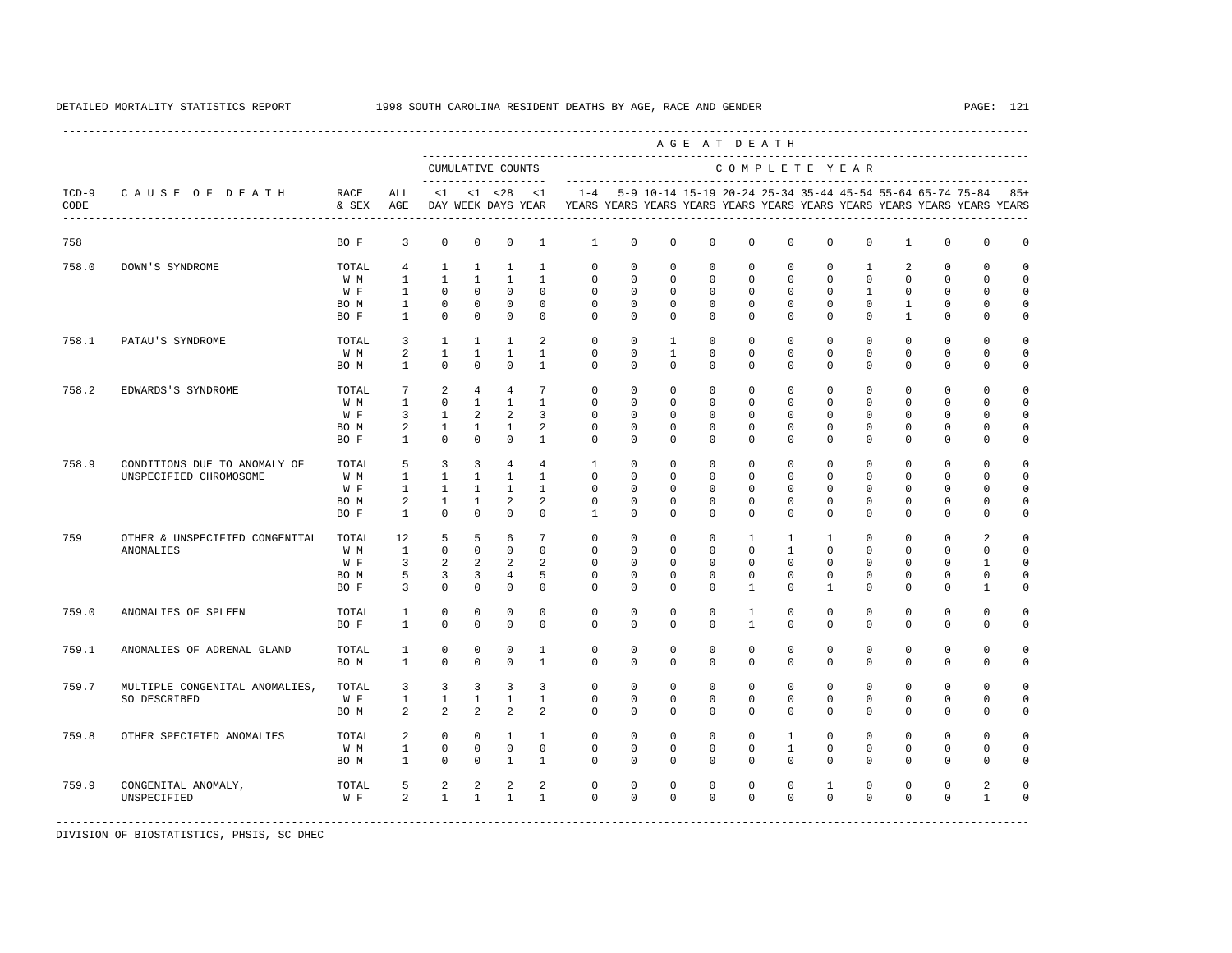---------------------------------------------------------------------------------------------------------------------------------------------------- A G E A T D E A T H --------------------------------------------------------------------------------------------- CUMULATIVE COUNTS C O M P L E T E Y E A R ------------------- ----------------------------------------------------------------------- ICD-9 C A U S E O F D E A T H RACE ALL <1 <1 <28 <1 1-4 5-9 10-14 15-19 20-24 25-34 35-44 45-54 55-64 65-74 75-84 85+ CODE & SEX AGE DAY WEEK DAYS YEAR YEARS YEARS YEARS YEARS YEARS YEARS YEARS YEARS YEARS YEARS YEARS YEARS ---------------------------------------------------------------------------------------------------------------------------------------------------- 759.9 BO M 1 1 1 1 1 0 0 0 0 0 0 0 0 0 0 0 0  $\begin{array}{ccccccccccccc}\n2 & 0 & 0 & 0 & 0 & \n\end{array}$  760-779 XV. CERTAIN CONDITIONS ORIGINA TOTAL 266 198 227 258 265 1 0 0 0 0 0 0 0 0 0 0 0 TING IN THE PERINATAL PERIOD W M 42 28 35 40 41 1 0 0 0 0 0 0 0 0 0 0 0 W F 48 35 39 47 48 0 0 0 0 0 0 0 0 0 0 0 0 0 BOM 98 76 86 94 98 0 0 0 0 0 0 0 0 0 0 0 0 0 BO F 78 59 67 77 78 0 0 0 0 0 0 0 0 0 0 0 0 760 FETUS OR NEWBORN AFFECTED BY TOTAL 5 5 5 5 5 0 0 0 0 0 0 0 0 0 0 0 0 MATERNAL CONDITIONS WHICH ... W M 2 2 2 2 2 0 0 0 0 0 0 0 0 0 0 0 0 W F 1 1 1 1 1 0 0 0 0 0 0 0 0 0 0 0 0 BO M 2 2 2 2 2 0 0 0 0 0 0 0 0 0 0 0 0 760.0 MATERNAL HYPERTENSIVE TOTAL 4 4 4 4 4 0 0 0 0 0 0 0 0 0 0 0 0 DISORDERS W M 1 1 1 1 1 0 0 0 0 0 0 0 0 0 0 0 0 W F 1 1 1 1 1 0 0 0 0 0 0 0 0 0 0 0 0  $2$   $2$   $2$   $2$  760.2 MATERNAL INFECTIONS TOTAL 1 1 1 1 1 0 0 0 0 0 0 0 0 0 0 0 0 W M 1 1 1 1 1 0 0 0 0 0 0 0 0 0 0 0 0 761 FETUS OR NEWBORN AFFECTED BY TOTAL 49 47 49 49 49 0 0 0 0 0 0 0 0 0 0 0 0 MATERNAL COMPLICATIONS OF PREG W M 10 9 10 10 10 0 0 0 0 0 0 0 0 0 0 0 0 W F 7 7 7 7 7 0 0 0 0 0 0 0 0 0 0 0 0 BO M 13 13 13 13 13 0 0 0 0 0 0 0 0 0 0 0 0 BO F 19 18 19 19 19 0 0 0 0 0 0 0 0 0 0 0 0 761.0 INCOMPETENT CERVIX TOTAL 9 9 9 9 9 0 0 0 0 0 0 0 0 0 0 0 0 W M 2 2 2 2 2 0 0 0 0 0 0 0 0 0 0 0 0 W F 1 1 1 1 1 0 0 0 0 0 0 0 0 0 0 0 0 4 4 4 4 BO F 2 2 2 2 2 0 0 0 0 0 0 0 0 0 0 0 0 761.1 PREMATURE RUPTURE OF MEMBRANES TOTAL 17 17 17 17 17 0 0 0 0 0 0 0 0 0 0 0 0 W M 3 3 3 3 3 0 0 0 0 0 0 0 0 0 0 0 0 W F 2 2 2 2 2 0 0 0 0 0 0 0 0 0 0 0 0 BO M 5 5 5 5 5 0 0 0 0 0 0 0 0 0 0 0 0 BOF 7 7 7 7 7 0 0 0 0 0 0 0 0 0 0 0 0 0 761.2 OLIGOHYDRAMNIOS TOTAL 1 0 1 1 1 0 0 0 0 0 0 0 0 0 0 0 0 W M 1 0 1 1 1 0 0 0 0 0 0 0 0 0 0 0 0 761.3 POLYHYDRAMNIOS TOTAL 2 2 2 2 2 0 0 0 0 0 0 0 0 0 0 0 0 BO F 2 2 2 2 2 0 0 0 0 0 0 0 0 0 0 0 0

-----------------------------------------------------------------------------------------------------------------------------------------------------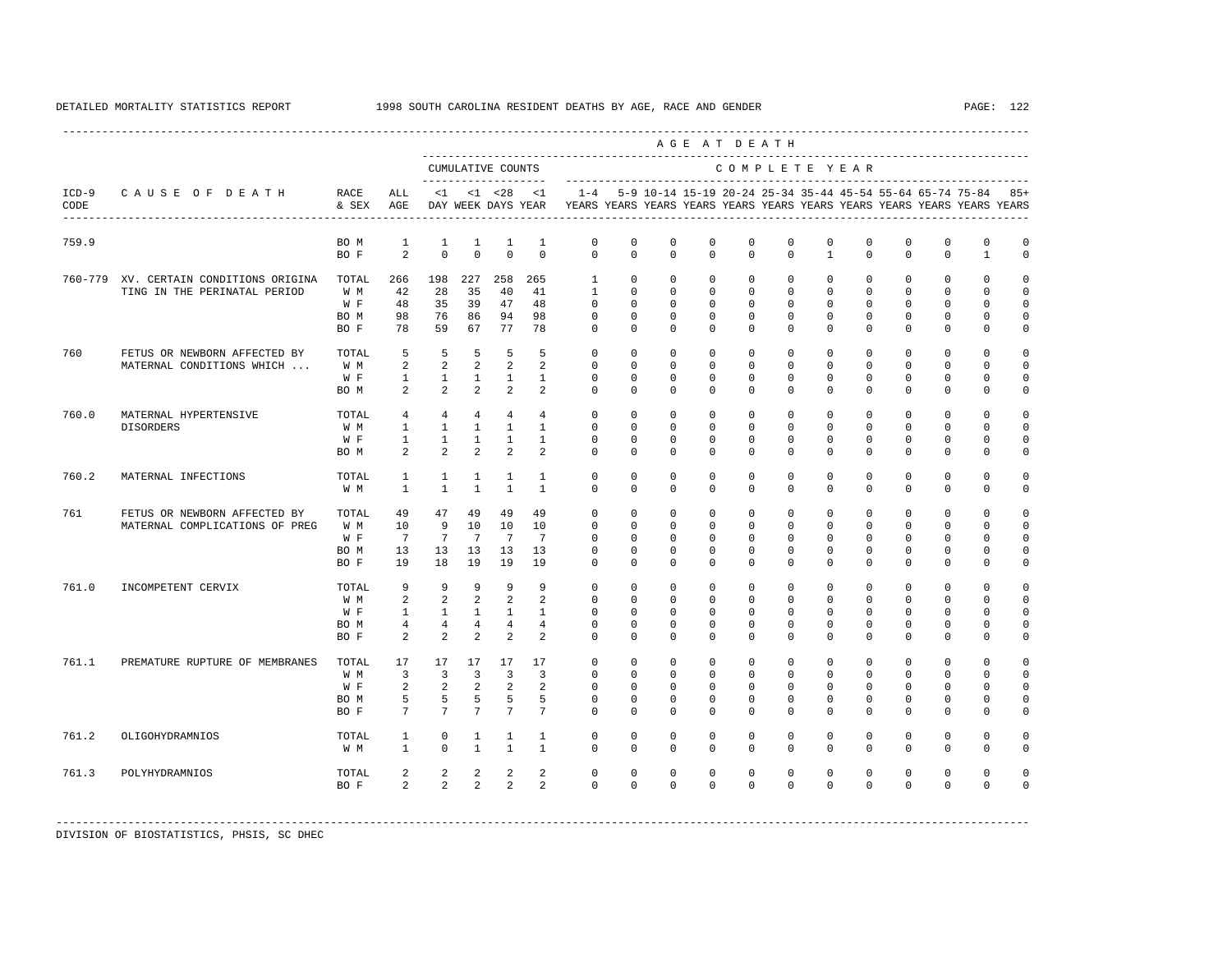---------------------------------------------------------------------------------------------------------------------------------------------------- A G E A T D E A T H --------------------------------------------------------------------------------------------- CUMULATIVE COUNTS C O M P L E T E Y E A R ------------------- ----------------------------------------------------------------------- ICD-9 C A U S E O F D E A T H RACE ALL <1 <1 <28 <1 1-4 5-9 10-14 15-19 20-24 25-34 35-44 45-54 55-64 65-74 75-84 85+ CODE & SEX AGE DAY WEEK DAYS YEAR YEARS YEARS YEARS YEARS YEARS YEARS YEARS YEARS YEARS YEARS YEARS YEARS ---------------------------------------------------------------------------------------------------------------------------------------------------- 761.5 MULTIPLE PREGNANCY TOTAL 18 18 18 18 18 0 0 0 0 0 0 0 0 0 0 0 0 4 4 4 4 W F 4 4 4 4 4 0 0 0 0 0 0 0 0 0 0 0 0 0 BOM 4 4 4 4 4 0 0 0 0 0 0 0 0 0 0 0 0 BOF 6 6 6 6 6 0 0 0 0 0 0 0 0 0 0 0 0 761.8 OTHER TOTAL 2 1 2 2 2 0 0 0 0 0 0 0 0 0 0 0 0 BO F 2 1 2 2 2 0 0 0 0 0 0 0 0 0 0 0 0 0 762 FETUS OF NEWBORN AFFECTED BY TOTAL 16 15 15 16 16 0 0 0 0 0 0 0 0 0 0 0 0 COMPLICATIONS OF PLACENTA, ... W F 4 4 4 4 4 0 0 0 0 0 0 0 0 0 0 0 0 BO M 9 9 9 9 9 0 0 0 0 0 0 0 0 0 0 0 0 BO F 3 2 2 3 3 0 0 0 0 0 0 0 0 0 0 0 0 762.1 OTHER FORMS OF PLACENTAL TOTAL 8 7 7 8 8 0 0 0 0 0 0 0 0 0 0 0 0 SEPARATION & HAEMORRHAGE W F 2 2 2 2 2 0 0 0 0 0 0 0 0 0 0 0 0 BO M 5 5 5 5 5 0 0 0 0 0 0 0 0 0 0 0 0 BOF 1 0 0 1 1 0 0 0 0 0 0 0 0 0 0 0 0 0 0 762.7 CHORIOAMNIONITIS TOTAL 8 8 8 8 8 0 0 0 0 0 0 0 0 0 0 0 0 W F 2 2 2 2 2 0 0 0 0 0 0 0 0 0 0 0 0 BOM 4 4 4 4 4 0 0 0 0 0 0 0 0 0 0 0 0 BO F 2 2 2 2 2 0 0 0 0 0 0 0 0 0 0 0 0 764 SLOW FETAL GROWTH & FETAL TOTAL 2 2 2 2 2 0 0 0 0 0 0 0 0 0 0 0 0 MALNUTRITION BO M 1 1 1 1 1 0 0 0 0 0 0 0 0 0 0 0 0 BO F 1 1 1 1 1 0 0 0 0 0 0 0 0 0 0 0 0 764.0 "LIGHT-FOR-DATES" WITHOUT TOTAL 1 1 1 1 1 0 0 0 0 0 0 0 0 0 0 0 0 MENTION OF FETAL MALNUTRITION BO F 764.9 FETAL GROWTH RETARDATION, TOTAL 1 1 1 1 1 0 0 0 0 0 0 0 0 0 0 0 0 UNSPECIFIED BOM 1 1 1 1 1 0 0 0 0 0 0 0 0 0 0 0 0 0 765 DISORDERS RELATING TO SHORT TOTAL 86 81 84 85 86 0 0 0 0 0 0 0 0 0 0 0 0 GESTATION & UNSPECIFIED LOW B/W W M 11 9 10 11 11 0 0 0 0 0 0 0 0 0 0 0 0 W F 18 17 17 17 18 0 0 0 0 0 0 0 0 0 0 0 0 0 0 BOM 37 35 37 37 37 0 0 0 0 0 0 0 0 0 0 0 0 0 BO F 20 20 20 20 20 0 0 0 0 0 0 0 0 0 0 0 0 765.0 EXTREME IMMATURITY TOTAL 68 64 67 68 68 0 0 0 0 0 0 0 0 0 0 0 0 W M 9 7 8 9 9 0 0 0 0 0 0 0 0 0 0 0 0 W F 15 15 15 15 15 0 0 0 0 0 0 0 0 0 0 0 0 BO M 30 28 30 30 30 0 0 0 0 0 0 0 0 0 0 0 0 BO F 14 14 14 14 14 0 0 0 0 0 0 0 0 0 0 0 0

-----------------------------------------------------------------------------------------------------------------------------------------------------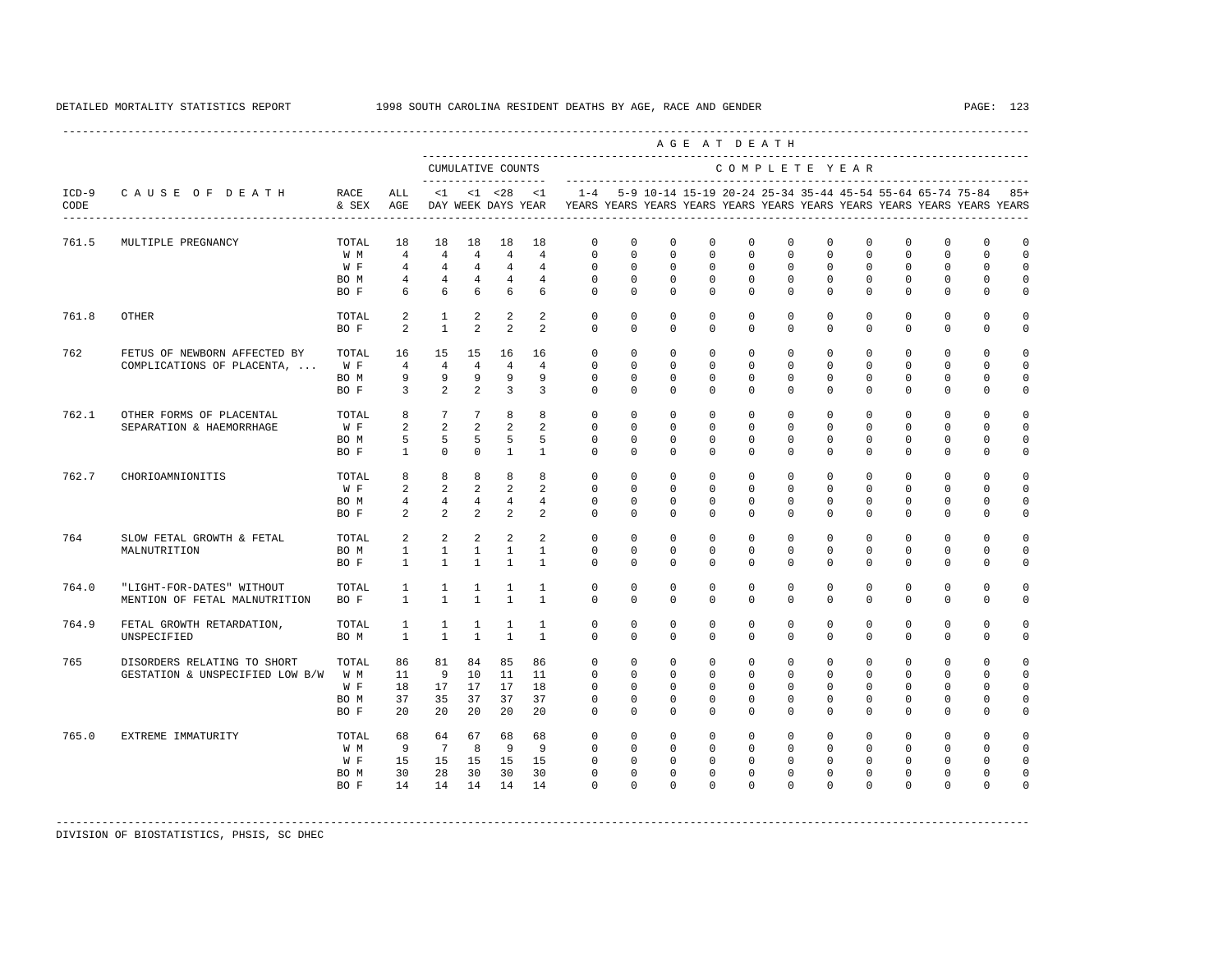---------------------------------------------------------------------------------------------------------------------------------------------------- A G E A T D E A T H --------------------------------------------------------------------------------------------- CUMULATIVE COUNTS C O M P L E T E Y E A R ------------------- ----------------------------------------------------------------------- ICD-9 C A U S E O F D E A T H RACE ALL <1 <1 <28 <1 1-4 5-9 10-14 15-19 20-24 25-34 35-44 45-54 55-64 65-74 75-84 85+ CODE & SEX AGE DAY WEEK DAYS YEAR YEARS YEARS YEARS YEARS YEARS YEARS YEARS YEARS YEARS YEARS YEARS YEARS ---------------------------------------------------------------------------------------------------------------------------------------------------- 765.1 OTHER PRETERM INFANTS TOTAL 18 17 17 17 18 0 0 0 0 0 0 0 0 0 0 0 0 W M 2 2 2 2 2 0 0 0 0 0 0 0 0 0 0 0 0 W F 3 2 2 2 3 0 0 0 0 0 0 0 0 0 0 0 0 BOM 7 7 7 7 7 0 0 0 0 0 0 0 0 0 0 0 0 BOF 6 6 6 6 6 0 0 0 0 0 0 0 0 0 0 0 0 767 BIRTH TRAUMA TOTAL 2 0 1 2 2 0 0 0 0 0 0 0 0 0 0 0 0 BOM 2 0 1 2 2 0 0 0 0 0 0 0 0 0 0 0 0 767.0 SUBDURAL & CEREBRAL TOTAL 2 0 1 2 2 0 0 0 0 0 0 0 0 0 0 0 0  $HAKENORFHAGF$  BOM 2 0 1 2 2 0 0 0 0 0 0 0 0 0 0 0 0 0 768 INTRAUTERINE HYPOXIA & BIRTH TOTAL 10 5 7 9 9 1 0 0 0 0 0 0 0 0 0 0 0 ASPHYXIA W M 4 2 3 3 3 1 0 0 0 0 0 0 0 0 0 0 0 W F 3 2 3 3 3 0 0 0 0 0 0 0 0 0 0 0 0<br>ROM 2 0 0 2 2 0 0 0 0 0 0 0 0 0 0 0 0 0 BO M 2 0 0 2 2 0 0 0 0 0 0 0 0 0 0 0 0 BOF 1 1 1 1 1 0 0 0 0 0 0 0 0 0 0 0 0 0 768.4 FETAL DISTRESS, UNSPECIFIED, TOTAL 2 1 1 1 1 1 0 0 0 0 0 0 0 0 0 0 0 IN LIVEBORN INFANT W M 1 0 0 0 0 1 0 0 0 0 0 0 0 0 0 0 0 W F 1 1 1 1 1 0 0 0 0 0 0 0 0 0 0 0 0 768.5 SEVERE BIRTH ASPHYXIA TOTAL 2 2 2 2 2 0 0 0 0 0 0 0 0 0 0 0 0 W M 1 1 1 1 1 0 0 0 0 0 0 0 0 0 0 0 0 BOF 1 1 1 1 1 0 0 0 0 0 0 0 0 0 0 0 0 0 768.9 UNSPECIFIED BIRTH ASPHYXIA IN TOTAL 6 2 4 6 6 0 0 0 0 0 0 0 0 0 0 0 0 LIVEBORN INFANT W M 2 1 2 2 2 0 0 0 0 0 0 0 0 0 0 0 0 W F 2 1 2 2 2 0 0 0 0 0 0 0 0 0 0 0 0 BOM 2 0 0 2 2 0 0 0 0 0 0 0 0 0 0 0 0 0 769 RESPIRATORY DISTRESS SYNDROME TOTAL 13 3 8 12 13 0 0 0 0 0 0 0 0 0 0 0 0 W M 3 0 2 3 3 0 0 0 0 0 0 0 0 0 0 0 0 W F 2 1 1 2 2 0 0 0 0 0 0 0 0 0 0 0 0<br>BOM 4 1 3 3 4 0 0 0 0 0 0 0 0 0 0 0 0 0 BO M 4 1 3 3 4 0 0 0 0 0 0 0 0 0 0 0 0 BO F 4 1 2 4 4 0 0 0 0 0 0 0 0 0 0 0 0 770 OTHER RESPIRATORY CONDITIONS OF TOTAL 35 19 24 30 35 0 0 0 0 0 0 0 0 0 0 0 0 FETUS & NEWBORN W M 7 5 6 6 7 0 0 0 0 0 0 0 0 0 0 0 0 W F 9 3 6 9 9 0 0 0 0 0 0 0 0 0 0 0 0 0 BOM 9 5 5 6 9 0 0 0 0 0 0 0 0 0 0 0 0 0 BO F 10 6 7 9 10 0 0 0 0 0 0 0 0 0 0 0 0 0 770.1 MASSIVE ASPIRATION SYNDROME TOTAL 1 0 1 1 1 0 0 0 0 0 0 0 0 0 0 0 0 BO F 1 0 1 1 1 0 0 0 0 0 0 0 0 0 0 0 0 -----------------------------------------------------------------------------------------------------------------------------------------------------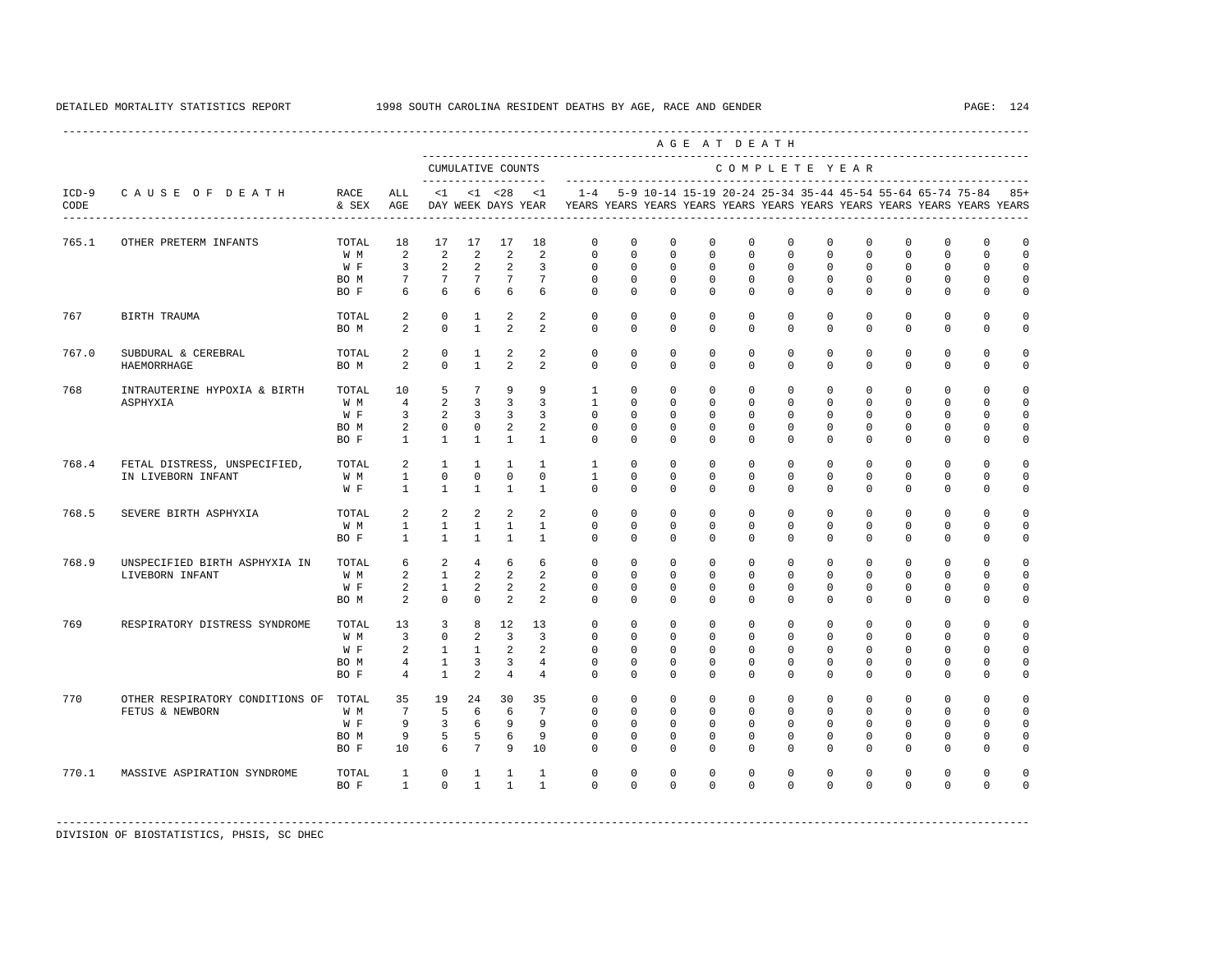----------------------------------------------------------------------------------------------------------------------------------------------------

 A G E A T D E A T H --------------------------------------------------------------------------------------------- CUMULATIVE COUNTS C O M P L E T E Y E A R ------------------- ----------------------------------------------------------------------- ICD-9 C A U S E O F D E A T H RACE ALL <1 <1 <28 <1 1-4 5-9 10-14 15-19 20-24 25-34 35-44 45-54 55-64 65-74 75-84 85+ CODE & SEX AGE DAY WEEK DAYS YEAR YEARS YEARS YEARS YEARS YEARS YEARS YEARS YEARS YEARS YEARS YEARS YEARS ---------------------------------------------------------------------------------------------------------------------------------------------------- 770.2 INTERSTITIAL EMPHYSEMA & TOTAL 5 1 3 4 5 0 0 0 0 0 0 0 0 0 0 0 0 RELATED CONDITIONS W M 2 1 1 1 2 0 0 0 0 0 0 0 0 0 0 0 0 W F 2 0 2 2 2 0 0 0 0 0 0 0 0 0 0 0 0 0 BO M 1 0 0 1 1 0 0 0 0 0 0 0 0 0 0 0 0 770.3 PULMONARY HAEMORRHAGE TOTAL 1 0 1 1 1 0 0 0 0 0 0 0 0 0 0 0 0 W F 1 0 1 1 1 0 0 0 0 0 0 0 0 0 0 0 0 770.4 PRIMARY ATELECTASIS TOTAL 8 7 8 8 8 0 0 0 0 0 0 0 0 0 0 0 0 W M 4 3 4 4 4 0 0 0 0 0 0 0 0 0 0 0 0 W F 1 1 1 1 1 0 0 0 0 0 0 0 0 0 0 0 0 BO M 1 1 1 1 1 0 0 0 0 0 0 0 0 0 0 0 0 BO F 2 2 2 2 2 0 0 0 0 0 0 0 0 0 0 0 0 770.7 CHRONIC RESPIRATORY DISEASE TOTAL 5 0 0 1 5 0 0 0 0 0 0 0 0 0 0 0 0 ARISING IN THE PERINATAL PERIOD BO M 3 0 0 0 3 0 0 0 0 0 0 0 0 0 0 0 0 BO F 2 0 0 1 2 0 0 0 0 0 0 0 0 0 0 0 0 770.8 OTHER RESPIRATORY PROBLEMS TOTAL 15 11 11 15 15 0 0 0 0 0 0 0 0 0 0 0 0 AFTER BIRTH W M 1 1 1 1 1 0 0 0 0 0 0 0 0 0 0 0 0 W F 5 2 2 5 5 0 0 0 0 0 0 0 0 0 0 0 0 0 BOM 4 4 4 4 4 0 0 0 0 0 0 0 0 0 0 0 0 BO F 5 4 4 5 5 0 0 0 0 0 0 0 0 0 0 0 0 771 INFECTIONS SPECIFIC TO THE TOTAL 13 4 5 13 13 0 0 0 0 0 0 0 0 0 0 0 0 0 0<br>PERINATAL PERIOD WM 2 0 0 2 2 0 0 0 0 0 0 0 0 0 0 0 0 0 PERINATAL PERIOD W M 2 0 0 2 2 0 0 0 0 0 0 0 0 0 0 0 0 W F 3 0 0 3 3 0 0 0 0 0 0 0 0 0 0 0 0 0 BOM 5 2 3 5 5 0 0 0 0 0 0 0 0 0 0 0 0 BO F 3 2 2 3 3 0 0 0 0 0 0 0 0 0 0 0 0 771.7 NEONATAL CANDIDA INFECTION TOTAL 1 0 0 1 1 0 0 0 0 0 0 0 0 0 0 0 0 W M 1 0 0 1 1 0 0 0 0 0 0 0 0 0 0 0 0 771.8 OTHER INFECTION SPECIFIC TO TOTAL 12 4 5 12 12 0 0 0 0 0 0 0 0 0 0 0 0 0 0 0<br>THE PERINATAL PERIOD WM 1 0 0 1 1 0 0 0 0 0 0 0 0 0 0 0 0 0 THE PERINATAL PERIOD W M 1 0 0 1 1 0 0 0 0 0 0 0 0 0 0 0 0 W F 3 0 0 3 3 0 0 0 0 0 0 0 0 0 0 0 0 BOM 5 2 3 5 5 0 0 0 0 0 0 0 0 0 0 0 0 0 BO F 3 2 2 3 3 0 0 0 0 0 0 0 0 0 0 0 0 772 FETAL & NEONATAL HAEMORRHAGE TOTAL 8 0 6 8 8 0 0 0 0 0 0 0 0 0 0 0 0 BOM 3 0 2 3 3 0 0 0 0 0 0 0 0 0 0 0 0 0 BOF 5 0 4 5 5 0 0 0 0 0 0 0 0 0 0 0 0 0 772.1 INTRAVENTRICULAR HAEMORRHAGE TOTAL 6 0 4 6 6 0 0 0 0 0 0 0 0 0 0 0 0 BOM 3 0 2 3 3 0 0 0 0 0 0 0 0 0 0 0 0 BO F 3 0 2 3 3 0 0 0 0 0 0 0 0 0 0 0 0 0 -----------------------------------------------------------------------------------------------------------------------------------------------------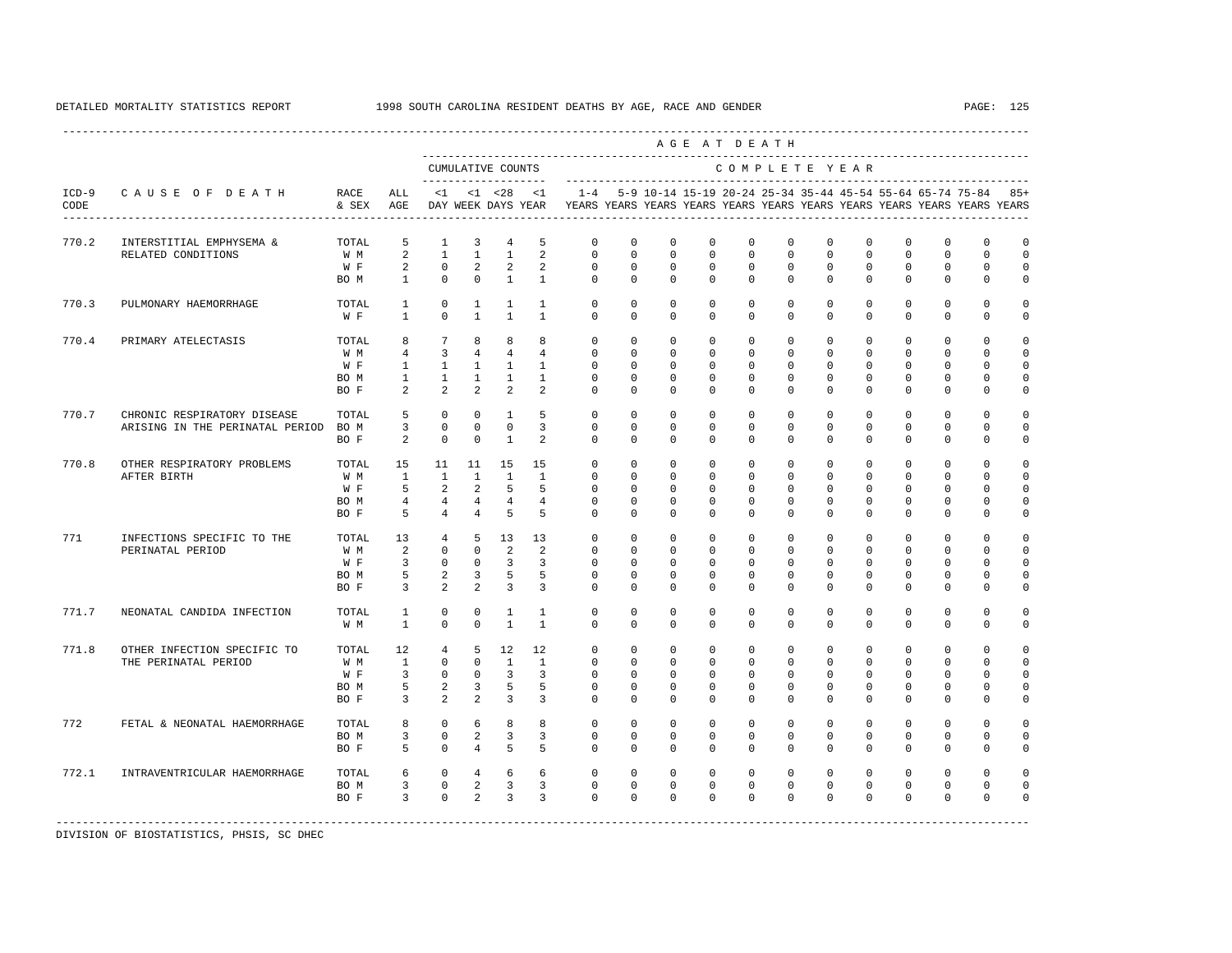|                 |                                                                     |                                     |                                                       |                                                                    |                                                                      |                                                        |                                                         |                                                                                                       |                                                              |                                                               |                                                                            | AGE AT DEATH                                                   |                                                                 |                                                         |                                                        |                                                     |                                              |                                                          |                                                          |
|-----------------|---------------------------------------------------------------------|-------------------------------------|-------------------------------------------------------|--------------------------------------------------------------------|----------------------------------------------------------------------|--------------------------------------------------------|---------------------------------------------------------|-------------------------------------------------------------------------------------------------------|--------------------------------------------------------------|---------------------------------------------------------------|----------------------------------------------------------------------------|----------------------------------------------------------------|-----------------------------------------------------------------|---------------------------------------------------------|--------------------------------------------------------|-----------------------------------------------------|----------------------------------------------|----------------------------------------------------------|----------------------------------------------------------|
|                 |                                                                     |                                     |                                                       |                                                                    |                                                                      | CUMULATIVE COUNTS                                      |                                                         |                                                                                                       |                                                              |                                                               |                                                                            | COMPLETE YEAR                                                  |                                                                 |                                                         | ---------------------------------                      |                                                     |                                              |                                                          |                                                          |
| $ICD-9$<br>CODE | CAUSE OF DEATH<br>---------------------------------                 | RACE<br>& SEX                       | ALL<br>AGE                                            | -------------------<br><1                                          | $<1$ $<28$                                                           |                                                        | <1                                                      | $1 - 4$<br>DAY WEEK DAYS YEAR YEARS YEARS YEARS YEARS YEARS YEARS YEARS YEARS YEARS YEARS YEARS YEARS |                                                              | 5-9 10-14 15-19 20-24 25-34 35-44 45-54 55-64 65-74 75-84     |                                                                            |                                                                |                                                                 |                                                         |                                                        |                                                     |                                              |                                                          | $85+$                                                    |
| 772.9           | UNSPECIFIED                                                         | TOTAL<br>BO F                       | $\overline{a}$<br>2                                   | $\mathbf 0$<br>$\mathbf 0$                                         | 2<br>2                                                               | 2<br>2                                                 | 2<br>2                                                  | $\circ$<br>$\mathbf 0$                                                                                | $^{\circ}$<br>$\Omega$                                       | $\mathbf 0$<br>$\mathbf{0}$                                   | $\mathbf 0$<br>$\mathbf 0$                                                 | $\mathbf 0$<br>$\mathbf 0$                                     | $\mathbf 0$<br>$\mathbf 0$                                      | $\mathbf 0$<br>$\Omega$                                 | $\mathbf 0$<br>$\Omega$                                | $\mathbf 0$<br>$\Omega$                             | $\mathbf 0$<br>$\Omega$                      | $\mathbf 0$<br>$\mathbf 0$                               | $\mathbb O$<br>$\mathbb O$                               |
| 775             | ENDOCRINE & METABOLIC DISTUR-<br>BANCES SPECIFIC TO THE FETUS  BO M | TOTAL                               | $\mathbf{1}$<br>$\mathbf{1}$                          | $\mathbf{1}$<br>$\overline{1}$                                     | 1<br>$\mathbf{1}$                                                    | <sup>1</sup><br>$\mathbf{1}$                           | $\mathbf{1}$<br>$\overline{1}$                          | $\mathbf{0}$<br>$\Omega$                                                                              | $^{\circ}$<br>$\Omega$                                       | $\mathbf{0}$<br>$\Omega$                                      | $^{\circ}$<br>$\Omega$                                                     | $\mathbf 0$<br>$\Omega$                                        | $\mathbf 0$<br>$\Omega$                                         | $\mathbf 0$<br>$\Omega$                                 | $\mathbf 0$<br>$\Omega$                                | $\mathbf 0$<br>$\Omega$                             | 0<br>$\Omega$                                | $\mathbf 0$<br>$\mathbf 0$                               | $\mathbf 0$<br>$\mathbb O$                               |
| 775.0           | SYNDROME OF "INFANT OF A<br>DIABETIC MOTHER"                        | TOTAL<br>BO M                       | $\mathbf{1}$<br>$\overline{1}$                        | 1<br>$\overline{1}$                                                | 1<br>$\mathbf{1}$                                                    | 1<br>$\overline{1}$                                    | $\mathbf{1}$<br>$\overline{1}$                          | $\mathbf 0$<br>$\Omega$                                                                               | $^{\circ}$<br>$\Omega$                                       | $\circ$<br>$\Omega$                                           | $\mathbf 0$<br>$\Omega$                                                    | $\mathbf{0}$<br>$\Omega$                                       | $\mathbf 0$<br>$\Omega$                                         | $\mathbf 0$<br>$\Omega$                                 | $\mathbf 0$<br>$\Omega$                                | $\circ$<br>$\Omega$                                 | $\mathbf 0$<br>$\Omega$                      | $\mathbf 0$<br>$\Omega$                                  | $\mathbf 0$<br>$\mathbf 0$                               |
| 777             | PERINATAL DISORDERS OF<br>DIGESTIVE SYSTEM                          | TOTAL<br>W F<br>BO M<br>BO F        | 5<br>$\mathbf{1}$<br>$\overline{a}$<br>$\overline{2}$ | $\Omega$<br>$\mathbf 0$<br>$\mathbf 0$<br>$\Omega$                 | $\overline{1}$<br>$\mathbf 0$<br>1<br>$\mathbf 0$                    | 5<br>$\mathbf{1}$<br>2<br>2                            | 5<br>$\mathbf{1}$<br>2<br>2                             | $\Omega$<br>$\mathbf 0$<br>$^{\circ}$<br>$\Omega$                                                     | $^{\circ}$<br>$\mathbf 0$<br>$^{\circ}$<br>$^{\circ}$        | $\mathbf{0}$<br>$\mathbf 0$<br>$\mathbf{0}$<br>$\mathbf 0$    | $\mathbf{0}$<br>$\mathbf 0$<br>$\mathbf{0}$<br>$\mathbf 0$                 | $\mathbf 0$<br>$\mathbf 0$<br>$^{\circ}$<br>$\Omega$           | $\mathbf 0$<br>$\mathbf 0$<br>$\circ$<br>$\mathbf 0$            | $\mathbf 0$<br>$\mathbf 0$<br>$^{\circ}$<br>$\mathbf 0$ | $\Omega$<br>$\mathbf 0$<br>$\mathbf 0$<br>$\mathbf 0$  | $\Omega$<br>$\mathbf 0$<br>$\mathbf 0$<br>$\Omega$  | $\Omega$<br>$\mathbf 0$<br>0<br>$\mathbf 0$  | $\Omega$<br>$\mathbf 0$<br>$\mathbf 0$<br>$\mathbf 0$    | $\mathbf 0$<br>$\mathbf 0$<br>$\mathbb O$<br>$\mathbf 0$ |
| 777.5           | NECROTIZING ENTEROCOLITIS IN<br>FETUS OR NEWBORN                    | TOTAL<br>W F<br>BO M<br>BO F        | 4<br>$\overline{1}$<br>$\overline{a}$<br>$\mathbf{1}$ | $\mathbf{0}$<br>$\Omega$<br>$\Omega$<br>$\mathbf{0}$               | $\mathbf{1}$<br>$\Omega$<br>$\overline{1}$<br>$\Omega$               | $\overline{4}$<br>$\overline{1}$<br>2<br>$\mathbf{1}$  | $\overline{4}$<br>$\overline{1}$<br>2<br>$\overline{1}$ | $\mathbf 0$<br>$\Omega$<br>$\Omega$<br>$\Omega$                                                       | $\mathbf{0}$<br>$\Omega$<br>$\Omega$<br>$\Omega$             | $\mathbf{0}$<br>$\Omega$<br>$\Omega$<br>$\Omega$              | $\mathbf 0$<br>$\Omega$<br>$\Omega$<br>$\Omega$                            | $\mathbf 0$<br>$\Omega$<br>$\Omega$<br>$\Omega$                | $\mathbf 0$<br>$\Omega$<br>$\Omega$<br>$\Omega$                 | $\mathbf 0$<br>$\Omega$<br>$\Omega$<br>$\Omega$         | $\mathbf 0$<br>$\Omega$<br>$\Omega$<br>$\Omega$        | $\Omega$<br>$\Omega$<br>$\Omega$<br>$\Omega$        | $\Omega$<br>$\Omega$<br>$\Omega$<br>$\Omega$ | $\mathbf 0$<br>$\Omega$<br>$\Omega$<br>$\Omega$          | $\mathbf 0$<br>$\mathbf 0$<br>$\mathbf 0$<br>$\mathbf 0$ |
| 777.6           | PERINATAL INTESTINAL<br>PERFORATION                                 | TOTAL<br>BO F                       | $\mathbf{1}$<br>$\mathbf{1}$                          | $\mathbf 0$<br>$\Omega$                                            | $\mathbf 0$<br>$\Omega$                                              | $\mathbf{1}$<br>$\mathbf{1}$                           | $\mathbf{1}$<br>$\overline{1}$                          | $\mathbf 0$<br>$\Omega$                                                                               | $\mathbf 0$<br>$\Omega$                                      | $\mathbf 0$<br>$\Omega$                                       | $\mathbf 0$<br>$\Omega$                                                    | $\mathbf 0$<br>$\Omega$                                        | $\mathbf 0$<br>$\Omega$                                         | $\mathbf 0$<br>$\Omega$                                 | $\mathbf 0$<br>$\Omega$                                | $\mathbf 0$<br>$\Omega$                             | 0<br>$\Omega$                                | $\mathbf 0$<br>$\Omega$                                  | $\Omega$<br>$\mathbf 0$                                  |
| 779             | OTHER & ILL-DEFINED CONDITIONS<br>ORIGINATING IN THE PERINATAL      | TOTAL<br>W M<br>BO M<br>BO F        | 21<br>$\overline{\mathbf{3}}$<br>8<br>10              | 16<br><sup>1</sup><br>$7\phantom{.0}$<br>8                         | 19<br>2<br>8<br>9                                                    | 21<br>$\overline{3}$<br>8<br>10                        | 21<br>$\overline{3}$<br>8<br>10                         | $\mathbf{0}$<br>$\Omega$<br>$\Omega$<br>$\Omega$                                                      | $^{\circ}$<br>$\mathbf 0$<br>$\Omega$<br>$\circ$             | $\mathbf 0$<br>$\mathbf 0$<br>$\mathbf 0$<br>$\mathbf 0$      | $\mathbf 0$<br>$\mathbf{0}$<br>$\Omega$<br>$\mathbf 0$                     | $\mathbf 0$<br>$\mathbf 0$<br>$\Omega$<br>$\Omega$             | $\mathbf 0$<br>$\mathbf 0$<br>$\Omega$<br>$\mathbf 0$           | $\mathbf 0$<br>$\mathbf 0$<br>$\mathbf 0$<br>$\Omega$   | $\mathbf 0$<br>$\mathbf 0$<br>$\Omega$<br>$\mathbf 0$  | $\mathbf 0$<br>$\Omega$<br>$\Omega$<br>$\Omega$     | 0<br>$\Omega$<br>$\Omega$<br>$\mathbf 0$     | $\mathbf 0$<br>$\mathbf 0$<br>$\mathbf 0$<br>$\mathbf 0$ | $\mathbf 0$<br>$\mathbb O$<br>$\mathbb O$<br>$\mathbf 0$ |
| 779.6           | TERMINATION OF PREGNANCY                                            | TOTAL<br>BO M<br>BO F               | $\overline{4}$<br>$\overline{a}$<br>2                 | $\overline{4}$<br>$\overline{a}$<br>2                              | $\overline{4}$<br>2<br>2                                             | $\overline{4}$<br>2<br>2                               | $\overline{4}$<br>2<br>2                                | $\Omega$<br>$\Omega$<br>$\circ$                                                                       | $\Omega$<br>$^{\circ}$<br>$\mathbf 0$                        | $\Omega$<br>$\mathbf 0$<br>$\mathbf{0}$                       | $\Omega$<br>$\mathbf 0$<br>$\mathbf 0$                                     | $\Omega$<br>$\Omega$<br>$\mathbf 0$                            | $\Omega$<br>$\Omega$<br>$\mathbf 0$                             | $\Omega$<br>$\mathbf 0$<br>$\mathbf 0$                  | $\Omega$<br>$\mathbf 0$<br>$\mathbf 0$                 | $\Omega$<br>$\Omega$<br>$\mathbf{0}$                | $\Omega$<br>$\Omega$<br>0                    | $\Omega$<br>$\Omega$<br>$\mathbf 0$                      | $\Omega$<br>$\mathbf 0$<br>$\mathbb O$                   |
| 779.8           | OTHER                                                               | TOTAL<br>W M<br>BO M<br>BO F        | 17<br>$\overline{3}$<br>6<br>8                        | 12<br>$\overline{1}$<br>5<br>6                                     | 15<br>2<br>6<br>$7\phantom{.0}$                                      | 17<br>$\overline{3}$<br>6<br>8                         | 17<br>$\overline{3}$<br>6<br>8                          | $^{\circ}$<br>$\Omega$<br>$\mathbf 0$<br>$\Omega$                                                     | $\mathbf 0$<br>$\Omega$<br>$^{\circ}$<br>$\Omega$            | $\mathbf 0$<br>$\Omega$<br>$\mathbf 0$<br>$\Omega$            | $\mathbf 0$<br>$\Omega$<br>$\mathbf 0$<br>$\Omega$                         | $\mathbf 0$<br>$\Omega$<br>$\mathbf 0$<br>$\Omega$             | $\mathbf 0$<br>$\Omega$<br>$\mathbf 0$<br>$\Omega$              | $\mathbf 0$<br>$\Omega$<br>$\mathbf 0$<br>$\Omega$      | $\mathbf 0$<br>$\Omega$<br>$\mathbf 0$<br>$\mathbf{0}$ | $\Omega$<br>$\Omega$<br>$\mathbf{0}$<br>$\Omega$    | 0<br>$\Omega$<br>$\mathbf 0$<br>$\Omega$     | $\mathbf 0$<br>$\Omega$<br>$\mathbf 0$<br>$\Omega$       | $\mathbf 0$<br>$\mathbf 0$<br>$\mathbb O$<br>$\mathbf 0$ |
|                 | 780-799 XVI. SYMPTOMS, SIGNS AND ILL-<br>DEFINED CONDITIONS         | TOTAL<br>W M<br>W F<br>BO M<br>BO F | 323<br>92<br>100<br>72<br>59                          | $\mathbf 0$<br>$\Omega$<br>$\mathbf{0}$<br>$\mathbf 0$<br>$\Omega$ | $\mathbf{1}$<br>$\overline{1}$<br>$\mathbf 0$<br>$\circ$<br>$\Omega$ | 5<br>3<br>$\mathbf{0}$<br>$\mathbf{1}$<br>$\mathbf{1}$ | 60<br>2.1<br>14<br>11<br>14                             | 5<br>$\Omega$<br>$\mathbf{1}$<br>$\mathbf{1}$<br>$\overline{3}$                                       | $\mathbf 0$<br>$\Omega$<br>$\circ$<br>$^{\circ}$<br>$\Omega$ | $\mathbf{0}$<br>$\Omega$<br>$\circ$<br>$^{\circ}$<br>$\Omega$ | $\overline{3}$<br>$\mathbf{1}$<br>$\mathbf{1}$<br>$\mathbf{1}$<br>$\Omega$ | $\overline{4}$<br>3<br>$\mathbf{1}$<br>$\mathbf 0$<br>$\Omega$ | 21<br>$7\phantom{.0}$<br>5<br>$7\phantom{.0}$<br>$\overline{2}$ | 36<br>9<br>14<br>$7\overline{ }$<br>6                   | 30<br>12<br>$\overline{3}$<br>11<br>$\overline{4}$     | 27<br>11<br>2<br>9<br>5                             | 30<br>5<br>10<br>10<br>5                     | 55<br>15<br>18<br>11<br>11                               | 52<br>8<br>31<br>4<br>9                                  |
|                 | 780-789 SYMPTOMS                                                    | TOTAL<br>W M<br>W F<br>BO M         | 52<br>15<br>11<br>16                                  | $\mathbf 0$<br>$\Omega$<br>$\mathbf 0$<br>$\Omega$                 | $\circ$<br>$\mathbf 0$<br>$\circ$<br>$\Omega$                        | $\circ$<br>$\overline{0}$<br>$\circ$<br>$\mathbf 0$    | $\mathbf{1}$<br>$\Omega$<br>$\circ$<br>$\mathbf{1}$     | $\mathbf{1}$<br>$\Omega$<br>$\mathbf 0$<br>$\Omega$                                                   | $^{\circ}$<br>$\Omega$<br>$\mathbf{0}$<br>$\Omega$           | $\mathbf{0}$<br>$\Omega$<br>$\circ$<br>$\Omega$               | $\mathbf{1}$<br>$\Omega$<br>$\circ$<br>$\mathbf{1}$                        | $\mathbf 0$<br>$\Omega$<br>$\circ$<br>$\Omega$                 | 6<br>$\overline{3}$<br>$\mathbb O$<br>$\overline{3}$            | 8<br>$\overline{3}$<br>2<br>$\mathfrak{D}$              | 6<br>$\mathbf{1}$<br>$\mathbf{1}$<br>$\overline{3}$    | 6<br>$\mathbf{1}$<br>$\mathbf{0}$<br>$\overline{3}$ | 6<br>2<br>$\overline{a}$<br>$\mathbf{1}$     | 8<br>$\mathbf{1}$<br>$\overline{3}$<br>$\mathbf{1}$      | 9<br>$\overline{4}$<br>3<br>$\mathbf{1}$                 |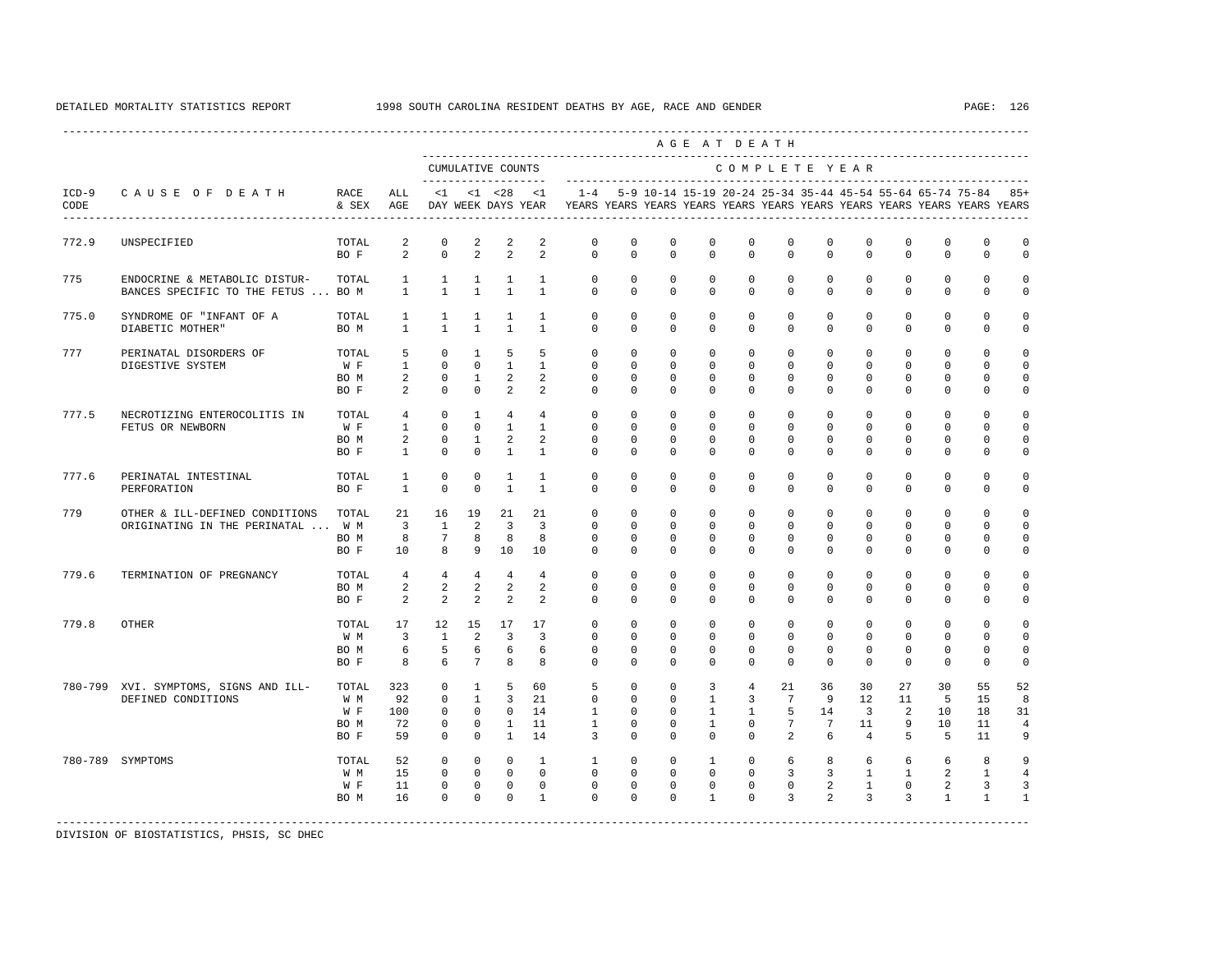---------------------------------------------------------------------------------------------------------------------------------------------------- A G E A T D E A T H --------------------------------------------------------------------------------------------- CUMULATIVE COUNTS C O M P L E T E Y E A R ------------------- ----------------------------------------------------------------------- ICD-9 C A U S E O F D E A T H RACE ALL <1 <1 <28 <1 1-4 5-9 10-14 15-19 20-24 25-34 35-44 45-54 55-64 65-74 75-84 85+ CODE & SEX AGE DAY WEEK DAYS YEAR YEARS YEARS YEARS YEARS YEARS YEARS YEARS YEARS YEARS YEARS YEARS YEARS ---------------------------------------------------------------------------------------------------------------------------------------------------- 780-789 BO F 10 0 0 0 0 1 0 0 0 0 0 1 1 2 1 3 1 780 GENERAL SYMPTOMS TOTAL 26 0 0 0 0 1 0 0 1 0 4 6 5 3 3 2 1 W M 4 0 0 0 0 0 0 0 0 0 1 2 0 0 1 0 0 W F 5 0 0 0 0 0 0 0 0 0 0 0 1 1 0 2 1 0 BOM 12 0 0 0 0 0 0 0 0 1 0 3 2 3 3 0 0 0 BOF 5 0 0 0 0 1 0 0 0 0 0 0 1 1 0 0 1 1 780.2 SYNCOPE & COLLAPSE TOTAL 1 0 0 0 0 0 0 0 0 0 0 0 0 0 0 0 0 1 0 W F 1 0 0 0 0 0 0 0 0 0 0 0 0 0 0 1 0 780.3 CONVULSIONS TOTAL 24 0 0 0 0 1 0 0 1 0 4 6 5 3 3 0 1 W M M 4 0 0 0 0 0 0 0 0 0 0 0 0 0 1 2 0 0 0 1 0 0 W F 4 0 0 0 0 0 0 0 0 0 0 0 1 1 0 2 0 0 BOM 12 0 0 0 0 0 0 0 0 1 0 3 2 3 3 0 0 0 BOF 4 0 0 0 0 1 0 0 0 0 0 0 1 1 0 0 0 0 1 780.6 PYREXIA OF UNKNOWN ORIGIN TOTAL 1 0 0 0 0 0 0 0 0 0 0 0 0 0 0 1 0 BO F 1 0 0 0 0 0 0 0 0 0 0 0 0 0 0 1 0 783 SYMPTOMS CONCERNING NUTRITION, TOTAL 2 0 0 0 0 0 0 0 0 0 0 0 0 1 0 0 1 METABOLISM & DEVELOPMENT W M 1 0 0 0 0 0 0 0 0 0 0 0 0 0 0 0 1 BO F 1 0 0 0 0 0 0 0 0 0 0 0 0 1 0 0 0 783.4 LACK OF EXPECTED NORMAL TOTAL 2 0 0 0 0 0 0 0 0 0 0 0 0 1 0 0 1 PHYSIOLOGICAL DEVELOPMENT W M 1 0 0 0 0 0 0 0 0 0 0 0 0 0 0 0 1 BO F 1 0 0 0 0 0 0 0 0 0 0 0 0 1 0 0 0 784 SYMPTOMS INVOLVING HEAD & NECK TOTAL 1 0 0 0 0 0 0 0 0 0 0 0 0 0 0 0 1 W F 1 0 0 0 0 0 0 0 0 0 0 0 0 0 0 0 1 784.2 SWELLING, MASS OF LUMP IN HEAD TOTAL 1 0 0 0 0 0 0 0 0 0 0 0 0 0 0 0 1 & NECK W F 1 0 0 0 0 0 0 0 0 0 0 0 0 0 0 0 1 785 SYMPTOMS INVOLVING CARDIO- TOTAL 15 0 0 0 0 0 0 0 0 0 1 1 0 2 3 3 5  $W\ M$  5 0 0 0 0 0 0 0 0 0 0 1 0 0 1 1 0 2<br> $W\ F$  5 0 0 0 0 0 0 0 0 0 0 0 0 0 0 2 2 W F 5 0 0 0 0 0 0 0 0 0 0 0 0 0 0 2 2 BOM 3 0 0 0 0 0 0 0 0 0 0 0 0 0 1 1 1 BO F 2 0 0 0 0 0 0 0 0 0 0 0 0 1 1 0 0 785.4 GANGRENE TOTAL 2 0 0 0 0 0 0 0 0 0 0 0 0 2 0 0 0 W M 1 0 0 0 0 0 0 0 0 0 0 0 0 1 0 0 0 BO F 1 0 0 0 0 0 0 0 0 0 0 0 0 1 0 0 0 785.5 SHOCK WITHOUT MENTION OF TOTAL 13 0 0 0 0 0 0 0 0 0 1 1 0 0 3 3 5 TRAUMA W M 4 0 0 0 0 0 0 0 0 0 1 0 0 0 1 0 2 -----------------------------------------------------------------------------------------------------------------------------------------------------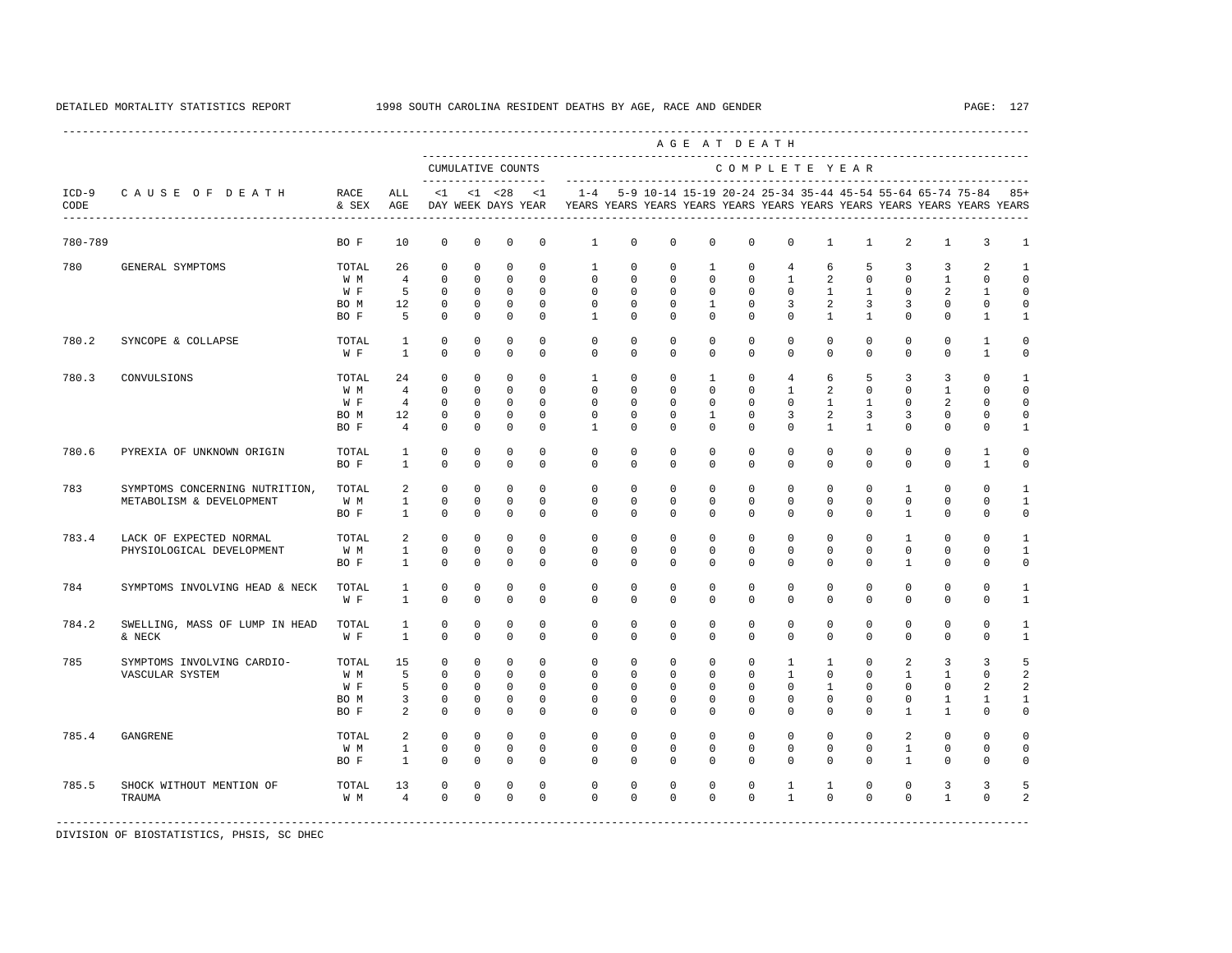A G E A T D E A T H

----------------------------------------------------------------------------------------------------------------------------------------------------

 --------------------------------------------------------------------------------------------- CUMULATIVE COUNTS C O M P L E T E Y E A R ------------------- ----------------------------------------------------------------------- ICD-9 C A U S E O F D E A T H RACE ALL <1 <1 <28 <1 1-4 5-9 10-14 15-19 20-24 25-34 35-44 45-54 55-64 65-74 75-84 85+ CODE & SEX AGE DAY WEEK DAYS YEAR YEARS YEARS YEARS YEARS YEARS YEARS YEARS YEARS YEARS YEARS YEARS YEARS ---------------------------------------------------------------------------------------------------------------------------------------------------- 785.5 W F 5 0 0 0 0 0 0 0 0 0 0 1 0 0 0 2 2<br>ROM 3 0 0 0 0 0 0 0 0 0 0 0 0 0 1 1 1  $\begin{array}{ccccccc} \circ & \circ & \circ & \circ & \circ \end{array}$ BOF 1 0 0 0 0 0 0 0 0 0 0 0 0 0 1 0 0 786 SYMPTOMS INVOLVING RESPIRATORY TOTAL 6 0 0 0 1 0 0 0 0 0 0 1 1 0 0 2 1 SYSTEM & OTHER CHEST SYMPTOMS W M 3 0 0 0 0 0 0 0 0 0 0 1 1 0 0 0 1 BO M 1 0 0 0 1 0 0 0 0 0 0 0 0 0 0 0 0 BO F 2 0 0 0 0 0 0 0 0 0 0 0 0 0 0 2 0 786.0 DYSPNOEA & RESPIRATORY TOTAL 3 0 0 0 0 0 0 0 0 0 0 1 0 0 0 2 0 ABNORMALITIES W M 1 0 0 0 0 0 0 0 0 0 0 1 0 0 0 0 0 BO F 2 0 0 0 0 0 0 0 0 0 0 0 0 0 0 2 0 786.3 HAEMOPTYSIS TOTAL 3 0 0 0 1 0 0 0 0 0 0 0 1 0 0 0 1 W M 2 0 0 0 0 0 0 0 0 0 0 0 1 0 0 0 1 BO M 1 0 0 0 1 0 0 0 0 0 0 0 0 0 0 0 0 788 SYMPTOMS INVOLVING URINARY TOTAL 1 0 0 0 0 0 0 0 0 0 1 0 0 0 0 0 0 SYSTEM W M 1 0 0 0 0 0 0 0 0 0 1 0 0 0 0 0 0 788.7 URETHRAL DISCHARGE TOTAL 1 0 0 0 0 0 0 0 0 0 1 0 0 0 0 0 0 W M 1 0 0 0 0 0 0 0 0 0 1 0 0 0 0 0 0 789 OTHER SYMPTOMS INVOLVING TOTAL 1 0 0 0 0 0 0 0 0 0 0 0 0 0 0 1 0 ABDOMEN & PELVIS W M 1 0 0 0 0 0 0 0 0 0 0 0 0 0 0 1 0 789.1 HEPATOMEGALY TOTAL 1 0 0 0 0 0 0 0 0 0 0 0 0 0 0 1 0 W M 1 0 0 0 0 0 0 0 0 0 0 0 0 0 0 1 0 790 NONSPECIFIC FINDINGS ON TOTAL 4 0 0 1 1 0 0 0 0 0 0 0 0 0 0 1 2 EXAMINATION OF BLOOD W M 1 0 0 1 1 0 0 0 0 0 0 0 0 0 0 0 0 2 0 0 0 0 BO F 1 0 0 0 0 0 0 0 0 0 0 0 0 0 0 1 0 790.6 OTHER ABNORMAL BLOOD TOTAL 3 0 0 1 1 0 0 0 0 0 0 0 0 0 0 0 2 CHEMISTRY W M 1 0 0 1 1 0 0 0 0 0 0 0 0 0 0 0 0 W F 2 0 0 0 0 0 0 0 0 0 0 0 0 0 0 2 790.7 BACTERAEMIA, UNSPECIFIED TOTAL 1 0 0 0 0 0 0 0 0 0 0 0 0 0 0 1 0 BO F 1 0 0 0 0 0 0 0 0 0 0 0 0 0 0 1 0 797-799 ILL-DEFINED AND UNKNOWN CAUSES TOTAL 267 0 1 4 58 4 0 0 2 4 15 28 24 21 24 46 41 OF MORBIDITY AND MORTACITY WWW 76 0 1 2 20 0 0 0 0 1 3 4 6 11 10 3 14 4<br>WF 87 0 0 0 14 1 0 0 1 1 5 12 2 2 8 15 26 W F 87 0 0 0 14 1 0 0 1 1 5 12 2 2 8 15 26

 BO M 56 0 0 1 10 1 0 0 0 0 4 5 8 6 9 10 3 BO F 48 0 0 1 14 2 0 0 0 0 2 5 3 3 4 7 8 -----------------------------------------------------------------------------------------------------------------------------------------------------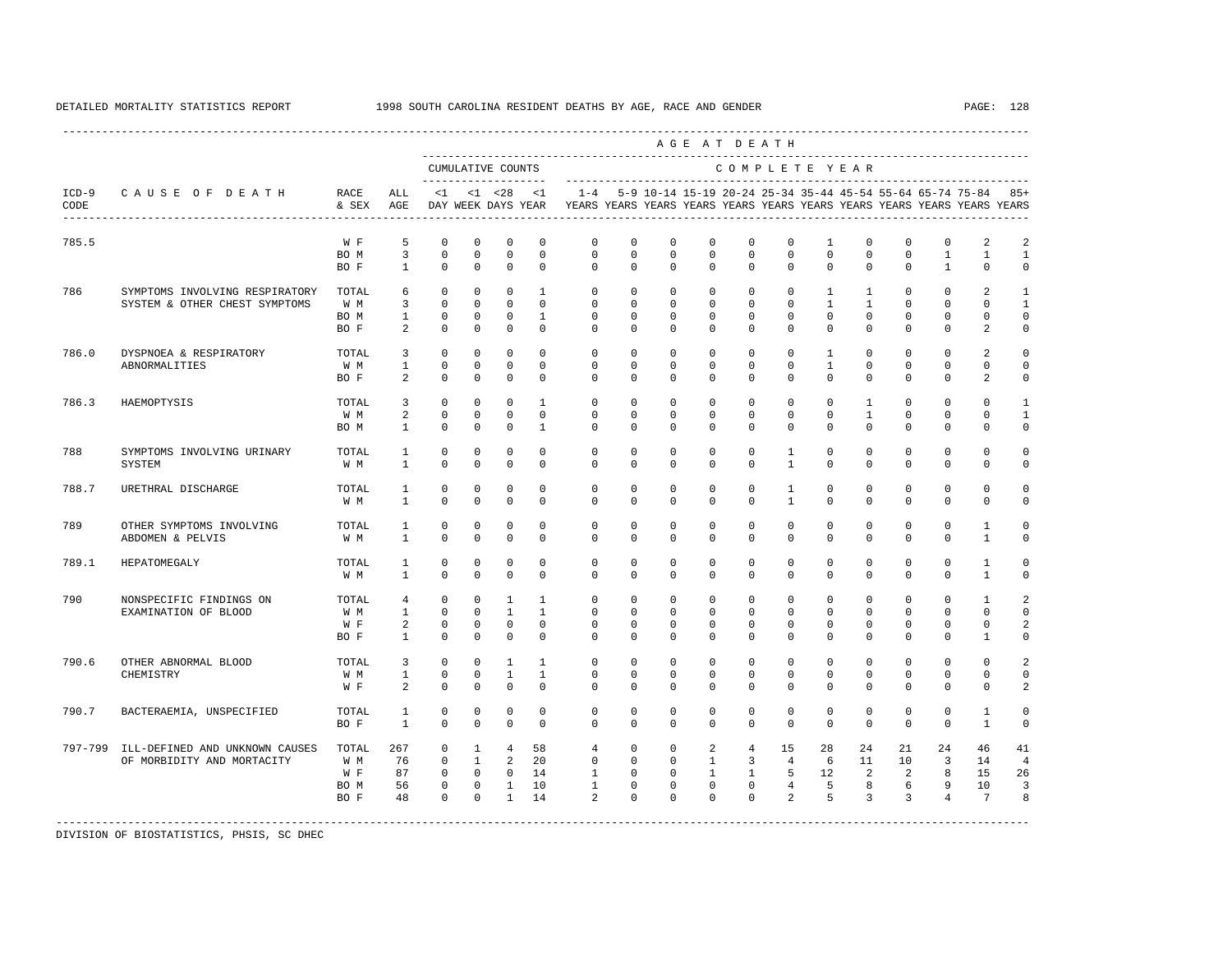----------------------------------------------------------------------------------------------------------------------------------------------------

 A G E A T D E A T H --------------------------------------------------------------------------------------------- CUMULATIVE COUNTS C O M P L E T E Y E A R ------------------- ----------------------------------------------------------------------- ICD-9 C A U S E O F D E A T H RACE ALL <1 <1 <28 <1 1-4 5-9 10-14 15-19 20-24 25-34 35-44 45-54 55-64 65-74 75-84 85+ CODE & SEX AGE DAY WEEK DAYS YEAR YEARS YEARS YEARS YEARS YEARS YEARS YEARS YEARS YEARS YEARS YEARS YEARS ---------------------------------------------------------------------------------------------------------------------------------------------------- 797 SENILITY WITHOUT MENTION OF TOTAL 32 0 0 0 0 0 0 0 0 0 0 0 0 0 1 9 22 PSYCHOSIS W M 6 0 0 0 0 0 0 0 0 0 0 0 0 0 0 4 2 W F 16 0 0 0 0 0 0 0 0 0 0 0 0 0 0 2 14 BOM 3 0 0 0 0 0 0 0 0 0 0 0 0 0 1 1 1 BO F 7 0 0 0 0 0 0 0 0 0 0 0 0 0 0 2 5 798 SUDDEN DEATH, CAUSE UNKNOWN TOTAL 64 0 0 2 52 1 0 0 0 0 1 1 0 2 2 5 0 W M 21 0 0 1 19 0 0 0 0 0 0 0 0 0 0 1 1 0 0 W F 12 0 0 0 11 0 0 0 0 0 0 0 0 0 0 1 0 0 BO M 13 0 0 1 10 0 0 0 0 0 0 0 0 1 0 2 0 BO F 18 0 0 0 12 1 0 0 0 0 1 1 0 0 0 3 0 798.0 SUDDEN INFANT DEATH SYNDROME TOTAL 51 0 0 2 51 0 0 0 0 0 0 0 0 0 0 0 0 W M 19 0 0 1 19 0 0 0 0 0 0 0 0 0 0 0 0 W F 11 0 0 0 11 0 0 0 0 0 0 0 0 0 0 0 0 BO M 9 0 0 1 9 0 0 0 0 0 0 0 0 0 0 0 0 BO F 12 0 0 0 12 0 0 0 0 0 0 0 0 0 0 0 0 798.1 INSTANTANEOUS DEATH TOTAL 13 0 0 0 1 1 0 0 0 0 1 1 0 2 2 5 0 W M 2 0 0 0 0 0 0 0 0 0 0 0 0 0 1 1 0 0 W F 1 0 0 0 0 0 0 0 0 0 0 0 0 0 0 1 0 0 BO M 4 0 0 0 1 0 0 0 0 0 0 0 0 1 0 2 0 BO F 6 0 0 0 0 1 0 0 0 0 1 1 0 0 0 3 0 799 OTHER ILL-DEFINED & UNKNOWN TOTAL 171 0 1 2 6 3 0 0 2 4 14 27 24 19 21 32 19 CAUSES OF MORBIDITY & MORTALITY W M 49 0 1 1 1 0 0 0 0 1 3 4 6 11 9 2 10 2<br>W F 59 0 0 0 3 1 0 0 1 1 5 12 2 2 7 13 12 W F 59 0 0 0 3 1 0 0 1 1 5 12 2 2 7 13 12 BO M 40 0 0 0 0 1 0 0 0 0 4 5 8 5 8 7 2 BO F 23 0 0 1 2 1 0 0 0 0 1 4 3 3 4 2 3 799.0 ASPHYXIA TOTAL 4 0 0 0 0 0 0 0 0 0 0 0 1 1 1 0 1 W M 1 0 0 0 0 0 0 0 0 0 0 0 1 0 0 0 0 W F 1 0 0 0 0 0 0 0 0 0 0 0 0 0 0 0 1 BO F 2 0 0 0 0 0 0 0 0 0 0 0 0 1 1 0 0 799.1 RESPIRATORY FAILURE TOTAL 25 0 0 0 0 0 0 0 0 0 0 0 3 2 4 9 7 W M 5 0 0 0 0 0 0 0 0 0 0 0 1 2 0 2 0 W F 15 0 0 0 0 0 0 0 0 0 0 0 0 1 0 3 5 6 BO M 3 0 0 0 0 0 0 0 0 0 0 0 1 0 0 2 0 BO F 2 0 0 0 0 0 0 0 0 0 0 0 0 0 1 0 1 799.3 DEBILTIY, UNSPECIFIED TOTAL 1 0 0 0 0 0 0 0 0 0 0 0 0 0 0 1 0 W F 1 0 0 0 0 0 0 0 0 0 0 0 0 0 0 1 0 799.4 CACHEXIA TOTAL 1 0 0 0 0 0 0 0 0 0 0 0 0 0 0 0 1 W F 1 0 0 0 0 0 0 0 0 0 0 0 0 0 0 0 1 -----------------------------------------------------------------------------------------------------------------------------------------------------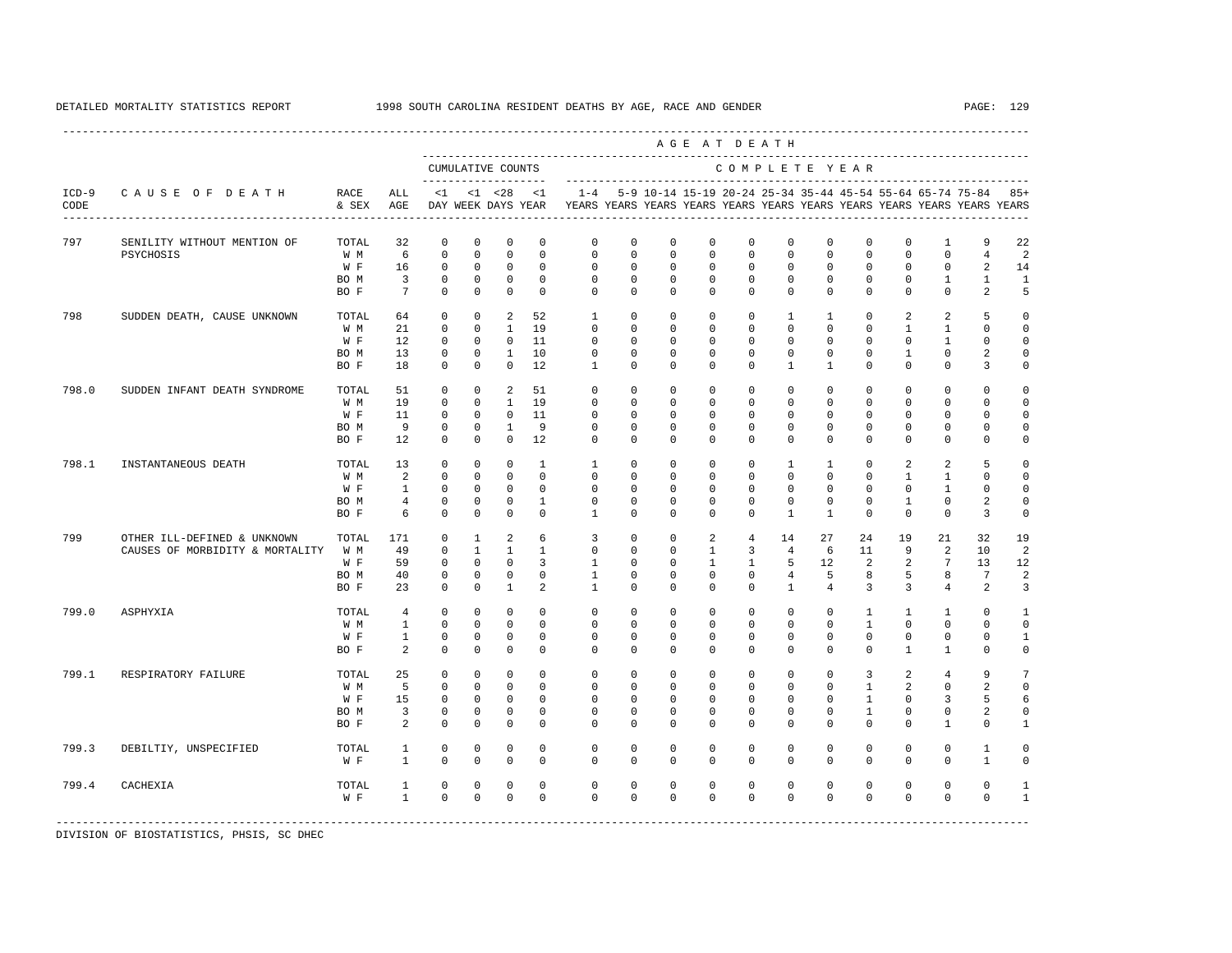----------------------------------------------------------------------------------------------------------------------------------------------------

 A G E A T D E A T H --------------------------------------------------------------------------------------------- CUMULATIVE COUNTS C O M P L E T E Y E A R ------------------- ----------------------------------------------------------------------- ICD-9 C A U S E O F D E A T H RACE ALL <1 <1 <28 <1 1-4 5-9 10-14 15-19 20-24 25-34 35-44 45-54 55-64 65-74 75-84 85+ CODE & SEX AGE DAY WEEK DAYS YEAR YEARS YEARS YEARS YEARS YEARS YEARS YEARS YEARS YEARS YEARS YEARS YEARS ---------------------------------------------------------------------------------------------------------------------------------------------------- 799.8 OTHER ILL-DEFINED CONDITIONS TOTAL 1 0 0 0 0 0 0 0 0 0 0 0 1 0 0 0 0 BO M 1 0 0 0 0 0 0 0 0 0 0 0 1 0 0 0 0 799.9 OTHER UNKNOWN & UNSPECIFIED TOTAL 139 0 1 2 6 3 0 0 2 4 14 27 19 16 16 22 10 CAUSE W M 43 0 1 1 1 0 0 0 1 3 4 6 9 7 2 8 2 W F 41 0 0 0 3 1 0 0 1 1 5 12 1 2 4 7 4 BOM 36 0 0 0 0 1 0 0 0 0 0 4 5 6 5 8 5 2 BO F 19 0 0 1 2 1 0 0 0 0 1 4 3 2 2 2 2 800-999 XVII.EXTERNAL CAUSES OF INJURY TOTAL 2609 0 1 1 21 32 40 42 188 231 423 489 354 193 218 236 142 15 81 102 190 247 162 W F 563 0 0 0 3 3 7 9 35 25 73 80 69 50 58 74 77 BO M 627 0 1 1 5 13 14 16 56 91 124 115 94 41 27 21 10 BO F 234 0 0 0 6 8 9 2 16 13 36 47 29 16 21 22 9 800-807 RAILWAY ACCIDENTS TOTAL 19 0 0 0 0 0 1 0 0 2 1 3 7 3 2 0 0 0<br>W M 9 0 0 0 0 0 0 0 2 1 1 4 1 0 0 0 0 W M 9 0 0 0 0 0 0 0 2 1 1 4 1 0 0 0 0 W F 1 0 0 0 0 0 0 0 0 0 0 1 0 0 0 0 0 BOM 8 0 0 0 0 0 0 0 0 0 2 2 2 2 0 0 0 BO F 1 0 0 0 0 1 0 0 0 0 0 0 0 0 0 0 0 801 RAILWAY ACCIDENT INVOLVING TOTAL 1 0 0 0 0 0 0 0 0 0 0 1 0 0 0 0 0 COLLISION WITH OTHER OBJECT 801.8 OTHER SPECIFIED PERSON TOTAL 1 0 0 0 0 0 0 0 0 0 0 1 0 0 0 0 0 W M 1 0 0 0 0 0 0 0 0 0 0 1 0 0 0 0 0 805 HIT BY ROLLING STOCK TOTAL 18 0 0 0 0 0 1 0 0 2 1 3 6 3 2 0 0 0<br>
W M W 8 0 0 0 0 0 0 0 2 1 1 3 1 0 0 0 0 W M 8 0 0 0 0 0 0 0 2 1 1 3 1 0 0 0 0 W F 1 0 0 0 0 0 0 0 0 0 0 1 0 0 0 0 0 BOM 8 0 0 0 0 0 0 0 0 0 2 2 2 2 0 0 0 BOF 1 0 0 0 0 1 0 0 0 0 0 0 0 0 0 0 0 0 0 805.2 PEDESTRIAN TOTAL 18 0 0 0 0 1 0 0 2 1 3 6 3 2 0 0 0 W M 8 0 0 0 0 0 0 0 2 1 1 3 1 0 0 0 0 W F 1 0 0 0 0 0 0 0 0 0 0 1 0 0 0 0 0 BOM 8 0 0 0 0 0 0 0 0 0 2 2 2 2 0 0 0 BOF 1 0 0 0 0 1 0 0 0 0 0 0 0 0 0 0 0 0 0 810-819 MOTOR VEHICLE TRAFFIC TOTAL 981 0 1 1 5 11 20 23 100 104 203 176 128 71 63 58 19 ACCIDENTS W M 421 0 0 0 1 3 5 9 51 44 85 77 52 30 28 27 9 W F 225 0 0 0 2 0 5 7 27 18 42 29 26 22 21 18 8 BO M 238 0 1 1 2 7 7 7 13 34 56 49 32 12 10 8 1 BO F 97 0 0 0 0 1 3 0 9 8 20 21 18 7 4 5 1 810 MOTOR VEHICLE TRAFFIC ACCIDENT TOTAL 7 0 0 0 0 0 0 0 1 0 2 0 0 0 3 1 0 -----------------------------------------------------------------------------------------------------------------------------------------------------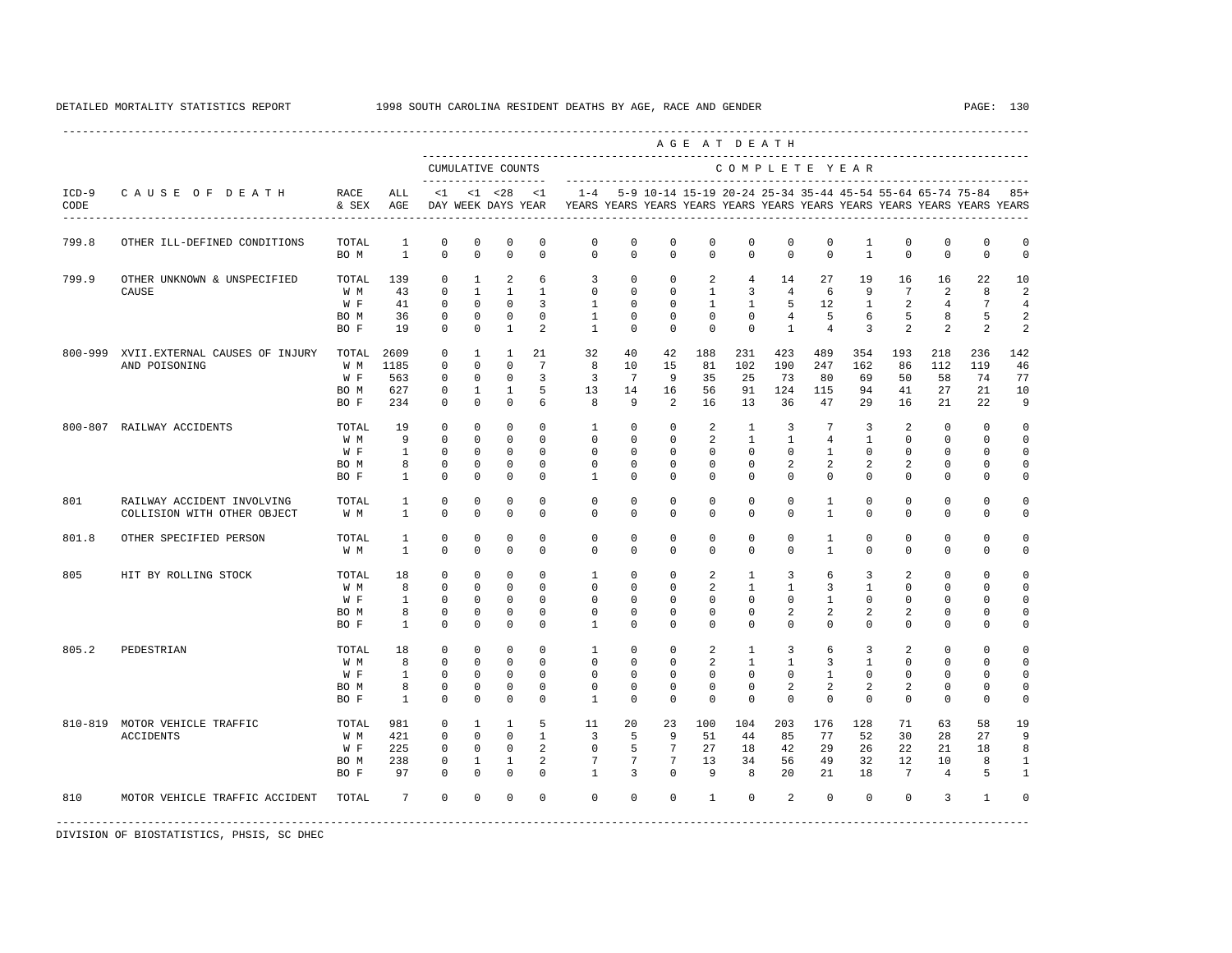----------------------------------------------------------------------------------------------------------------------------------------------------

 A G E A T D E A T H --------------------------------------------------------------------------------------------- CUMULATIVE COUNTS C O M P L E T E Y E A R ------------------- ----------------------------------------------------------------------- ICD-9 C A U S E O F D E A T H RACE ALL <1 <1 <28 <1 1-4 5-9 10-14 15-19 20-24 25-34 35-44 45-54 55-64 65-74 75-84 85+ CODE & SEX AGE DAY WEEK DAYS YEAR YEARS YEARS YEARS YEARS YEARS YEARS YEARS YEARS YEARS YEARS YEARS YEARS ---------------------------------------------------------------------------------------------------------------------------------------------------- 810 INVOLVING COLLISION WITH TRAIN W M 3 0 0 0 0 0 0 0 1 0 0 0 0 0 1 1 0  $0$  0 0 0 BOM 2 0 0 0 0 0 0 0 0 0 0 0 0 0 1 0 0 810.0 DRIVER OF MOTOR VEHICLE OTHER TOTAL 4 0 0 0 0 0 0 0 0 0 1 0 0 0 2 1 0 THAN MOTORCYCLE W M 1 0 0 0 0 0 0 0 0 0 0 0 0 0 0 1 0 W F 1 0 0 0 0 0 0 0 0 0 0 0 0 0 0 1 0 0 BOM 2 0 0 0 0 0 0 0 0 0 0 0 0 0 1 0 0 810.7 PEDESTRIAN TOTAL 1 0 0 0 0 0 0 0 1 0 0 0 0 0 0 0 0 W M 1 0 0 0 0 0 0 0 1 0 0 0 0 0 0 0 0 810.9 UNSPECIFIED PERSON TOTAL 2 0 0 0 0 0 0 0 0 0 1 0 0 0 1 0 0 W M 1 0 0 0 0 0 0 0 0 0 0 0 0 0 1 0 0 W F 1 0 0 0 0 0 0 0 0 0 1 0 0 0 0 0 0 812 OTHER MOTOR VEHICLE TRAFFIC TOTAL 389 0 1 1 1 5 4 7 40 35 65 49 59 36 41 35 12<br>ACCIDENT INVOLVING COLLISION ... W M 157 0 0 0 0 0 2 2 21 8 31 18 16 16 20 14 7 ACCIDENT INVOLVING COLLISION ... W M 157 0 0 0 0 0 2 2 2 2 21 8 31 18 16 16 20 14<br>WF 117 0 0 0 0 0 0 1 3 11 9 14 12 20 14 14 14 W F 117 0 0 0 0 0 1 3 11 9 14 12 20 14 14 14 5 BO M 65 0 1 1 1 3 1 2 5 10 12 10 12 2 3 4 0 BO F 50 0 0 0 0 0 0 0 3 8 8 9 11 4 4 3 0 812.0 DRIVER OF MOTOR VEHICLE OTHER TOTAL 252 0 0 0 0 0 0 0 24 22 46 32 46 27 21 26 8 THAN MOTORCYCLE W M 99 0 0 0 0 0 0 0 13 5 17 9 13 13 12 12 5 W F 76 0 0 0 0 0 0 0 5 7 12 7 15 11 6 10 3 BO M 46 0 0 0 0 0 0 0 5 5 10 9 10 2 1 4 0 BO F 31 0 0 0 0 0 0 0 1 5 7 7 8 1 2 0 0 812.1 PASSENGER IN MOTOR VEHICLE TOTAL 82 0 1 1 1 4 4 6 11 6 10 10 4 4 12 7 3 OTHER THAN MOTORCYCLE W M 28 0 0 0 0 2 2 1 4 1 6 5 0 0 4 1<br>W F 25 0 0 0 0 0 1 3 5 1 1 3 1 1 5 3 W F 25 0 0 0 0 0 0 1 3 5 1 1 3 1 1 5 3 1 BO M 11 0 1 1 1 2 1 2 0 1 2 0 1 0 1 0 0 BO F 18 0 0 0 0 0 0 0 2 3 1 2 2 3 2 3 0 812.2 MOTORCYCLIST TOTAL 24 0 0 0 0 0 0 0 3 6 4 5 1 2 3 0 0 W M 17 0 0 0 0 0 0 0 3 2 4 3 1 2 2 0 0 W F 1 0 0 0 0 0 0 0 0 0 0 1 0 0 0 0 0 BOM 6 0 0 0 0 0 0 0 0 0 0 1 0 0 1 0 0 812.7 PEDESTRIAN TOTAL 1 0 0 0 0 0 0 0 0 0 0 1 0 0 0 0 0 W M 1 0 0 0 0 0 0 0 0 0 0 1 0 0 0 0 0 812.8 OTHER SPECIFIED PERSON TOTAL 1 0 0 0 0 0 0 1 0 0 0 0 0 0 0 0 0 W M 1 0 0 0 0 0 0 1 0 0 0 0 0 0 0 0 0 812.9 UNSPECIFIED PERSON TOTAL 29 0 0 0 0 1 0 0 2 1 5 1 8 3 5 2 1 -----------------------------------------------------------------------------------------------------------------------------------------------------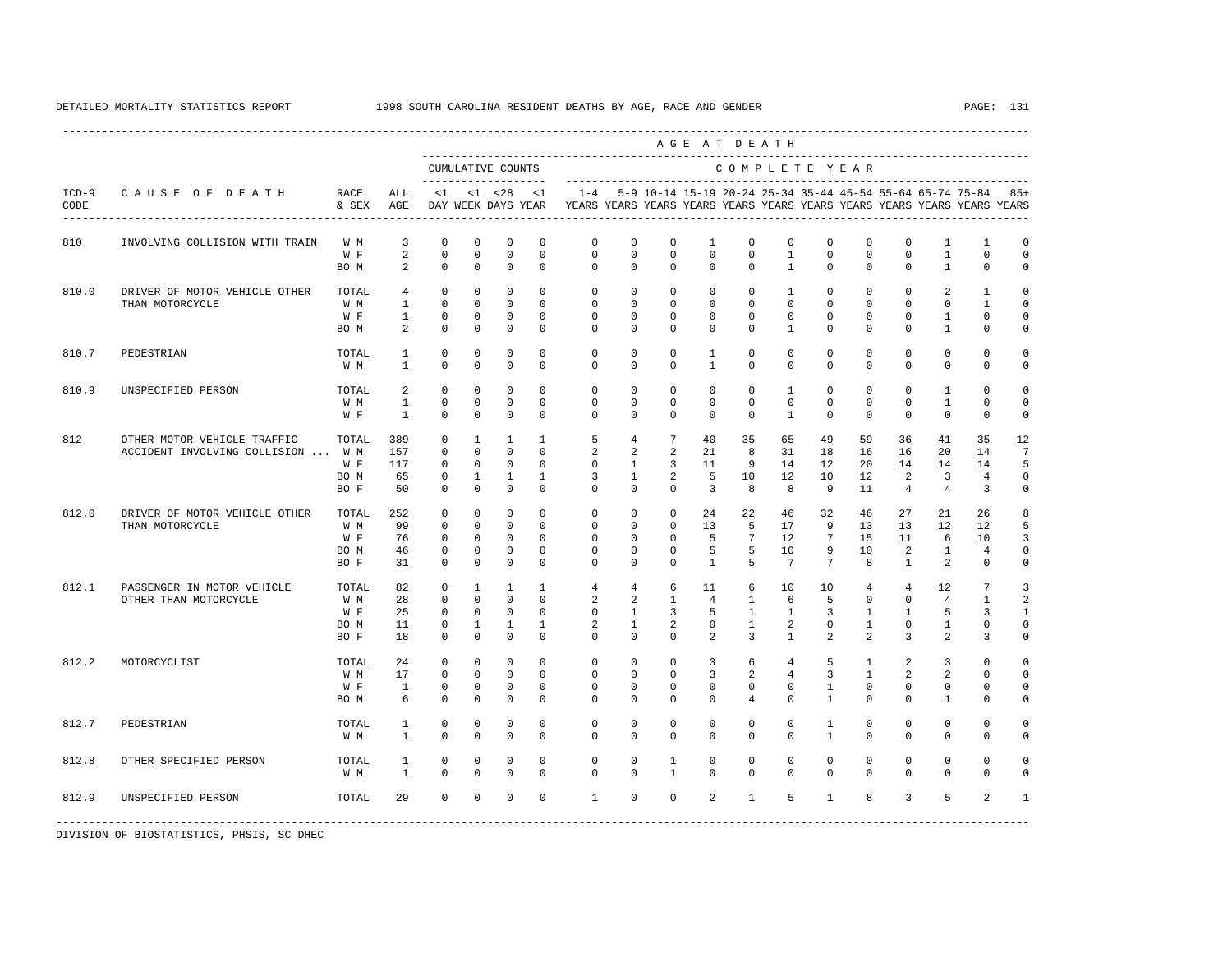A G E A T D E A T H

----------------------------------------------------------------------------------------------------------------------------------------------------

 --------------------------------------------------------------------------------------------- CUMULATIVE COUNTS C O M P L E T E Y E A R ------------------- ----------------------------------------------------------------------- ICD-9 C A U S E O F D E A T H RACE ALL <1 <1 <28 <1 1-4 5-9 10-14 15-19 20-24 25-34 35-44 45-54 55-64 65-74 75-84 85+ CODE & SEX AGE DAY WEEK DAYS YEAR YEARS YEARS YEARS YEARS YEARS YEARS YEARS YEARS YEARS YEARS YEARS YEARS ---------------------------------------------------------------------------------------------------------------------------------------------------- 812.9 W M 11 0 0 0 0 0 0 0 0 1 0 4 0 2 1 2 1 0<br>W F 15 0 0 0 0 0 0 0 0 1 1 1 1 4 2 3 1 1 W F 15 0 0 0 0 0 0 0 1 1 1 1 4 2 3 1 1 BOM 2 0 0 0 0 1 0 0 0 0 0 0 0 0 0 0 0 0 0 BO F 1 0 0 0 0 0 0 0 0 0 0 0 1 0 0 0 0 813 MOTOR VEHICLE TRAFFIC ACCIDENT TOTAL 19 0 0 0 0 0 2 4 1 0 5 3 2 1 1 0 0 INVOLVING COLLISION WITH ... W M 5 0 0 0 0 0 1 0 0 0 4 0 0 0 0 0 0 W F 1 0 0 0 0 0 0 1 0 0 0 0 0 0 0 0 0 BO M 13 0 0 0 0 0 1 3 1 0 1 3 2 1 1 0 0 813.6 PEDAL CYCLIST TOTAL 19 0 0 0 0 0 2 4 1 0 5 3 2 1 1 0 0 W M 5 0 0 0 0 0 1 0 0 0 4 0 0 0 0 0 0 W F 1 0 0 0 0 0 0 1 0 0 0 0 0 0 0 0 0 BO M 13 0 0 0 0 0 1 3 1 0 1 3 2 1 1 0 0 814 MOTOR VEHICLE TRAFFIC ACCIDENT TOTAL 121 0 0 0 0 0 3 12 3 6 6 17 38 15 8 4 6 3<br>INVOLVING COLLISION WITH PED... W M 40 0 0 0 0 0 1 1 2 4 3 4 12 6 3 2 2 0 INVOLVING COLLISION WITH PED... W M 40 0 0 0 0 0 1 1 2 4 3 4 12 6 3 2 2 0<br>W F 21 0 0 0 0 0 3 0 0 1 5 5 1 2 1 1 2 W F 21 0 0 0 0 0 3 0 0 1 5 5 1 2 1 1 2<br>BOM 43 0 0 0 0 1 5 1 0 2 6 16 6 2 1 2 1 BO M 43 0 0 0 0 1 5 1 0 2 6 16 6 2 1 2 1 BO F 17 0 0 0 0 1 3 0 2 0 2 5 2 1 0 1 0 814.7 PEDESTRIAN TOTAL 121 0 0 0 0 0 3 12 3 6 6 17 38 15 8 4 6 3<br>W M 40 0 0 0 0 1 1 2 4 3 4 12 6 3 2 2 0 W M 40 0 0 0 0 1 1 2 4 3 4 12 6 3 2 2 0 W F 21 0 0 0 0 0 3 0 0 1 5 5 1 2 1 1 2 BO M 43 0 0 0 0 1 5 1 0 2 6 16 6 2 1 2 1 BO F 17 0 0 0 0 1 3 0 2 0 2 5 2 1 0 1 0 815 OTHER MOTOR VEHICLE TRAFFIC TOTAL 167 0 0 0 2 1 1 2 18 21 52 32 19 11 3 3 2 ACCIDENT INVOLVING COLLISION ... W M 79 0 0 0 0 0 0 0 1 9 9 22 19 13 5 0 0 1<br>W F 31 0 0 0 1 0 1 1 5 5 7 2 1 4 1 2 1 W F 31 0 0 0 1 0 1 1 5 5 7<br>BOM 45 0 0 0 1 1 0 0 2 7 18 BO M 45 0 0 0 1 1 0 0 2 7 18 8 4 1 2 1 0 BO F 12 0 0 0 0 0 0 0 2 0 5 3 1 1 0 0 0 815.0 DRIVER OF MOTOR VEHICLE OTHER TOTAL 115 0 0 0 0 0 0 0 1 12 15 31 28 15 9 1 1 2<br>THAN MOTORCYCLE WIM 51 0 0 0 0 0 0 0 4 7 11 15 9 4 0 0 1 THAN MOTORCYCLE W M 51 0 0 0 0 0 0 0 4 7 11 15 9 4 0 0 1 W F 22 0 0 0 0 0 0 0 1 4 4 4 4 2 1 4 1 0 1<br>ROM 32 0 0 0 0 0 0 0 2 4 12 8 4 1 0 1 0 BO M 32 0 0 0 0 0 0 0 2 4 12 8 4 1 0 1 0 BO F 10 0 0 0 0 0 0 0 2 0 4 3 1 0 0 0 0 815.1 PASSENGER IN MOTOR VEHICLE TOTAL 31 0 0 0 2 1 1 1 6 3 12 1 0 1 1 2 0 OTHER THAN MOTORCYCLE W M 14 0 0 0 0 0 0 1 5 1 6 1 0 0 0 0 0 W F 6 0 0 0 1 0 1 0 1 0 1 0 0 0 0 2 0 BOM 9 0 0 0 1 1 0 0 0 2 4 0 0 0 1 0 0 BOF 2 0 0 0 0 0 0 0 0 0 0 0 0 1 0 0 0 0 815.2 MOTORCYCLIST TOTAL 10 0 0 0 0 0 0 0 0 2 3 1 3 0 1 0 0

-----------------------------------------------------------------------------------------------------------------------------------------------------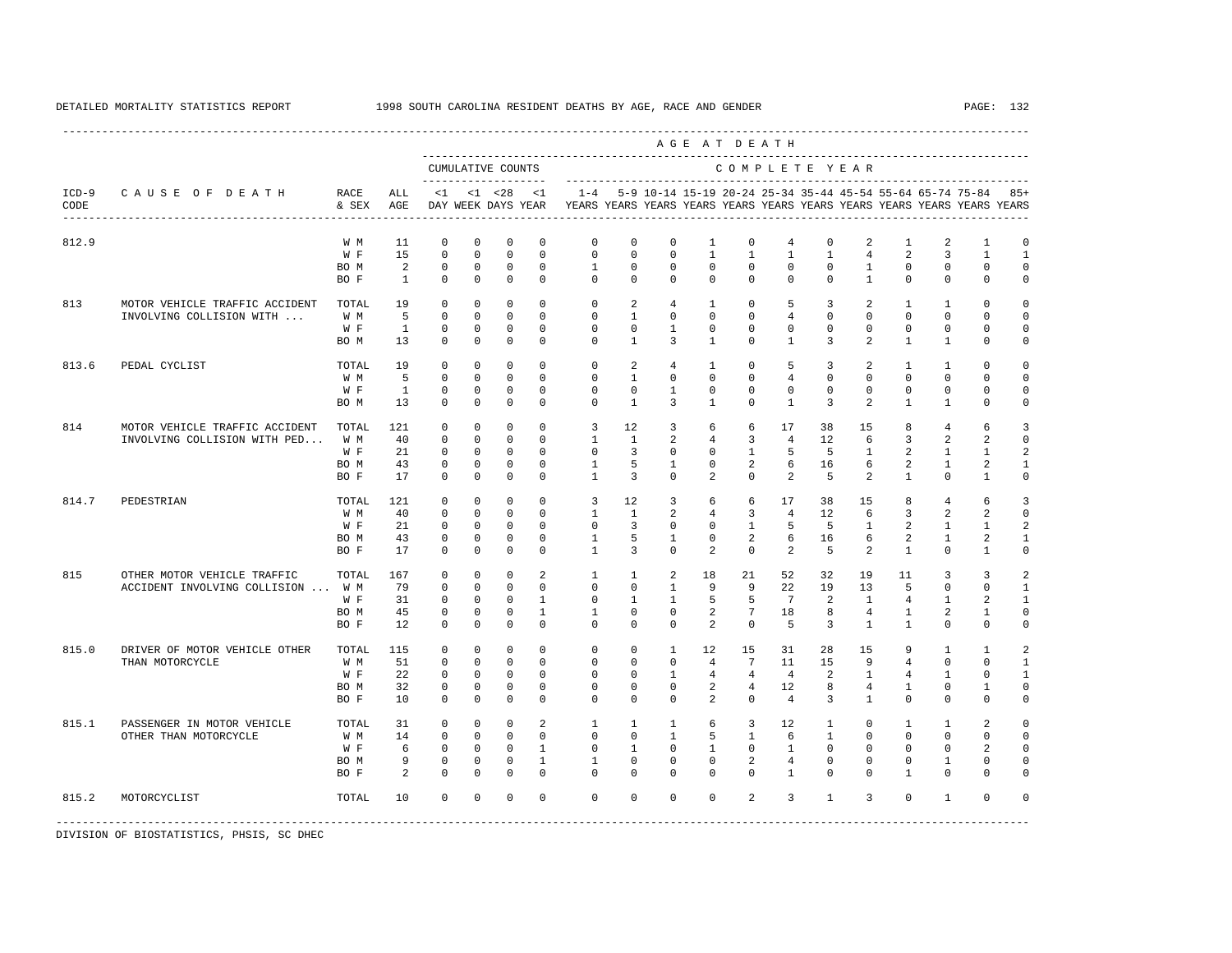---------------------------------------------------------------------------------------------------------------------------------------------------- A G E A T D E A T H --------------------------------------------------------------------------------------------- CUMULATIVE COUNTS C O M P L E T E Y E A R ------------------- ----------------------------------------------------------------------- ICD-9 C A U S E O F D E A T H RACE ALL <1 <1 <28 <1 1-4 5-9 10-14 15-19 20-24 25-34 35-44 45-54 55-64 65-74 75-84 85+ CODE & SEX AGE DAY WEEK DAYS YEAR YEARS YEARS YEARS YEARS YEARS YEARS YEARS YEARS YEARS YEARS YEARS YEARS ---------------------------------------------------------------------------------------------------------------------------------------------------- 815.2 W M 6 0 0 0 0 0 0 0 0 1 1 1 3 0 0 0 0 W F 1 0 0 0 0 0 0 0 0 0 1 0 0 0 0 0 0 BOM 3 0 0 0 0 0 0 0 0 0 1 1 0 0 0 0 1 0 0 815.3 PASSENGER ON MOTORCYCLE TOTAL 1 0 0 0 0 0 0 0 0 1 0 0 0 0 0 0 0 W F 1 0 0 0 0 0 0 0 0 1 0 0 0 0 0 0 0 815.9 UNSPECIFIED PERSON TOTAL 10 0 0 0 0 0 0 0 0 0 6 2 1 1 0 0 0 W M 8 0 0 0 0 0 0 0 0 0 4 2 1 1 0 0 0 W F 1 0 0 0 0 0 0 0 0 0 1 0 0 0 0 0 0 BO M 1 0 0 0 0 0 0 0 0 0 1 0 0 0 0 0 0 816 MOTOR VEHICLE TRAFFIC ACCIDENT TOTAL 183 0 0 0 0 1 0 5 28 26 45 38 23 6 4 6 1 DUE TO LOSS OF CONTROL, W/O ... W M 87 0 0 0 0 0 0 2 14 14 19 20 10 1 2 5 0 W F 33 0 0 0 0 0 0 0 2 9 2 8 6 4 1 1 0 0 BO M 54 0 0 0 0 1 0 1 4 10 15 10 7 4 1 1 0 BO F 9 0 0 0 0 0 0 0 1 0 3 2 2 0 0 0 1 816.0 DRIVER OF MOTOR VEHICLE OTHER TOTAL 116 0 0 0 0 0 0 1 17 21 26 25 15 2 4 5 0 THAN MOTORCYCLE W M 53 0 0 0 0 0 0 1 9 10 12 9 5 0 2 5 0 W F 20 0 0 0 0 0 0 0 0 5 1 3 6 3 1 1 0 0 BO M 39 0 0 0 0 0 0 0 2 10 10 9 6 1 1 0 0 BOF 4 0 0 0 0 0 0 0 0 0 1 0 1 1 1 0 0 0 0 816.1 PASSENGER IN MOTOR VEHICLE TOTAL 38 0 0 0 0 0 1 0 3 8 3 8 7 3 3 0 1 1<br>
OTHER THAN MOTORCYCLE W M 17 0 0 0 0 0 0 1 3 3 3 6 1 0 0 0 0 OTHER THAN MOTORCYCLE W M 17 0 0 0 0 0 0 1 3 3 3 6 1 0 0 0 0 W F 9 0 0 0 0 0 0 0 2 3 0 4 0 0 0 0 0 0 BO M 8 0 0 0 0 1 0 0 2 0 0 0 1 3 0 1 0 BO F 4 0 0 0 0 0 0 0 0 0 1 1 1 0 0 0 1 816.2 MOTORCYCLIST TOTAL 16 0 0 0 0 0 0 1 0 0 9 4 1 1 0 0 0  $\begin{array}{ccccccccccc}\n 10 & 0 & 0 & 0 & 0 & 0 & 0 & 0 \\
 6 & 0 & 0 & 0 & 0 & 0 & 0 & 1\n \end{array}$  BO M 6 0 0 0 0 0 0 1 0 0 5 0 0 0 0 0 0 816.3 PASSENGER ON MOTORCYCLE TOTAL 2 0 0 0 0 0 0 0 0 0 1 0 1 0 0 0 0 W F 2 0 0 0 0 0 0 0 0 0 1 0 1 0 0 0 0 816.9 UNSPECIFIED PERSON TOTAL 11 0 0 0 0 0 0 0 0 3 2 1 2 3 0 0 0 0<br>
WM 7 0 0 0 0 0 0 0 2 1 0 1 3 0 0 0 0 W M 7 0 0 0 0 0 0 0 2 1 0 1 3 0 0 0 0 W F 2 0 0 0 0 0 0 0 0 1 1 0 0 0 0 0 0 0 0 BO M 1 0 0 0 0 0 0 0 0 0 0 1 0 0 0 0 0 BO F 1 0 0 0 0 0 0 0 0 0 1 0 0 0 0 0 0 818 OTHER NONCOLLISION MOTOR TOTAL 15 0 0 0 0 0 0 0 2 1 3 3 3 1 2 0 0 0 VEHICLE TRAFFIC ACCIDENT WM 10 0 0 0 0 0 0 0 2 0 1 2 3 1 1 0 0 0 0<br>WF 3 0 0 0 0 0 0 0 0 0 1 1 0 0 1 0 0 0 W F 3 0 0 0 0 0 0 0 0 0 1 1 0 0 1 0 0 0 -----------------------------------------------------------------------------------------------------------------------------------------------------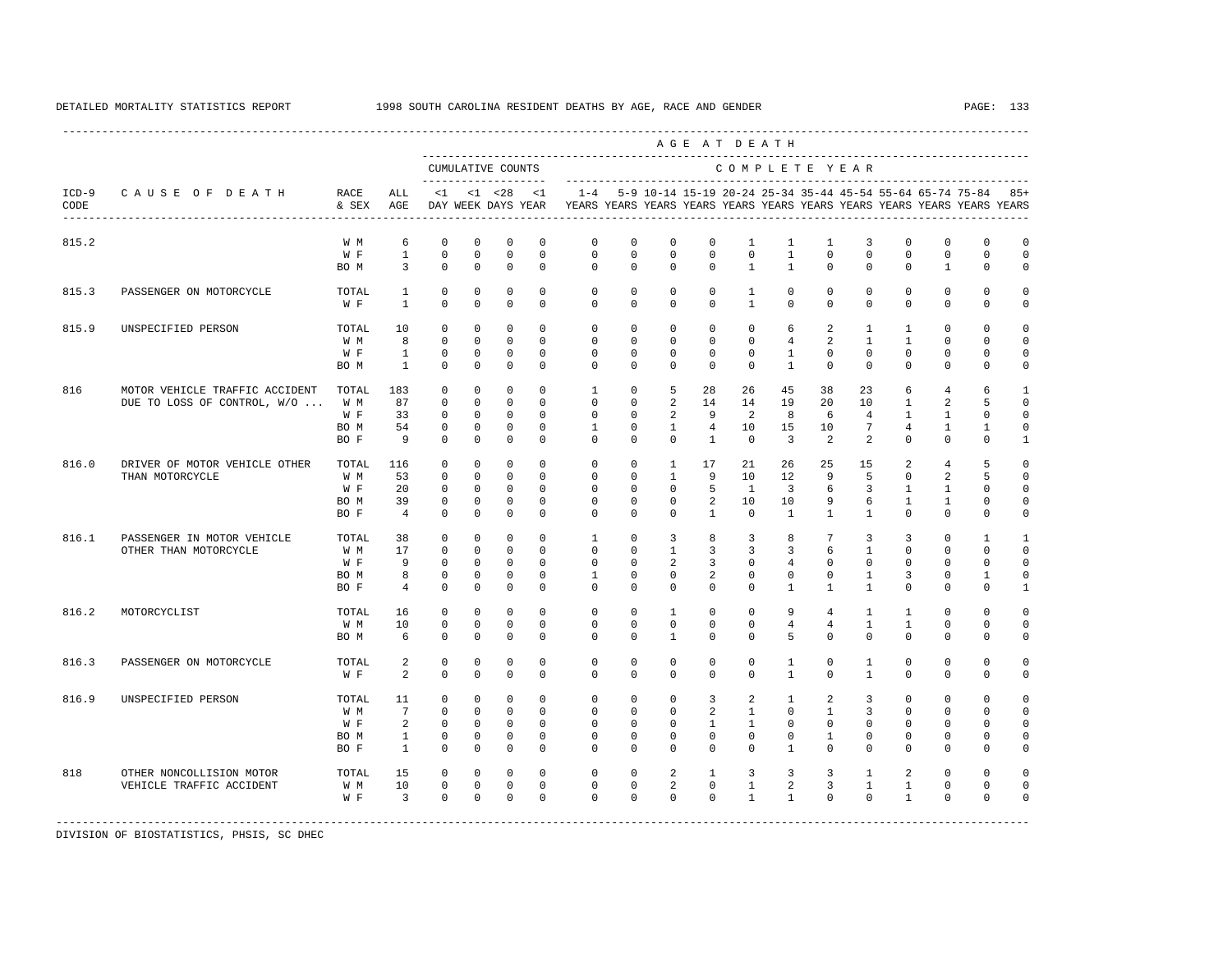|                 | AGE AT DEATH<br>CUMULATIVE COUNTS<br>COMPLETE YEAR      |                                     |                                                                            |                                                                      |                                                                       |                                                                    |                                                                 |                                                                                                       |                                                                        |                                                                       |                                                                          |                                                                     |                                                                        |                                                           |                                                                           |                                                                          |                                                               |                                                                   |                                                                           |
|-----------------|---------------------------------------------------------|-------------------------------------|----------------------------------------------------------------------------|----------------------------------------------------------------------|-----------------------------------------------------------------------|--------------------------------------------------------------------|-----------------------------------------------------------------|-------------------------------------------------------------------------------------------------------|------------------------------------------------------------------------|-----------------------------------------------------------------------|--------------------------------------------------------------------------|---------------------------------------------------------------------|------------------------------------------------------------------------|-----------------------------------------------------------|---------------------------------------------------------------------------|--------------------------------------------------------------------------|---------------------------------------------------------------|-------------------------------------------------------------------|---------------------------------------------------------------------------|
|                 |                                                         |                                     |                                                                            |                                                                      |                                                                       |                                                                    |                                                                 |                                                                                                       |                                                                        |                                                                       |                                                                          |                                                                     |                                                                        |                                                           |                                                                           |                                                                          |                                                               |                                                                   |                                                                           |
| $ICD-9$<br>CODE | CAUSE OF DEATH<br>---------------------------------     | RACE<br>& SEX                       | ALL<br>AGE                                                                 | $\leq 1$                                                             |                                                                       | -------------------<br>$<1$ $<28$                                  | <1                                                              | $1 - 4$<br>DAY WEEK DAYS YEAR YEARS YEARS YEARS YEARS YEARS YEARS YEARS YEARS YEARS YEARS YEARS YEARS |                                                                        | 5-9 10-14 15-19 20-24 25-34 35-44 45-54 55-64 65-74 75-84             |                                                                          |                                                                     |                                                                        |                                                           |                                                                           |                                                                          |                                                               |                                                                   | $85+$                                                                     |
| 818             |                                                         | BO M<br>BO F                        | $\mathbf{1}$<br>$\mathbf{1}$                                               | $\mathbf 0$<br>$\mathbf 0$                                           | $\mathbf 0$<br>$\mathbf 0$                                            | $^{\circ}$<br>$\mathbf 0$                                          | $^{\circ}$<br>$\mathbf{0}$                                      | $\mathbf 0$<br>$\circ$                                                                                | $\mathbf 0$<br>$\mathbf 0$                                             | $\mathbf 0$<br>$\mathbf{0}$                                           | $\mathbf 0$<br>$\mathbf{1}$                                              | $\mathbf{1}$<br>$\Omega$                                            | $\mathbf 0$<br>$\Omega$                                                | $\mathbf 0$<br>$\mathbf 0$                                | 0<br>$\mathbf 0$                                                          | $\mathbf 0$<br>$\Omega$                                                  | $\mathbf 0$<br>$\circ$                                        | $\mathbf 0$<br>$\mathbf 0$                                        | $\mathbf 0$<br>$\mathbf 0$                                                |
| 818.0           | DRIVER OF MOTOR VEHICLE OTHER<br>THAN MOTORCYCLE        | TOTAL<br>W M                        | 3<br>3                                                                     | $\mathbf{0}$<br>$\Omega$                                             | $\mathbf{0}$<br>$\Omega$                                              | $\mathbf{0}$<br>$\Omega$                                           | $\circ$<br>$\Omega$                                             | $^{\circ}$<br>$\Omega$                                                                                | $^{\circ}$<br>$\mathbf 0$                                              | $\mathbf{0}$<br>$\mathbf{0}$                                          | $\mathbf 0$<br>$\mathbf 0$                                               | $\circ$<br>$\Omega$                                                 | $\mathbf{1}$<br>$\mathbf{1}$                                           | $\mathbf{1}$<br>$\mathbf{1}$                              | $\mathbf{1}$<br>$\overline{1}$                                            | $\mathbf{0}$<br>$\Omega$                                                 | 0<br>$\mathbf 0$                                              | $^{\circ}$<br>$\mathbf 0$                                         | 0<br>$\mathbf 0$                                                          |
| 818.1           | PASSENGER IN MOTOR VEHICLE<br>OTHER THAN MOTORCYCLE     | TOTAL<br>W M<br>W F<br>BO M<br>BO F | $7\overline{ }$<br>$\overline{3}$<br>2<br>$\mathbf{1}$<br>$\mathbf{1}$     | $\circ$<br>$\mathbf 0$<br>$\Omega$<br>$\mathbf 0$<br>$\mathbf 0$     | $\mathbf 0$<br>$\mathbf 0$<br>$\Omega$<br>$\mathbf 0$<br>$\mathbf 0$  | $\mathbf{0}$<br>$\mathbf{0}$<br>$\Omega$<br>$\circ$<br>$\mathbf 0$ | $\Omega$<br>$\Omega$<br>$\Omega$<br>$\circ$<br>$\mathbf 0$      | $\circ$<br>$\mathbf 0$<br>$\Omega$<br>$\circ$<br>$^{\circ}$                                           | $\mathbf{0}$<br>$\mathbf 0$<br>$\Omega$<br>$\mathbf{0}$<br>$\mathbf 0$ | $\mathbf{1}$<br>$\mathbf{1}$<br>$\Omega$<br>$\circ$<br>$\mathbf 0$    | $\mathbf{1}$<br>$\Omega$<br>$\Omega$<br>$\mathbf 0$<br>$\mathbf{1}$      | $\mathbf{1}$<br>$\Omega$<br>$\Omega$<br>$\mathbf{1}$<br>$\mathbf 0$ | $\mathbf{1}$<br>$\Omega$<br>$\mathbf{1}$<br>$\mathbf 0$<br>$\mathbf 0$ | $\overline{2}$<br>2<br>$\Omega$<br>$\circ$<br>$\mathbf 0$ | $\mathbf{0}$<br>$\Omega$<br>$\Omega$<br>$\mathbf 0$<br>$\mathbf 0$        | $\mathbf{1}$<br>$\Omega$<br>$\mathbf{1}$<br>$\mathbf{0}$<br>$\mathbf{0}$ | $\mathbf 0$<br>$\Omega$<br>$\Omega$<br>$\mathbf 0$<br>$\circ$ | $\mathbf 0$<br>$\Omega$<br>$\Omega$<br>$\mathbf 0$<br>$\mathbf 0$ | $\mathbf 0$<br>$\mathbf 0$<br>$\Omega$<br>$\mathbf 0$<br>$\mathsf 0$      |
| 818.2           | MOTORCYCLIST                                            | TOTAL<br>W M                        | $\overline{a}$<br>$\overline{a}$                                           | $\mathbf{0}$<br>$\Omega$                                             | $\circ$<br>$\mathbf 0$                                                | $\mathbf{0}$<br>$\mathbf 0$                                        | $\mathbf 0$<br>$\Omega$                                         | $^{\circ}$<br>$\Omega$                                                                                | 0<br>$\Omega$                                                          | $\mathbf{1}$<br>$\mathbf{1}$                                          | 0<br>$\Omega$                                                            | $\mathbf{1}$<br>$\mathbf{1}$                                        | $^{\circ}$<br>$\Omega$                                                 | 0<br>$\Omega$                                             | $\mathbf 0$<br>$\Omega$                                                   | 0<br>$\Omega$                                                            | 0<br>$\Omega$                                                 | 0<br>$\Omega$                                                     | 0<br>$\mathbf 0$                                                          |
| 818.9           | UNSPECIFIED PERSON                                      | TOTAL<br>W M<br>W F                 | 3<br>2<br>$\mathbf{1}$                                                     | $\Omega$<br>$\Omega$<br>$\mathbf 0$                                  | $\Omega$<br>$\Omega$<br>$\mathbf 0$                                   | $\Omega$<br>$\Omega$<br>$\mathbf{0}$                               | $\Omega$<br>$\Omega$<br>$\Omega$                                | $\Omega$<br>$\Omega$<br>$\Omega$                                                                      | $\Omega$<br>$\Omega$<br>$\Omega$                                       | $\mathbf{0}$<br>$\Omega$<br>$\Omega$                                  | $\Omega$<br>$\Omega$<br>$\Omega$                                         | $\mathbf{1}$<br>$\Omega$<br>$\overline{1}$                          | $\mathbf{1}$<br>$\mathbf{1}$<br>$\Omega$                               | $\Omega$<br>$\Omega$<br>$\Omega$                          | $\Omega$<br>$\Omega$<br>$\Omega$                                          | $\mathbf{1}$<br>$\mathbf{1}$<br>$\Omega$                                 | $\Omega$<br>$\Omega$<br>$\Omega$                              | $\Omega$<br>$\Omega$<br>$\Omega$                                  | $\Omega$<br>$\Omega$<br>$\mathbf 0$                                       |
| 819             | MOTOR VEHICLE TRAFFIC ACCIDENT<br>OF UNSPECIFIED NATURE | TOTAL<br>W M<br>W F<br>BO M<br>BO F | 80<br>40<br>17<br>15<br>8                                                  | $\circ$<br>$\mathbf 0$<br>$\mathbf{0}$<br>$^{\circ}$<br>$\Omega$     | $\mathbf 0$<br>$\mathbf{0}$<br>$\mathbf{0}$<br>$^{\circ}$<br>$\Omega$ | $\circ$<br>$\mathbf{0}$<br>$\circ$<br>$^{\circ}$<br>$\mathbf 0$    | 2<br>$\mathbf{1}$<br>$\mathbf{1}$<br>$\circ$<br>$\Omega$        | $\mathbf{1}$<br>$^{\circ}$<br>$\mathbf 0$<br>1<br>$\Omega$                                            | $\mathbf{1}$<br>$\mathbf{1}$<br>$\mathbf 0$<br>$^{\circ}$<br>0         | $\circ$<br>$\mathbf 0$<br>$\mathbf 0$<br>$^{\circ}$<br>$\Omega$       | 5<br>2<br>2<br>$\mathbf{1}$<br>$\mathbf 0$                               | 13<br>9<br>$\circ$<br>$4\overline{ }$<br>$\Omega$                   | 14<br>$\overline{3}$<br>6<br>3<br>2                                    | 13<br>5<br>$\overline{4}$<br>2<br>$\mathfrak{D}$          | 9<br>6<br>$\mathbf{0}$<br>1<br>2                                          | $7\phantom{.0}$<br>$\overline{4}$<br>$\mathbf 0$<br>2<br>$\mathbf{1}$    | 7<br>3<br>3<br>1<br>$\circ$                                   | $7\phantom{.0}$<br>5<br>$\mathbf{1}$<br>0<br>1                    | $\mathbf{1}$<br>$\mathbf{1}$<br>$\mathbf 0$<br>$\mathbf 0$<br>$\mathbf 0$ |
| 819.0           | DRIVER OF MOTOR VEHICLE OTHER<br>THAN MOTORCYCLE        | TOTAL<br>W M<br>W F<br>BO M<br>BO F | 14<br>$\overline{4}$<br>$\overline{4}$<br>$\overline{3}$<br>$\overline{3}$ | $\mathbf 0$<br>$\Omega$<br>$\Omega$<br>$\mathbf 0$<br>$\circ$        | $\mathbf 0$<br>$\Omega$<br>$\Omega$<br>$\mathbf 0$<br>$\mathbf{0}$    | $\mathbf 0$<br>$\Omega$<br>$\Omega$<br>$\mathbf 0$<br>$\mathbf{0}$ | $\mathbf{0}$<br>$\Omega$<br>$\Omega$<br>$\Omega$<br>$\mathbf 0$ | $\circ$<br>$\Omega$<br>$\Omega$<br>$\mathbf 0$<br>0                                                   | $\mathbf{0}$<br>$\mathbf 0$<br>$\Omega$<br>$\mathbf 0$<br>$\mathbf 0$  | $\mathbf 0$<br>$\mathbf 0$<br>$\Omega$<br>$\mathbf 0$<br>$\mathbf 0$  | $\mathbf{1}$<br>$\Omega$<br>$\overline{1}$<br>$\mathbf 0$<br>$\mathbf 0$ | $\mathbf{1}$<br>$\Omega$<br>$\Omega$<br>$\mathbf{1}$<br>$\mathbf 0$ | $\overline{4}$<br>$\Omega$<br>$\overline{2}$<br>$\mathbf{1}$<br>1      | 3<br>$\Omega$<br>$\overline{1}$<br>$\mathbf{1}$<br>1      | 2<br>$\mathbf{1}$<br>$\Omega$<br>$\mathbf{0}$<br>$\mathbf{1}$             | $\mathbf{0}$<br>$\Omega$<br>$\Omega$<br>$\mathbf 0$<br>0                 | $\mathbf{1}$<br>1<br>$\Omega$<br>$\circ$<br>$\circ$           | 2<br>2<br>$\Omega$<br>$\mathbf 0$<br>$\mathbf 0$                  | $\mathbf 0$<br>$\mathbf 0$<br>$\Omega$<br>$\mathbf 0$<br>$\mathsf 0$      |
| 819.1           | PASSENGER IN MOTOR VEHICLE<br>OTHER THAN MOTORCYCLE     | TOTAL<br>W M<br>W F<br>BO M<br>BO F | 11<br>$\overline{4}$<br>3<br>2<br>2                                        | $^{\circ}$<br>$\mathbf 0$<br>$\mathbf 0$<br>$\mathbf{0}$<br>$\Omega$ | $\mathbf 0$<br>$\mathbf 0$<br>$^{\circ}$<br>$\circ$<br>$\Omega$       | $\mathbf 0$<br>$\Omega$<br>$\circ$<br>$\mathbf{0}$<br>$\Omega$     | 2<br>$\overline{1}$<br>$\mathbf{1}$<br>$\mathbf{0}$<br>$\Omega$ | $\mathbf{1}$<br>$\Omega$<br>$\mathbf 0$<br>$\mathbf{1}$<br>$\Omega$                                   | $\mathbf 0$<br>$\Omega$<br>$\mathbf 0$<br>0<br>$\Omega$                | $\mathbf 0$<br>$\mathbf 0$<br>$\mathbf 0$<br>$\mathbf{0}$<br>$\Omega$ | $\mathbf{1}$<br>$\Omega$<br>$\mathbf{1}$<br>$\circ$<br>$\Omega$          | 2<br>$\mathbf{1}$<br>$\mathbf 0$<br>$\mathbf{1}$<br>$\Omega$        | $\mathbf{1}$<br>$\mathbf{1}$<br>$\mathbf 0$<br>$\mathbf 0$<br>$\Omega$ | 2<br>$\mathbf{1}$<br>$\mathbf{1}$<br>0<br>$\Omega$        | $\mathbf{1}$<br>$\Omega$<br>$\mathbf{0}$<br>$\mathbf 0$<br>$\overline{1}$ | $\mathbf{1}$<br>$\Omega$<br>$\mathbf 0$<br>$\mathbf 0$<br>$\mathbf{1}$   | 0<br>$\Omega$<br>$\circ$<br>0<br>$\Omega$                     | 0<br>$\Omega$<br>$\mathbf 0$<br>0<br>$\Omega$                     | $\mathbf 0$<br>$\mathbf 0$<br>$\mathbf 0$<br>$\Omega$<br>$\Omega$         |
| 819.2           | MOTORCYCLIST                                            | TOTAL<br>W M<br>BO M                | 5<br>3<br>2                                                                | $\Omega$<br>$\mathbf 0$<br>$\mathbf{0}$                              | $\Omega$<br>$\mathbf 0$<br>$\mathbf{0}$                               | $\Omega$<br>$\circ$<br>$\mathbf 0$                                 | $\Omega$<br>$\mathbf{0}$<br>$\mathbf{0}$                        | $\Omega$<br>$\circ$<br>$^{\circ}$                                                                     | $\mathbf 0$<br>$\mathbf{0}$<br>$\circ$                                 | $\mathbf{0}$<br>$\circ$<br>$\mathbf 0$                                | $\Omega$<br>$\circ$<br>$^{\circ}$                                        | 2<br>$\mathbf{1}$<br>$\mathbf{1}$                                   | $\mathbf{1}$<br>$\mathbf{1}$<br>$\mathbf 0$                            | $\Omega$<br>$\mathbf 0$<br>$\mathbf 0$                    | 2<br>$\mathbf{1}$<br>$\mathbf{1}$                                         | $\Omega$<br>$\mathbf{0}$<br>$\mathbf 0$                                  | $\Omega$<br>$\circ$<br>0                                      | $\Omega$<br>$\mathbf 0$<br>0                                      | $\Omega$<br>$\mathbf 0$<br>$\mathsf 0$                                    |
| 819.3           | PASSENGER ON MOTORCYCLE                                 | TOTAL<br>W F                        | $\mathbf{1}$<br>$\mathbf{1}$                                               | $\mathbf 0$<br>$\mathbf 0$                                           | $\mathbf{0}$<br>$\mathbf 0$                                           | $\mathbf 0$<br>$\mathbf 0$                                         | $\mathbf 0$<br>$\mathbf 0$                                      | $\circ$<br>$\mathbf 0$                                                                                | $\mathbf 0$<br>$\mathbf 0$                                             | $\circ$<br>$\mathbf{0}$                                               | $\mathbf 0$<br>$\mathbf 0$                                               | $\mathsf{O}$<br>$\mathbf 0$                                         | $\mathbf 0$<br>$\mathbf 0$                                             | 1<br>$\mathbf{1}$                                         | $\mathbf 0$<br>$\mathbf 0$                                                | $\mathbf{0}$<br>$\mathbf 0$                                              | $\mathbf 0$<br>$\circ$                                        | $\mathbf 0$<br>$\mathbf 0$                                        | $\mathbf 0$<br>$\mathbf 0$                                                |
| 819.9           | UNSPECIFIED PERSON                                      | TOTAL<br>W M                        | 49<br>29                                                                   | $\mathbf 0$<br>$\Omega$                                              | 0<br>$\Omega$                                                         | $\circ$<br>$\mathbf{0}$                                            | $\mathbf{0}$<br>$\Omega$                                        | $\mathbf 0$<br>$\Omega$                                                                               | $\mathbf{1}$<br>$\mathbf{1}$                                           | $\circ$<br>$\Omega$                                                   | 3<br>$\overline{a}$                                                      | 8<br>$7\overline{ }$                                                | 8<br>$\mathbf{1}$                                                      | $7\overline{ }$<br>$\overline{4}$                         | $\overline{4}$<br>$\overline{4}$                                          | 6<br>$\overline{4}$                                                      | 6<br>2                                                        | 5<br>$\overline{3}$                                               | 1<br>$\mathbf{1}$                                                         |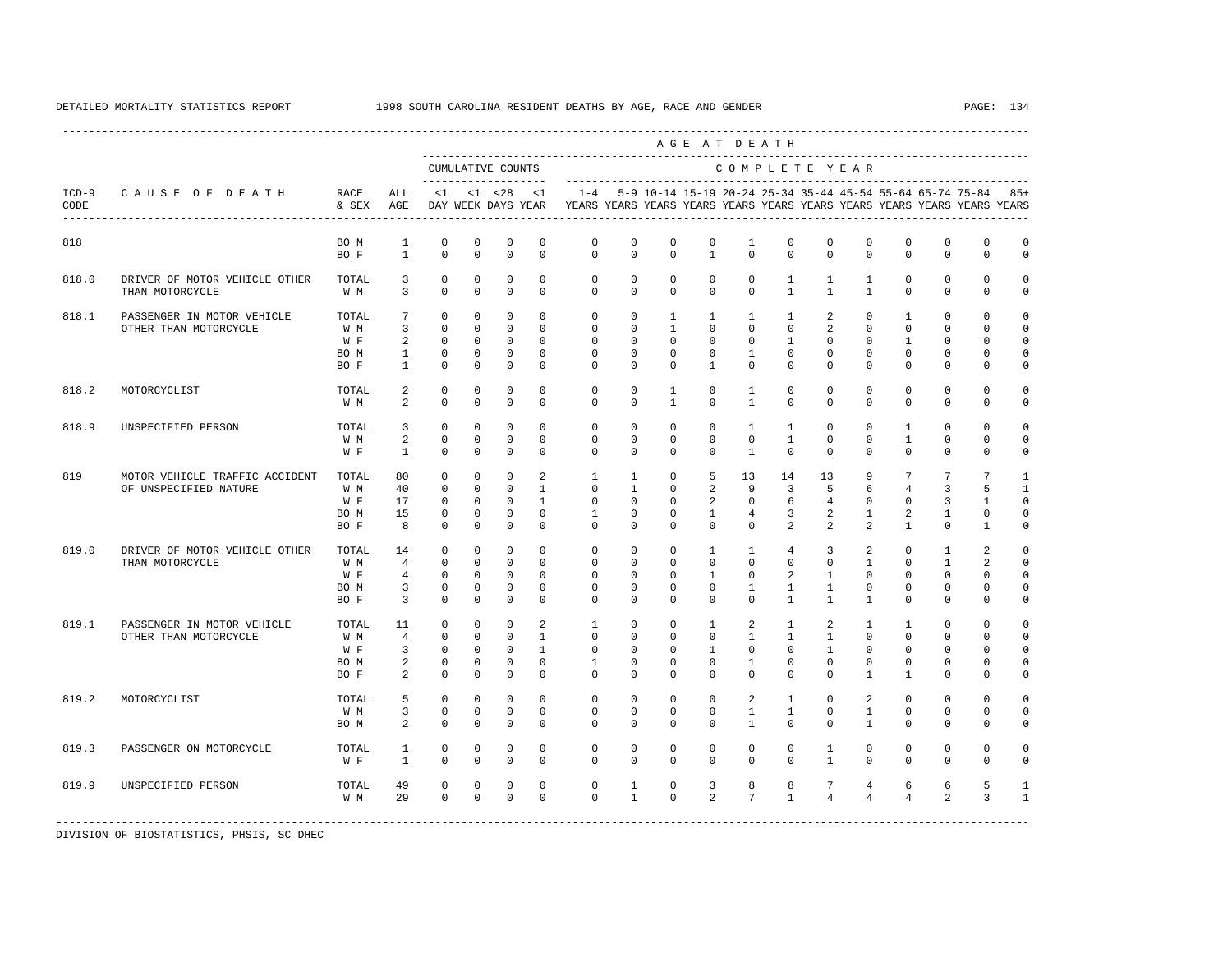---------------------------------------------------------------------------------------------------------------------------------------------------- A G E A T D E A T H --------------------------------------------------------------------------------------------- CUMULATIVE COUNTS C O M P L E T E Y E A R ------------------- ----------------------------------------------------------------------- ICD-9 C A U S E O F D E A T H RACE ALL <1 <1 <28 <1 1-4 5-9 10-14 15-19 20-24 25-34 35-44 45-54 55-64 65-74 75-84 85+ CODE & SEX AGE DAY WEEK DAYS YEAR YEARS YEARS YEARS YEARS YEARS YEARS YEARS YEARS YEARS YEARS YEARS YEARS ---------------------------------------------------------------------------------------------------------------------------------------------------- 819.9 W F 9 0 0 0 0 0 0 0 0 0 0 4 1 0 0 3 1 0<br>BOM 8 0 0 0 0 0 0 0 1 1 2 1 0 2 1 0 0  $\begin{matrix} 0 & 0 & 0 & 0 \end{matrix}$  BO F 3 0 0 0 0 0 0 0 0 0 1 1 0 0 0 1 0 820-825 MOTOR VEHICLE NONTRAFFIC TOTAL 8 0 0 0 0 0 1 1 0 0 2 0 1 0 1 2 0 ACCIDENTS W M 4 0 0 0 0 0 1 0 0 0 1 0 0 0 0 2 0 BO M 1 0 0 0 0 0 0 0 0 0 1 0 0 0 0 0 0 BOF 3 0 0 0 0 0 0 0 1 0 0 0 0 0 1 0 1 0 0 821 NONTRAFFIC ACCIDENT INVOLVING TOTAL 2 0 0 0 0 0 1 0 0 0 0 0 0 0 0 0 1 0<br>OTHER OFF-ROAD MOTOR VEHICLE. W.M. 2 0 0 0 0 0 1 0 0 0 0 0 0 0 0 0 1 0 OTHER OFF-ROAD MOTOR VEHICLE W M 2 0 0 0 0 0 1 0 0 0 0 0 0 0 0 0 0 1 0 821.0 DRIVER OF MOTOR VEHICLE OTHER TOTAL 2 0 0 0 0 0 1 0 0 0 0 0 0 0 0 0 1 0<br>THAN MOTORCYCLE WM 2 0 0 0 0 0 1 0 0 0 0 0 0 0 0 1 0 THAN MOTORCYCLE W M 2 0 0 0 0 0 1 0 0 0 0 0 0 0 0 1 0 822 OTHER MOTOR VEHICLE NONTRAFFIC TOTAL 3 0 0 0 0 0 0 1 0 0 0 0 0 0 1 1 0 ACCIDENT INVOLVING COLLISION ... W M 1 0 0 0 0 0 0 0 0 0 0 0 0 0 0 1 0 BOF 2 0 0 0 0 0 0 1 0 0 0 0 0 0 0 1 0 0 822.7 PEDESTRIAN TOTAL 2 0 0 0 0 0 0 0 0 0 0 0 0 0 1 1 0 W M 1 0 0 0 0 0 0 0 0 0 0 0 0 0 0 1 0 BOF 1 0 0 0 0 0 0 0 0 0 0 0 0 0 1 0 0 822.9 UNSPECIFIED PERSON TOTAL 1 0 0 0 0 0 0 1 0 0 0 0 0 0 0 0 0 BO F 1 0 0 0 0 0 0 1 0 0 0 0 0 0 0 0 0 823 OTHER MOTOR VEHICLE NONTRAFFIC TOTAL 1 0 0 0 0 0 0 0 0 0 1 0 0 0 0 0 0 ACCIDENT INVOLVING COLLISION ... BO M 1 0 0 0 0 0 0 0 0 0 1 0 0 0 0 0 0 823.2 MOTORCYCLIST TOTAL 1 0 0 0 0 0 0 0 0 0 1 0 0 0 0 0 0 BO M 1 0 0 0 0 0 0 0 0 0 1 0 0 0 0 0 0 825 OTHER MOTOR VEHICLE NONTRAFFIC TOTAL 2 0 0 0 0 0 0 0 0 0 1 0 1 0 0 0 0 ACCIDENT OF OTHER & UNSPECI... W M 1 0 0 0 0 0 0 0 0 0 1 0 0 0 0 0 0 BO F 1 0 0 0 0 0 0 0 0 0 0 0 1 0 0 0 0 825.0 DRIVER OF MOTOR VEHICLE OTHER TOTAL 1 0 0 0 0 0 0 0 0 0 1 0 0 0 0 0 0 THAN MOTORCYCLE W M 1 0 0 0 0 0 0 0 0 0 1 0 0 0 0 0 0 825.9 UNSPECIFIED PERSON TOTAL 1 0 0 0 0 0 0 0 0 0 0 0 1 0 0 0 0 BO F 1 0 0 0 0 0 0 0 0 0 0 0 1 0 0 0 0 826 PEDAL CYCLE ACCIDENT TOTAL 3 0 0 0 0 0 0 0 0 0 1 1 0 1 0 0 0 W M 1 0 0 0 0 0 0 0 0 0 1 0 0 0 0 0 0 BOM 2 0 0 0 0 0 0 0 0 0 0 0 1 0 1 0 0 0

-----------------------------------------------------------------------------------------------------------------------------------------------------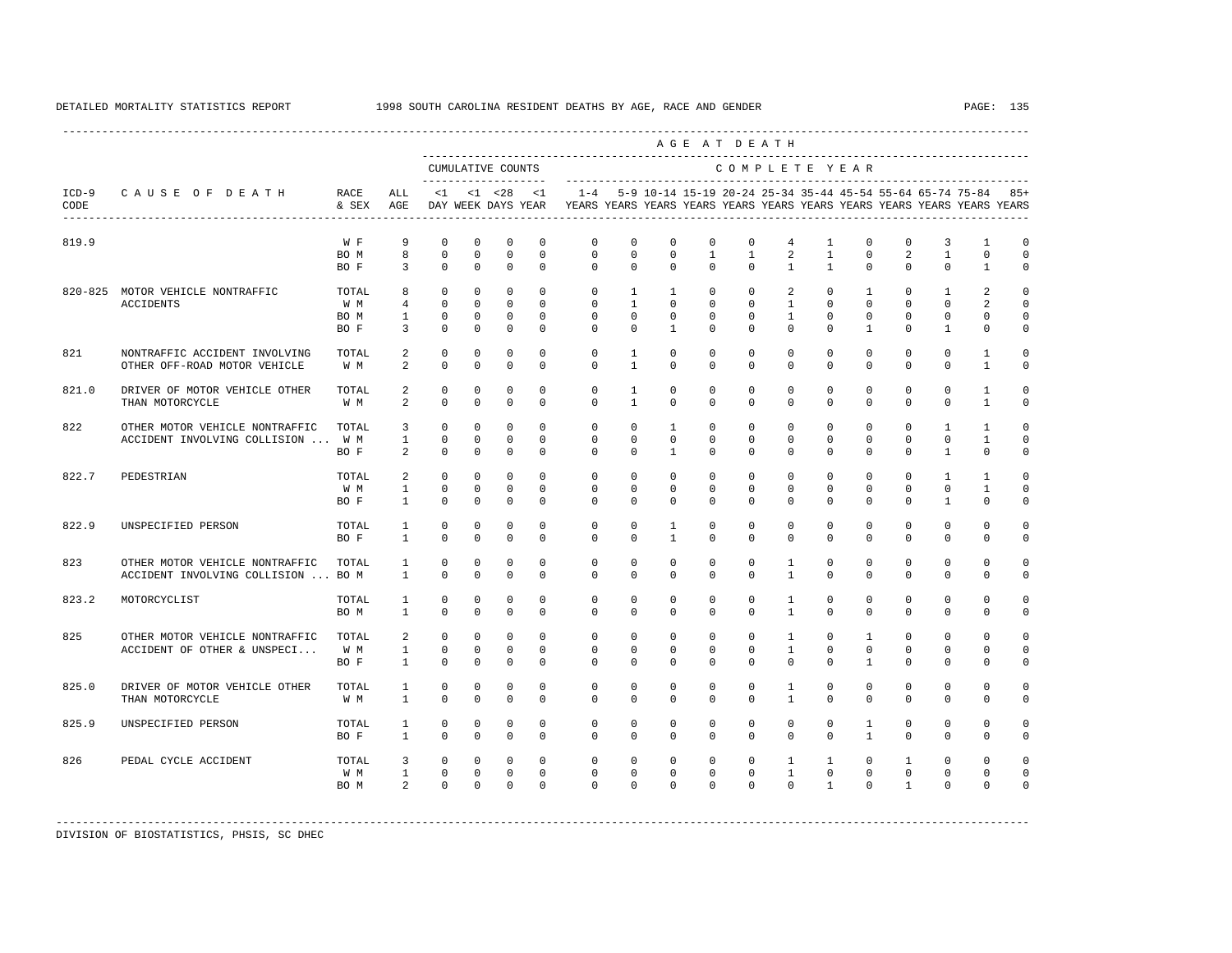----------------------------------------------------------------------------------------------------------------------------------------------------

 A G E A T D E A T H --------------------------------------------------------------------------------------------- CUMULATIVE COUNTS C O M P L E T E Y E A R ------------------- ----------------------------------------------------------------------- ICD-9 C A U S E O F D E A T H RACE ALL <1 <1 <28 <1 1-4 5-9 10-14 15-19 20-24 25-34 35-44 45-54 55-64 65-74 75-84 85+ CODE & SEX AGE DAY WEEK DAYS YEAR YEARS YEARS YEARS YEARS YEARS YEARS YEARS YEARS YEARS YEARS YEARS YEARS ---------------------------------------------------------------------------------------------------------------------------------------------------- 826.1 PEDAL CYCLIST TOTAL 3 0 0 0 0 0 0 0 0 0 1 1 0 1 0 0 0  $0 \qquad 0 \qquad 0 \qquad 0$ BOM 2 0 0 0 0 0 0 0 0 0 0 0 1 0 1 0 0 0 829 OTHER ROAD VEHICLE ACCIDENTS TOTAL 1 0 0 0 0 0 0 0 1 0 0 0 0 0 0 0 0 W M 1 0 0 0 0 0 0 0 1 0 0 0 0 0 0 0 0 829.8 OTHER SPECIFIED PERSON TOTAL 1 0 0 0 0 0 0 0 1 0 0 0 0 0 0 0 0 W M 1 0 0 0 0 0 0 0 1 0 0 0 0 0 0 0 0 830-838 WATER TRANSPORT ACCIDENTS TOTAL 25 0 0 0 0 0 0 0 0 2 3 4 5 4 7 0 0 W M 17 0 0 0 0 0 0 0 0 2 1 3 4 2 5 0 0 W F 3 0 0 0 0 0 0 0 0 0 0 1 1 0 0 1 0 0 BOM 5 0 0 0 0 0 0 0 0 0 0 1 0 1 2 1 0 0 830 ACCIDENT TO WATERCRAFT CAUSING TOTAL 6 0 0 0 0 0 0 0 0 0 0 2 1 0 3 0 0 SUBMERSION W M 4 0 0 0 0 0 0 0 0 0 0 1 1 0 2 0 0 W F 1 0 0 0 0 0 0 0 0 0 0 1 0 0 0 0 0 BOM 1 0 0 0 0 0 0 0 0 0 0 0 0 0 1 0 0 830.0 OCCUPANT OF SMALL BOAT, TOTAL 1 0 0 0 0 0 0 0 0 0 0 0 1 0 0 0 0 UNPOWERED W M 1 0 0 0 0 0 0 0 0 0 0 0 1 0 0 0 0 830.9 UNSPECIFIED PERSON TOTAL 5 0 0 0 0 0 0 0 0 0 0 2 0 0 3 0 0 W M 3 0 0 0 0 0 0 0 0 0 0 0 0 0 2 0 0 W F 1 0 0 0 0 0 0 0 0 0 0 1 0 0 0 0 0 BOM 1 0 0 0 0 0 0 0 0 0 0 0 0 0 0 1 0 0 831 ACCIDENT TO WATERCRAFT CAUSING TOTAL 2 0 0 0 0 0 0 0 0 0 1 1 0 0 0 0 0 OTHER INJURY W M 1 0 0 0 0 0 0 0 0 0 0 1 0 0 0 0 0 W F 1 0 0 0 0 0 0 0 0 0 1 0 0 0 0 0 0 831.8 OTHER SPECIFIED PERSON TOTAL 1 0 0 0 0 0 0 0 0 0 0 1 0 0 0 0 0 0 0 W F 1 0 0 0 0 0 0 0 0 0 1 0 0 0 0 0 0 831.9 UNSPECIFIED PERSON TOTAL 1 0 0 0 0 0 0 0 0 0 0 1 0 0 0 0 0  $\begin{array}{ccccccccccccc}\n1 & 0 & 0 & 0 & 0\n\end{array}$  832 OTHER ACCIDENTAL SUBMERSION OR TOTAL 14 0 0 0 0 0 0 0 0 1 2 1 3 4 3 0 0 DROWNING IN WATER TRANSPORT ... W M 10 0 0 0 0 0 0 0 0 0 0 1 1 1 2 2 3 0 0<br>BOM 4 0 0 0 0 0 0 0 0 0 0 1 0 1 2 0 0 0 BOM 4 0 0 0 0 0 0 0 0 0 0 0 1 0 1 2 0 0 0 832.0 OCCUPANT OF SMALL BOAT, TOTAL 1 0 0 0 0 0 0 0 0 0 0 0 0 1 0 0 0 UNPOWERED BO M 1 0 0 0 0 0 0 0 0 0 0 0 0 1 0 0 0 832.9 UNSPECIFIED PERSON TOTAL 13 0 0 0 0 0 0 0 0 1 2 1 3 3 3 0 0 -----------------------------------------------------------------------------------------------------------------------------------------------------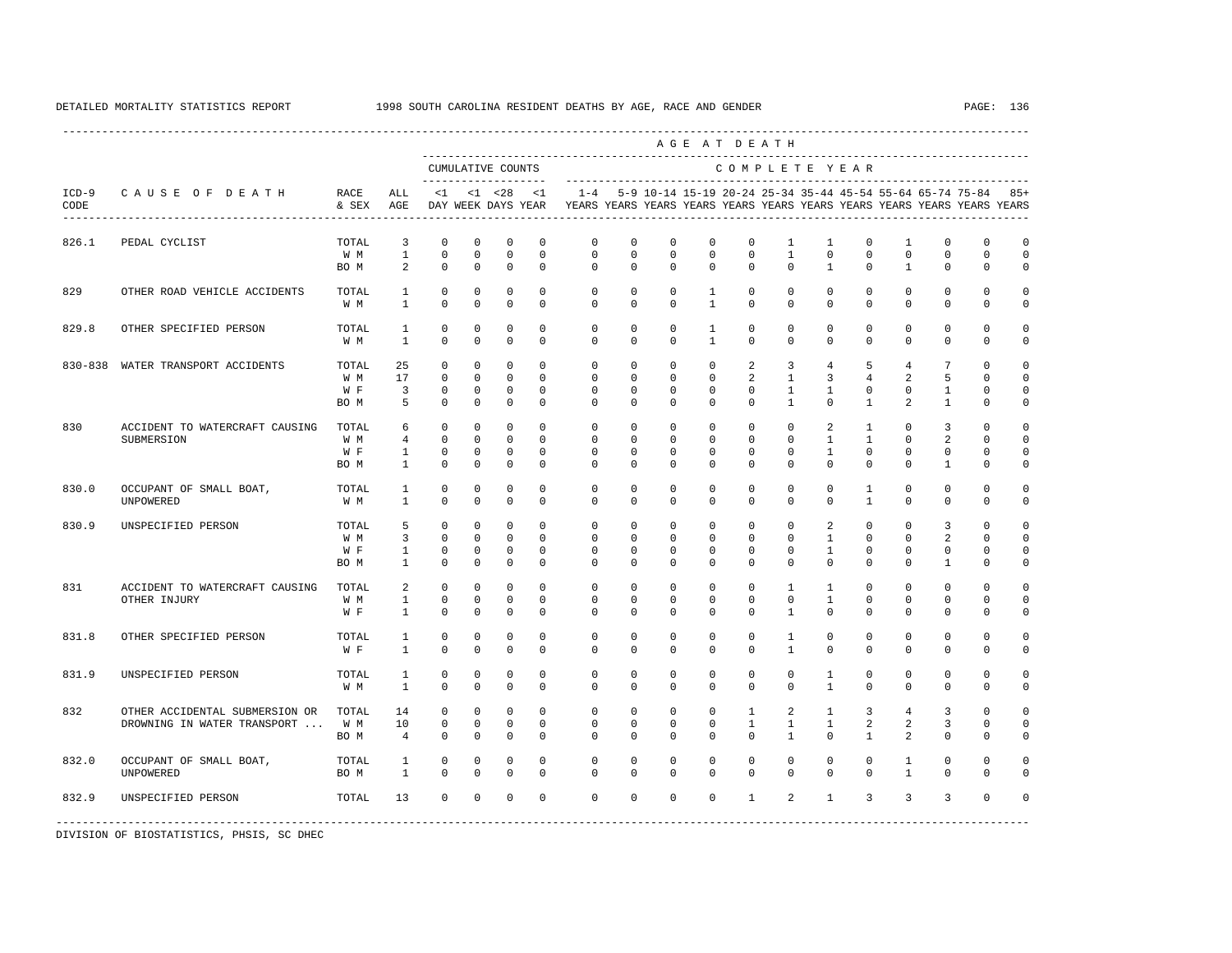|                 |                                                                       |                                     |                                              |                                                      |                                                                    |                                                                |                                                                 |                                                                                                       |                                                             |                                                             |                                                                     | AGE AT DEATH                                                 |                                                  |                                                          |                                                   |                                                                    |                                                                            |                                                                                |                                                                            |
|-----------------|-----------------------------------------------------------------------|-------------------------------------|----------------------------------------------|------------------------------------------------------|--------------------------------------------------------------------|----------------------------------------------------------------|-----------------------------------------------------------------|-------------------------------------------------------------------------------------------------------|-------------------------------------------------------------|-------------------------------------------------------------|---------------------------------------------------------------------|--------------------------------------------------------------|--------------------------------------------------|----------------------------------------------------------|---------------------------------------------------|--------------------------------------------------------------------|----------------------------------------------------------------------------|--------------------------------------------------------------------------------|----------------------------------------------------------------------------|
|                 |                                                                       |                                     |                                              |                                                      |                                                                    | CUMULATIVE COUNTS                                              |                                                                 |                                                                                                       |                                                             |                                                             |                                                                     |                                                              |                                                  | COMPLETE YEAR                                            |                                                   |                                                                    |                                                                            |                                                                                |                                                                            |
| $ICD-9$<br>CODE | CAUSE OF DEATH<br>___________________________________                 | RACE<br>& SEX                       | ALL<br>AGE                                   |                                                      |                                                                    | $<1$ $<1$ $<28$                                                | ____________________<br><1                                      | $1 - 4$<br>DAY WEEK DAYS YEAR YEARS YEARS YEARS YEARS YEARS YEARS YEARS YEARS YEARS YEARS YEARS YEARS |                                                             | 5-9 10-14 15-19 20-24 25-34 35-44 45-54 55-64 65-74 75-84   |                                                                     |                                                              |                                                  |                                                          |                                                   |                                                                    |                                                                            |                                                                                | $85+$                                                                      |
| 832.9           |                                                                       | W M<br>BO M                         | 10<br>$\overline{3}$                         | $\mathbf{0}$<br>$\Omega$                             | $\mathbf{0}$<br>$\Omega$                                           | $\mathbf{0}$<br>$\Omega$                                       | $\mathbf 0$<br>$\Omega$                                         | $\mathbf 0$<br>$\Omega$                                                                               | $\mathbf 0$<br>$\Omega$                                     | 0<br>$\Omega$                                               | $\mathbf 0$<br>$\Omega$                                             | $\mathbf{1}$<br>$\Omega$                                     | $\mathbf{1}$<br>$\mathbf{1}$                     | $\mathbf{1}$<br>$\Omega$                                 | 2<br>$\mathbf{1}$                                 | 2<br>$\mathbf{1}$                                                  | 3<br>$\Omega$                                                              | $\mathbf 0$<br>$\Omega$                                                        | $\mathbf 0$<br>$\mathbf 0$                                                 |
| 835             | OTHER & UNSPECIFIED FALL IN                                           | TOTAL                               | $\mathbf{1}$                                 | $\mathbf{0}$                                         | $\mathbf{0}$                                                       | $\mathbf{0}$                                                   | $\mathbf 0$                                                     | 0                                                                                                     | $\mathbf 0$                                                 | $\mathbf 0$                                                 | $\mathbf 0$                                                         | $\circ$                                                      | $\mathbf 0$                                      | $\circ$                                                  | $\circ$                                           | $\circ$                                                            | $\mathbf{1}$                                                               | $\mathbf 0$                                                                    | $\mathbf 0$                                                                |
|                 | WATER TRANSPORT                                                       | W F                                 | $\mathbf{1}$                                 | $\Omega$                                             | $\Omega$                                                           | $\Omega$                                                       | $\Omega$                                                        | $\Omega$                                                                                              | $\Omega$                                                    | $\Omega$                                                    | $\Omega$                                                            | $\Omega$                                                     | $\Omega$                                         | $\Omega$                                                 | $\Omega$                                          | $\Omega$                                                           | $\mathbf{1}$                                                               | $\Omega$                                                                       | $\mathbf 0$                                                                |
| 835.9           | UNSPECIFIED PERSON                                                    | TOTAL<br>W F                        | $\mathbf{1}$<br>$\mathbf{1}$                 | $\mathbf 0$<br>$\Omega$                              | $\mathbf{0}$<br>$\Omega$                                           | $\mathbf{0}$<br>$\Omega$                                       | $\mathbf 0$<br>$\Omega$                                         | $\mathbf 0$<br>$\Omega$                                                                               | $\mathbf 0$<br>$\Omega$                                     | $\mathbf 0$<br>$\Omega$                                     | $\mathbf 0$<br>$\Omega$                                             | $\mathbf{0}$<br>$\Omega$                                     | $\mathbf 0$<br>$\Omega$                          | $\mathbf 0$<br>$\Omega$                                  | $\mathbf 0$<br>$\Omega$                           | $\circ$<br>$\Omega$                                                | $\mathbf{1}$<br>$\mathbf{1}$                                               | $\mathbf 0$<br>$\Omega$                                                        | $\mathbf 0$<br>$\mathbf 0$                                                 |
| 838             | OTHER & UNSPECIFIED WATER                                             | TOTAL                               | $\overline{a}$                               | $\Omega$                                             | $\Omega$                                                           | $\mathbf 0$                                                    | $\Omega$                                                        | $\Omega$                                                                                              | $\mathbf 0$                                                 | $\mathbf 0$                                                 | $\mathbf 0$                                                         | $\mathbf{1}$                                                 | $\Omega$                                         | $\mathbf 0$                                              | $\mathbf{1}$                                      | $\circ$                                                            | $\mathbf 0$                                                                | $\mathbf 0$                                                                    | $\mathbf 0$                                                                |
|                 | TRANSPORT ACCIDENT                                                    | W M                                 | $\overline{a}$                               | $\Omega$                                             | $\Omega$                                                           | $\Omega$                                                       | $\Omega$                                                        | $\Omega$                                                                                              | $\Omega$                                                    | $\Omega$                                                    | $\Omega$                                                            | $\mathbf{1}$                                                 | $\Omega$                                         | $\Omega$                                                 | $\mathbf{1}$                                      | $\Omega$                                                           | $\mathbf 0$                                                                | $\mathbf 0$                                                                    | $\mathbf 0$                                                                |
| 838.9           | UNSPECIFIED PERSON                                                    | TOTAL<br>W M                        | $\overline{2}$<br>$\overline{a}$             | $\mathbf{0}$<br>$\Omega$                             | $\Omega$<br>$\Omega$                                               | $\mathbf{0}$<br>$\Omega$                                       | $\Omega$<br>$\Omega$                                            | $\mathbf 0$<br>$\Omega$                                                                               | $\Omega$<br>$\Omega$                                        | $\mathbf 0$<br>$\Omega$                                     | $\mathbf 0$<br>$\Omega$                                             | $\mathbf{1}$<br>$\mathbf{1}$                                 | $\Omega$<br>$\Omega$                             | $\mathbf 0$<br>$\Omega$                                  | $\mathbf{1}$<br>$\mathbf{1}$                      | $\mathbf 0$<br>$\Omega$                                            | $\mathbf 0$<br>$\Omega$                                                    | $\mathbf 0$<br>$\Omega$                                                        | $\mathbf 0$<br>$\mathbf 0$                                                 |
| $840 - 845$     | AIR AND SPACE TRANSPORT                                               | TOTAL                               | 4                                            | $\mathbf{0}$                                         | $\Omega$                                                           | $\mathbf{0}$                                                   | $\Omega$                                                        | $\Omega$                                                                                              | $\Omega$                                                    | $\Omega$                                                    | $\Omega$                                                            | $\Omega$                                                     | $\Omega$                                         | $\overline{a}$                                           | 2                                                 | $\mathbf 0$                                                        | $\mathbf 0$                                                                | $\mathbf 0$                                                                    | $\mathbf 0$                                                                |
|                 | <b>ACCIDENTS</b>                                                      | W M                                 | $\overline{4}$                               | $\Omega$                                             | $\Omega$                                                           | $\Omega$                                                       | $\Omega$                                                        | $\Omega$                                                                                              | $\Omega$                                                    | $\Omega$                                                    | $\Omega$                                                            | $\Omega$                                                     | $\Omega$                                         | $\overline{2}$                                           | $\overline{a}$                                    | $\Omega$                                                           | $\Omega$                                                                   | $\Omega$                                                                       | $\Omega$                                                                   |
| 841             | ACCIDENT TO POWERED AIRCRAFT,                                         | TOTAL                               | $\overline{3}$                               | $\Omega$                                             | $\Omega$                                                           | $\Omega$                                                       | $\Omega$                                                        | $\Omega$                                                                                              | $\Omega$                                                    | $\Omega$                                                    | $\Omega$                                                            | $\Omega$                                                     | $\Omega$                                         | $\overline{a}$                                           | $\mathbf{1}$                                      | $\Omega$                                                           | $\mathbf 0$                                                                | $\Omega$                                                                       | $\Omega$                                                                   |
|                 | OTHER & UNSPECIFIED                                                   | W M                                 | $\overline{3}$                               | $\Omega$                                             | $\mathbf 0$                                                        | $\mathbf{0}$                                                   | $\mathbf 0$                                                     | $\Omega$                                                                                              | $\Omega$                                                    | $\mathbf 0$                                                 | 0                                                                   | $\mathbf 0$                                                  | 0                                                | 2                                                        | $\mathbf{1}$                                      | $\Omega$                                                           | $\mathbf 0$                                                                | $\mathbf 0$                                                                    | $\mathbf 0$                                                                |
| 841.3           | OTHER OCCUPANT OF COMMERCIAL                                          | TOTAL                               | 3                                            | $\mathbf 0$                                          | $\Omega$                                                           | $\mathbf{0}$                                                   | $\Omega$                                                        | $\mathbf 0$                                                                                           | $\mathbf 0$                                                 | $\mathbf 0$                                                 | $\mathbf 0$                                                         | $\mathbf 0$                                                  | 0                                                | 2                                                        | $\mathbf{1}$                                      | $\mathbf 0$                                                        | $\mathbf 0$                                                                | $\mathbf 0$                                                                    | $\mathbf 0$                                                                |
|                 | (POWERED) IN SURFACE TO SUR                                           | W M                                 | $\overline{3}$                               | $\Omega$                                             | $\mathbf{0}$                                                       | $\mathbf 0$                                                    | $\Omega$                                                        | $\Omega$                                                                                              | $\Omega$                                                    | $\Omega$                                                    | $\Omega$                                                            | $\Omega$                                                     | $\Omega$                                         | 2                                                        | $\mathbf{1}$                                      | $\Omega$                                                           | $\mathbf 0$                                                                | $\Omega$                                                                       | $\mathbf 0$                                                                |
| 844             | OTHER SPECIFIED AIR TRANSPORT                                         | TOTAL                               | $\mathbf{1}$                                 | $\Omega$                                             | $\Omega$                                                           | $\mathbf{0}$                                                   | $\Omega$                                                        | $\Omega$                                                                                              | $\Omega$                                                    | $\Omega$                                                    | $\Omega$                                                            | $\Omega$                                                     | $\Omega$                                         | $\Omega$                                                 | $\mathbf{1}$                                      | $\Omega$                                                           | $\Omega$                                                                   | $\Omega$                                                                       | $\mathbf 0$                                                                |
|                 | <b>ACCIDENTS</b>                                                      | W M                                 | $\mathbf{1}$                                 | $\Omega$                                             | $\Omega$                                                           | $\Omega$                                                       | $\Omega$                                                        | $\Omega$                                                                                              | $\Omega$                                                    | $\Omega$                                                    | $\Omega$                                                            | $\Omega$                                                     | $\Omega$                                         | $\Omega$                                                 | $\mathbf{1}$                                      | $\Omega$                                                           | $\mathbf 0$                                                                | $\Omega$                                                                       | $\mathbf 0$                                                                |
| 844.5           | OCCUPANT OF OTHER POWERED                                             | TOTAL                               | $\mathbf{1}$                                 | $\Omega$                                             | $\Omega$                                                           | $\Omega$                                                       | $\Omega$                                                        | $\Omega$                                                                                              | $\Omega$                                                    | $\Omega$                                                    | $\Omega$                                                            | $\Omega$                                                     | $\Omega$                                         | $\Omega$                                                 | $\overline{1}$                                    | $\Omega$                                                           | $\Omega$                                                                   | $\Omega$                                                                       | $\Omega$                                                                   |
|                 | AIRCRAFT                                                              | W M                                 | $\overline{1}$                               | $\Omega$                                             | $\Omega$                                                           | $\Omega$                                                       | $\Omega$                                                        | $\Omega$                                                                                              | $\Omega$                                                    | $\Omega$                                                    | $\Omega$                                                            | $\Omega$                                                     | $\Omega$                                         | $\Omega$                                                 | $\mathbf{1}$                                      | $\Omega$                                                           | $\Omega$                                                                   | $\Omega$                                                                       | $\Omega$                                                                   |
|                 | 846-848 VEHICLE ACCIDENTS NOT                                         | TOTAL                               | 2                                            | $\mathbf 0$                                          | $\mathbf{0}$                                                       | $\mathbf{0}$                                                   | $\Omega$                                                        | $\mathbf 0$                                                                                           | $\mathbf 0$                                                 | $\mathbf 0$                                                 | 0                                                                   | $\mathbf{0}$                                                 | 0                                                | 1                                                        | $\mathbf 0$                                       | $\mathbf 0$                                                        | $\mathbf{1}$                                                               | $\mathbf 0$                                                                    | 0                                                                          |
|                 | ELSEWHERE CLASSIFIABLE                                                | W F                                 | 2                                            | $\Omega$                                             | $\Omega$                                                           | $\Omega$                                                       | $\Omega$                                                        | $\Omega$                                                                                              | $\Omega$                                                    | $\Omega$                                                    | $\Omega$                                                            | $\Omega$                                                     | $\Omega$                                         | $\mathbf{1}$                                             | $\Omega$                                          | $\Omega$                                                           | $\mathbf{1}$                                                               | $\Omega$                                                                       | $\Omega$                                                                   |
| 848             | ACCIDENTS INVOLVING OTHER                                             | TOTAL                               | 2                                            | $\mathbf 0$                                          | $\mathbf{0}$                                                       | $\mathbf{0}$                                                   | $\Omega$                                                        | $\Omega$                                                                                              | $\Omega$                                                    | $\Omega$                                                    | $\mathbf 0$                                                         | $\Omega$                                                     | $\Omega$                                         | $\overline{1}$                                           | $\circ$                                           | $\circ$                                                            | $\mathbf{1}$                                                               | $\mathbf 0$                                                                    | $\mathbf 0$                                                                |
|                 | VEHICLES NEC                                                          | W F                                 | $\overline{2}$                               | $\Omega$                                             | $\Omega$                                                           | $\Omega$                                                       | $\Omega$                                                        | $\Omega$                                                                                              | $\Omega$                                                    | $\Omega$                                                    | $\Omega$                                                            | $\Omega$                                                     | $\Omega$                                         | $\overline{1}$                                           | $\Omega$                                          | $\Omega$                                                           | $\mathbf{1}$                                                               | $\Omega$                                                                       | $\mathbf 0$                                                                |
|                 | 850-858 ACCIDENTAL POISONING BY DRUGS,<br>MEDICAMENTS AND BIOLOGICALS | TOTAL<br>W M<br>W F<br>BO M<br>BO F | 95<br>49<br>22<br>15<br>9                    | $\Omega$<br>$\Omega$<br>$\mathbf 0$<br>0<br>$\Omega$ | $\mathbf 0$<br>$\Omega$<br>$\mathbf 0$<br>$\mathbf{0}$<br>$\Omega$ | $\mathbf{0}$<br>$\Omega$<br>$\circ$<br>$\mathbb O$<br>$\Omega$ | $\Omega$<br>$\Omega$<br>$\mathbf{0}$<br>$\mathbf 0$<br>$\Omega$ | $\Omega$<br>$\Omega$<br>$\mathbf 0$<br>$\Omega$<br>$\Omega$                                           | $\Omega$<br>$\Omega$<br>$\mathbf 0$<br>$\Omega$<br>$\Omega$ | $\Omega$<br>$\Omega$<br>$\mathbf 0$<br>$\Omega$<br>$\Omega$ | $\mathbf{1}$<br>$\mathbf{1}$<br>$\mathbf 0$<br>$\Omega$<br>$\Omega$ | $\overline{4}$<br>$\overline{a}$<br>$\circ$<br>2<br>$\Omega$ | 8<br>5<br>$\mathbf{1}$<br>2<br>$\Omega$          | 46<br>26<br>10<br>$\overline{4}$<br>6                    | 23<br>8<br>$7\overline{ }$<br>7<br>$\overline{1}$ | $\overline{4}$<br>3<br>$\mathbf{0}$<br>$\mathbf 0$<br>$\mathbf{1}$ | $\overline{3}$<br>$\overline{a}$<br>$\mathbf{1}$<br>$^{\circ}$<br>$\Omega$ | $\overline{4}$<br>$\mathcal{L}$<br>$\mathbf{1}$<br>$\mathbf 0$<br>$\mathbf{1}$ | $\overline{2}$<br>$\Omega$<br>$\overline{2}$<br>$\mathbf 0$<br>$\mathbf 0$ |
| 850             | ACCIDENTAL POISONING BY<br>ANALGESICS, ANTIPYRETICS,                  | TOTAL<br>W M<br>W F<br>BO F         | 17<br>$7\overline{ }$<br>7<br>$\overline{3}$ | $\mathbf{0}$<br>$\Omega$<br>0<br>$\Omega$            | $\mathbf{0}$<br>$\Omega$<br>$\overline{0}$<br>$\Omega$             | $\mathbf{0}$<br>$\bigcirc$<br>$\overline{0}$<br>$\Omega$       | $\Omega$<br>$\Omega$<br>$\circ$<br>$\Omega$                     | $\Omega$<br>$\Omega$<br>$\mathbf{0}$<br>$\Omega$                                                      | $^{\circ}$<br>$\Omega$<br>$\mathbf 0$<br>$\Omega$           | $\overline{0}$<br>$\Omega$<br>$\mathbf 0$<br>$\Omega$       | $^{\circ}$<br>$\Omega$<br>$\mathbf 0$<br>$\Omega$                   | $\mathbf{1}$<br>$\overline{1}$<br>$\circ$<br>$\Omega$        | $^{\circ}$<br>$\cap$<br>$\mathbf{0}$<br>$\Omega$ | 11<br>$\overline{4}$<br>$\overline{4}$<br>$\overline{3}$ | 5<br>$\overline{a}$<br>$\overline{3}$<br>$\Omega$ | $\Omega$<br>$\Omega$<br>$\circ$<br>$\Omega$                        | $\mathbf 0$<br>$\Omega$<br>$\mathbf 0$<br>$\Omega$                         | $\Omega$<br>$\Omega$<br>$\mathbf 0$<br>$\Omega$                                | $\mathbf 0$<br>$\Omega$<br>$\mathbf 0$<br>$\mathbf 0$                      |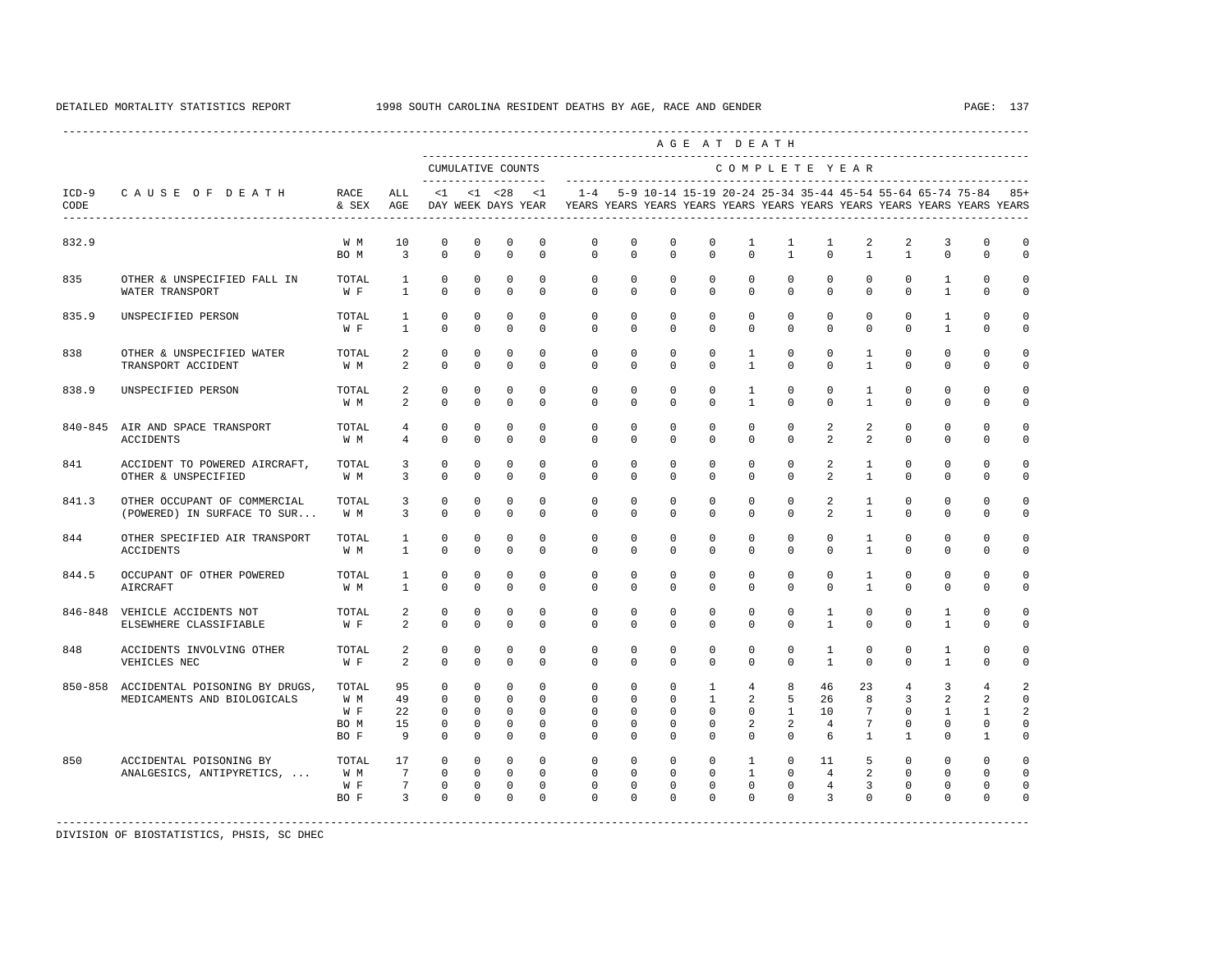---------------------------------------------------------------------------------------------------------------------------------------------------- A G E A T D E A T H --------------------------------------------------------------------------------------------- CUMULATIVE COUNTS C O M P L E T E Y E A R ------------------- ----------------------------------------------------------------------- ICD-9 C A U S E O F D E A T H RACE ALL <1 <1 <28 <1 1-4 5-9 10-14 15-19 20-24 25-34 35-44 45-54 55-64 65-74 75-84 85+ CODE & SEX AGE DAY WEEK DAYS YEAR YEARS YEARS YEARS YEARS YEARS YEARS YEARS YEARS YEARS YEARS YEARS YEARS ---------------------------------------------------------------------------------------------------------------------------------------------------- 850.0 OPIATES & RELATED NARCOTICS TOTAL 10 0 0 0 0 0 0 0 0 0 0 1 0 7 2 0 0 0 0 0<br>W M 6 0 0 0 0 0 0 0 0 1 0 3 2 0 0 0 0 W M 6 0 0 0 0 0 0 0 0 1 0 3 2 0 0 0 0 W F 1 0 0 0 0 0 0 0 0 0 0 1 0 0 0 0 0 BOF 3 0 0 0 0 0 0 0 0 0 0 3 0 0 0 0 0 850.1 SALICYLATES TOTAL 2 0 0 0 0 0 0 0 0 0 0 1 1 0 0 0 0 W F 2 0 0 0 0 0 0 0 0 0 0 0 1 1 0 0 0 0 850.5 OTHER NON-NARCOTIC TOTAL 3 0 0 0 0 0 0 0 0 0 0 2 1 0 0 0 0 ANALGESICS W M 1 0 0 0 0 0 0 0 0 0 0 1 0 0 0 0 0 W F 2 0 0 0 0 0 0 0 0 0 0 0 1 1 0 0 0 0 850.8 OTHER TOTAL 1 0 0 0 0 0 0 0 0 0 0 0 1 0 0 0 0 W F 1 0 0 0 0 0 0 0 0 0 0 0 1 0 0 0 0 850.9 UNSPECIFIED TOTAL 1 0 0 0 0 0 0 0 0 0 0 1 0 0 0 0 0 W F 1 0 0 0 0 0 0 0 0 0 0 1 0 0 0 0 0 853 ACCIDENTAL POISONING BY TOTAL 1 0 0 0 0 0 0 0 0 0 0 1 0 0 0 0 0 TRANQUILLIZERS W F 1 0 0 0 0 0 0 0 0 0 0 1 0 0 0 0 0 853.8 OTHER TOTAL 1 0 0 0 0 0 0 0 0 0 0 1 0 0 0 0 0 W F 1 0 0 0 0 0 0 0 0 0 0 1 0 0 0 0 0 854 ACCIDENTAL POISONING BY TOTAL 3 0 0 0 0 0 0 0 0 0 0 0 0 0 1 0 2 0 0<br>OTHER PSYCHOTROPIC AGENTS WM 1 0 0 0 0 0 0 0 0 0 0 0 0 0 0 1 0 0 OTHER PSYCHOTROPIC AGENTS W M 1 0 0 0 0 0 0 0 0 0 0 0 0 0 1 0 0 W F 2 0 0 0 0 0 0 0 0 0 0 0 0 1 0 1 0 0 854.0 ANTIDEPRESSANTS TOTAL 3 0 0 0 0 0 0 0 0 0 0 0 1 0 2 0 0 W M 1 0 0 0 0 0 0 0 0 0 0 0 0 0 1 0 0 W F 2 0 0 0 0 0 0 0 0 0 0 0 0 1 0 1 0 0 855 ACCIDENTAL POISONING BY TOTAL 25 0 0 0 0 0 0 0 0 2 3 11 8 1 0 0 0 OTHER DRUGS ACTING ON ... W M 7 0 0 0 0 0 0 0 0 0 1 5 1 0 0 0 0 W F 1 0 0 0 0 0 0 0 0 0 1 0 0 0 0 0 0 BO M 13 0 0 0 0 0 0 0 0 2 1 3 7 0 0 0 0 BOF 4 0 0 0 0 0 0 0 0 0 0 0 3 0 1 0 0 0 855.2 LOCAL ANAESTHETICS TOTAL 25 0 0 0 0 0 0 0 0 2 3 11 8 1 0 0 0 W M 7 0 0 0 0 0 0 0 0 0 1 5 1 0 0 0 0 W F 1 0 0 0 0 0 0 0 0 0 1 0 0 0 0 0 0 BOM 13 0 0 0 0 0 0 0 0 0 2 1 3 7 0 0 0 0 BOF 4 0 0 0 0 0 0 0 0 0 0 0 0 1 0 0 0 856 ACCIDENTAL POISONING BY TOTAL 1 0 0 0 0 0 0 0 0 0 0 0 1 0 0 0 0 ANTIBIOTICS BO F 1 0 0 0 0 0 0 0 0 0 0 0 1 0 0 0 0 -----------------------------------------------------------------------------------------------------------------------------------------------------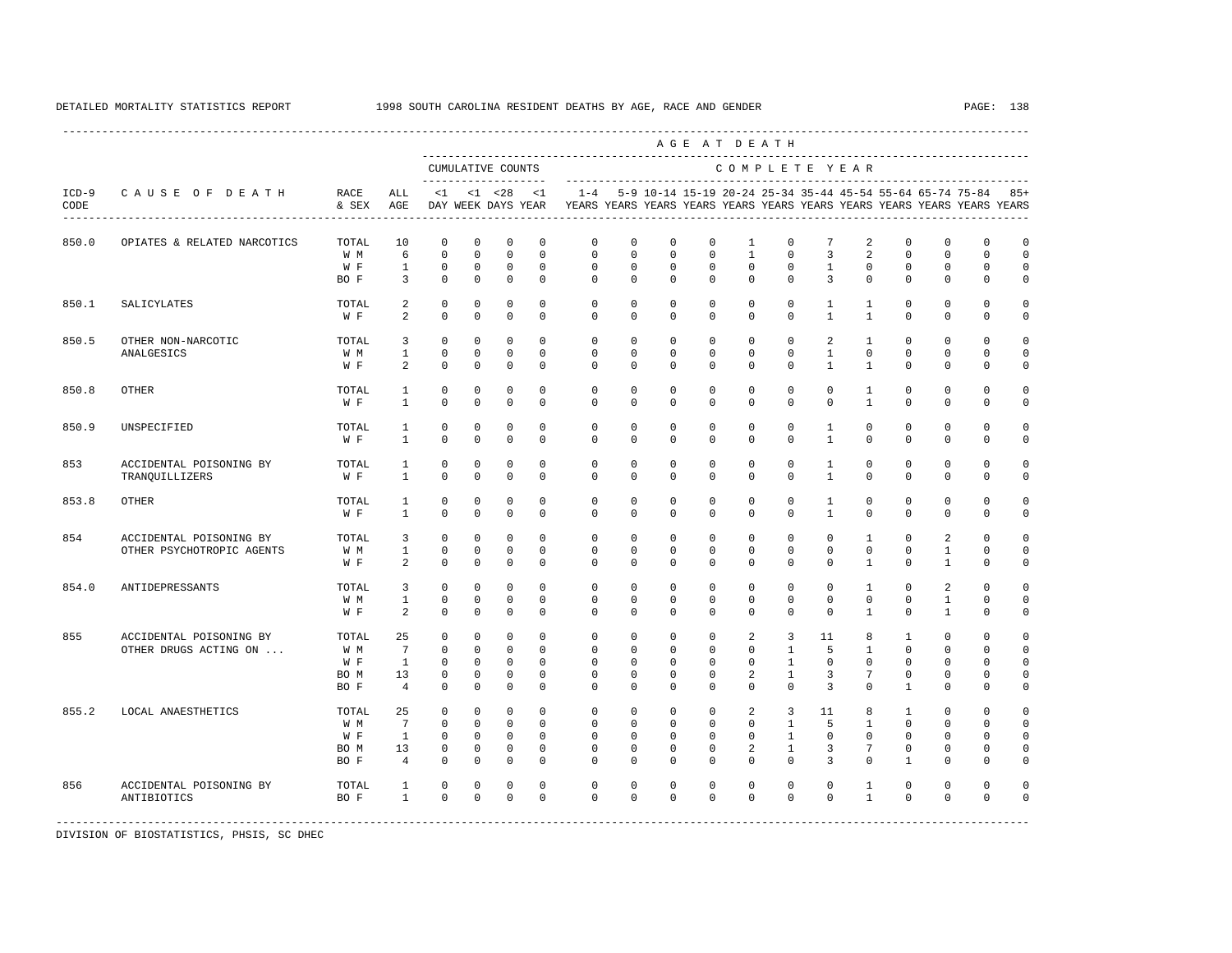| AGE AT DEATH    |                                                                    |                                     |                                                  |                                                                      |                                                                    |                                                                         |                                                                |                                                                                    |                                                                       |                                                                |                                                                   |                                                          |                                                              |                                                   |                                                              |                                                          |                                                                    |                                                  |                                                                         |
|-----------------|--------------------------------------------------------------------|-------------------------------------|--------------------------------------------------|----------------------------------------------------------------------|--------------------------------------------------------------------|-------------------------------------------------------------------------|----------------------------------------------------------------|------------------------------------------------------------------------------------|-----------------------------------------------------------------------|----------------------------------------------------------------|-------------------------------------------------------------------|----------------------------------------------------------|--------------------------------------------------------------|---------------------------------------------------|--------------------------------------------------------------|----------------------------------------------------------|--------------------------------------------------------------------|--------------------------------------------------|-------------------------------------------------------------------------|
|                 |                                                                    |                                     |                                                  |                                                                      |                                                                    | CUMULATIVE COUNTS<br>-------------------                                |                                                                |                                                                                    |                                                                       |                                                                |                                                                   |                                                          |                                                              |                                                   | COMPLETE YEAR                                                |                                                          |                                                                    |                                                  |                                                                         |
| $ICD-9$<br>CODE | CAUSE OF DEATH<br>-------------------------------------            | RACE<br>& SEX                       | ALL<br>AGE                                       | $\leq 1$                                                             |                                                                    | $< 1$ $< 28$<br>DAY WEEK DAYS YEAR                                      | <1                                                             | $1 - 4$<br>YEARS YEARS YEARS YEARS YEARS YEARS YEARS YEARS YEARS YEARS YEARS YEARS |                                                                       | 5-9 10-14 15-19 20-24 25-34 35-44 45-54 55-64 65-74 75-84      |                                                                   |                                                          |                                                              |                                                   |                                                              |                                                          |                                                                    |                                                  | $8.5+$                                                                  |
| 858             | ACCIDENTAL POISONING BY<br>OTHER DRUGS                             | TOTAL<br>W M                        | 48<br>34                                         | $\mathbf 0$<br>$\mathbf 0$                                           | $\mathbf 0$<br>$\mathbf{0}$                                        | $\mathbf{0}$<br>$\mathbf 0$                                             | $\mathbf{0}$<br>$\mathbf 0$                                    | $\mathbf 0$<br>$\mathbf 0$                                                         | $\mathbf 0$<br>$\mathbf 0$                                            | $\mathbf 0$<br>$\mathbf 0$                                     | $\mathbf{1}$<br>$\mathbf{1}$                                      | $\mathbf{1}$<br>$\mathbf{1}$                             | 5<br>4                                                       | 23<br>17                                          | 8<br>5                                                       | 3<br>3                                                   | $\mathbf{1}$<br>$\mathbf{1}$                                       | $\overline{4}$<br>2                              | $\overline{a}$<br>$\mathbf 0$                                           |
|                 |                                                                    | W F<br>BO M<br>BO F                 | 11<br>$\overline{a}$<br>$\mathbf{1}$             | $\mathbf 0$<br>$\circ$<br>$\Omega$                                   | $\circ$<br>$\circ$<br>$\Omega$                                     | $\mathbf 0$<br>$\circ$<br>$\mathbf 0$                                   | $\mathbf 0$<br>$\mathbf{0}$<br>$\Omega$                        | $\mathbf 0$<br>$\mathbf 0$<br>$\Omega$                                             | $\mathbf 0$<br>$\mathbf 0$<br>$\Omega$                                | $\mathbf 0$<br>$\mathbf 0$<br>$\Omega$                         | $\Omega$<br>$\mathbf 0$<br>$\Omega$                               | $\mathbf 0$<br>$\mathbf 0$<br>$\Omega$                   | $\mathbf 0$<br>$\mathbf{1}$<br>$\Omega$                      | 5<br>$\mathbf{1}$<br>$\Omega$                     | 3<br>$\mathbf 0$<br>$\Omega$                                 | $\mathbf{0}$<br>$\circ$<br>$\Omega$                      | $\mathbf 0$<br>0<br>$\Omega$                                       | $\mathbf{1}$<br>0<br>$\mathbf{1}$                | $\overline{2}$<br>$\mathbf 0$<br>$\mathbf 0$                            |
| 858.0           | HORMONES & SYNTHETIC<br>SUBSTITUTES                                | TOTAL<br>W M                        | $\mathbf{1}$<br>$\mathbf{1}$                     | $\mathbf 0$<br>$\Omega$                                              | $\mathbf 0$<br>$\Omega$                                            | $\mathbf{0}$<br>$\Omega$                                                | $\mathbf{0}$<br>$\Omega$                                       | $\mathbf 0$<br>$\Omega$                                                            | $\mathbf 0$<br>$\Omega$                                               | $\mathbf 0$<br>$\Omega$                                        | $\mathbf 0$<br>$\Omega$                                           | $\mathbf 0$<br>$\Omega$                                  | $\mathbf 0$<br>$\Omega$                                      | $\mathbf 0$<br>$\Omega$                           | $\mathbf{1}$<br>$\overline{1}$                               | $\mathbf 0$<br>$\Omega$                                  | $\mathbf 0$<br>$\Omega$                                            | $\mathbf 0$<br>$\Omega$                          | $\mathbf 0$<br>$\mathbf 0$                                              |
| 858.2           | AGENTS PRIMARILY AFFECTING<br>BLOOD CONSTITUENTS                   | TOTAL<br>W F                        | $\overline{a}$<br>$\overline{a}$                 | $\mathbf 0$<br>$\mathbf 0$                                           | $\Omega$<br>$\Omega$                                               | $\mathbf{0}$<br>$\mathbf 0$                                             | $\Omega$<br>$\mathbf 0$                                        | $\mathbf 0$<br>$\mathbf 0$                                                         | $\mathbf 0$<br>$\mathbf 0$                                            | $\mathbf 0$<br>$\mathbf 0$                                     | $\circ$<br>$\mathbf 0$                                            | $\mathbf 0$<br>$\mathbf 0$                               | $\mathbf 0$<br>$\mathbf 0$                                   | $\mathbf 0$<br>$\mathbf 0$                        | $\mathbf 0$<br>$\mathbf 0$                                   | $\mathbf 0$<br>$\mathbf{0}$                              | $\mathbf 0$<br>$\mathbf 0$                                         | $\mathbf 0$<br>$\mathbf 0$                       | 2<br>2                                                                  |
| 858.3           | AGENTS PRIMARILY AFFECTING<br>CARDIOVASCULAR SYSTEM                | TOTAL<br>W M<br>BO F                | $\overline{3}$<br>$\overline{a}$<br>$\mathbf{1}$ | $\Omega$<br>$\Omega$<br>$\circ$                                      | $\Omega$<br>$\Omega$<br>$\Omega$                                   | $\mathbf{0}$<br>$\Omega$<br>$\mathbf 0$                                 | $\Omega$<br>$\Omega$<br>$\Omega$                               | $\mathbf 0$<br>$\Omega$<br>$\Omega$                                                | $\mathbf 0$<br>$\Omega$<br>$\mathbf{0}$                               | $\Omega$<br>$\Omega$<br>$\Omega$                               | $\Omega$<br>$\Omega$<br>$\Omega$                                  | $\Omega$<br>$\Omega$<br>$\Omega$                         | $\Omega$<br>$\Omega$<br>$\Omega$                             | $\Omega$<br>$\Omega$<br>$\Omega$                  | $\Omega$<br>$\Omega$<br>0                                    | $\Omega$<br>$\Omega$<br>$\Omega$                         | $\Omega$<br>$\Omega$<br>0                                          | 3<br>2<br>$\mathbf{1}$                           | $\mathbf 0$<br>$\mathbf 0$<br>$\mathbf 0$                               |
| 858.6           | AGENTS PRIMARILY ACTING ON<br>THE SMOOTH & SKELETAL MUSCLES &      | TOTAL<br>W M                        | $\mathbf{1}$<br>$\mathbf{1}$                     | $\Omega$<br>$\Omega$                                                 | $\Omega$<br>$\Omega$                                               | $\Omega$<br>$\Omega$                                                    | $\Omega$<br>$\Omega$                                           | $\mathbf 0$<br>$\Omega$                                                            | $\Omega$<br>$\Omega$                                                  | $\mathbf 0$<br>$\Omega$                                        | $\Omega$<br>$\Omega$                                              | $\mathbf 0$<br>$\Omega$                                  | $\mathbf 0$<br>$\Omega$                                      | 1<br>$\overline{1}$                               | $\mathbf 0$<br>$\Omega$                                      | $\mathbf 0$<br>$\Omega$                                  | $\mathbf 0$<br>$\Omega$                                            | $\mathbf 0$<br>$\Omega$                          | $\Omega$<br>$\mathbf 0$                                                 |
| 858.8           | OTHER                                                              | TOTAL<br>W M<br>W F<br>BO M         | 22<br>16<br>5<br>$\mathbf{1}$                    | $\mathbf 0$<br>$\mathbf 0$<br>$\mathbf 0$<br>$\mathbf 0$             | $\mathbf 0$<br>$\mathbf 0$<br>$\mathbf{0}$<br>$\mathbf{0}$         | $\mathbf{0}$<br>$\mathbf{0}$<br>0<br>$\mathbf 0$                        | $\mathbf 0$<br>$\Omega$<br>$\mathbf 0$<br>$\mathbf 0$          | $\mathbf 0$<br>$\mathbf 0$<br>$\mathbf 0$<br>$\mathbf 0$                           | $\mathbf 0$<br>$\mathbf 0$<br>$\mathbf 0$<br>$\mathbf 0$              | $\mathbf 0$<br>$\mathbf 0$<br>$\mathbf 0$<br>$\mathbf 0$       | $\mathbf{1}$<br>$\mathbf{1}$<br>$\mathbf 0$<br>$\mathbf 0$        | $\mathbf 0$<br>$\mathbf 0$<br>$\mathbf 0$<br>$\mathbf 0$ | 5<br>4<br>$\mathbf 0$<br>$\mathbf{1}$                        | 11<br>8<br>3<br>$\mathbf 0$                       | 3<br>1<br>$\overline{a}$<br>$\mathbf{0}$                     | 2<br>$\overline{a}$<br>$\mathbf{0}$<br>$\mathbf 0$       | $\mathbf 0$<br>0<br>0<br>0                                         | $\mathbf 0$<br>0<br>0<br>0                       | $\Omega$<br>$\mathbf 0$<br>$\mathbb O$<br>$\mathbf 0$                   |
| 858.9           | UNSPECIFIED                                                        | TOTAL<br>W M<br>W F<br>BO M         | 19<br>14<br>$\overline{4}$<br>$\overline{1}$     | $\Omega$<br>$\mathbf 0$<br>$\mathbf 0$<br>$\Omega$                   | $\Omega$<br>$\mathbf{0}$<br>$\Omega$<br>$\Omega$                   | $\Omega$<br>$\mathbf 0$<br>$\mathbf 0$<br>$\Omega$                      | $\cap$<br>$\Omega$<br>$\Omega$<br>$\Omega$                     | $\Omega$<br>$\mathbf 0$<br>$\Omega$<br>$\Omega$                                    | $\Omega$<br>$\mathbf 0$<br>$\Omega$<br>$\Omega$                       | $\Omega$<br>$\mathbf 0$<br>$\Omega$<br>$\Omega$                | $\Omega$<br>$\circ$<br>$\Omega$<br>$\Omega$                       | $\overline{1}$<br>$\mathbf{1}$<br>$\Omega$<br>$\Omega$   | $\Omega$<br>$\mathbf 0$<br>$\Omega$<br>$\Omega$              | 11<br>8<br>2<br>$\overline{1}$                    | $\overline{4}$<br>$\overline{3}$<br>$\mathbf{1}$<br>$\Omega$ | $\overline{1}$<br>$\overline{1}$<br>$\Omega$<br>$\Omega$ | $\mathbf{1}$<br>$\mathbf{1}$<br>$\mathbf 0$<br>$\Omega$            | $\overline{1}$<br>$\mathbf 0$<br>1<br>$\Omega$   | $\Omega$<br>$\mathbf 0$<br>$\mathbf 0$<br>$\Omega$                      |
|                 | 860-869 ACCIDENTAL POISONING BY OTHER<br>SOLID & LIQUID SUBSTANCES | TOTAL<br>W M<br>W F<br>BO M<br>BO F | 26<br>8<br>5<br>12<br>$\mathbf{1}$               | $\mathbf 0$<br>$\mathbf 0$<br>$\mathbf 0$<br>$\Omega$<br>$\mathbf 0$ | $\circ$<br>$\mathbf{0}$<br>$\mathbf{0}$<br>$\Omega$<br>$\mathbf 0$ | $\mathbf 0$<br>$\mathbf 0$<br>$\mathbf 0$<br>$\mathbf 0$<br>$\mathbf 0$ | $\mathbf 0$<br>$\mathbf 0$<br>$\Omega$<br>$\Omega$<br>$\Omega$ | $\mathbf 0$<br>0<br>$\mathbf 0$<br>$\Omega$<br>$\Omega$                            | $\mathbf 0$<br>$\mathbf{0}$<br>$\mathbf 0$<br>$\Omega$<br>$\mathbf 0$ | $\mathbf 0$<br>$\mathbf 0$<br>$\Omega$<br>$\Omega$<br>$\Omega$ | 2<br>$\mathbf 0$<br>$\mathbf{1}$<br>$\overline{1}$<br>$\mathbf 0$ | 1<br>$\mathbf{1}$<br>$\Omega$<br>$\Omega$<br>$\Omega$    | $\mathbf{1}$<br>0<br>$\Omega$<br>$\mathbf 0$<br>$\mathbf{1}$ | 12<br>$\overline{4}$<br>2<br>6<br>$\Omega$        | 3<br>1<br>$\overline{1}$<br>$\mathbf{1}$<br>$\mathbf 0$      | 3<br>$\mathbf{0}$<br>$\Omega$<br>3<br>$\Omega$           | $\overline{4}$<br>2<br>$\mathbf{1}$<br>$\mathbf{1}$<br>$\mathbf 0$ | $\mathbf 0$<br>0<br>0<br>$\mathbf 0$<br>$\Omega$ | $\mathbf 0$<br>$\mathbf 0$<br>$\mathbf 0$<br>$\mathbf 0$<br>$\mathbf 0$ |
| 860             | ACCIDENTAL POISONING BY<br>ALCOHOL, NEC                            | TOTAL<br>W M<br>BO M                | 11<br>5<br>6                                     | $\Omega$<br>$\mathbf{0}$<br>$\Omega$                                 | $\Omega$<br>$\Omega$<br>$\Omega$                                   | $\Omega$<br>$\mathbf 0$<br>$\Omega$                                     | $\Omega$<br>$\mathbf 0$<br>$\Omega$                            | $\Omega$<br>$\mathbf 0$<br>$\Omega$                                                | $\Omega$<br>$\mathbf 0$<br>$\Omega$                                   | $\Omega$<br>$\mathbf{0}$<br>$\Omega$                           | $\Omega$<br>$\mathbf 0$<br>$\Omega$                               | $\Omega$<br>$\mathbf 0$<br>$\Omega$                      | $\Omega$<br>$\mathbf 0$<br>$\Omega$                          | 8<br>$\overline{3}$<br>5                          | $\mathbf{1}$<br>$\mathbf 0$<br>$\overline{1}$                | $\Omega$<br>$\mathbf{0}$<br>$\Omega$                     | 2<br>2<br>$\Omega$                                                 | $\mathbf 0$<br>$\mathbf 0$<br>$\Omega$           | $\mathbf 0$<br>$\mathbf 0$<br>$\mathbf 0$                               |
| 860.1           | OTHER & UNSPECIFIED ETHYL<br>ALCOHOL & ITS PRODUCTS                | TOTAL<br>W M<br>BO M                | 3<br>$\overline{a}$<br>$\mathbf{1}$              | $\circ$<br>$\mathbf 0$<br>$\mathbf 0$                                | $\mathbf{0}$<br>$\Omega$<br>$\mathbf{0}$                           | $\mathbf 0$<br>$\mathbf 0$<br>$\mathbf 0$                               | $\Omega$<br>$\Omega$<br>$\mathbf 0$                            | $\mathbf 0$<br>$\mathbf 0$<br>0                                                    | $\mathbf 0$<br>$\mathbf 0$<br>$\mathbf{0}$                            | $\mathbf 0$<br>$\mathbf 0$<br>$\mathbf 0$                      | $\Omega$<br>$\mathbf 0$<br>$\mathbf{0}$                           | $\mathbf 0$<br>$\mathbf 0$<br>$\circ$                    | 0<br>$\mathbf 0$<br>0                                        | $\mathbf{1}$<br>$\mathbf 0$<br>$\mathbf{1}$       | $\mathbf{0}$<br>$\mathbf{0}$<br>$\mathbf{0}$                 | $\Omega$<br>$\mathbf{0}$<br>$\mathbf{0}$                 | 2<br>2<br>0                                                        | 0<br>0<br>0                                      | $\mathbf 0$<br>$\mathbf 0$<br>$\mathbf 0$                               |
| 860.9           | UNSPECIFIED                                                        | TOTAL<br>W M<br>BO M                | 8<br>$\overline{3}$<br>$5 -$                     | $\circ$<br>$\circ$<br>$\Omega$                                       | $\Omega$<br>$\circ$<br>$\Omega$                                    | $\mathbf 0$<br>$\mathbf 0$<br>$\Omega$                                  | $\Omega$<br>$\mathbf 0$<br>$\Omega$                            | $\Omega$<br>$\mathbf 0$<br>$\Omega$                                                | $\Omega$<br>$\mathbf 0$<br>$\Omega$                                   | $\Omega$<br>$\mathbf 0$<br>$\Omega$                            | $\Omega$<br>$\mathbf 0$<br>$\Omega$                               | $\Omega$<br>$\mathbf 0$<br>$\Omega$                      | $\mathbf 0$<br>$\mathbf 0$<br>$\Omega$                       | $7\overline{ }$<br>$\mathbf{3}$<br>$\overline{4}$ | $\mathbf{1}$<br>$\mathbf{0}$<br>$\mathbf{1}$                 | $\Omega$<br>$\mathbf 0$<br>$\Omega$                      | $\Omega$<br>0<br>$\Omega$                                          | $\mathbf 0$<br>$\mathbf 0$<br>$\Omega$           | $\Omega$<br>$\mathbf 0$<br>$\Omega$                                     |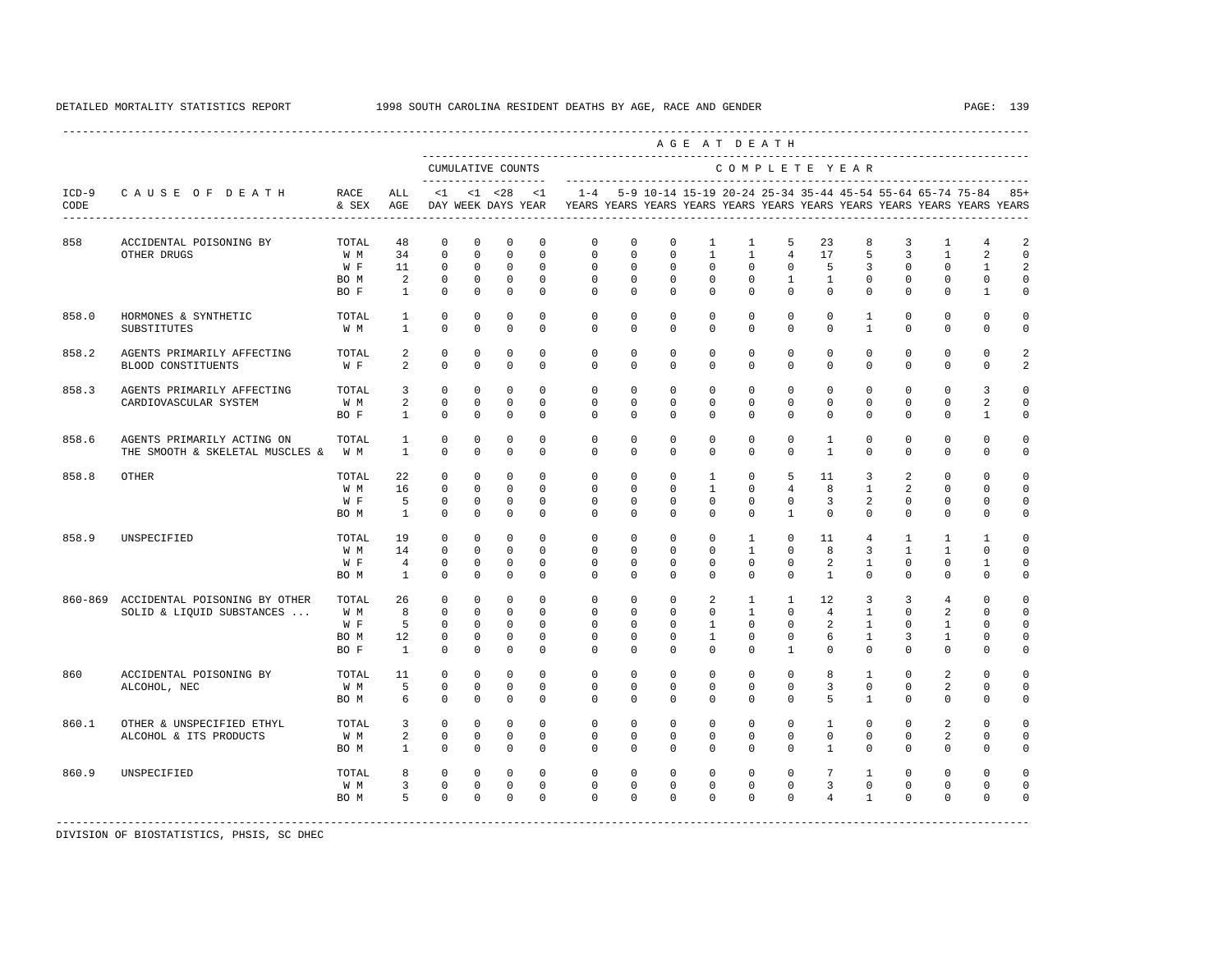|                 |                                                                      |                             |                                                                  | AGE AT DEATH<br>CUMULATIVE COUNTS<br>COMPLETE YEAR |                                                  |                                                   |                                                 |                                                                                                             |                                                       |                                                           |                                                   |                                                         |                                                 |                                                   |                                               |                                                         |                                                  |                                                 |                                                          |
|-----------------|----------------------------------------------------------------------|-----------------------------|------------------------------------------------------------------|----------------------------------------------------|--------------------------------------------------|---------------------------------------------------|-------------------------------------------------|-------------------------------------------------------------------------------------------------------------|-------------------------------------------------------|-----------------------------------------------------------|---------------------------------------------------|---------------------------------------------------------|-------------------------------------------------|---------------------------------------------------|-----------------------------------------------|---------------------------------------------------------|--------------------------------------------------|-------------------------------------------------|----------------------------------------------------------|
|                 |                                                                      |                             |                                                                  |                                                    |                                                  | ____________________                              |                                                 |                                                                                                             |                                                       |                                                           |                                                   |                                                         |                                                 |                                                   |                                               |                                                         |                                                  |                                                 |                                                          |
| $ICD-9$<br>CODE | CAUSE OF DEATH                                                       | <b>RACE</b><br>& SEX        | ALL<br>AGE                                                       | <1                                                 |                                                  | $<1$ $<28$                                        | <1                                              | $1 - 4$<br>DAY WEEK DAYS YEAR YEARS YEARS YEARS YEARS YEARS YEARS YEARS YEARS YEARS YEARS YEARS YEARS YEARS |                                                       | 5-9 10-14 15-19 20-24 25-34 35-44 45-54 55-64 65-74 75-84 |                                                   |                                                         |                                                 |                                                   |                                               |                                                         |                                                  |                                                 | $85+$                                                    |
| 862             | ACCIDENTAL POISONING BY<br>PETROLEUM PRODUCTS, OTHER                 | TOTAL<br>BO M               | $\mathbf{1}$<br>$\mathbf{1}$                                     | $\mathbf 0$<br>$\mathbf 0$                         | $\mathbf 0$<br>$\mathbf 0$                       | $\mathbf 0$<br>$\mathbf 0$                        | $\mathbf 0$<br>$\Omega$                         | $\mathbf 0$<br>$\mathbf 0$                                                                                  | $\mathbf 0$<br>$\Omega$                               | $\mathbf{0}$<br>$\mathbf 0$                               | $\mathbf{0}$<br>$\Omega$                          | $\circ$<br>$\Omega$                                     | $\Omega$<br>$\Omega$                            | $\mathbf 0$<br>$\Omega$                           | $\mathbf{0}$<br>$\Omega$                      | $\mathbf{1}$<br>$\mathbf{1}$                            | $\mathbf 0$<br>$\Omega$                          | $\mathbf 0$<br>$\mathbf 0$                      | $\mathbf 0$<br>$\mathbf 0$                               |
| 862.4           | OTHER SOLVENTS                                                       | TOTAL<br>BO M               | $\mathbf{1}$<br>$\mathbf{1}$                                     | $\mathbf{0}$<br>$\Omega$                           | $\mathbf 0$<br>$\Omega$                          | $\mathbf 0$<br>$\mathbf 0$                        | $\Omega$<br>$\Omega$                            | $\mathbf 0$<br>$\mathbf 0$                                                                                  | $\mathbf 0$<br>$\Omega$                               | $\mathbf 0$<br>$\mathbf 0$                                | $\mathbf 0$<br>$\mathbf{0}$                       | $\Omega$<br>$\Omega$                                    | $\Omega$<br>$\Omega$                            | $\Omega$<br>$\Omega$                              | $\Omega$<br>$\Omega$                          | $\mathbf{1}$<br>$\mathbf{1}$                            | $\circ$<br>$\Omega$                              | $\mathbf 0$<br>$\Omega$                         | $\mathbf 0$<br>$\mathbf 0$                               |
| 866             | ACCIDENTAL POISONING BY OTHER<br>& UNSPECIFIED SOLID &               | TOTAL<br>W F<br>BO F        | $\overline{2}$<br>$\mathbf{1}$<br>$\mathbf{1}$                   | $\circ$<br>$\mathbf{0}$<br>$\Omega$                | $\circ$<br>$\Omega$<br>$\Omega$                  | $\mathbf 0$<br>$\circ$<br>$\Omega$                | $\circ$<br>$\Omega$<br>$\Omega$                 | $\mathbf 0$<br>$\mathbf 0$<br>$\Omega$                                                                      | $\mathbf 0$<br>$\Omega$<br>$\Omega$                   | $\mathbf 0$<br>$\mathbf 0$<br>$\Omega$                    | $\mathbf{0}$<br>$\mathbf{0}$<br>$\Omega$          | $\mathbf 0$<br>$\circ$<br>$\Omega$                      | $\mathbf{1}$<br>$\Omega$<br>$\mathbf{1}$        | $\mathbf{1}$<br>$\mathbf{1}$<br>$\Omega$          | $\mathbf{0}$<br>$\Omega$<br>$\Omega$          | $\mathbf 0$<br>$\Omega$<br>$\Omega$                     | $\mathbf 0$<br>$\Omega$<br>$\Omega$              | $\mathbf 0$<br>$\Omega$<br>$\Omega$             | $\mathbf 0$<br>$\mathbf 0$<br>$\mathbf 0$                |
| 866.4           | OTHER METALS & THIER COM-<br>POUNDS & FUMES                          | TOTAL<br>BO F               | $\mathbf{1}$<br>$\overline{1}$                                   | $\mathbf{0}$<br>$\Omega$                           | $\mathbf{0}$<br>$\Omega$                         | $\mathbf 0$<br>$\Omega$                           | $\mathbf{0}$<br>$\Omega$                        | $\mathbf{0}$<br>$\Omega$                                                                                    | $\circ$<br>$\Omega$                                   | $\mathbf 0$<br>$\Omega$                                   | 0<br>$\Omega$                                     | 0<br>$\Omega$                                           | $\mathbf{1}$<br>$\mathbf{1}$                    | 0<br>$\Omega$                                     | $\mathbf 0$<br>$\Omega$                       | 0<br>$\Omega$                                           | 0<br>$\Omega$                                    | $\mathbf 0$<br>$\Omega$                         | 0<br>$\mathbf 0$                                         |
| 866.8           | OTHER                                                                | TOTAL<br>W F                | 1<br>$\mathbf{1}$                                                | $\mathbf{0}$<br>$\Omega$                           | $\mathbf{0}$<br>$\Omega$                         | $\mathbf 0$<br>$\mathbf 0$                        | $\mathbf{0}$<br>$\Omega$                        | $\mathbf 0$<br>$\Omega$                                                                                     | $\mathbf 0$<br>$\Omega$                               | $\mathbf{0}$<br>$\Omega$                                  | 0<br>$\Omega$                                     | $\circ$<br>$\Omega$                                     | $\mathbf 0$<br>$\Omega$                         | $\mathbf{1}$<br>$\mathbf{1}$                      | $\mathbf 0$<br>$\Omega$                       | $\mathbf 0$<br>$\Omega$                                 | $\mathbf 0$<br>$\mathbf 0$                       | $\mathbf 0$<br>$\Omega$                         | $\mathbf 0$<br>$\mathbf 0$                               |
| 868             | ACCIDENTAL POISONING BY OTHER<br>UTILITY GAS & OTHER CARBON          | TOTAL<br>W M<br>W F<br>BO M | 11<br>$\overline{3}$<br>$\overline{4}$<br>$\overline{4}$         | $\Omega$<br>$\Omega$<br>$\mathbf 0$<br>$\Omega$    | $\Omega$<br>$\Omega$<br>$\mathbf{0}$<br>$\Omega$ | $\Omega$<br>$\Omega$<br>$\circ$<br>$\Omega$       | $\Omega$<br>$\Omega$<br>$\mathbf 0$<br>$\Omega$ | $\mathbf 0$<br>$\Omega$<br>$\mathbf 0$<br>$\Omega$                                                          | $\mathbf 0$<br>$\Omega$<br>$\mathbf 0$<br>$\mathbf 0$ | $\mathbf 0$<br>$\Omega$<br>$\mathbf 0$<br>$\Omega$        | 2<br>$\Omega$<br>1<br>$\mathbf{1}$                | $\mathbf{1}$<br>$\mathbf{1}$<br>$\mathbf 0$<br>$\Omega$ | $\Omega$<br>$\Omega$<br>$\mathbf 0$<br>$\Omega$ | 3<br>$\mathbf{1}$<br>$\mathbf{1}$<br>$\mathbf{1}$ | 2<br>$\mathbf{1}$<br>$\mathbf{1}$<br>$\Omega$ | $\mathbf{1}$<br>$\Omega$<br>$\mathbf 0$<br>$\mathbf{1}$ | 2<br>$\Omega$<br>$\mathbf{1}$<br>$\mathbf{1}$    | $\Omega$<br>$\Omega$<br>$\mathbf 0$<br>$\Omega$ | $\mathbf 0$<br>$\mathbf 0$<br>$\mathsf 0$<br>$\mathsf 0$ |
| 868.0           | LIQUEFIED PETROLEUM GAS DIS-<br>TRIBUTED IN MOBILE CONTAINERS        | TOTAL<br>W M<br>W F         | 2<br>$\mathbf{1}$<br>$\mathbf{1}$                                | $\mathbf 0$<br>0<br>$\Omega$                       | $^{\circ}$<br>$\mathbf{0}$<br>$\Omega$           | $\mathbf 0$<br>$\circ$<br>$\Omega$                | $\Omega$<br>$\circ$<br>$\Omega$                 | $\mathbf 0$<br>$\mathbf 0$<br>$\Omega$                                                                      | $\mathbf 0$<br>$\mathbf 0$<br>$\Omega$                | $\mathbf 0$<br>$\mathbb O$<br>$\Omega$                    | $\mathbf 0$<br>0<br>$\Omega$                      | $\Omega$<br>$\mathbf 0$<br>$\Omega$                     | $\Omega$<br>$\mathbf 0$<br>$\Omega$             | 2<br>$\mathbf{1}$<br>$\mathbf{1}$                 | $\Omega$<br>$\mathbf{0}$<br>$\Omega$          | $\mathbf 0$<br>$\mathbf 0$<br>$\Omega$                  | $\circ$<br>$\mathbf 0$<br>$\circ$                | $\mathbf 0$<br>0<br>$\Omega$                    | $\mathbf 0$<br>0<br>$\mathbf 0$                          |
| 868.2           | MOTOR VEHICLE EXHAUST GAS                                            | TOTAL<br>W F                | $\mathbf{1}$<br>$\mathbf{1}$                                     | $\mathbf 0$<br>$\Omega$                            | $\mathbf 0$<br>$\mathbf 0$                       | $\mathbf{0}$<br>$\mathbf 0$                       | $\mathbf{0}$<br>$\mathbf 0$                     | $\mathbf 0$<br>$\mathbf 0$                                                                                  | $\mathbf 0$<br>$\mathbf 0$                            | $\mathbf{0}$<br>$\mathbf 0$                               | $\mathbb O$<br>$\mathbf 0$                        | $\mathbf 0$<br>$\Omega$                                 | $\mathbf 0$<br>$\Omega$                         | $\mathbf 0$<br>$\Omega$                           | $\mathbf{0}$<br>$\mathbf{0}$                  | $\mathbf 0$<br>$\Omega$                                 | $\mathbf{1}$<br>$\mathbf{1}$                     | $\mathbf 0$<br>$\mathbf 0$                      | 0<br>0                                                   |
| 868.3           | CARBON MONOXIDE FROM INCOMPLETE<br>COMBUSTION OF OTHER DOMESTIC  W F | TOTAL<br>BO M               | $\overline{2}$<br>$\mathbf{1}$<br>$\mathbf{1}$                   | $\Omega$<br>$\mathbf 0$<br>$^{\circ}$              | $\Omega$<br>$\Omega$<br>$\mathbf{0}$             | $\Omega$<br>$\mathbf 0$<br>$\mathbf 0$            | $\Omega$<br>$\Omega$<br>$\mathbf 0$             | $\mathbf 0$<br>$\mathbf 0$<br>$\Omega$                                                                      | $\Omega$<br>$\mathbf 0$<br>$\Omega$                   | $\mathbf 0$<br>$\mathbf 0$<br>$\Omega$                    | $\mathbf{1}$<br>$\mathbf{1}$<br>$\Omega$          | $\Omega$<br>$\Omega$<br>$\Omega$                        | $\Omega$<br>$\Omega$<br>$\Omega$                | $\Omega$<br>$\mathbf 0$<br>$\Omega$               | $\Omega$<br>$\mathbf 0$<br>$\Omega$           | $\mathbf 0$<br>$\mathbf 0$<br>$\Omega$                  | $\mathbf{1}$<br>$\circ$<br>$\mathbf{1}$          | $\Omega$<br>$\mathbf 0$<br>$\mathbf 0$          | $\mathbf 0$<br>$\mathbf 0$<br>$\mathbf 0$                |
| 868.8           | CARBON MONOXIDE FROM OTHER<br>SOURCES                                | TOTAL<br>W M<br>W F<br>BO M | $\overline{4}$<br>$\overline{2}$<br>$\mathbf{1}$<br>$\mathbf{1}$ | $\Omega$<br>$\mathbf 0$<br>$\mathbf 0$<br>$\Omega$ | $\mathbf{0}$<br>$\mathbf 0$<br>0<br>$\Omega$     | $\Omega$<br>$\circ$<br>$\mathbf 0$<br>$\mathbf 0$ | $\Omega$<br>$\mathbf{0}$<br>$\circ$<br>$\Omega$ | $\mathbf 0$<br>$\mathbf 0$<br>$\mathbf 0$<br>$\Omega$                                                       | $\mathbf 0$<br>$\mathbf 0$<br>$\mathbf 0$<br>$\Omega$ | $\mathbf 0$<br>$\mathbf 0$<br>$\mathbb O$<br>$\Omega$     | $\Omega$<br>$\mathbf 0$<br>$\mathbf 0$<br>$\circ$ | $\mathbf{1}$<br>$\mathbf{1}$<br>$\mathbf 0$<br>$\Omega$ | $\Omega$<br>$\Omega$<br>$\mathbf 0$<br>$\Omega$ | $\Omega$<br>$\Omega$<br>$\mathbf 0$<br>$\Omega$   | 2<br>$\mathbf{1}$<br>$\mathbf{1}$<br>$\Omega$ | $\mathbf{1}$<br>$\Omega$<br>$\mathbf 0$<br>$\mathbf{1}$ | $\mathbf 0$<br>$\mathbf 0$<br>$\circ$<br>$\circ$ | $\Omega$<br>$\mathbf 0$<br>0<br>$\Omega$        | $\mathbf 0$<br>$\mathbf 0$<br>0<br>$\mathbf 0$           |
| 868.9           | UNSPECIFIED CARBON MONOXIDE                                          | TOTAL<br>BO M               | $\overline{a}$<br>$\overline{a}$                                 | 0<br>$\mathbf 0$                                   | 0<br>$\mathbf 0$                                 | $\mathbf 0$<br>$\mathbf 0$                        | $\mathbf 0$<br>$\mathbf{0}$                     | $\mathbf 0$<br>$\mathbf 0$                                                                                  | $\mathbf 0$<br>$\mathbf 0$                            | 0<br>$\mathbf 0$                                          | $\mathbf{1}$<br>$\mathbf{1}$                      | $\mathbf 0$<br>$\circ$                                  | $\mathbf 0$<br>$\mathbf 0$                      | $\mathbf{1}$<br>$\mathbf{1}$                      | $\mathbf{0}$<br>$\mathbf{0}$                  | $\mathbf 0$<br>$\mathbf 0$                              | $\mathbf 0$<br>$\circ$                           | 0<br>$\mathbf 0$                                | 0<br>0                                                   |
| 869             | ACCIDENTAL POISONING BY OTHER<br>GASES & VAPOURS                     | TOTAL<br>BO M               | $\mathbf{1}$<br>$\mathbf{1}$                                     | $\mathbf 0$<br>$\mathbf 0$                         | $\mathbf 0$<br>$\mathbf 0$                       | $\mathbf 0$<br>$\mathbf 0$                        | $\mathbf{0}$<br>$\mathbf{0}$                    | $\mathbf 0$<br>$\mathbf 0$                                                                                  | $\mathbf 0$<br>$\mathbf 0$                            | $\mathbf 0$<br>$\mathbf 0$                                | $\mathbb O$<br>$\mathbf{0}$                       | $\circ$<br>$\Omega$                                     | $\mathbf 0$<br>$\Omega$                         | $\mathbf 0$<br>$\mathbf 0$                        | $\mathbf{0}$<br>$\mathbf 0$                   | $\mathbf{1}$<br>$\mathbf{1}$                            | $\circ$<br>$\circ$                               | $\mathbf 0$<br>$\mathbf 0$                      | $\mathsf 0$<br>$\mathsf 0$                               |
| 869.9           | UNSPECIFIED GASES & VAPOURS                                          | TOTAL<br>BO M               | $\mathbf{1}$<br>$\mathbf{1}$                                     | $\mathbf 0$<br>$\Omega$                            | $\mathbf 0$<br>$\Omega$                          | $\mathbf 0$<br>$\mathbf 0$                        | $\mathbf{0}$<br>$\Omega$                        | $\mathbf 0$<br>$\Omega$                                                                                     | $\mathbf 0$<br>$\Omega$                               | $\mathbf 0$<br>$\Omega$                                   | $\circ$<br>$\Omega$                               | $\mathbf 0$<br>$\Omega$                                 | $\mathbf 0$<br>$\Omega$                         | $\mathbf 0$<br>$\Omega$                           | $\mathbf 0$<br>$\Omega$                       | $\mathbf{1}$<br>$\mathbf{1}$                            | $\circ$<br>$\Omega$                              | $\mathbf 0$<br>$\Omega$                         | $\mathbf 0$<br>$\mathbf 0$                               |

-----------------------------------------------------------------------------------------------------------------------------------------------------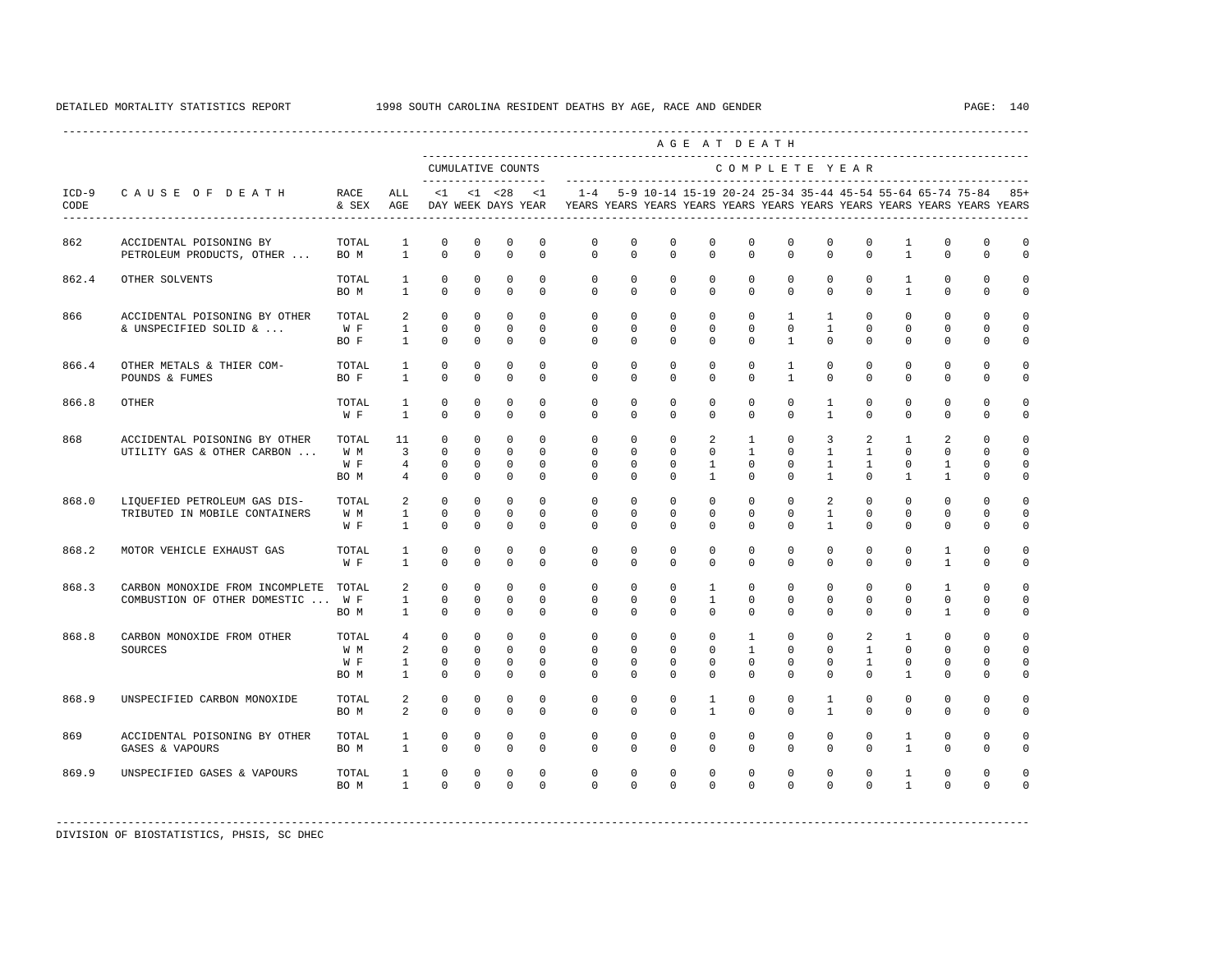----------------------------------------------------------------------------------------------------------------------------------------------------

 A G E A T D E A T H --------------------------------------------------------------------------------------------- CUMULATIVE COUNTS C O M P L E T E Y E A R ------------------- ----------------------------------------------------------------------- ICD-9 C A U S E O F D E A T H RACE ALL <1 <1 <28 <1 1-4 5-9 10-14 15-19 20-24 25-34 35-44 45-54 55-64 65-74 75-84 85+ CODE & SEX AGE DAY WEEK DAYS YEAR YEARS YEARS YEARS YEARS YEARS YEARS YEARS YEARS YEARS YEARS YEARS YEARS ---------------------------------------------------------------------------------------------------------------------------------------------------- 870-876 MISADVENTURES TO PATIENTS TOTAL 6 0 0 0 0 0 0 0 0 0 0 0 1 2 0 1 0 2<br>DURING SURGICAL & MEDICAL CARE W M 2 0 0 0 0 0 0 0 0 0 0 0 0 0 1 0 1 0 0 DURING SURGICAL & MEDICAL CARE W M 2 0 0 0 0 0 0 0 0 0 0 0 1 0 1 0 0 W F 1 0 0 0 0 0 0 0 0 0 0 0 0 0 0 0 1 BO M 1 0 0 0 0 0 0 0 0 0 0 0 1 0 0 0 0 BOF 2 0 0 0 0 0 0 0 0 0 0 0 0 0 0 1 870 ACCIDENTAL CUT, PUNCTURE, TOTAL 4 0 0 0 0 0 0 0 0 0 0 1 0 0 1 0 2 PERFORATION OR HAEMORRHAGE ... W M 1 0 0 0 0 0 0 0 0 0 0 0 0 0 1 0 0 W F 1 0 0 0 0 0 0 0 0 0 0 0 0 0 0 0 1 BOF 2 0 0 0 0 0 0 0 0 0 0 0 0 0 0 1 870.0 SURGICAL OPERATION TOTAL 2 0 0 0 0 0 0 0 0 0 0 0 0 0 1 0 1 W M 1 0 0 0 0 0 0 0 0 0 0 0 0 0 1 0 0 BOF 1 0 0 0 0 0 0 0 0 0 0 0 0 0 0 0 1 870.6 HEART CATHETERIZATION TOTAL 1 0 0 0 0 0 0 0 0 0 0 0 1 0 0 0 0 0 0 BO F 1 0 0 0 0 0 0 0 0 0 0 1 0 0 0 0 0 870.8 OTHER TOTAL 1 0 0 0 0 0 0 0 0 0 0 0 0 0 0 0 1 W F 1 0 0 0 0 0 0 0 0 0 0 0 0 0 0 0 1 871 FOREIGN OBJECT LEFT IN BODY TOTAL 1 0 0 0 0 0 0 0 0 0 0 0 1 0 0 0 0 DURING PROCEDURE BO M 1 0 0 0 0 0 0 0 0 0 0 0 1 0 0 0 0 871.7 REMOVAL OF CATHETER OR TOTAL 1 0 0 0 0 0 0 0 0 0 0 0 1 0 0 0 0 PACKING BO M 1 0 0 0 0 0 0 0 0 0 0 0 1 0 0 0 0 876 OTHER & UNSPECIFIED MIS- TOTAL 1 0 0 0 0 0 0 0 0 0 0 0 0 1 0 0 0 0<br>ADVENTURES DURING MEDICAL CARE W M 1 0 0 0 0 0 0 0 0 0 0 0 0 0 0 1 0 0 0 0 ADVENTURES DURING MEDICAL CARE W M 1 0 0 0 0 0 0 0 0 0 0 0 1 0 0 0 0 876.8 OTHER SPECIFIED MISADVENTURES TOTAL 1 0 0 0 0 0 0 0 0 0 0 0 1 0 0 0 0 W M 1 0 0 0 0 0 0 0 0 0 0 0 1 0 0 0 0 878-879 SURGICAL & MEDICAL PROCEDURES TOTAL 43 0 0 0 0 0 0 0 0 0 1 1 5 3 20 9 4 AS THE CAUSE OF ABNORMAL ... W M 16 0 0 0 0 0 0 0 0 0 0 0 0 0 0 0 1 2 7 6 0<br>W F 12 0 0 0 0 0 0 0 0 0 0 1 0 1 1 4 2 3 W F 12 0 0 0 0 0 0 0 0 0 0 1 0 1 1 4 2 3 BO M 4 0 0 0 0 0 0 0 0 0 0 0 3 0 0 0 1 BO F 11 0 0 0 0 0 0 0 0 0 0 1 0 0 9 1 0 878 SURGICAL OPERATION & OTHER TOTAL 30 0 0 0 0 0 0 0 0 0 1 0 4 1 13 7 4 SURGICAL PROCEDURES AS THE ... W M 12 0 0 0 0 0 0 0 0 0 0 0 1 0 6 5 0 W F 9 0 0 0 0 0 0 0 0 0 0 1 0 1 1 2 1 3 BOM 3 0 0 0 0 0 0 0 0 0 0 0 0 2 0 0 0 1 BO F 6 0 0 0 0 0 0 0 0 0 0 0 0 0 5 1 0 878.0 SURGICAL OPERATION WITH TRANS- TOTAL 1 0 0 0 0 0 0 0 0 0 1 0 0 0 0 0 0 -----------------------------------------------------------------------------------------------------------------------------------------------------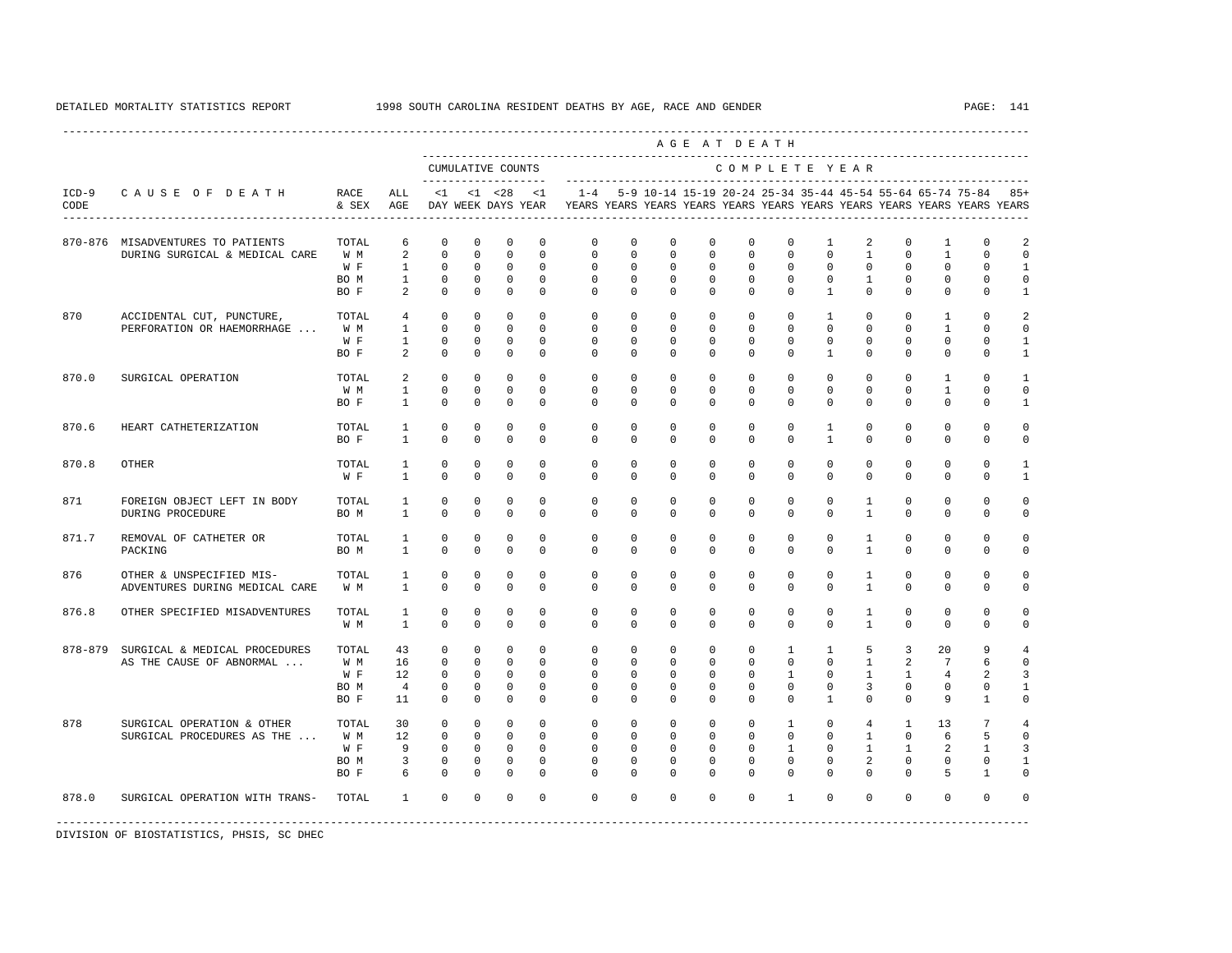----------------------------------------------------------------------------------------------------------------------------------------------------

 A G E A T D E A T H --------------------------------------------------------------------------------------------- CUMULATIVE COUNTS C O M P L E T E Y E A R ------------------- ----------------------------------------------------------------------- ICD-9 C A U S E O F D E A T H RACE ALL <1 <1 <28 <1 1-4 5-9 10-14 15-19 20-24 25-34 35-44 45-54 55-64 65-74 75-84 85+ CODE & SEX AGE DAY WEEK DAYS YEAR YEARS YEARS YEARS YEARS YEARS YEARS YEARS YEARS YEARS YEARS YEARS YEARS ---------------------------------------------------------------------------------------------------------------------------------------------------- 878.0 PLANT OF WHOLE ORGAN W F 1 0 0 0 0 0 0 0 0 0 1 0 0 0 0 0 0 878.1 SURGICAL OPERATION WITH INPLANT TOTAL 6 0 0 0 0 0 0 0 0 0 0 0 0 0 0 0 1 3 2<br>OF ARTIFICIAL UNTERNAL DEVICE WIM 3 0 0 0 0 0 0 0 0 0 0 0 0 0 0 0 1 2 0 OF ARTIFICIAL INTERNAL DEVICE W F 3 0 0 0 0 0 0 0 0 0 0 0 0 0 0 1 2 878.2 SURGICAL OPERATION WITH ANAS- TOTAL 3 0 0 0 0 0 0 0 0 0 0 0 0 1 2 0 0 TOMOSIS, BYPASS OR GRAFT, ... W M 1 0 0 0 0 0 0 0 0 0 0 0 0 0 1 0 0 W F 1 0 0 0 0 0 0 0 0 0 0 0 0 1 0 0 0 BOF 1 0 0 0 0 0 0 0 0 0 0 0 0 0 1 0 0 878.3 SURGICAL OPERATION WITH FORMA- TOTAL 3 0 0 0 0 0 0 0 0 0 0 0 1 0 1 0 1 TION OF EXTERNAL STOMA W M 1 0 0 0 0 0 0 0 0 0 0 0 0 0 1 0 0 BOM 2 0 0 0 0 0 0 0 0 0 0 0 0 0 0 0 1 878.4 OTHER RESTORATIVE SURGERY TOTAL 1 0 0 0 0 0 0 0 0 0 0 0 0 0 0 1 0 W M 1 0 0 0 0 0 0 0 0 0 0 0 0 0 0 1 0 878.5 AMPUTATION OF LIMB(S) TOTAL 2 0 0 0 0 0 0 0 0 0 0 0 0 0 2 0 0 W M 1 0 0 0 0 0 0 0 0 0 0 0 0 0 1 0 0 BOF 1 0 0 0 0 0 0 0 0 0 0 0 0 0 0 1 0 0 878.6 REMOVAL OF OTHER ORGAN TOTAL 2 0 0 0 0 0 0 0 0 0 0 0 0 0 1 0 1 W F 1 0 0 0 0 0 0 0 0 0 0 0 0 0 0 0 1 BOF 1 0 0 0 0 0 0 0 0 0 0 0 0 0 1 0 0 878.8 OTHER TOTAL 3 0 0 0 0 0 0 0 0 0 0 0 1 0 2 0 0 W M 1 0 0 0 0 0 0 0 0 0 0 0 0 0 1 0 0 W F 1 0 0 0 0 0 0 0 0 0 0 0 1 0 0 0 0 BOF 1 0 0 0 0 0 0 0 0 0 0 0 0 0 1 0 0 878.9 UNSPECIFIED TOTAL 9 0 0 0 0 0 0 0 0 0 0 0 2 0 4 3 0 W M 4 0 0 0 0 0 0 0 0 0 0 0 1 0 1 2 0 W F 2 0 0 0 0 0 0 0 0 0 0 0 0 0 0 2 0 0<br>BOM 1 0 0 0 0 0 0 0 0 0 0 0 0 1 0 0 0 0 0 BO M 1 0 0 0 0 0 0 0 0 0 0 0 1 0 0 0 0 BO F 2 0 0 0 0 0 0 0 0 0 0 0 0 0 1 1 0 879 OTHER PROCEDURES, W/O TOTAL 13 0 0 0 0 0 0 0 0 0 0 1 1 2 7 2 0 MENTION OF MISADVENTURE AT ... W F 3 0 0 0 0 0 0 0 0 0 0 0 0 0 2 1 0 BO M 1 0 0 0 0 0 0 0 0 0 0 0 1 0 0 0 0 BOF 5 0 0 0 0 0 0 0 0 0 0 0 0 0 4 0 0 879.1 KIDENY DIALYSIS TOTAL 4 0 0 0 0 0 0 0 0 0 0 0 1 0 1 2 0 W M 1 0 0 0 0 0 0 0 0 0 0 0 0 0 0 1 0 W F 2 0 0 0 0 0 0 0 0 0 0 0 0 0 1 1 0

-----------------------------------------------------------------------------------------------------------------------------------------------------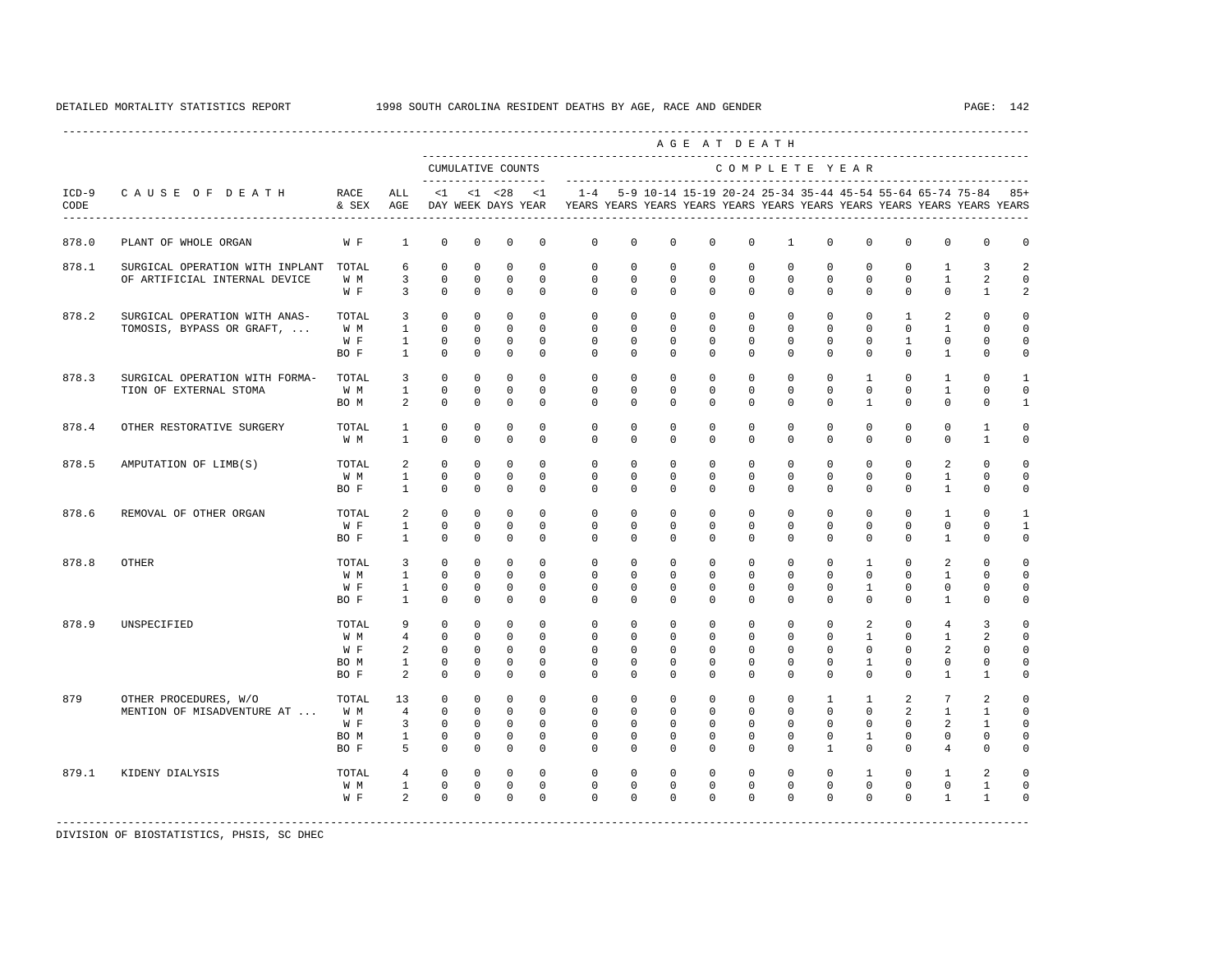A G E A T D E A T H

----------------------------------------------------------------------------------------------------------------------------------------------------

 --------------------------------------------------------------------------------------------- CUMULATIVE COUNTS C O M P L E T E Y E A R ------------------- ----------------------------------------------------------------------- ICD-9 C A U S E O F D E A T H RACE ALL <1 <1 <28 <1 1-4 5-9 10-14 15-19 20-24 25-34 35-44 45-54 55-64 65-74 75-84 85+ CODE & SEX AGE DAY WEEK DAYS YEAR YEARS YEARS YEARS YEARS YEARS YEARS YEARS YEARS YEARS YEARS YEARS YEARS ---------------------------------------------------------------------------------------------------------------------------------------------------- 879.1 BO M 1 0 0 0 0 0 0 0 0 0 0 0 1 0 0 0 0 879.2 RADIOLOGICAL PROCEDURE & TOTAL 1 0 0 0 0 0 0 0 0 0 0 0 0 0 1 0 0 RADIOTHERAPY WF 1 0 0 0 0 0 0 0 0 0 0 0 0 1 0 0 879.6 URINARY CATHETERIZATION TOTAL 2 0 0 0 0 0 0 0 0 0 0 0 0 0 2 0 0 BOF 2 0 0 0 0 0 0 0 0 0 0 0 0 0 2 0 0 879.8 OTHER TOTAL 5 0 0 0 0 0 0 0 0 0 0 0 0 2 3 0 0 W M 3 0 0 0 0 0 0 0 0 0 0 0 0 2 1 0 0 BOF 2 0 0 0 0 0 0 0 0 0 0 0 0 0 2 0 0 879.9 UNSPECIFIED TOTAL 1 0 0 0 0 0 0 0 0 0 0 1 0 0 0 0 0 BO F 1 0 0 0 0 0 0 0 0 0 0 1 0 0 0 0 0 880-888 ACCIDENTAL FALLS TOTAL 194 0 0 0 0 0 1 1 0 1 5 9 13 7 28 66 63 W M 78 0 0 0 0 0 0 1 0 1 4 4 7 3 15 26 17 W F 93 0 0 0 0 0 0 0 0 0 1 0 3 3 9 35 42 BO M 13 0 0 0 0 0 1 0 0 0 0 4 3 1 2 2 0 BO F 10 0 0 0 0 0 0 0 0 0 0 1 0 0 2 3 4 880 FALL ON OR FROM STAIRS OR STEPS TOTAL 4 0 0 0 0 0 0 0 0 0 0 1 0 0 0 1 2 W M 2 0 0 0 0 0 0 0 0 0 0 0 0 0 0 1 0 0 0 1 0 W F 2 0 0 0 0 0 0 0 0 0 0 0 0 0 0 2 880.9 OTHER STAIRS OR STEPS TOTAL 4 0 0 0 0 0 0 0 0 0 0 1 0 0 0 1 2 W M 2 0 0 0 0 0 0 0 0 0 0 0 0 0 0 1 0 0 0 1 0 W F 2 0 0 0 0 0 0 0 0 0 0 0 0 0 0 2 881 FALL ON OR FROM LADDERS OR TOTAL 5 0 0 0 0 0 0 0 0 0 1 3 0 1 0 0 0

 SCAFFOLDING W M 4 0 0 0 0 0 0 0 0 0 1 2 0 1 0 0 0 BO M 1 0 0 0 0 0 0 0 0 0 0 1 0 0 0 0 0 881.0 FALL FROM LADDER TOTAL 4 0 0 0 0 0 0 0 0 0 1 2 0 1 0 0 0 W M 3 0 0 0 0 0 0 0 0 0 0 0 1 0 0 0 0 0 BO M 1 0 0 0 0 0 0 0 0 0 0 1 0 0 0 0 0 881.1 FALL FROM SCAFFOLDING TOTAL 1 0 0 0 0 0 0 0 0 0 0 1 0 0 0 0 0 W M 1 0 0 0 0 0 0 0 0 0 0 1 0 0 0 0 0 882 FALL FROM OR OUT OF BUILDING OR TOTAL 7 0 0 0 0 0 0 0 0 0 0 0 0 2 1 2 1 0 1 0<br>OTHER STRUCTURE WIM 6 0 0 0 0 0 0 0 0 0 2 0 2 1 0 1 0 OTHER STRUCTURE W M 6 0 0 0 0 0 0 0 0 0 2 0 2 1 0 1 0 BO F 1 0 0 0 0 0 0 0 0 0 0 1 0 0 0 0 0 883 FALL INTO HOLE OR OTHER OPENING TOTAL 1 0 0 0 0 0 1 0 0 0 0 0 0 0 0 0 0 IN SURFACE BO M 1 0 0 0 0 0 1 0 0 0 0 0 0 0 0 0 0

-----------------------------------------------------------------------------------------------------------------------------------------------------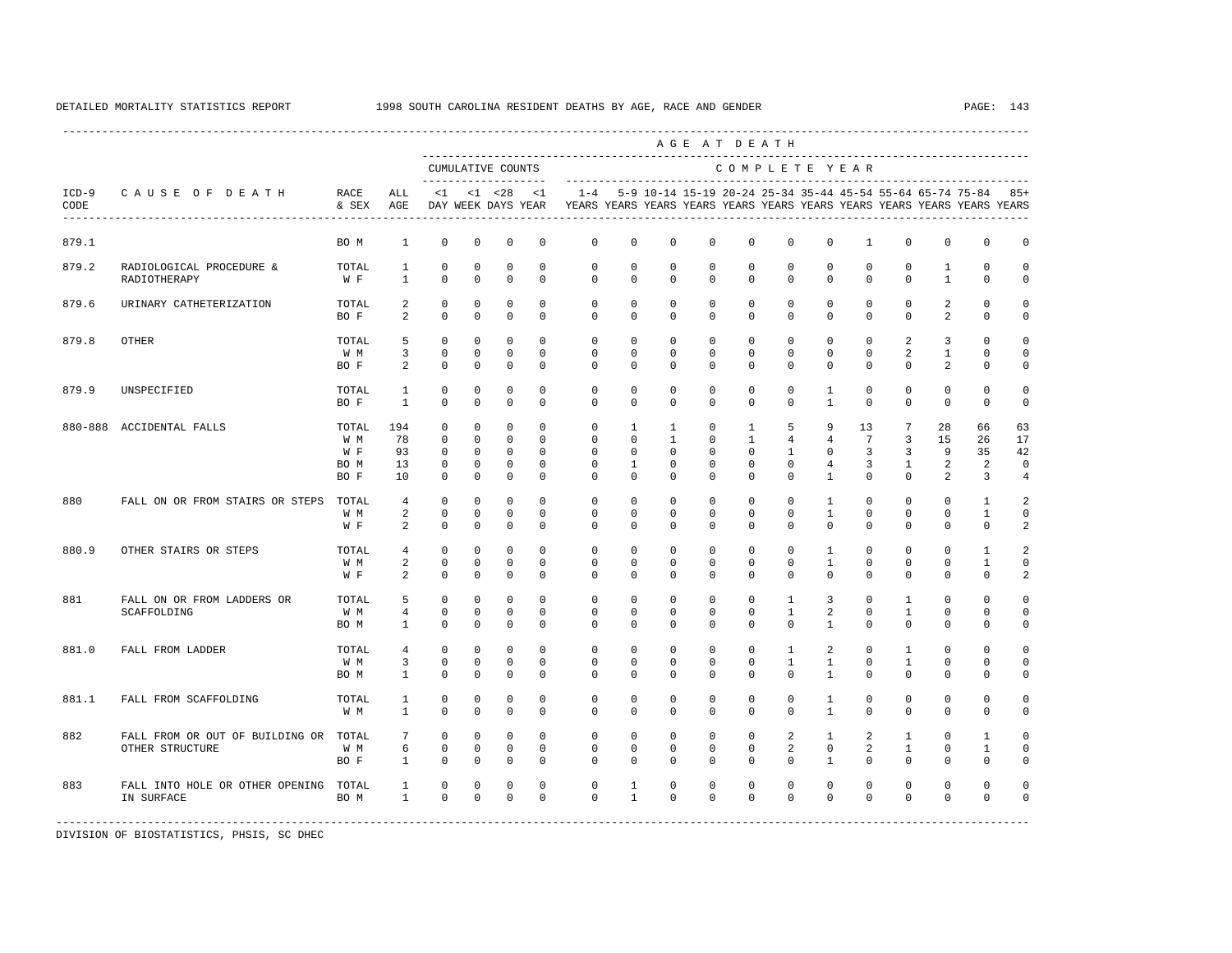---------------------------------------------------------------------------------------------------------------------------------------------------- A G E A T D E A T H --------------------------------------------------------------------------------------------- CUMULATIVE COUNTS C O M P L E T E Y E A R ------------------- ----------------------------------------------------------------------- ICD-9 C A U S E O F D E A T H RACE ALL <1 <1 <28 <1 1-4 5-9 10-14 15-19 20-24 25-34 35-44 45-54 55-64 65-74 75-84 85+ CODE & SEX AGE DAY WEEK DAYS YEAR YEARS YEARS YEARS YEARS YEARS YEARS YEARS YEARS YEARS YEARS YEARS YEARS ---------------------------------------------------------------------------------------------------------------------------------------------------- 883.0 ACCIDENT FROM DIVING OR JUMP- TOTAL 1 0 0 0 0 0 1 0 0 0 0 0 0 0 0 0 0 ING INTO WATER BO M 1 0 0 0 0 0 1 0 0 0 0 0 0 0 0 0 0 884 OTHER FALL FROM ONE LEVEL TO TOTAL 12 0 0 0 0 0 0 1 0 1 1 2 1 0 1 2 3 ANOTHER W M 6 0 0 0 0 0 0 0 1 0 1 0 1 0 1 1 0 W F 2 0 0 0 0 0 0 0 0 0 0 0 0 0 0 1 1 BOM 2 0 0 0 0 0 0 0 0 0 0 2 0 0 0 0 0 BOF 2 0 0 0 0 0 0 0 0 0 0 0 0 0 0 2 884.1 FALL FROM CLIFF TOTAL 2 0 0 0 0 0 0 0 0 1 0 1 0 0 0 0 0  $1 \quad 0 \quad 0 \quad 0$  BO M 1 0 0 0 0 0 0 0 0 0 0 1 0 0 0 0 0 884.2 FALL FROM CHAIR OR BED TOTAL 1 0 0 0 0 0 0 0 0 0 0 0 0 0 0 0 1 W F 1 0 0 0 0 0 0 0 0 0 0 0 0 0 0 0 1 884.9 OTHER FALL FROM ONE LEVEL TO TOTAL 9 0 0 0 0 0 0 0 0 1 0 0 1 1 1 0 1 2 2<br>ANOTHER WM 5 0 0 0 0 0 0 0 1 0 1 0 1 1 0 ANOTHER W M 5 0 0 0 0 0 0 0 0 0 1 0 1 0 1 1 0 W F 1 0 0 0 0 0 0 0 0 0 0 0 0 0 0 1 0 BO M 1 0 0 0 0 0 0 0 0 0 0 1 0 0 0 0 0 BOF 2 0 0 0 0 0 0 0 0 0 0 0 0 0 0 2 885 FALL ON SAME LEVEL FROM TOTAL 3 0 0 0 0 0 0 0 0 0 0 0 0 0 0 2 1 SLIPPING, TRIPPING OR STUMBLING W M 1 0 0 0 0 0 0 0 0 0 0 0 0 0 0 1 0 W F 2 0 0 0 0 0 0 0 0 0 0 0 0 0 0 1 1 887 FRACTURE, CAUSE UNSPECIFIED TOTAL 46 0 0 0 0 0 0 0 0 0 0 0 0 0 0 0 0 0 2 4 7 W M 13 0 0 0 0 0 0 0 0 0 0 0 0 0 2 4 7 W F 30 0 0 0 0 0 0 0 0 0 0 0 1 0 2 11 16 BO M 2 0 0 0 0 0 0 0 0 0 0 0 0 0 1 1 0 BO F 1 0 0 0 0 0 0 0 0 0 0 0 0 0 0 1 0 888 OTHER & UNSPECIFIED FALL TOTAL 116 0 0 0 0 0 0 0 0 0 1 2 9 5 22 43 34 W M 46 0 0 0 0 0 0 0 0 0 0 1 4 1 12 18 10 W F 57 0 0 0 0 0 0 0 0 0 0 1 0 2 3 7 22 22 BO M 7 0 0 0 0 0 0 0 0 0 0 1 3 1 1 1 0 BOF 6 0 0 0 0 0 0 0 0 0 0 0 0 0 2 2 2 890-899 ACCIDENTS CAUSED BY FIRE AND TOTAL 67 0 0 0 1 4 6 2 3 3 2 14 11 4 8 6 3 FLAMES W M 20 0 0 0 0 1 0 1 1 1 1 8 2 0 2 2 1 W F 11 0 0 0 0 0 0 0 0 0 0 0 3 3 1 2 0 1 BO M 21 0 0 0 0 0 2 0 0 2 1 3 4 2 3 3 1 BO F 15 0 0 0 1 3 4 1 1 0 0 0 2 1 1 1 0 890 CONFLAGRATION IN PRIVATE TOTAL 63 0 0 0 1 4 6 2 3 3 2 13 10 4 6 6 3 DWELLING W M 18 0 0 0 0 1 0 1 1 1 1 7 1 0 2 2 1 -----------------------------------------------------------------------------------------------------------------------------------------------------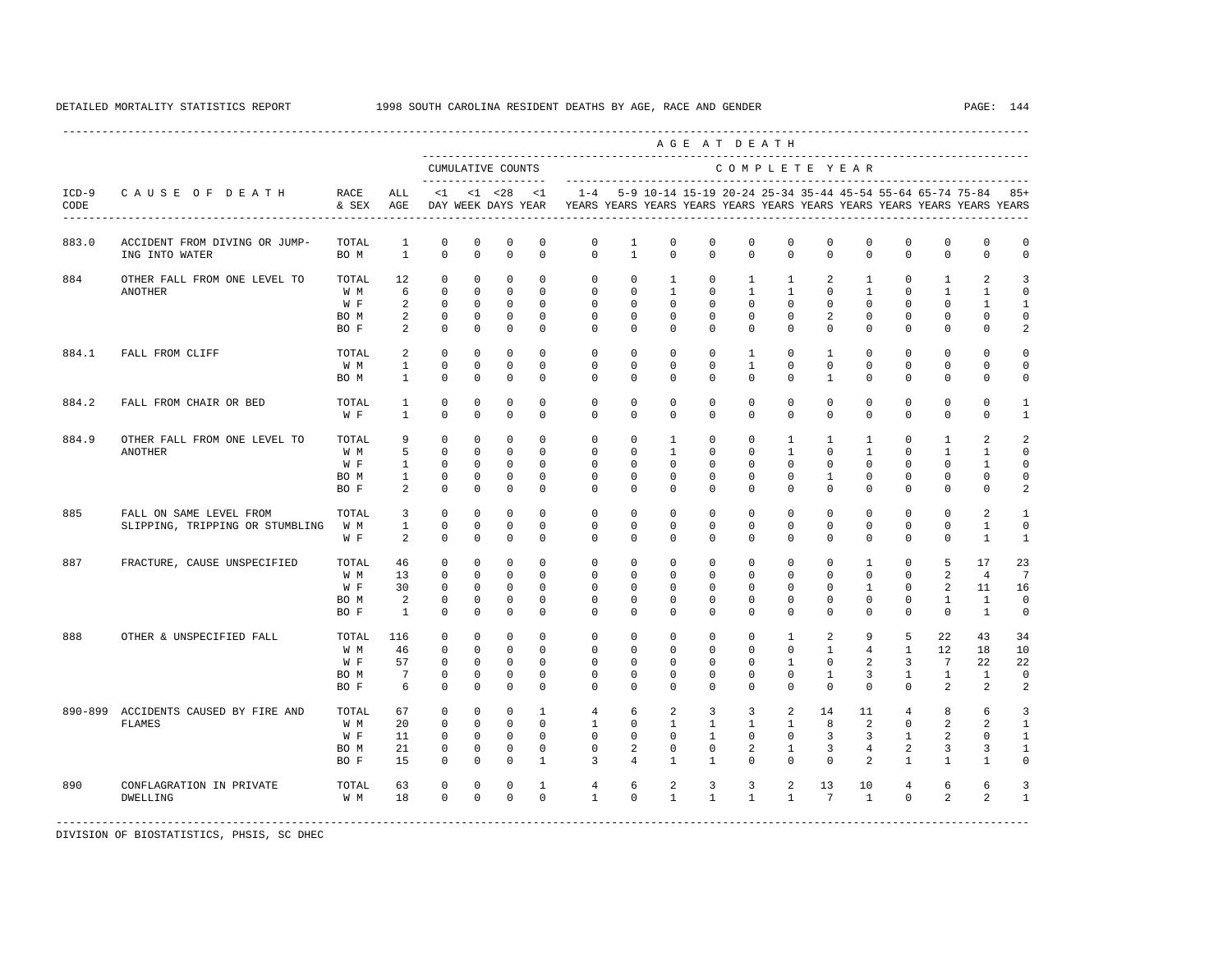A G E A T D E A T H

----------------------------------------------------------------------------------------------------------------------------------------------------

 --------------------------------------------------------------------------------------------- CUMULATIVE COUNTS C O M P L E T E Y E A R ------------------- ----------------------------------------------------------------------- ICD-9 C A U S E O F D E A T H RACE ALL <1 <1 <28 <1 1-4 5-9 10-14 15-19 20-24 25-34 35-44 45-54 55-64 65-74 75-84 85+ CODE & SEX AGE DAY WEEK DAYS YEAR YEARS YEARS YEARS YEARS YEARS YEARS YEARS YEARS YEARS YEARS YEARS YEARS ---------------------------------------------------------------------------------------------------------------------------------------------------- 890 W F 10 0 0 0 0 0 0 0 1 0 0 3 3 1 1 0 1<br>BOM 21 0 0 0 0 0 2 0 0 2 1 3 4 2 3 3 1  $\begin{array}{ccccccccccc} 0 & 0 & 0 & 0 & 0 & 2 & 0 & 0 & 2 & 1 \ 0 & 0 & 0 & 1 & 3 & 4 & 1 & 1 & 0 & 0 \end{array}$  BO F 14 0 0 0 1 3 4 1 1 0 0 0 2 1 0 1 0 890.2 OTHER SMOKE & FUMES FROM CON- TOTAL 53 0 0 0 1 4 4 2 2 3 2 11 10 2 3 6 3 FLAGRATION W M 16 0 0 0 0 1 0 1 1 1 1 6 1 0 1 2 1 W F 8 0 0 0 0 0 0 0 0 1 0 0 2 3 0 1 0 1 BO M 18 0 0 0 0 0 2 0 0 2 1 3 4 1 1 3 1 BO F 11 0 0 0 1 3 2 1 0 0 0 0 2 1 0 1 0 890.3 BURNING CAUSED BY CONFLAGRA- TOTAL 10 0 0 0 0 0 2 0 1 0 0 2 0 2 3 0 0 TION W M 2 0 0 0 0 0 0 0 0 0 0 1 0 0 1 0 0 W F 2 0 0 0 0 0 0 0 0 0 0 0 1 0 1 0 0 0 BOM 3 0 0 0 0 0 0 0 0 0 0 0 0 1 2 0 0 BOF 3 0 0 0 0 0 2 0 1 0 0 0 0 0 0 0 0 893 ACCIDENT CAUSED BY IGNITION OF TOTAL 1 0 0 0 0 0 0 0 0 0 0 0 1 0 0 0 0 CLOTHING W M 1 0 0 0 0 0 0 0 0 0 0 0 1 0 0 0 0 893.8 FROM OTHER SOURCES TOTAL 1 0 0 0 0 0 0 0 0 0 0 0 1 0 0 0 0 W M 1 0 0 0 0 0 0 0 0 0 0 0 1 0 0 0 0 894 IGNITION OF HIGHLY INFLAMMABLE TOTAL 1 0 0 0 0 0 0 0 0 0 0 0 0 0 1 0 0 MATERIAL W F 1 0 0 0 0 0 0 0 0 0 0 0 0 0 1 0 0 899 ACCIDENT CAUSED BY TOTAL 2 0 0 0 0 0 0 0 0 0 0 1 0 0 1 0 0 UNSPECIFIED FIRE W M 1 0 0 0 0 0 0 0 0 0 0 1 0 0 0 0 0 BOF 1 0 0 0 0 0 0 0 0 0 0 0 0 0 0 1 0 0 900-909 ACCIDENTS DUE TO NATURAL AND TOTAL 27 0 0 0 0 0 0 0 0 1 0 3 2 4 4 8 5 ENVIROMENTAL FACTORS W M 9 0 0 0 0 0 0 0 0 0 0 0 0 1 2 3 2 1 W F 9 0 0 0 0 0 0 0 0 0 0 0 1 0 2 0 3 3 BO M 3 0 0 0 0 0 0 0 0 1 0 1 1 0 0 0 0 BOF 6 0 0 0 0 0 0 0 0 0 0 0 0 0 1 3 1 900 EXCESSIVE HEAT TOTAL 13 0 0 0 0 0 0 0 0 0 0 1 1 2 1 6 2 W M 3 0 0 0 0 0 0 0 0 0 0 0 0 0 0 1 1 1 W F 5 0 0 0 0 0 0 0 0 0 0 0 0 0 2 0 2 1 BO M 1 0 0 0 0 0 0 0 0 0 0 0 1 0 0 0 0 BO F 4 0 0 0 0 0 0 0 0 0 0 1 0 0 0 3 0 900.0 DUE TO WEATHER CONDITIONS TOTAL 11 0 0 0 0 0 0 0 0 0 0 1 1 1 1 5 2 W M 3 0 0 0 0 0 0 0 0 0 0 0 0 0 0 1 1 1 W F 4 0 0 0 0 0 0 0 0 0 0 0 0 0 1 0 2 1 BO M 1 0 0 0 0 0 0 0 0 0 0 0 1 0 0 0 0

 BO F 3 0 0 0 0 0 0 0 0 0 0 1 0 0 0 2 0 -----------------------------------------------------------------------------------------------------------------------------------------------------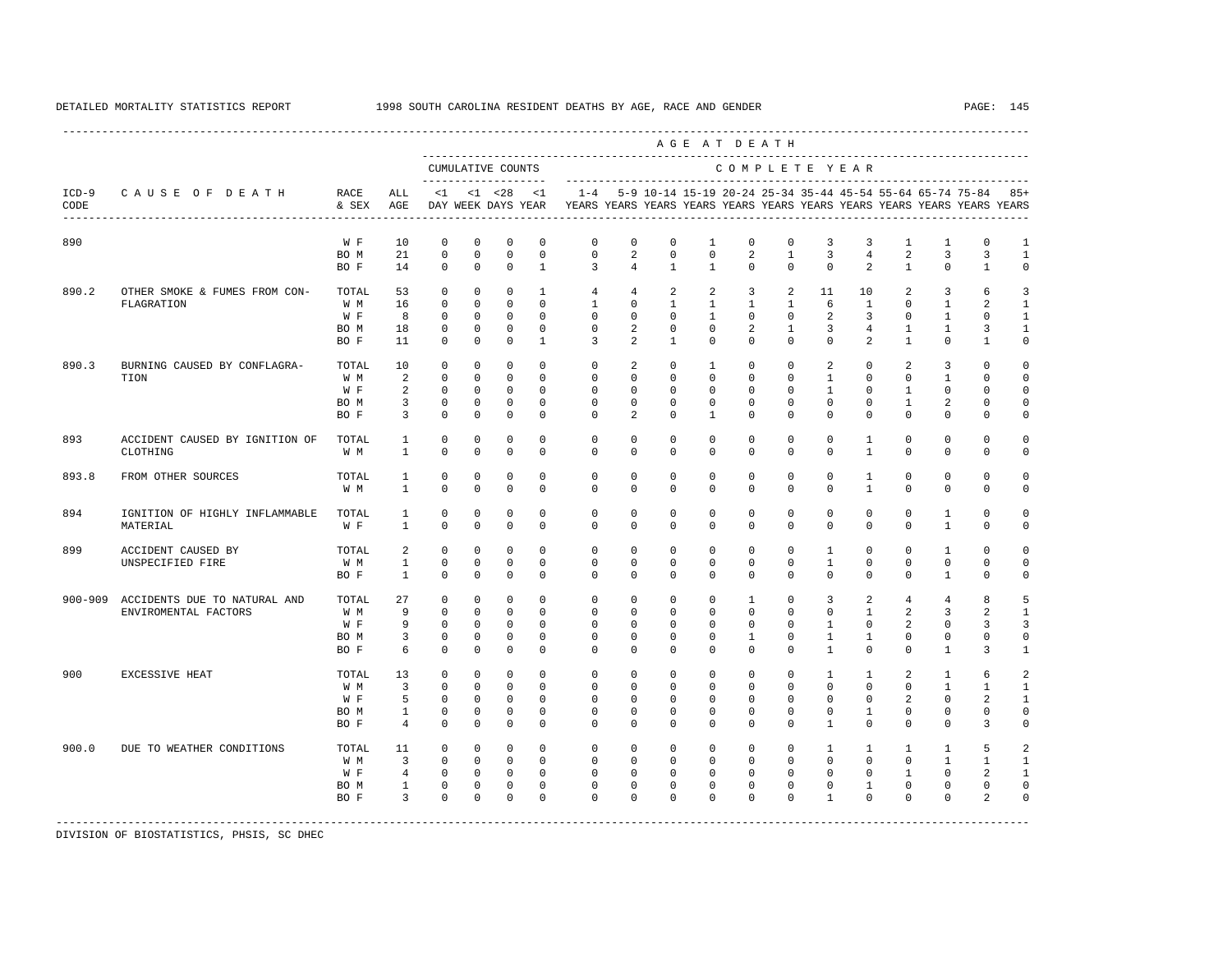---------------------------------------------------------------------------------------------------------------------------------------------------- A G E A T D E A T H --------------------------------------------------------------------------------------------- CUMULATIVE COUNTS C O M P L E T E Y E A R ------------------- ----------------------------------------------------------------------- ICD-9 C A U S E O F D E A T H RACE ALL <1 <1 <28 <1 1-4 5-9 10-14 15-19 20-24 25-34 35-44 45-54 55-64 65-74 75-84 85+ CODE & SEX AGE DAY WEEK DAYS YEAR YEARS YEARS YEARS YEARS YEARS YEARS YEARS YEARS YEARS YEARS YEARS YEARS ---------------------------------------------------------------------------------------------------------------------------------------------------- 900.9 OF UNSPECIFIED ORIGIN TOTAL 2 0 0 0 0 0 0 0 0 0 0 0 0 1 0 1 0 W F 1 0 0 0 0 0 0 0 0 0 0 0 0 1 0 0 0 BO F 1 0 0 0 0 0 0 0 0 0 0 0 0 0 0 1 0 901 EXCESSIVE COLD TOTAL 9 0 0 0 0 0 0 0 0 1 0 1 1 1 1 2 2 W M 4 0 0 0 0 0 0 0 0 0 0 0 1 1 1 1 0 W F 2 0 0 0 0 0 0 0 0 0 0 0 0 0 0 1 1 BOM 2 0 0 0 0 0 0 0 0 0 1 0 0 0 0 0 0 BO F 1 0 0 0 0 0 0 0 0 0 0 0 0 0 0 0 1 901.0 DUE TO WEATHER CONDITIONS TOTAL 2 0 0 0 0 0 0 0 0 0 0 0 0 0 1 1 0 W M 2 0 0 0 0 0 0 0 0 0 0 0 0 0 1 1 0 901.9 OF UNSPECIFIED ORIGIN TOTAL 7 0 0 0 0 0 0 0 0 1 0 1 1 1 0 1 2 W M 2 0 0 0 0 0 0 0 0 0 0 0 1 1 0 0 0 W F 2 0 0 0 0 0 0 0 0 0 0 0 0 0 0 0 1 1<br>ROM 2 0 0 0 0 0 0 0 0 0 1 0 1 0 0 0 0 0 BOM 2 0 0 0 0 0 0 0 0 1 0 1 0 0 0 0 0<br>BOF 1 0 0 0 0 0 0 0 0 0 0 0 0 0 0 0 1 BO F 1 0 0 0 0 0 0 0 0 0 0 0 0 0 0 0 1 905 VENOMOUS ANIMALS & PLANTS AS TOTAL 1 0 0 0 0 0 0 0 0 0 0 0 0 0 1 0 0 THE CAUSE OF POISONING & ... W M 1 0 0 0 0 0 0 0 0 0 0 0 0 0 0 0 0 0 1 0 0 905.5 OTHER VENOMOUS ARTHROPODS TOTAL 1 0 0 0 0 0 0 0 0 0 0 0 0 0 1 0 0 W M 1 0 0 0 0 0 0 0 0 0 0 0 0 0 1 0 0 906 OTHER INJURY CAUSED BY TOTAL 1 0 0 0 0 0 0 0 0 0 0 0 0 1 0 0 0 ANIMALS W M 1 0 0 0 0 0 0 0 0 0 0 0 1 0 0 0 906.4 BITE OF NONVENOMOUS ARTHROPOD TOTAL 1 0 0 0 0 0 0 0 0 0 0 0 0 1 0 0 0 W M 1 0 0 0 0 0 0 0 0 0 0 0 0 1 0 0 0 908 CATACLYSMIC STORMS, & FLOODS TOTAL 3 0 0 0 0 0 0 0 0 0 0 1 0 0 1 0 1 RESULTING FROM STORMS W F 2 0 0 0 0 0 0 0 0 0 0 1 0 0 0 0 1 BO F 1 0 0 0 0 0 0 0 0 0 0 0 0 0 1 0 0 910-915 ACCIDENTS CAUSED BY SUBMERSION, TOTAL 179 0 0 0 10 7 5 7 15 9 15 18 18 11 14 26 24 SUFFOCATION AND FOREIGN BODIES W M 65 0 0 0 4 3 3 0 4 6 7 10 6 0 5 11 6 W F 38 0 0 0 1 1 0 0 0 0 0 0 2 6 3 5 7 13 BO M 54 0 0 0 1 1 2 7 11 3 8 6 2 5 3 2 3 BO F 22 0 0 0 4 2 0 0 0 0 0 0 4 3 1 6 2 910 ACCIDENTAL DROWNING & SUBMERSION TOTAL 71 0 0 0 0 6 3 7 13 7 13 8 8 2 2 1 1 W M 28 0 0 0 0 0 3 1 0 3 4 5 6 3 0 1 1 1 W F 5 0 0 0 0 1 0 0 0 0 0 0 0 0 2 1 1 0 0 BO M 35 0 0 0 0 1 2 7 10 3 8 2 1 1 0 0 0 BOF 3 0 0 0 0 1 0 0 0 0 0 0 0 2 0 0 0 0 -----------------------------------------------------------------------------------------------------------------------------------------------------

DIVISION OF BIOSTATISTICS, PHSIS, SC DHEC

DETAILED MORTALITY STATISTICS REPORT 1998 SOUTH CAROLINA RESIDENT DEATHS BY AGE, RACE AND GENDER PAGE: 146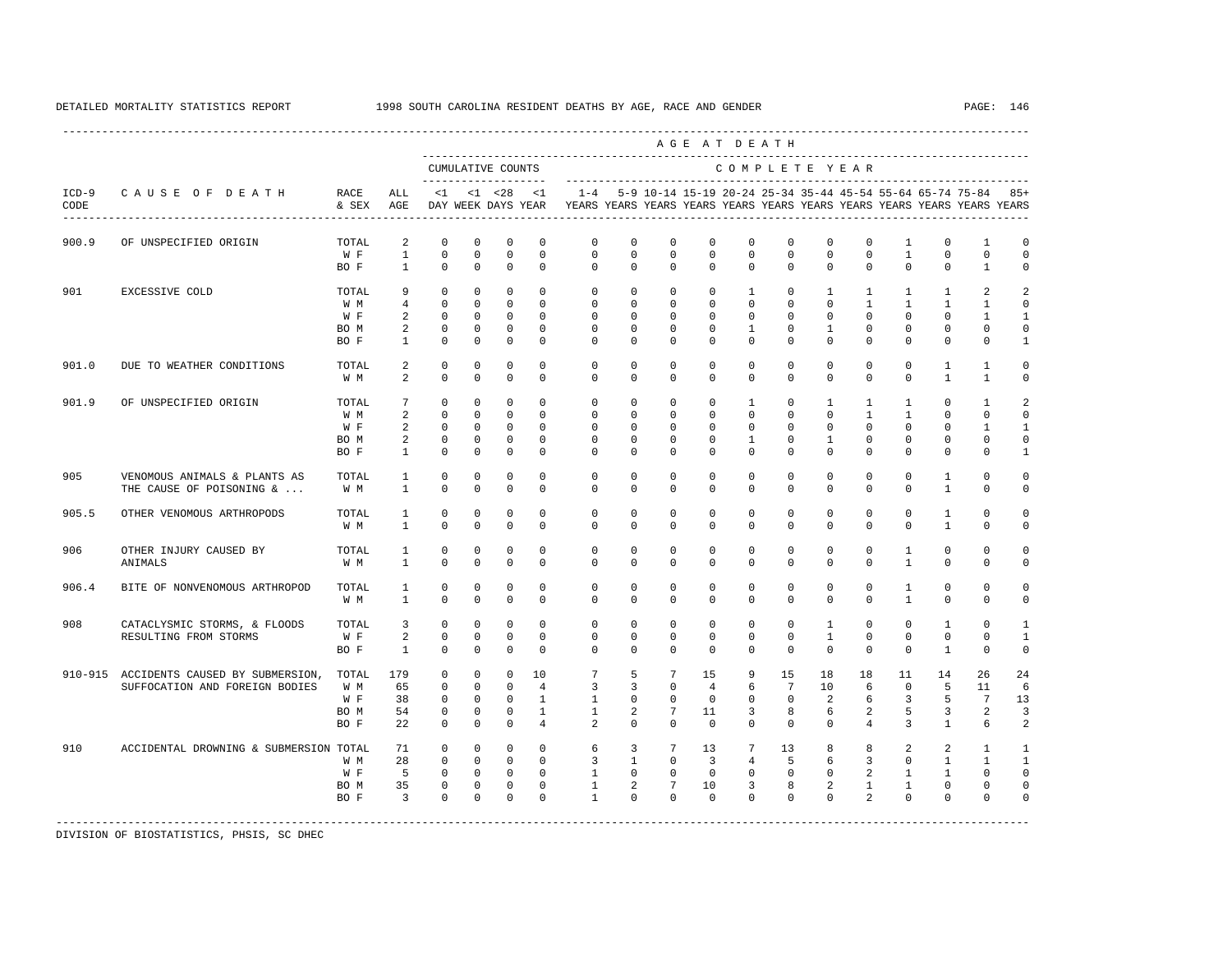---------------------------------------------------------------------------------------------------------------------------------------------------- A G E A T D E A T H --------------------------------------------------------------------------------------------- CUMULATIVE COUNTS C O M P L E T E Y E A R ------------------- ----------------------------------------------------------------------- ICD-9 C A U S E O F D E A T H RACE ALL <1 <1 <28 <1 1-4 5-9 10-14 15-19 20-24 25-34 35-44 45-54 55-64 65-74 75-84 85+ CODE & SEX AGE DAY WEEK DAYS YEAR YEARS YEARS YEARS YEARS YEARS YEARS YEARS YEARS YEARS YEARS YEARS YEARS ---------------------------------------------------------------------------------------------------------------------------------------------------- 910.2 WHILE ENGAGED IN OTHER SPORT TOTAL 18 0 0 0 0 0 1 2 2 3 6 1 1 1 1 0 0 OR RECREATIONAL ACTIVITY W/O ... W M 7 0 0 0 0 0 0 0 0 0 0 2 3<br>BO M 10 0 0 0 0 0 0 1 2 2 1 3 BOM 10 0 0 0 0 0 0 1 2 2 1 3 0 0 1 0 0 0 BO F 1 0 0 0 0 0 0 0 0 0 0 0 1 0 0 0 0 910.3 WHILE SWIMMING OR DIVING FOR PUR TOTAL 1 0 0 0 0 0 0 0 0 0 0 0 1 0 0 0 0 POSES OTHER THAN RECREATION ... W M 1 0 0 0 0 0 0 0 0 0 0 0 1 0 0 0 0 910.4 IN BATHTUB TOTAL 2 0 0 0 0 0 0 0 0 0 0 1 1 0 0 0 0 W F 1 0 0 0 0 0 0 0 0 0 0 0 1 0 0 0 0 BO M 1 0 0 0 0 0 0 0 0 0 0 1 0 0 0 0 0 910.8 OTHER TOTAL 41 0 0 0 0 2 2 5 11 4 7 5 2 1 0 1 1 W M 15 0 0 0 0 0 1 0 3 2 2 4 1 0 0 1 1 W F 1 0 0 0 0 0 0 0 0 0 0 0 0 1 0 0 0 BOM 23 0 0 0 0 1 1 5 8 2 5 1 0 0 0 0 0 BO F 2 0 0 0 0 1 0 0 0 0 0 0 1 0 0 0 0 910.9 UNSPECIFIED TOTAL 9 0 0 0 0 4 0 0 0 0 0 1 3 0 1 0 0 W M 5 0 0 0 0 3 0 0 0 0 0 1 1 0 0 0 0 W F 3 0 0 0 0 1 0 0 0 0 0 0 0 1 0 1 0 0 BO M 1 0 0 0 0 0 0 0 0 0 0 0 1 0 0 0 0 911 INHALATION & INGESTION OF FOOD TOTAL 38 0 0 0 2 1 1 0 1 0 2 5 5 4 3 10 4<br>CAUSING OBSTRUCTION OF RESP... W.M. 16 0 0 0 1 0 1 0 1 0 2 1 2 0 1 6 1 CAUSING OBSTRUCTION OF RESP... W M 16 0 0 0 0 1 0 1 0 1 0 2 1 2 0 1 6 1<br>W F 7 0 0 0 0 0 0 0 0 0 0 0 2 2 0 1 1 1 W F 7 0 0 0 0 0 0 0 0 0 0 0 2 2 0 1 1 1 BOM 8 0 0 0 0 0 0 0 0 0 0 0 0 2 0 3 1 1 1<br>BOF 7 0 0 0 1 1 0 0 0 0 0 0 0 1 1 0 2 1 BO F 7 0 0 0 1 1 0 0 0 0 0 0 1 1 0 2 1 912 INHALATION & INGESTION OF OTHER TOTAL 51 0 0 0 0 0 0 0 0 0 1 0 0 2 3 4 8 15 18<br>OBJECT CAUSING OBJECTION ... W M 12 0 0 0 0 0 0 0 0 0 0 0 0 1 0 0 3 4 4 OBJECT CAUSING OBJECTION ... W M 12 0 0 0 0 0 0 0 0 0 0 0 0 0 0 0 0 3 4 4<br>W F 24 0 0 0 0 0 0 0 0 0 0 0 0 2 2 3 6 11 W F 24 0 0 0 0 0 0 0 0 0 0 0 2 2 3 6 11 BOM 7 0 0 0 0 0 0 0 0 1 0 0 1 0 0 2 1 2 BO F 8 0 0 0 0 0 0 0 0 0 0 0 1 2 0 4 1 913 ACCIDENTAL MECHANICAL TOTAL 18 0 0 0 8 0 1 0 0 2 0 3 2 1 0 0 1 SUFFOCATION W M 9 0 0 0 3 0 1 0 0 2 0 2 1 0 0 0 0 W F 2 0 0 0 1 0 0 0 0 0 0 0 0 0 0 0 1 BOM 4 0 0 0 1 0 0 0 0 0 0 0 1 1 1 0 0 0 BOF 3 0 0 0 3 0 0 0 0 0 0 0 0 0 0 0 0 0 913.0 IN BED OR CRADEL TOTAL 7 0 0 0 7 0 0 0 0 0 0 0 0 0 0 0 0 W M 3 0 0 0 3 0 0 0 0 0 0 0 0 0 0 0 0 W F 1 0 0 0 1 0 0 0 0 0 0 0 0 0 0 0 0 BOF 3 0 0 0 3 0 0 0 0 0 0 0 0 0 0 0 0 0

-----------------------------------------------------------------------------------------------------------------------------------------------------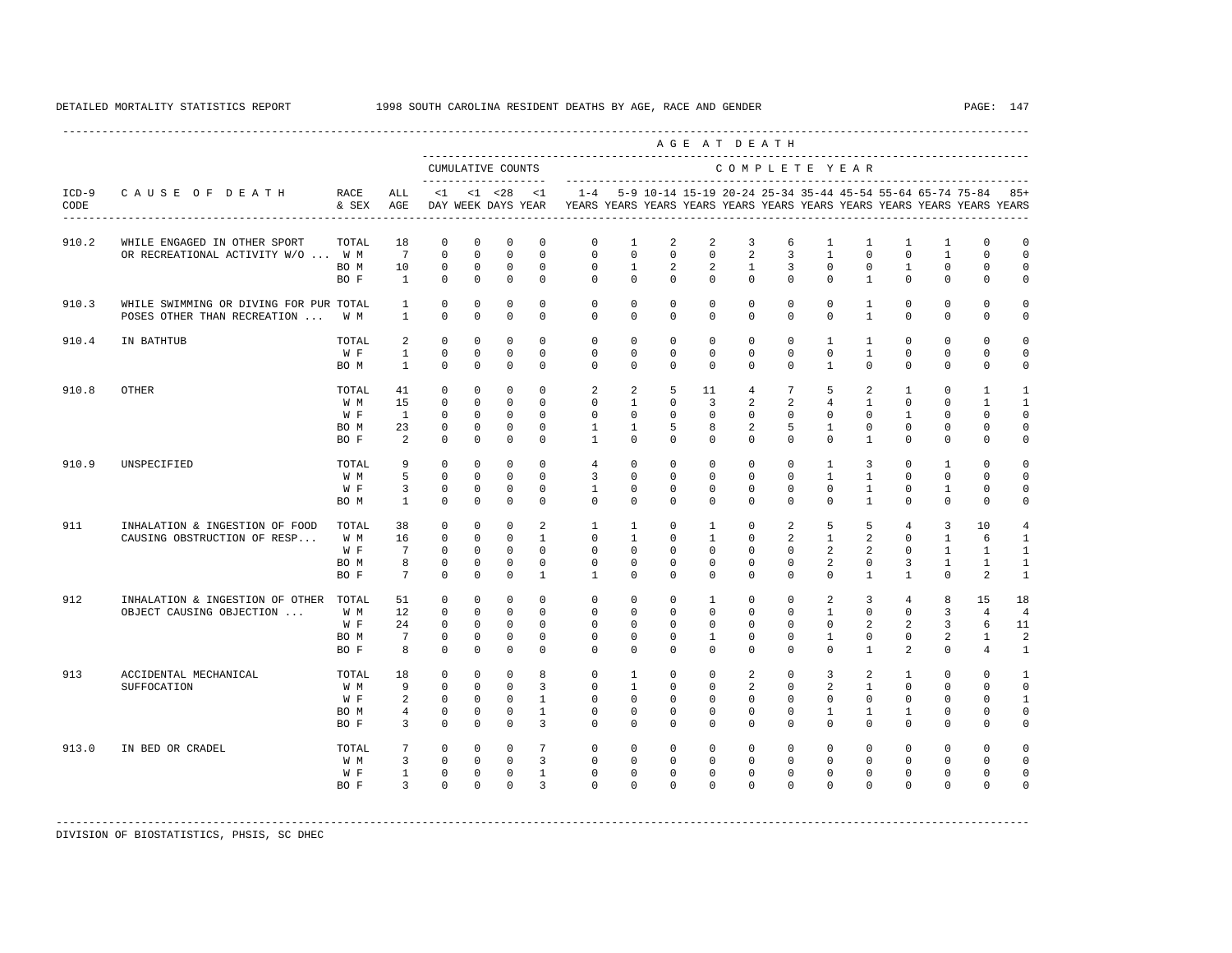|                 |                                                               |                                     | --------------------------------<br>AGE AT DEATH<br>--------------------------------- |                                                     |                                                          |                                                            |                                                              |                                                            |                                                                |                                                             |                                                          |                                                                 |                                                    |                                                      |                                                 |                                                            |                                                                                                                                      |                                                       |                                                            |
|-----------------|---------------------------------------------------------------|-------------------------------------|---------------------------------------------------------------------------------------|-----------------------------------------------------|----------------------------------------------------------|------------------------------------------------------------|--------------------------------------------------------------|------------------------------------------------------------|----------------------------------------------------------------|-------------------------------------------------------------|----------------------------------------------------------|-----------------------------------------------------------------|----------------------------------------------------|------------------------------------------------------|-------------------------------------------------|------------------------------------------------------------|--------------------------------------------------------------------------------------------------------------------------------------|-------------------------------------------------------|------------------------------------------------------------|
|                 |                                                               |                                     |                                                                                       |                                                     |                                                          | CUMULATIVE COUNTS<br>-------------------                   |                                                              |                                                            |                                                                |                                                             |                                                          |                                                                 |                                                    | COMPLETE YEAR                                        |                                                 |                                                            |                                                                                                                                      |                                                       |                                                            |
| $ICD-9$<br>CODE | CAUSE OF DEATH<br>------------------------------              | RACE<br>& SEX                       | ALL<br>AGE                                                                            | $\leq$ 1                                            |                                                          | $< 1$ $< 28$<br>DAY WEEK DAYS YEAR                         | < 1                                                          | $1 - 4$                                                    |                                                                | -------------------------------------                       |                                                          |                                                                 |                                                    |                                                      |                                                 |                                                            | 5-9 10-14 15-19 20-24 25-34 35-44 45-54 55-64 65-74 75-84<br>YEARS YEARS YEARS YEARS YEARS YEARS YEARS YEARS YEARS YEARS YEARS YEARS |                                                       | $85+$                                                      |
| 913.1           | BY PLASTIC BAG                                                | TOTAL<br>W M                        | 1<br>$\mathbf{1}$                                                                     | $\mathbf 0$<br>$\mathbf 0$                          | $\mathbf{0}$<br>$\mathbf 0$                              | $\mathbf{0}$<br>$\mathbf 0$                                | $\mathbf 0$<br>$\mathbf 0$                                   | $^{\circ}$<br>$\mathbf 0$                                  | $\mathbf 0$<br>$\mathbf 0$                                     | $\mathbf 0$<br>$\mathbf 0$                                  | $\mathbf{0}$<br>$\circ$                                  | 1<br>$\mathbf{1}$                                               | $^{\circ}$<br>$\Omega$                             | $^{\circ}$<br>$\Omega$                               | $\mathbf 0$<br>$\Omega$                         | $\mathbf 0$<br>$\mathbf 0$                                 | $\mathbf 0$<br>$\circ$                                                                                                               | $\mathbf 0$<br>$\mathbf 0$                            | $\mathbf 0$<br>$\mathbb O$                                 |
| 913.3           | BY FALLING EARTH OR OTHER<br>SUBSTANCE                        | TOTAL<br>BO M                       | $\mathbf{1}$<br>$\mathbf{1}$                                                          | $\mathbf{0}$<br>$\mathbf 0$                         | $\mathbf 0$<br>$\mathbf 0$                               | $\mathbf 0$<br>$\mathbf 0$                                 | $\mathbf 0$<br>$\mathbf 0$                                   | $^{\circ}$<br>$\mathbf 0$                                  | $\mathbf 0$<br>$\mathbf 0$                                     | $\mathbf{0}$<br>$\Omega$                                    | $\mathbf{0}$<br>$\mathbf{0}$                             | $\mathbf 0$<br>$\Omega$                                         | $\mathbf 0$<br>$\Omega$                            | $\mathbf{1}$<br>$\mathbf{1}$                         | $\mathbf{0}$<br>$\Omega$                        | $\mathbf{0}$<br>$\mathbf 0$                                | $\mathbf 0$<br>$\mathbf 0$                                                                                                           | $\mathbf 0$<br>$\mathbf 0$                            | $\mathbf 0$<br>$\mathsf 0$                                 |
| 913.8           | OTHER SPECIFIED MEANS                                         | TOTAL<br>W M                        | 4<br>$\overline{4}$                                                                   | $\mathbf 0$<br>$\Omega$                             | $\mathbf{0}$<br>$\Omega$                                 | $\mathbf 0$<br>$\Omega$                                    | $\mathbf 0$<br>$\Omega$                                      | $\mathbf 0$<br>$\Omega$                                    | $\mathbf{1}$<br>$\mathbf{1}$                                   | $\mathbf 0$<br>$\Omega$                                     | $\mathbf 0$<br>$\Omega$                                  | 1<br>$\mathbf{1}$                                               | $\mathbf 0$<br>$\Omega$                            | 2<br>$\overline{a}$                                  | $\mathbf 0$<br>$\Omega$                         | $\mathbf 0$<br>$\Omega$                                    | $\circ$<br>$\circ$                                                                                                                   | $\mathbf 0$<br>$\Omega$                               | $\mathbf 0$<br>$\mathsf 0$                                 |
| 913.9           | UNSPECIFIED                                                   | TOTAL<br>W M<br>W F<br>BO M         | 5<br>$\mathbf{1}$<br>$\mathbf{1}$<br>$\overline{3}$                                   | $\Omega$<br>$\Omega$<br>$\mathbf{0}$<br>$\mathbf 0$ | $\mathbf 0$<br>$\Omega$<br>$\Omega$<br>$\mathbf 0$       | $\Omega$<br>$\Omega$<br>$\Omega$<br>$\mathbf 0$            | $\overline{1}$<br>$\Omega$<br>$\Omega$<br>$\mathbf{1}$       | $^{\circ}$<br>$\Omega$<br>$\Omega$<br>$\mathbf 0$          | $\mathbf 0$<br>$\Omega$<br>$\Omega$<br>$\mathbf 0$             | $\mathbf{0}$<br>$\Omega$<br>$\Omega$<br>$\mathbf 0$         | $\mathbf 0$<br>$\Omega$<br>$\Omega$<br>$\mathbf{0}$      | $\circ$<br>$\Omega$<br>$\mathbf 0$<br>$\mathbf 0$               | $\mathbf 0$<br>$\Omega$<br>$\Omega$<br>$\mathbf 0$ | $\Omega$<br>$\Omega$<br>$\Omega$<br>$\Omega$         | 2<br>$\mathbf{1}$<br>$\Omega$<br>$\mathbf{1}$   | $\mathbf{1}$<br>$\Omega$<br>$\Omega$<br>$\mathbf{1}$       | $\Omega$<br>$\Omega$<br>$\Omega$<br>$\circ$                                                                                          | $\mathbf 0$<br>$\Omega$<br>$\mathbf 0$<br>$\mathbf 0$ | $\mathbf{1}$<br>$\mathbf 0$<br>$\mathbf{1}$<br>$\mathsf 0$ |
| 915             | FOREIGN BODY ACCIDENTALLY<br>ENTERING OTHER ORIFICE           | TOTAL<br>BO F                       | $\mathbf{1}$<br>$\mathbf{1}$                                                          | $\mathbf 0$<br>$\mathbf 0$                          | $\Omega$<br>$\mathbf 0$                                  | $\Omega$<br>$\mathbf 0$                                    | $\Omega$<br>$\Omega$                                         | $\Omega$<br>$\mathbf 0$                                    | $\Omega$<br>$\mathbf 0$                                        | $\Omega$<br>$\mathbf 0$                                     | $\Omega$<br>$\circ$                                      | $\Omega$<br>$\mathbf 0$                                         | $\Omega$<br>$\mathbf 0$                            | $\Omega$<br>$\Omega$                                 | $\Omega$<br>$\Omega$                            | $\mathbf 0$<br>$\circ$                                     | $\mathbf{1}$<br>$\mathbf{1}$                                                                                                         | $\Omega$<br>$\mathbf 0$                               | $\mathbf 0$<br>$\mathbf 0$                                 |
| $916 - 928$     | OTHER ACCIDENTS                                               | TOTAL<br>W M<br>W F<br>BO M<br>BO F | 105<br>66<br>11<br>26<br>2                                                            | $\Omega$<br>$\Omega$<br>0<br>0<br>0                 | $\Omega$<br>$\Omega$<br>$\mathbf 0$<br>0<br>$\mathbf{0}$ | $\Omega$<br>$\Omega$<br>$\mathbf 0$<br>0<br>$\mathbf{0}$   | $\Omega$<br>$\Omega$<br>$\Omega$<br>$\mathbf{0}$<br>$\Omega$ | $\mathbf{1}$<br>$\Omega$<br>$\mathbf 0$<br>1<br>$^{\circ}$ | $\mathbf{1}$<br>$\mathbf{1}$<br>$\mathbf 0$<br>0<br>$^{\circ}$ | $\mathbf{1}$<br>$\Omega$<br>$\mathbf 0$<br>1<br>$\mathbf 0$ | 10<br>7<br>$\mathbf{1}$<br>$\overline{2}$<br>$\mathbf 0$ | $\overline{4}$<br>2<br>$\mathbf 0$<br>$\overline{2}$<br>$\circ$ | 15<br>10<br>$\mathbf 0$<br>4<br>1                  | 14<br>8<br>$\mathbf{1}$<br>5<br>$\mathbf 0$          | 16<br>11<br>$\mathbf 0$<br>5<br>$\mathbf{0}$    | 10<br>$7\phantom{.0}$<br>$\mathbf{1}$<br>1<br>$\mathbf{1}$ | 10<br>5<br>$\overline{4}$<br>$\mathbf{1}$<br>$\circ$                                                                                 | 17<br>12<br>$\overline{a}$<br>3<br>$\mathbf 0$        | 6<br>3<br>$\,2$<br>$\mathbf{1}$<br>0                       |
| 916             | STRUCK ACCIDENTALLY BY FALLING<br>OBJECT                      | TOTAL<br>W M<br>W F<br>BO M         | 13<br>8<br>1<br>4                                                                     | $\mathbf{0}$<br>0<br>$\mathbf 0$<br>$\mathbf{0}$    | $\mathbf 0$<br>0<br>$\mathbf{0}$<br>$\mathbf 0$          | $\mathbf 0$<br>$\mathbf{0}$<br>$\mathbf{0}$<br>$\mathbf 0$ | $\mathbf 0$<br>$\Omega$<br>$\Omega$<br>$\Omega$              | $^{\circ}$<br>$\mathbf 0$<br>$^{\circ}$<br>$\Omega$        | $\mathbf 0$<br>$^{\circ}$<br>$^{\circ}$<br>$\mathbf 0$         | $\mathbf{1}$<br>$\mathbf 0$<br>$\mathbf 0$<br>$\mathbf{1}$  | $\mathbf{1}$<br>1<br>$\mathbf{0}$<br>$\mathbf{0}$        | $\mathbf 0$<br>0<br>0<br>$\Omega$                               | 2<br>2<br>0<br>$\mathbf 0$                         | $\mathbf{1}$<br>$\Omega$<br>$\Omega$<br>$\mathbf{1}$ | $\overline{3}$<br>2<br>$\Omega$<br>$\mathbf{1}$ | 3<br>2<br>$\mathbf{0}$<br>$\mathbf{1}$                     | $\mathbf{1}$<br>0<br>1<br>$\mathbf 0$                                                                                                | $\mathbf{1}$<br>1<br>$\mathbf 0$<br>$\mathbf 0$       | $\mathbf 0$<br>$\mathbf 0$<br>0<br>0                       |
| 917             | STRIKING AGAINST OR STRUCK<br>ACCIDENTALLY BY OBJECTS/PERSONS | TOTAL<br>W M<br>BO M                | $\overline{4}$<br>2<br>2                                                              | $\mathbf 0$<br>$\mathbf 0$<br>$\mathbf{0}$          | $\mathbf{0}$<br>$\mathbf 0$<br>$\mathbf 0$               | $\mathbf{0}$<br>$\mathbf 0$<br>$\mathbf 0$                 | $\mathbf 0$<br>$\mathbf 0$<br>$\mathbf 0$                    | $\mathbf 0$<br>$\mathbf 0$<br>$\mathbf 0$                  | $\mathbf 0$<br>$\mathbf 0$<br>$\mathbf 0$                      | $\mathbf 0$<br>$\mathbf 0$<br>$\mathbf 0$                   | $\mathbf{1}$<br>$\mathbf{1}$<br>$\mathbf 0$              | $\circ$<br>$\circ$<br>$\mathbf 0$                               | 2<br>$\mathbf{1}$<br>$\mathbf{1}$                  | $\mathbf 0$<br>$\mathbf 0$<br>$\Omega$               | $\mathbf{1}$<br>$\mathbf{0}$<br>$\mathbf{1}$    | $\mathbf 0$<br>$\mathbf{0}$<br>$\mathbf{0}$                | $\mathbf 0$<br>$\mathbf 0$<br>$\mathbf 0$                                                                                            | $\mathbf 0$<br>0<br>$\mathbf 0$                       | $\mathbf 0$<br>$\mathsf 0$<br>$\mathsf 0$                  |
| 917.9           | OTHER                                                         | TOTAL<br>W M<br>BO M                | 4<br>2<br>2                                                                           | $\mathbf{0}$<br>$\mathbf{0}$<br>$\mathbf{0}$        | $\Omega$<br>$\mathbf 0$<br>0                             | $\mathbf 0$<br>$\mathbf 0$<br>$\mathbf 0$                  | $\Omega$<br>$\Omega$<br>$\Omega$                             | $\mathbf 0$<br>$^{\circ}$<br>$^{\circ}$                    | $\mathbf 0$<br>$\Omega$<br>$\mathbf 0$                         | $\mathbf 0$<br>$\Omega$<br>$\mathbf 0$                      | $\mathbf{1}$<br>$\mathbf{1}$<br>$\mathbf 0$              | $\mathbf 0$<br>$\mathbf 0$<br>$\Omega$                          | 2<br>$\mathbf{1}$<br>$\mathbf{1}$                  | $\Omega$<br>$\Omega$<br>$\Omega$                     | $\mathbf{1}$<br>$\Omega$<br>$\mathbf{1}$        | $\mathbf{0}$<br>$\mathbf{0}$<br>$\mathbf 0$                | $\mathbf 0$<br>$\mathbf 0$<br>$\circ$                                                                                                | $\mathbf 0$<br>$\mathbf 0$<br>$\mathbf 0$             | 0<br>$\mathbb O$<br>$\mathbf 0$                            |
| 918             | CAUGHT ACCIDENTALLY IN OR<br>BETWEEN OBJECTS                  | TOTAL<br>W M                        | $\mathbf{1}$<br>$\mathbf{1}$                                                          | 0<br>$\mathbf 0$                                    | $\mathbf 0$<br>0                                         | $\mathbf 0$<br>$\mathbf 0$                                 | $\Omega$<br>$\Omega$                                         | $\mathbf 0$<br>$\mathbf 0$                                 | $\mathbf 0$<br>$\mathbf 0$                                     | $\mathbf 0$<br>$\mathbf 0$                                  | $\mathbf{0}$<br>$\mathbf 0$                              | $\mathbf 0$<br>$\mathbf 0$                                      | $\mathbf 0$<br>$\mathbf 0$                         | $\mathbf{1}$<br>$\mathbf{1}$                         | $\mathbf{0}$<br>$\mathbf 0$                     | $\mathbf{0}$<br>$\Omega$                                   | $\mathbf 0$<br>$\circ$                                                                                                               | $\mathbf 0$<br>$\mathbf 0$                            | 0<br>$\mathbf 0$                                           |
| 919             | ACCIDENTS CAUSED BY MACHINERY                                 | TOTAL<br>W M<br>BO M                | 13<br>11<br>2                                                                         | $\Omega$<br>$\mathbf 0$<br>$\Omega$                 | $\Omega$<br>$\mathbf 0$<br>$\mathbf 0$                   | $\Omega$<br>$\mathbf 0$<br>$\mathbf 0$                     | $\Omega$<br>$\mathbf 0$<br>$\Omega$                          | $\Omega$<br>$^{\circ}$<br>$\Omega$                         | $\Omega$<br>$\mathbf 0$<br>$\Omega$                            | $\Omega$<br>$\mathbf 0$<br>$\Omega$                         | $\Omega$<br>$\mathbf{0}$<br>$\Omega$                     | $\Omega$<br>$\mathbf 0$<br>$\Omega$                             | $\mathbf{1}$<br>$\mathbf 0$<br>$\mathbf{1}$        | $\overline{a}$<br>$\overline{2}$<br>$\Omega$         | 3<br>2<br>$\mathbf{1}$                          | 2<br>2<br>$\Omega$                                         | 2<br>2<br>$\Omega$                                                                                                                   | 3<br>3<br>$\Omega$                                    | $\Omega$<br>$\mathbb O$<br>$\mathbf 0$                     |
| 919.0           | AGRICULTURAL MACHINES                                         | TOTAL<br>W M                        | 5<br>5                                                                                | 0<br>$\Omega$                                       | $\mathbf 0$<br>$\Omega$                                  | $\mathbf 0$<br>$\Omega$                                    | $\mathbf 0$<br>$\Omega$                                      | $\mathbf 0$<br>$\Omega$                                    | $\mathbf 0$<br>$\Omega$                                        | $\mathbf 0$<br>$\Omega$                                     | $\mathbf 0$<br>$\Omega$                                  | $\circ$<br>$\Omega$                                             | $\mathbf 0$<br>$\Omega$                            | $\mathbf 0$<br>$\Omega$                              | $\mathbf{1}$<br>$\mathbf{1}$                    | $\mathbf{1}$<br>$\mathbf{1}$                               | $\mathbf{1}$<br>$\mathbf{1}$                                                                                                         | $\overline{a}$<br>$\mathfrak{D}$                      | $\mathbf 0$<br>$\mathbf 0$                                 |
|                 |                                                               |                                     |                                                                                       |                                                     |                                                          |                                                            |                                                              |                                                            |                                                                |                                                             |                                                          |                                                                 |                                                    |                                                      |                                                 |                                                            |                                                                                                                                      |                                                       |                                                            |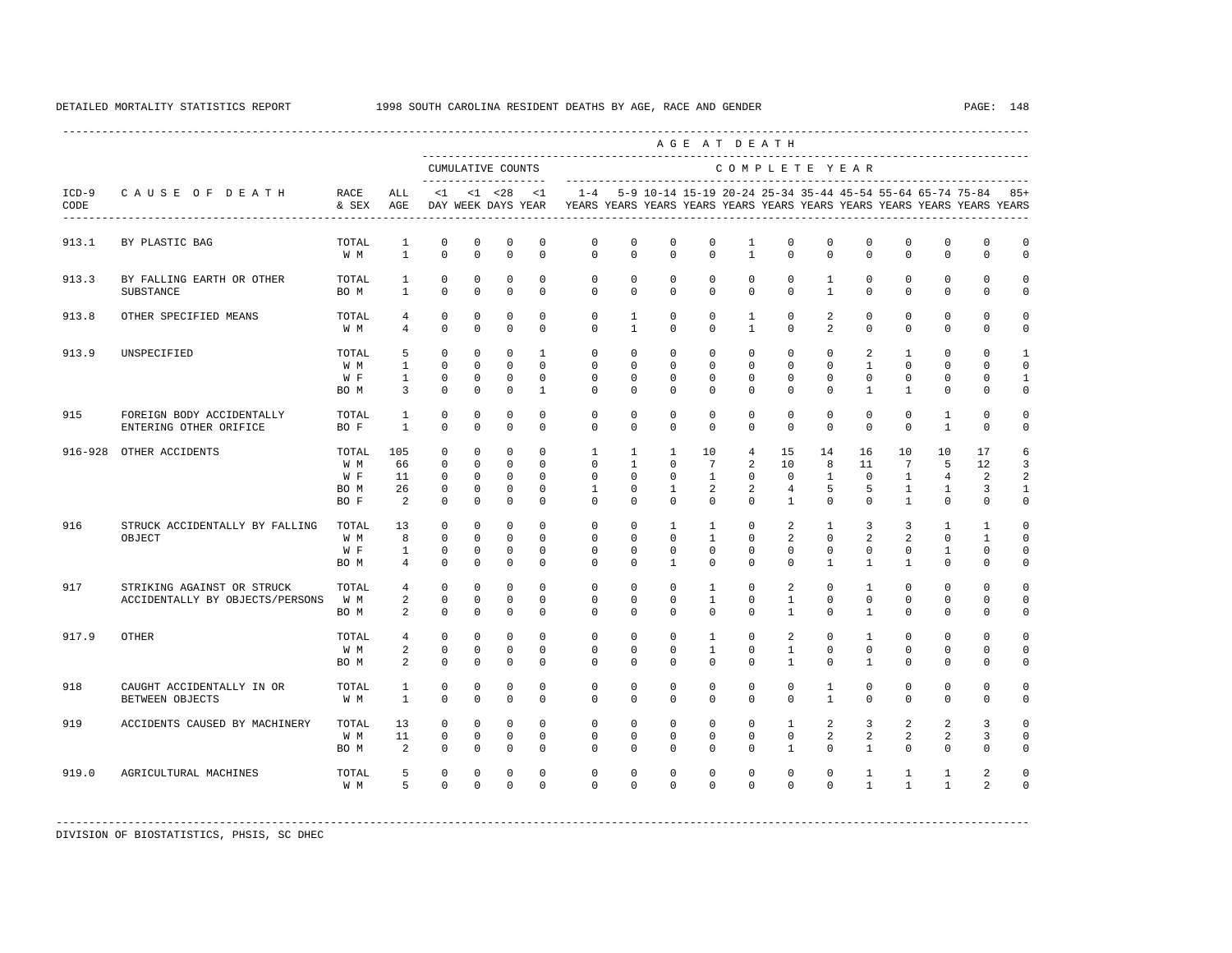---------------------------------------------------------------------------------------------------------------------------------------------------- A G E A T D E A T H --------------------------------------------------------------------------------------------- CUMULATIVE COUNTS C O M P L E T E Y E A R ------------------- ----------------------------------------------------------------------- ICD-9 C A U S E O F D E A T H RACE ALL <1 <1 <28 <1 1-4 5-9 10-14 15-19 20-24 25-34 35-44 45-54 55-64 65-74 75-84 85+ CODE & SEX AGE DAY WEEK DAYS YEAR YEARS YEARS YEARS YEARS YEARS YEARS YEARS YEARS YEARS YEARS YEARS YEARS ---------------------------------------------------------------------------------------------------------------------------------------------------- 919.1 MINING & EARTH-DRILLING TOTAL 3 0 0 0 0 0 0 0 0 0 0 1 0 2 0 0 0 0<br>MACHINERY WARTHING WAN 1 0 0 0 0 0 0 0 0 0 0 0 0 0 0 0 0 0 0 MACHINERY W M 1 0 0 0 0 0 0 0 0 0 0 0 1 0 0 0 0 BOM 2 0 0 0 0 0 0 0 0 0 0 1 0 0 0 0 0 919.2 LIFTING MACHINES & APPLIANCES TOTAL 4 0 0 0 0 0 0 0 0 0 0 2 0 1 0 1 0 W M 4 0 0 0 0 0 0 0 0 0 0 2 0 1 0 1 0 919.8 OTHER TOTAL 1 0 0 0 0 0 0 0 0 0 0 0 0 0 1 0 0 W M 1 0 0 0 0 0 0 0 0 0 0 0 0 0 1 0 0 920 ACCIDENTS CAUSED BY CUTTING & TOTAL 1 0 0 0 0 0 0 0 0 0 0 0 0 0 0 0 0 1 0 0 PIERCING INSTRUMENTS OR OBJECTS W M 1 0 0 0 0 0 0 0 0 0 0 0 0 0 0 0 0 0 1 0 0 920.9 UNSPECIFIED TOTAL 1 0 0 0 0 0 0 0 0 0 0 0 0 0 1 0 0 W M 1 0 0 0 0 0 0 0 0 0 0 0 0 0 1 0 0 921 ACCIDENT CAUSED BY EXPLOSION OF TOTAL 1 0 0 0 0 0 0 0 0 0 0 0 1 0 0 0 0 PRESSURE VESSEL 921.8 OTHER TOTAL 1 0 0 0 0 0 0 0 0 0 0 0 1 0 0 0 0 W M 1 0 0 0 0 0 0 0 0 0 0 0 1 0 0 0 0 922 ACCIDENT CAUSED BY FIREARM TOTAL 31 0 0 0 0 1 1 0 6 3 8 5 3 3 1 0 0 MISSILE W M 23 0 0 0 0 0 1 0 4 1 6 4 3 3 1 0 0 BOM 8 0 0 0 0 1 0 0 2 2 2 1 0 0 0 0 0 922.0 HAND GUN TOTAL 2 0 0 0 0 0 0 0 2 0 0 0 0 0 0 0 0 W M 1 0 0 0 0 0 0 0 1 0 0 0 0 0 0 0 0 BO M 1 0 0 0 0 0 0 0 1 0 0 0 0 0 0 0 0 922.1 SHOTGUN TOTAL 3 0 0 0 0 0 1 0 1 0 0 0 0 1 0 0 0 W M 2 0 0 0 0 0 1 0 0 0 0 0 0 1 0 0 0 BO M 1 0 0 0 0 0 0 0 1 0 0 0 0 0 0 0 0 922.2 HUNTING RIFLE TOTAL 1 0 0 0 0 0 0 0 0 0 0 0 1 0 0 0 0 W M 1 0 0 0 0 0 0 0 0 0 0 0 1 0 0 0 0 922.9 UNSPECIFIED TOTAL 25 0 0 0 0 1 0 0 3 3 8 5 2 2 1 0 0 W M 19 0 0 0 0 0 0 0 3 1 6 4 2 2 1 0 0 BOM 6 0 0 0 0 1 0 0 0 0 2 2 1 0 0 0 0 0 924 ACCIDENT CAUSED BY HOT TOTAL 1 0 0 0 0 0 0 0 0 0 0 0 1 0 0 0 0 SUBSTANCE OR OBJECT, CAUSTIC ... BOM 1 0 0 0 0 0 0 0 0 0 0 0 0 0 0 1 0 0 0 0 0 924.0 HOT LIQUIDS & VAPOURS, INCLUD- TOTAL 1 0 0 0 0 0 0 0 0 0 0 0 1 0 0 0 0 ING STEAM BO M 1 0 0 0 0 0 0 0 0 0 0 0 1 0 0 0 0 -----------------------------------------------------------------------------------------------------------------------------------------------------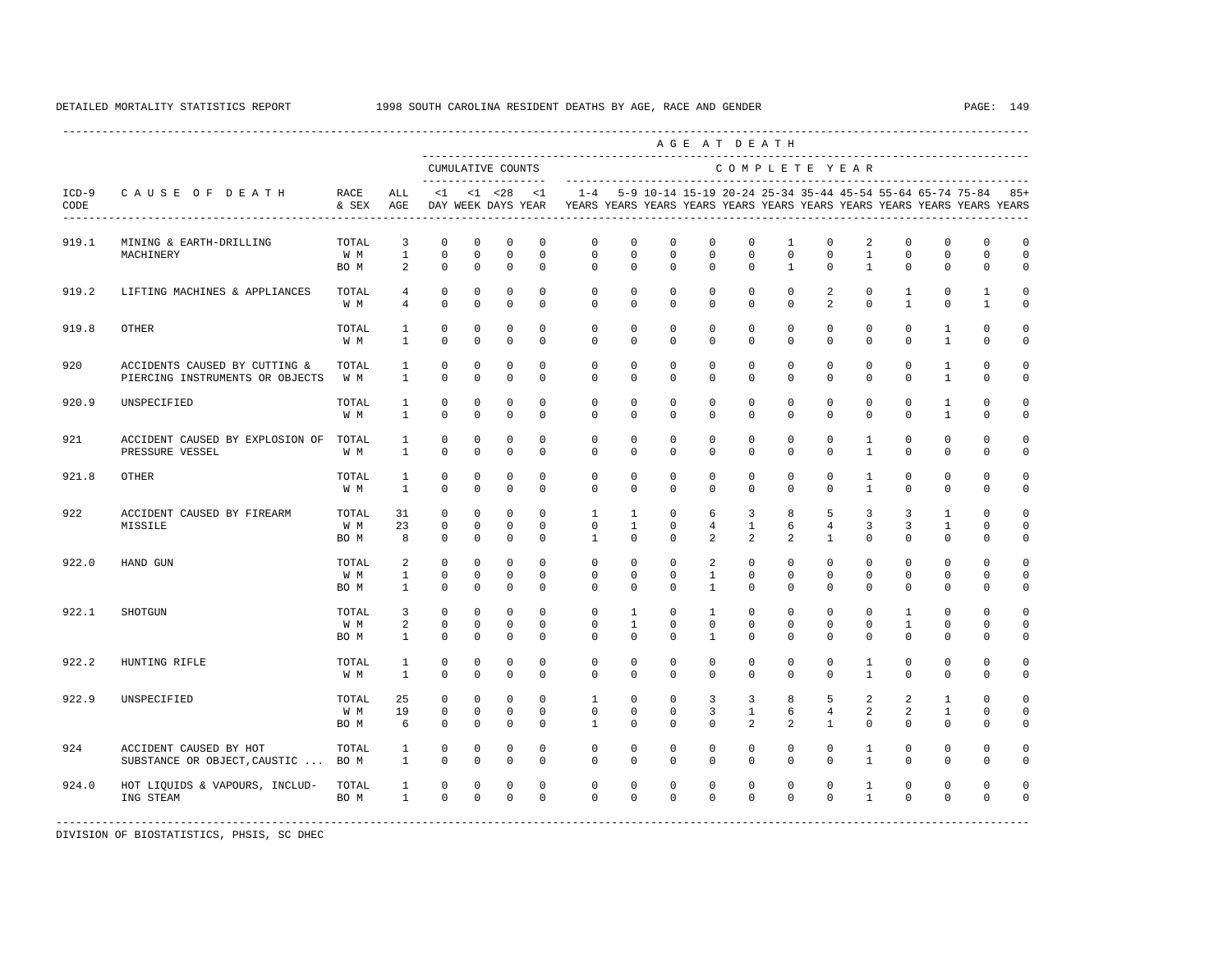---------------------------------------------------------------------------------------------------------------------------------------------------- A G E A T D E A T H --------------------------------------------------------------------------------------------- CUMULATIVE COUNTS C O M P L E T E Y E A R ------------------- ----------------------------------------------------------------------- ICD-9 C A U S E O F D E A T H RACE ALL <1 <1 <28 <1 1-4 5-9 10-14 15-19 20-24 25-34 35-44 45-54 55-64 65-74 75-84 85+ CODE & SEX AGE DAY WEEK DAYS YEAR YEARS YEARS YEARS YEARS YEARS YEARS YEARS YEARS YEARS YEARS YEARS YEARS ---------------------------------------------------------------------------------------------------------------------------------------------------- 925 ACCIDENT CAUSED BY ELECTRIC TOTAL 9 0 0 0 0 0 0 0 0 1 1 1 3 3 0 0 0 0 0<br>CURRENT CURRENT WM 6 0 0 0 0 0 0 0 1 1 1 1 2 0 0 0 0 W M 6 0 0 0 0 0 0 0 0 0 1 1 1 1 2<br>W F 1 0 0 0 0 0 0 0 0 0 0 0 1 0 W F 1 0 0 0 0 0 0 0 0 0 0 1 0 0 0 0 0 BOM 2 0 0 0 0 0 0 0 0 0 0 1 1 0 0 0 0 925.0 DOMESTIC WIRING & APPLIANCES TOTAL 2 0 0 0 0 0 0 0 0 0 0 1 1 0 0 0 0 W M 1 0 0 0 0 0 0 0 0 0 0 0 1 0 0 0 0 W F 1 0 0 0 0 0 0 0 0 0 0 1 0 0 0 0 0 925.1 ELECTRIC POWER GENERATING TOTAL 5 0 0 0 0 0 0 0 0 0 1 0 2 2 0 0 0 0<br>PLANTS.DISTRIBUTION STATIONS ... W.M 3 0 0 0 0 0 0 0 0 0 1 0 1 1 0 0 0 0 PLANTS, DISTRIBUTION STATIONS ... W M BOM 2 0 0 0 0 0 0 0 0 0 0 1 1 0 0 0 0 925.8 OTHER TOTAL 2 0 0 0 0 0 0 0 1 0 1 0 0 0 0 0 0 W M 2 0 0 0 0 0 0 0 1 0 1 0 0 0 0 0 0 927 OVEREXERTION & STRENUOUS TOTAL 1 0 0 0 0 0 0 0 0 0 0 0 0 0 0 0 0 1 0<br>MOVEMENTS MOVEMENTS W M 1 0 0 0 0 0 0 0 0 0 0 0 0 0 0 1 0 928 OTHER & UNSPECIFIED ENVIRON- TOTAL 30 0 0 0 0 0 0 0 1 0 1 2 1 2 5 12 6 MENTAL & ACCIDENTAL CAUSES W M 12 0 0 0 0 0 0 0 0 0 0 0 0 0 0 1 0 1 7 3 2 2 2 W F 9 0 0 0 0 0 0 0 0 1 0 0 0 0 0 1 3 2 2 BOM 7 0 0 0 0 0 0 0 0 0 0 0 2 0 0 1 3 1 BOF 2 0 0 0 0 0 0 0 0 0 0 0 0 1 0 0 0 0 928.9 UNSPECIFIED ACCIDENTS TOTAL 30 0 0 0 0 0 0 0 1 0 1 2 1 2 5 12 6 W M 12 0 0 0 0 0 0 0 0 0 0 0 1 0 1 7 3 W F 9 0 0 0 0 0 0 0 0 1 0 0 0 0 0 1 3 2 2 BOM 7 0 0 0 0 0 0 0 0 0 0 0 0 0 0 1 3 1<br>BOF 2 0 0 0 0 0 0 0 0 0 0 1 0 0 1 0 0 0 BOF 2 0 0 0 0 0 0 0 0 0 0 0 0 1 0 0 0 0 929 LATE EFFECTS OF ACCIDENTAL TOTAL 12 0 0 0 0 0 0 2 0 1 0 0 3 1 1 2 1 1<br>INJURY TIMJURY WM 1 0 0 0 0 0 0 0 0 0 0 1 0 0 0 0 0 INJURY W M 1 0 0 0 0 0 0 0 0 0 0 1 0 0 0 0 0 W F 6 0 0 0 0 0 1 0 0 0 0 0 0 0 0 1 2 1 1<br>ROM 5 0 0 0 0 0 1 0 1 0 0 2 1 0 0 0 0 BOM 5 0 0 0 0 0 1 0 1 0 0 2 1 0 0 0 0 929.0 LATE EFFECTS OF MOTOR VEHICLE TOTAL 3 0 0 0 0 0 2 0 1 0 0 0 0 0 0 0 0 ACCIDENT W F 1 0 0 0 0 0 1 0 0 0 0 0 0 0 0 0 0 BOM 2 0 0 0 0 0 1 0 1 0 0 0 0 0 0 0 0 929.3 LATE EFFECTS OF ACCIDENTAL TOTAL 3 0 0 0 0 0 0 0 0 0 0 0 0 0 0 0 0 0 1 1 1 1 1 1 1 1 1 1 1 1 1 1 1 1 1 1 FALL W F 2 0 0 0 0 0 0 0 0 0 0 0 0 0 0 1 1 BO M 1 0 0 0 0 0 0 0 0 0 0 1 0 0 0 0 0 929.8 LATE EFFECTS OF OTHER TOTAL 2 0 0 0 0 0 0 0 0 0 0 0 1 0 1 0 0 ACCIDENTS WF 1 0 0 0 0 0 0 0 0 0 0 0 0 1 0 0 -----------------------------------------------------------------------------------------------------------------------------------------------------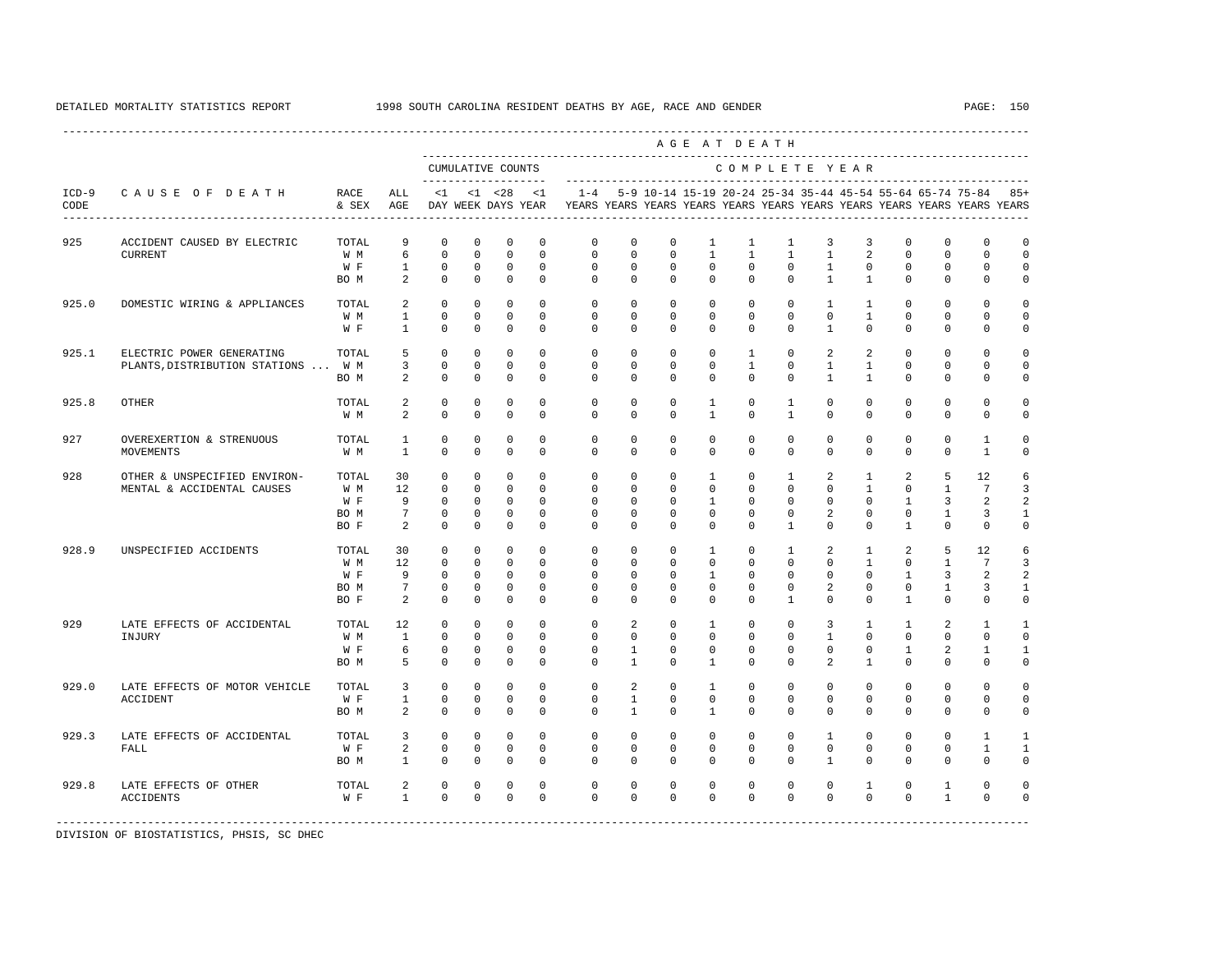---------------------------------------------------------------------------------------------------------------------------------------------------- A G E A T D E A T H --------------------------------------------------------------------------------------------- CUMULATIVE COUNTS C O M P L E T E Y E A R ------------------- ----------------------------------------------------------------------- ICD-9 C A U S E O F D E A T H RACE ALL <1 <1 <28 <1 1-4 5-9 10-14 15-19 20-24 25-34 35-44 45-54 55-64 65-74 75-84 85+ CODE & SEX AGE DAY WEEK DAYS YEAR YEARS YEARS YEARS YEARS YEARS YEARS YEARS YEARS YEARS YEARS YEARS YEARS ---------------------------------------------------------------------------------------------------------------------------------------------------- 929.8 BO M 1 0 0 0 0 0 0 0 0 0 0 0 1 0 0 0 0 929.9 LATE EFFECTS OF UNSPECIFIED TOTAL 4 0 0 0 0 0 0 0 0 0 0 2 0 1 1 0 0 ACCIDENT W M 1 0 0 0 0 0 0 0 0 0 0 1 0 0 0 0 0 W F 2 0 0 0 0 0 0 0 0 0 0 0 0 1 1 0 0 BO M 1 0 0 0 0 0 0 0 0 0 0 1 0 0 0 0 0 930-949 DRUGS,MEDICAMENTS & BIOLOGICAL TOTAL 6 0 0 0 0 0 0 0 0 0 1 0 1 0 2 0 2 SUBSTANCES CAUSING ADVERSE... W M 3 0 0 0 0 0 0 0 0 0 0 0 0 1 0 1 0 1 0 0 0 2 BOM 3 0 0 0 0 0 0 0 0 0 0 0 0 0 1 0 2 934 AGENTS PRIMARILY AFFECTING TOTAL 1 0 0 0 0 0 0 0 0 0 0 0 0 0 1 0 0 BLOOD CONSTITUENTS BOM 1 0 0 0 0 0 0 0 0 0 0 0 0 0 1 0 0 934.0 IRON & ITS COMPOUNDS TOTAL 1 0 0 0 0 0 0 0 0 0 0 0 0 0 1 0 0 BOM 1 0 0 0 0 0 0 0 0 0 0 0 0 0 0 1 0 0 938 OTHER CENTRAL NERVOUS TOTAL 1 0 0 0 0 0 0 0 0 0 0 0 0 0 1 0 0 SYSTEM DEPRESSANTS W M 1 0 0 0 0 0 0 0 0 0 0 0 0 0 1 0 0 938.3 INTRAVENOUS ANAESTHETICS TOTAL 1 0 0 0 0 0 0 0 0 0 0 0 0 0 1 0 0 W M 1 0 0 0 0 0 0 0 0 0 0 0 0 0 1 0 0 944 WATER, MINERAL & URIC ACID TOTAL 1 0 0 0 0 0 0 0 0 0 0 0 0 0 0 0 1 METABOLISM DRUGS BO M 1 0 0 0 0 0 0 0 0 0 0 0 0 0 0 0 1 944.7 URIC ACID METABOLISM DRUGS TOTAL 1 0 0 0 0 0 0 0 0 0 0 0 0 0 0 0 1 BOM 1 0 0 0 0 0 0 0 0 0 0 0 0 0 0 0 1 947 OTHER & UNSPECIFIED DRUGS & TOTAL 3 0 0 0 0 0 0 0 0 0 1 0 1 0 0 0 1 MEDICAMENTS W M 2 0 0 0 0 0 0 0 0 0 1 0 1 0 0 0 0 BOM 1 0 0 0 0 0 0 0 0 0 0 0 0 0 0 0 1 947.9 UNSPECIFIED DRUG OR MEDICAMENT TOTAL 3 0 0 0 0 0 0 0 0 0 1 0 1 0 0 0 1 W M 2 0 0 0 0 0 0 0 0 0 1 0 1 0 0 0 0 BO M 1 0 0 0 0 0 0 0 0 0 0 0 0 0 0 0 1 950-959 SUICIDE & SELFINFLICTED INJURY TOTAL 444 0 0 0 0 0 0 4 24 38 77 104 75 45 38 29 10 W M 307 0 0 0 0 0 0 2 12 27 48 80 50 28 28 24 8 W F 72 0 0 0 0 0 0 1 2 2 16 14 17 11 6 2 1 BO M 54 0 0 0 0 0 0 1 8 9 9 8 8 6 3 1 1 BO F 11 0 0 0 0 0 0 0 2 0 4 2 0 0 1 2 0 950 SUICIDE & SELFINFLICTED TOTAL 22 0 0 0 0 0 0 0 2 0 4 5 5 2 3 1 0 POISONING BY SOLID OR LIQUID ... W M 13 0 0 0 0 0 0 0 0 0 1 0 1 4 3 2 2 0 0<br>W F 8 0 0 0 0 0 0 0 0 0 0 3 1 2 0 1 1 0 W F 8 0 0 0 0 0 0 0 0 0 0 3 1 2 0 1 1 0 -----------------------------------------------------------------------------------------------------------------------------------------------------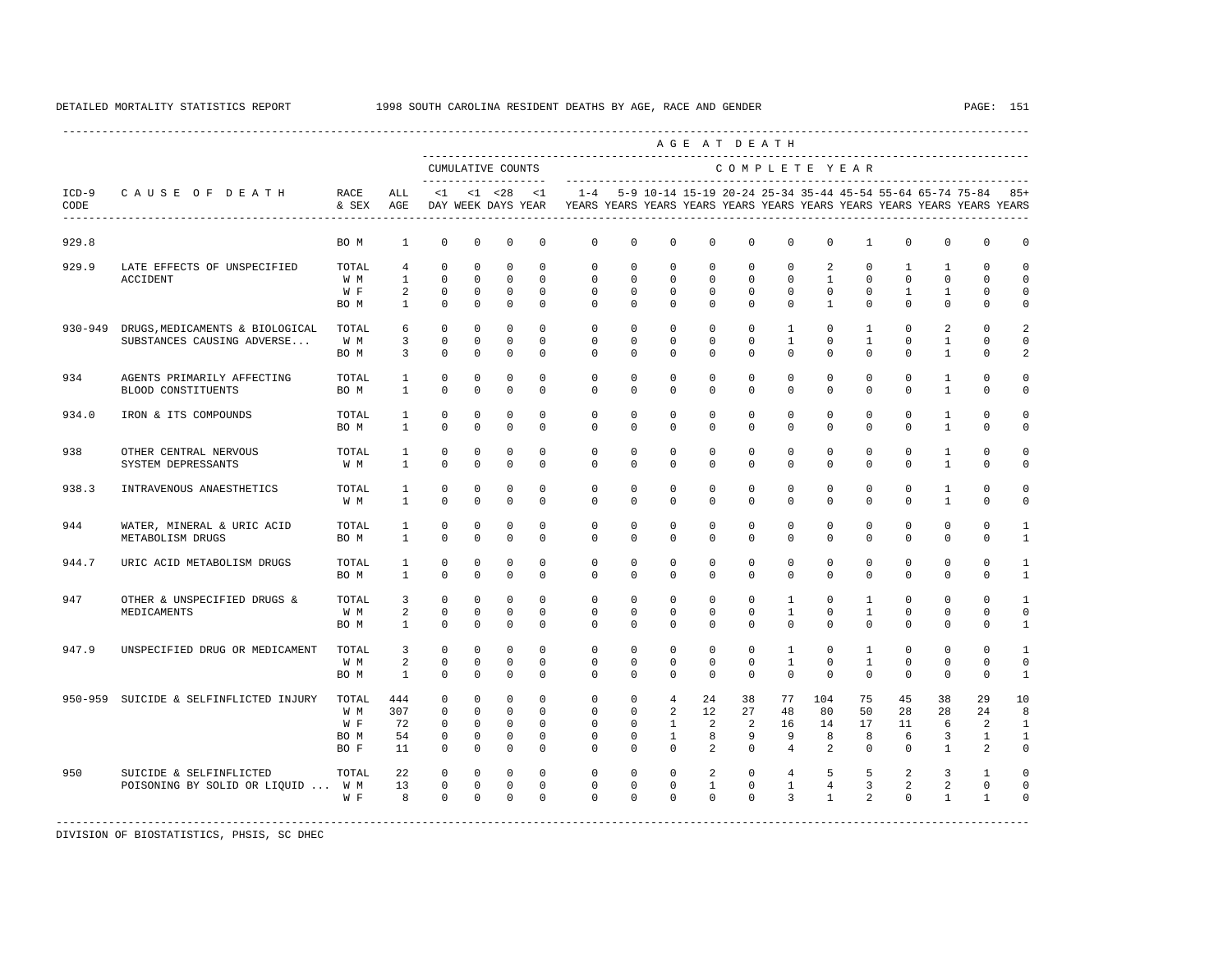|                 |                                                                |               |                                   |                         |                         |                                    |                         |                         |                            |                              | AGE AT DEATH               |                         |                              |                              |                              |                                |                             |                                                                                                                                      |                      |
|-----------------|----------------------------------------------------------------|---------------|-----------------------------------|-------------------------|-------------------------|------------------------------------|-------------------------|-------------------------|----------------------------|------------------------------|----------------------------|-------------------------|------------------------------|------------------------------|------------------------------|--------------------------------|-----------------------------|--------------------------------------------------------------------------------------------------------------------------------------|----------------------|
|                 |                                                                |               |                                   |                         |                         | CUMULATIVE COUNTS                  |                         |                         |                            |                              |                            |                         |                              |                              | COMPLETE YEAR                |                                |                             |                                                                                                                                      |                      |
| $ICD-9$<br>CODE | CAUSE OF DEATH                                                 | RACE<br>& SEX | ALL<br>AGE                        | <1                      |                         | $< 1$ $< 28$<br>DAY WEEK DAYS YEAR | <1                      | $1 - 4$                 |                            |                              |                            |                         |                              |                              |                              |                                |                             | 5-9 10-14 15-19 20-24 25-34 35-44 45-54 55-64 65-74 75-84<br>YEARS YEARS YEARS YEARS YEARS YEARS YEARS YEARS YEARS YEARS YEARS YEARS | $85+$                |
| 950             |                                                                | BO F          | $\mathbf{1}$                      | $\Omega$                | $\mathbf 0$             | $\Omega$                           | $\mathbf 0$             | $\Omega$                | $\Omega$                   | $\Omega$                     | $\mathbf{1}$               | $\Omega$                | $\Omega$                     | $\Omega$                     | $\Omega$                     | $\Omega$                       | $\Omega$                    | $\Omega$                                                                                                                             | $\Omega$             |
| 950.0           | ANALGESICS, ANTIPYRETICS &                                     | TOTAL         | $\overline{4}$                    | $\Omega$                | $\Omega$                | $\Omega$                           | $\Omega$                | $\Omega$                | $\Omega$                   | $\Omega$                     | $\mathbf{1}$               | $\Omega$                | 2                            | $\mathbf{1}$                 | $\Omega$                     | $\Omega$                       | $\Omega$                    | $\Omega$                                                                                                                             | $\Omega$             |
|                 | ANTIRHEUMATICS                                                 | W M<br>W F    | $\overline{a}$<br>2               | $\mathbf 0$<br>$\Omega$ | $\mathbf 0$<br>$\Omega$ | $\mathbf 0$<br>$\Omega$            | $\mathbf 0$<br>$\Omega$ | $\mathbf 0$<br>$\Omega$ | $\mathbf 0$<br>$\Omega$    | $\mathbf{0}$<br>$\Omega$     | $\mathbf{1}$<br>$\Omega$   | $\mathbf 0$<br>$\Omega$ | $\mathbf 0$<br>2             | $\mathbf{1}$<br>$\Omega$     | $\mathbf{0}$<br>$\Omega$     | $\mathbf{0}$<br>$\Omega$       | $\mathbf 0$<br>$\Omega$     | $\mathbf 0$<br>$\Omega$                                                                                                              | $\Omega$<br>$\Omega$ |
| 950.1           | <b>BARBITURATES</b>                                            | TOTAL         | $\mathbf{1}$                      | $\Omega$                | $\Omega$                | $\Omega$                           | $\Omega$                | $\Omega$                | $\Omega$                   | $\Omega$                     | $\Omega$                   | $\Omega$                | $\Omega$                     | $\Omega$                     | $\Omega$                     | $\Omega$                       | $\Omega$                    | $\mathbf{1}$                                                                                                                         | $\Omega$             |
|                 |                                                                | W F           | $\mathbf{1}$                      | $\Omega$                | $\Omega$                | $\Omega$                           | $\Omega$                | $\Omega$                | $\Omega$                   | $\Omega$                     | $\Omega$                   | $\Omega$                | $\Omega$                     | $\Omega$                     | $\Omega$                     | $\cap$                         | $\Omega$                    | $\mathbf{1}$                                                                                                                         | $\Omega$             |
| 950.3           | TRANOUILLIZERS & OTHER PSYCHO-                                 | TOTAL         | 7                                 | $\Omega$<br>$\Omega$    | $\Omega$<br>$\Omega$    | $\Omega$                           | $\Omega$<br>$\Omega$    | $\Omega$<br>$\Omega$    | $\Omega$<br>$\Omega$       | $\Omega$<br>$\Omega$         | $\Omega$<br>$\Omega$       | $\Omega$<br>$\Omega$    | $\Omega$<br>$\Omega$         | $\mathfrak{D}$               | $\mathfrak{D}$               | $\mathfrak{D}$                 | $\mathbf{1}$                | $\Omega$                                                                                                                             | $\cap$<br>$\Omega$   |
|                 | TROPIC AGENTS                                                  | W M<br>W F    | 6<br>$\mathbf{1}$                 | $\mathbf 0$             | $\mathbf 0$             | $\mathbf 0$<br>$\mathbf 0$         | $\mathbf 0$             | $\Omega$                | 0                          | $\mathbf 0$                  | 0                          | 0                       | 0                            | 2<br>$\Omega$                | 2<br>0                       | 2<br>$\Omega$                  | $\mathbf 0$<br>$\mathbf{1}$ | $\Omega$<br>0                                                                                                                        | $\Omega$             |
| 950.4           | OTHER SPECIFIED DRUGS &                                        | TOTAL         | 3                                 | $\mathbf 0$             | $\mathbf 0$             | $\mathbf 0$                        | $\mathbf 0$             | $\mathbf 0$             | $\mathbf 0$                | $\mathbf 0$                  | $\mathbf{1}$               | $\mathbf 0$             | $\mathbf{1}$                 | $\mathbf 0$                  | $\mathbf 0$                  | $\mathbf 0$                    | $\mathbf{1}$                | $\mathbf 0$                                                                                                                          | $\Omega$             |
|                 | MEDICAMENTS                                                    | W M<br>BO F   | 2<br>$\mathbf{1}$                 | $\mathbf 0$<br>$\Omega$ | $\Omega$<br>$\mathbf 0$ | $\mathbf 0$<br>$\mathbf 0$         | $\Omega$<br>$\mathbf 0$ | $\Omega$<br>$\Omega$    | $\Omega$<br>$\mathbf 0$    | $\Omega$<br>$\mathbf 0$      | $\Omega$<br>$\mathbf{1}$   | $\Omega$<br>$\Omega$    | $\mathbf{1}$<br>$\Omega$     | $\Omega$<br>$\Omega$         | $\Omega$<br>$\mathbf 0$      | $\Omega$<br>$\Omega$           | $\mathbf{1}$<br>0           | $\Omega$<br>$\Omega$                                                                                                                 | $\Omega$<br>$\Omega$ |
| 950.5           | UNSPECIFIED DRUG OR                                            | TOTAL         | $\overline{7}$                    | $\Omega$                | $\Omega$                | $\mathbf 0$                        | $\Omega$                | $\Omega$                | $\Omega$                   | $\Omega$                     | $\Omega$                   | $\Omega$                | $\mathbf{1}$                 | 2                            | 3                            | $\Omega$                       | $\mathbf{1}$                | $\Omega$                                                                                                                             | $\Omega$             |
|                 | MEDICAMENT                                                     | W M<br>W F    | 3<br>$\overline{4}$               | $\mathbf 0$<br>$\Omega$ | $\Omega$<br>$\mathbf 0$ | $\mathbf 0$<br>$\Omega$            | $\Omega$<br>$\mathbf 0$ | $\mathbf 0$<br>$\Omega$ | $\mathbf 0$<br>$\mathbf 0$ | $\mathbf{0}$<br>$\mathbf{0}$ | $\mathbf 0$<br>$\mathbf 0$ | $\mathbf 0$<br>$\Omega$ | $\mathbf 0$<br>$\mathbf{1}$  | $\mathbf{1}$<br>$\mathbf{1}$ | $\mathbf{1}$<br>2            | $\mathbf 0$<br>$\Omega$        | $\mathbf{1}$<br>$\mathbf 0$ | $\mathbf 0$<br>$\mathbf 0$                                                                                                           | $\Omega$<br>$\Omega$ |
|                 |                                                                |               |                                   |                         |                         |                                    |                         |                         |                            |                              |                            |                         |                              |                              |                              |                                |                             |                                                                                                                                      |                      |
| 951             | SUICIDE & SELFINFLICTED POS-<br>SONING BY GASES IN DOMESTIC    | TOTAL<br>W M  | $\mathbf{1}$<br>$\mathbf{1}$      | $\Omega$<br>$\Omega$    | $\Omega$<br>$\Omega$    | $\Omega$<br>$\Omega$               | $\Omega$<br>$\Omega$    | $\Omega$<br>$\Omega$    | $\Omega$<br>$\Omega$       | $\Omega$<br>$\Omega$         | $\Omega$<br>$\Omega$       | $\Omega$<br>$\Omega$    | $\Omega$<br>$\mathbf 0$      | $\Omega$<br>$\Omega$         | $\mathbf{1}$<br>$\mathbf{1}$ | $\Omega$<br>$\Omega$           | $\Omega$<br>$\mathbf 0$     | $\Omega$<br>$\Omega$                                                                                                                 | $\Omega$<br>$\Omega$ |
| 951.1           | LIQUEFIED PETROLEUM GAS DIS-                                   | TOTAL.        | $\mathbf{1}$                      | $\Omega$                | $\Omega$                | $\Omega$                           | $\Omega$                | $\Omega$                | $\Omega$                   | $\Omega$                     | $\Omega$                   | $\Omega$                | $\Omega$                     | $\Omega$                     | $\mathbf{1}$                 | $\Omega$                       | $\Omega$                    | $\Omega$                                                                                                                             | $\Omega$             |
|                 | TRIBUTED IN MOBILE CONTAINERS                                  | W M           | $\overline{1}$                    | $\Omega$                | $\Omega$                | $\Omega$                           | $\Omega$                | $\Omega$                | $\Omega$                   | $\Omega$                     | $\Omega$                   | $\Omega$                | $\Omega$                     | $\Omega$                     | $\mathbf{1}$                 | $\Omega$                       | $\Omega$                    | $\Omega$                                                                                                                             | $\cap$               |
| 952             | SUICIDE & SELFINFLICTED POI-<br>SONING BY OTHER GASES & VAPORS | TOTAL<br>W M  | 15<br>10                          | $\Omega$<br>$\Omega$    | $\Omega$<br>$\Omega$    | $\Omega$<br>$\Omega$               | $\Omega$<br>$\Omega$    | $\Omega$<br>$\Omega$    | $\Omega$<br>$\Omega$       | $\Omega$<br>$\Omega$         | $\Omega$<br>$\Omega$       | $\Omega$<br>$\Omega$    | $\overline{4}$<br>2          | 6<br>6                       | 3<br>$\mathbf{1}$            | $\mathfrak{D}$<br>$\mathbf{1}$ | $\Omega$<br>$\Omega$        | $\Omega$<br>$\Omega$                                                                                                                 | $\cap$<br>$\Omega$   |
|                 |                                                                | W F           | 5                                 | $\Omega$                | $\mathbf 0$             | $\Omega$                           | $\Omega$                | $\Omega$                | $\mathbf 0$                | $\Omega$                     | $\mathbf 0$                | $\Omega$                | 2                            | $\Omega$                     | 2                            | $\mathbf{1}$                   | $\mathbf 0$                 | $\Omega$                                                                                                                             | $\Omega$             |
| 952.0           | MOTOR VEHICLE EXHAUST GAS                                      | TOTAL         | 9                                 | $\mathbf 0$             | $\Omega$                | $\Omega$                           | $\Omega$                | $\Omega$                | $\Omega$                   | $\Omega$                     | $\mathbf 0$                | $\Omega$                | 2                            | $\overline{3}$               | 2                            | 2                              | $\mathbf 0$                 | $\Omega$                                                                                                                             | $\Omega$             |
|                 |                                                                | W M<br>W F    | 5<br>$\overline{4}$               | $\Omega$<br>$\mathbf 0$ | $\Omega$<br>$\mathbf 0$ | $\Omega$<br>$\mathbf 0$            | $\Omega$<br>$\mathbf 0$ | $\Omega$<br>$\Omega$    | $\Omega$<br>$\mathbf 0$    | $\Omega$<br>$\mathbf{0}$     | $\Omega$<br>$\mathbf 0$    | $\Omega$<br>$\mathbf 0$ | $\mathbf{1}$<br>$\mathbf{1}$ | 3<br>$\Omega$                | $\Omega$<br>2                | $\mathbf{1}$<br>$\mathbf{1}$   | $\mathbf 0$<br>0            | $\Omega$<br>$\Omega$                                                                                                                 | $\Omega$<br>$\Omega$ |
| 952.1           | OTHER CARBON MONOXIDE                                          | TOTAL         | 6                                 | $\Omega$                | $\Omega$                | $\Omega$                           | $\Omega$                | $\Omega$                | $\Omega$                   | $\Omega$                     | $\Omega$                   | $\Omega$                | 2                            | 3                            | $\mathbf{1}$                 | $\Omega$                       | $\mathbf 0$                 | $\Omega$                                                                                                                             | $\Omega$             |
|                 |                                                                | W M<br>W F    | 5<br>$\mathbf{1}$                 | $\mathbf 0$<br>$\Omega$ | $\mathbf 0$<br>$\Omega$ | $\mathbf 0$<br>$\Omega$            | $\mathbf 0$<br>$\Omega$ | $\mathbf 0$<br>$\Omega$ | $\mathbf 0$<br>$\Omega$    | $\mathbf{0}$<br>$\Omega$     | $\mathbf 0$<br>$\Omega$    | $\mathbf 0$<br>$\Omega$ | $\mathbf{1}$<br>$\mathbf{1}$ | 3<br>$\Omega$                | $\mathbf{1}$<br>$\Omega$     | $\mathbf{0}$<br>$\Omega$       | $\mathbf 0$<br>$\Omega$     | $\mathbf 0$<br>$\Omega$                                                                                                              | $\Omega$<br>$\Omega$ |
| 953             | SUICIDE & SELFINFLICTED INJURY                                 | TOTAL         | 59                                | $\Omega$                | $\Omega$                | $\Omega$                           | $\Omega$                | $\Omega$                | $\Omega$                   | $\mathbf{1}$                 | $\mathbf{1}$               | $\overline{4}$          | 11                           | 21                           | 13                           | 2                              | 3                           | $\mathbf{1}$                                                                                                                         | $\mathfrak{D}$       |
|                 | BY HANGING, STRANGULATION                                      | W M           | 37                                | $\Omega$                | $\Omega$                | $\Omega$                           | $\Omega$                | $\Omega$                | $\Omega$                   | $\Omega$                     | $\overline{1}$             | 2                       | 9                            | 15                           | 6                            | $\mathbf{1}$                   | $\mathbf{1}$                | $\mathbf{1}$                                                                                                                         | $\mathbf{1}$         |
|                 |                                                                | W F           | 9                                 | $\mathbf 0$             | $\mathbf 0$             | $\mathbf 0$                        | $\Omega$                | $\Omega$                | $\mathbf 0$                | $\mathbf{0}$                 | $\mathbf 0$                | $\mathbf 0$             | $\mathbf 0$                  | $\overline{4}$               | $\overline{4}$               | $\mathbf 0$                    | $\mathbf{1}$                | $\Omega$                                                                                                                             | $\Omega$             |
|                 |                                                                | BO M<br>BO F  | $12 \overline{ }$<br>$\mathbf{1}$ | $\Omega$<br>$\Omega$    | $\mathbf 0$<br>$\Omega$ | $\mathbf 0$<br>$\Omega$            | $\Omega$<br>$\Omega$    | $\Omega$<br>$\Omega$    | $\Omega$<br>$\Omega$       | $\mathbf{1}$<br>$\Omega$     | $\Omega$<br>$\Omega$       | 2<br>$\Omega$           | 2<br>$\Omega$                | 2<br>$\Omega$                | 3<br>$\Omega$                | $\mathbf{1}$<br>$\Omega$       | $\Omega$<br>$\mathbf{1}$    | $\Omega$<br>$\Omega$                                                                                                                 |                      |
| 953.0           | HANGING                                                        | TOTAL         | 56                                | $\Omega$                | $\Omega$                | $\Omega$                           | $\Omega$                | $\Omega$                | $\Omega$                   | $\mathbf{1}$                 | $\Omega$                   | $\overline{4}$          | 11                           | 21                           | 13                           | $\mathbf{1}$                   | 3                           | $\mathbf{1}$                                                                                                                         | $\mathbf{1}$         |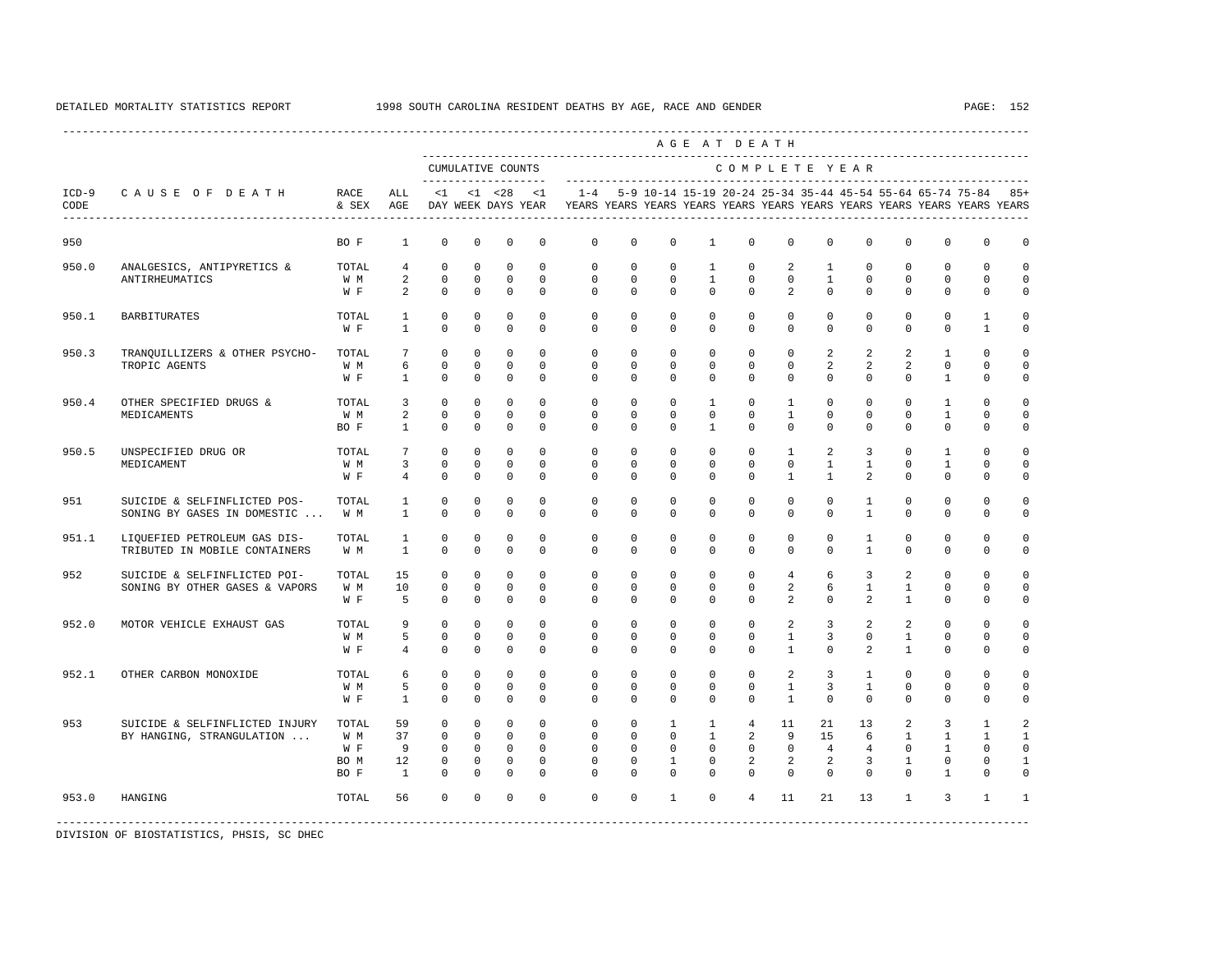A G E A T D E A T H

----------------------------------------------------------------------------------------------------------------------------------------------------

 --------------------------------------------------------------------------------------------- CUMULATIVE COUNTS C O M P L E T E Y E A R ------------------- ----------------------------------------------------------------------- ICD-9 C A U S E O F D E A T H RACE ALL <1 <1 <28 <1 1-4 5-9 10-14 15-19 20-24 25-34 35-44 45-54 55-64 65-74 75-84 85+ CODE & SEX AGE DAY WEEK DAYS YEAR YEARS YEARS YEARS YEARS YEARS YEARS YEARS YEARS YEARS YEARS YEARS YEARS ---------------------------------------------------------------------------------------------------------------------------------------------------- 953.0 W M 34 0 0 0 0 0 0 0 0 2 9 15 6 0 1 1 0<br>W F 9 0 0 0 0 0 0 0 0 0 0 0 4 4 0 1 0 0 W F 9 0 0 0 0 0 0 0 0 0 0 4 4 0 1 0 0 BO M 12 0 0 0 0 0 0 1 0 2 2 2 3 1 0 0 1 BOF 1 0 0 0 0 0 0 0 0 0 0 0 0 0 1 0 0 953.1 SUFFOCATION BY PLASTIC BAG TOTAL 1 0 0 0 0 0 0 0 0 0 0 0 0 0 0 0 1 W M 1 0 0 0 0 0 0 0 0 0 0 0 0 0 0 0 0 1 953.9 UNSPECIFIED MEANS TOTAL 2 0 0 0 0 0 0 0 1 0 0 0 0 1 0 0 0 W M 2 0 0 0 0 0 0 0 1 0 0 0 0 1 0 0 0 954 SUICIDE & SELFINFLICTED TOTAL 9 0 0 0 0 0 0 0 1 0 2 2 0 2 1 0 1 INJURY BY SUBMERSION W M 4 0 0 0 0 0 0 0 0 0 0 1 0 2 1 0 0 W F 1 0 0 0 0 0 0 0 0 0 0 0 0 0 0 0 1 BO M 4 0 0 0 0 0 0 0 1 0 2 1 0 0 0 0 0 955 SUICIDE & SELFINFLICTED TOTAL 319 0 0 0 0 0 0 0 3 20 33 52 63 49 35 31 26 7<br>INJURY BY FIREARMS & EXPLOSIVES W M 230 0 0 0 0 0 0 0 2 10 24 35 48 35 22 24 23 7 INJURY BY FIREARMS & EXPLOSIVES W M 230 0 0 0 0 0 0 2 10 24 35 48 35 22 24 23 7 W F 48 0 0 0 0 0 0 1 2 2 11 9 9 9 4 1 0 BO M 36 0 0 0 0 0 0 0 7 7 5 4 5 4 3 1 0 BOF 5 0 0 0 0 0 0 0 0 0 1 2 0 0 0 1 0 955.0 HAND GUN TOTAL 35 0 0 0 0 0 0 0 2 7 3 5 6 4 3 4 1 W M 20 0 0 0 0 0 0 0 0 2 3 0 5 3 1 2 3 1 W F 8 0 0 0 0 0 0 0 0 0 1 1 0 2 2 1 1 0 BOM 6 0 0 0 0 0 0 0 0 0 3 1 0 1 1 0 0 0 BO F 1 0 0 0 0 0 0 0 0 0 1 0 0 0 0 0 0 955.1 SHOT GUN TOTAL 31 0 0 0 0 0 0 0 3 2 4 10 0 6 4 2 0 W M 20 0 0 0 0 0 0 0 2 2 3 6 0 4 1 2 0 W F 4 0 0 0 0 0 0 0 0 0 0 1 2 0 1 0 0 0 BOM 6 0 0 0 0 0 0 0 0 0 0 1 0 0 1 3 0 0 BO F 1 0 0 0 0 0 0 0 0 0 0 1 0 0 0 0 0 955.2 HUNTING RIFLE TOTAL 7 0 0 0 0 0 0 0 0 1 2 3 0 1 0 0 0 W M 6 0 0 0 0 0 0 0 0 1 2 2 0 1 0 0 0 BO M 1 0 0 0 0 0 0 0 0 0 0 1 0 0 0 0 0 955.3 MILITARY FIREARMS TOTAL 1 0 0 0 0 0 0 1 0 0 0 0 0 0 0 0 0 W M 1 0 0 0 0 0 0 1 0 0 0 0 0 0 0 0 0 955.4 OTHER & UNSPECIFIED FIREARM TOTAL 245 0 0 0 0 0 0 2 15 23 43 45 43 24 24 20 6 W M 183 0 0 0 0 0 0 1 6 18 30 35 32 16 21 18 6 W F 36 0 0 0 0 0 0 0 1 2 1 9 7 7 6 3 0 0 BO M 23 0 0 0 0 0 0 0 6 4 4 2 4 2 0 1 0 BOF 3 0 0 0 0 0 0 0 0 0 0 1 0 0 0 1 0

-----------------------------------------------------------------------------------------------------------------------------------------------------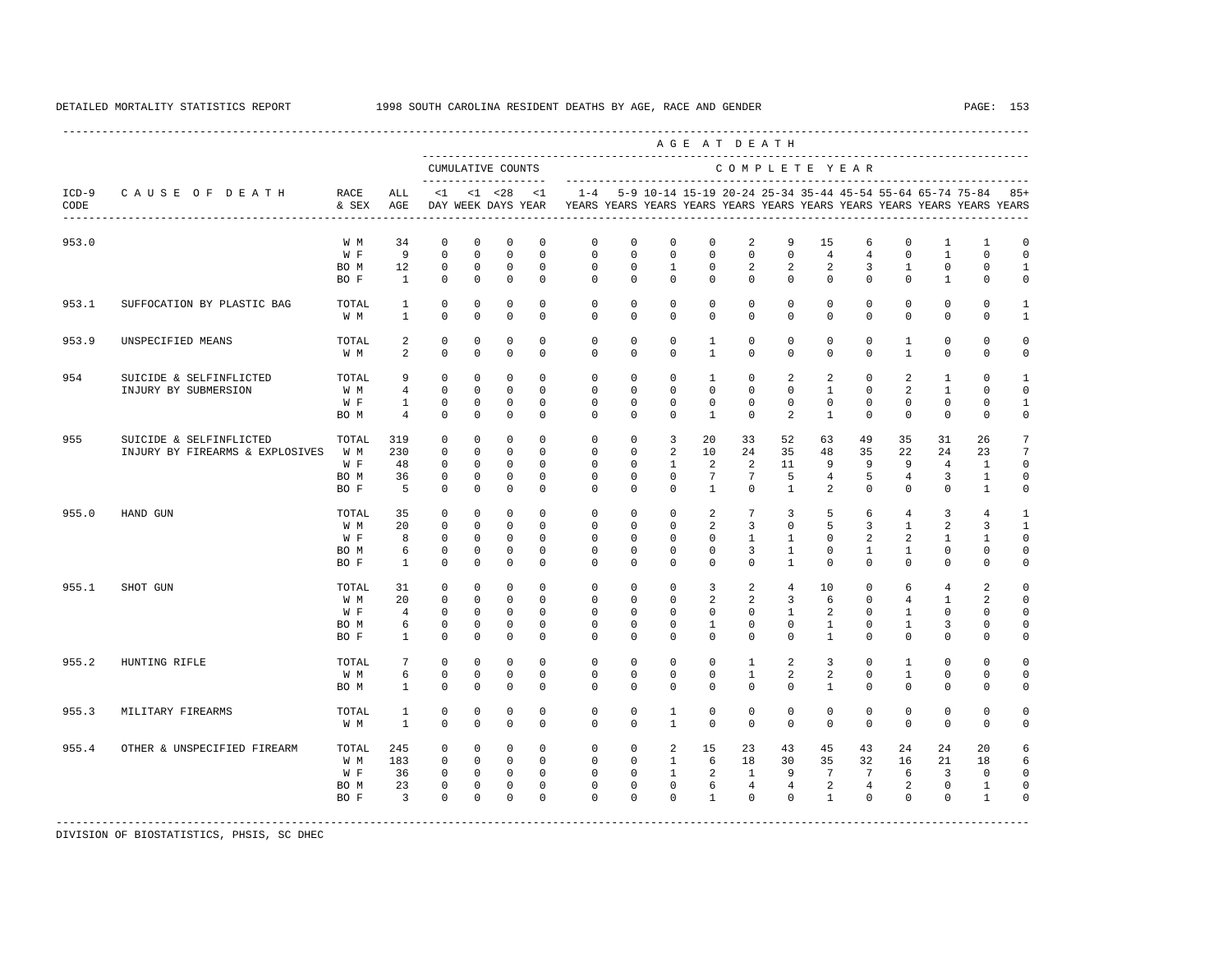---------------------------------------------------------------------------------------------------------------------------------------------------- A G E A T D E A T H --------------------------------------------------------------------------------------------- CUMULATIVE COUNTS C O M P L E T E Y E A R ------------------- ----------------------------------------------------------------------- ICD-9 C A U S E O F D E A T H RACE ALL <1 <1 <28 <1 1-4 5-9 10-14 15-19 20-24 25-34 35-44 45-54 55-64 65-74 75-84 85+ CODE & SEX AGE DAY WEEK DAYS YEAR YEARS YEARS YEARS YEARS YEARS YEARS YEARS YEARS YEARS YEARS YEARS YEARS ---------------------------------------------------------------------------------------------------------------------------------------------------- 956 SUICIDE & SELFINFLICTED TOTAL 6 0 0 0 0 0 0 0 0 0 1 0 2 3 0 0 0 0<br>TNJIURY BY CUTTING & PIRRCING ... W.M 6 0 0 0 0 0 0 0 0 0 0 1 0 2 3 0 0 0 0 INJURY BY CUTTING & PIERCING ... W M 957 SUICIDE & SELFINFLICTED INJURIES TOTAL 2 0 0 0 0 0 0 0 0 0 1 1 0 0 0 0 0 BY JUMPING FROM HIGH PLACE W M 1 0 0 0 0 0 0 0 0 0 0 1 0 0 0 0 0 BO F 1 0 0 0 0 0 0 0 0 0 1 0 0 0 0 0 0 957.1 OTHER MANMADE STRUCTURES TOTAL 2 0 0 0 0 0 0 0 0 0 1 1 0 0 0 0 0 W M 1 0 0 0 0 0 0 0 0 0 0 1 0 0 0 0 0 BO F 1 0 0 0 0 0 0 0 0 0 1 0 0 0 0 0 0 958 SUICIDE & SELFINFLICTED INJURY TOTAL 11 0 0 0 0 0 0 0 0 0 3 4 1 2 0 1 0 BY OTHER & UNSPECIFIED MEANS W M 5 0 0 0 0 0 0 0 0 0 1 3 1 0 0 0 0 W F 1 0 0 0 0 0 0 0 0 0 0 0 0 1 0 0 0 BOM 2 0 0 0 0 0 0 0 0 0 0 0 1 0 1 0 0 0<br>BOR 3 0 0 0 0 0 0 0 0 0 0 2 0 0 0 0 1 0 BO F 3 0 0 0 0 0 0 0 0 0 2 0 0 0 0 1 0 958.0 JUMPING OR LYING BEFORE TOTAL 4 0 0 0 0 0 0 0 0 0 2 0 1 1 0 0 0 MOVING OBJECT W M 2 0 0 0 0 0 0 0 0 0 1 0 1 0 0 0 0 BO M 1 0 0 0 0 0 0 0 0 0 0 0 0 1 0 0 0 BO F 1 0 0 0 0 0 0 0 0 0 1 0 0 0 0 0 0 958.5 CRASHING OF MOTOR VEHICLE TOTAL 2 0 0 0 0 0 0 0 0 0 1 1 0 0 0 0 0 W M 1 0 0 0 0 0 0 0 0 0 0 1 0 0 0 0 0 BO F 1 0 0 0 0 0 0 0 0 0 1 0 0 0 0 0 0 958.8 OTHER SPECIFIED MEANS TOTAL 1 0 0 0 0 0 0 0 0 0 0 1 0 0 0 0 0 BO M 1 0 0 0 0 0 0 0 0 0 0 1 0 0 0 0 0 958.9 UNSPECIFIED MEANS TOTAL 4 0 0 0 0 0 0 0 0 0 0 0 0 2 0 1 0 1 0<br>W M 2 0 0 0 0 0 0 0 0 0 0 0 2 0 0 0 0 0 W M 2 0 0 0 0 0 0 0 0 0 0 2 0 0 0 0 0 1 0 0 0 0 BO F 1 0 0 0 0 0 0 0 0 0 0 0 0 0 0 1 0 960-969 HOMICIDE AND INJURY PURPOSELY TOTAL 337 0 0 0 5 8 4 2 28 60 83 63 43 21 10 10 0 INFLICTED BY OTHER PERSONS W M 86 0 0 0 2 1 0 1 2 12 22 14 13 7 7 5 0<br>W F 51 0 0 0 0 2 1 1 3 5 11 14 5 5 1 3 0 W F 51 0 0 0 0 0 2 1 1 1 3 5 11 14 5 5 1 3 0 BO M 156 0 0 0 2 4 1 0 19 38 40 21 22 6 1 2 0 BO F 44 0 0 0 1 1 2 0 4 5 10 14 3 3 1 0 0 960 FIGHT, BRAWL, RAPE TOTAL 4 0 0 0 1 0 1 0 0 0 0 0 1 0 0 0 1 0<br>W M 2 0 0 0 1 0 0 0 0 0 0 0 0 0 0 0 0 0 1 0 W M 2 0 0 0 1 0 0 0 0 0 0 0 0 0 0 1 0 W F 1 0 0 0 0 0 1 0 0 0 0 0 0 0 0 0 0 BO F 1 0 0 0 0 0 0 0 0 0 0 1 0 0 0 0 0 960.0 UNARMED FIGHT OR BRAWL TOTAL 2 0 0 0 0 0 0 0 0 0 0 1 0 0 0 1 0 -----------------------------------------------------------------------------------------------------------------------------------------------------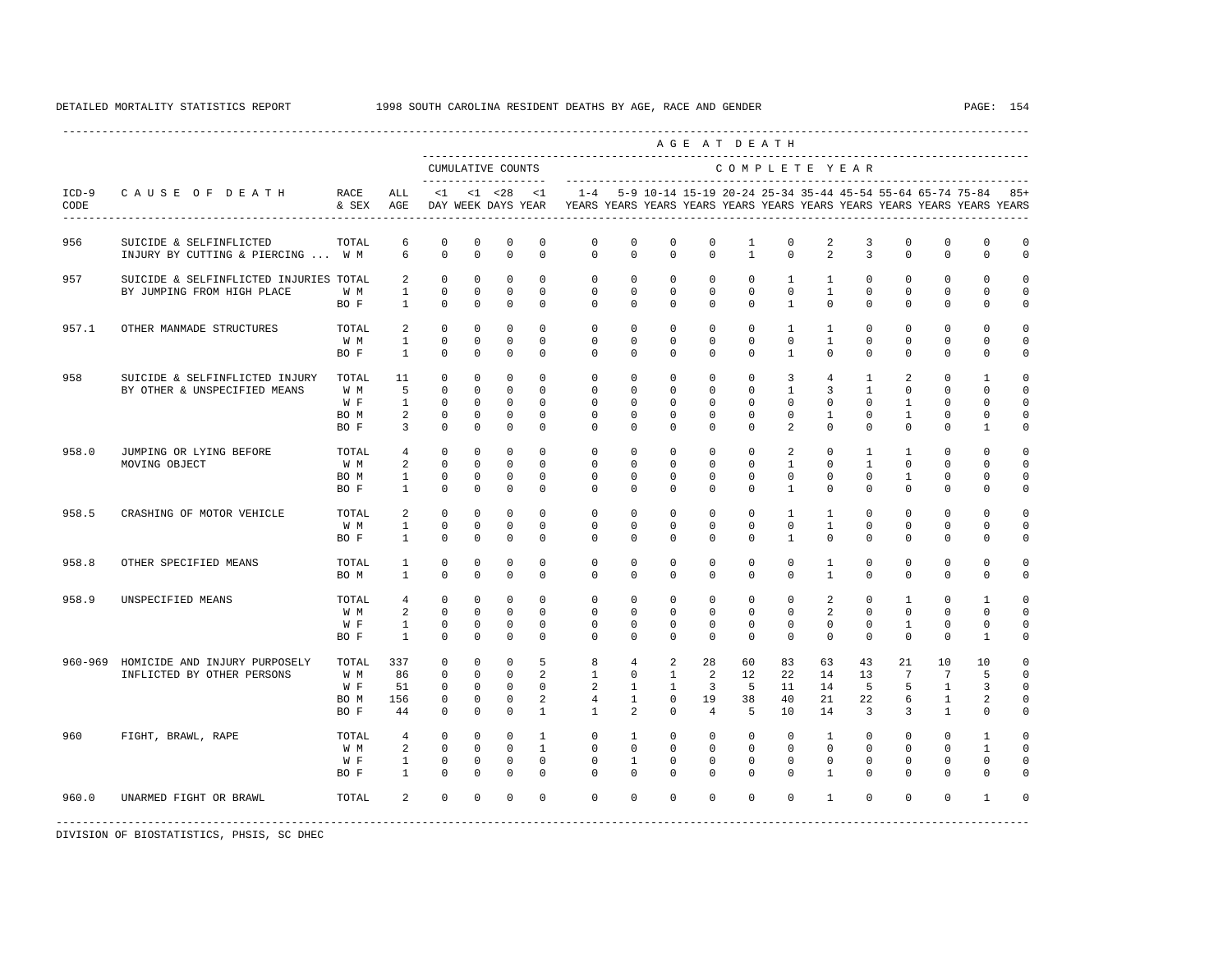---------------------------------------------------------------------------------------------------------------------------------------------------- A G E A T D E A T H --------------------------------------------------------------------------------------------- CUMULATIVE COUNTS C O M P L E T E Y E A R ------------------- ----------------------------------------------------------------------- ICD-9 C A U S E O F D E A T H RACE ALL <1 <1 <28 <1 1-4 5-9 10-14 15-19 20-24 25-34 35-44 45-54 55-64 65-74 75-84 85+ CODE & SEX AGE DAY WEEK DAYS YEAR YEARS YEARS YEARS YEARS YEARS YEARS YEARS YEARS YEARS YEARS YEARS YEARS ---------------------------------------------------------------------------------------------------------------------------------------------------- 960.0 W M 1 0 0 0 0 0 0 0 0 0 0 0 0 0 0 1 0 BO F 1 0 0 0 0 0 0 0 0 0 0 1 0 0 0 0 0 960.1 RAPE TOTAL 2 0 0 0 1 0 1 0 0 0 0 0 0 0 0 0 0 W M 1 0 0 0 1 0 0 0 0 0 0 0 0 0 0 0 0 W F 1 0 0 0 0 0 1 0 0 0 0 0 0 0 0 0 0 962 ASSAULT BY POISONING TOTAL 1 0 0 0 0 0 0 0 0 0 0 0 1 0 0 0 0 W M 1 0 0 0 0 0 0 0 0 0 0 0 1 0 0 0 0 962.2 OTHER GASES & VAPOURS TOTAL 1 0 0 0 0 0 0 0 0 0 0 0 1 0 0 0 0 W M 1 0 0 0 0 0 0 0 0 0 0 0 1 0 0 0 0 963 ASSAULT BY HANGING & TOTAL 13 0 0 0 0 1 1 0 1 2 2 4 1 0 1 0 0 STRANGULATION W M 4 0 0 0 0 0 0 0 0 1 1 1 1 0 0 0 0 W F 5 0 0 0 0 0 0 0 0 0 1 3 0 0 1 0 0 BO M 1 0 0 0 0 0 1 0 0 0 0 0 0 0 0 0 0 BOF 3 0 0 0 0 1 0 0 1 1 0 0 0 0 0 0 0 965 ASSAULT BY FIREARMS & TOTAL 230 0 0 0 0 0 1 2 26 50 67 38 29 11 2 4 0 EXPLOSIVES W M 50 0 0 0 0 0 0 1 2 8 17 8 7 4 1 2 0 W F 32 0 0 0 0 0 0 1 3 4 8 9 3 3 0 1 0 BO M 123 0 0 0 0 0 0 0 19 36 36 11 16 3 1 1 0 BO F 25 0 0 0 0 0 1 0 2 2 6 10 3 1 0 0 0 965.0 HANDGUN TOTAL 11 0 0 0 0 0 0 0 3 1 2 3 2 0 0 0 0 W M 4 0 0 0 0 0 0 0 1 0 1 0 2 0 0 0 0 BOM 5 0 0 0 0 0 0 0 0 1 1 0 3 0 0 0 0 0 BO F 2 0 0 0 0 0 0 0 0 1 0 1 0 0 0 0 0 0 0 965.1 SHOTGUN TOTAL 16 0 0 0 0 0 0 0 1 5 0 6 2 2 0 0 0  $\begin{array}{ccccccccccc}\n0 & 0 & 0 & 0 & 0 & 0 & 0 \\
0 & 0 & 0 & 0 & 0 & 0 & 0\n\end{array}$ W F 5 0 0 0 0 0 0 0 0 0 2 0 2 0 1 0 0 0 BOM 7 0 0 0 0 0 0 0 0 1 3 0 1 1 1 0 0 0<br>BOR 2 0 0 0 0 0 0 0 0 0 0 2 0 0 0 0 0 0 BOF 2 0 0 0 0 0 0 0 0 0 0 2 0 0 0 0 0 965.2 HUNTING RIFLE TOTAL 2 0 0 0 0 0 0 0 0 0 1 0 1 0 0 0 0 W M 1 0 0 0 0 0 0 0 0 0 1 0 0 0 0 0 0 W F 1 0 0 0 0 0 0 0 0 0 0 0 1 0 0 0 0 965.4 OTHER & UNSPECIFIED FIREARM TOTAL 201 0 0 0 0 0 0 1 2 22 44 64 29 24 9 2 4 0<br>W M 43 0 0 0 0 0 0 1 1 8 15 7 4 4 1 2 0 W M 43 0 0 0 0 0 0 1 1 8 15 7 4 4 1 2 0 W F 26 0 0 0 0 0 0 1 3 2 8 7 2 2 0 1 0 BO M 111 0 0 0 0 0 0 0 17 32 36 7 15 2 1 1 0 BO F 21 0 0 0 0 0 1 0 1 2 5 8 3 1 0 0 0

-----------------------------------------------------------------------------------------------------------------------------------------------------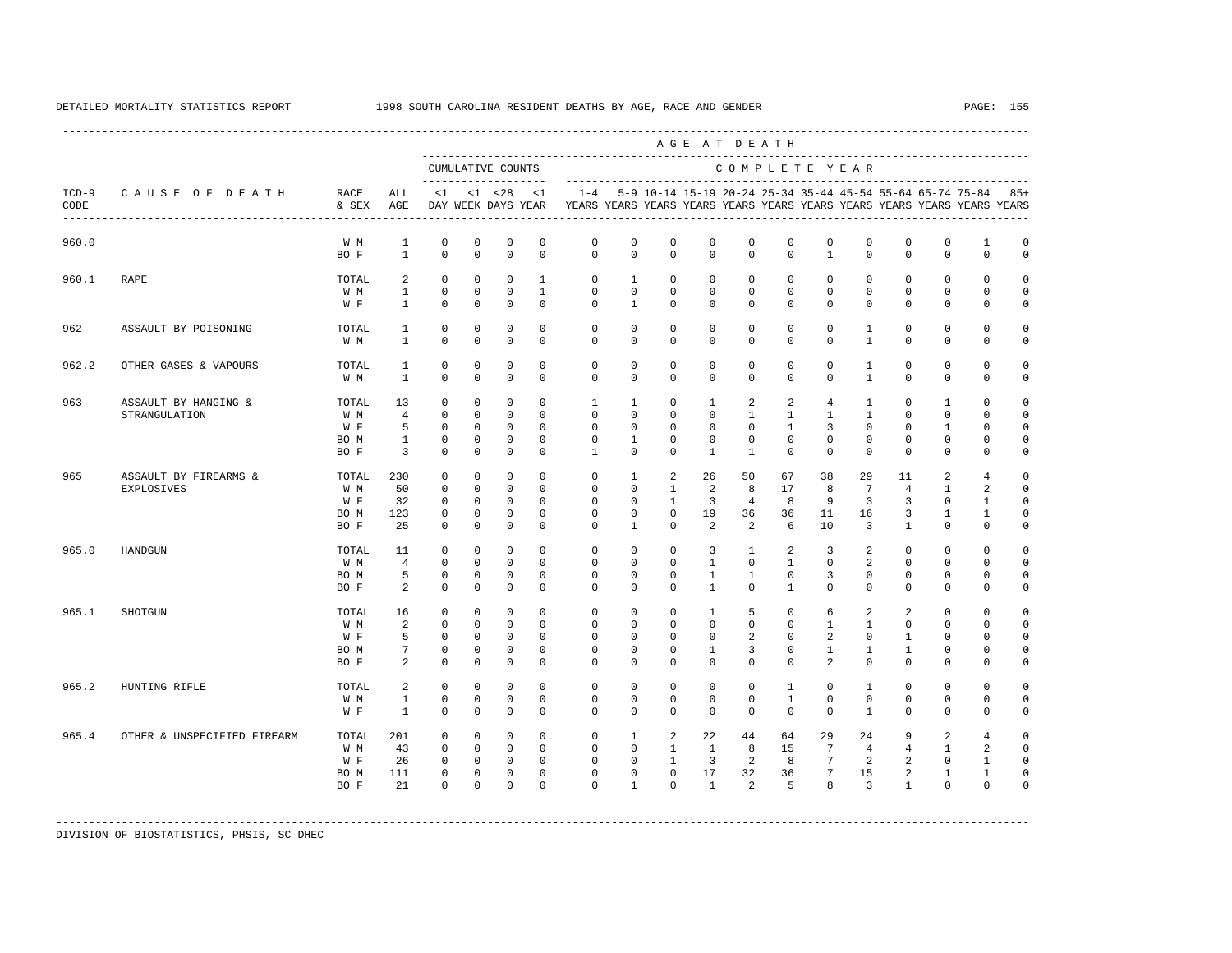---------------------------------------------------------------------------------------------------------------------------------------------------- A G E A T D E A T H --------------------------------------------------------------------------------------------- CUMULATIVE COUNTS C O M P L E T E Y E A R ------------------- ----------------------------------------------------------------------- ICD-9 C A U S E O F D E A T H RACE ALL <1 <1 <28 <1 1-4 5-9 10-14 15-19 20-24 25-34 35-44 45-54 55-64 65-74 75-84 85+ CODE & SEX AGE DAY WEEK DAYS YEAR YEARS YEARS YEARS YEARS YEARS YEARS YEARS YEARS YEARS YEARS YEARS YEARS ---------------------------------------------------------------------------------------------------------------------------------------------------- 966 ASSAULT BY CUTTING & PIERCING TOTAL 38 0 0 0 0 0 0 0 1 6 10 9 6 3 2 1 0 INSTRUMENT W M 12 0 0 0 0 0 0 0 0 3 3 1 2 1 1 1 0 W F 2 0 0 0 0 0 0 0 0 1 1 0 0 0 0 0 0 BO M 18 0 0 0 0 0 0 0 0 1 3 8 4 2 0 0 0 BO F 6 0 0 0 0 0 0 0 1 1 3 0 0 0 1 0 0 967 CHILD BATTERING & OTHER TOTAL 3 0 0 0 1 2 0 0 0 0 0 0 0 0 0 0 0 MALTREATMENT W M 1 0 0 0 1 0 0 0 0 0 0 0 0 0 0 0 0 W F 1 0 0 0 0 1 0 0 0 0 0 0 0 0 0 0 0 BO M 1 0 0 0 0 1 0 0 0 0 0 0 0 0 0 0 0 967.9 BY UNSPECIFIED PERSON TOTAL 3 0 0 0 1 2 0 0 0 0 0 0 0 0 0 0 0 W M 1 0 0 0 1 0 0 0 0 0 0 0 0 0 0 0 0 W F 1 0 0 0 0 1 0 0 0 0 0 0 0 0 0 0 0 BO M 1 0 0 0 0 1 0 0 0 0 0 0 0 0 0 0 0 968 ASSAULT BY OTHER & UNSPECIFIED TOTAL 48 0 0 0 3 5 1 0 0 2 4 11 6 7 5 4 0 MEANS W M 16 0 0 0 0 1 0 0 0 0 1 4 2 2 5 1 0 W F 10 0 0 0 0 1 0 0 0 0 0 1 2 2 2 0 2 0 BO M 13 0 0 0 2 3 0 0 0 1 1 2 2 1 0 1 0 BOF 9 0 0 0 1 0 0 1 0 0 1 1 3 0 2 0 0 0 968.0 FIRE TOTAL 3 0 0 0 0 2 0 0 0 0 0 0 0 0 0 1 0 W F 2 0 0 0 0 1 0 0 0 0 0 0 0 0 0 0 1 0 BO M 1 0 0 0 0 1 0 0 0 0 0 0 0 0 0 0 0 968.2 STRIKING BY BLUNT OR THROWN TOTAL 6 0 0 0 0 0 0 0 0 0 1 2 1 2 0 0 0 OBJECT W M 2 0 0 0 0 0 0 0 0 0 0 1 0 1 0 0 0 W F 3 0 0 0 0 0 0 0 0 0 0 1 1 0 1 0 0 0 BO M 1 0 0 0 0 0 0 0 0 0 0 0 1 0 0 0 0 968.4 CRIMINAL NEGLECT TOTAL 1 0 0 0 1 0 0 0 0 0 0 0 0 0 0 0 0 BO F 1 0 0 0 1 0 0 0 0 0 0 0 0 0 0 0 0 968.8 OTHER SPECIFIED MEANS TOTAL 26 0 0 0 2 2 1 0 0 1 2 5 4 2 4 3 0<br>
W M 10 0 0 0 0 1 0 0 0 0 0 1 2 1 0 4 1 0 W M 10 0 0 0 0 1 0 0 0 0 1 2 1 0 4 1 0 W F 3 0 0 0 0 0 0 0 0 0 0 0 0 2 0 0 1 0 BO M 7 0 0 0 2 1 0 0 0 0 0 1 1 1 0 1 0 BOF 6 0 0 0 0 0 0 0 0 1 1 2 0 1 0 0 0 968.9 UNSPECIFIED MEANS TOTAL 12 0 0 0 0 1 0 0 0 1 1 4 1 3 1 0 0 W M M 4 0 0 0 0 0 0 0 0 0 0 0 0 0 1 1 1 1 0 0 W F 2 0 0 0 0 0 0 0 0 0 0 0 1 0 1 0 0 0 BOM 4 0 0 0 0 1 0 0 0 0 1 1 1 0 0 0 0 0 BOF 2 0 0 0 0 0 0 0 0 0 0 0 1 0 1 0 0 0

-----------------------------------------------------------------------------------------------------------------------------------------------------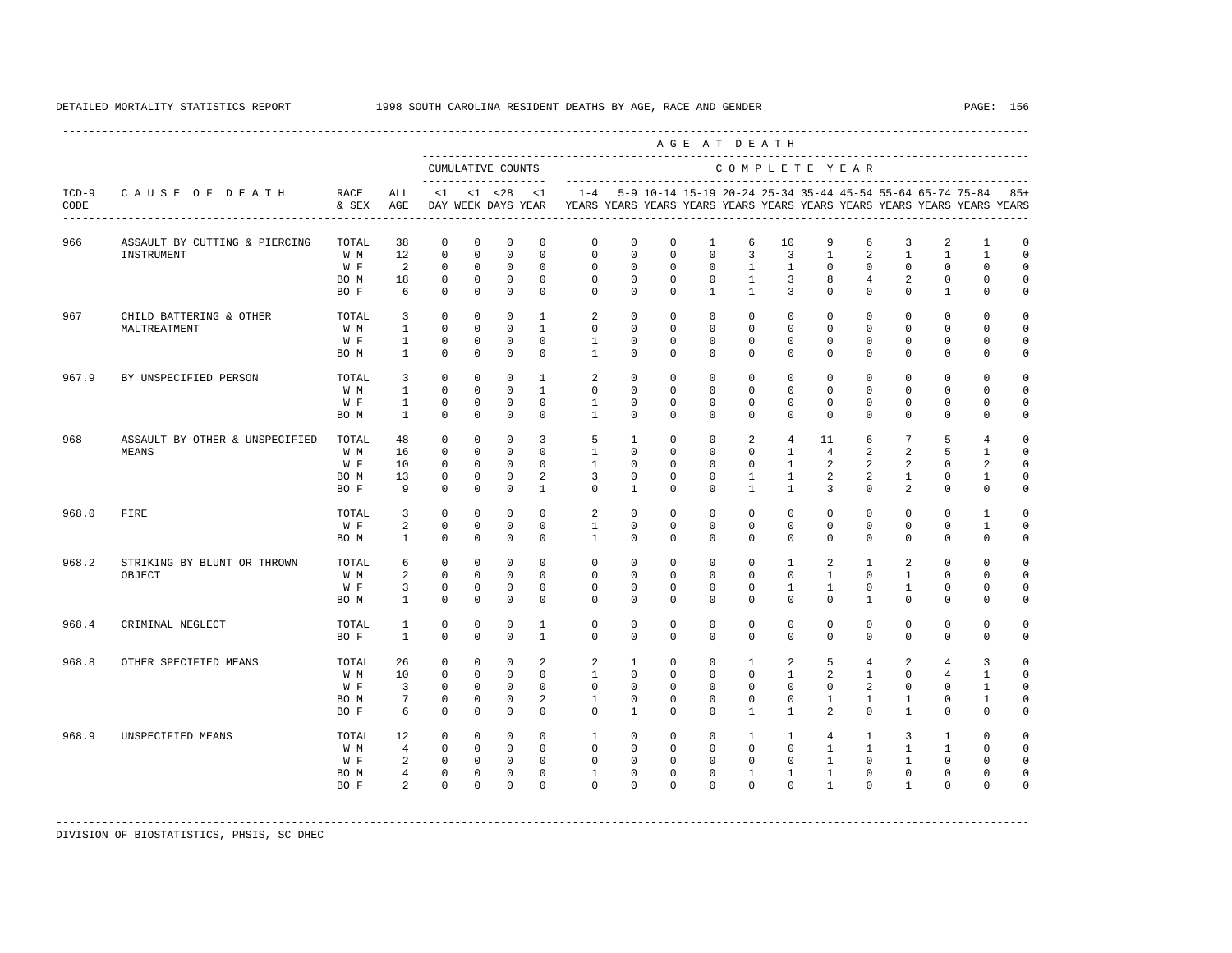|                 |                                                                             |                      |                                     |                                            |                                         |                                             |                                        |                                        |                                        |                                        |                                             | AGE AT DEATH                             |                                          |                                             |                                             |                                                           |                                             |                                                                         |                                             |
|-----------------|-----------------------------------------------------------------------------|----------------------|-------------------------------------|--------------------------------------------|-----------------------------------------|---------------------------------------------|----------------------------------------|----------------------------------------|----------------------------------------|----------------------------------------|---------------------------------------------|------------------------------------------|------------------------------------------|---------------------------------------------|---------------------------------------------|-----------------------------------------------------------|---------------------------------------------|-------------------------------------------------------------------------|---------------------------------------------|
|                 |                                                                             |                      |                                     |                                            |                                         | CUMULATIVE COUNTS                           |                                        |                                        |                                        |                                        |                                             | COMPLETE YEAR                            |                                          |                                             |                                             |                                                           |                                             |                                                                         |                                             |
| $ICD-9$<br>CODE | CAUSE OF DEATH                                                              | RACE<br>& SEX        | ALL<br>AGE                          | <1                                         |                                         | $< 1$ $< 28$<br>DAY WEEK DAYS YEAR          | <1                                     | $1 - 4$                                |                                        |                                        |                                             |                                          |                                          |                                             |                                             | 5-9 10-14 15-19 20-24 25-34 35-44 45-54 55-64 65-74 75-84 |                                             | YEARS YEARS YEARS YEARS YEARS YEARS YEARS YEARS YEARS YEARS YEARS YEARS | $85+$                                       |
|                 | 970-978 LEGAL INTERVENTION                                                  | TOTAL<br>W M<br>BO M | 14<br>8<br>6                        | $\mathbf 0$<br>$\mathbf 0$<br>$\Omega$     | $\mathbf 0$<br>$\mathbf 0$<br>$\Omega$  | $\mathbf{0}$<br>$\mathbf 0$<br>$\Omega$     | $\mathbf 0$<br>$\mathbf 0$<br>$\Omega$ | $\mathbf 0$<br>$\mathbf 0$<br>$\Omega$ | $\mathbf 0$<br>$\mathbf 0$<br>$\Omega$ | $\mathbf 0$<br>$\mathbf 0$<br>$\Omega$ | $\mathbf{1}$<br>$\mathbf 0$<br>$\mathbf{1}$ | 2<br>$\overline{a}$<br>$\Omega$          | 2<br>$\overline{a}$<br>$\Omega$          | 7<br>$\overline{4}$<br>3                    | $\mathbf{1}$<br>$\mathbf 0$<br>$\mathbf{1}$ | $\mathbf 0$<br>$\mathbf 0$<br>$\Omega$                    | $\mathbf{1}$<br>$\mathbf 0$<br>$\mathbf{1}$ | $\Omega$<br>$\Omega$<br>$\Omega$                                        | $\mathbf 0$<br>$\Omega$<br>$\Omega$         |
| 970             | INJURY DUE TO LEGAL<br>INTERVENTION BY FIREARMS                             | TOTAL<br>W M<br>BO M | 7<br>5<br>2                         | $\Omega$<br>$\Omega$<br>$\Omega$           | $\Omega$<br>$\Omega$<br>$\Omega$        | $\Omega$<br>$\mathbf 0$<br>$\Omega$         | $\Omega$<br>$\Omega$<br>$\Omega$       | $\Omega$<br>$\Omega$<br>$\Omega$       | $\Omega$<br>$\Omega$<br>$\Omega$       | $\Omega$<br>$\Omega$<br>$\Omega$       | $\mathbf{1}$<br>$\Omega$<br>$\mathbf{1}$    | 2<br>2<br>$\Omega$                       | 2<br>2<br>$\Omega$                       | $\mathbf{1}$<br>$\mathbf{1}$<br>$\Omega$    | $\Omega$<br>$\Omega$<br>$\Omega$            | $\Omega$<br>$\Omega$<br>$\Omega$                          | $\mathbf{1}$<br>$\Omega$<br>$\mathbf{1}$    | $\Omega$<br>$\Omega$<br>$\Omega$                                        | $\mathbf 0$<br>$\mathbf 0$<br>$\Omega$      |
| 978             | LEGAL EXECUTION                                                             | TOTAL<br>W M<br>BO M | $7\phantom{.0}$<br>3<br>4           | $\Omega$<br>$\Omega$<br>$\Omega$           | $\Omega$<br>$\Omega$<br>$\mathbf 0$     | $\Omega$<br>$\Omega$<br>$\mathbf{0}$        | $\Omega$<br>$\Omega$<br>$\Omega$       | $\Omega$<br>$\Omega$<br>$\Omega$       | $\Omega$<br>$\Omega$<br>$\Omega$       | $\Omega$<br>$\Omega$<br>$\Omega$       | $\Omega$<br>$\Omega$<br>$\Omega$            | $\Omega$<br>$\Omega$<br>$\Omega$         | $\Omega$<br>$\Omega$<br>$\Omega$         | 6<br>3<br>3                                 | $\overline{1}$<br>$\Omega$<br>$\mathbf{1}$  | $\Omega$<br>$\Omega$<br>$\Omega$                          | $\Omega$<br>$\Omega$<br>0                   | $\Omega$<br>$\Omega$<br>$\Omega$                                        | $\Omega$<br>$\Omega$<br>0                   |
| 980-989         | INJURY UNDETERMINED WHETHER<br>ACCIDENTALLY/PURPOSELY INFL                  | TOTAL<br>W M<br>W F  | 10<br>9<br>$\mathbf{1}$             | $\mathbf{0}$<br>$\mathbf 0$<br>$\mathbf 0$ | $\mathbf 0$<br>$\mathbf{0}$<br>$\Omega$ | $\mathbf 0$<br>$\mathbf 0$<br>$\mathbf 0$   | $\Omega$<br>$\mathbf 0$<br>$\Omega$    | $\mathbf 0$<br>0<br>$\Omega$           | $\mathbf 0$<br>0<br>$\Omega$           | 1<br>$\mathbf{1}$<br>$\Omega$          | $\mathbf 0$<br>$\mathbf{0}$<br>$\Omega$     | $\mathbf{1}$<br>$\mathbf{1}$<br>$\Omega$ | $\mathbf{1}$<br>$\mathbf{1}$<br>$\Omega$ | 3<br>2<br>$\overline{1}$                    | 1<br>$\mathbf{1}$<br>$\Omega$               | 2<br>2<br>$\Omega$                                        | 0<br>0<br>$\Omega$                          | $\Omega$<br>$\Omega$<br>$\Omega$                                        | $\mathbf{1}$<br>$\mathbf{1}$<br>$\mathbf 0$ |
| 980             | POISONING BY SOLID OR LIQUID<br>SUBSTANCES, UNDETERMINED                    | TOTAL<br>W M         | 2<br>$\overline{2}$                 | $\mathbf 0$<br>$\Omega$                    | $\mathbf 0$<br>$\Omega$                 | $\mathbf 0$<br>$\Omega$                     | $\mathbf 0$<br>$\Omega$                | $\mathbf 0$<br>$\Omega$                | $\mathbf 0$<br>$\Omega$                | $\mathbf 0$<br>$\Omega$                | $\mathbf 0$<br>$\Omega$                     | $\mathbf 0$<br>$\Omega$                  | $\mathbf{1}$<br>$\overline{1}$           | $\mathbf 0$<br>$\Omega$                     | $\mathbf 0$<br>$\Omega$                     | $\mathbf{1}$<br>$\overline{1}$                            | 0<br>$\Omega$                               | $\mathbf 0$<br>$\Omega$                                                 | $\Omega$<br>$\mathbf 0$                     |
| 980.3           | TRANQUILLIZERS & OTHER PSYCHO-<br>TROPIC AGENTS                             | TOTAL<br>W M         | 1<br>$\mathbf{1}$                   | $\mathbf 0$<br>$\Omega$                    | $\mathbf 0$<br>$\Omega$                 | $\mathbf 0$<br>$\Omega$                     | $\mathbf 0$<br>$\Omega$                | $\mathbf 0$<br>$\Omega$                | $\mathbf 0$<br>$\Omega$                | $\mathbf 0$<br>$\Omega$                | $\mathbf 0$<br>$\Omega$                     | 0<br>$\Omega$                            | $\mathbf 0$<br>$\Omega$                  | $\mathbf 0$<br>$\Omega$                     | $\mathbf 0$<br>$\Omega$                     | $\mathbf{1}$<br>$\mathbf{1}$                              | 0<br>$\Omega$                               | $\mathbf 0$<br>$\Omega$                                                 | $\Omega$<br>$\mathbf 0$                     |
| 980.4           | OTHER SPECIFIED DRUGS &<br>MEDICAMENTS                                      | TOTAL<br>W M         | 1<br>$\mathbf{1}$                   | $\mathbf 0$<br>$\Omega$                    | $\mathbf 0$<br>$\Omega$                 | $\mathbf 0$<br>$\Omega$                     | $\mathbf 0$<br>$\Omega$                | $\mathbf 0$<br>$\Omega$                | $\mathbf 0$<br>$\Omega$                | $\mathbf 0$<br>$\Omega$                | $\mathbf 0$<br>$\Omega$                     | 0<br>$\Omega$                            | $\mathbf{1}$<br>$\mathbf{1}$             | $\mathbf 0$<br>$\Omega$                     | $\mathbf 0$<br>$\Omega$                     | $\mathbf 0$<br>$\Omega$                                   | $\mathbf 0$<br>$\Omega$                     | $\mathbf 0$<br>$\Omega$                                                 | $\mathbf 0$<br>$\mathbf 0$                  |
| 983             | HANGING, STRANGULATION OR SUFFO- TOTAL<br>CATION, UNDETERMINED WHETHER  W M |                      | $\mathbf{1}$<br>$\mathbf{1}$        | $\mathbf 0$<br>$\Omega$                    | $\mathbf 0$<br>$\Omega$                 | $\mathbf 0$<br>$\Omega$                     | $\mathbf 0$<br>$\Omega$                | $\mathbf 0$<br>$\Omega$                | $\mathbf 0$<br>$\Omega$                | $\mathbf{1}$<br>$\overline{1}$         | $\mathbf 0$<br>$\Omega$                     | 0<br>$\Omega$                            | $\mathbf 0$<br>$\Omega$                  | $\mathbf 0$<br>$\Omega$                     | $\mathbf 0$<br>$\Omega$                     | $\mathbf 0$<br>$\Omega$                                   | 0<br>$\Omega$                               | $\Omega$<br>$\Omega$                                                    | $\Omega$<br>$\mathbf 0$                     |
| 983.0           | HANGING                                                                     | TOTAL<br>W M         | $\mathbf{1}$<br>$\mathbf{1}$        | $\mathbf 0$<br>$\Omega$                    | $\Omega$<br>$\mathbf 0$                 | $\mathbf 0$<br>$\mathbf 0$                  | $\Omega$<br>$\Omega$                   | $\Omega$<br>$\Omega$                   | $\mathbf 0$<br>$\mathbf 0$             | $\mathbf{1}$<br>$\mathbf{1}$           | $\Omega$<br>$\mathbf 0$                     | $\Omega$<br>$\Omega$                     | $\mathbf 0$<br>$\Omega$                  | $\Omega$<br>$\Omega$                        | $\Omega$<br>$\Omega$                        | $\Omega$<br>$\Omega$                                      | 0<br>$\mathbf 0$                            | $\Omega$<br>$\Omega$                                                    | $\Omega$<br>$\mathbf 0$                     |
| 985             | INJURY BY FIREARMS & EXPLOSIVES, TOTAL<br>UNDETERMINED WHETHER ACCI         | W M<br>W F           | 5<br>$\overline{4}$<br>$\mathbf{1}$ | $\mathbf 0$<br>$\mathbf 0$<br>$\mathbf 0$  | $\mathbf 0$<br>$\Omega$<br>$\mathbf 0$  | $\mathbf{0}$<br>$\mathbf 0$<br>$\mathbf{0}$ | $\Omega$<br>$\Omega$<br>$\mathbf 0$    | $\mathbf 0$<br>$\Omega$<br>$\Omega$    | $\mathbf 0$<br>$\Omega$<br>$\mathbf 0$ | $\mathbf 0$<br>$\Omega$<br>$\mathbf 0$ | $\mathbf 0$<br>$\Omega$<br>$\mathbf 0$      | $\mathbf{1}$<br>$\mathbf{1}$<br>$\Omega$ | $\mathbf 0$<br>$\Omega$<br>$\mathbf 0$   | $\mathbf{1}$<br>$\mathbf 0$<br>$\mathbf{1}$ | $\mathbf{1}$<br>$\mathbf{1}$<br>$\mathbf 0$ | $\mathbf{1}$<br>$\mathbf{1}$<br>$\Omega$                  | 0<br>$\Omega$<br>0                          | $\Omega$<br>$\Omega$<br>$\Omega$                                        | $\mathbf{1}$<br>$\mathbf{1}$<br>$\mathsf 0$ |
| 985.0           | HAND GUN                                                                    | TOTAL<br>W M         | 2<br>2                              | $\mathbf 0$<br>$\mathbf 0$                 | $\mathbf 0$<br>$\mathbf 0$              | $\mathbf 0$<br>$\mathbf 0$                  | $\Omega$<br>$\mathbf 0$                | $\mathbf 0$<br>$\Omega$                | $\mathbf 0$<br>$\mathbf 0$             | $\mathbf 0$<br>$\mathbf 0$             | $\mathbf 0$<br>$\mathbf 0$                  | $\mathbf{1}$<br>$\mathbf{1}$             | $\mathbf 0$<br>$\mathbf 0$               | $\mathbf 0$<br>$\mathbf 0$                  | $\mathbf 0$<br>$\mathbf 0$                  | $\mathbf{0}$<br>$\mathbf 0$                               | $\mathbf 0$<br>0                            | $\mathbf 0$<br>$\mathbf 0$                                              | $\mathbf{1}$<br>$\mathbf{1}$                |
| 985.4           | OTHER & UNSPECIFIED FIREARM                                                 | TOTAL<br>W M<br>W F  | 3<br>2<br>$\mathbf{1}$              | $\mathbf 0$<br>$\mathbf 0$<br>$\Omega$     | $\mathbf 0$<br>$\Omega$<br>$\Omega$     | $\mathbf 0$<br>$\mathbf 0$<br>$\Omega$      | $\Omega$<br>$\Omega$<br>$\Omega$       | $\mathbf 0$<br>$\Omega$<br>$\Omega$    | $\mathbf 0$<br>$\Omega$<br>$\Omega$    | $\mathbf 0$<br>$\Omega$<br>$\Omega$    | $\mathbf 0$<br>$\Omega$<br>$\Omega$         | $\mathbf 0$<br>$\Omega$<br>$\Omega$      | $\mathbf 0$<br>$\Omega$<br>$\Omega$      | $\mathbf{1}$<br>$\Omega$<br>$\mathbf{1}$    | $\mathbf{1}$<br>$\mathbf{1}$<br>$\Omega$    | $\mathbf{1}$<br>$\mathbf{1}$<br>$\Omega$                  | $\mathbf 0$<br>$\Omega$<br>$\Omega$         | $\Omega$<br>$\Omega$<br>$\Omega$                                        | $\mathbf 0$<br>$\mathbf 0$<br>$\Omega$      |
| 988             | INJURY BY OTHER & UNSPECIFIED<br>MEANS, UNDETERMINED WHETHER                | TOTAL<br>W M         | 2<br>$\overline{2}$                 | $\Omega$<br>$\Omega$                       | $\mathbf 0$<br>$\Omega$                 | $\mathbf 0$<br>$\Omega$                     | $\Omega$<br>$\Omega$                   | $\Omega$<br>$\Omega$                   | $\mathbf 0$<br>$\Omega$                | $\Omega$<br>$\Omega$                   | $\mathbf 0$<br>$\Omega$                     | $\Omega$<br>$\Omega$                     | $\Omega$<br>$\Omega$                     | 2<br>$\overline{a}$                         | $\Omega$<br>$\Omega$                        | $\Omega$<br>$\Omega$                                      | 0<br>$\Omega$                               | $\Omega$<br>$\Omega$                                                    | $\Omega$<br>$\Omega$                        |
| 988.0           | JUMPING OR LYING BEFORE MOVING                                              | TOTAL                | $\mathbf{1}$                        | $\Omega$                                   | $\Omega$                                | $\mathbf 0$                                 | $\Omega$                               | $\Omega$                               | $\Omega$                               | $\Omega$                               | $\Omega$                                    | $\Omega$                                 | $\Omega$                                 | $\mathbf{1}$                                | $\Omega$                                    | $\Omega$                                                  | $\Omega$                                    | $\Omega$                                                                | $\Omega$                                    |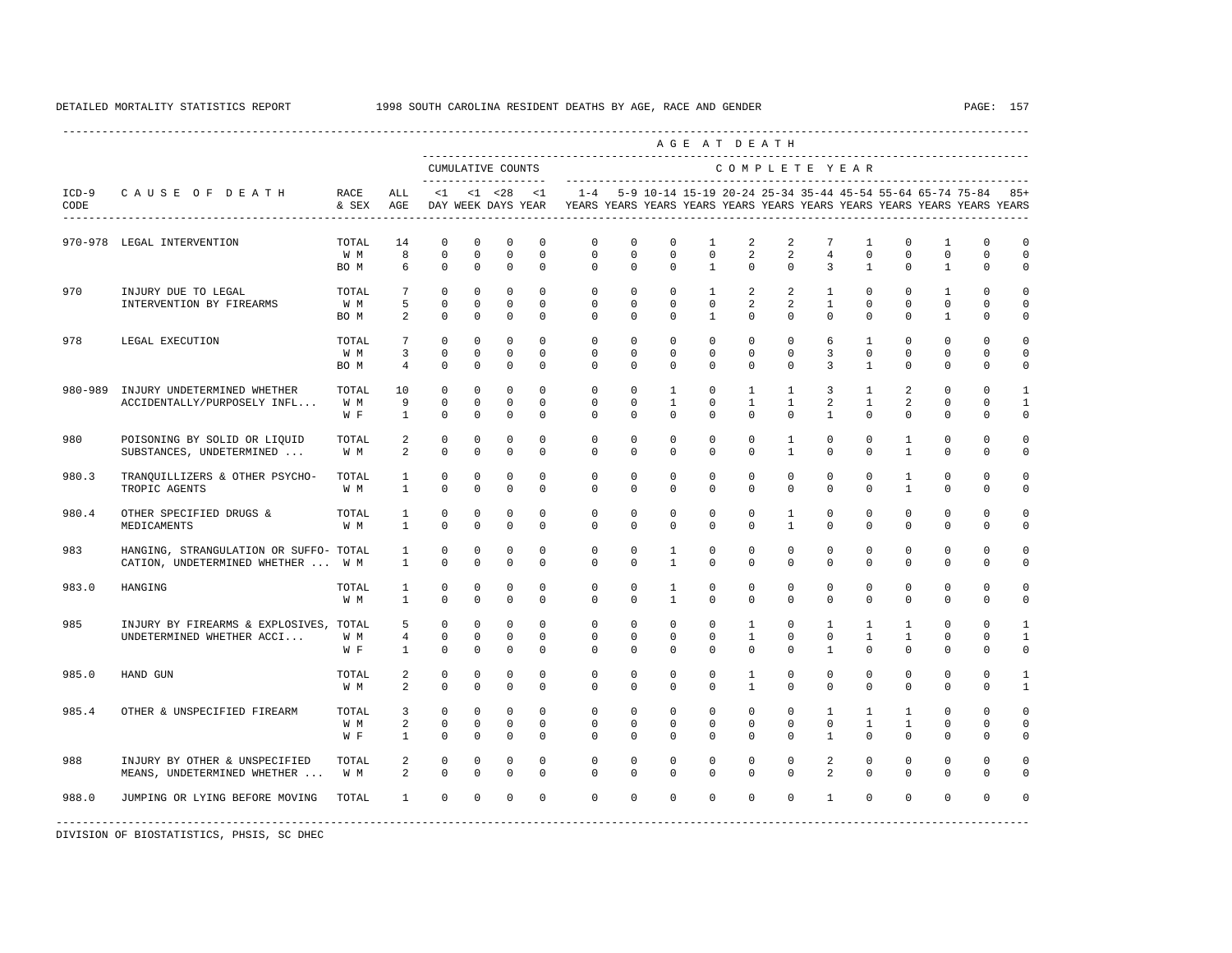| DETAILED MORTALITY STATISTICS REPORT | 1998 SOUTH CAROLINA RESIDENT DEATHS BY AGE, RACE AND GENDER | 158<br>PAGE: |
|--------------------------------------|-------------------------------------------------------------|--------------|
|                                      |                                                             |              |

---------------------------------------------------------------------------------------------------------------------------------------------------- A G E A T D E A T H --------------------------------------------------------------------------------------------- CUMULATIVE COUNTS C O M P L E T E Y E A R ------------------- ----------------------------------------------------------------------- ICD-9 C A U S E O F D E A T H RACE ALL <1 <1 <28 <1 1-4 5-9 10-14 15-19 20-24 25-34 35-44 45-54 55-64 65-74 75-84 85+ CODE & SEX AGE DAY WEEK DAYS YEAR YEARS YEARS YEARS YEARS YEARS YEARS YEARS YEARS YEARS YEARS YEARS YEARS ----------------------------------------------------------------------------------------------------------------------------------------------------

| 988.0 | OBJECT                                                                     | W M          |   | $\Omega$ | $\overline{0}$                 | $\circ$                 | $\overline{0}$             |          | $0\qquad 0$                         | $\overline{0}$                       | $\overline{0}$             | $0 \t 0 \t 1$                  |                      |                      | $\circ$                    | $\overline{0}$       | $\overline{0}$       | $\Omega$                   | $\overline{0}$                   |
|-------|----------------------------------------------------------------------------|--------------|---|----------|--------------------------------|-------------------------|----------------------------|----------|-------------------------------------|--------------------------------------|----------------------------|--------------------------------|----------------------|----------------------|----------------------------|----------------------|----------------------|----------------------------|----------------------------------|
| 988.9 | UNSPECIFIED MEANS                                                          | TOTAL<br>W M |   | $\Omega$ | $\overline{0}$<br>$0 \qquad 0$ | $\Omega$<br>$\Omega$    | $\sim$ 0<br>$\overline{0}$ |          |                                     | 0 0 0 0 0 0 1<br>$0\qquad 0\qquad 0$ |                            | $0 \qquad 0 \qquad 0 \qquad 1$ |                      |                      | $\overline{0}$<br>$\Omega$ | $\Omega$<br>$\Omega$ | $\Omega$<br>$\Omega$ | $\Omega$<br>$\Omega$       | $\overline{0}$<br>$\overline{0}$ |
| 995   | INJURY DUE TO WAR OPERATIONS BY TOTAL<br>OTHER & UNSPECIFIED FORMS OF  W M |              | 1 | $\Omega$ | $\overline{0}$<br>$0\qquad 0$  | $\Omega$<br>$0\qquad 0$ | $\overline{0}$             | $\Omega$ | $\begin{matrix} 0 & 0 \end{matrix}$ | $0\qquad 0\qquad 0$                  | $\sim$ 0<br>$\overline{0}$ | $\overline{0}$<br>$\Omega$     | $\sim$ 0<br>$\Omega$ | $\Omega$<br>$\Omega$ | $\Omega$<br>$\Omega$       | $\cap$<br>$\Omega$   |                      | $\overline{0}$<br>$\Omega$ | $\overline{0}$<br>$\overline{0}$ |

-----------------------------------------------------------------------------------------------------------------------------------------------------